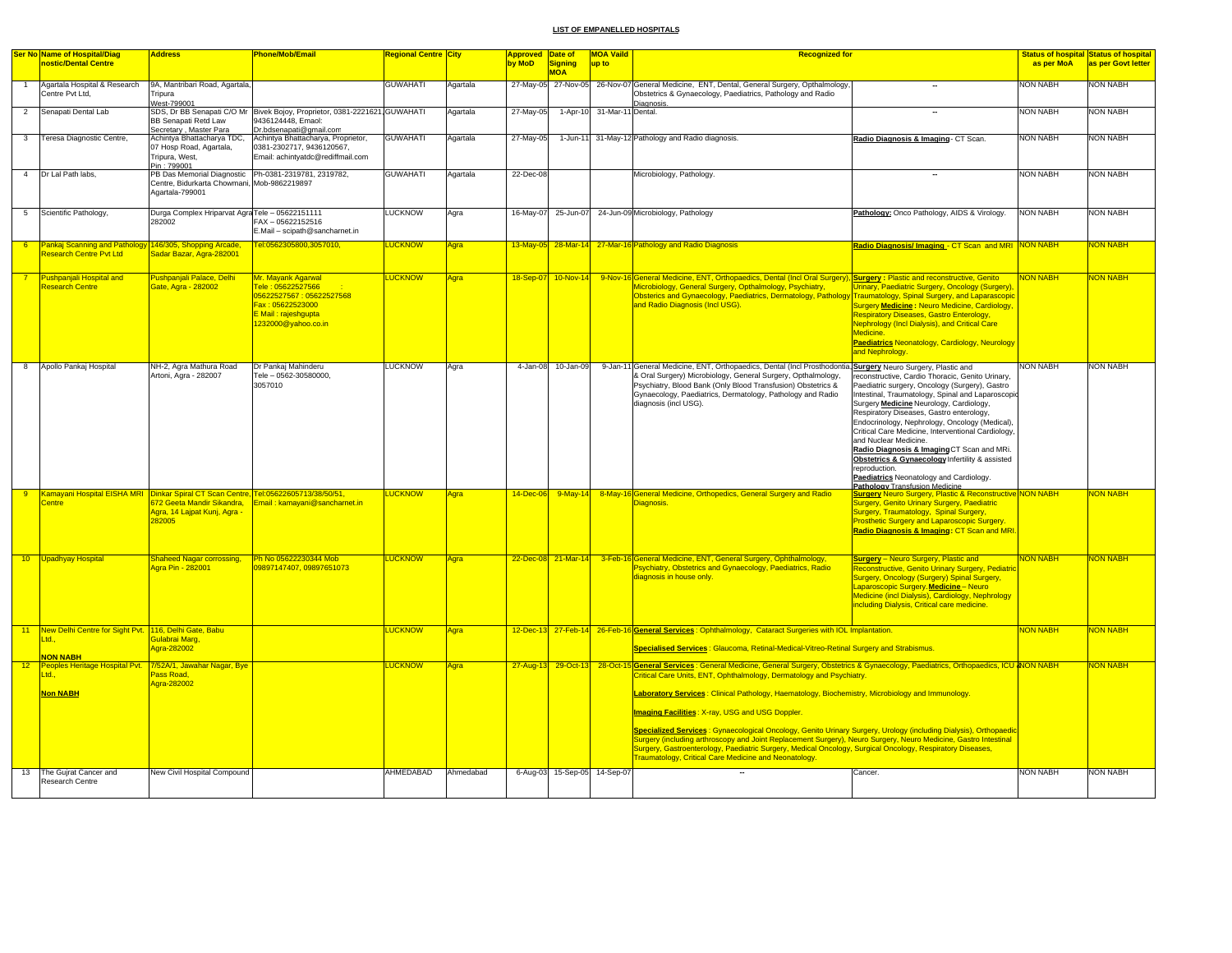|    | <b>Ser No Name of Hospital/Diag</b><br>nostic/Dental Centre          | <b>Address</b>                                                                                          | Phone/Mob/Email                                                                     | Regional Centre <mark>City</mark> |           | Approved Date of<br>by MoD | Signing<br><b>MOA</b>                 | <b>MOA Vaild</b><br>up to | <b>Recognized for</b>                                                                                                                                                                                                                                       |                                                                                                                                                                                                                                                                                                                                                                                                                                                                                                                                                                                                                                                                                                                                                                                                                                                                                                            | <b>Status of hospital Status of hospital</b><br>as per MoA | as per Govt letter |
|----|----------------------------------------------------------------------|---------------------------------------------------------------------------------------------------------|-------------------------------------------------------------------------------------|-----------------------------------|-----------|----------------------------|---------------------------------------|---------------------------|-------------------------------------------------------------------------------------------------------------------------------------------------------------------------------------------------------------------------------------------------------------|------------------------------------------------------------------------------------------------------------------------------------------------------------------------------------------------------------------------------------------------------------------------------------------------------------------------------------------------------------------------------------------------------------------------------------------------------------------------------------------------------------------------------------------------------------------------------------------------------------------------------------------------------------------------------------------------------------------------------------------------------------------------------------------------------------------------------------------------------------------------------------------------------------|------------------------------------------------------------|--------------------|
|    | 14 The Gujarat Research & Medical Camp Road, Shahibaugh,<br>nstitute | Ahmedabad-380004                                                                                        |                                                                                     | AHMEDABAD                         | Ahmedabad | 7/28/2005,<br>29 Oct 04    |                                       |                           | 15-Sep-05 14-Sep-07 General Medicine, ENT, Dental, Microbiology, General Surgery,<br>Ophthalmology, Psychiatry, Blood Bank,<br>Obstetrics and Gynaecology, Paediatrics,<br>Dermatology, Pathology and Radio Diagnosis.                                      | <b>Surgery</b> Neurosurgery, Plastic and<br>Reconstructive Surgery, Cardio Thoracic Surgery,<br>Vascular Surgery, Genito Urinary Surgery,<br>Paediatric Surgery, Oncology Surgery, Gastro<br>Intestinal Surgery, Traumatology, Joint<br>Replacement Surgery, Spinal Surgery, Prosthetic<br>Surgery, Laparoscopic Surgery, Endovascular<br>Surgery and Geriatric Surgery. Medicine Neuro<br>Medicine, Cardiology, Respiratory Diseases,<br>Gastro Enterology, Endocrinology, Nephrology,<br>Clinical Immunology, Oncology(Medical), Critical<br>Care Medicine, Interventional Cardiology and<br>Geriatric Medicine. Radio Diagnosis and<br>Imaging MRI and Interventional Vascular<br>Radiology. Obstetrics & Gynaecology<br>Gynaecology Oncology, Gynaecological<br>Endocrinology and Materno Foetal Medicine.<br>Paediatrics Neonatology, Cardiology, Neurology,<br>Haematology, Nephrology and Oncology. | <b>NON NABH</b>                                            | <b>NON NABH</b>    |
| 15 | Krishna Heart Institute<br>(Yogeshwar Health Institute),             | 319, Green City, Ghuma,<br>Ahmedabad-380058,                                                            |                                                                                     | AHMEDABAD                         | Ahmedabad |                            |                                       |                           | 15-Dec-04 26-May-11 25-May-12 General Medicine, ENT, Orthopaedics, Microbiology, General<br>Surgery, Ophthalmology, Anaesthesia, Blood<br>Bank, Paediatrics, Pathology, Radio Diagnosis, Emergency.                                                         | <b>Surgery-Plastic and Reconstructive, Cardio</b><br>Thoracic, Vascular Surgery, Gastro Intestinal,<br>Joint Replacement & Endovascular Surgery.<br>Medicine Cardiology, Respiratory Diseases,<br>Gastro enterology, Critical Care medicine &<br>Interventional Cardiology.<br>Paediatrics - Cardiology.<br>Pathology - Onco Pathology, AIDS & Virology &<br>Transfusion Medicine.                                                                                                                                                                                                                                                                                                                                                                                                                                                                                                                         | <b>NON NABH</b>                                            | <b>NON NABH</b>    |
| 16 | Sankalp Diagnostic Centre                                            | 1st Floor, Chandraprabhu<br>Complex, Sardar Pate Bavla<br>Char Rasta, Stadium Road.<br>Ahmedabad-380014 |                                                                                     | AHMEDABAD                         | Ahmedabad |                            |                                       |                           | 29-Oct-04 11-Jun-09 10-Jun-11 Microbiology and Pathology.                                                                                                                                                                                                   | Onco Pathology and AIDS & Virology.                                                                                                                                                                                                                                                                                                                                                                                                                                                                                                                                                                                                                                                                                                                                                                                                                                                                        | <b>NON NABH</b>                                            | <b>NON NABH</b>    |
|    | 17 Usmanpura CT Scan Centre,                                         | 30, Ambica - 50 Ciety, Near<br>Usmanpura,<br>Ahmedabad - 380013.                                        |                                                                                     | AHMEDABAD                         | Ahmedabad | 16-May-07                  |                                       |                           | 22-Jun-09 21-Jun-11 Radio Diagnosis (Incl USG).                                                                                                                                                                                                             | Radio Diagnosis & Imaging: CT Scan, MRI.                                                                                                                                                                                                                                                                                                                                                                                                                                                                                                                                                                                                                                                                                                                                                                                                                                                                   | <b>NON NABH</b>                                            | <b>NON NABH</b>    |
| 18 | Apollo Hospital International Ltd, Plot No -1A, Bhat GIDC,           | Estate,<br>Gandhinagar-382428                                                                           | Tel: 07966701800/01/03.<br>9724515004, 07966701714(fax)<br>E Mail - md@apollohd.com | <b>AHMEDABAD</b>                  | Ahmedabad |                            |                                       |                           | 14-Feb-07 30-Mar-13 19-Mar-15 General Medicine, ENT, Microbiology, General Surgery, Blood Surgery Neuro Surgery, Cardio Thoracic<br>Bank, Obstetrics & Gynecology, Paediatrics, Pathology and Radio Surgery, Vascular Surgery, Genito Urinary<br>Diagnosis. | <b>Surgery, Gastro Intenstinal Surgery,</b><br><b>Fraumatology, Spinal Surgery, Prosthetic Surgery</b><br>Laparoscopic Surgery and Endovascular Surgery<br><b>Medicine Neuro Medicine, Cardiology,</b><br><b>Respiratory Diseases, Gastro Enterology,</b><br>Endocrinology, Nephrology incl dialysis,<br>Rheumatology, Oncology (Medical), Critical Care<br><b>Medicine and Interventional Cardiology.</b><br>Radio Diagnosis & Imaging CT Scan and MRI.                                                                                                                                                                                                                                                                                                                                                                                                                                                   | <b>NABH</b>                                                | <b>VON NABH</b>    |
|    | 19 Shreeji Dental Labs                                               | 3, Tirth Bhoomi Apartment,<br>Keshavnagar, Subhash<br><b>ridge, Ahemdabad</b>                           |                                                                                     | <b>AHMEDABAD</b>                  | Ahmedabad |                            |                                       |                           | 29-Oct-04 13-Jun-13 12-Jun-15 Dental Laboratory work only                                                                                                                                                                                                   |                                                                                                                                                                                                                                                                                                                                                                                                                                                                                                                                                                                                                                                                                                                                                                                                                                                                                                            | <b>NON NABH</b>                                            | <b>VON NABH</b>    |
|    | 20 Dental Hospital                                                   | 208 Sahajanand Place, 100ft<br>Sachin Road, Ahmedabad-<br>380051                                        |                                                                                     | AHMEDABAD                         | Ahmedabad |                            | 10-Mar-06 22-Apr-10 21-Apr-11 Dental. |                           |                                                                                                                                                                                                                                                             |                                                                                                                                                                                                                                                                                                                                                                                                                                                                                                                                                                                                                                                                                                                                                                                                                                                                                                            | <b>NON NABH</b>                                            | <b>NON NABH</b>    |
|    | 21 Nanavati Eye Hosptial Pvt Ltd                                     | 4 Pavan apartment vijay<br>charrasta navara pura<br>Amedabad Pin 380009                                 | PH 07926425042<br>Mob 09825034587                                                   | AHMEDABAD                         | Ahmedabad |                            |                                       |                           | 3-Jun-09 12-Aug-09 11-Aug-11 Ophthalmology.                                                                                                                                                                                                                 | $\overline{\phantom{a}}$                                                                                                                                                                                                                                                                                                                                                                                                                                                                                                                                                                                                                                                                                                                                                                                                                                                                                   | <b>NON NABH</b>                                            | <b>NON NABH</b>    |
|    | 22 Sterling Hospital                                                 | Road Opp Gurukul Road<br>Memnagar Ahmedabad                                                             |                                                                                     | AHMEDABAD                         | Ahmedabad |                            | 3-Jun-09 19-Aug-09 18-Aug-11          |                           | $\overline{\phantom{a}}$                                                                                                                                                                                                                                    | <b>Surgery Cardio-Thoracic Surgery. Medicine</b><br>Cardiology and Interventional Cardiology.                                                                                                                                                                                                                                                                                                                                                                                                                                                                                                                                                                                                                                                                                                                                                                                                              | <b>NON NABH</b>                                            | <b>NON NABH</b>    |
|    | 23 Nagri Eye Hospital                                                | Ahmedabad                                                                                               |                                                                                     | AHMEDABAD                         | Ahmedabad | 6-Aug-03                   |                                       |                           | -                                                                                                                                                                                                                                                           | Eye.                                                                                                                                                                                                                                                                                                                                                                                                                                                                                                                                                                                                                                                                                                                                                                                                                                                                                                       | <b>NON NABH</b>                                            | <b>NON NABH</b>    |
| 24 | LG Hospital (EMPANELED AS Ahmedabad<br>CGHS APPROVED)                |                                                                                                         |                                                                                     | AHMEDABAD                         | Ahmedabad | 6-Aug-03                   |                                       |                           | General Purpose.                                                                                                                                                                                                                                            | $\overline{\phantom{a}}$                                                                                                                                                                                                                                                                                                                                                                                                                                                                                                                                                                                                                                                                                                                                                                                                                                                                                   | <b>NON NABH</b>                                            | <b>NON NABH</b>    |
|    | 25 Mental Hospital                                                   | Ahmedabad                                                                                               |                                                                                     | AHMEDABAD                         | Ahmedabad | 6-Aug-03                   |                                       |                           |                                                                                                                                                                                                                                                             | Mental Disease.                                                                                                                                                                                                                                                                                                                                                                                                                                                                                                                                                                                                                                                                                                                                                                                                                                                                                            | <b>NON NABH</b>                                            | <b>NON NABH</b>    |
|    | 26 TB Hospital                                                       | Ahmedabad                                                                                               |                                                                                     | AHMEDABAD                         | Ahmedabad | 6-Aug-03                   |                                       |                           |                                                                                                                                                                                                                                                             | TB.                                                                                                                                                                                                                                                                                                                                                                                                                                                                                                                                                                                                                                                                                                                                                                                                                                                                                                        | <b>NON NABH</b>                                            | <b>NON NABH</b>    |
|    | 27 Medi Surge Hospital                                               | Near Mitha Khali Six Roads<br>Ellis bridge, Ahmedabad<br>Pin 380 006                                    | Ph 07940010101 Mob 9825065555<br><b>CP Dr Bharat Gadhavi</b>                        | AHMEDABAD                         | Ahmedabad |                            |                                       |                           | 15-Mar-10 20-Mar-13 19-Mar-15 General Medicine, ENT, Orthopaedics, Microbiology, General<br>Surgery, Ophthalmology Psychiatry, Blood Bank (Only Blood<br>Transfusion), Paediatrics, Dermatology, Pathology and Radio<br>diagnosis                           | <b>Surgery- Neuro surgery, Plastic and</b><br>Reconstructive, Vascular, Genito urinary,<br>Paediatric, Oncology, Gastro intestinal,<br><b>Traumatology, Laparoscopic Surgery. Medicine-</b><br>Neuro medicine, Cardiology, Respiratory Disease<br>Gastro enterology, Nephrology, Clinical<br>Haematology, Oncology, Critical Care Medicine.<br>Radio Diagnosis & Imaging - CT Scan.<br>Obstetrics & Gynecology - Gynecological<br>Oncology.<br>Paediatrics - Haematology, Oncology.                                                                                                                                                                                                                                                                                                                                                                                                                        | <b>NON NABH</b>                                            | <b>VON NABH</b>    |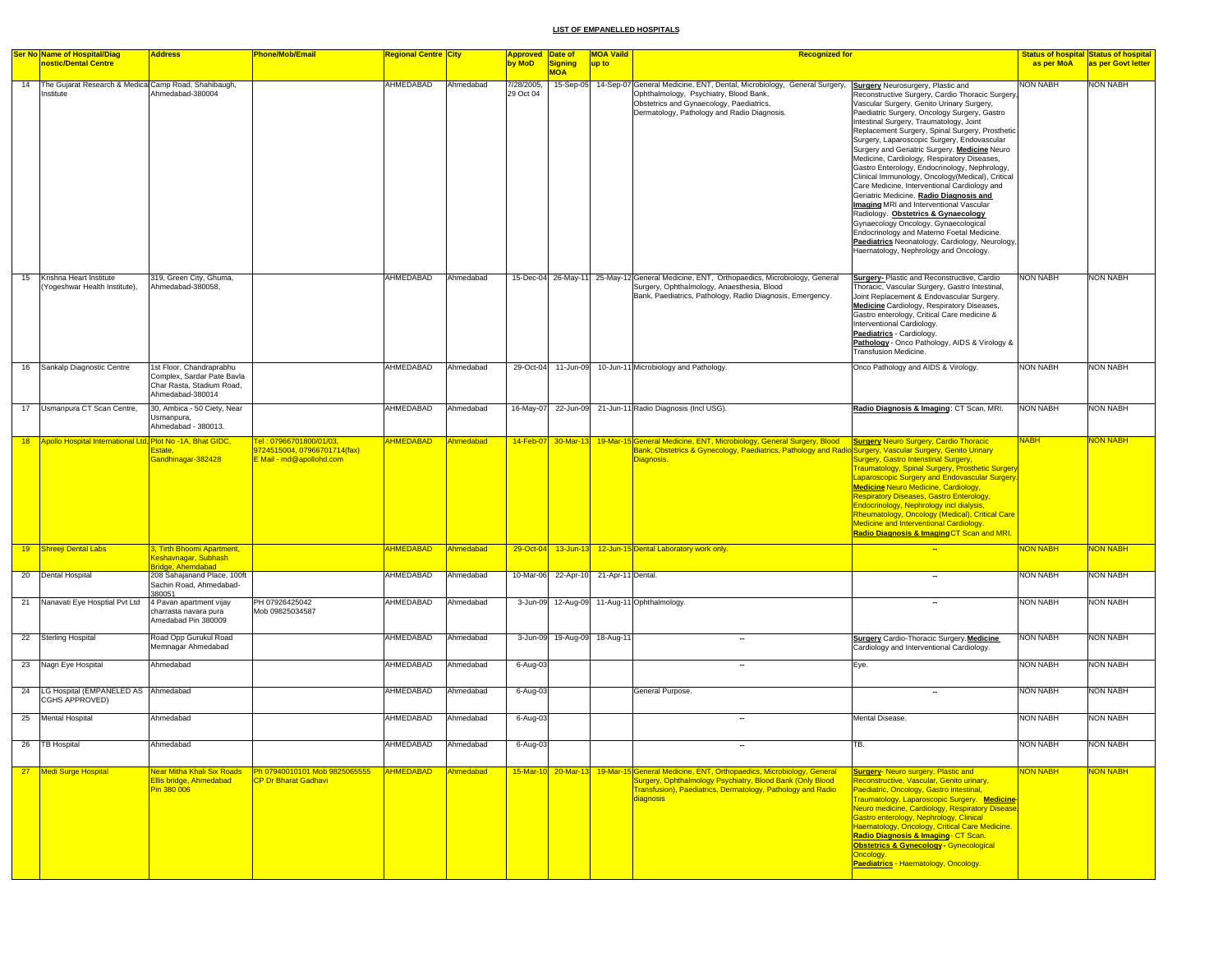|                 | Ser No Name of Hospital/Diag                                                             | <b>Address</b>                                                           | Phone/Mob/Email                                                                                     | <mark>Regional Centre City</mark> |                         | Approved Date of   |                               | <b>MOA Vaild</b> | <b>Recognized for</b>                                                                                                                                                                                                                                                                                                                                                                                                                                                                                                                                                                                                                                                                                                                              |                                                                                                                                                                                                               |                 | <b>Status of hospital Status of hospital</b> |
|-----------------|------------------------------------------------------------------------------------------|--------------------------------------------------------------------------|-----------------------------------------------------------------------------------------------------|-----------------------------------|-------------------------|--------------------|-------------------------------|------------------|----------------------------------------------------------------------------------------------------------------------------------------------------------------------------------------------------------------------------------------------------------------------------------------------------------------------------------------------------------------------------------------------------------------------------------------------------------------------------------------------------------------------------------------------------------------------------------------------------------------------------------------------------------------------------------------------------------------------------------------------------|---------------------------------------------------------------------------------------------------------------------------------------------------------------------------------------------------------------|-----------------|----------------------------------------------|
|                 | nostic/Dental Centre                                                                     |                                                                          |                                                                                                     |                                   |                         | by MoD             | Signing<br><b>MOA</b>         | up to            |                                                                                                                                                                                                                                                                                                                                                                                                                                                                                                                                                                                                                                                                                                                                                    |                                                                                                                                                                                                               | as per MoA      | as per Govt letter                           |
|                 | 28 Shalby Hospital Ltd.<br>QCI                                                           | Oppo: Karnavati Club,<br><b>SG Highway</b> ,<br>Ahmedabad - 380 015      | Fel: 07940203000, 07940203120<br>Fax), 9824368800 (Fax), 9824368800                                 | <b>AHMEDABAD</b>                  | Ahmedabad               |                    | 14-Jan-13 15-Feb-13 14-Feb-1  |                  | <b>Medical Speciality</b><br>Cardiology, General Medicine, Gastroenterology, Neurology, Respiratory Medicine, Dermatology, Emergency<br>Medicine, Intensive Care Unit (Adult), Anesthesia.<br><b>Surgical Specialties</b><br>General Surgery, G.I. Surgery, Joint Replacement Surgery, Neuro Surgery, Onco Surgery, Plastic Surgery, Spine &<br>Trauma Surgery, Vascular Surgery, Urology, Bariatric Surgery, Orthopedic Surgery, Cosmetic Surgery, Ear, Nose &<br>Throat Surgery, Cardio Thoracic Surgery, Dentistry, Ophthalmology.<br><b>Support Services</b><br>Bronchoscopy, Endoscopy & Laparoscopy, Radiology Services, Physiotherapy.<br><b>Laboratory Services</b><br>Clinical Biochemistry, Clinical Pathology, Microbiology & Serology. |                                                                                                                                                                                                               | <b>NABH</b>     | <b>NABH</b>                                  |
|                 | 29 Eye Care Hospital                                                                     | <b>Polytechnic Road</b><br>Ambawadi                                      |                                                                                                     | <b>AHMEDABAD</b>                  | Ahmedabad               | $14$ -Jun-13       | $31$ -Jul-13                  |                  | 30-Jul-15 General Services: Ophthalmology (Refraction, Contact lens, Cataract surgeries with IOL Implantations)                                                                                                                                                                                                                                                                                                                                                                                                                                                                                                                                                                                                                                    |                                                                                                                                                                                                               | <b>NON NABH</b> | <b>NON NABH</b>                              |
|                 | <b>Non NABH</b>                                                                          | Ahmedabad -380015                                                        |                                                                                                     |                                   |                         |                    |                               |                  | <b>Specialised Services: Cataract/Glaucoma</b>                                                                                                                                                                                                                                                                                                                                                                                                                                                                                                                                                                                                                                                                                                     |                                                                                                                                                                                                               |                 |                                              |
| 30 <sub>o</sub> | Chikitsa Diagnostic Centre,                                                              | First Floor, Saptarshi Complex<br>Shumre Lane, Ahmednagar                |                                                                                                     | <b>PUNE</b>                       | Ahmednagar              |                    |                               |                  | 28-Jul-05 29-Sep-13 28-Sep-15 Radio Diagnosis (Ultra Sonography only)                                                                                                                                                                                                                                                                                                                                                                                                                                                                                                                                                                                                                                                                              |                                                                                                                                                                                                               | <b>NON NABH</b> | <b>NON NABH</b>                              |
|                 |                                                                                          |                                                                          |                                                                                                     |                                   |                         |                    |                               |                  |                                                                                                                                                                                                                                                                                                                                                                                                                                                                                                                                                                                                                                                                                                                                                    |                                                                                                                                                                                                               |                 |                                              |
| 31              | Unity Ahmednagar Imaging Pvt Shitre Building Mahavir Nagar<br>td,                        | Corner Savedi Road<br>Ahmednagar                                         |                                                                                                     | <b>PUNE</b>                       | Ahmednagar              |                    | 28-Jul-05 29-Sep-11 28-Sep-13 |                  | $\overline{\phantom{a}}$                                                                                                                                                                                                                                                                                                                                                                                                                                                                                                                                                                                                                                                                                                                           | Radio Diagnosis and ImagingMRI only.                                                                                                                                                                          | <b>NON NABH</b> | <b>NON NABH</b>                              |
| 32              | Athare Patil Memorial Hospital & Savedi Road, Ahmednagar,<br>Research Centre Pvt Ltd,    | Mahranashtr-414003                                                       | 02412323779, anilathreyahoo.com, ani PUNE<br>athre                                                  |                                   | Ahmednagar              |                    | 10-Oct-05 28-Oct-11           |                  | 27-Oct-13 General Medicine, ENT, Dental, Microbiology, General Surgery,<br>Ophthalmology, Psychiatry, Obstetrics and Gynaecology,<br>Paediatrics, Dermatology, Pathology and Radio Diagnosis                                                                                                                                                                                                                                                                                                                                                                                                                                                                                                                                                       | <b>Surgery</b> Genito Urinary Surgery, Paediatrics<br>Surgery, Gastro Intestinal Surgery and<br>Laparascopic Surgery. Medicine Rheumatology<br>and Clinical Immunology. Radio Diagnosis &<br>Imaging CT Scan. | <b>NON NABH</b> | <b>NON NABH</b>                              |
| 33              | Khandekar Heart Hospital and Bhima Complex, Ahmednagar<br><b>Super Speciality Clinic</b> | 414001                                                                   |                                                                                                     | <b>PUNE</b>                       | Ahmednagar              |                    | 19-Jul-06 10-Aug-06           | 9-Aug-08         | $\overline{\phantom{a}}$                                                                                                                                                                                                                                                                                                                                                                                                                                                                                                                                                                                                                                                                                                                           | <b>Medicine</b> Cardiology.                                                                                                                                                                                   | NON NABH        | <b>NON NABH</b>                              |
| 34              | Anand Rishiji Hospital & MRC                                                             | 124 Anand Rishiji Marg<br><b>Ihmednagar Maharashtra</b><br>414001        | Tel: 02412320473, 2320474,<br>9823296438 (CP Prakash<br>Kankariya), anandrishiji@<br>rediffmail.com | <b>PUNE</b>                       | Ahmednagar              | 19-Jul-06          | 9-Nov-14                      |                  | 8-Nov-16 General Medicine, ENT, General Surgery, Ophthalmology,<br>Psychiatry, Obstetrics & Gynaecology, Paediatrics, Pathology and Genito Urinary Surgery, Gastro Intestinal Surgery<br>Radio Diagnosis.                                                                                                                                                                                                                                                                                                                                                                                                                                                                                                                                          | <b>Surgery Plastic &amp; Reconstructive Surgery,</b><br>and Laparoscopic Surgery. Medicine<br>Cardiology Radio Diagnosis & Imaging CT<br>Scan. Paediatrics.<br>Neonatology                                    | <b>NON NABH</b> | NON NABH                                     |
|                 | 35 Unity diagnostic Pvt Ltd,                                                             | corner Savedi Road,<br>Ahmednagar - 414003                               | Shitre Building Mahavir Nagar 0241-2326677,0241-2322277,<br>unityscan2@.com G Mail                  | <b>PUNE</b>                       | Ahmednagar              | 28-Jul-05 29-Sep-1 |                               |                  | 28-Sep-13 Radio Diagnosis and Imaging CT Scan only.                                                                                                                                                                                                                                                                                                                                                                                                                                                                                                                                                                                                                                                                                                | $\overline{\phantom{a}}$                                                                                                                                                                                      | <b>NON NABH</b> | <b>NON NABH</b>                              |
|                 | 36 Chakravarty Medical Centre,                                                           | Opp A.C. Depot Gurudwara<br>Nagar, Aurangabad Road<br>Ahmednagar-414001. | Tele-0241-2344630, 0241-2347841,<br>9822083045 (Mob)                                                | <b>PUNE</b>                       | Ahmednagar              | 14-Feb-07          | 9-Mar-07                      |                  | 8-Mar-09 General Surgery, Obstetrics & Gynecology, Pathology and Radio<br>Diagnosis                                                                                                                                                                                                                                                                                                                                                                                                                                                                                                                                                                                                                                                                |                                                                                                                                                                                                               | <b>NON NABH</b> | <b>NON NABH</b>                              |
| 37 <sup>2</sup> | <b>Bhagirathi Accident Hospital</b>                                                      | Near Hotel Chanakya<br>Burudgoan Road Ahmednagar @Gmail.com<br>114001    | 0241-2354319, mulay Mahesh 90                                                                       | PUNE                              | Ahmednagar              | $5 - Jan-1$        | 4-Jan-14                      |                  | 3-Jan-16 Orthopaedics, Ophthalmology.                                                                                                                                                                                                                                                                                                                                                                                                                                                                                                                                                                                                                                                                                                              |                                                                                                                                                                                                               | NON NABH        | NON NABH                                     |
| 38              | Vasudha Fracture & Backache<br>linic.                                                    | baos<br>Ahmednagar-414001.                                               | Kings Road Kothla Bus Stand 0241-2346480, 0241-2345234,<br>ijay32@rediffmail.com                    | <b>PUNE</b>                       | Ahmednagar              | 18-Sep-07          | $4$ -Jan-14                   |                  | 3-Jan-16 Orthopaedics and General Surgery.                                                                                                                                                                                                                                                                                                                                                                                                                                                                                                                                                                                                                                                                                                         | $\overline{\phantom{a}}$                                                                                                                                                                                      | <b>NON NABH</b> | <mark>NON NABH</mark>                        |
| 39              | Nityaseva Hosp                                                                           | Vidyanagar,<br>Distt - Ahmednagar,<br>Sangamner, Pin - 422605.           |                                                                                                     | <b>PUNE</b>                       | Ahmednagar              | 4-Jan-08           | 20-Jan-08                     |                  | 19-Jan-10 General Medicine and General Surgery                                                                                                                                                                                                                                                                                                                                                                                                                                                                                                                                                                                                                                                                                                     |                                                                                                                                                                                                               | <b>NON NABH</b> | <b>NON NABH</b>                              |
| 40 <sub>2</sub> | Pathak Hospital (new Name<br>Swasthya Hospital)                                          | 3716 Ghumare Lane<br>Ahmednagar - 414001.                                | 0241-2344301, swasthya hosp<br>cashless @ G mail.com                                                | <b>PUNE</b>                       | Ahmednagar              |                    |                               |                  | 4-Jan-08 11-Feb-14 10-Feb-16 General Medicine and Obstetrics & Gynaecology                                                                                                                                                                                                                                                                                                                                                                                                                                                                                                                                                                                                                                                                         | <b>Medicine Cardiology and Interventional</b><br>Cardiology                                                                                                                                                   | <b>NON NABH</b> | NON NABH                                     |
| 41              | Sonar Intensive Care Centre and Kinetic Chowk Nagar<br>Kulkarni Hospital,                | <b>Pune Highway</b><br>Ahmednagar - 414001.                              | 0241-2470800, 0241-2429622,<br>Drddkull967@yahoo.com                                                | <b>PUNE</b>                       | <mark>\hmednagar</mark> | 4-Jan-08           |                               |                  | 11-Feb-14 10-Feb-16 General Medicine, ENT, General Surgery and Obstetrics &<br>Gynaecology                                                                                                                                                                                                                                                                                                                                                                                                                                                                                                                                                                                                                                                         | <b>Surgery Laparoscopic Surgery</b>                                                                                                                                                                           | <b>NON NABH</b> | <b>NON NABH</b>                              |
| 42              | Hi tech Diagnosis Centre,                                                                | Hitech Behind Court, Court<br>Galli, Ahmednagar                          | 0241-2340055, 0241-2340067, hitech PUNE<br>diagnosis@G mail.com                                     |                                   | Ahmednagar              | 29-Oct-04          | 23-Feb-11                     |                  | 22-Feb-13 Microbiology and Pathology.                                                                                                                                                                                                                                                                                                                                                                                                                                                                                                                                                                                                                                                                                                              |                                                                                                                                                                                                               | <b>NON NABH</b> | <b>NON NABH</b>                              |
|                 | 43 Deepak Hospital                                                                       | Savedi Road Opposite<br>o Zooadi Canteen,<br>Ahmednagar - 414 003.       | 02412324888, 0241232688,<br>drdeepak@hospital.com                                                   | <b>PUNE</b>                       | Ahmednagar              | 14-Feb-0           | $2-Apr-13$                    |                  | 1-Apr-15 General Medicine, General Surgery and Pathology.                                                                                                                                                                                                                                                                                                                                                                                                                                                                                                                                                                                                                                                                                          |                                                                                                                                                                                                               | <b>NON NABH</b> | <mark>NON NABH</mark>                        |
|                 | 44 Super Speciality Oral Dental<br>Care & Research centre,                               | 107 Ambar Plaza A, Opp Old<br>ST Stand Station<br>Road Ahmednagar        |                                                                                                     | PUNE                              | Ahmednagar              | 16-May-07          | 3-Jul-09                      |                  | 2-Jul-10 Dental (Incl Oral Surg, Prosthodontia, Periodontia)                                                                                                                                                                                                                                                                                                                                                                                                                                                                                                                                                                                                                                                                                       |                                                                                                                                                                                                               | <b>NON NABH</b> | <b>NON NABH</b>                              |
| 45              | Dr Vikhe Patil Memorial<br>Hospital,                                                     | Vilad Ghat.<br>Ahmednagar-414111,                                        | Ph-0241-2778042, 2777059,<br>Mob-9423244668.<br>vikhe mid@bsnl.in                                   | <b>PUNE</b>                       | Ahmednagar              |                    | 22-Dec-08 13-Mar-11           |                  | 12-Mar-13 General Medicine, ENT, Orthopaedics, Dental, General Surgery, Surgery - Laparoscopic.<br>Ophthalmology, Obstetrics and Gynaecology, Paediatrics,<br>Dermatology, Pathology, Radio diagnosis (Incl USG)                                                                                                                                                                                                                                                                                                                                                                                                                                                                                                                                   | Radio Diagnosis & Imaging- CT Scan.                                                                                                                                                                           | <b>NON NABH</b> | <b>NON NABH</b>                              |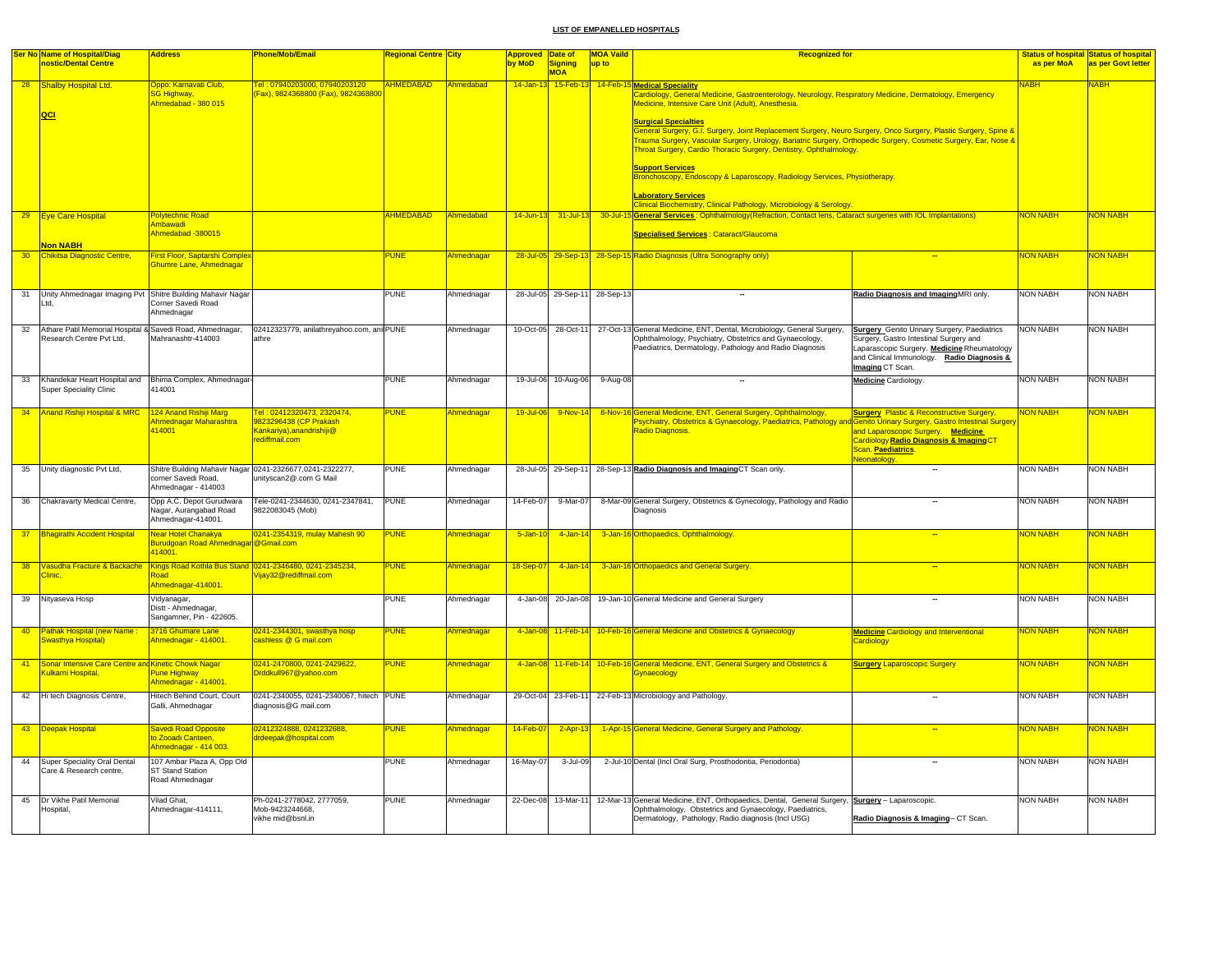|                 | Ser No Name of Hospital/Diag<br>nostic/Dental Centre                                                                                            | <b>Address</b>                                                                | Phone/Mob/Email                                                                                                            | <u> Regional Centre  City</u> |               | <b>Approved Date of</b><br>by MoD | <b>Signing</b>                  | <b>MOA Vaild</b><br>up to | <b>Recognized for</b>                                                                                                                                                                                                                                                                                                                                                                                                                                                                                                                                                                                                                                                                                                                                        |                                                                                                                                                                                                                                                                                                                                                                                                               | as per MoA      | <b>Status of hospital Status of hospital</b><br>as per Govt letter |
|-----------------|-------------------------------------------------------------------------------------------------------------------------------------------------|-------------------------------------------------------------------------------|----------------------------------------------------------------------------------------------------------------------------|-------------------------------|---------------|-----------------------------------|---------------------------------|---------------------------|--------------------------------------------------------------------------------------------------------------------------------------------------------------------------------------------------------------------------------------------------------------------------------------------------------------------------------------------------------------------------------------------------------------------------------------------------------------------------------------------------------------------------------------------------------------------------------------------------------------------------------------------------------------------------------------------------------------------------------------------------------------|---------------------------------------------------------------------------------------------------------------------------------------------------------------------------------------------------------------------------------------------------------------------------------------------------------------------------------------------------------------------------------------------------------------|-----------------|--------------------------------------------------------------------|
|                 |                                                                                                                                                 |                                                                               |                                                                                                                            |                               |               |                                   | <b>MOA</b>                      |                           |                                                                                                                                                                                                                                                                                                                                                                                                                                                                                                                                                                                                                                                                                                                                                              |                                                                                                                                                                                                                                                                                                                                                                                                               |                 |                                                                    |
| 46              | Noble Hospital and Research<br>entre?                                                                                                           | Road Ahmednagar Pin<br>414003                                                 | Hotel Premdan Chowk Savedi Phone 02412521290, 2421911, Mob PUNE<br>822458670, noble<br>hospital@yahoo.com.in               |                               | Ahmednagar    | <u>12/22/08</u><br>5 Mar 10       |                                 |                           | 20-Feb-13 19-Feb-15 General Medicine, ENT, Orthopaedics, General Surgery,<br>Ophthalmology, Psychiatry, Obstetrics and Gynaecology,<br>Paediatrics, Dermatology, Pathology and Radio diagnosis<br>Addendum to Annexure 19A to GOI MOD letter No<br>22B(01)/08/US(WE)/D(Res) dated 22 Dec 08.<br><b>Surgery - Traumatology.</b>                                                                                                                                                                                                                                                                                                                                                                                                                               | <b>Surgery</b> - Neuro Surgery, Plastic and<br>Reconstructive, Genito Urinary, Pediatric Surgery<br>Oncology (Surgery), Gastro Intestinal Surgery,<br><b>Fraumatology, Spinal Surgery, Laparoscopic</b><br>Surgery.<br>Medicine - Neuro Medicine, Gastroenterology,<br><b>Critical Care Medicine.</b><br>Radio Diagnosis & Imaging CT Scan.<br><b>Pediatric: Neonatology</b><br>Others: Oral Surgery (Dental) | <b>HAN NOI</b>  | <b>NON NABH</b>                                                    |
|                 | 47   Patil Hospital                                                                                                                             | Kothi Chowk, Pune<br>Aurangabad Road,<br>Ahmednagar Pin 414001                | Phone 02412320655 Mob 9422226484 PUNE<br>CP Dr Vijay Patil,<br>0241-2320651, 0241-235067.<br>dr vijay patil2h @Gmail.com-  |                               | Ahmednagar    |                                   |                                 |                           | 15-Mar-10 28-Apr-14 27-Apr-16 Orthopaedics.                                                                                                                                                                                                                                                                                                                                                                                                                                                                                                                                                                                                                                                                                                                  | <b>Surgery-Traumatology</b>                                                                                                                                                                                                                                                                                                                                                                                   | <b>NON NABH</b> | <b>VON NABH</b>                                                    |
|                 | 48 Green Wood Hospital                                                                                                                          | 796012                                                                        | Bawngkawn, Aizawl, Mizoram-Dr LB Ralte, Director, 0389-2341397.<br>0389-2341395, 9436140095, Email:<br>ibralte@hotmail.com | <b>GUWAHATI</b>               | Aizawl        |                                   |                                 |                           | 27-May-05 26-Apr-12 25-Apr-14 General Medicine, ENT, General Surgery, Psychiatry, Obstetrics<br>and Gynaecology, Paediatrics, Pathology and Radio Diagnosis.                                                                                                                                                                                                                                                                                                                                                                                                                                                                                                                                                                                                 | Surgery - Plastic and Reconstructive Surgery,<br>Genito Urinary Surgery and Laparoscopic<br>Surgery.                                                                                                                                                                                                                                                                                                          | <b>NON NABH</b> | <b>NON NABH</b>                                                    |
| 49              | Aizawl Hospital and Research<br>Centre,                                                                                                         | A-63, Kawitmeimuan Road,<br>Mission Veng Aizawal<br>Mizoram-796 001           | Dr Lalrinawma Hnamte, Director,<br>Ph 03892319643, 2319537<br>Mob 9862300487,<br>Email: ihnamte@gmail.com                  | <b>GUWAHATI</b>               | Aizawl        |                                   |                                 |                           | 15-Mar-10 27-Apr-12 26-Apr-14 General Medicine, ENT, Orthopaedics, Dental, Microbiology,<br>General Surgery, Ophthalmology, Psychiatry, Obstetrics and<br>Gynaecology, Paediatrics, Dermatology, Pathology, Radio<br>Diagnosis.                                                                                                                                                                                                                                                                                                                                                                                                                                                                                                                              | $\overline{\phantom{a}}$                                                                                                                                                                                                                                                                                                                                                                                      | <b>NON NABH</b> | <b>NON NABH</b>                                                    |
| 50 <sub>5</sub> | <b>Grace Nursing Home &amp;</b><br><b>Research Centre,</b>                                                                                      | <b>BCA Building, Lower</b><br>Zarwkawt,Aizawl,<br>Mizoram-796001              | Dr Joel LaInghakliana Pautu,<br>Proprietor,, Ph 03892318637,<br>0389-2318571, Mob 9436140492,<br>Email: zahminga@yahoo.com | <b>GUWAHATI</b>               | Aizawl        |                                   |                                 |                           | 15-Mar-10 27-Apr-14 26-Apr-16 General Medicine, ENT, Orthopaedics, Dental, General Surgery, Medicine - Oncology (Medical), Obstetrics &<br><b>Obstetrics and Gynaecology</b>                                                                                                                                                                                                                                                                                                                                                                                                                                                                                                                                                                                 | <b>Gynaecology</b> - Gynaecology Oncology,<br>Paediatrics - Oncology, Pathology - Onco<br>Pathology.                                                                                                                                                                                                                                                                                                          | <b>NON NABH</b> | <b>VON NABH</b>                                                    |
|                 | 51 Presbyterian Hospital,<br><b>Synod Hospital</b>                                                                                              | Durtlang, Aizawl,<br>Mizoram-796025                                           | Dr Lairemthanga, Director,<br>Ph-03892361122, 0389-2361971,<br>9436140489                                                  | <b>GUWAHATI</b>               | <b>Aizawl</b> |                                   |                                 |                           | 15-Mar-10 27-Apr-14 26-Apr-16 General Medicine, ENT, Orthopaedics, General Surgery<br>Ophthalmology, Blood Bank (only Blood Transfusion), Obstetrics<br>and Gynaecology, Paediatrics, Pathology and Radio diagnosis.                                                                                                                                                                                                                                                                                                                                                                                                                                                                                                                                         |                                                                                                                                                                                                                                                                                                                                                                                                               | <b>NON NABH</b> | NON NABH                                                           |
| 52              | <b>Trinity Diagnostic Centre,</b>                                                                                                               | Zorun Macdonald Hill,<br>Zarkawat, Aizawl, Mizoram.<br>Mrs Lalrimawii.        | Dr Madhu Sharma, Director, 0389-<br>2346722, 0389-2305818, 0389-<br>2305820, 9436140268,<br>Email: Trinity_diag@sify.com   | <b>GUWAHATI</b>               | <b>Aizawl</b> |                                   | 15-Mar-10 27-Apr-14 26-Apr-16 - |                           |                                                                                                                                                                                                                                                                                                                                                                                                                                                                                                                                                                                                                                                                                                                                                              | Medicine - Cardiology, Clinical Haematology and NON NABH<br><b>Clinical Immunology, Radio Diagnosis &amp;</b><br>Imaging - CT Scan and MRI, Pathology - Onco<br>Pathology.                                                                                                                                                                                                                                    |                 | <b>NON NABH</b>                                                    |
| 53              | <b>ST Francis Hospital</b>                                                                                                                      | Beawar Road,<br>Ajmer - 305001                                                |                                                                                                                            | AHMEDABAD                     | Ajmer         | 14-Dec-06                         | 5-Mar-07                        |                           | 4-Mar-08 General Medicine, ENT, Orthopedics, General Surgery,<br>Psychiatry, Obstetrics and Gynecology, Paediatrics, Dermatology,<br>Pathology and Radio Diagnosis (including USG).                                                                                                                                                                                                                                                                                                                                                                                                                                                                                                                                                                          |                                                                                                                                                                                                                                                                                                                                                                                                               | <b>NON NABH</b> | <b>NON NABH</b>                                                    |
| 54              | Dayal Veena Charitable Diag &<br>Research Centre                                                                                                | 78/X, Savitri College Road,<br>Opposite Medical Girls Hostel.<br>Ajmer-305001 |                                                                                                                            | AHMEDABAD                     | Ajmer         | 22-Nov-06                         | 5-Mar-11                        |                           | 4-Mar-12 Microbiology, Pathology and Radio Diagnosis including Ultra<br>Sonography.                                                                                                                                                                                                                                                                                                                                                                                                                                                                                                                                                                                                                                                                          |                                                                                                                                                                                                                                                                                                                                                                                                               | <b>NON NABH</b> | NON NABH                                                           |
| 55              | Vaishali Hosp & Research<br>Centre,                                                                                                             | Vaishali Nagar Near Bank<br>of Baroda, Ajmer-305006.                          | Tele: 0145-2644375,<br>0145-2640375<br>Mob: 9414007375                                                                     | AHMEDABAD                     | Ajmer         | 2-Feb-07                          |                                 |                           | 1-Apr-12 31-Mar-14 General Medicine, Obstetrics & Gynae, Paediatrics and Pathology-                                                                                                                                                                                                                                                                                                                                                                                                                                                                                                                                                                                                                                                                          |                                                                                                                                                                                                                                                                                                                                                                                                               | <b>NON NABH</b> | <b>NON NABH</b>                                                    |
| 56              | Pratap Memorial Hospital and<br>Research Centre,                                                                                                | Kutchery Road Ajmer<br>(Raj)-305001                                           | Ph-01452426406,<br>Mob-9414008779                                                                                          | AHMEDABAD                     | Ajmer         | 22-Dec-08                         | 6-Nov-11                        |                           | 5-Nov-13 General Medicine, Microbiology, General Surgery, Obstetrics and -<br>Gynaecology, Pathology and Radio Diagnosis(Incl USG)                                                                                                                                                                                                                                                                                                                                                                                                                                                                                                                                                                                                                           |                                                                                                                                                                                                                                                                                                                                                                                                               | <b>NON NABH</b> | <b>NON NABH</b>                                                    |
| 57              | <b>Mittal Hospital and Research</b><br>Centre, (A Unit of Mittal Hospital Ajmer-305004,<br>Ltd.<br>QCI                                          | Pushkar Road,<br>Fel: 2603600-07,<br>2603608(Fax)<br>Fele-01445120560,        | <u>PH No 0145 260360007 / </u><br>2603608 Mob No 9315370590,<br>info@mittalhospital.com,                                   | <b>AHMEDABAD</b>              | Ajmer         | 8/31/2010,<br>14 Jan 13           |                                 |                           | 11-Dec-14 10-Dec-16 General Medicine, ENT, Dental, Microbiology, General Surgery,<br>Ophthalmology, Obstetrics and Gynaecology, Dermatology,<br>Pathology, Radio diagnosis, Anaesthesia,<br><b>Emergency Services.</b><br>General Services: Paediatrics, Orthopaedics, Blood Bank.<br><b>Laboratory Services: Clinical Pathology, Biochemistry,</b><br>Microbiology.<br><b>Imaging Services:</b> X-ray, USG, Colour Doppler and MRI.<br><b>Specialized Services: Cardiology (Consultation and</b><br>Diagnostics), Interventional Cardiology, Cardio Thoracic Surgery,<br>Urology-including Dialysis, Orthopedic Surgery (including<br>arthroscopic Surgery and joint replacement), Neurosurgery,<br><b>Endocrinology, Vascular Surgery and Neonatology.</b> | <b>SURGERY: Joint Replacement Surgery,</b><br><b>MEDICINE: Respiratory Diseases,</b><br>Critical care medicine,<br><b>RADIO DIAGNOSIS &amp; IMAGING CT Scan,</b><br><b>OTHERS: Dialysis, Physiotherapy.</b>                                                                                                                                                                                                   | <b>NON NABH</b> | NON NABH                                                           |
| 58              | Kshetrapal Eye Hospital & Lasik Mahatma Gandhi Road, Ajmer<br>Laser Centre (Unit of<br><b>Kshetrapal Eye Hospital &amp;</b><br>Research Centre) | $-305001,$<br>Rajasthan                                                       |                                                                                                                            | <b>AHMEDABAD</b>              | <b>Aimer</b>  |                                   | 2-Jun-14 10-Sep-14              |                           | 9-Sep-16 General Services: - Ophthalmology (Refrection, Cataract Surgeries with IOL Implantations).<br>Specialised Services :- Cataract/Glaucoma, Retinal-Medical-Vitreo-Retinal Surgery, Strabismus and Occuloplasty &<br><u> Adenexa &amp; other Specialised Services.</u>                                                                                                                                                                                                                                                                                                                                                                                                                                                                                 |                                                                                                                                                                                                                                                                                                                                                                                                               | <b>NON NABH</b> | NON NABH                                                           |
| 59              | Sant Tuka Ram Hospital                                                                                                                          | Malkapur Road, Akola City-<br>444001.                                         | Tele: 0724-2459222, 0724-2459333<br>(9422860312)<br>(Mob) E Mail : agarwal-<br>arun2001@yahoo.com.                         | <b>NAGPUR</b>                 | Akola         |                                   |                                 |                           | 14-Feb-07 15-May-10 14-May-11 General Medicine, ENT and General Surgery.                                                                                                                                                                                                                                                                                                                                                                                                                                                                                                                                                                                                                                                                                     | <b>Surgery</b> Onco Surgery<br>Medicine Oncology (Medical) and Radio<br>Therapy. Paediatrics Oncology.                                                                                                                                                                                                                                                                                                        | <b>NON NABH</b> | <b>NON NABH</b>                                                    |
| 60              | Korde General Hospital & ICU                                                                                                                    | Jatharpeth, Square<br>kola-444001                                             |                                                                                                                            | NAGPUR                        | Akola         |                                   |                                 |                           | 19-Jul-06 28-Apr-14 27-Apr-16 General Medicine and ENT.                                                                                                                                                                                                                                                                                                                                                                                                                                                                                                                                                                                                                                                                                                      |                                                                                                                                                                                                                                                                                                                                                                                                               | <b>NON NABH</b> | <b>JON NABH</b>                                                    |
| 61              | Khandelwal Image Centre                                                                                                                         | <b>Opposite Mankar Critical</b><br>Amankhan Plots.<br>Akola - 444001.         |                                                                                                                            | <b>NAGPUR</b>                 | Akola         | 7/19/2006,<br>04 Jan 08           | $21 - Apr - 14$                 |                           | 20-Apr-16 Radio Diagnosis including USG & Color Doppler.                                                                                                                                                                                                                                                                                                                                                                                                                                                                                                                                                                                                                                                                                                     | <b>Radio Diagnosis and Imaging</b><br>MRI, CT Scan.                                                                                                                                                                                                                                                                                                                                                           | <b>NON NABH</b> | <b>NON NABH</b>                                                    |
|                 | 62 Kedia Sonogarphy Clinic                                                                                                                      | Ratan Lal Plots,<br>Akola-444005                                              |                                                                                                                            | <b>NAGPUR</b>                 | Akola         | 19-Jul-06                         |                                 |                           | Radio Diagnosis including USG & Color Doppler.                                                                                                                                                                                                                                                                                                                                                                                                                                                                                                                                                                                                                                                                                                               |                                                                                                                                                                                                                                                                                                                                                                                                               | <b>NON NABH</b> | <b>NON NABH</b>                                                    |
| 63              | Akola Medical Diagnostic<br>Services,                                                                                                           | Shivdwar Civil Lines<br>Square Akola-444001                                   |                                                                                                                            | NAGPUR                        | Akola         |                                   |                                 |                           | 16-May-07 29-Nov-10 28-Nov-11 Microbiology, Pathology.                                                                                                                                                                                                                                                                                                                                                                                                                                                                                                                                                                                                                                                                                                       |                                                                                                                                                                                                                                                                                                                                                                                                               | <b>NON NABH</b> | <b>NON NABH</b>                                                    |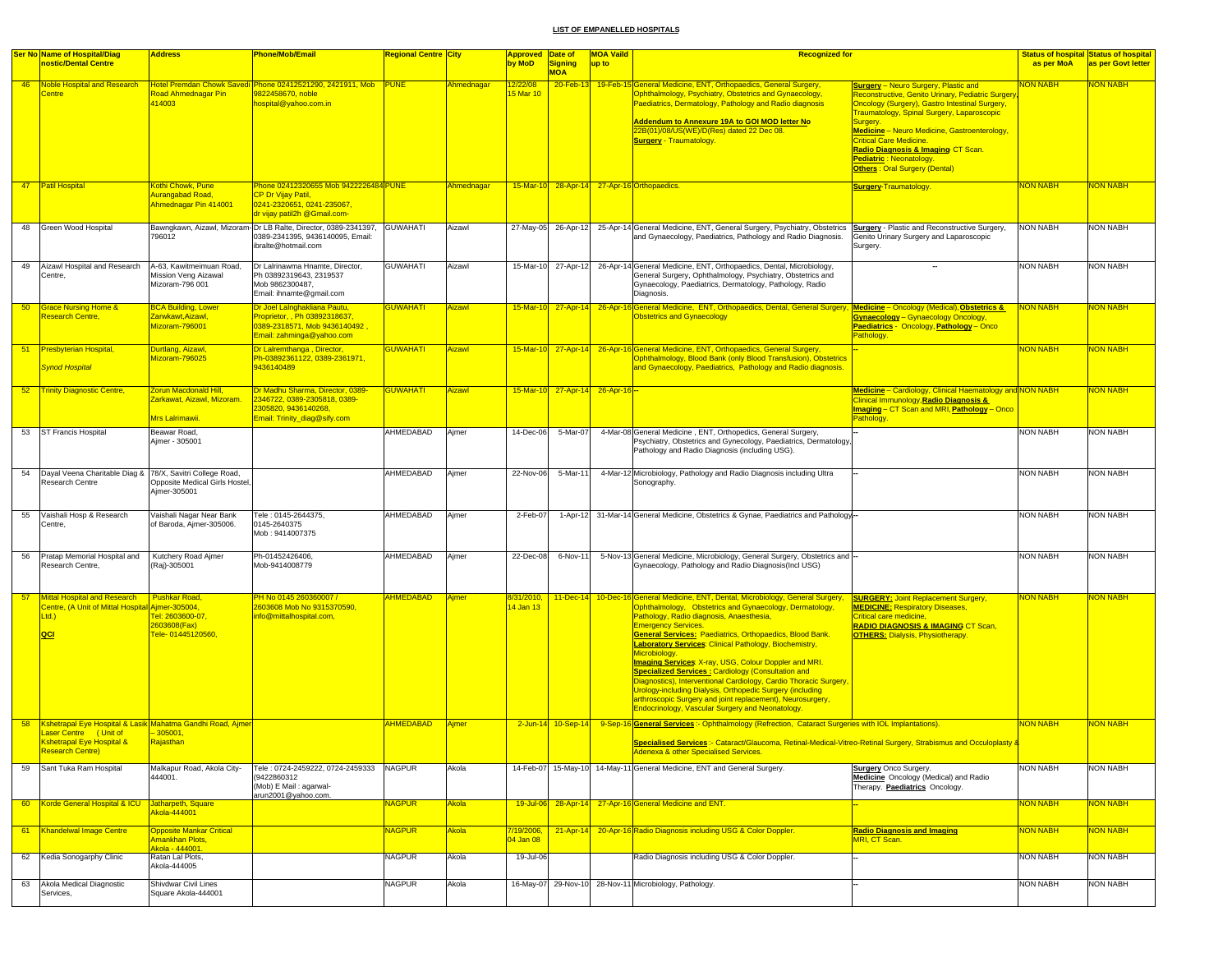|    | Ser No Name of Hospital/Diag    | <b>Address</b>                                     | Phone/Mob/Email                                                                                                        | <mark>Regional Centre City</mark> |                  | <b>Approved</b> | Date of            | <b>MOA Vaild</b>                           | <b>Recognized for</b>                                                                                                                                      |                                                                                                     |                 | <b>Status of hospital Status of hospital</b> |
|----|---------------------------------|----------------------------------------------------|------------------------------------------------------------------------------------------------------------------------|-----------------------------------|------------------|-----------------|--------------------|--------------------------------------------|------------------------------------------------------------------------------------------------------------------------------------------------------------|-----------------------------------------------------------------------------------------------------|-----------------|----------------------------------------------|
|    | nostic/Dental Centre            |                                                    |                                                                                                                        |                                   |                  | by MoD          | Signing            | up to                                      |                                                                                                                                                            |                                                                                                     | as per MoA      | as per Govt letter                           |
|    |                                 |                                                    |                                                                                                                        |                                   |                  |                 | <b>MOA</b>         |                                            |                                                                                                                                                            |                                                                                                     |                 |                                              |
| 64 | Sahrudaya Hospital              | Thathampally Alappuzha -                           | Sister Mini-Administrator, Contact-                                                                                    | KOCHI                             | Alappuzha        |                 |                    |                                            | 4-Jan-08 24-Oct-12 23-Oct-13 General Medicine, General Surgery and Obstetrics and                                                                          |                                                                                                     | <b>NON NABH</b> | <b>NON NABH</b>                              |
|    |                                 | 688013.                                            | 04772252269, 04772412005, Email-                                                                                       |                                   |                  |                 |                    |                                            | Gynaecology                                                                                                                                                |                                                                                                     |                 |                                              |
| 65 | <b>HUDA Trust Hospital</b>      | Kumara Puram, PO -                                 | sahrudayahospital@gmail.com<br>Mr sahabudeen-Dir. Dr Basheer                                                           | KOCHI                             | <b>Jappuzha</b>  | 4-Jan-08        | 30-Nov-13          |                                            | 29-Nov-14 General Medicine, Orthopaedics, Microbiology, General Surgery                                                                                    |                                                                                                     | <b>VON NABH</b> | <b>NON NABH</b>                              |
|    |                                 | Danapadi, Haripad, Alappey                         | Mr T Muhammad Kunju, Contact-                                                                                          |                                   |                  |                 |                    |                                            | and Obstetrics and Gynaecology                                                                                                                             |                                                                                                     |                 |                                              |
|    |                                 | Haripad - 690548.                                  | 04792404466, 9895112005,                                                                                               |                                   |                  |                 |                    |                                            |                                                                                                                                                            |                                                                                                     |                 |                                              |
|    |                                 |                                                    | 9747931425, Email-                                                                                                     |                                   |                  |                 |                    |                                            |                                                                                                                                                            |                                                                                                     |                 |                                              |
|    |                                 |                                                    | udatrusthospital@yahoo.co.ir                                                                                           |                                   |                  |                 |                    |                                            |                                                                                                                                                            |                                                                                                     |                 |                                              |
|    | 66 KVM Hospital                 | PB No-30, Cherthala<br>Alappuzha Cherthala -       |                                                                                                                        | KOCHI                             | Alappuzha        | 4-Jan-08        |                    |                                            | General Medicine, ENT, Orthopaedics, Dental, Microbiology,<br>General Surgery, Opthalmology, Psychiatry, Blood Bank (only                                  |                                                                                                     | <b>NON NABH</b> | <b>NON NABH</b>                              |
|    |                                 | 688524.                                            |                                                                                                                        |                                   |                  |                 |                    |                                            | Blood Transfusion), Obstetrics & Gynaecology, Paediatrics,                                                                                                 |                                                                                                     |                 |                                              |
|    |                                 |                                                    |                                                                                                                        |                                   |                  |                 |                    |                                            | Pathology and Radio Diagnosis.                                                                                                                             |                                                                                                     |                 |                                              |
| 67 | <b>MSGR Joseph Kandathil</b>    | <b>Green Gardens Mathilakam.</b>                   |                                                                                                                        | KOCH                              | dappuzha         |                 | 10-Oct-13          |                                            | 9-Oct-14 Cancer Hospital: Plastic and Reconstructive Surgery, Surgical Oncology, Medical Oncology & Radiotherapy.                                          |                                                                                                     | <b>NON NABH</b> | <b>NON NABH</b>                              |
|    | <b>Memorial Cancer Research</b> | Cherthala - 688524,                                |                                                                                                                        |                                   |                  | 27-Aug-13       |                    |                                            |                                                                                                                                                            |                                                                                                     |                 |                                              |
|    | Centre (Prathyasa),             | Distt-Alappuzha, Kerala                            |                                                                                                                        |                                   |                  |                 |                    |                                            | Laboratory Services: Clinical Pathology and Biochemistry.                                                                                                  |                                                                                                     |                 |                                              |
|    |                                 |                                                    |                                                                                                                        |                                   |                  |                 |                    |                                            |                                                                                                                                                            |                                                                                                     |                 |                                              |
|    | <b>NON NABH</b>                 | Near Gandhi Eye Hospital,                          | Ph 05712407976                                                                                                         | <b>MEERUT</b>                     |                  |                 |                    |                                            | <b>Imaging Services: X-rav. USG. USG Doppler &amp; CT Scan</b><br>15-Mar-10 15-May-14 14-May-16 Ophthalmology                                              |                                                                                                     | <b>NON NABH</b> | <b>NON NABH</b>                              |
| 68 | <b>Anand Eye Centre</b>         | <mark>Ramghat Road, Aligarh Pin</mark>             | Mob 9837160183.                                                                                                        |                                   | <b>Aligarh</b>   |                 |                    |                                            |                                                                                                                                                            |                                                                                                     |                 |                                              |
|    |                                 |                                                    | <b>Dr Anand Mohan</b>                                                                                                  |                                   |                  |                 |                    |                                            |                                                                                                                                                            |                                                                                                     |                 |                                              |
| 69 | Pragya Scanning Centre          | A.N. Jha Marg, George Town,                        |                                                                                                                        | <b>ALLAHABAD</b>                  | Allahabad        |                 |                    | 6-Aug-03 30-May-07 29-May-08 --            |                                                                                                                                                            | X-Ray, Ultra Sonagraphy and Colour Dobbler.                                                         | <b>NON NABH</b> | <b>NON NABH</b>                              |
|    |                                 | Allahabad                                          |                                                                                                                        |                                   |                  |                 |                    |                                            |                                                                                                                                                            |                                                                                                     |                 |                                              |
|    | 70 Prayag Scanning Pvt Ltd      | Allahabad                                          |                                                                                                                        | <b>ALLAHABAD</b>                  | Allahabad        |                 |                    | 6-Aug-03 30-May-05 29-May-08 --            |                                                                                                                                                            | CT Scan.                                                                                            | <b>NON NABH</b> | <b>NON NABH</b>                              |
|    |                                 |                                                    |                                                                                                                        |                                   |                  |                 |                    |                                            |                                                                                                                                                            |                                                                                                     |                 |                                              |
|    |                                 |                                                    |                                                                                                                        |                                   |                  |                 |                    |                                            |                                                                                                                                                            |                                                                                                     |                 |                                              |
| 71 | Raj Nursing Home,               | 23A Park Road,                                     | 94153-22442,                                                                                                           | <b>ALLAHABAD</b>                  | <b>Ilahabad</b>  |                 |                    |                                            | 18-Sep-07 20-Mar-14 19-Mar-16 General Medicine, ENT, General Surgery, Opthalmology,                                                                        |                                                                                                     | <b>NON NABH</b> | <b>NON NABH</b>                              |
|    |                                 | Allahabad-211001                                   | Singhrahul1975@gmail.com                                                                                               |                                   |                  |                 |                    |                                            | Psychiatry, Obstetrics and Gynaecology, Paediatrics and Radio                                                                                              |                                                                                                     |                 |                                              |
|    |                                 |                                                    |                                                                                                                        |                                   |                  |                 |                    |                                            | <b>Diagnosis</b>                                                                                                                                           |                                                                                                     |                 |                                              |
|    | 72 Jeevan Jyoti Hospital        | 162 Bhai ka Bagh Lowther<br>Road Allahabad -211006 | 93360-37233,<br>jeevanjyothihospital@gmail.com                                                                         | <b>ALLAHABAD</b>                  | <b>Ilahabad</b>  |                 |                    |                                            | 3-Mar-05 31-Mar-14 30-Mar-16 General Medicine, ENT, Orthopaedics, Microbiology, General<br>Surgery, Ophthalmology, Psychiatry, Anaesthesia, Obstetrics and | <b>Surgery- Genito urinary, Gastro Intestinal and</b><br>Laparascopic Surgery. Medicine-Cardiology. | <b>VON NABH</b> | <b>NON NABH</b>                              |
|    |                                 |                                                    |                                                                                                                        |                                   |                  |                 |                    |                                            | Gynaecology, Paediatrics, Dermatology, Pathology, Radio                                                                                                    | Obstetrics and Gynaecology- Infertility and                                                         |                 |                                              |
|    |                                 |                                                    |                                                                                                                        |                                   |                  |                 |                    |                                            | Diagnosis.                                                                                                                                                 | assisted reproduction. Paediatrics -                                                                |                 |                                              |
|    |                                 |                                                    |                                                                                                                        |                                   |                  |                 |                    |                                            |                                                                                                                                                            | <b>Jeonatology.</b>                                                                                 |                 |                                              |
| 73 | Saket Maternity and Nursing     | 48/129 Bhaghambari                                 | 99355-42888.                                                                                                           | <b>ALLAHABAD</b>                  | <b>Allahabad</b> |                 | 3-Mar-05 31-Mar-14 |                                            | 30-Mar-16 General Medicine, ENT, General Surgery, Anaesthesia, Blood                                                                                       | <b>Surgery - Plastic and Reconstructive, Genito</b>                                                 | <b>NON NABH</b> | <b>NON NABH</b>                              |
|    | Home (P) Ltd                    | <b>Hopusing Scheme Allahapur,</b>                  | sakethospital@yahoo.com                                                                                                |                                   |                  |                 |                    |                                            | Bank, Obstetrics and Gynaecology, Paediatrics, Pathology, Radio                                                                                            | <b>Jrinary Surgery, Gastro Intestinal Surgery and</b>                                               |                 |                                              |
|    |                                 | Allahabad (UP)                                     |                                                                                                                        |                                   |                  |                 |                    |                                            | Diagnosis                                                                                                                                                  | aparascopic Surgery.                                                                                |                 |                                              |
| 74 | The Apollo Clinic (Prayag Medi  | Allahabad                                          |                                                                                                                        | ALLAHABAD                         | Allahabad        |                 |                    |                                            | 16-May-07 31-May-09 30-May-10 Microbiology, Pathology, Radio Diagnosis.                                                                                    | Others(Specify) ECG, 2D, ECHO, TMT, PFT                                                             | <b>NON NABH</b> | <b>NON NABH</b>                              |
|    | Care Pvt Ltd)                   |                                                    |                                                                                                                        |                                   |                  |                 |                    |                                            |                                                                                                                                                            |                                                                                                     |                 |                                              |
| 75 | Guru Kripa Jagrati Hospital     |                                                    | 124/A/1 Thorn Hill Road Near 99364-48256, jagratihop@gmail.com ALLAHABAD                                               |                                   | <b>Ilahabad</b>  | 16-May-07       | 22-Feb-13          |                                            | 21-Feb-15 General Medicine, ENT, Orthopaedics, Microbiology, General                                                                                       | <b>Surgery: Plastic and Reconstructive, Genito</b>                                                  | <b>NON NABH</b> | <b>NON NABH</b>                              |
|    |                                 | Public Service Commission                          |                                                                                                                        |                                   |                  |                 |                    |                                            | Surgery, Psychiatry, Obstetrics and Gynaecology, Paediatrics,                                                                                              | <b>Jrinary, Paediatric Surgery, Gastro Intestinal</b>                                               |                 |                                              |
|    |                                 | Allahabad (UP)-211001                              |                                                                                                                        |                                   |                  |                 |                    |                                            | Dermatology, Pathology, Radio Diagnosis (Incl USG).                                                                                                        | Surgery, Traumatology, Spinal Surgery,                                                              |                 |                                              |
|    |                                 |                                                    |                                                                                                                        |                                   |                  |                 |                    |                                            |                                                                                                                                                            | Laparascopic Surgery. Medicine Gastro                                                               |                 |                                              |
|    |                                 |                                                    |                                                                                                                        |                                   |                  |                 |                    |                                            |                                                                                                                                                            | Enterology, Nephrology (Incl Dialysis).                                                             |                 |                                              |
|    |                                 |                                                    |                                                                                                                        |                                   |                  |                 |                    |                                            |                                                                                                                                                            | Paediatrics: Neonatology.                                                                           |                 |                                              |
| 76 | Priya Scanning Centre (P) Ltd   | 3/1 Tej Bahadur SaporaRoad 0532-2407484,           |                                                                                                                        | <b>ALLAHABAD</b>                  | Allahabad        |                 |                    |                                            | 28-Jul-05 31-Mar-14 30-Mar-16 Radio Diagnosis including Ultra Sonography.                                                                                  | Radio Diagnosis & Imaging CT Scan.                                                                  | <b>NON NABH</b> | <b>NON NABH</b>                              |
| 77 | Indira Diagnostic Centre and    | lahaband (UP)-211001<br>1 Muir Road.               | drdeepakgupta@live.com<br>98395-77407, amit@chandan.co.in                                                              | ALLAHABAD                         | Allahabad        |                 |                    |                                            | 28-Jul-05 30-Aug-09 29-Aug-10 Blood Bank, Pathology and Radio Diagnosis including Ultra                                                                    |                                                                                                     | <b>NON NABH</b> | <b>NON NABH</b>                              |
|    | Blood Bank Ltd                  | Akanskha Compex, Allahabad                         |                                                                                                                        |                                   |                  |                 |                    |                                            | Sonography.                                                                                                                                                |                                                                                                     |                 |                                              |
|    |                                 |                                                    |                                                                                                                        |                                   |                  |                 |                    |                                            |                                                                                                                                                            |                                                                                                     |                 |                                              |
|    | 78 Jai Durga Diagnostic Centre  | SRN Hospital Campus,<br>Allahabad-211001           | 0532-2608889                                                                                                           | ALLAHABAD                         | Allahabad        |                 |                    |                                            | 28-Jul-05 17-Sep-09 16-Sep-10 Radio Diagnosis including Ultra Sonography.                                                                                  | Radio Diagnosis & Imaging CT Scan.                                                                  | <b>NON NABH</b> | NON NABH                                     |
|    |                                 |                                                    |                                                                                                                        |                                   |                  |                 |                    |                                            |                                                                                                                                                            |                                                                                                     |                 |                                              |
| 79 | Kriti scannig Centre Pvt Ltd    |                                                    | 55B Lowther Road Allahabad- 99355-06732, kritiscan@gmail.com                                                           | ALLAHABAD                         | Allahabad        |                 |                    | 28-Jul-05 22-Sep-09 21-Sep-10 -            |                                                                                                                                                            | Radio Diagnosis & Imaging CT Scan and MRI. NON NABH                                                 |                 | <b>NON NABH</b>                              |
|    |                                 | 211002                                             |                                                                                                                        |                                   |                  |                 |                    |                                            |                                                                                                                                                            |                                                                                                     |                 |                                              |
| 80 | Saraswati Heart Care Hospital   |                                                    | 5/1 Alowther Road Darbhansa Ph-05322461096, Mob-09450111073, ALLAHABAD                                                 |                                   | Allahabad        | 22-Dec-08       | 5-Feb-09           | 4-Feb-11 -                                 |                                                                                                                                                            | Medicine - Cardiology.                                                                              | <b>NON NABH</b> | <b>NON NABH</b>                              |
|    |                                 | Coloney, Allahabad-211002                          | saraswatihospital@gmail.com                                                                                            |                                   |                  |                 |                    |                                            |                                                                                                                                                            |                                                                                                     |                 |                                              |
|    |                                 |                                                    |                                                                                                                        |                                   |                  |                 |                    |                                            |                                                                                                                                                            |                                                                                                     |                 |                                              |
| 81 | <b>Vineeta Hospital</b>         | 10, 3A By Pass Road,<br>Phaphamau Allahabad-       | Ph 05323255790 Mob 09415317008, ALLAHABAD<br>93350-78744.                                                              |                                   | <b>Ilahabad</b>  | 22-Dec-         | $5$ -Feb-14        |                                            | 4-Feb-16 General Medicine, Orthopaedics, General Surgery, Obstetrics and Others (Specify) - Prosthodontia, Oral Surgery. NON NABH                          |                                                                                                     |                 | <b>NON NABH</b>                              |
|    |                                 | 211013                                             | Vineetahospital@gmail.com                                                                                              |                                   |                  |                 |                    |                                            | Gynaecology, Paediatrics, Dermatology, Pathology, Radio<br>diagnosis incl USG.                                                                             |                                                                                                     |                 |                                              |
|    |                                 |                                                    |                                                                                                                        |                                   |                  |                 |                    |                                            |                                                                                                                                                            |                                                                                                     |                 |                                              |
|    |                                 |                                                    | 82 Shree Narayan Ashram Hospital Shivkoti Teliarganj Allahabad- Ph - 2541630, Mob - 9336618493,                        | ALLAHABAD                         | Allahabad        | 8/6/2003.       |                    |                                            | 18-Mar-14 17-Mar-16 General Medicine, ENT, General Surgery, Ophthalmology,                                                                                 | <b>Surgery</b> - Oncology (Surgery).                                                                | <b>NON NABH</b> | <b>NON NABH</b>                              |
|    |                                 | 211004                                             | Shreenaraykanashramhospital<br>2 amail.com                                                                             |                                   |                  | 2 Dec 08        |                    |                                            | Obstetrics and Gynaecology, Pediatrics, Pathology.                                                                                                         |                                                                                                     |                 |                                              |
|    | 83 Rastogi Dental Hospital      | 14/20 Tej Bahadur Square                           | 0532-2602978                                                                                                           | ALLAHABAD                         | Allahabad        | 4-Jan-08        | 7-Nov-09           |                                            | 6-Nov-11 Dental (incl Oral Surgery & Dental Lab)                                                                                                           |                                                                                                     | <b>NON NABH</b> | <b>NON NABH</b>                              |
|    |                                 | Road Civil Lines                                   |                                                                                                                        |                                   |                  |                 |                    |                                            |                                                                                                                                                            |                                                                                                     |                 |                                              |
|    |                                 | Allahabad - 211001                                 |                                                                                                                        |                                   |                  |                 |                    |                                            |                                                                                                                                                            |                                                                                                     |                 |                                              |
|    | 84 Medical College & Hospital   | Allahabad                                          |                                                                                                                        | <b>ALLAHABAD</b>                  | Allahabad        | 6-Aug-03        |                    |                                            | General Purpose.                                                                                                                                           |                                                                                                     | <b>NON NABH</b> | <b>NON NABH</b>                              |
|    |                                 |                                                    |                                                                                                                        |                                   |                  |                 |                    |                                            |                                                                                                                                                            |                                                                                                     |                 |                                              |
| 85 | Nazareth Hospital               | 13A, Kamla Nehru Road,                             |                                                                                                                        | ALLAHABAD                         | Allahabad        | 6-Aug-03        |                    |                                            |                                                                                                                                                            | General and Specialised Purposes.                                                                   | <b>NON NABH</b> | <b>NON NABH</b>                              |
|    |                                 | Allahabad (UP) 211001                              |                                                                                                                        |                                   |                  |                 |                    |                                            |                                                                                                                                                            |                                                                                                     |                 |                                              |
|    |                                 |                                                    |                                                                                                                        |                                   |                  |                 |                    |                                            |                                                                                                                                                            |                                                                                                     |                 |                                              |
| 86 |                                 |                                                    | Heart Line Cardiac Care Centre 14/18 Elgin Road Civil Lines 94152-17448, heartline96@gmail.com ALLAHABAD               |                                   | Allahabad        |                 |                    | 15-Mar-10 31-Mar-12 30-Mar-14 Paediatrics. |                                                                                                                                                            | <b>Medicine</b> Cardiology.                                                                         | <b>NON NABH</b> | <b>NON NABH</b>                              |
|    |                                 | Allahabad - 211001                                 |                                                                                                                        |                                   |                  |                 |                    |                                            |                                                                                                                                                            |                                                                                                     |                 |                                              |
|    |                                 |                                                    |                                                                                                                        |                                   |                  |                 |                    |                                            |                                                                                                                                                            |                                                                                                     |                 |                                              |
| 87 |                                 | Allahabad - 211002                                 | Yashlok Hospital and Research 43-A/31-A, Hashimpur Road Phone-05322467258, 2465809 and<br>Mob-9415236846, 94524-92812, | ALLAHABAD                         | Allahabad        |                 |                    |                                            | 15-Mar-10 14-May-10 13-May-12 Obstetrics and Gynaecology, Radio diagnosis.                                                                                 | <b>Surgery</b> Joint Replacement Surgery.                                                           | <b>NON NABH</b> | NON NABH                                     |
|    | Centre                          |                                                    | Yashlokhospital2001@gmail.com                                                                                          |                                   |                  |                 |                    |                                            |                                                                                                                                                            |                                                                                                     |                 |                                              |
|    |                                 |                                                    |                                                                                                                        |                                   |                  |                 |                    |                                            |                                                                                                                                                            |                                                                                                     |                 |                                              |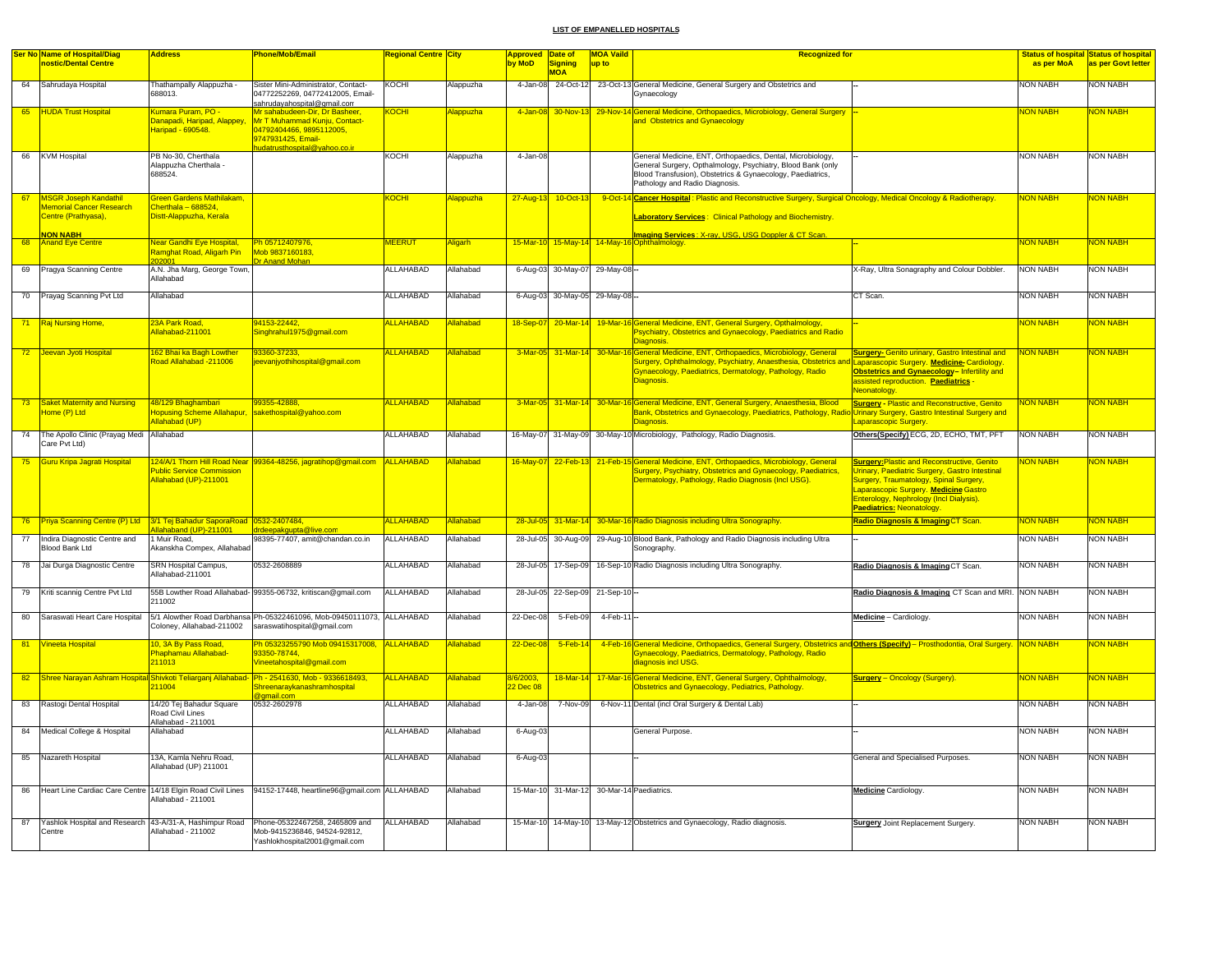|                 | <b>Ser No Name of Hospital/Diag</b><br>nostic/Dental Centre                                                                                                                                                     | <b>Address</b>                                                                                      | <b>Phone/Mob/Email</b>                                                              | Regional Centre City |              | Approved Date of<br>by MoD | <b>Signing</b>            | <b>MOA Vaild</b><br>up to | <b>Recognized for</b>                                                                                                                                                                                                                                                                                                                                                                                                                                                                                                                                                                                                                                                                                                                                                                                                                                                                                                                                                                                                                             |                                                                                                                                           | as per MoA      | <b>Status of hospital Status of hospital</b><br>as per Govt letter |
|-----------------|-----------------------------------------------------------------------------------------------------------------------------------------------------------------------------------------------------------------|-----------------------------------------------------------------------------------------------------|-------------------------------------------------------------------------------------|----------------------|--------------|----------------------------|---------------------------|---------------------------|---------------------------------------------------------------------------------------------------------------------------------------------------------------------------------------------------------------------------------------------------------------------------------------------------------------------------------------------------------------------------------------------------------------------------------------------------------------------------------------------------------------------------------------------------------------------------------------------------------------------------------------------------------------------------------------------------------------------------------------------------------------------------------------------------------------------------------------------------------------------------------------------------------------------------------------------------------------------------------------------------------------------------------------------------|-------------------------------------------------------------------------------------------------------------------------------------------|-----------------|--------------------------------------------------------------------|
| 88              | Shakuntala Hospital<br><b>Multispeciality Hospital</b>                                                                                                                                                          | 3B Taskant Marg, In front of<br>St. Joseph College Opp.<br>Bhargava Book Depot,<br>Allahabad-211001 |                                                                                     | <b>ALLAHABAD</b>     | Allahabad    | $2$ -Jun-1                 | <b>MOA</b><br>$5$ -Jul-14 |                           | 4-Jul-16 General Services : General Medicine, General Surgery, Obstetrics and Gynaecology, Paediatrics, ICU & Critical<br>Care Units, ENT, Ophthalmology, Dermatology, Dental and Psychiatry.<br>Specialized Services: Gynaecological Oncology, Genito Urinary Surgery, Urology-including Dialysis & Lithotripsy,<br>Orthopaedic Surgery-including arthroscopy and Joint Replacement Surgery, Endoscopic Surgery, Neuro Surgery,<br>Neuro Medicine, Gastro Intestinal Surgery, Gastroenterology, Plastic and Reconstructive Surgery, Vascular Surgery<br>Rheumatology, Paediatric Surgery, Respiratory Diseases, Traumatology, Critical Care Medicine, Clinical<br>Haematology, Prosthetic Surgery, Neonatology and Specialised Dental Procedures (Oral Maxillo Facial Surgery,<br>Periodontia, Prosthodontia, Endodontia, Orthodontia, Paedodontia).<br>Laboratory Services: Clinical Pathology, Haematology, Histopathology, Biochemistry, Microbiology, Serology and<br>Immunology.<br><b>Imaging Services: X-ray and USG and USG Doppler.</b> |                                                                                                                                           | <b>JON NABH</b> | <b>VON NABH</b>                                                    |
|                 | 89 Dena Hospital                                                                                                                                                                                                | Matena Top, PO- Dina Tele - 05962251053<br>Pani, Almora, 263 601.                                   | 05962251058<br>Mob - 9412092799<br>Fax - 05962251058<br>E.Mail-pramukdina@yahoo.com | DEHRADUN             | Almora       | 2-Feb-07                   | 8-Apr-09                  |                           | 7-Apr-10 General Medicine, Microbiology, General Surgery,<br>Obstetrics and Gynaecology, Pathology and Radio<br>Diagnosis(Incl USG).                                                                                                                                                                                                                                                                                                                                                                                                                                                                                                                                                                                                                                                                                                                                                                                                                                                                                                              |                                                                                                                                           | <b>NON NABH</b> | NON NABH                                                           |
| 90 <sub>o</sub> | Saroj Diagnostic Centre                                                                                                                                                                                         | <u>12 Ambedkar Circle Alwar</u><br>Scheme 2, Alwar- 301001                                          | Dr Pramod Rawar, Dir,<br>0144-2701633                                               | <b>IAIPUR</b>        | Alwar        | 15-Dec-04                  |                           |                           | 1-Jul-14 30-Jun-15 Microbiology, Pathology & Radio Diagnosis.                                                                                                                                                                                                                                                                                                                                                                                                                                                                                                                                                                                                                                                                                                                                                                                                                                                                                                                                                                                     |                                                                                                                                           | <b>NON NABH</b> | ION NABI                                                           |
|                 | 91 Astha Children Hospital                                                                                                                                                                                      | 43 Vasant Vihar<br>Alwar-301001                                                                     |                                                                                     | <b>JAIPUR</b>        | Alwar        | 15-Dec-04                  | 9-Mar-05                  |                           | 8-Mar-07 Paediatrics.                                                                                                                                                                                                                                                                                                                                                                                                                                                                                                                                                                                                                                                                                                                                                                                                                                                                                                                                                                                                                             | Paediatrics-Neonatology.                                                                                                                  | <b>NON NABH</b> | <b>NON NABH</b>                                                    |
|                 | 92 Jhalani Eye Hospital                                                                                                                                                                                         | 27 Krishna Colony Near<br>Ambedkar Circle Alwar                                                     | Dr Pratibha Jhalani, Dir,<br>0144-23388021                                          | <b>JAIPUR</b>        | Alwar        | 15-Dec-04                  | $1$ -Jul-14               |                           | 30-Jun-15 Ophthalmology & Ophthalmic Emergencies.                                                                                                                                                                                                                                                                                                                                                                                                                                                                                                                                                                                                                                                                                                                                                                                                                                                                                                                                                                                                 |                                                                                                                                           | <b>NON NABH</b> | <b>VON NABH</b>                                                    |
|                 | 93 Mittal Hospital                                                                                                                                                                                              | , 143A, Subhash Nagar, Alwar Dr SC Mittal, Dir<br>301001                                            | 0144-2370133                                                                        | <b>JAIPUR</b>        | <b>Alwar</b> | 15-Dec-04                  | $1$ -Jul-14               |                           | 30-Jun-15 General Medicine, ENT, Dental, General Surgery, Psychiatry,<br>Anaesthesia & Obstetrics and Gynaecology.                                                                                                                                                                                                                                                                                                                                                                                                                                                                                                                                                                                                                                                                                                                                                                                                                                                                                                                                |                                                                                                                                           | <b>NON NABH</b> | <b>NON NABH</b>                                                    |
|                 | 94 Solanki Hospital                                                                                                                                                                                             | 10 Ram Kutir Near Ashok<br>Circle Alwar- 301001                                                     | Dr GS Solanki, Dir.<br>0144-2700460                                                 | <b>JAIPUR</b>        | <b>Alwar</b> | 8-Jul-0                    | $1$ -Jul-14               |                           | 30-Jun-15 General Medicine, ENT, General Surgery, Ophthalmology,<br>Obstetrics and Gynaecology and Radio Diagnosis.                                                                                                                                                                                                                                                                                                                                                                                                                                                                                                                                                                                                                                                                                                                                                                                                                                                                                                                               | <b>Surgery Genito Urinary Surgery and</b><br>Laparoscopic Surgery. Medicine Neuro Medicine<br><b>Others Orthopaedics.</b>                 | <b>NON NABH</b> | NON NABH                                                           |
|                 | 95 Jain Dental Hospital                                                                                                                                                                                         | Scheme No 3, Opp Central<br>Jail, Vijay Mandir Road Alwar<br>(Raj) 311001                           |                                                                                     | <b>JAIPUR</b>        | Alwar        | 16-Nov-05                  | 6-May-13                  | 5-May-14 Dental.          |                                                                                                                                                                                                                                                                                                                                                                                                                                                                                                                                                                                                                                                                                                                                                                                                                                                                                                                                                                                                                                                   |                                                                                                                                           | <b>NON NABH</b> | <b>NON NABH</b>                                                    |
| 96              | Banga Bone Hosp,                                                                                                                                                                                                | Ashok Circle Alwar<br>(Raj)-301001                                                                  |                                                                                     | <b>JAIPUR</b>        | Alwar        | 22-Nov-06                  | 14-Feb-07                 |                           | 13-Feb-09 Orthopedics and Radio Diagnosis.                                                                                                                                                                                                                                                                                                                                                                                                                                                                                                                                                                                                                                                                                                                                                                                                                                                                                                                                                                                                        |                                                                                                                                           | <b>NON NABH</b> | <b>NON NABH</b>                                                    |
| 97              | Smile Dental Clinic                                                                                                                                                                                             | 35A Lajpat Nagar, Alwar (Raj) Dr Manmeet Kapoor, Dir,<br>311001                                     | 0144-2348342                                                                        | <b>AIPUR</b>         | Alwar        | 16-Nov-05                  | $7 - Apr-14$              | 6-Apr-15 Dental.          |                                                                                                                                                                                                                                                                                                                                                                                                                                                                                                                                                                                                                                                                                                                                                                                                                                                                                                                                                                                                                                                   |                                                                                                                                           | NON NABH        | <b>JON NABH</b>                                                    |
| 98              | Netra Jyoti Hosp and Laser<br>Centre,                                                                                                                                                                           | 70 Panchwati Scheme<br>Vo-07 Alwar - 301001.                                                        | Dr Suresh Gupta, Dir,<br>0144-2701133, 9414016770                                   | <b>JAIPUR</b>        | <b>Alwar</b> | 18-Sep-07                  | $5 - Jun - 14$            |                           | 4-Jun-15 Opthalmology                                                                                                                                                                                                                                                                                                                                                                                                                                                                                                                                                                                                                                                                                                                                                                                                                                                                                                                                                                                                                             |                                                                                                                                           | <b>NON NABH</b> | <mark>NON NABH</mark>                                              |
|                 | 99 Vajayanti Hospital & Research 1 Manu Marg<br>Centre,                                                                                                                                                         | Alwar - 301001.                                                                                     | Dr Suresh Gupta, Dir,<br>0144-2331807, Email:<br>guptaalw@yahoo.com                 | <b>JAIPUR</b>        | <b>Alwar</b> | $22$ -Dec-08               |                           |                           | 5-Jun-14 4-Jun-15 General Medicine, ENT, General Surgery and Obstetrics and<br>Gynaecology.                                                                                                                                                                                                                                                                                                                                                                                                                                                                                                                                                                                                                                                                                                                                                                                                                                                                                                                                                       | <b>Surgery</b> - Genito Urinary Surgery and<br>Laparoscopic Surgery. Medicine - Neuro<br>Medicine and Endocrinology.                      | <b>NON NABH</b> | <b>NON NABH</b>                                                    |
|                 | 100 DR Shroff's Charity EYE Plot No -138, First Floor, E-mail- Ramesh- Sech @ re<br><b>Hospital</b><br>QCI                                                                                                      | Alwar, Rajastan                                                                                     | Subhash Nagar, New Road Diff Mail- Com. 01445120560                                 | <b>JAIPUR</b>        | <b>Alwar</b> |                            |                           |                           | 14-Jan-13 19-Apr-13 18-Apr-15 General Services: Ophthalmology.<br><b>Specialised Services: Cataract/Glaucoma and Strabismus.</b>                                                                                                                                                                                                                                                                                                                                                                                                                                                                                                                                                                                                                                                                                                                                                                                                                                                                                                                  |                                                                                                                                           | <b>NON NABH</b> | <b>NON NABH</b>                                                    |
|                 | 101 Tarini Cancer Hospital & EI-2, MIA (Delhi Road, Near<br>Research Institute (A Unit of Lohiya Ka Tibara), Alwar-<br>Farani Cancer & Health 301030<br><b>Awareness Organisation)</b><br><mark>NON NABH</mark> |                                                                                                     |                                                                                     | <b>AIPUR</b>         | <b>Alwar</b> |                            |                           |                           | 27-Aug-13 30-Dec-13 29-Dec-15 General Services: Blood Bank (Blood Transfusion Services).<br>Laboratory Services: Clinical Pathology, Haematology, Histopathology, Cytopathology, Biochemistry<br>& Microbiology.<br>Imaging facilities: X-ray, Mammography, USG, USG Doppler and CT Scan.<br>Specialised Services : Gynaecological Oncology, Surgical Oncology, Medical Oncology, Radiotherapy.                                                                                                                                                                                                                                                                                                                                                                                                                                                                                                                                                                                                                                                   |                                                                                                                                           | <b>NON NABH</b> | NON NABH                                                           |
|                 | 102 Chimote Heart and Diagnostic<br>Institute                                                                                                                                                                   | Duffrin Hosp Road Shri<br>Krishna Peth Amravati -<br>444601.                                        |                                                                                     | NAGPUR               | Amaravati    | 18-Sep-07                  | 12-Apr-08                 |                           | 11-Apr-10 Pathology and Radio Diagnosis.                                                                                                                                                                                                                                                                                                                                                                                                                                                                                                                                                                                                                                                                                                                                                                                                                                                                                                                                                                                                          | <b>Medicine</b> Cardiology and Interventional<br>Cardiology. Radio Diagnosis MRI Others<br>Mammography, BMD, OPG, USG & Color<br>Doppler. | <b>NON NABH</b> | <b>NON NABH</b>                                                    |
|                 | 103 Dr Punjabrao Deshmukh<br>lospital,                                                                                                                                                                          | Shivaji Nagar<br>Amravati- 444603.                                                                  |                                                                                     | <b>NAGPUR</b>        | Amaravati    |                            | 22-Nov-06 28-Feb-09       |                           | 27-Feb-11 General Medicine, ENT, Orthopedics, Dental, Microbiology,<br>General Surgery, Ophthalmology, Psychiatry, Blood Bank (Blood<br>Transfusion only), Obstetrics and Gynecology, Paediatrics,<br>Dermatology, Pathology and Radio Diagnosis.                                                                                                                                                                                                                                                                                                                                                                                                                                                                                                                                                                                                                                                                                                                                                                                                 |                                                                                                                                           | <b>NON NABH</b> | <b>NON NABH</b>                                                    |
|                 | 104 Adwani Multi Speciality Dental<br>lospital,                                                                                                                                                                 | Ambapeth, Late Advocate<br>Desh Pande Mag.<br>Amravati 444601                                       | Manibai Gujrati High School Road,<br>Ambapeth, Amravati-444601                      | <b>NAGPUR</b>        | Amaravati    | 10-Mar-06                  | $9 - Jun-14$              | 8-Jun-16 Dental.          |                                                                                                                                                                                                                                                                                                                                                                                                                                                                                                                                                                                                                                                                                                                                                                                                                                                                                                                                                                                                                                                   |                                                                                                                                           | <b>NON NABH</b> | <b>VON NABH</b>                                                    |
|                 | 105 Parashri speciality Hospital                                                                                                                                                                                | Near Osmania Masjid<br>Khaparde Bagicha, Amravati-<br>441601                                        |                                                                                     | <b>NAGPUR</b>        | Amaravati    | 10-Mar-06                  | 2-May-06                  |                           | 2-May-07 General Medicine, Orthopedics, Dental, Microbiology, General<br>Surgery, Pathology and Radio Diagnosis (in house only).                                                                                                                                                                                                                                                                                                                                                                                                                                                                                                                                                                                                                                                                                                                                                                                                                                                                                                                  |                                                                                                                                           | <b>NON NABH</b> | <b>NON NABH</b>                                                    |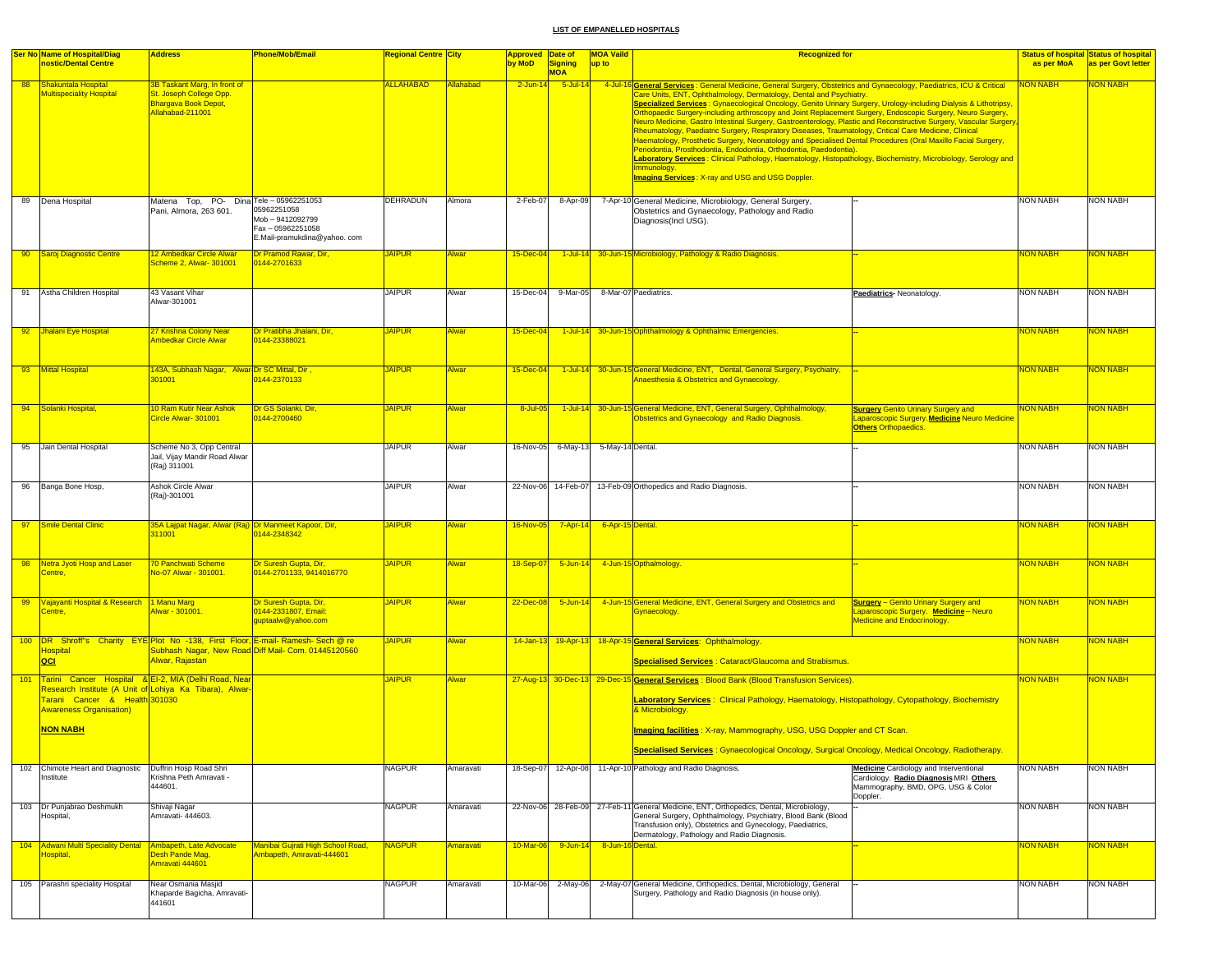|     | <b>Ser No Name of Hospital/Diag</b>                                                                    | <b>Address</b>                                                                           | <b>Phone/Mob/Email</b>                                                                                             | Regional Centre <mark>City</mark> |                  | Approved Date of |                                  | <b>MOA Vaild</b> | <b>Recognized for</b>                                                                                                                                                                                                                                                                |                                                                   |                 | <b>Status of hospital Status of hospital</b> |
|-----|--------------------------------------------------------------------------------------------------------|------------------------------------------------------------------------------------------|--------------------------------------------------------------------------------------------------------------------|-----------------------------------|------------------|------------------|----------------------------------|------------------|--------------------------------------------------------------------------------------------------------------------------------------------------------------------------------------------------------------------------------------------------------------------------------------|-------------------------------------------------------------------|-----------------|----------------------------------------------|
|     | nostic/Dental Centre                                                                                   |                                                                                          |                                                                                                                    |                                   |                  | by MoD           | <b>Signing</b>                   | up to            |                                                                                                                                                                                                                                                                                      |                                                                   | as per MoA      | as per Govt letter                           |
|     | 106 Baheti Multi Speciality Hospital,                                                                  | Ambapeth.<br>Amravati-444601                                                             | Ph-07212677100, 2677200<br>Mob-9422855765                                                                          | <b>NAGPUR</b>                     | Amaravati        |                  | <b>MOA</b>                       |                  | 22-Dec-08 31-Mar-09 21-Mar-11 General Medicine, ENT, General Surgery, Obstetrics and<br>Gynaecology, Pathology.                                                                                                                                                                      | Surgery - Laparoscopic, Medicine - Neuro<br>Medicine, Cardiology. | <b>NON NABH</b> | NON NABH                                     |
|     |                                                                                                        |                                                                                          |                                                                                                                    |                                   |                  |                  |                                  |                  |                                                                                                                                                                                                                                                                                      |                                                                   |                 |                                              |
| 107 | <b>DR Murkey Aayushkam</b>                                                                             | <b>Nalcut Compound, Bajaj</b>                                                            |                                                                                                                    | <b>VAGPUR</b>                     | <b>Imaravati</b> | $14$ -Jun-13     | $5-Sep-13$                       |                  | 4-Sep-15 General Services: General Surgery, Obstetrics and Gynaecology, Paediatrics and Dermatology.                                                                                                                                                                                 |                                                                   | <b>NON NABH</b> | <b>VON NABH</b>                              |
|     | Balrugnalaya, Matrumangalaya Kagar, Amravati- 444601<br><b>Maternity Hospital</b> ,<br><b>Non NABH</b> |                                                                                          |                                                                                                                    |                                   |                  |                  |                                  |                  | <b>Imaging Services</b> X-Ray and USG.                                                                                                                                                                                                                                               |                                                                   |                 |                                              |
|     | 108 Dr. Vijay Agarwal Eye Hospital Morshi Road, Amravati-                                              |                                                                                          |                                                                                                                    | <b>NAGPUR</b>                     | <b>Amaravati</b> |                  |                                  |                  | 20-Jun-14 13-Aug-14 12-Aug-16 General Ophthalmology (Refraction, Cataract Surgeries with IOL Implantations).                                                                                                                                                                         |                                                                   | <b>NON NABH</b> | <mark>NON NABH</mark>                        |
|     |                                                                                                        | 144601, Maharashtra                                                                      |                                                                                                                    |                                   |                  |                  |                                  |                  | Specialised Services - Cataract/Glaucoma and Occuloplasty & Adnexa & other specialised treatment.                                                                                                                                                                                    |                                                                   |                 |                                              |
|     | 109 Dr PC Sharma Eye Hospital                                                                          | Arya Chowk Near Telephone Phone 01712553233<br><b>Exchange Ambala City Pin</b><br>134002 | Mobile 9896081381                                                                                                  | <b>AMBALA Cantt Ambala</b>        |                  |                  |                                  |                  | 22-Dec-08 18-Feb-14 17-Feb-16 Opthalmology.                                                                                                                                                                                                                                          |                                                                   | <b>NON NABH</b> | <b>NON NABH</b>                              |
|     | 110 Dogra Diagnostic Centre,                                                                           | 16 Sector-7, Urban Estate<br>Amabala City - 134003                                       | Ph - 0171-2552812,<br>Mob -9896077639.                                                                             | AMBALA Cantt                      | Ambala           |                  |                                  |                  | 22-Dec-08 18-Feb-09 17-Feb-11 Microbiology, Pathology                                                                                                                                                                                                                                |                                                                   | <b>NON NABH</b> | <b>NON NABH</b>                              |
|     | 111 Garg Maternity and Surgical                                                                        | 5362, Across Road No-1,                                                                  | Tel: 01712633253, 2643597                                                                                          | <b>AMBALA Cantt</b>               | Ambala           |                  |                                  |                  | 4-Jan-08 25-Feb-14 24-Feb-16 Obstetrics and Gynaecology.                                                                                                                                                                                                                             |                                                                   | <b>NON NABH</b> | NON NABH                                     |
|     | <b>lospital</b>                                                                                        | Punjabi Mohalla Ambala<br>Cantt,                                                         |                                                                                                                    |                                   |                  |                  |                                  |                  |                                                                                                                                                                                                                                                                                      |                                                                   |                 |                                              |
|     | 112 RKM Hospital                                                                                       | 567-C, Treasury Road,                                                                    | Tel:01712556741, 2556742                                                                                           | <b>AMBALA Cantt</b>               | Ambala           |                  |                                  |                  | 16-May-07 17-May-09 16-May-10 General Medicine, Obstetrics and Gynaecology.                                                                                                                                                                                                          |                                                                   | NON NABH        | <b>NON NABH</b>                              |
|     |                                                                                                        | Ambala City - 134003,                                                                    |                                                                                                                    |                                   |                  |                  |                                  |                  |                                                                                                                                                                                                                                                                                      |                                                                   |                 |                                              |
|     | 113 Aneja Hospital & Nursing Home Babyal Road                                                          |                                                                                          | Tel: 01712661901, 2661902                                                                                          | <b>AMBALA Cantt</b>               | Ambala           |                  |                                  |                  | 16-May-07 14-Feb-14 13-Feb-16 General Surgery, Radio Diagnosis (In house only).                                                                                                                                                                                                      |                                                                   | <b>NON NABH</b> | <mark>NON NABH</mark>                        |
|     |                                                                                                        | Mahesh Nagar,<br>Ambala Cantt-133001                                                     |                                                                                                                    |                                   |                  |                  |                                  |                  |                                                                                                                                                                                                                                                                                      |                                                                   |                 |                                              |
|     | 114 MK Datta Hospital                                                                                  | Cross Road No 1,<br>Ambala cantt,                                                        | Tel: 01712642745, 2643538                                                                                          | AMBALA Cantt                      | Ambala           |                  |                                  |                  | 16-May-07 17-May-09 16-May-10 General Surgery                                                                                                                                                                                                                                        |                                                                   | NON NABH        | <b>NON NABH</b>                              |
|     | 115 Gastro Care Hospital                                                                               | Ambala City 19,                                                                          | Tel: 01712551919                                                                                                   | AMBALA Cantt                      | Ambala           |                  | 16-May-07 17-May-09 16-May-10 -- |                  |                                                                                                                                                                                                                                                                                      | <b>Medicine:</b> Gastro enterology                                | <b>NON NABH</b> | <b>NON NABH</b>                              |
|     |                                                                                                        | Vikas Vihar<br>Ambala City-134003                                                        |                                                                                                                    |                                   |                  |                  |                                  |                  |                                                                                                                                                                                                                                                                                      | (For Endoscopy only).                                             |                 |                                              |
|     | 116 Yafe Indoor Hospital                                                                               | 10-L, 13 Model Town Ambala<br>134003                                                     |                                                                                                                    | AMBALA Cantt                      | Ambala           | 4-Jan-08         | 7-Jun-08                         |                  | 6-Jun-10 General Medicine                                                                                                                                                                                                                                                            | <b>Medicine</b> Nephrology (incl Dialysis)                        | <b>NON NABH</b> | <b>NON NABH</b>                              |
|     |                                                                                                        |                                                                                          |                                                                                                                    |                                   |                  |                  |                                  |                  |                                                                                                                                                                                                                                                                                      |                                                                   |                 |                                              |
|     | 117 Monga Hospital & Stone Centre Mahesh Nagar, Jagadhari                                              | Road, Ambala<br>Cantt-131001                                                             | Tel: 01712651688, 9896065168<br>Dr. Tarsem Monga, 7206607592                                                       | <b>AMBALA Cantt</b>               | <b>Ambala</b>    |                  |                                  |                  | 13-Jan-06 29-Jun-14 28-Jun-16 General Medicine and General Surgery.                                                                                                                                                                                                                  |                                                                   | <b>NON NABH</b> | <mark>NON NABH</mark>                        |
|     | 118 Rajeev Ultra Sound Centre                                                                          | Near Municipal Committee<br>office, Punjabi Mohalla,<br>Ambala Cantt,                    | Tel: 01712641585, 2632454                                                                                          | AMBALA Cantt                      | Ambala           |                  |                                  |                  | 13-Jan-06 29-Jun-09 30-Jun-10 Radio Diagnosis including Ultra Sonography.                                                                                                                                                                                                            | Radio Diagnosis and ImagingCT Scan.                               | <b>NON NABH</b> | <b>NON NABH</b>                              |
|     | 119 Nagpal Dental Clinic                                                                               | 5361/4 Nicholson Road                                                                    | Tel:01712634441                                                                                                    | AMBALA Cantt Ambala               |                  |                  |                                  |                  | 4-Jan-08 22-Feb-12 21-Feb-14 Dental (incl Prosthodontia)                                                                                                                                                                                                                             |                                                                   | NON NABH        | <b>NON NABH</b>                              |
|     |                                                                                                        | Ambala Cantt,                                                                            |                                                                                                                    |                                   |                  |                  |                                  |                  |                                                                                                                                                                                                                                                                                      |                                                                   |                 |                                              |
|     | 120 KD Hospital & CT Scan,                                                                             | Mahesh Nagar, Jagadhari                                                                  | Tel: 01712651882, 2651882                                                                                          | <b>AMBALA Cantt</b>               | Ambala           | 02 Feb 07        | $15$ -Jul-14                     |                  | 14-Jul-16 Orthopaedics.                                                                                                                                                                                                                                                              | Radio Diagnosis & Imaging: CT Scan.                               | <b>NON NABH</b> | NON NABH                                     |
|     |                                                                                                        | Road, Ambala Cantt -133001                                                               | Dr. KD Sharma, 9812023347,<br>7206268300                                                                           |                                   |                  | <b>3/2009</b>    |                                  |                  |                                                                                                                                                                                                                                                                                      |                                                                   |                 |                                              |
|     | 121 Kapil Eye Hospital.                                                                                | <b>240, Vivek Vihar Opposite</b><br><b>Ambala City</b><br>Pin 134003                     | Dr. Kapil Vohra, Phone 01712553533, AMBALA Cantt Ambala<br>PWD Rest House, Civil Lines, Mob 9896424351, 9354451333 |                                   |                  |                  |                                  |                  | 3-Jun-09 15-Sep-14 14-Sep-16 Ophthalmology.                                                                                                                                                                                                                                          |                                                                   | <b>NON NABH</b> | NON NABH                                     |
|     | 122 Leelawati Hospital,                                                                                | 9 Indra Nagar, Police Line                                                               | Dr. Rajat Mathur, 9416020376,                                                                                      | <b>AMBALA Cantt</b>               | Ambala           |                  |                                  |                  | 2-Jun-14 30-Jun-14 29-Jun-16 General Ophthalmology (Refraction, Cataract Surgeries with IOL Implantations).                                                                                                                                                                          |                                                                   | <b>NON NABH</b> | NON NABH                                     |
|     | A Unit of Mathur Eye and<br>Children Hospital)                                                         | Road, Near Arya Chowk,<br>Ambala City - 134003,<br>Haryana.                              | 01712550456                                                                                                        |                                   |                  |                  |                                  |                  | Specialised Services – Cataract/Glaucoma, Strabismus and Occuloplasty & Adnexa & other specialised treatment.                                                                                                                                                                        |                                                                   |                 |                                              |
|     |                                                                                                        |                                                                                          |                                                                                                                    |                                   |                  |                  |                                  |                  |                                                                                                                                                                                                                                                                                      |                                                                   |                 |                                              |
|     | 123   Mittal Dental Clinic                                                                             | <u>5hop No. 6&amp;7, Old Anaj -</u><br>Mandi, Ambala City - 134003, 9255176530           | <b>IDr. Mohit Mittal, Mob 9466337778,</b>                                                                          | <b>AMBALA Cantt</b>               | Ambala           |                  |                                  |                  | 20-Jun-14 30-Jun-14 29-Jun-16 General Dentistry                                                                                                                                                                                                                                      |                                                                   | <u>NON NABH</u> | <u>NON NABH</u>                              |
|     | 124 Healing Touch Superspeciality<br><b>lospital</b>                                                   | <b>Village Sultanpur, Sultanpur</b><br>Highway, Ambala City -<br>34003                   | Khasra No. 195, 196, 197, Dr. Kuldip Kumar Rajpal, 9416069444, AMBALA Cantt Ambala<br>8950547956,                  |                                   |                  |                  |                                  |                  | 20-Jun-14 30-Jun-14 29-Jun-16 General Services: General Medicine, General Surgery including Laparoscopic surgery, Orthopaedics excluding JoinNON NABH<br>Replacement, ICU & Critical Care Units, Dermatology, Physiotherapy.<br><b>Imaging Services: X-ray, USG and USG Doppler.</b> |                                                                   |                 | NON NABH                                     |
|     | 125   Dr. Shah's Eye & Laser Centre   Plot No.33, Aasara Apt. Near                                     |                                                                                          |                                                                                                                    | <b>PUNE</b>                       | Ambernath        |                  |                                  |                  | 14-Jun-13 29-Aug-13 28-Aug-15 General Services: Ophthalmology (Refraction, Contact lens, Cataract surgeries with IOL Implantations).                                                                                                                                                 |                                                                   | <b>NON NABH</b> | <b>NON NABH</b>                              |
|     | <b>Non NABH</b>                                                                                        | <b>Rupee Co-op Bank, Station</b><br>Road, Ambernath (E)-421501                           |                                                                                                                    |                                   |                  |                  |                                  |                  | Specialised Services. Cataract/Glaucoma, Retinal-Medical- Vitreo-Retinal Surgery, Strabismus, Occuloplasty &<br>Adnexa & other specialised treatment.                                                                                                                                |                                                                   |                 |                                              |
|     | 126 Asia Diagnostics Centre                                                                            | 6 Albert Road Near Circuit                                                               |                                                                                                                    | <b>JALANDHAR</b>                  | Amritsar         | 8-Jul-05         |                                  |                  | 9-Aug-05 8-Aug-07 Radio Diagnosis including Ultra Sonography.                                                                                                                                                                                                                        | Radio Diagnosis and ImagingCT Scan.                               | <b>NON NABH</b> | <b>NON NABH</b>                              |
|     |                                                                                                        | House, Amritsar (Pb) 143001                                                              |                                                                                                                    |                                   |                  |                  |                                  |                  |                                                                                                                                                                                                                                                                                      |                                                                   |                 |                                              |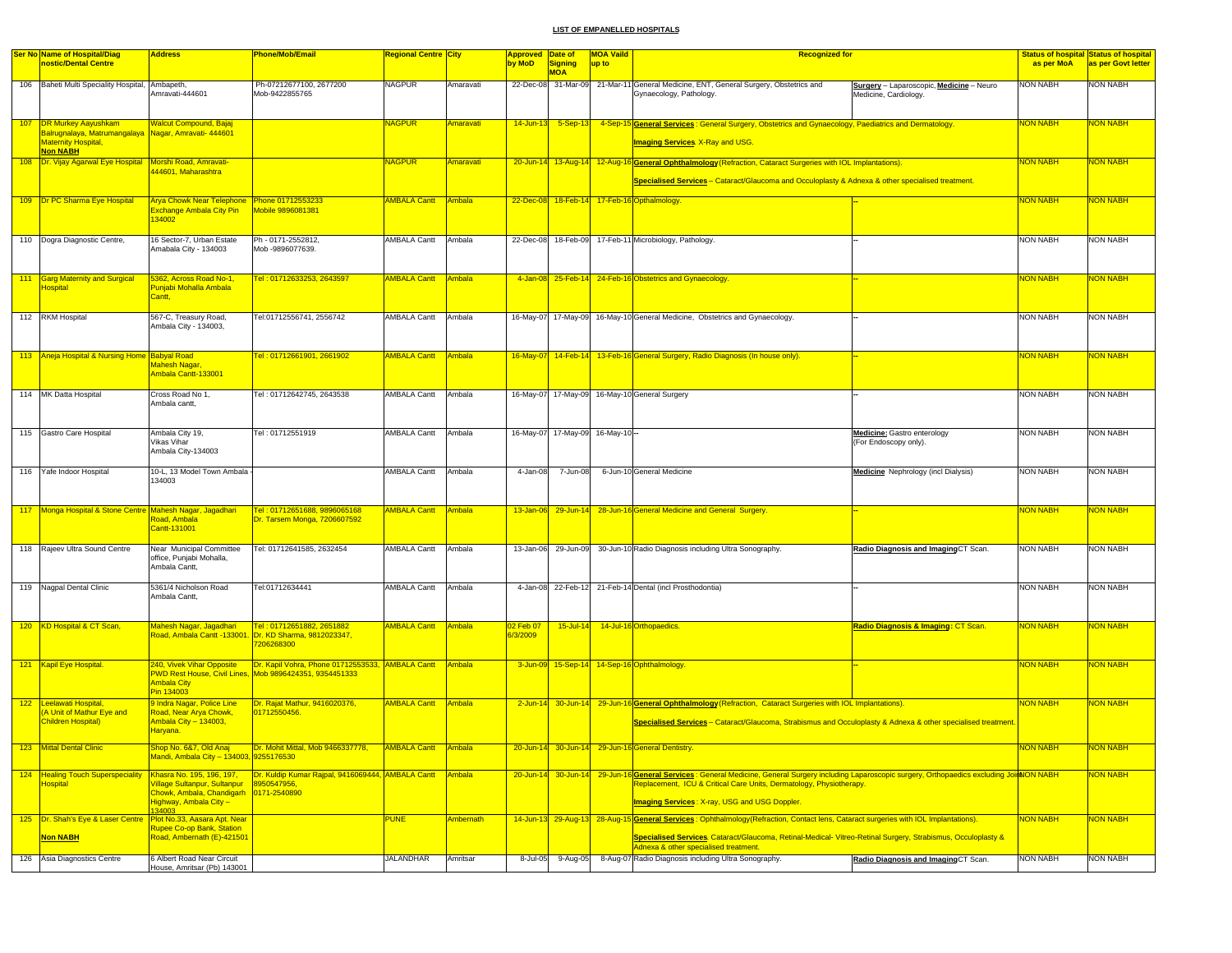|     | <b>Ser No Name of Hospital/Diag</b>                                                                                                                           | <b>Address</b>                                                                    | <b>Phone/Mob/Email</b>                                                                                                                                                     | <b>Regional Centre City</b> |                 |                                    | <b>MOA Vaild</b><br><b>Approved Date of</b><br><b>Recognized for</b> |                                                                                                                                                                                                                                                                                                                                                                                                                                                                                                                                                                                                                                                                                                                                              |                                                                                                                                                                                                                                                                                                                                                                                                                                                                                                                                                                                                         |                 | <b>Status of hospital Status of hospital</b> |
|-----|---------------------------------------------------------------------------------------------------------------------------------------------------------------|-----------------------------------------------------------------------------------|----------------------------------------------------------------------------------------------------------------------------------------------------------------------------|-----------------------------|-----------------|------------------------------------|----------------------------------------------------------------------|----------------------------------------------------------------------------------------------------------------------------------------------------------------------------------------------------------------------------------------------------------------------------------------------------------------------------------------------------------------------------------------------------------------------------------------------------------------------------------------------------------------------------------------------------------------------------------------------------------------------------------------------------------------------------------------------------------------------------------------------|---------------------------------------------------------------------------------------------------------------------------------------------------------------------------------------------------------------------------------------------------------------------------------------------------------------------------------------------------------------------------------------------------------------------------------------------------------------------------------------------------------------------------------------------------------------------------------------------------------|-----------------|----------------------------------------------|
|     | nostic/Dental Centre                                                                                                                                          |                                                                                   |                                                                                                                                                                            |                             |                 | by MoD                             | <b>Signing</b><br><b>MOA</b>                                         | up to                                                                                                                                                                                                                                                                                                                                                                                                                                                                                                                                                                                                                                                                                                                                        |                                                                                                                                                                                                                                                                                                                                                                                                                                                                                                                                                                                                         | as per MoA      | as per Govt letter                           |
|     | 127 Nayyar Heart Institute and Super 3-Dasonda Singh Road<br>Speciality Hospital, (Nayyar<br><b>Medical Centre Pvt Itd)</b>                                   | Lawrence Road<br>Amritsar-143001                                                  | Mr Karamjit Singh, Marketing manager/JALANDHAR<br>Dr Shashi B Nayyar,<br>0183-2210051,256508, 220041,<br>9855024444, 9814050606, Email:<br>shashinayyar@nayyarhospital.com |                             | Amritsar        | 23-Oct-06                          | $2-Aug-14$                                                           | 1-Aug-16 General Medicine, ENT, Orthopedics, Microbiology, General<br>Surgery, Ophthalmology, Psychiatry, Blood Bank (in house only),<br>Obstetrics & Gynecology, Paediatrics, Dermatology, Pathology<br>and Radio Diagnosis.                                                                                                                                                                                                                                                                                                                                                                                                                                                                                                                | <b>Surgery Plastic &amp; Reconstructive Surgery</b><br>Cardio Thoracic Surgery, Genito Urinary Surgery<br>Vascular Surgery, Paediatric Surgery, Gastro<br>ntestinal Surgery, Traumatology, Spinal Surgery<br>Laparoscopic Surgery and Endovasuclar Surgery.<br>Medicine Neuro Medicine, Cardiology, Gastro<br><b>Enterology, Critical Care Medicine and</b><br><b>Interventional Cardiology.</b>                                                                                                                                                                                                        | <b>JON NABH</b> | <b>JON NABH</b>                              |
|     | 128 Escorts Heart and Super<br><b>Speciality Institute Ltd</b>                                                                                                | <b>Majitha Verka By Pass</b><br>Road, Amritsar - 143004.                          | Mr Sanjeev Sharma, Asst Manager<br>Marketing/ Mr Prateem Tamboli,<br>01833012222, 9888027815/<br>9878707777, Email:<br>Contactus.amritsar@forits<br>nealthcare.com         | <b>JALANDHAR</b>            | Amritsar        | 0/29/04,<br>13 Jan 05<br>04 Jan 08 | $1-May-13$                                                           | 30-Apr-15 Microbiology, Anaesthesia, Blood Bank, Pathology and<br><b>Emergency, (Orthopaedics)</b>                                                                                                                                                                                                                                                                                                                                                                                                                                                                                                                                                                                                                                           | <b>Surgery - Cardio Thoracic, Vascular Surgery and NABH</b><br>Paediatric Surgery. Medicine - Neuro medicine,<br>Gastro enterology, Clinical Immunology and<br>nterventional Cardiology.<br>Radiodiagnosis/Imaging-Interventional and<br>Vascular Radiology. Paediatrics - Cardiology.<br>Pathology- Transfusion Medicine.Other<br>(Specify) - Nuclear Medicine. Medicine -<br>Cardiology (Addendum to Annexure 20 A to GOI<br>MOD letter No 24(8)/03/US(WE)/D(Res) dated 29<br>Oct 04), Surgery Genito Urinary & Joint<br>replacement surgery. Medicine Endocrinology &<br>Nephrology (incl dialysis). |                 | <b>VON NABH</b>                              |
|     |                                                                                                                                                               | Near G.P.O, Amritsar                                                              | 129 Nijjar Scan & Diagnostic Centre, 51/1 Court Road Opp Church Mr Gurdip Singh, 0183-2221433,<br>2212433, 9814189854,<br>Email: nijjarscans.com                           | <b>JALANDHAR</b>            | Amritsar        |                                    | 15-Dec-04 10-Sep-14                                                  | 9-Sep-16 Pathology & Radio Diagnosis.                                                                                                                                                                                                                                                                                                                                                                                                                                                                                                                                                                                                                                                                                                        | CT Scan & MRI.                                                                                                                                                                                                                                                                                                                                                                                                                                                                                                                                                                                          | <b>NON NABH</b> | <b>VON NABH</b>                              |
|     | 130 <b>Dr. Daljit Singh Eye Hospital</b>                                                                                                                      | Sheran Wala Gate & 1<br>Radhaswami Road, The Mall,<br>Amritsar-143006             | <b>Bhupinder Singh, Business</b><br>Manager, 0183-2551600, 9815000211<br>Email: vision@daljitey e.com                                                                      | <b>JALANDHAR</b>            | Amritsar        | 3-Mar-05                           | $3 - Aug-14$                                                         | 2-Aug-16 Ophthalmology.                                                                                                                                                                                                                                                                                                                                                                                                                                                                                                                                                                                                                                                                                                                      |                                                                                                                                                                                                                                                                                                                                                                                                                                                                                                                                                                                                         | <b>NON NABH</b> | NON NABH                                     |
|     | 131 Advanced Diagnostic Centre,                                                                                                                               | 17/8, Kennedy Avenue<br>Market, The Mall, Amritsar                                | Mr Gurvinder Singh, 0183-2221136,<br>2402620, 09814180124, Email:<br>info@advanceddiagnostics.ir                                                                           | <b>JALANDHAR</b>            | Amritsar        |                                    |                                                                      | 18-Mar-05 12-Sep-14 11-Sep-14 Pathology & Radio Diagnosis.                                                                                                                                                                                                                                                                                                                                                                                                                                                                                                                                                                                                                                                                                   | CT Scan & MRI.                                                                                                                                                                                                                                                                                                                                                                                                                                                                                                                                                                                          | <b>NON NABH</b> | <b>VON NABH</b>                              |
|     | 132 Amandeep Hospital                                                                                                                                         | <b>GT Road Model Town</b><br>Amritsar-143001                                      | Dr Amandeep Kaur, 0183-2566738,<br>2400693, 09876002746,<br>09501466166, Email:<br>amandeeportho@yahoo.co.in                                                               | <b>JALANDHAR</b>            | Amritsar        | 23-Oct-06                          |                                                                      | 1-Dec-14 30-Nov-16 General Medicine, ENT, General Surgery, Obstetrics &<br><b>Gynecology and Paediatrics.</b>                                                                                                                                                                                                                                                                                                                                                                                                                                                                                                                                                                                                                                | <b>Surgery Plastic and Reconstructive Surgery,</b><br>Vascular Surgery, Traumatology, Joint<br>Replacement, Spinal Surgery, Prosthetic Surgery<br>and Laparoscopic Surgery.                                                                                                                                                                                                                                                                                                                                                                                                                             | <b>NON NABH</b> | <b>VON NABH</b>                              |
|     | 133 Hartej Maternity and Nursing<br>Home,                                                                                                                     | A 290 Ranjit Avenue<br>Pin 1430001                                                | Dr Harmohinder Singh Nagpal/Dr<br>Mandeep Singh, 018-2503613,<br>9855707940/9813400053, Email:harte<br>nursing home@gmail.com                                              | <b>JALANDHAR</b>            | Amritsar        | 3-Jun-09                           | $26$ -Jul-14                                                         | 25-Jul-16 General Medicine, Orthopaedics, General Surgery, Obstetrics and Surgery Neuro- Surgery, Plastic and<br><b>Gynaecology and Paediatrics.</b>                                                                                                                                                                                                                                                                                                                                                                                                                                                                                                                                                                                         | Reconstructive Surgery, Genito-Urinary,<br><b>Fraumatology and Laparascopic Surgery,</b><br><b>Medicine Cardiology</b>                                                                                                                                                                                                                                                                                                                                                                                                                                                                                  | <b>NON NABH</b> | <b>VON NABH</b>                              |
|     | 134   Dr PS Pannu Memorial Janta<br><u>lospital</u>                                                                                                           | <b>Opposite Central Jail Ajnala</b><br>Road, Amritsar Pin 143001                  | Col Harbans Singh (Retd),<br>9876115049, Email: drjspannu<br>62@yahoo.com                                                                                                  | <b>JALANDHAR</b>            | <b>Amritsar</b> | 3-Jun-09                           | $5 - Apr-13$                                                         | 4-Apr-15 General Medicine, General Surgery, Obstetrics and Gynaecology -                                                                                                                                                                                                                                                                                                                                                                                                                                                                                                                                                                                                                                                                     |                                                                                                                                                                                                                                                                                                                                                                                                                                                                                                                                                                                                         | NON NABH        | <b>VON NABH</b>                              |
|     | 135 Dr Om Prakash Satyam<br><b>letralya</b>                                                                                                                   | 43001                                                                             | 117 - A The Mall Amritsar Pin Mr Magbool Masih Adm Offr/mrs<br>Sweety, Ph 0183-222128<br>Mob 9855066533/9888299984                                                         | <b>JALANDHAR</b>            | Amritsar        | 3-Jun-09                           | $15$ -Jul-14                                                         | 14-Jul-16 Ophthalmology                                                                                                                                                                                                                                                                                                                                                                                                                                                                                                                                                                                                                                                                                                                      |                                                                                                                                                                                                                                                                                                                                                                                                                                                                                                                                                                                                         | <b>NON NABH</b> | <b>NON NABH</b>                              |
|     | 136 Uppal Neuro hosptial                                                                                                                                      | 4-Rani Ka Bagh<br>Amritsar Pin 143001                                             | Dr Ashok Uppal, Phone-01832229696/ JALANDHAR<br>2213400,<br>Mob 9872349696, Email:<br>uppalashok@yahoo.com                                                                 |                             | Amritsar        | 15-Mar-10                          | $5 - Aug-12$                                                         | 4-Aug-14 ENT.                                                                                                                                                                                                                                                                                                                                                                                                                                                                                                                                                                                                                                                                                                                                | <b>Surgery</b> - Neuro Surgery, Traumatology, Spinal NON NABH<br>Surgery, Medicine - Neuro Medicine                                                                                                                                                                                                                                                                                                                                                                                                                                                                                                     |                 | NON NABH                                     |
|     | 137 Jeevan Jot Hospital                                                                                                                                       | <b>Bye Pass Octoroi FGC Road</b><br>Amritsar Pin 143001                           | 13, Kamla Devi Avenue Near Dr Col Jagatar Singh (Retd), Ph-<br>01832710218 Mobile 9876726987<br>Email: dr kamaljeet@yahoo.com                                              | <b>JALANDHAR</b>            | Amritsar        |                                    |                                                                      | 15-Mar-10 20-Jun-12 19-Jun-14 Obstetrics and Gynaecology.                                                                                                                                                                                                                                                                                                                                                                                                                                                                                                                                                                                                                                                                                    | <b>Surgery - Genito Urinary Surgery.</b>                                                                                                                                                                                                                                                                                                                                                                                                                                                                                                                                                                | <b>NON NABH</b> | NON NABH                                     |
|     | 138 Fortis Escorts Hospital (A unit of Majitha Verka Bye Pass,<br><b>Escorts Heart &amp; Super Speciality Amritsar</b><br><b>Institute Ltd</b><br><b>NABH</b> |                                                                                   | Tel:01833012222, 01833012200,<br>sanjeevsharma3@fortis<br>healthcare.com                                                                                                   | <b>JALANDHAR</b>            | Amritsar        | $7-Sep-12$                         |                                                                      | 1-May-13 30-Apr-15 Clinical Service: Anaesthesia, Cardiology, Cardiothoracic Surgery, Coronary Care Unit, Day care treatment<br>Bronchoscopy, Day care treatment Endoscopy, Dentistry, Dermatology, Dialysis, Ear, Nose & Throat, Emergency<br>Medicine, Gastroenterology, General Medicine, General Surgery, Gastro-intestinal Surgery, Gynaecology, Intensive<br>Care Unit Adult, Medical Oncology, Nephrology, Neurology, Neuro Surgery, Obstetrics, Ophthalmology, Oral Surgery<br>Orthodontics, Orthopaedic Surgery, Pediatric Surgery, Plastic Surgery, Rehabilitation, Respiratory Medicine, Surgica<br>ICU, Surgical Oncology, Transplantation Services, UrologyDiagnostic Imaging: CT Scanning, Ultrasound, X-Ray.                  |                                                                                                                                                                                                                                                                                                                                                                                                                                                                                                                                                                                                         | <b>NABH</b>     | <b>NABH</b>                                  |
|     | 139 EMC Speciality Hospital Pvt.<br>Ltd.<br> QCI                                                                                                              | Green Avenue, Near Income Tele:9876911300,<br>Tax Office.<br>Amritsar (Pb)-143001 | 01832506015. JALANDHAR<br>Email : emchelpline@gmail.com<br>www.emchealthcare.com                                                                                           |                             | Amritsar        | $7-Sep-12$                         | 8-Oct-14                                                             | SCIE General Purpose Hospital General Medicine, General Surgery, Obstetric & Gynaecology, Orthopaedics, ICU &<br>7-Oct-16<br>Critical Care Units, Laboratory (Clinical Pathology, Haematology, Biochemistry and Microbiology), USG, Colour<br>Doppler. Speciality Hospital. Cardiology (Consultation and diagnostics), Interventional Cardiology and Cardio<br>Thoracic Surgery, Genito Urinary Surgery, Urology including Dialysis and Lithotripsy, Orthopaedic Surgery including<br>arthroscopic and Joint Replacement Surgery, Neuro Surgery, Gastro-Enterology, GI Surgery, Endoscopic Surgery,<br>Plastic & Reconstructive Surgery, Vascular Surgery, Paediatric Surgery, Traumatology, Prosthetic Surgery and Critic<br>Care Medicine. |                                                                                                                                                                                                                                                                                                                                                                                                                                                                                                                                                                                                         | <b>NON NABH</b> | <b>NON NABH</b>                              |
|     | 140 Dr. Shakeen Eye & Dental<br><b>Hospital</b><br><b>Non NABH</b>                                                                                            | 391, Green Avenue, Amritsar<br>$-143001$                                          |                                                                                                                                                                            | <b>JALANDHAR</b>            | Amritsar        |                                    |                                                                      | 27-Aug-13 15-Sep-13 14-Sep-15 General Ophthalmology.<br>Specialized Services : Cataract/Glaucoma, Retinal-Medical-Vitreo-Retinal Surgery and Strabismus.                                                                                                                                                                                                                                                                                                                                                                                                                                                                                                                                                                                     |                                                                                                                                                                                                                                                                                                                                                                                                                                                                                                                                                                                                         | <b>NON NABH</b> | <b>JON NABH</b>                              |
| 141 | Smt Paarvati Devi Hospital (A   A Block, Ranjt Avenue,<br>unit of Rai Bahadur Kishore<br><b>Chand Maheshwari Charitable</b><br>Trust),<br><b>NON NABH</b>     | Amritsar-143001                                                                   |                                                                                                                                                                            | <b>JALANDHAR</b>            | Amritsar        | $12$ -Dec-13                       | $7-Feb-14$                                                           | 6-Feb-16 General Services: General Medicine, General Surgery, Obstetrics and Gynaecology, Paediatrics, Orthopaedics, ICINON NABH<br>and Critical Care Units, ENT and Dermatology.<br>Imaging Services: X-Ray and USG.<br>Specialized Services : Gynaecological Oncology, Urology including Lithotripsy, Orthopaedic Surgery including<br>arthroscopy and Joint Replacement Surgery, Gastro Intestinal Surgery, Gastroenterology, Paediatric Surgery, Surgical<br>Oncology, Respiratory Diseases, Traumatology, Critical Care Medicine and Neonatology.                                                                                                                                                                                       |                                                                                                                                                                                                                                                                                                                                                                                                                                                                                                                                                                                                         |                 | <b>VON NABH</b>                              |
|     | 142 Vasan Eye Care Hospital (A Unit #77, Income Tax Chowk, Mall<br>of Vasan Health Care Pvt. Ltd.) Road, Amritsar-143001<br><b>NON NABH</b>                   |                                                                                   |                                                                                                                                                                            | <b>JALANDHAR</b>            | Amritsar        |                                    |                                                                      | 12-Dec-13 27-Jan-14 26-Jan-16 General Services: Ophthalmology, Cataract Surgeries with IOL Implantation.<br>Specialised Services : Glaucoma, Retinal-Medical-Vitreo-Retinal Surgery.                                                                                                                                                                                                                                                                                                                                                                                                                                                                                                                                                         |                                                                                                                                                                                                                                                                                                                                                                                                                                                                                                                                                                                                         | NON NABH        | NON NABH                                     |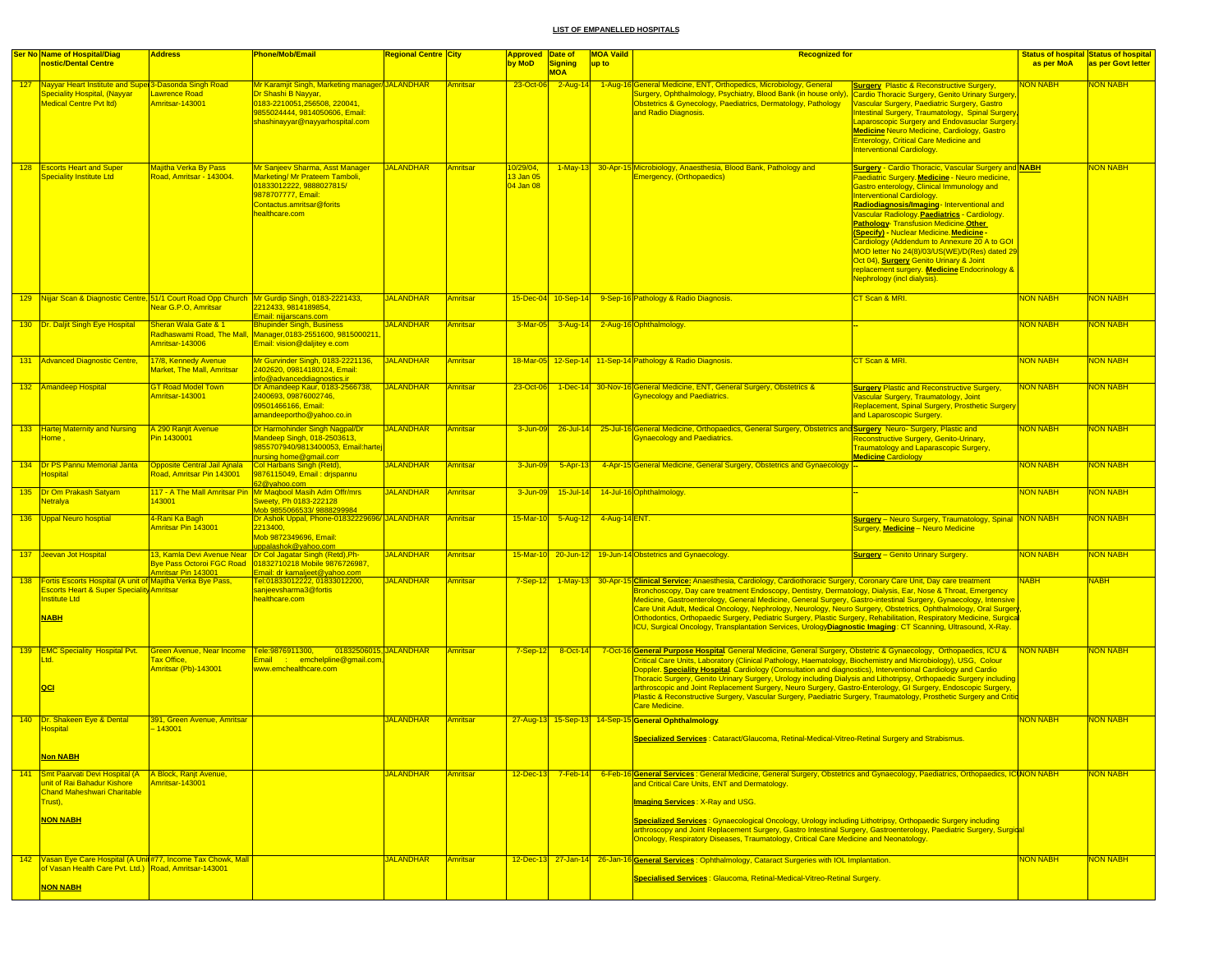|     | <b>Ser No Name of Hospital/Diag</b><br>nostic/Dental Centre                                                                 | <b>Address</b>                                                                   | <b>Phone/Mob/Email</b>                                                                                                                                  | <mark>Regional Centre City</mark> |                              | <mark>Approved Date of</mark><br>by MoD | <b>Signing</b><br><b>MOA</b>              | <b>MOA Vaild</b><br>up to | <b>Recognized for</b>                                                                                                                                                                                                                                                                                                                                                                                                                                                                                                                                                                     |                                                                                                                                                                                                                                                                                                                                                                                                                                      | as per MoA      | <b>Status of hospital Status of hospital</b><br>as per Govt letter |
|-----|-----------------------------------------------------------------------------------------------------------------------------|----------------------------------------------------------------------------------|---------------------------------------------------------------------------------------------------------------------------------------------------------|-----------------------------------|------------------------------|-----------------------------------------|-------------------------------------------|---------------------------|-------------------------------------------------------------------------------------------------------------------------------------------------------------------------------------------------------------------------------------------------------------------------------------------------------------------------------------------------------------------------------------------------------------------------------------------------------------------------------------------------------------------------------------------------------------------------------------------|--------------------------------------------------------------------------------------------------------------------------------------------------------------------------------------------------------------------------------------------------------------------------------------------------------------------------------------------------------------------------------------------------------------------------------------|-----------------|--------------------------------------------------------------------|
|     | 143 Jeevanjot Hospital                                                                                                      | 13, Kamla Devi, Avenue<br><b>Bypass FGC Road</b>                                 |                                                                                                                                                         | <b>JALANDHAR</b>                  | Amritsar                     | 12-Dec-13                               | $2$ -Jan-14                               |                           | 1-Jan-15 General Services : General Medicine, General Surgery, ICU and Critical Care Units.                                                                                                                                                                                                                                                                                                                                                                                                                                                                                               |                                                                                                                                                                                                                                                                                                                                                                                                                                      | <b>NON NABH</b> | <b>NON NABH</b>                                                    |
|     | <b>NON NABH</b>                                                                                                             | Amritsar-143001, Punjab                                                          |                                                                                                                                                         |                                   |                              |                                         |                                           |                           | <u> Imaging Services : X-ray.</u><br>Specialised Services: Plastic and Reconstructive Surgery, Rheumatology and Traumatology                                                                                                                                                                                                                                                                                                                                                                                                                                                              |                                                                                                                                                                                                                                                                                                                                                                                                                                      |                 |                                                                    |
|     | 144 Pulse Hospital (A Unit of<br>Sohmed Care Pvt. Ltd.)                                                                     | <b>Magbool Pura Chowk, Near</b><br>Petrol Pump, Mehta Road,                      |                                                                                                                                                         | <b>JALANDHAR</b>                  | Amritsar                     | $20 - Jun-14$                           | $26$ -Jul-14                              |                           | 25-Jul-16 General Services : General Medicine, General Surgery, ICU & Critical Care Units                                                                                                                                                                                                                                                                                                                                                                                                                                                                                                 |                                                                                                                                                                                                                                                                                                                                                                                                                                      | <b>NON NABH</b> | <b>NON NABH</b>                                                    |
|     |                                                                                                                             | Amritsar-143001, Punjab                                                          |                                                                                                                                                         |                                   |                              |                                         |                                           |                           | Specialised Services: Orthopaedic Surgery including Joint Replacement Surgery (Excluding arthroscopy), Neuro<br>Surgery (Elective only), Gastro Intestinal Surgery, Gastroenterology (Elective only), Plastic and Reconstructive<br><b>Surgery, Traumatology and Critical Care Medicine.</b>                                                                                                                                                                                                                                                                                              |                                                                                                                                                                                                                                                                                                                                                                                                                                      |                 |                                                                    |
| 145 | KLE Society's Dr Kamal Hospital Sundar Narayan Temple<br>& Medical Research Centre,                                         | Road, Ankola-581314,                                                             | Ph-08388230257, 9448221288                                                                                                                              |                                   | Ankola                       |                                         | 31-Aug-10 17-Mar-11                       |                           | 16-Mar-13 Orthopaedics, General Surgery, Obstetrics and Gynaecology,<br>Paediatrics, Emergency Services (Surgical aspect only),<br>Anaesthesia                                                                                                                                                                                                                                                                                                                                                                                                                                            |                                                                                                                                                                                                                                                                                                                                                                                                                                      | <b>NON NABH</b> | NON NABH                                                           |
|     | 146 Dr Girija's Diagnostic Lab &<br>Scans, Attingal, Trivandrum<br>Kerala)                                                  | <b>MAK's Complex, Attingal</b><br>Frivandrum 695101                              | N Remakanthan-Dir, Contact No: 0470 Trivandrum<br>2620012, 9495830612,<br>Email-drgirijaslab@yahoomail.com                                              |                                   | Attingal                     | 10-Mar-06                               |                                           |                           | 19-Nov-14 18-Nov-15 Microbiology, Pathology and Radio Diagnosis.<br>Color Doppler                                                                                                                                                                                                                                                                                                                                                                                                                                                                                                         | Others CT Scan, ECG, Ultra Sonography and                                                                                                                                                                                                                                                                                                                                                                                            | <b>NON NABH</b> | <b>VON NABH</b>                                                    |
| 147 | Seth Nand Lal Dhoot (Dental)<br>Hospital                                                                                    | A-1, MIDC, Chikalthana, Jalna<br>Road.<br>Aurangabad - 431210                    |                                                                                                                                                         | <b>PUNE</b>                       | Aurangabad                   |                                         |                                           |                           | 10-Oct-05 23-Nov-05 22-Nov-07 General Medicine, ENT, Dental, Microbiology, General Surgery,<br>Blood Bank, Obstetrics & Gynaecology, Paediatrics, Dermatology, Reconstructive Surgery, Cardio Thoracic Surgery,<br>Pathology and Radio Diagnosis. Dental (for Oral Surgery), (<br>Addendum to Annexure 70 A to GOI, MOD letter No<br>24(21)/04/US(WE)/ D(Res)Pt. X dated 10 Oct 2005.<br>Scan & MRI                                                                                                                                                                                       | <b>Surgery</b> Neuro Surgery, Plastic and<br>Genito Urinary Surgery, Paediatric Surgery,<br>Gastro Intestinal Surgery, Traumatology, Joint<br>Replacement, Spinal Surgery Laparascopic<br>Surgery and Geriatrics Surgery, Medicine Neuro<br>Medicine, Cardiology, Respiratory Diseases,<br>Endocrinology, Oncology (Medical), Critical Care<br>Medicine, Interventional Cardiology and<br>Radiotherapy. Radio Diagnosis & Imaging CT | <b>NON NABH</b> | NON NABH                                                           |
|     | 148 Shanti Nursing Home,                                                                                                    | Kanchanwadi Paithan Road<br>Aurangabad-431005                                    |                                                                                                                                                         | PUNE                              | Aurangabad                   |                                         | 18-Sep-07 25-Jan-10 24-Jan-11 Psychiatry. |                           |                                                                                                                                                                                                                                                                                                                                                                                                                                                                                                                                                                                           |                                                                                                                                                                                                                                                                                                                                                                                                                                      | <b>NON NABH</b> | NON NABH                                                           |
|     | 149 Jilla Hospital                                                                                                          | 84, Motiwala Nagar Central<br>Naka Road.<br>Aurangabad 431005                    |                                                                                                                                                         | <b>PUNE</b>                       | <b>Aurangabad</b>            | 10-Oct-0                                |                                           |                           | 1-Jul-12 30-Jun-14 Obstetrics & Gynaecology, Pathology and Radio Diagnosis.                                                                                                                                                                                                                                                                                                                                                                                                                                                                                                               | <b>Obstetrics &amp; Gynaecology Infertility and</b><br>assisted reproduction.                                                                                                                                                                                                                                                                                                                                                        | <b>VON NABH</b> | <b>JON NABH</b>                                                    |
|     | 150 MGM Medical Centre and<br><b>Research Institute</b>                                                                     | N-6 IDCO,<br>Aurangabad - 431001                                                 |                                                                                                                                                         | <b>PUNE</b>                       | Aurangabad                   | 19-Jul-06                               |                                           |                           | 1-Jul-12 30-Jun-14 General Medicine, ENT, Orthopaedics, Microbiology, General<br>Surgery, Ophthalmology, Blood Bank (for in house only),<br>Obstetrics & Gynecology, Paediatrics, Dermatology, Pathology<br>and Radio Diagnosis.                                                                                                                                                                                                                                                                                                                                                          | Radio Diagnosis & Imaging CT Scan.<br><b>Surgery Genito Urinary Surgery, Traumatology</b><br><b>rosthetic Surgery, Laparoscopic Surgery.</b><br><b>Medicine Cardiology, Clinical Haematology,</b><br>Clinical Immunology, Oncology (Medical) and<br><b>Critical Care Medicine</b>                                                                                                                                                    | <b>NON NABH</b> | <b>VON NABH</b>                                                    |
|     | 151 Patwardhan Hospital                                                                                                     | Bansi Lal Road<br>Aurangabad - 431005                                            |                                                                                                                                                         | <b>PUNE</b>                       | Aurangabad                   | 16-May-07                               | $2$ -Jul-12                               |                           | 1-Jul-14 Orthopaedics, Obstetrics and Gynaecology, Pathology.                                                                                                                                                                                                                                                                                                                                                                                                                                                                                                                             |                                                                                                                                                                                                                                                                                                                                                                                                                                      | <b>NON NABH</b> | <b>NON NABH</b>                                                    |
|     | 152 Ellora Diagnostic Centre                                                                                                | 1, Vyankatesh Nagar, Opp<br>S.F.S. High School, Jalna<br>Road, Aurangabad-431001 |                                                                                                                                                         | <b>PUNE</b>                       | Aurangabad                   | 10-Oct-05                               | 1-Jul-09                                  |                           | 30-Jun-11 Radio Diagnosis. (incl USG)                                                                                                                                                                                                                                                                                                                                                                                                                                                                                                                                                     | Radio Diagnosis & Imaging CT Scan.                                                                                                                                                                                                                                                                                                                                                                                                   | <b>NON NABH</b> | NON NABH                                                           |
|     | 153 Kamal Nayan Bajaj Hospital,                                                                                             | Gut No 43, Beed Bye pass<br>Road Bajaj Marg, Aurangabad                          |                                                                                                                                                         | <b>PUNE</b>                       | Aurangabad                   | 14-Dec-06                               | 8-Feb-10                                  |                           | 7-Feb-11 General Medicine, ENT, Orhopedics, Microbiology, General<br>Surgery, Ophthalmology, Blood Bank (Only Blood Transfusion),<br>Obstetrics & Gynecology, Paediatrics, Dermatology, Pathology<br>and Radio Diagnosis.                                                                                                                                                                                                                                                                                                                                                                 | <b>Surgery</b> Neuro Surgery, Cardio Thoracic<br>Surgery, Vascular Surgery, Genito Urinary<br>Surgery, Traumatology, Spinal Surgery, Prosthetic<br>Surgery and Laparoscopic Surgery. Radio<br>Diagnosis and Imaging CT Scan.                                                                                                                                                                                                         | <b>NON NABH</b> | NON NABH                                                           |
|     | 154 Sant Eknath Hospital                                                                                                    | Aurangabad.                                                                      | 3-Kasliwal Vishwa Parvatina   36 Sant Eknath Housing Society<br>Nagar, Near Khivansara lawn, Op Air Jalna Road Aurangabad                               | <b>PUNE</b>                       | Aurangabad                   | 3-Jun-0                                 | $1$ -Jul-13                               |                           | 30-Jun-14 General Medicine, Orthopaedics, General Surgery, Obstetrics<br>and Gynaecology and Paediatrics.                                                                                                                                                                                                                                                                                                                                                                                                                                                                                 | <b>Surgery: Genito-Urinary Surgery,</b><br><b>Paediatrics: Neonatology</b>                                                                                                                                                                                                                                                                                                                                                           | <b>NON NABH</b> | <b>VON NABH</b>                                                    |
|     | 155 Nemivant Eye Hospital<br><b>Opposite Veterinary Hospital</b>                                                            | Khandkeshwar,<br>Aurangabad Pin 431001                                           | Phone 02402322305, 3103891.                                                                                                                             | <b>PUNE</b>                       | Aurangabad                   | 3-Jun-09                                | $3$ -Jul-13                               |                           | 2-Jul-15 Ophthalmology.                                                                                                                                                                                                                                                                                                                                                                                                                                                                                                                                                                   |                                                                                                                                                                                                                                                                                                                                                                                                                                      | <b>NON NABH</b> | NON NABH                                                           |
| 156 | <b>Ruby Heart Care Centre C/o</b><br><b>Roplekar Heart Care Centre,</b>                                                     | 60-161 Veersawarkar<br>Chowk, Tilak Nagar<br>Aurangabad-431005                   |                                                                                                                                                         | <b>PUNE</b>                       | Aurangabad                   | $20 - Jun - 1$                          | 12-Jul-14                                 |                           | 11-Jul-16 General Services : Critical Care Units.<br><b>Imaging Facilities: USG and USG Doppler.</b><br>Specialized Services : Cardiology (Consultation and Diagnostics), Interventional Cardiology<br>and Cath Lab.                                                                                                                                                                                                                                                                                                                                                                      |                                                                                                                                                                                                                                                                                                                                                                                                                                      | <b>VON NABH</b> | <b>VON NABH</b>                                                    |
| 157 | SN Medical College & HSK<br>Hospital & Research Centre                                                                      | SN Medical College<br>NAVA Nagar Bagalkot,<br>Karnataka 587102                   |                                                                                                                                                         | <b>HYDERABAD</b>                  | Bagalkot                     | 2-Feb-07                                | 24-Apr-07                                 |                           | 23-Apr-09 General Medicine, ENT, Orthopaedics, Dental, Microbiology,<br>General Surgery, Ophthalmology, Psychiatry, Blood Bank,<br>Obstetrics & Gynaecology, Paediatrics, Dermatology, Pathology<br>and Radio Diagnosis (Incl USG)<br>CT Scan.                                                                                                                                                                                                                                                                                                                                            | <b>Surgery:</b> Plastic & Reconstructive Surgery,<br>Genito Urinary Surgery and Laparoscopic<br>Surgery. Radio Diagnosis & Imaging                                                                                                                                                                                                                                                                                                   | <b>NON NABH</b> | NON NABH                                                           |
|     | 158 JJ Institute of Medical Sciences MIE, Delhi Road Bahadur<br>vt. Ltd.                                                    | <mark>3arh (Haryana) - 124507.</mark>                                            | Dr Mrs Jyoti Malik, Medical<br>Director, 09991889201                                                                                                    | <b>HISAR</b>                      | Bahadurgarh                  | 22-Dec-08                               | $30 - Jun - 13$                           |                           | 29-Jun-14 General Medicine, General Surgery and Obstetrics and<br><b>Bynaecology</b>                                                                                                                                                                                                                                                                                                                                                                                                                                                                                                      |                                                                                                                                                                                                                                                                                                                                                                                                                                      | <b>NON NABH</b> | <b>VON NABH</b>                                                    |
| 159 | Home                                                                                                                        | Bahadurgarh,<br>Jhajjar<br>Haryana - 124 507                                     | Delhi Hospital and Nursing Main Delhi Rohtak Road Tel: 01276230607, 01276233489 HISAR<br>Near Sainik Public School, E Mail: delhi.hospital@yahoo.co.in, |                                   | Bahadurgarh                  | 1/14/2013,<br>20 Jun 14                 | 19-Jul-14                                 |                           | 18-Jul-16 General Services :- General Medicine, General Surgery, Paediatrics, Orthopaedics, ICU & Critical Care<br>Units, ENT, Ophthalmology and Dental.<br>Laboratory Services :- Haematology, Histopathology, Biochemistry, Microbiology, Serology and<br>Immunology.<br>Imaging Facilities :- X-ray, Dental X-ray, USG and USG Doppler.                                                                                                                                                                                                                                                |                                                                                                                                                                                                                                                                                                                                                                                                                                      | <b>NON NABH</b> | <b>NON NABH</b>                                                    |
|     | 160 Shiyam Hospital (A Unit of Nahra Nahri Road, Line<br><b>RR Hospitals Pvt Ltd)</b><br>161 Swami Shri Hari Giri Hospital, | Paar, Bahadurgarh<br>124507 Haryana<br>Kakira Kamlari PO Bakloh                  | PH 018990857044.                                                                                                                                        | <b>HISAR</b><br><b>JAMMU</b>      | <b>Bahadurgarh</b><br>Bakloh | 3-Jun-09                                | 2-Jun-14 18-Jun-14 17-Jun-1<br>9-Jun-09   |                           | General Services : General Medicine, General Surgery, Obstetrics and Gynaecology, Paediatrics, ICU and NON NABH<br>Critical care Units, ENT, Dental and Orthopaedics (excluding arthroscopy and Joint Replacement).<br>Specialised Services : Genito Urinary Surgery, Endoscopic Surgery, Gastro Intestinal Surgery and<br>Laproscopic Surgery.<br>Laboratory Services: Clinical Pathology, Haematology, Biochemistry and Microbiology<br><b>Imaging Services: X-ray, Dental X-ray, USG and USG Doppler.</b><br>8-Jun-11 General Medicine, Orthopaedics, General Surgery, Obstetrics and- |                                                                                                                                                                                                                                                                                                                                                                                                                                      | <b>NON NABH</b> | NON NABH<br>NON NABH                                               |
|     | cum-Research Centre                                                                                                         | Cantt. Distt Chamba (HP) Pin<br>176301                                           | Mob 09906067435                                                                                                                                         |                                   |                              |                                         |                                           |                           | Gynaecology                                                                                                                                                                                                                                                                                                                                                                                                                                                                                                                                                                               |                                                                                                                                                                                                                                                                                                                                                                                                                                      |                 |                                                                    |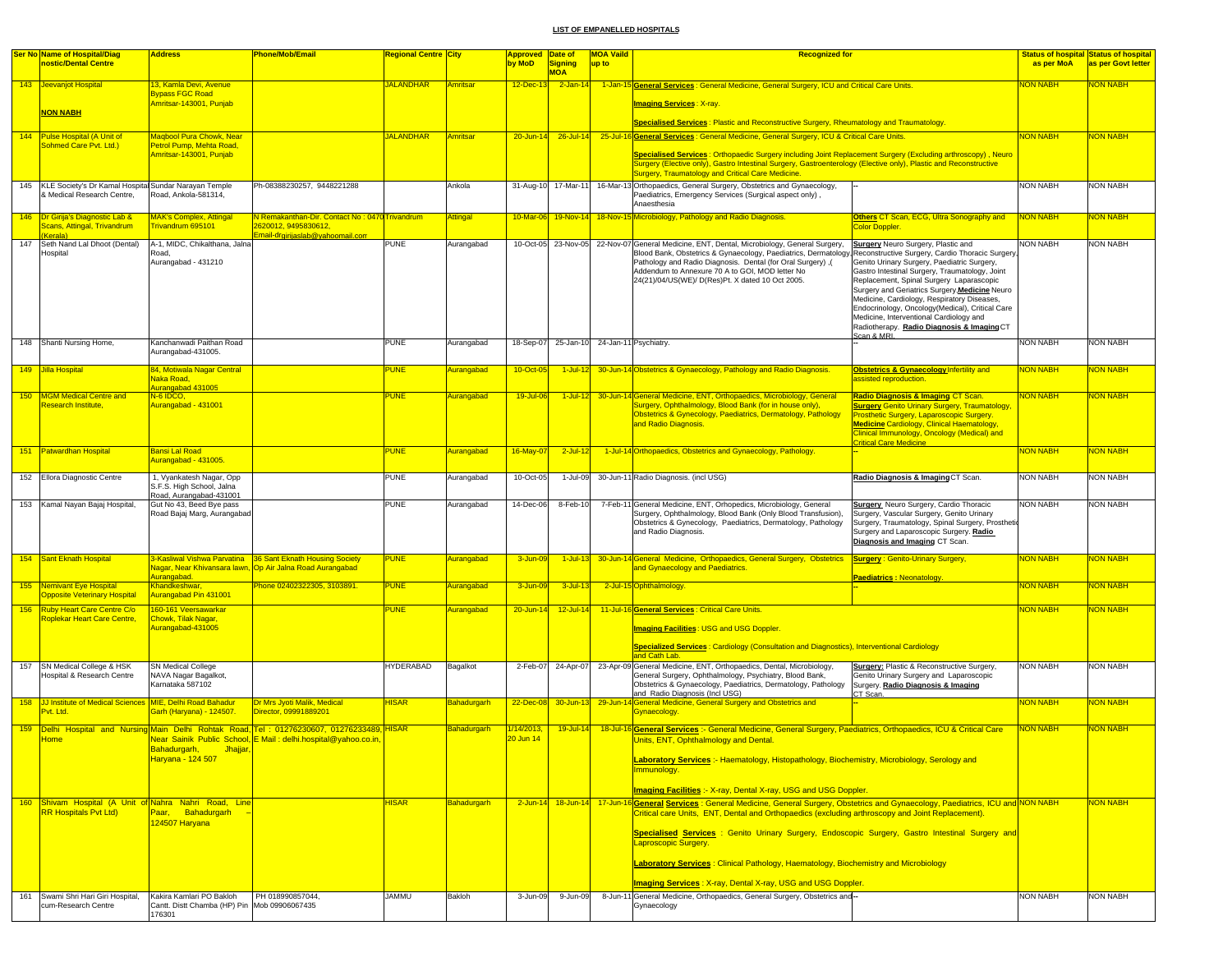| <b>Ser No Name of Hospital/Diag</b><br>nostic/Dental Centre                                                   | <b>Address</b>                                                                                                        | <b>Phone/Mob/Email</b>                                | <mark>Regional Centre City</mark> |                  | <b>Approved Date of</b><br>by MoD | <b>Signing</b>               | <b>MOA Vaild</b><br>up to | <b>Recognized for</b>                                                                                                                                                                                                                                                                                                                                                                                                                                                                                                                                                                                                                                                                                                                                                                                                                                                                                                                                                                                                                                                                                                                                                                                                                                                                                                                                                                                                                                                                     |                                                                                                                                                                                                                                                                                                                                                                                                                                                                                                                                                                                                                                                                                                                                                                                                                                                                                                                                                                                                                                                                                                                                                                                 | as per MoA      | <b>Status of hospital Status of hospital</b><br>as per Govt letter |
|---------------------------------------------------------------------------------------------------------------|-----------------------------------------------------------------------------------------------------------------------|-------------------------------------------------------|-----------------------------------|------------------|-----------------------------------|------------------------------|---------------------------|-------------------------------------------------------------------------------------------------------------------------------------------------------------------------------------------------------------------------------------------------------------------------------------------------------------------------------------------------------------------------------------------------------------------------------------------------------------------------------------------------------------------------------------------------------------------------------------------------------------------------------------------------------------------------------------------------------------------------------------------------------------------------------------------------------------------------------------------------------------------------------------------------------------------------------------------------------------------------------------------------------------------------------------------------------------------------------------------------------------------------------------------------------------------------------------------------------------------------------------------------------------------------------------------------------------------------------------------------------------------------------------------------------------------------------------------------------------------------------------------|---------------------------------------------------------------------------------------------------------------------------------------------------------------------------------------------------------------------------------------------------------------------------------------------------------------------------------------------------------------------------------------------------------------------------------------------------------------------------------------------------------------------------------------------------------------------------------------------------------------------------------------------------------------------------------------------------------------------------------------------------------------------------------------------------------------------------------------------------------------------------------------------------------------------------------------------------------------------------------------------------------------------------------------------------------------------------------------------------------------------------------------------------------------------------------|-----------------|--------------------------------------------------------------------|
|                                                                                                               |                                                                                                                       |                                                       |                                   |                  |                                   | <b>MOA</b>                   |                           |                                                                                                                                                                                                                                                                                                                                                                                                                                                                                                                                                                                                                                                                                                                                                                                                                                                                                                                                                                                                                                                                                                                                                                                                                                                                                                                                                                                                                                                                                           |                                                                                                                                                                                                                                                                                                                                                                                                                                                                                                                                                                                                                                                                                                                                                                                                                                                                                                                                                                                                                                                                                                                                                                                 |                 |                                                                    |
| 162 Jyothi Hospital                                                                                           | Kuruda Balasore,<br>AT/PO-Kuruda<br><b>Balasore - 756056</b>                                                          |                                                       | /IZAG                             | <b>Balasore</b>  | 18-Sep-0                          | $1 -$ Apr-14                 |                           | 1-Apr-16 General Medicine, Orthopaedics, Dental, General Surgery and  Surgery Laparascopic Surgery.<br><b>Obsterics and Gynaecology.</b>                                                                                                                                                                                                                                                                                                                                                                                                                                                                                                                                                                                                                                                                                                                                                                                                                                                                                                                                                                                                                                                                                                                                                                                                                                                                                                                                                  |                                                                                                                                                                                                                                                                                                                                                                                                                                                                                                                                                                                                                                                                                                                                                                                                                                                                                                                                                                                                                                                                                                                                                                                 | <b>NON NABH</b> | <b>JON NABH</b>                                                    |
| 163 Asarfi Hospital (A Unit of ASAP<br><b>mpact Private Limited)</b>                                          | <b>Tikhampur, Polytechnic Road</b><br>Ballia-277001,<br><b>Uttar Pradesh</b>                                          |                                                       | <b>ALLAHABAD</b>                  | <b>Ballia</b>    |                                   |                              |                           | 2-Jun-14 21-Oct-14 20-Oct-16 General Services: General Medicine, General Surgery, Obstetrics and Gynaecology, Paediatrics, Orthopaedics, ICUNON NABH<br>and Critical Care Units, ENT, Ophthalmology and Dental.                                                                                                                                                                                                                                                                                                                                                                                                                                                                                                                                                                                                                                                                                                                                                                                                                                                                                                                                                                                                                                                                                                                                                                                                                                                                           |                                                                                                                                                                                                                                                                                                                                                                                                                                                                                                                                                                                                                                                                                                                                                                                                                                                                                                                                                                                                                                                                                                                                                                                 |                 | <b>VON NABH</b>                                                    |
|                                                                                                               |                                                                                                                       |                                                       |                                   |                  |                                   |                              |                           | Laboratory Services: Haematology, Biochemistry and Microbiology.                                                                                                                                                                                                                                                                                                                                                                                                                                                                                                                                                                                                                                                                                                                                                                                                                                                                                                                                                                                                                                                                                                                                                                                                                                                                                                                                                                                                                          |                                                                                                                                                                                                                                                                                                                                                                                                                                                                                                                                                                                                                                                                                                                                                                                                                                                                                                                                                                                                                                                                                                                                                                                 |                 |                                                                    |
|                                                                                                               |                                                                                                                       |                                                       |                                   |                  |                                   |                              |                           | Imaging Services: X-ray, USG, USG Doppler, C-Arm and Contrast Studies.                                                                                                                                                                                                                                                                                                                                                                                                                                                                                                                                                                                                                                                                                                                                                                                                                                                                                                                                                                                                                                                                                                                                                                                                                                                                                                                                                                                                                    |                                                                                                                                                                                                                                                                                                                                                                                                                                                                                                                                                                                                                                                                                                                                                                                                                                                                                                                                                                                                                                                                                                                                                                                 |                 |                                                                    |
| 164 Raj Hospital & Research Centre Ranchi                                                                     |                                                                                                                       |                                                       | <b>BANGALORE</b>                  | Bangalore        | 6-Aug-03                          | 7-Aug-06                     |                           | 6-Aug-07 Specialised General and Diagnostic.                                                                                                                                                                                                                                                                                                                                                                                                                                                                                                                                                                                                                                                                                                                                                                                                                                                                                                                                                                                                                                                                                                                                                                                                                                                                                                                                                                                                                                              |                                                                                                                                                                                                                                                                                                                                                                                                                                                                                                                                                                                                                                                                                                                                                                                                                                                                                                                                                                                                                                                                                                                                                                                 | <b>NON NABH</b> | <b>NON NABH</b>                                                    |
| 165 Trinity Hospital and Heart<br><b>Hospital</b>                                                             | Bangalore                                                                                                             |                                                       | <b>BANGALORE</b>                  | Bangalore        |                                   | 6-Aug-03 25-Aug-06 24-Aug-07 |                           |                                                                                                                                                                                                                                                                                                                                                                                                                                                                                                                                                                                                                                                                                                                                                                                                                                                                                                                                                                                                                                                                                                                                                                                                                                                                                                                                                                                                                                                                                           | General and Specialised.                                                                                                                                                                                                                                                                                                                                                                                                                                                                                                                                                                                                                                                                                                                                                                                                                                                                                                                                                                                                                                                                                                                                                        | <b>NON NABH</b> | NON NABH                                                           |
| 166 Chinmaya Mission Hospital                                                                                 | Bangalore                                                                                                             |                                                       | <b>BANGALORE</b>                  | Bangalore        | $6 - Aug-03$                      | 20-Jul-08                    | 19-Jul-09-                |                                                                                                                                                                                                                                                                                                                                                                                                                                                                                                                                                                                                                                                                                                                                                                                                                                                                                                                                                                                                                                                                                                                                                                                                                                                                                                                                                                                                                                                                                           |                                                                                                                                                                                                                                                                                                                                                                                                                                                                                                                                                                                                                                                                                                                                                                                                                                                                                                                                                                                                                                                                                                                                                                                 | <b>NON NABH</b> | NON NABH                                                           |
| 167 Manipal Hospital (A Unit of<br>Manipal Health Enterprises Pvt   Old Airport Road,<br>Ltd),<br><b>NABH</b> | #98, Rustombagh,<br>Bangalore - 560017                                                                                |                                                       | <b>BANGALORE</b>                  | <b>Bangalore</b> | /6/2003<br>12 Dec 13              |                              |                           | 18-Dec-13 17-Dec-15 Accident and Emergency, Anesthesiology, Biochemistry, Blood<br>Bank, Cardiology, Cardiothoracic Surgery, Cardiothoracic<br>Anesthesiology, Critical Care Medicine, Maxillofacial Surgery,<br>Dermatology, Diabetes and Endocrinology, ENT, Fetal medicine, Clinical Biochemistry, Clinical Pathology,<br>Gastroenterology, Genetics, General Medicine, General and<br>Minimally Invasive Surgery, Hematology, Histopathology, In-vitro<br>Fertilization, Laboratory Services, Microbiology Molecular<br>Pathology, Nephrology, Neurosurgery, Neurology, Neonatology,<br>Nuclear Medicine, Oncology, Obstetrics and Gynecology (including<br>High risk obstetrics cases), Ophthalmology, Orthopedics,<br>Pediatrics, Pediatric Surgery, Pediatric Emergency, Pediatric<br>Neurology, Pediatrics Cardiology, Pediatric Endocrinology,<br>Pediatric Intensive Care unit, Physical Medicine and Rehabilitatio<br>Radiology, Radiation Oncology, Repiratory Medicine,<br>Rheumatology, Plastic surgery, Psychiatry, Surgical<br>Gastroenterology, Surgical Oncology, Urology Vascular Surgery.                                                                                                                                                                                                                                                                                                                                                                             | <b>Heart and Cancer.</b><br>Haematology & Immunohaematology,<br>Microbiology & Serology, Histopathology,<br><b>Cytopathology.</b>                                                                                                                                                                                                                                                                                                                                                                                                                                                                                                                                                                                                                                                                                                                                                                                                                                                                                                                                                                                                                                               | Super Spl       | Super Spl                                                          |
| 168 Mallya Hospital                                                                                           | No 2 Vittal Mallya Road,<br>Bangalore 560 001                                                                         |                                                       | <b>BANGALORE</b>                  | Bangalore        | 10-Mar-06                         | $8 - $ Mar-13                |                           | 7-Mar-15 General Medicine, ENT, Orthopedics, Dental, General Surgery,<br>Ophthalmology, Psychiatry, Blood Bank, Obstetrics and<br>Gynecology, Pediatrics, Dermatology, Pathology and Radio<br>Diagnosis.                                                                                                                                                                                                                                                                                                                                                                                                                                                                                                                                                                                                                                                                                                                                                                                                                                                                                                                                                                                                                                                                                                                                                                                                                                                                                  | <b>Surgery Neuro Surgery, Plastic and</b><br>Reconstructive Surgery, Cardio Thoracic Surgery<br><b>Jascular Surgery, Genito Urinal Surgery</b> ,<br>Pediatrics Surgery, Oncology (Surgery), Gastro<br>Intestinal Surgery, Traumatology, Joint<br>Replacement, Spinal Surgery, Prosthetic Surgery<br><b>Laparoscopic Surgery and Endo Vascular</b><br>Surgery. Medicine Neuro Medicine, Cardiology,<br><b>Respiratory Diseases, Gastro Enterology,</b><br>Endocrinology, Nephrology, Rheumatology,<br>Clinical Hematology, Clinical Immunology,<br><b>Oncology (Medical), Critical Care Medicine,</b><br>Interventional Cardiology, Medical Gene, Radio<br>Therapy and Nuclear Medicine. Radio Diagnosis<br>and Imaging CT Scan, MRI and Interventional<br>Vascular Radiology. Obstetrics and<br><b>Gynecology Gynecological Oncology,</b><br>Gynecological Endocrinology Materno, Foetal<br>Medicine. Pediatrics Neonatology, Neurology,<br>Hematology, Nephrology and Oncology.<br><b>Pathology Onco Pathology, Molecular Pathology</b><br><b>Fransplant Pathology, All and Virology, Molecular</b><br>Immuno Pathology, Genetic Pathology and<br><b>Fransfusion Medicine.</b> | <b>NABH</b>     | <b>NABH</b>                                                        |
| 169 Vittala INT Institute of<br><b>Ophthalmology</b> ,                                                        | CA, Site #1, 2 Cross to Main   Tele: 080-26722214,<br>Road, 7 Block, BSK3STG,<br>Hosakerehako.<br>Bangalore - 560 085 | 080-26722215, 9448453479<br>Mob) E.Mail-viio@vsnl.net | <b>BANGALORE</b>                  | Bangalore        |                                   |                              |                           | 2-Feb-07 21-Sep-14 20-Sep-16 Ophthalmology.                                                                                                                                                                                                                                                                                                                                                                                                                                                                                                                                                                                                                                                                                                                                                                                                                                                                                                                                                                                                                                                                                                                                                                                                                                                                                                                                                                                                                                               |                                                                                                                                                                                                                                                                                                                                                                                                                                                                                                                                                                                                                                                                                                                                                                                                                                                                                                                                                                                                                                                                                                                                                                                 | <b>NON NABH</b> | NON NABH                                                           |
| 170 Nethra Dhama Super Speciality 256/14, Kanakapura Main<br><b>Eye Hospital</b>                              | Road, 7th Blk Jaya Nagar<br>Bangalore 560082                                                                          |                                                       | <b>BANGALORE</b>                  | Bangalore        | 10-Mar-06                         |                              |                           | 1-Oct-14 23-Jul-16 Ophthalmology.                                                                                                                                                                                                                                                                                                                                                                                                                                                                                                                                                                                                                                                                                                                                                                                                                                                                                                                                                                                                                                                                                                                                                                                                                                                                                                                                                                                                                                                         |                                                                                                                                                                                                                                                                                                                                                                                                                                                                                                                                                                                                                                                                                                                                                                                                                                                                                                                                                                                                                                                                                                                                                                                 | <b>NON NABH</b> | <b>VON NABH</b>                                                    |
| 171 Narayana Hrudayalaya<br>Beds : 2350                                                                       | No - 258A, Bommasandra<br>Industrial Area, Anekal TQ,<br>Bangalore -560099                                            |                                                       | <b>BANGALORE</b>                  | Bangalore        | 8/6/2003,<br>20 Jun 14            | $22$ -Jul-14                 |                           | 21-Jul-16 Clinical Services :- Anesthesiology, Cardiac Anaesthesia, Cardiology, Cardiothoracic Surgery, Bone Marrow<br>Transplantation, Clinical Genetics, Clinical Psychology and psychiatry, Caranio-Maxilo Facial Surgery, Critical Care,<br>Dentistry, Dermatology, Diabetology & Endocrinology, ENT, Gastroenterology (Medical, Surgical), Clinical<br><u>aematology, Oncology (GI, Head &amp; Neck, Medical, Women Gynaecological, Radiation &amp; Surgical), Internal</u><br>Medicine, Interventional (Neurology, Pulmonology, Radiology) Multi Organ Transplant, Nephrology, Neurology,<br>Neurosurgery, Obstetrics & Gynecology, Oncoplastic, Breast Surgery, Pain & Palliative Management, Pediatric<br>(Surgery, Oncology, Neurology, Cardiology, CTVS), Pediatrics, Pulmonology, Reproductive Medicine, Rheumatology<br>Thoracic Surgery, Transfusion Medicine, Urology & Vascular Surgery.<br>Diagnostic Services:- Neuro Electro Physiology, Nuclear Medicine, Radiation Medicine & Radiology & Imaging-2d<br>Echo, CT Scanning, DSA Lab, Gamma Camera, Holter Monitoring, Mammography, MRI, PET, Spirometry,<br>Ultrasound, X-ray.<br>Laboratory Services :- Clinical Biochemistry, Clinical Pathology, Haematology & Microbiology & Serology.<br>Professions Allied to Medicine:- Physiotherapy, Occupational Therapy, Speech and Language Therapy.<br>Annexure of MOD/GOI letter No 24(4)(a)/03/US(WE)/D(Res) dated 06 Aug 2003 pertaining<br>to hospital is superseded. |                                                                                                                                                                                                                                                                                                                                                                                                                                                                                                                                                                                                                                                                                                                                                                                                                                                                                                                                                                                                                                                                                                                                                                                 | Super Spl       | Super Spl                                                          |
| 172 Narayana Nethralaya,                                                                                      | 121/C, Chord Road, Rajaji<br>Nagar, 1st R Block, Bangalore<br>560 010                                                 |                                                       | <b>BANGALORE</b>                  | Bangalore        |                                   |                              |                           | 16-May-07 24-Sep-12 23-Sep-14 Ophthalmology.                                                                                                                                                                                                                                                                                                                                                                                                                                                                                                                                                                                                                                                                                                                                                                                                                                                                                                                                                                                                                                                                                                                                                                                                                                                                                                                                                                                                                                              |                                                                                                                                                                                                                                                                                                                                                                                                                                                                                                                                                                                                                                                                                                                                                                                                                                                                                                                                                                                                                                                                                                                                                                                 | <b>NON NABH</b> | <b>NON NABH</b>                                                    |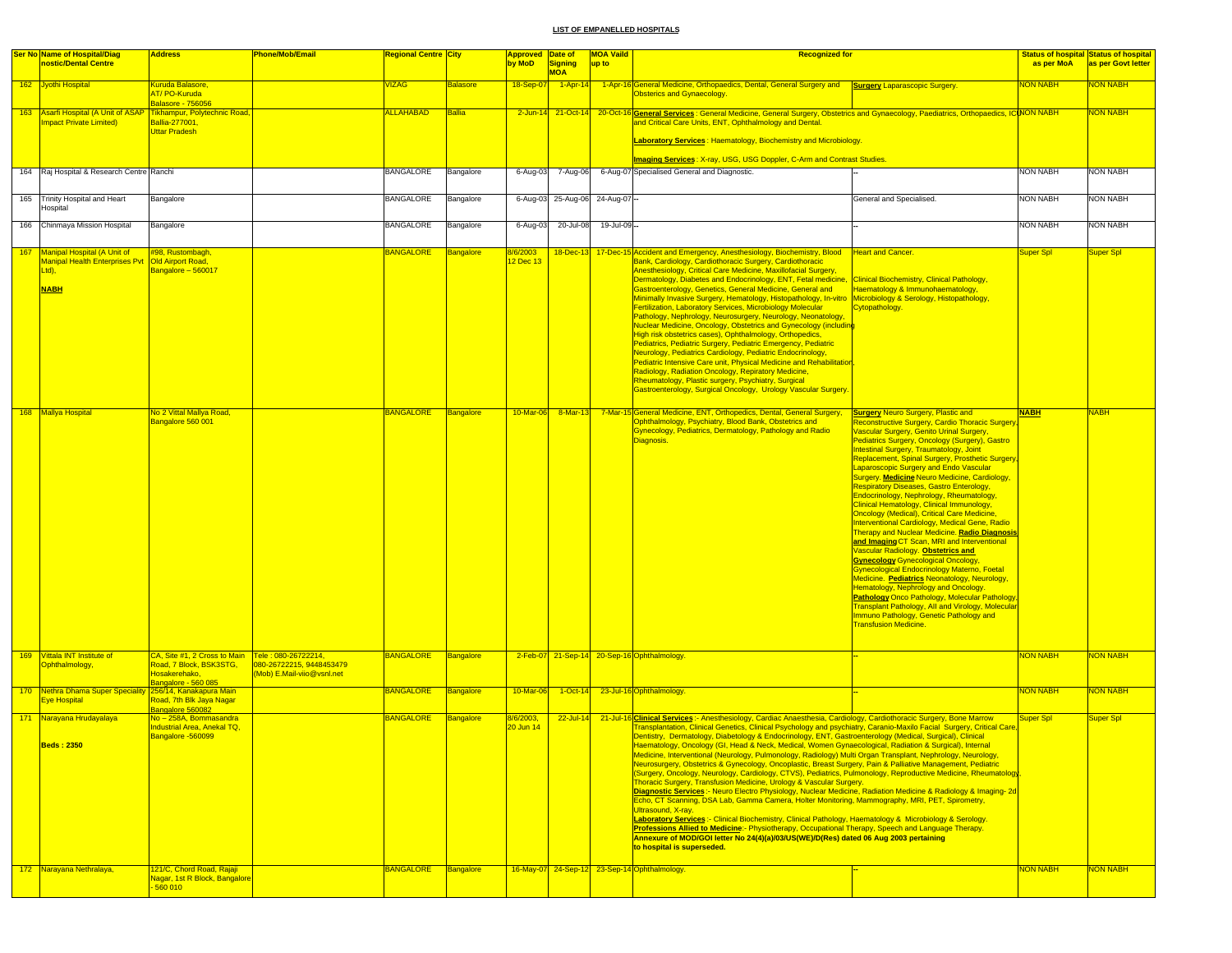|     | Ser No Name of Hospital/Diag<br>nostic/Dental Centre                        | <b>Address</b>                                                                             | Phone/Mob/Email                                | Regional Centre City |                  | Approved Date of<br>by MoD | Signing    | <b>MOA Vaild</b><br>up to | <b>Recognized for</b>                                                                                                                                                                                                                                                                                                                                                                                                                                                                                                                                                                                                                                                                                                                                                                                                                                                                                                                                                                                                                                                                                                                                                                                                                                                                                                                                     |                                                                                                                                                                                                                                                                                                                                                                                                                                                                                                                                                                                                                                                                                                                                                                                                                                                                                                                                                                           | as per MoA      | <b>Status of hospital Status of hospital</b><br>as per Govt letter |
|-----|-----------------------------------------------------------------------------|--------------------------------------------------------------------------------------------|------------------------------------------------|----------------------|------------------|----------------------------|------------|---------------------------|-----------------------------------------------------------------------------------------------------------------------------------------------------------------------------------------------------------------------------------------------------------------------------------------------------------------------------------------------------------------------------------------------------------------------------------------------------------------------------------------------------------------------------------------------------------------------------------------------------------------------------------------------------------------------------------------------------------------------------------------------------------------------------------------------------------------------------------------------------------------------------------------------------------------------------------------------------------------------------------------------------------------------------------------------------------------------------------------------------------------------------------------------------------------------------------------------------------------------------------------------------------------------------------------------------------------------------------------------------------|---------------------------------------------------------------------------------------------------------------------------------------------------------------------------------------------------------------------------------------------------------------------------------------------------------------------------------------------------------------------------------------------------------------------------------------------------------------------------------------------------------------------------------------------------------------------------------------------------------------------------------------------------------------------------------------------------------------------------------------------------------------------------------------------------------------------------------------------------------------------------------------------------------------------------------------------------------------------------|-----------------|--------------------------------------------------------------------|
|     | 173 Net ENT Prabha Eye Clinic and 504, 40th Cross,<br>Research Centre,      | 8th Block, Jayanagar,<br>Bangalore- 560 070                                                |                                                | <b>BANGALORE</b>     | <b>Bangalore</b> |                            | <b>MOA</b> |                           | 16-May-07 21-Sep-14 20-Sep-16 Ophthalmology.                                                                                                                                                                                                                                                                                                                                                                                                                                                                                                                                                                                                                                                                                                                                                                                                                                                                                                                                                                                                                                                                                                                                                                                                                                                                                                              |                                                                                                                                                                                                                                                                                                                                                                                                                                                                                                                                                                                                                                                                                                                                                                                                                                                                                                                                                                           | NON NABH        | <b>VON NABH</b>                                                    |
|     | 174   MS Ramaiah Memorial Hospital, MS Ramaiah Nagar, MSRIT,<br><b>NABH</b> | PO Bangalore 560054<br><b>MSRIT Post, MSR Nagar,</b><br>New Bel Road, Bangalore-<br>560054 |                                                | <b>BANGALORE</b>     | <b>Bangalore</b> | 5/16/2007,<br>02 Jun 14    |            |                           | 22-Jan-13 21-Jan-15 Clinical Services: Anaesthesiology, Cardiac Anaesthesia, Cardiology, Cardiothoracic Surgery, Clinical Haematolog NON NABH<br>Dermatology and Venereology, Endocrinology, General Medicine, General Surgery, Geratrics, Gynaecological<br>Oncology, Hepato Pancreato Billary Surgery, Hepatology, Immunology, Medical Gastroenterology, Medical Oncology<br>Neonatology, Nephrology, Neuro Radiology, Neurology, Neurosurgery, Obstetrics and Gynaecology, Ophthalmology<br>Orthopaedic surgery, Otorhinolaryngology, Paediatric (CTVS, Cardiology, Gastroenterology and Surgery),<br>Paediatrics, Plastic and Reconstructive surgery, Psychiatry, Radiation Oncology, Radiology, Respiratory Medicine,<br>Rheumatology, Surgical Gastroenterology, Surgical Oncology, Urology, Vascular Surgery and Sports Medicine.<br>Diagnostic Services: 2D Echo, Audiometry, Bone Densitometry, CT Scanning, DSA Lab, EEG, EMG/EP, Holter<br>Monitoring, MRI, Spirometry, Ultrasound and TMT and Urodynamic studies.<br><mark>Laboratory Services and Transfusion Services:</mark> - Blood Bank, Blood Transfusion services, Histopathology.<br>Professions Allied to Medicine:Physiotherapy, Speech Therapy<br><b>Aiready empanelled as Non NABH:</b><br>Joint Replacement Surgery, Spinal Surgery, Laparoscopic Surgery, Endovascular Surgery. |                                                                                                                                                                                                                                                                                                                                                                                                                                                                                                                                                                                                                                                                                                                                                                                                                                                                                                                                                                           |                 | <b>NON NABH</b>                                                    |
| 175 | Medinova Diagnostic Centre                                                  | 6-3-652, Kautilya<br>amajiguda, Hyderabad                                                  | Fel: 23311122, 23311133                        | <b>BANGALORE</b>     | <b>Bangalore</b> | 6-Aug-06                   | $3-Mar-1$  | 2-Mar-12-                 |                                                                                                                                                                                                                                                                                                                                                                                                                                                                                                                                                                                                                                                                                                                                                                                                                                                                                                                                                                                                                                                                                                                                                                                                                                                                                                                                                           |                                                                                                                                                                                                                                                                                                                                                                                                                                                                                                                                                                                                                                                                                                                                                                                                                                                                                                                                                                           | <b>NON NABH</b> | <b>NON NABH</b>                                                    |
|     | 176 Bhagwan Mahaveer Jain Heart<br>Centre,                                  | 8 Millers Tank Bund Road<br>Bangalore-560052.                                              |                                                | <b>BANGALORE</b>     | Bangalore        | 16-May-07                  | 21-Jul-11  | 20-Jul-13-                |                                                                                                                                                                                                                                                                                                                                                                                                                                                                                                                                                                                                                                                                                                                                                                                                                                                                                                                                                                                                                                                                                                                                                                                                                                                                                                                                                           | Surgery: Cardio Thoracic Surgery. Medicine:<br>Cardiology.Paediatrics: Cardiology.                                                                                                                                                                                                                                                                                                                                                                                                                                                                                                                                                                                                                                                                                                                                                                                                                                                                                        | <b>NON NABH</b> | <b>NON NABH</b>                                                    |
|     | 177 Hosmat Hospital                                                         | losmat 45, Magarath Road,<br>Off Richmond Road Next to                                     |                                                | <b>BANGALORE</b>     | <b>Bangalore</b> | 6-Aug-03                   |            | 21-Jun-13 23-Mar-15 --    |                                                                                                                                                                                                                                                                                                                                                                                                                                                                                                                                                                                                                                                                                                                                                                                                                                                                                                                                                                                                                                                                                                                                                                                                                                                                                                                                                           | Cancer                                                                                                                                                                                                                                                                                                                                                                                                                                                                                                                                                                                                                                                                                                                                                                                                                                                                                                                                                                    | <b>NON NABH</b> | <b>VON NABH</b>                                                    |
|     | 178 Bangalore Institute of Oncology 44-45/2, 2nd Cross,                     | the Corporate officers)<br>Rajarammohan Roy                                                |                                                | <b>BANGALORE</b>     | <b>Bangalore</b> | 6-Aug-03                   | $5-Sep-12$ | $-4 -$ Sep-14 $-$         |                                                                                                                                                                                                                                                                                                                                                                                                                                                                                                                                                                                                                                                                                                                                                                                                                                                                                                                                                                                                                                                                                                                                                                                                                                                                                                                                                           | Cancer.                                                                                                                                                                                                                                                                                                                                                                                                                                                                                                                                                                                                                                                                                                                                                                                                                                                                                                                                                                   | <b>NON NABH</b> | NON NABH                                                           |
|     |                                                                             | Extension,<br>Bangalore - 560 027                                                          |                                                |                      |                  |                            |            |                           |                                                                                                                                                                                                                                                                                                                                                                                                                                                                                                                                                                                                                                                                                                                                                                                                                                                                                                                                                                                                                                                                                                                                                                                                                                                                                                                                                           |                                                                                                                                                                                                                                                                                                                                                                                                                                                                                                                                                                                                                                                                                                                                                                                                                                                                                                                                                                           |                 |                                                                    |
|     | 179 Fortis Hospital (Old Name:<br><b>Nockhardt Hospital)</b>                | 14 Cunnigham Road<br>Bangalore - 560052.                                                   |                                                | <b>BANGALORE</b>     | Bangalore        | 18-Sep-07                  |            |                           | 1-Apr-13 31-Mar-14 General Medicine, Orthopaedics, Microbiology, General Surgery,<br>Opthalmology, Blood Bank (Blood Transfusion), Obstetrics and<br>Gynaecology, Paediatrics, Pathology and Radio Diagnosis.                                                                                                                                                                                                                                                                                                                                                                                                                                                                                                                                                                                                                                                                                                                                                                                                                                                                                                                                                                                                                                                                                                                                             | <b>Surgery</b> Cardio Thoracic Surgery, and Vascular NON NABH<br>Surgery. Medicine Cardiology, Critical Care<br>Medicine, and Interventional Cardiology.<br>Paediatrics: Cardiology. Others EP Lab.                                                                                                                                                                                                                                                                                                                                                                                                                                                                                                                                                                                                                                                                                                                                                                       |                 | <b>NON NABH</b>                                                    |
|     | 180 The Bangalore Hospital,                                                 | No 202 RV Road<br>Bangalore 560004                                                         |                                                | <b>BANGALORE</b>     | Bangalore        | 18-Sep-07                  | 7-Jul-09   |                           | 6-Jul-11 General Medicine, ENT, Orthopaedics, Dental (Incl Oral Surgery<br>and Periodontia), Microbiology, General Surgery, Opthalmology,<br>Blood Bank (Blood Transfusion), Obstetrics and Gynaecology,<br>Paediatrics, Dermatology, Pathology and Radio Diagnosis (Incl.<br>USG).                                                                                                                                                                                                                                                                                                                                                                                                                                                                                                                                                                                                                                                                                                                                                                                                                                                                                                                                                                                                                                                                       | <b>Surgery</b> Neuro Surgery, Plastic and<br>Reconstructive, Cardio Thoracic Surgery,<br>Vascular Surgery, Genito Urinary, Paediatric<br>Surgery, Traumatology, Spinal Surgery and<br>Laparascopic Surgery. Medicine Neuro<br>Medicine, Cardiology, Respiratory Diseases,<br>Gastro Enterology, Endocrinology, Nephrology,<br>Rheumatology, Interventional Cardiology and<br>Radiotherapy.<br>Radio Diagnosis & Imaging CT Scan.<br>Obstetrics and Gynaecology Gynaecology<br>Oncology.<br>Pathology Onco Pathology.<br>Others Physiotherapy.                                                                                                                                                                                                                                                                                                                                                                                                                             | <b>NON NABH</b> | <b>NON NABH</b>                                                    |
|     | 181 BGS Global Hospital,                                                    | No-67 Uttarahalli Road<br>Kengeri, Bangalore<br>Pin-560060                                 | Ph-08028605775,<br>Mob-098459448890            | <b>BANGALORE</b>     | <b>Bangalore</b> | 3-Jun-09                   | 9-Mar-13   |                           | 8-Mar-15 General Medicine, Orthopaedics, Microbiology, General Surgery, Surgery Neuro-Surgery, Genito-Urinary Surgery, NON NABH<br>Blood Bank (only Blood Transfusion), Pathology and Radio-<br><b>Diagnosis</b>                                                                                                                                                                                                                                                                                                                                                                                                                                                                                                                                                                                                                                                                                                                                                                                                                                                                                                                                                                                                                                                                                                                                          | Joint Replacement Surgery, Spinal Surgery,<br><b>Prosthetic Surgery and Laparascopic Surgery</b><br><b>Medicine</b> Neuro-Medicine, Nephrology and<br><b>Critical Care Medicine.</b>                                                                                                                                                                                                                                                                                                                                                                                                                                                                                                                                                                                                                                                                                                                                                                                      |                 | <mark>NON NABH</mark>                                              |
|     | 182 Anand Diagnostic Laboratory,                                            | 11 Blue Cross, Chambers,<br>nfantry Road Cross,                                            | Ph-08025318550,<br>Mob-9880298838              | <b>BANGALORE</b>     | <b>Bangalore</b> | 3-Jun-09                   | $2-Jan-13$ |                           | 1-Jan-15 Microbiology, Pathology, Radio-Diagnosis.                                                                                                                                                                                                                                                                                                                                                                                                                                                                                                                                                                                                                                                                                                                                                                                                                                                                                                                                                                                                                                                                                                                                                                                                                                                                                                        | <b>Medicine: Clinical Haematology,</b><br>Pathology: Onco-pathology.                                                                                                                                                                                                                                                                                                                                                                                                                                                                                                                                                                                                                                                                                                                                                                                                                                                                                                      | <b>NON NABH</b> | <b>NON NABH</b>                                                    |
| 183 | St John's Medical College &<br><b>Hospital</b>                              | Bangalore-560001<br>Johnnagar,<br>Bangalore-56034                                          | Ph-080 22065001.22065002.<br>Fax-9180-25530070 | <b>BANGALORE</b>     | Bangalore        | 22-Dec-08                  | 16-Sep-09  |                           | 15-Sep-11 General Medicine, ENT, Orthopaedics, Dental, Microbiology,<br>General Surgery, Ophthalmology, Psychiatry, Blood Bank (only<br>Blood Transfusion), Obstetrics and Gynaecology, Paediatrics,<br>Dermatology, Pathology, Radio diagnosis.                                                                                                                                                                                                                                                                                                                                                                                                                                                                                                                                                                                                                                                                                                                                                                                                                                                                                                                                                                                                                                                                                                          | <b>Surgery</b> - Neuro Surgery, Plastic and<br>Reconstructive, Cardio Thoracic Surgery, Genito<br>Urinary Surgery, Pediatric Surgery, Oncology<br>Surgery, Traumatology, Joint Replacement<br>Surgery, Spinal Surgery, Laparoscopic, Vascular,<br>GI Surgery and Prosthetic Surgery.<br>Medicine - Neuro Medicine, Cardiology,<br>Respiratory Diseases, Gastroenterology,<br>Endocrinology, Nephrology (incl dialysis),<br>Rheumatology, Clinical Haematology, Clinical<br>Immunology, Critical Care medicine, Interventiona<br>Cardiology, Medical Genetics.<br>Obstetrics & Gynaecology - Gynaecology<br>Oncology, Gynecological Endocrinology.<br>Pediatrics - Neonatology, Cardiology, Neurology,<br>Haematology, Nephrology.<br>Pathology - Onco pathology, Transplant<br>Pathology, AIDS & Virology, Molecular Immuno<br>pathology, Genetic Pathology Transfusion<br>Medicine.<br>Others (Specify) - Bone Marrow Transplant Unit,<br>Physical Med & Rehabilitation. | <b>NON NABH</b> | <b>NON NABH</b>                                                    |
| 184 | <b>Govt TB Hospital</b>                                                     | <b>Bangalore</b>                                                                           |                                                | <b>BANGALORE</b>     | <b>Bangalore</b> | 6-Aug-03                   |            |                           |                                                                                                                                                                                                                                                                                                                                                                                                                                                                                                                                                                                                                                                                                                                                                                                                                                                                                                                                                                                                                                                                                                                                                                                                                                                                                                                                                           |                                                                                                                                                                                                                                                                                                                                                                                                                                                                                                                                                                                                                                                                                                                                                                                                                                                                                                                                                                           | NON NABH        | NON NABH                                                           |
|     | 185 Govt Dental College                                                     | Bangalore                                                                                  |                                                | <b>BANGALORE</b>     | Bangalore        | 6-Aug-03                   |            |                           |                                                                                                                                                                                                                                                                                                                                                                                                                                                                                                                                                                                                                                                                                                                                                                                                                                                                                                                                                                                                                                                                                                                                                                                                                                                                                                                                                           | Dental.                                                                                                                                                                                                                                                                                                                                                                                                                                                                                                                                                                                                                                                                                                                                                                                                                                                                                                                                                                   | <b>NON NABH</b> | <b>NON NABH</b>                                                    |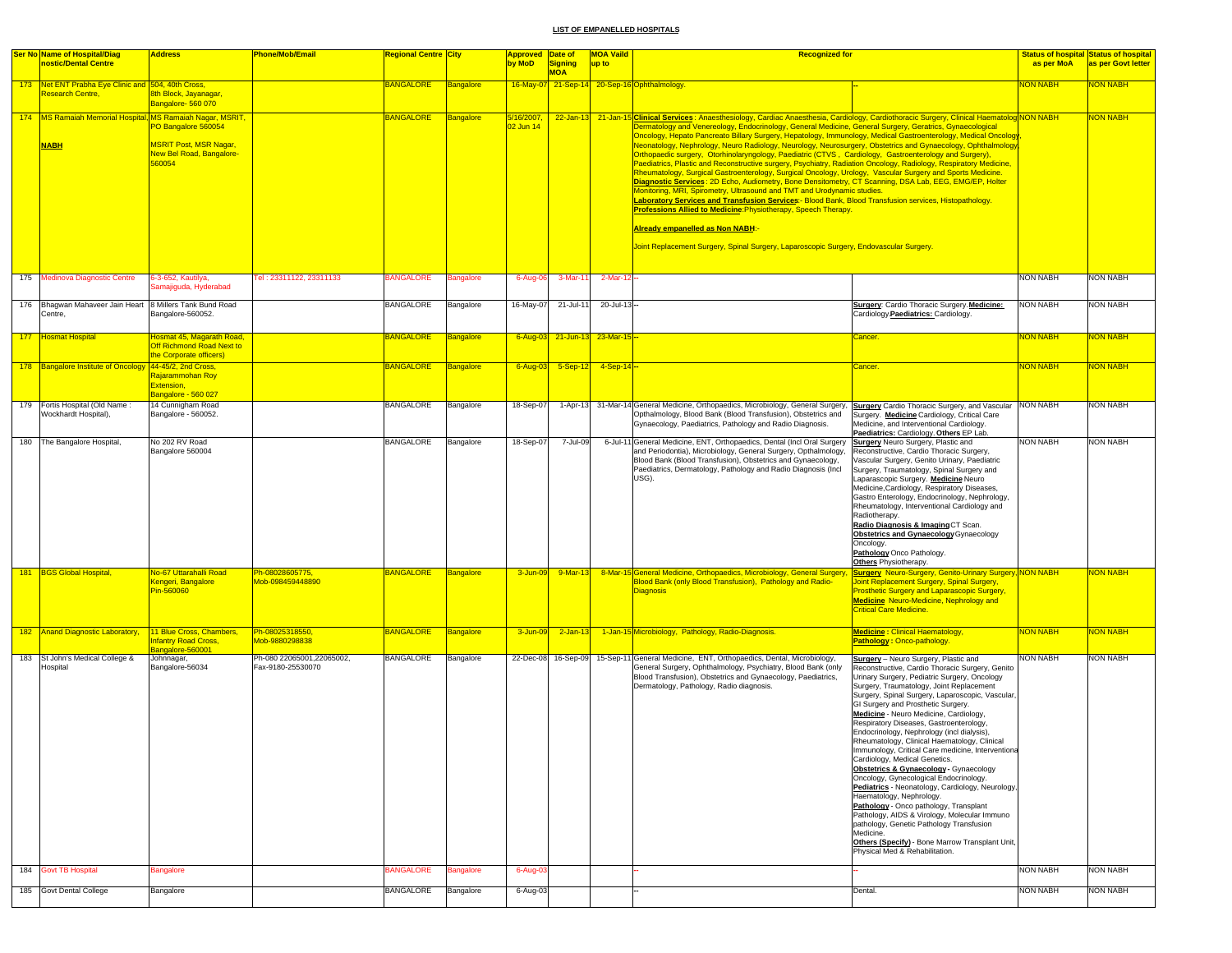|     | <b>Ser No Name of Hospital/Diag</b>                                                                       | <b>Address</b>                                                                                     | <b>Phone/Mob/Email</b>                                                                                                         | <b>Regional Centre City</b> |                 | <b>Approved Date of</b> |                       | <b>MOA Vaild</b>           | <u>Recognized for</u>                                                                                                                                                                                                                                                                                                                                                                                                                                                                                                                                                                                                                                                                                                                                                                                                                                                                                                                     |                                                                                                                                                                                                                                                                                                                       |                 | <b>Status of hospital Status of hospital</b> |
|-----|-----------------------------------------------------------------------------------------------------------|----------------------------------------------------------------------------------------------------|--------------------------------------------------------------------------------------------------------------------------------|-----------------------------|-----------------|-------------------------|-----------------------|----------------------------|-------------------------------------------------------------------------------------------------------------------------------------------------------------------------------------------------------------------------------------------------------------------------------------------------------------------------------------------------------------------------------------------------------------------------------------------------------------------------------------------------------------------------------------------------------------------------------------------------------------------------------------------------------------------------------------------------------------------------------------------------------------------------------------------------------------------------------------------------------------------------------------------------------------------------------------------|-----------------------------------------------------------------------------------------------------------------------------------------------------------------------------------------------------------------------------------------------------------------------------------------------------------------------|-----------------|----------------------------------------------|
|     | nostic/Dental Centre                                                                                      |                                                                                                    |                                                                                                                                |                             |                 | by MoD                  | Signing<br><b>MOA</b> | up to                      |                                                                                                                                                                                                                                                                                                                                                                                                                                                                                                                                                                                                                                                                                                                                                                                                                                                                                                                                           |                                                                                                                                                                                                                                                                                                                       | as per MoA      | as per Govt letter                           |
|     | 186 NIMHANS                                                                                               | Bangalore                                                                                          |                                                                                                                                | <b>BANGALORE</b>            | Bangalore       | 6-Aug-03                |                       |                            |                                                                                                                                                                                                                                                                                                                                                                                                                                                                                                                                                                                                                                                                                                                                                                                                                                                                                                                                           | Mental & Neurological Disorders.                                                                                                                                                                                                                                                                                      | <b>NON NABH</b> | <b>NON NABH</b>                              |
|     | 187 Sparsh Hospital,                                                                                      | 29/P2 The health city Hosur<br>Road Bommasandra<br>Bangalore Pin 560099                            | PH 0807835921<br>Mob 9980909852                                                                                                | <b>BANGALORE</b>            | Bangalore       |                         | 15-Mar-10 10-Mar-11   |                            | 9-Mar-13 Orthopaedics, Pathology, Radio diagnosis.                                                                                                                                                                                                                                                                                                                                                                                                                                                                                                                                                                                                                                                                                                                                                                                                                                                                                        | Surgery - Neuro Surgery, Plastic and<br>Reconstructive Surgery, Traumatology, Joint<br>Replacement Surgery, Spinal Surgery,<br>Medicine - Critical care medicine, Radio<br>Diagnosis & Imaging-CT Scan, Others<br>(Specify) - Maxillofacial Surgery, Ultra Sound,<br>Trauma.                                          | <b>NON NABH</b> | NON NABH                                     |
|     | 188 Jain Dental Centre,                                                                                   | A-101, Brigade, Majestic 1st<br>Main Road Gandhinagar,<br>Bangalore-560009                         | Phone-08022206522.<br>9845044319                                                                                               | <b>BANGALORE</b>            | Bangalore       | 15-Mar-10               |                       | 1-May-14 30-Apr-14 Dental. |                                                                                                                                                                                                                                                                                                                                                                                                                                                                                                                                                                                                                                                                                                                                                                                                                                                                                                                                           | Others (Dental) - Orthodontia, Prosthodontia,<br>Minor Oral Surg, Periodontia, Conservative,<br>Operative Surgery Endodontia and Paedodontia.                                                                                                                                                                         | <b>NON NABH</b> | <b>NON NABH</b>                              |
|     | 189 Bangalore Baptist Hospital<br><b>NABH</b>                                                             | Bellary Road, Hebbal,<br>Bangalore-560024,                                                         | Fele No 080-22024305,<br>Fax No 080-23437970,<br>Email- director@bbh.org.in,                                                   | <b>BANGALORE</b>            | Bangalore       |                         |                       |                            | 7-Sep-12 25-Sep-12 24-Sep-14 Clinical Services Adult ICU, Anaesthesia, Burns Unit, Cardiology, CCU, Dermatology, Dialysis, Endocrinology,<br>ENT, Gastroenterology, General Medicine, General Surgery, Geriatrics, Head & Neck Surgery, Nephrology,<br>Neurology, Neuro Surgery, NICU, Obstetrics and Gynaecology, Ophthalmology, Orthopaedics & Sports Medicine,<br>Paediatrics Ophthalmology & Squint, Paediatrics Orthopaedics, Paediatrics Surgery, Paediatrics, Palliative Care,<br>PICU, Plastic Surgery, Psychiatry, Pulmonology, Radiation & Medical Oncology, Rheumatology, Surgical Oncology<br>Urology, Vascular SurgeryDiagnostic Services : Radiology - CT Scanning, Ultrasound, X-RayLaboratory<br>Services. Blood Transfusion Services, Bloodbank, Clinical Bio-chemistry, Clinical Microbiology and Serology, Clinica<br>Pathology, Cytopathology, Haematology, Histopathology <b>Allied Professions</b> : Physiotherapy. |                                                                                                                                                                                                                                                                                                                       | <b>NABH</b>     | <b>JABH</b>                                  |
|     | 190 Smiles Dental Care<br> QCI                                                                            | 74/2 Above Nagendra<br>Medicals, Ist Floor,<br>Nagvarpalya Main Road,<br>CV Raman Nagar, Bangalore | <u> Tel : 9845061354, email:</u><br>get2prashanth@yahoo.com                                                                    | <b>BANGALORE</b>            | Bangalore       |                         |                       |                            | 7-Sep-12 28-Sep-12 27-Sep-14 General Services : Dental.                                                                                                                                                                                                                                                                                                                                                                                                                                                                                                                                                                                                                                                                                                                                                                                                                                                                                   |                                                                                                                                                                                                                                                                                                                       | <b>NON NABH</b> | <b>NON NABH</b>                              |
| 191 | <b>Dr Agarwal's Eye Hospital</b><br><b>Represented by Dr Agarwal's</b>                                    | C K Emerald, No. 10, N.S.<br>Palya, Bannergahatta Road,                                            |                                                                                                                                | <b>BANGALORE</b>            | Bangalore       |                         |                       |                            | 14-Jun-13 24-Jun-14 23-Dec-15 General Services: Ophthalmology (Refraction, Contact Lens, Cataract Surgeries with IOL Implantations).                                                                                                                                                                                                                                                                                                                                                                                                                                                                                                                                                                                                                                                                                                                                                                                                      |                                                                                                                                                                                                                                                                                                                       | <b>NON NABH</b> | <b>NON NABH</b>                              |
|     | Health Care Ltd),<br><b>Non NABH</b>                                                                      | <b>Bangalore</b>                                                                                   |                                                                                                                                |                             |                 |                         |                       |                            | Specialised Services : Cataract/Glaucoma, Retinal-Medical-Vitreo-retinal Surgery, Strabismus, Occuloplasty &<br>Adenexa & Other specialised treatments.                                                                                                                                                                                                                                                                                                                                                                                                                                                                                                                                                                                                                                                                                                                                                                                   |                                                                                                                                                                                                                                                                                                                       |                 |                                              |
|     | 192 Devi Super Speciality Eye<br>Hospital Pvt. Ltd.,<br>Non NABH                                          | #434, 18th Main, 80 Feet<br>Road 6th Block, Koramangalu<br>Bangalore-95                            |                                                                                                                                | <b>BANGALORE</b>            | Bangalore       |                         |                       |                            | 27-Aug-13 23-Nov-13 22-Nov-15 General Ophthalmology.<br><u> Specialized Services : Cataract/Glaucoma, Retinal-Medical-Vitreo-Retinal Surgery and Strabismus and Occuloplasty</u><br>& Adnexa & other specialised treatment.                                                                                                                                                                                                                                                                                                                                                                                                                                                                                                                                                                                                                                                                                                               |                                                                                                                                                                                                                                                                                                                       | <b>NON NABH</b> | NON NABH                                     |
| 193 | Cauvery Medical Centre Limited 43/2, NH-7, Bellary Road,                                                  | Sahakara Nagar,<br>Bangalore-560092                                                                |                                                                                                                                | <b>BANGALORE</b>            | Bangalore       |                         |                       |                            | 2-Jun-14 30-Jun-16 29-Jun-16 General Services: General Medicine, General Surgery, Obstetrics and Gynaecology, Paediatrics, ICU & Critical<br>Care Units, ENT, Dermatology and Psychiatry.<br>Specialised Services: Cardiology (Consultation and Diagnostics), Gynaecological Oncology, Infertility and Assisted<br>Reproduction, Urology-including Dialysis, Endoscopic Surgery, Neuro Surgery, Gastro Intestinal Surgery, Plastic and<br>Reconstructive Surgery, Endocrinology, Vascular Surgery, Paediatric Surgery, Respiratory Diseases, Traumatology,<br>Critical Care Medicine and Neonatology, Orthopaedic Surgery-including arthroscopy and Joint Replacement Surgery<br>Laboratory Services: Clinical Pathology, Biochemistry and Microbiology.<br>Imaging Facilities: X-Ray, Mammography, USG, USG Doppler and CT Scan, BMD, C-Arm.                                                                                             |                                                                                                                                                                                                                                                                                                                       | <b>NON NABH</b> | NON NABH                                     |
|     | 194 Vasan Eye Care Hospital (A Unit No. 46, Old No. 389B,<br>of Vasan Healthcare Pvt. Ltd.)               | 19th Main Road, 1st Block.<br>Rajajinagar,<br>Bangalore-560010                                     |                                                                                                                                | <b>BANGALORE</b>            | Bangalore       | $2$ -Jun-14             |                       |                            | 7-Jul-14 30-Jun-16 General Services: Ophthalmology (Refraction, Cataract Surgeries with IOL Implantations).<br>Specialized Services : Cataract/Glaucoma, Retinal-Medical-Vitreo-retinal Surgery, Strabismus and Occuloplasty &<br>Adenexa & other specialized treatment.                                                                                                                                                                                                                                                                                                                                                                                                                                                                                                                                                                                                                                                                  |                                                                                                                                                                                                                                                                                                                       | <b>VON NABH</b> | <b>JON NABH</b>                              |
|     | 195 RT Bhoites Samruti, Arogya<br>Pratishthan's Giriraj Hospital                                          | <b>Near Bus Stand Baramati,</b><br>Distt-Pune.<br>Baramati-413102                                  |                                                                                                                                | <b>PUNE</b>                 | <b>Baramati</b> | 16-May-07               | $22 -$ Jul-13         |                            | 21-Jul-15 General Medicine, Orthopaedics, General Surgery<br>Ophthalmology, Obstetrics and Gynaecology, Paediatrics,<br>Dermatology, Pathology, Radio Diagnosis.                                                                                                                                                                                                                                                                                                                                                                                                                                                                                                                                                                                                                                                                                                                                                                          | <b>Surgery: Plastic and Reconstructive, Cardio</b><br>Thoracic Surgery, Genito Urinary, Paediatric<br>Surgery, Gastro Intestinal Surgery, Traumatology,<br>Laparascopic Surgery, Medicine: Cardiology,<br><b>Respiratory Diseases, Gastro enterology,</b><br><b>Nephrology, Critical Care Medicine, Interventiona</b> | <b>NON NABH</b> | <mark>NON NABH</mark>                        |
|     | 196 Keshlata Hospital                                                                                     | Stadium Road Delapeer,<br>Bareilly-243122                                                          | 9837070066, Tele: 0581-2303344,<br>2300642, Fax: 0581-2303345<br>Email: keshlata@indonet.com                                   | <b>MEERUT</b>               | <b>Bareilly</b> | 22-Nov-06               | 15-Jan-07             |                            | 14-Jan-09 General Medicine, ENT, Orthopedics, Microbiology, General<br>Surgery, Ophthalmology, Obstetrics and Gynecology, Pathology<br>and Radio Diagnosis including USG.                                                                                                                                                                                                                                                                                                                                                                                                                                                                                                                                                                                                                                                                                                                                                                 | <b>Surgery</b> Neuro Surgery and Laparoscopic<br>Surgery. Radio Diagnosis and Imaging                                                                                                                                                                                                                                 | <b>NON NABH</b> | NON NABH                                     |
| 197 | Doctors CT Scan and Stone<br>Centre Ltd                                                                   | 35-T/4 Brampur Garden<br>Bareilly (UP) - 243001                                                    | Tele: 0581-2567505<br>9837959777, 9837029682                                                                                   | <b>MEERUT</b>               | Bareilly        | 14-Feb-07               | 10-Jun-07             |                            | 9-Jun-09 Radio Diagnosis (Incl Ultra Sonography).                                                                                                                                                                                                                                                                                                                                                                                                                                                                                                                                                                                                                                                                                                                                                                                                                                                                                         | CT Scan.<br>Radio Diagnosis & Imaging: CT Scan.                                                                                                                                                                                                                                                                       | <b>NON NABH</b> | NON NABH                                     |
|     | 198 Dhanwantri Tomar Hospital                                                                             | 35 A 2/11, Rampur Garden,<br>Bareilly - 243 001                                                    | 9411473072, Tele: 0581 -<br>2567601/2567602                                                                                    | <b>MEERUT</b>               | Bareilly        |                         |                       |                            | 23-Oct-06 19-Dec-09 18-Dec-10 General Surgery.                                                                                                                                                                                                                                                                                                                                                                                                                                                                                                                                                                                                                                                                                                                                                                                                                                                                                            | <b>Surgery Laparoscopic Surgery.</b>                                                                                                                                                                                                                                                                                  | <b>NON NABH</b> | NON NABH                                     |
| 199 |                                                                                                           | Bareilly-243001                                                                                    | Shri Ram Murti Smarak Institute 13.2 Km Bareilly Nainital Road 9412738652, Tele : 05812582014<br>05812582025, 9412293356 (Mob) | <b>MEERUT</b>               | <b>Bareilly</b> | 2/14/2007,              |                       |                            | 13-Feb-14 12-Feb-16 General Medicine, ENT, Orthopaedics, Microbiology, General                                                                                                                                                                                                                                                                                                                                                                                                                                                                                                                                                                                                                                                                                                                                                                                                                                                            | <b>Surgery: Neuro Surgery, Plastic and</b>                                                                                                                                                                                                                                                                            | <b>NON NABH</b> | <b>VON NABH</b>                              |
|     | of Medical Science(SRMS)<br><b>NON NABH</b>                                                               | 3, KM, Bareilly-Nainital Road,<br>Bhojjpura, Bareilly-243202,<br><b>Uttar Pradesh</b>              | Email: info@srmsims.org                                                                                                        |                             |                 | 12 Dec 13               |                       |                            | Surgery, Ophthalmology, Obstetrics and Gynaecology, Pathology, Reconstructive, Genito Urinary, Gastro Intestinal<br><b>Radio Diagnosis</b><br><b>General Services: Psychiatry.</b><br><b>Imaging Services: MRI.</b><br><b>Specialised Services: Orthopedic Surgery-including arthroscopy</b>                                                                                                                                                                                                                                                                                                                                                                                                                                                                                                                                                                                                                                              | Surgery and Laparascopic Surgery. Medicine:<br>Cardiology, Respiratory Dieseases, Nephrology<br>ncl dialysis and Interventional Cardiology, Radio<br>Diagnosis & Imaging CT Scan                                                                                                                                      |                 |                                              |
|     |                                                                                                           |                                                                                                    |                                                                                                                                |                             |                 |                         |                       |                            | and Joint Replacement Surgery, Neuro Medicine, Medical<br><b>Oncology and Radiotherapy.</b>                                                                                                                                                                                                                                                                                                                                                                                                                                                                                                                                                                                                                                                                                                                                                                                                                                               |                                                                                                                                                                                                                                                                                                                       |                 |                                              |
|     | 200 Pancham MRI and Diagnostic<br>Centre Name Changed to<br><b>Pancham Diagnostic Centre</b><br>Pvt. Ltd. | C-20 Gandhi Nagar<br>areilly (UP) Pin 243122                                                       | Phone No 05812543148<br>Mob 9837030190,<br>drykumar@raffifmail.com                                                             | <b>MEERUT</b>               | <b>Bareilly</b> |                         | 3-Jun-09 20-Jul-12    | $19 -$ Jul-14 -            |                                                                                                                                                                                                                                                                                                                                                                                                                                                                                                                                                                                                                                                                                                                                                                                                                                                                                                                                           | Radio-Diagnosis & Imaging CT Scan and MRI. NON NABH                                                                                                                                                                                                                                                                   |                 | NON NABH                                     |
| 201 | Shri Ganga Charan Hospital Pvt. No-2 Rampur Garden,<br>Ltd.                                               | Opp Gandhi Udhyan, Bareill<br>243001                                                               | Ph-05812510083, 9219734250,<br>9837087121, 2510140/<br>FAX: 2476041<br>Email: gangasheels@yahoo.com,<br>drparmenda@yahoo.com   | <b>MEERUT</b>               | <b>Bareilly</b> | 2/14/2007,<br>5 Mar 10  |                       |                            | 22-Apr-14 21-Apr-16 Orthopaedics, Blood Bank (In house only),<br>ENT, Dental, General Surgery, Opthalmology, Obstetrics &<br>Gynecology, Paediatrics, Pathology, Radio-diagnosis (Addendum Surgery-Neuro surgery, Plastic and<br>to Annexure 111 A To GOI MoD letter No 22(96)/06/US (WE)/D<br>(Res) dated 14 Feb 07)                                                                                                                                                                                                                                                                                                                                                                                                                                                                                                                                                                                                                     | <b>Surgery</b> Laparascopic Surgery. Radio<br><b>Diagnosis &amp; Imaging CT Scan.</b><br>Reconstructive surgery (Addendum to Annexure<br>111 A To GOI MoD letter No 22(96)/06/US<br>WE)/D (Res) dated 14 Feb 07)                                                                                                      | <b>NON NABH</b> | <b>VON NABH</b>                              |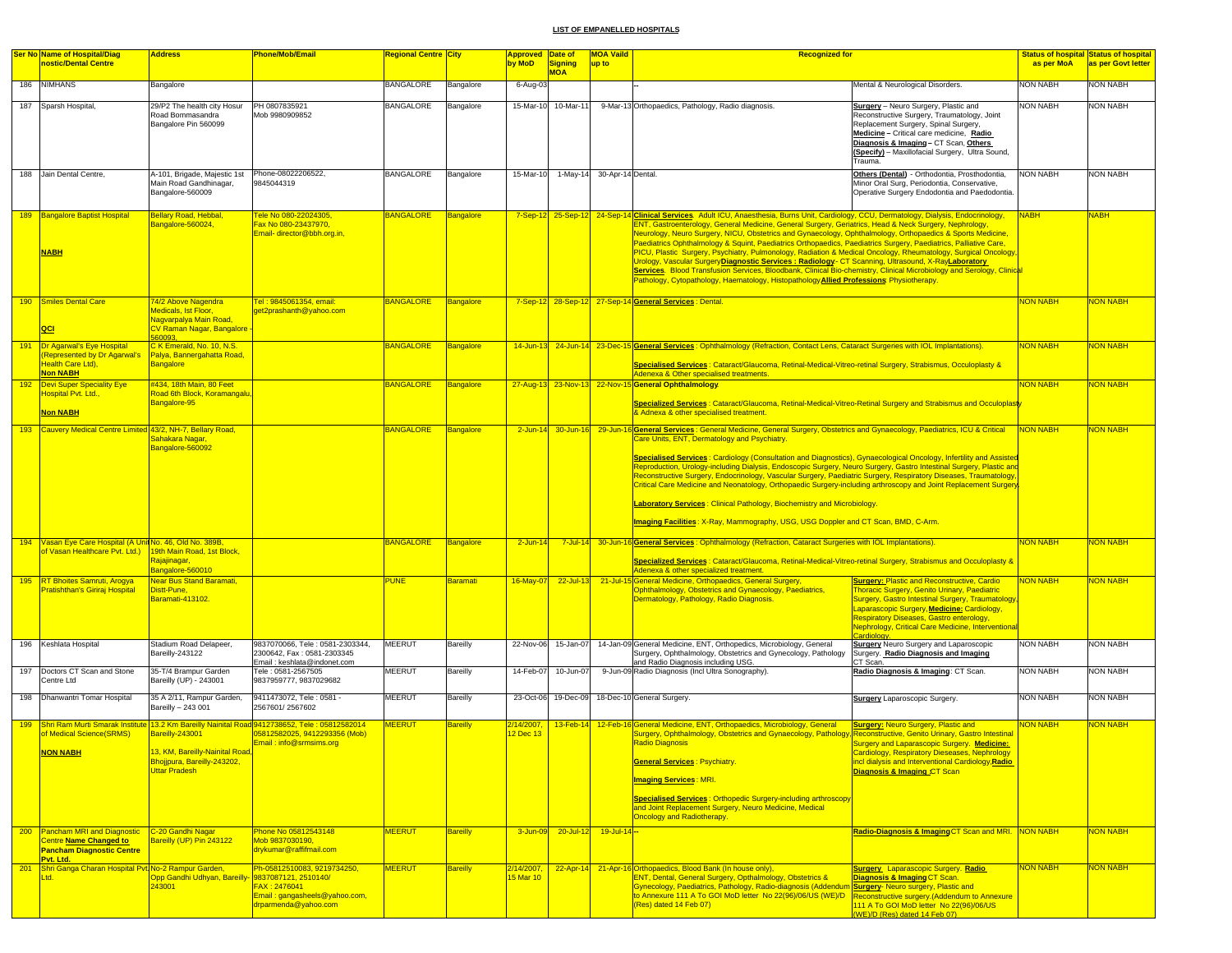|     | <b>Ser No Name of Hospital/Diag</b>                                                           | <b>Address</b>                                                                                 | <b>Phone/Mob/Email</b>                                                                                               | Regional Centre <mark> City</mark> |                 | <b>Approved Date of</b> |                                          | <b>MOA Vaild</b>           | <b>Recognized for</b>                                                                                                                                                                                                                                                                                                                                                                                                                                                                                                                                                                                                                                                                                                                                                                                                                                                 |                                                                                                                                                                                                                                                                                                                                                                                                                                                                                          |                 | <b>Status of hospital Status of hospital</b> |
|-----|-----------------------------------------------------------------------------------------------|------------------------------------------------------------------------------------------------|----------------------------------------------------------------------------------------------------------------------|------------------------------------|-----------------|-------------------------|------------------------------------------|----------------------------|-----------------------------------------------------------------------------------------------------------------------------------------------------------------------------------------------------------------------------------------------------------------------------------------------------------------------------------------------------------------------------------------------------------------------------------------------------------------------------------------------------------------------------------------------------------------------------------------------------------------------------------------------------------------------------------------------------------------------------------------------------------------------------------------------------------------------------------------------------------------------|------------------------------------------------------------------------------------------------------------------------------------------------------------------------------------------------------------------------------------------------------------------------------------------------------------------------------------------------------------------------------------------------------------------------------------------------------------------------------------------|-----------------|----------------------------------------------|
|     | nostic/Dental Centre                                                                          |                                                                                                |                                                                                                                      |                                    |                 | by MoD                  | <b>Signing</b><br><b>MOA</b>             | up to                      |                                                                                                                                                                                                                                                                                                                                                                                                                                                                                                                                                                                                                                                                                                                                                                                                                                                                       |                                                                                                                                                                                                                                                                                                                                                                                                                                                                                          | as per MoA      | as per Govt letter                           |
|     | 202 Shri Siddhi Vinayak Hospital                                                              | <b>Falkies,</b>                                                                                | 112, Civil Lines, Near Prabha   Ph-05812510044, 9412066966                                                           | <b>MEERUT</b>                      | <b>Bareilly</b> | 15-Mar-10               |                                          |                            | 19-Apr-14 18-Apr-16 Orthopaedics, General Surgery.                                                                                                                                                                                                                                                                                                                                                                                                                                                                                                                                                                                                                                                                                                                                                                                                                    | <b>Other Specify. Trauma Surgery.</b>                                                                                                                                                                                                                                                                                                                                                                                                                                                    | <b>NON NABH</b> | <b>NON NABH</b>                              |
|     | 203 Immuno Diagnostic Collection                                                              | Bareilly-24300                                                                                 | 35-R6 Arampur Garden Dr SS Ph 05812567259 Mob 989320350 CP MEERUT                                                    |                                    | Bareilly        | 15-Mar-10               | 19-Apr-10                                |                            | 18-Apr-12 Pathology.                                                                                                                                                                                                                                                                                                                                                                                                                                                                                                                                                                                                                                                                                                                                                                                                                                                  |                                                                                                                                                                                                                                                                                                                                                                                                                                                                                          | <b>NON NABH</b> | <b>NON NABH</b>                              |
|     | Centre,                                                                                       | Barielly Pin 243001                                                                            |                                                                                                                      |                                    |                 |                         |                                          |                            |                                                                                                                                                                                                                                                                                                                                                                                                                                                                                                                                                                                                                                                                                                                                                                                                                                                                       |                                                                                                                                                                                                                                                                                                                                                                                                                                                                                          |                 |                                              |
|     | 204 Ranjan Diagnostic Centre                                                                  | Shri Krishna Leela Complex                                                                     | Ph-05812542009, 9412291009,                                                                                          | <b>MEERUT</b>                      | Bareilly        |                         |                                          |                            | 15-Mar-10 22-Apr-10 21-Apr-12 Microbiology, Pathology.                                                                                                                                                                                                                                                                                                                                                                                                                                                                                                                                                                                                                                                                                                                                                                                                                | Pathology - Onco pathology.                                                                                                                                                                                                                                                                                                                                                                                                                                                              | <b>NON NABH</b> | <b>NON NABH</b>                              |
|     |                                                                                               | Sood Dharamkanta to Ko                                                                         | Drranjan68@gmail.com                                                                                                 |                                    |                 |                         |                                          |                            |                                                                                                                                                                                                                                                                                                                                                                                                                                                                                                                                                                                                                                                                                                                                                                                                                                                                       |                                                                                                                                                                                                                                                                                                                                                                                                                                                                                          |                 |                                              |
|     |                                                                                               | Harpreer Road,<br>Bareilly-243001                                                              |                                                                                                                      |                                    |                 |                         |                                          |                            |                                                                                                                                                                                                                                                                                                                                                                                                                                                                                                                                                                                                                                                                                                                                                                                                                                                                       |                                                                                                                                                                                                                                                                                                                                                                                                                                                                                          |                 |                                              |
|     | 205 Rai Dental Clinic                                                                         | 35-E-4B, Rampur Garden,                                                                        | Ph 05813297087, Mob 09897290087 MEERUT                                                                               |                                    | <b>Bareilly</b> |                         |                                          |                            | 15-Mar-10 13-May-14 16-Apr-16 Dental (only Lab).                                                                                                                                                                                                                                                                                                                                                                                                                                                                                                                                                                                                                                                                                                                                                                                                                      |                                                                                                                                                                                                                                                                                                                                                                                                                                                                                          | <b>NON NABH</b> | NON NABH                                     |
|     |                                                                                               | Bareilly Pin 243001                                                                            | <b>CP Dr Dinesh Rai</b>                                                                                              |                                    |                 |                         |                                          |                            |                                                                                                                                                                                                                                                                                                                                                                                                                                                                                                                                                                                                                                                                                                                                                                                                                                                                       |                                                                                                                                                                                                                                                                                                                                                                                                                                                                                          |                 |                                              |
|     | 206 Purma Eye & Plastic Surgery                                                               |                                                                                                | 116 Civil Lines Circuit House Ph-058164525881, 9719320099,                                                           | <b>MEERUT</b>                      | <b>Bareilly</b> |                         |                                          |                            | 15-Mar-10 30-Apr-14 29-Apr-16 Opthalmology.                                                                                                                                                                                                                                                                                                                                                                                                                                                                                                                                                                                                                                                                                                                                                                                                                           | <b>Surgery-Plastic and Reconstructive surgery.</b>                                                                                                                                                                                                                                                                                                                                                                                                                                       | <b>NON NABH</b> | <b>NON NABH</b>                              |
|     | <b>Centre</b>                                                                                 | cossing<br>Bareilly-243001                                                                     | okeshbora@indiatimes.com                                                                                             |                                    |                 |                         |                                          |                            |                                                                                                                                                                                                                                                                                                                                                                                                                                                                                                                                                                                                                                                                                                                                                                                                                                                                       |                                                                                                                                                                                                                                                                                                                                                                                                                                                                                          |                 |                                              |
| 207 | Clara<br>Swain<br>Unit<br>Hospital(A<br>Charitable<br>Society)<br>QCI                         | Mission Civil Lines, Bareilly,<br>of Ritam Tele: 0581-2500000,<br>&Education Fax :0581-2576177 | E.Mail<br>claraswainhospitalbly MEERUT<br>$\sim$<br>@gmail.com,                                                      |                                    | Bareilly        |                         | 14-Jan-13 18-Feb-13 17 Feb 15            |                            | General Services. General Medicine, General Surgery, Obstetrics and Gynaecology, Paediatrics,<br>Orthopaedics, ICU & Critical Care Units, Ophthalmology, Dermatology, Dental, Blood Bank (Blood<br>Transfusion).<br>Laboratory Services: Clinical Pathology, Haematology, Biochemistry and Microbiology and Immunology.<br>Imaging Services: X-ray, Contrast Studies, USG, Colour Doppler, CT Scan, MRI.<br>Specialised Services: Cardio Thoracic Surgery, Cardiology, (Consultation and Diagnostics),<br>Interventional Cardiology, Urology-including Dialysis & Lithotripsy, Endoscopic Surgery, Neuro Medicine,<br>Gastro Intestinal Surgery, Gastroenterology, Endocrinology, Rheumatology, Respiratory Diseases,<br>Transfusion Medicine, Traumatology, Critical Care Medicine, Clinical Haematology, Prosthetic Surgery,<br>Neonatology, Paediatric Cardiology. |                                                                                                                                                                                                                                                                                                                                                                                                                                                                                          | <b>NON NABH</b> | <b>NON NABH</b>                              |
| 208 | Saran Hospital & Institute of 73A, Malgodam Road,                                             |                                                                                                |                                                                                                                      | <b>MEERUT</b>                      | <b>Bareilly</b> | 27-Aug-13               |                                          |                            | 1-Oct-13 30-Sep-15 General Services: General Medicine, General Surgery, Obstetrics and Gynaecology, Paediatrics,                                                                                                                                                                                                                                                                                                                                                                                                                                                                                                                                                                                                                                                                                                                                                      |                                                                                                                                                                                                                                                                                                                                                                                                                                                                                          | <b>NON NABH</b> | <mark>NON NABH</mark>                        |
|     | <b>Paramedical Sciences</b>                                                                   | <b>Near Railway Junction,</b>                                                                  |                                                                                                                      |                                    |                 |                         |                                          |                            | Orthopaedics, ICU & Critical Care Units.                                                                                                                                                                                                                                                                                                                                                                                                                                                                                                                                                                                                                                                                                                                                                                                                                              |                                                                                                                                                                                                                                                                                                                                                                                                                                                                                          |                 |                                              |
|     |                                                                                               | Bareilly-243001                                                                                |                                                                                                                      |                                    |                 |                         |                                          |                            |                                                                                                                                                                                                                                                                                                                                                                                                                                                                                                                                                                                                                                                                                                                                                                                                                                                                       |                                                                                                                                                                                                                                                                                                                                                                                                                                                                                          |                 |                                              |
|     | <b>NON NABH</b>                                                                               |                                                                                                |                                                                                                                      |                                    |                 |                         |                                          |                            | <b>Laboratory Services: Clinical Pathology, Haematology, Biochemistry &amp; Microbiology.</b>                                                                                                                                                                                                                                                                                                                                                                                                                                                                                                                                                                                                                                                                                                                                                                         |                                                                                                                                                                                                                                                                                                                                                                                                                                                                                          |                 |                                              |
|     |                                                                                               |                                                                                                |                                                                                                                      |                                    |                 |                         |                                          |                            | Imaging facilities : X-ray, USG, USG Doppler.                                                                                                                                                                                                                                                                                                                                                                                                                                                                                                                                                                                                                                                                                                                                                                                                                         |                                                                                                                                                                                                                                                                                                                                                                                                                                                                                          |                 |                                              |
| 209 | Baroda Heart Institute &<br>Research Centre                                                   | 44, Haribhakti Colony,<br>Old Padra Road<br>Vadodara - 390007                                  |                                                                                                                      | <b>PUNE</b>                        | Baroda          |                         | 28-Jul-05 10-Sep-07                      | 9-Sep-09-                  |                                                                                                                                                                                                                                                                                                                                                                                                                                                                                                                                                                                                                                                                                                                                                                                                                                                                       | <b>Surgery</b> Cardio Thoracic Surgery and Vascular NON NABH<br>Surgery, Medicine Cardiology, Radio<br>Diagnosis & Imaging Interventional and Vascular<br>Radiology. Paediatrics Cardiology.                                                                                                                                                                                                                                                                                             |                 | <b>NON NABH</b>                              |
|     | 210 Sujay Urological Hospital,                                                                | 15, Vishwas Colony,<br>Behind Alkapuri Petrol Pump,                                            |                                                                                                                      | <b>PUNE</b>                        | Baroda          |                         | 28-Jul-05 24-Sep-05 23-Sep-07 -          |                            |                                                                                                                                                                                                                                                                                                                                                                                                                                                                                                                                                                                                                                                                                                                                                                                                                                                                       | <b>Surgery</b> Genito Urinary Surgery.                                                                                                                                                                                                                                                                                                                                                                                                                                                   | <b>NON NABH</b> | <b>NON NABH</b>                              |
|     |                                                                                               | Vadodara                                                                                       |                                                                                                                      |                                    |                 |                         |                                          |                            |                                                                                                                                                                                                                                                                                                                                                                                                                                                                                                                                                                                                                                                                                                                                                                                                                                                                       |                                                                                                                                                                                                                                                                                                                                                                                                                                                                                          |                 |                                              |
|     |                                                                                               |                                                                                                |                                                                                                                      |                                    |                 |                         |                                          |                            |                                                                                                                                                                                                                                                                                                                                                                                                                                                                                                                                                                                                                                                                                                                                                                                                                                                                       |                                                                                                                                                                                                                                                                                                                                                                                                                                                                                          |                 |                                              |
|     | 211 Kadam's Eye Hospital,                                                                     | 8 URMI Society Productivity<br>Road Akota                                                      |                                                                                                                      | <b>PUNE</b>                        | Baroda          | 10-Mar-06               |                                          |                            | 1-May-10 30-Apr-11 Ophthalmology.                                                                                                                                                                                                                                                                                                                                                                                                                                                                                                                                                                                                                                                                                                                                                                                                                                     |                                                                                                                                                                                                                                                                                                                                                                                                                                                                                          | <b>NON NABH</b> | <b>NON NABH</b>                              |
|     |                                                                                               | Vadodara-390020                                                                                |                                                                                                                      |                                    |                 |                         |                                          |                            |                                                                                                                                                                                                                                                                                                                                                                                                                                                                                                                                                                                                                                                                                                                                                                                                                                                                       |                                                                                                                                                                                                                                                                                                                                                                                                                                                                                          |                 |                                              |
|     |                                                                                               |                                                                                                |                                                                                                                      |                                    |                 |                         |                                          |                            |                                                                                                                                                                                                                                                                                                                                                                                                                                                                                                                                                                                                                                                                                                                                                                                                                                                                       |                                                                                                                                                                                                                                                                                                                                                                                                                                                                                          |                 |                                              |
|     | 212 Centre for Knee Surgery,                                                                  | 101 Akash Ganga next<br>to Vanijya Bhavan, Race<br>Course Circle<br>Vadodara-390007            |                                                                                                                      | <b>PUNE</b>                        | Baroda          | 10-Mar-06               | 27-Jul-10                                | 26-Jul-11-                 |                                                                                                                                                                                                                                                                                                                                                                                                                                                                                                                                                                                                                                                                                                                                                                                                                                                                       | Others Arthoscopy.                                                                                                                                                                                                                                                                                                                                                                                                                                                                       | <b>NON NABH</b> | <b>NON NABH</b>                              |
|     | 213 Alakh Blood Bank & Lab,                                                                   | Above Hotel Gurudev, NR Gas                                                                    |                                                                                                                      | <b>PUNE</b>                        | Baroda          |                         | 10-Mar-06 30-Sep-13 29-Sep-15 Pathology. |                            |                                                                                                                                                                                                                                                                                                                                                                                                                                                                                                                                                                                                                                                                                                                                                                                                                                                                       | Pathology Onco Pathology, Molecular                                                                                                                                                                                                                                                                                                                                                                                                                                                      | <b>NON NABH</b> | <mark>NON NABH</mark>                        |
|     |                                                                                               | <b>Project Office Dadia Bazar,</b><br>Vadodara 390001                                          |                                                                                                                      |                                    |                 |                         |                                          |                            |                                                                                                                                                                                                                                                                                                                                                                                                                                                                                                                                                                                                                                                                                                                                                                                                                                                                       | Pathology, AIDS & Virology, Molecular Immuno<br><b>Pathology and Genetic Pathology.</b>                                                                                                                                                                                                                                                                                                                                                                                                  |                 |                                              |
|     | 214 Akshar Purushotam Arogya<br>Mandir and Kailash Cancer<br><b>Hospital Research Centre,</b> | Village- Goraj,<br>The - Waghodia, Dist -<br>Vadodara, Goraj - 391760                          |                                                                                                                      | <b>PUNE</b>                        | <b>Baroda</b>   |                         |                                          |                            | 16-May-07 14-Aug-13 13-Aug-15 General Medicine, ENT, General Surgery, Ophthalmology,<br>Obstetrics and Gynaecology, Paediatrics, Pathology, Radio<br>Diagnosis(Incl USG).                                                                                                                                                                                                                                                                                                                                                                                                                                                                                                                                                                                                                                                                                             | <b>Surgery: Neuro Surgery, Plastic and</b><br>Reconstructive, Genito Urinary, Paediatric<br><b>Surgery, Gastro Intestinal Surgery, Traumatology</b><br>Spinal Surgery, Laparascopic Surgery, Medicine:<br>Cardiology, Respiratory Diseases, Gastro<br>Enterology, Nephrology (Incl Dialysis), Critical<br>Care Medicine, Interventional CardiologyRadio<br>Diagnosis & Imaging CT Scan. Obstetrics and<br><b>Gynaecology.</b> Gynaecology Oncology.<br><b>Pathology. Onco Pathology.</b> | <b>NON NABH</b> | <b>NON NABH</b>                              |
|     | 215 Bankers Cardiology Pvt Ltd,                                                               | Behind Sates India Opp                                                                         |                                                                                                                      | PUNE                               | Baroda          | 1/13/2006,              | 2-Mar-09                                 | 1-Mar-10-                  |                                                                                                                                                                                                                                                                                                                                                                                                                                                                                                                                                                                                                                                                                                                                                                                                                                                                       | <b>Medicine</b> Cardiology.                                                                                                                                                                                                                                                                                                                                                                                                                                                              | <b>NON NABH</b> | <b>NON NABH</b>                              |
|     | <b>Bankers Heart Institute</b>                                                                | Suryakiran Building, Old Padra<br>Road, Vadodara (Bankers<br>Heart Institute)                  |                                                                                                                      |                                    |                 | 22 Dec 08               |                                          |                            |                                                                                                                                                                                                                                                                                                                                                                                                                                                                                                                                                                                                                                                                                                                                                                                                                                                                       | Surgery - Cardio Thoracic Surgery, Vascular<br>Surgery. (Addendum to Annexure 65 A to GOI<br>MoD letter No 22(11)/05/US(WE)/D (Res)/Pt-XII<br>dt 13 Jan 06.)                                                                                                                                                                                                                                                                                                                             |                 |                                              |
|     | 216 The Apollo Clinic,                                                                        | Near Hanuman Murti Chowk<br>Bathinda - 151005.                                                 | Dr Jaswant Singh, Propreitor,<br>09814801190, Email:<br>Bathinda@theapolloclinic.com                                 | <b>HISAR</b>                       | Bathinda        |                         |                                          |                            | 22-Dec-08 25-Feb-13 24-Feb-14 Microbiology, Pathology & Radio Diagnosis.                                                                                                                                                                                                                                                                                                                                                                                                                                                                                                                                                                                                                                                                                                                                                                                              |                                                                                                                                                                                                                                                                                                                                                                                                                                                                                          | <b>NON NABH</b> | <b>NON NABH</b>                              |
|     | 217 Delhi Dental Clinic,                                                                      | 2030-A, The Mall Road,                                                                         |                                                                                                                      | <b>HISAR</b>                       | Bathinda        | 29-Oct-04               |                                          | 1-Feb-05 31-Jan-07 Dental. |                                                                                                                                                                                                                                                                                                                                                                                                                                                                                                                                                                                                                                                                                                                                                                                                                                                                       |                                                                                                                                                                                                                                                                                                                                                                                                                                                                                          | <b>NON NABH</b> | <b>NON NABH</b>                              |
|     |                                                                                               | Bathinda - 151001                                                                              |                                                                                                                      |                                    |                 |                         |                                          |                            |                                                                                                                                                                                                                                                                                                                                                                                                                                                                                                                                                                                                                                                                                                                                                                                                                                                                       |                                                                                                                                                                                                                                                                                                                                                                                                                                                                                          |                 |                                              |
|     | 218 Gupta Hospital,                                                                           |                                                                                                | Power House Road, Bathinda, Dr Amit Lal Gupta, Proprietor,<br>0164-2212377, 3090471,<br>Email: amtirotho@Yahoo.co.in | <b>HISAR</b>                       | Bathinda        |                         |                                          |                            | 16-May-07 20-Aug-14 19 Aug 15. Orthopaedics, Psychiatry.                                                                                                                                                                                                                                                                                                                                                                                                                                                                                                                                                                                                                                                                                                                                                                                                              |                                                                                                                                                                                                                                                                                                                                                                                                                                                                                          | NON NABH        | <b>NON NABH</b>                              |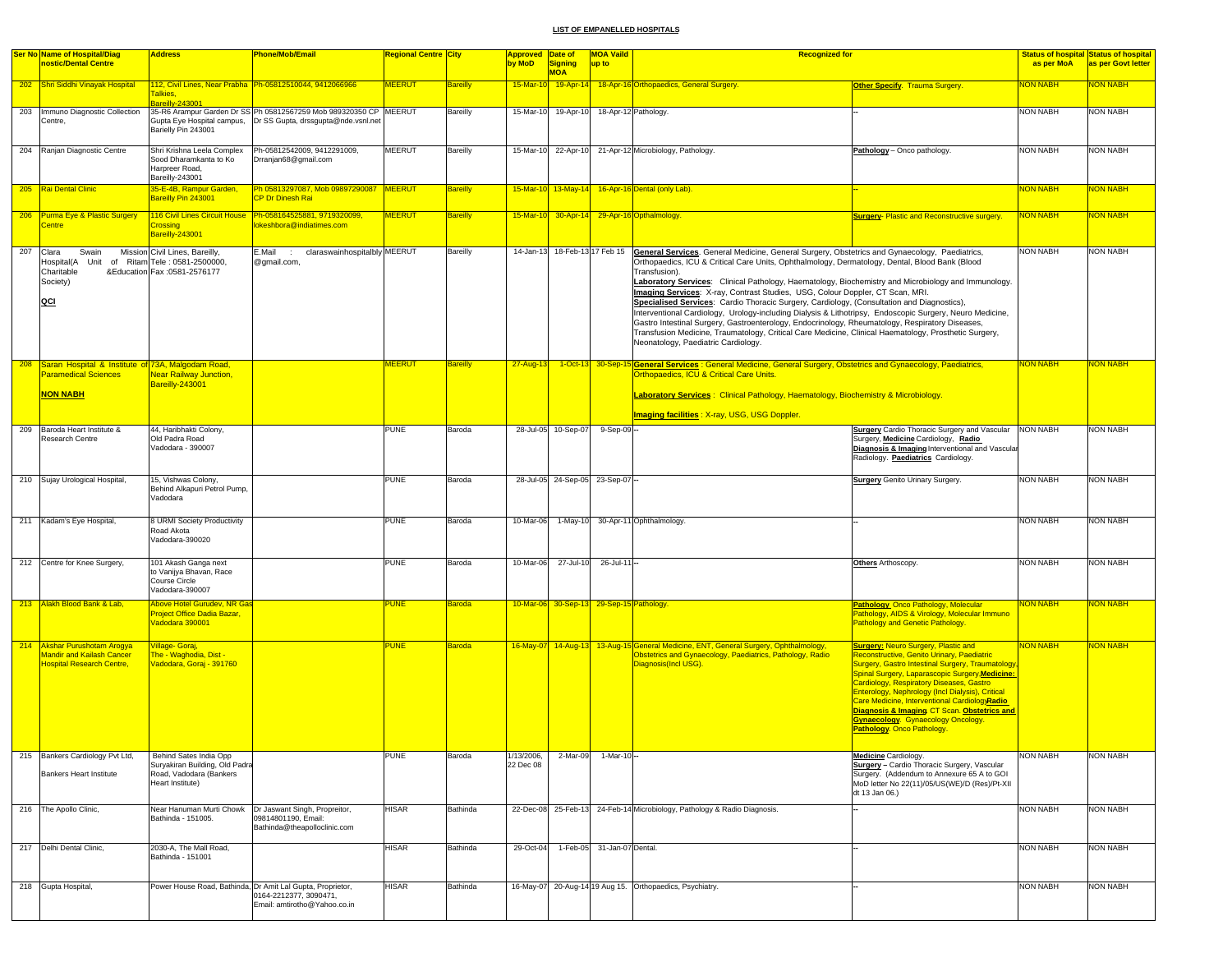|     | <b>Ser No Name of Hospital/Diag</b>                                                                                                                                                    | <b>Address</b>                                                                                                                                 | Phone/Mob/Email                                                                                               | <mark>Regional Centre City</mark> |                 | <b>Approved Date of</b> |                                 | <b>MOA Vaild</b> | <b>Recognized for</b>                                                                                                                                                                                                                                                                                                                                                                                                                                                                                                                                                             |                 | Status of hospital Status of hospital |
|-----|----------------------------------------------------------------------------------------------------------------------------------------------------------------------------------------|------------------------------------------------------------------------------------------------------------------------------------------------|---------------------------------------------------------------------------------------------------------------|-----------------------------------|-----------------|-------------------------|---------------------------------|------------------|-----------------------------------------------------------------------------------------------------------------------------------------------------------------------------------------------------------------------------------------------------------------------------------------------------------------------------------------------------------------------------------------------------------------------------------------------------------------------------------------------------------------------------------------------------------------------------------|-----------------|---------------------------------------|
|     | nostic/Dental Centre                                                                                                                                                                   |                                                                                                                                                |                                                                                                               |                                   |                 | by MoD                  | Signing<br><b>MOA</b>           | up to            |                                                                                                                                                                                                                                                                                                                                                                                                                                                                                                                                                                                   | as per MoA      | as per Govt letter                    |
|     | 219 Delhi Heart Institute & Research 40 Feet Road, Namdev Road, Dr Naresh Goyal, Proprietor,<br>Centre.                                                                                | Bathinda-151001.                                                                                                                               | 0164-2222102, 2211302,<br>Email: Shringoyal@Yahoo.co.in                                                       | <b>HISAR</b>                      | Bathinda        |                         | 16-May-07 22-Aug-07             | 21-Aug-09        | Medicine - Cardiology.                                                                                                                                                                                                                                                                                                                                                                                                                                                                                                                                                            | NON NABH        | NON NABH                              |
|     | 220 SRA Eye Hosp,                                                                                                                                                                      | Vitreo Retina Near ICICI Bank, Dr JS Sra, Proprietor,<br><b>Hanuman Chowk, Bathinda-</b><br>151001                                             | 0914170718, Email:<br>drissra@Yahoo.co.in                                                                     | <b>HISAR</b>                      | <b>Bathinda</b> | 16-May-07               |                                 |                  | 12-Sep-14 11-Sep-15 Ophthalmology (Incl Vitreo Retinal Surgery).                                                                                                                                                                                                                                                                                                                                                                                                                                                                                                                  | <b>NON NABH</b> | NON NABH                              |
|     | 221 Adesh Diagnostic Centre                                                                                                                                                            | Near Bustand,<br>GT Road Bathinda                                                                                                              | Dr Gajendra Singh Shekhawat,<br>Proprietor, 9815299044,<br>0164-2210772 Email:<br>Gajendra1972@rediffmail.com | <b>HISAR</b>                      | Bathinda        |                         | 13-Jan-05 23-Mar-12 22-Mar-14 - |                  | MRI.                                                                                                                                                                                                                                                                                                                                                                                                                                                                                                                                                                              | <b>NON NABH</b> | <b>NON NABH</b>                       |
| 222 | <b>Adesh Institute of Medical</b><br><b>Sciences</b>                                                                                                                                   | Barnala Road Bathinda<br>Punjab) - 151101                                                                                                      | <mark>Ph No . 0164 5860000,</mark><br>2860100                                                                 | <b>HISAR</b>                      | <b>Bathinda</b> |                         |                                 |                  | 22-Dec-08 27-Mar-14 26-Mar-15 General Medicine, ENT Orthopaedics, Dental, Microbiology,<br><b>Surgery</b> - Neuro Surgery, Paediatric Surgery,<br>General Surgery, Ophthalmology, Psychiatry, Blood Bank(Only<br>Spinal Surgery, Laparascopic Surgery. Medicine<br>Blood Transfusion), Obstetrics and Gynaecology, Paediatrics,<br>Cardiology, Gastro Enterology, Critical Care<br>Pathology, Radio diagnosis (Incl USG),<br>Medicine. <mark>Radio Diagnosis &amp; Imaging –</mark> CT<br>Scan and MRI.                                                                           | NON NABH        | NON NABH                              |
|     | 223 Dr PC Sharma Eye Hospital<br> QCI                                                                                                                                                  | Loniana Road, Opposite<br>Pokhrai Cinema. Near Wadi<br>Hospital, Bathinda - 151001<br><b>CP: Navneet Gulati, Hosp</b><br>Adm, Tel:01645010048, | drpcsharma@yahoo.com                                                                                          | <b>HISAR</b>                      | <b>Bathinda</b> | $7-Sep-12$              | 9-Nov-12                        |                  | 8-Nov-14 General Services. Ophthalmology (Refraction, Contact Lens, Cataract Surgeries with IOL Implantation) and<br><b>Cataract/Glaucoma</b>                                                                                                                                                                                                                                                                                                                                                                                                                                     | <b>NON NABH</b> | <b>NON NABH</b>                       |
|     | 224 Jindal Heart Institute and 21721 Power House Road,<br>Infertility Centre, (A unit of Bathinda, Punjab-151001,<br>Bathinda Health Care Private Tel: 01642211111,<br>Limited)<br>QCI | 01642213111,                                                                                                                                   | jindalheartivf@gmail.com,                                                                                     | <b>HISAR</b>                      | <b>Bathinda</b> | $14$ -Jan-13            | $6$ -Feb-13                     |                  | 5-Feb-15 General Services: General Medicine, Obstetrics and Gynecology.<br>Laboratory Services: Haematology, Biochemistry, Immunology & Microbiology.<br><b>Imaging Services: X-ray, USG, Colour Doppler and Echocardiology.</b><br>Specialized Services: Cardiology (Consultation and Diagnostics), Interventional Cardiology, Critical Care<br><b>Aedicine</b>                                                                                                                                                                                                                  | <b>NON NABH</b> | <b>NON NABH</b>                       |
| 225 | Max<br><b>Super</b><br>Hospital (A unit of Home Trail Bathinda-151001<br>Build Tech Pvt. Ltd.),                                                                                        | Speciality NH-64, Mansa Road,                                                                                                                  |                                                                                                               | <b>HISAR</b>                      | <b>Bathinda</b> | 14-Jun-13               | $8 -$ Jul-13                    |                  | 7-Jul-15 General Services : ICU & Critical Care Units.<br>Laboratory Services: Clinical Pathology, Biochemistry, Microbiology.<br>Imaging Services: X-Ray, CT Scan, MRI, Mammography, USG & USG Doppler.<br>Specialized Services: Cardio Thoracic Surgery, Cardiology (Consultation and diagnostics), Interventional,<br>Cardiology, Orthopedic Surgery-including arthroscopy and Joint Replacement Surgery, Vascular Surgery,<br>Medical Oncology, Surgical Oncology, Paediatric, Cardiology and Radiotherapy,<br>Onco pathology, Transfusion Medicine and Clinical Haematology. | <b>NON NABH</b> | NON NABH                              |
|     | 226 Badyal Hospital<br><b>Non NABH</b>                                                                                                                                                 | <b>Bibi Wala Road, Near DAV</b><br>College, Bathinda-151001                                                                                    |                                                                                                               | <b>HISAR</b>                      | <b>Bathinda</b> | 14-Jun-13               | 8-Jul-13                        |                  | 7-Jul-15 General Services : General Medicine, Paediatrics, Orthopaedics & ICU & Critical Care Units.<br>Laboratory Services. Haematology & Biochemistry.<br><mark>Imaging Services</mark> . X-Ray.<br>Specialized Services. Genito Urinary Surgery, Urology-including Lithotripsy, Orthopaedic Surgery-<br>including Joint Replacement Surgery, Plastic and Reconstructive Surgery, Surgical Oncology,<br>Traumatology, Rheumatology, Respiratory Diseases, Critical Care Medicine & Neonatology.                                                                                 | <b>NON NABH</b> | NON NABH                              |
| 227 | Pragma Hospital (A Unit of Bhatti Road,<br>Gill Medicare Pvt. Ltd),<br><b>Non NABH</b>                                                                                                 | Bathinda - 151001,<br>Puniab                                                                                                                   |                                                                                                               | <b>IISAR</b>                      | <b>Bathinda</b> | 14-Jun-13               | $2$ -Jul-13                     |                  | 1-Jul-15 General Services : ICU & Critical Care Units.<br>Laboratory: Clinical Pathology, Haematology, Biochemistry & Microbiology.<br><b>Imaging Services: USG, USG Dopler &amp; ECHO</b><br>Specialised Services: Cardiology (consultation and diagnostics), Interventional Cardiology, Urology -<br>including Dialysis, Vascular Surgery, Respiratory Diseases and Critical Care Medicine.                                                                                                                                                                                     | <b>NON NABH</b> | <b>VON NABH</b>                       |
|     | 228 Puri Dental Clinic & Implant Shop No -11, Zila Parishad<br><b>Centre</b><br><b>Non NABH</b>                                                                                        | Complex, Adjacent OBC<br>Bank, GT Road, Bathinda-<br>51001, Punjab                                                                             |                                                                                                               | <b>HISAR</b>                      | Bathinda        |                         |                                 |                  | 27-Aug-13 13-Nov-13 12-Nov-15 General Dentistry and Special Dental Procedures in Oral & Maxillo Facial Surgery, Periodontia,<br>Prosthodontia, Endodontia and Paedodontia.                                                                                                                                                                                                                                                                                                                                                                                                        | <b>NON NABH</b> | <b>NON NABH</b>                       |
| 229 | Singla Eye Care and Phaco 17442-B Street No-1 Minocha<br>Centre                                                                                                                        | Colony, Behind Stadium<br>Bathinda - 151001, Punjab                                                                                            |                                                                                                               | <b>HISAR</b>                      | Bathinda        | $20 - Jun-14$           | $1-Aug-14$                      |                  | 31-Jul-16 General Services: Ophthalmology (Refraction, Cataract Surgeries with IOL Implantations).<br>Specialised Services : Cataract/Glaucoma and Strabismus and Occuloplasty & Adnexa & other<br>specialised treatment.                                                                                                                                                                                                                                                                                                                                                         | <b>NON NABH</b> | NON NABH                              |
|     | 230 Phoenix Critical Care Centre,                                                                                                                                                      | Gurukripa Subhash Road<br>Maliwes, Beed - 431122.                                                                                              | Tele - 0244-2237731<br>9822407589 (Mob)                                                                       | <b>PUNE</b>                       | Beed            | 14-Feb-07               |                                 |                  | 16-Mar-09 15-Mar-10 General Medicine and General Surgery.                                                                                                                                                                                                                                                                                                                                                                                                                                                                                                                         | <b>NON NABH</b> | NON NABH                              |
| 231 | Rathi Pariwar Charitable trust<br>Vithai Hospital and Reseach<br>Centre                                                                                                                | Jire wadi Jalna Road<br>Beed 431 122 (MH)                                                                                                      | Ph 02442 231735                                                                                               | <b>PUNE</b>                       | Beed            |                         |                                 |                  | 22-Dec-08 18-Feb-13 20-Feb-11 General Medicine, ENT, Microbiology, General Surgery,<br>Ophthalmology, Blood Bank (only Blood Transfusion), Obstetrics<br>and Gynaecology, Paediatrics, Dermatology, Pathology                                                                                                                                                                                                                                                                                                                                                                     | <b>NON NABH</b> | NON NABH                              |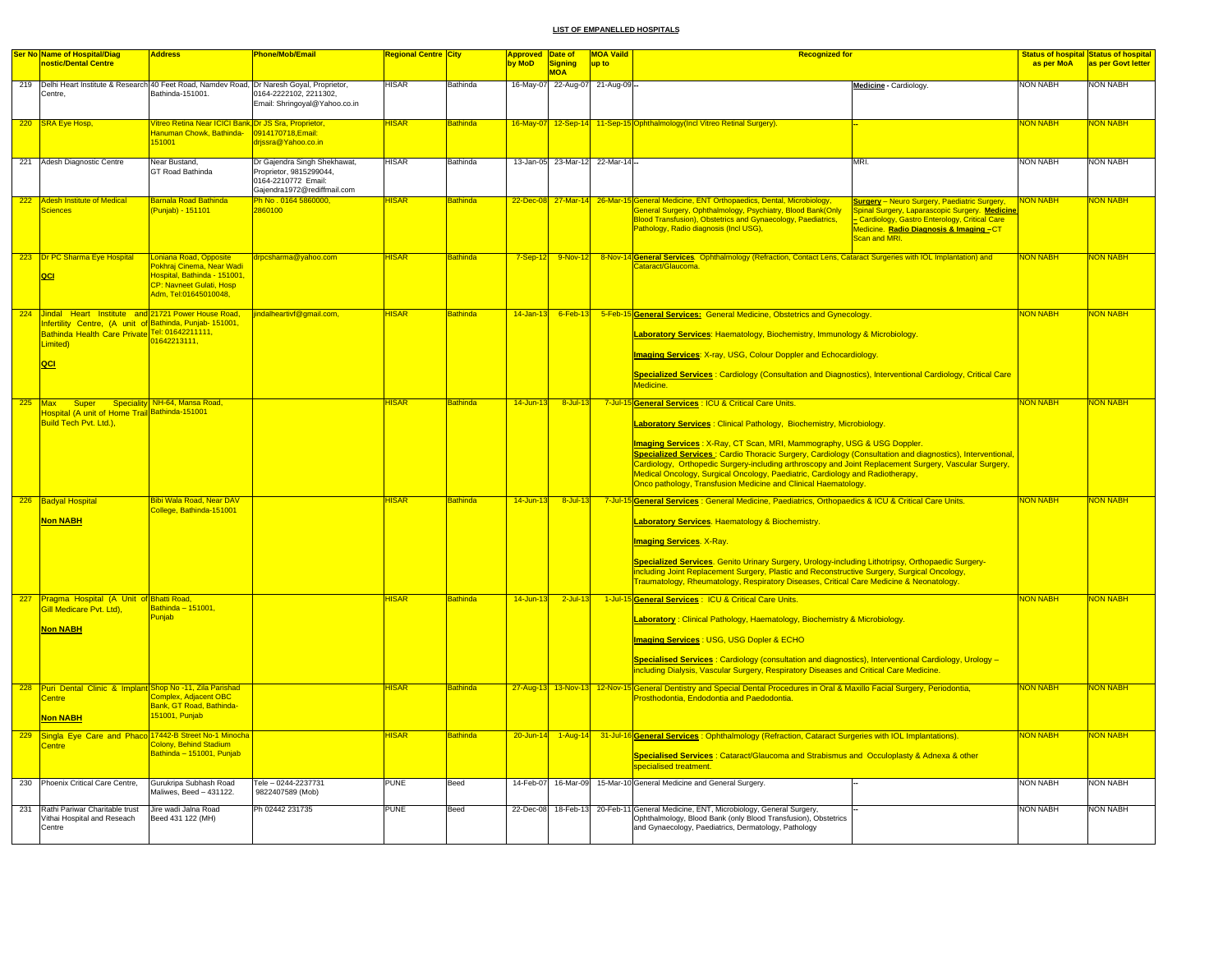|     | <b>Ser No Name of Hospital/Diag</b>                                        | <b>Address</b>                                                                 | <b>Phone/Mob/Email</b>                                                                                     | Regional Centre  City |                  | <b>Approved Date of</b> |                                       | <b>MOA Vaild</b>    | <b>Recognized for</b>                                                                                                                                                                                                                                                                                                                                                                                                                                                                                                                                                |                                                                                                                                                                                                                                                                                                                                 |                       | <b>Status of hospital Status of hospital</b> |
|-----|----------------------------------------------------------------------------|--------------------------------------------------------------------------------|------------------------------------------------------------------------------------------------------------|-----------------------|------------------|-------------------------|---------------------------------------|---------------------|----------------------------------------------------------------------------------------------------------------------------------------------------------------------------------------------------------------------------------------------------------------------------------------------------------------------------------------------------------------------------------------------------------------------------------------------------------------------------------------------------------------------------------------------------------------------|---------------------------------------------------------------------------------------------------------------------------------------------------------------------------------------------------------------------------------------------------------------------------------------------------------------------------------|-----------------------|----------------------------------------------|
|     | nostic/Dental Centre                                                       |                                                                                |                                                                                                            |                       |                  | by MoD                  | <b>Signing</b><br><b>MOA</b>          | up to               |                                                                                                                                                                                                                                                                                                                                                                                                                                                                                                                                                                      |                                                                                                                                                                                                                                                                                                                                 | as per MoA            | as per Govt letter                           |
|     | 232 Kailash Hospital                                                       | Delhi Jaipur, NH No. 08,<br>Behror, Alwar (Raj) 301701                         |                                                                                                            | <b>JAIPUR</b>         | <b>Behror</b>    |                         |                                       |                     | 14-Jun-13 17-Aug-13 16-Aug-15 General Services: General Medicine, General Surgery, Obstetrics and Gynaecology, Paediatrics, Orthopaedics, ICINON NABH<br>Critical Care Units, ENT, Ophthalmology, Dental & Blood Bank (Blood transfusion)                                                                                                                                                                                                                                                                                                                            |                                                                                                                                                                                                                                                                                                                                 |                       | NON NABH                                     |
|     | <b>Non NABH</b>                                                            |                                                                                |                                                                                                            |                       |                  |                         |                                       |                     | Laboratory Services: Clinical Pathology, Haematology, Histopathology, Cytopathology, Biochemistry, Serology &<br><b>Microbiology</b>                                                                                                                                                                                                                                                                                                                                                                                                                                 |                                                                                                                                                                                                                                                                                                                                 |                       |                                              |
|     |                                                                            |                                                                                |                                                                                                            |                       |                  |                         |                                       |                     | Imaging Services: X-Ray, Contrast Studies, CT Scan, USG & USG Doppler.                                                                                                                                                                                                                                                                                                                                                                                                                                                                                               |                                                                                                                                                                                                                                                                                                                                 |                       |                                              |
|     |                                                                            |                                                                                |                                                                                                            |                       |                  |                         |                                       |                     | Specialized Services : Gastro Intestinal Surgery, Respiratory Diseases, Traumatology, Critical Care Medicine, and<br>Neonatology                                                                                                                                                                                                                                                                                                                                                                                                                                     |                                                                                                                                                                                                                                                                                                                                 |                       |                                              |
|     | 233 KLES Hospital & MRC                                                    | KLES Prasbhakar Kore                                                           |                                                                                                            | <b>BANGALORE</b>      | Belgaum          |                         | 29-Oct-04 11-Dec-08                   |                     | 10-Dec-09 Medicine, ENT, Orthopaedics, Microbiology, General Surgery,                                                                                                                                                                                                                                                                                                                                                                                                                                                                                                | Surgery - Neuro surgery, Cardio throracic,                                                                                                                                                                                                                                                                                      | <b>NON NABH</b>       | <b>NON NABH</b>                              |
|     |                                                                            | <b>Hospital and Medical</b><br>research centre Belgaum<br>Karnataka - 590010   |                                                                                                            |                       |                  |                         |                                       |                     | Ophthalmology, Anaesthesia, Blood Bank, Obstetrics and<br>Gynaecology, Paediatrics, Dermatology, Pathology, Radio<br>Diagnosis, & Emergency.                                                                                                                                                                                                                                                                                                                                                                                                                         | Vascular, Genito Urinary and Joint Replacement.<br>Medicine - Neuro medicine, Cardiology,<br>Respiratory Diseases, Endocrinology and<br>nterventional Cardiology.<br>Radiodiagnosis/Imaging CT Scan, MRI,<br>Interventional and Vascular Radiology.<br>Paediatrics - Neonatology.<br>Obstetrics & Gynaecology - Infertility and |                       |                                              |
|     |                                                                            |                                                                                |                                                                                                            |                       |                  |                         |                                       |                     |                                                                                                                                                                                                                                                                                                                                                                                                                                                                                                                                                                      | assisted reproduction.                                                                                                                                                                                                                                                                                                          |                       |                                              |
| 234 | Hi-Tech Health Care Diagnostic 3359/2A IB Vatsalamanor<br>Centre Pvt Ltd   | College Road,<br>Belgaum-590002.                                               | Tele-08312426484, 08312403998,<br>9845001950 (Mob)<br>Fax-08312403998                                      | <b>BANGALORE</b>      | Belgaum          | 14-Feb-07               | 24-Apr-07                             |                     | 23-Apr-09 Microbiology, Pathology and Radio Diagnosis.                                                                                                                                                                                                                                                                                                                                                                                                                                                                                                               | Pathology AIDS & Virology.                                                                                                                                                                                                                                                                                                      | <b>NON NABH</b>       | <b>NON NABH</b>                              |
| 235 | KLE Societys Institute of Dental JN Medical College, Nehru                 |                                                                                | Tele - 0831-2470362, - 0831-2409211, BANGALORE                                                             |                       | Belgaum          | 18-Sep-07               |                                       |                     | 28-Mar-12 27-Mar-14 Dental including Oral Surgery, Prosthodontia and Periodontia.                                                                                                                                                                                                                                                                                                                                                                                                                                                                                    | Others. Oral Medicine and Radiology, Oral and                                                                                                                                                                                                                                                                                   | <b>NON NABH</b>       | <b>NON NABH</b>                              |
|     | Sciences,                                                                  | Nagar, Belgaum - 590010.                                                       | 0831-2470362, 0831-2452372, Fax-<br>0831-2470640                                                           |                       |                  |                         |                                       |                     |                                                                                                                                                                                                                                                                                                                                                                                                                                                                                                                                                                      | Maxillafascial Surgery, Oral Pathology and<br>Microbiology, Prosthodontia, Periodontia,<br>Orthodentics and Pedodontics.                                                                                                                                                                                                        |                       |                                              |
| 236 | <b>Balaji Diagnostic &amp; Research</b>                                    | Courtpeta, Square                                                              | 06802282067, 09861043247, Dr. Prem RANCHI                                                                  |                       | Berhampur        | 15-Mar-10               |                                       |                     | 1-Apr-13 31-Mar-15 Pathology and Radio diagnosis.                                                                                                                                                                                                                                                                                                                                                                                                                                                                                                                    |                                                                                                                                                                                                                                                                                                                                 | NON NABH              | <b>JON NABH</b>                              |
|     | Centre.                                                                    | <b>Opp-Jagannath</b><br>emple-Berharmpur                                       | Raj Satapathy,<br>premraj_74@rediffmail.com                                                                |                       |                  |                         |                                       |                     |                                                                                                                                                                                                                                                                                                                                                                                                                                                                                                                                                                      |                                                                                                                                                                                                                                                                                                                                 |                       |                                              |
|     | 237 Nidan Diagnostic and Research Opposite to DIG Office.<br><b>Centre</b> | Berhampur, Orissa<br>$-760010$                                                 | Tele: 0680-2296056/2291158,<br>09437063320, Dr. Debasis Padhi                                              | <b>PATNA</b>          | Berhampur        | 23-Oct-06               |                                       |                     | 1-Apr-13 31-Mar-15 Microbiology, Pathology and Radio Diagnosis (including Ultra<br>Sonography).                                                                                                                                                                                                                                                                                                                                                                                                                                                                      | Radio Diagnosis & Imaging CT Scan, MRI.                                                                                                                                                                                                                                                                                         | <b>NON NABH</b>       | <b>NON NABH</b>                              |
|     | 238 ECOs Eye Hospital                                                      | 3rd Tota Street,<br>Berhampur, PIN 760005                                      | Ph 06802115260,<br>vob 9437322475,<br>Dr. Mihir Kumar Ba                                                   | <b>PATNA</b>          | Berhampur        | 3-Jun-0                 | 4-Feb-15                              |                     | 3-Feb-17 Ophthalmology                                                                                                                                                                                                                                                                                                                                                                                                                                                                                                                                               |                                                                                                                                                                                                                                                                                                                                 | <mark>NON NABH</mark> | <mark>NON NABH</mark>                        |
|     | 239 Arora Hospital Pvt Ltd                                                 | 321001                                                                         | 42, Krishna Nagar, Bharatpur- Sh BK Arora, Dir, 09414023357, Email: JAIPUR<br>arorahospital@rediffmail.com |                       | Bharatpur        | $15 - Dec - 0$          | $1$ -Jul-14                           |                     | 30-Jun-15 General Medicine, ENT, Orthopaedics, General Surgery,<br>Anaesthesia, Obstetrics and Gynaecology, Paediatrics, Radio                                                                                                                                                                                                                                                                                                                                                                                                                                       |                                                                                                                                                                                                                                                                                                                                 | <b>NON NABH</b>       | <b>JON NABH</b>                              |
|     | 240 Geeta Diagnostic Centre                                                | <b>Circle</b>                                                                  | 139, Krishna Nagar, Surajpol Dr TK Garg, Dir, 09414023413                                                  | <b>JAIPUR</b>         | <b>Bharatpur</b> | 16-Nov-05               | 26-Jul-13                             |                     | Diagnosis & Emergency<br>25-Jul-14 Microbiology and Pathology                                                                                                                                                                                                                                                                                                                                                                                                                                                                                                        |                                                                                                                                                                                                                                                                                                                                 | <b>NON NABH</b>       | <b>VON NABH</b>                              |
|     |                                                                            | Bharatpur 321001                                                               |                                                                                                            |                       |                  |                         |                                       |                     |                                                                                                                                                                                                                                                                                                                                                                                                                                                                                                                                                                      |                                                                                                                                                                                                                                                                                                                                 |                       |                                              |
|     | 241 Raj Diagnostic Centre,                                                 | Mori Char Bagh In front<br>of Old Hospital<br>Bharatpur-321001                 | Dr Vinod Bansal, Dir,<br>09414025841                                                                       | <b>JAIPUR</b>         | Bharatpur        | 16-Nov-05               | 23-Apr-12                             |                     | 22-Apr-13 Microbiology and Pathology.                                                                                                                                                                                                                                                                                                                                                                                                                                                                                                                                |                                                                                                                                                                                                                                                                                                                                 | <b>NON NABH</b>       | <b>NON NABH</b>                              |
|     | 242 Shri Digamber Hosp(P) Ltd,                                             | Kothi Gulzar Bagh                                                              | Dr Digamber Singh, Dir, 05644224112 JAIPUR                                                                 |                       | Bharatpur        | 16-May-07               | 24-Jul-07                             |                     | 23-Jul-09 General Medicine(For OPD Consultation), ENT(For OPD                                                                                                                                                                                                                                                                                                                                                                                                                                                                                                        |                                                                                                                                                                                                                                                                                                                                 | <b>NON NABH</b>       | <b>NON NABH</b>                              |
|     |                                                                            | Bharatpur-321001                                                               |                                                                                                            |                       |                  |                         |                                       |                     | Consultation), General Surgery(For OPD Consultation), Obstetrics<br>and Gynaecology, Paediatrics(for OPD Consultation), Radio<br>Diagnosis(Incl USG).                                                                                                                                                                                                                                                                                                                                                                                                                |                                                                                                                                                                                                                                                                                                                                 |                       |                                              |
|     | 243 Dr Harendra Eye Hosp,<br>Phaco Centre                                  | 25, Krishna Nagar, Bharatpur- Dr Harendra Sharma, Dir,<br>321001.              | 9414026230, 05644-223756                                                                                   | <b>JAIPUR</b>         | Bharatpur        |                         |                                       |                     | 18-Sep-07 24-Jan-08 23-Jan-10 Ophthalmology.                                                                                                                                                                                                                                                                                                                                                                                                                                                                                                                         |                                                                                                                                                                                                                                                                                                                                 | <b>NON NABH</b>       | <b>NON NABH</b>                              |
|     | 244 Dr Siddharth Arora Eye Clinic                                          | 321001.                                                                        | 25, Krishna Nagar, Bharatpur- Dr Siddharth Arora, Dir, 9414257856, JAIPUR<br>05644-233396                  |                       | Bharatpur        | 18-Sep-07               |                                       |                     | 23-Jan-15 22-Jan-16 Ophthalmology.                                                                                                                                                                                                                                                                                                                                                                                                                                                                                                                                   |                                                                                                                                                                                                                                                                                                                                 | <b>NON NABH</b>       | <b>VON NABH</b>                              |
|     |                                                                            |                                                                                |                                                                                                            |                       |                  |                         |                                       |                     |                                                                                                                                                                                                                                                                                                                                                                                                                                                                                                                                                                      |                                                                                                                                                                                                                                                                                                                                 |                       |                                              |
|     | 245 Dr Kaushik Dental Hospital,                                            | Bijli Ghar Ka, Chauraha,<br>Bharatpur-321001,                                  | Dr Bhavesh Koushik, Dir, 9414271596 JAIPUR                                                                 |                       | Bharatpur        |                         | 22-Dec-08 24-Apr-09 23-Apr-11 Dental. |                     |                                                                                                                                                                                                                                                                                                                                                                                                                                                                                                                                                                      |                                                                                                                                                                                                                                                                                                                                 | <b>NON NABH</b>       | <b>NON NABH</b>                              |
| 246 | Dr Dharmendra Sharma Dental<br>Clinic,                                     | Near Canara Bank, Circular<br>Road, Soraj Police Chauraha,<br>Bharatpur-321001 | Dr Dharmender Sharma, Dir,<br>09414268495                                                                  | <b>JAIPUR</b>         | Bharatpur        |                         | 22-Dec-08 24-Apr-09                   | 23-Apr-11 Dental.   |                                                                                                                                                                                                                                                                                                                                                                                                                                                                                                                                                                      | Oral Surgery                                                                                                                                                                                                                                                                                                                    | <b>NON NABH</b>       | <b>NON NABH</b>                              |
|     | 247 Jindal Super Speciality Hospital Shyama Prasad Mukherjee               |                                                                                | E.mail: rihospital@ gmail.com and                                                                          | <b>JAIPUR</b>         | Bharatpur        |                         |                                       |                     | 7-Sep-12 19-Nov-14 18-Nov-15 General Purpose Hospital General Medicine, General Surgery, Obstetric and Gynaecology, Paediatrics,                                                                                                                                                                                                                                                                                                                                                                                                                                     |                                                                                                                                                                                                                                                                                                                                 | NON NABH              | <b>VON NABH</b>                              |
|     | <b>QCI</b>                                                                 | <b>Vagar, Bharatpur</b><br>(Raj)-321001,<br>Tele: 05644-236550                 | indalpa@gmail.com,                                                                                         |                       |                  |                         |                                       |                     | Orthopaedics, ICU and Critical Care Units, ENT, Ophthalmology, Dermatology, Dental, Psychiatry, Laboratory<br>Services (Haematology, Biochemistry, Microbiology, Serology) and Imaging Facilities (X-Ray, Mammography, USG,<br>USG Doppler, CT Scan. <b>Speciality Hospital</b> . Urology-including Dialysis & Lithotripsy, Endoscopic Surgery,<br>Bastroenterology, Medical Oncology, Respiratory Diseases, Plastic and Reconstructive Surgery, Gastro II<br>Surgery, Traumatology, Gynaecological Oncology, Infertility and Assisted Reproduction and Neonatology. |                                                                                                                                                                                                                                                                                                                                 |                       |                                              |
|     | 248 BSR Cancer Hospital and<br>Research Institute                          | Junwani Road Smriti Nagar<br>Bhilai, Distt - Durg<br>CG Bhilai - 490020        | 80859-52543, Mahkendra.<br>gm@appolobsr.com<br>0788-4085100                                                | <b>JABALPUR</b>       | Bhilai           | 4-Jan-08                |                                       | 1-Jul-08 30-Jun-10- |                                                                                                                                                                                                                                                                                                                                                                                                                                                                                                                                                                      | Surgery Oncology (Surgery), Medicine Oncology NON NABH<br>(Medicine), Radio therapy and Nuclear Medicine.                                                                                                                                                                                                                       |                       | <b>NON NABH</b>                              |
|     | 249 Bhilai Scan and Research<br>Centre                                     | 15, Commercial Complex<br>Nehru Nagar East<br>Bhilai - 490020                  | 80859-55234, info@apollobsr.com<br>0788-4085132                                                            | <b>JABALPUR</b>       | Bhilai           | 4-Jan-08                | 1-Jul-09                              |                     | 30-Jun-10 Microbiology, Blood Bank (Only Blood Transfusion), Radio<br>Diagnosis (incl USG) and Pathology                                                                                                                                                                                                                                                                                                                                                                                                                                                             | Radio Diagnosis & Imaging CT Scan and MRI NON NABH<br>(1.5 Tesla only empanelled).<br>Pathology Onco Pathology.                                                                                                                                                                                                                 |                       | <b>NON NABH</b>                              |
| 250 |                                                                            |                                                                                | Chandulal Chandrakar Memorial GE Road Nehru Nagar Bhilai - 099930-95000, Adminccmh@sify.com JABALPUR       |                       | <b>Bhilai</b>    | 4-Jan-08                | 18-Jul-08                             |                     | 17-Jul-10 General Medicine, ENT, Orthopaedics, General Surgery,                                                                                                                                                                                                                                                                                                                                                                                                                                                                                                      | <b>Surgery Plastic &amp; Reconstructive Genito Urinary NON NABH</b>                                                                                                                                                                                                                                                             |                       | <b>NON NABH</b>                              |
|     | lospital                                                                   | 490020                                                                         |                                                                                                            |                       |                  |                         |                                       |                     | Opthalmology, Psychiatry, Blood Bank (only Blood Transfusion),<br>Obstetrics & Gynaecology, Paediatrics, Pathology and Radio<br>Diagnosis                                                                                                                                                                                                                                                                                                                                                                                                                            | Traumatology. Medicine Neurology,<br>Cardiology, Respiratory Diseases, Endocrinology,<br>and Critical Care Medicine Radio Diagnosis and<br>Imaging CT Scan.                                                                                                                                                                     |                       |                                              |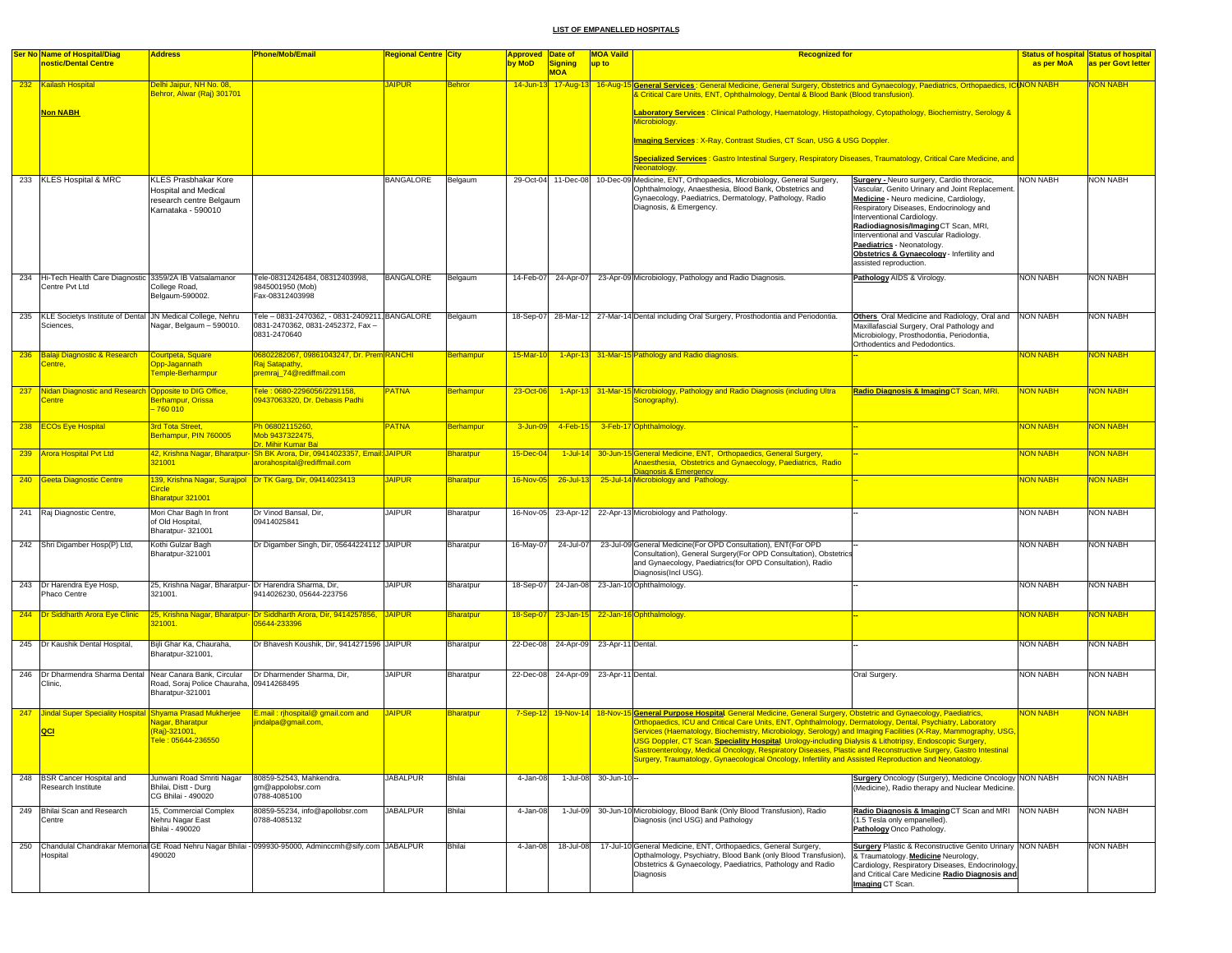|     | <b>Ser No Name of Hospital/Diag</b>                                 | <b>Address</b>                                                                                | Phone/Mob/Email                                                       | Regional Centre City |                   | <b>Approved</b>        | Date of                      | <b>MOA Vaild</b>          | <b>Recognized for</b>                                                                                                                                                                                                  |                                                                                                                                                                                                                                                                                                                                                                                                                                                                                                   |                 | <b>Status of hospital Status of hospital</b> |
|-----|---------------------------------------------------------------------|-----------------------------------------------------------------------------------------------|-----------------------------------------------------------------------|----------------------|-------------------|------------------------|------------------------------|---------------------------|------------------------------------------------------------------------------------------------------------------------------------------------------------------------------------------------------------------------|---------------------------------------------------------------------------------------------------------------------------------------------------------------------------------------------------------------------------------------------------------------------------------------------------------------------------------------------------------------------------------------------------------------------------------------------------------------------------------------------------|-----------------|----------------------------------------------|
|     | nostic/Dental Centre                                                |                                                                                               |                                                                       |                      |                   | by MoD                 | <b>Signing</b><br><b>MOA</b> | up to                     |                                                                                                                                                                                                                        |                                                                                                                                                                                                                                                                                                                                                                                                                                                                                                   | as per MoA      | as per Govt letter                           |
|     | 251 Gauba Ultrasound Centre                                         | <b>Bhawan</b><br>Bhiwani-(Haryana)127021.                                                     | Court Road, Near Panchayat Dr NC Gaba, Dir, 9812041250,<br>1664253300 | <b>HISAR</b>         | <b>Bhiwani</b>    | 4-Jan-08               |                              |                           | 30-Jun-14 29-Jun-15 Radio Diagnosis (incl USG & Colour Doppler).                                                                                                                                                       |                                                                                                                                                                                                                                                                                                                                                                                                                                                                                                   | <b>VON NABH</b> | <b>VON NABH</b>                              |
|     | 252 JB Gupta's Hospital,                                            | Meham Gate, Bhiwani<br>Haryana) - 127 021                                                     | Dr JB Gupta, Dir, 01664-243935, 39, HISAR<br>01664376262              |                      | <b>Bhiwani</b>    |                        |                              |                           | 23-Oct-06 30-Jun-14 29-Jun-15 General Medicine                                                                                                                                                                         |                                                                                                                                                                                                                                                                                                                                                                                                                                                                                                   | <b>NON NABH</b> | <b>VON NABH</b>                              |
|     | 253 Chugh Hospital,                                                 | Circular Road, Meham<br><b>Gate Bhiwani (Haryana)</b><br>Pin 127021,                          | Dr Virender Chugh, Dir, 01664244567 HISAR                             |                      | Bhiwani           |                        |                              |                           | 15-Mar-10 12-Apr-14 11-Apr-15 General Medicine, General Surgery, Obstetrics and Gynaecology, Surgery - Laparascopic Surgery<br>Paediatrics, Pathology and Radio Diagnosis (Incl USG).                                  | Medicine - Cardiology, Gastro Enterology<br>Obstetrics & Gynaecology-Infertility and<br>assisted reproduction.                                                                                                                                                                                                                                                                                                                                                                                    | <b>NON NABH</b> | <b>NON NABH</b>                              |
|     | 254 Shri Baba Yogi Netanath<br><b>Hospital and Research Centre</b>  | Vill & Post - Lohani<br>Tehsil – Bhiwani -<br>127021, Haryana                                 |                                                                       | <b>HISAR</b>         | <b>Bhiwani</b>    | $2$ -Jun-14            | $15$ -Jul-14                 |                           | 14-Jul-16 General Services : General Medicine, General Surgery, Obstetrics and Gynaecology, Paediatrics, Orthopaedics<br>excluding Joint replacement and arthroscopy, ICU and Critical care Units, ENT, Physiotherapy. |                                                                                                                                                                                                                                                                                                                                                                                                                                                                                                   | <b>NON NABH</b> | <b>NON NABH</b>                              |
|     |                                                                     |                                                                                               |                                                                       |                      |                   |                        |                              |                           | Laboratory Services: Clinical Pathology, Haematology, Biochemistry and Microbiology                                                                                                                                    |                                                                                                                                                                                                                                                                                                                                                                                                                                                                                                   |                 |                                              |
|     |                                                                     |                                                                                               |                                                                       |                      |                   |                        |                              |                           | <b>Imaging Services: X-ray, Contrast studies and CT Scan.</b>                                                                                                                                                          |                                                                                                                                                                                                                                                                                                                                                                                                                                                                                                   |                 |                                              |
| 255 | Bhopal Memorial Hospital &<br>Research Centre,                      | Raisen By Pass Road<br>Ka Rond Chouraha<br>Bhopal-462038                                      |                                                                       | <b>JABALPUR</b>      | Bhopal            | 10-Oct-05              | 2-Feb-08                     |                           | 1-Feb-10 Ophthalmology, Psychiatry, Blood Bank, Pathology and Radio<br>Diagnosis, Microbiology.                                                                                                                        | <b>Surgery</b> Neuro Surgery, Vascular Surgery,<br>Genito Urinary Surgery, Paediatric Surgery, Onco<br>Surgery, Gastro Intestinal Surgery, Spinal<br>Surgery, Laparascopic Surgery and Endovascula<br>Surgery, Cardio Thoracic Surgery.<br>Medicine Neuro Medicine, Cardiology,<br>Respiratory Diseases, Nephrology including<br>Dialysis and Critical Care Medicine.<br>Radio Diagnosis & Imaging CT Scan and MRI.<br>Pathology, Onco Pathology. Transfusion<br>Medicine. Others: Physiotherapy. | <b>NON NABH</b> | <b>NON NABH</b>                              |
|     | 256 Udit Pathology & X-ray Clinic                                   | 32, New Taj Market Opp<br>Medical College<br>Bhopal-462001                                    | Tele - 0755-2541145,<br>9425010647 (MoB)                              | <b>JABALPUR</b>      | Bhopal            |                        |                              |                           | 14-Feb-07 20-Mar-09 19-Mar-10 Microbiology and Pathology.                                                                                                                                                              |                                                                                                                                                                                                                                                                                                                                                                                                                                                                                                   | <b>NON NABH</b> | <b>NON NABH</b>                              |
|     | 257 Ayushman Hospital                                               | C-Sector Shahpura<br>Bhopal - 462016.                                                         |                                                                       | <b>JABALPUR</b>      | Bhopal            |                        |                              |                           | 14-Dec-06 26-Mar-09 25-Mar-10 General Medicine, ENT, Orthopedics, Microbiology, General<br>Surgery, Obstetrics & Gynecology, Paediatrics, Pathology and<br>Radio Diagnosis.                                            | Medicine Neuro Medicine, Cardiology,<br>Respiratory Diseases, Gastro Enterology,<br>Endocrinology and Nephrology including dialysis.                                                                                                                                                                                                                                                                                                                                                              | <b>NON NABH</b> | <b>NON NABH</b>                              |
|     | 258 RK Hospital & Research Centre, 226, C-Sector, Indrapuri         | Raisen Road, Bhopal                                                                           |                                                                       | <b>JABALPUR</b>      | <b>Bhopal</b>     | 13-May-05              |                              |                           | 1-Jan-13 31-Dec-14 General Medicine, ENT, Orthopaedics, Microbiology, General<br>Surgery, Ophthalmology, Psychiatry, Obstetrics and Gynaecoloc<br>Paediatrics, Dermatology, Pathology and Radio Diagnosis              | <b>Surgery- Genito urinary Surgery, Paediatric</b><br>Surgery, Gastro intestinal Surgery, and<br>Laparascopic Surgery.<br>Medicine-Cardiology (non invasive),<br>Gastroenterology and Nephrology.                                                                                                                                                                                                                                                                                                 | <b>NON NABH</b> | <b>VON NABH</b>                              |
|     | 259 Hajela Hospital,                                                | Geetanjali Complex, Ex<br><b>Kotrasuiltabad Bhopal</b>                                        |                                                                       | <b>JABALPUR</b>      | <b>Bhopal</b>     | 13-May-05              | $1 - Jan-13$                 |                           | 31-Dec-14 General Medicine, ENT, Orthopaedics, Dental, Microbiology,<br>General Surgery, Ophthalmology, Psychiatry, Obstetrics and<br>Gynaecology, Paediatrics, Dermatology, Pathology and Radio<br>Diagnosis.         |                                                                                                                                                                                                                                                                                                                                                                                                                                                                                                   | <b>VON NABH</b> | <b>VON NABH</b>                              |
|     | 260 Chirayu Health & MedicarePvt 6, Malipura Peergate,<br><b>ht</b> | Bhopal 462001                                                                                 | 0755-2530013, 2737401-03                                              | <b>JABALPUR</b>      | <b>Bhopal</b>     |                        | $13$ -May-05 $2$ -Jan-13     |                           | 1-Jan-15 General Medicine, ENT, Dental , Orthopaedics, General Surgery, Radio Diagnosis/ Imaging - CT Scan<br>Ophthalmology, Obstetrics and Gynaecology, Pathology and<br>Radio Diagnosis.                             |                                                                                                                                                                                                                                                                                                                                                                                                                                                                                                   | <b>NON NABH</b> | <b>NON NABH</b>                              |
|     | 261 Bhopal Medical Center                                           | 203, Zone-I, MP Nagar,<br><b>Bhopal</b>                                                       |                                                                       | <b>JABALPUR</b>      | <b>Bhopal</b>     |                        |                              |                           | 13-May-05 14-Mar-14 13-Mar-16 Pathology and Radio Diagnosis.                                                                                                                                                           | Radiodiagnosis/Imaging - CT scan and MRI.                                                                                                                                                                                                                                                                                                                                                                                                                                                         | <b>NON NABH</b> | <b>NON NABH</b>                              |
|     | 262 Venus Scan and Research<br>Centre Pvt Ltd                       | 41 Malviya Nagarl Opp apex<br>Bank Bhopal (MP)                                                |                                                                       | <b>JABALPUR</b>      | Bhopal            |                        |                              |                           | 13-May-05 30-Jun-09 29-Jun-10 Pathology and Radio Diagnosis.                                                                                                                                                           | Radio Diagnosis/ Imaging - CT Scan                                                                                                                                                                                                                                                                                                                                                                                                                                                                | <b>NON NABH</b> | NON NABH                                     |
|     | 263 Ajwani Eye Hospital Pvt Ltd                                     | 115 Berasia Road Bhopal Pin Phone 07552745400<br>162018                                       | Mobile 9303132848                                                     | <b>JABALPUR</b>      | <b>Bhopal</b>     | 3-Jun-09               |                              |                           | 1-Apr-14 31-Mar-16 Ophthalmology.                                                                                                                                                                                      |                                                                                                                                                                                                                                                                                                                                                                                                                                                                                                   | <b>NON NABH</b> | <b>NON NABH</b>                              |
| 264 | Navodaya Cancer Hospital &<br>Research Centre                       | 162011                                                                                        | 41 Zone-II MP Nagar, Bhopal- Ph-07552576031, 9827055790               | <b>JABALPUR</b>      | <b>Bhopal</b>     | 15-Mar-10              | $5 - Jun - 14$               |                           | 4-Jun-16 General Medicine, Pathology, Radio diagnosis.                                                                                                                                                                 | <b>Surgery</b> - Oncology (Surgery)<br>Medicine - Clinical Haematology, Oncology<br>(Medical)<br><b>Obstetrics &amp; Gynecology</b> - Gynecology<br><mark>Jncology</mark><br>Paediatrics - Haematology and Oncology<br>Pathology - Onco pathology.                                                                                                                                                                                                                                                | <b>VON NABH</b> | <b>VON NABH</b>                              |
|     | 265 People's Dental Academy                                         | Bhanpur by Pass Road Bhopal Phone - 0755 4005361<br>Pin 462010                                | Mobile 9303129994                                                     | <b>JABALPUR</b>      | <b>Bhopal</b>     | 15-Mar-10              | 6-Nov-14 5-Nov-16 Dental.    |                           |                                                                                                                                                                                                                        | Others (Dental) - Prosthodontia, Oral Surg,<br>Periodontia,                                                                                                                                                                                                                                                                                                                                                                                                                                       | <b>NON NABH</b> | <b>VON NABH</b>                              |
|     | 266 Jawahar Lal Nehru Cancer<br>Hospital                            | Idgah Hills Bhopal<br>Pin 462001                                                              | Phone 07552666374, 2665720                                            | <b>JABALPUR</b>      | Bhopal            | 8/31/2010<br>06 Aug 03 |                              | $1 -$ Apr-12 31-Mar-14 -- |                                                                                                                                                                                                                        | <b>SURGERY: Oncology,</b><br><b>MEDICINE:</b> Oncology, Radiotherapy, Nuclear<br>Medicine<br>RADIO DIAGNOSIS & IMAGING CT Scan,<br><b>OBSTETRICS &amp; GYNAECOLOGY: Gynaecology</b><br>Oncology, PATHOLOGY: Onco pathology.                                                                                                                                                                                                                                                                       | <b>NON NABH</b> | NON NABH                                     |
| 267 | Sanjeevani Medicare Hospital                                        | 33 Bed Hosp, Mahabir Bazar Dr. AK Mishra, 06742340430.<br>Lewis Road Bhubaneswar -<br>751002. | 09861060449/09778369535                                               | <b>VIZAG</b>         | <b>Bhubneswar</b> |                        |                              |                           | 18-Sep-07 26-Feb-14 25-Feb-16 General Surgery and Opthalmology.                                                                                                                                                        |                                                                                                                                                                                                                                                                                                                                                                                                                                                                                                   | <b>NON NABH</b> | <b>VON NABH</b>                              |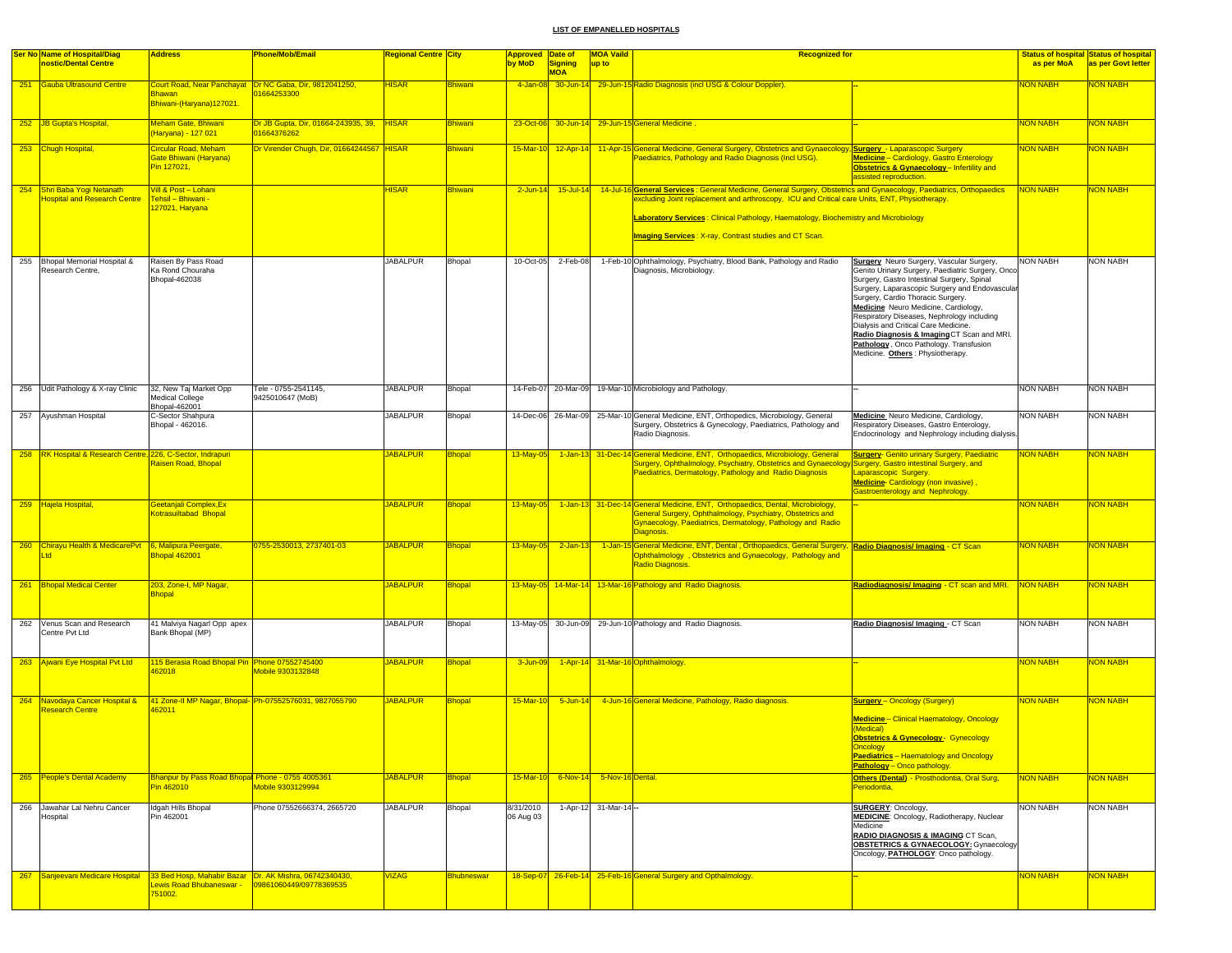|     | <b>Ser No Name of Hospital/Diag</b>                                                        | <b>Address</b>                                                                                          | <b>Phone/Mob/Email</b>                                                                                                                | Regional Centre <mark>City</mark> |                    | Approved Date of      |                     | <b>MOA Vaild</b>     | <b>Recognized for</b>                                                                                                                                                                                                                                                                         |                                                                                                                                                                                                                                                                                                                                                                                          |                 | <b>Status of hospital Status of hospital</b> |
|-----|--------------------------------------------------------------------------------------------|---------------------------------------------------------------------------------------------------------|---------------------------------------------------------------------------------------------------------------------------------------|-----------------------------------|--------------------|-----------------------|---------------------|----------------------|-----------------------------------------------------------------------------------------------------------------------------------------------------------------------------------------------------------------------------------------------------------------------------------------------|------------------------------------------------------------------------------------------------------------------------------------------------------------------------------------------------------------------------------------------------------------------------------------------------------------------------------------------------------------------------------------------|-----------------|----------------------------------------------|
|     | nostic/Dental Centre                                                                       |                                                                                                         |                                                                                                                                       |                                   |                    | by MoD                | <b>Signing</b>      | up to                |                                                                                                                                                                                                                                                                                               |                                                                                                                                                                                                                                                                                                                                                                                          | as per MoA      | as per Govt letter                           |
|     |                                                                                            |                                                                                                         |                                                                                                                                       |                                   |                    |                       | <b>MOA</b>          |                      |                                                                                                                                                                                                                                                                                               |                                                                                                                                                                                                                                                                                                                                                                                          |                 |                                              |
|     | 268 Kar Clinic & Hospital                                                                  | A-32 Unit-4<br>Bhubaneswar - 751001.                                                                    |                                                                                                                                       | VIZAG                             | Bhubneswar         | 18-Sep-07             | 9-Jan-08            |                      | 8-Jan-10 General Medicine, Microbiology, General Surgery, Obstetrics and Surgery Laparascopic Surgery<br>Gynaecology, Paediatrics, Pathology and Radio Diagnosis (Incl.<br>USG).                                                                                                              | <b>Medicine</b> Respiratory Diseases, Gastro<br>enterology.<br>Paediatrics Neonatology.                                                                                                                                                                                                                                                                                                  | <b>NON NABH</b> | <b>NON NABH</b>                              |
|     | 269 Kalinga Hospital Ltd,                                                                  | Chandra Sekharpur.                                                                                      | Tele: 0674-2300570.0674-2300726.                                                                                                      | <b>VIZAG</b>                      | Bhubneswar         | 2-Feb-07              | 4-Apr-11            |                      | 3-Apr-12 General Medicine, Orthopaedics, Microbiology, General Surgery,                                                                                                                                                                                                                       | <b>Surgery</b> Neuro Surgery, Plastic and                                                                                                                                                                                                                                                                                                                                                | <b>NON NABH</b> | <b>NON NABH</b>                              |
|     |                                                                                            | Bhubaneswar,<br>Orissa - 751 023                                                                        | 9437305833 (Mob)<br>E Mail: kalinga@sancharnet.in                                                                                     |                                   |                    |                       |                     |                      | Blood Bank, Obstetrics & Gynaecology, Paediatrics, Pathology<br>and Radio Diagnosis.                                                                                                                                                                                                          | Reconstructive, Cardio Thoracic Surgery,<br>Vascular Surgery, Genito Urinary, Paediatric<br>Surgery, Gastro Intestinal Surgery, Traumatology,<br>Spinal Surgery and Laparoscopic Surgery.<br>Medicine: Neuro Medicine, Cardiology, Gastro<br>Enterology, Nephrology(Including Dialysis) Critica<br>Care Medicine and Interventional Cardiology.<br>Radio Diagnosis & Imaging<br>CT Scan. |                 |                                              |
|     | 270 Neelachal Hosp Pvt Ltd,                                                                | Bhubaneswar - 751001.                                                                                   | Rout                                                                                                                                  |                                   | Bhubneswar         | 18-Sep-07             |                     |                      | 1-Apr-14 31-Mar-16 General Medicine, Microbiology, General Surgery, Psychiatry,<br>Obstetrics and Gynecology, Pathology and Radio Diagnosis.                                                                                                                                                  | <b>Medicine Neuro Medicine, Cardiology, Gastro</b><br><b>Enterology and Nephrology.</b><br><b>Radio Diagnosis and ImagingCT Scan.</b>                                                                                                                                                                                                                                                    | <b>NON NABH</b> | NON NABH                                     |
|     | 271 Hi-Tech Medical College &<br><b>lospital</b>                                           | Pandara, Rasulgarh,<br><b>Bhubaneswar</b><br>(Orissa)-751010.                                           | Dr. Tirupati Panigrahi, 06742371217                                                                                                   | <b>VIZAG</b>                      | <b>Bhubneswar</b>  | 18-Sep-07             |                     |                      | 1-Apr-14 31-Mar-16 General Medicine, Orthopaedics, Dental, Microbiology, General Medicine Cardiology and Nephrology.<br>Surgery, Obsterics and Gynaecology, Dermatology and Pathology                                                                                                         |                                                                                                                                                                                                                                                                                                                                                                                          | <b>NON NABH</b> | <mark>NON NABH</mark>                        |
|     | 272  IMS & SUM hospital                                                                    | Sector 8 Kalinagar<br>Bhubaneswar Khurda District Mobile 9437001528<br><b>Bhubaneswar</b><br>Pin 751003 | Phone 06742384292                                                                                                                     | <b>/IZAG</b>                      | <b>Bhubneswar</b>  |                       |                     |                      | 3-Jun-09 13-Aug-14 12-Aug-16 General Medicine, ENT, Orthopaedics, Microbiology,<br>General Surgery, Ophthalmology, Psychiatry,<br>Blood Bank (only Blood Transfusion), Obstetrics and Gynaecology Medicine: Respiratory Diseases,<br>Paediatrics, Dermatology, Pathology and Radio-Diagnosis. | <b>Surgery Laparascopic Surgery</b><br><b>Bastro-enterology, Endocrinology and</b><br><b>Critical Care Medicine</b>                                                                                                                                                                                                                                                                      | <b>NABH</b>     | <b>NABH</b>                                  |
|     | 273   Institute of Health Sciences                                                         | N 2/41 IRC Village Nayapalli   06742553640, 2115846,<br>Bhubaneswar Pin 751013                          | 09437005096, 09338182206,<br>Satya Mahapatra                                                                                          | <b>VIZAG</b>                      | <b>Bhubneswar</b>  | 3-Jun-09              |                     | 1-Apr-14 31-Mar-16 - |                                                                                                                                                                                                                                                                                               | <b>Others (Specify) Physiotherapy, Audiology,</b><br>Speech Therapy.                                                                                                                                                                                                                                                                                                                     | <b>NON NABH</b> | NON NABH                                     |
|     | 274 Medi Lab,                                                                              | Sector - 5, Unit - IV.<br>Bhubaneswar,<br>Orissa - 751 001                                              |                                                                                                                                       | <b>VIZAG</b>                      | Bhubneswar         | 23-Oct-06             |                     |                      | Microbiology and Pathology.                                                                                                                                                                                                                                                                   |                                                                                                                                                                                                                                                                                                                                                                                          | <b>NON NABH</b> | <b>NON NABH</b>                              |
|     | 275 Aditya Care Hosptial                                                                   | 329/1929 (P) Chandra                                                                                    | Ph 06743053200, Mob 09937299112 VIZAG                                                                                                 |                                   | Bhubneswar         | 31-Aug-10             |                     |                      | 1-Apr-14 31-Mar-16 General Medicine, Orthopaedics, General Surgery, Pathology                                                                                                                                                                                                                 | <b>SURGERY: Plastic and Reconstructive Surgery, NON NABH</b>                                                                                                                                                                                                                                                                                                                             |                 | NON NABH                                     |
|     |                                                                                            | Sekharpur near municipal<br>Kalyan Mandap, Bhubaneswar<br>Pin 751014                                    | Dr PK Mishra                                                                                                                          |                                   |                    |                       |                     |                      | Radio diagnosis (USG and plain radiography), Emergency<br>Services (expect Surgical Trauma),<br><b>Anaesthesia</b>                                                                                                                                                                            | <b>Cardio Thoracic Surgery, Vascular Surgery, Joint</b><br>Replacement Surgery, Laparoscopic Surgery,<br><b>MEDICINE: Cardiology (Consultation &amp;</b><br>diagnostics), Nephrology, Critical care medicine.<br><b>Interventional Cardiology</b><br>RADIO DIAGNOSIS & IMAGING: Interventional<br>and Vascular Radiology                                                                 |                 |                                              |
|     | 276 Shri BM Patil Medical College & Ashram Road<br>Research Centre                         | Bijapur - 586103                                                                                        |                                                                                                                                       | <b>BANGALORE</b>                  | Bijapur            |                       |                     |                      | 29-Oct-04 17-Dec-06 16-Dec-07 General Medicine, ENT, Orthopaedics, General Surgery,<br>Ophthalmology, Anaesthesia, Obstetrics and Gynaecology<br>Paediatrics, Dermatology, Pathology, Radio Diagnosis and<br>Emergency.                                                                       | Genito Urinary Surgery.                                                                                                                                                                                                                                                                                                                                                                  | <b>NON NABH</b> | <b>NON NABH</b>                              |
|     | 277 Binnani X Ray Clinic &<br>Diagnostic Centre,                                           | 21 Sadul Colony infront of<br>Child Hosp, Bikaner-334001                                                | Dr Anand Binani, Owner,<br>09829225253, 01512542053, Email:<br>abinnani@Yahoo.co.in                                                   | HISAR                             | Bikaner            |                       |                     |                      | 15-Dec-04 11-Mar-13 10-Mar-14 Microbiology, Pathology & Radio Diagnosis.                                                                                                                                                                                                                      | USG & OPG.                                                                                                                                                                                                                                                                                                                                                                               | <b>NON NABH</b> | <b>NON NABH</b>                              |
|     | 278   MN Hospital & Research Centre Near Dr Karni Singh Stadium   Shri Yunus Ali, Manager, | Bikaner-334001                                                                                          | 0151-2523563, 2522172,<br>Email: mnsmel@vsnl.com                                                                                      | <b>IISAR</b>                      | <b>Bikaner</b>     | 19-Jul-06             | $1$ -Jul-13         |                      | 30-Jun-14 General Medicine, Dental, Microbiology, General Surgery<br>Ophthalmology, Obstetrics & Gynaecology, Paediatrics, Pathology<br>and Radio Diagnosis (for in house only).                                                                                                              |                                                                                                                                                                                                                                                                                                                                                                                          | <b>NON NABH</b> | <mark>NON NABH</mark>                        |
|     | 279 Bikaner Nursing Home                                                                   | Pawan Puri,<br>Bikaner-334003                                                                           | Dr AP Wahal, Owner, 0151-2543550, HISAR<br>0151-2529163                                                                               |                                   | Bikaner            | 19-Jul-06             | 1-Aug-10            |                      | 31-Jul-11 General Medicine, General Surgery, Ophthalmology, Obstetrics & -<br>Gynaecology and Paediatrics.                                                                                                                                                                                    |                                                                                                                                                                                                                                                                                                                                                                                          | <b>NON NABH</b> | <b>NON NABH</b>                              |
|     | 280 Kothari Medical & Research<br>Institute                                                | Bazar,<br>Bikaner-334004                                                                                | Kothari Hospital Marg, Bangla Sh Dinesh Acharya, Dy General<br>Manager, 09829161960,<br>01512207851, Email:<br>www.kotharimedical.com | HISAR                             | Bikaner            | 12/15/04<br>13 Jan 05 | 22-Apr-13           |                      | 21-Apr-14 General Medicine, ENT, Orthopaedics Dental, Microbiology,<br>General Surgery, Ophthalmology, Anaesthesia, Obstetrics and<br>Gynaecology, Paediatrics, Pathology, Radio Diagnosis &<br>Emergency.                                                                                    | Surgery- Genito Urinary, Gastro Intestinal, &<br>Laparascopic Surgery<br>Radiodiagnosis/ Imaging- CT scan (Addendum<br>to Annexure 27 A to GOI MOD letter No<br>24(21)/04/US(WE)/D(Res) dated 15 Dec 04.)                                                                                                                                                                                | <b>NON NABH</b> | NON NABH                                     |
|     | 281 Sahyadri Hospital, (A Unit of                                                          | S.No.10A/3A, Near Bopodi                                                                                |                                                                                                                                       | <b>UNE</b>                        | <b>Sopodi</b>      | $20 - Jun-14$         |                     |                      | 4-Aug-14 3-Aug-16 General Services: General Medicine and Dermatology.                                                                                                                                                                                                                         |                                                                                                                                                                                                                                                                                                                                                                                          | <b>NON NABH</b> | <b>VON NABH</b>                              |
|     | Sahyadri Hospitals Limited),                                                               | Police Chowky, Old Mumbai,<br>Pune Highway,<br><u>Pune-411020</u>                                       |                                                                                                                                       |                                   |                    |                       |                     |                      |                                                                                                                                                                                                                                                                                               |                                                                                                                                                                                                                                                                                                                                                                                          |                 |                                              |
| 282 | Mohan Hospital and Heart<br><b>Centre</b>                                                  | Opposite Old Jail, Bulandshah Dr SC Agarwal MD,<br>Pin 203001                                           | 05732-321145                                                                                                                          | <b>MEERUT</b>                     | <b>Bulandshahr</b> |                       |                     |                      | 3-Jun-09 24-Jun-14 18-Jun-16 General Medicine, ENT, General Surgery, Ophthalmology,<br>Obstetrics and Gynaecology, Paediatrics, Dermatology<br>and Pathology.                                                                                                                                 | <b>Surgery Plastic and Reconstructive.</b>                                                                                                                                                                                                                                                                                                                                               | <b>NON NABH</b> | <mark>NON NABH</mark>                        |
|     | 283 Laakshmi Lifeline Hospital                                                             | 960, Kothiyat Civil Lines, Near<br>Shiv Charan Inter College,<br>Kala Aam, Bulandshahr<br>203001        |                                                                                                                                       | <b>MEERUT</b>                     | Bulandshahr        | 20-Jun-14             |                     |                      | General Services : General Surgery, including laparoscopic surgery and Psychiatry.                                                                                                                                                                                                            |                                                                                                                                                                                                                                                                                                                                                                                          | <b>NON NABH</b> | <b>NON NABH</b>                              |
|     | 284 Ashirwad Clinic,                                                                       | Near Garde Hall,<br>Buldana - 443 001                                                                   |                                                                                                                                       | <b>PUNE</b>                       | Buldana            | 23-Oct-06             | 6-Oct-08            |                      | 5-Oct-09 General Medicine, General<br>Surgery, Obstetrics &-<br>Gynecology and Pathology.                                                                                                                                                                                                     |                                                                                                                                                                                                                                                                                                                                                                                          | <b>NON NABH</b> | <b>NON NABH</b>                              |
|     | 285 Shri Sai Multispeciality Dental<br>Clinic                                              | Sangam Chowk, Chopada<br>Layout, Near Bus Stand<br>Buldana (Mah)                                        |                                                                                                                                       | PUNE                              | Buldana            |                       | 13-Jan-05 20-Feb-09 | 19-Feb-10 Dental.    |                                                                                                                                                                                                                                                                                               |                                                                                                                                                                                                                                                                                                                                                                                          | <b>NON NABH</b> | <b>NON NABH</b>                              |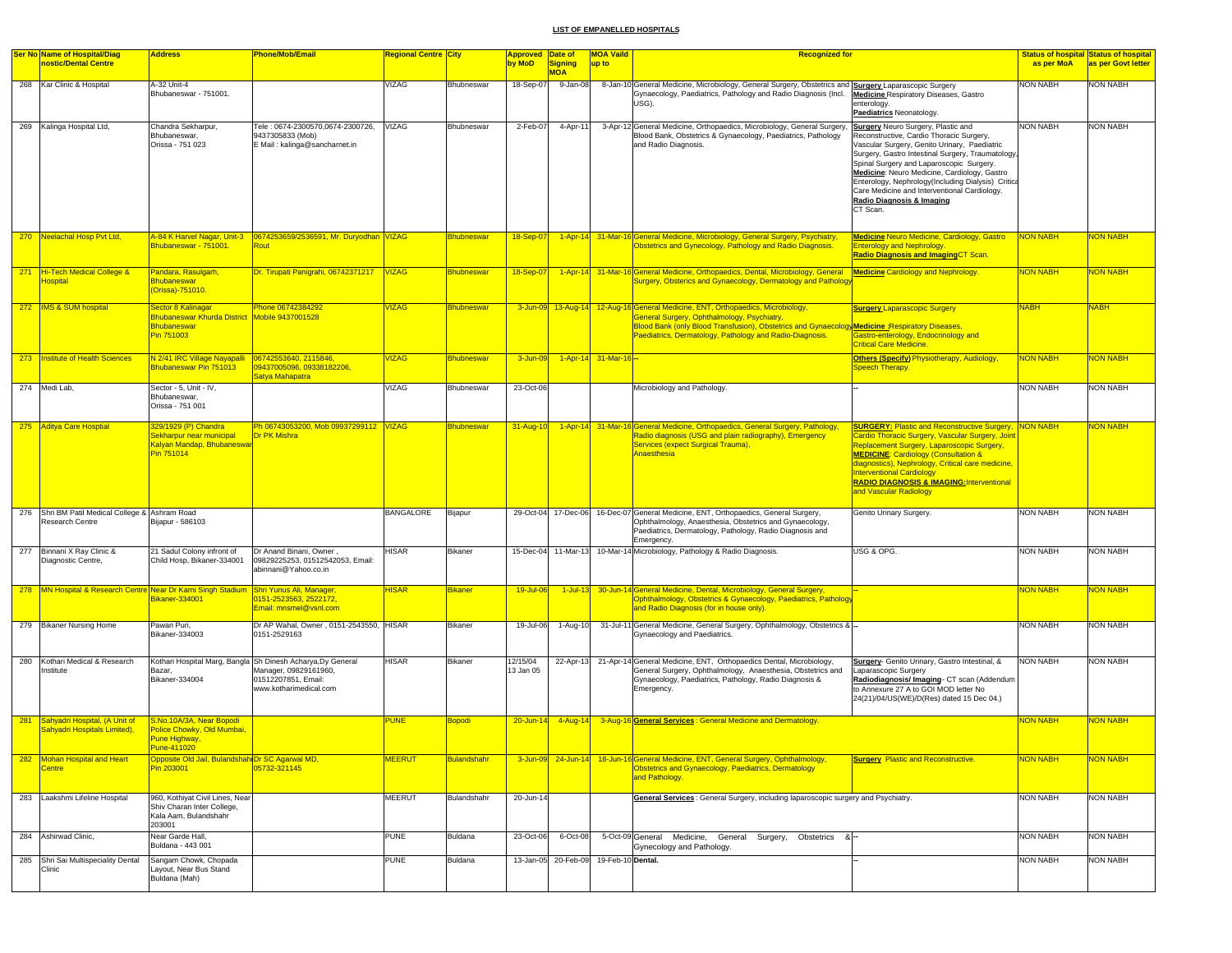|     | <b>Ser No Name of Hospital/Diag</b><br>nostic/Dental Centre                                                                                     | <b>Address</b>                                                         | <b>Phone/Mob/Email</b>                                                                                                                                 | Regional Centre <mark>City</mark> |                | <b>Approved</b><br>by MoD | Date of<br><b>Signing</b><br><b>MOA</b> | <b>MOA Vaild</b><br>up to | <b>Recognized for</b>                                                                                                                                                                                                                                                                                                                                                                                                                                                                                                                                                                                                                                                                                                                         |                                                                                                                                                                                                                                                                                                                                                                                                                                                   | as per MoA      | <b>Status of hospital Status of hospital</b><br>as per Govt letter |
|-----|-------------------------------------------------------------------------------------------------------------------------------------------------|------------------------------------------------------------------------|--------------------------------------------------------------------------------------------------------------------------------------------------------|-----------------------------------|----------------|---------------------------|-----------------------------------------|---------------------------|-----------------------------------------------------------------------------------------------------------------------------------------------------------------------------------------------------------------------------------------------------------------------------------------------------------------------------------------------------------------------------------------------------------------------------------------------------------------------------------------------------------------------------------------------------------------------------------------------------------------------------------------------------------------------------------------------------------------------------------------------|---------------------------------------------------------------------------------------------------------------------------------------------------------------------------------------------------------------------------------------------------------------------------------------------------------------------------------------------------------------------------------------------------------------------------------------------------|-----------------|--------------------------------------------------------------------|
|     | 286 Laddhad Hospital,                                                                                                                           | Cankhede Way Out Buldana<br>43001                                      |                                                                                                                                                        | <b>PUNE</b>                       | <b>Buldana</b> | 16-May-07                 |                                         | 1-Jan-14 31-Dec-15        | <b>Imaging Services:</b> X-ray, USG, Colour Doppler and<br><b>Echocardiology</b><br><b>General Medicine.</b><br>Note: S No is in continuation to Annexure 33A of GOI/MOD<br>letter No. 22(61)/06/US(WE)/D(Res) dated 23 Oct 2006.                                                                                                                                                                                                                                                                                                                                                                                                                                                                                                             |                                                                                                                                                                                                                                                                                                                                                                                                                                                   | <b>ON NABH</b>  | <b>JON NABH</b>                                                    |
| 287 | KMCT Medical College and<br><b>Hospital</b><br><b>NON NABH</b>                                                                                  | KMCT MCH, West Mampetta,<br>Manassery P.O, Mukkom,<br>Calicut - 673602 |                                                                                                                                                        | KOCHI                             | Calicut        | 12-Dec-13                 |                                         |                           | General Services : General Medicine, General Surgery, Obstetrics and Gynaecology, Paediatrics, Orthopaedics, ICINON NABH<br>and Critical Care Units, ENT, Ophthalmology, Dermatology, Psychiatry and Blood Bank (Blood Transfusion).<br>Laboratory Services: Clinical Pathology, Haematology, Biochemistry, Microbiology and Immunology.<br>Imaging Services: X-Ray, USG, USG Doppler, Contrast Studies, CT Scan and MRI.<br>Specialized Services : Cardio Thoracic Surgery, Cardiology (consultation and diagnostics), Interventional Cardiology,<br>Urology-including Dialysis, Orthopaedic Surgery-including arthroscopy and Joint Replacement Surgery, Neuro<br>Surgery, Neuro Medicine, Respiratory Diseases and Critical Care Medicine. |                                                                                                                                                                                                                                                                                                                                                                                                                                                   |                 | NON NABH                                                           |
|     | 288 Cannanore Co-operative<br><b>Hospital Society Ltd</b>                                                                                       | Talap, Kannur-670002                                                   | Mr Rameshan-Secretary<br>Mr Raveendran-ECHS, Contact-0497-<br>2762401, 0497-2827108, 9495306216,<br>Email-akghospital2010@gmail.com                    | <b>KOCHI</b>                      | Cannanore      |                           |                                         |                           | 19-Jul-06 25-Jun-12 24-Jun-13 General Medicine, ENT, Dental, Microbiology, General Surgery,<br>Ophthalmology, Blood Bank (In house only), Obstetrics &<br>Gynaecology, Paediatrics, Dermatology, Pathology and Radio<br>Diagnosis.                                                                                                                                                                                                                                                                                                                                                                                                                                                                                                            | <b>Surgery</b> Genito Urinary Surgery, (except Renal<br>Fransplant).<br>Medicine Cardiology and Nephrology including<br>dialysis.                                                                                                                                                                                                                                                                                                                 | <b>NON NABH</b> | <b>NON NABH</b>                                                    |
|     | 289 Mercury Imaging Centre                                                                                                                      | SCO-122-123, Sector-8C,<br>Chandigarh                                  | Dr Rakesh Verma, 0172-2547706,<br>9876499336.                                                                                                          | CHANDIMANDIR Chandigarh           |                | 28-Jul-05                 | 4-Sep-11                                |                           | 3-Sep-12 Specialized Services : Cardiology (Consultation and<br>Diagnostics), Interventional Cardiology, Critical Care<br>Medicine. Radio Diagnosis including Ultra Sonography.                                                                                                                                                                                                                                                                                                                                                                                                                                                                                                                                                               | Radio Diagnosis & Imaging CT Scan.                                                                                                                                                                                                                                                                                                                                                                                                                | <b>NON NABH</b> | NON NABH                                                           |
|     | 290 Apollo Clinic                                                                                                                               | SCO 170-171, Secor 9C,<br>Madhya Marg<br>Chandigarh-160017             | Col MS Bains, 0172-5007222,<br>0172-5007111, Email:<br>www.chandigarh@the apolloclinic.com                                                             | CHANDIMANDIR Chandigarh           |                |                           |                                         |                           | 3-Mar-05 18-May-12 17-May-14 Microbiology, Pathology and Radio Diagnosis.                                                                                                                                                                                                                                                                                                                                                                                                                                                                                                                                                                                                                                                                     | Pulmonary Function Tests,<br>Photoplethysmography, Echocardiography and<br>Color Doppler.                                                                                                                                                                                                                                                                                                                                                         | <b>NON NABH</b> | NON NABH                                                           |
|     | 291 Fortis Heart & Multi Speciality<br>Hospital                                                                                                 | PIN-160062                                                             | Sector-62, Phase VIII, Mohali- Wg Cdr (Dr) GBS Kang (Retd)<br>Manager ECHS, 01725096222,<br>08427101626, Email :www.gbs.kang<br>@fortishealthcare.com  | CHANDIMANDIR Chandigarh           |                |                           |                                         |                           | 16-May-07 15-May-12 14-May-14 General Medicine, ENT, Orthopaedics, Dental, General Surgery, Surgery - Neuro surgery, Plastic and<br>Ophthalmology, Psychiatry, Anaesthesia,<br>Obstetrics and Gynaecology, Paediatrics, Dermatology, Pathology Gastro Intestinal, Traumatology, Joint<br>and Emergency.                                                                                                                                                                                                                                                                                                                                                                                                                                       | Reconstructive, Cardio throracic, Genito Urinary,<br>Replacement, Spinal, Prosthetic, Laparascopic<br>and Endovascular surgery.<br>Medicine-Neuro medicine, Cardiology,<br>Respiratory Disease, Gastroenterology,<br>Endocrinology, Nephrology, Rheumatology,<br>Clinical Haematology, Oncology, Critical Care<br>Medicine, Interventional Cardiology and Geriatric<br>Medicine Radiodiagnosis/Imaging:- Interventional<br>and Vascular Radiology | <b>NON NABH</b> | NON NABH                                                           |
|     | 292 Dental Clinic and Orhodontic<br>Centre                                                                                                      | SCO-815-816, Sector-22A,<br>Chandigarh-160022                          |                                                                                                                                                        | CHANDIMANDIR Chandigarh           |                | 16-May-07                 | 18-Jul-07                               |                           | 17-Jul-09 Dental (Incl Oral Surgery and Periodontia)                                                                                                                                                                                                                                                                                                                                                                                                                                                                                                                                                                                                                                                                                          |                                                                                                                                                                                                                                                                                                                                                                                                                                                   | <b>NON NABH</b> | NON NABH                                                           |
|     | 293 Dheer Dental Clinic                                                                                                                         | SCO 358, First Floor,<br>Sector 44D.<br>Chandigarh, PIN-160044         | 01722613732, 9814122251,<br>Email: drdheer@gmail.com                                                                                                   | CHANDIMANDIR Chandigarh           |                |                           | 16-May-07 17-Aug-07                     |                           | 16-Aug-09 Dental (Incl Prosthodontia).                                                                                                                                                                                                                                                                                                                                                                                                                                                                                                                                                                                                                                                                                                        |                                                                                                                                                                                                                                                                                                                                                                                                                                                   | <b>NON NABH</b> | <b>NON NABH</b>                                                    |
|     | 294   Dr Shamsher Singh Memorial<br>Radio Diagnostic Centre                                                                                     | CF-13/14, Sector-16,<br><b>Chandigarh</b>                              | Fele-01722541465, 01722781496,<br>Mob-9872202236, E Mail:<br>baljitkaurssrd@gmail.com                                                                  | <b>CHANDIMANDIR</b> Chandigarh    |                | 16-May-07                 | 5-Jun-14                                |                           | 4-Jun-16 Radio Diagnosis.                                                                                                                                                                                                                                                                                                                                                                                                                                                                                                                                                                                                                                                                                                                     | Radio Diagnosis & Imaging CT Scan, MRI.                                                                                                                                                                                                                                                                                                                                                                                                           | <b>NON NABH</b> | <b>JON NABH</b>                                                    |
|     | 295 PGI Chandigarh                                                                                                                              | Chandigarh                                                             |                                                                                                                                                        | CHANDIMANDIR Chandigarh           |                | 6-Aug-03                  |                                         | 23-Apr-10 22-Apr-11       |                                                                                                                                                                                                                                                                                                                                                                                                                                                                                                                                                                                                                                                                                                                                               | Renal and Heart                                                                                                                                                                                                                                                                                                                                                                                                                                   | <b>NON NABH</b> | NON NABH                                                           |
|     | 296   Dr Lal Path Labs,                                                                                                                         | SCO-24, Sector - 11D<br>Chandigarh -160015                             | Anand Vimal/ Ms Rashmi (Admn),<br>9357560743/9814721040,<br>Email: www.lalpathlabs.com                                                                 | CHANDIMANDIR Chandigarh           |                | 4-Jan-08                  | $5-Feb-13$                              |                           | 4-Feb-15 Pathology                                                                                                                                                                                                                                                                                                                                                                                                                                                                                                                                                                                                                                                                                                                            |                                                                                                                                                                                                                                                                                                                                                                                                                                                   | <b>NON NABH</b> | <b>VON NABH</b>                                                    |
|     | 297 Dr Sodhi's CT Scan and<br>Research Centre Pvt Ltd,                                                                                          | SCO 27, Sector - 33D<br>Chandigarh 160015                              | Dr anjeev Sodhi, 0172-2603333,<br>2612135, 9855034707, Email:<br>www.sanjeev57@yahoo.com                                                               | CHANDIMANDIR Chandigarh           |                |                           |                                         |                           | 4-Jan-08 12-Feb-08 11-Feb-10 Radio Diagnosis (incl USG).                                                                                                                                                                                                                                                                                                                                                                                                                                                                                                                                                                                                                                                                                      | Radio Diagnosis & Imaging MRI.                                                                                                                                                                                                                                                                                                                                                                                                                    | <b>NON NABH</b> | <b>NON NABH</b>                                                    |
|     | 298 Medicos Centre                                                                                                                              | SCO 822 Sector 22A<br>Chandigarn-160022                                | R Pandhi/ Kamal Bin Sah/ Dr Gurvindel CHANDIMANDIR Chandigarh<br>Singh, 9815421262/ 9915276876/<br>9814003083, Email:<br>www.medicoseentre@hotmail.com |                                   |                |                           |                                         |                           | 8-Jul-05 18-May-07 16-May-10 Microbiology and Pathology.                                                                                                                                                                                                                                                                                                                                                                                                                                                                                                                                                                                                                                                                                      | Pathology Onco Pathology and AIDS & Virology. NON NABH                                                                                                                                                                                                                                                                                                                                                                                            |                 | NON NABH                                                           |
|     | 299 OLD Name KUC and<br>Orthopedic & Physiotherapy<br>(Kidney and Urostone Centre)<br>New Name: Kapoor's Kidney<br>& Uro Stone Centre Pvt. Ltd. | Site No-2, Sector -46D<br>Chandigarh                                   | Dr VK Kapoor, 0177-260811, 2620822, CHANDIMANDIR Chandigarh<br>9814006238, Email:<br>www.ravjitnivedita@hotmail.com                                    |                                   |                |                           |                                         |                           | 18-Sep-07 18-May-12 17-May-14 Orthopaedics                                                                                                                                                                                                                                                                                                                                                                                                                                                                                                                                                                                                                                                                                                    | <b>Surgery Genito Urinary Surgery.</b><br><b>Others Physiotherapy</b>                                                                                                                                                                                                                                                                                                                                                                             | <b>NON NABH</b> | NON NABH                                                           |
|     | 300 Spiral CT & MRI Centre.                                                                                                                     | SCO - 73-74, Sector-20<br>handigarh, 160019                            | Parminder Gill, 0172-3098801,<br>9815189430, 9814684430, Email:                                                                                        | <b>CHANDIMANDIR</b> Chandigarh    |                | 10/29/04,<br>27 Aug 13    |                                         |                           | 16-May-14 15-May-16 CT Scan and MRI.                                                                                                                                                                                                                                                                                                                                                                                                                                                                                                                                                                                                                                                                                                          |                                                                                                                                                                                                                                                                                                                                                                                                                                                   | <b>NON NABH</b> | <b>VON NABH</b>                                                    |
|     | Sprial CT & MRI Centre (A Unit Nursing Home Site-3,<br>of K.K. Medicare Pvt. Ltd.)<br><b>NON NABH</b>                                           | Sector-44C,<br>handigarh-160045                                        | www.harishqupta@hotmail.com                                                                                                                            |                                   |                |                           |                                         |                           | <b>Imaging Services: Nuclear Medicine (PET CT).</b>                                                                                                                                                                                                                                                                                                                                                                                                                                                                                                                                                                                                                                                                                           |                                                                                                                                                                                                                                                                                                                                                                                                                                                   |                 |                                                                    |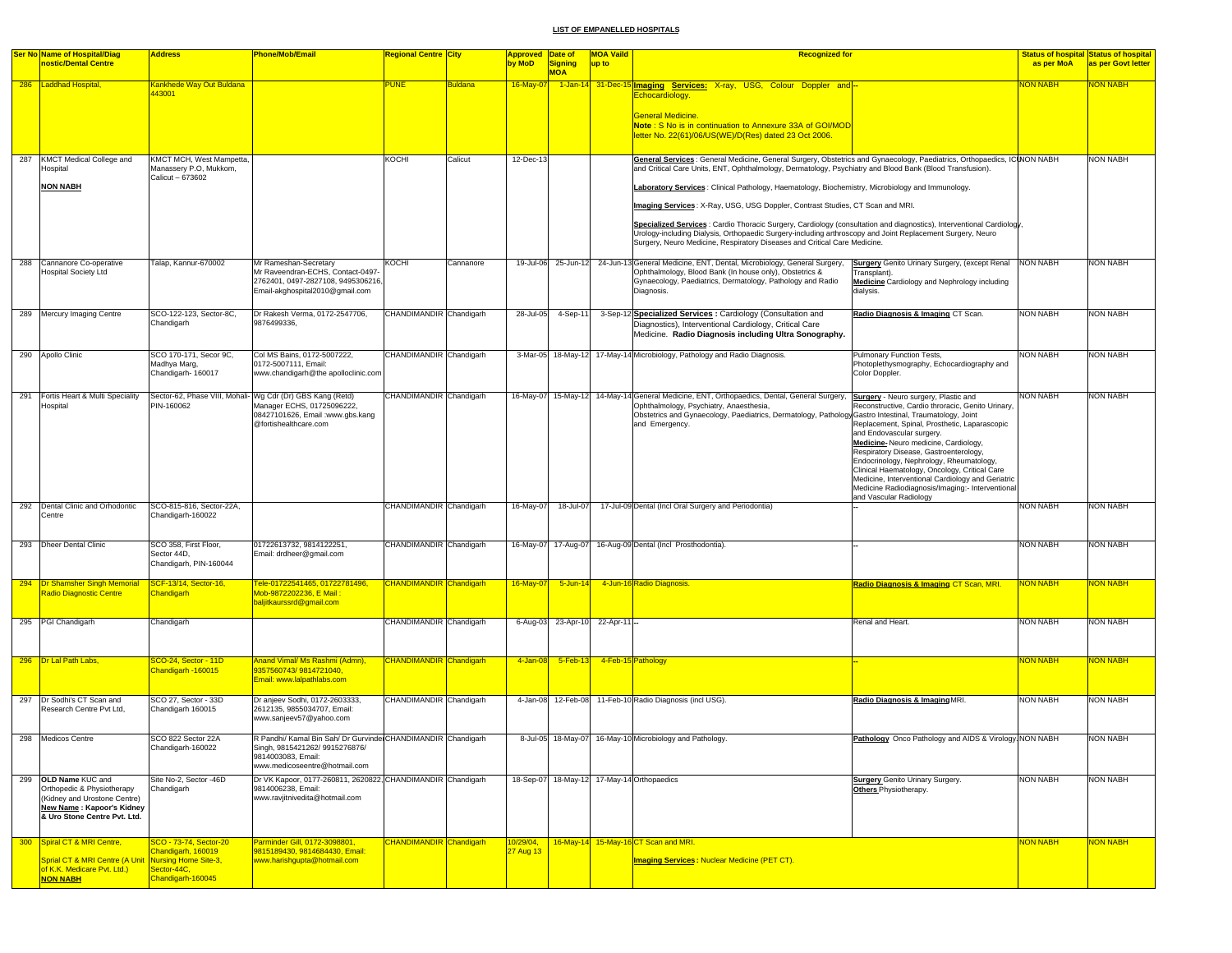| <b>Ser No Name of Hospital/Diag</b>                                                                                               | <b>Address</b>                                                 | <b>Phone/Mob/Email</b>                                                                                                                                                            | <b>Regional Centre City</b>           | Approved Date of       |                                          | <b>MOA Vaild</b>          | <b>Recognized for</b>                                                                                                                                                                                                                                                                                                                                                                                                                                                                                                                                                                                               |                                                                                                                                                                                                                                                                                                                                                                                                                                                                             |                       | <b>Status of hospital Status of hospital</b> |
|-----------------------------------------------------------------------------------------------------------------------------------|----------------------------------------------------------------|-----------------------------------------------------------------------------------------------------------------------------------------------------------------------------------|---------------------------------------|------------------------|------------------------------------------|---------------------------|---------------------------------------------------------------------------------------------------------------------------------------------------------------------------------------------------------------------------------------------------------------------------------------------------------------------------------------------------------------------------------------------------------------------------------------------------------------------------------------------------------------------------------------------------------------------------------------------------------------------|-----------------------------------------------------------------------------------------------------------------------------------------------------------------------------------------------------------------------------------------------------------------------------------------------------------------------------------------------------------------------------------------------------------------------------------------------------------------------------|-----------------------|----------------------------------------------|
| nostic/Dental Centre                                                                                                              |                                                                |                                                                                                                                                                                   |                                       | by MoD                 | <b>Signing</b><br><b>MOA</b>             | up to                     |                                                                                                                                                                                                                                                                                                                                                                                                                                                                                                                                                                                                                     |                                                                                                                                                                                                                                                                                                                                                                                                                                                                             | as per MoA            | as per Govt letter                           |
| <b>Pyt Ltd</b>                                                                                                                    |                                                                | 301 Chandigarh Clinical Laboratories SCF-9 Sec-16D, Chandigarh Mr Ravi Raj Khanna, Managing<br>Director, 0172-2770994, 09872246170<br>Email: www.ccl sector16@yahoo.com           | <b>CHANDIMANDIR Chandigarh</b>        |                        | 29-Oct-04 15-May-14 14-May-16 Pathology. |                           |                                                                                                                                                                                                                                                                                                                                                                                                                                                                                                                                                                                                                     |                                                                                                                                                                                                                                                                                                                                                                                                                                                                             | NON NABH              | <b>NON NABH</b>                              |
| 302 Dr Sandhu's Pathology &<br>Imaging Centre,                                                                                    | SCO 50-51, Sector 34-A.<br>Chandigarh-160034                   | Mandeep Singh/ Dr JS Sandhu, 0172- CHANDIMANDIR Chandigarh<br>2669329, 0172-5002474/0172-<br>2669629, 0172-5089083,<br>9855338015/9814002989, Email:<br>www.ranaa singh@yahoo.com |                                       | 10/29/04,<br>15 Mar 10 |                                          |                           | 17-May-12 16-May-14 Pathology and Radio Diagnosis.                                                                                                                                                                                                                                                                                                                                                                                                                                                                                                                                                                  | Radio Diagnosis & Imaging - CT Scan.                                                                                                                                                                                                                                                                                                                                                                                                                                        | <b>NON NABH</b>       | <b>NON NABH</b>                              |
| 303 Mirchias Diagnostics,                                                                                                         | SCO -912 NAC, Manimajra<br>Chandigarh                          | Dr Sudha Mirchias/Puran,<br>0172-2733049, 9872972099/<br>9988148366, Email:<br>www.mirchiaeye@yahoo.com                                                                           | <b>CHANDIMANDIR</b> Chandigarh        | 29-Oct-04              | $4 - Apr - 14$                           |                           | 3-Apr-16 Radio diagnosis.                                                                                                                                                                                                                                                                                                                                                                                                                                                                                                                                                                                           | <b>CT Scan</b>                                                                                                                                                                                                                                                                                                                                                                                                                                                              | NON NABH              | <mark>NON NABH</mark>                        |
| 304 Mukat Hospital & Heart Institute SCO-47-49, Sector 34A,                                                                       | Chandigarh-110022                                              | Yogesh Goel, Manager Tel:<br>01724344444/63 09815030454, Email<br>www.goelyogesh 15@gmail.com                                                                                     | <b>CHANDIMANDIR</b> Chandigarh        | 3-Mar-05               |                                          |                           | 1-May-14 30-Apr-16 General Medicine, ENT, Orthopaedics, Microbiology, General<br>Surgery, Ophthalmology, Psychiatry, Obstetrics and Gynaecology Reconstructive, Cardiothoracic Surgery, Vascular<br>Paediatrics, Dermatology, Pathology, Radio Diagnosis.                                                                                                                                                                                                                                                                                                                                                           | <b>Surgery - Neuro Surgery, Plastic and</b><br><b>Surgery, Genito Urinary Surgery, Oncology</b><br>Surgery, Gastro Intestinal Surgery, Traumatology<br>Joint Replacement, Spinal and Laparascopic<br>Surgery.<br><b>Medicine - Neuro medicine, Cardiology,</b><br>Gastroenterology, Endocrinology, Oncology<br>(Medical), and Interventional Cardiology.<br><b>Obstetrics and Gynaecology- Gynaecology</b><br>Oncology and Infertility and Assisted<br><b>Reproduction.</b> | <b>NON NABH</b>       | <b>NON NABH</b>                              |
| 305 Kidney and Uro Stone Centre                                                                                                   | SCO 70 & 71, 20C Tribune<br>Road, Chandigarh - 160020          |                                                                                                                                                                                   | CHANDIMANDIR Chandigarh               | 3-Mar-05               |                                          |                           |                                                                                                                                                                                                                                                                                                                                                                                                                                                                                                                                                                                                                     | <b>Surgery</b> Genito Urinary Surgery including<br>Lithotripsy.                                                                                                                                                                                                                                                                                                                                                                                                             | <b>NON NABH</b>       | <b>NON NABH</b>                              |
| 306 Grewal Eye Institute,                                                                                                         | SCO 168-169, Sector 9C<br>madhya Marg, Chandigarh-<br>160009   | Mr Amit Kumar, 01725056969, Email: CHANDIMANDIR Chandigarh<br>www.spsgei@yahoo.com                                                                                                |                                       |                        |                                          |                           | 16-Nov-05 17-Mar-13 16-Mar-15 Ophthalmology.                                                                                                                                                                                                                                                                                                                                                                                                                                                                                                                                                                        |                                                                                                                                                                                                                                                                                                                                                                                                                                                                             | <b>NON NABH</b>       | <b>NON NABH</b>                              |
| 307 Superb MRI CT Scan Centre                                                                                                     | SCO, 24-25, Sector 8C<br>Chandigarh-160009                     | Rajendra SINI/ Dr Sps Chawla,<br>9216870704/9814509814                                                                                                                            | <b>CHANDIMANDIR</b> Chandigarh        |                        |                                          |                           | 16-May-07 15-May-12 14-Jun-14 Radio Diagnosis.                                                                                                                                                                                                                                                                                                                                                                                                                                                                                                                                                                      | Radio Diagnosis & Imaging: CT Scan, MRI<br>Others (Specify): Bone Densitometer,<br>Mammography.                                                                                                                                                                                                                                                                                                                                                                             | <b>NON NABH</b>       | <b>NON NABH</b>                              |
| 308 Hope Gastro Intestinal<br><b>Diagnostic Clinic.</b>                                                                           | H No 1184 Sector 21B<br>Chandigarh 160022                      | Dr Neeraj Nagpal/ Dr Kamna Nagpal, CHANDIMANDIR Chandigarh<br>0172-2707935, 2706024,<br>9316517176/9814013735, Email:<br>www.hopeclinis@yahoo.com                                 |                                       |                        | 16-May-07 28-May-14 27-May-16 -          |                           |                                                                                                                                                                                                                                                                                                                                                                                                                                                                                                                                                                                                                     | <b>Medicine</b> Gastro Enterology                                                                                                                                                                                                                                                                                                                                                                                                                                           | <b>NON NABH</b>       | <b>NON NABH</b>                              |
| 309 Shining Pearls Dental Clinic                                                                                                  | SCO 32D, Chandigarh                                            | Dr Govind Jinda (MDS)/ Dr Jagmohan CHANDIMANDIR Chandigarh<br>Singh Sodhi Ex Maj, 0172-223055,<br>9814680820/9876130555, Email:<br>www.jaggi dent@rediffmail.com                  |                                       | 22-Dec-08              | 9-May-11                                 |                           | 8-May-12 Dental. (Incl Oral Surgery)                                                                                                                                                                                                                                                                                                                                                                                                                                                                                                                                                                                |                                                                                                                                                                                                                                                                                                                                                                                                                                                                             | <b>NON NABH</b>       | <b>NON NABH</b>                              |
| 310 Dental Cosmetic Lab                                                                                                           | SCO - 57, 2nd Floor,<br>Sector 30C. Chandigarh<br>Pin 160030.  | Yogender Singh, 0172-2716899,<br>9814803658                                                                                                                                       | CHANDIMANDIR Chandigarh               | 3-Jun-09               | 1-Aug-09                                 |                           | 31-Jul-11 Dental (only Dental Lab)                                                                                                                                                                                                                                                                                                                                                                                                                                                                                                                                                                                  |                                                                                                                                                                                                                                                                                                                                                                                                                                                                             | <b>NON NABH</b>       | NON NABH                                     |
| 311 Nevedac Prosthetic Centre                                                                                                     | No 104, Sector 11A<br>Chandigarh Pin 160011                    | Lt Col KJ Singh, 01762-295097,<br>9814036466, Email:<br>www.navedac@gmil.com                                                                                                      | CHANDIMANDIR Chandigarh               |                        | 3-Jun-09 22-Sep-09 21-Sep-11             |                           |                                                                                                                                                                                                                                                                                                                                                                                                                                                                                                                                                                                                                     | Others (Specify) Artificial limbs/Aids and<br>appliances                                                                                                                                                                                                                                                                                                                                                                                                                    | <b>NON NABH</b>       | <b>NON NABH</b>                              |
| 312 Mukul Sales Pvt Ltd                                                                                                           | SCO-112-113 Sector 8 C,<br>160009                              | Rajdeep Singh/ Mr SC Gupta,<br>Madhya Marg Chandigarh Pin 0172-3063600, 9915523377,<br>9878619444, Email:<br>www.healthcate@atulya.com                                            | <b>CHANDIMANDIR</b> Chandigarh        | 3-Jun-09               | 14-Jul-14                                |                           | 13-Jul-16 Radio-Diagnosis incl USG)                                                                                                                                                                                                                                                                                                                                                                                                                                                                                                                                                                                 | Radio-Diagnosis & Imaging CT Scan (incl CT<br>Angiography)                                                                                                                                                                                                                                                                                                                                                                                                                  | NON NABH              | <b>NON NABH</b>                              |
| 313 Laser Eye Clinic,                                                                                                             | Parade Ground, Chandigarh                                      | SCO 833-834, Sec 22A, Opp <mark>IDr Rajiv Mirchia PROP, 0172-2720965,</mark> CHANDIMANDIR <mark>Chandigarh</mark><br>09872100999, Email:<br>www.mirchiaeye@yahoo.com              |                                       | 15-Mar-10              | 4-Apr-14                                 |                           | 3-Apr-16 Ophthalmology                                                                                                                                                                                                                                                                                                                                                                                                                                                                                                                                                                                              |                                                                                                                                                                                                                                                                                                                                                                                                                                                                             | NON NABH              | <b>NON NABH</b>                              |
| 314 Gupta Eye Hospital                                                                                                            | 85, NAC Manimajra,<br>Chandigarh                               | Dr Varun Gupta Ph 01722735725,<br>09815748648, Email:www.varun<br>chandigarh@yahoo.com                                                                                            | CHANDIMANDIR Chandigarh               | 15-Mar-10              | 8-Apr-10                                 |                           | 7-Apr-12 Ophthalmology.                                                                                                                                                                                                                                                                                                                                                                                                                                                                                                                                                                                             | Others (Specify) - Intra ocular laser Implant<br>Surgery                                                                                                                                                                                                                                                                                                                                                                                                                    | <b>NON NABH</b>       | <b>NON NABH</b>                              |
| 315 Centre for Complete Dental<br>Care                                                                                            | House No-1273, Ground<br>Floor, Sec-22B, Chandigarh-<br>160022 | Dr Vikramaditya, 0172-5026595,<br>09217771054, 09876768558, Email:<br>www.vikramaditya<br>sabharwal@yahoo.com                                                                     | CHANDIMANDIR Chandigarh               |                        | 15-Mar-10 28-Apr-12 27-Apr-14 Dental.    |                           |                                                                                                                                                                                                                                                                                                                                                                                                                                                                                                                                                                                                                     |                                                                                                                                                                                                                                                                                                                                                                                                                                                                             | <b>NON NABH</b>       | <b>NON NABH</b>                              |
| 316 Dr Parminder Sidanas Dental<br>Practice                                                                                       | SCF 64, First Floor Phase -<br>3B2, Mohali Pin 160060          | Dr Parminder (PROP), 0172-4632425, CHANDIMANDIR Chandigarh<br>0172-4628294, 09814832425, Email:<br>www.parmindersidana@gmail.com                                                  |                                       | $15-Mar-10$            |                                          | 2-May-14 1-May-16 Dental. |                                                                                                                                                                                                                                                                                                                                                                                                                                                                                                                                                                                                                     |                                                                                                                                                                                                                                                                                                                                                                                                                                                                             | <mark>NON NABH</mark> | NON NABH                                     |
| 317 Landmark Hospital (A Unit of Site No 1 & 2, Sector-33C, Tele<br>CT Scan Research Centre Chandigarh-160020<br>Pvt Ltd.)<br>QCI |                                                                | 4027771E.mail<br>spschawla@<br>hotmail.com,                                                                                                                                       | 0172-4027000. CHANDIMANDIR Chandigarh |                        |                                          |                           | 14-Jan-13 30-Jan-15 29-Jan-17 General Services.General Medicine, General Surgery, Obstetrics & Gynaecology, Orthopaedics, ICU &<br>Critical Care, Laboratory (Haematology, Histopathology, Biochemistry, Microbiology & Immunology) and<br>Imaging Facilities (X-Ray, USG, Colour Doppler, ECHO).<br>Specialised Services. Urology including Dialysis only, Endoscopic Surgery, Orthopaedic Surgery including<br>Arthroscopy and Joint Replacement Surgery, Plastic & Reconstructive Surgery, Traumatology, Critical Care<br>Medicine, Gynaecological Oncology and Infertility and Assisted Reproduction only IUIR. |                                                                                                                                                                                                                                                                                                                                                                                                                                                                             | <b>NON NABH</b>       | <b>NON NABH</b>                              |
| 318 32 Smilez Healthcare Centre, SCO-373, First Floor,<br>NON NABH                                                                | Sector – 32 – D.<br>Chandigarh -160031                         |                                                                                                                                                                                   | <b>CHANDIMANDIR</b> Chandigarh        | $14$ -Jun-13           | $24$ -Jul-13                             |                           | 23-Jul-15 General Services : Dental and Special Dental Procedures - Oral & Maxillo Facial Surgery, Periodontia,<br>Prosthodontia, Endodontia, Orthodontia and Paedodontia under Local Anaesthesia.                                                                                                                                                                                                                                                                                                                                                                                                                  |                                                                                                                                                                                                                                                                                                                                                                                                                                                                             | <b>NON NABH</b>       | <b>NON NABH</b>                              |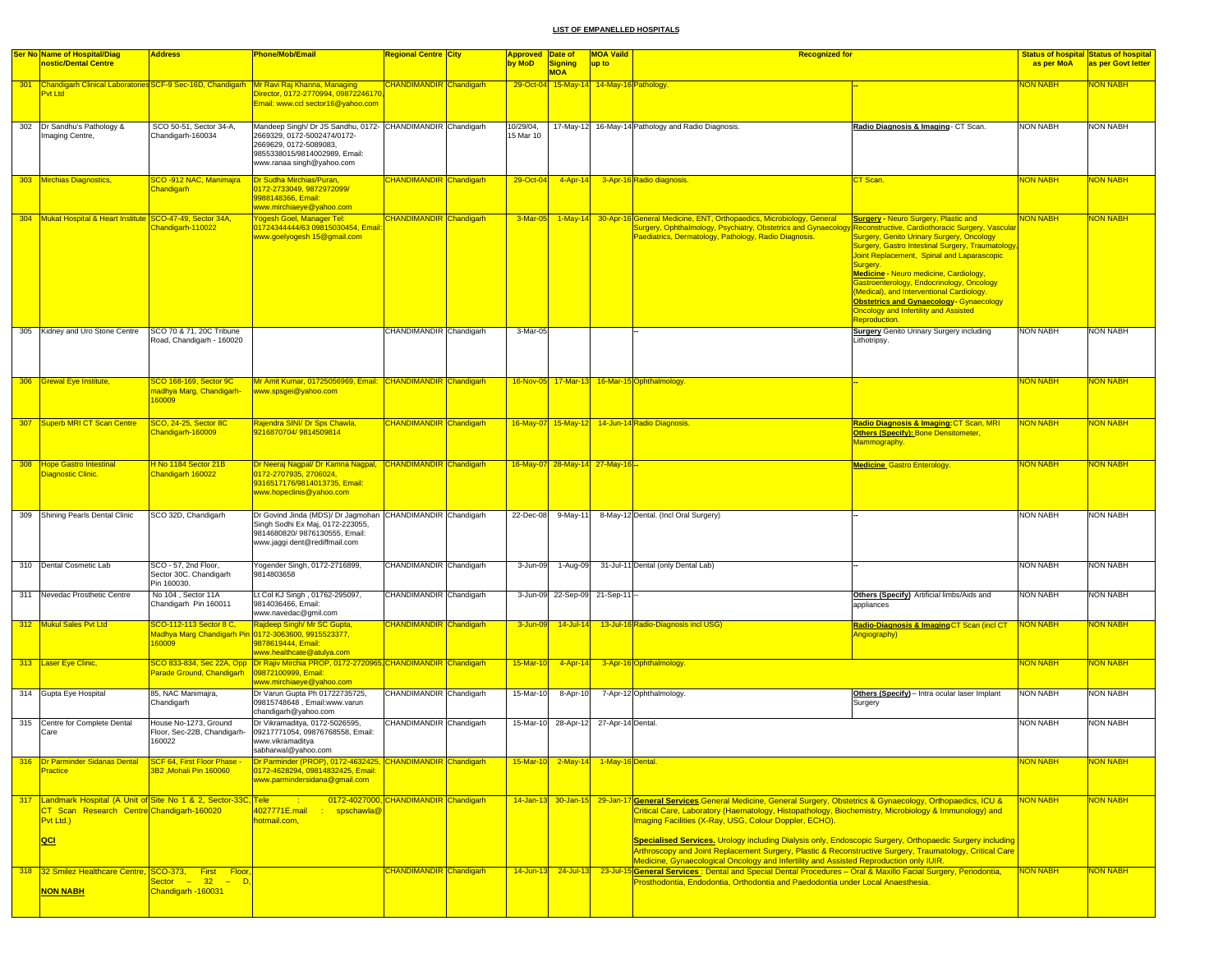|     | <b>Ser No Name of Hospital/Diag</b><br>nostic/Dental Centre                                                                                          | <b>Address</b>                                                            | Phone/Mob/Email                                                                                                         | Regional Centre <mark>City</mark> |                                      | Approved Date of<br>by MoD | Signing             | <b>MOA Vaild</b><br>up to | <b>Recognized for</b>                                                                                                                                                                                                                                                                    |                                                                                                         | as per MoA      | <b>Status of hospital Status of hospital</b><br>as per Govt letter |
|-----|------------------------------------------------------------------------------------------------------------------------------------------------------|---------------------------------------------------------------------------|-------------------------------------------------------------------------------------------------------------------------|-----------------------------------|--------------------------------------|----------------------------|---------------------|---------------------------|------------------------------------------------------------------------------------------------------------------------------------------------------------------------------------------------------------------------------------------------------------------------------------------|---------------------------------------------------------------------------------------------------------|-----------------|--------------------------------------------------------------------|
|     |                                                                                                                                                      |                                                                           |                                                                                                                         |                                   |                                      |                            | <b>MOA</b>          |                           |                                                                                                                                                                                                                                                                                          |                                                                                                         |                 |                                                                    |
|     | 319 Prime Diagnostic Centre & S.C.O-155, Sector 24D,<br>Heart Institute, (A unit of Chandigarh - 160023 (UT)<br>Prime Diagnostic Centre Pvt.<br>Ltd. |                                                                           |                                                                                                                         | <b>CHANDIMANDIR Chandigarh</b>    |                                      |                            |                     |                           | 27-Aug-13 26-Sep-13 25-Sep-15 USG Colour Doppler, ECG, Echocardiography, Holter and Ambulatory BP Monitoring.                                                                                                                                                                            |                                                                                                         | <b>NON NABH</b> | NON NABH                                                           |
| 320 | <b>NON NABH</b><br>Grover Eye Laser ENT #140, Sector 35-A,                                                                                           |                                                                           |                                                                                                                         | CHANDIMANDIR Chandigarh           |                                      | $12 - Dec-13$              | $7-Feb-14$          |                           | 6-Feb-16 General Services: Ophthalmology, Cataract Surgeries with IOL Implantations.                                                                                                                                                                                                     |                                                                                                         | <b>NON NABH</b> | <b>NON NABH</b>                                                    |
|     | <b>Hospital</b>                                                                                                                                      | Chandigarh - 160022                                                       |                                                                                                                         |                                   |                                      |                            |                     |                           | <b>Specialized Services: Glaucoma, Strabismus and Occuloplasty &amp; Adenexa.</b>                                                                                                                                                                                                        |                                                                                                         |                 |                                                                    |
| 321 | <b>NON NABH</b><br>Kidney<br>Kapoor's                                                                                                                | and Nursing Home, Site No.2,                                              |                                                                                                                         | <b>CHANDIMANDIR</b> Chandigarh    |                                      |                            |                     |                           | 27-Jan-14 22-May-14 13-Feb-16 Clinical Services - Anaesthesia, Andrology, Radiology, Urology (Stone Disease, Prostate, Uro Oncology, NABH                                                                                                                                                |                                                                                                         |                 | <b>NABH</b>                                                        |
|     | Urostone Centre Pvt. Ltd.                                                                                                                            | Sector-46D, Chandigarh-<br>60047                                          |                                                                                                                         |                                   |                                      |                            |                     |                           | Female Urology, Andrology)                                                                                                                                                                                                                                                               |                                                                                                         |                 |                                                                    |
|     | <b>NABH</b>                                                                                                                                          |                                                                           |                                                                                                                         |                                   |                                      |                            |                     |                           | Diagnostic Services - Ultrasound, Urodynamic Studies, Uroflowmetry, X-ray.<br>Laboratory Services & Transfusion services - Blood Transfusion Services.                                                                                                                                   |                                                                                                         |                 |                                                                    |
|     |                                                                                                                                                      |                                                                           |                                                                                                                         |                                   |                                      |                            |                     |                           | <b>Professions Allied to Medicine - Physiotherapy.</b>                                                                                                                                                                                                                                   |                                                                                                         |                 |                                                                    |
|     | 322 Uphar Medical Research Centre West of Municipal Chowk,                                                                                           | Chapra-841301,                                                            | Ph 06152-232802,                                                                                                        | <b>PATNA</b>                      | Chapra                               | $15-Mar-10$                | $8 -$ Apr-14        |                           | 7-Apr-16 General Medicine, Microbiology, General Surgery, Obstetrics and Surgery-Traumatology<br>Gynaecology, Pathology                                                                                                                                                                  |                                                                                                         | <b>NON NABH</b> | <b>NON NABH</b>                                                    |
|     |                                                                                                                                                      |                                                                           | 9431216278                                                                                                              |                                   |                                      |                            |                     |                           |                                                                                                                                                                                                                                                                                          | <b>Medicine</b> - Gastro enterology                                                                     |                 |                                                                    |
|     | 323 Krishana Hospital                                                                                                                                | Old Jhajjar Road, Charkhi<br>Dadri, Distt- Bhiwani, Haryana               |                                                                                                                         | <b>HISAR</b>                      | Charkhi Dadri                        | 14-Jun-13                  | $15$ -Jul-13        |                           | 14-Jul-15 General Services: Ophthalmology (Refraction, Contact lens, Cataract surgeries with IOL Implantations)                                                                                                                                                                          |                                                                                                         | <b>NON NABH</b> | NON NABH                                                           |
|     | <b>Non NABH</b>                                                                                                                                      | 127306                                                                    |                                                                                                                         |                                   |                                      |                            |                     |                           | <b>Specialised Services - Cataract and Glaucoma.</b>                                                                                                                                                                                                                                     |                                                                                                         |                 |                                                                    |
|     | 324 Century Hospital,                                                                                                                                | MP 1/186 Mulakuzha PO<br><b>Chengannur 689505, Alleppe</b>                | Mr Ponnachan-Manager<br>yOr Alexander Koshy-Med Supdt,<br>contact No-0479-2469469.<br>9447345382, Email-ctsh@dataone.in | <b>Trivandrum</b>                 | <b>Chengannur</b>                    |                            |                     |                           | 13-Jan-06 19-Nov-14 18-Nov-15 General Medicine, ENT, Dental, Microbiology, General Surgery, Radio Diagnosis and Imaging CT Scan.<br>Ophthalmology, Blood Bank (In house only), Obstetrics and<br>Gynaecology, Paediatrics, Dermatology, Pathology and Radio<br>Diagnosis(including USG). |                                                                                                         | <b>NON NABH</b> | NON NABH                                                           |
|     | 325 Sankara Nethralaya (Unit of<br><b>Medical Research Foundation)</b>                                                                               | 18, College Road,<br>hennai 600 006                                       | Mob: 9380699128, tt@snmail.org                                                                                          | <b>CHENNAI</b>                    | Chennai                              | 29-Oct-04                  | $9-Mar-14$          |                           | 2-Feb-15 Ophthalmology and Ophthalmic Emergency.                                                                                                                                                                                                                                         | Ophthalmology.                                                                                          | <b>NABH</b>     | <b>NON NABH</b>                                                    |
| 326 | Madras Medical Mission                                                                                                                               | 4A Dr JJ Nagar Mogappair<br>Chennai 600 037                               | Phone 044 26565960, 26565961                                                                                            | <b>CHENNAI</b>                    | Chennai                              | 6-Aug-03                   | 9-Mar-12            | 8-Mar-14 --               |                                                                                                                                                                                                                                                                                          | <b>Surgery</b> Cardio- Thoracic Surgery<br><b>Medicine</b> Cardiology and Interventional<br>Cardiology. | <b>NON NABH</b> | <b>NON NABH</b>                                                    |
|     | 327 Ehrlich Laboratory Pvt Ltd.                                                                                                                      | 46 & 48 Masilamani Road,<br>Balaji Nagar Royapettah<br>Chennai Pin 600014 | PH 04428130514, 28130460                                                                                                | <b>CHENNAI</b>                    | <b>Chennai</b>                       | 6-Aug-03                   | $4$ -Oct-13         |                           | 14-Jul-15 Microbiology, Pathology, Radio-Diagnosis (incl USG)                                                                                                                                                                                                                            | Others (Specify): TMT, Echo-Cardiography.                                                               | <b>NON NABH</b> | NON NABH                                                           |
|     | 328 Sacred Heart General Hospital Green Gardens Cherthala,                                                                                           |                                                                           |                                                                                                                         | <b>KOCHI</b>                      | Cherthala.                           |                            |                     |                           | 20-Jun-14 14-Aug-14 13-Aug-16 General Services: General Medicine, General Surgery, Obstetrics and Gynaecology, Paediatrics, Orthopaedics, ICINON NABH                                                                                                                                    |                                                                                                         |                 | NON NABH                                                           |
|     | A Unit of Social Service Guild of P.O., Alappuzha District.<br><b>Assist Sisters)</b>                                                                | Kerala PIN 688524                                                         |                                                                                                                         |                                   | <b>Aleppey</b>                       |                            |                     |                           | & Critical Care Units, ENT, Ophthalmology, Dermatology, Psychiatry, Emergency and Laparoscopic Surgery.                                                                                                                                                                                  |                                                                                                         |                 |                                                                    |
|     |                                                                                                                                                      |                                                                           |                                                                                                                         |                                   |                                      |                            |                     |                           | Laboratory Services: Haematology, Histopathology, Biochemistry and Microbiology                                                                                                                                                                                                          |                                                                                                         |                 |                                                                    |
|     | 329 PVS Medical Surgical Cardiac                                                                                                                     | Sixth Cross JCR Extension                                                 |                                                                                                                         | <b>BANGALORE</b>                  | Chitradurga                          |                            | 16-May-07 10-Mar-11 |                           | Imaging Services: X-ray, USG and USG Doppler.<br>10-Mar-13 General Medicine, General Surgery.                                                                                                                                                                                            |                                                                                                         | <b>NON NABH</b> | <b>NON NABH</b>                                                    |
|     | Hosp                                                                                                                                                 | Chitradurga<br>Chitradurga-577501.                                        |                                                                                                                         |                                   |                                      |                            |                     |                           |                                                                                                                                                                                                                                                                                          |                                                                                                         |                 |                                                                    |
|     | 330 MRM Choudhary Hospital and<br>Research Centre,                                                                                                   | A-20, Sainik Colony,<br>Churu Rajathan-331001,                            | Dr BK Choudhary, Owner,<br>09414333931, 01562256501                                                                     | <b>HISAR</b>                      | Churu                                |                            |                     |                           | 22-Dec-08 13-Feb-14 12-Feb-15 General Medicine, ENT, Orthopaedics, Dental, Microbiology,<br>General Surgery, Obstetrics and Gynaecology, Paediatrics,<br>Pathology, Radio diagnosis.                                                                                                     |                                                                                                         | <b>NON NABH</b> | NON NABH                                                           |
| 331 | Sri Kanchi Kamakoti Medical<br><b>Trust Sankara Eye Centre</b>                                                                                       | Sathy Road,<br>Sivananathapuram,                                          |                                                                                                                         | <b>CHENNAI</b>                    | Sivanandapuram,<br><b>Coimbatore</b> |                            |                     |                           | 20-Jun-14 22-Aug-14 21-Aug-16 General Services: Ophthalmology (Refraction, Cataract Surgeries with IOL Implantations).                                                                                                                                                                   |                                                                                                         | <b>NON NABH</b> | <b>NON NABH</b>                                                    |
|     |                                                                                                                                                      | Saravanampatty, Coimbatore<br>$-641035$                                   |                                                                                                                         |                                   |                                      |                            |                     |                           | Specialised Services - Cataract/Glaucoma, Retinal - Medical - Vitreo - Retinal Surgery, Strabismus and<br>Occuloplasty & Adnexa & other Specialised treatment.                                                                                                                           |                                                                                                         |                 |                                                                    |
|     | 332 Sun Hospital                                                                                                                                     | Shrivihar Tulasipur<br>Cuttack - 753008.                                  | 06712301402, 08908157464, Dr.<br>Dipak Mitra, Shri Sanghamitra Pattnail                                                 | <b>PATNA</b>                      | <b>Cuttack</b>                       | 18-Sep-07                  |                     |                           | 1-Apr-14 31-Mar-16 General Medicine, Dental, Microbiology, General Surgery,<br>Obstetrics and Gynecology, Paediatrics, Pathology and Radio<br>Diagnosis.                                                                                                                                 | Radio Diagnosis and ImagingCT Scan and<br><b>Paediatrics Neonatology.</b>                               | <b>NON NABH</b> | NON NABH                                                           |
|     | 333 JPM Rotary Eye Hospital &                                                                                                                        | CDA Sector - VI Bidanasi                                                  | 06712363994, 2364485, 2364741,                                                                                          | <b>PATNA</b>                      | <b>Cuttack</b>                       | 4-Jan-08                   |                     |                           | 1-Apr-13 31-Mar-15 Opthalmology.                                                                                                                                                                                                                                                         |                                                                                                         | <b>NON NABH</b> | <b>NON NABH</b>                                                    |
|     | <b>Research Centre.</b>                                                                                                                              | Cuttack - 753014.                                                         | Alok Kumar Sahoo                                                                                                        |                                   |                                      |                            |                     |                           |                                                                                                                                                                                                                                                                                          |                                                                                                         |                 |                                                                    |
|     | 334 Apex Neuro Scan Research and Jobra Road Cuttack - 753003<br>Diagnostic Pyt Ltd                                                                   |                                                                           | 06712547067.2548068.<br>09437028065, Dr. NK Santuka                                                                     | <b>PATNA</b>                      | <b>Cuttack</b>                       | 4-Jan-08                   |                     |                           | 1-Apr-14 31-Mar-16 Pathology and Radio Diagnosis.                                                                                                                                                                                                                                        | <b>Radio Diagnosis and Imaging CT Scan</b>                                                              | <b>NON NABH</b> | <mark>NON NABH</mark>                                              |
| 335 | Bibhuti Bhusan Memorial Dental Ranihat Bazar, Near Ranihat 06712415280/09437070280,<br><b>NON NABH</b>                                               | (Odissa) - 753001                                                         | Hospital and Research Centre Bazar Puja Mandap, Cuttack 109437092699, Dr. Sudipto Podder                                | <b>PATNA</b>                      | <b>Cuttack</b>                       | 14-Jun-13                  | $15$ -Jul-13        |                           | 14-Jul-15 General Dentistry and Special Dental Procedures in Oral & Maxillo Facial Surgery, Periodontia, Prosthodontia,<br>Endodontia, Orthodontia and Paedodontia.                                                                                                                      |                                                                                                         | <b>NON NABH</b> | NON NABH                                                           |
|     | 336 RB Memorial Hospital                                                                                                                             | <b>RB Memorial Hospital</b>                                               | Phone-06272231140,                                                                                                      |                                   | Darhhanna                            |                            |                     |                           | 22-Dec-08 16-Feb-09 15-Feb-11 General Medicine, Microbiology, General Surgery, Opthalmology, Radio - CT Scan.                                                                                                                                                                            |                                                                                                         | NON NABH        | <b>NON NABH</b>                                                    |
| 337 | Shekhar - Netralaya & Ear,                                                                                                                           | Darbhanga, Bihar<br>Pin-846001,<br>Vear Naka No 6, Moh -                  | 9431219911                                                                                                              | <b>PATNA</b>                      | Darbhanga                            |                            |                     |                           | Blood Bank (Blood Transfusion only), Pathology and Radio<br>Diagnosis (Incl USG).<br>15-Mar-10 22-Apr-14 21-Apr-16 ENT, Opthalmology                                                                                                                                                     |                                                                                                         | <b>NON NABH</b> | NON NABH                                                           |
|     | <b>Vose, Throat Hospital,</b>                                                                                                                        | aramganj Polaheri asarai<br>Distt Darbhanga 846001                        | Ph 06272220060<br>Mob 9431819319<br>Dr RS Srivastava                                                                    |                                   |                                      |                            |                     |                           |                                                                                                                                                                                                                                                                                          |                                                                                                         |                 |                                                                    |
|     | 338 Dooars & Darjeeling (Medical<br><b>Association) Nursing Home</b>                                                                                 | , Nehru road, Darjeeling                                                  | Dr. plaban_das@rediffmail.com                                                                                           | <b>KOLKATA</b>                    | Darjeeling                           |                            |                     |                           | 4-Jan-08 26-Feb-14 25-Feb-15 General Medicine, Orthopaedics, Dental, General Surgery,<br>Opthalmology, Paediatrics and Pathology.                                                                                                                                                        |                                                                                                         | <b>NON NABH</b> | <b>NON NABH</b>                                                    |
|     | 339 Yuma Nursing Home and<br>Diagnostic Centre                                                                                                       | 7A Ballen Villa Road, PO &<br>Distt - Darjeeling - 734101.                | Dhurba.sharma10@gmail.com                                                                                               | <b>KOLKATA</b>                    | Darjeeling                           | 4-Jan-08                   | 1-Mar-13            |                           | 28-Feb-14 Orthopaedics, Microbiology, General Surgery, Opthalmology,<br>Obstetrics & Gynaecology, Paediatrics, Dermatology, Pathology<br>and Radio Diagnosis.                                                                                                                            |                                                                                                         | NON NABH        | <b>NON NABH</b>                                                    |
|     | 340 Archana Hospital                                                                                                                                 | Hotel Surbhi Palace) Ballupur Mr Alexender 9917002087                     | 123-A, Mahindra Vihar (Behind Dr Ashok Luthra, 9412055444                                                               | <b>Dehradun</b>                   | <b>Dehradun</b>                      |                            | 29-Oct-04 20-Dec-14 |                           | 19-Dec-16 Obstetrics & Gynaecology, Anaesthesia and Paediatrics.                                                                                                                                                                                                                         | <b>Senito Urinary Surgery and Laparascopic</b><br>Surgery.                                              | <b>NON NABH</b> | <b>VON NABH</b>                                                    |
|     |                                                                                                                                                      | Road, Dehradun                                                            | Mr Jitender Sharma 9719563336                                                                                           |                                   |                                      |                            |                     |                           |                                                                                                                                                                                                                                                                                          |                                                                                                         |                 |                                                                    |
|     | 341 MK Surgical Clinic & Urology<br><b>Centre</b>                                                                                                    | 8 Convent Road,<br>Dehradun-248001                                        | Dr Manoj Kumar Gupta,<br>Mob: 9837030013                                                                                | <b>Dehradun</b>                   | <b>Dehradun</b>                      |                            |                     |                           | 29-Oct-04 15-Jan-13 14-Jan-15 General Surgery and Anaesthesia.                                                                                                                                                                                                                           | <b>Surgery Genito Urinary and Laparascopic.</b><br><b>Medicine Non invasive Cardiology.</b>             | <b>NON NABH</b> | <b>NON NABH</b>                                                    |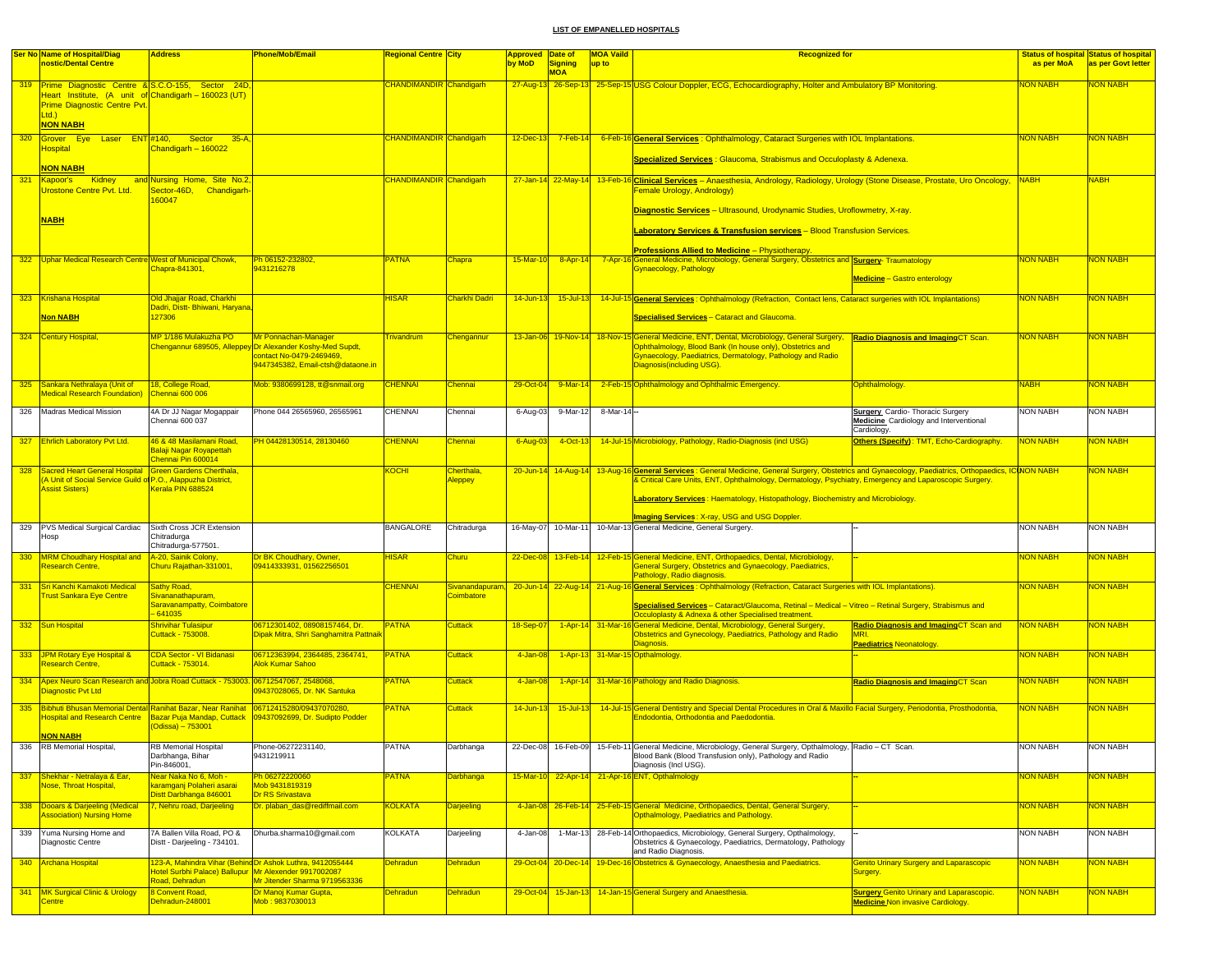|     | <b>Ser No Name of Hospital/Diag</b>                                                                   | <b>Address</b>                                                               | Phone/Mob/Email                                                                                                                                                                                                               | <b>Regional Centre City</b> |                 | <b>Approved</b>        | Date of                              | <b>MOA Vaild</b>  | <b>Recognized for</b>                                                                                                                                                                                                                                                                                                                                                                                                                                                                                                                                                                                                                                                                                                                                                                                                                                                                                                                                                                                                                                                                                                                                                                                                                                                                                                                                                                                                                           |                                                                                                                                                                                                                                               |                 | <b>Status of hospital Status of hospital</b> |
|-----|-------------------------------------------------------------------------------------------------------|------------------------------------------------------------------------------|-------------------------------------------------------------------------------------------------------------------------------------------------------------------------------------------------------------------------------|-----------------------------|-----------------|------------------------|--------------------------------------|-------------------|-------------------------------------------------------------------------------------------------------------------------------------------------------------------------------------------------------------------------------------------------------------------------------------------------------------------------------------------------------------------------------------------------------------------------------------------------------------------------------------------------------------------------------------------------------------------------------------------------------------------------------------------------------------------------------------------------------------------------------------------------------------------------------------------------------------------------------------------------------------------------------------------------------------------------------------------------------------------------------------------------------------------------------------------------------------------------------------------------------------------------------------------------------------------------------------------------------------------------------------------------------------------------------------------------------------------------------------------------------------------------------------------------------------------------------------------------|-----------------------------------------------------------------------------------------------------------------------------------------------------------------------------------------------------------------------------------------------|-----------------|----------------------------------------------|
|     | nostic/Dental Centre                                                                                  |                                                                              |                                                                                                                                                                                                                               |                             |                 | by MoD                 | <b>Signing</b><br><b>MOA</b>         | up to             |                                                                                                                                                                                                                                                                                                                                                                                                                                                                                                                                                                                                                                                                                                                                                                                                                                                                                                                                                                                                                                                                                                                                                                                                                                                                                                                                                                                                                                                 |                                                                                                                                                                                                                                               | as per MoA      | as per Govt letter                           |
|     | 342 City Hospital,                                                                                    | Chakrata Road, Bindal<br>Bridge, Dehradun                                    | Dr Sudhir Luthra,<br>Mob: 9837045144                                                                                                                                                                                          | <b>Dehradun</b>             | <b>Dehradun</b> | $29-Oct-04$            |                                      |                   | 22-Dec-12 21-Dec-14 Orthopaedics.                                                                                                                                                                                                                                                                                                                                                                                                                                                                                                                                                                                                                                                                                                                                                                                                                                                                                                                                                                                                                                                                                                                                                                                                                                                                                                                                                                                                               |                                                                                                                                                                                                                                               | <b>NON NABH</b> | <b>VON NABH</b>                              |
|     | 343 Luthra Hospital Private Limited, 58, Chakrata Road & 9B                                           | stley Hall Dehradun                                                          | Dr Gaurav Luthra, Mob: 9358100350, Dehradun<br>9412059188.<br>Mr Umed Singh 9759368507                                                                                                                                        |                             | <b>Dehradun</b> | 29-Oct-04              | $20 - Dec - 14$                      |                   | 19-Dec-16 Ophthalmology.                                                                                                                                                                                                                                                                                                                                                                                                                                                                                                                                                                                                                                                                                                                                                                                                                                                                                                                                                                                                                                                                                                                                                                                                                                                                                                                                                                                                                        | Retina, Phaco & Lasik Surgery, Ophthalmic<br><b>Iltrasound and Automated Perimetry.</b>                                                                                                                                                       | <b>NON NABH</b> | <b>NON NABH</b>                              |
|     | 344 Amritsar Eye Clinic                                                                               | 122/1, EC Road,<br>Dehradun                                                  | Dr Dinesh Sharma,<br>Mob: 9837056131<br>13526552585/2650585                                                                                                                                                                   | <b>Dehradun</b>             | <b>Dehradun</b> |                        |                                      |                   | 29-Oct-04 15-Dec-14 14-Dec-16 Ophthalmology                                                                                                                                                                                                                                                                                                                                                                                                                                                                                                                                                                                                                                                                                                                                                                                                                                                                                                                                                                                                                                                                                                                                                                                                                                                                                                                                                                                                     |                                                                                                                                                                                                                                               | <b>NON NABH</b> | <mark>NON NABH</mark>                        |
|     | 345 Patil Dental Clinic                                                                               | 39/1, Ballupur Road, Near<br>Ballupur Chowk, Dehradun                        | Dr Pranita Patil, Tele: 2755796                                                                                                                                                                                               | Dehradun                    | Dehradun        | 29-Oct-04              | 15-Jan-07                            | 14-Mar-08 Dental. |                                                                                                                                                                                                                                                                                                                                                                                                                                                                                                                                                                                                                                                                                                                                                                                                                                                                                                                                                                                                                                                                                                                                                                                                                                                                                                                                                                                                                                                 |                                                                                                                                                                                                                                               | <b>NON NABH</b> | <b>NON NABH</b>                              |
|     | 346 Doon MRI Private Limited                                                                          | <sup>79</sup> , Rajpur Road,<br>Dehradun-248001                              | Dr H Bhatia, Mob 9358123992                                                                                                                                                                                                   | Dehradun                    | <b>Dehradun</b> | 29-Oct-04              | $15 - Jan - 13$                      | $14 - Jan - 15$   |                                                                                                                                                                                                                                                                                                                                                                                                                                                                                                                                                                                                                                                                                                                                                                                                                                                                                                                                                                                                                                                                                                                                                                                                                                                                                                                                                                                                                                                 | Radio Diagnosis & Imaging CT Scan<br>Addendum to Annexure 87 A to GOI MOD letter<br>No 24(8)/03/US(WE)/D(Res)<br>dt 29.10.2004)                                                                                                               | <b>NON NABH</b> | <b>VON NABH</b>                              |
|     | 347 <b>Dr Ahuja's Pathology &amp; Imaging 7B, Astley Hall,</b><br>Centre                              | ehradun-248001                                                               | Dr Alok Ahuia, Mob 9837009700<br>Mrs Sujata Kumar 9359673002<br><u> E Mail : dralokahuja@gmail.com &amp;</u>                                                                                                                  | <b>Dehradun</b>             | <b>Dehradun</b> |                        |                                      |                   | 29-Oct-04 16-Dec-14 15-Dec-16 Pathology, Microbiology and Radio diagnosis.                                                                                                                                                                                                                                                                                                                                                                                                                                                                                                                                                                                                                                                                                                                                                                                                                                                                                                                                                                                                                                                                                                                                                                                                                                                                                                                                                                      | CT Scan.                                                                                                                                                                                                                                      | <b>NABL</b>     | <b>NABL</b>                                  |
|     | 348 Prem Sukh Hospital & Dialysis 23/18, P.D. Tandon Marg,<br>Centre                                  | axman Chowk, Dehradun-<br>248001                                             | Dr Ashutosh Mathur, Tele: 0135-<br>2623775, 3292922, Mob :<br>9412998075, 9412997989                                                                                                                                          | <b>Dehradun</b>             | <b>Dehradun</b> |                        |                                      |                   | 22-Nov-06 15-Dec-14 14-Dec-16 General Medicine.                                                                                                                                                                                                                                                                                                                                                                                                                                                                                                                                                                                                                                                                                                                                                                                                                                                                                                                                                                                                                                                                                                                                                                                                                                                                                                                                                                                                 | <b>Others Hemodialysis.</b>                                                                                                                                                                                                                   | <b>NON NABH</b> | NON NABH                                     |
|     | 349 Sikund Diagnostic Centre,                                                                         | 2/1 B, Astley Hall, Orient<br>Cinema Complex, Dehradun<br>248001             | Dr(Mrs) Sobha Sikund, Tele: 0135-<br>2652419, 2659383, Fax: 2652419,<br>E.mail: sikund348@hotmail.com                                                                                                                         | Dehradun                    | Dehradun        | 22-Nov-06              | 15-Jan-09                            |                   | 14-Jan-11 Pathology and Radio Diagnosis including USG & Mammography. Radio Diagnosis and Imaging CT Scan.                                                                                                                                                                                                                                                                                                                                                                                                                                                                                                                                                                                                                                                                                                                                                                                                                                                                                                                                                                                                                                                                                                                                                                                                                                                                                                                                       |                                                                                                                                                                                                                                               | <b>NON NABH</b> | <b>NON NABH</b>                              |
|     | 350 Dental and Gum Care Centre,                                                                       | 66, Saharanpur Road, Patel<br>Nagar, Dehradun - 248001.                      | Dr Hemendra Singh, Tele: 0135-<br>263434, Fax: 0135-272211, E.mail:<br>drgauravgoyal@vsbk.net                                                                                                                                 | Dehradun                    | Dehradun        | 22-Nov-06              | 15-Jan-07                            |                   | 14-Jan-09 Dental inclding Prosthodontia and Dental Lab.                                                                                                                                                                                                                                                                                                                                                                                                                                                                                                                                                                                                                                                                                                                                                                                                                                                                                                                                                                                                                                                                                                                                                                                                                                                                                                                                                                                         |                                                                                                                                                                                                                                               | <b>NON NABH</b> | <b>NON NABH</b>                              |
|     | 351 Combined Medical Institute<br><b>Hospital</b>                                                     | 48001                                                                        | 54-Hardwar Road, Dehradun- Dr M Kuriyal, Mob : 9219603001                                                                                                                                                                     | <b>Dehradun</b>             | <b>Dehradun</b> | 29-Oct-04              | 18-Jun-14                            |                   | 17-Jun-16 General Medicine, ENT, Dental, Microbiology, General Surgery,<br>Dphthalmology, Anaesthesia, Obstetrics & Gynaecology,<br>Paediatrics and Emergency, Orthopaedics.                                                                                                                                                                                                                                                                                                                                                                                                                                                                                                                                                                                                                                                                                                                                                                                                                                                                                                                                                                                                                                                                                                                                                                                                                                                                    | <b>Surgery</b> - Neuro surgery, Plastic and<br><b>Reconstructive and Laparascopic Surgery.</b><br><b>Medicine</b> - Non invasive Cardiology, Respiratory<br>Diseases, Gastro enterology and Nephrology.<br>Radio diagnosis/ Imaging- CT Scan. | <b>NON NABH</b> | <b>VON NABH</b>                              |
|     | Unit of Swami Rama Himalayan Jolly Grant, Dehradun-248140 -86, 2412070 Mr CP Naithani,<br>University) |                                                                              | 352 Himalayan Institute Hospital, Swami Ram Nagar, Doiwala, Dr SL Jethani, Tele:0135-2412081<br>Dy Admininstrator 9412032297,<br>Mr. Pravesh Habil Cashier<br>9927852260, E Mail :<br>nihtms@hotmail.com<br>Ms,hh@srhu.edu.in | Dehradun                    | <b>Dehradun</b> | 7/19/2006,<br>2 Jun 14 |                                      |                   | 15-Dec-14 14-Dec-16 General Services : Psychiatry<br>Specialised Services: Cardio Thoracic Surgery, Cardiology (Consultation and Diagnostics), Interventional<br>Cardiology, Urology-including Dialysis & Lithotripsy, Orthopaedic Surgery-including arthroscopy and Joint Replacem<br>surgery, Gastroenterology, Endocrinology, Vascular Surgery, Rheumatology, Medical Oncology, Respiratory<br>Diseases, Critical Care Medicine and Radiotherapy<br>Laboratory Services: Clinical Pathology, Haematology, Biochemistry, Microbiology, Serology, Immunology and<br><mark>Cytology.</mark><br>Imaging Services: X-ray, Dental X-ray, Mammography, USG, USG Doppler, Contrast Studies, CT Scan, MRI,<br>Interventional and Vascular Radiology, Nuclear Medicine )PET CT SPECT).<br>Already Empanelled :- General Medicine, General Surgery, Obstetrics and Gynaecology, Pediatrics, Orthopaedics,<br>ICU and Critical Care Units, ENT, Ophthalmology, Dermatology, Dental, Blood Bank (Blood Transfusion),<br>Gynaecological Oncology, Endoscopic Surgery, Neuro Surgery, Neuro Medicine, Gastro Intestinal Surgery, Plastic<br>and Reconstructive surgery, Paediatric surgery, Surgical Oncology, Traumatology, Prosthetic surgery, Neonatology,<br>Paediatric Cardiology, Onco Pathology, Transfusion<br>Medicine, Clinical Haematology.<br>Addendum to annexure 13A to MOD/GOI letter No 22(5)/06/US(WE)/D(Res)/Pt.XVI<br>atod 19th Jul 2006 |                                                                                                                                                                                                                                               | <b>NON NABH</b> | <b>NON NABH</b>                              |
|     | 353 Smile Dental Clinic,                                                                              | 72 Indra Market, Garhi Cantt, Dr (Mrs) S Chaudhary,<br>Opp Sevenoaks School, | Mob No 9411945917,                                                                                                                                                                                                            | Dehradun                    | Dehradun        | 22-Nov-06              | 5-Jan-1                              |                   | 4-Jan-13 Dental with Dental Lab.                                                                                                                                                                                                                                                                                                                                                                                                                                                                                                                                                                                                                                                                                                                                                                                                                                                                                                                                                                                                                                                                                                                                                                                                                                                                                                                                                                                                                |                                                                                                                                                                                                                                               | <b>NON NABH</b> | <b>NON NABH</b>                              |
|     | 354 Aastha Hospital                                                                                   | Dehradun - 248003.<br>2/1, Bakkyoyr Chowk,<br><b>Dehradun</b>                | E.mail: Tamchow@siffy.com<br>Dr PK Agarwal, Tele: 0135-2764413, Dehradun<br>2761023,<br>Mob: 9412992713                                                                                                                       |                             | <b>Dehradun</b> | 22-Dec-08              | $2-Jan-1$                            |                   | 1-Jan-15 General Medicine                                                                                                                                                                                                                                                                                                                                                                                                                                                                                                                                                                                                                                                                                                                                                                                                                                                                                                                                                                                                                                                                                                                                                                                                                                                                                                                                                                                                                       | Medicine - Neuro Medicine                                                                                                                                                                                                                     | <b>NON NABH</b> | <b>VON NABH</b>                              |
|     | 355 Dhami Dental Care Centre                                                                          | Dr DS Dhami Sayed Road<br>Luxmanpur Chowk Vikas<br>Nagar, Dehradun - 248198. | Dr DS Dhami, Ph - 01360250665.<br>0136025055, Mob: 9412998665.                                                                                                                                                                | Dehradun                    | Dehradun        | 22-Dec-08              | 20-Feb-11                            | 19-Feb-13 Dental. |                                                                                                                                                                                                                                                                                                                                                                                                                                                                                                                                                                                                                                                                                                                                                                                                                                                                                                                                                                                                                                                                                                                                                                                                                                                                                                                                                                                                                                                 |                                                                                                                                                                                                                                               | <b>NON NABH</b> | <b>NON NABH</b>                              |
|     | 356 Suri Diagnostic & Imaging<br>entre                                                                | 6 New Road, Opp MKP Inter Dr Shalini Suri,<br>college Dehradun-248001.       | <mark>Tele : 0135-2714970, 5532080, Mob :</mark>                                                                                                                                                                              | <b>Dehradun</b>             | <b>Dehradun</b> | 16-May-07              | $20 - Aug-14$                        |                   | 19-Aug-15 Radio Diagnosis (Incl USG, Color Doppler & Mammography).                                                                                                                                                                                                                                                                                                                                                                                                                                                                                                                                                                                                                                                                                                                                                                                                                                                                                                                                                                                                                                                                                                                                                                                                                                                                                                                                                                              | Radio Diagnosis & Imaging CT Scan.                                                                                                                                                                                                            | <b>NON NABH</b> | NON NABH                                     |
|     | 357 Sanjeevani Medical and<br>Diagnostic Centre,                                                      | 5 Indira Nagar Colony,<br>Dehradun-248006.                                   | 837053673, 9997307390<br>Dr R Gilhotra, Tele: 0135-2761270,<br>2761346. Mob : 9412058845. Email<br>rakeshgihotra@yahoo.com                                                                                                    | Dehradun                    | Dehradun        | 18-Sep-07              |                                      |                   | 1-Apr-12 31-Mar-14 General Medicine.                                                                                                                                                                                                                                                                                                                                                                                                                                                                                                                                                                                                                                                                                                                                                                                                                                                                                                                                                                                                                                                                                                                                                                                                                                                                                                                                                                                                            |                                                                                                                                                                                                                                               | <b>NON NABH</b> | <b>NON NABH</b>                              |
| 358 | Herbertpur Christian Hospital,                                                                        | PO-Herbertpur, Distt-<br>Dehradun (UA)-248142.                               | Tele: 01360250260. 01360250891.<br>Mob: 9412952779. Fax:<br>01360250891, Email:                                                                                                                                               | Dehradun                    | Dehradun        | 18-Sep-07              | 19-Feb-08                            |                   | 18-Feb-10 General Medicine, General Surgery and Obstetrics and<br>Gynecology                                                                                                                                                                                                                                                                                                                                                                                                                                                                                                                                                                                                                                                                                                                                                                                                                                                                                                                                                                                                                                                                                                                                                                                                                                                                                                                                                                    |                                                                                                                                                                                                                                               | <b>NON NABH</b> | <b>NON NABH</b>                              |
|     | 359 Vishal Eye Hospital                                                                               | 19/2 Rajinder Nagar Street<br>No1 Dehradun-248001,                           | Dr Ravinder Kumar,<br>Ph-01352756005, 9897083842                                                                                                                                                                              | <b>Dehradun</b>             | Dehradun        |                        | 15-Mar-10 15-Dec-14                  |                   | 3-Jun-16 Ophthalmology.                                                                                                                                                                                                                                                                                                                                                                                                                                                                                                                                                                                                                                                                                                                                                                                                                                                                                                                                                                                                                                                                                                                                                                                                                                                                                                                                                                                                                         |                                                                                                                                                                                                                                               | <b>NON NABH</b> | <b>VON NABH</b>                              |
|     | 360 The Eye Clinic                                                                                    | 3-A, Chakrata Road, Near<br><b>Bindal Dehradun</b><br>Pin 243001             | Dr. Subha Nagesh, Ph 01352723069, Dehradun<br>Mob 8954948708,<br>9759170604, 9456539020                                                                                                                                       |                             | <b>Dehradun</b> |                        |                                      |                   | 15-Mar-10 15-Dec-14 14-Dec-16 Ophthalmology.                                                                                                                                                                                                                                                                                                                                                                                                                                                                                                                                                                                                                                                                                                                                                                                                                                                                                                                                                                                                                                                                                                                                                                                                                                                                                                                                                                                                    | Others(Specify) - Phaco/IOL Implant, FFA,<br><b>Vitreo Retina Surgery</b>                                                                                                                                                                     | <b>NON NABH</b> | <b>NON NABH</b>                              |
|     | 361 Life Line Hospital and Urology<br>nstitute,                                                       | 248001,                                                                      | 98/18 Pragati Vihar, Dehradun-Dr Sanjay Kumar Goyal, Mob :<br>9927012218, Ph-01352671780                                                                                                                                      | Dehradun                    | <b>Dehradun</b> |                        | 15-Mar-10 10-Dec-1                   |                   | 9-Dec-16 General Surgery and Obstetrics and Gynaecology.                                                                                                                                                                                                                                                                                                                                                                                                                                                                                                                                                                                                                                                                                                                                                                                                                                                                                                                                                                                                                                                                                                                                                                                                                                                                                                                                                                                        | <b>Gurgery - Genito Urinary Surgery.</b>                                                                                                                                                                                                      | <b>NON NABH</b> | <b>NON NABH</b>                              |
|     | 362 Pahwa Dental Care, Dehradun 42 Tagore Villa Chakrata                                              | oad, Dehradun-248001,                                                        | Dr Vaibhav Pahwa,<br>Ph-01352715742, Mob: 9412984876<br>09412984561                                                                                                                                                           | <b>Dehradun</b>             | <b>Dehradun</b> |                        | 15-Mar-10 24-Jun-12 23-Jun-14 Dental |                   |                                                                                                                                                                                                                                                                                                                                                                                                                                                                                                                                                                                                                                                                                                                                                                                                                                                                                                                                                                                                                                                                                                                                                                                                                                                                                                                                                                                                                                                 | Others (Dental) - Orthodontia, Prosthodontia,<br><b>Oral Surgery</b>                                                                                                                                                                          | NON NABH        | <b>NON NABH</b>                              |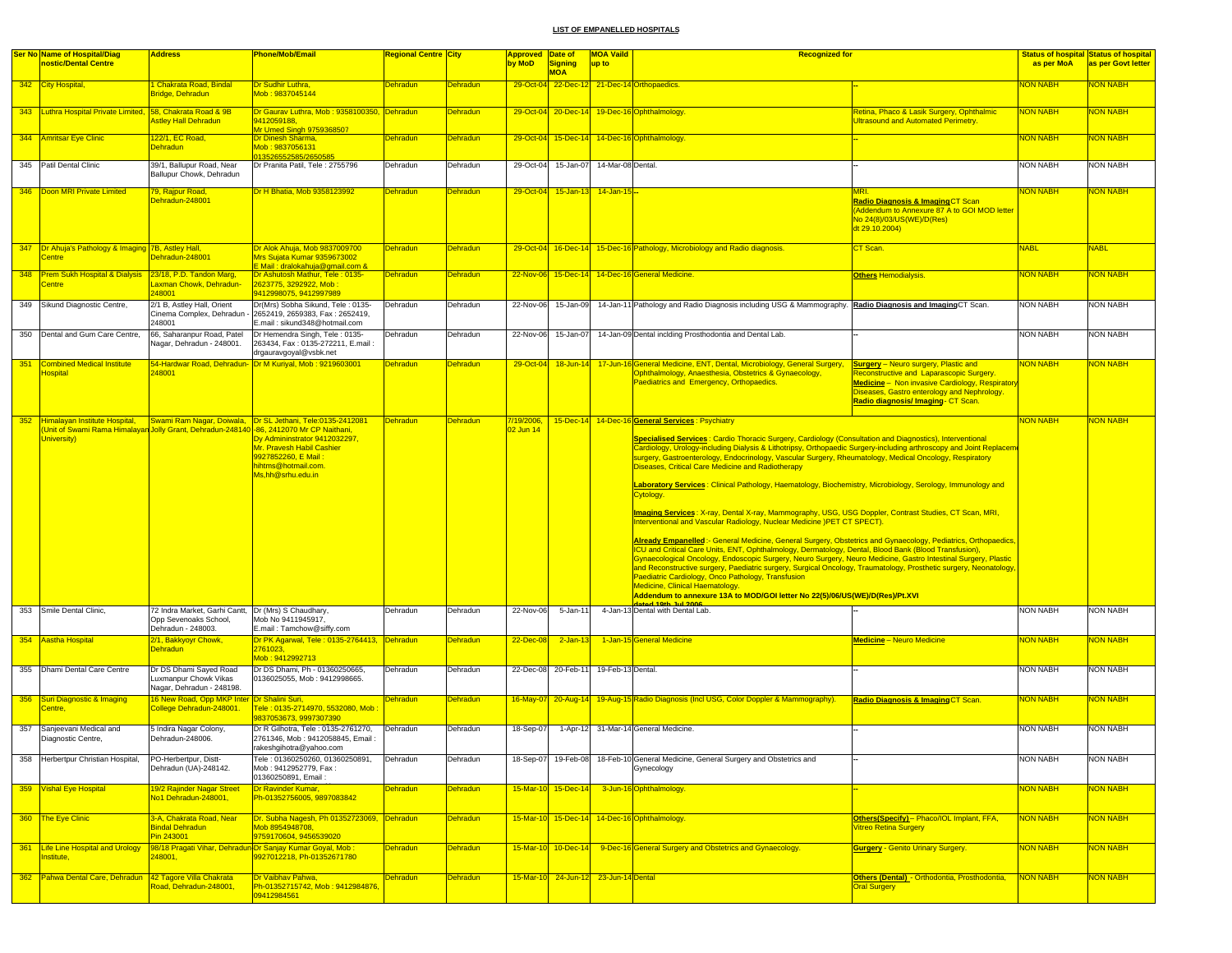|     | <b>Ser No Name of Hospital/Diag</b>                                                       | <b>Address</b>                                    | <b>Phone/Mob/Email</b>                                                                            | <b>Regional Centre City</b>  |                  | Approved Date of |                     | <b>MOA Vaild</b>                     | <b>Recognized for</b>                                                                                                                                                                                                         |                                                                                         |                 | Status of hospital Status of hospital |
|-----|-------------------------------------------------------------------------------------------|---------------------------------------------------|---------------------------------------------------------------------------------------------------|------------------------------|------------------|------------------|---------------------|--------------------------------------|-------------------------------------------------------------------------------------------------------------------------------------------------------------------------------------------------------------------------------|-----------------------------------------------------------------------------------------|-----------------|---------------------------------------|
|     | nostic/Dental Centre                                                                      |                                                   |                                                                                                   |                              |                  | by MoD           | Signing             | up to                                |                                                                                                                                                                                                                               |                                                                                         | as per MoA      | as per Govt letter                    |
|     |                                                                                           |                                                   |                                                                                                   |                              |                  |                  | <b>MOA</b>          |                                      |                                                                                                                                                                                                                               |                                                                                         |                 |                                       |
| 363 | Orthocare Dental Speciality Shivkripa Complex, Near Tel:                                  |                                                   | 01352620438, Dehradun                                                                             |                              | Dehradun         | 14-Jan-13        |                     |                                      | General Dentistry and Special Dental Procedures in Periodontia, Prosthodontia and Orthodentics.                                                                                                                               |                                                                                         | <b>NON NABH</b> | NON NABH                              |
|     | Centre                                                                                    | Road, Dehradun - 248001.                          | Hotel Kamala Palace, GMS saurabh_jain82@rediffmail.com                                            |                              |                  |                  |                     |                                      |                                                                                                                                                                                                                               |                                                                                         |                 |                                       |
|     | QCI                                                                                       |                                                   |                                                                                                   |                              |                  |                  |                     |                                      |                                                                                                                                                                                                                               |                                                                                         |                 |                                       |
| 364 |                                                                                           |                                                   | Max Super Specialty Hospital Malsi, Mussoorie Diversion Col (Retd) VK Pani, 9837968232, Dehradun  |                              | <b>Dehradun</b>  |                  | 14-Jun-13 11-Dec-14 | $10 - Dec-1$                         | <b>Specialized Services.</b> Cardiology (consultation and diagnostics), Interventional Cardiology, Cardio                                                                                                                     |                                                                                         | <b>NON NABH</b> | <b>VON NABH</b>                       |
|     | (A Unit Of Max Health Care Road, Dehradun-248001                                          |                                                   | <b>Mr</b><br>Sarveshresth<br><b>Gupta</b>                                                         |                              |                  |                  |                     |                                      | Thoracic Surgery, Orthopedic Surgery- including arthroscopy and Joint Replacement Surgery & Vascular                                                                                                                          |                                                                                         |                 |                                       |
|     | Ltd Delhi),                                                                               |                                                   | 9997399111                                                                                        |                              |                  |                  |                     |                                      | Surgery,                                                                                                                                                                                                                      |                                                                                         |                 |                                       |
|     |                                                                                           |                                                   | E Mail: sarveshresth.qupta@max                                                                    |                              |                  |                  |                     |                                      |                                                                                                                                                                                                                               |                                                                                         |                 |                                       |
|     | <b>NON NABH</b>                                                                           |                                                   | healthcare.com, vijay.pant@max<br>healthcare.com                                                  |                              |                  |                  |                     |                                      | Laboratory Services. Clinical Pathology, Haematology, Biochemistry, Serology & Microbiology.                                                                                                                                  |                                                                                         |                 |                                       |
|     |                                                                                           |                                                   |                                                                                                   |                              |                  |                  |                     |                                      | Imaging Services, X-Ray, BMD, Mammography, USG, USG Doppler & MRI.                                                                                                                                                            |                                                                                         |                 |                                       |
|     |                                                                                           |                                                   |                                                                                                   |                              |                  |                  |                     |                                      |                                                                                                                                                                                                                               |                                                                                         |                 |                                       |
|     |                                                                                           |                                                   |                                                                                                   |                              |                  |                  |                     |                                      |                                                                                                                                                                                                                               |                                                                                         |                 |                                       |
|     | 365 Luthra Hospital Pvt. Ltd.                                                             | 58,<br>Chakrata<br>Road<br>Dehradun – 248001      |                                                                                                   | <b>Dehradun</b>              | <b>Dehradun</b>  | $20 - Jun-14$    | $12$ -Jul-14        |                                      | 11-Jul-16 General Services : Obstetrics & Gynaecology, USG, USG Doppler.                                                                                                                                                      |                                                                                         | <b>NON NABH</b> | <b>NON NABH</b>                       |
|     |                                                                                           |                                                   |                                                                                                   |                              |                  |                  |                     |                                      | <b>Specialised Services: Infertility and Assisted Reproduction.</b>                                                                                                                                                           |                                                                                         |                 |                                       |
|     |                                                                                           |                                                   |                                                                                                   |                              |                  |                  |                     |                                      |                                                                                                                                                                                                                               |                                                                                         |                 |                                       |
|     | 366 Sai Mahima Hospital                                                                   | Ram Nagar, Dharamsala (HP)                        |                                                                                                   | <b>JAMMU</b>                 | Dharamshala      | 16-May-07        |                     |                                      | 13-Nov-09 12-Nov-10 Obstetrics and Gynaecology                                                                                                                                                                                |                                                                                         | <b>NON NABH</b> | <b>NON NABH</b>                       |
|     |                                                                                           |                                                   |                                                                                                   |                              |                  |                  |                     |                                      |                                                                                                                                                                                                                               |                                                                                         |                 |                                       |
|     |                                                                                           |                                                   |                                                                                                   |                              |                  |                  |                     |                                      |                                                                                                                                                                                                                               |                                                                                         |                 |                                       |
| 367 | Guleria ENT Hospital                                                                      | <b>/PO Sidhwari, Teh</b>                          | Ph-01892236650,9418478124                                                                         | Jammu                        | Dharamshala      | 15-Mar-10        | 4-May-14            |                                      | 3-May-16 ENT, Microbiology, Pathology and Radio diagnosis.                                                                                                                                                                    | <b>Others (Specify) - Haematology.</b>                                                  | <b>JON NABH</b> | <b>VON NABH</b>                       |
|     |                                                                                           | Dharamsala,                                       | E Mail: vsguleria999@gmail.com                                                                    |                              |                  |                  |                     |                                      |                                                                                                                                                                                                                               |                                                                                         |                 |                                       |
|     |                                                                                           | Distt-Kangra - 176057                             |                                                                                                   |                              |                  |                  |                     |                                      |                                                                                                                                                                                                                               |                                                                                         |                 |                                       |
|     |                                                                                           |                                                   |                                                                                                   | <b>JAMMU</b>                 |                  |                  |                     |                                      |                                                                                                                                                                                                                               |                                                                                         | NON NABH        | <b>NON NABH</b>                       |
| 368 | Dr RK Mahajan Diagnostic<br>Centre                                                        | Near Club Mahindra Hotel<br>Sheela Chowk Sidhpur, | Ph 018922223482 CP<br>Dr RK Mahajan                                                               |                              | Dharamshala      |                  |                     |                                      | 15-Mar-10 22-Apr-10 21-Apr-12 Radio diagnostic                                                                                                                                                                                |                                                                                         |                 |                                       |
|     |                                                                                           | Dharamshala, HP                                   |                                                                                                   |                              |                  |                  |                     |                                      |                                                                                                                                                                                                                               |                                                                                         |                 |                                       |
|     |                                                                                           | Pin 176057,                                       |                                                                                                   |                              |                  |                  |                     |                                      |                                                                                                                                                                                                                               |                                                                                         |                 |                                       |
| 369 | Shri Dharmasthala                                                                         | Hospital Sattur,                                  |                                                                                                   | <b>BANGALORE</b>             | Dharwad          |                  | 29-Oct-04 14-Jan-10 |                                      | 13-Jan-11 General Medicine, ENT, Orthopaedics, Microbiology, General                                                                                                                                                          | Surgery                                                                                 | NON NABH        | <b>NON NABH</b>                       |
|     | Manjunatheshwara College<br>of Medical Sciences                                           | Dharwad - 580009                                  |                                                                                                   |                              |                  |                  |                     |                                      | Surgery, Ophthalmology, Psychiatry, Anaesthesia<br>Obstetrics & Gynaecology, Paediatrics, Dermatology, Pathology,                                                                                                             | Plastic and Reconstructive.                                                             |                 |                                       |
|     |                                                                                           |                                                   |                                                                                                   |                              |                  |                  |                     |                                      | Radio Diagnosis, & Emergency.                                                                                                                                                                                                 |                                                                                         |                 |                                       |
|     | 370 SDM College of Dental Science Davala Nagar Sattur, Dharwad Ph - 0836-2467676/2464396, |                                                   |                                                                                                   | <b>BANGALORE</b>             | Dharwad          |                  |                     | 22-Dec-08 30-Nov-13 29-Nov-15 Dental |                                                                                                                                                                                                                               | Oral maxillofacial Surgery, Periodontia,                                                | <b>NON NABH</b> | <b>VON NABH</b>                       |
|     | and Hospital                                                                              | 580009.                                           | <mark>-ax - 0836-2467612,</mark>                                                                  |                              |                  |                  |                     |                                      |                                                                                                                                                                                                                               | <b>Prosthodontia and Dental Lab</b>                                                     |                 |                                       |
|     | 371 Vivekanand Eye Hospital,                                                              | 11-Mayur Colony, Jaihind                          | 10b 9845254308                                                                                    | <b>PUNE</b>                  | <b>Dhule</b>     | 22-Nov-06        |                     |                                      | 1-Jul-14 30-Jun-16 Ophthalmology.                                                                                                                                                                                             |                                                                                         | <b>NON NABH</b> | NON NABH                              |
|     |                                                                                           | Colege Road, Deopur, Dhule                        |                                                                                                   |                              |                  |                  |                     |                                      |                                                                                                                                                                                                                               |                                                                                         |                 |                                       |
|     |                                                                                           | 424 002                                           |                                                                                                   |                              |                  |                  |                     |                                      |                                                                                                                                                                                                                               |                                                                                         |                 |                                       |
|     | 372 Rotary Eye Hospital                                                                   | Dhussara, Tehsil-Amb,                             |                                                                                                   | <b>CHANDIMANDIR Dhussara</b> |                  |                  |                     |                                      | 16-May-07 28-Oct-14 27-Oct-16 Ophthalmology.                                                                                                                                                                                  |                                                                                         | <b>NON NABH</b> | <b>NON NABH</b>                       |
|     |                                                                                           | Distt-Una, HP                                     |                                                                                                   |                              |                  |                  |                     |                                      |                                                                                                                                                                                                                               |                                                                                         |                 |                                       |
|     |                                                                                           |                                                   | 373 Aditya Diagnostic and Hospitals Bordoloi Avenue Jalan Nagar, Mr Rajendra Bhagat, Accountant & | <b>GUWAHATI</b>              | <b>Dibrugarh</b> |                  |                     |                                      | 3-Jun-09 25-Aug-14 24-Aug-16 General Medicines, ENT, Orthopaedics, Microbiology,                                                                                                                                              | <b>Surgery Neuro-Surgery</b>                                                            | <b>NON NABH</b> | <b>NON NABH</b>                       |
|     |                                                                                           | Dibrugarh, Assam, Pin-                            | PRO-0373-2302219/2300007 (Fax),                                                                   |                              |                  |                  |                     |                                      | General Surgery, Ophthalmology, Obstetrics and Gynaecology,                                                                                                                                                                   | Medicine Neuro-Medicine                                                                 |                 |                                       |
|     |                                                                                           | 786005,                                           | Dr DC Jain, Med Superintendent- Extn                                                              |                              |                  |                  |                     |                                      | Paediatrics, Dermatology, Pathology and Radio-Diagnosis (incl                                                                                                                                                                 | Radio-Diagnosis & Imaging MRI.                                                          |                 |                                       |
|     |                                                                                           |                                                   | 210.<br>Dr n Sahewala. MD, Extn- 230,                                                             |                              |                  |                  |                     |                                      | USG).                                                                                                                                                                                                                         | <b>Paediatrics Neonatology.</b>                                                         |                 |                                       |
|     |                                                                                           |                                                   | 9435030728 (Mob)., Email:                                                                         |                              |                  |                  |                     |                                      |                                                                                                                                                                                                                               |                                                                                         |                 |                                       |
|     | 374 Brahmaputra Diagnostic &                                                              | Paltan Bazar,                                     |                                                                                                   | <b>GUWAHATI</b>              | <b>Dibrugarh</b> |                  |                     |                                      | 2-Jun-14 27-Nov-14 26-Nov-16 General Services: General Medicine, General Surgery, Obstetrics and Gynaecology, Paediatrics, ICU and Critical NON NABH                                                                          |                                                                                         |                 | <b>NON NABH</b>                       |
|     | <b>Hospital Ltd</b>                                                                       | Dibrugarh -<br>786005, Assam                      |                                                                                                   |                              |                  |                  |                     |                                      | Care Units, ENT and Ophthalmology.                                                                                                                                                                                            |                                                                                         |                 |                                       |
|     |                                                                                           |                                                   |                                                                                                   |                              |                  |                  |                     |                                      | Specialised Services : Genito Urinary Surgery, Urology-including Dialysis & Lithotripsy, Endoscopic Surgery, Neuro                                                                                                            |                                                                                         |                 |                                       |
|     |                                                                                           |                                                   |                                                                                                   |                              |                  |                  |                     |                                      | Surgery, Neuro Medicine, Gastro Intestinal Surgery, Paediatric Surgery, Respiratory Diseases, Critical Care Medicine                                                                                                          |                                                                                         |                 |                                       |
|     |                                                                                           |                                                   |                                                                                                   |                              |                  |                  |                     |                                      | Clinical Haematology, Prosthetic Surgery and Neonatology.                                                                                                                                                                     |                                                                                         |                 |                                       |
|     |                                                                                           |                                                   |                                                                                                   |                              |                  |                  |                     |                                      | Laboratory Services: Clinical Pathology, Haematology, Histopathology, Biochemistry and Microbiology.                                                                                                                          |                                                                                         |                 |                                       |
|     |                                                                                           |                                                   |                                                                                                   |                              |                  |                  |                     |                                      |                                                                                                                                                                                                                               |                                                                                         |                 |                                       |
|     |                                                                                           |                                                   |                                                                                                   |                              |                  |                  |                     |                                      | Imaging Services: X-ray, USG, USG Doppler, Contrast Studies and CT Scan.                                                                                                                                                      |                                                                                         |                 |                                       |
| 375 | Zoin Hospital and Research                                                                | Purana Bazar.                                     | Ph 03862231864, 230889                                                                            | <b>GUWAHATI</b>              | Dimapur          | 15-Mar-10        |                     |                                      | 1-Jul-10 30-Jun-12 General Medicine, ENT, Orthopaedics, Dental, Microbiology,                                                                                                                                                 | <b>Surgery</b> - Genito Urinary, Paediatric Surgery,                                    | <b>NON NABH</b> | <b>NON NABH</b>                       |
|     | Centre                                                                                    | Dimapur Pin 797112                                | Mob 9436013077 CP Dr Wati                                                                         |                              |                  |                  |                     |                                      | General Surgery, Psychiatry, Blood Bank (only Blood Transfusion) Oncology (Surgery), Gastro Intestinal Surgery,<br>Obstetrics and Gynaecology, Paediatrics, Dermatology, Pathology Joint Replacement Surgery, Spinal Surgery, |                                                                                         |                 |                                       |
|     |                                                                                           |                                                   |                                                                                                   |                              |                  |                  |                     |                                      | Radio diagnosis                                                                                                                                                                                                               | Prosthetic Surgery, Laparascopic Surgery,                                               |                 |                                       |
|     |                                                                                           |                                                   |                                                                                                   |                              |                  |                  |                     |                                      |                                                                                                                                                                                                                               | Endovascular Surgery, Geriatric Surgery                                                 |                 |                                       |
|     |                                                                                           |                                                   |                                                                                                   |                              |                  |                  |                     |                                      |                                                                                                                                                                                                                               | Medicine - Neuro Medicine, Cardiology,                                                  |                 |                                       |
|     |                                                                                           |                                                   |                                                                                                   |                              |                  |                  |                     |                                      |                                                                                                                                                                                                                               | Respiratory Diseases, Gastro enterology,<br>Oncology (Medical), Critical Care Medicine, |                 |                                       |
|     |                                                                                           |                                                   |                                                                                                   |                              |                  |                  |                     |                                      |                                                                                                                                                                                                                               | Geriatric Medicine.                                                                     |                 |                                       |
|     |                                                                                           |                                                   |                                                                                                   |                              |                  |                  |                     |                                      |                                                                                                                                                                                                                               | Radio Diagnosis & Imaging - CT Scan.                                                    |                 |                                       |
|     |                                                                                           |                                                   |                                                                                                   |                              |                  |                  |                     |                                      |                                                                                                                                                                                                                               | Obstetrics & Gynaecology - Gynaecology                                                  |                 |                                       |
|     |                                                                                           |                                                   |                                                                                                   |                              |                  |                  |                     |                                      |                                                                                                                                                                                                                               | oncology, Infertility and assisted reproduction,<br>Materno Foetal Medicine.            |                 |                                       |
|     |                                                                                           |                                                   |                                                                                                   |                              |                  |                  |                     |                                      |                                                                                                                                                                                                                               | Paediatrics - Neonatology, Neurology,                                                   |                 |                                       |
|     |                                                                                           |                                                   |                                                                                                   |                              |                  |                  |                     |                                      |                                                                                                                                                                                                                               | Haematology, Oncology.                                                                  |                 |                                       |
|     |                                                                                           |                                                   |                                                                                                   |                              |                  |                  |                     |                                      |                                                                                                                                                                                                                               | Pathology - Onco Pathology, Transplant<br>Pathology, Transfusion Medicine.              |                 |                                       |
|     |                                                                                           |                                                   |                                                                                                   |                              |                  |                  |                     |                                      |                                                                                                                                                                                                                               | Others (Specify) - Orthodontia, Prosthodontia,                                          |                 |                                       |
|     |                                                                                           |                                                   |                                                                                                   |                              |                  |                  |                     |                                      |                                                                                                                                                                                                                               | Oral Surgery.                                                                           |                 |                                       |
|     |                                                                                           |                                                   |                                                                                                   |                              |                  |                  |                     |                                      |                                                                                                                                                                                                                               |                                                                                         |                 |                                       |
|     | 376 Faith Hospital                                                                        | Old Sewak Road Dimapur<br>Pin - 797112, Nagaland  | Dr Sukato Sema, Proprietor - Ph<br>03862233044, 224028, Mob                                       | <b>GUWAHATI</b>              | Dimapur          |                  |                     |                                      | 15-Mar-10 22-May-10 21-May-12 General Medicine, ENT, Orthopaedics, Microbiology, General<br>Surgery, Ophthalmology, Psychiatry, Obstetrics and Gynaecology Surgery                                                            | Surgery - Paediatric Surgery, Laparascopic                                              | NON NABH        | <b>NON NABH</b>                       |
|     |                                                                                           |                                                   | 9436002524. Email: faith hospital                                                                 |                              |                  |                  |                     |                                      | Paediatrics, Pathology, Radio diagnosis                                                                                                                                                                                       | Medicine- Critical care medicine                                                        |                 |                                       |
|     |                                                                                           |                                                   | 2001@yahoo.com                                                                                    |                              |                  |                  |                     |                                      |                                                                                                                                                                                                                               | Radio Diagnosis & Imaging - CT Scan                                                     |                 |                                       |
|     |                                                                                           |                                                   |                                                                                                   |                              |                  |                  |                     |                                      |                                                                                                                                                                                                                               | Obstetrics & Gynaecology - Infertility and<br>assisted reproduction                     |                 |                                       |
|     | 377 City Hospital,                                                                        | 4/361, Gandhi Ji Nagar,                           | 9360930003,                                                                                       | <b>CHENNAI</b>               | Dindigul         | 22-Nov-06        | $1-Aug-14$          |                                      | 31-Jul-16 General Medicine, ENT, Orthopedics, Dental (including oral                                                                                                                                                          | <b>Surgery Plastic and Reconstructive Surgery and NON NABH</b>                          |                 | <b>VON NABH</b>                       |
|     | Pavalam Trauma Centre,                                                                    | <b>Trichy Road Dindigul</b>                       | pavalamtrauma@gmail.com                                                                           |                              |                  |                  |                     |                                      | surgery), Microbiology, General Surgery, Ophthalmology,                                                                                                                                                                       | aparoscopic Surgery.                                                                    |                 |                                       |
|     |                                                                                           | City - 624005.                                    |                                                                                                   |                              |                  |                  |                     |                                      | Psychiatry and Blood Bank (Blood Transfusion only)(in house                                                                                                                                                                   |                                                                                         |                 |                                       |
|     |                                                                                           |                                                   |                                                                                                   |                              |                  |                  |                     |                                      | only).                                                                                                                                                                                                                        |                                                                                         |                 |                                       |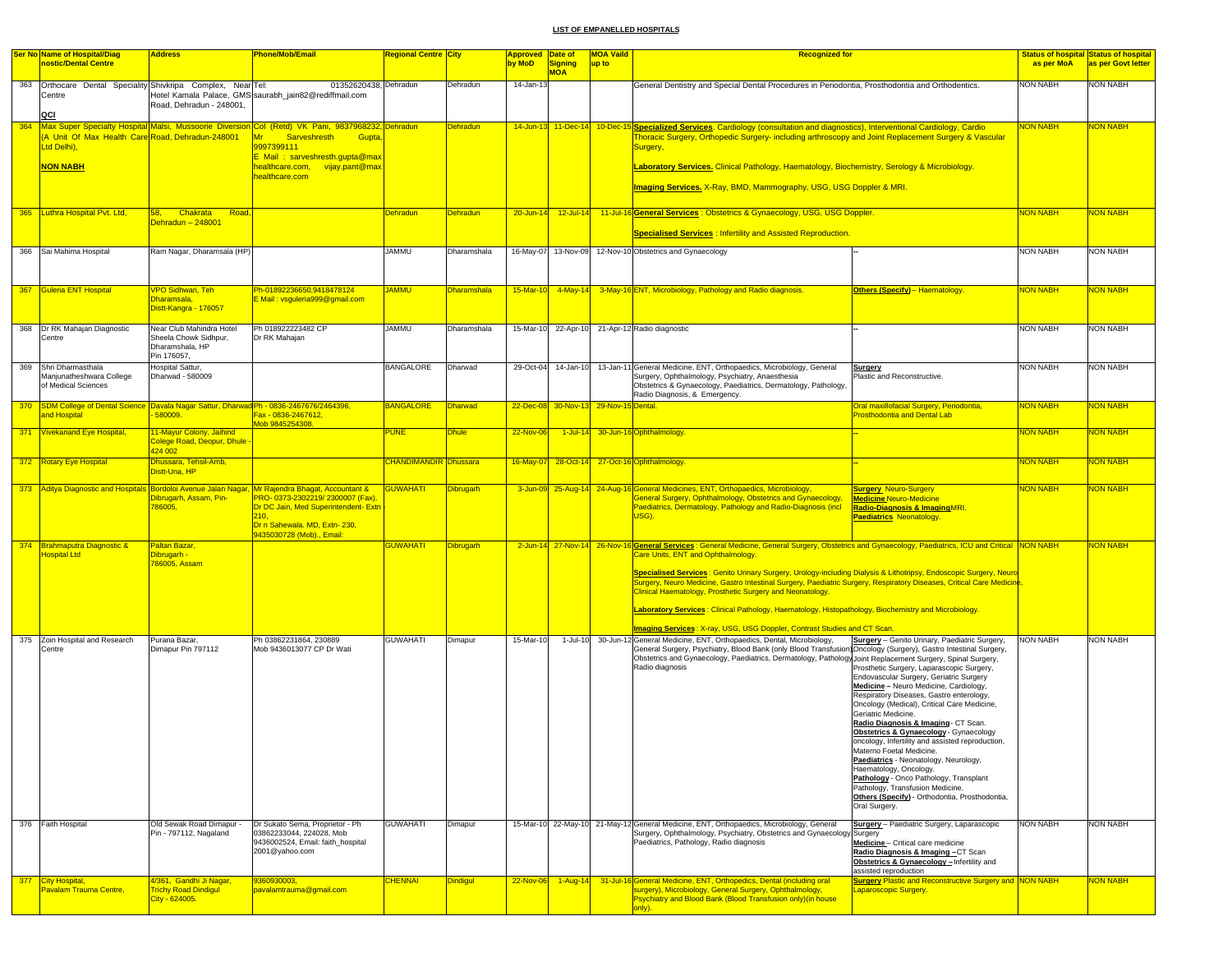|     | <b>Ser No Name of Hospital/Diag</b>                           | <b>Address</b>                                              | <b>Phone/Mob/Email</b>                                                                    | Regional Centre City |                   | <b>Approved Date of</b> |                              | <b>MOA Vaild</b><br><b>Recognized for</b>                                                                                                                                                                |                                                                                                         |                  | <b>Status of hospital Status of hospital</b> |
|-----|---------------------------------------------------------------|-------------------------------------------------------------|-------------------------------------------------------------------------------------------|----------------------|-------------------|-------------------------|------------------------------|----------------------------------------------------------------------------------------------------------------------------------------------------------------------------------------------------------|---------------------------------------------------------------------------------------------------------|------------------|----------------------------------------------|
|     | nostic/Dental Centre                                          |                                                             |                                                                                           |                      |                   | by MoD                  | <b>Signing</b><br><b>MOA</b> | up to                                                                                                                                                                                                    |                                                                                                         | as per MoA       | as per Govt letter                           |
|     | 378 Rajarajeswari Nursing Home P 46 thiruvallauvar salai Near |                                                             | PH 04512422442, 2422444, Mob                                                              | <b>CHENNAI</b>       | <b>Dindigul</b>   | 3-Jun-09                | 9-Jul-14                     | 8-Jul-16 General Medicine, Orthopaedics, General Surgery, Obstetrics and --                                                                                                                              |                                                                                                         | <b>HAAN MON</b>  | NON NABH                                     |
|     |                                                               | <b>Bus Stand spencer Nagar</b>                              | 9443043266, rrnhdgl@yahoo.com                                                             |                      |                   |                         |                              | <b>Gynaecology</b>                                                                                                                                                                                       |                                                                                                         |                  |                                              |
|     |                                                               | Dindigul Pin 624003                                         |                                                                                           |                      |                   |                         |                              |                                                                                                                                                                                                          |                                                                                                         |                  |                                              |
| 379 | Care Diagnostic Centre                                        | Bhiringi, Nachan Road,                                      |                                                                                           | <b>KOLKATA</b>       | Durgapur          |                         | 22-Nov-06 28-Dec-08          | 31-Dec-09 Microbiology, Pathology and Radio Diagnosis including USG.                                                                                                                                     |                                                                                                         | <b>NON NABH</b>  | <b>NON NABH</b>                              |
|     |                                                               | Durgapur - 713213.                                          |                                                                                           |                      |                   |                         |                              |                                                                                                                                                                                                          |                                                                                                         |                  |                                              |
|     | 380 Medi Scan,                                                | Stall No-11, Block-2,                                       |                                                                                           | KOLKATA              | Durgapur          | 14-Dec-06               | 31-Jan-09                    | 30-Jan-10 Radio Diagnosis (including USG).                                                                                                                                                               | Radio Diagnosis & Imaging CT Scan.                                                                      | NON NABH         | <b>NON NABH</b>                              |
|     |                                                               | <b>Commercial Estate City</b>                               |                                                                                           |                      |                   |                         |                              |                                                                                                                                                                                                          |                                                                                                         |                  |                                              |
|     |                                                               | Centre Durgapur - 713216.                                   |                                                                                           | <b>KOLKATA</b>       |                   |                         |                              |                                                                                                                                                                                                          |                                                                                                         | <b>NON NABH</b>  |                                              |
| 381 | <b>Orthocare Dental Speciality</b><br>Centre                  | Sector-IIC Bidhan Nagar-                                    | 219 (p) Immon Kalyan Sorani Ph-03432535555, 9800881620,<br>hospital@themissionhospital.in |                      | Durgapur          | 15-Mar-10               | 12-Apr-12                    | 11-Apr-13 General Medicine, ENT, Orthopaedics, Dental, Microbiology,<br>General Surgery, Ophthalmology, Psychiatry, Blood Bank (only                                                                     | <b>Surgery</b> - Neuro Surgery, Plastic and<br>Reconstructive Surgery, Cardio Thoracic Surgery,         |                  | <b>NON NABH</b>                              |
|     |                                                               | Durgapur-713212                                             |                                                                                           |                      |                   |                         |                              | Blood Transfusion), Obstetrics and Gynaecology, Paediatrics,                                                                                                                                             | Vascular Surgery, Genito Urinary, Gastro                                                                |                  |                                              |
|     | QCI                                                           |                                                             |                                                                                           |                      |                   |                         |                              | Dermatology, Pathology, Radio diagnosis                                                                                                                                                                  | Intestinal Surgery, Traumatology, Joint<br>Replacement, Spinal Surgery, Laparascopic                    |                  |                                              |
|     |                                                               |                                                             |                                                                                           |                      |                   |                         |                              |                                                                                                                                                                                                          | Surgery,                                                                                                |                  |                                              |
|     |                                                               |                                                             |                                                                                           |                      |                   |                         |                              |                                                                                                                                                                                                          | Medicine - Cardiology, Respiratory Diseases,<br>Gastro enterology, Endocrinology, Nephrology,           |                  |                                              |
|     |                                                               |                                                             |                                                                                           |                      |                   |                         |                              |                                                                                                                                                                                                          | Clinical Haematology, Critical are medicine,                                                            |                  |                                              |
|     |                                                               |                                                             |                                                                                           |                      |                   |                         |                              |                                                                                                                                                                                                          | Interventional Cardiology                                                                               |                  |                                              |
|     |                                                               |                                                             |                                                                                           |                      |                   |                         |                              |                                                                                                                                                                                                          | Radio Diagnosis & Imaging- CT Scan,<br>Interventional and Vascular Radiology                            |                  |                                              |
|     |                                                               |                                                             |                                                                                           |                      |                   |                         |                              |                                                                                                                                                                                                          | Paediatrics - Neonatology, Cardiology,                                                                  |                  |                                              |
|     |                                                               |                                                             |                                                                                           |                      |                   |                         |                              |                                                                                                                                                                                                          | Nephrology.<br>Pathology - Transfusion Medicine.                                                        |                  |                                              |
|     |                                                               |                                                             |                                                                                           |                      |                   |                         |                              |                                                                                                                                                                                                          | Others (Specify) - Orthodontia, Prosthodontia,                                                          |                  |                                              |
|     |                                                               |                                                             |                                                                                           |                      |                   |                         |                              |                                                                                                                                                                                                          | Oral Surgery.                                                                                           |                  |                                              |
| 382 | Amrita Institute of Medical<br><b>Sciences</b>                | Amrita Lane, Elamakkara,<br>Kochi, Kerala- 682041           | echsoffice@aims.amrita.edu                                                                | <b>Frivandrum</b>    | <b>Elamakkara</b> | 18-Mar-05               |                              | 1-Dec-13 30-Nov-14 General Medicine, ENT, Dental, Orthopaedics, Microbiology,<br>General Surgery, Ophthalmology, Psychiatry, Blood Bank,                                                                 | <b>Surgery- Neuro Surgery, Plastic and</b><br>Reconstructive, Cardiothoracic Surgery, Vascular          | <b>Super Spl</b> | Super Spl                                    |
|     |                                                               |                                                             |                                                                                           |                      |                   |                         |                              | Obstetrics and Gynaecology, Paediatrics, Dermatology, Pathology Surgery, Genito-Urinary Surgery, Paediatric                                                                                              |                                                                                                         |                  |                                              |
|     |                                                               |                                                             |                                                                                           |                      |                   |                         |                              | and Radio Diagnosis.                                                                                                                                                                                     | Surgery, Oncology (Surgery), Gastro-Intestinal<br><b>Surgery, Joint Replacement, Spinal Surgery and</b> |                  |                                              |
|     |                                                               |                                                             |                                                                                           |                      |                   |                         |                              |                                                                                                                                                                                                          | Laparascopic Surgery.                                                                                   |                  |                                              |
|     |                                                               |                                                             |                                                                                           |                      |                   |                         |                              |                                                                                                                                                                                                          | Medicine-Neuro medicine, Cardiology,                                                                    |                  |                                              |
|     |                                                               |                                                             |                                                                                           |                      |                   |                         |                              |                                                                                                                                                                                                          | <b>Respiratory Disease, Gastroenterology,</b><br>Endocrinology, Nephrology, Oncology (Medical),         |                  |                                              |
|     |                                                               |                                                             |                                                                                           |                      |                   |                         |                              |                                                                                                                                                                                                          | <b>Critical Care Medicine, Interventional Cardiology,</b>                                               |                  |                                              |
|     |                                                               |                                                             |                                                                                           |                      |                   |                         |                              |                                                                                                                                                                                                          | Geriatric Medicine, Nuclear Medicine and<br>Radiotherapy.                                               |                  |                                              |
|     |                                                               |                                                             |                                                                                           |                      |                   |                         |                              |                                                                                                                                                                                                          | Radiodiagnosis/Imaging- CT Scan and MRI.                                                                |                  |                                              |
|     |                                                               |                                                             |                                                                                           |                      |                   |                         |                              |                                                                                                                                                                                                          | <b>Paediatrics-</b> Neonatology, Cardiology, Neurology                                                  |                  |                                              |
|     |                                                               |                                                             |                                                                                           |                      |                   |                         |                              |                                                                                                                                                                                                          | <b>Nephrology and Oncology.</b><br><b>Pathology - Oncopathology</b>                                     |                  |                                              |
| 383 | Lake Shore Hospital and                                       | NH 47 Bye Pass Nettoor,                                     |                                                                                           | KOCHI                | Ernakulam         | 8-Jul-05                |                              | General Medicine, ENT, Dental, Microbiology, General Surgery,                                                                                                                                            | <b>Surgery</b> - Neuro Surgery, Genito Urinary Surgery NON NABH                                         |                  | <b>NON NABH</b>                              |
|     | Research Centre NTRE Ltd                                      | PO Maradu                                                   |                                                                                           |                      |                   |                         |                              | Ophthalmology, Psychiatry, Obstetrics and Gynaecology,                                                                                                                                                   | Oncology Surgery, Gastro Intestinal Surgery,                                                            |                  |                                              |
|     |                                                               | Kochi - 682304, Kerla                                       |                                                                                           |                      |                   |                         |                              | Paediatrics, Pathology and Radio Diagnosis.                                                                                                                                                              | Traumatology, Joint Replacement, Prosthetic                                                             |                  |                                              |
|     |                                                               |                                                             |                                                                                           |                      |                   |                         |                              |                                                                                                                                                                                                          | Surgery and Laparoscopic Surgery. Medicine<br>Neuro Medicine, Respiratory Diseases,                     |                  |                                              |
|     |                                                               |                                                             |                                                                                           |                      |                   |                         |                              |                                                                                                                                                                                                          | Gastroenterology, Nephrology including dialysis                                                         |                  |                                              |
|     |                                                               |                                                             |                                                                                           |                      |                   |                         |                              |                                                                                                                                                                                                          | and Oncology(medical). Radio Diagnosis and<br>Imaging. CT Scan. Paediatric Neonatology and              |                  |                                              |
|     |                                                               |                                                             |                                                                                           |                      |                   |                         |                              |                                                                                                                                                                                                          | Oncology. Pathology Onco Pathology and AIDS                                                             |                  |                                              |
|     |                                                               |                                                             |                                                                                           |                      |                   |                         |                              |                                                                                                                                                                                                          | & Virology.                                                                                             |                  |                                              |
|     |                                                               |                                                             |                                                                                           |                      |                   |                         |                              |                                                                                                                                                                                                          |                                                                                                         |                  |                                              |
|     | 384 DDRC SRL Diagnostic Pvt Ltd DDRC SRL Tower, G-131,        |                                                             | Tele No: 04842318222, E.mail:                                                             | KOCHI                | Ernakulam         |                         |                              | 7-Sep-12 30-Mar-13 29-Mar-14 Clinical Biochemistry, Clinical Pathology and Haematology & Immuno-Haematology.                                                                                             |                                                                                                         | <b>NABL</b>      | <b>NABL</b>                                  |
|     |                                                               | Kadavil Building, Panampilly<br>Nagar, Ernakulam (Kerala) - | ddrcpanampilly@ddrcsrl.com                                                                |                      |                   |                         |                              |                                                                                                                                                                                                          |                                                                                                         |                  |                                              |
|     | <b>NABL</b>                                                   | 682 036                                                     |                                                                                           |                      |                   |                         |                              |                                                                                                                                                                                                          |                                                                                                         |                  |                                              |
|     | 385 Shree Narayana Institute of Chalakka                      |                                                             | North Tele : 04842-479199, E.mail                                                         | : KOCHI              | Ernakulam         |                         |                              | 14-Jan-13 22-Mar-13 21-Mar-14 General Services. General Medicine, General Surgery, Obstetrics & Gynecology, Paediatrics,                                                                                 |                                                                                                         | <b>NON NABH</b>  | <b>NON NABH</b>                              |
|     | <b>Medical Science</b>                                        | Kuthiyathode,<br>-Ernakulam Kerala- 683594                  | PO ms@srims. Org,                                                                         |                      |                   |                         |                              | Orthopaedics, ICU & Critical Care Units, ENT, Ophthalmology, Dermatology, Psychiatry, Blood Bank,<br>Laboratory (Clinical Pathology, Haematology, Microbiology & Biochemistry), Imaging Services (X-Ray, |                                                                                                         |                  |                                              |
|     |                                                               |                                                             |                                                                                           |                      |                   |                         |                              | contrast Studies, USG, USG Doppler & CT Scan).                                                                                                                                                           |                                                                                                         |                  |                                              |
|     | QCI                                                           |                                                             |                                                                                           |                      |                   |                         |                              | Specialised Services. Cardio Thoracic Surgery, Cardiology (Consultation and Diagnostics), Interventional                                                                                                 |                                                                                                         |                  |                                              |
|     |                                                               |                                                             |                                                                                           |                      |                   |                         |                              | Cardiology, Urology-only consultation, Orthopaedic Surgery including Arthroscopy and Joint Replacement                                                                                                   |                                                                                                         |                  |                                              |
|     |                                                               |                                                             |                                                                                           |                      |                   |                         |                              | Surgery, Endoscopic Surgery, Neuro Medicine, Gastro Intestinal Surgery, Paediatric Surgery,<br>Traumatology, Critical Care Medicine, Neonatology, Gynecological Oncology, Infertility and Assisted       |                                                                                                         |                  |                                              |
|     |                                                               |                                                             |                                                                                           |                      |                   |                         |                              | Reproduction, Onco Pathology and Transfusion Medicine.                                                                                                                                                   |                                                                                                         |                  |                                              |
| 386 | Sabine Hospital & Research Pezhakkappilly                     | PO,                                                         |                                                                                           | KOCHI                | Ernakulam         | 2-Jun-14                |                              | General Services : Obstetrics and Gynaecology, Paediatrics.                                                                                                                                              |                                                                                                         | <b>NON NABH</b>  | NON NABH                                     |
|     | Centre                                                        | Muvattupuzha Ernakulam                                      |                                                                                           |                      |                   |                         |                              |                                                                                                                                                                                                          |                                                                                                         |                  |                                              |
|     |                                                               | District - 686674, Kerala                                   |                                                                                           |                      |                   |                         |                              | Specialised Services : Infertility and Assisted Reproduction, Neonatology and Laparoscopic surgery.                                                                                                      |                                                                                                         |                  |                                              |
|     |                                                               |                                                             |                                                                                           |                      |                   |                         |                              | Imaging Facilities : X-ray, USG and USG Doppler.                                                                                                                                                         |                                                                                                         |                  |                                              |
|     | 387 Vijayakumar Menon Hospital                                | North Fort Gate Tripunithura                                |                                                                                           | KOCHI                | Ernakulam         | 18-Mar-05               | 1-Jul-12                     | 30-Jun-13 General Medicine, Microbiology, General Surgery, Pathology and -                                                                                                                               |                                                                                                         | <b>NON NABH</b>  | <b>NON NABH</b>                              |
|     |                                                               | Ernakulam                                                   |                                                                                           |                      |                   |                         |                              | Radio Diagnosis.                                                                                                                                                                                         |                                                                                                         |                  |                                              |
|     |                                                               | Dist Kerala 682312                                          |                                                                                           |                      |                   |                         |                              |                                                                                                                                                                                                          |                                                                                                         |                  |                                              |
|     | 388 Giridhar Eye Institute                                    | 28/2576A-Ponneth Temple  Dr A Giridhar-Sec, Contact-        | Road Kadavanthara PO Kochi 04842316791, 2312303,4000581,                                  | <b>KOCHI</b>         | Ernakulam         |                         |                              | 18-Mar-05 30-Nov-13 29-Nov-14 Ophthalmology.                                                                                                                                                             |                                                                                                         | <b>NON NABH</b>  | <b>NON NABH</b>                              |
|     |                                                               | Kerla                                                       | Email-giriey@vsnl.com                                                                     |                      |                   |                         |                              |                                                                                                                                                                                                          |                                                                                                         |                  |                                              |
|     | 389 Specialist Hospital                                       | Ernakulam North, Kochi                                      | Dr K R Rajappan Col AP Thomas                                                             | <u>косні</u>         | Ernakulam         | /18/2005                |                              | 1-Jan-14 31-Dec-14 Orthopaedics.                                                                                                                                                                         | <b>Surgery</b> - Plastic and Reconstructive and Joint                                                   | <b>VON NABH</b>  | <b>VON NABH</b>                              |
|     | Specialists Hospital (A unit of                               | 682018                                                      | (Retd), contact-04842395066,<br>2397368, 2395952, 2391066,                                |                      |                   | 4 Jun 13                |                              |                                                                                                                                                                                                          | Replacement Surgery.                                                                                    |                  |                                              |
|     | <b>MBR Medical Trust),</b>                                    | Haji KCM Mather Road,                                       | 09895621293, Email-sph@bsnl.in,                                                           |                      |                   |                         |                              |                                                                                                                                                                                                          | <b>Specialised Services: Urology including Dialysis</b>                                                 |                  |                                              |
|     | <b>NON NABH</b>                                               | <b>Ernakulam North, Kochi-</b><br>682018                    | apthomas2001@rediffmail.com                                                               |                      |                   |                         |                              |                                                                                                                                                                                                          | and Lithotripsy, Genito Urinary Surgery,<br>Endoscopic Surgery, Laboratory (Biochemistry &              |                  |                                              |
|     |                                                               |                                                             |                                                                                           |                      |                   |                         |                              |                                                                                                                                                                                                          | Microbiology) and Imaging Facilities (X-Ray, USG                                                        |                  |                                              |
|     |                                                               |                                                             |                                                                                           |                      |                   |                         |                              |                                                                                                                                                                                                          | Colour Doppler).                                                                                        |                  |                                              |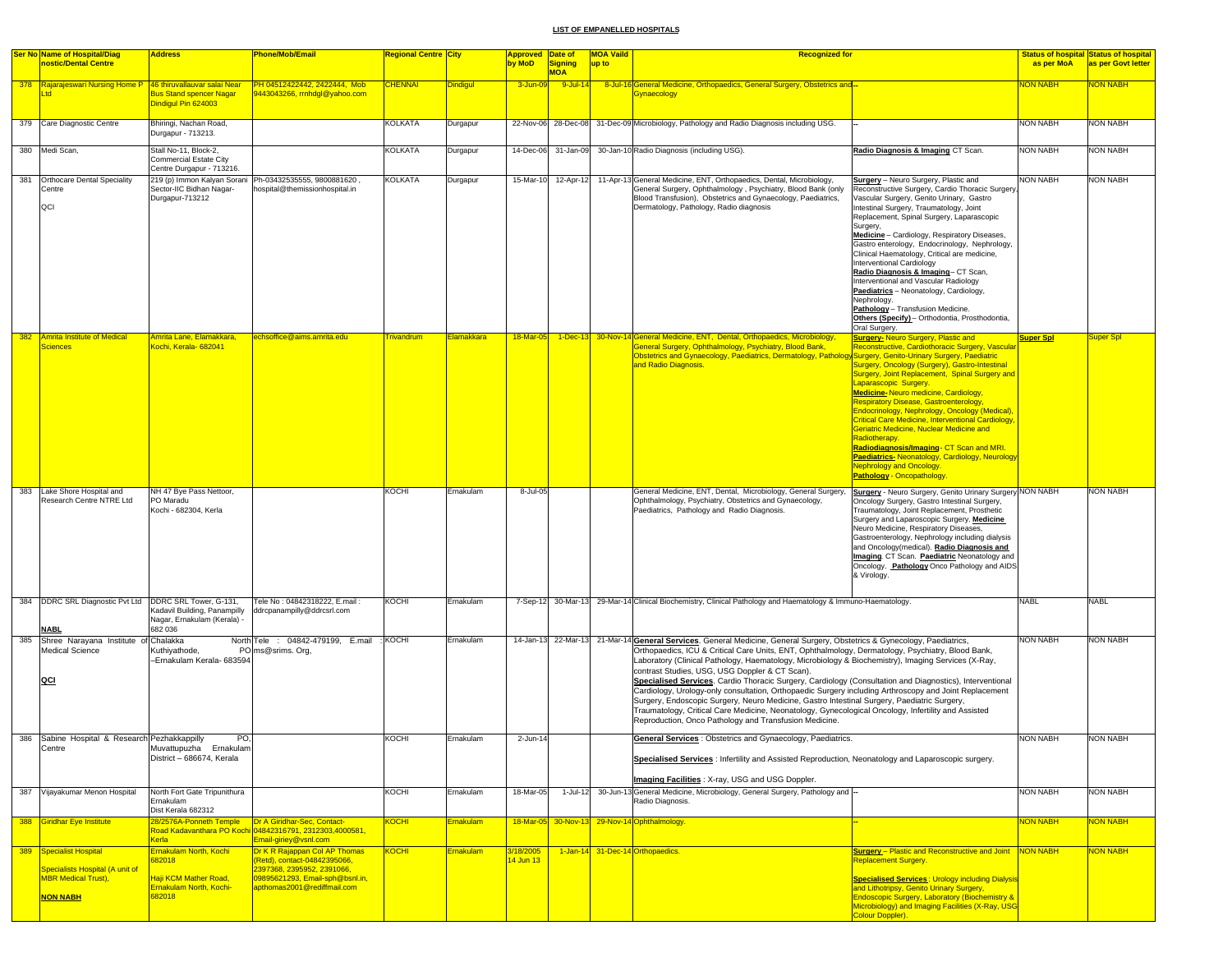|     | <b>Ser No Name of Hospital/Diag</b>                                                                                                        | <b>Address</b>                                                                               | Phone/Mob/Email                                                                                                                                                                                      | Regional Centre <mark>City</mark> |           | <b>Approved Date of</b>            |                              | <b>MOA Vaild</b><br><b>Recognized for</b>                                                                                                                                                                                                                                                                                                                                                                                                                                                                                                                                                                                                                                                                                                                                                                                                                                                                                                                                                                                                                                                                                                   |                                                                                                                                                                                                                                                                                                                 |                 | <b>Status of hospital Status of hospital</b> |
|-----|--------------------------------------------------------------------------------------------------------------------------------------------|----------------------------------------------------------------------------------------------|------------------------------------------------------------------------------------------------------------------------------------------------------------------------------------------------------|-----------------------------------|-----------|------------------------------------|------------------------------|---------------------------------------------------------------------------------------------------------------------------------------------------------------------------------------------------------------------------------------------------------------------------------------------------------------------------------------------------------------------------------------------------------------------------------------------------------------------------------------------------------------------------------------------------------------------------------------------------------------------------------------------------------------------------------------------------------------------------------------------------------------------------------------------------------------------------------------------------------------------------------------------------------------------------------------------------------------------------------------------------------------------------------------------------------------------------------------------------------------------------------------------|-----------------------------------------------------------------------------------------------------------------------------------------------------------------------------------------------------------------------------------------------------------------------------------------------------------------|-----------------|----------------------------------------------|
|     | nostic/Dental Centre                                                                                                                       |                                                                                              |                                                                                                                                                                                                      |                                   |           | by MoD                             | <b>Signing</b><br><b>MOA</b> | up to                                                                                                                                                                                                                                                                                                                                                                                                                                                                                                                                                                                                                                                                                                                                                                                                                                                                                                                                                                                                                                                                                                                                       |                                                                                                                                                                                                                                                                                                                 | as per MoA      | as per Govt letter                           |
|     | 390 Gautham Hospital                                                                                                                       | Cochi-682005                                                                                 | Post Box No 868, Panayapilly, Dr K R Jayachandran, Mr Jose P<br>Varghes-Admin, Contact-<br>22105510/512/514/3096020,<br>9446545203, Email-<br>gauthamhospital@sify.com,<br>josevarghese225@gmail.com | KOCHI                             | Ernakulam | 8-Jul-05                           | $1$ -Jul-13                  | 30-Jun-14 General Medicine, ENT, Microbiology, General Surgery,<br>Ophthalmology, Obstetrics and Gynaecology, Pathology,<br>Physiotherapy and Radio Diagnosis.                                                                                                                                                                                                                                                                                                                                                                                                                                                                                                                                                                                                                                                                                                                                                                                                                                                                                                                                                                              |                                                                                                                                                                                                                                                                                                                 | <b>HAAN MON</b> | <b>NON NABH</b>                              |
| 391 | Westside Hospital (P) Ltd                                                                                                                  | Maulana Azad Road,<br>Kappalandimukku,<br>Kochi-682002                                       | Dr B Rajendram, Contact9388627423, KOCHI<br>04842227979, 2225100, Email-<br>west_sidehospital@yahoo.com                                                                                              |                                   | Ernakulam | 8-Jul-05                           | 21-Jun-12                    | 20-Jun-13 General Medicine, ENT, General Surgery, Ophthalmology,<br>Obstetrics and Gynaecology and Radio Diagnosis (less Ultra<br>Sound).                                                                                                                                                                                                                                                                                                                                                                                                                                                                                                                                                                                                                                                                                                                                                                                                                                                                                                                                                                                                   |                                                                                                                                                                                                                                                                                                                 | <b>NON NABH</b> | <b>NON NABH</b>                              |
|     | 392 PVS Memorial Hospital Ltd.                                                                                                             |                                                                                              | Kaloor, Cochin-682004, Kerla Dr T K Jayaraj, Contact-04952705045, KOCHI<br>9846091212,<br>Email-info@pvshospital.indoc<br>tks@gmail.com                                                              |                                   | Ernakulam | 13-Jan-06                          | 1-Jul-12                     | 30-Jun-13 General Medicine, ENT, Microbiology, General Surgery, Obstetrics-<br>and Gynaecology, Paediatrics, Pathology (in house only) and<br>Radio Diagnosis.                                                                                                                                                                                                                                                                                                                                                                                                                                                                                                                                                                                                                                                                                                                                                                                                                                                                                                                                                                              |                                                                                                                                                                                                                                                                                                                 | NON NABH        | <b>NON NABH</b>                              |
| 393 | Tide Water MRI Scan and<br>Research Centre                                                                                                 | <b>Near Lakeshore Hospital</b><br>Maradu Nettor PO Ernakulam<br>Kochi-682304                 |                                                                                                                                                                                                      | KOCHI                             | Ernakulam | $13 - Jan-06$                      | $11$ -Jun-13                 | $10 -$ Jun-14 $-$                                                                                                                                                                                                                                                                                                                                                                                                                                                                                                                                                                                                                                                                                                                                                                                                                                                                                                                                                                                                                                                                                                                           | Radio Diagnosis & Imaging MRI.<br><b>Others Mammography and USG/Color Doppler</b>                                                                                                                                                                                                                               | <b>NON NABH</b> | <b>VON NABH</b>                              |
|     | 394 MOSC Medical College<br>Hospital,                                                                                                      | Kolenchery, PO-Ernakulam<br>682311.                                                          | Maj Gen (Retd)<br>Distt Kerala State, Kolenchery Keshava, contact-3055555, 2760251<br>2760252 email-insure@moscmm.org,<br>mmmhn@moscmm.org                                                           | Dr M KOCHI                        | Ernakulam | 4-Jan-08                           | 6-Apr-13                     | 5-Apr-14 General Medicine, ENT, Dental, Microbiology, General Surgery,<br>Opthalmology, Psychiatry, Blood Bank (Only Blood Transfusion),<br>Obstetrics & Gynaecology, Paediatrics, Dermatology, Pathology<br>and Radio diagnosis (incl USG).                                                                                                                                                                                                                                                                                                                                                                                                                                                                                                                                                                                                                                                                                                                                                                                                                                                                                                | Surgery. Genito Urinary, Paediatric Surgery and NON NABH<br>Laparoscopic Surgery.<br>Medicine Neurology, Cardiology, Respiratory<br>Diseases, Gastro Enterology, Nephrology (incl<br>Dialysis) and Critical Care Medicine.<br>Paediatrics Neonatology.<br>Pathology Onco pathology and Transfusion<br>Medicine. |                 | <b>NON NABH</b>                              |
|     | 395 Dental Care Lab,                                                                                                                       | Madaparambil Chambers<br>SNDP Junction Muvattupuzha<br>686661                                |                                                                                                                                                                                                      | KOCHI                             | Ernakulam | 4-Jan-08                           | 8-Apr-08                     | 7-Apr-10 Dental (Lab)                                                                                                                                                                                                                                                                                                                                                                                                                                                                                                                                                                                                                                                                                                                                                                                                                                                                                                                                                                                                                                                                                                                       |                                                                                                                                                                                                                                                                                                                 | <b>NON NABH</b> | <b>NON NABH</b>                              |
|     | 396 Lisie Hospital                                                                                                                         | Lisie Hospital Road,<br>Kochi - 682018.                                                      | Mr. John Matheikal,<br>Ernakulam North, P. Box-3053 Mr Rajesh, Contact-9895013172,<br>9947080604, 04842401102, Email-<br>contact@lisiehospital.org,<br>rajeshcariyath@yahoo.com                      | <b>KOCHI</b>                      | Ernakulam |                                    |                              | 4-Jan-08 25-Aug-13 24-Aug-14 -                                                                                                                                                                                                                                                                                                                                                                                                                                                                                                                                                                                                                                                                                                                                                                                                                                                                                                                                                                                                                                                                                                              | <b>Surgery Cardio Thoracic and Genito Urinary</b><br>surgery.<br><b>Medicine Cardiology, Nephrology (incl Dialysis)</b><br>and Interventional Cardiology                                                                                                                                                        | <b>NON NABH</b> | <b>VON NABH</b>                              |
| 397 | Institute of Radiology & Imaging Indira Gandhi Co-operative<br>Sciences Pvt Ltd.                                                           | Hospital Kadavanthra<br>Ernakulam. Pin 682020. Ph<br>04842207532, 3244244 Mob-<br>9846036168 | Ms Ranjana-Manager, contact-<br>08129334575, 04844050092,<br>04844050093 Email-<br>mail@iriskochi.com                                                                                                | <b>KOCHI</b>                      | Ernakulam | 3-Jun-09                           | 14-Oct-12                    | 13-Oct-13                                                                                                                                                                                                                                                                                                                                                                                                                                                                                                                                                                                                                                                                                                                                                                                                                                                                                                                                                                                                                                                                                                                                   | Radio-Diagnosis & Imaging<br>CT Scan.                                                                                                                                                                                                                                                                           | <b>NON NABH</b> | <b>NON NABH</b>                              |
| 398 | Ashirwad Pathology Centre                                                                                                                  | Opp GGIC Near Dgah,<br>Etawah                                                                | Ph-05688-255277<br>Mob-09412283112                                                                                                                                                                   | <b>LUCKNOW</b>                    | Etawah    | 22-Dec-08                          |                              | Pathology.                                                                                                                                                                                                                                                                                                                                                                                                                                                                                                                                                                                                                                                                                                                                                                                                                                                                                                                                                                                                                                                                                                                                  |                                                                                                                                                                                                                                                                                                                 | <b>NON NABH</b> | <b>NON NABH</b>                              |
| 399 | Deva Memorial Medical Surgical Faizabad Pin 224 001<br>Maternity Nursing Home                                                              |                                                                                              | Phone 05278240550<br>05278240250 Mob 9415048291                                                                                                                                                      | <b>ALLAHABAD</b>                  | Faizabad  | 22-Dec-08                          |                              | Orthopaedics, General Surgery, Ophthalmology                                                                                                                                                                                                                                                                                                                                                                                                                                                                                                                                                                                                                                                                                                                                                                                                                                                                                                                                                                                                                                                                                                |                                                                                                                                                                                                                                                                                                                 | <b>NON NABH</b> | <b>NON NABH</b>                              |
|     | 400 Faridabad CT Scan Centre                                                                                                               | Faridabad                                                                                    |                                                                                                                                                                                                      | <b>DELHI</b>                      | Faridabad | 6-Aug-03                           | 6-Jun-07                     | 5-Jun-08 -                                                                                                                                                                                                                                                                                                                                                                                                                                                                                                                                                                                                                                                                                                                                                                                                                                                                                                                                                                                                                                                                                                                                  | CT Scan.                                                                                                                                                                                                                                                                                                        | <b>NON NABH</b> | <b>NON NABH</b>                              |
| 401 | Sun Flag Hosp & Research<br>Centre                                                                                                         | Sector 16A, Faridabad<br>(HR) 121002                                                         |                                                                                                                                                                                                      | <b>DELHI</b>                      | Faridabad | 13-May-05                          | $1$ -Jul-1                   | 15-Apr-15 General Medicine,, Orthopaedics, Microbiology, General Surgery, Surgery Plastic and Reconstructive and<br>Blood Bank, Obstetrics & Gynaecology, Paediatrics, Pathology<br>and Radio Diagnosis.                                                                                                                                                                                                                                                                                                                                                                                                                                                                                                                                                                                                                                                                                                                                                                                                                                                                                                                                    | <b>Laparascopic Surgery</b><br><b>Medicine Nephrology</b><br>Radiodiagnosis/Imaging-CT Scan                                                                                                                                                                                                                     | <b>NON NABH</b> | <b>VON NABH</b>                              |
| 402 | Metro Heart Institute (A Unit of Sector 16A, Faridabad,<br><b>M/S Metro Speciality Hospitals</b><br><b>Private Limited)</b><br><b>NABH</b> | Haryana - 121001                                                                             |                                                                                                                                                                                                      | <b>DELHI</b>                      | Faridabad | 11/16/05<br><mark>27 Jan 14</mark> | 4-Apr-14                     | 2-Jul-15 Clinical Services: Anaesthesia, Cardiology, Cardiothoracic<br>Surgery, Coronary Care Unit, Day Care Treatment, Bronchoscopy Medicine Cardiology and Interventional<br>Day Care Treatment Endoscopy, Dermatology, Dialysis, Ear Nose Cardiology.<br>and Throat, Emergency Medicine, Fertility, Gastroenterology,<br>General Medicine, General surgery, GI Surgery, Gynaecology,<br>Intensive Care Unit Adult, Intensive Care Unit Neonatal, Intensive<br>Care Unit Paediatric, Nephrology, Neurology, Neurosurgery,<br>Obstetrics, Ophthalmology, Oral Surgery, Orthopaedic surgery,<br>Paediatric surgery, Paediatrics & Neonatology, Plastic Surgery,<br>Psychiatry, Respiratory Medicine, Surgical ICU, Urology, Vascular<br>Surgery.<br>Diagnostic Services: CT Scanning, ECHO, EEG, EMG,<br>Mammography, Tread Mill Testing, Ultrasound, X-ray.<br><b>Laboratory Services &amp; Transfusion Services</b><br>Blood Bank, Blood Transfusion Services, Clinical Bio-Chemistry,<br>Clinical Microbiology & Serology, Clinical Pathology,<br>Cytopathology, Haematology.<br><b>Professions Allied to Medicine</b><br>Physiotherapy. | <b>Surgery</b> Cardio Thoracic Surgery<br>Radio Diagnosis & Imaging Interventional and<br><b>Vascular Radiology</b>                                                                                                                                                                                             | <b>NABH</b>     | <b>NABH</b>                                  |
|     | 403 Escorts Hospital and Research Neelam Bata Road NIT<br>Centre,                                                                          | Faridabad - 121001.                                                                          |                                                                                                                                                                                                      | <b>DELHI</b>                      | Faridabad | $4 - Jan-08$                       |                              | 1-Jun-12 30-Jun-14-                                                                                                                                                                                                                                                                                                                                                                                                                                                                                                                                                                                                                                                                                                                                                                                                                                                                                                                                                                                                                                                                                                                         | <b>Surgery Cardio Thoracic Surgery</b><br><b>Medicine Cardiology &amp; Interventional Cardiology</b>                                                                                                                                                                                                            | <b>NABH</b>     | <b>NON NABH</b>                              |
|     | 404 Sarvodaya Hospital and<br>Research Centre, (A Unit of<br>Anshu hospitals Ltd.),                                                        | YMCA Road, Sector-08.<br>Faridabad, PIN 121002                                               | Tele No : 0129-4184444, 4184400.<br>Mob No: 09818350999, CP: Dilip<br>Chhabra,<br>Email: dr-sarvodaya@yahoo.co.in                                                                                    | <b>DELHI</b>                      | Faridabad | /23/2012,<br>/14/2013              | $19$ -Feb-13                 | 19-Jun-14 Medicines & Alied. Anaesthesiology, Cardiac Surgery, Diagnostic Imaging CT Scan, Mammography, NABH<br>Cardiology, Critical Care Services, Dentistry, Dermatology, Ultrasound, X-Ray (Digital), Laboratory<br>Emergency Services & Ambulances, ENT, Gastroenterology Services Blood Bank and Transfusion Services,<br>General Surgery, GI Surgery, Internal Medicine, Nephrology, Clinical Biochemistry, Hematology &<br>Neurology, Neuro Surgery, Obstetrics & Gynaecology, Immunohematology, Histopathology,<br>Opthalmology, Orthopaedics, Paediatrics & Neonatology, Microbiology, Othrs Dietetics, Physiotherapy.<br>Pulmonology, Urology.<br>Specialised Services. Medical Oncology, Surgical Oncology,<br>Gynecological Oncology, Clinical Haematology and Onco<br>Pathology                                                                                                                                                                                                                                                                                                                                                |                                                                                                                                                                                                                                                                                                                 |                 | VABH                                         |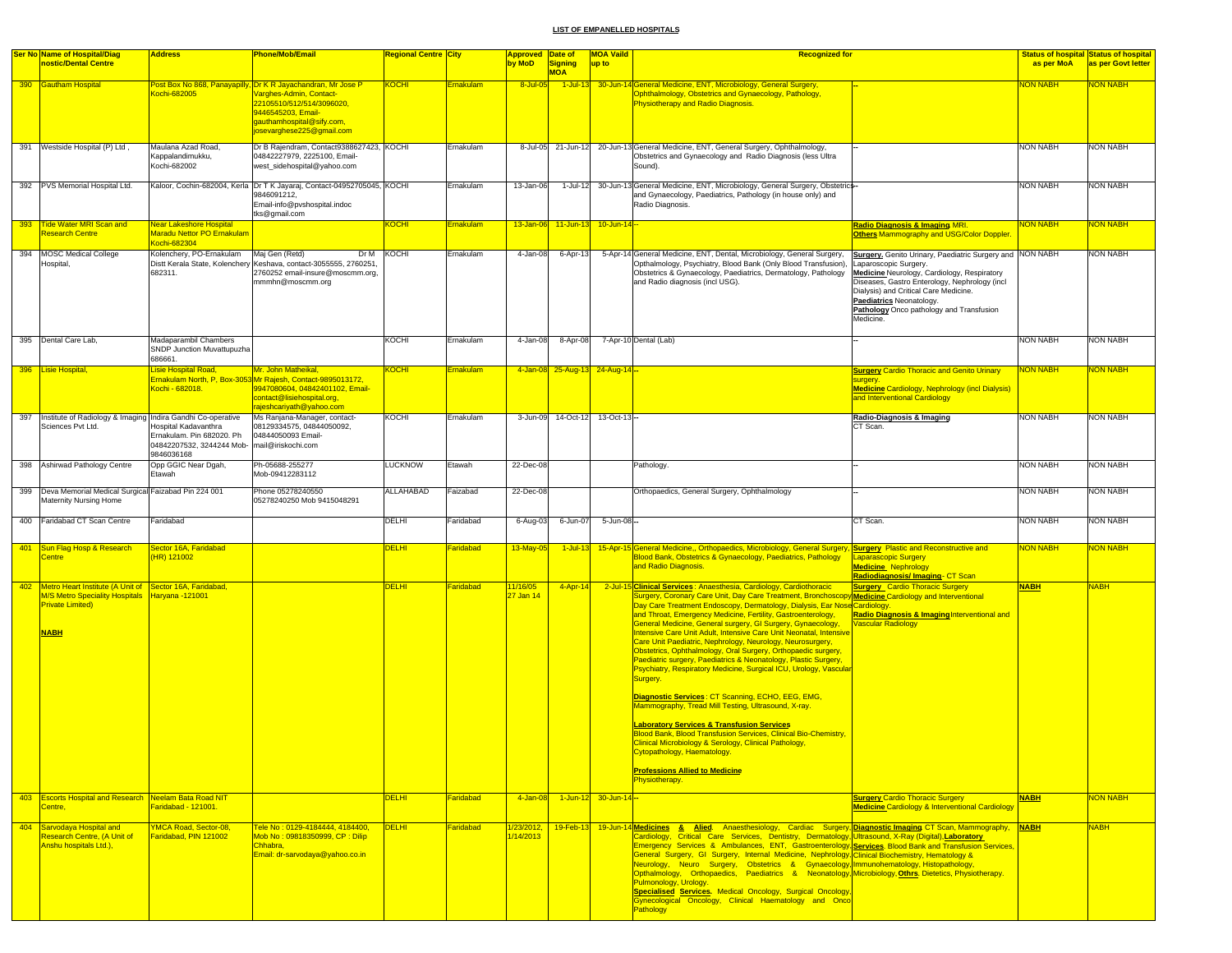|     | <b>Ser No Name of Hospital/Diag</b>                                           | <b>Address</b>                                                                   | <b>Phone/Mob/Email</b>                                                                                                             | <b>Regional Centre City</b> |                                     | Approved Date of |                                       | <b>MOA Vaild</b> | <b>Recognized for</b>                                                                                                                                                                                                                                                                                                                                                                                                                                                                                                                                                                                                                                                                                                                                                                                                                                                                                                                                                                                                                                                                                                                                                                                                              |                 | <b>Status of hospital Status of hospital</b> |
|-----|-------------------------------------------------------------------------------|----------------------------------------------------------------------------------|------------------------------------------------------------------------------------------------------------------------------------|-----------------------------|-------------------------------------|------------------|---------------------------------------|------------------|------------------------------------------------------------------------------------------------------------------------------------------------------------------------------------------------------------------------------------------------------------------------------------------------------------------------------------------------------------------------------------------------------------------------------------------------------------------------------------------------------------------------------------------------------------------------------------------------------------------------------------------------------------------------------------------------------------------------------------------------------------------------------------------------------------------------------------------------------------------------------------------------------------------------------------------------------------------------------------------------------------------------------------------------------------------------------------------------------------------------------------------------------------------------------------------------------------------------------------|-----------------|----------------------------------------------|
|     | nostic/Dental Centre                                                          |                                                                                  |                                                                                                                                    |                             |                                     | by MoD           | Signing                               | up to            |                                                                                                                                                                                                                                                                                                                                                                                                                                                                                                                                                                                                                                                                                                                                                                                                                                                                                                                                                                                                                                                                                                                                                                                                                                    | as per MoA      | as per Govt letter                           |
| 405 | Asian Institute of Medical<br>Sciences,                                       | Sector 21-A, Badkal Flyover<br>Road, Faridabad - 121 001                         | Tel: 01294253000, 01294253018,<br>9650099021 (CP Dr PS Ahuja).<br>sailesh.jha@aimsindia.co.in                                      | DELHI                       | Faridabad                           | 23-Jan-12        | <b>MOA</b>                            |                  | 22-Feb-12 21-Feb-14 General Specialities Anaesthesia, Clinical & Child Psychology, Clinical Nutrition & Dietetics, Dental, Dermatology, NABH<br>ENT, General Surgery, Internal Medicine, Obstetrics & Gynaecology, Opthalmology, Orthopaedics, Paediatrics &<br>Neonatology, Physiotherapy, Plastic & Aesthetic Surgery, Psychiatry, Radiology, Respiratory Medicine, Speech<br>Therapy & Audiometry,<br>Super Specialities. All Nuclear Scans on Gamma Camera, Cardiology, Cardio-Thoracic Surgery & Vascular Surger<br>Endocrinology, Gastroentrology, GI Surgery, Joint Replacement Surgery, Maxillo Facial Surgery, Medical Oncology,<br>Metabolic & Bariatric Surgery, Minimal Access Surgery, Nephrology & Dialysis, Neurology, Neuro Surgery, Nuclear<br>Medicine, Paediatric Surgery, PET-CT, Radiation Oncology, Radiotherapy, Spine surgery, Surgical Oncology,<br>Urology, Other Services, 2-D Echo, Blood Bank with Component Separator, Bronchoscopy, Colour Doppler, CT<br>Scan, Emergency Services, Endoscopy, Intensive Care Adult, Intensive Care Paediatric & Neonatology, Laboratory,<br>MRI Scan, Stress Test, Ultrasound, Special Clinics. Ante-Natal Clinic, Diabetic Clinic, Obesity Clinic, Retina Clinic, |                 | <b>NABH</b>                                  |
|     | 406 Dashmesh Hospital                                                         | Talwandi Road , Opp Guru<br>Faridkot- 151203                                     | Gursewak Singh, Director, 01639-<br>Gobind Singh Medical College 255291, 01639-257726, 09859662695,<br>Email: dirdsfdk@yahoo.co.in | HISAR                       | Faridkot                            | 13-Jan-06        |                                       |                  | Rheumatology Clinic.<br>1-Oct-09 30-Sep-10 General Medicine, Dental, Microbiology, Pathology and Radio<br>Diagnosis.                                                                                                                                                                                                                                                                                                                                                                                                                                                                                                                                                                                                                                                                                                                                                                                                                                                                                                                                                                                                                                                                                                               | <b>NON NABH</b> | <b>NON NABH</b>                              |
| 407 | Dashmesh Institute of Research Talwandi Road, Faridkot -                      |                                                                                  |                                                                                                                                    | <b>HISAR</b>                | Faridkot                            |                  |                                       |                  |                                                                                                                                                                                                                                                                                                                                                                                                                                                                                                                                                                                                                                                                                                                                                                                                                                                                                                                                                                                                                                                                                                                                                                                                                                    | <b>NON NABH</b> | <mark>NON NABH</mark>                        |
|     | & Dental Sciences                                                             | 151203, Punjab                                                                   |                                                                                                                                    |                             |                                     |                  |                                       |                  | 20-Jun-14 13-Aug-14 12-Aug-16 General Services : Dental.                                                                                                                                                                                                                                                                                                                                                                                                                                                                                                                                                                                                                                                                                                                                                                                                                                                                                                                                                                                                                                                                                                                                                                           |                 |                                              |
|     |                                                                               |                                                                                  |                                                                                                                                    |                             |                                     |                  |                                       |                  | Specialised Services : Oral and Maxillo Facial Surgery, Periodontia, Prosthodontia, Endodontia, Orthodontia,                                                                                                                                                                                                                                                                                                                                                                                                                                                                                                                                                                                                                                                                                                                                                                                                                                                                                                                                                                                                                                                                                                                       |                 |                                              |
|     | 408 Jyoti Diagnostic Centre                                                   | 56-57 Opp GGS Medical                                                            | Mrs Daizy Rani, 01639-251311                                                                                                       | HISAR                       | Faridkot                            | 13-Jan-06        | 9-Nov-09                              |                  | Paedodontia.<br>8-Nov-11 Pathology.                                                                                                                                                                                                                                                                                                                                                                                                                                                                                                                                                                                                                                                                                                                                                                                                                                                                                                                                                                                                                                                                                                                                                                                                | NON NABH        | <b>NON NABH</b>                              |
|     |                                                                               | Hospital Sadiq Road Faridkot                                                     |                                                                                                                                    |                             |                                     |                  |                                       |                  |                                                                                                                                                                                                                                                                                                                                                                                                                                                                                                                                                                                                                                                                                                                                                                                                                                                                                                                                                                                                                                                                                                                                                                                                                                    |                 |                                              |
|     | 409 Sodhi Dental Clinic and OMS<br>Centre                                     | 151203<br>151203.                                                                | Kotkapura Road, Faridkot - 01639256431, 251131, Email:<br>drspssodhi@glide.net.in                                                  | HISAR                       | Faridkot                            | 14-Dec-06        | 12-Feb-07                             |                  | 11-Feb-09 Dental including Oral Surgery.                                                                                                                                                                                                                                                                                                                                                                                                                                                                                                                                                                                                                                                                                                                                                                                                                                                                                                                                                                                                                                                                                                                                                                                           | NON NABH        | <b>NON NABH</b>                              |
|     | 410 Brar Eye Hospital Private                                                 | Faridkot Road, Kotkapura,                                                        |                                                                                                                                    | <b>JALANDHAR</b>            | Faridkot                            | $27 - Jan-1$     | $2$ -Jun-14                           |                  | 1-Jun-16 General Services :- General Ophthalmology, General Anaesthesia.                                                                                                                                                                                                                                                                                                                                                                                                                                                                                                                                                                                                                                                                                                                                                                                                                                                                                                                                                                                                                                                                                                                                                           | <b>NABH</b>     | <b>NABH</b>                                  |
|     | imited<br><b>NABH</b>                                                         | Distt-Faridkot.<br><b>PUNJAB 151204</b>                                          |                                                                                                                                    |                             |                                     |                  |                                       |                  | Specialised Services :- Cataract Services (Phacoemulsification), Glaucoma Services, Paediatric Ophthalmology<br><b>Vitreo Retinal Services.</b>                                                                                                                                                                                                                                                                                                                                                                                                                                                                                                                                                                                                                                                                                                                                                                                                                                                                                                                                                                                                                                                                                    |                 |                                              |
| 411 | <b>Eye Care and Surgical Centre</b> MIG 1/9 Awas Vikas Colony                 |                                                                                  | Dr Pradeep Kumar Toppo, Phone                                                                                                      | <b>LUCKNOW</b>              | Farrukhabad                         | 3-Jun-09         | $4$ -Jun-12                           |                  | 3-Jun-14 Ophthalmology                                                                                                                                                                                                                                                                                                                                                                                                                                                                                                                                                                                                                                                                                                                                                                                                                                                                                                                                                                                                                                                                                                                                                                                                             | <b>NON NABH</b> | <b>NON NABH</b>                              |
|     |                                                                               | Farrukhabad (UP)<br><b>PIN 209625</b>                                            | 5692240408 Mob 945146694                                                                                                           |                             |                                     |                  |                                       |                  |                                                                                                                                                                                                                                                                                                                                                                                                                                                                                                                                                                                                                                                                                                                                                                                                                                                                                                                                                                                                                                                                                                                                                                                                                                    |                 |                                              |
|     | 412 Siwatch Maternity and Surgical Bhattu Road, Fatehabad-<br><b>lospital</b> | 125050, Haryana                                                                  |                                                                                                                                    | <b>HISAR</b>                | Fatehabad                           |                  | $27 - Jan - 14$ 10-Apr-14             |                  | 9-Apr-16 General Services: General Surgery and Obstetrics & Gynaecology.<br>Laboratory Services: Haematology, Biochemistry and Microbiology.                                                                                                                                                                                                                                                                                                                                                                                                                                                                                                                                                                                                                                                                                                                                                                                                                                                                                                                                                                                                                                                                                       | <b>NON NABH</b> | <b>NON NABH</b>                              |
|     | <mark>Non NABH</mark>                                                         |                                                                                  |                                                                                                                                    |                             |                                     |                  |                                       |                  | Imaging Services: X-ray, USG, USG Doppler.                                                                                                                                                                                                                                                                                                                                                                                                                                                                                                                                                                                                                                                                                                                                                                                                                                                                                                                                                                                                                                                                                                                                                                                         |                 |                                              |
|     | 413 Shalley Nursing Home,                                                     | Opposite Aam Khas Bag<br>Sirhind, District Fatehgarh<br>Sahib, Sirhind - 140406. |                                                                                                                                    |                             | <b>CHANDIMANDIR Fatehgarh Sahib</b> |                  |                                       |                  | 4-Jan-08 16-Jun-14 15-Jun-16 General Medicine, Orthopaedics & General Surgery                                                                                                                                                                                                                                                                                                                                                                                                                                                                                                                                                                                                                                                                                                                                                                                                                                                                                                                                                                                                                                                                                                                                                      | <b>NON NABH</b> | <b>NON NABH</b>                              |
|     | 414 Arora Ultrasound & X-ray<br>Centre.                                       | Ferozepur- 152002                                                                | Malwal Road Near HM School Dr Vikash Arora, 0163-2227948,<br>9814044948, Email:<br>vikasharora@glide.net.in                        | <b>JALANDHAR</b>            | Ferozpur                            |                  | 3-Mar-05 30-Jun-11                    |                  | 29-Jun-12 Radio Diagnosis (including Ultrasound, X ray and 2D Echo with<br>Color Doppler)                                                                                                                                                                                                                                                                                                                                                                                                                                                                                                                                                                                                                                                                                                                                                                                                                                                                                                                                                                                                                                                                                                                                          | <b>NON NABH</b> | <b>NON NABH</b>                              |
|     | 415 Anil Baghi Hospiptal,                                                     | Dashmesh Nagar, Firozepur                                                        | Anil Bachi Road, Street No 1   Dr Kamal Baghi, MD, 01632-220555,<br>01632-220556, Email:                                           | JALANDHAR                   | Ferozpur                            | 13-Jan-06        | 9-Mar-13                              |                  | 8-Mar-15 General Medicine, Dental, General Surgery, Blood Bank(Inhouse Radio Diagnosis & Imaging CT Scan.<br>only), Obstetrics and Gynaecology and Radio Diagnosis.                                                                                                                                                                                                                                                                                                                                                                                                                                                                                                                                                                                                                                                                                                                                                                                                                                                                                                                                                                                                                                                                | <b>NON NABH</b> | <b>NON NABH</b>                              |
|     |                                                                               | 152002                                                                           | <b>baghi@hotmail.com</b>                                                                                                           |                             |                                     |                  |                                       |                  |                                                                                                                                                                                                                                                                                                                                                                                                                                                                                                                                                                                                                                                                                                                                                                                                                                                                                                                                                                                                                                                                                                                                                                                                                                    |                 |                                              |
|     | 416 Genesis Institute of Dental<br>Sciences & Research,                       | Moga Road, Ferozpur (Pd)-<br><b>PIN - 152001</b>                                 | Dr BR Chetal, 01632-235500, Email: JALANDHAR<br>genesisidsr@gmail.com                                                              |                             | Ferozpur                            |                  | 22-Dec-08 31-Jan-14 30-Jan-16 Dental. |                  | Prosthodontia, Oral Surgery, Periodontia & Denta NON NABH<br>.ab.                                                                                                                                                                                                                                                                                                                                                                                                                                                                                                                                                                                                                                                                                                                                                                                                                                                                                                                                                                                                                                                                                                                                                                  |                 | NON NABH                                     |
|     | 417 Kalia Eye and Maternity<br>Hospital,                                      | Palace Firozpur, pin 152002 09814531999, Email:                                  | Outside Delhi gate Near Manjit Dr Ashwani Kalia, 01632-221699,<br>spital@yahoo.com                                                 | JALANDHAR                   | Ferozpur                            | 3-Jun-09         |                                       |                  | 28-Apr-12 27-Apr-14 Ophthalmology.                                                                                                                                                                                                                                                                                                                                                                                                                                                                                                                                                                                                                                                                                                                                                                                                                                                                                                                                                                                                                                                                                                                                                                                                 | <b>NON NABH</b> | <b>NON NABH</b>                              |
|     | 418 Raj Dental Clinic                                                         | Village & Post – Gaggal                                                          | E Mail: shraj17@gmail.com                                                                                                          | <b>UMMAL</b>                | <mark>Gaggal</mark>                 | 20-Jun-14        | $2-Sep-14$                            |                  | 1-Sep-16 General Dentistry.                                                                                                                                                                                                                                                                                                                                                                                                                                                                                                                                                                                                                                                                                                                                                                                                                                                                                                                                                                                                                                                                                                                                                                                                        | <b>NON NABH</b> | NON NABH                                     |
|     |                                                                               | Kangra – 176209<br>Himachal Pradesh                                              | Tele: 01892232372                                                                                                                  |                             | Kangra                              |                  |                                       |                  |                                                                                                                                                                                                                                                                                                                                                                                                                                                                                                                                                                                                                                                                                                                                                                                                                                                                                                                                                                                                                                                                                                                                                                                                                                    |                 |                                              |
|     | 419 Central Referral Hospital                                                 | 5th Mile Tadong, Gangtok<br>Sikkim) - 737102                                     | Mscrh1@gmail.com                                                                                                                   | <b>KOLKATA</b>              | Gangtok                             | 27-May-05        | 9-Jan-15                              |                  | 8-Jan-16 General Medicine, ENT, Orthopaedics, Dental, Microbiology,<br>Radio Diagnosis & Imaging - CT Scan.<br>General Surgery, Opthalmology, Psychiatry, Blood Bank,<br><b>Paediatrics - Neonatology.</b><br>Obstetrics and Gynaecology, Paediatrics, Dermatology, Pathology Others - Dialysis.<br>and Radio Diagnosis.                                                                                                                                                                                                                                                                                                                                                                                                                                                                                                                                                                                                                                                                                                                                                                                                                                                                                                           | <b>NON NABH</b> | NON NABH                                     |
|     | 420 Satyam Colour Doppler Ultra<br>Sound & X-ray,                             | EB Road, Gaya-823001                                                             |                                                                                                                                    | PATNA                       | Gaya                                |                  | 23-Oct-06 16-Jan-07                   |                  | 15-Jan-09 Radio Diagnosis including Ultra Sonography.<br>Radio Diagnosis and ImagingCT Scan.                                                                                                                                                                                                                                                                                                                                                                                                                                                                                                                                                                                                                                                                                                                                                                                                                                                                                                                                                                                                                                                                                                                                       | <b>NON NABH</b> | <b>NON NABH</b>                              |
|     | 421 Ganesh Hospital,                                                          | II- C/3, Nehru Nagar.<br>Ghaziabad - 201 001                                     |                                                                                                                                    | <b>DELHI</b>                | Ghaziabad                           | 16-May-07        | $27 -$ Jul-14                         |                  | 26-Jul-16 General Medicine, ENT, Microbiology, General Surgery,<br>Ophthalmology, Psychiatry, Blood Bank (Only Blood Transfusion)<br>(In house only), Obstetrics and Gynaecology, Paediatrics,<br>Dermatology, Pathology, Radio Diagnosis.                                                                                                                                                                                                                                                                                                                                                                                                                                                                                                                                                                                                                                                                                                                                                                                                                                                                                                                                                                                         | NON NABH        | NON NABH                                     |
|     | 422 Narendra Mohan Hospital &<br>Heart Centre                                 | Mohan Nagar, Ghaziabad -<br><b>20107</b>                                         |                                                                                                                                    | <b>DELHI</b>                | Ghaziabad                           |                  |                                       |                  | 3-Mar-05 30-Jun-14 5-Aug-16 General Medicine, ENT, Orthopaedics, Dental, Microbiology,<br><b>Surgery- Neuro Surgery, Plastic and</b><br><u>General Surgery, Ophthalmology, Psychiatry, Anaesthesia, Blood Reconstructive, Cardiothoracic Surgery, Vascular</u><br>Bank, Obstetrics and Gynaecology, Paediatrics, Dermatology,<br>Surgery, Genito Urinary Surgery, Paediatric<br>Pathology, Radio Diagnosis and Emergency.<br>Surgery, Oncology Surgery, Traumatology and<br><u>Geriatric Surgery.</u><br>Medicine-Neuro medicine, Cardiology,<br>Respiratory Diseases, Gastroenterology,<br>Nephrology, Clinical Haematology, Oncology<br>(Medical), Critical Care Medicine, Interventional,<br><b>Cardiology and Geriatric Medicine.</b><br>Radio diagnosis/Imaging-CT Scan.<br>Paediatrics-Neonatology, Cardiology, Neurology,<br>Haematology, Nephrology and Oncology.                                                                                                                                                                                                                                                                                                                                                          | <b>NON NABH</b> | <b>NON NABH</b>                              |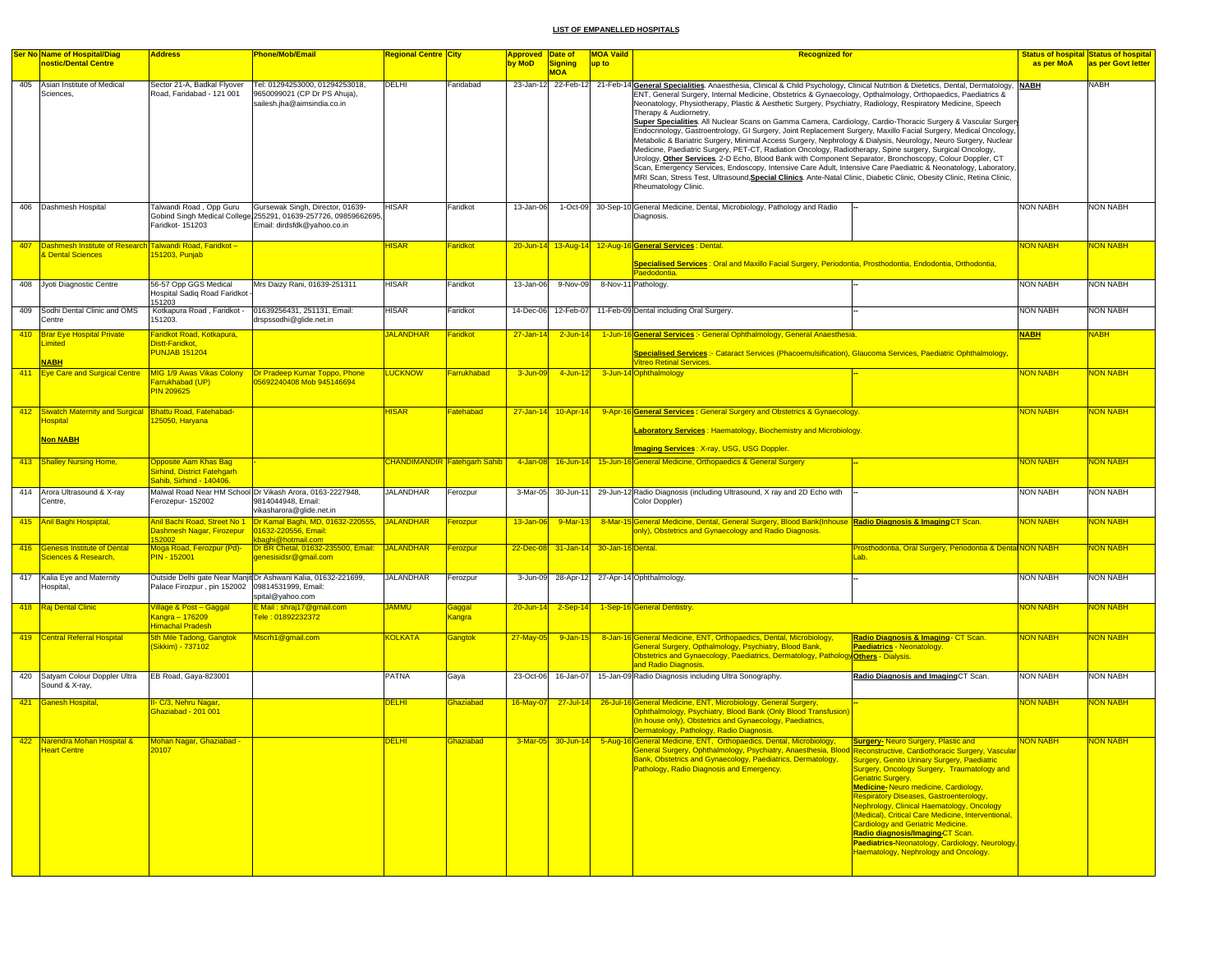|     | <b>Ser No Name of Hospital/Diag</b><br>nostic/Dental Centre                                                                            | Address                                                                           | Phone/Mob/Email                                                                           | Regional Centre City |           | Approved Date of<br>by MoD         | <b>Signing</b>          | <b>MOA Vaild</b><br>up to | <b>Recognized for</b>                                                                                                                                                                                                                                                                                                                                                                                                                                                                                                                                                                                                                                                                                                                                                                                                                                                                                                                                                                                                                                                                                                                                                                                                                                    |                                                                                                                                                                                                                                                                                                                                             | as per MoA       | <b>Status of hospital Status of hospital</b><br>as per Govt letter |
|-----|----------------------------------------------------------------------------------------------------------------------------------------|-----------------------------------------------------------------------------------|-------------------------------------------------------------------------------------------|----------------------|-----------|------------------------------------|-------------------------|---------------------------|----------------------------------------------------------------------------------------------------------------------------------------------------------------------------------------------------------------------------------------------------------------------------------------------------------------------------------------------------------------------------------------------------------------------------------------------------------------------------------------------------------------------------------------------------------------------------------------------------------------------------------------------------------------------------------------------------------------------------------------------------------------------------------------------------------------------------------------------------------------------------------------------------------------------------------------------------------------------------------------------------------------------------------------------------------------------------------------------------------------------------------------------------------------------------------------------------------------------------------------------------------|---------------------------------------------------------------------------------------------------------------------------------------------------------------------------------------------------------------------------------------------------------------------------------------------------------------------------------------------|------------------|--------------------------------------------------------------------|
|     | 423 Yashoda Hospital & Research<br>Centre Ltd.                                                                                         | III-M, Nehru Nagar, Ghaziabad 01204182000, 2750001,<br>201001.                    | 01202752168(fax),<br>nfo@vashodahospital.org.<br>www.yashodahospital.org                  | <b>DELHI</b>         | Ghaziabad | 3/3/2005,<br>5 Mar 10<br>12 Dec 13 | <b>MOA</b><br>13-Mar-14 |                           | 13-Jun-15 General Medicine, ENT, Orthopaedics, Dental, Microbiology,<br>General Surgery, Ophthalmology, Anaesthesia, Blood Bank,<br>Obstetrics and Gynaecology, Paediatrics, Dermatology, Pathology Surgery, Oncology Surgery, Gastro intestinal<br><b>Radio Diagnosis and Emergency</b><br>Anaesthesia, Blood Bank, Critical Care Medicine (ICU), Dentistry, Medicine-Neuro medicine, Cardiology,<br>Dermatology, ENT, Endocrinology, Obstetric and Gynaecology,<br>General Surgery & Minimal Access Surgery, Gastroenterology,<br>Internal Medicine, Imaging Services, Laboratory Services, Non-<br><b>Invasive Cardiology, Neurosurgery, Nephrology &amp; Dialysis,</b><br>Neurology, Ophthalmology, Orthopedics, Plastic Surgery, PediatricAIDS and Virology.<br>& NICU, Physiotherapy, Pulmonology, Urology.<br><b>Diagnostic Services. CT Scanning, DSA Lab, Gamma Camera,</b><br>MRI, Ultrasound, X-Ray.<br><b>Laboratory Services &amp; Transfusion Services Blood Bank,</b><br><b>Blood Transfusion Services, Clinical Bio Chemistry &amp; Immunology</b><br>Clinical Microbiology & Serology, Clinical Pathology,<br>Cytopathology, Haematology, Immunohaematology,<br>Histopathology.<br><b>Professions Allied to Medicine Physiotherapy.</b> | <b>Surgery-Neuro Surgery, Plastic and</b><br>Reconstructive, Genito Urinary Surgery, Paediatr<br><b>Surgery, Traumatology, Spinal and Laparascopic</b><br><b>Respiratory Diseases, Gastroenterology,</b><br><b>Endocrinology and Nephrology.</b><br>Radiodiagnosis/Imaging-MRI. Paediatrics -<br>Neonatology. Pathology - Oncopathology and | <b>Super Spl</b> | Super Spl                                                          |
|     | 424 Yashoda Super Speciality<br><b>Hospital</b><br><b>NABH</b>                                                                         | H-1 Kaushambi,<br><b>Shaziabad-02,</b><br>Tele No : 0120-4189500                  | E.mail: yashoda+pa@gmail.com,<br>www. Yashodahospital.org                                 | <b>DELHI</b>         | Ghaziabad |                                    |                         |                           | 07 Sep 12 27-Nov-14 26-Nov-15 Clinical Services. Anaesthesia, Cardiology, Cardiothoracic Surgery, Coronary Care Unit, Day Care Treatment<br>Bronchoscopy, Day Care Treatment Endoscopy, Dermatology, Dialysis, Ear Nose and Throat, Emergency Medicine,<br>Endocrinology, Fertility, Gastroenterology, General Medicine, General Surgery, GI Surgery, Gynaecology, Intensive<br>Care Unit Adult, Intensive Care Unit Neonatal, Intensive Care Unit Paediatric, Medical Oncology, Nephrology,<br>Neurology, Neurosurgery, Nuclear Medicine, Obstetrics, Ophthalmology, Orthopaedic Surgery including Joint<br>Replacement, Paediatric Surgery, Paediatrics & Neonatology, Plastic Surgery, Respiratory Medicine, Surgical ICU,<br>Uroloav.                                                                                                                                                                                                                                                                                                                                                                                                                                                                                                                |                                                                                                                                                                                                                                                                                                                                             | <b>NABH</b>      | <b>NABH</b>                                                        |
|     | 425 Chandra Lakshmi Hosptial                                                                                                           | Sector - 4, 337 vaishali,<br>Ghaziabad Pin 201010                                 | Ph 01202894783 Mob 9810474824 Dr DELHI<br><b>Mukesh Kumar</b>                             |                      | Ghaziabad | $15-Mar-10$                        |                         |                           | 13-Apr-14 11-Apr-16 General Medicine, ENT, Microbiology, General Surgery,<br>Opthalmology, Obstetrics and Gynaecology, Paediatrics,<br>Dermatology, Pathology, and Radio Diagnosis                                                                                                                                                                                                                                                                                                                                                                                                                                                                                                                                                                                                                                                                                                                                                                                                                                                                                                                                                                                                                                                                       |                                                                                                                                                                                                                                                                                                                                             | <b>NON NABH</b>  | NON NABH                                                           |
|     | 426 Param Jyoti Eye Hospital,                                                                                                          | Sector 12, Vasundhara,<br>Ghaziabad<br>Pin 201012                                 | Plot No 481, Friends Society, Ph 01206485561, Mob 9810611842, DELHI<br>Dr Manish Aggarwal |                      | Ghaziabad | 15-Mar-10                          |                         |                           | 4-Apr-14 28-Mar-16 Ophthalmology, Radio diagnosis (Ultrasound only)                                                                                                                                                                                                                                                                                                                                                                                                                                                                                                                                                                                                                                                                                                                                                                                                                                                                                                                                                                                                                                                                                                                                                                                      |                                                                                                                                                                                                                                                                                                                                             | <b>NON NABH</b>  | NON NABH                                                           |
|     | 427 Santosh Medical & Dental<br>College.                                                                                               | No 1 Ambedkar Road, Opp<br>Old Bus Stand, Ghaziabad                               |                                                                                           | DELHI                | Ghaziabad | 6-Aug-03                           |                         |                           | General Purpose.                                                                                                                                                                                                                                                                                                                                                                                                                                                                                                                                                                                                                                                                                                                                                                                                                                                                                                                                                                                                                                                                                                                                                                                                                                         |                                                                                                                                                                                                                                                                                                                                             | <b>NON NABH</b>  | <b>NON NABH</b>                                                    |
|     | 428 Vasundhara Hospital,                                                                                                               | Sector- 15, NH-1, Near Atal<br>Chowk, Ghaziabad                                   |                                                                                           | DELHI                | Ghaziabad | 16-May-07                          |                         |                           | General Medicine, Orthopaedics, Microbiology, Obstetrics and<br>Gynaecology, Paediatrics Pathology, Radio Diagnosis                                                                                                                                                                                                                                                                                                                                                                                                                                                                                                                                                                                                                                                                                                                                                                                                                                                                                                                                                                                                                                                                                                                                      |                                                                                                                                                                                                                                                                                                                                             | <b>NON NABH</b>  | <b>NON NABH</b>                                                    |
|     | 429 Vrinda Diagnostic Centre Pvt<br>Ltd.                                                                                               | III B-9, Nehru Nagar, Near<br>Jain Mandir, Railway Crossing,<br>Ghaziabad-201 001 |                                                                                           | DELHI                | Ghaziabad | 16-May-07                          | 5-Aug-10                |                           | 4-Aug-11 Microbiology, Pathology, Radio Diagnosis(Incl USG).                                                                                                                                                                                                                                                                                                                                                                                                                                                                                                                                                                                                                                                                                                                                                                                                                                                                                                                                                                                                                                                                                                                                                                                             | Radio Diagnosis & Imaging<br>CT Scan, MRI.                                                                                                                                                                                                                                                                                                  | <b>NON NABH</b>  | <b>NON NABH</b>                                                    |
|     | 430 Brij Medical Centre                                                                                                                | KK - 54, Kavi Nagar,<br>Ghaziabad                                                 |                                                                                           | DELHI                | Ghaziabad | 18-Sep-07                          |                         |                           | General Medicine, ENT, Microbiology, General Surgery,<br>Opthalmology, Psychiatry, Obstetrics and Gynaecology,<br>Paediatrics, Dermatology, Pathology, and Radio Diagnosis<br>(Including USG)                                                                                                                                                                                                                                                                                                                                                                                                                                                                                                                                                                                                                                                                                                                                                                                                                                                                                                                                                                                                                                                            | <b>Surgery</b> Plastic and reconstructive, Genito<br>Urinary, Paediatric Surgery, Traumatology, Spinal<br>Surgery and Laparascopic Surgery.<br>Medicine Cardiology, Respiratory Diseases,<br>Endocrinology, Nephrology, and Critical Care<br>Medicine.                                                                                      | <b>NON NABH</b>  | NON NABH                                                           |
|     | 431 Pannalal Shyam Lal Hospital,                                                                                                       | GND, F/172, Nehru Nagar,<br>Ambedkar Road, Ghaziabad<br><b>PIN 201001</b>         | PH 01202798876, 2798886, Mob<br>9811061998, 9810398572                                    | <b>DELHI</b>         | Ghaziabad |                                    |                         |                           | 31-Aug-10 24-Dec-13 23-Dec-15 General Medicine, ENT, Microbiology,<br>General Surgery, Ophthalmology, Psychiatry, Obstetrics and<br>Gynaecology, Paediatrics, Dermatology, Pathology, Emergency<br>Services, Anaesthesia                                                                                                                                                                                                                                                                                                                                                                                                                                                                                                                                                                                                                                                                                                                                                                                                                                                                                                                                                                                                                                 |                                                                                                                                                                                                                                                                                                                                             | <b>NON NABH</b>  | <mark>NON NABH</mark>                                              |
|     | 432 Pushpanjali Crosslay Hospital<br><b>NABL/NABH</b>                                                                                  | W-3 Sector-1, Vaishali,<br>Ghaziabad (UP)                                         | Tele No: 0120-4188000, E.mail:<br>www.pushpanjalihospital.co.in                           | DELHI                | Ghaziabad | 7-Sep-12                           |                         |                           | Clinical Departments - Anaesthesia & Plastic Surgery, Anaesthesia and Pain Management, Blood Bank-Transfusion NON NABH<br>Medicine & Component Therapy, Cardiology & Cardiothoracic Surgery, Dental Care, Emergency and Critical Care,<br>ENT/Cardiology Laboratory Medicines - Biochemistry, Immunology & Haematology, Histo Pathology, Microbiology<br>Medicine & Allied Facilities, Nephrology/Dialysisleurosciences:- Neuro Surgery, Neurology, Neuro Diagnostics<br>Obstetrics & Gynaecology (Incl High Risks) Oncology:- Radiation Oncology, Surgical Oncology and Gynae Oncology<br>Hemeto-Medical Oncology Ophthalmology, Orthopaedic and implant surgery, Pain Management, Paediatrics,<br>Physiotherapy and Rehabilitation, Psychiatry and PsychologRadiology:- Digital X-ray, 64 Slice CT Scan, 15 T MRI,<br>4D USG, Bone Densitometry, Mammography, Interventional Radiolog Surgical & Allied Specialities- General and<br>Laparoscopic Surgery, Peripheral Vascular Surgery, GI Surgery, Trauma Surgery, Urology                                                                                                                                                                                                                            |                                                                                                                                                                                                                                                                                                                                             |                  | <b>NON NABH</b>                                                    |
|     | 433 Rama Hospital and Research<br>Centre, (A Unit of Rama<br><b>Educational Society),</b><br><b>Non NABH</b>                           | Rama Delhi NH-24, Hapur<br>Delhi Highway, 38 KM Miles<br>Stone, Ghaziabad-245304  |                                                                                           | <b>DELHI</b>         | Ghaziabad |                                    |                         |                           | 27-Jan-14 12-Feb-15 11-Feb-16 General Services: General Medicine, General Surgery, Obstetrics & Gynaecology, Paediatrics, Orthopaedics, ICU NON NABH<br>and Critical Care Units, ENT, Ophthalmology, Dermatology and Psychiatry.<br>Laboratory Services: Haematology, Histopathology, Biochemistry, Microbiology, Serology and Immunology.<br>Imaging Services: X-ray, USG, USG Doppler, CT Scan and MRI.<br>Specialised Services : Cardio Thoracic Surgery, Cardiology (Consultation and Diagnostics), Interventional<br>Cardiology, Genito Urinary Surgery, Urology-including Dialysis & Lithotripsy, Orthopaedics Surgery-including<br>arthroscopy and Joint Replacement Surgery, Endoscopic Surgery, Neuro Surgery, Neuro Medicine, Gastro Intestinal<br>Surgery, Gastroenterology, Plastic and Reconstructive Surgery, Vascular Surgery, Paediatric Surgery, Respiratory<br>Diseases, Traumatology, Critical Care Medicine, Clinical Haematology, Prosthetic Surgery, Neonatology, Paediatric<br>Cardiology, Oral Maxillo Facial Surgery.                                                                                                                                                                                                           |                                                                                                                                                                                                                                                                                                                                             |                  | <b>NON NABH</b>                                                    |
|     | 434 Kamal hospital (A unit of Gopal KA-Block Kaushambi, Near<br>Nursing Home Service Pvt. Ltd. Metro Station, Ghaziabad<br><b>CGHS</b> | (UP)                                                                              |                                                                                           | <b>DELHI</b>         | Ghaziabad | 27-Aug-13                          | $1 - Apr-14$            |                           | 9-Oct-15 Orthopaedics.                                                                                                                                                                                                                                                                                                                                                                                                                                                                                                                                                                                                                                                                                                                                                                                                                                                                                                                                                                                                                                                                                                                                                                                                                                   |                                                                                                                                                                                                                                                                                                                                             | <b>NON NABH</b>  | <b>NON NABH</b>                                                    |
| 435 | Manav Hospital and Laser Eye  NH Plot No. 1, B Block Kaui<br><b>Centre</b>                                                             | Nagar (Next to state bank of<br>India) UP - 201002                                |                                                                                           | <b>DELHI</b>         | Ghaziabad | $2$ -Jun-14                        | $5 - Aug-14$            |                           | 1-Jul-15 General Services :- Ophthalmology (Refraction).<br>Specialised Services :- Cataract/Glaucoma, Phacoemulsification Retinal-Medical-Vitreo-Retinal Surgery,<br>Strabismus, Occuloplasty & Adnexa and other specialised treatment.                                                                                                                                                                                                                                                                                                                                                                                                                                                                                                                                                                                                                                                                                                                                                                                                                                                                                                                                                                                                                 |                                                                                                                                                                                                                                                                                                                                             | <b>NON NABH</b>  | NON NABH                                                           |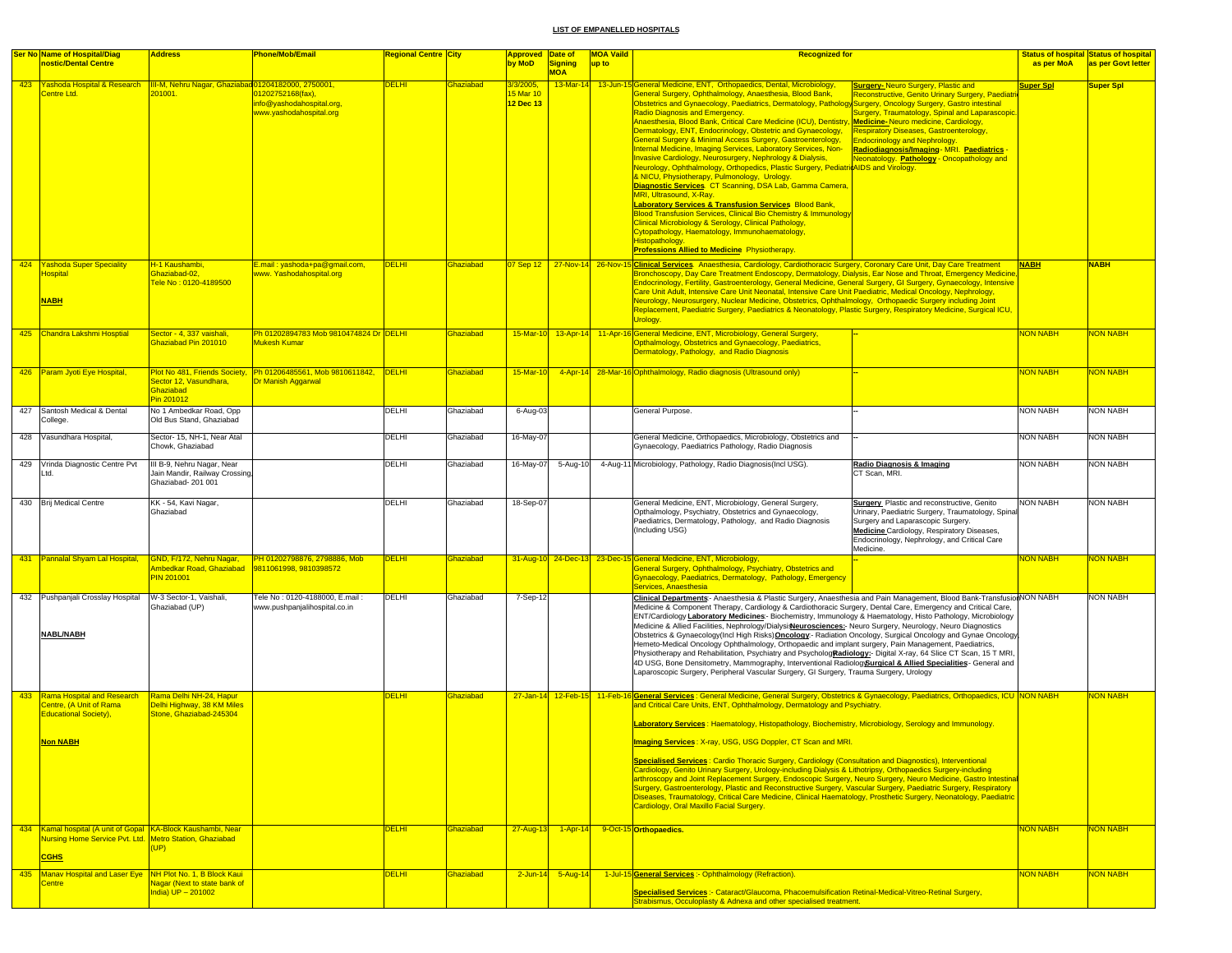|     | Ser No Name of Hospital/Diag<br>nostic/Dental Centre                                                                        | <b>Address</b>                                                                                             | Phone/Mob/Email                                                                                                                                                | <b>Regional Centre City</b> |                      | Approved Date of<br>by MoD | Signing                               | <b>MOA Vaild</b><br>up to | <b>Recognized for</b>                                                                                                                                                                                                                                                                                                                                                                                                                                                                                                                                                                                                                                                                                                        |                                                                                                                                                                                                                                        | <b>Status of hospital Status of hospital</b><br>as per MoA | as per Govt letter |
|-----|-----------------------------------------------------------------------------------------------------------------------------|------------------------------------------------------------------------------------------------------------|----------------------------------------------------------------------------------------------------------------------------------------------------------------|-----------------------------|----------------------|----------------------------|---------------------------------------|---------------------------|------------------------------------------------------------------------------------------------------------------------------------------------------------------------------------------------------------------------------------------------------------------------------------------------------------------------------------------------------------------------------------------------------------------------------------------------------------------------------------------------------------------------------------------------------------------------------------------------------------------------------------------------------------------------------------------------------------------------------|----------------------------------------------------------------------------------------------------------------------------------------------------------------------------------------------------------------------------------------|------------------------------------------------------------|--------------------|
|     |                                                                                                                             |                                                                                                            |                                                                                                                                                                |                             |                      |                            | <b>MOA</b>                            |                           |                                                                                                                                                                                                                                                                                                                                                                                                                                                                                                                                                                                                                                                                                                                              |                                                                                                                                                                                                                                        |                                                            |                    |
|     | 436 Raj Eye Hospital Pvt. Ltd.                                                                                              | Near Chhatra                                                                                               | Sangh Tel: 05512201565, 2201563, Email: ALLAHABAD<br>Chauraha, Cantt Road, rajeyehospital@gmail.com,                                                           |                             | <b>Gorakhpur</b>     | $14 - Jan - 13$            |                                       |                           | 19-Mar-13 18-Mar-15 General Services. Ophthalmology.                                                                                                                                                                                                                                                                                                                                                                                                                                                                                                                                                                                                                                                                         |                                                                                                                                                                                                                                        | <b>VON NABH</b>                                            | <b>VON NABH</b>    |
|     | QCI                                                                                                                         | Gorakhpur, UP-273001,                                                                                      |                                                                                                                                                                |                             |                      |                            |                                       |                           | Specialised Services. Cataract/Glaucoma, and Occuloplasty & Adenexa and other specialised eye treatments.                                                                                                                                                                                                                                                                                                                                                                                                                                                                                                                                                                                                                    |                                                                                                                                                                                                                                        |                                                            |                    |
|     | 437 Lalitha Super Speciality Hospital Kothapet, Gourisankar Theatre Ph-08635542867, 6642767,                                | Road, Guntur-522001.                                                                                       | 098440808746<br>alithahospitals@gmail.com                                                                                                                      | <b>HYDERABAD</b>            | Guntur               | 5/16/2007,<br>15 Mar 10    |                                       |                           | 3-Feb-14 2-Feb-16 Microbiology, Pathology, Radio Diagnosis.<br>General Medicine, Orthopaedics, General Surgery, (Addendum to Vascular Surgery, Spinal Surgery.<br>Annexure 119 B To GOI MoD letter No<br>22-B(06)/07/US(WE)/D(Res) dated 16 May 07)<br><b>Surgery - Plastic and Reconstructive, Genito Urinary Surgery,</b><br>Traumatology, Joint Replacement Surgery, Laparascopic Surgery Interventional and Vascular Radiology.<br><b>Medicine - Respiratory Diseases.</b><br>Radio Diagnosis & Imaging - MRI.<br>Other (Specify) - Physiotherapy.                                                                                                                                                                       | <b>Surgery Neuro Surgery, Cardio Thoracic Surgery NON NABH</b><br><b>Medicine Neuro Medicine, Cardiology,</b><br>nterventional Cardiology<br><mark>Radio Diagnosis &amp; Imaging</mark> CT Scan,<br>Paediatrics Cardiology, Neurology. |                                                            | <b>NON NABH</b>    |
|     | 438 Ashwini Hospitals,                                                                                                      | 15/117 Mangalagiri Road,<br><b>Near RTC bus stand, Guntur</b><br>522001.                                   | Tel: 08632227000/2228000                                                                                                                                       | <b>HYDERABAD</b>            | <b>Guntur</b>        | 18-Sep-07                  |                                       | 1-Feb-14 31-Jan-16 -      |                                                                                                                                                                                                                                                                                                                                                                                                                                                                                                                                                                                                                                                                                                                              | <b>Medicine Nephrology (Incl Dialysis).</b><br><b>Paediatrics Nephrology</b>                                                                                                                                                           | <b>NON NABH</b>                                            | <b>NON NABH</b>    |
|     | 439 Sankara Eye Hospital,                                                                                                   | Pedakakani-Post, Guntur.<br><mark>/ijayawada Guntur</mark><br>Expressway Pedakakani,<br>Guntur-522509 (AP) | Ph-08632293903, 08632293905, Mob-HYDERABAD<br>9951611806.<br>Guntur@sankaraeye.com,<br>web:www.sankaraeye.com                                                  |                             | <b>Guntur</b>        | 15-Mar-10                  |                                       |                           | 11-Jun-14 10-Jun-16 Ophthalmology.                                                                                                                                                                                                                                                                                                                                                                                                                                                                                                                                                                                                                                                                                           |                                                                                                                                                                                                                                        | NON NABH                                                   | <b>NON NABH</b>    |
|     | 440 Manipal Super Speciality<br>Hospital (A Unit of Manipal<br><b>Health Enterprises Private</b><br>Limited)                | <b>NH-5, Tadepalli Guntur District</b><br>Near Vijayawada), PIN<br>522501, Andhra Pradesh                  |                                                                                                                                                                | <b>HYDERABAD</b>            | Guntur               | $20 - Jun-14$              | 31-Jul-14                             |                           | 22-Jul-16 General Services : General Medicine, General Surgery, Obstetrics and Gynaecology, Paediatrics, Orthopaedics, ICINON NABH<br>& Critical Care Units, ENT, Ophthalmology, Dermatology, Dental and Blood Bank (Blood Transfusion).<br>Specialised Services : Cardio Thoracic Surgery, Cardiology (Consultation and Diagnostics), Gynaecological<br>Oncology, Interventional Cardiology, Genito Urinary Surgery, Urology-including Dialysis & Lithotripsy, Orthopaedic                                                                                                                                                                                                                                                  |                                                                                                                                                                                                                                        |                                                            | <b>NON NABH</b>    |
|     |                                                                                                                             |                                                                                                            |                                                                                                                                                                |                             |                      |                            |                                       |                           | Surgery-including arthroscopy and Joint Replacement Surgery, Endoscopic Surgery, Neuro Surgery, Neuro Medicine<br>Renal Transplant, Gastro Intestinal Surgery, Gastroenterology, Plastic and Reconstructive Surgery, Endocrinology,<br>Vascular Surgery, Paediatric Surgery, Medical Oncology, Onco Pathology, Surgical Oncology, Respiratory Diseases<br>Transfusion Medicine, Traumatology, Critical Care Medicine, Clinical Haematology, Neonatology, Paediatric<br>Cardiology and Specialised Dental Procedures (Oral Maxillo Facial Surgery, Periodontia, Prosthodontia, Endodontia,<br>Orthodontia, Paedodontia).<br>Laboratory Services: Clinical Pathology, Haematology, Histopathology, Biochemistry, Microbiology. |                                                                                                                                                                                                                                        |                                                            |                    |
|     |                                                                                                                             |                                                                                                            |                                                                                                                                                                |                             |                      |                            |                                       |                           | Imaging Facilities: X-ray, Dental X-ray, BMD, Mammography, USG, USG Doppler, CT Scan and MRI.                                                                                                                                                                                                                                                                                                                                                                                                                                                                                                                                                                                                                                |                                                                                                                                                                                                                                        |                                                            |                    |
|     |                                                                                                                             | 43521                                                                                                      | 441 Kaler Hosp and Infertility Centre Kahnuwan Road Gurdaspur- Dr Rominder Sidhu, 01874243355,<br>9815237550, Email:<br>rominderkaler@yahoo.com                | <b>JALANDHAR</b>            | Gurdaspur            |                            |                                       |                           | 16-May-07 22-May-11 21-May-12 Obstetrics and Gynaecology.                                                                                                                                                                                                                                                                                                                                                                                                                                                                                                                                                                                                                                                                    |                                                                                                                                                                                                                                        | <b>NON NABH</b>                                            | <b>NON NABH</b>    |
|     | 442 Arora Diagnostic Centre,                                                                                                |                                                                                                            | Jail Road, Gurdaspur-143521, Dr Rajneesh Arora, 9814459800,<br>9814822100, Email:<br>docrajneesh@yahoo.com                                                     | <b>JALANDHAR</b>            | <b>Surdaspur</b>     | 3/3/2005,<br>22 Dec 08     | $6$ -Jun-14                           |                           | 5-Jun-16 Radiodiagnosis (including Ultrasound)                                                                                                                                                                                                                                                                                                                                                                                                                                                                                                                                                                                                                                                                               | Radio Diagnosis & Imaging- CT Scan<br>Addendum to Annexure 40 B to GOI MoD letter<br>Vo 24(21)/04/US(WE)/D(Res) Pt IV dt 03 Mar                                                                                                        | NON NABH                                                   | <b>VON NABH</b>    |
|     | 443 Uma Sanjeevani Health Centre Gurgaon                                                                                    |                                                                                                            |                                                                                                                                                                | <b>DELHI</b>                | Gurgaon              |                            | 6-Aug-03 22-Jan-04 21-Jan-05 -        |                           |                                                                                                                                                                                                                                                                                                                                                                                                                                                                                                                                                                                                                                                                                                                              | Diagnostic Purpose.                                                                                                                                                                                                                    | <b>NON NABH</b>                                            | <b>NON NABH</b>    |
| 444 | Umkal Hospital and MP Heart<br>Research Institute,                                                                          | A-520 Sushant Lok-1,<br>Gurgaon-122002,                                                                    | Ph-0124-4041288, 098188646272,<br>umkal.vp@gmail.com                                                                                                           | <b>DELHI</b>                | <b>Surgaon</b>       |                            | 29-Oct-04 11-Dec-13                   |                           | 2-Dec-15 General Medicine, ENT, Microbiology, General Surgery,<br>Ophthalmology, Psychiatry, Anaesthesia, Obstetrics and<br>Gynaecology, Paediatrics, Dermatology, Pathology,<br>Radio Diagnosis & Emergency.                                                                                                                                                                                                                                                                                                                                                                                                                                                                                                                | Dialysis.                                                                                                                                                                                                                              | <b>NON NABH</b>                                            | <b>VON NABH</b>    |
|     | 445 Mamta Hospital,                                                                                                         | 877/2, Mata Road Near<br>Roadways Workshop Gurga<br>22001                                                  | <u> Tel: 01242220616, 2220811, 2220595, DELHI</u><br>4795600, Fax-2220811,<br>mamtahospital@rediffmail.com                                                     |                             | <b>Surgaon</b>       |                            |                                       |                           | 18-Sep-07 20-Dec-13 19-Dec-15 General Medicine, ENT, Orthopedics, General Surgery, Obstetrics-<br>and Gynecology, Pathology and Radio Diagnosis                                                                                                                                                                                                                                                                                                                                                                                                                                                                                                                                                                              |                                                                                                                                                                                                                                        | <b>NON NABH</b>                                            | <b>NON NABH</b>    |
|     | 446 Aryan Hosp Pvt Ltd,                                                                                                     | Old Railway Road Gurgaon<br>22001                                                                          | Tel: 01242330645, 2330945, 2321845, DELHI<br>3093347, Fax-2330745,<br>aryanhospital@rediffmail.com                                                             |                             | <b>Gurgaon</b>       |                            | 18-Sep-07 20-Dec-13                   |                           | 2-Dec-15 General Medicine, ENT, Orthopedics, General Surgery,<br>Ophthalmology, Paediatrics, Dermatology, Pathology and Radio<br><b>Diagnosis</b>                                                                                                                                                                                                                                                                                                                                                                                                                                                                                                                                                                            |                                                                                                                                                                                                                                        | NON NABH                                                   | <b>VON NABH</b>    |
|     | 447 Pushpanjali Hospital                                                                                                    | John Hall Road, Civil Lines<br>Gurgaon-122001                                                              | <u> Tel: 01244770000, 2323052, 2327953 DELHI</u>                                                                                                               |                             | <mark>Gurgaon</mark> | $2$ -Feb-07                |                                       |                           | 13-Dec-13 19-Dec-15 General Medicine, ENT, Dental, General Surgery, Pathology,<br>Radio Diagnosis.                                                                                                                                                                                                                                                                                                                                                                                                                                                                                                                                                                                                                           | <b>Surgery Genito Urinary Surgery</b><br><b>Medicine Nephrology (Incl Dialysis).</b>                                                                                                                                                   | NON NABH                                                   | NON NABH           |
|     | 448 <b>Dr Bhim Sains Dental Clinic</b>                                                                                      | 220-221, Qutab Plaza<br>City Phase-I<br>Gurgaon-122002                                                     |                                                                                                                                                                | <b>DELHI</b>                | Gurgaon              |                            |                                       |                           | 18-Mar-05 26-Jun-14 25-Jun-16 Dental (Prosthodontics) and Dental Laboratory)                                                                                                                                                                                                                                                                                                                                                                                                                                                                                                                                                                                                                                                 |                                                                                                                                                                                                                                        | NON NABH                                                   | <b>NON NABH</b>    |
|     | 449 Kalyani Hospital Pvt. Ltd.                                                                                              | 22001                                                                                                      | 354/2, Mehrauli Road Gurgaon Tel: 01242303101, 2,3,2391101,2,3<br>Fax-2331481, kalyanihospital<br>@yahoo.com                                                   | DELHI                       | <b>Gurgaon</b>       | 10/10/05,<br>15 Mar 10     |                                       |                           | 13-Dec-13 19-Dec-15 General Medicine, ENT, Dental (for Oral Surgery only),<br>Microbiology, General Surgery, Ophthalmology, Obstetrics and<br>Gynaecology, Paediatrics, Pathology and Radio Diagnosis<br>including Ultra Sonography. Orthopaedics                                                                                                                                                                                                                                                                                                                                                                                                                                                                            | <b>Medicine Cardiology.</b><br><b><u> Surgery – Traumatology, Laparascopic Surgery</u></b><br>Medicine - Interventional Cardiology<br>Radio Diagnosis & Imaging-CT Scan                                                                | <b>NON NABH</b>                                            | <b>NON NABH</b>    |
|     | <b>Pvt Ltd</b>                                                                                                              | College Gurgaon-122001                                                                                     | 450 Sheetla Hospital & Eye Institute New Railway Road, Near DSD Tel: 01244555888, Fax:4555855.<br>info@sheetlahospital.com,<br>9810115505(MR Ajay Sharma, Dir) | <b>DELHI</b>                | Gurgaon              |                            |                                       |                           | 10-Oct-05 27-Dec-13 17-Dec-15 General Medicine, ENT, Orthopaedics, Dental, Microbiology,<br>General Surgery, Ophthalmology, Obstetrics & Gynaecology,<br>Paediatrics, Pathology and Radio Diagnosis.                                                                                                                                                                                                                                                                                                                                                                                                                                                                                                                         | <b>Surgery Laparascopic Surgery.</b><br><b>Medicine</b> Cardiology, Respiratory Diseases and<br><b>Critical Care Medicine.</b><br><b>Pathology</b> Onco Pathology.                                                                     | <b>NON NABH</b>                                            | <b>NON NABH</b>    |
|     | 451   Dr Chhabra Dental Clinic,                                                                                             | 1097 Sector 4, Near<br>Shankuntala Cinema Gurgaon<br>122001                                                |                                                                                                                                                                | <b>DELHI</b>                | Gurgaon              |                            | 31-Mar-06 20-Jan-14 19-Jan-16 Dental. |                           |                                                                                                                                                                                                                                                                                                                                                                                                                                                                                                                                                                                                                                                                                                                              |                                                                                                                                                                                                                                        | <b>NON NABH</b>                                            | <b>NON NABH</b>    |
| 452 | New Name<br>Modern Diagnostic & Research<br>Centre Pvt. Ltd.<br>Old Name<br><b>Modern Diagnostic and</b><br>Research Centre | New Rly Road, Gurgaon,<br>Haryana - 122001                                                                 | CP Mr KK Yadav 9582008206, Mr<br>ogendra Kumar 9891322374                                                                                                      | <b>DELHI</b>                | <b>Gurgaon</b>       | 18-Sep-07                  | $20 - Jan - 14$                       |                           | 6-Sep-15 Pathology and Radio Diagnosis.                                                                                                                                                                                                                                                                                                                                                                                                                                                                                                                                                                                                                                                                                      | <b>Radio Diagnosis and Imaging CT Scan.</b><br>Others BMD, Mammography, ECHO<br>Cardiography and OPG.                                                                                                                                  | <b>NABL</b>                                                | <b>NABL</b>        |
| 453 | Modern Dental Centre.                                                                                                       | 22A Ganpati Arcade, Next to<br>AAP ka Bazar, Gurudwara<br>Road Gurgaon 122001                              |                                                                                                                                                                | <b>DELHI</b>                | Gurgaon              | 31-Mar-06                  |                                       |                           | 3-Feb-14 2-Feb-16 Dental including Dental Lab.                                                                                                                                                                                                                                                                                                                                                                                                                                                                                                                                                                                                                                                                               |                                                                                                                                                                                                                                        | <b>NON NABH</b>                                            | <b>NON NABH</b>    |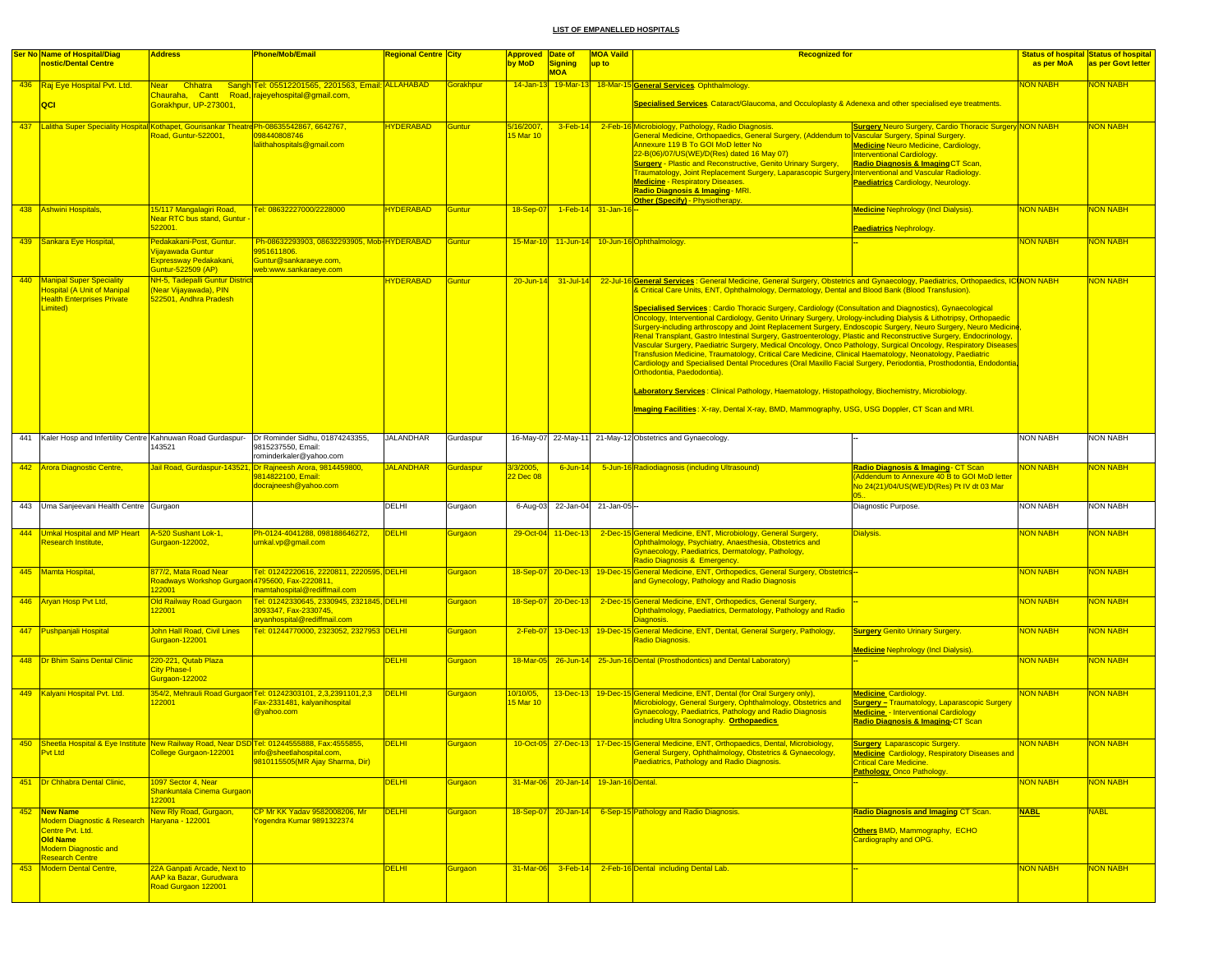|     | <b>Ser No Name of Hospital/Diag</b>                                                                                                                         | <b>Address</b>                                                                   | Phone/Mob/Email                                                                                                                             | <b>Regional Centre City</b> |                | <b>Approved Date of</b> |                              | <b>MOA Vaild</b>              | <b>Recognized for</b>                                                                                                                                                                                                                                                                                                                                                                                                                                                                                                                                                                                                                                                                                                                                                                                                                                                                                                                                                                                                                                                                                                                                                                                                                          |                                                                                                                                                                                                               |                  | <b>Status of hospital Status of hospital</b> |
|-----|-------------------------------------------------------------------------------------------------------------------------------------------------------------|----------------------------------------------------------------------------------|---------------------------------------------------------------------------------------------------------------------------------------------|-----------------------------|----------------|-------------------------|------------------------------|-------------------------------|------------------------------------------------------------------------------------------------------------------------------------------------------------------------------------------------------------------------------------------------------------------------------------------------------------------------------------------------------------------------------------------------------------------------------------------------------------------------------------------------------------------------------------------------------------------------------------------------------------------------------------------------------------------------------------------------------------------------------------------------------------------------------------------------------------------------------------------------------------------------------------------------------------------------------------------------------------------------------------------------------------------------------------------------------------------------------------------------------------------------------------------------------------------------------------------------------------------------------------------------|---------------------------------------------------------------------------------------------------------------------------------------------------------------------------------------------------------------|------------------|----------------------------------------------|
|     | nostic/Dental Centre                                                                                                                                        |                                                                                  |                                                                                                                                             |                             |                | by MoD                  | <b>Signing</b><br><b>MOA</b> | up to                         |                                                                                                                                                                                                                                                                                                                                                                                                                                                                                                                                                                                                                                                                                                                                                                                                                                                                                                                                                                                                                                                                                                                                                                                                                                                |                                                                                                                                                                                                               | as per MoA       | as per Govt letter                           |
|     | 454   Sudarshan Poly Dental Centre   SCF 21, Sector 14 Near                                                                                                 | <b>HUDA Office Gurgaon</b>                                                       | Dr Suresh Ahlawat 9891127779, Mr<br>Rajendra Kumar 9971454231                                                                               | DELHI                       | <b>Surgaon</b> |                         | 18-Mar-05 20-Dec-13          |                               | 19-Dec-15 Dental (Prosthodontics, Dental Laboratory, Endodontics<br>and Periodontics)                                                                                                                                                                                                                                                                                                                                                                                                                                                                                                                                                                                                                                                                                                                                                                                                                                                                                                                                                                                                                                                                                                                                                          |                                                                                                                                                                                                               | <b>NON NABH</b>  | NON NABH                                     |
|     | 455 Ahooja Eye and Dental Institute, 560/1 Dayanand Colony New Phone 01242321234 Mobile<br><mark>Ahooja Eye and Dental Institute Railway Road</mark><br>QCI | Gurgaon Pin 122001<br>Dayanand Colony, Near Fire<br>Station,<br>Gurgaon - 122001 | 9810111982<br>Tele No 0124-2321234, Fax No : 0124<br>2327424, E.mail address :<br>aahooja@rediffmail.com                                    | <b>DELHI</b>                | <b>Gurgaon</b> | 6/3/2009,<br>07 Sep 12  | 31-Oct-14                    |                               | 19-Dec-15 Ophthalmology,<br><b>General Services: Dental.</b>                                                                                                                                                                                                                                                                                                                                                                                                                                                                                                                                                                                                                                                                                                                                                                                                                                                                                                                                                                                                                                                                                                                                                                                   |                                                                                                                                                                                                               | <b>NON NABH</b>  | <b>NON NABH</b>                              |
|     | 456 Smile 'N' Shine Dental Care<br>Centre,                                                                                                                  | 44 Madhya Marg, DLF<br>City-2, Gurgaon-122002                                    | Ph-0124-4013186, Mob-9818201234 DELHI                                                                                                       |                             | Gurgaon        | 3-Jun-09                | $10 - Jan - 14$              | 9-Jan-16 Dental               |                                                                                                                                                                                                                                                                                                                                                                                                                                                                                                                                                                                                                                                                                                                                                                                                                                                                                                                                                                                                                                                                                                                                                                                                                                                | <b>Others (Dental) Periodontia</b>                                                                                                                                                                            | <b>NON NABH</b>  | <b>NON NABH</b>                              |
| 457 | <b>Lall Eye Care Centre</b><br>A unit of Lall Nursing and<br>maternity Home)                                                                                | <b>New Rly Road Opposite</b><br>Miranwali Colony Gurgaon F<br>122001             | Tel: 01244065410, Fax-4068410,<br>contact@lalleyecare.com,<br>9312948210, 9953995953<br>(Mr Surendra Sharma,<br><b>Marketing Executive)</b> | <b>DELHI</b>                | <b>Gurgaon</b> |                         | 3-Jun-09 20-Dec-13           |                               | 19-Dec-15 Ophthalmology                                                                                                                                                                                                                                                                                                                                                                                                                                                                                                                                                                                                                                                                                                                                                                                                                                                                                                                                                                                                                                                                                                                                                                                                                        |                                                                                                                                                                                                               | <b>NON NABH</b>  | <b>NON NABH</b>                              |
|     | 458 Artemis Health Institute,<br><b>Artemis Medicare Services</b><br>imited,<br><b>NABH</b>                                                                 | Sec 51, Gurgaon,<br>Pin-122001<br>Sector-51, Gurgaon, Haryana<br>22001           | Ph No 01246767999 Mob-<br>9818553546, 9716877773                                                                                            | <b>DELHI</b>                | Gurgaon        | 6/3/2009,<br>27 Aug 13  |                              |                               | 11-Aug-14 15-Feb-16 Anesthesia and Pain Management, Blood Bank and Blood<br><b>Transfusion Services, Cardiology and Cardiothoracic Surgery,</b><br>Critical Care, Dermatology, Emergency Medicine, Endocrinology, <b>Medicine</b> Interventional Cardiology<br>ENT (Ear, Nose and Throat), General Surgery (including Minimal Radio-Diagnosis & Imaging<br><b>Invasive Surgery and Bariatric Surgery), Gastroenterology</b><br>(including Endoscopy), Internal Medicine), Nephrology (including<br>dialysis), Neurology and Neurosurgery), Obstetrics and<br>Gynecology, Ophthalmology, Orthopedics (including joint<br>replacement), Oncology (Radiation, Medical and Surgical<br>Oncology), Pediatrics (including Neonatology), Pediatric Surgery,<br>Physiotherapy, Psychiatry, Pulmonology and respiratory Medicine<br>(including sleep medicine), Speech Therapy, Urology, General<br>Medicine.<br>Diagnostics Services Imaging and Radiology Services (CT<br>Scan, MRI, Ultrasound, Bone Densitometry, X-ray,<br>Mammography, Fluoroscopy). Lab Services (Clinical Biochemistry<br>Pathology, Haematology, Immunohaematology, Microbiology and<br>Serology, Histopathology, (Cytopathology), Nuclear Medicine (Pet<br>CT, Gamma Camera). | <b>Surgery</b> Cardio-Thoracic Surgery and Joint<br><b>Replacement Surgery</b><br>T Scan and MRI                                                                                                              | <b>Super Spl</b> | Super Spl                                    |
|     | 459 Ark Hospital,<br>(Malik Hospital)                                                                                                                       | Phase 1 Near Shopping Mall   Usha Harish),<br>Gurgaon 122002                     | C 2/17, Arjun Marg DLF City, Tel: 01244738000, 9810406767(Mrs DELHI<br>mailkhospital@yahoo.com                                              |                             | Gurgaon        |                         |                              |                               | 22-Dec-08 20-Dec-10 19-Dec-11 General Medicine, Microbiology, General Surgery, Obstetrics and-<br>Gynaecology, Pathology, Radio diagnosis (Incl USG)                                                                                                                                                                                                                                                                                                                                                                                                                                                                                                                                                                                                                                                                                                                                                                                                                                                                                                                                                                                                                                                                                           |                                                                                                                                                                                                               | <b>NON NABH</b>  | <b>NON NABH</b>                              |
|     | 460 Arya Physiotherapy Clinic,                                                                                                                              | Delhi - 110055                                                                   | 3E/6, Jhandewalan Extn, New Tel: 0113528392, 3679085,<br>9810123984, deeparya@hotmail.com                                                   | <b>DELHI</b>                | Gurgaon        |                         |                              | 3-Jun-09 20-Dec-13 19-Dec-15- |                                                                                                                                                                                                                                                                                                                                                                                                                                                                                                                                                                                                                                                                                                                                                                                                                                                                                                                                                                                                                                                                                                                                                                                                                                                | <b>Others (Specify)</b> Physiotherapy                                                                                                                                                                         | <b>NON NABH</b>  | NON NABH                                     |
|     | 461 Arya Physiotherapy Clinic,                                                                                                                              | 26 Akash Neem Marg, DLF-II,<br>Gurgaon. PIN 122002,                              |                                                                                                                                             | DELHI                       | Gurgaon        | 3-Jun-09                |                              |                               |                                                                                                                                                                                                                                                                                                                                                                                                                                                                                                                                                                                                                                                                                                                                                                                                                                                                                                                                                                                                                                                                                                                                                                                                                                                | <b>Others(Specify)</b> Physiotherapy                                                                                                                                                                          | <b>NON NABH</b>  | <b>NON NABH</b>                              |
|     | 462 District Hospital                                                                                                                                       | Gurgaon                                                                          |                                                                                                                                             | DELHI                       | Gurgaon        | 6-Aug-03                |                              |                               |                                                                                                                                                                                                                                                                                                                                                                                                                                                                                                                                                                                                                                                                                                                                                                                                                                                                                                                                                                                                                                                                                                                                                                                                                                                |                                                                                                                                                                                                               | <b>NON NABH</b>  | <b>NON NABH</b>                              |
|     | 463 Taneja Hospital and Heart<br>Centre                                                                                                                     | 113 A, New Colony, Gurgaon<br>122001                                             |                                                                                                                                             | <b>DELHI</b>                | Gurgaon        | 18-Sep-07               |                              |                               | General Medicine, Dental and Pathology.                                                                                                                                                                                                                                                                                                                                                                                                                                                                                                                                                                                                                                                                                                                                                                                                                                                                                                                                                                                                                                                                                                                                                                                                        |                                                                                                                                                                                                               | <b>NON NABH</b>  | <b>NON NABH</b>                              |
|     | 464 SRL Ranbaxy Ltd.                                                                                                                                        | GP-26, HSIDC Sec - 18.<br>Udyog Vihar Gurgaon<br>Pin 122015                      | Ph 01244591000<br>Mob 9810336904                                                                                                            | DELHI                       | Gurgaon        | 3-Jun-09                |                              |                               | Microbiology, Pathology (incl Histo-Path)                                                                                                                                                                                                                                                                                                                                                                                                                                                                                                                                                                                                                                                                                                                                                                                                                                                                                                                                                                                                                                                                                                                                                                                                      |                                                                                                                                                                                                               | NON NABH         | <b>NON NABH</b>                              |
|     | 465 Arunodaya Deseret Eye Hospital Plot # No NH - 4 Sector 55                                                                                               | Gurgaon Pin 122003                                                               | PH 01244116003 Mob 9810061178,<br>8010161479                                                                                                | <b>DELHI</b>                | <b>Gurgaon</b> |                         |                              |                               | 15-Mar-10 17-Dec-13 10-Dec-15 Ophthalmology.                                                                                                                                                                                                                                                                                                                                                                                                                                                                                                                                                                                                                                                                                                                                                                                                                                                                                                                                                                                                                                                                                                                                                                                                   |                                                                                                                                                                                                               | <b>NON NABH</b>  | NON NABH                                     |
|     |                                                                                                                                                             | Market, Gurgaon - 122000                                                         | 466   Eye Q Super Speciality Hospital 4306, DLF - IV, Near Galleria   Ph 01244272225, Mob 9717292620,   DELHI<br>717292625                  |                             | Gurgaon        |                         |                              |                               | 15-Mar-10 27-Dec-13 26-Dec-15 Ophthalmology.                                                                                                                                                                                                                                                                                                                                                                                                                                                                                                                                                                                                                                                                                                                                                                                                                                                                                                                                                                                                                                                                                                                                                                                                   |                                                                                                                                                                                                               | <b>NON NABH</b>  | <b>NON NABH</b>                              |
|     | 467 Paras Hospitals<br><b>NABH</b>                                                                                                                          | C-1, Sushant Lok, Phase-1,<br>Sector-43, Gurgaon-122002                          | Ph 01244585555, Mob 9810885112   DELHI<br>CP Manish Gupta, 9650505524                                                                       |                             | <b>Gurgaon</b> | 3/31/2010<br>27 Jan 14  |                              |                               | 4-Apr-14 30-Jun-15 Orthopaedics<br><b>Clinical Services</b> . Anaesthesia, Cardiac Anaesthesia,<br>Cardiology, Cardiothoracic Surgery, Clinical Haematology,<br>Dermatology and Venerology, Endocrinology, General Medicine,<br>General Surgery, Medical Gastroenterology, Medical Oncology,<br>Nephrology, Neurology, Neurosurgery, Obstetrics and<br>Gynaecology, Ophthalmology, Orthopaedic Surgery,<br>Otorhinolaryngology, Paediatric Cardiology, Paediatric<br>astroenterology, Paediatric Surgery, Paediatrics. Plastic and<br>Reconstructive Surgery, Psychiatry, Respiratory Medicine,<br>Rheumatology, Surgical Gastroenterology, Surgical Oncology,<br>Urology.<br>Diagnostic Services. 2D Echo, Audiometry, Bone Densitometry,<br>CT Scanning, DSA Lab, EEG, EMG/EP, Holter Monitoring,<br>Mammography, MRI, Spirometry, Tread Mill Testing, Ultrasound,<br>Urodynamic Studies, X-Ray.<br><b>Laboratory Services &amp; Transfusion Services Blood Bank,</b><br>Blood Transfusion Services, Clinical Bio Chemistry, Clinical Bio<br>Chemistry, Clinical Microbiology & Serology, Clinical Pathology,<br>Haematology, Molecular Biology                                                                                              | <b>Surgery: Cardio Thoracic Surgery,</b><br>Joint Replacement Surgery<br><b>Medicine: Cardiology (Consultation and</b><br>diagnostics), Interventional Cardiology,<br>RADIO DIAGNOSIS & IMAGING: CT Scan, MRI | <b>NABH</b>      | NABH                                         |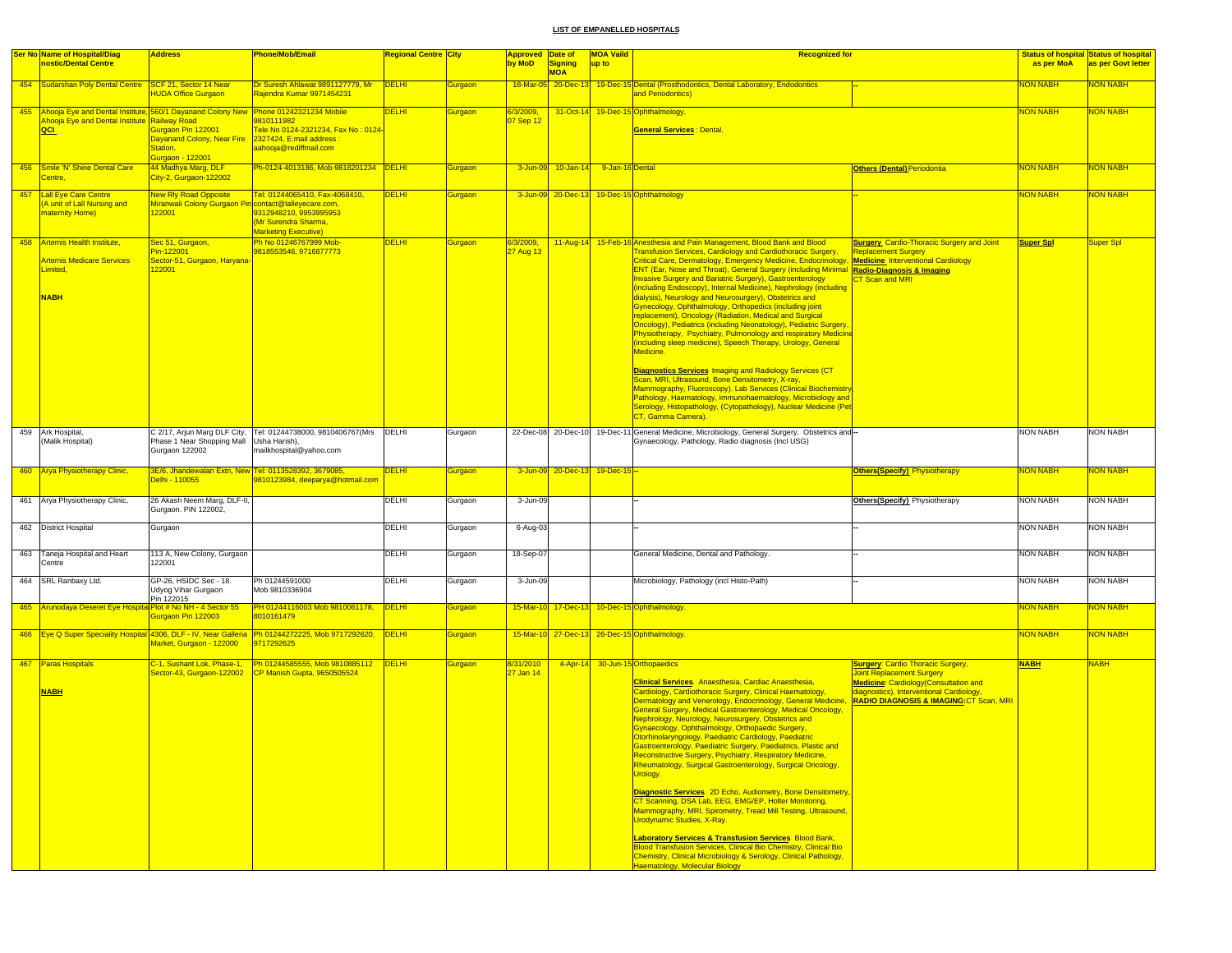| Ser No Name of Hospital/Diag                                                                                                                                | <b>Address</b>                                                                | Phone/Mob/Email                                                                                                                                        | <b>Regional Centre City</b>  |                                  | <b>Approved Date of</b> |                                             | <b>MOA Vaild</b> | <b>Recognized for</b>                                                                                                                                                                                                                                                                                                                                                                                                                                                                                                                                                                                                                                                                                                                                                                                                                                                                                                                                                                                                                                                                                                                                                                                                                                                                                                                                                    |                                | <b>Status of hospital Status of hospital</b> |
|-------------------------------------------------------------------------------------------------------------------------------------------------------------|-------------------------------------------------------------------------------|--------------------------------------------------------------------------------------------------------------------------------------------------------|------------------------------|----------------------------------|-------------------------|---------------------------------------------|------------------|--------------------------------------------------------------------------------------------------------------------------------------------------------------------------------------------------------------------------------------------------------------------------------------------------------------------------------------------------------------------------------------------------------------------------------------------------------------------------------------------------------------------------------------------------------------------------------------------------------------------------------------------------------------------------------------------------------------------------------------------------------------------------------------------------------------------------------------------------------------------------------------------------------------------------------------------------------------------------------------------------------------------------------------------------------------------------------------------------------------------------------------------------------------------------------------------------------------------------------------------------------------------------------------------------------------------------------------------------------------------------|--------------------------------|----------------------------------------------|
| nostic/Dental Centre                                                                                                                                        |                                                                               |                                                                                                                                                        |                              |                                  | by MoD                  | Signing<br><b>MOA</b>                       | up to            |                                                                                                                                                                                                                                                                                                                                                                                                                                                                                                                                                                                                                                                                                                                                                                                                                                                                                                                                                                                                                                                                                                                                                                                                                                                                                                                                                                          | as per MoA                     | as per Govt letter                           |
| 468 Medanta The Medicity (Unit of<br>Global Health Pvt Ltd)                                                                                                 | Sector 38, Gurgaon, Haryana - Phone: 01244141414,<br>122 001                  | 01244834111(Fax), 9958899479(CP<br>Abhijeet Kumar)                                                                                                     | DELHI                        | Gurgaon                          | 8/31/2010<br>22 Jan 12  | 4/16/2012 4/15/2014<br>04 Sep 14 15 Apr 16  |                  | <b>Clinical Services</b> . Anaesthesia, Cardiology, Cardiothoracic<br>Diagnostic services & Diagnostic imaging CT NABH<br>Surgery, Care of Elderly, Coronary Care Unit, Day Care Treatmen Scanning, DSA Lab, MRI, PET, Gamma Camera.<br>Endoscopy, Day Care Treatment Bronchoscopy, Dermatology,<br>Ultrasound, X-Ray, Laboratory Services. Clinical<br>Dialysis, Emergency Medicine, Ear Nose & Throat,<br>Bio-Chemistry, Clinical Pathology, Haematology,<br>Gastroenterology, GI Surgery, General Medicine, General Surgery Clinical Microbiology & Serology, Histopathology,<br>Gynaecology, Intensive Care Unit Adults, Intensive Care Unit<br>Cytopathology, Molecular Biology, Blood Bank,<br>Peadiatric, Laser Treatment, Nephrology, Neurology, Neuro<br>Blood Transfusion Services, Pharmacy.<br>Surgery, Nuclear Medicine, Medical Oncology, Radiation<br>Inpatient/Outpatient Pharmacy, Provisions Allied<br>Oncology, Surgical Oncology, Opthalmology, Orthopaedic<br>to Medicine. Dietetics, Physiotherapy, Ambulance<br>Surgery, Plastic Surgery, Paediatric Surgery, Palliative Care,<br>Services<br>Preventive Health Screening, Rehabilitation, Respiratory Medicine<br>Surgical ICU, Transplantation Services, Urology, Others. Oncology<br>Daycare, Nephrology/Urology Daycare, Pre-Post Renal<br>Transplant, Pre-Post Liver Transplant, Bone Marrow |                                | NABH                                         |
| 469 Shroff Eye Centre                                                                                                                                       | 110-Commercial Plaza,<br>Radisson Suits, B Block,<br>Susant Lok-1, Sector-27, | ele : 01244709999, 4276984, E.mail : DELHI<br>ms@shroffeye.in,                                                                                         |                              | <b>Gurgaon</b>                   | $7-Sep-12$              |                                             |                  | 6-Dec-12 16-Nov-14 General Services: - Ophthalmology.<br>Specialised Services:- Cataract, Glaucoma, Retinal-Medical.                                                                                                                                                                                                                                                                                                                                                                                                                                                                                                                                                                                                                                                                                                                                                                                                                                                                                                                                                                                                                                                                                                                                                                                                                                                     | <b>VON NABH</b>                | <b>JON NABH</b>                              |
| 470 Suraj Diagnostics & Research<br><b>Centre</b>                                                                                                           | Gurgaon-122002,<br>35 Red Cross Market Opp                                    | Fele No : 01242330247, Email :<br>Civil Hosp Gurugaon--122001 rajveersinghsdrk@gmail.com                                                               | DELHI                        | <b>Gurgaon</b>                   |                         |                                             |                  | 7-Sep-12 12-Dec-12 11-Dec-14 Laboratory Service (Clinical Pathology, Haematology, Histopathology, Biochemistry and Microbiology &<br>Immunology) and Radiology & Other Imaging Services -USG/Colour Doppler.                                                                                                                                                                                                                                                                                                                                                                                                                                                                                                                                                                                                                                                                                                                                                                                                                                                                                                                                                                                                                                                                                                                                                             | <b>NON NABH</b>                | <b>JON NABH</b>                              |
| 471 Park<br>Hospital<br>Ltd<br>QCI                                                                                                                          | 47, Gurgaon, Haryana                                                          | (Park Q Block, South City II, Tel: 01244900000, 01242218733, DELHI<br>Medicentres & Institutions Pvt Sohna Road Main, Sector parkmedicentres@gmail.com |                              | <b>Gurgaon</b>                   |                         |                                             |                  | 14-Jan-13 24-Jan-15 23-Jan-17 General Purpose Hospital. General Medicine, General Surgery, Obstetric and Gynecology, Paediatrics, NON NABH<br>Orthopaedics, ICU and Critical Care Units, ENT, Ophthalmology, Dermatology, Laboratory Services<br>(Clinical Pathology, Haematology, Bio-chemistry and Microbiology) and Imaging Facilities (X-Ray, USG,<br>Colour Doppler, CT Scan and MRI). Speciality Hospital. Cardiology (Consultation and Diagnostics),<br>Interventional Cardiology, Cardiothoracic Surgery, Urology including Dialysis and Lithotripsy, Orthopedic<br>Surgery including Arthroscopy and Joint Replacement Surgery, Neuro Medicine, Neuro Surgery, Vascular<br>Surgery, Gastroenterology, Respiratory Diseases, Critical Care Medicine, Neonatology, Gynecological<br>Oncology, Surgical Oncology and Medical Oncology.                                                                                                                                                                                                                                                                                                                                                                                                                                                                                                                             |                                | <b>VON NABH</b>                              |
| 472 Alchemist Hospital (A Unit of Sector-53, Saraswati Kunj<br>Alchemist Hospitals Ltd.),<br><b>Non NABH</b>                                                | DLF Golf Course Road.<br><b>Gurgaon-122 002</b>                               |                                                                                                                                                        | <b>DELHI</b>                 | <b>Gurgaon</b>                   | $14$ -Jun-13            |                                             |                  | 10-Jul-13 24-Jun-15 General Services: General Medicine, General Surgery, Obstetrics and Gynaecology, Paediatrics,<br>Orthopaedics, ICU & Critical Care Units, ENT, Ophthalmology, Dermatology and Blood Bank.<br>Laboratory Services: Clinical Pathology, Haematology, Biochemistry, Microbiology & Immunology.<br><b>Imaging Services: X-ray, USG &amp; USG Doppler and Contrast Studies &amp; CT Scan.</b><br>Specialized Services: Cardiology (consultation and diagnostics), Interventional Cardiology, Cardio<br>Thoracic Surgery, Urology including Dialysis & Lithotripsy, Genito Urinary Surgery, Orthopaedic Surgery-<br>including arthroscopy and Joint Replacement Surgery, Endoscopic Surgery, Neuro Surgery, Neuro<br>Medicine, Gastro Intestional Surgery, Gastroenterology, Peadiatric Surgery, Respiratory Disease, Critical<br>Care Medicine, Traumatology, Neonatology, Paediatric Cardiology.                                                                                                                                                                                                                                                                                                                                                                                                                                                         | <b>NON NABH</b>                | <b>NON NABH</b>                              |
| 473 Metro Hospital & Heart H-Block, Palam<br>nstitute (A Unit of Umkal Gurgaon - 122017<br>Healthcare Pvt Ltd),<br><b>Non NABH</b>                          | <b>Vihar</b>                                                                  |                                                                                                                                                        | <b>DELHI</b>                 | <b>Gurgaon</b>                   | $14$ -Jun-13            | $17 -$ Jul-13                               |                  | 4-Jul-15 General Services : General Medicine, General Surgery, Obstetrics and Gynaecology, Paediatrics,<br>Orthopaedics, ICU & Critical Care Units, ENT, Ophthalmology and Blood Bank.<br><b>Laboratory: Clinical Pathology, Haematology, Biochemistry &amp; Microbiology.</b><br>Imaging Services : X-ray, Contrast Studies, CT Scan, USG & USG Dopler.<br><b>Specialised Services: Cardio Thoracic Surgery, Cardiology (consultation and diagnostic), Interventional</b><br>Cardiology, Genito Urinary Surgery, Urology- including Dialysis and Lithotripsy, Orthopedic Surgery-<br>including arthroscopy and Joint Replacement Surgery, Endoscopic Surgery, Traumatology and Critical<br><b>Care Medicine.</b>                                                                                                                                                                                                                                                                                                                                                                                                                                                                                                                                                                                                                                                        | <b>NON NABH</b>                | NON NABH                                     |
| 474 Mayom Hospital (A Unit of D-Block, South<br>Jnitech South City Medical Gurgaon-122007<br><b>Charitbale Trust)</b><br><b>Non NABH</b><br>475 SRL Limited | City-1<br>GP-26, Maruti Industrial                                            |                                                                                                                                                        | <b>DELHI</b><br><b>DELHI</b> | <b>Gurgaon</b><br><b>Gurgaon</b> | $27 - Jan - 14$         | 27-Jan-14 12-Mar-14 23-Feb-<br>$9 -$ Apr-14 |                  | General Services : General Medicine, General Surgery, Obstetrics and Gynaecology, Paediatrics,<br>Orthopaedics, ICU and Critical Care Units, ENT and Ophthalmology.<br><b>Laboratory Services: Clinical Pathology, Haematology, Histopathology, Biochemistry, Microbiology,</b><br><b>Serology and Immunology</b><br>Imaging Services: X-ray, USG, USG Doppler, Contrast Studies and CT Scan<br><b>Specialised Services: Respiratory Diseases.</b><br>6-Jun-15 Clinical Biochemistry, Clinical Pathology, Haematology & Immunohaematology, Microbiology & Serology,                                                                                                                                                                                                                                                                                                                                                                                                                                                                                                                                                                                                                                                                                                                                                                                                      | <b>NON NABH</b><br><b>NABL</b> | <b>NON NABH</b><br><b>NABL</b>               |
| <b>NABL</b>                                                                                                                                                 | Estate, Udyog Vihar, Sector<br>18, Gurgaon-122015                             |                                                                                                                                                        |                              |                                  |                         |                                             |                  | Histopathology, Cytopathology and Cytogenetics.                                                                                                                                                                                                                                                                                                                                                                                                                                                                                                                                                                                                                                                                                                                                                                                                                                                                                                                                                                                                                                                                                                                                                                                                                                                                                                                          |                                |                                              |
| 476 Arva Hospital.                                                                                                                                          | Apsara Cinema) Guwahati<br>781008                                             | Suhangpur, Rekhabari (Near   Dr (Mrs) Bijoya Goswami, Chairman & GUWAHATI  <br>MD. Tele: 0361-2606665, 9957193363<br>Email: Arya_quwa@yahoo.co.in      |                              | Guwahati                         | $27$ -May-05            |                                             |                  | 1-Jul-14 30-Jun-16 General Medicine, ENT, Dental, General Surgery, Opthalmology, Surgery - Laparascopic Surgery.<br>Obstetrics & Gynaecology, Paediatrics, Dermatology, Pathology<br><b>Medicine - Neuro Medicine, Cardiology (non</b><br>and Radio Diagnosis.<br>nvasive) and Nephrology including Dialysis.                                                                                                                                                                                                                                                                                                                                                                                                                                                                                                                                                                                                                                                                                                                                                                                                                                                                                                                                                                                                                                                            | <b>NON NABH</b>                | <b>HANDINO</b>                               |
| 477 GNRC Ltd Hosp                                                                                                                                           | <b>GNRC Complex, Dispur</b><br>Guwahati, PIN-781006                           | Mr MM Navalakha, Director Finance, GUWAHATI<br>9864271199, Mr Arvind Bhatta,<br>Marketing Manager.<br>Email:- gnrchospital@gmail.com                   |                              | Guwahati                         | 27-May-05               |                                             |                  | 1-Jul-12 30-Jun-14 ENT, Microbiology, General Surgery, Psychiatry, Blood Bank,<br><b>Surgery - Neuro Surgery, Plastic and</b><br>Dermatology, Pathology and Radio Diagnosis.<br>Reconstructive, Cardio Thoracic Surgery,<br>Vascular Surgery, Traumatology, Joint<br><b>Replacement and Spinal Surgery.</b><br>Medicine - Neuro Medicine, Cardiology, Critical<br>care and Interventional Cardiology and Critical<br>Care Medicine.<br><b>Paediatrics - Neonatology and Cardiology.</b><br>Radio Diagnosis & Imaging - CT Scan and MRI.                                                                                                                                                                                                                                                                                                                                                                                                                                                                                                                                                                                                                                                                                                                                                                                                                                  | <b>NON NABH</b>                | <b>NON NABH</b>                              |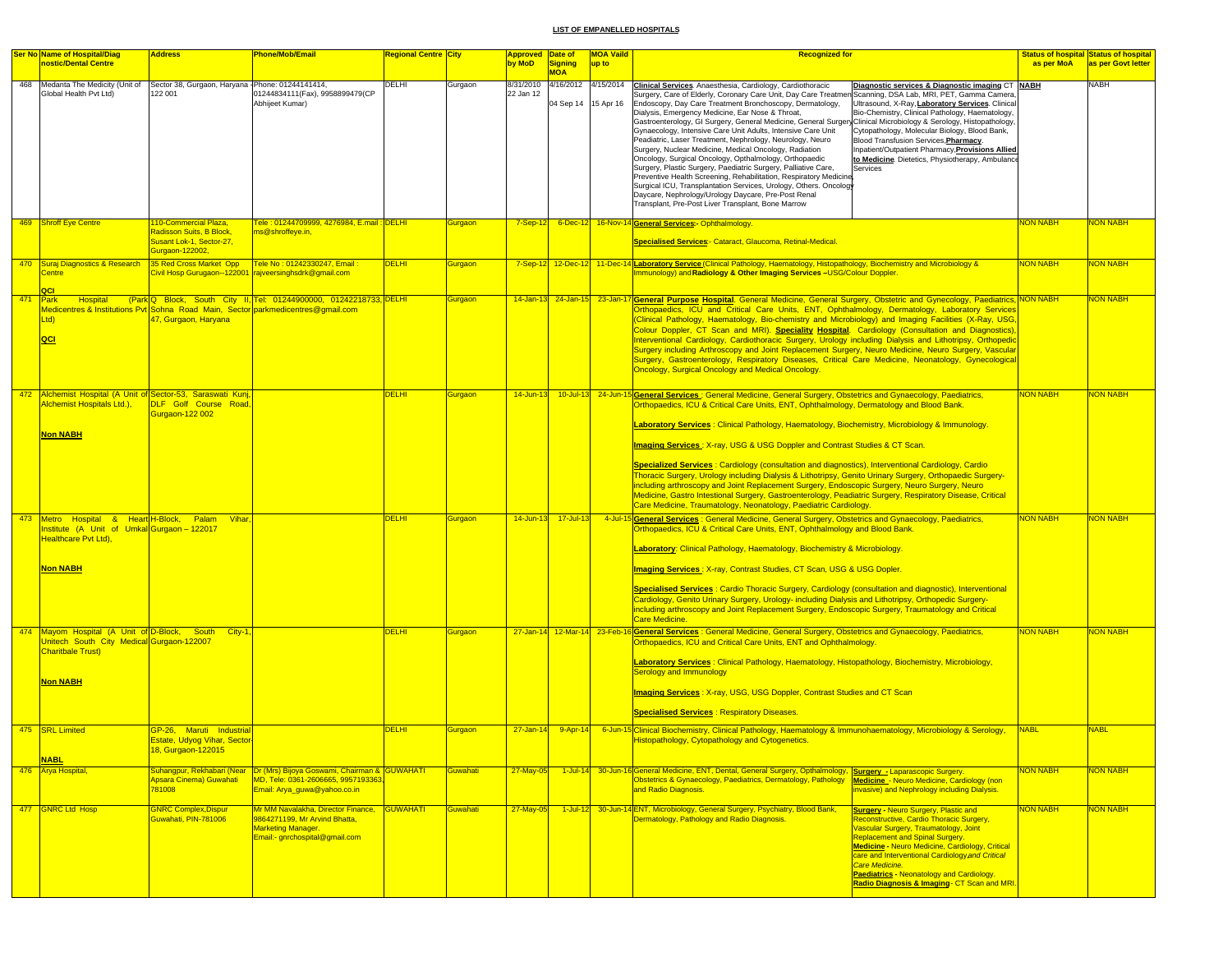| <b>Ser No Name of Hospital/Diag</b>                                                  | <b>Address</b>                                                                                                            | <b>Phone/Mob/Email</b>                                                                                                                                                                                      | Regional Centre City |                 | Approved Date of       |                              | <b>MOA Vaild</b> | <b>Recognized for</b>                                                                                                                                                                                                                                                                                                                                                                                                                                                                                                                                                                                                                                                                                                                                                                                                                                                                            |                                                                                                                                                                                                                                                                                                                                                                                                                                                                                                                                                                                                                                                                                                                 |                 | <b>Status of hospital Status of hospital</b> |
|--------------------------------------------------------------------------------------|---------------------------------------------------------------------------------------------------------------------------|-------------------------------------------------------------------------------------------------------------------------------------------------------------------------------------------------------------|----------------------|-----------------|------------------------|------------------------------|------------------|--------------------------------------------------------------------------------------------------------------------------------------------------------------------------------------------------------------------------------------------------------------------------------------------------------------------------------------------------------------------------------------------------------------------------------------------------------------------------------------------------------------------------------------------------------------------------------------------------------------------------------------------------------------------------------------------------------------------------------------------------------------------------------------------------------------------------------------------------------------------------------------------------|-----------------------------------------------------------------------------------------------------------------------------------------------------------------------------------------------------------------------------------------------------------------------------------------------------------------------------------------------------------------------------------------------------------------------------------------------------------------------------------------------------------------------------------------------------------------------------------------------------------------------------------------------------------------------------------------------------------------|-----------------|----------------------------------------------|
| nostic/Dental Centre                                                                 |                                                                                                                           |                                                                                                                                                                                                             |                      |                 | by MoD                 | <b>Signing</b><br><b>MOA</b> | up to            |                                                                                                                                                                                                                                                                                                                                                                                                                                                                                                                                                                                                                                                                                                                                                                                                                                                                                                  |                                                                                                                                                                                                                                                                                                                                                                                                                                                                                                                                                                                                                                                                                                                 | as per MoA      | as per Govt letter                           |
| 478 Down Town Hospital,                                                              | PIN: 781006                                                                                                               | G.S. Road, Dispur, Guwahati, Mr Mayurakshi Dutta, Executive<br>Director, 0361-2331003,<br>9864097697(Mob), Email:<br>dthtpa@gmail.com,<br>dutta2@sancharnet.in                                              | <b>GUWAHATI</b>      | Guwahati        | 27-May-0               | $1$ -Jul-14                  |                  | 30-Jun-16 General Medicine, ENT, Orthopaedics, Dental, Microbiology,<br>General Surgery, Ophthalmology, Psychiatry, Blood Bank,<br>Obstetrics and Gynaecology, Paediatrics, Dermatology, Pathology Paediatric Surgery, Oncocurgery, Gastri Intestinal<br>and Radio Diagnosis.                                                                                                                                                                                                                                                                                                                                                                                                                                                                                                                                                                                                                    | <b>Surgery - Neuro Surgery, Plastic and</b><br>Reconstructive Surgery, Genito Urinary Surgery,<br>Surgery Traumatology, Joint Replacement, Spinal<br>Surgery, Prosthetic Surgery and Laparascopic<br>Surgery. Medicine - Neuro Medicine, Cardiology<br><b>Respiratory Diseases, Gastro Enterology,</b><br>Endocrinology, Nephrology, Rheumatology,<br><b>Clinical Haematology, Oncology and Critical Care</b><br>Medicine. Radio Diagnosis/Imaging CT Scan.<br><b>Obstetrics &amp; Gynaecology Gynaecological</b><br><b>Oncology, Infertility and Assisted Reproduction</b><br>and Gynaecological Endocrinology. Paediatrics<br>Neonatology, Neurology, Nephrology and<br>Oncology. Others - Bone Densitometry. | <b>ION NABH</b> | <b>VON NABH</b>                              |
| 479 Sri Sankaradeva Nethralaya,                                                      | Beltola , Guwahati - 781028.                                                                                              | Dr Harsha Bhattacharjee, Med<br>Directore & Trustee, 0361-2228879,<br>Email: Ssnghy1@sify.com                                                                                                               | GUWAHATI             | Guwahati        | 4-Jan-08               | 16-Apr-11                    |                  | 15-Apr-12 Opthalmology.                                                                                                                                                                                                                                                                                                                                                                                                                                                                                                                                                                                                                                                                                                                                                                                                                                                                          |                                                                                                                                                                                                                                                                                                                                                                                                                                                                                                                                                                                                                                                                                                                 | NON NABH        | <b>NON NABH</b>                              |
| 480 The North East Dental Lab,                                                       | Chilarai Nagar Path, GS<br>05 (Assam)                                                                                     | Dr Tarun Chandra Talukdar, Director & GUWAHATI<br>Road, Bhangagarh, Guwahati-MD-0361-2461776, 9435343801,<br>Email: Nedl tarun@sify.com                                                                     |                      | Guwahati        | 22-Dec-08              | $3-Mar-14$                   | 2-Mar-16 Dental. |                                                                                                                                                                                                                                                                                                                                                                                                                                                                                                                                                                                                                                                                                                                                                                                                                                                                                                  | Prosthodontia and Dental Lab.                                                                                                                                                                                                                                                                                                                                                                                                                                                                                                                                                                                                                                                                                   | <b>NON NABH</b> | <b>NON NABH</b>                              |
| 481 Birla Institute of Medical<br>Research,                                          | Surya Mandir Road<br>Residency, Gwalion - 474005.                                                                         |                                                                                                                                                                                                             | <b>PUNE</b>          | <b>Gwalior</b>  | 14-Dec-06              |                              |                  | 14-Mar-14 13-Mar-16 General Medicine, ENT, Dental, Microbiology, General Surgery, Surgery Plastic & Reconstructive Surgery and NON NABH<br>Ophthalmology, Obstetrics & Gynecology, Paediatrics,<br>Dermatology, Pathology and Radio Diagnosis.                                                                                                                                                                                                                                                                                                                                                                                                                                                                                                                                                                                                                                                   | aparoscopic Surgery                                                                                                                                                                                                                                                                                                                                                                                                                                                                                                                                                                                                                                                                                             |                 | <b>NON NABH</b>                              |
| 482 Wing Cdr Dr Verma's X-Ray<br>Color Doppler Centre,                               | Gopal Uadmav Complex,<br>Smimde Kidchanic Gwalior-<br>474001.                                                             |                                                                                                                                                                                                             | PUNE                 | Gwalior         | 14-Feb-07              | 19-Nov-10                    |                  | 18-Nov-11 Radio Diagnosis (Incl Ultra Sonography)                                                                                                                                                                                                                                                                                                                                                                                                                                                                                                                                                                                                                                                                                                                                                                                                                                                |                                                                                                                                                                                                                                                                                                                                                                                                                                                                                                                                                                                                                                                                                                                 | <b>NON NABH</b> | <b>NON NABH</b>                              |
| 483 Mascot Hospital & Research<br>Centre Pvt Ltd,<br> QCI                            | 474 001,                                                                                                                  | <u> Filak Nagar, Kampoo, Gwalior Tel: 07514033350, 07514044419,</u><br>mascothospital@gmail.                                                                                                                | PUNE                 | <b>Gwalior</b>  | $7-Sep-12$             | 7-Oct-14                     | 6-Oct-1          | 6 <mark>General Purpose Hospital.</mark> General Medicine, General Surgery, Obstetric & Gynaecology, Paediatrics,<br>Orthopaedics, ICU & Critical Care Units, ENT, Ophthalmology, Dermatology, Laboratory (Clinical Pathology,<br>Biochemistry, Microbiology, FNAC/Biopsies) and Radio Diagnosis (X-ray, CT Scan and USG).<br>Speciality Hospital. Urology including Dialysis, Orthopaedic including arthroscopy and Joint Replacement Surgery,<br>Neuro Surgery, Endoscopic Surgery, Plastic & Reconstructive Surgery, Paediatric Surgery, Neonatology.                                                                                                                                                                                                                                                                                                                                         |                                                                                                                                                                                                                                                                                                                                                                                                                                                                                                                                                                                                                                                                                                                 | <b>NON NABH</b> | NON NABH                                     |
|                                                                                      |                                                                                                                           |                                                                                                                                                                                                             |                      |                 |                        |                              |                  |                                                                                                                                                                                                                                                                                                                                                                                                                                                                                                                                                                                                                                                                                                                                                                                                                                                                                                  |                                                                                                                                                                                                                                                                                                                                                                                                                                                                                                                                                                                                                                                                                                                 |                 |                                              |
| 484 Kumaon Diagnostic & Research Church Compound, Nainital<br>Centre private Limited | Road, Halwani (UA)-263139                                                                                                 | Tele: 05946-228325, 05946-266112, Dehradun<br>310805 (Mob)<br>Email: drpmahesh@yahoo.com                                                                                                                    |                      | Haldwani        | 2-Feb-07               | 7-Mar-07                     |                  | 6-Mar-09 Radio Diagnosis.                                                                                                                                                                                                                                                                                                                                                                                                                                                                                                                                                                                                                                                                                                                                                                                                                                                                        | Radio Diagnosis & Imaging<br>CT Scan.                                                                                                                                                                                                                                                                                                                                                                                                                                                                                                                                                                                                                                                                           | <b>NON NABH</b> | <b>NON NABH</b>                              |
| 485 Haldwani Diagnostic Centre                                                       | Opposite/Dr Lal path labs pvt Dr HC Sati -05946-251099<br>Ltd, Soban Singh Jeena Base 9837287599<br>Hosp Haldwani- 263139 |                                                                                                                                                                                                             | Dehradun             | Haldwani        | 28-Jul-05              | 1-Jul-10                     |                  | 30-Jun-11 Pathology.                                                                                                                                                                                                                                                                                                                                                                                                                                                                                                                                                                                                                                                                                                                                                                                                                                                                             |                                                                                                                                                                                                                                                                                                                                                                                                                                                                                                                                                                                                                                                                                                                 | <b>NON NABH</b> | <b>NON NABH</b>                              |
| 486 Parakh Ultrasound Imaging<br>Centre                                              | <b>Church Compound Nainital</b>                                                                                           | Dr Pankaj Mahesh<br>9359410805, 9319576683                                                                                                                                                                  | <b>Dehradun</b>      | Haldwani        |                        |                              |                  | 28-Jul-05 15-Dec-14 14-Dec-16 Radio Diagnosis- for Ultra Sonography only.                                                                                                                                                                                                                                                                                                                                                                                                                                                                                                                                                                                                                                                                                                                                                                                                                        |                                                                                                                                                                                                                                                                                                                                                                                                                                                                                                                                                                                                                                                                                                                 | NON NABH        | <b>VON NABH</b>                              |
| 487 Krishna Hospital & Research<br>Centre                                            | 3/136, Gurunanak Pura<br>Haldwani, Uttaranchal -<br>263141                                                                | PH-05946-222426,282624,221634,<br>info@khrchaldwani.com, 9837077383<br>Dr HB Singh Med Supdt, 9837003915<br>Mr Hariom Saini Corporate Head,<br>9927066341,<br>E Mail -<br>krishnahospitalhaldwani@gmail.com | <b>Dehradun</b>      | Haldwani        | 0/23/06,<br>22 Dec 08  | $10 - Dec - 14$              |                  | 9-Dec-16 General Medicine, ENT, Dental, Microbiology, General Surgery,<br>Ophthalmology, Obstetrics & Gynecology, Paediatrics,<br>Dermatology, Pathology and Radio Diagnosis.<br>Orthopaedics (Addendum to Annexure 66 A to MOD/GOI lette Spinal Surgery, Prosthetic Surgery and<br>No 22(06)/US(WE)/D(RES) dated 23 Oct 2006.<br>22B(01)/08/US/(WE)/D(RES) dated 22 Dec 08.                                                                                                                                                                                                                                                                                                                                                                                                                                                                                                                     | <b>Surgery Neuro Surgery, Plastic &amp; Reconstructive NON NABH</b><br>Surgery, Genito Urinary Surgery, Paediatric<br>Surgery, Gastro Intestinal Surgery, Traumatology<br>Laparoscopic Surgery.<br><b>Medicine Cardiology, Respiratory Diseases,</b><br>Gastro eternology and Critical Care medicine.<br>Radio Diagnosis & Imaging CT Scan.<br>Paediatrics Neonatology.<br><b>Others Physiotherapy.</b>                                                                                                                                                                                                                                                                                                         |                 | <b>NON NABH</b>                              |
| 488 <b>Dr Sushila Tewari Memorial</b><br>orest Hospital                              | <b>Rampur Road</b><br>laldwani-263139                                                                                     | Ph-05946234104, 234423,<br>9997533664, 9897033597<br>05946 263139/234104, 2344230                                                                                                                           | <b>Dehradun</b>      | <b>Haldwani</b> | 22-Dec-08              | 4-Jul-13                     |                  | 3-Jul-15 General Medicine, ENT, Orthopaedics, Dental, Microbiology,<br>General Surgery, Opthalmology, Psychiatry, Blood Bank (Blood<br>Transfusion only), Obstetrics & Gynaecology, Paediatrics,<br>Dermatology, Pathology and Radio Diagnosis (incl USG).                                                                                                                                                                                                                                                                                                                                                                                                                                                                                                                                                                                                                                       | <b>Surgery</b> - Neuro Surgery, Plastic and<br>Reconstructive surgery, Traumatology and<br><mark>Laparascopic Surgery.</mark><br>Medicine - Cardiology and Nephrology.<br>Radio Diagnosis & Imaging -CT Scan and MRI<br><b>Obstetrics and Gynaecology-Gynaecology</b><br>Oncology and infertility and assisted<br><b>Reproduction.</b>                                                                                                                                                                                                                                                                                                                                                                          | <b>NON NABH</b> | <b>NON NABH</b>                              |
| 489 Chandan Diagnostic Centre                                                        | shal mega mart Haldwani l<br>Uttarakhand)                                                                                 | Near Utsav Garden Opposite Mr Manoj Belwai 9918401923<br>Mr Mayank Kumar 8795076444<br>05946284573,                                                                                                         | Dehradun             | <b>Haldwani</b> |                        |                              |                  | 3-Jun-09 15-Dec-14 14-Dec-16 Microbiology, Pathology, Radio-Diagnosis.                                                                                                                                                                                                                                                                                                                                                                                                                                                                                                                                                                                                                                                                                                                                                                                                                           | Radio-Diagnosis & Imaging.                                                                                                                                                                                                                                                                                                                                                                                                                                                                                                                                                                                                                                                                                      | <b>NON NABH</b> | <b>NON NABH</b>                              |
| 490 Drishti Centre For Advanced<br><b>Eye Care</b>                                   | Road, Haldwani-263141                                                                                                     | H-7Durga City Centre Nainital Ph-05946280777, 9412383299, Dr<br>Mayank S Pantey, Proprietor<br>9412969216, Prakash Chandra<br>Optometrist, 9690956781                                                       | <b>Dehradun</b>      | Haldwani        |                        |                              |                  | 15-Mar-10 15-Dec-14 14-Dec-16 Ophthalmology.                                                                                                                                                                                                                                                                                                                                                                                                                                                                                                                                                                                                                                                                                                                                                                                                                                                     |                                                                                                                                                                                                                                                                                                                                                                                                                                                                                                                                                                                                                                                                                                                 | NON NABH        | <b>NON NABH</b>                              |
| 491 Brijlal Hospital & Research<br><b>Centre</b><br>QCI                              | <b>Uttrakhand</b>                                                                                                         | Anandi Tower, Nainital Road, Tel: 05946284816, 05946284816, E- Dehradun<br>Haldwani - 263139, Nainital, Imail:info@brijlalhospital.com                                                                      |                      | Haldwani        | 3/7/2012,<br>20 Jun 14 | $10 - Dec - 14$              |                  | 9-Dec-16 General Purpose Hospital General Medicine, General Surgery, Obstetric & Gynaecology, ENT, Ophthalmology,<br>Paediatrics, Dental, Psychiatry, Microbiology, Pathology, Orthopaedics, Radio Diagnosis.<br><b>General Services: Dermatology and Physiotherapy.</b><br>Speciality Hospital. Neuro Surgery, Neuro Medicine, Plastic and Reconstructive Surgery, Vascular Surgery(except<br>CTVS), Cardiology (consultation & Diagnostics), Gastro-enterology, Genito-urinary Surgery, Nephrology, Surgical<br>Oncology, Gastrointestinal Surgery, Clinical Haematology, Medical Oncology, Traumatology, Joint Replacement<br>Surgery, Critical care medicine, Prosthetic Surgery, Respiratory Diseases, Laparoscopic Surgery, Gynaecological<br>Oncology, Paediatric Neonatology, Paediatric Haematology, Onco Pathology, CT Scan, MRI, Orthodontia, Oral<br><b>Surgery, Spinal Surgery.</b> |                                                                                                                                                                                                                                                                                                                                                                                                                                                                                                                                                                                                                                                                                                                 | <b>NON NABH</b> | NON NABH                                     |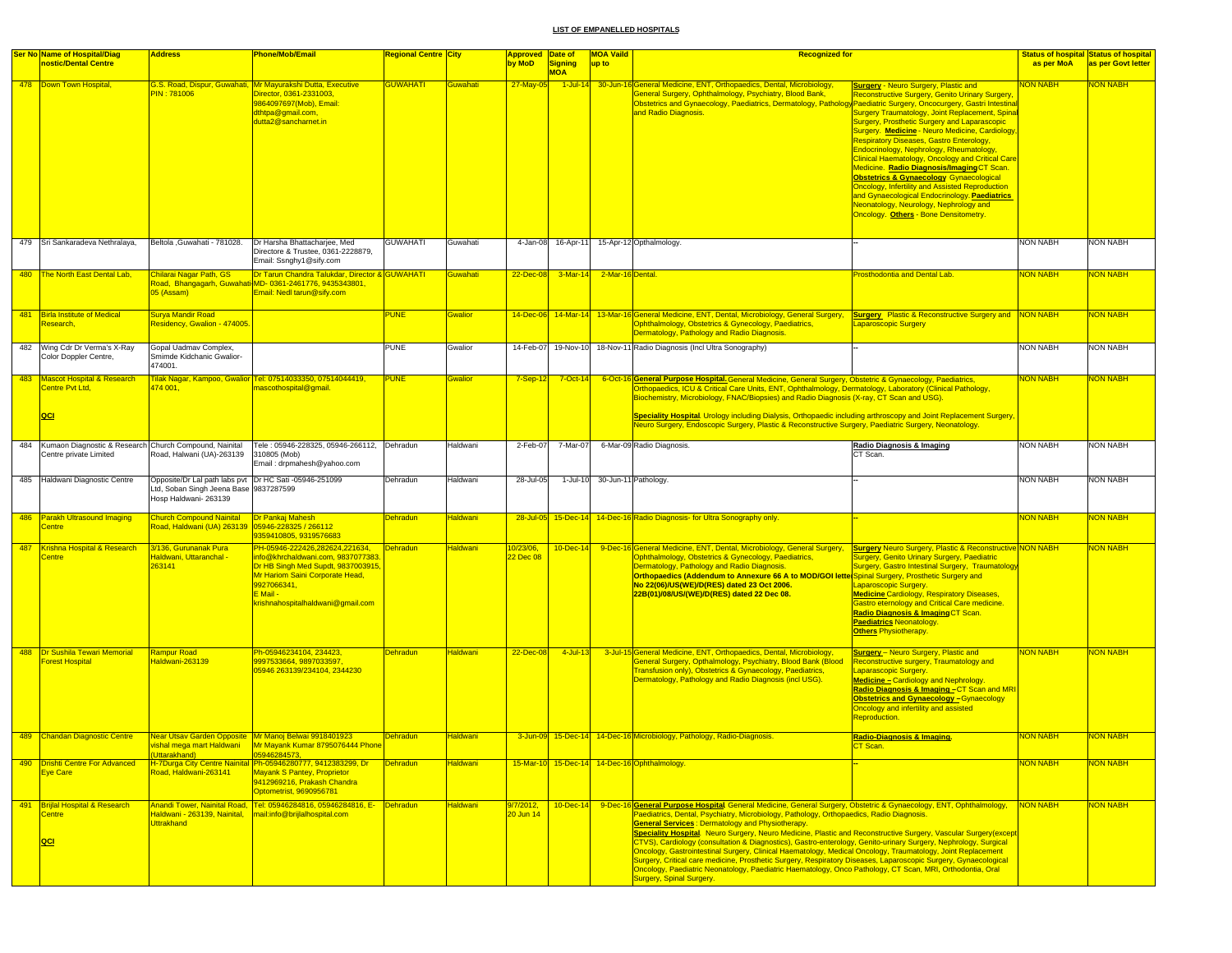|     | Ser No Name of Hospital/Diag                                                            | <b>Address</b>                                                                        | Phone/Mob/Email                                                                                                                                                                     | Regional Centre City           |                        | <b>Approved Date of</b> |                       | <b>MOA Vaild</b>  | <b>Recognized for</b>                                                                                                                                                                                                                                                                                                                                                                                                                                                                                                                                                                                                                                                                                                                                                                                                                                                                      |                                                                                                                                                                                                                                                                                              |                 | <b>Status of hospital Status of hospital</b> |
|-----|-----------------------------------------------------------------------------------------|---------------------------------------------------------------------------------------|-------------------------------------------------------------------------------------------------------------------------------------------------------------------------------------|--------------------------------|------------------------|-------------------------|-----------------------|-------------------|--------------------------------------------------------------------------------------------------------------------------------------------------------------------------------------------------------------------------------------------------------------------------------------------------------------------------------------------------------------------------------------------------------------------------------------------------------------------------------------------------------------------------------------------------------------------------------------------------------------------------------------------------------------------------------------------------------------------------------------------------------------------------------------------------------------------------------------------------------------------------------------------|----------------------------------------------------------------------------------------------------------------------------------------------------------------------------------------------------------------------------------------------------------------------------------------------|-----------------|----------------------------------------------|
|     | nostic/Dental Centre                                                                    |                                                                                       |                                                                                                                                                                                     |                                |                        | by MoD                  | Signing<br><b>MOA</b> | up to             |                                                                                                                                                                                                                                                                                                                                                                                                                                                                                                                                                                                                                                                                                                                                                                                                                                                                                            |                                                                                                                                                                                                                                                                                              | as per MoA      | as per Govt letter                           |
|     | 492 Bombay Hospital & Research<br>Centre<br> QCI                                        | Near Saurabh Hotel, Avas<br>Vikas Road, Haldwani,                                     | Tel: 05946284949, 05946283712,<br>Email:bombayhospital36@yahoo.com<br>Nainital, Uttrakhand - 263139, Dr Shailandra Kumar Mishra :<br>917466071, Mr. Puran Singh Mehta<br>9917466072 | <b>Dehradun</b>                | <u>Haldwani</u>        | $7-Sep-12$              |                       |                   | 9-Dec-14 8-Dec-16 General Purpose Hospital General Medicine, General Surgery, Obstetric & Gynaecology, Paediatrics,<br>Orthopaedics, ICU & Critical Care Units, Laboratory (Haematology, Biochemistry).<br>Speciality Hospital. Orthopaedic Surgery including arthroscopy and Joint Replacement Surgery, Neuro Surgery,<br><b>Fraumatology, Respiratory Diseases, Critical Care Medicine and Clinical Haematology</b>                                                                                                                                                                                                                                                                                                                                                                                                                                                                      |                                                                                                                                                                                                                                                                                              | <b>NON NABH</b> | NON NABH                                     |
| 493 | <b>Balaji Hospital</b>                                                                  | Samta Ram Ashram Lane,                                                                | Dr Sandeep Kumar Agarwal, Mr PK                                                                                                                                                     | <b>Dehradun</b>                | <mark>-laldwani</mark> |                         |                       |                   | 14-Jun-13 27-May-14 26-May-16 General Services : General Medicine, General Surgery, Obstetrics and Gynaecology, Paediatrics, Orthopaedics, ICINON NABH                                                                                                                                                                                                                                                                                                                                                                                                                                                                                                                                                                                                                                                                                                                                     |                                                                                                                                                                                                                                                                                              |                 | NON NABH                                     |
|     |                                                                                         | Rampur Road, Haldwani,<br>Dist-Nainital, Uttrakhand-<br>263139                        | Arya, E Mail<br>balajihospitalhId@gmail.com(Priority 1<br>Balajihospital2010@gmail.com,<br>9927144408.8392939057                                                                    |                                |                        |                         |                       |                   | and Critical Care Units<br>Laboratory Services: Clinical Pathology, Biochemistry.                                                                                                                                                                                                                                                                                                                                                                                                                                                                                                                                                                                                                                                                                                                                                                                                          |                                                                                                                                                                                                                                                                                              |                 |                                              |
|     |                                                                                         |                                                                                       |                                                                                                                                                                                     |                                |                        |                         |                       |                   | I <mark>maging Facilities</mark> : X-Ray, USG.                                                                                                                                                                                                                                                                                                                                                                                                                                                                                                                                                                                                                                                                                                                                                                                                                                             |                                                                                                                                                                                                                                                                                              |                 |                                              |
|     | 494 Central Medical Centre.                                                             | Red Cross, Delhi Road, Hisar- 01662237476, Email:<br>125 001                          | Near Dabra Chowk, Opposite DR HC Popli, Dir, 9896032360,<br>cmchospitalhisar@hotmail.com                                                                                            | <b>HISAR</b>                   | <del>l</del> issar     | 23-Oct-06               |                       |                   | 30-Jun-14 29-Jun-15 General Medicine, ENT, Orthopedics, Microbiology, General<br>Surgery, Psychiatry, Blood Bank (Blood Transfusion for in-house<br>only), Obstetrics & Gynecology, Paediatrics, Dermatology,<br>Pathology and Radio Diagnosis.                                                                                                                                                                                                                                                                                                                                                                                                                                                                                                                                                                                                                                            | <b>Surgery Genito Urinary Surgery and</b><br>Laparoscopic Surgery.<br><b>Medicine Gastro Enterology.</b>                                                                                                                                                                                     | <b>NON NABH</b> | NON NABH                                     |
| 495 | <b>NC Jindal Institute of Medical</b><br>Care.                                          | Model Town, Hisar- 125 005                                                            | Dr Adarsh Sharma, MD, 98963<br>19500<br>1662220169, 01662221169, Email:<br>ncjimcare@yahoo.com                                                                                      | <b>IISAR</b>                   | lissai                 | 0/23/06,<br>15 Mar 10   | 30-Jun-13             |                   | 29-Jun-14 General Medicine, ENT, Orthopedics, Dental, General Surgery,<br>Ophthalmology, Psychiatry, Blood Bank (Only Blood Transfusion), Laparoscopic Surgery<br>Obstetrics & Gynecology, Paeditatrics, Dermatology, Pathology<br>and Radio Diagnosis.                                                                                                                                                                                                                                                                                                                                                                                                                                                                                                                                                                                                                                    | <b>Surgery Plastic &amp; Reconstructive Surgery and</b><br>Radio Diagnosis & Imaging CT Scan and MRI.<br>Medicine - Oncology (Medical), Radiotherapy.                                                                                                                                        | <b>NON NABH</b> | <b>JON NABH</b>                              |
|     | 496 Metro Hospital                                                                      | (A unit of Verma Nursing<br>Home Pvt Ltd) Delhi Road,<br>Hisar, Haryana- 125001,      | Dr PS Verma, Chief Medical<br>Officer(Retd), 9416048611,<br>9416040160, 01662-225110, 227923                                                                                        | <b>HISAR</b>                   | Hissar                 | 2-Feb-07                | 3-Mar-07              |                   | 2-Mar-09 General Medicine, Orthopaedics, Microbiology, General Surgery, Surgery Neuro Surgery, Plastic and<br>Blood Bank, Obstetrics & Gynae, Paediatrics, Pathology, Radio<br>Diagnosis.                                                                                                                                                                                                                                                                                                                                                                                                                                                                                                                                                                                                                                                                                                  | Reconstructive, Traumatology, Spinal Surgery,<br>Prosthetic Surgery and Laparoscopic Surgery.<br>Medicine Neuro Medicine.<br>Radio Diagnosis & Imaging: CT Scan.<br>Others ECG (For in house only), EMG, Color<br>Doppler, Echo Cardiology.                                                  | <b>NON NABH</b> | <b>NON NABH</b>                              |
|     | 497 Jain Eye Hosp Hisar,                                                                | 279. Model Town, Dabra Road Dr SB Jain, Dir.<br>Hisar- 125005                         | 9416135977,01662245977                                                                                                                                                              | <b>HISAR</b>                   | Hissar                 | 18-Sep-07               | 20-Apr-08             |                   | 19-Apr-10 Ophthalmology.                                                                                                                                                                                                                                                                                                                                                                                                                                                                                                                                                                                                                                                                                                                                                                                                                                                                   |                                                                                                                                                                                                                                                                                              | <b>NON NABH</b> | <b>NON NABH</b>                              |
|     | 498 Dr Kalra's Sarvodya<br><b>Multispeciality Hospital</b>                              | Road, Hisar-125001                                                                    | Opp Red Cross Bhawan Delhi Dr Umesh Kalra, Dir, 09812516009,<br>016662231031                                                                                                        | <b>HISAR</b>                   | Hissar                 | 15-Mar-10               | 19-Apr-14             |                   | 18-Apr-15 General Medicine, Orthopaedics, Dental, General Surgery,<br>Obstetrics and Gynaecology, Paediatrics, Pathology and Radio<br>diagnosis                                                                                                                                                                                                                                                                                                                                                                                                                                                                                                                                                                                                                                                                                                                                            | <b>Surgery</b> - Neuro Surgery, Genito Urinary<br>Surgery, Spinal Surgery and Laparascopic<br><b>Surgery</b><br><b>Medicine - Cardiology</b><br><b>Radio Diagnosis &amp; Imaging</b><br><b>CT Scan and MRI</b><br><b>Paediatrics - Neonatology</b><br><b>Others (specify) - Oral Surgery</b> | <b>NON NABH</b> | <b>VON NABH</b>                              |
| 499 | <b>City Dental Clinic,</b>                                                              | <b>Aodel Town, Opp, Udham</b><br>Singh Park , Near Roshan<br>round, Hoshiarpur-146001 | Dr (Mrs) Vibha Gupta, 9417349152                                                                                                                                                    | CHANDIMANDIR Hoshiarpur        |                        | 18-Sep-07               | 30-Apr-14             | 29-Apr-16 Dental. |                                                                                                                                                                                                                                                                                                                                                                                                                                                                                                                                                                                                                                                                                                                                                                                                                                                                                            |                                                                                                                                                                                                                                                                                              | <b>NON NABH</b> | <b>VON NABH</b>                              |
|     | 500 Shivam Hospital<br><b>NON NABH</b>                                                  | <b>Vear Railway Crossing</b><br>Phagwara Road.<br>Hoshiarpur - 146001                 |                                                                                                                                                                                     | <b>HANDIMANDIR</b> Hoshiarpur  |                        | 14-Jun-13               | $20 - Jun - 13$       |                   | 19-Jun-15 General Services : General Medicine, General Surgery, Obstetrics and Gynaecology, Paediatrics, Orthopaedics, ICINON NABH<br><b>&amp; Critical Care Units, ENT Ophthalmology and Dermatology</b><br>Laboratory Services: Clinical Pathology, Haematology, Biochemistry and Microbiology.<br>Imaging Services: X-ray, Contrast Studies, USG, Colour Doppler, MRI and CT Scan.<br><mark>Specialised Services</mark> : Cardio Thoracic Surgery, Cardiology (consultation and diagnostics), Interventional Cardiolog <mark>y</mark><br>Genito Urinary Surgery, Urology- including Dialysis & Lithotripsy, Orthopaedic Surgery -including arthroscopy and<br>Joint Replacement Surgery, Neuro Surgery, Endoscopic surgery, Plastic and Reconstructive Surgery, Vascular<br>Surgery, Respiratory Diseases, Critical Care Medicine, Traumatology, Paediatric Cardiology and Neonatology. |                                                                                                                                                                                                                                                                                              |                 | <b>JON NABH</b>                              |
|     | 501 Gautam Eye Hospital                                                                 | Old Tehsil Road, Mukerian,<br>Hoshiarpur-144211, Punjab                               | E Mail: ashwanigautam55<br>@gmail.com<br>Fele: 01883244555                                                                                                                          | <b>JAMMU</b>                   | Hoshiarpur             |                         |                       |                   | 12-Dec-13 31-Jan-14 30-Jan-16 General Services: Ophthalmology (Cataract Surgeries with IOL Implantations).<br>Specialised Services : Glaucoma, Retinal-Medical, Strabismus and Occuloplasty & Adnexal treatment.                                                                                                                                                                                                                                                                                                                                                                                                                                                                                                                                                                                                                                                                           |                                                                                                                                                                                                                                                                                              | <b>NON NABH</b> | NON NABH                                     |
| 502 | <b>NON NABH</b><br>Guru Nanak Eye Hospital (A<br>Unit of BSLK Trust)<br><b>NON NABH</b> | Maini Road, Vill-Ahiyapur<br>Fanda Urmar, Hoshiarour-<br>44204, Punjab                |                                                                                                                                                                                     | <b>CHANDIMANDIR</b> Hoshiarpur |                        | $27 - Jan - 14$         | $7$ -May-14           |                   | 6-May-16 General Services : Ophthalmology<br><b>Specialised Services: Cataract/Glaucoma and Strabismus.</b>                                                                                                                                                                                                                                                                                                                                                                                                                                                                                                                                                                                                                                                                                                                                                                                |                                                                                                                                                                                                                                                                                              | <b>NON NABH</b> | NON NABH                                     |
| 503 | Karnataka Cancer Therapy and MG Road, Navanagar,<br>Research Institute                  | Hubli - 580025                                                                        |                                                                                                                                                                                     | <b>HYDERABAD</b>               | Hubli                  |                         |                       |                   | 29-Oct-04 22-Jan-10 21-Jan-11 Anaesthesia and Blood Bank.                                                                                                                                                                                                                                                                                                                                                                                                                                                                                                                                                                                                                                                                                                                                                                                                                                  | Surgery- Oncology (Surgery).<br>Medicine-Oncology (Medical) and Radiotherapy.<br>Pathology Onco pathology.                                                                                                                                                                                   | <b>NON NABH</b> | <b>NON NABH</b>                              |
| 504 | Saivani Hospital,                                                                       | I-2, 365/36/6 & 7, Opposite<br>Indira Park, Domlouda,<br>Hyderbad - 500 029           | Tele: 040-27634463, 040-27634462, HYDERABAD<br>9849035636 (Mob)                                                                                                                     |                                | Hyderabad              | 14-Feb-07               | 3-Apr-09              |                   | 2-Apr-10 General Medicine, ENT, Microbiology, General Surgery, Blood<br>Bank, Obstetrics & Gynecology, Paediatrics, Pathology and Radio and Paediatrics Surgery<br>Diagnosis including USG.                                                                                                                                                                                                                                                                                                                                                                                                                                                                                                                                                                                                                                                                                                | Surgery Neuro Surgery, Genito Urinary Surgery NON NABH<br>Medicine Cardiology, Gastro Enterology,<br>Nephrology including dialysis & Clinical<br>Hematology.<br>Radio Diagnosis & Imaging CT Scan.<br>Paediatrics Neonatology.<br>Pathology AIDS & Virology.                                 |                 | <b>NON NABH</b>                              |
|     | 505 Image Hospitals,                                                                    | 8-3-903/F/12-13, Image<br>500073                                                      | Tel:04023750000, 04066519999,<br>House, Ameerpet, Hyderabad 04023746616(Fax), 09642333076<br>(Vijay Kumar, Manager),<br>ameerpet@imagehospitals.com                                 | <b>HYDERABAD</b>               | Hyderabad              |                         |                       |                   | 18-Sep-07 12-May-12 11-May-14 General Medicine, Microbiology and Pathology.                                                                                                                                                                                                                                                                                                                                                                                                                                                                                                                                                                                                                                                                                                                                                                                                                | Pathology Onco Pathology.                                                                                                                                                                                                                                                                    | <b>NON NABH</b> | <b>NON NABH</b>                              |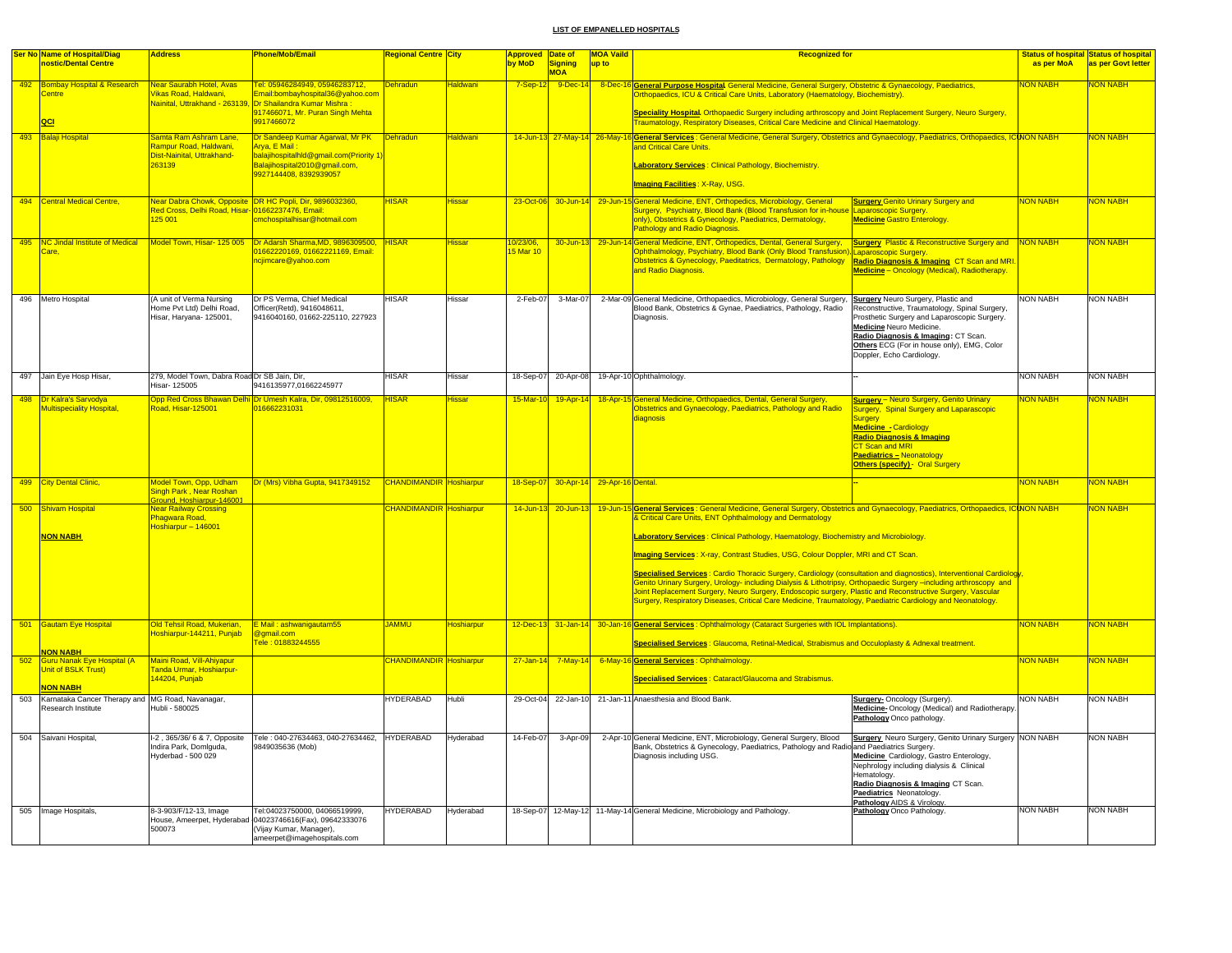| <b>Ser No Name of Hospital/Diag</b><br>nostic/Dental Centre                                          | <b>Address</b>                                                                                               | <b>Phone/Mob/Email</b>                                                                                                                                                                                                                                | Regional Centre City |                  | <mark>Approved  Date of</mark><br>by MoD | <b>Signing</b> | <b>MOA Vaild</b><br>up to        | <b>Recognized for</b>                                                                                                                                                                                                                                                                                                                                                                                                                                                                                                                                                                                                                                                                                                                                                                                                                                                                                                                                                                                                                                                                                                                                                                               |                                                                                                                                                                                                                                                                                                                                                                                                                                                                                                                                                                                                                                                                       | as per MoA       | <b>Status of hospital Status of hospital</b><br>as per Govt letter |
|------------------------------------------------------------------------------------------------------|--------------------------------------------------------------------------------------------------------------|-------------------------------------------------------------------------------------------------------------------------------------------------------------------------------------------------------------------------------------------------------|----------------------|------------------|------------------------------------------|----------------|----------------------------------|-----------------------------------------------------------------------------------------------------------------------------------------------------------------------------------------------------------------------------------------------------------------------------------------------------------------------------------------------------------------------------------------------------------------------------------------------------------------------------------------------------------------------------------------------------------------------------------------------------------------------------------------------------------------------------------------------------------------------------------------------------------------------------------------------------------------------------------------------------------------------------------------------------------------------------------------------------------------------------------------------------------------------------------------------------------------------------------------------------------------------------------------------------------------------------------------------------|-----------------------------------------------------------------------------------------------------------------------------------------------------------------------------------------------------------------------------------------------------------------------------------------------------------------------------------------------------------------------------------------------------------------------------------------------------------------------------------------------------------------------------------------------------------------------------------------------------------------------------------------------------------------------|------------------|--------------------------------------------------------------------|
| 506 Care Hospitals,                                                                                  | 6-3-248/2, Road No 01,<br><mark>Banjara Hills, Hyderabad ·</mark><br>500034                                  | Fel: 55668888, 23234444                                                                                                                                                                                                                               | <b>HYDERABAD</b>     | <b>Hyderabad</b> | 29-Oct-04                                | <b>MOA</b>     |                                  | 1-May-14 30-Apr-16 General Medicine, ENT, Microbiology, General Surgery,<br>Ophthalmology, Anaesthesia, Blood Bank, Obstetrics &<br>Gynaecology, Paediatrics, Dermatology, Pathology, Radio<br>Diagnosis & Emergency.                                                                                                                                                                                                                                                                                                                                                                                                                                                                                                                                                                                                                                                                                                                                                                                                                                                                                                                                                                               | <b>Surgery-</b> Neuro surgery, Plastic and<br>Reconstructive Cardio throracic, Vascular,<br><b>Genito Urinary, Oncology, Gastro Intestinal,</b><br><b>Fraumatology, Joint Replacement, Spinal</b><br>Prosthetic & Laparascopic Surgery.<br><b>Medicine - Neuro medicine, Cardiology,</b><br>Respiratory Diseases, Gastro enterology,<br>Endocrinology, Nephrology, Oncology, Critical<br>Care Medicine & Interventional Cardiology.<br><mark>Radio diagnosis/Imaging</mark> CT Scan, MRI,<br><b>Iterventional and Vascular Radiology</b>                                                                                                                              | <b>Super Spl</b> | uper Spl                                                           |
| 507 Care Hospital,                                                                                   | 5-4-199, Opposite Exhibition Tel: 24735465, 55517777,<br>Road, JN Road, Nampally,<br><b>lyderabad-500001</b> | 04030417777, 30417488,<br>www.carehospitals.com                                                                                                                                                                                                       | <b>HYDERABAD</b>     | Hyderabad        | 7/8/2005,<br>2 Jun 14                    | $1-May-14$     |                                  | 30-Apr-16 Clinical Services: Anaesthesiology & Pain Management, ICU & CCV, Cardio Thoracic Surgery, Cardiology, Critical NON NABH<br>Care Medicine, Dermatology, Ear Nose & Throat, Emergency/Casualty, Endocrinology, Gastroenterology, General<br>Medicine, General Surgery, Gynaecology, Internal Medicine/Family Medicine, Laboratory Medicine, Nephrology with<br>Dialysis, Neurology, Neurosurgery, Opthalmology, Orthopaedics & Joint Replacement, Physiotherapy, Plastic Surger<br>Psychiatry, Pulmonology, Rheumatology, Surgical Gastroenterology, Trauma Surgery, Urology, Vascular Surgery.<br>Diagnostic Services :-<br>Angiogram, CT Scan, Echocardiography, Electrocardiogram (ECG), Electroencephalogram (EEG), Endoscopy,<br>Holter Monitoring, Interventional Radiology, Pulmonary Function Test, Ultrasonography.<br>Lab Services :- Blood Bank Biochemistry, Harmone Assay (ELISA, RIA), Microbiology, Histopathology.<br><b>Already empanelled as Non NABH:-</b><br>Laparascopic Surgery, Clinical Haematology, Clinical Immunology & Paediatrics.                                                                                                                             |                                                                                                                                                                                                                                                                                                                                                                                                                                                                                                                                                                                                                                                                       |                  | NON NABH                                                           |
| 508 Krishna Institute of Medical<br>Sciences (KIMS)                                                  | 1-8-31/1, Minister Road,<br><b>Hyderabad, Secunderabad</b><br>500003                                         | Tel: 27814910, 27814915,<br>nfo@kimshospitals.com                                                                                                                                                                                                     | <b>HYDERABAD</b>     | <b>Hyderabad</b> | 7/8/2005,<br>2 Jun 14                    |                |                                  | 1-Jul-14 30-Jun-16 Clinical Services :- Anaesthesia, Breast Center, Cardiology, Cardio-thoracic & Vascular Surgery, Dermatology,<br>Diabetology & Endocrinology, Emergency Medical Services, ENT, Internal Medicine, Laboratory Services, Nephrolog<br>including Dialysis, Neurology & Neuro Surgery, Obstetrics & Gynecology, Ophthalmology, Orthopaedics, Pediatrics &<br>Neonatal Care, Plastic Surgery, Psychiatry & Clinical Psychology (only OP), Pulmonology, Radiology & Imageology,<br>Rheumatology, Surgical & Medical Gastroenterology, Urology & Renal Transplant Centre, Surgical & Medical<br><b>Oncology, Transfusion Medicine, Fertility Centre.</b><br><b>Allied Services: - Physiotherapy.</b><br><b>Aiready empanelled as Non NABH:</b><br>General Surgery, Paediatric Surgery, Traumatology, Joint Replacement, Spinal Surgery, Prosthetic Surgery,<br>Laparoscopic Surgery, Endovascular Surgery, Interventional Cardiology, Clinical Haematology, Clinical Immunology.<br>Radio Diagnosis: CT Scan, MRI, Interventional Vascular Radiology.                                                                                                                                   |                                                                                                                                                                                                                                                                                                                                                                                                                                                                                                                                                                                                                                                                       | NON NABH         | <b>VON NABH</b>                                                    |
| 509 Army College of Dental Science Jai Jawahar Ngar PO CRPF<br>ACDS)                                 | Road Secunderabad (AP)<br>500087                                                                             | Tel: 27870830,<br>css_acds@rediffmail.com                                                                                                                                                                                                             | <b>HYDERABAD</b>     | <b>Hyderabad</b> | 13-Jan-06                                | $12$ -Jul-14   |                                  | 11-Jul-16 Dental including General and Specialised Dentistry.                                                                                                                                                                                                                                                                                                                                                                                                                                                                                                                                                                                                                                                                                                                                                                                                                                                                                                                                                                                                                                                                                                                                       |                                                                                                                                                                                                                                                                                                                                                                                                                                                                                                                                                                                                                                                                       | <b>NON NABH</b>  | <mark>NON NABH</mark>                                              |
| 510 Global Hospital,                                                                                 | 6-3-345/1, NIMS Lane, Opp<br>Banjara Hills, Hyderabad,                                                       | Tel: 23244444(10 lines).<br>Vengal Rao Park, Road No 1, info@globalhospitalsindia.com,<br>corpdesk@globalhospitalindia.com/cre<br>ditbilling.lkp@globalhospitalsindia.com/<br>ashika@qlobalhospitsalindia.com/Cred<br>tecell@globalhospitalsindia.com | <b>HYDERABAD</b>     | Hyderabad        | 8-Jul-05                                 | 1-May-12       |                                  | 30-Apr-14 General Medicine, ENT, Microbiology, General Surgery,<br>Psychiatry, Blood Bank, Obstetrics and Gynaecology, Paediatrics, Surgery, Vascular Surgery, Genito-urinary<br>Pathology and Radio Diagnosis.                                                                                                                                                                                                                                                                                                                                                                                                                                                                                                                                                                                                                                                                                                                                                                                                                                                                                                                                                                                     | Surgery- Neuro Surgery, Cardio Thoracic<br>Surgery, Paediatric Surgery, Gastro Intestinal<br>Surgery, Traumatology, Joint Replacement,<br>Spinal Surgery, Prosthetic Surgery, Laparoscopic<br>Surgery, Endovascular Surgery and Geriatic<br>Surgery.<br>Medicine. Neuro Medicine, Cardiology including<br>interventional Cardiology, Respiratory Diseases,<br>Gastro Enterology, Nephrology including Dialysis,<br>Clinical Haematology, Clinical Immunology and<br>Critical Care Medicine.<br>Radio Diagnosis and ImagingCT Scan and<br>Interventional and Vascular Radiology.<br>Pathology. Onco Pathology, Molecular Immuno<br>Pathology and Transfusion Medicine. | <b>NON NABH</b>  | NON NABH                                                           |
| 511 Medi City Hospital                                                                               | 5-9-22, Secretarial Road,<br>Vderabad-500063                                                                 | Tel: 23231111, 23231631                                                                                                                                                                                                                               | <b>IYDERABAD</b>     | <b>Hyderabad</b> |                                          |                |                                  | 16-May-07 21-Feb-14 19-Feb-16 Microbiology, Pathology, Radio Diagnosis.                                                                                                                                                                                                                                                                                                                                                                                                                                                                                                                                                                                                                                                                                                                                                                                                                                                                                                                                                                                                                                                                                                                             | <b>Medicine Cardiology.</b><br><b>Pathology AIDS &amp; Virology</b>                                                                                                                                                                                                                                                                                                                                                                                                                                                                                                                                                                                                   | <b>NON NABH</b>  | <b>JON NABH</b>                                                    |
| 512 Kamineni Hospital Limited<br>Kamineni Hospitals Pvt Ltd.<br><b>NABH</b>                          | L.B. Nager, Hyderabad-<br>00068                                                                              | Tel:24022272<br>ipbilling@kaminenihospitals.com                                                                                                                                                                                                       | <b>HYDERABAD</b>     | <b>Hyderabad</b> | 06 Aug 13<br>2/15/04<br>02 Jun 14        | 11-Feb-14      |                                  | 10-Feb-16 Clinical Services:- Anaesthesia, ICU (Adult, Surgical Neurosurgical, Coronary, Paediatric, Neonatal, Respiratory, Super Spl<br>INCU), Emergency Medicine, General Medicine, General Surgery, Cardiology, Cardiothoracic Surgery, Day care Uni<br>with Bronchoscopy & Endoscopy), ENT, Ophthalmology, Gynaecology & Obstetrics, Paediatric Neonatology,<br>Orthopaedic Surgery with Joint replacement, Plastic Surgery, Nephrology with Dialysis, Urology, Kidney Transplant,<br>Paediatric Surgery, Respiratory Medicine, Neurology, Neurosurgery, Oncology (Medical, Surgical & Radiation).<br>Diagnostic Services :- CT Scanning, DSA Lab, MRI, Ultrasound, X-ray.<br>Laboratory Services :- Blood Bank, Blood Transfusion Services, Clinical Bio-chemistry, Clinical Pathology, Clinical<br>Microbiology & Serology, Cytopathology, Genetics, Haematology, Histopathology, Molecular Biology.<br>Already empanelled as Non NABH:<br>Psychiatry, Vascular Surgery, GI Surgery, Spinal Surgery, Prosthetic, Laparoscopic Surgery, Endocrinology,<br>Rheumatology, Clinical Haematology, Clinical Immunology, Paediatric (Cardiology, Neurology), Haematology,<br>Nephrology & Oncology). |                                                                                                                                                                                                                                                                                                                                                                                                                                                                                                                                                                                                                                                                       |                  | Super Spl                                                          |
| 513 Sathya Kidney Centre &<br>Superspeciality Hospital (Sathya Nagar, Hyderabad<br>Nursing Home Ltd) | 3-6-426, Street No 4, Himayat<br>500029.                                                                     |                                                                                                                                                                                                                                                       | <b>HYDERABAD</b>     | Hyderabad        | 16-May-07                                | 26-Jul-11      | $25 -$ Jul-12 $-$                |                                                                                                                                                                                                                                                                                                                                                                                                                                                                                                                                                                                                                                                                                                                                                                                                                                                                                                                                                                                                                                                                                                                                                                                                     | Medicine Nephrology (Incl Dialysis)<br>Paediatrics Nephrology.                                                                                                                                                                                                                                                                                                                                                                                                                                                                                                                                                                                                        | <b>NON NABH</b>  | NON NABH                                                           |
| 514 Usha Mullapuri Cardiac Centre Gaiullahpur Jeedimetla                                             | lyderabad-500055                                                                                             | Tele: 040-23090609/23090610, Fax: HYDERABAD<br>040-23094426. E Mail :<br>umccnet@hotmail.com, Mr. Raju Mob<br>09949169904                                                                                                                             |                      | <b>Hyderabad</b> |                                          |                | 16-May-07 20-Nov-12 19-Nov-14 -- |                                                                                                                                                                                                                                                                                                                                                                                                                                                                                                                                                                                                                                                                                                                                                                                                                                                                                                                                                                                                                                                                                                                                                                                                     | <b>Surgery Cardio Thoracic Surgery, Vascular</b><br>Surgery.<br><b>Medicine Cardiology, Interventional Cardiology.</b><br><b>Paediatrics Cardiology</b><br>Others (Specify) 2D, Echo Doppler, USG and<br>TMT.                                                                                                                                                                                                                                                                                                                                                                                                                                                         | <b>NON NABH</b>  | <b>NON NABH</b>                                                    |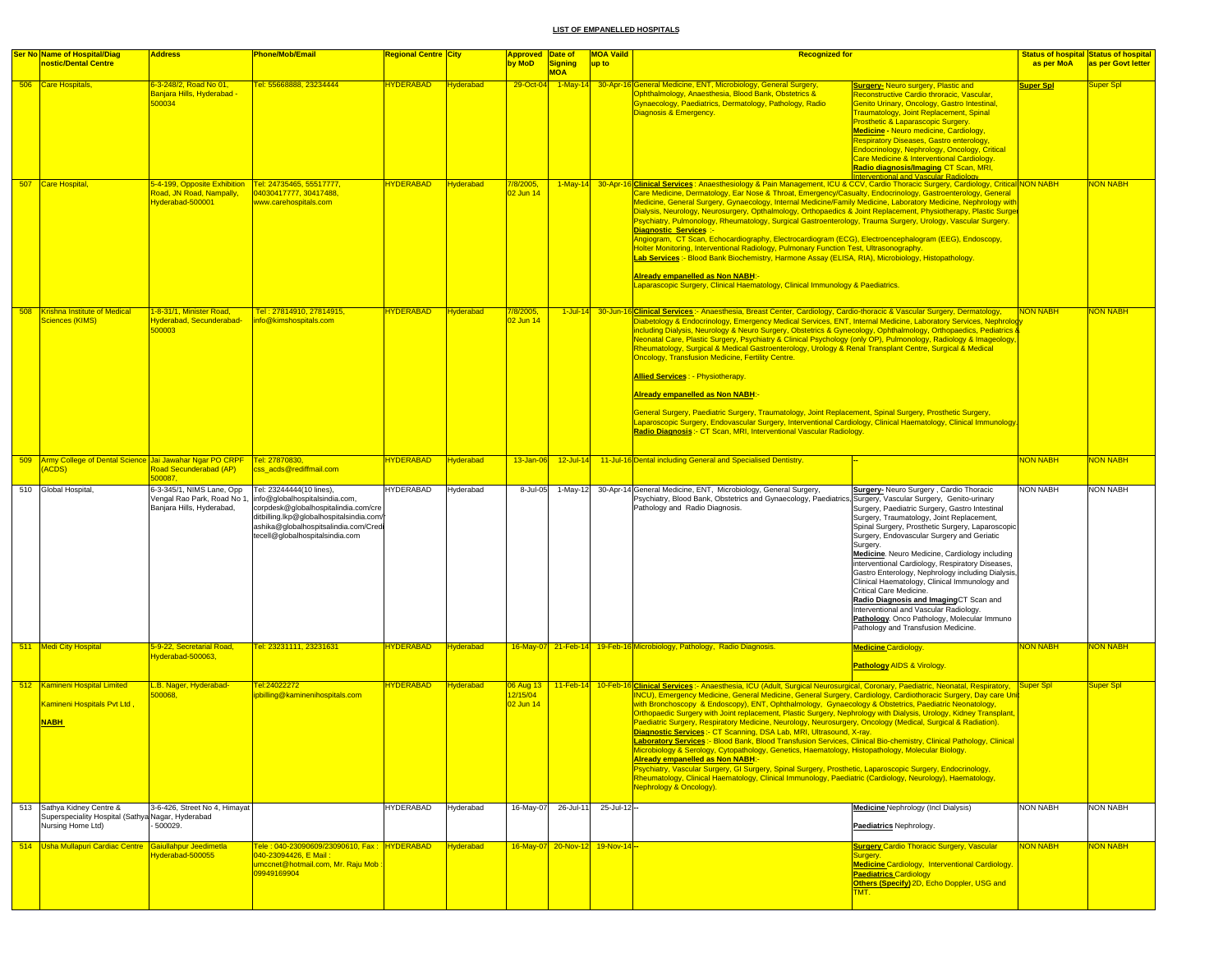|     | <b>Ser No Name of Hospital/Diag</b><br>nostic/Dental Centre                                                                | <b>Address</b>                                                                                     | Phone/Mob/Email                                                                                                                     | Regional Centre  City |                  | <b>Approved Date of</b><br>by MoD |                                      | <b>MOA Vaild</b> | <b>Recognized for</b>                                                                                                                                                                                                                                                                                                                                                                                                                                                                                                                                                                                          |                                                                                                                                                                                                                                                                                                                                                                                                                                                                                                                                                                                                                                     | as per MoA       | <b>Status of hospital Status of hospital</b> |
|-----|----------------------------------------------------------------------------------------------------------------------------|----------------------------------------------------------------------------------------------------|-------------------------------------------------------------------------------------------------------------------------------------|-----------------------|------------------|-----------------------------------|--------------------------------------|------------------|----------------------------------------------------------------------------------------------------------------------------------------------------------------------------------------------------------------------------------------------------------------------------------------------------------------------------------------------------------------------------------------------------------------------------------------------------------------------------------------------------------------------------------------------------------------------------------------------------------------|-------------------------------------------------------------------------------------------------------------------------------------------------------------------------------------------------------------------------------------------------------------------------------------------------------------------------------------------------------------------------------------------------------------------------------------------------------------------------------------------------------------------------------------------------------------------------------------------------------------------------------------|------------------|----------------------------------------------|
|     |                                                                                                                            |                                                                                                    |                                                                                                                                     |                       |                  |                                   | Signing<br><b>MOA</b>                | up to            |                                                                                                                                                                                                                                                                                                                                                                                                                                                                                                                                                                                                                |                                                                                                                                                                                                                                                                                                                                                                                                                                                                                                                                                                                                                                     |                  | as per Govt letter                           |
|     | 515 Medinova Diagnostic Services<br>Ltd.                                                                                   | 6-3-652, Kautilya Somajignda,<br><b>Hyderabad</b>                                                  |                                                                                                                                     | <b>HYDERABAD</b>      | Hyderabad        | 16-May-07                         | 11-Jan-12                            |                  | 10-Jan-13 Microbiology, Pathology, Radio Diagnosis (Incl USG).                                                                                                                                                                                                                                                                                                                                                                                                                                                                                                                                                 |                                                                                                                                                                                                                                                                                                                                                                                                                                                                                                                                                                                                                                     | NON NABH         | NON NABH                                     |
|     | 516 Yashoda Hospital, (Unit of Jaya SP Road, Secunderabad,<br>Surgical Pvt Ltd),                                           | Hyderabad - 500003.                                                                                | Ph - 040-27713333, Fax- 040-<br>27703999, 27808080, Mob -<br>9849522441.<br>pa@yashodahospital.com                                  | <b>HYDERABAD</b>      | <b>Hyderabad</b> | 10/29/04,<br>22 Dec 08            | 8-Feb-14                             |                  | 7-Feb-16 General Medicine, ENT, General Surgery, Anaesthesia, Radio<br>Diagnosis and Emergency. (Blood Bank(In-house only),<br>Paediatrics.) (Addendum to Annexure 4A to GOI MOD letter No Medicine-Neuro medicine, Oncology,<br>24(8)/03/US(WE)/D(Res)<br>dated 29 Oct 04.) Orthopaedics, Microbiology,<br><b>Ophthalmology, Obstetrics and Gynaecology, Dermatology,</b><br>Pathology.                                                                                                                                                                                                                       | <b>Surgery Neuro Surgery, Onco surgery, Genito</b><br>urinary Surgery & Laparascopic Surgery.<br><b>Nephrology &amp; Respiratory Disease.</b><br>Radio Diagnosis/ Imaging CT Scan.<br>(Surgery Cardio Thoracic Surgery<br><b>Medicine</b> Cardiology and Interventional<br>Cardiology)<br><b>Surgery - Plastic and Reconstructive, Gastro</b><br>Intestinal Surgery, Traumatology, Joint<br>Replacement Surgery, Spinal Surgery.<br>Medicine - Gastroenterology, Endocrinology,<br>Radiotherapy.<br>Radio Diagnosis & Imaging - MRI.<br><b>Pathology - Onco Pathology</b>                                                           | <b>NON NABH</b>  | <b>VON NABH</b>                              |
|     | 517 Anjini Specialicity Dental<br>Hospital,                                                                                | 10/A Vengal Rao Nagar SR<br>Nagar X Lroad Hyderabad-<br>500038,                                    | Tel: 04055663737<br>anjinidental@gmail.com                                                                                          | <b>HYDERABAD</b>      | <b>Hyderabad</b> |                                   | 16-May-07 11-May-13                  |                  | 8-May-15 Dental (Incl Oral Surgery, Periodontia & Prosthodontia).                                                                                                                                                                                                                                                                                                                                                                                                                                                                                                                                              |                                                                                                                                                                                                                                                                                                                                                                                                                                                                                                                                                                                                                                     | <b>NON NABH</b>  | <b>VON NABH</b>                              |
|     | 518 Aditya Hospital                                                                                                        | 4-1-16 Tilak Road Abids<br>Hyderabad - 500001.,                                                    | tel: 04024754153, 24760271                                                                                                          | <b>HYDERABAD</b>      | Hyderabad        | 18-Sep-07                         | 6-Jul-11                             |                  | 5-Jul-12 General Medicine, General Surgery, Paediatrics and Dermatology Paediatrics Neonatology.                                                                                                                                                                                                                                                                                                                                                                                                                                                                                                               |                                                                                                                                                                                                                                                                                                                                                                                                                                                                                                                                                                                                                                     | <b>NON NABH</b>  | NON NABH                                     |
|     | 519 Jaya Diagnostic & Research<br>Centre (Medwin Hosp)                                                                     | 100, Radhav Ratna Towers,<br>Chirag Ali Lane, Abids,<br>Hyderabad-500001,                          | Tel: 04023202902                                                                                                                    | <b>HYDERABAD</b>      | Hyderabad        | 14-Feb-07                         | 10-Mar-11                            |                  | 9-Mar-12 Orthopedics, Microbiology, Blood Bank(Only Blood Transfusion), Medicine Neuro Medicine, Cardiology,<br>Dermatology, Pathology & Radio Diagnosis.                                                                                                                                                                                                                                                                                                                                                                                                                                                      | Respiratory Diseases, Gastro Enterology,<br>Endocrinology and Nephrology incl dialysis.                                                                                                                                                                                                                                                                                                                                                                                                                                                                                                                                             | <b>Super Spl</b> | Super Spl                                    |
| 520 | Apollo DRDO Hosp,                                                                                                          | Hyderabad - 500058.                                                                                | <b>MRL-X Road Kanchanbagh billing_drdo@@apollohospitals.com</b>                                                                     | <b>HYDERABAD</b>      | <b>Hyderabad</b> | 18-Sep-07                         | $3-May-14$                           |                  | 2-May-16 General Medicine, Microbiology, General Surgery, Obstetrics and Surgery Plastic and reconstructive, Cardio<br><b>Synaecology, Paediatrics, Pathology and Radio Diagnosis.</b>                                                                                                                                                                                                                                                                                                                                                                                                                         | Thoracic, Gastro Intestinal.<br><b>Medicine Cardiology and Nephrology (Incl.</b><br>Dialysis)<br><b>Paediatrics Neonatology</b>                                                                                                                                                                                                                                                                                                                                                                                                                                                                                                     | <b>NON NABH</b>  | <b>JON NABH</b>                              |
|     | 521 Apollo Hospitals                                                                                                       | Jubilee Hills, Hyderabad -<br>500033. Talangana                                                    | 040-23607777, Fax-040-23553323, E HYDERABAD<br>Mail:<br>govardhan_@apollohospitals.com,<br>Mr.Govardhan Reddy, Mob<br>No.8978538882 |                       | <b>Hyderabad</b> |                                   |                                      |                  | 18-Sep-07 25-Jun-14 23-Jun-16 General Medicine, ENT, Orthopaedics, Microbiology, General<br>Surgery, Opthalmology, Psychiatry, Blood Bank (Blood<br>Transfusion), Obstetrics and Gynaecology, Paediatrics,<br>Dermatology, Pathology, Radio Diagnosis.                                                                                                                                                                                                                                                                                                                                                         | <b>Surgery Neuro Surgery, Plastic and</b><br>Reconstructive, Cardio Thoracic Surgery,<br>Oncology (Surgery), Gastro Intestinal Surgery.<br><b>Traumatology, Joint Replacement Surgery, and</b><br>Laparascopic Surgery.<br>Medicine Neuro Medicine, Cardiology, Gastro<br>enterology, Nephrology, Clinical Haematology,<br><b>Oncology (Medical), Critical Care Medicine,</b><br><b>Interventional Cardiology and Radio Therapy.</b><br>Radio Diagnosis & Imaging CT Scan and MRI.<br>Paediatrics Cardiology. Pathology Onco<br>Pathology, Molecular Pathology, AIDS & Virology<br>and Transfusion Medicine. Others<br>Mammography. | <b>Super Spl</b> | Super Spl                                    |
|     | 522 LV Prasad Eye Institute                                                                                                | <b>Kallam Anji Reddy Campus,</b><br>LV Prasad Marg, Banjara<br>Hills, Hyderabad - 500 034          | Tele: 914030612609,<br>Fax: 04023548271,                                                                                            | <b>HYDERABAD</b>      | Hyderabad        | $6 - Aug-03$                      | 14-Feb-13 28-Feb-15 --               |                  |                                                                                                                                                                                                                                                                                                                                                                                                                                                                                                                                                                                                                | <b>Retinal Detachment Surgery</b>                                                                                                                                                                                                                                                                                                                                                                                                                                                                                                                                                                                                   | <b>NON NABH</b>  | <b>NON NABH</b>                              |
|     | 523 Sarojini Devi Eye Hospital                                                                                             | Hyderabad                                                                                          |                                                                                                                                     | HYDERABAD             | Hyderabad        | 6-Aug-03                          |                                      |                  |                                                                                                                                                                                                                                                                                                                                                                                                                                                                                                                                                                                                                | Eye.                                                                                                                                                                                                                                                                                                                                                                                                                                                                                                                                                                                                                                | <b>NON NABH</b>  | <b>NON NABH</b>                              |
|     | 524 Gandhi General Hosptial                                                                                                | Hyderabad                                                                                          |                                                                                                                                     | <b>HYDERABAD</b>      | Hyderabad        | 6-Aug-03                          |                                      |                  |                                                                                                                                                                                                                                                                                                                                                                                                                                                                                                                                                                                                                | All purpose.                                                                                                                                                                                                                                                                                                                                                                                                                                                                                                                                                                                                                        | <b>NON NABH</b>  | NON NABH                                     |
|     | 525 Institute of Chest Diseases                                                                                            | Hyderabad                                                                                          |                                                                                                                                     | <b>HYDERABAD</b>      | Hyderabad        | 6-Aug-03                          |                                      |                  |                                                                                                                                                                                                                                                                                                                                                                                                                                                                                                                                                                                                                | <b>TB and Chest Disease</b>                                                                                                                                                                                                                                                                                                                                                                                                                                                                                                                                                                                                         | <b>NON NABH</b>  | NON NABH                                     |
|     | 526 Govt Mental Hospital                                                                                                   | Hyderabad                                                                                          |                                                                                                                                     | <b>HYDERABAD</b>      | Hyderabad        | 6-Aug-03                          |                                      |                  |                                                                                                                                                                                                                                                                                                                                                                                                                                                                                                                                                                                                                | Mental.                                                                                                                                                                                                                                                                                                                                                                                                                                                                                                                                                                                                                             | <b>NON NABH</b>  | NON NABH                                     |
|     | 527 Dental Venue Multispeciality<br><b>Hospital Pvt Ltd</b>                                                                | F-14, First Floor,<br>Deeptiapartments, B/S ST<br>Anns School, SP Road,<br>Secunderabad - 500 003, | Fele: 04066312447, 66312557,<br>9246352447, 9246359337,<br>info@dentalvenue.com                                                     | <b>TYDERABAD</b>      | <b>Hyderabad</b> | 14-Feb-07                         |                                      |                  | 1-Mar-14 28-Feb-15 Dental including Prosthodontia and Dental Lab                                                                                                                                                                                                                                                                                                                                                                                                                                                                                                                                               |                                                                                                                                                                                                                                                                                                                                                                                                                                                                                                                                                                                                                                     | NON NABH         | <b>ION NABH</b>                              |
|     | 528 Kshema Speciality Dental<br>Hospital                                                                                   | 6-3-571/1/Z Ground Floor<br>Rockdale Compount Beside<br>Eenadupress Somaji Guda<br>Hyderabad       |                                                                                                                                     | <b>HYDERABAD</b>      | Hyderabad        | 16-May-07                         |                                      |                  | Dental(Incl Oral Surgery, Periodontia & Prosthodontia).                                                                                                                                                                                                                                                                                                                                                                                                                                                                                                                                                        |                                                                                                                                                                                                                                                                                                                                                                                                                                                                                                                                                                                                                                     | <b>NON NABH</b>  | NON NABH                                     |
|     | 529 Amarpet Super Speciality Dental 102 Classic Avenue Opposite<br>Hospitals,                                              | Swagath Hotel Amarpet<br>Hyderabad 500016                                                          |                                                                                                                                     | <b>HYDERABAD</b>      | Hyderabad        | 16-May-07                         |                                      |                  | Dental (Incl Oral Surgery, Periodontia & Prosthodontia).                                                                                                                                                                                                                                                                                                                                                                                                                                                                                                                                                       |                                                                                                                                                                                                                                                                                                                                                                                                                                                                                                                                                                                                                                     | <b>NON NABH</b>  | NON NABH                                     |
| 530 | Modern Dental Lab                                                                                                          | 33,29/40, RTC Colony Lake<br>Villa Extension Thirumulgherry<br>Secunderabad (AP).                  |                                                                                                                                     | HYDERABAD             | Hyderabad        | 18-Sep-07                         |                                      |                  | Dental.                                                                                                                                                                                                                                                                                                                                                                                                                                                                                                                                                                                                        |                                                                                                                                                                                                                                                                                                                                                                                                                                                                                                                                                                                                                                     | <b>NON NABH</b>  | NON NABH                                     |
| 531 | <b>SL Diagnostics Pvt. Ltd.</b>                                                                                            | 1-8-702/35, Lower Ground<br>Floor, Windsor Plaza,<br>Nallakunta, Hyderabad-<br>500044              | 04066723900/01/02, 27616626,<br>27643613, Email: sldpl@yahoo.co.in<br>Fax: 04066723930                                              | <b>HYDERABAD</b>      | <b>Hyderabad</b> |                                   |                                      |                  | 3-Jun-09 26-Jun-14 24-Jun-16 Microbiology, Pathology, Radio-Diagnosis                                                                                                                                                                                                                                                                                                                                                                                                                                                                                                                                          | <b>Medicine Clinical Haematology, Clinical</b><br><b>Immunology</b><br><b>Others (Specify)</b> Ano-rectal Manometry,<br>Oesophageal Manometry,<br>24 Hr PH Metry                                                                                                                                                                                                                                                                                                                                                                                                                                                                    | <b>NON NABH</b>  | <b>VON NABH</b>                              |
| 532 | Basavatarakam Indo American<br>Cancer Institute and Research                                                               | Road No. 14, Banjara Hills,<br><b>lyderabad</b> ,                                                  | Tel: 23552766, 23551235,<br>25551231, billing@induscancer.com/bi                                                                    | <b>HYDERABAD</b>      | <b>Hyderabad</b> |                                   | 18-Nov-03 14-Mar-14 11-Mar-16 Cancer |                  |                                                                                                                                                                                                                                                                                                                                                                                                                                                                                                                                                                                                                |                                                                                                                                                                                                                                                                                                                                                                                                                                                                                                                                                                                                                                     | <b>NON NABH</b>  | <b>VON NABH</b>                              |
|     | <b>Centre</b><br>533 Star Hospital (A unit of United 8-2-596/5, Road No. 10,<br><b>Health Care Pvt Ltd)</b><br><b>NABH</b> | Banjara Hills, Hyderabad - 34, venkat@starhospital.in                                              | mngr@induscancer.com<br>Tel: 04044777777, 04023356788,                                                                              | <b>HYDERABAD</b>      | <b>Hyderabad</b> | $7-Sep-12$                        | $10 - Jun - 14$                      |                  | 9-Jun-16 Anaesthesiology, Bariatric Surgery, Blood Bank, Cardiothoracic Surgery (Adult), Cardiothoracic Surgery (Paediatric), NABH<br>Cardiology (Adult), Cardiology (Paediatric), Critical Care Medicine, CTICU, Dialysis, Emergency Medicine,<br>Gastroenterology (Medical, Surgical), General Surgery, ICU, Internal Medicine, Laboratory Medicine, Minimal Access<br>Surgery, Nephrology, Neurology, Neurophysiology (EEG, ENMG), Neurosurgery, Orthopaedics & Trauma,<br>Paediatrics, Pharmacy, Physiotherapy, Pulmonology, Radio diagnosis (CT Scan & USG, X-ray), Renal transplant<br>surgery, Urology. |                                                                                                                                                                                                                                                                                                                                                                                                                                                                                                                                                                                                                                     |                  | <b>NABH</b>                                  |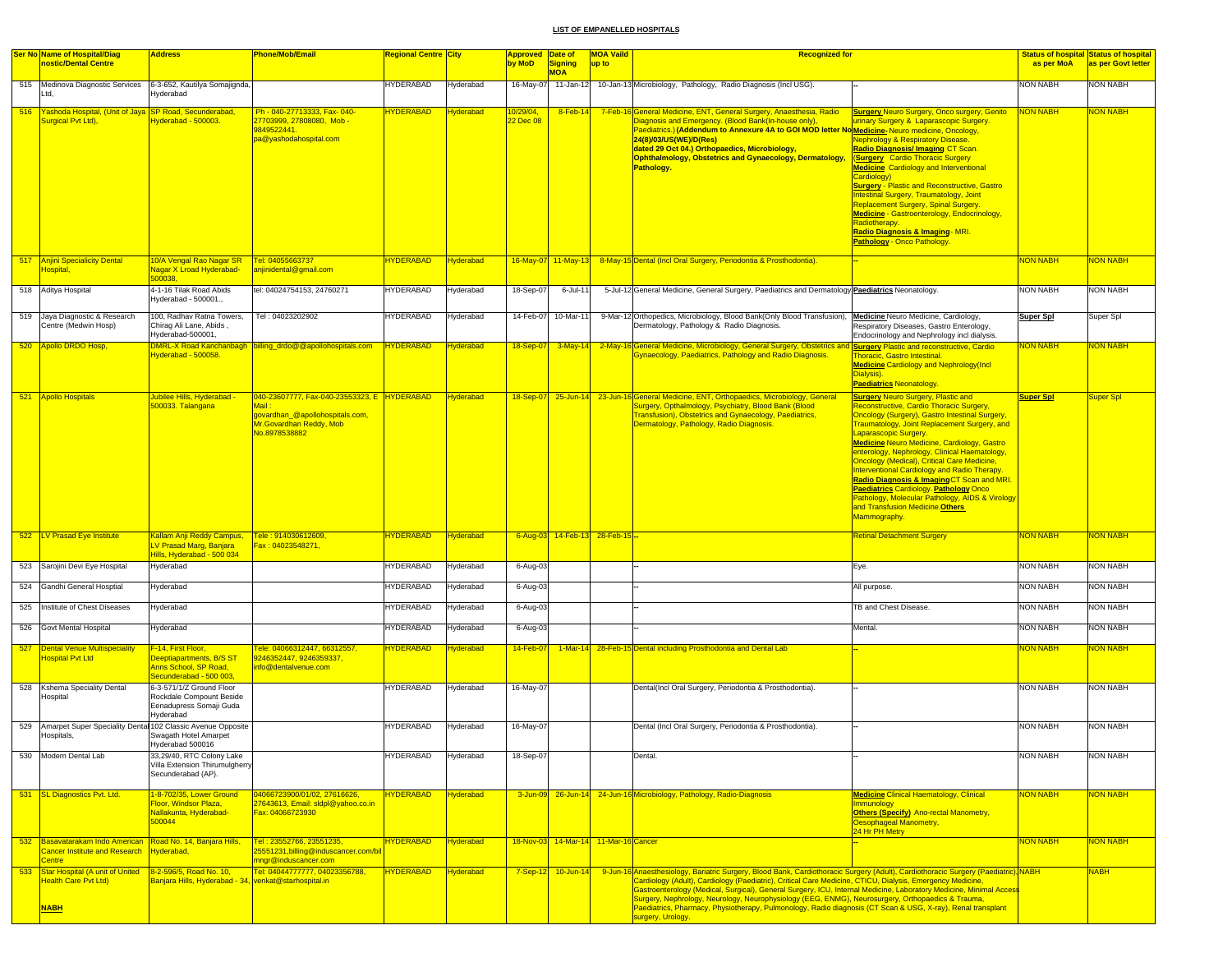|     | <b>Ser No Name of Hospital/Diag</b>                                                                                                                                       | <b>Address</b>                                                                      | <b>Phone/Mob/Email</b>         | Regional Centre <mark> City</mark> |                  | <b>Approved Date of</b> |                          | <b>MOA Vaild</b> | <b>Recognized for</b>                                                                                                                                                                                                                                                                                                                                                                                                                                                                                                                                                                                                                                                                                                                                                                                                                                                                                                                                                                                                                                                                        |                 | <b>Status of hospital Status of hospital</b> |
|-----|---------------------------------------------------------------------------------------------------------------------------------------------------------------------------|-------------------------------------------------------------------------------------|--------------------------------|------------------------------------|------------------|-------------------------|--------------------------|------------------|----------------------------------------------------------------------------------------------------------------------------------------------------------------------------------------------------------------------------------------------------------------------------------------------------------------------------------------------------------------------------------------------------------------------------------------------------------------------------------------------------------------------------------------------------------------------------------------------------------------------------------------------------------------------------------------------------------------------------------------------------------------------------------------------------------------------------------------------------------------------------------------------------------------------------------------------------------------------------------------------------------------------------------------------------------------------------------------------|-----------------|----------------------------------------------|
|     | nostic/Dental Centre                                                                                                                                                      |                                                                                     |                                |                                    |                  | by MoD                  | <b>Signing</b>           | up to            |                                                                                                                                                                                                                                                                                                                                                                                                                                                                                                                                                                                                                                                                                                                                                                                                                                                                                                                                                                                                                                                                                              | as per MoA      | as per Govt letter                           |
|     | 534 Omega Hospitals (A unit of<br><b>Hyderabad Institute of</b><br>Oncology),<br><b>NABH</b>                                                                              | Road No 12, MLA Colony,<br>Banjara Hills, Hyderabad - 500 Omegahospitals.com<br>034 | Tel: 04023551034, 04023550327, | <b>HYDERABAD</b>                   | <b>Hyderabad</b> | $7-Sep-12$              | <b>MOA</b>               |                  | 6-May-14 5-May-16 Clinical Services: Anaesthesiology, General Medicine, General Surgery, Geriatrics, Gynaecological Oncology,<br>Vedical Gastroenterology, Medical Oncology, Neurosurgery Oncology, Nuclear Medicine, Obstetrics, Orthopaedic<br>Surgery, Paediatric Oncology, Plastic and Reconstructive Surgery, Radiation Oncology, Surgical Gastroenterology,<br>Surgical Oncology, Urology OncologyDiagnostic Services - 2D Echo, CT Scanning, Mammography, MRI, PET,<br>Ultrasound, X-Ray.Laboratory Services:- Blood Transfusion Services, Clinical Bio-chemistry, Clinical Pathology,<br>Clinical Microbiology & Serology, Cytopathology, Immuno Haematology, Histopathology, HaematologyProfessions<br>Allied to Medicine - Physiotherapy.                                                                                                                                                                                                                                                                                                                                          | <b>NABH</b>     | <b>NABH</b>                                  |
|     |                                                                                                                                                                           |                                                                                     |                                |                                    |                  |                         |                          |                  |                                                                                                                                                                                                                                                                                                                                                                                                                                                                                                                                                                                                                                                                                                                                                                                                                                                                                                                                                                                                                                                                                              |                 |                                              |
|     | 535 Neoretina Eye Care Institute (A 5-9-83B, Chapel Road, Dr. P.<br>Unit Vishwanetra Health<br>Services Pvt. Ltd.)<br><b>Non NABH</b>                                     | Ramachander House, Lane<br>Opp LB Stadium, Nampalli,<br>Hyderabad-500001            |                                | <b>HYDERABAD</b>                   | Hyderabad        |                         | $27 - Jan - 14$ 7-Mar-14 |                  | 6-Mar-16 Eye Care.                                                                                                                                                                                                                                                                                                                                                                                                                                                                                                                                                                                                                                                                                                                                                                                                                                                                                                                                                                                                                                                                           | <b>NON NABH</b> | <b>NON NABH</b>                              |
|     | 536 Dr. Agarwal's Eye Hospital                                                                                                                                            | Datla Pride, 6-30712/80 & 81,                                                       |                                | <b>HYDERABAD</b>                   | Hyderabad        |                         | $27 - Jan - 14$ 4-Mar-14 |                  | 16-Feb-16 General Ophthalmology                                                                                                                                                                                                                                                                                                                                                                                                                                                                                                                                                                                                                                                                                                                                                                                                                                                                                                                                                                                                                                                              | <b>NON NABH</b> | <b>NON NABH</b>                              |
|     | (Respresented by Dr. Agarwal's Panjagutta Colony,<br><b>Health Care Ltd)</b><br><b>Non NABH</b>                                                                           | Panjagutta, Hyderabad-<br>500082                                                    |                                |                                    |                  |                         |                          |                  | Specialised Services :- Cataract/Glaucoma, Retinal-Medical-Vitreo-Retinal Surgery, Strabismus, Occuloplasty &<br>Adnexal treatment.                                                                                                                                                                                                                                                                                                                                                                                                                                                                                                                                                                                                                                                                                                                                                                                                                                                                                                                                                          |                 |                                              |
| 537 | <b>Anand Eye Institute Private</b>                                                                                                                                        | #7-147/1, Nagendranagar                                                             |                                | <b>HYDERABAD</b>                   | <b>Hyderabad</b> | $27 - Jan - 14$         | $1-Mar-1$                |                  | 16-Feb-16 General Services: Ophthalmology.                                                                                                                                                                                                                                                                                                                                                                                                                                                                                                                                                                                                                                                                                                                                                                                                                                                                                                                                                                                                                                                   | <b>NON NABH</b> | <b>NON NABH</b>                              |
|     | Limited<br><b>Non NABH</b>                                                                                                                                                | Colony, Habsiguda,<br>Hyderabad-500007                                              |                                |                                    |                  |                         |                          |                  | Specialised Services :- Cataract/Glaucoma, Retinal-Medical-Vitreo-Retinal Surgery, Strabismus, Occuloplasty &<br>Adnexa & other specialised treatment.                                                                                                                                                                                                                                                                                                                                                                                                                                                                                                                                                                                                                                                                                                                                                                                                                                                                                                                                       |                 |                                              |
| 538 | <b>Kalyani Dental and Implant</b>                                                                                                                                         | RPAS Chember's, 1st Floor,                                                          |                                | <b>HYDERABAD</b>                   | Hyderabad        |                         | 27-Jan-14 19-Feb-14      |                  | 16-Feb-16 Dental Care                                                                                                                                                                                                                                                                                                                                                                                                                                                                                                                                                                                                                                                                                                                                                                                                                                                                                                                                                                                                                                                                        | <b>NON NABH</b> | <b>NON NABH</b>                              |
|     | Centre<br><b>Non NABH</b>                                                                                                                                                 | Opp. Greenpark Hotel,<br>Begumpet                                                   |                                |                                    |                  |                         |                          |                  |                                                                                                                                                                                                                                                                                                                                                                                                                                                                                                                                                                                                                                                                                                                                                                                                                                                                                                                                                                                                                                                                                              |                 |                                              |
|     | 539 Narayana Hrudayalaya-Malla<br><b>Reddy Hospitals</b><br><b>NABH</b>                                                                                                   | 1-1-216, Suraram Cro<br>SS Roads, Jeedimetla,<br>Hyderabad-500055                   |                                | <b>HYDERABAD</b>                   | Hyderabad        |                         | 2-Jun-14 23-Aug-14       |                  | 13-Aug-16 Clinical Services - Anaesthesia, Cardiac Anaesthesia, Cardiology, Cardiothoracic Surgery, Clinical Haematology, NON NABH<br>Endocrinology, General Medicine, General Surgery, Hepato Pancreato Biliary Surgery, Medical Gastroenterology,<br>Neonatology, Nephrology, Neuro Radiology, Neurology, Neurosurgery, Obstetrics and Gynaecology, Orthopaedic<br>Surgery, Otorhinolaryngology, Paediatric Cardio Thoracic Vascular Surgery, Paediatric Cardiology, Paediatric<br>Gastroenterology, Paediatric Surgery, Paediatrics, Plastic and Reconstructive Surgery, Psychiatry, Radiology,<br>Respiratory Medicine, Surgical Gastroenterology, Urology, Vascular Surgery.<br>Diagnostic Services - 2D Echo, CT Scanning, EEG, EMG/EP, Holter Monitoring, Spirometry, Tread Mill Testing,<br>Ultrasound, X-Rav.<br>Laboratory Services & Transfusion services- Blood Bank, Blood Transfusion Services, Clinical Bio Chemistry.<br>Clinical Microbiology & Serology, Clinical Pathology, Cytopathology, Haematology, Histopathology.<br>Professions Allied to Medicine- Physiotherapy. |                 | <b>NON NABH</b>                              |
|     | 540 Aware Global Hospitals (A 08-16-01, Sagar Road<br>unit of Ravindra Nath GE Saroor Nagar (LB Nagar),<br>Medical Associates Pvt. Ltd.), Hyderabad-500035<br><b>NABH</b> |                                                                                     |                                | <b>HYDERABAD</b>                   | Hyderabad        | 27-Aug-13               |                          |                  | 1-Apr-14 23-Sep-15 Clinical Services Anaesthesia, Cardiology, Cardiothoracic Surgery, Coronary Care Unit, Day Care Treatment<br>Bronchoscopy, Day Care Treatment Endoscopy, Dialysis, Ear Nose and Throat, Emergency Medicine, Endocrinology<br>Fertility, Gastroenterology, General Medicine, General Surgery, GI Surgery, Gynaecology, Medical Oncology,<br>Nephrology (Renal Transplant), Neurology, Neurosurgery, Orthopaedic Surgery, Plastic Surgery, Radiation Oncology<br>Respiratory Medicine, Surgical ICU, Surgical Oncology, Urology.<br>Diagnostic Services CT Scanning, ECG, EEG, TMT, Ultrasound, X-Ray.<br>Laboratory Services & Transfusion Services Blood Transfusion Services, Clinical Bio Chemistry, Clinical<br>Microbiology & Serology, Clinical Pathology, Cytopathology, Haematology, Histopathology,<br><b>Professions Allied to MedicinePhysiotherapy.</b>                                                                                                                                                                                                        | Super Spl       | Super Spl                                    |
| 541 | Sree Netralaya Eye Hospital #11-9-1, Vimal Complex,<br>and Laser Centre Pvt. Ltd,                                                                                         | Opp. Kothapet Bus Stop,                                                             |                                | <b>HYDERABAD</b>                   | Hyderabad        |                         | 27-Aug-13 10-Dec-14      |                  | 9-Dec-16 Eye Care Centre,                                                                                                                                                                                                                                                                                                                                                                                                                                                                                                                                                                                                                                                                                                                                                                                                                                                                                                                                                                                                                                                                    | <b>NON NABH</b> | <b>NON NABH</b>                              |
|     |                                                                                                                                                                           | Dilsukh Nagar, Hyderabad-                                                           |                                |                                    |                  |                         |                          |                  | Cataract/Glaucoma, Retinal-Medical-Vitreo-retinal Surgery.                                                                                                                                                                                                                                                                                                                                                                                                                                                                                                                                                                                                                                                                                                                                                                                                                                                                                                                                                                                                                                   |                 |                                              |
|     | <b>CGHS</b>                                                                                                                                                               | 500035.                                                                             |                                |                                    |                  |                         |                          |                  |                                                                                                                                                                                                                                                                                                                                                                                                                                                                                                                                                                                                                                                                                                                                                                                                                                                                                                                                                                                                                                                                                              |                 |                                              |
|     | 542 Vijaya Diagnostic Centre, H.No 3-6-16&17, Street No<br><b>Private Limited,</b><br><b>NABL</b>                                                                         | 19, Himayath Nagar.<br>Hyderabad-500029                                             |                                | <b>HYDERABAD</b>                   | <b>Hyderabad</b> | 27-Aug-13               | $16$ -Mar-14             |                  | 15-Mar-16 Clinical Biochemistry, Clinical Pathology, Haematology & Immunohaematology, Micro Biology & Serology,<br>Histopathology, Histochemistry, Cytopathology.                                                                                                                                                                                                                                                                                                                                                                                                                                                                                                                                                                                                                                                                                                                                                                                                                                                                                                                            | <b>NABL</b>     | <b>NABL</b>                                  |
| 543 | Maxivision Laser Centre Pvt. (Somajiguda Branch), #6-3-                                                                                                                   |                                                                                     |                                | Hyderabad                          | Hyderabad        | 12-Dec-13               |                          |                  | 1-Mar-14 17-Jan-16 General Services: Ophthalmology. (Cataract surgeries with IOL Implantations).                                                                                                                                                                                                                                                                                                                                                                                                                                                                                                                                                                                                                                                                                                                                                                                                                                                                                                                                                                                             | <b>NON NABH</b> | <b>NON NABH</b>                              |
|     | Ltd.<br><b>NON NABH</b>                                                                                                                                                   | 903/A/1/1 Lane Beside<br>rashoda<br>Hospital<br>Somajiguda, Hyderabad-<br>500082    |                                |                                    |                  |                         |                          |                  | Specialised Services: Glaucoma, Retinal - Medical - Vitreo - Retinal Surgery and Strabismus.                                                                                                                                                                                                                                                                                                                                                                                                                                                                                                                                                                                                                                                                                                                                                                                                                                                                                                                                                                                                 |                 |                                              |
|     | 544 Alluri Sita Rama Raju Malkapuram, Eluru West                                                                                                                          |                                                                                     |                                | Hyderabad                          | <b>Hyderabad</b> |                         | $12$ -Dec-13 20-Jan-14   |                  | 19-Jan-16 General Services: General Medicine, General Surgery, Obstetrics and Gynaecology, Paediatrics, Orthopaedics,<br>ENT, Ophthalmology, Dermatology and Blood Bank (Blood Transfusion).                                                                                                                                                                                                                                                                                                                                                                                                                                                                                                                                                                                                                                                                                                                                                                                                                                                                                                 | <b>NON NABH</b> | <b>NON NABH</b>                              |
|     | Academy of Medical Godavari Distt, Andhra<br>Sciences (Sri Alluri Sitarama Pradesh<br><b>Raju Educational Society),</b>                                                   |                                                                                     |                                |                                    |                  |                         |                          |                  | Laboratory Services: Clinical Pathology, Haematology, Histopathology, Biochemistry, Microbiology, Serology and                                                                                                                                                                                                                                                                                                                                                                                                                                                                                                                                                                                                                                                                                                                                                                                                                                                                                                                                                                               |                 |                                              |
|     | NON NABH                                                                                                                                                                  |                                                                                     |                                |                                    |                  |                         |                          |                  | maging Services: X-Ray, Mammography, USG, USG Doppler, CT Scan, MRI and Interventional and Vascular<br>Radiology.                                                                                                                                                                                                                                                                                                                                                                                                                                                                                                                                                                                                                                                                                                                                                                                                                                                                                                                                                                            |                 |                                              |
|     |                                                                                                                                                                           |                                                                                     |                                |                                    |                  |                         |                          |                  | <b>Specialized Services: Cardiothoracic Surgery, Cardiology (Consultation and Diagnostics), Interventional Cardiology</b><br>nfertility and Assisted Reproduction, Genito Urinary Surgery, Urology-including Dialysis & Lithotripsy, Orthopaedics<br>Surgery-including arthroscopy and Joint Replacement Surgery, Neuro Surgery, Neuro Medicine, Gastro Intestinal<br>Surgery, Gastroenterology, Plastic and Reconstructive Surgery, Vascular Surgery, Paediatric Surgery, Onco<br>Pathology, Surgical Oncology, Respiratory Diseases, Transfusion Medicine, Traumatology, Critical Care Medicine,<br>Clinical Haematology, Neonatology and Laparoscopic Surgery.                                                                                                                                                                                                                                                                                                                                                                                                                            |                 |                                              |
|     | 545 Apollo Hospital,                                                                                                                                                      | Deccan Hospital Ltd, Jubilee<br>Hills, Phase-3                                      |                                | <b>HYDERABAD</b>                   | Hyderabad        | 6-Aug-03                | 1-Mar-12 28-Feb-14 -     |                  | Heart, Cancer, Renal and Total Hip/Knee, Joint NON NABH<br>Replacement, Prostate Surgery (TURP) and<br>Lithotripsy.                                                                                                                                                                                                                                                                                                                                                                                                                                                                                                                                                                                                                                                                                                                                                                                                                                                                                                                                                                          |                 | <b>NON NABH</b>                              |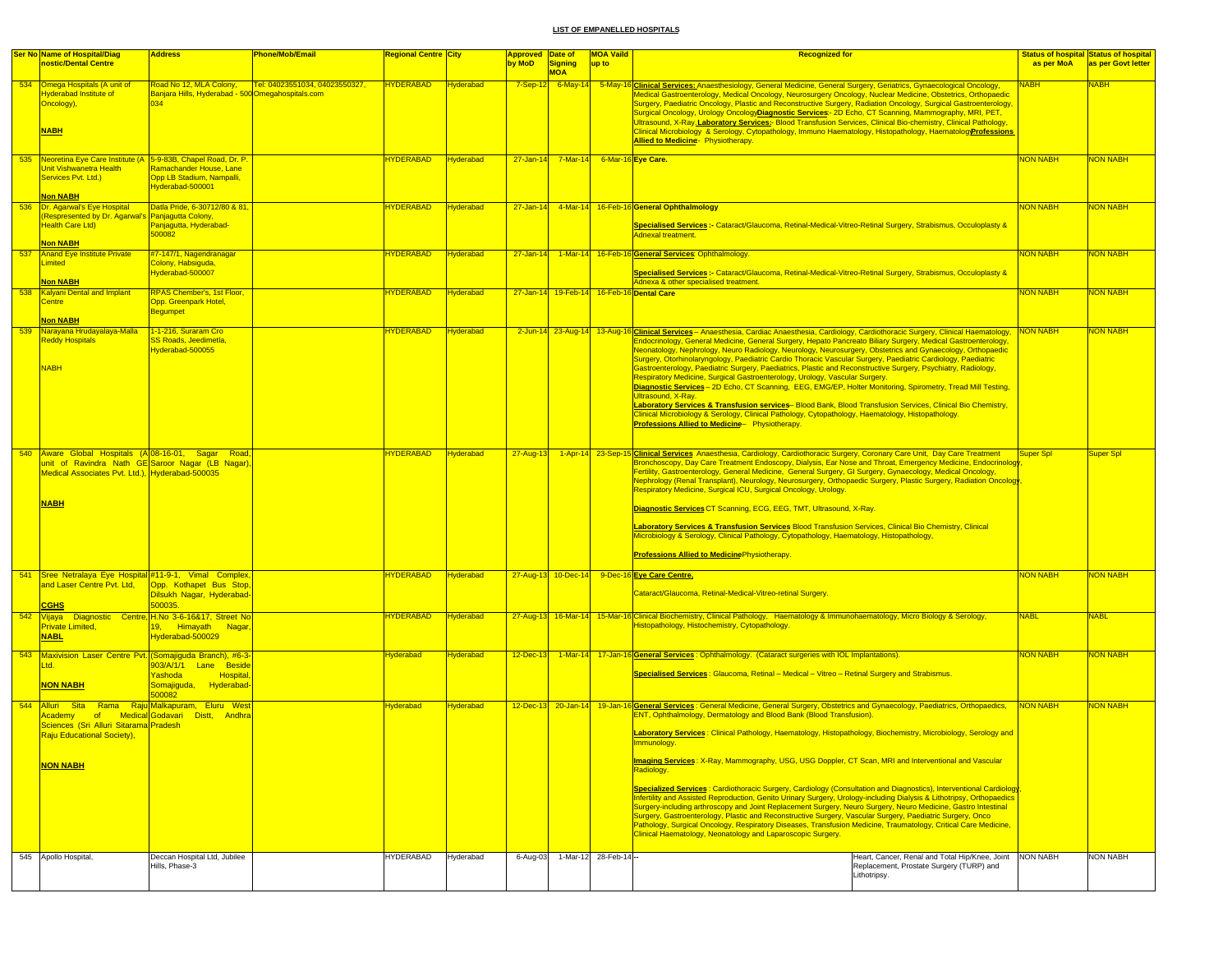|     | <b>Ser No Name of Hospital/Diag</b>                                                                                                  | <b>Address</b>                                                   | <b>Phone/Mob/Email</b>                                                                                                                                                                           | <mark>Regional Centre ∣City</mark> |              | <b>Approved Date of</b>            |                              | <b>MOA Vaild</b><br><b>Recognized for</b><br><b>Status of hospital Status of hospital</b>                                                                                                                                                                                                                                                                                                                                                                                                                                                                                                                                                                                                                                                                                                                                                                                                                                                                                                                                                                                                                                                                                                                                                                                                                                                                                                                                                             |                       |
|-----|--------------------------------------------------------------------------------------------------------------------------------------|------------------------------------------------------------------|--------------------------------------------------------------------------------------------------------------------------------------------------------------------------------------------------|------------------------------------|--------------|------------------------------------|------------------------------|-------------------------------------------------------------------------------------------------------------------------------------------------------------------------------------------------------------------------------------------------------------------------------------------------------------------------------------------------------------------------------------------------------------------------------------------------------------------------------------------------------------------------------------------------------------------------------------------------------------------------------------------------------------------------------------------------------------------------------------------------------------------------------------------------------------------------------------------------------------------------------------------------------------------------------------------------------------------------------------------------------------------------------------------------------------------------------------------------------------------------------------------------------------------------------------------------------------------------------------------------------------------------------------------------------------------------------------------------------------------------------------------------------------------------------------------------------|-----------------------|
|     | nostic/Dental Centre                                                                                                                 |                                                                  |                                                                                                                                                                                                  |                                    |              | by MoD                             | <b>Signing</b><br><b>MOA</b> | as per MoA<br>up to                                                                                                                                                                                                                                                                                                                                                                                                                                                                                                                                                                                                                                                                                                                                                                                                                                                                                                                                                                                                                                                                                                                                                                                                                                                                                                                                                                                                                                   | as per Govt letter    |
|     | 546 Yashoda Super Speciality<br><b>lospital</b><br><b>NABH</b>                                                                       | <mark>Raj Bhavan Road,</mark><br>Somajiguda, Hyderabad<br>500082 | <u> Tel : 23319999, 23311613 </u><br>omajiguda@yashodahospital.com                                                                                                                               | HYDERABAD Hyderabad                |              | 3/18/2005<br>02 Jun 14             |                              | 1-Aug-14 7-Feb-16 Gen Medicine, ENT, Orthopaedics, Microbiology, Gen Surgery,<br><b>Surgery</b> - Neuro Surgery, Cardio Thoracic,<br><b>Super Spl</b><br>Ophthalmology, Blood Bank, Obstetrics & Gynaecology,<br>ascular, Genito Urinary, Oncology, Gastro<br>Paediatrics, Dermatology, Pathology, Radio diagnosis. (ENT,<br>ntestinal, Traumatology, Joint replacement,<br>Orthopaedics, Microbiology, General Surgery, Ophthalmology,<br>rosthetic and Laparascopic Surgery.Medicine-<br><b>Blood Bank (Only Blood Transfusion)</b><br><b>Jeuro Medicine, Cardiology, Respiratory</b><br>Diseases, Gastro enterology, Endocrinology,<br><b>Nephrology, Oncology, Critical care, Interventiona</b><br>Cardiology and Radiotherapy.<br>Radiodiagnosis/Imaging- CT Scan, MRI &<br>Interventional & Vascular Radiology.<br><b>Gynaecology - Oncology.</b><br>Paediatrics - Neonatology, Cardiology,<br>Neurology, Nephrology & Oncology.<br>Pathology - Onco pathology, AIDS & Virology                                                                                                                                                                                                                                                                                                                                                                                                                                                                 | Super Spl             |
|     |                                                                                                                                      |                                                                  |                                                                                                                                                                                                  |                                    |              |                                    |                              | Clinical Services: - Anaesthesia, Cardiac Anaesthesia, Cardiology, Cardiothoracic Surgery, Dermatology and<br><b>NON NABH</b><br>Venereology, Endocrinology, Day Care (Bronchoscopy & Endoscopy), Ear Nose and Throat, Emergency Medicine,<br>General Medicine, General Surgery, Hepatology, Hepato-Pancreato-Biliary Surgery, Medical Gastroenterology, GI<br>Surgery, Coronary, Intensive Care Unit (Adult Neonatal & Pediatric), Medical Oncology, Nephrology & Dialysis,<br>Neurology, Neurosurgery, Obstetrics and Gynaecology, , Ophthalmology, Orthopaedic surgery including Joint<br>Replacement, Paediatric Surgery, Paediatrics & Neonatology, Palliative Care, Plastic and Reconstructive Surgery,<br>Psychiatry, Rheumatology, Preventive Health Screening Clinics, Radiation Oncology, Respiratory Medicine, Surgical<br>Oncology, Transplantation Services, Urology, Vascular Surgery.<br>Diagnostic Services:- Radiology, Neuro Radiology, Nuclear Medicine, CT Scanning, DSA Lab, Gamma Camera,<br>MRI, PET, Ultrasound, X-Ray, Mammography, 2D Echo, Audiometry, EEG, ECG, EMG, Holter Monitoring,<br>Spirometry, Tread Mill Testing, Urodyamic Studies<br>Laboratory Services & Transfusion Services:-<br>Blood Bank, Blood Transfusion Services, Clinical Bio Chemistry, Clinical Microbiology & Serology, Clinical Pathology<br>Cytopathology, Haematology, Histopathology,<br>Profession Allied to Medicine:-.<br>Physiotherapy. | <b>NON NABH</b>       |
| 547 | <b>Yashoda Super Speciality</b><br>Hospital (Unit of Yashoda<br><b>Healthcare Services Private</b><br>Limited)<br><b>NABH</b>        | Malakpet, Hyderabad -<br>500036                                  | 16-10-29, Nalgonda X Road, PH-04024555555, 9849522448                                                                                                                                            | <b>HYDERABAD</b>                   | Hyderabad    | 18 Mar 05<br>15 Mar 10<br>6/2/2014 |                              | Clinical Services :- Anaesthesia, Burn Unit, Cardiology, Cardiothoracic Surgery, Day Care Bronchoscopy &<br>Super Spl<br>Endoscopy), Dermatology, Ear Nose and Throat, Emergency Medicine, Endocrinology, Gastroenterology, General<br>Medicine, General Surgery, GI Surgery, Gynaecology, ICU (Adult, Neonatal, Coronary Care & Pediatric), Nephrology<br>with Dialysis, Neurology, Neurosurgery, Obstetric, Oncology (Medical, Radiation & Surgical), Ophthalmology, Dentistry<br>with Oral Surgery Orthodontics, Orthopaedic Surgery excluding Joint Replacement, Paediatric Surgery, Paediatrics &<br>Neonatology, Palliative Care, Plastic Surgery, Preventive Health Screening Clinics, Psychiatry, Pulmonology,<br>Rehabilitation, Respiratory Medicine, Transplantation Services (Renal), Urology.<br>Diagnostic Services :-<br>CT Scanning, DSA Lab (Cath Lab), MRI, Ultrasound & X-ray.<br>Laboratory :- Blood Bank, Blood Transfusion Services, Clinical Bio-Chemistry, Clinical Microbiology & Serology,<br>Clinical Pathology, Cythopathology, Haematology & Histopathology.<br>Professions Allied to Medicine:-<br>Physiotherapy.                                                                                                                                                                                                                                                                                                       | Super Spl             |
|     | 548 Sunshine Hospitals (A unit of #1-7-186 to 189, PG Road,                                                                          |                                                                  | Tele No: 040-44550000, Email:                                                                                                                                                                    | <b>IYDERABAD</b>                   | Secunderabad |                                    |                              | 7-Sep-12 14-Jun-14 13-Jun-16 General Purpose Hospital General Surgery, Orthopaedics, ENT, Laboratory (Pathology, Biochemistry,<br><b>NON NABH</b>                                                                                                                                                                                                                                                                                                                                                                                                                                                                                                                                                                                                                                                                                                                                                                                                                                                                                                                                                                                                                                                                                                                                                                                                                                                                                                     | <b>VON NABH</b>       |
|     | Sarvejana Health Care Pvt Ltd) Secunderabad (AP), PIN<br>QCI                                                                         | 500003                                                           | www.sunshinehospitals.com                                                                                                                                                                        |                                    |              |                                    |                              | Haematology, Immunology & Serology), Blood Bank.<br>Speciality Hospital. Cardiology, Cardiovascular & Cardiothoracic Surgery, Neuro Medicine, Neuro Surgery,<br>Orthopaedic Surgery and Joint Replacement Surgery, Respiratory Diseases, Critical Care Medicine, Plastic and<br>reconstructive Surgery.                                                                                                                                                                                                                                                                                                                                                                                                                                                                                                                                                                                                                                                                                                                                                                                                                                                                                                                                                                                                                                                                                                                                               |                       |
| 549 | Sunshine Heart Institute (A Unit 1-7-55, 1-7-69, SD Road,<br>of Sahrudaya Healthcare Pvt<br>Ltd)                                     | <b>Paradise Circle</b><br>Secunderabad                           |                                                                                                                                                                                                  | <b>IYDERABAD</b>                   | Secunderabad |                                    |                              | 2-Jun-14 24-Jun-14 18-Jun-16 Cardiology, Cardiothoracic Surgery, Vascular Surgery<br><b>NON NABH</b>                                                                                                                                                                                                                                                                                                                                                                                                                                                                                                                                                                                                                                                                                                                                                                                                                                                                                                                                                                                                                                                                                                                                                                                                                                                                                                                                                  | <mark>NON NABH</mark> |
|     | NCOR Hospital Private Market, Kothapet X Road, sudheer @ yahoo .com,<br>Limited)<br><b>CGHS</b>                                      | Dilsukhnagar, Hyderabad -<br>500035                              | 550 Omni Hospital (A unit of 11-9-46/1 Opp P.V.T Tele -040-67369999, email                                                                                                                       | -HYDERABAD                         | Secunderabad |                                    |                              | 14-Jan-13 14-Jun-14 13-Jun-16 General Purpose Hospital, General Medicine, General Surgery, Obstetrics and Gynecology, Paediatrics,<br><b>NON NABH</b><br>Orthopedics (excluding Joint Replacement) ICU and Critical Care Units, ENT, Imaging Facilities, Blood Bank,<br>Dermatology, Psychiatry. Specialty Hospitals: Cardiology, Cardiovascular and Cardiothoracic Surgery.                                                                                                                                                                                                                                                                                                                                                                                                                                                                                                                                                                                                                                                                                                                                                                                                                                                                                                                                                                                                                                                                          | <b>NON NABH</b>       |
|     | 551 Saijyothi Eye Institute,<br><b>CGHS</b>                                                                                          | West<br>(AP)                                                     | Plot No 185 Road No 1, Tele : 040-27719170, 27701686, HYDERABAD<br>Marredpally, Res : 27803686, Fax : 040-<br>Secunderabad - 500026 27713686, E Mail : saibaba<br>goud@hotmail.com, Mr. MM Reddy |                                    | Secunderabad |                                    |                              | 27-Aug-13 27-Nov-14 26-Nov-16 Eye Care Centre.<br><b>NON NABH</b>                                                                                                                                                                                                                                                                                                                                                                                                                                                                                                                                                                                                                                                                                                                                                                                                                                                                                                                                                                                                                                                                                                                                                                                                                                                                                                                                                                                     | <mark>NON NABH</mark> |
|     | 552 Apollo Hospitals (A Unit of ST John's Road, Besides<br>Apollo Hospitals Enterprises Keys High School,<br>Limited)<br><b>NABH</b> | Secunderabad, 500003.                                            |                                                                                                                                                                                                  | <b>IYDERABAD</b>                   | Secunderabad |                                    |                              | 27-Jan-14 24-Mar-14 23-Mar-16 Clinical Services: Anaesthesia, Cardiology, Cardiothoracic Surgery, Coronary Care Unit, Day Care Treatment<br><b>NABH</b><br>Bronchoscopy, Day Care Treatment Endoscopy, Dialysis, Emergency Medicine, Gastroenterology, General Medicine<br>General Surgery, GI Surgery, Intensive Care Unit Adult, Nephrology, Neurology, Neurosurgery, Orthopaedic Surgery<br>Plastic Surgery, Respiratory Medicine, Urology.<br>Diagnostic Services: CT Scanning, MRI, Ultrasound, X-ray.<br><b>Laboratory Services: Clinical Bio-Chemistry, Clinical Pathology, Haematology</b><br><mark>Professions Allied to Medicine</mark> Physiotherapy                                                                                                                                                                                                                                                                                                                                                                                                                                                                                                                                                                                                                                                                                                                                                                                       | <b>NABH</b>           |
|     | 553 Apollo Hospitals                                                                                                                 | D-No-13-1-3 Main Road<br>Kakinada-533001,                        | Tel: 08842345700,<br>9849070010,gargi_d@apollohospitals<br>om/apollohyd@apollohospitals.com,<br>infokkd@apollohospitals.com/Creditcell<br>kkd@apollohospitals.com                                | <b>VIZAG</b>                       | Kakinada     |                                    |                              | 15-Mar-10 24-Apr-14 24-Mar-16 General Medicine, Orthopedics, Microbiology, General Surgery, Surgery - Neuro Surgery, Cardio Thoracic<br><b>NON NABH</b><br>Blood Bank (only Blood Transfusion), Pathology, Radio diagnosis Surgery, Vascular Surgery, Genito Urinary<br>Surgery, Gastro Intestinal Surgery, Traumatology,<br>Joint Replacement Surgery, spinal Surgery,<br>Prosthetic Surgery, Laparascopic Surgery,<br><b>Geriatric Surgery</b><br><b>Medicine</b> - Neuro Medicine, Cardiology,<br>Respiratory Diseases, Nephrology, Critical Care<br>medicine<br>Radio Diagnosis & Imaging- CT Scan, MRI,<br>Interventional and Vascular Radiology.<br>Pathology - Onco pathology.                                                                                                                                                                                                                                                                                                                                                                                                                                                                                                                                                                                                                                                                                                                                                                 | <b>NON NABH</b>       |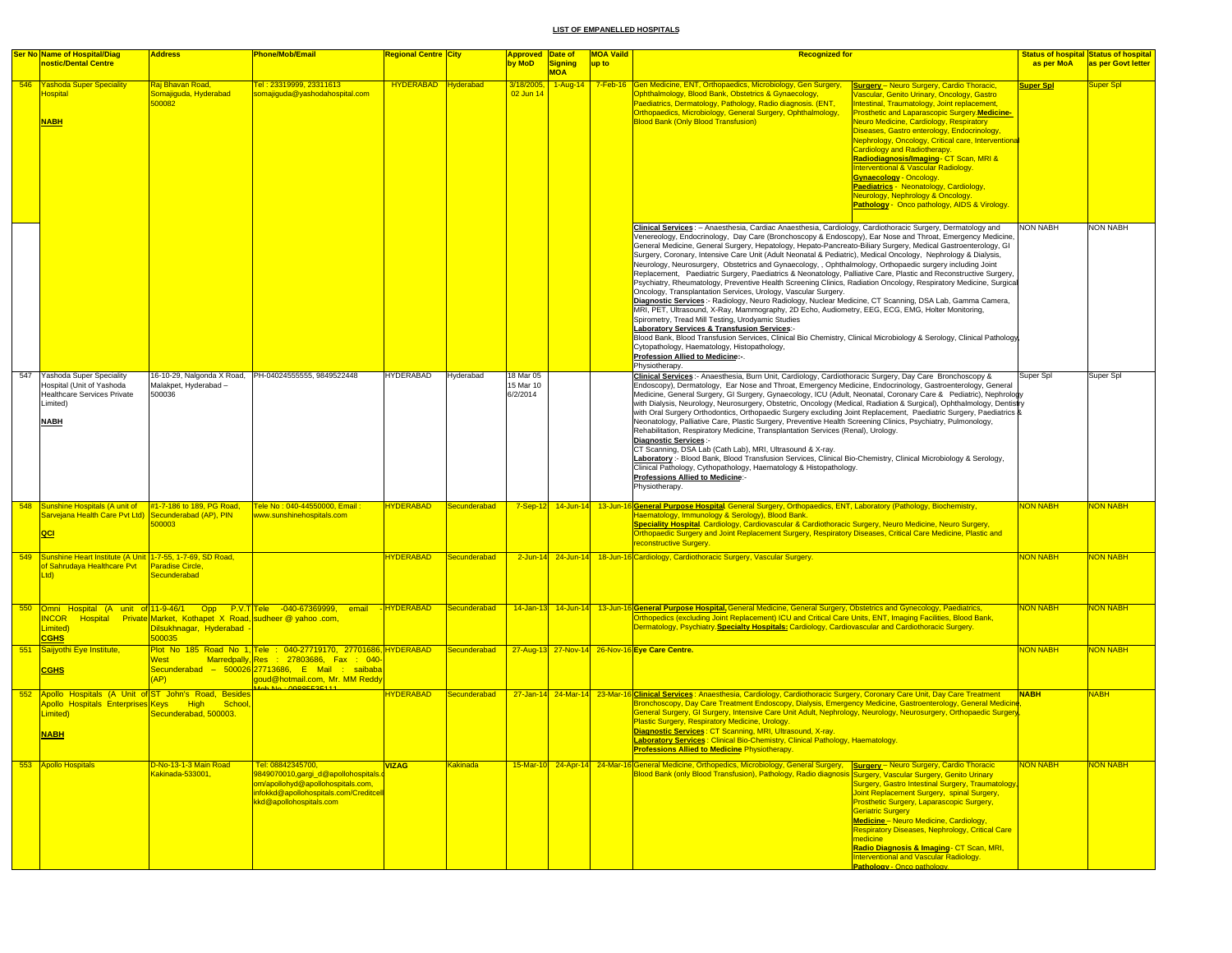|     | Ser No Name of Hospital/Diag                                                                                 | <b>Address</b>                                                                                                                                                                   | Phone/Mob/Email                                                                                                           | Regional Centre <mark>City</mark>    |                                                                                     | Approved Date of |                              | <b>MOA Vaild</b>        | <b>Recognized for</b>                                                                                                                                                                                                                                                                                                                                                                                                                                                                                                                                                                                                                                                                                                                                |                                                                                                                                                                                                                                                                                                                               |                 | <mark>Status of hospital Status of hospital</mark> |
|-----|--------------------------------------------------------------------------------------------------------------|----------------------------------------------------------------------------------------------------------------------------------------------------------------------------------|---------------------------------------------------------------------------------------------------------------------------|--------------------------------------|-------------------------------------------------------------------------------------|------------------|------------------------------|-------------------------|------------------------------------------------------------------------------------------------------------------------------------------------------------------------------------------------------------------------------------------------------------------------------------------------------------------------------------------------------------------------------------------------------------------------------------------------------------------------------------------------------------------------------------------------------------------------------------------------------------------------------------------------------------------------------------------------------------------------------------------------------|-------------------------------------------------------------------------------------------------------------------------------------------------------------------------------------------------------------------------------------------------------------------------------------------------------------------------------|-----------------|----------------------------------------------------|
|     | nostic/Dental Centre                                                                                         |                                                                                                                                                                                  |                                                                                                                           |                                      |                                                                                     | by MoD           | <b>Signing</b><br><b>MOA</b> | up to                   |                                                                                                                                                                                                                                                                                                                                                                                                                                                                                                                                                                                                                                                                                                                                                      |                                                                                                                                                                                                                                                                                                                               | as per MoA      | as per Govt letter                                 |
|     | 554 FR Muller Medical College<br>Hospital                                                                    | Father Muller Road<br>Kankanady, Mangalore-<br>575002                                                                                                                            |                                                                                                                           | HYDERABAD                            | Tirupati                                                                            |                  |                              |                         | 18-Sep-07 12-Mar-12 11-Mar-14 General Medicine, ENT, Orthopaedics, Mocrobiology, General<br>SurgeryOphthalmology, Psychiatry, Obstetrics & Gynaecology,<br>Paediatrics, Dermatology, Pathology, Radio Diagnosis.                                                                                                                                                                                                                                                                                                                                                                                                                                                                                                                                     | <b>Surgery Plastic &amp; Reconstructive, Genito Urinary, NON NABH</b><br>Paediatric Surgery, Gastro Intestinal Surgery and<br>Laparoscopic Surgery<br>Medicines Cardiology, Respiratory Diseases and<br>Critical Care Medicine<br>Radio Diagnosis & Imaging CT Scan and MRI<br><b>Paediatrics Neonatology</b>                 |                 | <b>NON NABH</b>                                    |
| 555 | Sridhar Super Speciality Dental Survaraopet,<br>lospital                                                     | /ijayawada-520002                                                                                                                                                                | Tel: 08662432011/2439769                                                                                                  | HYDERABAD                            | Vijayawada                                                                          | 18-Sep-07        | $4 - Jan-11$                 |                         | 3-Jan-12 Dental including Oral Surgery, Prosthodontia and Periodontia.                                                                                                                                                                                                                                                                                                                                                                                                                                                                                                                                                                                                                                                                               |                                                                                                                                                                                                                                                                                                                               | <b>NON NABH</b> | NON NABH                                           |
| 556 | Global Medical Centre (Global<br><b>Aultispeciality Hospital</b> ,                                           | Mahatama Gandhi Road,<br>ijayawada-520002,                                                                                                                                       | Tel: 08662578854, 2571613,<br>dobalhospital2010@gmail.com                                                                 | <b>HYDERABAD</b>                     | Vijayawada                                                                          | 14-Feb-07        | 19-Apr-14                    |                         | 6-Apr-16 General Medicine, Microbiology, General Surgery,<br>Obstetrics & Gynecology, Dermatology, Pathology and Radio<br>Diagnosis.                                                                                                                                                                                                                                                                                                                                                                                                                                                                                                                                                                                                                 | <b>Surgery: Neuro Surgery, Plastic &amp;</b><br>Reconstructive Surgery, Genito Urinary Surgery<br><b>Traumatology and Spinal Surgery.</b><br><b>Medicine: Neuro Medicine and Nephrology</b><br>Radio Diagnosis & Imaging CT Scan and MRI.                                                                                     | <b>VON NABH</b> | <b>VON NABH</b>                                    |
| 557 | Singari ENT Hospital and<br><b>Research Pvt Ltd</b>                                                          | Naidu Street, Survaraopet,<br>Vijayawada-520002,                                                                                                                                 | D.No. 29-9-54, Govinda Rajulu Tele : 08662433234, 2433235,<br>Moh No · 9849083234<br>E Mail : singari prabhakar@yahoo.con | <b>HYDERABAD</b>                     | Vijayawada                                                                          | 18-Sep-07        |                              | 1-Jan-15 31-Dec-16 ENT. |                                                                                                                                                                                                                                                                                                                                                                                                                                                                                                                                                                                                                                                                                                                                                      |                                                                                                                                                                                                                                                                                                                               | <b>NON NABH</b> | <b>VON NABH</b>                                    |
|     | 558 Arun Kidney Centre                                                                                       | 29-29-9, Tadepallivari Street, Tel: 0866484800, 2484811<br>Suryaraopet, Vijayawada -<br>520002.                                                                                  |                                                                                                                           | <b>HYDERABAD</b>                     | Vijayawada                                                                          | 2-Feb-07         |                              | 1-May-11 30-Apr-12 -    |                                                                                                                                                                                                                                                                                                                                                                                                                                                                                                                                                                                                                                                                                                                                                      | Medicine Nephrology (Incl Dialysis, Less Kidney NON NABH<br>Transplantation).                                                                                                                                                                                                                                                 |                 | <b>NON NABH</b>                                    |
|     | Dr Ramesh Cardiac<br>Multispeciality Hospital (P) Ltd<br>Citi Cardiac Research Centre<br>td)                 | <mark>Near Ring Road, Opp-ITI</mark><br>College, Vijayawada - 520008, 2473554 (Fax), 2436056,                                                                                    | Tel: 08662435664, 2470283, 2470881, HYDERABAD<br>www.drramesh.com,citicardiac@gmail<br>com/citicardiac@yahoo.com          |                                      | Vijayawada                                                                          | $2-Feb-0$        |                              | 1-Apr-14 31-Mar-16      |                                                                                                                                                                                                                                                                                                                                                                                                                                                                                                                                                                                                                                                                                                                                                      | <b>Surgery_Cardio Thoracic Surgery.</b><br><b>Medicine</b> Cardiology and Interventional<br><b>Cardiology</b><br><b>Paediatrics Cardiology.</b>                                                                                                                                                                               | <b>VON NABH</b> | <b>JON NABH</b>                                    |
| 560 | New Name Andhra Hospital Pvt. CVR Complex, Prakasam<br>Ltd. (Vijayawada)<br><b>Old Name Andhra Hospitals</b> | Road, Governorpet,<br>'ijayawada-520 002                                                                                                                                         | Tel: 08662574757, 2576757,<br>2571122,andhrahospitalsinsurance@g<br>nail.com                                              | <b>HYDERABAD</b>                     | Vijayawada                                                                          |                  | 15-Mar-10 21-Jun-14          |                         | 18-Jun-16 ENT, Orthopaedics, Microbiology, General Surgery,<br>Ophthalmology, Blood Bank (only Blood Transfusion), Obstetrics<br>and Gynaecology, Paediatrics, Pathology, Radio diagnosis                                                                                                                                                                                                                                                                                                                                                                                                                                                                                                                                                            | <b>Surgery - Gastro Intestinal Surgery</b><br><b>Medicine</b> - Gastro enterology and Nephrology<br>Radio Diagnosis & Imaging- CT Scan, MRI,<br>Interventional and Vascular Radiology.<br>Obstetrics & Gynaecology - Gynaecology<br>Oncology, Infertility and assisted reproduction<br>Paediatrics - Neonatology, Nephrology. | <b>VON NABH</b> | <b>VON NABH</b>                                    |
|     | 561 Chaitanya Eye Hospital                                                                                   | ikkil Road, Mogalrajpuram,<br>'iiavawada.                                                                                                                                        | Tel: 086624751453, 9440097687,<br>chaitanaeye153@gmail.com                                                                | <b>HYDERABAD</b>                     | Vijavawada                                                                          | $15-Mar-10$      |                              |                         | 1-Mar-14 28-Feb-16 Ophthalmology                                                                                                                                                                                                                                                                                                                                                                                                                                                                                                                                                                                                                                                                                                                     |                                                                                                                                                                                                                                                                                                                               | <b>NON NABH</b> | NON NABH                                           |
| 562 | <b>HCG Curie City Cancer Centre,</b><br>A Unit of Healthcare Global<br>ijay Oncology Pvt. Ltd.)<br>Non NABH  | Door No. 44-1-1/3,<br>Padavalarevu, Vijaywada,<br>Indhra Pradesh - 520004                                                                                                        | Fele: 0866-2435900.2435902.<br>2438331, 2438332, CP: Murali<br><mark>(rishna, Mob :</mark><br>07386146588/09494769801     | <b>HYDERABAD</b>                     | Vijayawada                                                                          | $14$ -Jun-13     |                              | 2-Sep-14 28-Aug-1       | <b>Specialised Services:</b> Medical Oncology, Radiotherapy and Onco-pathology<br>Laboratory Services: Clinical Pathology, Haematology, Biochemistry & Microbiology<br>Imaging Services: X-ray, Contrast Studies, CT Scan & USG.                                                                                                                                                                                                                                                                                                                                                                                                                                                                                                                     |                                                                                                                                                                                                                                                                                                                               | <b>VON NABH</b> | <b>JON NABH</b>                                    |
|     | 563 Nagarjuna Hospitals Limited,<br><b>NABH</b>                                                              | D-No-8-102, Kanuru,<br>ijayawada-520007                                                                                                                                          |                                                                                                                           | <b>HYDERABAD</b>                     | Kanuru                                                                              |                  | 27-Aug-13 15-Oct-13 26-Sep-1 |                         | i Clinical Services Anaesthesia, Day Care Treatment Bronchoscopy, Day Care Treatment Endoscopy, Dermatology, NABH<br>Dialysis, Ear Nose and Throat, Emergency Medicine, Gastroenterology, General Medicine, General Surgery, Gl<br>Surgery, Gynaecology, Nephrology, Neurology, Neurosurgery, Obstetrics, Orthopaedic Surgery, Paediatric Surgery,<br>Paediatrics, Plastic Surgery, Respiratory Medicine, Urology.<br>Diagnostic Services CT Scanning, Ultrasound, X-Ray.<br>Laboratory Services & Transfusion Services Blood Bank, Blood Transfusion Services, Clinical Bio Chemistry,<br>Clinical Microbiology & Serology, Clinical Pathology, Cytopathology, Haematology, Histopathology,<br><b>Professions Allied to Medicine Physiotherapy.</b> |                                                                                                                                                                                                                                                                                                                               |                 | <b>NABH</b>                                        |
|     | <b>564 Vijaya Medical Centre</b>                                                                             | D No/4-37-31,32 ZP Junction<br>Maharani Peta Visakhapatnar<br>30002                                                                                                              |                                                                                                                           | <b>HYDERABAD</b>                     | Visakhapatnam                                                                       |                  |                              |                         | 3-Mar-05 27-Jun-13 26-Jun-15 Mixcrobiology, Pathology and Radio Diagnosis.                                                                                                                                                                                                                                                                                                                                                                                                                                                                                                                                                                                                                                                                           | Radiodiagnosis/Imaging-CT Scan & MRI.                                                                                                                                                                                                                                                                                         | <b>NON NABH</b> | <b>VON NABH</b>                                    |
|     | 565  Lazarus Hospital                                                                                        | Valtair Main Road,<br>'ishakhapatnam- 530 002                                                                                                                                    |                                                                                                                           | <b>HYDERABAD</b>                     | Visakhapatnam                                                                       | 3-Mar-05         | $1 -$ Jul-13                 |                         | 30-Jun-15 General Medicine, Orthopaedics, General Surgery, Anaesthesia, Surgery-Neuro Surgery, Genito Urinary Surgery, NON NABH<br>Obstetrics and Gynaecology, Paediatrics, Radio Diagnosis.                                                                                                                                                                                                                                                                                                                                                                                                                                                                                                                                                         | <b>Bastro Intestinal Surgery, Traumatology, Joint</b><br>Replacement Surgery, Spinal Surgery and<br>Laparoscopic Surgery<br><b>Medicine</b> Neuro medicine, Cardiology,<br>Respiratory Diseases, Gastroenterology,                                                                                                            |                 | <b>JON NABH</b>                                    |
| 566 | RK Hospital GHP Ltd                                                                                          | 26167 Chai Tanva Nagar.<br>Gajuwaka, Visakhapatnam-                                                                                                                              |                                                                                                                           | <b>HYDERABAD</b>                     | Visakhapatnam                                                                       | 3-Mar-05         | 26-Apr-11                    |                         | 25-Apr-12 General Medicine, ENT, Orthopaedics, Dental, General Surgery,                                                                                                                                                                                                                                                                                                                                                                                                                                                                                                                                                                                                                                                                              |                                                                                                                                                                                                                                                                                                                               | <b>NON NABH</b> | <b>NON NABH</b>                                    |
| 567 | Vishakha Medical Centre                                                                                      | 530026<br>17-11-C Official Colony,<br>Collector Office Jn                                                                                                                        |                                                                                                                           | <b>HYDERABAD</b>                     | Visakhapatnam                                                                       | 3-Mar-05         | 22-Apr-11                    |                         | Ophthalmology, Psychiatry, Anaesthesia, Obstetrics and<br>Gynaecology, Paediatrics, Radio Diagnosis.<br>25-Apr-12 Microbiology, Pathology and Radio Diagnosis.                                                                                                                                                                                                                                                                                                                                                                                                                                                                                                                                                                                       | Radiodiagnosis/Imaging-CT Scan & MRI.                                                                                                                                                                                                                                                                                         | <b>NON NABH</b> | <b>NON NABH</b>                                    |
|     |                                                                                                              | Visakhapatnam-530002                                                                                                                                                             |                                                                                                                           |                                      |                                                                                     |                  |                              |                         |                                                                                                                                                                                                                                                                                                                                                                                                                                                                                                                                                                                                                                                                                                                                                      |                                                                                                                                                                                                                                                                                                                               |                 |                                                    |
| 568 | <b>Care Hosptials</b><br>569 Sankar Foundation Eye Hospital D/No 16/1/52, Srinivasa                          | 6-3-248/1/1A, Road No. 1,<br>Banjara Hills, Hyderabad-<br>500034.<br><b>Visakha Hosp and Dignostic</b><br>Centre, 15-2-9 Gokhale Road,<br>Maha Rani Peta,<br>isakhapatnam-530002 | Fele: 55668888, 23234444<br>Ph-08912715595, 9949588631                                                                    | <b>HYDERABAD</b><br><b>HYDERABAD</b> | <b>Visakhapatnam</b><br>Visakhapatnam   15-Mar-10 26-May-14 25-May-16 Ophthalmology | 3-Mar-05         | $1$ -Jul-13                  |                         | 30-Jun-15 General Medicine, ENT, Orthopaedics, Dental, Microbiology,<br>General Surgery, Ophthalmology, Psychiatry, Anaesthesia,<br>Obstetrics and Gynaecology, Paediatrics, Dermatology, Pathology<br>Radio Diagnosis.                                                                                                                                                                                                                                                                                                                                                                                                                                                                                                                              | <b>Surgery-Neuro Surgery, Cardiothoracic Surgery, NON NABH</b><br><b>Jascular Surgery and Genito Urinary Surgery.</b><br>Medicine-Neuro medicine, Cardiology,<br><b>Respiratory Diseases, Gastroenterology,</b><br><b>Vephrology, Oncology, Critical Care Medicine,</b><br>and Interventional Cardiology.                     | <b>NON NABH</b> | <b>JON NABH</b><br><b>NON NABH</b>                 |
|     |                                                                                                              | Nagar, Visakhapatnam                                                                                                                                                             |                                                                                                                           |                                      |                                                                                     |                  |                              |                         |                                                                                                                                                                                                                                                                                                                                                                                                                                                                                                                                                                                                                                                                                                                                                      |                                                                                                                                                                                                                                                                                                                               |                 |                                                    |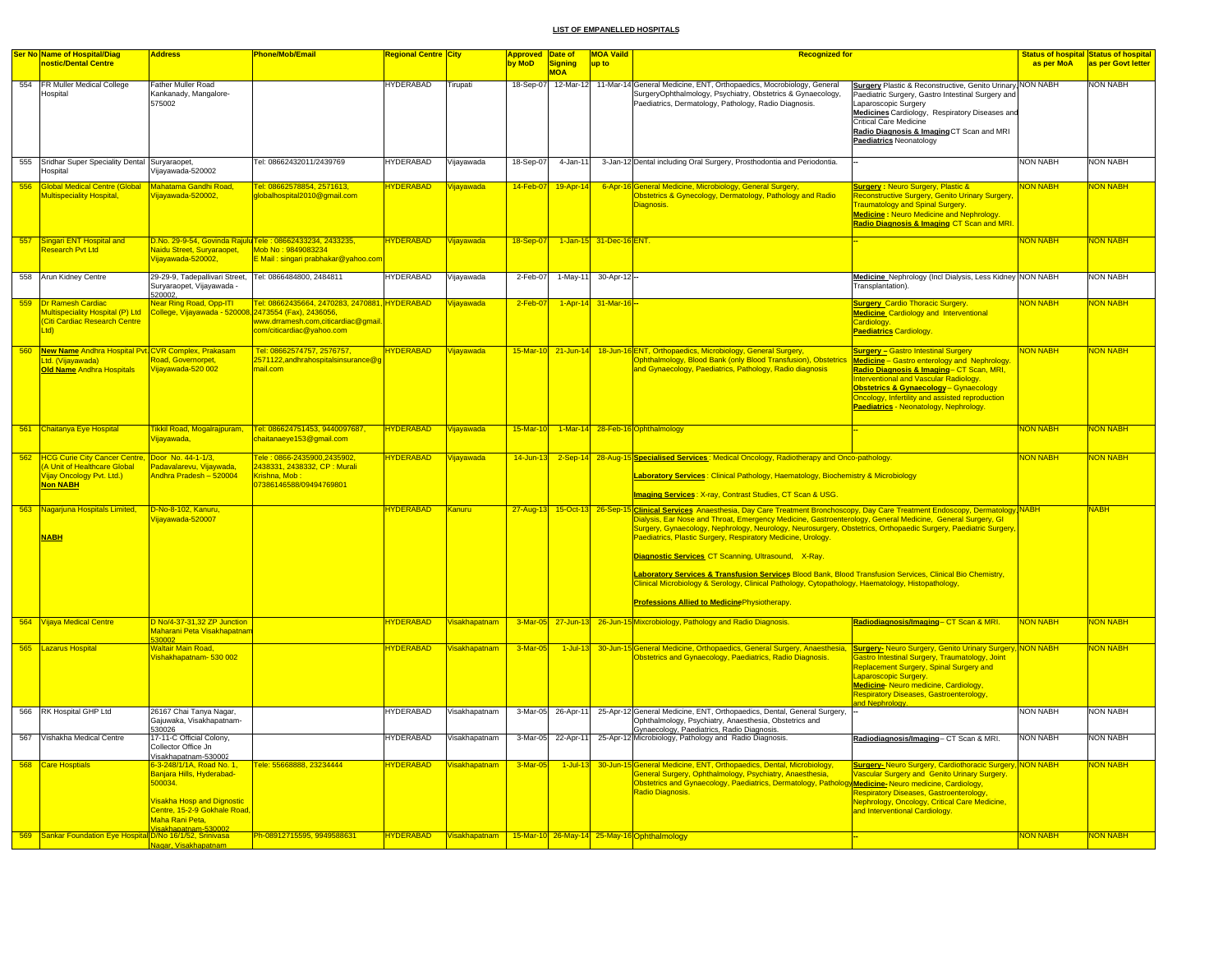|     | <b>Ser No Name of Hospital/Diag</b><br>nostic/Dental Centre                                                                                                                        | <b>Phone/Mob/Email</b><br><b>Address</b>                                                                                                                                                 | <mark>legional Centre  City</mark> |                      | <b>Approved</b><br>by MoD | Date of<br><b>Signing</b><br><b>MOA</b> | <b>MOA Vaild</b><br>up to | <b>Recognized for</b>                                                                                                                                                                                                                                                                                                                                                                                                                                                                                                                                                                                                                                                                                                                                                                                                                                                                                                                                                                                                                                                                                                                                                                                                                                      |                                                                                                                                                                                                                                                                                                                                                                                                                                                                                                                                                                                              | as per MoA       | <b>Status of hospital Status of hospital</b><br>as per Govt letter |
|-----|------------------------------------------------------------------------------------------------------------------------------------------------------------------------------------|------------------------------------------------------------------------------------------------------------------------------------------------------------------------------------------|------------------------------------|----------------------|---------------------------|-----------------------------------------|---------------------------|------------------------------------------------------------------------------------------------------------------------------------------------------------------------------------------------------------------------------------------------------------------------------------------------------------------------------------------------------------------------------------------------------------------------------------------------------------------------------------------------------------------------------------------------------------------------------------------------------------------------------------------------------------------------------------------------------------------------------------------------------------------------------------------------------------------------------------------------------------------------------------------------------------------------------------------------------------------------------------------------------------------------------------------------------------------------------------------------------------------------------------------------------------------------------------------------------------------------------------------------------------|----------------------------------------------------------------------------------------------------------------------------------------------------------------------------------------------------------------------------------------------------------------------------------------------------------------------------------------------------------------------------------------------------------------------------------------------------------------------------------------------------------------------------------------------------------------------------------------------|------------------|--------------------------------------------------------------------|
|     | 570   Indus Hospital                                                                                                                                                               | 8-1-6 KGH Down Road<br>Mob - 9948239365<br>Maharanipeta. Visakhapatnan<br>530002                                                                                                         | <b>HYDERABAD</b>                   | <b>Visakhapatnam</b> | 15-Mar-10                 |                                         |                           | 1-Jul-13 30-Jun-15 General Medicine, ENT, Orthopaedics, Microbiology, General<br>Surgery, Ophthalmology, Psychiatry, Obstetrics and Gynaecology,<br>Paediatrics, Dermatology, Pathology, Radio diagnosis                                                                                                                                                                                                                                                                                                                                                                                                                                                                                                                                                                                                                                                                                                                                                                                                                                                                                                                                                                                                                                                   | <b>Surgery</b> - Neuro Surgery, Plastic and<br>Reconstructive Surgery, Cardio Thoracic Surgery<br>Vascular Surgery, Genito Urinary, Paediatric<br><b>Surgery, Gastro Intestinal Surgery, Traumatology</b><br>Joint Replacement Surgery, Spinal Surgery,<br>Laparascopic Surgery,<br><b>Medicine - Neuro Medicine, Cardiology,</b><br>Respiratory Diseases, Gastro enterology,<br><b>Endocrinology, Nephrology, Critical Care</b><br>Medicine, Interventional Cardiology.<br>Radio Diagnosis & Imaging- CT Scan.<br>Paediatrics - Neonatology, Cardiology,<br>Neurology, Nephrology, Oncology | <b>NON NABH</b>  | <b>VON NABH</b>                                                    |
|     | 571 Queen's NRI Hospital (A unit #50-53-14,<br>Pvt Ltd)<br>QCI                                                                                                                     | Gurudwara <sup>1013</sup><br>Tel:<br>of M/S Chalasani Hospital Lane, Seethammadhara, 2533078,<br><b>North</b><br>Extension, queensnrihospital@yahoo.com<br>Vishakhapatnam. AP-530<br>013 | 08912535063, HYDERABAD             | Visakhapatnam        | $14$ -Jan-13              | $4$ -Feb-15                             | 3-Feb-17                  | General Services. General Medicine, General Surgery, Obstetrics and Gynaecology, Paediatrics, Orthopaedics, ICUNON NABH<br>& Critical Care Unit, ENT, Ophthalmology, Dermatology, Psychiatry, Blood Bank (Blood transfusion)<br><b>Laboratory Services: Haematology, Biochemistry and Microbiology.</b><br>Imaging Services: X ray, Contrast Studies, BMD, Mammography, USG, Colour Doppler, CT Scan, MRI and<br><b>Interventional and Vascular Radiology.</b><br>Specialised Services: Cardio Thoracic Surgery, Cardiology, (consultation and diagnostics), Interventional<br>Cardiology, Gynecological Oncology, Infertility and Assisted Reproduction, Genito Urinary Surgery, Urology-including<br>Dialysis & Lithotripsy, Renal transplant, Orthopaedic Surgery-including arthroscopy and Joint Replacement Surgery,<br>Endoscopic Surgery, Neuro Surgery, Neuro Medicine, Gastro Intestinal Surgery, Gastroenterology, Plastic and<br>Reconstructive Surgery, Endocrinology, Vascular Surgery, Rheumatology, Paediatric Surgery, Medical Oncology,<br>Surgical Oncology, Respiratory Diseases, Transfusion Medicine, Traumatology, Critical Care Medicine, Clinical<br>Haematology, Prosthetic Surgery, Medical Genetics, Neonatology, Radiotherapy. |                                                                                                                                                                                                                                                                                                                                                                                                                                                                                                                                                                                              |                  | <b>NON NABH</b>                                                    |
|     | 572 Apollo Hospitals Enterprise Waltair<br>Ltd.                                                                                                                                    | Road, Tel: 08912727272, 08912560858, HYDERABAD<br><b>Main</b><br>ishakhapatnam- 530 002<br>apollo_vizag@apollohospital.com                                                               |                                    | Visakhapatnam        |                           | 14-Jan-13 23-Feb-13 22-Feb-15           |                           | General Services: General Medicine, General Surgery, Obstetrics and Gynecology, Paediatrics, Orthopaedics, ICUNON NABH<br>& Critical Care Units, ENT and Ophthalmology.                                                                                                                                                                                                                                                                                                                                                                                                                                                                                                                                                                                                                                                                                                                                                                                                                                                                                                                                                                                                                                                                                    |                                                                                                                                                                                                                                                                                                                                                                                                                                                                                                                                                                                              |                  | <b>NON NABH</b>                                                    |
|     | QCI                                                                                                                                                                                |                                                                                                                                                                                          |                                    |                      |                           |                                         |                           | Laboratory Services: Haematology Histopathology, Biochemistry, Microbiology, Serology and Immunology.<br><b>Imaging Services: X-ray, USG, Colour Doppler and Contrast Studies.</b><br>Specialized Services : Cardio Thoracic Surgery, Cardiology (Consultation and Diagnostics), Interventional<br>Cardiology, Genito Urinary Surgery, Urology-including Dialysis & Lithotripsy, Orthopedic Surgery(including arthroscopy<br>and joint replacement surgery), Endoscopic Surgery, Renal Transplant, Endocrinology, Vascular Surgery, Paediatrics<br>Surgery, Respiratory Diseases, Critical Care Medicine, Paediatric Cardiology, Gynaecological Oncology.                                                                                                                                                                                                                                                                                                                                                                                                                                                                                                                                                                                                  |                                                                                                                                                                                                                                                                                                                                                                                                                                                                                                                                                                                              |                  |                                                                    |
|     | 573 Anasuva Institute of Medical Adiucent Lane to Hotel Sri<br><b>Sciences</b>                                                                                                     | /enkataramana, Pogathota,                                                                                                                                                                | <b>HYDERABAD</b>                   | <b>Nellore</b>       |                           |                                         |                           | 27-Jan-14 25-Feb-14 18-Feb-15 General Services: General Medicine, General Surgery, Orthopaedics (Emergency Orthopaedic Procedure not<br>recommended). ICU and Critical Care Units and ENT.                                                                                                                                                                                                                                                                                                                                                                                                                                                                                                                                                                                                                                                                                                                                                                                                                                                                                                                                                                                                                                                                 |                                                                                                                                                                                                                                                                                                                                                                                                                                                                                                                                                                                              | <b>NON NABH</b>  | <b>NON NABH</b>                                                    |
|     | <b>Non NABH</b>                                                                                                                                                                    | Nellore-524001                                                                                                                                                                           |                                    |                      |                           |                                         |                           | <b>aboratory Services: Haematology, Biochemistry and Serology.</b><br>Imaging Services: USG, USG Doppler and ECHO.<br>Specialised Services: Cardio Thoracic Surgery, Cardiology (Consultation and Diagnostics), Interventional<br>Cardiology, Genito Urinary Surgery, Urology including Lithotripsy and Gastroenterology.                                                                                                                                                                                                                                                                                                                                                                                                                                                                                                                                                                                                                                                                                                                                                                                                                                                                                                                                  |                                                                                                                                                                                                                                                                                                                                                                                                                                                                                                                                                                                              |                  |                                                                    |
|     | 574 Sahay Diagnostic Centre<br><b>Non NABH</b>                                                                                                                                     | Near Amma Hospital<br>Madhava Nagar, Kurnool-<br>518002                                                                                                                                  | <b>HYDERABAD</b>                   | Kumool               |                           |                                         |                           | 27-Jan-14 21-Mar-14 10-Mar-16 General Services: Pathology: Clinical Pathology, Haematology and Biochemistry.<br>Radiology and Other Imaging Services: X-ray, Dental X-Ray, USG and USG Colour Doppler.                                                                                                                                                                                                                                                                                                                                                                                                                                                                                                                                                                                                                                                                                                                                                                                                                                                                                                                                                                                                                                                     |                                                                                                                                                                                                                                                                                                                                                                                                                                                                                                                                                                                              | <b>NON NABH</b>  | <b>NON NABH</b>                                                    |
|     | 575 Mahatma Gandhi Cancer 1/7 MVP Colony,<br>Hospital & Research Institute Visakhapatnam- 530017<br>(A unit of VIZAG Hospital<br>& Cancer Research Center<br>Pvt. Ltd,<br>Non NABH |                                                                                                                                                                                          | <b>/IZAG</b>                       | Visakhapatnam        | $14$ -Jun-13              | $12$ -Jul-13                            |                           | 11-Jul-15 Specialized Services. Medical Oncology, Surgical Oncology, Gynaecological, Oncology and Radiotherapy.<br><b>aboratory Services</b> . Clinical Pathology, Haematology & Biochemistry.<br>Imaging Services CT Scan, USG, Colour Doppler, Mammography and X-Ray.                                                                                                                                                                                                                                                                                                                                                                                                                                                                                                                                                                                                                                                                                                                                                                                                                                                                                                                                                                                    |                                                                                                                                                                                                                                                                                                                                                                                                                                                                                                                                                                                              | <b>NON NABH</b>  | <b>NON NABH</b>                                                    |
|     | 576 SS Dental Hospital                                                                                                                                                             | Opp. to K.G.H. Watch<br>Tower Maharani Peta,                                                                                                                                             | <b>/IZAG</b>                       | Visakhapatnam        | 27-Aug-13                 |                                         |                           | 8-Oct-14 22-Mar-16 General Dentistry. Special Dental Procedures in Oral & Maxillo Facial Surgery, Periodontia, Endodontia, Orthodontia NON NABH<br>Paedodontia                                                                                                                                                                                                                                                                                                                                                                                                                                                                                                                                                                                                                                                                                                                                                                                                                                                                                                                                                                                                                                                                                             |                                                                                                                                                                                                                                                                                                                                                                                                                                                                                                                                                                                              |                  | <b>NON NABH</b>                                                    |
|     | <b>Non NABH</b><br>577 Dolphin Diagnostic Services KGH Road, Maharanjipeta,<br>(A Unit of Folphin Medicare Visakhapatanam-530002<br>Pvt. Ltd.)<br><b>Non NABH</b>                  | Visakhapatnam-530002                                                                                                                                                                     | <b>/IZAG</b>                       | <b>Visakhapatnam</b> | 27-Jan-14                 | <mark>7-Mar-14</mark>                   |                           | 6-Mar-16 General Services : Pathology : Clinical Pathology, Haematology, Biochemistry, Microbiology, Serology and<br>Immunology.<br>Radiology and Other Imaging Services: X-ray, USG, USG Colour Doppler, MRI, CT, ECG, TMT, EEG, EMG,<br>Nerve Conduction Studies, Evoked Potential-Bear and VEP                                                                                                                                                                                                                                                                                                                                                                                                                                                                                                                                                                                                                                                                                                                                                                                                                                                                                                                                                          |                                                                                                                                                                                                                                                                                                                                                                                                                                                                                                                                                                                              | <b>NON NABH</b>  | <b>NON NABH</b>                                                    |
| 5/8 | <b>Brindavan Hopsita</b>                                                                                                                                                           | kanchi Road, PO-Marar, Distt-Dr. Malathi Chai<br>Hazaribagh, Jharkhand,<br>09835158651<br>Ramgarh-829117                                                                                 | <u>(ANCHI</u>                      |                      | <b>ZZ-NOV-U6</b>          |                                         |                           | General Medicine, ENT, General Surgery, Obstetrics and<br><b>Gynecology, Paediatrics and Radio Diagnosis including USG</b>                                                                                                                                                                                                                                                                                                                                                                                                                                                                                                                                                                                                                                                                                                                                                                                                                                                                                                                                                                                                                                                                                                                                 | <u>Surgery Laparoscopic Surgery</u>                                                                                                                                                                                                                                                                                                                                                                                                                                                                                                                                                          | <u> IUN NABH</u> | NUN NABF                                                           |
|     | 579 Dr Ruban Memorial Hospital,<br>Ratan Stone Clinic                                                                                                                              | South East, Gandhi Maidan,<br>Patna                                                                                                                                                      | <b>PATNA</b>                       | Patna                |                           |                                         |                           | 6-Aug-03 25-Sep-14 24-Sep-16 General Surgery                                                                                                                                                                                                                                                                                                                                                                                                                                                                                                                                                                                                                                                                                                                                                                                                                                                                                                                                                                                                                                                                                                                                                                                                               | <b>Surgery</b> - Genito Urinary Surgery, Gastro<br>Intestinal Surgery and Laparoscopic Surgery.<br>Radio Diagnosis & Imaging- CT Scan                                                                                                                                                                                                                                                                                                                                                                                                                                                        | <b>NON NABH</b>  | <b>NON NABH</b>                                                    |
|     | 580 Maurya Laboratories Pvt. Ltd.                                                                                                                                                  | Rajendra Nagar, Road No 3,<br>Patna-800016                                                                                                                                               | <b>PATNA</b>                       | Patna                |                           |                                         |                           | 23-Oct-06 20-Mar-13 19-Mar-15 Microbiology and Pathology.                                                                                                                                                                                                                                                                                                                                                                                                                                                                                                                                                                                                                                                                                                                                                                                                                                                                                                                                                                                                                                                                                                                                                                                                  |                                                                                                                                                                                                                                                                                                                                                                                                                                                                                                                                                                                              | <b>NON NABH</b>  | <b>NON NABH</b>                                                    |
|     | 581 ORO Dental Health Care Centre Besides Vishnu Place, East                                                                                                                       | Boring Caal Road, Patna-<br>800001                                                                                                                                                       | PATNA                              | Patna                |                           | 22-Dec-08 20-Feb-13 19-Feb-15 Dental.   |                           |                                                                                                                                                                                                                                                                                                                                                                                                                                                                                                                                                                                                                                                                                                                                                                                                                                                                                                                                                                                                                                                                                                                                                                                                                                                            | Oral Surgery & Dental Lab                                                                                                                                                                                                                                                                                                                                                                                                                                                                                                                                                                    | NON NABH         | <b>NON NABH</b>                                                    |
|     | 582 Mahavir Cancer Sansthan                                                                                                                                                        | Phulwari Sharif Patna -<br>06122250127, 2253956, 9431021001, PATNA<br>801505<br>08877999919,<br>drjksingh147@hotmail.com                                                                 |                                    | <b>Patna</b>         |                           |                                         |                           | 3-Jun-09 26-Jun-14 25-Jun-16 Blood Bank (Only Blood Transfusion), Pathology and Radio-<br>Diagnosis (incl USG)                                                                                                                                                                                                                                                                                                                                                                                                                                                                                                                                                                                                                                                                                                                                                                                                                                                                                                                                                                                                                                                                                                                                             | <b>Surgery: Oncology and Laparascopic Surgery.</b><br><b>Medicine</b> Oncology and Radiotherapy.<br><b>Pathology Onco-Pathology and Transfusion</b><br>Medicine.                                                                                                                                                                                                                                                                                                                                                                                                                             | NON NABH         | <b>NON NABH</b>                                                    |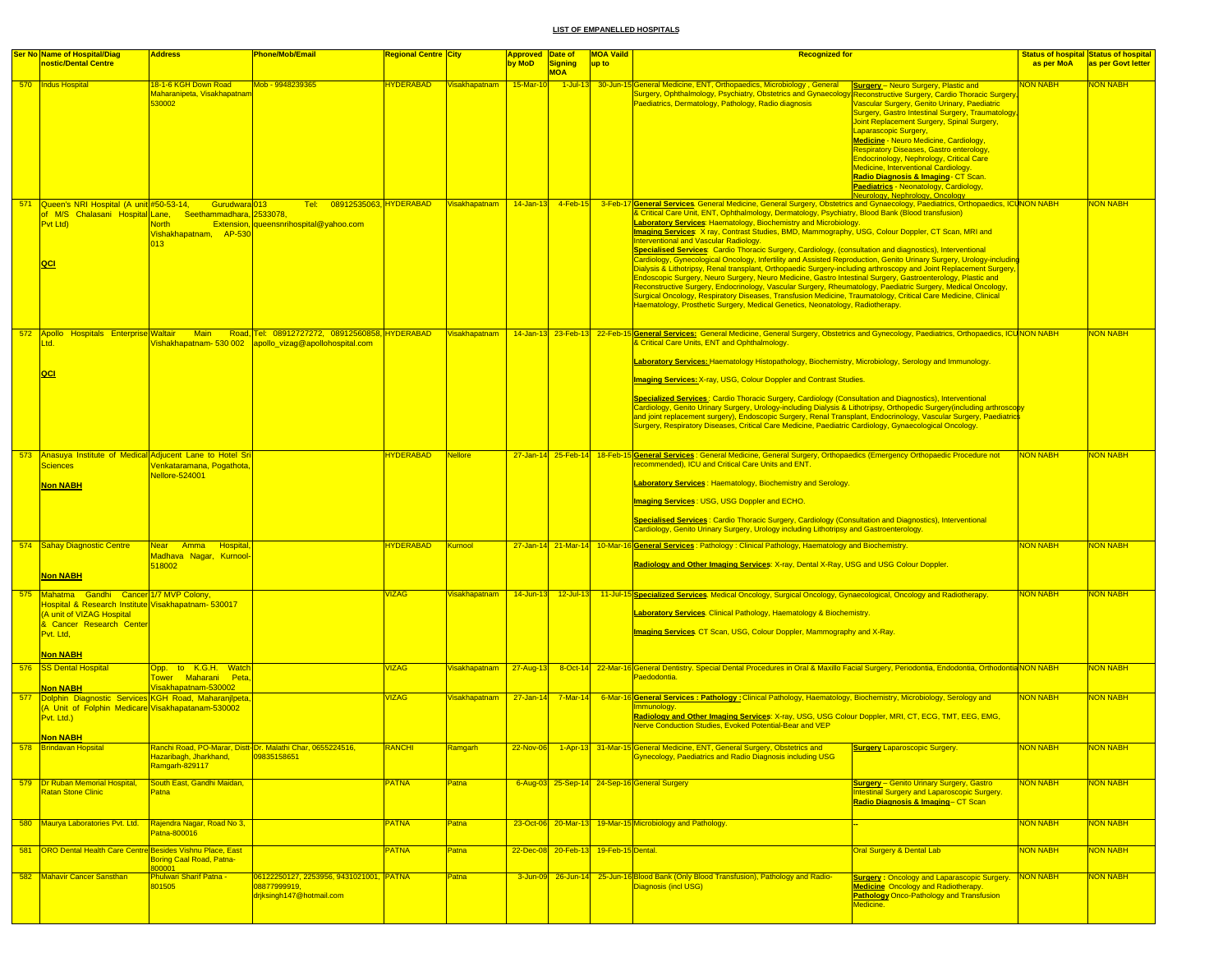|            | <b>Ser No Name of Hospital/Diag</b>                                     | <b>Address</b>                                                                       | Phone/Mob/Email                                            | Regional Centre City |                        | Approved Date of       |                                       | <b>MOA Vaild</b>                            | <b>Recognized for</b>                                                                                                                                                                                                                                                                                                                                                                                                                                                                                                                                                                                                                                                                                                                                                                                                                                                                                                        |                                                                                                                                                                                                                                                             |                                    | <b>Status of hospital Status of hospital</b> |
|------------|-------------------------------------------------------------------------|--------------------------------------------------------------------------------------|------------------------------------------------------------|----------------------|------------------------|------------------------|---------------------------------------|---------------------------------------------|------------------------------------------------------------------------------------------------------------------------------------------------------------------------------------------------------------------------------------------------------------------------------------------------------------------------------------------------------------------------------------------------------------------------------------------------------------------------------------------------------------------------------------------------------------------------------------------------------------------------------------------------------------------------------------------------------------------------------------------------------------------------------------------------------------------------------------------------------------------------------------------------------------------------------|-------------------------------------------------------------------------------------------------------------------------------------------------------------------------------------------------------------------------------------------------------------|------------------------------------|----------------------------------------------|
|            | nostic/Dental Centre                                                    |                                                                                      |                                                            |                      |                        | by MoD                 | <b>Signing</b><br><b>MOA</b>          | up to                                       |                                                                                                                                                                                                                                                                                                                                                                                                                                                                                                                                                                                                                                                                                                                                                                                                                                                                                                                              |                                                                                                                                                                                                                                                             | as per MoA                         | as per Govt letter                           |
| 583        | Chaudhary Digital Imaging and<br>Research Centre,                       | #12 Rajendranagar behind<br>telephone Exchange Patna -                               | PH 06122685526 Mob 09431010052 PATNA                       |                      | Patna                  | 3-Jun-09               | 28-Jun-11                             |                                             | 27-Jun-12 Pathology, Radio-Diagnosis                                                                                                                                                                                                                                                                                                                                                                                                                                                                                                                                                                                                                                                                                                                                                                                                                                                                                         | Radio-Diagnosis & Imaging<br>CT Scan, MRI                                                                                                                                                                                                                   | NON NABH                           | <b>NON NABH</b>                              |
|            | 584 Patna Medical College and<br><b>Hospital</b>                        | 300016<br>Patna                                                                      |                                                            | PATNA                | Patna                  | 6-Aug-03               |                                       |                                             |                                                                                                                                                                                                                                                                                                                                                                                                                                                                                                                                                                                                                                                                                                                                                                                                                                                                                                                              | All purpose.                                                                                                                                                                                                                                                | <b>NON NABH</b>                    | <b>NON NABH</b>                              |
| 585        | Jeevak Heart Hospital and<br><b>Research Institute</b>                  | <b>Doctor's Colony,</b><br>Kankarbagh, Patna                                         |                                                            | PATNA                | Patna                  | 18-Sep-0               | $1$ -Jul-13                           | 30-Jun-15 --                                |                                                                                                                                                                                                                                                                                                                                                                                                                                                                                                                                                                                                                                                                                                                                                                                                                                                                                                                              | <b>Surgery Cardio Thoracic Surgery</b><br><b>Medicine Cardiology and Interventional</b><br>Cardiology.                                                                                                                                                      | NON NABH                           | <b>NON NABH</b>                              |
|            | 586 Heart Hospital Limited                                              | Chandralaya, Kankarbagh,<br>Patna-800020                                             |                                                            | PATNA                | Patna                  | 4-Jan-08               | $17 - Apr - 14$                       | $16 -$ Apr-16 $-$                           |                                                                                                                                                                                                                                                                                                                                                                                                                                                                                                                                                                                                                                                                                                                                                                                                                                                                                                                              | Paediatrics Cardiology<br><b>Medicine Cardiology and Interventional</b><br><b>Cardiology</b>                                                                                                                                                                | <b>NON NABH</b>                    | <b>VON NABH</b>                              |
| 587        | Vijay Hospital and Trauma<br><b>Centre Pvt Ltd</b>                      | O/85, Doctor's Colony,<br>Kankarbagh, Patna-20                                       |                                                            | PATNA                | Patna                  | 22-Dec-08              | $1$ -Jul-14                           |                                             | 30-Jun-16 ENT, Orthopaedics and General Surgery                                                                                                                                                                                                                                                                                                                                                                                                                                                                                                                                                                                                                                                                                                                                                                                                                                                                              |                                                                                                                                                                                                                                                             | <b>NON NABH</b>                    | <b>VON NABH</b>                              |
| 588        | <b>HAI Medicare and Research</b><br>nstitute,                           | Raja Bazar, Bailey Road,<br>Patna-800014                                             | Ph-06122295981, 2295533<br>Mob 9431036367                  | <b>PATNA</b>         | Patna                  | 3-Jun-09               |                                       |                                             |                                                                                                                                                                                                                                                                                                                                                                                                                                                                                                                                                                                                                                                                                                                                                                                                                                                                                                                              | <b>Surgery</b> Plastic and Reconstructive Surgery,<br>Gastro-Intestinal Surgery, Traumatology and<br>Laparascopic Surgery<br>Medicine Respiratory Diseases, Gastro-<br>enterology, Nephrology.                                                              | <b>NON NABH</b>                    | <b>NON NABH</b>                              |
| 589        | Life Worth Super Speciality<br>Hospital                                 | Samta Colony Main Road<br>Raipur                                                     | 094252-04258, Iwhosp@yahoo.co.in                           | <b>JABALPUR</b>      | Raipur                 | 18-Sep-07              | 6-Nov-07                              |                                             | 7-Nov-09 General Medicine, ENT, Orthopaedics, General Surgery,<br>Psychiatry, Obstetrics and Gynaecology, Pathology and Radio<br>Diagnosis.                                                                                                                                                                                                                                                                                                                                                                                                                                                                                                                                                                                                                                                                                                                                                                                  | <b>Surgery</b> Neuro Surgery and Genito Urinary.<br>Medicine Neuro Medicine, Cardiology, Gastro<br>enterology, Nephrology (Incl Dialysis), and Critical<br>Care Medicine.                                                                                   | <b>NON NABH</b>                    | <b>NON NABH</b>                              |
| 590        | Sahu Diagnostic and Research   Raipur (Chhatishgarh)<br><b>Hospital</b> |                                                                                      | 98271-29090, 0771-223414                                   | <b>JABALPUR</b>      | Raipur                 | 22-Dec-08              | 7-Feb-09                              |                                             | 6-Feb-11 Pathology, Radio diagnosis                                                                                                                                                                                                                                                                                                                                                                                                                                                                                                                                                                                                                                                                                                                                                                                                                                                                                          | Radio diagnosis & Imaging- CT Scan, MRI.                                                                                                                                                                                                                    | <b>NON NABH</b>                    | NON NABH                                     |
| 591        | <b>Escorts Heart Centre</b>                                             | Raipur, Jail Road at PT JNM<br>College Near Marhi Mata<br>Mandir Raipur (CG)-492001. | Tele: 07712551200, 09329118344<br>incharge chc@yahoo.co.in | <b>JABALPUR</b>      | Raipur                 | 16-May-07              | $3-Sep-12$                            | $2-Sep-14$ -                                |                                                                                                                                                                                                                                                                                                                                                                                                                                                                                                                                                                                                                                                                                                                                                                                                                                                                                                                              | <b>Surgery Cardio Thoracic Surgery, Vascular</b><br>Suraerv<br><b>Medicine Cardiology, Interventional Cardiology</b>                                                                                                                                        | <b>NON NABH</b>                    | <b>JON NABH</b>                              |
|            | 592 Sir Ganga Ram Hospital                                              | Sir Ganga Ram Hospital Marg<br>Sector-C, Vasant Kunj, New                            |                                                            | DELHI                | New Delhi              | 6-Aug-03               | 17-Jan-05                             | 16-Jan-06-                                  |                                                                                                                                                                                                                                                                                                                                                                                                                                                                                                                                                                                                                                                                                                                                                                                                                                                                                                                              | Heart, Cancer, Renal, Total Hip/Knee Joint<br>Replacement and Prostate Surgery.                                                                                                                                                                             | <b>NON NABH</b>                    | <b>NON NABH</b>                              |
|            | <b>NABH</b>                                                             | Delhi-110070                                                                         |                                                            |                      |                        | 20 Jun 14              |                                       |                                             | Endoscopy & Bronchoscopy, Dentistry, Dermatology, Emergency Medicine, Ear Nose and Throat, Gastroenterology,<br>GI Surgery, General Medicine, General Surgery, Intensive Care Unit Adult, Neurology, Neurosurgery, Ophthalmology<br>Oral Surgery, Orthodontics, Orthopaedic Surgery, Plastic Surgery, Preventive Health Screening Clinics, Rehabilitation<br><b>Respiratory Medicine, Surgical ICU, Urology</b><br>Diagnostic Services:- CT Scanning, MRI, Ultrasound, X-ray.<br>Laboratory Services :- Blood Transfusion Services, Clinical Bio-chemistry, Clinical Pathology, Clinical Microbiology B<br>Serology, Cytopathology, Haematology.<br>Professions Allied to Medicine:- Occuplational Therapy, Physiotherapy, Speech and Language Therapy<br>Annexure of MOD GOI letter No. 24(4)(a)/03/US(WE)/D(Res) dated 06 Aug 2003 pertaining to hospital is<br>superseded.<br><b>Emp as Non NABH for: Spinal Surgery.</b> |                                                                                                                                                                                                                                                             |                                    |                                              |
| 594        | Rajiv Gandhi Cancer Institute & Sector-IV, Rohini<br>Research Centre    |                                                                                      |                                                            | DELHI                | New Delhi              | 6-Aug-03               | 7-Feb-05                              | 31-Jul-06-                                  |                                                                                                                                                                                                                                                                                                                                                                                                                                                                                                                                                                                                                                                                                                                                                                                                                                                                                                                              | Cancer.                                                                                                                                                                                                                                                     | <b>NON NABH</b>                    | <b>NON NABH</b>                              |
| 595<br>596 | North Point Hospital Pvt. Ltd.<br>New Delhi Scan Research               | S-357, Panchsheel Park, New<br>Delhi-110017<br>Sir Ganga Ram Hospital,               |                                                            | DELHI<br>DELHI       | New Delhi<br>New Delhi | 29-Oct-04<br>29-Oct-04 | 23-Dec-04                             | 23-Dec-04 22-Dec-06 -<br>22-Dec-06 CT Scan. |                                                                                                                                                                                                                                                                                                                                                                                                                                                                                                                                                                                                                                                                                                                                                                                                                                                                                                                              | Endo uro surgery (Endoscopic Urology surgical<br>procedures)                                                                                                                                                                                                | <b>NON NABH</b><br><b>NON NABH</b> | <b>NON NABH</b><br><b>NON NABH</b>           |
|            | Institute (A Unit of Buxi<br>Diagnostics Pvt. Ltd.)                     | Rajinder Nagar, New Delhi-<br>110060                                                 |                                                            |                      |                        |                        |                                       |                                             |                                                                                                                                                                                                                                                                                                                                                                                                                                                                                                                                                                                                                                                                                                                                                                                                                                                                                                                              |                                                                                                                                                                                                                                                             |                                    |                                              |
| 597        | Mahajan Diagnostics                                                     | Jaipur Golden Hospital, 2<br>Institutional Area, Sec-3,<br>Rohini, New Delhi-110085  |                                                            | DELHI                | New Delhi              |                        | 29-Oct-04 23-Dec-04                   |                                             | 22-Dec-06 Ultrasonography                                                                                                                                                                                                                                                                                                                                                                                                                                                                                                                                                                                                                                                                                                                                                                                                                                                                                                    | CT Scan and Color Doppler.                                                                                                                                                                                                                                  | <b>NON NABH</b>                    | <b>NON NABH</b>                              |
| 598        | Pushpawati Singhania Research Press Enclave Marg, Sheikh<br>Institute   | Sarai-II, New Delhi-17                                                               |                                                            | DELHI                | New Delhi              |                        |                                       |                                             | 15-Dec-04 14-Mar-05 13-Mar-07 Microbiology, Pathology & Radio Diagnosis.                                                                                                                                                                                                                                                                                                                                                                                                                                                                                                                                                                                                                                                                                                                                                                                                                                                     | <b>Surgery - Genito Urinary Surgery (Except Renal NON NABH</b><br>Transplantation). Medicine - Gastro enterology<br>and Nephrology.                                                                                                                         |                                    | <b>NON NABH</b>                              |
| 599        | Col Pants Imaging Centre                                                | A-22 Green Park, New Delhi-<br>10016                                                 |                                                            | DELHI                | New Delhi              | 18-Mar-05              | $12$ -May-05                          |                                             | 17-Mar-07 Radiodiagnosis (Ultrasound Scan with Color Doppler and<br>Mammography only)                                                                                                                                                                                                                                                                                                                                                                                                                                                                                                                                                                                                                                                                                                                                                                                                                                        |                                                                                                                                                                                                                                                             | <b>NON NABH</b>                    | <b>NON NABH</b>                              |
| 600        | Dental and Oral Health care<br>Center                                   | 1/117, Sadar Bazar, Delhi<br>Cantt-110010                                            |                                                            | DELHI                | New Delhi              | 29-Oct-04              | 19-Apr-05                             |                                             | 18-Apr-07 Dental & Dental Laboratory.                                                                                                                                                                                                                                                                                                                                                                                                                                                                                                                                                                                                                                                                                                                                                                                                                                                                                        |                                                                                                                                                                                                                                                             | <b>NON NABH</b>                    | <b>NON NABH</b>                              |
| 601        | Vimhans                                                                 | No 1 Institutional Area, Nehru<br>Nagar, New Delhi-65                                |                                                            | DELHI                | New Delhi              | 18-Mar-05              | 6-May-05                              |                                             | 5-May-07 Dental (Maxillo- facial Surgery) and Psychiatry.                                                                                                                                                                                                                                                                                                                                                                                                                                                                                                                                                                                                                                                                                                                                                                                                                                                                    | <b>Surgery-Neurosurgery and Spinal Surgery.</b><br>Medicine - Neuro-medicine. Paediatrics -                                                                                                                                                                 | <b>NON NABH</b>                    | <b>NON NABH</b>                              |
| 602        | Dr Khosla's Dental Clinic                                               | B-4/76, Safdarjung Enclave<br>(Near Safdarjung Club), New<br>Delhi-110029            |                                                            | DELHI                | New Delhi              |                        | 29-Oct-04 12-May-05 11-May-07 Dental. |                                             |                                                                                                                                                                                                                                                                                                                                                                                                                                                                                                                                                                                                                                                                                                                                                                                                                                                                                                                              |                                                                                                                                                                                                                                                             | <b>NON NABH</b>                    | <b>NON NABH</b>                              |
| 603        | Auroprobe Laborotories                                                  | C-229 Defence Colony, New<br>Delhi-110024                                            |                                                            | DELHI                | New Delhi              | 18-Mar-05              | 4-Jun-05                              | 3-Jun-07 --                                 |                                                                                                                                                                                                                                                                                                                                                                                                                                                                                                                                                                                                                                                                                                                                                                                                                                                                                                                              | Pathology - Molecular Pathology.                                                                                                                                                                                                                            | <b>NON NABH</b>                    | <b>NON NABH</b>                              |
|            | 604 Jaipur Golden Hospital                                              | 2, Institutional Area, Sec 3,<br>Rohini, Delhi-85                                    | jgh@jghdelhi.net, 9891507002                               | DELHI                | New Delhi              |                        | 10-Oct-05 15-Mar-11                   |                                             | 14-Mar-12 General Medicine, ENT, Dental(Prosthodontics only), Microbiology Surgery Neuro Surgery, Genito Urinary Surgery, NON NABH<br>General Surgery, Ophthalmology, Blood Bank, Obstetrics and<br>Gynaecology, Paediatrics, Dermatology and Pathology.                                                                                                                                                                                                                                                                                                                                                                                                                                                                                                                                                                                                                                                                     | Paediatrics Surgery, Gastro Intestinal Surgery,<br>Joint Replacement Surgery, Spinal Surgery and<br>Laparascopic Surgery. Medicine Neuro<br>Medicine, Cardiology, Respiratory Disease,<br>Gastro Enterology and Critical Care Medicine.<br>Others Dialysis. |                                    | NON NABH                                     |
|            | 605 West Point Dental Clinic                                            | 37/I(DS), Ramesh Nagar, New<br>Delhi-15                                              |                                                            | DELHI                | New Delhi              |                        | 18-Mar-05 10-Feb-06                   |                                             | 9-Feb-08 Dental (Orthodontics)                                                                                                                                                                                                                                                                                                                                                                                                                                                                                                                                                                                                                                                                                                                                                                                                                                                                                               |                                                                                                                                                                                                                                                             | <b>NON NABH</b>                    | <b>NON NABH</b>                              |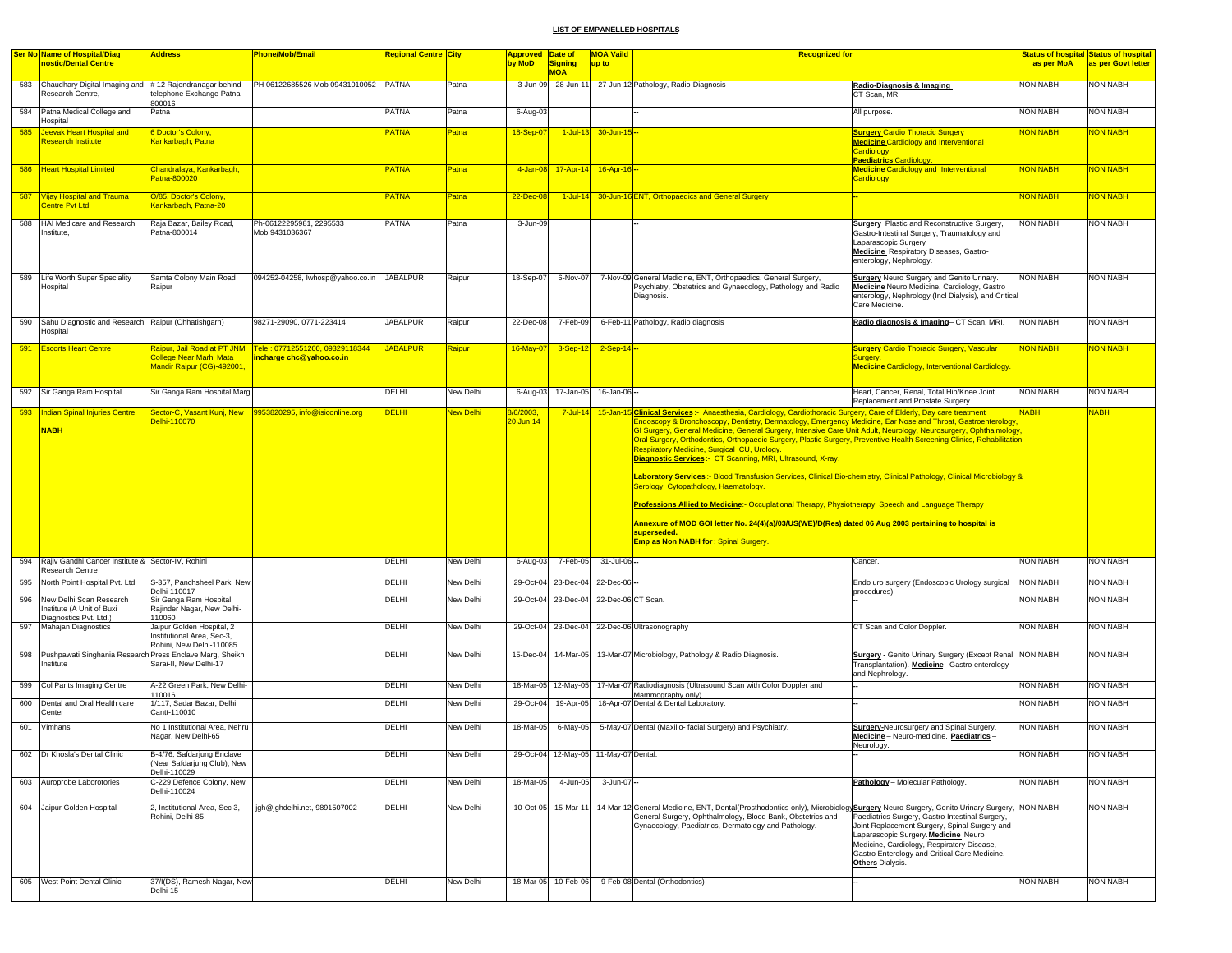|     | <b>Ser No Name of Hospital/Diag</b>                                               | <b>Address</b>                                                              | <b>Phone/Mob/Email</b>                                                                                               | Regional Centre <mark>City</mark> |                  | <b>Approved Date of</b> |                                 | <b>MOA Vaild</b> | <b>Recognized for</b>                                                                                                                                                                                                                                                                                                                                                |                                                                                                                                                                                                                                                                                                                                                                                                                                                                                                                                                                                                                                                                                                                            |                 | <b>Status of hospital Status of hospital</b> |
|-----|-----------------------------------------------------------------------------------|-----------------------------------------------------------------------------|----------------------------------------------------------------------------------------------------------------------|-----------------------------------|------------------|-------------------------|---------------------------------|------------------|----------------------------------------------------------------------------------------------------------------------------------------------------------------------------------------------------------------------------------------------------------------------------------------------------------------------------------------------------------------------|----------------------------------------------------------------------------------------------------------------------------------------------------------------------------------------------------------------------------------------------------------------------------------------------------------------------------------------------------------------------------------------------------------------------------------------------------------------------------------------------------------------------------------------------------------------------------------------------------------------------------------------------------------------------------------------------------------------------------|-----------------|----------------------------------------------|
|     | nostic/Dental Centre                                                              |                                                                             |                                                                                                                      |                                   |                  | by MoD                  | <b>Signing</b>                  | up to            |                                                                                                                                                                                                                                                                                                                                                                      |                                                                                                                                                                                                                                                                                                                                                                                                                                                                                                                                                                                                                                                                                                                            | as per MoA      | as per Govt letter                           |
|     | 606 Indraprastha Apollo Hospitals                                                 | Sarita Vihar, Delhi Mathura<br>Road, New Delhi-44                           |                                                                                                                      | DELHI                             | New Delhi        |                         | <b>MOA</b>                      |                  | 18-Mar-05 23-Feb-06 22-Feb-08 Radio-diagnosis.                                                                                                                                                                                                                                                                                                                       | Surgery- Cardiothoracic Surgery, Genito urinary NON NABH<br>Surgery (Urology & Lithotripsy), Joint<br>Replacement, Prosthetic and Laparascopic<br>Surgery. Medicine- Cardiology, Nephrology<br>(including Dialysis), Interventional Cardiology,<br>Radiotherapy and Nuclear Medicine.<br>Radiodiagnosis/Imaging- CT Scan and MRI.<br>Misc-Kidney transplant.                                                                                                                                                                                                                                                                                                                                                               |                 | <b>NON NABH</b>                              |
| 607 | <b>Escorts Heart Institute &amp;</b><br>Research Centre<br><b>NABH &amp; NABL</b> | Okhla Road, New Friends<br>Colony, New Delhi- 110 025                       | Tel: 9971816198(Col ID Tyagi, Retd), DELHI<br>9995814538 (Mr Navin Kumar)                                            |                                   | New Delhi        | 10/29/04,<br>20 Jun 14  |                                 |                  | 20-Dec-13 15-Jun-14 Blood Bank, Radio Diagnosis & Emergency.<br><b>Specialised Tertiary Cardiac Care Services to include</b><br>Cardiothoracic surgery, Vascular surgery, Cardiology,<br>Interventional Cardiology & Critical care, Paediatric Cardiology.<br>Clinical Biochemistry, Clinical Pathology, Haematology &<br>Immunohaematology, Microbiology & Serology | Surgery -Cardio thoracic and Vascular Surgery. NABH<br>Medicine-Cardiology, Interventional Cardiology<br>& Critical care medicine. Radio<br>diagnosis/Imaging<br>CT Scan & MRI. Paediatrics-Cardiology.<br>Pathology-Transfusion medicine.                                                                                                                                                                                                                                                                                                                                                                                                                                                                                 |                 | <b>NABH</b>                                  |
|     | 608 Bharti Eye Hospital                                                           | 1/3, East Patel Nagar, New<br>Delhi - 110008                                | Tel: 9212259181                                                                                                      | <b>DELHI</b>                      | New Delhi        |                         |                                 |                  |                                                                                                                                                                                                                                                                                                                                                                      |                                                                                                                                                                                                                                                                                                                                                                                                                                                                                                                                                                                                                                                                                                                            | <b>NON NABH</b> | NON NABH                                     |
|     | 609 Sun Imaging Centre                                                            | 15 Hargovind Enclave Vikas<br>Marg Extension, New Delhi-<br>110092.         |                                                                                                                      | DELHI                             | New Delhi        | 16-May-07               | 17-Jul-09                       |                  | 16-Jul-11 Microbiology, Pathology, Radio Diagnosis (Incl USG).                                                                                                                                                                                                                                                                                                       | Radio Diagnosis & Imagine CT Scan, MRI.<br>Others (Specify) Nuclear Medicine, Colour<br>Doppler and Bone Densitometry &<br>Mammography.                                                                                                                                                                                                                                                                                                                                                                                                                                                                                                                                                                                    | <b>NON NABH</b> | <b>NON NABH</b>                              |
|     | 610 Chaudhary Eye Centre & Laser 4802, Bharat Ram Road, 24,<br>/ision             | DaryaGanj, New Delhi -<br>10048,                                            | Tel: 01123243717, Fax: 415643410,<br>info@eye7.in, cecdelhi@gmail.com,<br>9717896103<br>(Dr Sanjay Choudhary, Dir)   | <b>DELHI</b>                      | New Delhi        |                         |                                 |                  | 18-Sep-07 20-Dec-13 30-Nov-15 Ophthalmology.                                                                                                                                                                                                                                                                                                                         |                                                                                                                                                                                                                                                                                                                                                                                                                                                                                                                                                                                                                                                                                                                            | <b>NON NABH</b> | NON NABH                                     |
|     | 611 Delhi MRI and CT Scan Centre Aashlok Hospital ZSA/AB                          | Safdarjung Enclave, New                                                     |                                                                                                                      | <b>DELHI</b>                      | New Delhi        |                         | 18-Sep-07 26-Dec-07 25-Dec-09 - |                  |                                                                                                                                                                                                                                                                                                                                                                      | Radio Diagnosis & Imaging CT Scan.                                                                                                                                                                                                                                                                                                                                                                                                                                                                                                                                                                                                                                                                                         | <b>NON NABH</b> | <b>NON NABH</b>                              |
|     | 612 Delhi MRI Scan Centre                                                         | Delhi-110029.<br>M2 Hauz Khas Main<br>Aurobindo Marg, New Delhi-<br>110016. |                                                                                                                      | DELHI                             | New Delhi        |                         |                                 |                  | 18-Sep-07 26-Dec-07 25-Dec-09 Radio Diagnosis.                                                                                                                                                                                                                                                                                                                       | Others Ultra Sound and Color Doppler<br>Radio Diagnosis and Imaging: MRI.                                                                                                                                                                                                                                                                                                                                                                                                                                                                                                                                                                                                                                                  | <b>NON NABH</b> | <b>NON NABH</b>                              |
|     | 613 Venu Eye Institute and Research 1/31, Sheikh Sarai,<br>entre                  | Institutional Area, Phase II,<br>Vew Delhi - 17                             | Tel: 01129751961, 29251155,<br>9891445937, 9810386131 (Amit Kuma                                                     | <b>DELHI</b>                      | <b>Vew Delhi</b> |                         |                                 |                  | 18-Sep-07 20-Dec-13 19-Dec-15 Ophthalmology.                                                                                                                                                                                                                                                                                                                         |                                                                                                                                                                                                                                                                                                                                                                                                                                                                                                                                                                                                                                                                                                                            | <b>NON NABH</b> | NON NABH                                     |
|     | 614 Sri Balaji Action Medical Institute FC-34, A4 Paschim Vihar,                  | New Delhi - 110063                                                          |                                                                                                                      | DELHI                             | New Delhi        | 18-Sep-07               |                                 |                  | 1-Jul-09 30-Jun-10 General Medicine, ENT, Orthopedics, Dental including<br>Prosthodontia, Microbiology, General Surgery, Ophthalmology,<br>Blood Bank, Dermatology, Pathology and Radio Diagnosis.                                                                                                                                                                   | Surgery Neuro Surgery, Plastic & Reconstructive NON NABH<br>Surgery, Cardio Thoracic Surgery, Genito Urinary<br>Surgery, Paediatric Surgery, Gastro Intestinal<br>Surgery, Traumatology, Spinal Surgery and<br>Laparoscopic Surgery. Medicine Neuro<br>Medicine, Cardiology, Respiratory Diseases,<br>Gastro Enterology, Nephrology, and Critical Care<br>Medicine.<br>Radio Diagnosis and ImagingCT Scan.<br>Pathology Transfusion Medicine.<br>Others Physiotherapy, Bone Densitometry,<br>Mammography and Oral Surgery.                                                                                                                                                                                                 |                 | <b>NON NABH</b>                              |
|     | 615 Saroj Hospital & Heart Institute Sector 14 Extn, Madhuban                     | <b>Chowk, Rohini, New Delhi</b><br>10085                                    | Tel: 01127903333, 47903333, Fax:<br>27566683, info@sarojhospital.com,<br>9999554482 (Mrs Jyoti Nalva, Dy<br>Manager) | <b>DELHI</b>                      | New Delhi        |                         |                                 |                  | 18-Sep-07 19-Dec-13 19-Dec-15 General Medicine, ENT, Orthopedic, Microbiology, General<br>Surgery, Ophthalmology, Obstetrics and Gynecology, Paediatri<br>Pathology and Radio Diagnosis.                                                                                                                                                                             | <b>Surgery</b> Neuro Surgery, Plastic and<br>Reconstructive Surgery, Cardio Thoracic Surgery<br>Vascular Surgery, Genito Urinary Surgery,<br>Paediatrics Surgery, Onco surgery, Gastro<br>Intestinal Surgery, Traumatology, Spinal Surgery,<br>and Laparoscopic Surgery. Medicine Neuro<br><b>Medicine, Cardiology, Respiratory Diseases,</b><br>Gastro Enterology, Endocrinology, Nephrology,<br><b>Oncology, Critical Care Medicine and</b><br><b>Interventional Cardiology.</b><br><mark>Radio Diagnosis and ImagingCT Scan.</mark><br><b>Obstetrics and Gynecology Gynecological</b><br>Oncology. Paediatrics Neonatology, Cardiology,<br>Neurology, Nephrology and Oncology Pathology.<br>Molecular Immuno Pathology. | <b>NABH</b>     | NON NABH                                     |
|     | 616 Dr. SS Doda's Ultra Sound<br>Centre                                           | 23 B, Pusa Road,<br>New Delhi-05                                            |                                                                                                                      | DELHI                             | New Delhi        |                         |                                 |                  | 18-Sep-07 20-Dec-10 19-Dec-11 Radio Diagnosis.                                                                                                                                                                                                                                                                                                                       | Radio Diagnosis & Imaging CT Scan.                                                                                                                                                                                                                                                                                                                                                                                                                                                                                                                                                                                                                                                                                         | <b>NON NABH</b> | <b>NON NABH</b>                              |
| 617 | Dr ML Aggarwal X Ray &<br><b>Ultra Sound Clinic</b>                               | A-1/150, Safderjung Enclave,<br><b>Vew Delhi-29</b>                         |                                                                                                                      | <b>DELHI</b>                      | <b>lew Delhi</b> | 4-Jan-08                |                                 |                  | 13-Dec-13 21-Nov-15 Radio Diagnosis (incl USG) & Colour Doppler                                                                                                                                                                                                                                                                                                      |                                                                                                                                                                                                                                                                                                                                                                                                                                                                                                                                                                                                                                                                                                                            | <b>NON NABH</b> | <mark>NON NABH</mark>                        |
|     | 618 Vision EYE Centre                                                             | <mark>Delhi - 08,</mark>                                                    | 12/27, West Patel nagar, New Tel: 25882129, 9810909817(RK<br>Gupta, Med Superintendent)                              | <b>DELHI</b>                      | <b>New Delhi</b> |                         |                                 |                  | 18-Sep-07 15-Feb-14 24-Feb-15 Ophthalmology.                                                                                                                                                                                                                                                                                                                         |                                                                                                                                                                                                                                                                                                                                                                                                                                                                                                                                                                                                                                                                                                                            | <b>NON NABH</b> | <b>NON NABH</b>                              |
|     | 619 Maharaja Agrasen Hospital                                                     | <mark>Nest Punjabi Bagh,</mark><br><b>Vew Delhi - 110026</b>                | 9818623195, 9910172476(Dr Anand DELHI<br>Bansal), mah mktg@yahoo.com                                                 |                                   | <b>Vew Delhi</b> | $18-Sep-07$             |                                 |                  | 4-Apr-14 30-Mar-16 General Medicine, ENT, Dental including Orthodontia,<br>Prosthodontia and Oral Surgery, Microbiology, General Surgery,<br>Psychiatry, Blood Bank, Dermatology, Pathology, and Radio<br>Diagnosis.                                                                                                                                                 | <b>Surgery Neuro Surgery, Plastic and</b><br><b>Reconstructive Surgery, Cardio Thoracic Surgery</b><br><b>ascular Surgery, Genito Urinary, Oncology</b><br>Surgery), Gastro Intestinal Surgery, Laparascopi<br>Surgery. Medicine Neuro Medicine, Cardiology,<br><b>Respiratory Diseases, Gastro Enterology,</b><br>Endocrinology, Nephrology (including Dialysis) &<br>Critical Care Medicine Radio Diagnosis &<br>I <mark>maging CT Scan &amp; MRI. <u>Pathology</u> Transfusion</mark><br>Medicine. Others (Specify) Physiotherapy.                                                                                                                                                                                      | <b>NON NABH</b> | <b>VON NABH</b>                              |
|     | 620 The Apollo Clinic                                                             | B-172, Lok Vihar Pitampura,<br>Delhi-34                                     |                                                                                                                      | DELHI                             | New Delhi        |                         |                                 |                  | 18-Sep-07 11-Feb-08 10-Feb-10 Microbiology, Pathology and Radio Diagnosis.                                                                                                                                                                                                                                                                                           | Others: ECG, TMT, ECHO, Stress ECHO,<br>Doppler and PFT.                                                                                                                                                                                                                                                                                                                                                                                                                                                                                                                                                                                                                                                                   | <b>NON NABH</b> | <b>NON NABH</b>                              |
| 621 | <b>City X ray and Scan Clinic Pvt</b>                                             | 4B/7, Tilak Nagar, New Delhi - Mr VP Singh- 9811627036<br>10018             |                                                                                                                      | <b>DELHI</b>                      | <b>Jew Delhi</b> |                         |                                 |                  | 15-Dec-04 20-Dec-13 18-Dec-15 Pathology & Radio Diagnosis.                                                                                                                                                                                                                                                                                                           | <mark>Radiodiagnosis/ Imaging</mark><br>CT Scan.                                                                                                                                                                                                                                                                                                                                                                                                                                                                                                                                                                                                                                                                           | <b>NON NABH</b> | <b>VON NABH</b>                              |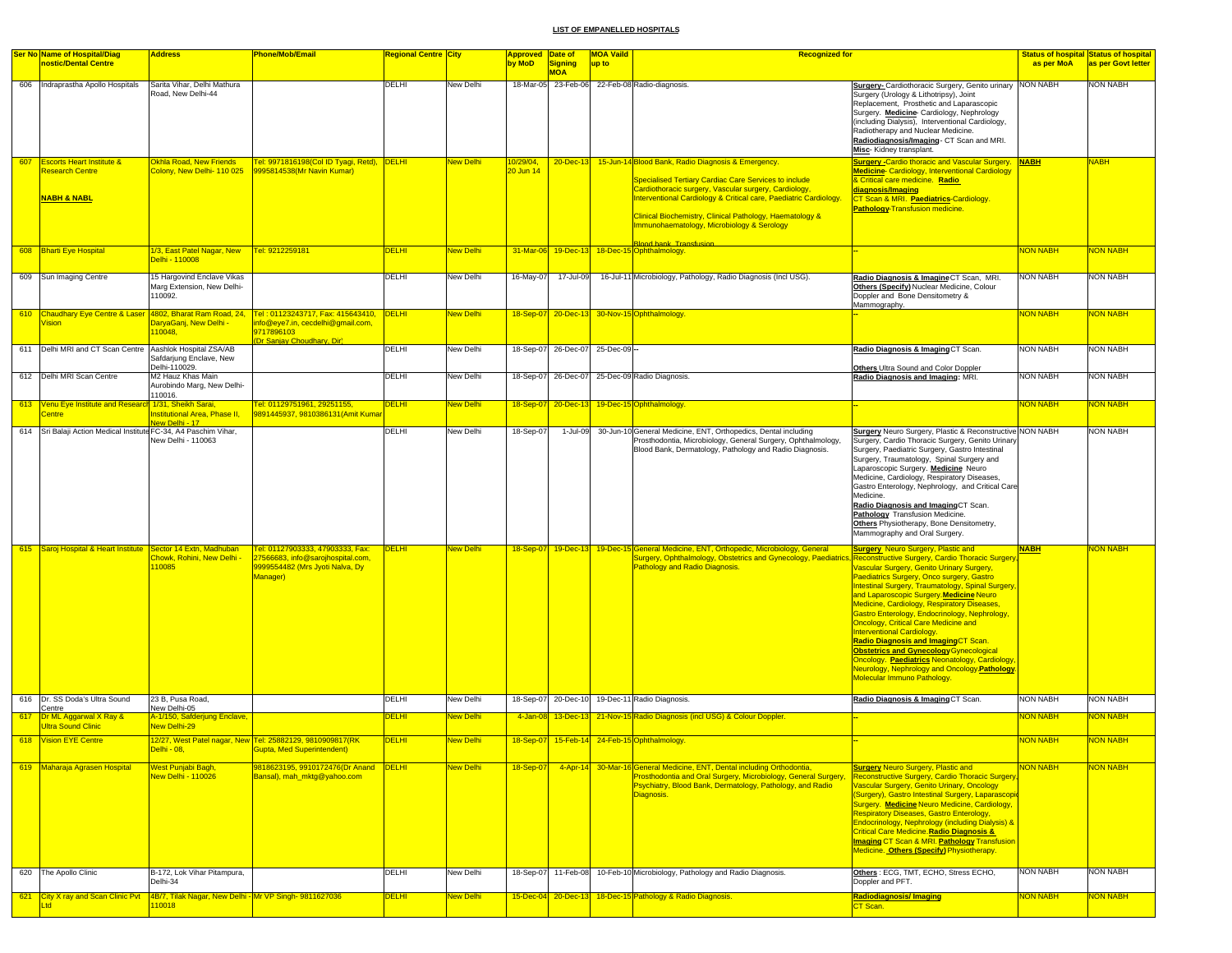|     | <b>Ser No Name of Hospital/Diag</b>                                    | <b>Address</b>                                                              | Phone/Mob/Email                                                                                                                        | <mark>Regional Centre City</mark> |                  | <b>Approved Date of</b>      |                                | <b>MOA Vaild</b> | <b>Recognized for</b>                                                                                                                                                                                                                                                                                                                                                                                                                                                                                                                                                                                                                                                                                                                                                           |                                                                                                                                                                                                                                                                                                                                                                                                |                 | <b>Status of hospital Status of hospital</b> |
|-----|------------------------------------------------------------------------|-----------------------------------------------------------------------------|----------------------------------------------------------------------------------------------------------------------------------------|-----------------------------------|------------------|------------------------------|--------------------------------|------------------|---------------------------------------------------------------------------------------------------------------------------------------------------------------------------------------------------------------------------------------------------------------------------------------------------------------------------------------------------------------------------------------------------------------------------------------------------------------------------------------------------------------------------------------------------------------------------------------------------------------------------------------------------------------------------------------------------------------------------------------------------------------------------------|------------------------------------------------------------------------------------------------------------------------------------------------------------------------------------------------------------------------------------------------------------------------------------------------------------------------------------------------------------------------------------------------|-----------------|----------------------------------------------|
|     | nostic/Dental Centre                                                   |                                                                             |                                                                                                                                        |                                   |                  | by MoD                       | Signing                        | up to            |                                                                                                                                                                                                                                                                                                                                                                                                                                                                                                                                                                                                                                                                                                                                                                                 |                                                                                                                                                                                                                                                                                                                                                                                                | as per MoA      | as per Govt letter                           |
|     |                                                                        |                                                                             |                                                                                                                                        |                                   |                  |                              | <b>MOA</b>                     |                  |                                                                                                                                                                                                                                                                                                                                                                                                                                                                                                                                                                                                                                                                                                                                                                                 |                                                                                                                                                                                                                                                                                                                                                                                                |                 |                                              |
|     |                                                                        | New Delhi - 48                                                              | 622 Indian Institute of Opthalmology C-2, Greater Kailash Enclave- 9811154382, 9310552077, 29224044, DELHI<br>29220859 CP Neeraj Uppal |                                   | <b>New Delhi</b> | 4-Jan-08                     |                                |                  | 15-Feb-14 14-Feb-16 Ophthalmology                                                                                                                                                                                                                                                                                                                                                                                                                                                                                                                                                                                                                                                                                                                                               |                                                                                                                                                                                                                                                                                                                                                                                                | <b>NON NABH</b> | <b>NON NABH</b>                              |
|     | 623 Focus Imaging and Research<br><b>Centre</b>                        | C-10, Green Park Extn, New Mr Nitin Chopra 9810157570<br>Delhi-16           |                                                                                                                                        | <b>DELHI</b>                      | <b>New Delhi</b> |                              | 18-Mar-05 13-Dec-13 6-Dec-15 - |                  |                                                                                                                                                                                                                                                                                                                                                                                                                                                                                                                                                                                                                                                                                                                                                                                 | Radiodiagnosis/Imaging - MRI.<br>Misc - Bone Densitometry and EEG, Color<br>Doppler and 2D Echocardiography                                                                                                                                                                                                                                                                                    | <b>NON NABH</b> | <b>NON NABH</b>                              |
|     | 624 First Dwarka Lab                                                   | 185, Sector 6, PKT-1, Near<br>Telephone Exchange, Dwarka,<br>New Delhi      |                                                                                                                                        | DELHI                             | New Delhi        | 16-May-07                    | 5-Jun-09                       |                  | 4-Jun-10 Microbiology, Pathology.                                                                                                                                                                                                                                                                                                                                                                                                                                                                                                                                                                                                                                                                                                                                               |                                                                                                                                                                                                                                                                                                                                                                                                | <b>NON NABH</b> | <b>NON NABH</b>                              |
|     | 625 Dr. Chopra's Bone Densitometry Shop No 2, Rajouri Place,<br>Centre | JI/162, Rajouri Garden, New<br>Delhi-27                                     |                                                                                                                                        | DELHI                             | <b>New Delhi</b> | 16-May-07                    | 6-Jun-09                       | $5 - Jun - 10 -$ |                                                                                                                                                                                                                                                                                                                                                                                                                                                                                                                                                                                                                                                                                                                                                                                 | Others(Specify) Bone Densitometry.                                                                                                                                                                                                                                                                                                                                                             | <b>NON NABH</b> | <b>NON NABH</b>                              |
| 626 | Ganesh Diagnostic and Imaging<br><b>Centre Pvt. Ltd</b>                | 09, Pocket A-2, Sector 8,<br>Rohini, New Delhi-85                           | Mr Naresh Yadav 9871505393.<br>27942809, 27945572, 27945314,<br>27943233, 9212125996                                                   | <b>DELHI</b>                      | <b>Vew Delhi</b> | 16-May-07                    | $10 - Dec - 13$                |                  | 30-Jan-15 Microbiology, Pathology, Radio Diagnosis.                                                                                                                                                                                                                                                                                                                                                                                                                                                                                                                                                                                                                                                                                                                             | Radio Diagnosis & Imaging CT Scan, MRI.                                                                                                                                                                                                                                                                                                                                                        | <b>NABL</b>     | VABL                                         |
|     | 627 Kalra Hospital                                                     | <mark>A-5 &amp; 6, Kirti Nagar,</mark><br><b>New Delhi - 110015</b>         | Tel: 01145005600 to 45005700,<br>Fax:25108119, kalrahospital.net                                                                       | <b>DELHI</b>                      | New Delhi        |                              |                                |                  | 16-May-07 20-Dec-13 19-Dec-15 General Medicine, Orthopaedics, Microbiology, General Surgery, Surgery Gastro Intestinal Surgery, Laparascopic NON NABH<br>Pathology, Radio Diagnosis.                                                                                                                                                                                                                                                                                                                                                                                                                                                                                                                                                                                            | Surgery. Medicine Cardiology, Nephrology(Incl<br>Dialysis), Geriatric Medicine. Radio Diagnosis &<br><b>Imaging CT Scan. Pathology Onco Pathology</b>                                                                                                                                                                                                                                          |                 | NON NABH                                     |
|     | 628 Dr. Rampal Dental Clinic                                           | E-564, Greater Kailash, Part II,<br><b>Jew Delhi-48</b>                     |                                                                                                                                        | <b>DELHI</b>                      | <b>New Delhi</b> |                              |                                |                  | 16-May-07 20-Dec-13 19-Dec-15 Dental (Incl Prosthodontia, Dental Lab, Oral Surgery).                                                                                                                                                                                                                                                                                                                                                                                                                                                                                                                                                                                                                                                                                            |                                                                                                                                                                                                                                                                                                                                                                                                | <b>NON NABH</b> | <b>NON NABH</b>                              |
| 629 | National MRI, CT Scan and<br>Diagnostic Centre                         | 17 NWA Club Road & 19/35<br>Main Rohtak Road, Punjabi<br>Bagh, New Delhi-26 | Mr Suresh Sharma - 9899585613                                                                                                          | <b>DELHI</b>                      | <b>New Delhi</b> |                              | 18-Sep-07 17-Dec-13            |                  | 8-Jul-15 Microbiology, Pathology and Radio Diagnosis.                                                                                                                                                                                                                                                                                                                                                                                                                                                                                                                                                                                                                                                                                                                           | Radio Diagnostic and ImagingCT Scan.<br>Others ECHO, USG and Color Doppler.                                                                                                                                                                                                                                                                                                                    | <b>NABL</b>     | VABL                                         |
|     | 630 Dr. Verma's Diagnostic Clinic                                      | C5A/310A, Janakpuri,<br><b>New Delhi-58</b>                                 | Dr Rajan Verma 9818789218                                                                                                              | <b>DELHI</b>                      | New Delhi        | $16$ -May-0                  | $5 - Jan - 14$                 |                  | 4-Jan-16 Pathology, Radio Diagnosis (Incl USG).                                                                                                                                                                                                                                                                                                                                                                                                                                                                                                                                                                                                                                                                                                                                 | <b>Pathology Onco Pathology.</b>                                                                                                                                                                                                                                                                                                                                                               | NON NABH        | <b>NON NABH</b>                              |
|     | 631 Dr. Nandwani's Dental Clinic                                       | Sector 8, Rohini, Delhi-85                                                  |                                                                                                                                        | <b>DELHI</b>                      | <b>New Delhi</b> | 29-Oct-04                    | 3-Feb-12                       | 2-Feb-14 Dental. |                                                                                                                                                                                                                                                                                                                                                                                                                                                                                                                                                                                                                                                                                                                                                                                 |                                                                                                                                                                                                                                                                                                                                                                                                | <b>NON NABH</b> | <b>NON NABH</b>                              |
| 632 | Dr. Verma's Dental Care Clinic                                         | C-3,/57, Janakpuri, New Delhi-                                              |                                                                                                                                        | DELHI                             | New Delhi        |                              | 29-Oct-04 20-Dec-10            |                  | 19-Dec-11 Dental & Dental Laboratory.                                                                                                                                                                                                                                                                                                                                                                                                                                                                                                                                                                                                                                                                                                                                           |                                                                                                                                                                                                                                                                                                                                                                                                | <b>NON NABH</b> | NON NABH                                     |
| 633 | Dr. Lal path Lab Pvt. Ltd.                                             | 54, Eskay House Hanuman<br>oad, New Delhi-01                                | Mr Sanjay Malhotra 9310628213,<br>3899647826                                                                                           | <b>DELHI</b>                      | New Delhi        | 29-Oct-04                    | 19-Dec-13                      |                  | 14-Nov-15 Pathology and Microbiology.                                                                                                                                                                                                                                                                                                                                                                                                                                                                                                                                                                                                                                                                                                                                           | <b>Specialised Pathology Investigation.</b>                                                                                                                                                                                                                                                                                                                                                    | <b>NABL</b>     | <b>NON NABH</b>                              |
|     | 634 Saral Advanced Diagnostics Pvt 2, Shakti Vihar & E-1073            | Saraswati Vihar, Pitampura,<br>$P0$ lhi - 34                                |                                                                                                                                        | <b>DELHI</b>                      | New Delhi        | 29-Oct-04                    | 20-Dec-13                      |                  | 7-Jul-14 Pathology, Microbiology and Radio diagnosis.                                                                                                                                                                                                                                                                                                                                                                                                                                                                                                                                                                                                                                                                                                                           | CT Scan, MRI, Nuclear Medicine and Electro<br>Physiological Studies (EPS).                                                                                                                                                                                                                                                                                                                     | <b>NON NABH</b> | <b>NON NABH</b>                              |
|     | 635 Orthonova Hospital,                                                | C-5/29, Safdarjung<br>Development Area,                                     |                                                                                                                                        | <b>DELHI</b>                      | New Delhi        | 18-Mar-05                    |                                |                  | 1-Jul-10 30-Jun-11 Orthopaedics.                                                                                                                                                                                                                                                                                                                                                                                                                                                                                                                                                                                                                                                                                                                                                | <b>Surgery</b> - Joint Replacement Surgery.                                                                                                                                                                                                                                                                                                                                                    | <b>NON NABH</b> | <b>NON NABH</b>                              |
|     | 636 Rockland Hospital<br><b>NABH</b>                                   | New Delhi<br>B-33-34, Qutub Institutional<br>Area, New Delhi 110016         | Tel: 01141222222, 01147667100,<br>9350357901.<br>csharma@rocklandhospital.net                                                          | <b>DELHI</b>                      | New Delhi        | /18/2005,<br>4 Jun 13        | $30 - Apr - 14$                |                  | 29-Jul-15 General Medicine, Orthopaedics, Microbiology, General Surgery, Surgery - Neuro Surgery, Plastic and<br>Obstetrics and Gynaecology, Paediatrics, Dermatology, Pathology Reconstructive, Genito -urinary Surgery,<br>and Radio Diagnosis.<br>Anaesthesia, Cardiology (Non-invasive), Dentistry, Dialysis,<br><b>Emergency medicine, Ear Nose and Throat, Fertility,</b><br>Gastroenterology, General Medicine, General Surgery (including<br>Lap Surgery), Gynaecology, ICU (Medical, NICU, Surgical),<br>Nephrology, Neurology, Neurosurgery, Obstetrics, Medical<br>Oncology, Surgical Oncology, Ophthalmology, Oral Surgery,<br>Orthopaedic Surgery, Plastic Surgery, Paediatrics & Neonatology,<br>Respiratory Medicine, Transplantation Services (Renal), Urology. | Paediatric Surgery, Oncology Surgery, Gastro<br>Intestinal Surgery, Traumatology, Joint<br>Replacement, Spinal, Prosthetic and<br>aparascopic Surgery. Medicine - Respiratory<br>Disease, Gastroenterology, Endocrinology,<br><b>Incology (Medical) and Critical Care Medicine.</b><br><b>Obstetrics and Gynaecology- Gynaecology</b><br><mark>Dncology. <u>Paediatrics</u> - Oncology.</mark> | <b>NABH</b>     | <b>HAR</b>                                   |
|     |                                                                        | Delhi-110005                                                                | 637 Jeewan Mala Hospital Pvt Ltd 67/1, New Rohtak Road, New Tel: 01147774141, 23511474-77,<br>Fax:47774242, 23670347, info@jmh.in      | <b>DELHI</b>                      | <b>New Delhi</b> |                              |                                |                  | 13-May-05 20-Aug-14 15-Sep-16 General Medicine, ENT, Microbiology, Orthopaedics, General<br>Surgery, Ophthalmology, Obstetrics and Gynaecology, Paediatric<br>Dermatology, Pathology and Radio Diagnosis.                                                                                                                                                                                                                                                                                                                                                                                                                                                                                                                                                                       | <b>Surgery Laparascopic Surgery.</b>                                                                                                                                                                                                                                                                                                                                                           | <b>NON NABH</b> | <b>NON NABH</b>                              |
| 638 | GM Modi Hospital & Research                                            | Press Enclave Road, Saket,                                                  | Tel:01140699999, Fax:26963801                                                                                                          | DELHI                             | New Delhi        |                              | 13-May-05 20-Dec-10            |                  | 19-Dec-11 General Medicine, General Surgery, Obstetrics and Gynaecology                                                                                                                                                                                                                                                                                                                                                                                                                                                                                                                                                                                                                                                                                                         |                                                                                                                                                                                                                                                                                                                                                                                                | NON NABH        | <b>NON NABH</b>                              |
|     | Centre                                                                 | New Delhi-17                                                                |                                                                                                                                        |                                   |                  |                              |                                |                  | and Paediatrics.                                                                                                                                                                                                                                                                                                                                                                                                                                                                                                                                                                                                                                                                                                                                                                |                                                                                                                                                                                                                                                                                                                                                                                                |                 |                                              |
| 639 | <b>Moolchand Hospital</b>                                              | ajpat Nagar III, New Delhi<br>110024                                        |                                                                                                                                        | <b>DELHI</b>                      | New Delhi        | <b>13 May 05</b><br>0 Oct 05 | 13-Aug-14                      | 18-Mar-1         | Clinical Services :- Anaesthesia, Cardiac Anaesthesia, Cardiology including Interventional Cardiology, CardiothoracidON NABH<br>Surgery, Clinical Haematology, Dermatology and Venereology, Endocrinology, General Medicine, General Surgery,                                                                                                                                                                                                                                                                                                                                                                                                                                                                                                                                   |                                                                                                                                                                                                                                                                                                                                                                                                |                 | <b>NON NABH</b>                              |
|     | <b>NABH</b>                                                            |                                                                             |                                                                                                                                        |                                   |                  | 15 Mar 10                    |                                |                  | Gynaecological Oncology, Intensive Care Unit, Medical Gastroenterology, Medical Oncology, Neonatology,                                                                                                                                                                                                                                                                                                                                                                                                                                                                                                                                                                                                                                                                          |                                                                                                                                                                                                                                                                                                                                                                                                |                 |                                              |
|     |                                                                        |                                                                             |                                                                                                                                        |                                   |                  | 20 Jun 14                    |                                |                  | Nephrology including Renal Transplant, Neurology, Neurosurgery, Obstetrics & Gynaecology, Ophthalmology,                                                                                                                                                                                                                                                                                                                                                                                                                                                                                                                                                                                                                                                                        |                                                                                                                                                                                                                                                                                                                                                                                                |                 |                                              |
|     |                                                                        |                                                                             |                                                                                                                                        |                                   |                  |                              |                                |                  | Orthopaedic Surgery including Joint Replacement, Otorhinolaryngology, Paediatric Gastroenterology, Paediatric                                                                                                                                                                                                                                                                                                                                                                                                                                                                                                                                                                                                                                                                   |                                                                                                                                                                                                                                                                                                                                                                                                |                 |                                              |
|     |                                                                        |                                                                             |                                                                                                                                        |                                   |                  |                              |                                |                  | Surgery, Paediatrics, Plastic & Reconstructive Surgery, Psychiatry, Radiology, Respiratory Medicine, Sports Medicine,                                                                                                                                                                                                                                                                                                                                                                                                                                                                                                                                                                                                                                                           |                                                                                                                                                                                                                                                                                                                                                                                                |                 |                                              |
|     |                                                                        |                                                                             |                                                                                                                                        |                                   |                  |                              |                                |                  | Surgical Oncology, Urology, Vascular Surgery,                                                                                                                                                                                                                                                                                                                                                                                                                                                                                                                                                                                                                                                                                                                                   |                                                                                                                                                                                                                                                                                                                                                                                                |                 |                                              |
|     |                                                                        |                                                                             |                                                                                                                                        |                                   |                  |                              |                                |                  | Diagnostic Services:- 2D Echo, Audiomtry, Bone Densitometry, CT Scanning, EEG, EMG.EP, Holter Monitoring,                                                                                                                                                                                                                                                                                                                                                                                                                                                                                                                                                                                                                                                                       |                                                                                                                                                                                                                                                                                                                                                                                                |                 |                                              |
|     |                                                                        |                                                                             |                                                                                                                                        |                                   |                  |                              |                                |                  | Mammography, Spirometry, Tread Mill Testing, Ultrasound, Urodynamic Studies, X-ray.                                                                                                                                                                                                                                                                                                                                                                                                                                                                                                                                                                                                                                                                                             |                                                                                                                                                                                                                                                                                                                                                                                                |                 |                                              |
|     |                                                                        |                                                                             |                                                                                                                                        |                                   |                  |                              |                                |                  | Laboratory Services & Transfusion Services:- Blood Bank, Blood Transfusion Services, Clinical Bio Chemistry,                                                                                                                                                                                                                                                                                                                                                                                                                                                                                                                                                                                                                                                                    |                                                                                                                                                                                                                                                                                                                                                                                                |                 |                                              |
|     |                                                                        |                                                                             |                                                                                                                                        |                                   |                  |                              |                                |                  | Clinical Microbiology and Serology, Clinical Pathology, Cytopathology, Haematology & Histopathology.                                                                                                                                                                                                                                                                                                                                                                                                                                                                                                                                                                                                                                                                            |                                                                                                                                                                                                                                                                                                                                                                                                |                 |                                              |
|     |                                                                        |                                                                             |                                                                                                                                        |                                   |                  |                              |                                |                  | <b>Professions Allied to Medicine:</b>                                                                                                                                                                                                                                                                                                                                                                                                                                                                                                                                                                                                                                                                                                                                          |                                                                                                                                                                                                                                                                                                                                                                                                |                 |                                              |
|     |                                                                        |                                                                             |                                                                                                                                        |                                   |                  |                              |                                |                  | Physiotherapy, Speech and Language Therapy.                                                                                                                                                                                                                                                                                                                                                                                                                                                                                                                                                                                                                                                                                                                                     |                                                                                                                                                                                                                                                                                                                                                                                                |                 |                                              |
|     |                                                                        |                                                                             |                                                                                                                                        |                                   |                  |                              |                                |                  | Annexure 1A to MOD/GOI letter No. 24(21)/04/US(WE)/D(Res)/Pt-X dated 10 Oct 2005 pertaining<br>to hospital is superseded.                                                                                                                                                                                                                                                                                                                                                                                                                                                                                                                                                                                                                                                       |                                                                                                                                                                                                                                                                                                                                                                                                |                 |                                              |
|     |                                                                        |                                                                             |                                                                                                                                        |                                   |                  |                              |                                |                  |                                                                                                                                                                                                                                                                                                                                                                                                                                                                                                                                                                                                                                                                                                                                                                                 |                                                                                                                                                                                                                                                                                                                                                                                                |                 |                                              |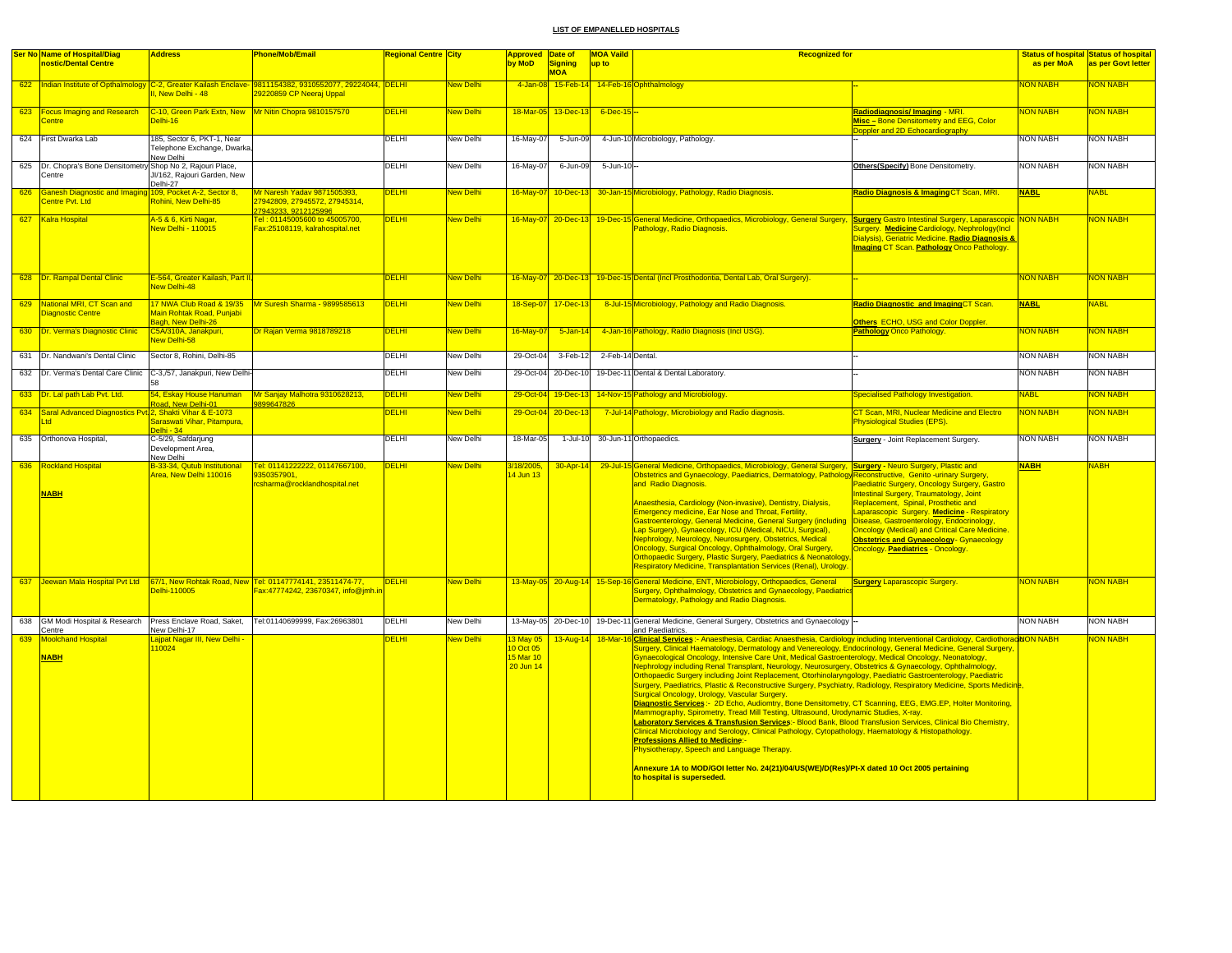|     | <b>Ser No Name of Hospital/Diag</b>                                                                             | <b>Address</b>                                               | Phone/Mob/Email                                                                                       | Regional Centre City |                  | Approved Date of        |                                  | <b>MOA Vaild</b>      | <b>Recognized for</b>                                                                                                                                                                    |                                                                                                                                                   |                 | <b>Status of hospital Status of hospital</b> |
|-----|-----------------------------------------------------------------------------------------------------------------|--------------------------------------------------------------|-------------------------------------------------------------------------------------------------------|----------------------|------------------|-------------------------|----------------------------------|-----------------------|------------------------------------------------------------------------------------------------------------------------------------------------------------------------------------------|---------------------------------------------------------------------------------------------------------------------------------------------------|-----------------|----------------------------------------------|
|     | nostic/Dental Centre                                                                                            |                                                              |                                                                                                       |                      |                  | by MoD                  | <b>Signing</b><br><b>MOM</b>     | up to                 |                                                                                                                                                                                          |                                                                                                                                                   | as per MoA      | as per Govt letter                           |
|     | 640 Batra Hospital & Medical<br><b>Research Centre</b>                                                          | Delhi - 110 062                                              | Mehrauli Badarpur Road, New Tel: 01129958747 Extn-2606,2615,<br>Fax:26058181,                         | <b>DELHI</b>         | New Delhi        | 1/13/2006,<br>27 Jan 14 | 19-Mar-14                        |                       | 3-Dec-15 ENT, Microbiology, Opthalmology, Blood Bank (In house only),<br>Pathology & Radio Diagnosis.                                                                                    | <b>Surgery Cardio Thoracic Surgery and</b><br>aparoscopic Surgery. Medicine Cardiology,                                                           | <b>NABH</b>     | VABH                                         |
|     | <b>NABH</b>                                                                                                     | Tughlakabad Institutional<br>Area, Mehrauli Badarpur         | www.batrahospitaldelhi.org                                                                            |                      |                  |                         |                                  |                       | Clinical Services - Anaesthesia, Angiology, Cardiac Anaesthesia<br>Cardio Thoracic Surgery, Cardiology, Dermatology and                                                                  | <b>Nephrology (including dialysis), Oncology</b><br>(Medical), Interventional Cardiology, Radiotherapy<br>and Nuclear Medicine. Radio Diagnosis & |                 |                                              |
|     |                                                                                                                 | Road, New Delhi-110062                                       |                                                                                                       |                      |                  |                         |                                  |                       | Venereology, Endocrinology, Family Medicine, General Medicine,<br>General Surgery, Gynaecological Oncology, Gynaecology and<br>Obstetrics, Hepatology, Hepato-Pancreato-Biliary Surgery, | Imaging MRI.                                                                                                                                      |                 |                                              |
|     |                                                                                                                 |                                                              |                                                                                                       |                      |                  |                         |                                  |                       | Medical Gastroenterology, Medical Oncology, Neonatology,                                                                                                                                 | Diagnostic Services - 2D Echo, Audiometry,<br>Bone Densitometry, CT Scanning, DSA Lab,                                                            |                 |                                              |
|     |                                                                                                                 |                                                              |                                                                                                       |                      |                  |                         |                                  |                       | Nephrology, Neuro Radiology, Neurology, Neurosurgery, Nuclear<br>Medicine, Ophthalmology, Orthopedic Surgery,                                                                            | EEG, EMG/EP, Gamma Camera, Holter<br><b>Monitoring, Mammography, MRI, Spirometry,</b>                                                             |                 |                                              |
|     |                                                                                                                 |                                                              |                                                                                                       |                      |                  |                         |                                  |                       | Otorhinolaryngology, Paediatric Surgery, Paediatrics, Plastic and<br>Reconstructive Surgery, Psychiatry, Psychology, Radiation                                                           | Tread Mill Testing, Ultrasound, Urodynamic<br>Studies, X-Ray.                                                                                     |                 |                                              |
|     |                                                                                                                 |                                                              |                                                                                                       |                      |                  |                         |                                  |                       | Oncology, Radiology, Respiratory Medicine, Sports Medicine,<br>Surgical Gastroenterology, Surgical Oncology, Urology, Vascular                                                           | <b>aboratory Services &amp; Transfusion Services-</b><br><b>Blood Bank, Blood Transfusion Services, Clinical</b>                                  |                 |                                              |
|     |                                                                                                                 |                                                              |                                                                                                       |                      |                  |                         |                                  |                       | Surgery.                                                                                                                                                                                 | Bio Chemistry, Clinical Microbiology & Serology,<br>Clinical Pathology, Cytopathology, Haematology                                                |                 |                                              |
|     |                                                                                                                 |                                                              |                                                                                                       |                      |                  |                         |                                  |                       |                                                                                                                                                                                          | Histopathology.<br><b>Professions Allied to Medicine-Physiotherapy.</b>                                                                           |                 |                                              |
|     |                                                                                                                 |                                                              |                                                                                                       |                      |                  |                         |                                  |                       |                                                                                                                                                                                          |                                                                                                                                                   |                 |                                              |
|     | 641 Dharamshila Cancer Hospital & Dharamshila Marq.<br><b>Research Centre</b>                                   | <b>Jasundhara Enclave,</b>                                   | Tel:01122617771,75, 01122617770,<br>dhrc@hotmail.com, ww.dhrc.in                                      | DELHI                | <b>New Delhi</b> |                         |                                  |                       | 31-Mar-06 21-Nov-14 29-Jul-16 Microbiology, Blood Bank (for inpatients only), Pathology and                                                                                              | <b>Medicine Oncology (Medical) and Radiotherapy.</b> NABH                                                                                         |                 | <b>NABH</b>                                  |
|     |                                                                                                                 | Delhi-110096                                                 |                                                                                                       |                      |                  |                         |                                  |                       | <b>Radio Diagnosis</b>                                                                                                                                                                   | Radio Diagnosis and ImagingCT Scan.<br><b>Obstetrics and Gynaecology</b> Gynaecological                                                           |                 |                                              |
|     |                                                                                                                 |                                                              |                                                                                                       |                      |                  |                         |                                  |                       |                                                                                                                                                                                          | Oncology. Paediatrics Oncology. Pathology<br>Onco Pathology.                                                                                      |                 |                                              |
|     | 642 Park Hospital, (A Unit of Park                                                                              | 12, Chowkhandi, Near                                         | Tel: 0120256006, 20500250,                                                                            | <b>DELHI</b>         | <b>New Delhi</b> | 3/31/2006,              |                                  |                       | 29-Jul-14 28-Jun-16 General Medicine, General Surgery, Obstetrics & Gynaecology                                                                                                          | Medicine Interventional Cardiology. Surgery                                                                                                       | <b>NABH</b>     | <b>NABH</b>                                  |
|     | Medi World Pvt. Ltd.)                                                                                           | <b>Keshopur Depot, Outer Ring</b><br>Road, New Delhi- 18     | Fax:45323232, www.parkhospital.org,<br>9891779983(Wg Cdr Adarsh                                       |                      |                  | 03 Jun 09<br>27 Aug 13  |                                  |                       | and Paediatrics.                                                                                                                                                                         | Cardio-Thoracic Surgery.                                                                                                                          |                 |                                              |
|     | <b>NABH</b>                                                                                                     | Meera Enclave, Near Kesho                                    | Choudhary, Retd, Vice President)                                                                      |                      |                  |                         |                                  |                       | Anesthesiology, Blood Bank, General and Laparoscopic surgery,<br>General Medicine, Interventional Cardiology, Medical Oncology,                                                          |                                                                                                                                                   |                 |                                              |
|     |                                                                                                                 | Pur Depot, Outer Ring Road,<br>New Delhi.                    |                                                                                                       |                      |                  |                         |                                  |                       | <b>Surgical Oncology, Radiation Oncology, Laboratory Services,</b><br>Orthopedics, Pediatrics, Radiology & Imaging, Ultrasonography.                                                     |                                                                                                                                                   |                 |                                              |
|     | 643 Metro Hospital and Heart                                                                                    |                                                              | 14, Ring Road, Lajpat Nagar- Tel 9871302944 (Mr PK Sharma,                                            | <b>DELHI</b>         | New Delhi        | 31-Mar-06               |                                  | $3-Oct-14$ 8-Dec-15 - |                                                                                                                                                                                          | <b>Medicine Cardiology and Interventional</b>                                                                                                     | <b>NON NABH</b> | <b>NON NABH</b>                              |
|     | Institute                                                                                                       | IV. New Delhi-24.                                            | <b>VP Head)</b>                                                                                       |                      |                  |                         |                                  |                       |                                                                                                                                                                                          | Cardiology.                                                                                                                                       |                 |                                              |
|     | 644 NMC Imaging & Diagnostic<br>Centre (A Unit of NMC Imaging Nagar, New Delhi-65                               | No 1 Institutional Area. Nehru Mr Rakesh - 9899145417        |                                                                                                       | <b>DELHI</b>         | New Delhi        | 3/18/2005<br>4 Jan 13   |                                  |                       | 5-Apr-13 18-Dec-14 Microbiology, Pathology and Radiodiagnosis.                                                                                                                           | Radiodiagnosis/Imaging - CT scan and MRI.<br>Misc - Gamma Knife Radio-surgery, Digital                                                            | <b>NON NABH</b> | <b>VON NABH</b>                              |
|     | & Diagnostics Pvt. Ltd.),<br>(VIMHANS) QCI                                                                      |                                                              |                                                                                                       |                      |                  |                         |                                  |                       | <b>CT, PET SCAN</b>                                                                                                                                                                      | X-ray and Interventional Neuro-radiology.                                                                                                         |                 |                                              |
|     | Ltd.                                                                                                            |                                                              | 645 Star Imaging and Path Lab Pvt. 4B/4, Tilak Nagar, New Delhi- PH 01125992233, Mob 9891702454 DELHI |                      | New Delhi        | 3/18/2005,<br>03 Jun 09 |                                  |                       | 20-Dec-13 20-May-15 Microbiology, Pathology (except Histopathology) and<br>Radiodiagnosis.                                                                                               | Radiodiagnosis/Imaging - CT scan.<br><b>Misc - Bone mineral Densitometry and</b>                                                                  | <b>NON NABH</b> | <mark>NON NABH</mark>                        |
|     |                                                                                                                 |                                                              |                                                                                                       |                      |                  |                         |                                  |                       |                                                                                                                                                                                          | Mammography.                                                                                                                                      |                 |                                              |
|     | 646 Organ Imaging and Reseach<br><b>Centre</b>                                                                  | A-23, Green Park, Main<br>Arbindo Marg, New Delhi-16         | Mr Ashok Singhal 9990019132                                                                           | <b>DELHI</b>         | New Delhi        | 3/18/2005,<br>22 Dec 08 |                                  |                       | 20-Dec-13 29-Nov-15 Radiodiagnosis<br>Addendum to Annexure 01B to MOD/GOI letter No                                                                                                      | Radiodiagnosis/Imaging - MRI.<br><b>Misc-Bone Densitometry.</b>                                                                                   | <b>NON NABH</b> | <b>VON NABH</b>                              |
|     |                                                                                                                 |                                                              |                                                                                                       |                      |                  |                         |                                  |                       | 24(11)/04/US(WE)/D(Res)/Pt V dated 18 Mar 05.<br><b>Radio Diagnosis</b>                                                                                                                  | Radio diagnosis & Imaging - CT Scan.                                                                                                              |                 |                                              |
| 647 | Delhi Institute of functional<br>imaging (Chaitanya Diagnos<br>Pvt Ltd)                                         | K16, South Ext Part I, New<br>Delhi-49                       |                                                                                                       | <b>DELHI</b>         | New Delhi        |                         | 18-Mar-05 19-Dec-13              | $5$ -Dec-15 $-$       |                                                                                                                                                                                          | <b>Medicine</b> - Nuclear Medicine and TMT.                                                                                                       | <b>NON NABH</b> | <b>VON NABH</b>                              |
|     | 648 Mahajan Imaging Centre                                                                                      | K18, Hauz Khas Enclave, New Mr Irshad 9350470022<br>Delhi-16 |                                                                                                       | DELHI                | New Delhi        |                         | 13-May-05 11-Dec-13 3-Dec-15 -   |                       |                                                                                                                                                                                          | Radio Diagnosis Imaging CT Scan and MRI NON NABH<br>Others_DEXA bone scan, Mammography, Digital                                                   |                 | <b>VON NABH</b>                              |
|     | 649 Jain Hospital, Jain Neuro IVF                                                                               |                                                              | 173/178, Jagriti Enclave, Vikas Tel: 01143055355, 22144946,                                           | <b>DELHI</b>         | New Delhi        | 5/16/2007,              |                                  |                       | 20-Dec-13 19-Dec-15 Pathology, Radio Diagnosis.                                                                                                                                          | K ray<br><b>Medicine Neuro Medicine. Surgery Neuro</b>                                                                                            | <b>NON NABH</b> | <b>VON NABH</b>                              |
|     | <b>Centre</b>                                                                                                   | Marg, Delhi-92                                               | 22146442, Fax:22161561,<br>jainhospitaldelhi@hotmail.com,                                             |                      |                  | 5 Mar 10                |                                  |                       |                                                                                                                                                                                          | Surgery (Addendum to Annexure 01A To GOI<br>MoD letter No. 22-B(06)/07/US(WE)/D (Res)                                                             |                 |                                              |
|     |                                                                                                                 |                                                              | 9210195224, 9899997880(Mr Umesh<br><b>Agnihotri</b> )                                                 |                      |                  |                         |                                  |                       |                                                                                                                                                                                          | dated 16 May 07)                                                                                                                                  |                 |                                              |
|     | 650 RG Stone Urological Research F12, East of Kailash, New<br>Institute (A Unit of RG Scientific Delhi - 110065 |                                                              | Tel: 01140721000, 26218743(Fax), DELHI<br>www.rghospital.com, 9818373441 (Dr                          |                      | <b>New Delhi</b> |                         | 29-Oct-04 19-Dec-13 20-Jun-15 -  |                       |                                                                                                                                                                                          | Lithotripsy.                                                                                                                                      | <b>NABH</b>     | <b>NON NABH</b>                              |
|     | enterprises Pvt. Ltd.                                                                                           |                                                              | <b>/arghese MP, PRO</b>                                                                               |                      |                  |                         |                                  |                       |                                                                                                                                                                                          |                                                                                                                                                   |                 |                                              |
|     | 651 Shree Jeewan Hospital                                                                                       | Delhi-05                                                     | 67/1, New Rohtak Road, New Tel: 23682780, Fax: 23601444,<br>9899131771 (Mr Prem Satija,               | <b>DELHI</b>         | New Delhi        | 16-May-07               | $24$ -Jul-14                     |                       | 23-Jul-16 Ophthalmology.                                                                                                                                                                 |                                                                                                                                                   | <b>NON NABH</b> | <mark>NON NABH</mark>                        |
|     | 652 Old Name Max Devki Devi<br><b>Vascular Heart Institute</b>                                                  | <b>Vew Delhi - 110 017</b>                                   | Manager)<br>2, Press Enclave Road, Saket, Fax:26510050, www.maxhealthcare.in, DELHI                   |                      | New Delhi        | 10-Oct-05               | $12$ -Feb-14                     |                       | 9-Feb-16 Pathology (for in house only) and Radio Diagnosis (for in house                                                                                                                 | <b>Surgery</b> Cardio Thoracic Surgery and Vascular NON NABH<br>Surgery. Medicine Cardiology and Interventional                                   |                 | <b>VON NABH</b>                              |
|     | <b>New Name Max Super</b>                                                                                       |                                                              | 9818581517(Mr Thiruvan)                                                                               |                      |                  |                         |                                  |                       | only).                                                                                                                                                                                   | Cardiology.                                                                                                                                       |                 |                                              |
|     | <u>eciality Hospital, (A Unit o</u><br>Devki Devi Foundation), East                                             |                                                              |                                                                                                       |                      |                  |                         |                                  |                       |                                                                                                                                                                                          |                                                                                                                                                   |                 |                                              |
|     | <b>Block</b> )<br>653 Dr. Gulati Dental Clinic                                                                  | 102, Lakshi Tower, Rohit Kunj                                |                                                                                                       | <b>DELHI</b>         | New Delhi        |                         |                                  |                       | 18-Mar-05 18-Aug-14 17-Aug-16 Dental (Orthodontics, Periodontics and Dental Laboratory)                                                                                                  |                                                                                                                                                   | <b>NON NABH</b> | <b>VON NABH</b>                              |
|     | 654 Lions Kidney Hospital & Urology Opposite B Block, New                                                       | Mkt, Pitampura, Delhi-88                                     | Tel: 01145194444, 26324739,                                                                           | <b>DELHI</b>         | New Delhi        |                         |                                  |                       | 16-May-07 17-Dec-13 3-Dec-15 General Medicine, General Surgery, Pathology, Radio Diagnosis. Surgery Genito Urinary (With Kidney                                                          |                                                                                                                                                   | NON NABH        | <b>NON NABH</b>                              |
|     | Research centre,                                                                                                | <b>Friends Colony, New Delhi</b><br>10065                    | 26324749, 26831265(Fax),<br>onskidneyhospital@rediffmail.com                                          |                      |                  |                         |                                  |                       |                                                                                                                                                                                          | <b>Fransplantation), Laparascopic Surgery Medicine</b><br>Nephrology (With Dialysis). Paediatrics                                                 |                 |                                              |
|     |                                                                                                                 |                                                              |                                                                                                       |                      |                  |                         |                                  |                       |                                                                                                                                                                                          | Nephrology. Others (Specify) Physiotherapy.                                                                                                       |                 |                                              |
|     | 655 Mahajan Nuclear Medicine and Rajenda Nagar,<br><b>Bone Densitometry Centre(Sir</b>                          | New Delhi-60                                                 | Mohd Irshad Alam- 9350470022                                                                          | <b>DELHI</b>         | <b>New Delhi</b> |                         | $29-Oct-04$ 20-Dec-13 3-Dec-15 - |                       |                                                                                                                                                                                          | <b>Nuclear Medicine, Bone Densitometry, RIA</b><br>laboratory and Stress Thallium.                                                                | NON NABH        | <b>NON NABH</b>                              |
|     | <b>Ganga Ram Hospital)</b>                                                                                      |                                                              |                                                                                                       |                      |                  |                         |                                  |                       |                                                                                                                                                                                          |                                                                                                                                                   |                 |                                              |
|     | 656 Diwan Chand Imaging and<br>Research Centre                                                                  | 10-B, KG Marg, New Delhi -<br>10001                          |                                                                                                       | <b>DELHI</b>         | <b>New Delhi</b> |                         | 29-Oct-04 17-Dec-13 19-Dec-15-   |                       |                                                                                                                                                                                          | CT Scan, MRI, Nuclear Medicine, Mammography, NON NABH<br>Color Doppler, Echocardiography and Bone                                                 |                 | <b>NON NABH</b>                              |
|     |                                                                                                                 |                                                              |                                                                                                       |                      |                  |                         |                                  |                       |                                                                                                                                                                                          | Densitometry.                                                                                                                                     |                 |                                              |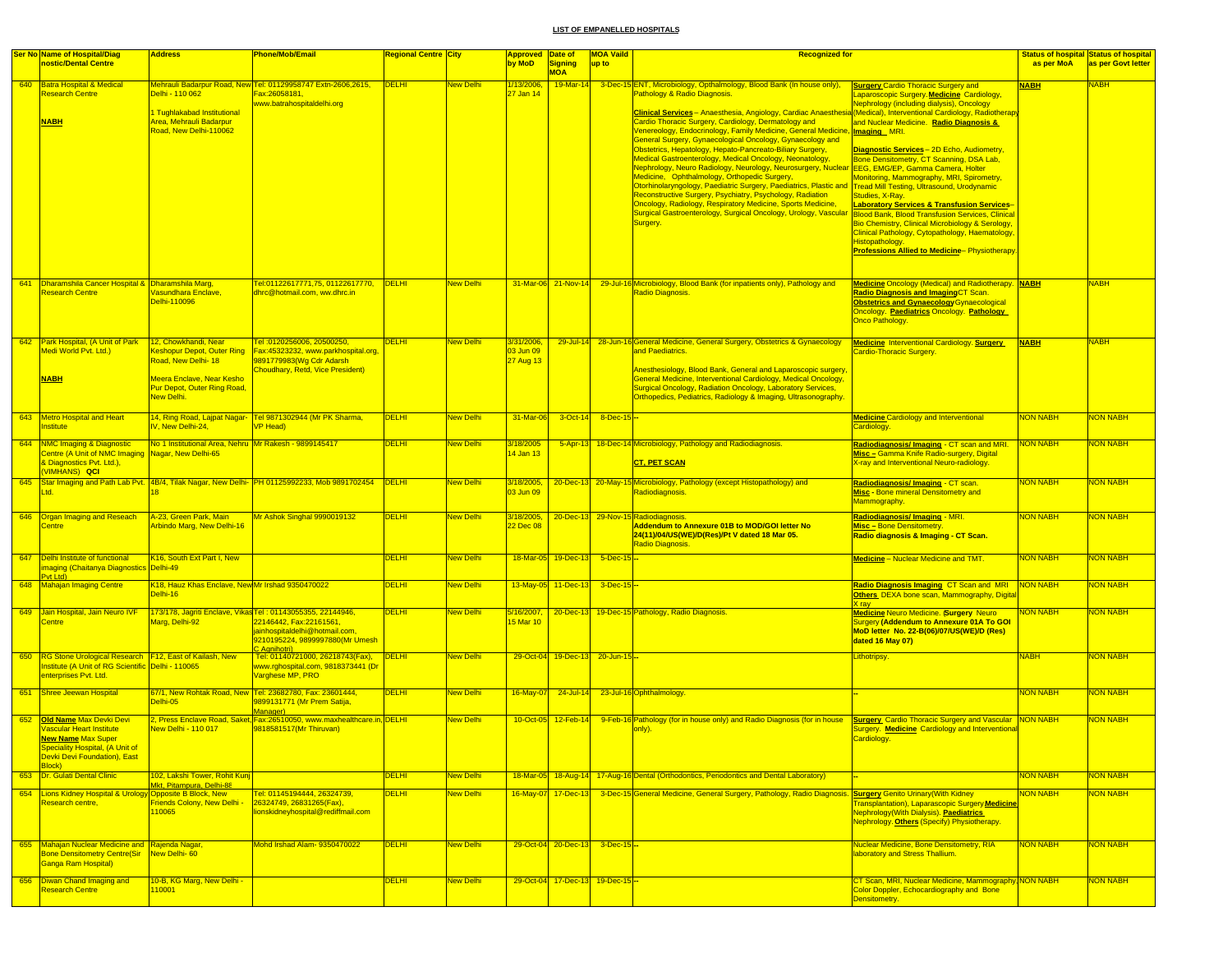|     | <b>Ser No Name of Hospital/Diag</b>                        | <b>Address</b>                                                    | <b>Phone/Mob/Email</b>                                                                         | Regional Centre City |                  | Approved Date of       |                     | <b>MOA Vaild</b>  | <b>Recognized for</b>                                                                                                                                                                    |                                                                                                |                 | <b>Status of hospital Status of hospital</b> |
|-----|------------------------------------------------------------|-------------------------------------------------------------------|------------------------------------------------------------------------------------------------|----------------------|------------------|------------------------|---------------------|-------------------|------------------------------------------------------------------------------------------------------------------------------------------------------------------------------------------|------------------------------------------------------------------------------------------------|-----------------|----------------------------------------------|
|     | nostic/Dental Centre                                       |                                                                   |                                                                                                |                      |                  | by MoD                 | <b>Signing</b>      | up to             |                                                                                                                                                                                          |                                                                                                | as per MoA      | as per Govt letter                           |
|     |                                                            |                                                                   |                                                                                                |                      |                  |                        | <b>MOA</b>          |                   |                                                                                                                                                                                          |                                                                                                |                 |                                              |
| 657 | Kohli Imaging & Diagnostic<br>Centre                       | 70, Mount Kailash, East of<br>Kailash, New Delhi -110065          |                                                                                                | DELHI                | New Delhi        | 29-Oct-04              | 20-Dec-11           |                   | 19-Dec-13 Ultrasound, Mammography and Color Doppler.                                                                                                                                     |                                                                                                | <b>NON NABH</b> | NON NABH                                     |
|     |                                                            |                                                                   |                                                                                                |                      |                  |                        |                     |                   |                                                                                                                                                                                          |                                                                                                |                 |                                              |
|     | 658 Mata Chanan Devi Hospital                              | C-1, Janak Puri, New Delhi-58 Tel: 01145582000                    |                                                                                                | DELHI                | New Delhi        |                        | 29-Oct-04 20-Dec-10 |                   | 19-Dec-11 General Medicine, ENT, Orthopaedics, Dental, Microbiology,<br>General Surgery, Ophthalmology, Psychiatry, Anaesthesia, Blood Reconstructive, Genito Urinary, Gastro Intestinal | Surgery- Neuro Surgery, Plastic and                                                            | <b>NON NABH</b> | <b>NON NABH</b>                              |
|     |                                                            |                                                                   |                                                                                                |                      |                  |                        |                     |                   | Bank, Obstetrics and Gynaecology, Paediatrics, Dermatology,                                                                                                                              | Traumatology & Spinal. Medicine-Neuro                                                          |                 |                                              |
|     |                                                            |                                                                   |                                                                                                |                      |                  |                        |                     |                   | Pathology, Radio Diagnosis, Emergency & Physiotherapy.                                                                                                                                   | medicine, Cardiology, Respiratory Diseases,                                                    |                 |                                              |
|     |                                                            |                                                                   |                                                                                                |                      |                  |                        |                     |                   |                                                                                                                                                                                          | Gastroenterology, Endocrinology, Nephrology,                                                   |                 |                                              |
|     |                                                            |                                                                   |                                                                                                |                      |                  |                        |                     |                   |                                                                                                                                                                                          | Rheumatology, Clinical Haematology, Oncology &<br>Interventional Cardiology.                   |                 |                                              |
|     |                                                            |                                                                   |                                                                                                |                      |                  |                        |                     |                   |                                                                                                                                                                                          | Radio diagnosis/ Imaging                                                                       |                 |                                              |
|     |                                                            |                                                                   |                                                                                                |                      |                  |                        |                     |                   |                                                                                                                                                                                          | CT Scan. Other - Dialysis.                                                                     |                 |                                              |
|     |                                                            |                                                                   |                                                                                                |                      |                  |                        |                     |                   |                                                                                                                                                                                          |                                                                                                |                 |                                              |
|     | 659 Gulati Dental Centre                                   | C2B/78 B Janakpuri, New<br>Delhi-110058                           |                                                                                                | DELHI                | New Delhi        | 29-Oct-04              |                     |                   | Dental.                                                                                                                                                                                  |                                                                                                | <b>NON NABH</b> | <b>NON NABH</b>                              |
|     | 660 Centre for Sight                                       | B-5/24, Safderjung Enclave,                                       | Tel: 45738888, 41644000                                                                        | <b>DELHI</b>         | New Delhi        | 29-Oct-04              |                     |                   | 17-Dec-13 16-Dec-15 Ophthalmology.                                                                                                                                                       |                                                                                                | <b>NON NABH</b> | <mark>NON NABH</mark>                        |
|     |                                                            | New Delhi - 110029                                                |                                                                                                |                      |                  |                        |                     |                   |                                                                                                                                                                                          |                                                                                                |                 |                                              |
|     | 661 IC Sight & Sound Enterprises                           | 12, Basrurkar Market, Moti                                        | Mr Gauray Anand - 9810153565                                                                   | DELHI                | New Delhi        |                        | 29-Oct-04 20-Dec-11 |                   | 19-Dec-13 Speech therapy, hearing test & hearing aid test.                                                                                                                               |                                                                                                | <b>NON NABH</b> | <b>NON NABH</b>                              |
|     |                                                            | Bagh I, New Delhi-21                                              |                                                                                                |                      |                  |                        |                     |                   |                                                                                                                                                                                          |                                                                                                |                 |                                              |
| 662 | National Heart Institute and                               |                                                                   | 49 Community Centre, East of Fax: 26225733, Tel:26414156,                                      | <b>DELHI</b>         | <b>Jew Delhi</b> |                        | 4-Jan-08 12-Aug-14  |                   | 13-Oct-15 General Medicine, Microbiology, Blood Bank (Only Blood                                                                                                                         | <b>Surgery Cardio thoracic Surgery.</b>                                                        | <b>NABH</b>     | <mark>NON NABH</mark>                        |
|     | <b>Research Centre</b>                                     | kailash, New Delhi - 65                                           | contact@nhi.in, 9810269404(Dir CEO                                                             |                      |                  |                        |                     |                   | Transfusion) Pathology, Radio Diagnosis (incl USG).                                                                                                                                      | Medicine Cardiology, Endocrinology &                                                           |                 |                                              |
|     | 663 Metro Hospital and Cancer                              |                                                                   | 21, Community Centre, Preet   Tel: 01202533491, 2444466, Fax                                   | DELHI                | New Delhi        |                        | 22-Dec-08 17-Dec-13 | $15 -$ Apr-14 $-$ |                                                                                                                                                                                          | <b>Interventional Cardiology</b><br>Surgery - Oncology (Surgery).                              | <b>NABH</b>     | <b>NON NABH</b>                              |
|     | Institute                                                  | Vihar, Delhi-92,                                                  | 2533487,                                                                                       |                      |                  |                        |                     |                   |                                                                                                                                                                                          |                                                                                                |                 |                                              |
|     |                                                            |                                                                   | pksharma25464@gmail.com,                                                                       |                      |                  |                        |                     |                   |                                                                                                                                                                                          | Medicine - Cardiology, Radiotherapy.                                                           |                 |                                              |
|     |                                                            |                                                                   | 9871302944 (MR PK Sharma, VP                                                                   |                      |                  |                        |                     |                   |                                                                                                                                                                                          |                                                                                                |                 |                                              |
|     | 664 Dr Shroffs Charity Eye Hospital 5027, Kedar Nath Road, |                                                                   | relations)<br>Fax:43528816, tpadesk@sceh.net,                                                  | <b>DELHI</b>         | <b>New Delhi</b> | 22-Dec-08              |                     |                   | 1-Feb-14 22-Nov-15 ENT, Ophthalmology                                                                                                                                                    |                                                                                                | <b>NABH</b>     | <b>NABH</b>                                  |
|     |                                                            | Darya Ganj, New Delhi-02                                          | 8800409097 (Mr Sanjeev Kumar, TPA                                                              |                      |                  |                        |                     |                   |                                                                                                                                                                                          |                                                                                                |                 |                                              |
|     | 665 Sunetra Eye Centre,                                    | S-52, Panchsila Park, New                                         | oordinator)<br>26016306(Mr SN Duggal, Manager)                                                 | <b>DELHI</b>         | New Delhi        | 22-Dec-08              | 13-Feb-09           |                   | 12-Feb-11 Ophthalmology                                                                                                                                                                  |                                                                                                | <b>NON NABH</b> | <b>NON NABH</b>                              |
|     |                                                            | Delhi - 110011                                                    |                                                                                                |                      |                  |                        |                     |                   |                                                                                                                                                                                          |                                                                                                |                 |                                              |
| 666 | Krystal Scan and Diagnostic                                | 1 Paschimi Enclave, Main                                          |                                                                                                | DELHI                | New Delhi        |                        | 22-Dec-08 20-Dec-10 | 19-Dec-11         |                                                                                                                                                                                          | Radio Diagnosis & Imaging- CT Scan, MRI.                                                       | <b>NON NABH</b> | <b>NON NABH</b>                              |
|     | Centre                                                     | Rohtak Road, Near Peera                                           |                                                                                                |                      |                  |                        |                     |                   |                                                                                                                                                                                          | Others (Specify) - ECHO, Color Doppler, TMT.                                                   |                 |                                              |
|     |                                                            | Garhi Chowk, New Delhi-87                                         |                                                                                                |                      |                  |                        |                     |                   |                                                                                                                                                                                          |                                                                                                |                 |                                              |
|     | 667 Delhi Heart and Lung Institute                         | 3 MM11, Panchkuian Road,                                          | Tel: 01143066666                                                                               | <b>DELHI</b>         | <b>New Delhi</b> | 12/15/04,              |                     |                   | 13-Aug-14 22-Jan-16 Main Services :- Cardiology - Both Invasive & Non -Invasive, Cardiothoracic and Vascular Surgery, Pulmonology, NON NABH                                              |                                                                                                |                 | <mark>NON NABH</mark>                        |
|     |                                                            | New Delhi-110055                                                  | Fax:01122617770Email: info@dhli.cor                                                            |                      |                  | 20 Jun 14              |                     |                   | Critical Care & Sleep Medicine Thoracic Surgery.                                                                                                                                         |                                                                                                |                 |                                              |
|     |                                                            |                                                                   |                                                                                                |                      |                  |                        |                     |                   |                                                                                                                                                                                          |                                                                                                |                 |                                              |
|     | <b>NABH</b>                                                |                                                                   |                                                                                                |                      |                  |                        |                     |                   | Laboratory and Imaging Services: - Clinical Biochemistry, Clinical Pathology, Haematology & Immunohaematology<br>Microbiology & Serology, Blood Bank & Radiology.                        |                                                                                                |                 |                                              |
|     |                                                            |                                                                   |                                                                                                |                      |                  |                        |                     |                   |                                                                                                                                                                                          |                                                                                                |                 |                                              |
|     |                                                            |                                                                   |                                                                                                |                      |                  |                        |                     |                   | Allied Services: Physiotherapy and Cardio Pulmonary Rehabilitation Services.                                                                                                             |                                                                                                |                 |                                              |
|     |                                                            |                                                                   |                                                                                                |                      |                  |                        |                     |                   |                                                                                                                                                                                          |                                                                                                |                 |                                              |
|     |                                                            |                                                                   |                                                                                                |                      |                  |                        |                     |                   | Annexure 1A to MOD/GOI letter No. 24(21)/04/US(WE/D (Res) dated 15 Dec 2004 pertaining to hospital is<br>superseded.                                                                     |                                                                                                |                 |                                              |
|     | 668 Shroff Eye Centre                                      | 4-9, Kailash Colony, 105                                          | Tel: 26462431, Fax:26484736                                                                    | <b>DELHI</b>         | <b>New Delhi</b> | 18-Sep-07              |                     |                   | 1-Jan-14 22-Dec-15 Opthalmology.                                                                                                                                                         |                                                                                                | <b>NON NABH</b> | NON NABH                                     |
|     |                                                            | Surya Kiran, KG Marg, New                                         |                                                                                                |                      |                  |                        |                     |                   |                                                                                                                                                                                          |                                                                                                |                 |                                              |
|     |                                                            | elhi - 110048<br>A-13, Green Park, New Delhi- Mr Karan 9990130464 |                                                                                                | DELHI                |                  |                        | 20-Dec-11           |                   | 19-Dec-13 Radio Diagnosis.                                                                                                                                                               | <b>Radio Diagnosis and Imaging</b>                                                             | <b>NON NABH</b> | <b>NON NABH</b>                              |
| 669 | GMR Institute of Imaging and<br>Research Centre            |                                                                   |                                                                                                |                      | New Delhi        | 18-Sep-07              |                     |                   |                                                                                                                                                                                          | CT Scan and MRI.                                                                               |                 |                                              |
|     |                                                            |                                                                   |                                                                                                |                      |                  |                        |                     |                   |                                                                                                                                                                                          | Others Mammography.                                                                            |                 |                                              |
|     | 670 Bharti Medicare (P) Ltd                                | C-70 Opp Madhav(Bindra)                                           |                                                                                                | DELHI                | New Delhi        | 22-Dec-08              | 8-Jun-09            |                   | 7-Jun-11 Dermatology, Pathology, Radio diagnosis (Incl USG)                                                                                                                              | Others (Specify) - ECG, Color Doppler TMT,                                                     | <b>NON NABH</b> | <b>NON NABH</b>                              |
|     | (The Aplio Clinic)                                         | Park Rajouri Garden New                                           |                                                                                                |                      |                  |                        |                     |                   |                                                                                                                                                                                          | <b>ECHO Cardiogram</b>                                                                         |                 |                                              |
| 671 | Deepak Memorial Hospital &                                 | Delhi-110027<br>5 Institutional Area, Vikas                       | Tel: 01122155555, 22154444,                                                                    | <b>DELHI</b>         | New Delhi        |                        | 3-Jun-09 21-Feb-13  |                   | 20-Feb-15 General Medicine, ENT, Orthopaedics, General Surgery,                                                                                                                          | <b>Surgery</b> Plastic and Reconstructive, Vascular                                            | <b>NABL</b>     | <b>NABL</b>                                  |
|     | <b>Medical Research Institute</b>                          | Road Extn II, Delhi - 110092                                      | 22373380, Fax:22379260,                                                                        |                      |                  |                        |                     |                   | <b>Obstetrics and Gynaecology, and Paediatrics.</b>                                                                                                                                      | Surgery, Traumatology. Medicine Neuro-                                                         |                 |                                              |
|     |                                                            |                                                                   | dmhrc@kailashhospital.org,                                                                     |                      |                  |                        |                     |                   |                                                                                                                                                                                          | <b>Medicine, Cardiology, Respiratory Diseases,</b>                                             |                 |                                              |
|     |                                                            |                                                                   | 9999598566, 9711918491(Mr Ravi                                                                 |                      |                  |                        |                     |                   |                                                                                                                                                                                          | Gastro-enterology. Paediatrics Neonatology                                                     |                 |                                              |
|     |                                                            |                                                                   | Verma, Mgr Corp Relation)                                                                      |                      |                  |                        |                     |                   |                                                                                                                                                                                          |                                                                                                |                 |                                              |
|     | 672 Bhagwati Hospital                                      | Delhi - 110085                                                    | CS/OCF-6, Sector-13, Rohini, Tel : 43126000, 43126100, Fax:<br>43126060, 9971273239(Mr Rajesh, | <b>DELHI</b>         | <b>New Delhi</b> | 3/3/2009,<br>14 Jan 13 |                     |                   | 1-Feb-13 30-Jan-15 General Purpose Hospital. General Medicine, General                                                                                                                   | <b>Medicine</b> Nephrology (Haemodialysis only)                                                | <b>NON NABH</b> | NON NABH                                     |
|     |                                                            |                                                                   | PRO)                                                                                           |                      |                  |                        |                     |                   | Surgery, Obstetric and Gynecology, Paediatrics,<br>Orthopaedics, ICU, Critical Care Units, ENT,                                                                                          | <b>Speciality Hospital, Cardiology (Consultation</b>                                           |                 |                                              |
|     |                                                            |                                                                   |                                                                                                |                      |                  |                        |                     |                   | Ophthalmology, Laboratory Services (Clinical Pathology,                                                                                                                                  | and Diagnostics), Interventional Cardiology,                                                   |                 |                                              |
|     |                                                            |                                                                   |                                                                                                |                      |                  |                        |                     |                   | Haematology, Bio-chemistry and Microbiology) and Imaging                                                                                                                                 | Cardiothoracic Surgery, Urology including Dialysis                                             |                 |                                              |
|     |                                                            |                                                                   |                                                                                                |                      |                  |                        |                     |                   | Facilities (X-Ray, USG, Colour Doppler, CT Scan and                                                                                                                                      | and Lithotripsy and Orthopedic Surgery including<br>Arthroscopy and Joint Replacement Surgery. |                 |                                              |
|     |                                                            |                                                                   |                                                                                                |                      |                  |                        |                     |                   | <b>Interventional Radiology).</b>                                                                                                                                                        |                                                                                                |                 |                                              |
|     |                                                            |                                                                   |                                                                                                |                      |                  |                        |                     |                   |                                                                                                                                                                                          | Diagnostic Services: CT Scanning, Ultrasound, NABH                                             |                 |                                              |
| 673 | <b>RLKC Hospital Metro Heart</b><br>nstitute               | New Delhi-18                                                      | Naraina Road, Pandav Nagar, Tel: 25891014, Fax:25891033,<br>9871302944(Dr Bindu Jain)          | <b>DELHI</b>         | <b>New Delhi</b> | 6/3/2009<br>14 Jun 13  | 13-Oct-14           |                   | 8-Jul-15 Surgery Cardio- Thoracic Surgery                                                                                                                                                | X-Ray                                                                                          |                 | <b>NABH</b>                                  |
|     |                                                            |                                                                   |                                                                                                |                      |                  |                        |                     |                   |                                                                                                                                                                                          |                                                                                                |                 |                                              |
|     |                                                            |                                                                   |                                                                                                |                      |                  |                        |                     |                   | Anaesthesia, Cardiology, Cardiothoracic Surgery, Coronary Care Laboratory Services: Blood Transfusion                                                                                    |                                                                                                |                 |                                              |
|     | <b>NABH</b>                                                |                                                                   |                                                                                                |                      |                  |                        |                     |                   | Unit, Day Care Treatment Bronchoscopy, Dermatology, Dialysis, Service, Clinical Bio-chemistry, Clinical<br>Ear Nose & Throat, Emergency Medicine, General Medicine,                      | Microbiology and Serology, Clinical Pathology,                                                 |                 |                                              |
|     |                                                            |                                                                   |                                                                                                |                      |                  |                        |                     |                   | General Surgery, Gynaecology, Intensive Care Unit Adult,                                                                                                                                 | Cytopathology, Haematology,                                                                    |                 |                                              |
|     |                                                            |                                                                   |                                                                                                |                      |                  |                        |                     |                   | Nephrology, Neurology, Obstetrics, Oral Surgery, Orthopaedic                                                                                                                             | mmunohematology.                                                                               |                 |                                              |
|     |                                                            |                                                                   |                                                                                                |                      |                  |                        |                     |                   | Surgery, Paediatrics, Plastic Surgery, Rehabilitation, Respiratory                                                                                                                       |                                                                                                |                 |                                              |
|     |                                                            |                                                                   |                                                                                                |                      |                  |                        |                     |                   | Medicine, Surgical ICU, Urology.                                                                                                                                                         | <b>Allied Services: Physiotherapy.</b>                                                         |                 |                                              |
|     | 674 Sant Parmanand Hospital                                | 18, Sham Nath Marg, Civil                                         | 23981260, 23994401-10,                                                                         | DELHI                | New Delhi        | $3 - Jun-09$           | 8-Feb-11            |                   | 7-Feb-12 General Medicine, Orthopaedics, Microbiology, General Surgery,                                                                                                                  | <b>Surgery</b> Traumatology, Joint Replacement                                                 | <b>NON NABH</b> | NON NABH                                     |
|     |                                                            | Lines, Delhi - 110054                                             | contact@sphdelhi.org, 9811241006(Mr                                                            |                      |                  |                        |                     |                   | Obstetrics and Gynaecology, Pathology and Radio-Diagnosis.                                                                                                                               | Surgery, Spinal Surgery and Laparascopic                                                       |                 |                                              |
|     |                                                            |                                                                   | Pankaj Sharma)                                                                                 |                      |                  |                        |                     |                   |                                                                                                                                                                                          | Surgery. Medicine Neuro-medicine, Respiratory<br>Diseases, Gastro-enterology,                  |                 |                                              |
|     |                                                            |                                                                   |                                                                                                |                      |                  |                        |                     |                   |                                                                                                                                                                                          | Endocrinology, Nephrology, Rheumatology,                                                       |                 |                                              |
|     |                                                            |                                                                   |                                                                                                |                      |                  |                        |                     |                   |                                                                                                                                                                                          | Clinical Haematology and Critical Care Medicine                                                |                 |                                              |
|     | 675 <b>Dr Anand's Imaging and</b>                          | G14, Preet Vihar, Vikas Marg, 01122501752, 22525599               |                                                                                                | <b>DELHI</b>         | <b>New Delhi</b> |                        |                     |                   | 22-Dec-08 11-Dec-13 19-Dec-15 Radio Diagnosis.                                                                                                                                           | Radio diagnosis & Imaging- CT Scan, MRI.                                                       | <b>NON NABH</b> | <b>NON NABH</b>                              |
|     | <b>Neurological Research Centre</b>                        | Delhi-92                                                          |                                                                                                |                      |                  |                        |                     |                   |                                                                                                                                                                                          |                                                                                                |                 |                                              |
|     |                                                            |                                                                   |                                                                                                |                      |                  |                        |                     |                   |                                                                                                                                                                                          |                                                                                                |                 |                                              |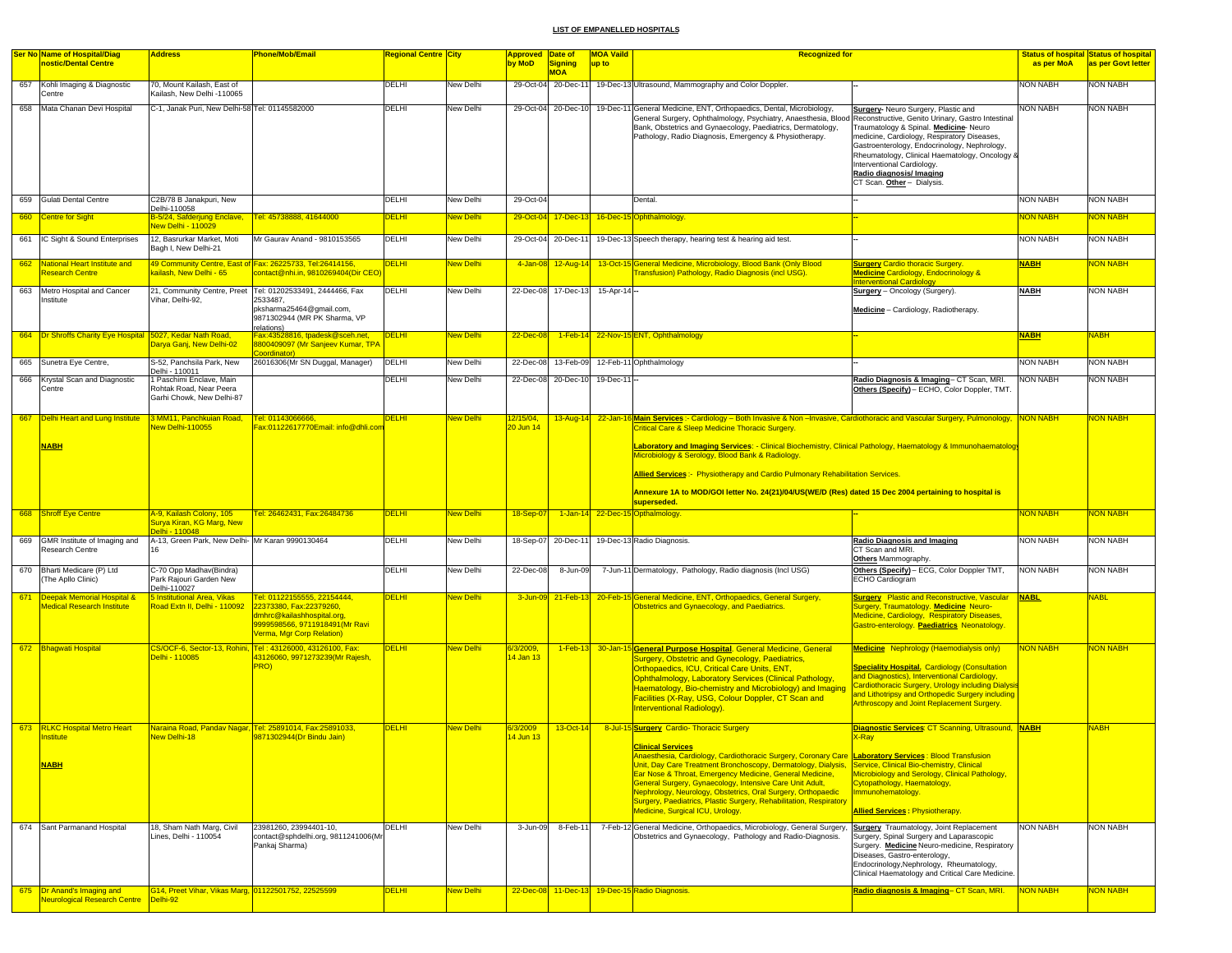|     | <b>Ser No Name of Hospital/Diag</b>                                                                                      | <b>Address</b>                                                                                                  | Phone/Mob/Email                                                                                                           | <mark>Regional Centre City</mark> |                  | <mark>Approved Date of</mark> |                              | <b>MOA Vaild</b>           | <b>Recognized for</b>                                                                                                                                                                                                                                 |                                                                                                                          |                 | <b>Status of hospital Status of hospital</b> |
|-----|--------------------------------------------------------------------------------------------------------------------------|-----------------------------------------------------------------------------------------------------------------|---------------------------------------------------------------------------------------------------------------------------|-----------------------------------|------------------|-------------------------------|------------------------------|----------------------------|-------------------------------------------------------------------------------------------------------------------------------------------------------------------------------------------------------------------------------------------------------|--------------------------------------------------------------------------------------------------------------------------|-----------------|----------------------------------------------|
|     | nostic/Dental Centre                                                                                                     |                                                                                                                 |                                                                                                                           |                                   |                  | by MoD                        | <b>Signing</b><br><b>MOA</b> | up to                      |                                                                                                                                                                                                                                                       |                                                                                                                          | as per MoA      | as per Govt letter                           |
|     | 676 <b>Dr Savita Jain Arun Imaging</b>                                                                                   | D-29, Vivek Vihar, Phase I,                                                                                     |                                                                                                                           | <b>DELHI</b>                      | <b>New Delhi</b> | 3-Jun-09                      | 14-Jun-12                    |                            | 13-Jun-14 Radio-diagnosis                                                                                                                                                                                                                             |                                                                                                                          | <b>NON NABH</b> | <b>NON NABH</b>                              |
|     | Centre                                                                                                                   | <b>Palhi-92</b>                                                                                                 |                                                                                                                           |                                   |                  |                               |                              |                            |                                                                                                                                                                                                                                                       |                                                                                                                          |                 |                                              |
| 677 | Primus Ortho and spine Hospital 2, Chandragupt Marg,<br><b>Primus Super Speciality Hospital Chanakyapuri, New Delhi-</b> | 110021                                                                                                          | Tel: 01166206620, Fax:66206650,<br>info@primushospital.com, 987358811<br>(Mrs Achla Dewan)                                | <b>DELHI</b>                      | New Delhi        | 6/3/2009<br>20 Jun 14         | 20-Dec-1                     | 4-Feb-15                   | Clinical Services:- Orthopaedics & Joint Replacement, Spinal Surgery, Neuro Surgery, Urology, Minimal Invasive NON NABH<br>Surgery, Opthalmology, ENT, Non-Invasive Cardiology, Gynaecology, Dentistry & Maxillofacial Surgery, Internal<br>Medicine. |                                                                                                                          |                 | <b>NON NABH</b>                              |
|     | <b>NABH</b>                                                                                                              |                                                                                                                 |                                                                                                                           |                                   |                  |                               |                              |                            | Allied Services:- Laboratory Services, Blood Bank Services, Radiology Services, Physiotherapy including Manual<br>Exercises & Electro Therapy, Nephrology, Gastroenterology, Pulmonology.                                                             |                                                                                                                          |                 |                                              |
|     |                                                                                                                          |                                                                                                                 |                                                                                                                           |                                   |                  |                               |                              |                            | Annexure 1A of GOI MOD letter No 22B(01)/08/US(WE)/D(Res) dated 03 Jun 2009 pertaining to hospital is<br>superseded.                                                                                                                                  |                                                                                                                          |                 |                                              |
| 678 | SMH Curie City Cancer Centre   2, Institutional Area, Vikas                                                              |                                                                                                                 | 43006000, Fax: 43006060,                                                                                                  | <b>DELHI</b>                      | New Delhi        | 3/15/2010,                    | 20-Dec-14                    |                            | 9-Dec-15 Microbiology, Pathology and Radio diagnosis.                                                                                                                                                                                                 | <b>Medicine</b> Oncology (Medical) and Radiotherapy NON NABH                                                             |                 | NON NABH                                     |
|     | (A Unit of Health Care Global<br>Enterprises Ltd).<br><b>NON NABH</b>                                                    | Marg Extention, Delhi-92<br>#2 Institutional area. Vikas<br><b>Marg Extension,</b><br>Karkardooma, Delhi-110092 | 9818102423, 9999723576 (Mr<br>Dharmendra Kumar)                                                                           |                                   |                  | 2 Dec 13                      |                              |                            | <b>Specialized Services: Surgical Oncology, Gynaecological</b><br>Oncology and Nuclear Medicine (PET-CT).                                                                                                                                             |                                                                                                                          |                 |                                              |
| 679 | All India Institute of Medical                                                                                           | Ansari Nagar, Delhi                                                                                             |                                                                                                                           | DELHI                             | New Delhi        | 6-Aug-03                      |                              |                            |                                                                                                                                                                                                                                                       | All purpose.                                                                                                             | <b>NON NABH</b> | <b>NON NABH</b>                              |
| 680 | Sciences<br>Dr Rajender Prasad Centre for   All India Institute of Medical<br>Opthalmic Sciences                         | Sciences, Ansari Nagar.                                                                                         |                                                                                                                           | DELHI                             | New Delhi        | 6-Aug-03                      |                              |                            |                                                                                                                                                                                                                                                       | Retinal Detachment Surgery.                                                                                              | <b>NON NABH</b> | <b>NON NABH</b>                              |
| 681 | Safdarjung Hospital                                                                                                      | Delhi                                                                                                           |                                                                                                                           | DELHI                             | New Delhi        | 6-Aug-03                      |                              |                            |                                                                                                                                                                                                                                                       |                                                                                                                          | <b>NON NABH</b> | <b>NON NABH</b>                              |
|     | 682 City Dental Clinic (A Unit of City B-39, Basement, Defence<br>Dental Care Pvt. Ltd.                                  | Colony, New Delhi-110024                                                                                        |                                                                                                                           | DELHI                             | New Delhi        | 29-Oct-04                     | 1-May-10                     |                            | 30-Apr-11 Dental & Dental Laboratory.                                                                                                                                                                                                                 |                                                                                                                          | <b>NON NABH</b> | <b>NON NABH</b>                              |
|     | 683 Dr Manish Kalra's Dental and<br>Orthodontic Clinic                                                                   | C-15 (GF) Amar Colony Lajpat<br>Nagar-IV, New Delhi-110024                                                      |                                                                                                                           | DELHI                             | New Delhi        | 10/29/04,<br>13 Jan 06        | Dis-emp                      |                            | Dental & Dental Laboratory.                                                                                                                                                                                                                           | Dis-empanelled                                                                                                           | <b>NON NABH</b> | <b>NON NABH</b>                              |
| 684 | <b>Raahat Dental Clinic</b>                                                                                              | 285 PKT-1, Sector-23,<br>Dwarka-75                                                                              | Mob No: 09310557775, E.mail<br>raahat1997@yahoo.in                                                                        | <b>DELHI</b>                      | New Delhi        | 29 Oct 04,<br>7 Sep 12        | 27-Dec-1                     |                            | 23-Jun-14 Dental & Dental Laboratory.                                                                                                                                                                                                                 | <b>General Services</b> Dental.<br><b>Specialised Services. Prosthodontia.</b>                                           | <b>NON NABH</b> | <mark>NON NABH</mark>                        |
| 685 | Dr. Ekta Chaddha's aesthetic<br>Dental Clinic                                                                            | E-84 Greater Kailash Part-I,<br>New Delhi-48.                                                                   |                                                                                                                           | DELHI                             | New Delhi        | 18-Sep-07                     |                              |                            | Dental including Prosthodontia and Dental Lab.                                                                                                                                                                                                        |                                                                                                                          | <b>NON NABH</b> | <b>NON NABH</b>                              |
|     | 686 The Apollo Clinic                                                                                                    | Janakpuri, Krishna Bhawan, 7-<br>8, A-3 Shopping Centre, New<br>Delhi-58                                        |                                                                                                                           | DELHI                             | New Delhi        | 18-Sep-07                     |                              |                            | Dental, Dermatology, Pathology and Radio Diagnosis.                                                                                                                                                                                                   | Others Echo Cardiography, ECG, Stress Echo,<br>Color Doppler and Physiotherapy.                                          | <b>NON NABH</b> | <b>NON NABH</b>                              |
|     | 687 Swaran Dental Clinic                                                                                                 | 103, 104 Oriental House<br>Gulmohar Enclave, New Delhi                                                          |                                                                                                                           | DELHI                             | New Delhi        | 4-Jan-08                      |                              |                            | Dental (incl Dental Lab)                                                                                                                                                                                                                              |                                                                                                                          | <b>NON NABH</b> | <b>NON NABH</b>                              |
|     | 688 The Heart Centre                                                                                                     | 110016<br>2 Ring Road Lajpat Nagar,<br>New Delhi-110024,                                                        | Ph-01126431179, Fax-011-26217823, DELHI<br>Mob-9810033807                                                                 |                                   | New Delhi        | 22-Dec-08                     |                              |                            | Cardiology, Interventional Cardiology                                                                                                                                                                                                                 |                                                                                                                          | <b>NON NABH</b> | <b>NON NABH</b>                              |
|     | 689   Dr SS Duggals Dental Clinic                                                                                        | B-149, First Floor, GK, Part I.<br>New Delhi-110048                                                             |                                                                                                                           | DELHI                             | New Delhi        | 22-Dec-08                     | 21-Feb-12                    | 20-Feb-14 Dental           |                                                                                                                                                                                                                                                       | Oral Surgery & Periodontia                                                                                               | <b>NON NABH</b> | <b>NON NABH</b>                              |
|     | 690 Nanda Diagnostic Centre                                                                                              | ED-9A & 31A Madhuban<br>Chowk Pitampura Delhi-<br>110088                                                        | Ph-011-27313673/27316237, Mob<br>9810021413                                                                               | DELHI                             | New Delhi        | 22-Dec-08                     |                              |                            | Microbiology, Pathology, Radio diagnosis (Incl USG & Color<br>Doppler)                                                                                                                                                                                | Pathology - Onco pathology.<br>Others (Specify) - Bone densitometry.                                                     | NON NABH        | <b>NON NABH</b>                              |
|     |                                                                                                                          |                                                                                                                 |                                                                                                                           |                                   |                  |                               |                              |                            |                                                                                                                                                                                                                                                       |                                                                                                                          |                 |                                              |
|     | 691 Fortis Fit Lt Rajan Dhall Hospital B-1, Aruna Asaf Ali Marg,                                                         | Vasant Kunj, New Delhi-<br>110070                                                                               | Tel: 01142776222, Extn:5050,<br>Fax:42776221,<br>contactus@fortishealthcare.com,<br>9899880355(Mr Krishna, Fin Controller | DELHI                             | New Delhi        |                               | 3-Jun-09 20-Dec-11           | 19-Dec-13-                 |                                                                                                                                                                                                                                                       | <b>Surgery</b> Cardio-thoracic Surgery and Joint<br>Replacement Surgery. Medicine Nephrology.<br>Paediatrics Cardiology. | NON NABH        | <b>NON NABH</b>                              |
|     | 692 Clinical Diagnostic Centre,                                                                                          | 69 Hargobind Enclave<br>Karkardooma, New Delhi, PIN<br>110092                                                   | PH 01122373992, Mob 9312313887                                                                                            | DELHI                             | New Delhi        | 3-Jun-09                      |                              |                            | Radio-Diagnosis                                                                                                                                                                                                                                       | Radio-Diagnosis & Imaging CT Scan.                                                                                       | <b>NON NABH</b> | <b>NON NABH</b>                              |
|     | 693 Siddhant Diagnostic                                                                                                  | Delhi-75                                                                                                        | 69, Sector 12A, Dwarka, New Dr Smita Sadwani 9811615421                                                                   | DELHI                             | New Delhi        | 3-Jun-09                      | 29-Jul-11                    |                            | 28-Jul-12 Pathology                                                                                                                                                                                                                                   |                                                                                                                          | <b>NON NABH</b> | <b>NON NABH</b>                              |
|     | 694 Life Line Laboratory,                                                                                                | H-11 Green Park Extension,                                                                                      | PH: 01126268587, 011 26168589.                                                                                            | DELHI                             | New Delhi        | 3-Jun-09                      |                              |                            | Microbiology and Pathology                                                                                                                                                                                                                            |                                                                                                                          | <b>NON NABH</b> | <b>NON NABH</b>                              |
|     | 695 Diagnostic Medical Centre Pvt                                                                                        | New Delhi, PIN 110016,                                                                                          | Mob 9811392286<br>1/4 Vikram Vihar Lajpat Nagar-PH 9811153427, 26222458, 26463,                                           | DELHI                             | New Delhi        | 3-Jun-09                      |                              |                            | Microbiology, Pathology                                                                                                                                                                                                                               |                                                                                                                          | <b>NON NABH</b> | <b>NON NABH</b>                              |
|     | I td                                                                                                                     | 4, New Delhi. PIN 110024.                                                                                       | 26218577, Fax-41729397                                                                                                    |                                   |                  |                               |                              |                            |                                                                                                                                                                                                                                                       |                                                                                                                          |                 |                                              |
|     | 696 Kohli Imaging and Diagnotic<br>Centre                                                                                | A-70, Mount Kailash DDA-<br>SFS East of Kailash, New<br>Delhi, PIN 110065                                       | Ph 01126414261, Mob 9810049591                                                                                            | DELHI                             | New Delhi        | 3-Jun-09                      |                              |                            | Radio-Diagnosis (incl USG)                                                                                                                                                                                                                            |                                                                                                                          | <b>NON NABH</b> | <b>NON NABH</b>                              |
| 697 | Mahajan Imaging Centre                                                                                                   | Fit Lt Rajan Dhal, B1, Vasant Mob 9811410077<br>Kunj,<br>New Delhi-70                                           |                                                                                                                           | <b>DELHI</b>                      | New Delhi        | 3-Jun-09                      | $11 - Dec-13$                |                            | 3-Dec-15 Radio-Diagnosis (incl USG)                                                                                                                                                                                                                   | Radio-Diagnosis & Imaging CT Scan.                                                                                       | <b>NON NABH</b> | NON NABH                                     |
|     | 698 Dental Centre                                                                                                        | Delhi-24                                                                                                        | C-270, Defence Colony, New Dr Kalra -9810127123, 01124336429 DELHI                                                        |                                   | <b>New Delhi</b> | 3-Jun-09                      |                              | 1-Apr-14 31-Mar-16 Dental. |                                                                                                                                                                                                                                                       | Others (Dental) Prosthodontia, Oral Surgery.                                                                             | <b>NON NABH</b> | <b>NON NABH</b>                              |
|     | 699 Sharp Sight Centre (East)                                                                                            | Preet Vihar), Delhi -110092                                                                                     | 81, Defence Enclave (opposite Tel: 01165259615, 22461134,<br>22461146, Fax:22461150,                                      | <u>DELHI</u>                      | <u>New Delhi</u> |                               |                              |                            | 15-Mar-10 15-Feb-14 14-Feb-16 Ophthalmology.                                                                                                                                                                                                          |                                                                                                                          | <b>NON NABH</b> | <mark>NON NABH</mark>                        |
|     |                                                                                                                          |                                                                                                                 | info@sharpsight.in, 9582807423,<br>9711154667(Mr Mohit Sharma,<br><b>Manager Corporate Relation</b>                       |                                   |                  |                               |                              |                            |                                                                                                                                                                                                                                                       |                                                                                                                          |                 |                                              |
|     | 700 Agrawal Eye Institute                                                                                                | A-235, Shivalik Malviya<br>Nagar(Near Bus Terminal),<br>New Delhi - 110017                                      | 987169444                                                                                                                 | <b>DELHI</b>                      | New Delhi        | 15-Mar-10                     |                              |                            | 16-Feb-16 Ophthalmology.                                                                                                                                                                                                                              |                                                                                                                          | <b>NON NABH</b> | <b>NON NABH</b>                              |
|     | 701 Dr Khanna's Path Care Pvt Ltd A-43, Hauz Khas,                                                                       | New Delhi-16                                                                                                    | Mr Khanna 9873835865                                                                                                      | <b>DELHI</b>                      | New Delhi        | 15-Mar-10                     | 15-Jul-13                    |                            | 29-Jan-14 Microbiology and Pathology.                                                                                                                                                                                                                 |                                                                                                                          | <b>NON NABH</b> | <b>NON NABH</b>                              |
|     | 702 Sehgal Dental Clinic                                                                                                 | CA115/1, Opp Shopping<br>Centre, Tagore Garden, New<br>Delhi-27                                                 |                                                                                                                           | <b>DELHI</b>                      | New Delhi        | 15-Mar-10                     | $20 - Jan - 14$              | 9-Jan-16 Dental.           |                                                                                                                                                                                                                                                       | Others (Specify) - Orthodontia, Prosthodontia,<br><b>Oral Surgery and Endodontics</b>                                    | NON NABH        | <b>NON NABH</b>                              |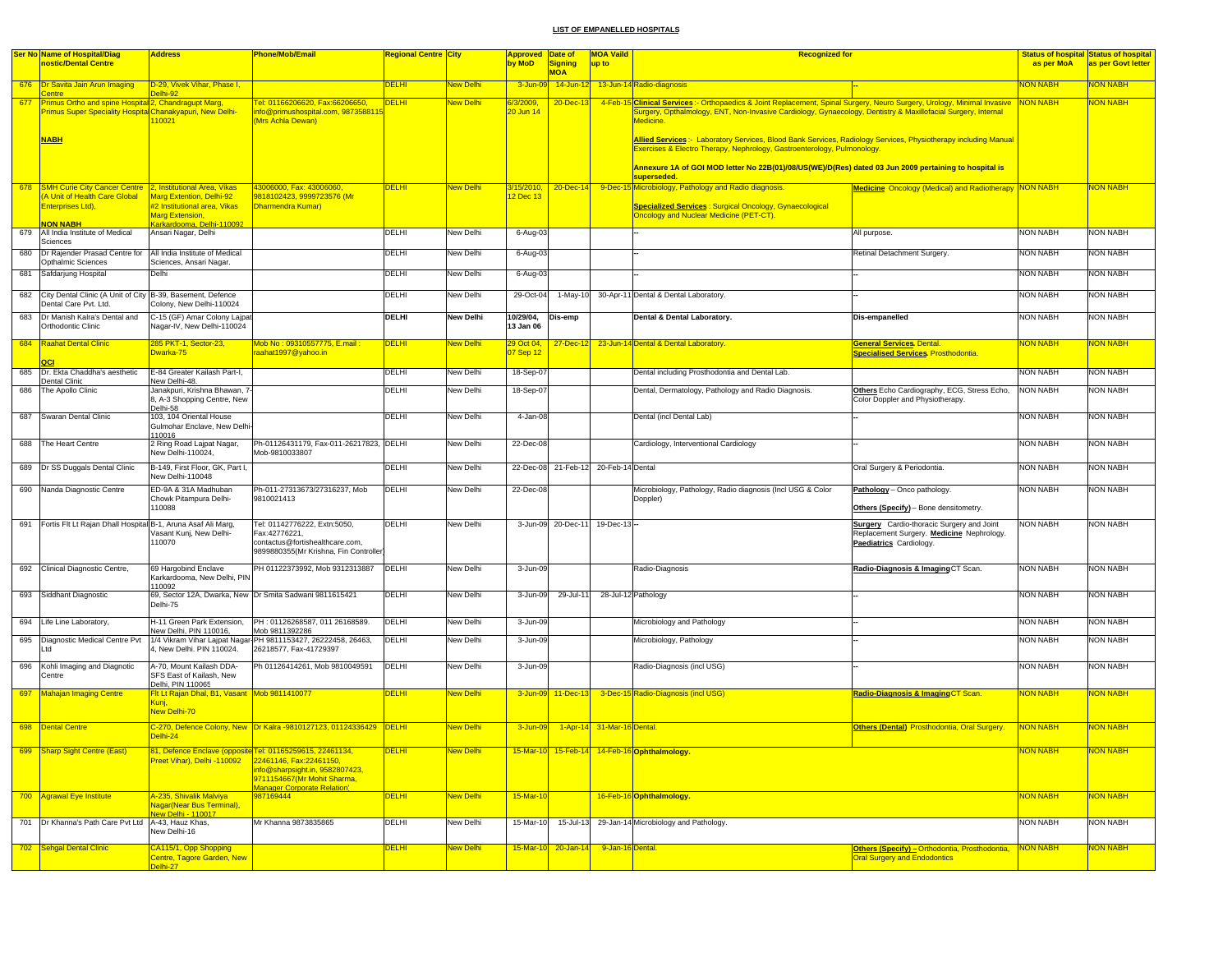|     | <b>Ser No Name of Hospital/Diag</b><br>nostic/Dental Centre                                                                                                                                                                              | <b>Address</b>                                                          | <b>Phone/Mob/Email</b>                                                                                                             | <b>Regional Centre City</b> |                  | Approved Date of<br>by MoD | Signing                           | <b>MOA Vaild</b><br>up to | <b>Recognized for</b>                                                                                                                                                                                                                                                                                                                                                                                                                                                                                                                                                                                                                                                                                                                                                                                                                                                                                                                                                                                                                                                                                                                                                                                                                                                                                                                                                                                                                                                                                                                                                      | as per MoA      | <b>Status of hospital Status of hospital</b><br>as per Govt letter |
|-----|------------------------------------------------------------------------------------------------------------------------------------------------------------------------------------------------------------------------------------------|-------------------------------------------------------------------------|------------------------------------------------------------------------------------------------------------------------------------|-----------------------------|------------------|----------------------------|-----------------------------------|---------------------------|----------------------------------------------------------------------------------------------------------------------------------------------------------------------------------------------------------------------------------------------------------------------------------------------------------------------------------------------------------------------------------------------------------------------------------------------------------------------------------------------------------------------------------------------------------------------------------------------------------------------------------------------------------------------------------------------------------------------------------------------------------------------------------------------------------------------------------------------------------------------------------------------------------------------------------------------------------------------------------------------------------------------------------------------------------------------------------------------------------------------------------------------------------------------------------------------------------------------------------------------------------------------------------------------------------------------------------------------------------------------------------------------------------------------------------------------------------------------------------------------------------------------------------------------------------------------------|-----------------|--------------------------------------------------------------------|
|     | 703 Dr BL Kapur Memorial Hospital Pusa Rao, Rajendra Place,                                                                                                                                                                              | New Delhi, PIN-110005                                                   | <u>Tele No: 011-30403040, Fax No- 011- DELHI</u><br>30653017, E.Mail-<br>WWW.blkhospital.com CP Mr Ritesh<br>Rajan (Mktg Head)     |                             | New Delhi        |                            | <b>MOA</b><br>23-Jan-12 12-Aug-14 |                           | 1-Feb-15 Clinical Services. Anaesthesia, Burn Unit, Cardiology, Cardiothoracic Surgery, Care of Elderly, Coronary Care Unit, Super Spl<br>Day Care Treatment Bronchoscopy, Day Care Treatment Endoscopy, Dentistry, Dermatology, Dialysis, Emergency<br>Medicine, Ear Nose and Throat, Fertility, Gastroenterology, GI Surgery, General Medicine, General Surgery,<br>Gynecology, Intensive Care Unit adult, Intensive Care Unit Pediatric, Intensive Care Unit Neonatal, Laser Treatmen<br>Nephrology, Neurology, Neuro Surgery, Nuclear Medicine, Obstetrics, , Medical Oncology, Radiation Oncology,<br>Surgical Oncology, Opthalmology, Oral Surgery, Orthodontics, Orthopedics Surgery, Plastic Surgery, Paediatrics &<br>Neonatology, Paediatrics Surgery, Palliative Care, Preventive Health Screening Clinics, Rehabilitation, Respiratory<br>Medicine, Surgical ICU, Transplantation Services (Bone Marrow), Urology.<br>Diagnostic Imaging CT Scanning, DSA Lab, MRI, Gamma Camera, BMD, Ultra Sound, X-Ray,Laboratory<br>Services. Clinical Bio-Chemistry, Clinical Pathology, Haematology, Clinical Microbiology & Serology, Histopathology<br>Cytopathology, Blood Bank, Blood Transfusion Services Pharmacy. Dispensary,<br>Professions Allied to Medicine Dietetics, Physiotherapy, Speech and Language Therapy, Ambulance<br>Service, Support Services. Catering, Cleaning Services, General Administration, Laundry,<br>Management of Clinical Waste, Management of Non Clinical Waste, Mortuary Services, Patient<br><b>Advisory Services, Security.</b> |                 | Super Spl                                                          |
|     | 704 Global Diagnostics Pvt Ltd,<br>QCI                                                                                                                                                                                                   | Yusuf Sarai Main Market,<br><b>Aurobindo Marg, New Delhi-</b><br>110016 | 50/1-2-3. Tower Ground Floor. Tele No 011-49884988. E.mail address DELHI<br>globalradiopharma@gmail.com,                           |                             | New Delhi        | 9/7/2012,<br>14 Jun 13     |                                   |                           | 3-Jul-13 27-Jun-15 X-Ray, USG/Colour Doppler, Bone Densitometry/ Magnetic<br>Diagnostic Services PET CT, Dexascan,<br>& Resonance Imaging (MRI) and Computed Tomography (CT) Scan Mammography, Echocardiography, EEG, EMG<br>NCV.                                                                                                                                                                                                                                                                                                                                                                                                                                                                                                                                                                                                                                                                                                                                                                                                                                                                                                                                                                                                                                                                                                                                                                                                                                                                                                                                          | <b>NON NABH</b> | <b>NON NABH</b>                                                    |
|     | 705 Dr. Nanda Eye Care Centre                                                                                                                                                                                                            | Delhi - 110075                                                          | A 200, Sector 8, Dwarka, New Tel: 9811079895, 01125360909,<br>Email: rohitnanda@yahoo.com,                                         | <b>DELHI</b>                | New Delhi        |                            |                                   |                           | 7-Sep-12 20-Sep-14 10-Sep-16 General Services: Ophthalmology and Cataract-Anterior Chamber.                                                                                                                                                                                                                                                                                                                                                                                                                                                                                                                                                                                                                                                                                                                                                                                                                                                                                                                                                                                                                                                                                                                                                                                                                                                                                                                                                                                                                                                                                | <b>NON NABH</b> | <b>NON NABH</b>                                                    |
| 706 | Max Super Speciality Hospital<br>(A unit of Balaji Medical &<br>Diagnostic Research Centre)<br><b>NABH</b>                                                                                                                               | 108 A, IP Extension,<br>Patparganj, Delhi-110092                        | www.nandaeyecare.com<br>Tel: 01143033333, 66115061,<br>9711188173, 9810569238<br>pkaushik@maxhealthcare.com,<br>9810569239         | DELHI                       | New Delhi        | 7-Sep-12                   | 6-Sep-13                          |                           | 3-Feb-14 Clinical Services. Anaesthesia, Cardiology, Cardiothoracic Surgery, Day Care Treatment, Dermatology, Dialysis,<br>Emergency Medicine, Ear, Nose & Throat, Gastroenterology (Medicine & Surgery), General Medicine, Nuclear<br>Medicine, General Surgery, ICU (MICU, CCU, Neuro ICU, SICU, NICU, PICU, CTVS), Nephrology, Neurology,<br>Neurosurgery, Obstetric & Gynaecology, Oncology (Medical Oncology, Radiation Oncology, Surgical Oncology),<br>Ophthalmology, Orthopaedic Surgery, Plastic Surgery, Paediatrics & Neonatology, Paediatric Surgery, Respiratory<br>Medicine, Urology. Diagnostic Services: CT Scanning, MRI, Ultrasound, X-RayLaboratory Services: Clinical Bio-<br>chemistry, Clinical Pathology, Haematology, Clinical Microbiology & Serology, Cytopathology, Blood Bank<br>Professions Allied to Medicine Physiotherapy.                                                                                                                                                                                                                                                                                                                                                                                                                                                                                                                                                                                                                                                                                                                 | Super Spl       | Super Spl                                                          |
|     | <b>NABH</b>                                                                                                                                                                                                                              | New Delhi - 110048                                                      | 707   Dr P Bhasin Path Labs (P) Ltd. S-13, Greater Kailash Part I,   Tel: 01141634173, 01146592240,<br>website: bhasinpathlabs.com | <b>DELHI</b>                | New Delhi        |                            |                                   |                           | 7-Sep-12 20-Sep-12 19-Sep-14 Clinical Biochemistry, Clinical Pathology, Haematology & Immuno-Haematology, Microbiology & Serology                                                                                                                                                                                                                                                                                                                                                                                                                                                                                                                                                                                                                                                                                                                                                                                                                                                                                                                                                                                                                                                                                                                                                                                                                                                                                                                                                                                                                                          | <b>NABH</b>     | <b>NABH</b>                                                        |
|     | 708   Dr Pattnaik's Laser Eye Institute C-2, Ground Floor, Lajpat<br><b>NABH</b>                                                                                                                                                         | Nagar-3, New Delhi-110024                                               | <u> Fele No : 011-43444300, Fax : </u><br>011=43444333, E.mail:<br>M.pattnaik70@gmail.com,                                         | <b>Delhi</b>                | <b>New Delhi</b> | $7-Sep-12$                 | $4$ -Dec-12                       |                           | 3-Jun-14 A/B Scan Ultra Sonography, Advanced Glaucoma Laser and Micro Surgery, Advanced refraction Unit, Automatic field ABH<br>Charting, C3-R (Corneal Collagen Cross Linking with Riboflavin), Corneal Topography /Aberrometry /Pachymetry unit<br>Corneal Transplantation, Digital Fluoroscein Angiography, DIO-Laser/Argon Laser/YAG Laser Units, LID Surgery,<br>Operation Theatre, Optical Coherence tomography, Paediatric Ophthalmology, Pathology, Phaco Emulsification,<br><b>Squint Surgery, Vitreous and Retina Surgery.</b>                                                                                                                                                                                                                                                                                                                                                                                                                                                                                                                                                                                                                                                                                                                                                                                                                                                                                                                                                                                                                                   |                 | <b>NABH</b>                                                        |
|     | 709 City X-Ray & Scan Clinic Pvt.<br>td.<br><b>NABH</b>                                                                                                                                                                                  | 10064                                                                   | 5A/34, Tilak Nagar, New Delhi-Tele No: 011-47252000, Mob No:<br>9818115559, E.mail:<br>www.cityxrayclinic.com                      | Delhi                       | <b>New Delhi</b> | 9/7/2012,<br>12 Dec 13     |                                   |                           | 20-Dec-13 18-Dec-15 Clinical Biochemistry, Clinical Pathology, Haematology & Immuno-Haematology, Serology, Histopathology,<br><b>Cytopathology</b><br>Radiography: Dental Radiography, General Radiography.<br><b>Fluoroscopy based Radiographic Procedures.</b><br><b>Mammography.</b><br><b>Ultrasound: Colour Doppler Flow Imaging, General Ultrasound.</b><br><b>Magnetic Resonance Imaging (MRI).</b><br><b>Computed Tomography (CT) Scan: CT Guided Procedures (only FNAC), CT Imaging.</b><br>Bone Mineral Densitometry: Dual Energy X-ray, Absorptiometry (DEXA).<br>Non Imaging Services: ECG, ECHO, EEG, EMG, NCV, Spirometry, TMT.<br>Laboratory services: Clinical Biochemistry, Immunology, Tumour Marker, Clinical Pathology, Haematology &                                                                                                                                                                                                                                                                                                                                                                                                                                                                                                                                                                                                                                                                                                                                                                                                                  | <b>NABH</b>     | <b>NABH</b>                                                        |
|     | 710 Medfort Hospital<br>QCI                                                                                                                                                                                                              | $A - 3/24$ ,<br>3rd Floor, Tel:<br><b>058</b>                           | 41006539, Delhi<br>$-011$<br>Janakpuri, New Delhi - 110 gaurav.dutt@medforthospital.com                                            |                             | New Delhi        |                            | 14-Jan-13 18-Feb-13               |                           | Immunohaematology. Special Haematology. Histopathology. Cytopathology<br>4-Feb-15 General Services: Ophthalmology.<br>Specialised Services : Cataract/Glaucoma, Retinal-Medical-Vitreo-Retinal Surgery and Strabismus.                                                                                                                                                                                                                                                                                                                                                                                                                                                                                                                                                                                                                                                                                                                                                                                                                                                                                                                                                                                                                                                                                                                                                                                                                                                                                                                                                     | <b>NON NABH</b> | <b>NON NABH</b>                                                    |
| 711 | Sai Mobident Dental Centre D-14/231, 1ST & 2ND<br>(A unit of Mobident Hospitals Floor, Sector - 7, Rohini,<br>Pvt Ltd)<br>and the state of the state of the state of the state of the state of the state of the state of the state of th | $New$ Delhi - 110085                                                    |                                                                                                                                    | <b>DELHI</b>                | New Delhi        |                            |                                   |                           | 14-Jun-13 11-Sep-13 9-Sep-15 General Dentistry                                                                                                                                                                                                                                                                                                                                                                                                                                                                                                                                                                                                                                                                                                                                                                                                                                                                                                                                                                                                                                                                                                                                                                                                                                                                                                                                                                                                                                                                                                                             | <b>NON NABH</b> | <b>NON NABH</b>                                                    |
|     | <b>Non NABH</b><br>712 SRL Limited                                                                                                                                                                                                       | 8, Palam Marg, Vasan<br>Vihar, New Delhi - 110057                       |                                                                                                                                    | <b>DELHI</b>                | <b>New Delhi</b> | 14-Jun-13                  | $3$ -Jul-13                       |                           | 2-Jul-15 Laboratory Services: Clinical Pathology, Biochemistry, Haematology, Microbiology & Serology                                                                                                                                                                                                                                                                                                                                                                                                                                                                                                                                                                                                                                                                                                                                                                                                                                                                                                                                                                                                                                                                                                                                                                                                                                                                                                                                                                                                                                                                       | <b>NON NABH</b> | <b>NON NABH</b>                                                    |
|     | Non NABH                                                                                                                                                                                                                                 |                                                                         |                                                                                                                                    |                             |                  |                            |                                   |                           | Imaging Services: X-Ray, Dental X-Ray, OPG, BMD, Mammography, USG, USG Colour Doppler, CT Scan & MRI.                                                                                                                                                                                                                                                                                                                                                                                                                                                                                                                                                                                                                                                                                                                                                                                                                                                                                                                                                                                                                                                                                                                                                                                                                                                                                                                                                                                                                                                                      |                 |                                                                    |
|     | 713 Visitech Eye Centre (A Unit A-10, South Extension, Part<br>of Visitech Eye Hospital Pvt. - II, New Delhi - 110049<br>Ltd)                                                                                                            |                                                                         |                                                                                                                                    | <b>DELHI</b>                | <b>New Delhi</b> | 14-Jun-13                  | $15$ -Jul-13                      |                           | 14-Jul-15 General Services : Ophthalmology (Refraction, Contact lens, Cataract surgeries with IOL Implantations)<br>Specialised Services: Cataract/Glaucoma, Retinal-Medical-Vitreo-Retinal Surgery, Strabismus and Occuloplasty<br>and Adnexa and other specialised treatment.                                                                                                                                                                                                                                                                                                                                                                                                                                                                                                                                                                                                                                                                                                                                                                                                                                                                                                                                                                                                                                                                                                                                                                                                                                                                                            | <b>NON NABH</b> | <b>NON NABH</b>                                                    |
|     | <b>Non NABH</b>                                                                                                                                                                                                                          |                                                                         |                                                                                                                                    |                             |                  |                            |                                   |                           |                                                                                                                                                                                                                                                                                                                                                                                                                                                                                                                                                                                                                                                                                                                                                                                                                                                                                                                                                                                                                                                                                                                                                                                                                                                                                                                                                                                                                                                                                                                                                                            |                 |                                                                    |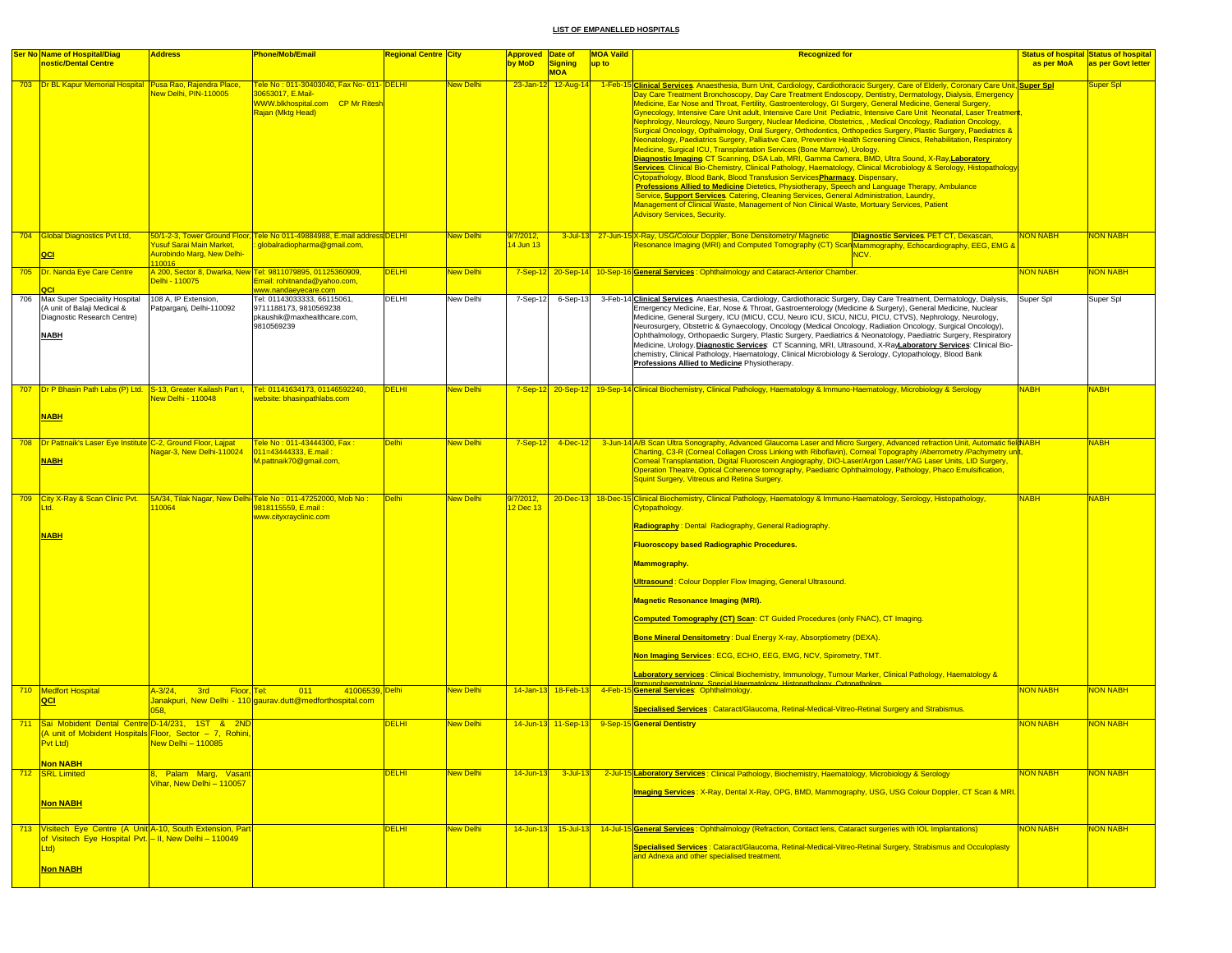| <b>Ser No Name of Hospital/Diag</b>                         | <b>Address</b>             | <b>Phone/Mob/Email</b> | <b>Regional Centre City</b> |                  | <b>Approved</b> | Date of             | <b>MOA Vaild</b> | <b>Recognized for</b>                                                                                                                                     |                 | <b>Status of hospital Status of hospital</b> |
|-------------------------------------------------------------|----------------------------|------------------------|-----------------------------|------------------|-----------------|---------------------|------------------|-----------------------------------------------------------------------------------------------------------------------------------------------------------|-----------------|----------------------------------------------|
| nostic/Dental Centre                                        |                            |                        |                             |                  | by MoD          | Signing             | up to            |                                                                                                                                                           | as per MoA      | as per Govt letter                           |
|                                                             |                            |                        |                             |                  |                 | <b>MOA</b>          |                  |                                                                                                                                                           |                 |                                              |
| 714 Oral Care Dental Health & 63/2, Old Rajinder Nagar      |                            |                        | <b>DELHI</b>                | New Delhi        |                 | 14-Jun-13 30-Apr-14 |                  | 7-Apr-16 General Dentistry.                                                                                                                               | <b>NON NABH</b> | NON NABH                                     |
| <b>Orthodontic Centre</b>                                   | Near Karol Bagh Metro      |                        |                             |                  |                 |                     |                  |                                                                                                                                                           |                 |                                              |
|                                                             | Station. Gate No. - 7. New |                        |                             |                  |                 |                     |                  |                                                                                                                                                           |                 |                                              |
| <b>Non NABH</b>                                             | Delhi - 110060             |                        |                             |                  |                 |                     |                  |                                                                                                                                                           |                 |                                              |
| 715 Vasan Eye Care Hospital (A Parvtesh Tower, 36-B,        |                            |                        | <b>DELHI</b>                | New Delhi        | $14$ -Jun-13    | $24$ -Jul-13        |                  | 9-Jul-15 General Services: Ophthalmology (Refraction, Contact lens, Cataract surgeries with IOL Implantations).                                           | <b>NON NABH</b> | <b>NON NABH</b>                              |
| unit of Vasan Health Care Pusa Road, Opposite Metro         |                            |                        |                             |                  |                 |                     |                  |                                                                                                                                                           |                 |                                              |
| Pvt. Ltd.),                                                 | Pillar No. 125, New Delhi- |                        |                             |                  |                 |                     |                  | Specialized Services: Cataract, Glaucoma, Retinal-Medical-Vitreo-Retinal Surgery, Strabismus and Occuloplasty &                                           |                 |                                              |
|                                                             | 110060                     |                        |                             |                  |                 |                     |                  | Adenexa and other specialized eye treatments.                                                                                                             |                 |                                              |
| <b>Non NABH</b>                                             |                            |                        |                             |                  |                 |                     |                  |                                                                                                                                                           |                 |                                              |
|                                                             |                            |                        |                             |                  |                 |                     |                  |                                                                                                                                                           |                 |                                              |
| 716 Spectra Eye (A Unit of RC E-82A, Greater Kailash Part-  |                            |                        | DELHI                       | New Delhi        |                 |                     |                  | 27-Aug-13 30-Oct-13 31-Mar-14 General Services : Ophthalmology.                                                                                           | <b>NON NABH</b> | <b>NON NABH</b>                              |
| Healthcare Pvt. Ltd.)                                       | New Delhi-110048           |                        |                             |                  |                 |                     |                  |                                                                                                                                                           |                 |                                              |
|                                                             |                            |                        |                             |                  |                 |                     |                  | Specialized Services : Cataract/Glaucoma, Retinal-Medical-Vitreo-retinal Surgery and Strabismus.                                                          |                 |                                              |
| <b>Non NABH</b>                                             |                            |                        |                             |                  |                 |                     |                  |                                                                                                                                                           |                 |                                              |
|                                                             |                            |                        |                             |                  |                 |                     |                  |                                                                                                                                                           |                 |                                              |
| 717 Goyal Eye Institute                                     | 1/10 East Patel Nagar, New |                        | <b>DELHI</b>                | New Delhi        | 27-Aug-13       |                     |                  | 1-Apr-14 17-Oct-15 Eye Care Centre - for All Available facilities.                                                                                        | <b>NON NABH</b> | <mark>NON NABH</mark>                        |
|                                                             | Delhi-110008               |                        |                             |                  |                 |                     |                  |                                                                                                                                                           |                 |                                              |
| <b>CGHS</b>                                                 |                            |                        |                             |                  |                 |                     |                  |                                                                                                                                                           |                 |                                              |
|                                                             |                            |                        |                             |                  |                 |                     |                  |                                                                                                                                                           |                 |                                              |
|                                                             |                            |                        |                             |                  |                 |                     |                  |                                                                                                                                                           |                 |                                              |
| 718   Dr Shweta's Dental Clinic                             | D-4, Kalkaji, New Delhi-   |                        | <b>DELHI</b>                | <b>New Delhi</b> |                 |                     |                  | 27-Aug-13 20-Sep-13 31-Mar-15 Dental Clinic - General Dentistry.                                                                                          | <b>NON NABH</b> | <b>NON NABH</b>                              |
|                                                             | 110019                     |                        |                             |                  |                 |                     |                  |                                                                                                                                                           |                 |                                              |
|                                                             |                            |                        |                             |                  |                 |                     |                  | <b>Special Dental procedures</b><br>Orthodontics, Prosthodentics, Pedodontics, Endodontics.                                                               |                 |                                              |
| <b>CGHS</b>                                                 |                            |                        |                             |                  |                 |                     |                  |                                                                                                                                                           |                 |                                              |
|                                                             |                            |                        |                             |                  |                 |                     |                  | Diagnostic Procedures/Investigations for Dental                                                                                                           |                 |                                              |
|                                                             |                            |                        |                             |                  |                 |                     |                  |                                                                                                                                                           |                 |                                              |
| 719 Dr. Kapur The Healing Touch D-8, Vikas Puri, New Delhi- |                            |                        | <b>DELHI</b>                | <b>New Delhi</b> |                 |                     |                  | 12-Dec-13 20-Jan-14 2-Jan-16 As Eye Centre for All Available Facilities.                                                                                  | <b>NON NABH</b> | <b>NON NABH</b>                              |
| <b>Eye and Maternity Centre</b>                             | 110018                     |                        |                             |                  |                 |                     |                  |                                                                                                                                                           |                 |                                              |
|                                                             |                            |                        |                             |                  |                 |                     |                  | Cataract, Glaucoma, Retinal-Medical-Vitreo-Retinal Surgery, Strabismus, Occuloplasty & Adnexal treatment.                                                 |                 |                                              |
| <b>CGHS</b>                                                 |                            |                        |                             |                  |                 |                     |                  |                                                                                                                                                           |                 |                                              |
|                                                             |                            |                        |                             |                  |                 |                     |                  |                                                                                                                                                           |                 |                                              |
| 720 Kukreja Hospital & Heart C-13414-Vishal Enclave         |                            |                        | <b>DELHI</b>                | <b>New Delhi</b> |                 |                     |                  | 12-Dec-13 27-Dec-13 26-Dec-15 General medicine, General surgery, Intervention Cardiology and cardiothoracic surgery, Dialysis, Ear Nose & Throat NON NABH |                 | <b>NON NABH</b>                              |
| Centre Pvt. Ltd.                                            | Rajouri Garden, New Delhi- |                        |                             |                  |                 |                     |                  | Laparoscopic Surgery, GI Surgery, Nephrology, Urology, Obstetrics and Gynecology, Neurology, Neurosurgery,                                                |                 |                                              |
|                                                             | 110027                     |                        |                             |                  |                 |                     |                  | Orthopedic Surgery with Joint Replacement, Ophthalmology, Pediatrics, Medical oncology and diagnostics.                                                   |                 |                                              |
| <b>CGHS</b>                                                 |                            |                        |                             |                  |                 |                     |                  |                                                                                                                                                           |                 |                                              |
|                                                             |                            |                        |                             |                  |                 |                     |                  |                                                                                                                                                           |                 |                                              |
|                                                             |                            |                        |                             |                  |                 |                     |                  |                                                                                                                                                           |                 |                                              |
| 721 Sanghi Medical Centre S-51, Greater Kailash Part        |                            |                        | DELHI                       | New Delhi        |                 |                     |                  | 12-Dec-13 26-May-14 14-Jan-16 Clinical Biochemistry, Haematology & Immunohaematology, Micro Biology & Serology.                                           | <b>NABL</b>     | <b>NABL</b>                                  |
| <b>Private Limited.</b>                                     | I. New Delhi 110048        |                        |                             |                  |                 |                     |                  |                                                                                                                                                           |                 |                                              |
|                                                             |                            |                        |                             |                  |                 |                     |                  |                                                                                                                                                           |                 |                                              |
| <b>NABL</b>                                                 |                            |                        |                             |                  |                 |                     |                  |                                                                                                                                                           |                 |                                              |
|                                                             |                            |                        |                             |                  |                 |                     |                  |                                                                                                                                                           |                 |                                              |
|                                                             |                            |                        |                             |                  |                 |                     |                  |                                                                                                                                                           |                 |                                              |
| 722 Garg Hospital (A Unit of Garg 8&9 AGCR Enclave, Opp.    |                            |                        | DELHI                       | New Delhi        |                 | 12-Dec-13 10-Jun-14 |                  | 3-Dec-15 Clinical Services: Anaesthesia, Day Care Treatment Bronchoscopy, Day Care Treatment Endoscopy,                                                   | <b>NABH</b>     | <b>VABH</b>                                  |
| Heart Centre and Nursing Karkardooma Court, Delhi-          |                            |                        |                             |                  |                 |                     |                  | Dermatology, Ear Nose and Throat, Emergency Medicine, General Medicine, General Surgery, Gynaecology,                                                     |                 |                                              |
| Home Private Limited),                                      | 110092                     |                        |                             |                  |                 |                     |                  | Intensive Care Unit (Adult), Obstetrics, Ophthalmology, Orthopaedics, Paediatrics & Neonatology.                                                          |                 |                                              |
|                                                             |                            |                        |                             |                  |                 |                     |                  |                                                                                                                                                           |                 |                                              |
| <b>NABH</b>                                                 |                            |                        |                             |                  |                 |                     |                  |                                                                                                                                                           |                 |                                              |
|                                                             |                            |                        |                             |                  |                 |                     |                  |                                                                                                                                                           |                 |                                              |
|                                                             |                            |                        |                             | <b>New Delhi</b> |                 |                     |                  | 27-Jan-14 28-Feb-14 18-Feb-16 Anaesthesiology, Conventional Radiology excluding CT Scanning, MRI.                                                         | <b>NABH</b>     | <b>NABH</b>                                  |
| 723 Jeewan Nursing Home & 2B Pusa Road, New Delhi           |                            |                        | <b>DELHI</b>                |                  |                 |                     |                  |                                                                                                                                                           |                 |                                              |
| <b>Hospital</b>                                             |                            |                        |                             |                  |                 |                     |                  | Diagnostic Services.                                                                                                                                      |                 |                                              |
| <b>NABH</b>                                                 |                            |                        |                             |                  |                 |                     |                  |                                                                                                                                                           |                 |                                              |
|                                                             |                            |                        |                             |                  |                 |                     |                  | Biochemistry, Clinical Pathology & Serology, Haematology.                                                                                                 |                 |                                              |
|                                                             |                            |                        |                             |                  |                 |                     |                  |                                                                                                                                                           |                 |                                              |
|                                                             |                            |                        |                             |                  |                 |                     |                  | Gastro-enterology, General and Laparoscopic Surgery                                                                                                       |                 |                                              |
|                                                             |                            |                        |                             |                  |                 |                     |                  | General Medicine, Nephrology including Dialysis but excluding Transplant.                                                                                 |                 |                                              |
|                                                             |                            |                        |                             |                  |                 |                     |                  | Orthopaedics, Paediatrics & Ultrasonography.                                                                                                              |                 |                                              |
| Hospital<br>724 Khandelwal                                  | & B-16, East Krishna Nagar |                        | <b>DELHI</b>                | New Delhi        |                 |                     |                  | 27-Jan-14 12-Mar-14 20-May-15 Clinical Services Anaesthesia, Day Care Treatment Endoscopy, Dialysis, Ear Nose and Throat, Emergency                       | <b>NABH</b>     | <b>NABH</b>                                  |
| <b>Urology Centre</b>                                       | Main Road, Delhi-110051    |                        |                             |                  |                 |                     |                  | Medicine, Gastroenterology, General Medicine, General Surgery, GI Surgery, Gyanecology, Intensive Care Unit Adult                                         |                 |                                              |
|                                                             |                            |                        |                             |                  |                 |                     |                  | Nephrology, Obstetrics, Orthodontics, Orthopaedic Surgery, Paediatric surgery, Paediatrics & Neonatology, Plastic                                         |                 |                                              |
| <b>NABH</b>                                                 |                            |                        |                             |                  |                 |                     |                  | Surgery, Surgical ICU, Surgical Oncology, Urology.                                                                                                        |                 |                                              |
|                                                             |                            |                        |                             |                  |                 |                     |                  |                                                                                                                                                           |                 |                                              |
|                                                             |                            |                        |                             |                  |                 |                     |                  | Diagnostic Services Ultrasound, X-ray.                                                                                                                    |                 |                                              |
|                                                             |                            |                        |                             |                  |                 |                     |                  | Laboratory Services & Transfusion ServicesClinical Bio-Chemistry, Clinical Microbiology & Serology, Clinical                                              |                 |                                              |
|                                                             |                            |                        |                             |                  |                 |                     |                  | Pathology, Haematology & Immunohaematology, Histopathology.                                                                                               |                 |                                              |
|                                                             |                            |                        |                             |                  |                 |                     |                  |                                                                                                                                                           |                 |                                              |
| 725 JDAR Pathology Laboratory House No.6, Street No.-2,     |                            |                        | <b>DELHI</b>                | New Delhi        |                 |                     |                  | 27-Jan-14 20-Jan-15 13-Jan-17 Clinical Biochemistry, Clinical Pathology, Haematology & Immunohaematology, Microbiology & Serology.                        | <b>NABL</b>     | <b>NABL</b>                                  |
|                                                             | Shanti Niketan, New Delhi- |                        |                             |                  |                 |                     |                  |                                                                                                                                                           |                 |                                              |
|                                                             | 110021                     |                        |                             |                  |                 |                     |                  |                                                                                                                                                           |                 |                                              |
| <b>NABL</b>                                                 |                            |                        |                             |                  |                 |                     |                  |                                                                                                                                                           |                 |                                              |
|                                                             |                            |                        |                             |                  |                 |                     |                  |                                                                                                                                                           |                 |                                              |
|                                                             |                            |                        |                             |                  |                 |                     |                  |                                                                                                                                                           |                 |                                              |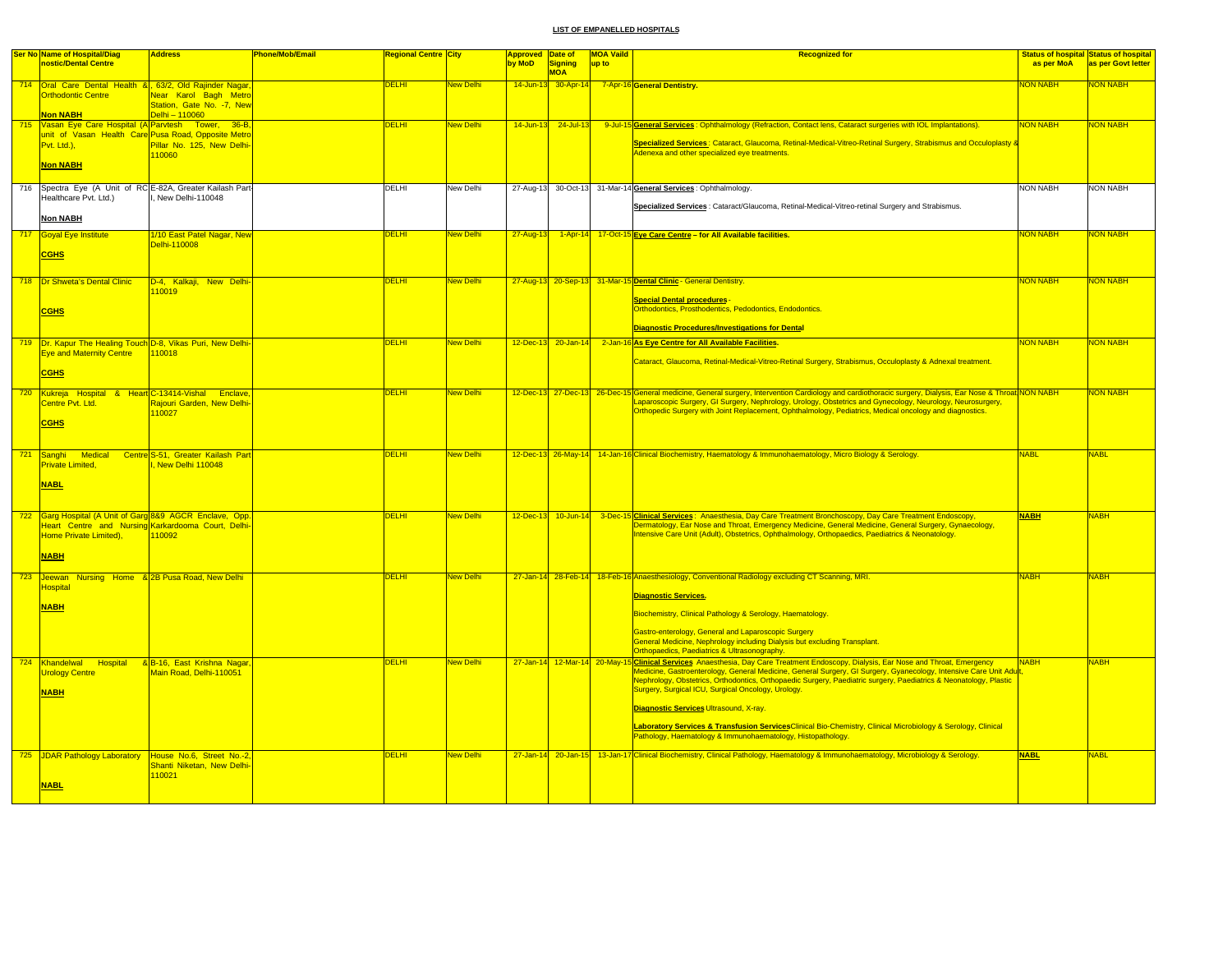| <b>Ser No Name of Hospital/Diag</b>                                              | <b>Address</b>                                            | Phone/Mob/Email | Regional Centre <mark>City</mark> |                        | <b>Approved Date of</b> |                              | <b>MOA Vaild</b>               | <b>Recognized for</b>                                                                                                                                                                                                         |                 | <b>Status of hospital Status of hospital</b> |
|----------------------------------------------------------------------------------|-----------------------------------------------------------|-----------------|-----------------------------------|------------------------|-------------------------|------------------------------|--------------------------------|-------------------------------------------------------------------------------------------------------------------------------------------------------------------------------------------------------------------------------|-----------------|----------------------------------------------|
| nostic/Dental Centre                                                             |                                                           |                 |                                   |                        | by MoD                  | <b>Signing</b><br><b>MOA</b> | up to                          |                                                                                                                                                                                                                               | as per MoA      | as per Govt letter                           |
| 726 Dr Gulati Imaging Institute (A J-16, Hauz Khas Enclave,                      |                                                           |                 | <b>DELHI</b>                      | <mark>New Delhi</mark> | 27-Jan-14               |                              | 4-Apr-14 27-Jun-15 Plain X-ray |                                                                                                                                                                                                                               | <u>NABH</u>     | <b>NABH</b>                                  |
| Unit of SM Imaging Institute Main Aurobindo Marg, New<br><b>Private Limited)</b> | Delhi -110016                                             |                 |                                   |                        |                         |                              |                                | General Radiology, Computerised Radiography,                                                                                                                                                                                  |                 |                                              |
|                                                                                  |                                                           |                 |                                   |                        |                         |                              |                                | <b>Fluoroscopy based Radiographic &amp; Interventional Procedures</b>                                                                                                                                                         |                 |                                              |
| <b>NABH</b>                                                                      |                                                           |                 |                                   |                        |                         |                              |                                | <b>Fluoroscopy Based Investigative Procedures</b><br><b>Mammography</b>                                                                                                                                                       |                 |                                              |
|                                                                                  |                                                           |                 |                                   |                        |                         |                              |                                | <b>Diagnostic Mammography</b><br><b>Ultrasound</b>                                                                                                                                                                            |                 |                                              |
|                                                                                  |                                                           |                 |                                   |                        |                         |                              |                                | <b>General Ultrasound</b>                                                                                                                                                                                                     |                 |                                              |
|                                                                                  |                                                           |                 |                                   |                        |                         |                              |                                | <b>Colour Doppler Flow Imaging</b><br><b>Magnetic Resonance Imaging (MRI)</b>                                                                                                                                                 |                 |                                              |
|                                                                                  |                                                           |                 |                                   |                        |                         |                              |                                | <b>Computed Tomography (CT) Scan</b>                                                                                                                                                                                          |                 |                                              |
|                                                                                  |                                                           |                 |                                   |                        |                         |                              |                                | CT Imaging<br><b>Bone Mineral Densitometry</b>                                                                                                                                                                                |                 |                                              |
|                                                                                  |                                                           |                 |                                   |                        |                         |                              |                                | <b>Dual Energy X-ray Absorptiometry (DEXA)</b><br><b>Non Imaging Services</b>                                                                                                                                                 |                 |                                              |
|                                                                                  |                                                           |                 |                                   |                        |                         |                              |                                | ECG, ECHO, TFT(Spiromatry), TMT, Audiometry                                                                                                                                                                                   |                 |                                              |
| 727 SRL Limited                                                                  | C-57, Ground Floor, Preet                                 |                 | <b>DELHI</b>                      | New Delhi              |                         |                              |                                | 27-Jan-14 9-Apr-14 19-Nov-14 Clinical Biochemistry, Clinical Pathology, Haematology & Immunohaematology, Microbiology & Serology,                                                                                             | <b>NABL</b>     | <b>NABL</b>                                  |
| <b>NABL</b>                                                                      | Vihar, Delhi-110012                                       |                 |                                   |                        |                         |                              |                                | Cytopathology.                                                                                                                                                                                                                |                 |                                              |
|                                                                                  |                                                           |                 |                                   |                        |                         |                              |                                |                                                                                                                                                                                                                               |                 |                                              |
| 728 SRL Limited                                                                  | AA-Block, C/O Fortis                                      |                 | DELHI                             | New Delhi              | 27-Jan-14               |                              |                                | Clinical Biochemistry, Clinical Pathology, Haematology & Immunohaematology, Microbiology & Serology,                                                                                                                          | NON NABH        | <b>NON NABH</b>                              |
| <b>NABL</b>                                                                      | Hospital, Shalimar Bagh<br>Near Kela Gudown, New          |                 |                                   |                        |                         |                              |                                | Histopathology and Cytopathology.                                                                                                                                                                                             |                 |                                              |
|                                                                                  | Delhi-110088                                              |                 |                                   |                        |                         |                              |                                |                                                                                                                                                                                                                               |                 |                                              |
| 729 SRL Limited                                                                  | Forties Flt Lt, Rajan Dhal                                |                 | DELHI                             | New Delhi              | 27-Jan-14               |                              |                                | Clinical Biochemistry, Clinical Pathology, Haematology & Immunohaematology, Microbiology & Serology,                                                                                                                          | <b>NON NABH</b> | <b>NON NABH</b>                              |
| <b>NABL</b>                                                                      | Hospital, Pocket B1, Aruna<br>Asaf Ali Marg, Vasant Kunj, |                 |                                   |                        |                         |                              |                                | Histopathology and Cytopathology.                                                                                                                                                                                             |                 |                                              |
|                                                                                  | New Delhi-110070                                          |                 |                                   |                        |                         |                              |                                |                                                                                                                                                                                                                               |                 |                                              |
| 730 Oncquest                                                                     | Laboratories 3-Factory Road, Adjacent                     |                 | <b>DELHI</b>                      | New Delhi              |                         | 2-Jun-14 16-Jul-14           |                                | 15-Jul-15 Haematology & Immunohaematology, Histopathology, Cytopathology, Genetics.                                                                                                                                           | <b>NON NABH</b> | <mark>NON NABH</mark>                        |
| <b>Limited</b>                                                                   | Safdarjung Hospital, Delhi-<br>110029                     |                 |                                   |                        |                         |                              |                                |                                                                                                                                                                                                                               |                 |                                              |
| <b>NABL</b>                                                                      |                                                           |                 |                                   |                        |                         |                              |                                |                                                                                                                                                                                                                               |                 |                                              |
| 731 Sardana Eye Institute                                                        | A-2/19, Rajouri Garden                                    |                 | <b>DELHI</b>                      | <b>New Delhi</b>       |                         |                              |                                | 2-Jun-14 25-Jun-14 18-Jun-16 Cataract/ Glaucoma Strabismus, Occuloplasty, Adnexa and other specialised treatment, Vitreo-retinal surgery                                                                                      | <b>NON NABH</b> | <b>NON NABH</b>                              |
| <b>NON NABH</b>                                                                  | <b>Vew Delhi - 110027</b>                                 |                 |                                   |                        |                         |                              |                                |                                                                                                                                                                                                                               |                 |                                              |
|                                                                                  |                                                           |                 |                                   |                        |                         |                              |                                |                                                                                                                                                                                                                               |                 |                                              |
| 732 Health Plus Diagnostic &                                                     | S-63, Greater Kailash Part-                               |                 | <b>DELHI</b>                      | New Delhi              |                         |                              |                                | 2-Jun-14 3-Sep-14 21-Aug-16 USG, USG Colour Doppler and MRI.                                                                                                                                                                  | <b>NON NABH</b> | <b>NON NABH</b>                              |
| Imaging Centre, (A Unit of<br>Sanghi Medical Centre Pvt.                         | , New Delhi - 110048                                      |                 |                                   |                        |                         |                              |                                |                                                                                                                                                                                                                               |                 |                                              |
| Ltd.                                                                             |                                                           |                 |                                   |                        |                         |                              |                                |                                                                                                                                                                                                                               |                 |                                              |
| 733 Max Super Specialty Hospital FC-50, C&D Block                                |                                                           |                 | <b>DELHI</b>                      | <b>New Delhi</b>       |                         |                              |                                | 2-Jun-14 25-Jul-14 30-May-15 Clinical Services :- Anaesthesia, Cardiac Anaesthesia, Cardiology, Cardiothoracic Surgery, Clinical Haematology, NON NABH                                                                        |                 | <b>NON NABH</b>                              |
|                                                                                  | Shalimar Bagh, New Delhi<br>$-110088$                     |                 |                                   |                        |                         |                              |                                | Dermatology and Venereology, General Medicine, General Surgery, NAMBS, Medical Gastroenterology,<br>Neonatology, Nephrology, Neurology, Neurosurgery, Nuclear Medicine, Obstetrics and Gynaecology, Ophthalmology             |                 |                                              |
| <b>NABH</b>                                                                      |                                                           |                 |                                   |                        |                         |                              |                                | Orthopaedic Surgery, Otorhinolaryngology, Paediatric Surgery, Paediatrics, Plastic and Reconstructive surgery,<br>Psychiatry, Radiology, Respiratory Medicine, Surgical Oncology, Urology,                                    |                 |                                              |
|                                                                                  |                                                           |                 |                                   |                        |                         |                              |                                |                                                                                                                                                                                                                               |                 |                                              |
|                                                                                  |                                                           |                 |                                   |                        |                         |                              |                                | Diagnostic Services:- 2D Echo, Bronchoscopy, CT Scanning, EEG, EMG/EP, Fluroscopy, Gamma Camera, Holter<br>Monitoring, Mammography, MRI, Seep Study, Spirometry, Ultrasound, X-ray.                                           |                 |                                              |
|                                                                                  |                                                           |                 |                                   |                        |                         |                              |                                | Laboratory Services & Transfusion services:- Blood Bank, Blood Transfusion Services, Clinical Bio Chemistry,                                                                                                                  |                 |                                              |
|                                                                                  |                                                           |                 |                                   |                        |                         |                              |                                | Clinical Microbiology & Serology, Clinical Pathology, Cytopathology, Haematology, Toxicology (Urine only)                                                                                                                     |                 |                                              |
|                                                                                  |                                                           |                 |                                   |                        |                         |                              |                                |                                                                                                                                                                                                                               |                 |                                              |
| 734 Shreya Eye Centre                                                            | D-163, Surajmal Vihar                                     |                 | <b>DELHI</b>                      | New Delhi              | $20 - Jun-14$           | $5 - Aug-14$                 |                                | 6-Jul-16 Cataract, Glaucoma, Retina (Medical and Surgical), Strabismus, Cornea and Occuloplasty and other specialised                                                                                                         | <b>NON NABH</b> | <b>NON NABH</b>                              |
|                                                                                  | Near Yamuna Sports<br>Complex, Delhi - 110092             |                 |                                   |                        |                         |                              |                                | treatment.                                                                                                                                                                                                                    |                 |                                              |
| 735 Save Sight Centre                                                            | A-14, GT Karnal Road                                      |                 | <b>DELHI</b>                      | New Delhi              |                         | $20$ -Jun-14 6-Aug-14        |                                | 20-Jul-16 Super Speciality Eye Care Services, Cataract, Vitreo-Retina, Glaucoma, Strabismus, Occuloplasty.                                                                                                                    | <b>NON NABH</b> | <b>NON NABH</b>                              |
|                                                                                  | Adarsh Nagar, Delhi<br>110033                             |                 |                                   |                        |                         |                              |                                |                                                                                                                                                                                                                               |                 |                                              |
| 736 Rockland Hospitals Limited.                                                  | HAF-B, Sector - 12                                        |                 | <b>DELHI</b>                      | New Delhi              |                         | 20-Jun-14 1-Aug-14           |                                | 9-Jul-16 Orthopaedics (Bone & Joints), Oncology (Medical & Surgical), Gastroenterology, GI Surgery, Laparoscopic Surgery, NON NABH                                                                                            |                 | <b>NON NABH</b>                              |
|                                                                                  | Dwarka, New Delhi -110016                                 |                 |                                   |                        |                         |                              |                                | Urology, Nephrology, Obs & Gyne, Cardiology, CTVS, Neurology, Neuro Surgery, Plastic & Cosmetic Surgery,<br>Pediatrics, Internal Medicine, Ophthalmology, ENT & Cochlear Implant, Dermatology, Dental & Maxillo Facial Surger |                 |                                              |
|                                                                                  |                                                           |                 |                                   |                        |                         |                              |                                | General Surgery, Respiratory Medicine, Pain Management and Physiotherapy.                                                                                                                                                     |                 |                                              |
|                                                                                  |                                                           |                 |                                   |                        |                         |                              |                                | Radiology Services: CT, USG, Digital X-rays, Mammography, BMD-Dexa.                                                                                                                                                           |                 |                                              |
|                                                                                  |                                                           |                 |                                   |                        |                         |                              |                                | aboratory services.                                                                                                                                                                                                           |                 |                                              |
|                                                                                  |                                                           |                 |                                   |                        |                         |                              |                                |                                                                                                                                                                                                                               |                 |                                              |
| 737 Mohan Eye Institute                                                          | 11-B, Ganga Ram Hospital<br>Marg, New Delhi               |                 | <b>DELHI</b>                      | New Delhi              |                         |                              |                                | 20-Jun-14 6-Aug-14 5-Aug-16 Cataract/Glaucoma, Retinal -Medical - Vitreo - Retinal Surgery, Strabismus, Occuloplasty & Adnexa & Specialised NON NABH<br>Treatment.                                                            |                 | <b>NON NABH</b>                              |
|                                                                                  |                                                           |                 |                                   |                        |                         |                              |                                |                                                                                                                                                                                                                               |                 |                                              |
| 738 Santom Hospital Pvt. Ltd.                                                    | D-5/6, Prashant Vihar,                                    |                 | <b>DELHI</b>                      | New Delhi              |                         |                              |                                | 20-Jun-14 6-Aug-14 17-Jul-16 Laboratory Services: Haematology, Biochemistry and Microbiology.                                                                                                                                 | <b>NON NABH</b> | <b>NON NABH</b>                              |
|                                                                                  | Sector -14, Rohini, Delhi                                 |                 |                                   |                        |                         |                              |                                | <b>Imaging Services: USG, Colour Doppler.</b>                                                                                                                                                                                 |                 |                                              |
|                                                                                  |                                                           |                 |                                   |                        |                         |                              |                                | Specialised Services: Urology (including Dialysis), Orthopaedic Surgery (including arthroscopy and Joint                                                                                                                      |                 |                                              |
|                                                                                  |                                                           |                 |                                   |                        |                         |                              |                                | Replacement), Gynecological Oncology, Endoscopic Surgery, Gastroenterology, Plastic and Reconstructive Surgery                                                                                                                |                 |                                              |
|                                                                                  |                                                           |                 |                                   |                        |                         |                              |                                | <b>Respiratory Diseases, Critical Care Medicine and Neonatology.</b>                                                                                                                                                          |                 |                                              |
| 739 Neera Eve Centre & Laser<br><b>Vision</b>                                    | B-99, Bharat Ram Road<br>Shyam Lal Road, Opp              |                 | <b>DELHI</b>                      | <b>New Delhi</b>       |                         | 20-Jun-14 13-Aug-14          |                                | 6-Aug-16 General Services: Ophthalmology (Refraction, Cataract surgeries with IOL Implantations)                                                                                                                              | <b>NON NABH</b> | <b>NON NABH</b>                              |
|                                                                                  | Commercial School, Opp-<br>Hindi Park, Darya Ganj,        |                 |                                   |                        |                         |                              |                                | Specialised Services : Cataract/Glaucoma.                                                                                                                                                                                     |                 |                                              |
|                                                                                  |                                                           |                 |                                   |                        |                         |                              |                                |                                                                                                                                                                                                                               |                 |                                              |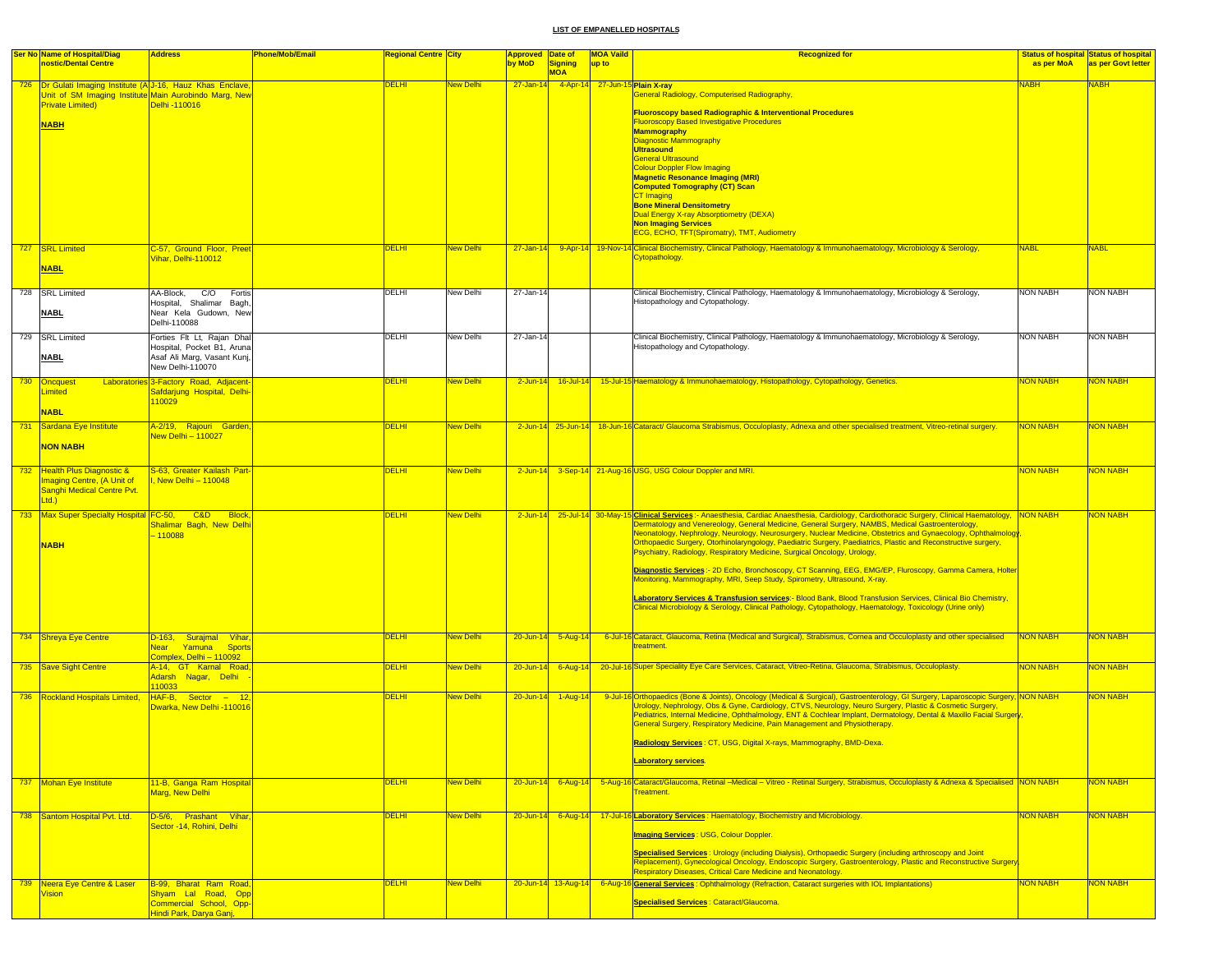|     | Ser No Name of Hospital/Diag<br>nostic/Dental Centre                                                         | <u>Address</u>                                                         | <b>Phone/Mob/Email</b>                                                                                                             | <mark>Regional Centre City</mark> |                         | Approved Date of<br>by MoD | <b>Signing</b>                        | <b>MOA Vaild</b><br>up to | <b>Recognized for</b>                                                                                                                                                                                                                     |                                                                                                                                                                                                                                                                                                                                                            | as per MoA            | <b>Status of hospital Status of hospital</b><br>as per Govt letter |
|-----|--------------------------------------------------------------------------------------------------------------|------------------------------------------------------------------------|------------------------------------------------------------------------------------------------------------------------------------|-----------------------------------|-------------------------|----------------------------|---------------------------------------|---------------------------|-------------------------------------------------------------------------------------------------------------------------------------------------------------------------------------------------------------------------------------------|------------------------------------------------------------------------------------------------------------------------------------------------------------------------------------------------------------------------------------------------------------------------------------------------------------------------------------------------------------|-----------------------|--------------------------------------------------------------------|
|     |                                                                                                              |                                                                        |                                                                                                                                    |                                   |                         |                            | <b>MOA</b>                            |                           |                                                                                                                                                                                                                                           |                                                                                                                                                                                                                                                                                                                                                            |                       |                                                                    |
|     | 740 Old Name Vrundavan Hospital<br>and Research Centre, New<br><b>Name Vrundavan Shalby</b><br>Hospital Ltd. | <b>Soa 403507</b>                                                      | Peddem, Karaswada, Mapusa www.Vrundavan hospital.Com                                                                               | <b>PUNE</b>                       | Mapusa (Goa)            | 19-Jul-06                  |                                       |                           | 1-Jul-14 30-Jun-16 General Medicine, ENT, Orthopedics, Microbiology, General<br>Surgery, Ophthalmology, Obstetrics & Gynaecology, Paediatrics,<br>Pathology and Radio Diagnosis.                                                          | <b>Surgery: Laparoscopic Surgery, Medicine:</b><br>Nephrology, Radio Diagnosis & Imaging C1<br>Scan.                                                                                                                                                                                                                                                       | <b>ION NABH</b>       | <b>VON NABH</b>                                                    |
|     | 741 Apollo Victor Hospitals,                                                                                 | Malbhat, Margao Goa 403 601                                            |                                                                                                                                    | <b>PUNE</b>                       | Margao                  | 10-Oct-05                  | 5-Jan-06                              |                           | 4-Jan-08 General Medicine, ENT, Orthopaedics, Microbiology, General<br>Surgery, Ophthalmology, Obstetrics and Gynaecology,<br>Paediatrics, Pathology and Radio Diagnosis.                                                                 | Surgery Neuro Surgery, Cardio Thoracic Surgery NON NABH<br>Vascular Surgery, Genito Urinary, Paediatric<br>Surgery, Gastro Intestinal Surgery, Traumatology,<br>Spinal Surgery, Laparascopic Surgery.Medicine<br>Cardiology and Respiratory Diseases,<br>Endocrinology, Interventional CardiologyRadio<br>Diagnosis & Imaging CT Scan. Others<br>Dialysis. |                       | <b>NON NABH</b>                                                    |
|     | 742 Optimum Diagnostics<br><b>Research Private Limited</b>                                                   | 8 101, Aditviya Complex,<br><mark>Nizampura, Vadodara –</mark>         |                                                                                                                                    | <b>AHMEDABAD</b>                  | Nizampura.<br>Vadodaras |                            |                                       |                           | 20-Jun-14 24-Sep-14 23-Sep-16 (1) Pathology: Haematology, Biochemistry, Microbiology, Immunology, Audiometry, Pulmonary Function Test.                                                                                                    |                                                                                                                                                                                                                                                                                                                                                            | <b>NON NABH</b>       | <b>JON NABH</b>                                                    |
|     |                                                                                                              | <b>890002, Gujarat</b>                                                 |                                                                                                                                    |                                   |                         |                            |                                       |                           | (2) Radiology and other Imaging Services: X-ray, BMD, Mammography, USG, USG Color Doppler and CT Scan                                                                                                                                     |                                                                                                                                                                                                                                                                                                                                                            |                       |                                                                    |
|     | 743 Arpan Eye Hospital                                                                                       | Shivam Complex 1st Floor.<br>Opposite, ST Bus Stand<br>Jamnagar-361005 |                                                                                                                                    | AHMEDABAD                         | Jamnagar                | 10-Mar-06                  | 13-Apr-06                             |                           | 12-Apr-08 Ophthalmology.                                                                                                                                                                                                                  |                                                                                                                                                                                                                                                                                                                                                            | <b>NON NABH</b>       | <b>NON NABH</b>                                                    |
|     | 744 Ashirvad Eye Hospital                                                                                    | Jyot Tower Town Hall, Circle<br>amnagar-361001                         |                                                                                                                                    | AHMEDABAD                         | Jamnagar                | 10-Mar-06                  | 13-Apr-06                             |                           | 12-Apr-08 Ophthalmology.                                                                                                                                                                                                                  |                                                                                                                                                                                                                                                                                                                                                            | <b>NON NABH</b>       | <b>NON NABH</b>                                                    |
| 745 | Maheshwari<br>Paedic Hospital,                                                                               | Beside Amber Cinema,<br>Jamnagar                                       | Orthopaedic, Panchmukhi Shopping Centre, Tele: 0288-2556655, 0288-2663020,<br>9825212034 (Mob)<br>E Mail : ortho-ADI@sancharnet.in | AHMEDABAD                         | Jamnagar                | 2-Feb-07                   | 19-Apr-07                             |                           | 18-Apr-09 Orthopedics (Incl Arthroscopy)                                                                                                                                                                                                  |                                                                                                                                                                                                                                                                                                                                                            | <b>NON NABH</b>       | NON NABH                                                           |
|     | 746   Dr Chhayas ENT Hospital.                                                                               | Summair Llub Road NR Uno<br>Chemist Jamnagar-361005.                   |                                                                                                                                    | AHMEDABAD                         | Jamnagar                |                            | 16-May-07 20-Jun-07                   | 19-Jun-09 ENT.            |                                                                                                                                                                                                                                           |                                                                                                                                                                                                                                                                                                                                                            | <b>NON NABH</b>       | <b>NON NABH</b>                                                    |
| 747 | VS Hospital,                                                                                                 | Jamnagar Near ST Stand,<br>Club Road, Jamnagar                         |                                                                                                                                    | AHMEDABAD                         | Jamnagar                | 16-May-07                  | 20-Jun-07                             |                           | 19-Jun-09 General Surgery, Obstetrics and Gynaecology.                                                                                                                                                                                    |                                                                                                                                                                                                                                                                                                                                                            | <b>NON NABH</b>       | NON NABH                                                           |
|     | 748 Shreeji ENT Hospital,                                                                                    | 504, Amrish Complex Indira<br>Marg, Jamnagar-361001,                   | Ph-02882664500, 9374835994                                                                                                         | AHMEDABAD                         | Jamnagar                |                            | 15-Mar-10 10-May-10                   | 9-May-12 ENT.             |                                                                                                                                                                                                                                           |                                                                                                                                                                                                                                                                                                                                                            | <b>NON NABH</b>       | <b>NON NABH</b>                                                    |
|     | 749 Trimurty Nidan Kendra                                                                                    | Near Bus Station, Sardar<br>Baug Road Junagadh -<br>362001.            | Ph - 0285-2631731/2631777, Mob -<br>9825231731.                                                                                    | <b>PUNE</b>                       | <b>JAMNAGAR</b>         | 22-Dec-08                  |                                       |                           | General Surgery                                                                                                                                                                                                                           | <b>Surgery - Laparoscopic Surgery.</b>                                                                                                                                                                                                                                                                                                                     | <b>NON NABH</b>       | <b>NON NABH</b>                                                    |
| 750 | <b>Hari Lal Jechand Doshi</b>                                                                                | Malavivar Nagar, Gondal                                                | Phone - 281-2388994-5-6, Fax No. 281 AHMEDABAD                                                                                     |                                   | Rajkot                  |                            |                                       |                           | 22-Dec-08 13-Sep-13 12-Sep-15 General Medicine, ENT, Orthopaedics, Dental (incl oral Surgery)                                                                                                                                             | <b>Surgery - Neurosurgery, Plastic and</b>                                                                                                                                                                                                                                                                                                                 | <b>NON NABH</b>       | <b>JON NABH</b>                                                    |
|     | Sarvaianik Hospital                                                                                          | Road, Rajkot -360004, Gujrat<br>India)                                 | 2369782, email<br>info@hjdoshihospital.org                                                                                         |                                   |                         |                            |                                       |                           | General Surgery, Ophthalmology, Psychiatry, Obstetrics and<br>Gynaecology, Paediatrics, Dermatology, Pathology, Radio<br>diagnosis (Incl USG)                                                                                             | Reconstructive, Genito Urinary, Pediatric Surgery<br><b>Oncology Surgery, Spinal Surgery, Laparoscopic</b><br>Surgery.<br>Medicine - Neuro Medicine, Cardiology,<br>Nephrology (Incl Dialysis) Oncology (Medical),<br>Critical care medicine.<br>Radio Diagnosis & Imaging CT Scan, MRI.<br>Paediatrics-Neonatology.                                       |                       |                                                                    |
|     | 751 NM Virani Wockhardt Hospitals Kala Wad Road, Rajkot,                                                     | PIN 360007                                                             | 02816694444, 6694555,<br>Mob 9825115972                                                                                            | AHMEDABAD                         | Rajkot                  |                            | 15-Mar-10 10-May-10                   |                           | 9-May-12 General Medicine, ENT, Orthopaedics, Dental, Microbiology,<br>General surgery, Opthalmology, Psychiatry, Obstetrics &<br>Gynecology, Paediatric, Dermatology, Pathology, Radio diagnosis intestinal Surgery, Traumatology, Joint | Surgery- Neuro surgery, Cardio thoracic Surgery, NON NABH<br>Vascular Surgery, Genito urinary Surgery, Gastro<br>replacement, Spinal Surgery and Laparoscopy<br>surgery.<br>Medicine-Neuro medicine, cardiology,<br>Nephrology, Critical Care Medicine, Interventional<br>Cardiology.<br>Radio diagnosis & Imaging- CT Scan and MRI.                       |                       | NON NABH                                                           |
|     | 752 Yadav Dental Clinic<br><b>Non NABH</b>                                                                   | Opp. Huda Sector, Tehsil<br>Road, Kosli, Rewari-123302                 |                                                                                                                                    | <b>HISAR</b>                      | Kosli                   | $14$ -Jun-13               | $19 -$ Jul-13                         |                           | 18-Jul-15 General Dentistry and Special Dental Procedures in Oral & Maxillo Facial Surgery, Periodontia, Prosthodontia,<br>Endodontia, and Paedodontia.                                                                                   |                                                                                                                                                                                                                                                                                                                                                            | <b>NON NABH</b>       | NON NABH                                                           |
|     | 753 Shah Hospital                                                                                            | 136027                                                                 | Oppsite Bus Stand, Kaithal Pin Phone No 01746223234, 2283334,<br>Mob-09812513700<br>Dr. MS Shah                                    | <b>AMBALA Cantt</b> Kaithal       |                         |                            |                                       |                           | 22-Dec-08 26-Jun-14 25-Jun-16 General medicine and General Surgery                                                                                                                                                                        |                                                                                                                                                                                                                                                                                                                                                            | <b>NON NABH</b>       | NON NABH                                                           |
|     | 754 Modern Diagnostics,                                                                                      | Pehowa Chowk.<br>Kaithal, Pin-136027                                   | Phone No 01746-222657,<br>Mob-09813034285                                                                                          | AMBALA Cantt                      | Kaithal                 | 22-Dec-08                  | 16-Apr-09                             |                           | 15-Apr-11 Pathology, Radio diagnosis (Incl USG & Contrast Studies)                                                                                                                                                                        |                                                                                                                                                                                                                                                                                                                                                            | <b>NON NABH</b>       | <b>NON NABH</b>                                                    |
| 755 | <b>Tarawati Memorial Hospital</b><br>QCI                                                                     | 136027 (Haryana)                                                       | Opp Punjab National Bank, Tele No: 09812375556, E.Mail<br>Ambala Road, Kaithal, PIN qovalramana@ rediffmail, Com.                  | <b>AMBALA Cantt</b>               | Kaithal                 |                            |                                       |                           | 14-Jan-13 29-May-13 28-May-15 General Dentistry.                                                                                                                                                                                          |                                                                                                                                                                                                                                                                                                                                                            | <b>NON NABH</b>       | <b>VON NABH</b>                                                    |
|     | 756 Dr Rajiv Rana Path Lab                                                                                   | Hosp Chowk, Karnal-132001, 9416007484                                  | Mela Ram Market Near Civil   Ph No 0184-2267334, 2207484, Mob   AMBALA Cantt                                                       |                                   | Kamal                   | 22-Dec-08                  | 18-Feb-09                             |                           | 17-Feb-11 Pathology.                                                                                                                                                                                                                      |                                                                                                                                                                                                                                                                                                                                                            | <b>NON NABH</b>       | <b>NON NABH</b>                                                    |
|     | 757 Saini Eye Care Centre,                                                                                   | 218, Sector - 7 Urban Estate<br>Kurukshetra - 136118                   | Tel: 01744225050,4227050<br>Dr. Rajesh Saini, 9416035050                                                                           | <b>AMBALA Cantt</b>               | <b>Kurukshetra</b>      | 4-Jan-08                   | $4$ -Feb-14                           |                           | 3-Feb-16 Opthalmology.                                                                                                                                                                                                                    |                                                                                                                                                                                                                                                                                                                                                            | <b>NON NABH</b>       | <b>JON NABH</b>                                                    |
|     | 758 Aggarwal Nursing Home,                                                                                   | Salarpur Road,<br>Kurukshetra - 136118                                 | Ph-01744-290355,291155 &<br>9896050542, Dr. K C Agarwal,<br>9812434411                                                             | AMBALA Cantt Kurukshetra          |                         |                            |                                       |                           | 22-Dec-08 18-Feb-14 17-Feb-16 General Medicine, ENT, General Surgery, Psychiatry, Paediatrics,-<br>Dermatology and Radio Diagnosis (incl USG)                                                                                             |                                                                                                                                                                                                                                                                                                                                                            | <mark>NON NABH</mark> | <b>JON NABH</b>                                                    |
|     | 759 Saraswati Mission Hospital,                                                                              | Ambala Road, Pehowa,<br>Kurukshetra, Pehowa,<br>Pin-136128             | Phone No- 9416037939<br>01741220939,01741222800<br>Dr. Sudershan Chugh                                                             | AMBALA Cantt Kurukshetra          |                         |                            |                                       |                           | 22-Dec-08 18-Feb-14 17-Feb-16 General Medicine, Orthopaedics and General Surgery.                                                                                                                                                         |                                                                                                                                                                                                                                                                                                                                                            | <b>NON NABH</b>       | <b>NON NABH</b>                                                    |
|     | 760 Bhola Orthopaedic and Dental Railway Road<br>clinic, Bhola Hospital                                      | Curukshetra - 136118                                                   | Ph-01744890841, 309603, Mob<br>9896159405, Dr. Deepa Bhola                                                                         | <b>AMBALA Cantt</b> Kurukshetra   |                         |                            | 22-Dec-08 18-Feb-14 17-Feb-16 Dental. |                           |                                                                                                                                                                                                                                           |                                                                                                                                                                                                                                                                                                                                                            | <b>NON NABH</b>       | <b>NON NABH</b>                                                    |
|     | 761 Kurukshetra Nursing Home                                                                                 | Pipli Road, Kurukshetra,<br>136118                                     | Phone No - 01744221397,<br>01744221396 Mob-09416039397<br>Dr. Shubhash Chander Garg                                                | <b>AMBALA Cantt</b> Kurukshetra   |                         |                            |                                       |                           | 3-Jun-09 15-Sep-13 14-Sep-15 General Medicine.                                                                                                                                                                                            |                                                                                                                                                                                                                                                                                                                                                            | NON NABH              | <b>NON NABH</b>                                                    |
|     | 762 Getwell Hospital                                                                                         | <b>Opposite Power, House</b><br>Aahender Garh Road Narnai              | Dr mesh Gupta, Dir. 01282-253660.<br>01282-258307                                                                                  | <b>JAIPUR</b>                     | <b>Namaul</b>           |                            |                                       |                           | 22-Dec-08 11-Apr-14 10-Apr-15 General Medicine, Orthopaedics, General Surgery, Opthalmology, Surgery - Genito Urinary Surgery.<br><b>Obstetrics and Gynaecology and Paediatrics.</b>                                                      |                                                                                                                                                                                                                                                                                                                                                            | <b>NON NABH</b>       | <b>NON NABH</b>                                                    |
|     | 763 DC Pathological Laboratory                                                                               | Road, Narnaul- 123001                                                  | Opposite Petrol Pump, Rewari Dr Dinesh Maji, Dir, 09812053896,<br>01282-253688                                                     | <b>JAIPUR</b>                     | Namaul                  |                            | 22-Dec-08 23-Apr-09                   |                           | 22-Apr-11 Microbiology, Pathology.                                                                                                                                                                                                        |                                                                                                                                                                                                                                                                                                                                                            | <b>NON NABH</b>       | <b>NON NABH</b>                                                    |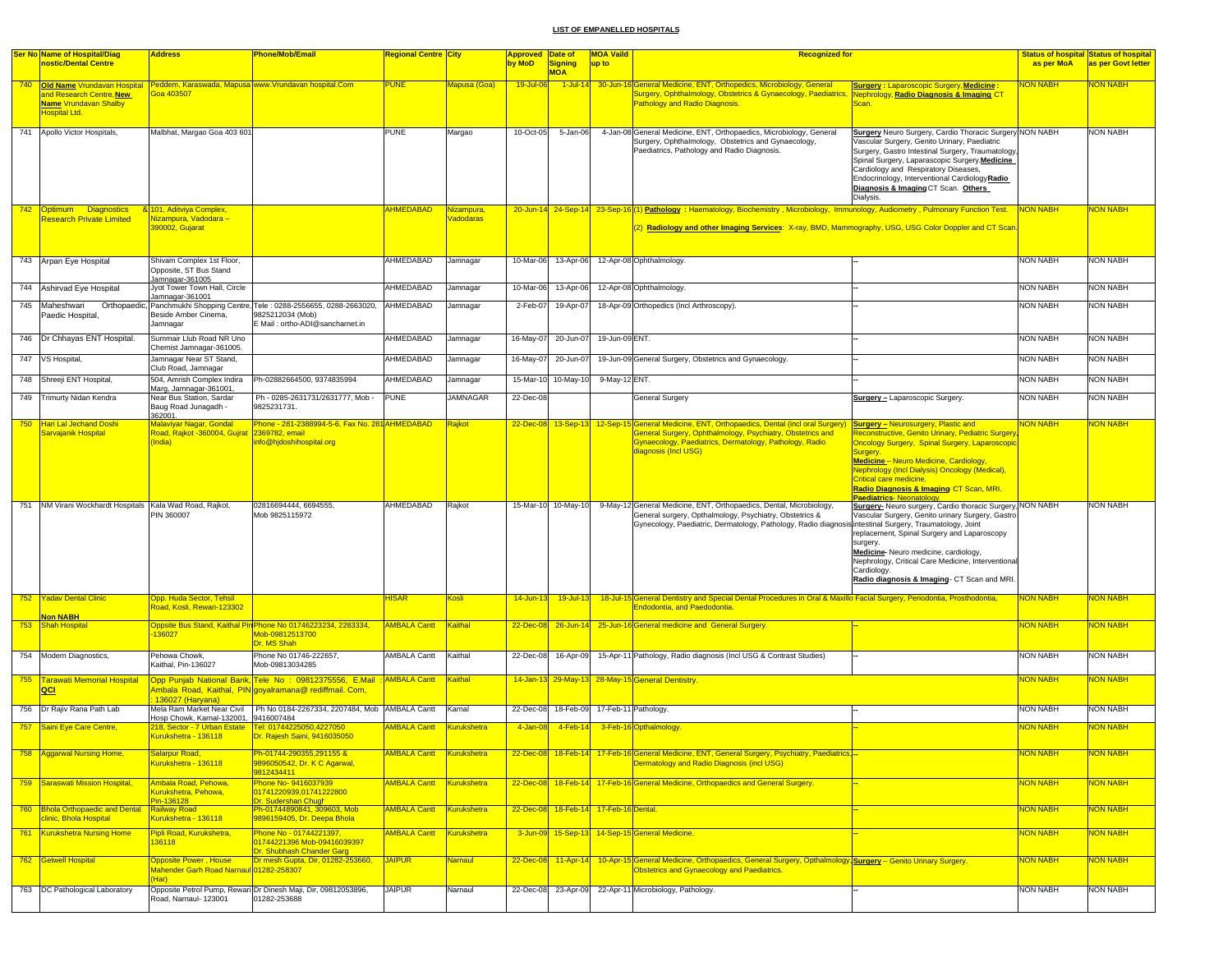|     | <b>Ser No Name of Hospital/Diag</b>                           | <b>Address</b>                                                                        | Phone/Mob/Email                                                                                   | <mark>Regional Centre City</mark> |                | Approved Date of       |                       | <b>MOA Vaild</b>               | <b>Recognized for</b>                                                                                                                                                                  |                                                                                                                                      |                 | <b>Status of hospital Status of hospital</b> |
|-----|---------------------------------------------------------------|---------------------------------------------------------------------------------------|---------------------------------------------------------------------------------------------------|-----------------------------------|----------------|------------------------|-----------------------|--------------------------------|----------------------------------------------------------------------------------------------------------------------------------------------------------------------------------------|--------------------------------------------------------------------------------------------------------------------------------------|-----------------|----------------------------------------------|
|     | nostic/Dental Centre                                          |                                                                                       |                                                                                                   |                                   |                | by MoD                 | Signing<br><b>MOA</b> | up to                          |                                                                                                                                                                                        |                                                                                                                                      | as per MoA      | as per Govt letter                           |
| 764 | Samvedna Hospital, (A unit of<br>Samvedna Charitable          | Sector-1, Mahendergarh                                                                | Behind DC Residence Huda, Narnaul Ph. No 01282253100, 253101 JAIPUR                               |                                   | Namaul         |                        |                       |                                | 27-Aug-13 30-Dec-13 29-Dec-15 General Services: General Surgery, Obstetrics and Gynaecology, Paediatrics, Orthopaedics, Ophthalmology &                                                |                                                                                                                                      | <u>NON NABH</u> | <b>NON NABH</b>                              |
|     | Foundation),                                                  | Road, Narnaul 123001,<br><b>Haryana</b>                                               |                                                                                                   |                                   |                |                        |                       |                                | Laboratory : Clinical Pathology, Haematology, Biochemistry, Microbiology and Immunology.                                                                                               |                                                                                                                                      |                 |                                              |
|     | <b>NON NABH</b>                                               |                                                                                       |                                                                                                   |                                   |                |                        |                       |                                | Imaging Services: X-ray, USG, USG Doppler, CT Scan, ECG & TMT.                                                                                                                         |                                                                                                                                      |                 |                                              |
|     | 765 Shanti Hospital                                           | Nizampur Road, Narnaul-<br>123001, Distt-Mahendragarh                                 |                                                                                                   | <b>JAIPUR</b>                     | <b>Namaul</b>  |                        |                       |                                | 27-Jan-14 20-Mar-14 19-Mar-16 General Services: General Medicine, General Surgery, Obstetrics and Gynaecology, Paediatrics and ICU.<br><b>Imaging Services: USG and USG Doppler.</b>   |                                                                                                                                      | <b>NON NABH</b> | <b>NON NABH</b>                              |
|     | <b>Non NABH</b>                                               | <b>Haryana</b>                                                                        |                                                                                                   |                                   |                |                        |                       |                                |                                                                                                                                                                                        |                                                                                                                                      |                 |                                              |
| 766 | Prabhakar Hospital,                                           | 1A, Assandh Road, Near Fly<br>Over Model Town Panipat<br>132103                       | Phone No. 01802658915,2697915                                                                     | AMBALA Cantt                      | Panipat        | 18-Sep-07              | 8-Jan-08              |                                | 7-Jan-10 General Surgery and Obstetrics and Gynaecology.                                                                                                                               |                                                                                                                                      | <b>NON NABH</b> | <b>NON NABH</b>                              |
| 767 | Dewan Diagnostic & Dental<br>Clinic.                          | Bishan Sarup Colony, Opp<br>Bus Stand, Panipat                                        | Phone 018040126140                                                                                | <b>AMBALA Cantt</b>               | Panipat        | 18-Sep-07              |                       |                                | 29-Nov-13 15-May-14 Dental including Periodontia, Prosthodontia and Endodontist and<br>Radio Diagnosis.                                                                                |                                                                                                                                      | <b>NON NABH</b> | <b>NON NABH</b>                              |
| 768 | <b>LHD Memorial and Dr Prem</b><br><del>l</del> ospital,      | <b>Bishan Sarup Colony, Opp</b><br><b>Bus Stand, Panipat</b>                          | Phone 0180264591, 5008431,<br>4008431,2697191, 9812030191                                         | <b>AMBALA Cantt</b>               | <b>Panipat</b> | 16-May-07              | $16$ -May-14          |                                | 15-May-16 General Medicine, ENT, Microbiology, General Surgery, Blood<br>Bank, Paediatrics, Pathology, Radio Diagnosis.                                                                | <b>Radio Diagnosis &amp; Imaging</b><br>CT Scan.                                                                                     | <b>NON NABH</b> | <mark>NON NABH</mark>                        |
| 769 | Bansal Diagnostic Centre,                                     | 132103                                                                                | Dr. Pankaj Mutneja,<br>120 Sukhdev Nagar, Panipat- Phone 01802697188,2634188                      | <b>AMBALA Cantt</b>               | Panipat        | 18-Sep-07              | 12-Dec-07             |                                | 12-Dec-10 Radio Diagnosis (Incl USG).                                                                                                                                                  |                                                                                                                                      | <b>NON NABH</b> | <b>NON NABH</b>                              |
|     | 770   Dr Chhabra Hospital                                     | 1-A, Narain Singh Park,<br>Assandh Road, Panipat                                      | Fel: 01802651777, 2655777<br>Dr. Ramesh Chhabra, 9812061777                                       | <b>AMBALA Cantt</b>               | Panipat        | 22-Dec-08              |                       |                                | 18-Feb-14 17-Feb-16 General Medicine, Orthopaedics, General Surgery and Pathology.                                                                                                     |                                                                                                                                      | <b>NON NABH</b> | <mark>NON NABH</mark>                        |
|     | 771 Dr Ravindra Hospital,                                     | Haryana 132 103<br>638 Model Town Panipat -                                           | Ph - 0180-2651331/2650380, Mob -                                                                  | AMBALA Cantt                      | Panipat        | 3-Jun-09               | 15-Sep-09             |                                | 14-Sep-11 General Medicine, General Surgery, Obstetrics and Gynaecology                                                                                                                |                                                                                                                                      | <b>NON NABH</b> | <b>NON NABH</b>                              |
|     | 772 JN Shory Multispeciality Hospital Nalagarh Road, Pinjore- | 132103.<br>134102                                                                     | 9896666470<br>Dr Sangeeta Shory, 01733-231499,<br>9416029450, Email:                              | <b>CHANDIMANDIR</b>               | <b>Pinjore</b> | 31-Mar-06              |                       |                                | 22-Nov-12 21-Nov-14 General Surgery and Obstetrics & Gynaecology.                                                                                                                      |                                                                                                                                      | <b>NON NABH</b> | <mark>NON NABH</mark>                        |
|     | 773 Kalawati Hospital, Kamla                                  |                                                                                       | www.sangeetashori@sify.com<br>200&201 Model Town, Shivam Dr Narender Yadav, Dir, 01274-           | <b>JAIPUR</b>                     | Rewari         | 22-Dec-08              | $5 - Jun-14$          |                                | 4-Jun-15 General Surgery, Obstetrics and Gynaecology and Paediatrics.                                                                                                                  |                                                                                                                                      | <b>NON NABH</b> | <mark>NON NABH</mark>                        |
| 774 | <b>Nursing Home</b><br>City Heart Clinic and Medical          | <b>Chowk, Rewari</b><br>Har) -123401<br>Circular Road near new                        | 222284, 222967<br>01274224061, 224599 Mob                                                         | <b>JAIPUR</b>                     | Rewari         | 22-Dec-08              |                       |                                | General Medicine and General Surgery                                                                                                                                                   |                                                                                                                                      | <b>NON NABH</b> | <b>NON NABH</b>                              |
|     | Centre                                                        | Telephone Exchange, Rewari,<br>123401                                                 | 9416498699                                                                                        |                                   |                |                        |                       |                                |                                                                                                                                                                                        |                                                                                                                                      |                 |                                              |
| 775 | Dr. SS Yaday Ram Bhagwan<br>Charitable Institute of Cancer    | VPO-Mirpur, Distt-Rewari,<br>Haryana-123401                                           |                                                                                                   | <b>JAIPUR</b>                     | Rewari         | 23-Oct-06              | 4-Feb-07              |                                | 3-Feb-09 Orthopedics, General Surgery, Obstetrics & Gynecology and<br>Radio Diagnosis (including Ultra Sonography)                                                                     | <b>Surgery</b> Oncology (Surgery)<br>Medicine Oncology (Medical) and Radio Therapy.                                                  | <b>NON NABH</b> | <b>NON NABH</b>                              |
|     | Management and Research<br>Centre.                            |                                                                                       |                                                                                                   |                                   |                |                        |                       |                                |                                                                                                                                                                                        | Obstetrics & Gynaecology Gynaecological<br>Oncology.                                                                                 |                 |                                              |
|     |                                                               |                                                                                       |                                                                                                   |                                   |                |                        |                       |                                |                                                                                                                                                                                        | Paediatrics Oncology.<br>Pathology Onco Pathology                                                                                    |                 |                                              |
| 776 | Yadav Dental Hospital and<br>Maxillo Facial Trauma Centre     | Ravidas Mandir Marg, Purani Dr Ratan Singh Yadav, Dir,<br>Sarai, Narnaul (har)-123001 | 01282-251828                                                                                      | <b>JAIPUR</b>                     | Rewari         | 9/18/2007<br>22 Dec 08 | 6-Feb-08              |                                | 5-Feb-10 Dental (Incl Prosthodontia, Oral Surgery).<br>Dental                                                                                                                          |                                                                                                                                      | <b>NON NABH</b> | <b>NON NABH</b>                              |
|     | 777 Dr Gajendra Yadav's Pathology Garhi Bolni Road, Rewari    |                                                                                       | Dr Gajendra Yadav, Dir, 01274-255533 JAIPUR                                                       |                                   | Rewari         | 3-Jun-09               |                       | 28-Aug-13 27-Aug-14 Pathology. |                                                                                                                                                                                        |                                                                                                                                      | <b>NON NABH</b> | <mark>NON NABH</mark>                        |
| 778 |                                                               |                                                                                       | Metro Umkal Hospital and Dharuhera Chungi, Circular Tel: 01274252433, 01274252033, JAIPUR         |                                   | Rewari         | 14-Jan-13              | 19-Apr-13             |                                | 18-Apr-15 Speciality Hospital. Cardiology (Consultation and Diagnostics), Interventional Cardiology, Cardio NON NABH                                                                   |                                                                                                                                      |                 | <mark>NON NABH</mark>                        |
|     | Samson Healthcare Pvt Ltd) 123 401,<br>QCI                    |                                                                                       | Heart Institute(A Unit of Road, Rewari - Haryana - spsingh@metrohospitals.com                     |                                   |                |                        |                       |                                | Thoracic Surgery, Laboratory (Haematology, Biochemistry & Microbiology) and Imaging facilities (X-ray<br>USG, Colour Doppler, ECHO).                                                   |                                                                                                                                      |                 |                                              |
| 779 | Narula MRI CT Ultra sound<br><b>K-ray Centre</b>              | Rohtak (Haryana)- 124001                                                              | Civil Road Near Palika Bazar, Dr Arun Narula, Dir, 9896341538,<br>01262241538                     | <b>HISAR</b>                      | <b>Rohtak</b>  |                        |                       |                                | 22-Dec-08 30-Jun-13 29-Jun-14 Microbiology, Pathology, Radio diagnosis (Incl USG)                                                                                                      | Radio Diagnosis & Imaging- CT Scan, MRI.<br>Pathology - AIDS & Virology.                                                             | NON NABH        | <b>NON NABH</b>                              |
|     |                                                               |                                                                                       |                                                                                                   |                                   |                |                        |                       |                                |                                                                                                                                                                                        | Others (Specify) - ECG, Mammography, Color<br>Doppler.                                                                               |                 |                                              |
| 780 | Shaista Dental Clinic                                         | Opposite All India Radio<br>Station, Subhajh Road,                                    | Dr RP Yadav, Dental, Dir Surgeon,<br>0941624305, 01262246776                                      | <b>HISAR</b>                      | Rohtak         | 3-Jun-09               |                       | 30-Jun-14 29-Jun-15 Dental.    |                                                                                                                                                                                        |                                                                                                                                      | <b>NON NABH</b> | <mark>NON NABH</mark>                        |
| 781 | Sri Guru Harikrishan Sahib Eye Sohana, Near Chandigarh,       | <b>chtak-124001</b>                                                                   |                                                                                                   | <b>CHANDIMANDIR</b> Mohali        |                | 5/16/2007,             |                       |                                | 1-Sep-12 31-Aug-14 General Medicine, ENT, Orthopaedics, Dental, Microbiology,                                                                                                          |                                                                                                                                      | <b>NON NABH</b> | NON NABH                                     |
|     | <b>Multispeciality Hospital</b><br><b>Frust</b>               | Distt-Ropar, (PB), Mohali-<br>140308                                                  |                                                                                                   |                                   |                | 04 Jan 08              |                       |                                | General Surgery, Ophthalmology, Obstetrics and Gynaecology<br>Paediatrics, Dermatology, Pathology &<br>Radio Diagnosis.                                                                |                                                                                                                                      |                 |                                              |
|     | 782 Kiran Nursing Home and<br>Laparascopic Centre             | Dashmesh Nagar, Bela<br>Chowk, Ropar- 140001                                          | Dr Kiraniit Kaur, 01881-222168.<br>9814015581, Email:                                             | <b>CHANDIMANDIR Ropar</b>         |                | 29-Oct-04              |                       |                                | 15-May-14 14-May-16 Obstetrics and Gynaecology.                                                                                                                                        |                                                                                                                                      | <b>NON NABH</b> | NON NABH                                     |
|     | 783 Chandigarh Ultrasound Scan                                | 9. Lehri Shah Mandir                                                                  | Kiranhosp.ropar@gmail.com<br>Dr Sangeeta Bansal, 01881-221045,                                    | <b>CHANDIMANDIR Ropar</b>         |                |                        |                       |                                | 29-Oct-04 15-May-14 14-May-16 Radio diagnosis and Ultrasonography                                                                                                                      |                                                                                                                                      | <b>NON NABH</b> | <mark>NON NABH</mark>                        |
|     | <b>Centre</b>                                                 | Complex, Hospital Road,<br>Ropar-140001                                               | Email: www.sbansal@fastmail.com                                                                   |                                   |                |                        |                       |                                |                                                                                                                                                                                        |                                                                                                                                      |                 |                                              |
|     | 784 Parmar Nursing Home                                       | Bela Road, Ropar-140001                                                               | Dr RS Parmar, 01881-220275,<br>222225, 9814014799, Email:<br>www.rsparmar1946@indiatimes.com      | CHANDIMANDIR Ropar                |                | 14 Jun 13              |                       |                                | 3/31/2006 15-May-14 14-May-16 Orthopedics and General Surgery (ENT, Ophthalmology)<br>Addendum to Annexure 12 A to MOD/GOI letter No<br>22(25)/06/US(WE)/D(Res)/Pt.XV dated 31 Mar 06) | <b>General Services: General Medicine</b><br><b>Specialised Services: Urology-only Lithotripsy,</b>                                  | <b>NON NABH</b> | NON NABH                                     |
|     | <b>NON NABH</b>                                               |                                                                                       |                                                                                                   |                                   |                |                        |                       |                                |                                                                                                                                                                                        | <b>Genito-Urinary Surgery, Orthopedic Surgery-</b><br>including arthroscopy and Joint Replacement<br>Surgery and Endoscopic Surgery. |                 |                                              |
|     | 785 Pannu Eye Hospital                                        | Church, Ropar                                                                         | 3141 Govt College Road, Opp Vicky Sharma, 01881-225536,<br>09814022092, Email:                    | <b>CHANDIMANDIR Ropar</b>         |                | 15-Mar-10              | $7 - Apr - 14$        |                                | 6-Apr-16 Ophthalmology                                                                                                                                                                 |                                                                                                                                      | <b>NON NABH</b> | <b>NON NABH</b>                              |
|     | 786 Pannu Nursing Home                                        | 3141 College Road, Opp<br>Church, Ropar                                               | www.varunchandigarh@yahoo.com<br>Mr Vicky Sharma, 01881-225536,<br>9814020433, 9814022092, Email: | <b>CHANDIMANDIR Ropar</b>         |                | 15-Mar-10              | $7 - Apr - 14$        |                                | 6-Apr-16 Obstetrics and Gynaecology                                                                                                                                                    |                                                                                                                                      | NON NABH        | <b>NON NABH</b>                              |
|     | 787 Sangha Hospital                                           | Near Radha Soami Satsang                                                              | www.pannugynae@yahoo.com                                                                          | <b>CHANDIMANDIR</b> Ropar         |                | $14$ -Jun-13           | $3$ -Jul-13           |                                | 2-Jul-15 General Services : General Medicine, General Surgery, ICU & Critical Care and ENT.                                                                                            |                                                                                                                                      | <b>NON NABH</b> | <b>NON NABH</b>                              |
|     |                                                               | Bhawan Zailsingh Nagar,<br>Ropar-140001 (Punjab)                                      |                                                                                                   |                                   |                |                        |                       |                                | Laboratory Services: Haematology, Biochemistry & Microbiology.                                                                                                                         |                                                                                                                                      |                 |                                              |
|     |                                                               |                                                                                       |                                                                                                   |                                   |                |                        |                       |                                | <b>Specialised Services: Gastroenterology and Critical Care Medicine.</b>                                                                                                              |                                                                                                                                      |                 |                                              |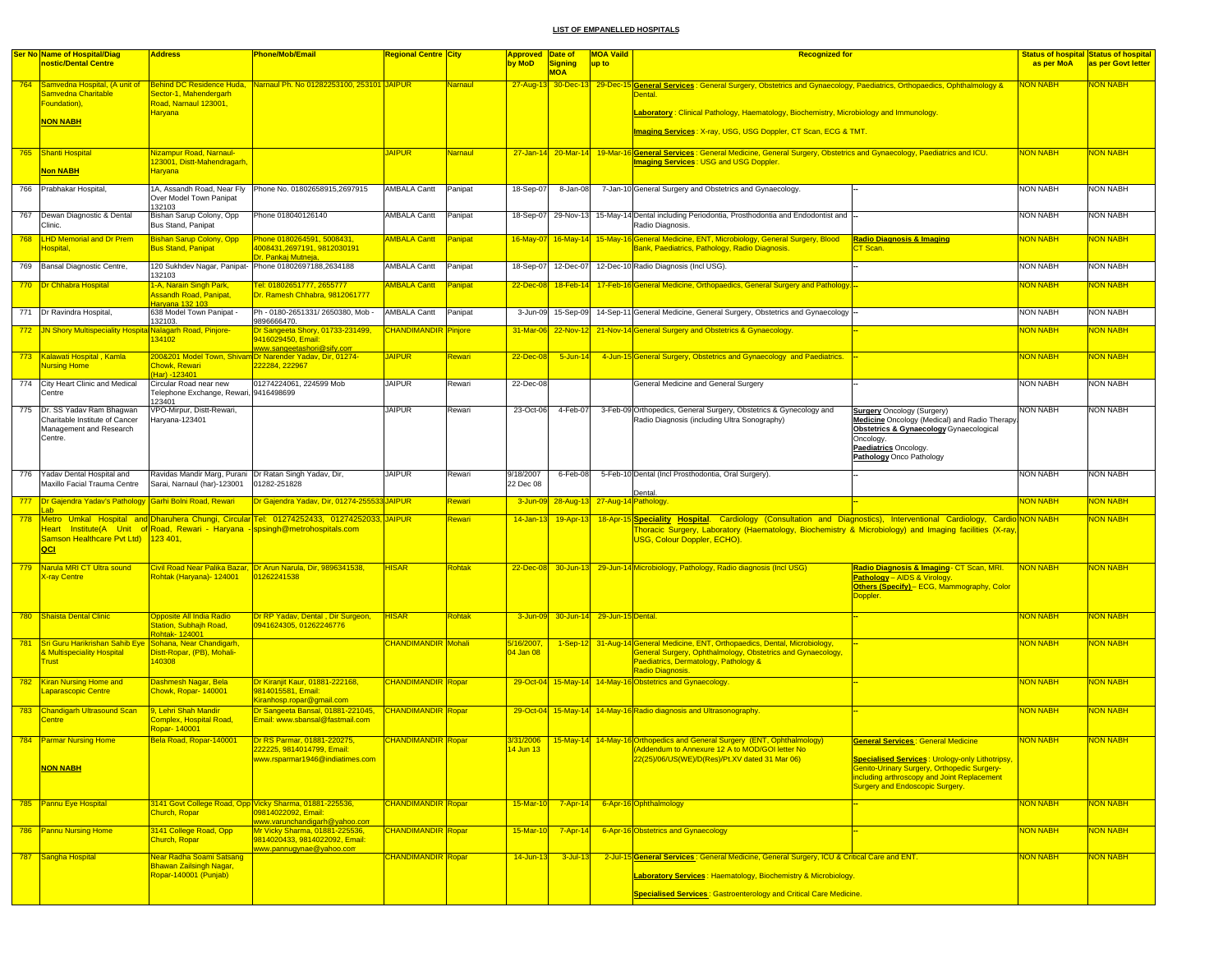|     | <b>Ser No Name of Hospital/Diag</b>                                                                              | <b>Address</b>                                                                                               | <b>Phone/Mob/Email</b>                                                    | Regional Centre City            |                    | Approved Date of        |                       | <b>MOA Vaild</b>                | <b>Recognized for</b>                                                                                                                                                                                                                                                                      |                                                                          |                 | <b>Status of hospital Status of hospital</b> |
|-----|------------------------------------------------------------------------------------------------------------------|--------------------------------------------------------------------------------------------------------------|---------------------------------------------------------------------------|---------------------------------|--------------------|-------------------------|-----------------------|---------------------------------|--------------------------------------------------------------------------------------------------------------------------------------------------------------------------------------------------------------------------------------------------------------------------------------------|--------------------------------------------------------------------------|-----------------|----------------------------------------------|
|     | nostic/Dental Centre                                                                                             |                                                                                                              |                                                                           |                                 |                    | by MoD                  | Signing<br><b>MOA</b> | up to                           |                                                                                                                                                                                                                                                                                            |                                                                          | as per MoA      | as per Govt letter                           |
|     | 788 Satluj Diagnostic and Clinical<br>Laboratory                                                                 | Zail Singh Nagar, Near Radha<br>Soami Satsang Bhawan,                                                        |                                                                           | <mark>CHANDIMANDIR Ropar</mark> |                    |                         |                       |                                 | 12-Dec-13 31-Jan-14 30-Jan-16 Pathology : Clinical Pathology, Haematology, Histopathology & Biochemistry                                                                                                                                                                                   |                                                                          | <u>NON NABH</u> | NON NABH                                     |
|     | <b>NON NABH</b>                                                                                                  | Ropar-140001, Punjab                                                                                         |                                                                           |                                 |                    |                         |                       |                                 |                                                                                                                                                                                                                                                                                            |                                                                          |                 |                                              |
| 789 | Sharma Eye Hospital & Laser                                                                                      | Near Radha Soami Satsang                                                                                     |                                                                           | <b>CHANDIMANDIR Ropar</b>       |                    |                         |                       |                                 | 27-Jan-14 25-Feb-14 24-Feb-16 General Services : Ophthalmology.                                                                                                                                                                                                                            |                                                                          | <b>NON NABH</b> | NON NABH                                     |
|     | Centre<br><b>Non NABH</b>                                                                                        | Bhawan Zailsingh Nagar,<br>Ropar-140001 (Punjab)                                                             |                                                                           |                                 |                    |                         |                       |                                 | Specialised Services : Cataract/Glaucoma, Retinal-Medical-Vitreo-Retinal Surgery.                                                                                                                                                                                                          |                                                                          |                 |                                              |
|     | 790 Kushal Scans                                                                                                 | Ropar SCO 29, Beant Singh<br>Aman Nagar, Part-II, Bela<br>Road, Ropar -140001, Punjab                        |                                                                           | <b>CHANDIMANDIR Ropar</b>       |                    | $2$ -Jun-14             |                       |                                 | 18-Jul-14 17-Jul-16 USG/USG Colour Doppler                                                                                                                                                                                                                                                 |                                                                          | <b>NON NABH</b> | <mark>NON NABH</mark>                        |
| 791 | Mittal Nursing Home,                                                                                             | Model Town, Sonepat-131001 Tel: 01302241355, 242533                                                          |                                                                           | AMBALA Cantt                    | Sonipat            | 18-Sep-07               | 20-Dec-07             |                                 | 19-Dec-09 General Medicine, General Surgery, Obstetrics and Gynaecology<br>and Paediatrics.                                                                                                                                                                                                |                                                                          | <b>NON NABH</b> | <b>NON NABH</b>                              |
|     | 792 Darya Ram Hospital,                                                                                          | Murthal Road, Sonepat-<br>131001                                                                             | Tel 01302234005, 234017                                                   | AMBALA Cantt                    | Sonipat            |                         | 4-Jan-08 22-Sep-08    |                                 | 22-Sep-10 General Medicine                                                                                                                                                                                                                                                                 |                                                                          | <b>NON NABH</b> | <b>NON NABH</b>                              |
|     | 793 Satya Kiran Health Care Pvt Ltd, Opposite Civil Line Police                                                  |                                                                                                              | <u> Fel : 01302242939, 240876</u>                                         | <b>AMBALA Cantt</b>             | <b>Sonipat</b>     |                         |                       |                                 | 3-Jun-09 16-Sep-14 15-Sep-16 Microbiology, Pathology, Radio-Diagnosis (incl USG)                                                                                                                                                                                                           | Radio-Diagnosis & Imaging CT Scan, MRI                                   | <b>NON NABH</b> | <mark>NON NABH</mark>                        |
|     |                                                                                                                  | <b>Station Subhash Chowk,</b><br>Sonepat PIN 131001                                                          | Dr. Mahesh Gupta                                                          |                                 |                    |                         |                       |                                 |                                                                                                                                                                                                                                                                                            | <b>Others Mammography</b>                                                |                 |                                              |
|     | 794 Haryana Multispeciality Hospital Vivekanand Chowk, Behind                                                    | LG Showroom, Delhi Road,<br>Sonipat - 131001, Haryana                                                        | Dr. Ram Niwas Rana, 9034591513,<br>8059778234, 01306555502                | <b>AMBALA Cantt</b>             | Sonipat            |                         |                       |                                 | 29-Jun-14 30-Jun-14 29-Jun-16 General Services: General Medicine, General Surgery including Laparoscopic surgery, ICU and Critical Care.                                                                                                                                                   |                                                                          | <b>NON NABH</b> | <mark>NON NABH</mark>                        |
|     | 795 Lal Matertinity and General<br><b>Hospital</b>                                                               | Railway Workshop Road,<br>Yamuna Nagar-135001                                                                |                                                                           | <b>AMBALA Cantt</b>             | Yamunanagar        | 1/13/2006,<br>31 Aug 10 | 1-Jul-09              |                                 | 30-Jun-10 General Surgery and Obstetrics and Gynaecology. (Orthopaedics,<br>Obstetrics and Gynaecology)                                                                                                                                                                                    |                                                                          | <b>NON NABH</b> | <b>NON NABH</b>                              |
|     | 796 Bharti Psychiatric Hospital                                                                                  | 368/14, Gobind Puri Road,<br>Yamuna Nagar-135001                                                             | Tel: 01732227541, 262137<br>Dr. Vikram Bharti, 9416496612                 | <b>AMBALA Cantt</b>             | Yamunanagar        | 31-Mar-06               |                       | 30-Oct-14 29-Oct-16 Psychiatry. |                                                                                                                                                                                                                                                                                            |                                                                          | <b>NON NABH</b> | <b>NON NABH</b>                              |
|     | 797 Gulati Hospital,                                                                                             | <b>Near Bus Stand,</b><br>Yamunanagar-135001                                                                 | Tel 01732260633,261633                                                    | <b>AMBALA Cantt</b>             | Yamunanagar        | 4-Jan-08                |                       |                                 | 18-Feb-14 17-Feb-16 General Medicine & General Surgery.                                                                                                                                                                                                                                    |                                                                          | <b>NON NABH</b> | NON NABH                                     |
|     | 798 Mago Maternity and Children<br>Hospital,                                                                     | Yamunanagar, 594, Santpura Tel 01732222143, 309884<br>Road Model Town, Naryana-<br>135001                    | Dr. Ritu Mago, 9896552143,<br>9896672143                                  | <b>AMBALA Cantt</b>             | <u>Yamunanagar</u> | $22$ -Dec-08            |                       |                                 | 18-Feb-14 17-Feb-16 Obstetrics and Gynaecology, Paediatrics.                                                                                                                                                                                                                               |                                                                          | <b>NON NABH</b> | <mark>NON NABH</mark>                        |
|     | 799 Waryam Singh Hospital,                                                                                       | Jagadhari Road, Yamuna<br>Nagar-135001                                                                       | Tel 01732230000, 230003<br>Dr. Waryam Singh, 9992399941,<br>9812233625    | <b>AMBALA Cantt</b>             | Yamunanagar        |                         |                       |                                 | 22-Dec-08 20-Sep-14 19-Sep-16 General Medicine, Orthopaedics, Dental, General Surgery,<br>Opthalmology, Obstetrics and Gynaecology.                                                                                                                                                        | <b>Surgery - Laparoscopic Surgery.</b>                                   | <b>NON NABH</b> | <b>NON NABH</b>                              |
|     | 800 Gaba Hospital                                                                                                | By Pass Road, Opp.<br>Panchayat Bhawan,<br>Yamunanagar-135001                                                | Tel 01732222194, 231035<br>Dr. BS Gaba, 9416021068,<br>9315006077         | <b>AMBALA Cantt</b>             | Yamunanagar        |                         |                       |                                 | 22-Dec-08 18-Feb-14 17-Feb-16 General Medicine, ENT, General Surgery, Blood Bank (Blood<br>Transfusion only) and Radio Diagnosis (incl USG).                                                                                                                                               |                                                                          | <b>NON NABH</b> | <mark>NON NABH</mark>                        |
|     | 801 Kohli Hospital,                                                                                              | Near Dimple Cinema, 2 Puran Tel 017322311777, 231877<br>vihar, Jagadhari, Yamuna<br>Nagar, Haryana - 135 003 | Dr. Pardeep Kohli, 9812031877,<br>9050327131                              | <b>AMBALA Cantt</b>             | Yamunanagar        | 22-Dec-08               |                       |                                 | 18-Feb-14 17-Feb-16 Orthopaedics and Radio Diagnosis (in House only)                                                                                                                                                                                                                       | <b>Others - Physiotherapy</b>                                            | <b>NON NABH</b> | <b>NON NABH</b>                              |
|     | 802 Goyal Eye Care Centre,                                                                                       | <b>Opposite Dimple Cinema,</b><br>Jagadhri, Yamunanagar-<br>35001                                            | el 01732220800,201280                                                     | <b>AMBALA Cantt</b>             | Yamunanagar        |                         |                       |                                 | 4-Jan-08 18-Feb-14 17-Feb-16 Ophthalmology                                                                                                                                                                                                                                                 |                                                                          | <b>NON NABH</b> | NON NABH                                     |
|     | 803 Rajan Hospital                                                                                               | Near 9T9, Railway Workshop<br>Road, Yamunanagar PIN<br>135001                                                | Tel 01732254530, 290500,290099                                            | AMBALA Cantt                    | Yamunanagar        |                         | 31-Aug-10 21-Oct-10   |                                 | 20-Oct-12 Orthopaedics                                                                                                                                                                                                                                                                     |                                                                          | <b>NON NABH</b> | <b>NON NABH</b>                              |
|     |                                                                                                                  |                                                                                                              |                                                                           | <b>AMBALA Cantt</b>             |                    |                         |                       |                                 |                                                                                                                                                                                                                                                                                            |                                                                          | <b>NON NABH</b> | <mark>NON NABH</mark>                        |
|     | 804 R.R. Eye Hospital                                                                                            | 72, Laxmi Garden, Opposite<br>ITI, Yamuna Nagar-135001,<br><b>Haryana</b>                                    | Dr. Shimmi, 9896701975,<br>9996984341, 01732-291493, 261677               |                                 | Yamunanagar        |                         |                       |                                 | 20-Jun-14 12-Aug-14 11-Aug-16 General Ophthalmology (Refraction, Cataract Surgeries with IOL Implantations).<br>Specialised Services - Cataract/Glaucoma, Retinal-Medical-Vitreo-Retinal Surgery, Occuloplasty & Adenexa & othe<br>specialized treatment                                   |                                                                          |                 |                                              |
|     | 805 Shree Balaji Hospital                                                                                        | Balaji Vihar, Kangra, (HP)-<br>76001, Birtha Kangra                                                          | Phone 01892260797 Mob 9418010547 JAMMU<br>shreebalajihospital@yahoo.co.ir |                                 | Kangra             | 15-Mar-10               | $24 - Apr - 14$       |                                 | 23-Apr-16 General Medicine, Dental, General Surgery, Obstetrics<br>and Gynaecology, Paediatrics and Radio diagnosis.                                                                                                                                                                       | Radio Diagnosis & Imaging-CT Scan.                                       | <b>NON NABH</b> | NON NABH                                     |
| 806 | Mela Mal Sood Rotary Eye<br><b>lospital</b>                                                                      | 76102                                                                                                        | Maranda, Palampur, Kangra- Ph-01894239180, 9418032076                     | <b>CHANDIMANDIR Kangra</b>      |                    | 15-Mar-10               |                       |                                 | 1-Jun-12 31-May-14 Ophthalmology                                                                                                                                                                                                                                                           |                                                                          | <b>NON NABH</b> | <mark>NON NABH</mark>                        |
|     | 807 Verma Dental Clinic                                                                                          | of Patiala, Main Road Kangra- Mob No: 09816044188                                                            | Ist Floor Opposite State Bank E Mail : drvermasangeet@gmail.com JAMMU     |                                 | Kangra             | 15-Mar-10               | $5-Sep-14$            | 4-Sep-16 Dental.                |                                                                                                                                                                                                                                                                                            | Others (Dental) - Orthodontia,<br><b>Prosthodontia and Oral Surgery.</b> | <b>NON NABH</b> | <b>NON NABH</b>                              |
|     | 808 SM Eye Hospital                                                                                              | 176001 (HP)<br>Kangra (HP)-176 001                                                                           | E Mail:<br>drsandeepmahajan@hotmail.com<br>ele: 01892265311               | <b>JAMMU</b>                    | <b>Kangra</b>      | 16-May-07               | $2$ -Jul-14           |                                 | 1-Jul-16 Dental, Ophthalmology.                                                                                                                                                                                                                                                            |                                                                          | <b>NON NABH</b> | <b>NON NABH</b>                              |
| 809 | Fortis Hospital (A Unit of Fortis   Dharamshala Road, Kangra-   E Mail: contactus.kangra@<br>Healthcare Limited) | 76001. Himachal Pradesh                                                                                      | fortishealthcare.com                                                      | <b>JAMMU</b>                    | Kangra             |                         |                       |                                 | 27-Jan-14 25-Feb-14 24-Feb-16 General Services: General Medicine, General Surgery, Obstetrics and Gynaecology, Paediatrics ICU & Critical CareNON NABH<br>Units                                                                                                                            |                                                                          |                 | <b>NON NABH</b>                              |
|     | <b>Non NABH</b>                                                                                                  |                                                                                                              | Fele: 01892242555                                                         |                                 |                    |                         |                       |                                 | Laboratory Services : Clinical Pathology, Haematology, Histopathology, Biochemistry, Microbiology, Serology, and<br>Immunology.                                                                                                                                                            |                                                                          |                 |                                              |
|     |                                                                                                                  |                                                                                                              |                                                                           |                                 |                    |                         |                       |                                 | Imaging Facilities: X-ray, Mammography USG, USG Doppler, Contrast Studies and CT Scan.                                                                                                                                                                                                     |                                                                          |                 |                                              |
|     |                                                                                                                  |                                                                                                              |                                                                           |                                 |                    |                         |                       |                                 | Specialised Services : Cardiology (Consultation and Diagnostics), Interventional Cardiology, Genito Urinary Surgery<br>Urology-including Dialysis & Lithotripsy, Orthopaedic Surgery -including Joint Replacement Surgery, Traumatology,<br><b>Critical Care Medicine and Neonatology.</b> |                                                                          |                 |                                              |
|     | 810 Dr. K.D'S Eye Hospital                                                                                       | Near Petrol Pump,                                                                                            | $E$ Mail:                                                                 | <b>JAMMU</b>                    | Kangra             |                         |                       |                                 | 20-Jun-14 15-Jul-14 14-Jul-16 General Services: Ophthalmology (Refraction, Cataract Surgeries with IOL Implantations).                                                                                                                                                                     |                                                                          | <b>NON NABH</b> | <b>NON NABH</b>                              |
|     |                                                                                                                  | Dharamshala Road, Kangra-<br>176209, Himachal Pradesh                                                        | kdeyehospitalkangra@gmail.com<br>Tele: 01892260247                        |                                 |                    |                         |                       |                                 | Specialised Services – Cataract/Glaucoma, Retinal-Medical-Vitreo-Retinal Surgery, Strabismus and Occuloplasty &<br>Adenexa & other specialized treatment.                                                                                                                                  |                                                                          |                 |                                              |
|     | 811 Panchsheel Nursing Home                                                                                      | Near Railway Station, Nagrota E Mail :<br><mark>Bagwan, Distt. Kangra -</mark><br>176047                     | panchsheelnursinghome5@gmail.com<br>Fele: 01892252351                     | <b>UMMAL</b>                    | Kangra             |                         |                       |                                 | 20-Jun-14 27-Sep-14 26-Sep-16 General Services: Obstetrics and Gynaecology, USG, USG Colour Doppler.                                                                                                                                                                                       |                                                                          | <b>NON NABH</b> | <b>NON NABH</b>                              |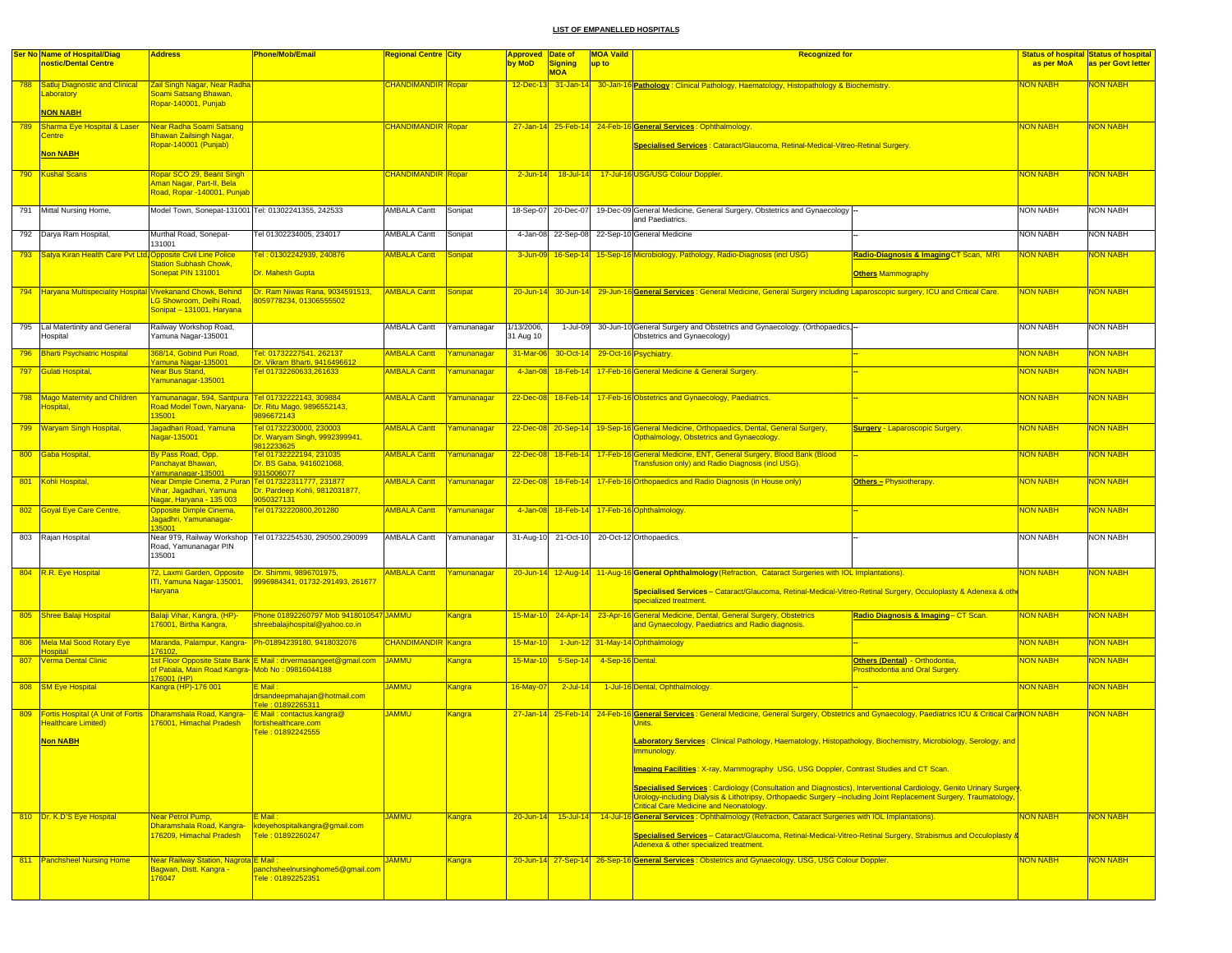|     | Ser No Name of Hospital/Diag                                             | <b>Address</b>                                                                 | Phone/Mob/Email                                                                                                                                                | <mark>Regional Centre City</mark> |                                            | <b>Approved</b>        | Date of                               | <b>MOA Vaild</b>              | <b>Recognized for</b>                                                                                                                                                                                                           |                                                                                        |                 | <b>Status of hospital Status of hospital</b> |
|-----|--------------------------------------------------------------------------|--------------------------------------------------------------------------------|----------------------------------------------------------------------------------------------------------------------------------------------------------------|-----------------------------------|--------------------------------------------|------------------------|---------------------------------------|-------------------------------|---------------------------------------------------------------------------------------------------------------------------------------------------------------------------------------------------------------------------------|----------------------------------------------------------------------------------------|-----------------|----------------------------------------------|
|     | nostic/Dental Centre                                                     |                                                                                |                                                                                                                                                                |                                   |                                            | by MoD                 | <b>Signing</b><br><b>MOA</b>          | up to                         |                                                                                                                                                                                                                                 |                                                                                        | as per MoA      | as per Govt letter                           |
|     | 812 Maya Dass Shiv Dass Rotary<br>Eye Hospital.                          | Village Ruaru Garsa Road<br><b>Bhuntar District Kullu Pin</b>                  | PH 01902224235, Mob 9418006611                                                                                                                                 | <b>JAMMU</b>                      | Kullu                                      | 3-Jun-09               |                                       |                               | 1-Oct-11 30-Sep-12 Ophthalmology                                                                                                                                                                                                |                                                                                        | NON NABH        | NON NABH                                     |
|     |                                                                          | 175125                                                                         |                                                                                                                                                                |                                   |                                            |                        |                                       |                               |                                                                                                                                                                                                                                 |                                                                                        |                 |                                              |
|     | 813 Kullu Valley Hospital                                                | Shastri Nagar Kullu Himachal<br>Pradesh 175101                                 | Phone: 01902226322, 2223822 & Mob JAMMU<br>9418052058                                                                                                          |                                   | Kullu                                      | $3 - Jun - 0$          |                                       |                               | 1-Oct-14 30-Sep-16 General Medicine, Dental, General Surgery, Obstetrics and<br><b>Gynaecology, Paediatrics</b>                                                                                                                 |                                                                                        | <b>NON NABH</b> | <mark>NON NABH</mark>                        |
|     | 814 Niramaya Clinic Diagnostic<br>Pathology X Ray &<br>Ultrasound Centre | Mandi (HP) - 175001                                                            |                                                                                                                                                                | <b>JAMMU</b>                      | Mandi                                      | 8-Jul-05               |                                       | 1-Jul-10 30-Jun-11 Pathology. |                                                                                                                                                                                                                                 |                                                                                        | <b>NON NABH</b> | <b>NON NABH</b>                              |
| 815 | <b>Banga Diagnostic</b>                                                  | Mandi (HP) Pin 175001                                                          | Rewalsar Road Near City Jail, PH 01905225260 Mob 9418052058<br>Mail: bangadiagnostics@gmail.com                                                                | <b>JAMMU</b>                      | Mandi                                      | /8/2005,<br>15 Mar 10  |                                       |                               | 1-Oct-14 30-Sep-16 Radio Diagnosis.                                                                                                                                                                                             | Radio Diagnosis and Imaging CT Scan, MRI.                                              | NON NABH        | <b>NON NABH</b>                              |
|     | 816 Sanjeevan Hospital                                                   | 134/5 Moti Bazar Mandi -<br>175001 (HP)                                        | sanjeevanhospitalmandi1992@gmail.c JAMMU<br>om, 01905223114                                                                                                    |                                   | Mandi                                      |                        |                                       |                               | 31-Mar-06 16-Sep-14 15-Sep-16 General Medicine, ENT, General Surgery, Pathology (In house<br>only) and Radio Diagnosis (In house only)                                                                                          |                                                                                        | <b>NON NABH</b> | <b>NON NABH</b>                              |
| 817 | Centre.<br>A Unit of Jai Parkash Hospital<br>P) Ltd                      | HP) 175021                                                                     | Sri Harihar Hospital & Research Vill & PO - Gutkar, Distt Mandi E Mail: harihospital@rediffmail.com<br>Tele: 01905247605                                       | <b>JAMMU</b>                      | Mandi                                      | 7/8/2005,<br>03 Jun 09 |                                       |                               | 13-Sep-14 12-Sep-16 General Medicine, General Surgery and Obstetrics &<br><b>Gynaecology, Orthopaedics and Paediatrics</b><br>Addendum to Annexure 01A to GOI MoD letter No<br>24(21)/04/US(WE)/D(Res)Pt. VIII dated 08 Jul 05. | <b>Medicine Cardiology (for Non-invasive only),</b><br><b>Paediatrics Neonatology</b>  | <b>NON NABH</b> | <b>NON NABH</b>                              |
| 818 | Mandav Hospital,                                                         | Jail Road Mandi-175002(HP),                                                    | Ph-01905221922, 09418052058<br>E Mail: bangahospitals@gmail.com                                                                                                | <b>JAMMU</b>                      | Mandi                                      | 3-Jun-09               |                                       |                               | 1-Oct-14 30-Sep-16 General Medicine, General Surgery, Obstetrics and Gynaecology<br>and Paediatrics.                                                                                                                            |                                                                                        | <b>NON NABH</b> | NON NABH                                     |
|     | 819 Sodhi Dental Clinic                                                  | Shop No 10 B-Block HRTC<br>Market Palampur 176061                              | Phone 9817054478 & 9817284600                                                                                                                                  | <b>JAMMU</b>                      | Palampur                                   |                        | 22-Dec-08 22-Aug-09 21-Aug-11 Dental. |                               |                                                                                                                                                                                                                                 |                                                                                        | <b>NON NABH</b> | <b>NON NABH</b>                              |
|     | 820 Karan Hospital                                                       | <b>Ghuggar Tanda</b><br>Palampur - 176061                                      | <mark>Ph - 1894 - 230277, 9816088277.</mark><br>E Mail : rehmaranda@gmail.com<br>1804230180                                                                    | <b>JAMMU</b>                      | Palampur                                   | 3-Jun-09               | $2$ -Jun-14                           |                               | 1-Jun-16 General Surgery                                                                                                                                                                                                        | <b>Surgery</b> Laparascopic Surgery.                                                   | <b>NON NABH</b> | <mark>NON NABH</mark>                        |
| 821 | Dr Lakhan Paul's Nursing Home Top Floor, 63, Lower Bazar,                |                                                                                |                                                                                                                                                                | CHANDIMANDIR Shimla               |                                            | 13-Jan-06              | 13-Apr-07                             |                               | 12-Apr-09 Dental(General and Periodontia                                                                                                                                                                                        |                                                                                        | <b>NON NABH</b> | <b>NON NABH</b>                              |
| 822 | and Dental Speciality Centre<br><b>Indus Hospita</b>                     | Shimla-171001<br>ndus Drive, Mount Jakhoo,<br>Shimla- 171002                   | SH JS Thakur, 0177-2841401                                                                                                                                     | <b>CHANDIMANDIR</b>               | Shimla                                     | $13 - Jan-06$          | $10$ -Mar-13                          |                               | 9-Mar-15 General Medicine, Dental, Microbiology, General Surgery, Blood<br>Bank, Obstetrics and Gynaecology, Paediatrics, Pathology and<br><b>Radio Diagnosis</b>                                                               | Obstetrics and Gynaecology Gynecological<br>Endocrinology and Materno Foetal Medicine. | <b>NON NABH</b> | <b>VON NABH</b>                              |
|     | 823 Dr Suman Heart Centre                                                | Shimla-171001                                                                  | Padamdev Complex The Mall, Dr Suman Rao, 0177-2653320, Fax-<br>01772812301, 9818012301                                                                         | <b>CHANDIMANDIR</b> Shimla        |                                            | 18-Sep-07              | $10$ -Mar-13                          | 9-Mar-15 --                   |                                                                                                                                                                                                                                 | <b>Medicine</b> Cardiology including USG.                                              | <b>NON NABH</b> | <b>NON NABH</b>                              |
|     | 824 Sri Ram Hospital                                                     | 18D, Sector-1,<br>New Shimla- 171002                                           | Mr Ankur Chauhan, 0177-2671398,<br>9857701616                                                                                                                  | CHANDIMANDIR Shimla               |                                            |                        | 4-Jan-08 10-Mar-11                    |                               | 9-Mar-13 General Medicine, ENT, Dental, General Surgery, Obstetrics &<br>Gynaecology, Radio Diagnosis                                                                                                                           |                                                                                        | <b>NON NABH</b> | <b>NON NABH</b>                              |
|     | 825   Dr Grover's Dental Clinic                                          | Balajee's Building, 62 The<br>Mall, Shimla-171001                              | Dr CM Grover, 0177-28058580                                                                                                                                    | <b>CHANDIMANDIR</b>               | Shimla                                     | 31-Mar-06              | $12-Sep-14$                           |                               | 9-Mar-15 Dental (for general and periodontia)                                                                                                                                                                                   |                                                                                        | <b>NON NABH</b> | <b>VON NABH</b>                              |
| 826 | <b>HIM Medicare Centre</b>                                               | Near LIC Office, The Mall,                                                     |                                                                                                                                                                | 1792224168 CHANDIMANDIR Solan     |                                            | 23-Oct-06              | 30-Nov-06                             |                               | 29-Nov-08 Radio Diagnosis (including Ultra Sonography)                                                                                                                                                                          | Radio Diagnosis & Imaging CT Scan.                                                     | <b>NON NABH</b> | <b>NON NABH</b>                              |
| 827 | Bhardwaj DNSD Medical Centre Near Woodstone School,                      | Solan-173212                                                                   | Dr BK Bhardwaj, 01792-222414,                                                                                                                                  | CHANDIMANDIR Solan                |                                            | 22-Nov-06              | 4-Feb-11                              |                               | 3-Feb-12 Radio Diagnosis including USG.                                                                                                                                                                                         |                                                                                        | <b>NON NABH</b> | <b>NON NABH</b>                              |
|     | 828 MNDAV Dental College and<br>Hospital                                 | and Dist: Solan, HP-173223                                                     | Hospital Road, Solan-173211 Email: bhupi dr@yahoo. Com<br>Vill-Tatul, PO Oachghat, Tehsi Dr Bharat Bhushan, 01792-252809,<br>Email: dentalsolan@rediffmail.com | CHANDIMANDIR Solan                |                                            |                        | 23-Oct-06 20-May-12 19-May-14 Dental  |                               |                                                                                                                                                                                                                                 |                                                                                        | <b>NON NABH</b> | <b>NON NABH</b>                              |
|     | 829 Grover Eye ENT Hospital                                              | Mall, Solan- 173212                                                            | Near ITI Gate First Floor, The Dr Sanjay Grover. 01792-222970,<br>Email: DrGrover909@hotmailo.com                                                              | <b>CHANDIMANDIR</b> Solan         |                                            | 16-May-07              | $7$ -May-14                           |                               | 6-May-16 Ophthalmology                                                                                                                                                                                                          |                                                                                        | <b>NON NABH</b> | <b>NON NABH</b>                              |
|     | 830 Himachal Dental College                                              | Sunder Nagar, PIN 175002                                                       | Ph 01907267163, Mob 9816012817                                                                                                                                 | <b>JAMMU</b>                      | Sundernagar                                |                        | 3-Jun-09 20-Aug-11 19-Aug-12 Dental.  |                               |                                                                                                                                                                                                                                 | Others (Dental)<br>Prosthodontia, Oral Surgery,<br>Perio-dontia                        | <b>NON NABH</b> | <b>NON NABH</b>                              |
| 831 | Nanda Hospital                                                           | Hamirpur Road, Una (HP)                                                        | Dr Suresh Kumar Nanda, 01975-<br>23355, 9816023355                                                                                                             | CHANDIMANDIR UNA                  |                                            |                        |                                       |                               | 14-Dec-06 29-Apr-14 28-Apr-16 General Medicine, General Surgery and Paediatrics.                                                                                                                                                | <b>Surgery Genito Urinary Surgery and</b><br>aparoscopic Surgery                       | <b>NON NABH</b> | <mark>NON NABH</mark>                        |
|     | 832 Modern Dental Care                                                   | Bharwain Road, Gagret, Opp.<br>Radheshyam Mandir, District<br>Una, HP - 177201 |                                                                                                                                                                | CHANDIMANDIR UNA                  |                                            | 20-Jun-14              | $19$ -Jul-14                          |                               | 18-Jul-16 General Dentistry.                                                                                                                                                                                                    |                                                                                        | <b>NON NABH</b> | <b>NON NABH</b>                              |
|     | 833 Dr Rajender Prasad Govt<br>Medical college                           | Dharamshala, Distt Kangra-<br>176265                                           |                                                                                                                                                                | <b>JAMMU</b>                      | Yol                                        | 4-Jan-08               |                                       |                               | General Medicine, ENT, Microbiology, General surgery,<br>Opthalmology, Psychiatry, Blood Bank (only Blood Transfusion),<br>Obstetrics & Gynaecology, Paediatrics, Dermatology, Pathology &<br>Radio Diagnosis                   | Radio Diagnosis & Imaging CT Scan<br><b>Paediatrics Neonatology</b>                    | <b>NON NABH</b> | <b>NON NABH</b>                              |
|     | 834 MMS Rotary Eye Hosp                                                  | Kangra (HP)-176102                                                             | Maranda Teh Palampur, Distt- E Mail : rehmaranda@gmail.com<br>ele: 01894239180                                                                                 | <b>JAMMU</b>                      | <mark>Yol, (DHARAM</mark><br><b>SHALA)</b> | 3-Mar-05               |                                       |                               | 1-Jun-14 31-May-16 Ophthalmology                                                                                                                                                                                                |                                                                                        | <b>NON NABH</b> | <mark>NON NABH</mark>                        |
|     | 835 Navajeevan Eye Hospital                                              | 221-A, Tiruchanur, Post<br>Tirupati Rural, Tirupati-                           |                                                                                                                                                                | <b>HYDERABAD</b>                  | <b>Tirupati</b>                            |                        |                                       |                               | 18-Sep-07 26-Jun-14 24-Jun-16 Ophthalmology                                                                                                                                                                                     |                                                                                        | <b>NON NABH</b> | <b>NON NABH</b>                              |
|     | 836 Triveni Nursing Home                                                 | 517503, Chittoor Dist, AP<br>8c/c Gandhi Nagar, Jammu                          | E Mail : drsuri26@gmail.com                                                                                                                                    | <b>JAMMU</b>                      | Jammu                                      |                        |                                       |                               | 8-Jul-05 23-May-14 22-May-16 General Surgery and Radio Diagnosis.                                                                                                                                                               | <b>Surgery Genito Urinary and Laparoscopic</b>                                         | <b>NON NABH</b> | NON NABH                                     |
|     |                                                                          | J(RK)                                                                          | Tel: 01912452664, 9419116821,<br>9419184394                                                                                                                    |                                   |                                            |                        |                                       |                               |                                                                                                                                                                                                                                 | Surgery.<br>Radiodiagnosis/ImagingCT Scan                                              |                 |                                              |
|     | 837 BEE ENN General Hospital,                                            | Talab Tillo Road, Jammu                                                        | Tel: 01912505310, 9419138320,                                                                                                                                  | <b>JAMMU</b>                      | Jammu                                      | 8-Jul-05               | $1$ -Jul-14                           |                               | 30-Jun-16 General Medicine, Denta(Prosthodontics only), Microbiology,                                                                                                                                                           | <b>Surgery Gastro Intestinal and Laparascopic</b>                                      | <b>NON NABH</b> | <b>NON NABH</b>                              |
|     |                                                                          | 180002                                                                         | 9858563260 bngh@beenngroup.com                                                                                                                                 |                                   |                                            |                        |                                       |                               | General Surgery, Ophthalmology, Psychiatry, Blood Bank,<br>Obstetrics and Gynaecology, Paediatrics, Pathology and Radio<br>Diagnosis.                                                                                           | Surgery.<br><b>Medicine Nephrology including dialysis.</b>                             |                 |                                              |
|     | 838 Ahal Dental Clinic                                                   | <b>1st Floor Opposite Alpsara</b><br><b>Theatre Gandhi Nagar Jamm</b>          | Tel: 01912435959, 9796224199                                                                                                                                   | <b>JAMMU</b>                      | Jammu                                      |                        |                                       |                               | 8-Jul-05 30-Jun-14 29-Jun-16 Dental (Basic Dentistry and Periodontia).                                                                                                                                                          |                                                                                        | <b>NON NABH</b> | <b>NON NABH</b>                              |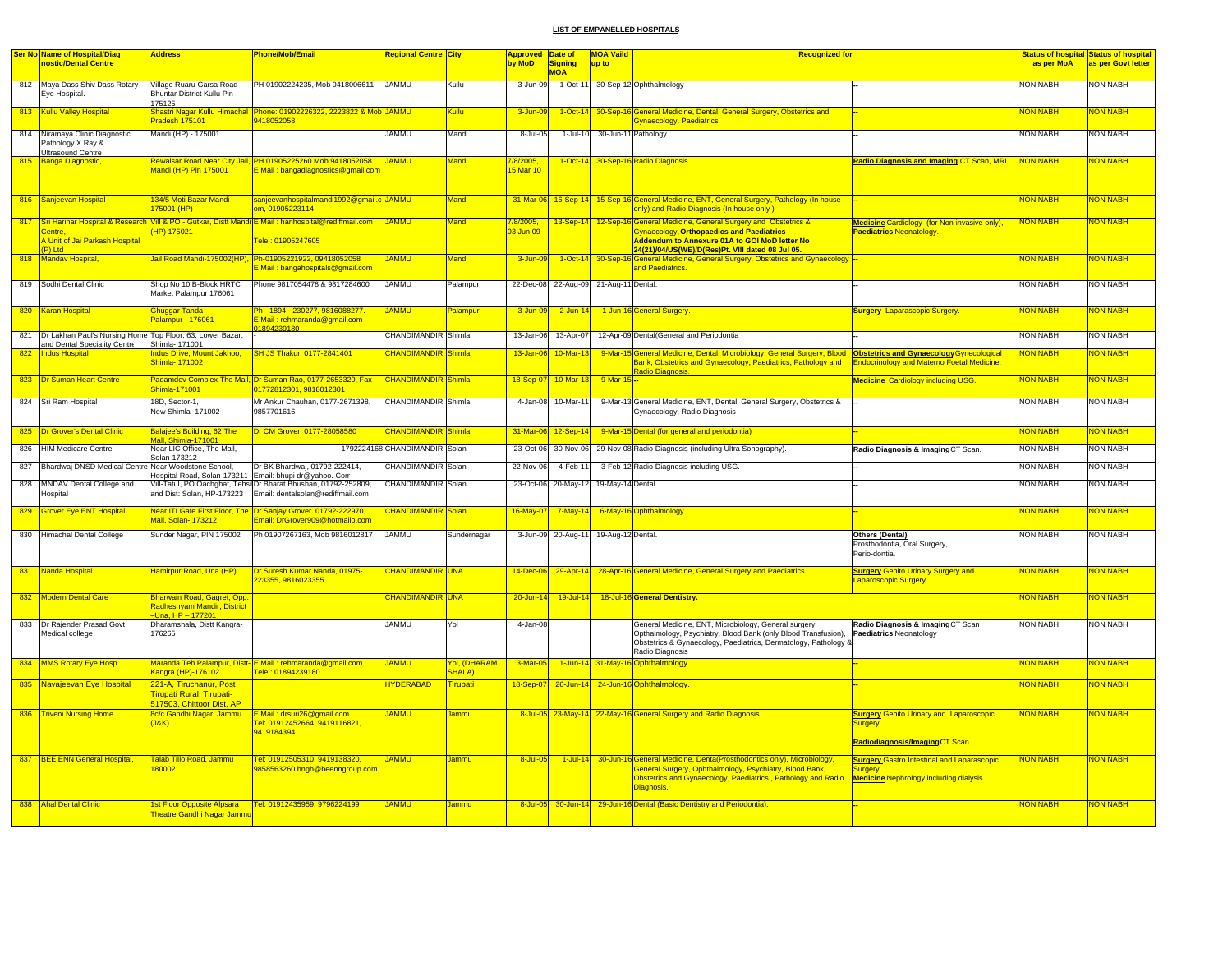|     | Ser No Name of Hospital/Diag                                                                                    | <b>Address</b>                                                               | Phone/Mob/Email                                                                                                                  | <mark>Regional Centre City</mark> |                   | Approved Date of |                              | <b>MOA Vaild</b>            | <b>Recognized for</b>                                                                                                                                                                                                            |                                                                                                                                                                                                                                                                                                                                                                                                                                                                                     |                 | <b>Status of hospital Status of hospital</b> |
|-----|-----------------------------------------------------------------------------------------------------------------|------------------------------------------------------------------------------|----------------------------------------------------------------------------------------------------------------------------------|-----------------------------------|-------------------|------------------|------------------------------|-----------------------------|----------------------------------------------------------------------------------------------------------------------------------------------------------------------------------------------------------------------------------|-------------------------------------------------------------------------------------------------------------------------------------------------------------------------------------------------------------------------------------------------------------------------------------------------------------------------------------------------------------------------------------------------------------------------------------------------------------------------------------|-----------------|----------------------------------------------|
|     | nostic/Dental Centre                                                                                            |                                                                              |                                                                                                                                  |                                   |                   | by MoD           | Signing                      | up to                       |                                                                                                                                                                                                                                  |                                                                                                                                                                                                                                                                                                                                                                                                                                                                                     | as per MoA      | as per Govt letter                           |
|     |                                                                                                                 |                                                                              |                                                                                                                                  |                                   |                   |                  | <b>MOA</b>                   |                             |                                                                                                                                                                                                                                  |                                                                                                                                                                                                                                                                                                                                                                                                                                                                                     |                 |                                              |
| 839 | Acharya Shri Chander College PO Majeen Sidhra Jammu<br>of Medical Sciences & Hospital 180017,<br><b>ASCOMS)</b> |                                                                              | Tel: 01912266214                                                                                                                 | <b>JAMMU</b>                      | Jammu             | 23-Oct-06        |                              | 1-Jun-12 31-May-            | General Medicine, ENT, Orthopedics, Dental, Microbiology,<br>General Surgery, Ophthalmology, Psychiatry, Blood Bank<br>(for in house only), Obstetrics & Gynecology, Paediatrics,<br>Dermatology, Pathology and Radio Diagnosis. | <b>Surgery Neuro Surgery, Cardio Thoracic</b><br>Surgery, Vascular Surgery, Genito Urinary<br>Surgery, Traumatology, Spinal Surgery,<br>aparoscopic Surgery and Endo vascular Surger<br>Medicine Neuro Medicine, Cardiology,<br><b>Respiratory Diseases, Critical Care Medicine and</b><br>Interventional Cardiology.<br><mark>Radio Diagnosis &amp; Imaging</mark> CT Scan (for two<br>vear). Subject to upgradation of facility: MRI and<br>nterventional and Vascular Radiology. | <b>NON NABH</b> | NON NABH                                     |
|     | 840 Madaan Hospital & Research<br>Centre                                                                        | 180004 (J&K)                                                                 | 37 AC, Gandhi Nagar, Jammu-Ph-01912436549, 9419113344,<br>Madaanhospital@gmail.com                                               | <b>JAMMU</b>                      | Jammu             |                  |                              |                             | 15-Mar-10 15-Apr-14 14-Apr-16 General Medicine, General Surgery, Obstetrics and Gynaecology Surgery - Plastic and Reconstructive Surgery,<br>and Paediatrics.                                                                    | <b>Paediatrics Neonatology.</b><br>Pathology AIDS & Virology<br>aparascopic Surgery.<br><mark>/ledicine</mark> – Cardiology<br>Paediatrics - Neonatology                                                                                                                                                                                                                                                                                                                            | <b>NON NABH</b> | <mark>NON NABH</mark>                        |
|     |                                                                                                                 |                                                                              |                                                                                                                                  |                                   |                   |                  |                              |                             |                                                                                                                                                                                                                                  |                                                                                                                                                                                                                                                                                                                                                                                                                                                                                     |                 |                                              |
|     | 841 Dr Lal Path Labs,                                                                                           | 1 BC Road, Ist Floor<br>180001.                                              | Ph-01912564903, 9419221419,<br>Regency Honda Jammu (J&K) lalpathlabs@lalpathlabs.com                                             | <b>JAMMU</b>                      | Jammu             | $15$ -Mar-10     |                              | 3-Dec-12 2-Dec-14 Pathology |                                                                                                                                                                                                                                  | Medicine - Clinical Haematology, Clinical<br>mmunology<br><b>Pathology - Onco Pathology, Transplant</b><br><b>Pathology and Transfusion Medicine</b>                                                                                                                                                                                                                                                                                                                                | <b>NABL</b>     | VABL                                         |
|     | 842 M/S Centre for Sight<br>QCI                                                                                 | Maha Rishi Dayanand<br>Hospital, Jammu-180005                                | 228, BC Road, Chungi, Near Tele: 0191-2545482, 9419149962,<br>E.mail: infojammu@ centreforsight.net                              | <b>JAMMU</b>                      | <b>Jammu</b>      |                  |                              |                             | 7-Sep-12 27-Nov-14 26-Nov-16 General Services. Ophthalmology.<br>Specialised Service: Retinal-medical- viteo-retinal surgery, Strabismus and Occuloplasty & Adenexa.<br>Cataract & Glaucoma.                                     |                                                                                                                                                                                                                                                                                                                                                                                                                                                                                     | <b>NON NABH</b> | NON NABH                                     |
|     | 843 Sachdeva Netralaya<br>Non NABH                                                                              | 3-B, Extension Gandhi Nagar, E Mail : sanjaysachdeva<br>lammu (J&K) - 180004 | 1960@vaho.co.in<br>Tele : 01912430029, 09419189456                                                                               | <b>JAMMU</b>                      | Jammu             | 14-Jun-13        | $5$ -Jul-13                  |                             | 4-Jul-15 General Services : Ophthalmology, (Refraction, Contact Lens, Cataract Surgeries with IOL Implantation)<br>Specialised Services: Cataract/Glaucoma and Retinal-Medical-Vitreo-Retinal Surgery.                           |                                                                                                                                                                                                                                                                                                                                                                                                                                                                                     | <b>NON NABH</b> | NON NABH                                     |
|     | Centre,<br>QCI                                                                                                  | Kathua-184101                                                                | 844 Gupta Hospital & Research National Highway, Kalibari, Tel: 09419150250, 01922233250, JAMMU<br>quptainst kth@rediffmail.com   |                                   | Kathua            |                  |                              |                             | 14-Jan-13 12-Mar-13 11-Mar-15 General Purpose Hospital General Surgery.<br>Speciality Hospital. Urology-only Lithotripsy, Genito-Urinary Surgery and Laboratory (Haematology & Biochemistry                                      |                                                                                                                                                                                                                                                                                                                                                                                                                                                                                     | <b>NON NABH</b> | <b>NON NABH</b>                              |
|     | 845 Sood Nursing Home                                                                                           | 76047. Distt: Kangra (HP)                                                    | <mark>Chahri Road, Nagrota Bagwan</mark> Ph - 1892252578, 9816137051.<br>E Mail: drmanojsood@yahoo.co.in                         | <b>JAMMU</b>                      | Vagrota           | $3 - Jun - 09$   |                              |                             | 7-Sep-14 6-Sep-16 General Surgery and Obstetrics and Gynaecology.                                                                                                                                                                | <b>Surgery Laparascopic Surgery.</b>                                                                                                                                                                                                                                                                                                                                                                                                                                                | <b>NON NABH</b> | <mark>NON NABH</mark>                        |
|     | 846 Bahri's Diagnostic Centre &<br>Research Institute                                                           | 94, Munir Manzil, Regal<br>Chowk, Residency Road,<br>Srinigar (J&K) 190001   | Dr Gaurav Gupta, MD, 9414093175,<br>01542440071. Email:<br>surendradentalcollege@yahoo.com                                       | <b>JAMMU</b>                      | Srinagar          |                  |                              |                             | 15-Dec-04 30-Mar-06 31-Mar-08 Pathology (Immunoassay only).                                                                                                                                                                      |                                                                                                                                                                                                                                                                                                                                                                                                                                                                                     | <b>NON NABH</b> | <b>NON NABH</b>                              |
| 847 | <b>Tata Main Hospital</b>                                                                                       | listupur, Jai<br><b>Jharkhand</b>                                            | 0657-2224559/2143525<br>(Retd), Dr. G Ramdas<br>amms.tmh@tatasteel.com                                                           | <b>ANCHI</b>                      | <b>Jamshedpur</b> | 13-Jan-06        |                              |                             | 1-Oct-13 30-Sep-15 General Medicine, ENT, Orthopaedics, Dental, Microbiology,<br>General Surgery, Ophthalmology, Psychiatry, Obstetrics &<br>Gynaecology, Paediatrics, Dermatology, Pathology and Radio<br>Diagnosis.            | <b>Medicine, Respiratory Diseases.</b><br>Radio Diagnosis and ImagingCT Scan and                                                                                                                                                                                                                                                                                                                                                                                                    | <b>NON NABH</b> | <b>JON NABH</b>                              |
|     | 848 Tin Plate Hospital,                                                                                         | Golmuri Jamshedpur,<br>Pin -831003,                                          | 06572342266, 9835113767<br>Dr. DK Sinha, Mr. Rajesh Marwa                                                                        | RANCHI                            | Jamshedpur        |                  |                              |                             | 15-Mar-10 25-Jun-10 24-Jun-12 General Medicine, ENT, Orthopaedics, Dental, Microbiology,<br>General Surgery, Ophthalmology, Psychiatry, Obstetrics and<br>Gynaecology, Paediatrics, Dermatology Pathology and Radio<br>diagnosis |                                                                                                                                                                                                                                                                                                                                                                                                                                                                                     | <b>NON NABH</b> | <b>NON NABH</b>                              |
|     | 849 J Sharans Pathology                                                                                         | Ranchi                                                                       |                                                                                                                                  | RANCHI                            | Ranchi            |                  | 6-Aug-03 27-Jun-06 26-Jun-07 |                             |                                                                                                                                                                                                                                  | Diagnostic.                                                                                                                                                                                                                                                                                                                                                                                                                                                                         | <b>NON NABH</b> | <b>NON NABH</b>                              |
|     | 850 Nagarmal Modi Seva Sadan                                                                                    | Ranchi                                                                       |                                                                                                                                  | RANCHI                            | Ranchi            | 6-Aug-03         | 1-Jul-07                     | 30-Jun-08-                  |                                                                                                                                                                                                                                  | General/Sepcialised treatment.                                                                                                                                                                                                                                                                                                                                                                                                                                                      | <b>NON NABH</b> | <b>NON NABH</b>                              |
| 851 | <b>Hill View Hosp &amp; Research</b><br>entre                                                                   | <b>Hill View Road, Bariatu,</b><br>Ranchi, Jharkhand-834009                  | 0651-2545696, 2542467,<br>09431577751, 09470590980<br>Mr. NK Jha & Dr. Sushma Priya                                              | RANCHI                            | <b>Ranchi</b>     | 22-Nov-06        |                              |                             | 30-Dec-14 29-Dec-16 Microbiology, General Surgery, Obstetrics and Gynecology,<br>Paediatrics, Pathology and Radio Diagnosis including USG.                                                                                       | <b>Surgery Laparoscopic Surgery.</b>                                                                                                                                                                                                                                                                                                                                                                                                                                                | <b>NON NABH</b> | NON NABH                                     |
| 852 | Abdur Razzaque Ansari<br>Memorial Weavers Hospital,<br>(Apollo Hospitals Group)                                 | IRBA, Ranchi-835238                                                          |                                                                                                                                  | RANCHI                            | Ranchi            | 23-Oct-06        | $1-Dec-06$                   |                             | 30-Nov-08 General Medicine, ENT, Orthopedics, Microbiology, General<br>Surgery, Ophthalmology, Blood Bank, Obstetrics & Gynecology,<br>Paediatrics, Dermatology, Pathology and Radio Diagnosis.                                  | <b>Surgery</b> Neuro Surgery, Plastic & Reconstructive NON NABH<br>Surgery, Cardio Thoracic Surgery, Vascular<br>Surgery, Genito Urinary Surgery, Gastro Intestina<br>Surgery, Traumatology, Spinal Surgery, Prosthetic<br>Surgery, Laparoscopic Surgery and Endovascular<br>Surgery.<br>Medicine Neuro Medicine, Cardiology,<br>Endocrinology, Nephrology and Interventional<br>Cardiology.<br>Radio Diagnosis and ImagingCT Scan.                                                 |                 | NON NABH                                     |
|     | 853 Kashyap Eye Hospital                                                                                        | Hall.<br>Ranchi-834001                                                       | Purulia Road, Near Sandhya Kashyapmemorialeyehospital@<br>amail.com, Dr. B.P. Kashyap Chief<br>06512531188, 2531255, 09431174937 | RANCHI                            | Ranchi            | $13 - Jan-06$    |                              |                             | 1-Apr-14 31-Mar-16 Ophthalmology.                                                                                                                                                                                                |                                                                                                                                                                                                                                                                                                                                                                                                                                                                                     | <b>NON NABH</b> | NON NABH                                     |
|     | 854 Advanced Diagnostic Centre                                                                                  | Booty Road, Bariatu, Ranchi-<br>834009                                       |                                                                                                                                  | RANCHI                            | Ranchi            | 16-May-07        |                              |                             | Radio Diagnosis (Incl USG)                                                                                                                                                                                                       | Radio Diagnosis & Imaging CT Scan, MRI<br>Others (Specify) Color Doppler, Cardiac<br>Imaging, EMG, EEG.                                                                                                                                                                                                                                                                                                                                                                             | <b>NON NABH</b> | <b>NON NABH</b>                              |
| 855 | Alam Hosp & Research Centre Booty Road, Bariatu, Ranchi, 0651-2545233/09835707909,<br>Pvt. Ltd.                 | Jharkhand-834009                                                             | Mrs. Tabassum Hassan                                                                                                             | <b>RANCHI</b>                     | <b>Ranchi</b>     | $18-Sen-0$       |                              |                             | 1-Apr-13 31-Mar-15 ENT, Microbiology, General Surgery, Blood Bank (Blood<br>Transfusion), Obstetrics and Gynaecology, Pathology and Radio and Laparascopic Surgery<br>Diagnosis (Incl USG).                                      | <b>Surgery Genito Urinary, Gastro Intestinal Surgery NON NABH</b>                                                                                                                                                                                                                                                                                                                                                                                                                   |                 | <mark>NON NABH</mark>                        |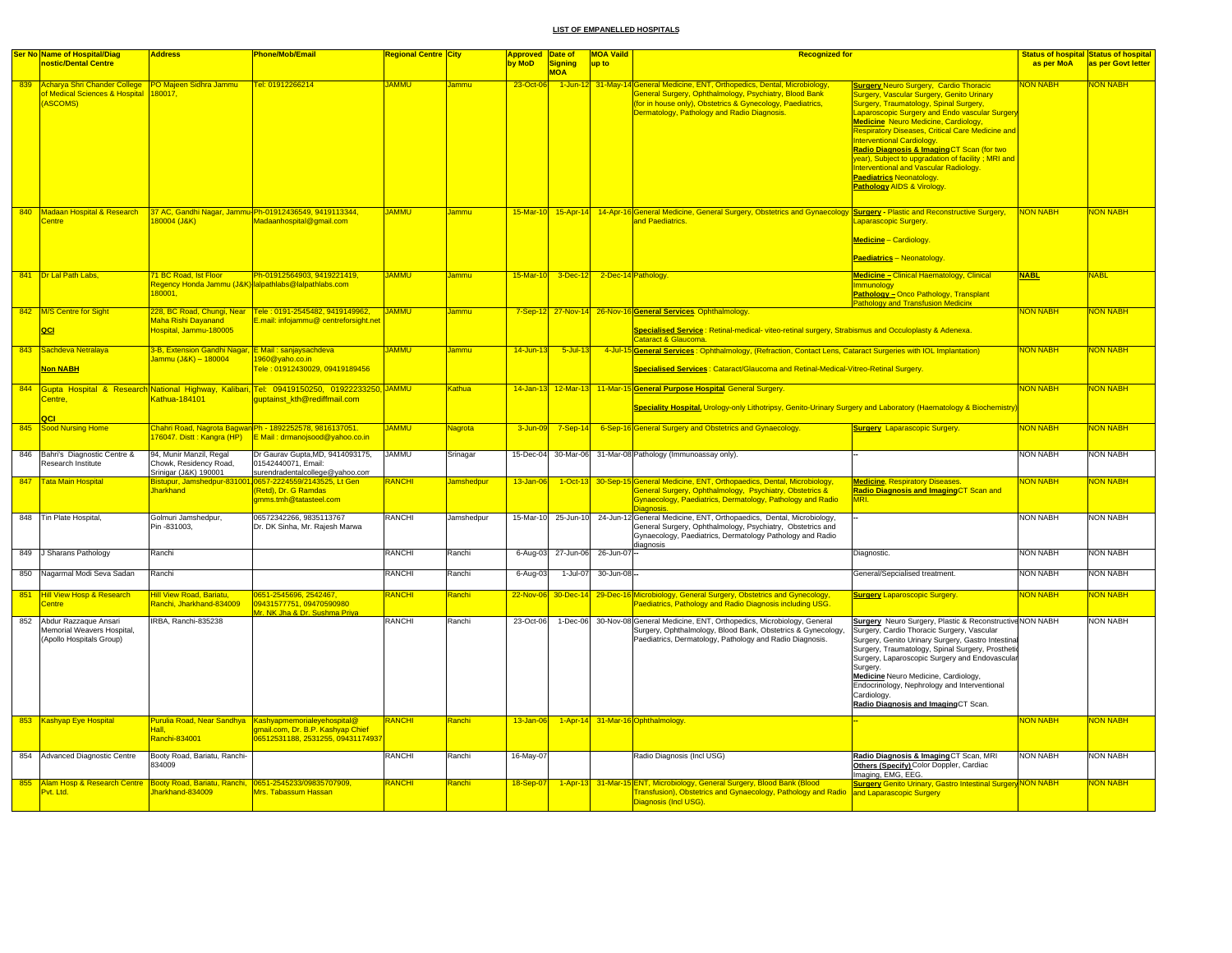|  | <b>Ser No Name of Hospital/Diag</b>                          | <b>Address</b>                                                                                    | <b>Phone/Mob/Email</b>                                                                                | Regional Centre City |               | <b>Approved Date of</b> |                | <b>MOA Vaild</b> | <b>Recognized for</b>                                                                                                                                                                                                                                                                                                                                                     |                                                                                                                                                                                                                                                                                                                                                                                                                                                                                                                                                                                                                                                                                                                                                                      |                 | <b>Status of hospital Status of hospital</b> |
|--|--------------------------------------------------------------|---------------------------------------------------------------------------------------------------|-------------------------------------------------------------------------------------------------------|----------------------|---------------|-------------------------|----------------|------------------|---------------------------------------------------------------------------------------------------------------------------------------------------------------------------------------------------------------------------------------------------------------------------------------------------------------------------------------------------------------------------|----------------------------------------------------------------------------------------------------------------------------------------------------------------------------------------------------------------------------------------------------------------------------------------------------------------------------------------------------------------------------------------------------------------------------------------------------------------------------------------------------------------------------------------------------------------------------------------------------------------------------------------------------------------------------------------------------------------------------------------------------------------------|-----------------|----------------------------------------------|
|  | nostic/Dental Centre                                         |                                                                                                   |                                                                                                       |                      |               | by MoD                  | <b>Signing</b> | up to            |                                                                                                                                                                                                                                                                                                                                                                           |                                                                                                                                                                                                                                                                                                                                                                                                                                                                                                                                                                                                                                                                                                                                                                      | as per MoA      | as per Govt letter                           |
|  | 856   Raj Hospital & Research Centre Main Road Ranchi-834001 |                                                                                                   | 06512331128, 2330129, Dr. D. Mohan RANCHI<br>Consultant Physician), Mr. Jodesh<br><b>Sambhir, CEO</b> |                      | Ranchi        | 4-Jan-08                | <b>MOA</b>     |                  | 1-Apr-13 31-Mar-15 General Medicine, ENT, Orthopaedics, Dental, Microbiology,<br>General Surgery, Opthalmology, Psychiatry, Blood Bank (only<br>Blood Transfusion), Obstetrics & Gynaecology, Paediatrics,<br>Dermatology, Pathology, Radio Diagnosis                                                                                                                     | <b>Surgery Neuro surgery, Plastic and</b><br>reconstructive, Genito Urinary, Paediatric surgery<br>Gastro Intestinal, Spinal and Laparoscopic<br>Surgery.<br><b>Medicine Neurology, Cardiology, Respiratory</b><br>Diseases, Endocrinology, Nephrology (Incl.<br>Dialysis) and Critical Care Medicine.<br><mark>Radio Diagnosis &amp; Imaging CT Scan and MRI.</mark><br><b>Obstetrics and Gynaecology Gynaecology</b><br>Oncology.<br><b>Paediatrics Neonatology.</b><br><b>Pathology Onco Pathology.</b>                                                                                                                                                                                                                                                           | <b>VON NABH</b> | <b>VON NABH</b>                              |
|  | 857 Athena Hospital                                          | Falnir Road Mangalore -<br>575001.                                                                |                                                                                                       | BANGALORE            | Mangalore     | 18-Sep-07               | 10-Jan-13      |                  | 9-Jan-14 General Medicine, ENT, Dental, Microbiology, General Surgery,<br>Ophthalmology, Psychiatry, Obstetrics and Gynecology,<br>Paediatrics, Dermatology, Pathology and Radio Diagnosis.                                                                                                                                                                               |                                                                                                                                                                                                                                                                                                                                                                                                                                                                                                                                                                                                                                                                                                                                                                      | <b>NON NABH</b> | <b>NON NABH</b>                              |
|  | 858 Colaco Hospital                                          | Mangalore-575002.                                                                                 |                                                                                                       | <b>BANGALORE</b>     | Mangalore     | 18-Sep-07               |                |                  | 4-Jul-13 19-Feb-15 General Medicine, ENT, Orthopaedics, Dental (Incl Oral Surg,<br>Prosthodontia, Periodontia), Microbiology, General Surgery,<br>Opthalmology, Obstetrics and Gynaecology Paediatrics,<br>Dermatology, Pathology & Radio Diagnosis.                                                                                                                      |                                                                                                                                                                                                                                                                                                                                                                                                                                                                                                                                                                                                                                                                                                                                                                      | NON NABH        | <b>NON NABH</b>                              |
|  | 859 FR Muller Medical College<br>Hosp,                       | Kankandy, PO-Mangalore-<br>575002, Kankanady.                                                     | Tele - 0824243601,<br>E Mail: muller@sancharnet.in                                                    | <b>BANGALORE</b>     | Mangalore     | 2-Feb-07                | 13-Mar-11      |                  | 12-Mar-11 General Medicine, ENT, Orthopaedics, Mocrobiology, General<br>SurgeryOphthalmology, Psychiatry, Obstetrics & Gynaecology,<br>Paediatrics, Dermatology, Pathology, Radio Diagnosis.                                                                                                                                                                              | <b>Surgery</b> Plastic & Reconstructive, Genito<br>Urinary, Paediatric Surgery, Gastro Intestinal<br>Surgery and Laparoscopic Surgery, Medicines<br>Cardiology, Respiratory Diseases and Critical<br>Care Medicine, Radio Diagnosis & Imaging CT<br>Scan and MRI, Paediatrics<br>Neonatology.                                                                                                                                                                                                                                                                                                                                                                                                                                                                        | NON NABH        | <b>NON NABH</b>                              |
|  | 860 AJ Hosp & Research Centre                                | Mangalore, Kuntikan DK<br>Karnataka, Mangalore-575<br>004.                                        | Tele - 0824-2225533-34, 33454777<br>(Mob). E Mail: www.ajhospital.com                                 | <b>BANGALORE</b>     | Mangalore     |                         |                |                  | 2-Feb-07 26-Mar-12 25-Mar-14 General Medicine, ENT, Microbiology, General Surgery,<br>Ophthalmology, Psychiatry, Blood Bank, Obstetrics &<br>Gynaecology, Paediatrics, Dermatology, Pathology, Radio<br>Diagnosis.                                                                                                                                                        | Surgery Neuro Surgery, Plastic &<br>Reconstructive, Cardio Thoracic Surgery, Genito<br>Urinary, Paediatric Surgery, Oncology (Surgery)<br>and Laparoscopic Surgery Medicine Neuro<br>Medicine, Cardiology, Respiratory Diseases,<br>Gastro Enterology and Nephrology. Radio<br>Diagnosis & Imaging CT Scan.                                                                                                                                                                                                                                                                                                                                                                                                                                                          | <b>NON NABH</b> | <b>NON NABH</b>                              |
|  | 861 Omega Hospitals Pvt Ltd                                  | <u> Mahavir Circle Kankanady</u><br>Mangalore-575002                                              |                                                                                                       | <b>BANGALORE</b>     | Mangalore     | 10-Mar-06               | $2$ -Jul-14    |                  | 1-Jul-16 General Medicine, General Surgery and Radio Diagnosis. includin Surgery. Traumatology, Joint Replacement<br><b>Ultra Sonography.</b>                                                                                                                                                                                                                             | Surgery, Spinal Surgery, Prosthetic Surgery.<br>Medicine. Cardiology, Clinical Haematology,<br>Clinical Immunology, Critical Care Medicine,<br><b>Interventional Cardiology.</b><br>Radio Diagnosis and ImagingCT Scan,<br>Interventional and Vascular Radiology.<br><b>Others (Specify), USG, X-Ray.</b>                                                                                                                                                                                                                                                                                                                                                                                                                                                            | <b>NON NABH</b> | NON NABH                                     |
|  | 862 Tejaswini Hospital & SSIOT,                              | <b>Kadri Temple Road Mangalore</b><br>Carnataka-575002                                            |                                                                                                       | <b>BANGALORE</b>     | Mangalore     | $10$ -Mar-06            | $5$ -Jul-12    |                  | 4-Jul-14 Microbiology and Radio Diagnosis including Ultra Sonography.                                                                                                                                                                                                                                                                                                     | <b>Surgery Traumatology, Joint Replacement</b><br>Surgery, Spinal Surgery, Prosthetic Surgery,<br><b>Geriatric Surgery.</b><br><b>Radio Diagnosis and Imaging CT Scan.</b>                                                                                                                                                                                                                                                                                                                                                                                                                                                                                                                                                                                           | <b>NON NABH</b> | <b>NON NABH</b>                              |
|  | 863 SCS Hosp Pvt Ltd,                                        | <b>Upper Bendoor Mangalore-</b><br>575002                                                         |                                                                                                       | <b>BANGALORE</b>     | Mangalore     | 16-May-07               |                |                  | 10-Jul-13 26-Feb-15 General Medicine, ENT, Dental, Microbiology, General Surgery,<br>Obstetrics and Gynaecology, Paediatrics, Radio Diagnosis(Incl X-<br>Ray, USG).                                                                                                                                                                                                       |                                                                                                                                                                                                                                                                                                                                                                                                                                                                                                                                                                                                                                                                                                                                                                      | <b>NON NABH</b> | <b>NON NABH</b>                              |
|  | 864 KMC Hospital                                             | <b>Attavar Ambedkar Circle</b><br>Mangalore - 575001.                                             |                                                                                                       | <b>BANGALORE</b>     | Mangalore     | 4-Jan-08                |                |                  | 20-Oct-12 19-Oct-14 General Medicine, ENT, Orthopaedics, Dental, Microbiology,<br>General Surgery, Opthalmology, Psychiatry, Blood Bank (Only<br>Blood Transfusion), Obstetrics & Gynaecology, Paediatrics,<br>Dermatology, Pathology and Radio Diagnosis                                                                                                                 | <b>Surgery Cardio Thoracic, Oncology (Surg),</b><br><b>Fraumatology, Joint Replacement and Spinal</b><br>Surgery.<br><b>Medicine Neurology, Cardiology, Respiratory</b><br>Diseases, Gastroenterology, Nephrology (incl.<br>Dialysis), Oncology (Medical), Critical Care<br>Medicine and Interventional Cardiology.<br>Radio Diagnosis and Imaging CT Scan and<br>MRI.                                                                                                                                                                                                                                                                                                                                                                                               | <b>NON NABH</b> | <b>NON NABH</b>                              |
|  | 865 Kasturba Hospital                                        | Manipal,<br>Post Box - 07, Manipal,<br>Karnataka - 576104.                                        |                                                                                                       | <b>HYDERABAD</b>     | Manipal       | 18-Sep-07               |                |                  | 11-Apr-12 10-Apr-14 General Medicine, ENT, Orthopaedics, Dental (Inc Gen and Oral Surgery Neuro Surgery, Plastic and<br>Super Speciality Periodontia and Prosthodontia) Microbiology,<br>General Surgery, Opthalmology, Psychiatry, Blood Bank (Blood<br>Transfusion), Obstetrics and Gynaecology, Paediatrics,<br>Dermatology, Pathology and Radio Diagnosis (Incl USG). | Reconstructive, Cardio Thoracic Surgery Vascular<br>Surgery, Genito Urinary, Paediatric Surgery,<br>Oncology (Surgery) Gastro Intestinal Surgery,<br>Traumatology Joint replacement Surgery, Spinal,<br>Prosthetic, Laparascopic Surgery. Medicine.<br>Neuro Medicine, Cardiology, Respiratory<br>Diseases, Gastro Enterology, Nephrology (Incl.<br>Dialysis), Clinical Haematology Oncology<br>(Medical), Critical Care Medicine, Interventional<br>Cardiology and Radiothrapy. Obstetrics and<br><b>Gynaecology</b> Gynaecological Oncology, Infertility<br>and Assisted reproduction and Materno Foetal<br>Medicine. Paediatrics Onco Pathology, Molecular<br>Pathology, Transplant Pathology, AIDS &<br>Virology, Genetic Pathology and Transfusion<br>Medicine. | <b>NON NABH</b> | <b>NON NABH</b>                              |
|  | 866 Vivus Hospital Pvt Ltd,                                  | Daswal Road, Madikeri,                                                                            |                                                                                                       | <b>HYDERABAD</b>     | Medikeri      | 27-May-05               | 4-Jun-11       |                  | 3-Jun-13 General Medicine, ENT, General Surgery, Obstetrics &                                                                                                                                                                                                                                                                                                             |                                                                                                                                                                                                                                                                                                                                                                                                                                                                                                                                                                                                                                                                                                                                                                      | <b>NON NABH</b> | <b>NON NABH</b>                              |
|  | 867 Life Care Dental Clinic,                                 | Kodagu, Karnataka<br>2820, 8th Cross Road, Opp<br>Aparna Book House VV<br>Mohalla Mysore - 570012 |                                                                                                       | <b>BANGALORE</b>     | <b>Mysore</b> | 22-Nov-06               | $1$ -Jul-13    |                  | Gynaecology, Paediatrics and Radio Diagnosis<br>26-Apr-15 Dental including Oral Surgery, Prosthodontia and Periodontia.                                                                                                                                                                                                                                                   |                                                                                                                                                                                                                                                                                                                                                                                                                                                                                                                                                                                                                                                                                                                                                                      | <b>VON NABH</b> | <b>VON NABH</b>                              |
|  | 868 Karnataka Cardio Diagnostic                              | No-125/2A, IRWIN Road                                                                             |                                                                                                       | <b>BANGALORE</b>     | Mysore        | 22-Nov-06               | 6-Jan-11       |                  | 5-Jan-12 Microbiology, Pathology and Radio Diagnosis including USG.                                                                                                                                                                                                                                                                                                       | Radio Diagnosis and Imaging CT Scan and                                                                                                                                                                                                                                                                                                                                                                                                                                                                                                                                                                                                                                                                                                                              | <b>NON NABH</b> | <b>NON NABH</b>                              |
|  | Centre<br>869 Ekadanta Dental Clinic,                        | Mysore - 570001.<br>847 New Kantraj URS Road<br><mark>Kuvelnpur Nagar Mysore -</mark>             |                                                                                                       | <b>BANGALORE</b>     | <b>Mysore</b> | 14-Dec-06               |                |                  | 1-May-13 30-Mar-15 Dental including Periodontia.                                                                                                                                                                                                                                                                                                                          | MRI.                                                                                                                                                                                                                                                                                                                                                                                                                                                                                                                                                                                                                                                                                                                                                                 | <b>NON NABH</b> | <b>NON NABH</b>                              |
|  |                                                              | 70023                                                                                             |                                                                                                       |                      |               |                         |                |                  |                                                                                                                                                                                                                                                                                                                                                                           |                                                                                                                                                                                                                                                                                                                                                                                                                                                                                                                                                                                                                                                                                                                                                                      |                 |                                              |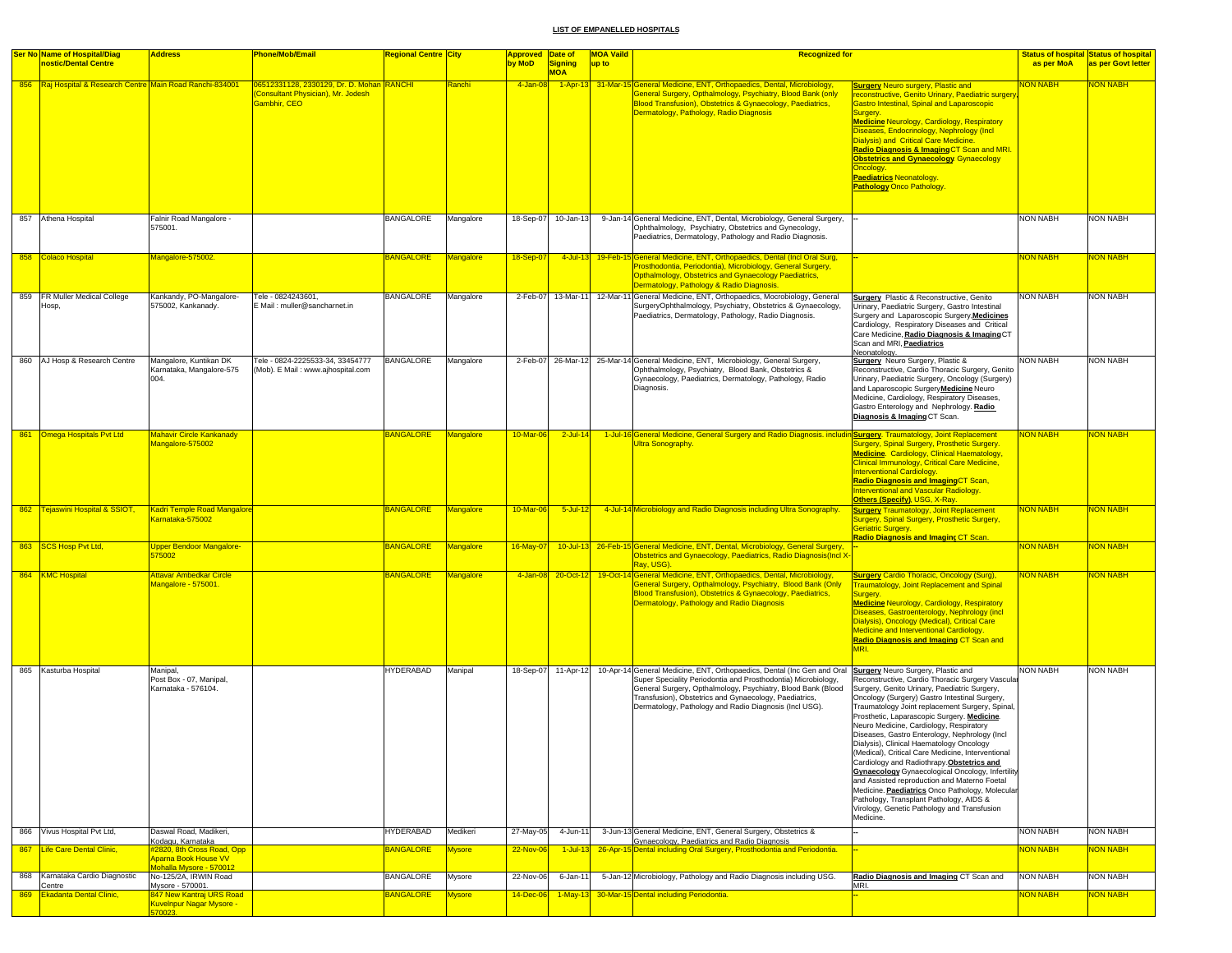|     | <b>Ser No Name of Hospital/Diag</b><br>nostic/Dental Centre                           | <b>Address</b>                                                                                                    | <b>Phone/Mob/Email</b>                                                                                                  | <mark>Regional Centre City</mark> |                                 | Approved Date of<br>by MoD | <b>Signing</b>     | <b>MOA Vaild</b><br><b>Recognized for</b><br>up to                                                                                                                                                                                                                                                                           |                                                                                                                                                                                                                                                                                                                                                                                                                                                                 | as per MoA      | <b>Status of hospital Status of hospital</b><br>as per Govt letter |
|-----|---------------------------------------------------------------------------------------|-------------------------------------------------------------------------------------------------------------------|-------------------------------------------------------------------------------------------------------------------------|-----------------------------------|---------------------------------|----------------------------|--------------------|------------------------------------------------------------------------------------------------------------------------------------------------------------------------------------------------------------------------------------------------------------------------------------------------------------------------------|-----------------------------------------------------------------------------------------------------------------------------------------------------------------------------------------------------------------------------------------------------------------------------------------------------------------------------------------------------------------------------------------------------------------------------------------------------------------|-----------------|--------------------------------------------------------------------|
|     |                                                                                       |                                                                                                                   |                                                                                                                         |                                   |                                 |                            | <b>MOA</b>         |                                                                                                                                                                                                                                                                                                                              |                                                                                                                                                                                                                                                                                                                                                                                                                                                                 |                 |                                                                    |
|     | 870 Dento Care Dental Clinic,                                                         | Asha Complex, Above HDFC<br>ATM, Kalidasa Road, VV<br>Mohalla, Mysore-570002                                      |                                                                                                                         | <b>BANGALORE</b>                  | Mysore                          | 14-Dec-06                  |                    | Dental including Oral & Facial Surgery, Periodontia and<br>Prosthodontia.                                                                                                                                                                                                                                                    |                                                                                                                                                                                                                                                                                                                                                                                                                                                                 | NON NABH        | <b>NON NABH</b>                                                    |
|     | 871   FR Muller Medical College<br>Hosp,                                              | Kankanady, PO-Mangalore-<br>575002, Kankanady.                                                                    |                                                                                                                         | <b>BANGALORE</b>                  | Mysore                          |                            |                    | 14-Dec-06 12-Mar-12 11-Mar-14 General Medicine, ENT, Orthopaedics, Mocrobiology, General<br>SurgeryOphthalmology, Psychiatry, Obstetrics & Gynaecology,<br>Paediatrics, Dermatology, Pathology, Radio Diagnosis.                                                                                                             | Surgery Plastic & Reconstructive, Genito Urinary, NON NABH<br>Paediatric Surgery, Gastro Intestinal Surgery and<br>Laparoscopic Surgery. Medicines Cardiology,<br>Respiratory Diseases and Critical Care Medicine.<br>Radio Diagnosis & Imaging CT Scan and MRI.<br>Paediatrics Neonatology                                                                                                                                                                     |                 | <b>NON NABH</b>                                                    |
|     | 872 Chitra's hospital                                                                 | 25/1A Irwin Road Mysore-<br>570001.                                                                               |                                                                                                                         | <b>BANGALORE</b>                  | Mysore                          | 18-Sep-07                  | 14-Mar-11          | 13-Mar-12 General Medicine, ENT, Orthopedics, Microbiology, General<br>Surgery, Ophthalmology, Psychiatry, Obstetrics and Gynecology,<br>Paediatrics, Dermatology and Pathology.                                                                                                                                             |                                                                                                                                                                                                                                                                                                                                                                                                                                                                 | <b>NON NABH</b> | NON NABH                                                           |
|     | 873 Vikram Hospital<br>Heart Care Centre                                              | No-46 Viveka Nand Road<br>Yadavgiri Mysore - 570020                                                               |                                                                                                                         | <b>BANGALORE</b>                  | <b>Mysore</b>                   |                            | 4-Jan-08 15-Aug-13 | 14-Aug-14 General Medicine, Microbiology, General Surgery, Blood Bank<br>(only Blood Transfusion), Paediatrics, Pathology and Radio<br><b>Diagnosis</b>                                                                                                                                                                      | <b>Surgery Cardio Thoracic, Vascular, Genito</b><br><b>Jrinary, Gastro Intestinal and Laparoscopic</b><br>Surgery. Medicine Cardiology, Respiratory<br>Diseases, Gastroenterology and Interventional<br>Cardiology. Radio Diagnosis & ImagingCT<br>Scan and MRI. Paediatrics Cardiology.                                                                                                                                                                        | <b>VON NABH</b> | <b>JON NABH</b>                                                    |
|     | 874 Basappa Memorial Hospital                                                         | 22/B Vinoda Road<br>Jayalakshmi Puram<br>Mysore - 570012.                                                         |                                                                                                                         | <b>BANGALORE</b>                  | Mysore                          | 4-Jan-08                   | 17-Mar-11          | 16-Mar-12 General Medicine, ENT, Orthopaedics Microbiology General<br>Surgery, Opthalmology, Psychiatry, Blood Bank (Only Blood<br>Transfusion), Obstetrics & Gynaecology, Paediatrics,<br>Dermatology, Pathology and Radio Diagnosis (incl USG)                                                                             | Surgery Neuro Surgery, Plastic and<br>Reconstructive, Cardio Thoracic, Vascular, Genito<br>Urinary, Paediatric, Traumatology, Joint<br>replacement, Spinal, Prosthetic and Laparoscopic<br>Surgery. Medicine Neurology, Cardiology,<br>Respiratory Diseases, Endocrinology, Nephrology<br>(incl Dialysis), Oncology (Medical) and Critical<br>Care Medicine.<br>Radio Diagnosis and ImagingCT Scan.                                                             | <b>NON NABH</b> | <b>NON NABH</b>                                                    |
|     | 875 Bharath Hospital & Institute<br>of Oncology,                                      | 438 Out Ring Road Hebbal<br>Mysore - 570017.                                                                      |                                                                                                                         | <b>BANGALORE</b>                  | <b>Mysore</b>                   |                            |                    | 4-Jan-08 17-Mar-14 20-Jan-15 Pathology and Radio Diagnosis (only X-Ray)                                                                                                                                                                                                                                                      | <b>Surgery Oncology (Surgery). Medicine</b><br><b>Oncology (Medical) and Radio Therapy.</b><br><b>Obstetrics &amp; Gynaecology Gynaecology</b><br>Oncology. Paediatrics Oncology. Pathology<br>Oncopathology.                                                                                                                                                                                                                                                   | <b>NON NABH</b> | <mark>NON NABH</mark>                                              |
|     | 876 Kannan Diagnostic Centre,                                                         | 1484/M-55 Sayyaji Rao Road<br>Mysore - 570001.                                                                    |                                                                                                                         | <b>BANGALORE</b>                  | Mysore                          |                            | 2-Feb-07 21-Mar-11 | 20-Mar-12 Pathology and Radio Diagnosis (Incl USG).                                                                                                                                                                                                                                                                          |                                                                                                                                                                                                                                                                                                                                                                                                                                                                 | <b>NON NABH</b> | <b>NON NABH</b>                                                    |
| 877 | Maanasa Dental Health Centre, Reddy Complex, SBI Road-1                               | Stage Hebbal Mysore-570016                                                                                        |                                                                                                                         | <b>BANGALORE</b>                  | <b>Mysore</b>                   | 18-Sep-0                   | $1-May-13$         | 2-Feb-15 Dental including periodontia.                                                                                                                                                                                                                                                                                       |                                                                                                                                                                                                                                                                                                                                                                                                                                                                 | <b>NON NABH</b> | <b>VON NABH</b>                                                    |
|     | 878 Usha Kiran Eye Hospital,                                                          | 877/1 Dewans Road<br>Lakshmipuram Mysore -<br>570004.                                                             |                                                                                                                         | <b>BANGALORE</b>                  | <b>Mysore</b>                   | 18-Sep-0                   | 8-Oct-12           | 7-Oct-14 Opthalmology (Incl Vitero Retinal Surg)                                                                                                                                                                                                                                                                             |                                                                                                                                                                                                                                                                                                                                                                                                                                                                 | <b>NON NABH</b> | <b>NON NABH</b>                                                    |
|     | 879 Gopal Gowda Shanthaveri<br><b>Memorial Hospital</b> ,                             | T-Narasipura Road,<br>Nazarbad, Mysore-570010                                                                     | 08215266608, 0821-2447745                                                                                               | <b>BANGALORE</b>                  | <b>Mysore</b>                   | $2-Feb-07$                 | $30 -$ Jul-14      | 29-Jul-16 General Medicine, ENT, Microbiology, General Surgery,<br>Ophthalmology, Obstetrics & Gynaeology, Paediatrics,<br>Dermatology, Pathology and Radio Diagnosis.                                                                                                                                                       |                                                                                                                                                                                                                                                                                                                                                                                                                                                                 | <b>NON NABH</b> | <b>NON NABH</b>                                                    |
|     | 880 Sri Vasavi Dental Clinic                                                          | No-1111 2nd Maid<br>Vidyaranyapuram Mysore -<br>570008.                                                           |                                                                                                                         | <b>BANGALORE</b>                  | Mysore                          | 14-Dec-06                  |                    | Dental (including Oral Surgery, Prosthodontia and Periodontia).                                                                                                                                                                                                                                                              |                                                                                                                                                                                                                                                                                                                                                                                                                                                                 | <b>NON NABH</b> | <b>NON NABH</b>                                                    |
| 881 | JSS Dental College and<br>Hospital,                                                   | SS Nagara Bannimantap<br>Mysore-570015.                                                                           |                                                                                                                         | <b>BANGALORE</b>                  | Mysore                          | 18-Sep-07                  |                    | Dental (Incl. Periodontia).                                                                                                                                                                                                                                                                                                  | Others Prosthodontia, Oral Surgery, Oral<br>Radiology, Periodontia and Oral Medicine.                                                                                                                                                                                                                                                                                                                                                                           | <b>NON NABH</b> | NON NABH                                                           |
| 882 | <b>Baby Memorial Hospital,</b>                                                        | Indra Gandhi Road,<br>Calicut (Kerala) -673004                                                                    | <mark>PH-0495 -2723272,2723484,2723272 KOCHI</mark>                                                                     |                                   | <b>Kozhikode</b>                |                            |                    | 22-Dec-08 27-Jun-13 26-Jun-14 General Medicine, ENT, Orthopaedics, Dental, General Surgery,<br>Opthalmology, Blood Bank (Blood Transfusion only), Obstetrics<br>and Gynaecology, Paediatrics, Dermatology, Pathology & Radio<br><b>Diagnosis (Incl USG)</b>                                                                  | <b>Surgery</b> - Neuro Surgery, Plastic &<br>Reconstructive, Genito Urinary, Paediatric<br>Surgery, Traumatology, Spinal Surgery and<br>aparoscopic Surgery.<br>Medicine - Neuro Medicine, Cardiology,<br>Respiratory Disease, Gastro enterology,<br>Nephrology (Incl Dialysis), Oncology and Critical<br><b>Care Medicine.</b><br>Radio Diagnosis & Imaging CT Scan.<br>Paediatrics-Neonatology.<br>Pathology - Onco Pathology and AIDS and<br><b>Virology</b> | <b>NON NABH</b> | <b>JON NABH</b>                                                    |
| 883 | Modern Hospital, Koddungallur PB No. 22, Kodungallur Post,<br>Ltd.<br><b>NON NABH</b> | Trichur Distt, Kerala - 680664                                                                                    |                                                                                                                         | KOCHI                             | Kodungallur                     | 12-Dec-13                  |                    | General Services : General Medicine, General Surgery, Obstetrics & Gynaecology, Paediatrics, Orthopaedics<br>(excluding Joint Replacement), ICU & Critical Care Units, ENT and Psychiatry.<br>Laboratory Services: Haematology, Biochemistry & Microbiology.<br>Imaging Services: X-Ray, USG & USG Doppler, CT Scan and MRI. |                                                                                                                                                                                                                                                                                                                                                                                                                                                                 | <b>NON NABH</b> | <b>NON NABH</b>                                                    |
|     |                                                                                       |                                                                                                                   |                                                                                                                         |                                   |                                 |                            |                    | Specialized Services : Cardiology (consultation and diagnostics), Urology- including Dialysis and Lithotripsy, Infertility<br>and Assisted Reproduction, Neuro Surgery, Neuro Medicine, Rheumatology and Paediatric Surgery.                                                                                                 |                                                                                                                                                                                                                                                                                                                                                                                                                                                                 |                 |                                                                    |
|     | 884 Nethra Eye Care Centre,                                                           | Main Road Irinjalakuda,<br>Trichur, Irinjalakuda-680121                                                           | Ph-04802822579, 9446995455                                                                                              | KOCHI                             | rinjalakuda.<br><b>Thrissur</b> | $15-Mar-10$                |                    | 16-Jun-13 15-Jun-14 Opthalmology.                                                                                                                                                                                                                                                                                            |                                                                                                                                                                                                                                                                                                                                                                                                                                                                 | <b>VON NABH</b> | <b>ION NABH</b>                                                    |
| 885 | Fatima Mata Mission Hosp,                                                             | Pinangode Road, Kalpetta<br>Wayanad, Kalpetta -673 121<br>PH No 04936202413 /<br>04936204018<br>Mob No 9447540020 | Fr Joseph V, contact-04936-202413,<br>Email-<br>fatimahospitalkalpetta@gmail.com                                        | <b>KOCHI</b>                      | Kalpetta                        | 22-Dec-08                  | 6-May-13           | 5-May-14 General Medicine, ENT, Orthopaedics, General Surgery,<br>Psychiatry, Obstetrics and Gynaecology, Paediatrics, Radio<br>diagnosis.                                                                                                                                                                                   |                                                                                                                                                                                                                                                                                                                                                                                                                                                                 | <b>NON NABH</b> | <b>NON NABH</b>                                                    |
|     | 886 Sahakarana Hrudayalaya<br>Pariyaram Medical College,                              | PO-Pariyaram<br>Kannur - 670503.                                                                                  | Ex Sub Narayanan<br>Mr Divakaran Nair, Contact<br>9605444377, 9446157268,<br>9947568445, email-<br>kchc@mcpariyaram.com | KOCHI                             | Kannur                          |                            |                    | 4-Jan-08 26-Apr-13 25-Apr-14 --                                                                                                                                                                                                                                                                                              | Surgery Cardio Thoracic and Vascular Surgery. NON NABH<br>Medicine Cardiology and Interventional<br>Cardiology.<br>Paediatrics Cardiology.                                                                                                                                                                                                                                                                                                                      |                 | <b>NON NABH</b>                                                    |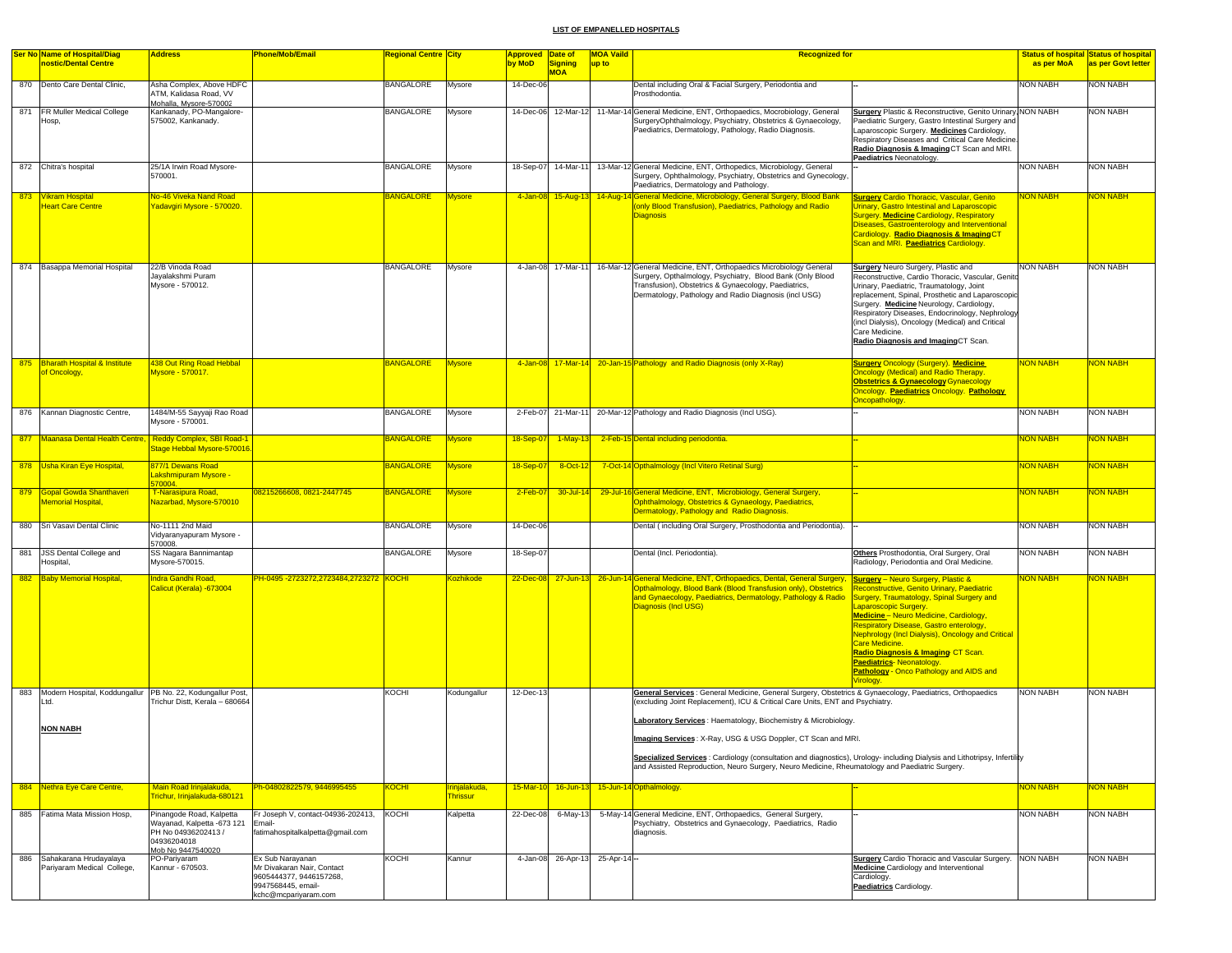|     | <b>Ser No Name of Hospital/Diag</b>                                                                                                           | <b>Address</b>                                                                     | Phone/Mob/Email                                                                                                                                                         | Regional Centre <mark>City</mark> |                    | Approved Date of       |                              | <b>MOA Vaild</b>    | <b>Recognized for</b>                                                                                                                                                                                                                                                                                                                                |                                                                                                                                                                                                                                                                                                                                                                                                                                                                                         |                 | <b>Status of hospital Status of hospital</b> |
|-----|-----------------------------------------------------------------------------------------------------------------------------------------------|------------------------------------------------------------------------------------|-------------------------------------------------------------------------------------------------------------------------------------------------------------------------|-----------------------------------|--------------------|------------------------|------------------------------|---------------------|------------------------------------------------------------------------------------------------------------------------------------------------------------------------------------------------------------------------------------------------------------------------------------------------------------------------------------------------------|-----------------------------------------------------------------------------------------------------------------------------------------------------------------------------------------------------------------------------------------------------------------------------------------------------------------------------------------------------------------------------------------------------------------------------------------------------------------------------------------|-----------------|----------------------------------------------|
|     | nostic/Dental Centre                                                                                                                          |                                                                                    |                                                                                                                                                                         |                                   |                    | by MoD                 | <b>Signing</b><br><b>MOA</b> | up to               |                                                                                                                                                                                                                                                                                                                                                      |                                                                                                                                                                                                                                                                                                                                                                                                                                                                                         | as per MoA      | as per Govt letter                           |
| 887 | Kerala State Co-Operative<br><b>Oospital Complex and Centre for PO - Priya Ram Kannur -</b><br>advanced Medical Services                      | <b>Priya Ram Medical College,</b><br>670503.                                       | Lt col Madhavan (Retd) Contact-<br>9495755762, Email-<br>kchc@mcpariyaram.com                                                                                           | <b>KOCHI</b>                      | Kannur             | $4 - Jan - 08$         |                              |                     | 30-Jun-12 29-Jun-14 General Medicine, ENT, Orthopaedics, Dental (Incl Prosthodontia, Surgery Neuro surgery, Plastic and<br>Periodontia, and Oral Surgery), Microbiology, General Surgery,<br>Opthalmology, Psychiatry, Blood Bank (only Blood Transfusion),<br>Obstetrics & Gynaecology, Paediatrics, Dermatology, Pathology<br>and Radio Diagnosis. | Reconstructive, Genito Urinary, Paediatric, Gastro<br>Intestinal, Traumatology, Joint Replacement<br>Spinal and laparoscopic Surgery.<br><b>Medicine Neurology, Respiratory Diseases,</b><br>Bastro Enterology, Endocrinology, Nephrology<br>incl Dialysis), Oncology (Medical), Radio therapy<br>and Critical Care Medicine Radio Diagnosis &<br>maging CT Scan and MRI. Obstetrics and<br><b>Gynaecology Infertility and assisted reproduction</b><br><b>Paediatrics Neonatology.</b> | <b>NON NABH</b> | <b>VON NABH</b>                              |
|     | 888 Dhana Lakshmi Hospital Ltd                                                                                                                | Distt - Kerala State, Kannur -<br>67002                                            | Kannothumchal Road Kannur, Jayaraj K-Adm, Contact-04972714200, KOCHI<br>9249421168, Email-<br>fmdhanalakshmi@vahoo.co.in                                                |                                   | Kannur             |                        |                              |                     | 4-Jan-08 28-Apr-13 27-Apr-14 General Medicine, ENT, General Surgery, Opthalmology,<br>Obstetrics & Gynaecology, Paediatrics, Dermatology and Radio<br>Diagnosis.                                                                                                                                                                                     | <b>Surgery Plastic and Reconstructive surgery.</b><br>Medicine Neurology, Cardiology and Nephrology<br>incl Dialysis).<br>Radio Diagnosis and ImagingCT Scan.                                                                                                                                                                                                                                                                                                                           | <b>NON NABH</b> | <b>NON NABH</b>                              |
| 889 | Comtrust Eye Care Hospital (A City Centre, Venus Junction,<br>unit of Comtrust Eye Care<br>Society)                                           | <b>halassery, Kannur, Kerala</b>                                                   |                                                                                                                                                                         | <b>KOCHI</b>                      | Kannur             | 27-Aug-13              | $-4$ -Oct-13                 |                     | 3-Oct-15 General Services : Ophthalmology<br>Specialised Services : Cataract/Glaucoma and Retina Medical.                                                                                                                                                                                                                                            |                                                                                                                                                                                                                                                                                                                                                                                                                                                                                         | <b>NON NABH</b> | <b>VON NABH</b>                              |
| 890 | <b>NON NABH</b><br>Kannur Medical College Super Anjarakandy, Kannur, Kerala-                                                                  |                                                                                    |                                                                                                                                                                         | <b>KOCHI</b>                      | Kannur             | 27-Aug-13              | $7-Nov-13$                   | 6-Nov-1             | I <mark>General Services :</mark> General Medicine, General Surgery, Obstetrics and Gynecology, Paediatrics, Orthopaedics, ICU <mark>INON NABH</mark>                                                                                                                                                                                                |                                                                                                                                                                                                                                                                                                                                                                                                                                                                                         |                 | NON NABH                                     |
|     | <b>Speciality Hospital (A unit of</b><br><b>Prestige Educational Trust)</b>                                                                   | 670612                                                                             |                                                                                                                                                                         |                                   |                    |                        |                              |                     | and Critical Care Units, ENT, Ophthalmology, Dermatology, Psychiatry.<br>Imaging facilities: X-ray, USG, USG Doppler and CT Scan.                                                                                                                                                                                                                    |                                                                                                                                                                                                                                                                                                                                                                                                                                                                                         |                 |                                              |
|     | <b>NON NABH</b>                                                                                                                               |                                                                                    |                                                                                                                                                                         |                                   |                    |                        |                              |                     | Specialised Services : Cardio Thoracic Surgery, Cardiology (Consultation and Diagnostics), Interventional<br>Cardiology, Genito Urinary Surgery, Urology-including Dialysis, Orthopedic Surgery (Including arthroscopy and Joint<br>Replacement Surgery), Neuro Medicine, Gastroenterology & Endocrinology.                                          |                                                                                                                                                                                                                                                                                                                                                                                                                                                                                         |                 |                                              |
|     | 891 Bishop Benziger Hospital                                                                                                                  | Post Box No 515, Beach<br>Road, Quilon-691001                                      |                                                                                                                                                                         | KOCHI                             | Kollam             |                        |                              |                     | 13-Jan-06 28-Mar-06 27-Mar-08 General Medicine, ENT, Dental, Microbiology, General Surgery,<br>Ophthalmology, Blood Bank (only in house), Obstetrics and<br>Gynaecology, Paediatrics, Pathology and Radio Diagnosis (In<br>house only)                                                                                                               |                                                                                                                                                                                                                                                                                                                                                                                                                                                                                         | <b>NON NABH</b> | <b>NON NABH</b>                              |
|     | 892 Amardeep Eye Hosp & Laser<br><b>Surery Centre,</b>                                                                                        | Noor Tele Exchange<br><mark>√adayattu Kotta Road,</mark><br>Chimakada Kolam 691001 | Dr Rani Balamurali (Med Supdt),<br>Mr Sanju, 9746571595, 0474-2741852<br>9497175652, Email-<br>amardeepeye@yahoo.com                                                    | <b>Trivandrum</b>                 | Kollam             | 18-Mar-05              | $1$ -Jul-14                  |                     | 30-Jun-15 Ophthalmology.                                                                                                                                                                                                                                                                                                                             |                                                                                                                                                                                                                                                                                                                                                                                                                                                                                         | <b>NON NABH</b> | <mark>NON NABH</mark>                        |
|     | 893 Quillons Scans                                                                                                                            | Ward Kollam Kerala, Pin<br>391013                                                  | Near Iron Bridge Kottakkakam Phone 04742797914, 2797914 Mob<br>9447113163,<br>nfoquilonscans@yahoo.com                                                                  | Trivandrum                        | Kollam             |                        |                              |                     | 22-Dec-08 17-Feb-14 16-Feb-15 Radio diagnosis (incl USG, Color Doppler)                                                                                                                                                                                                                                                                              | Radio diagnosis & Imaging- CT Scan.                                                                                                                                                                                                                                                                                                                                                                                                                                                     | NON NABH        | NON NABH                                     |
|     | 894 Dr Nair's Hospital                                                                                                                        | Residency Road Asramam<br>Kollam-691002, Ph-<br>04742766180, 9446285716            | Dr P Mohan Nair-MD, Email<br>drnairshospital@hotmail.co                                                                                                                 | KOCHI                             | Kollam             |                        |                              |                     | 15-Mar-10 17-May-10 16-May-12 General Medcine, ENT, Orthopaedics, Dental, General Surgery,<br>Obstetrics and Gynaecology, Paediatrics, Radio Diagnosis                                                                                                                                                                                               | <b>Surgery</b> - Genito Urinary Surgery, Joint<br>Replacement Surgery, Laparascopic Surgery<br>Radio Diagnosis & Imaging- CT Scan                                                                                                                                                                                                                                                                                                                                                       | <b>NON NABH</b> | <b>NON NABH</b>                              |
|     | 895 Desinganad Medical Lines Pvt<br>Ltd,                                                                                                      | Chinnakkada, Ashramam<br>Road, Opp Sankar Nagar,<br>Kollam-691001                  |                                                                                                                                                                         | KOCHI                             | Kollam             |                        |                              |                     | 15-Mar-10 16-Jun-12 15-Jun-13 Radio diagnosis                                                                                                                                                                                                                                                                                                        | Radio Diagnosis & Imaging- CT Scan and MRI NON NABH<br>Others (Specify) - General Radiology, USG &<br>Colour Doppler and Mammography                                                                                                                                                                                                                                                                                                                                                    |                 | <b>NON NABH</b>                              |
|     | 896 MR Hi Tech Dental Lab,                                                                                                                    |                                                                                    | Alummoodu, PO Mukhathala, <i>Mr Prasanth-MD, Mr Vijayakumari,</i>                                                                                                       | <b>Frivandrum</b>                 | Kollam             | 15-Mar-10              |                              | 16-Jun-14 15-Jun-15 |                                                                                                                                                                                                                                                                                                                                                      | <b>Others (Specify)</b> - Dental Lab                                                                                                                                                                                                                                                                                                                                                                                                                                                    | <b>NON NABH</b> | <b>VON NABH</b>                              |
|     | 897 Shankar's Eye Hospital                                                                                                                    | Collam-691577<br>Fholicode, PO - Punalur,<br>Kollam Pin 691333 Ph<br>9447022969    | Ph-04742715289, 9349834782<br>Dr B Shankar-MD<br>PRO, Contact 04753290359,<br>04752222948, 3290359, Mob 9447022969, 9495922969, Email-<br>shankarseyehospital@yahoo.con | Mrs Princy-Trivandrum             | Kollam             |                        | 15-Mar-10 19-Apr-13          |                     | 18-Apr-14 Opthalmology                                                                                                                                                                                                                                                                                                                               |                                                                                                                                                                                                                                                                                                                                                                                                                                                                                         | NON NABH        | <b>NON NABH</b>                              |
| 898 | Sanjivani Multispeciality Hospital Kollakadavu P.O, Cheriyanad,<br>(A Unit of GIDS Enterprises Pvt. Chengannur, Alappey (Distt),<br>$Ltd.$ ). | Cerala-690509                                                                      |                                                                                                                                                                         | <b>Trivandrum</b>                 | <b>Kollakadavu</b> |                        |                              |                     | 27-Aug-13 21-Oct-13 20-Oct-15 General Services : General Medicine, General Surgery, Obstetrics & Gynaecology, Paediatrics, Orthopaedics, ICU & NON NABH<br>Critical Care Units, ENT, Dermatology and Psychiatry.                                                                                                                                     |                                                                                                                                                                                                                                                                                                                                                                                                                                                                                         |                 | <mark>NON NABH</mark>                        |
|     |                                                                                                                                               |                                                                                    |                                                                                                                                                                         |                                   |                    |                        |                              |                     | Laboratory Services: Clinical Pathology, Haematology, Biochemistry, Microbiology.                                                                                                                                                                                                                                                                    |                                                                                                                                                                                                                                                                                                                                                                                                                                                                                         |                 |                                              |
|     | <b>NON NABH</b>                                                                                                                               |                                                                                    |                                                                                                                                                                         |                                   |                    |                        |                              |                     | <b>Imaging Services: X-ray, USG, USG Doppler.</b>                                                                                                                                                                                                                                                                                                    |                                                                                                                                                                                                                                                                                                                                                                                                                                                                                         |                 |                                              |
|     |                                                                                                                                               |                                                                                    |                                                                                                                                                                         |                                   |                    |                        |                              |                     | Specialized Services : Cardiology (Consultation and Diagnostics), Urology including Dialysis & Lithotripsy and                                                                                                                                                                                                                                       |                                                                                                                                                                                                                                                                                                                                                                                                                                                                                         |                 |                                              |
|     |                                                                                                                                               |                                                                                    |                                                                                                                                                                         |                                   |                    |                        |                              |                     | Neonatology.                                                                                                                                                                                                                                                                                                                                         |                                                                                                                                                                                                                                                                                                                                                                                                                                                                                         |                 |                                              |
|     | 899 Bharath Hospital<br>Bharath Hospital (Bharat                                                                                              | Azad Lane Thirunakkara.<br>Kottyam 686001<br>Azad Lane, Kottayam, Kerala-          |                                                                                                                                                                         | KOCHI                             | Kottayam           | 1/13/1906<br>27 Aug 13 |                              |                     | 14-Mar-13 13-Mar-14 General Medicine, ENT, General Surgery, Ophthalmology,<br>Obstetrics and Gynaecology, Paediatrics, Dermatology,<br>Pathology(in house only) & Radio Diagnosis (in house only).                                                                                                                                                   | General Services: Paediatrics and ICU & Critical NON NABH<br>Care Unit.                                                                                                                                                                                                                                                                                                                                                                                                                 |                 | <b>NON NABH</b>                              |
|     | Charitable Hospital Society),                                                                                                                 | 686001                                                                             |                                                                                                                                                                         |                                   |                    |                        |                              |                     |                                                                                                                                                                                                                                                                                                                                                      | aboratory: Clinical Pathology, Haematology,<br>Biochemistry, Microbiology and Serology.                                                                                                                                                                                                                                                                                                                                                                                                 |                 |                                              |
|     | <b>NON NABH</b>                                                                                                                               |                                                                                    |                                                                                                                                                                         |                                   |                    |                        |                              |                     |                                                                                                                                                                                                                                                                                                                                                      | naging Services: X-ray, Mammography, USG,<br>USG Doppler, CT Scan & MRI.                                                                                                                                                                                                                                                                                                                                                                                                                |                 |                                              |
|     |                                                                                                                                               |                                                                                    |                                                                                                                                                                         |                                   |                    |                        |                              |                     |                                                                                                                                                                                                                                                                                                                                                      | Specialized Services : Cardiology (consultation<br>and diagnostics), Interventional Cardiology, Cardio<br>Thoracic Surgery, Urology-including Dialysis &<br>Lithotripsy, Genito-Urinary Surgery, Orthopedic<br>Surgery-including arthroscopy and Joint<br>Replacement Surgery, Neuro Medicine, Neuro<br>Surgery, Gastroenterology, Plastic &<br>Reconstructive Surgery, Endocrinology,<br>Respiratory Disease, Critical Care Medicine and<br>Neonatology.                               |                 |                                              |
|     | 900 ST Thomas Hospital,                                                                                                                       | kurisummood, PO<br>Changanassery Kottayam                                          | Fr John Thekkekkara, Asst Dir, Sr<br>Sheelamma, Contact No-                                                                                                             | KOCHI                             | Kottayam           |                        |                              |                     | 22-Dec-08 27-Feb-13 26-Feb-14 General Medicine, ENT, Orthopaedics, Dental, Microbiology,<br>General Surgery, Ophthalmology, Psychiatry, Blood Bank (Only                                                                                                                                                                                             |                                                                                                                                                                                                                                                                                                                                                                                                                                                                                         | <b>NON NABH</b> | <b>NON NABH</b>                              |
|     |                                                                                                                                               | Phone 04812721797                                                                  | Distt Changanassery 6861404 04812729000, 944756717, Email-<br>chethipuzhahospital@yahoo.co.in                                                                           |                                   |                    |                        |                              |                     | Blood Transfusion), Obstetrics and Gynaecology, Paediatrics,<br>Dermatology, Pathology, Radio diagnosis (Incl USG).                                                                                                                                                                                                                                  |                                                                                                                                                                                                                                                                                                                                                                                                                                                                                         |                 |                                              |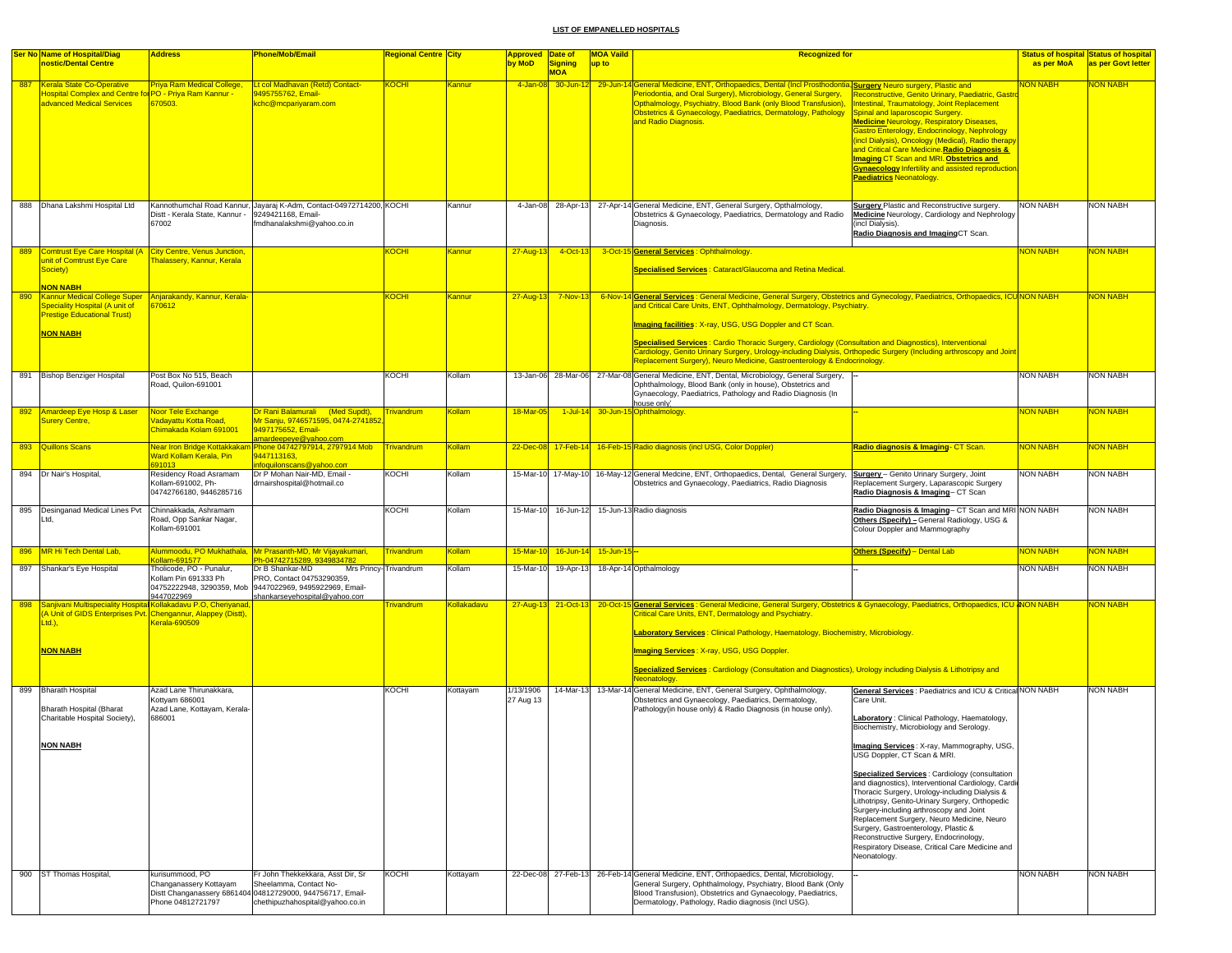|     | Ser No Name of Hospital/Diag<br>nostic/Dental Centre                       | <b>Address</b>                                                                  | <b>Phone/Mob/Email</b>                                                                                                                                                                                                      | Regional Centre <mark>City</mark> |                     | Approved Date of<br>by MoD           | Signing     | <b>MOA Vaild</b><br>up to | <b>Recognized for</b>                                                                                                                                                                                                                                                                                                                                                                                                                                                                                                                                                                                                                                                                                                                                                                                                                                                                                                                                                                                           |                                                                                                                                                                                                                                                                                                                                                                                                                                                                         | as per MoA      | <b>Status of hospital Status of hospital</b><br>as per Govt letter |
|-----|----------------------------------------------------------------------------|---------------------------------------------------------------------------------|-----------------------------------------------------------------------------------------------------------------------------------------------------------------------------------------------------------------------------|-----------------------------------|---------------------|--------------------------------------|-------------|---------------------------|-----------------------------------------------------------------------------------------------------------------------------------------------------------------------------------------------------------------------------------------------------------------------------------------------------------------------------------------------------------------------------------------------------------------------------------------------------------------------------------------------------------------------------------------------------------------------------------------------------------------------------------------------------------------------------------------------------------------------------------------------------------------------------------------------------------------------------------------------------------------------------------------------------------------------------------------------------------------------------------------------------------------|-------------------------------------------------------------------------------------------------------------------------------------------------------------------------------------------------------------------------------------------------------------------------------------------------------------------------------------------------------------------------------------------------------------------------------------------------------------------------|-----------------|--------------------------------------------------------------------|
|     |                                                                            |                                                                                 |                                                                                                                                                                                                                             |                                   |                     |                                      | <b>MOA</b>  |                           |                                                                                                                                                                                                                                                                                                                                                                                                                                                                                                                                                                                                                                                                                                                                                                                                                                                                                                                                                                                                                 |                                                                                                                                                                                                                                                                                                                                                                                                                                                                         |                 |                                                                    |
| 901 | Caritas Hospital.<br><b>NON NABH</b>                                       | hellakom PO, Kottayam<br>Pin 686016 PH 0481<br>2790025, 29 Mobile<br>9447975470 | Fr Thomas-Director, Mr Ajith, contact<br>No-0481-2790025/27 9447043050,<br>Email-caritashsp@bsnl.in,<br>echscaritas@gmail.com                                                                                               | <b>KOCHI</b>                      | ottavam             | 14 Jun 13                            |             |                           | 24-Dec-13 23-Dec-14 General Medicine, ENT, Orthopaedics,<br>General Surgery, Ophthalmology, Psychiatry, Obstetrics and<br>Gynaecology, Paediatrics, Dermatology, Pathology and Radio-<br><b>Diagnosis</b><br><b>Specialised Services: Cardio Thoracic Surgery, Cardiology</b><br>(consultation and Diagnostics), Interventional Cardiology, Genito<br>Urinary Surgery, Urology-including Dialysis and Lithotripsy,<br>Orthopaedic Surgery- including arthroscopy and Joint<br>Replacement Surgery, Neuro Medicine, Neuro Surgery,<br>Gastroenterology, Medical Oncology, Surgical Oncology,<br>Gynaecological Oncology, Respiratory Diseases, Paediatric<br>Cardiology, Radiotherapy, Onco Pathology, Transfusion Medicine<br>and Clinical Haematology.<br>Laboratory Services - Clinical Pathology, Haematology,<br>Biochemistry, Microbiology and Immunology.<br><b>Imaging Facilities: X-ray, Contrast Studies, USG, Colour</b><br>Doppler, Mammography and ECG and Interventional and Vascula<br>Radiology. | <b>Surgery</b><br><b>Senito-Urinary (only TURP), Traumatology and</b><br>aparascopic Surgery<br><b><u> Medicine</u> N</b> ephrology (Dialysis only).                                                                                                                                                                                                                                                                                                                    | <b>ON NABH</b>  | <b>VON NABH</b>                                                    |
|     | 902 MGM Muthoot Medical Centre,<br>Kozhencherry, Pathanamthitta,<br>Kerala | College Road, K-02H6N<br><b>Cherry Pathanamthitto</b><br>ozhencherry-689641.    | Mr cherian Korah-Admin Mr Raiesh<br>Kumar Finance Manager, Contact No-<br>0468-2314000/106, 9447122376, 0468<br>2314000/114, 9847412607, Email<br>ngmmmc@hotmail.com,<br>cheriyankorah@hotmail.com<br>mmcechscell@gmail.com | KOCHI                             | <b>Kozhencherry</b> | 9/18/2007,<br>22 Dec 08<br>20 Jun 14 |             |                           | 16-Aug-14 15-Aug-15 General Medicine, ENT, Orthopaedics, General Surgery,<br>Opthalmology, Blood Bank (Blood Transfusion only), Obstetrics<br>and Gynecology, Paediatrics, Dermatology, Pathology and Radio Respiratory Disease & Critical Care Medicine<br>Diagnosis (Incl USG).<br>Orthopaedic Surgery including arthroscopy and Joint<br>Replacement.                                                                                                                                                                                                                                                                                                                                                                                                                                                                                                                                                                                                                                                        | <b>Surgery</b> - Genito Urinary Surgery.<br><b>Medicine</b> - Neuro Medicine, Cardiology,<br>Radio Diagnosis & Imaging-CT Scan.                                                                                                                                                                                                                                                                                                                                         | <b>NON NABH</b> | NON NABH                                                           |
|     | 903 PVS Hospital Pvt Ltd.                                                  | 73 017                                                                          | Railway Station Road, Calicut Miss Jiji and Mrs PV Mini, Contact<br>09447173974, 2345451, 2345452,<br>2345471, Email-<br>info@pvsmemorialhospital.com                                                                       | <b>KOCHI</b>                      | Kozhikode           | 10/23/06<br>15 Mar 10                | $1$ -Jul-13 |                           | 30-Jun-15 General Medicine, ENT, Orthopedics, Microbiology, General<br>Surgery, Ophthalmology, Psychiatry, Blood Bank, Obstetrics and<br><b>Gynecology, Paediatrics, Dermatology, Pathology and Radio</b><br>Diagnosis.<br>Addendum Dental, Medicine - Interventional Cardiology.                                                                                                                                                                                                                                                                                                                                                                                                                                                                                                                                                                                                                                                                                                                               | <b><u>Surgery</u> Neuro Surgery, Plastic &amp; Reconstructive NON NABH</b><br>urgery, Genito Urinary Surgery, Paediatric<br>Surgery, Gastro Intestinal Surgery, Traumatology<br>and Laparoscopic Surgery.<br><b>Medicine Neuro Medicine, Cardiology,</b><br>Respiratory Diseases, Gastro Enterology,<br>Endocrinology, Nephrology (including dialysis) and<br><u> Critical Care Medicine Radio Diagnosis &amp;</u><br>maging CT Scan. Paediatrics Neonatology           |                 | <b>JON NABH</b>                                                    |
|     | 904 National Hospital,                                                     | A Unit of Moidu Hedicare Pvt Dr K M Ashique-MD<br>673 001                       | Mr<br>Ltd, Indiragandhi Road, Calicu Janardhanan-ECHS Contact-<br>04952723061, 9048638345, email-<br>abhishekyothish@gmail.com,<br>Natihospital@sifi.com                                                                    | KOCHI                             | Kozhikode           | 18-Sep-07                            | 8-Feb-13    |                           | 7-Feb-14 General Medicine, ENT, Microbiology, General Surgery,<br>Ophthalmology, Blood Bank, Obstetrics and Gynecology,<br>Paediatrics, Dermatology, Pathology and Radio Diagnosis.                                                                                                                                                                                                                                                                                                                                                                                                                                                                                                                                                                                                                                                                                                                                                                                                                             |                                                                                                                                                                                                                                                                                                                                                                                                                                                                         | <b>NON NABH</b> | NON NABH                                                           |
|     | 905 Comtrust Charitable Trust Eye<br>Hospital.                             | Mini Bye Pass Road, Puthi<br>ar. Calicut - 673 004                              | SV Rajagopalan Nair-Dir (Adm)<br>Contact-04952721620, 2723793, ema<br>koz, comeve@sancharnet.ir                                                                                                                             | KOCHI                             | <b>Kozhikode</b>    | 23-Oct-06                            |             |                           | 1-Jul-13 30-Jun-15 Ophthalmology, Pathology and Radio Diagnosis.                                                                                                                                                                                                                                                                                                                                                                                                                                                                                                                                                                                                                                                                                                                                                                                                                                                                                                                                                |                                                                                                                                                                                                                                                                                                                                                                                                                                                                         | <b>NON NABH</b> | <b>VON NABH</b>                                                    |
| 906 | Malabar Institute of Medical<br><b>Science, Ences</b>                      | Ences, Govindapuram, PO<br>Mini By pass Rd Kozhikode<br>Kerala)                 | PIN 673016, Ph 04952744000,<br>Mob 987705555                                                                                                                                                                                | KOCHI                             | <b>Kozhikode</b>    | 22-Dec-08                            | $2-Apr-14$  |                           | 1-Apr-15 General Medicine, ENT, Orthopaedics, Dental, Microbiology,<br>General Surgery, Opthalmology, Psychiatry, Blood Bank (Blood<br>Transfusion only), Obstetrics & Gynaecology, Paediatrics,<br>Dermatology, Pathology and Radio Diagnosis.                                                                                                                                                                                                                                                                                                                                                                                                                                                                                                                                                                                                                                                                                                                                                                 | <b>Surgery</b> - Neuro Surgery, Plastic &<br>Reconstructive, Cardio Thoracic, Genito Urinary,<br>Paediatric, Gastro Intestinal, Spinal and<br>aparascopic Surgery.<br>Medicine - Neuro Medicine, Cardiology,<br>Respiratory Disease, Gastro enterology,<br>Endocrinology, Nephrology (Incl Dialysis),<br>Rheumatology, Critical Care Medicine,<br>nterventional Cardiology and Nuclear medicine<br>Radio Diagnosis & imaging CT Scan.<br>Paediatrics : Neonatology      | <b>NABH</b>     | <b>NABH</b>                                                        |
|     | 907 The Badagara Sahakarana<br>Asupatri                                    | Karimpanapalam,<br>Badagara, Kozhikode,<br>Karimpanapalam, Badagara<br>673 101. | PH No 0496-2524688 / 2516608, Mob KOCHI<br>9447339590                                                                                                                                                                       |                                   | Kozhikode           | 22-Dec-08                            |             |                           | General Medicine, ENT, General Surgery, Ophthalmology,<br>Obstetrics and Gynaecology, Paediatrics, Dermatology, Pathology<br>Radio diagnosis                                                                                                                                                                                                                                                                                                                                                                                                                                                                                                                                                                                                                                                                                                                                                                                                                                                                    |                                                                                                                                                                                                                                                                                                                                                                                                                                                                         | <b>NON NABH</b> | <b>NON NABH</b>                                                    |
|     | 908 Holy Cross Hospital Pvt Ltd,                                           | Court Road, Opposite Dist-<br>lospital, Manjeri-676121.                         | Sister Fides Thottan (Admin)<br>Mr Rajeev Thomas PRO, contact No<br>0474-2530121-4, Email-<br>holycrossk@dataone.in                                                                                                         | Trivandrum                        | Manjeri             | 12/22/08.<br>15 Mar 10               | 6-May-13    |                           | 5-May-14 General Medicine, ENT, Orthopedics, Dental, Microbiology,<br>General Surgery, Psychiatry, Opthalmology, Blood Bank (Blood<br>Transfusion only), Obstetrics and Gynaecology, Paediatrics,<br>Pathology, Radio Diagnosis Dermatology, Radio diagnosis (Incl<br>USG).                                                                                                                                                                                                                                                                                                                                                                                                                                                                                                                                                                                                                                                                                                                                     | Surgery - Genito Urinary Surgery, Laparoscopic NON NABH<br>Surgery. Medicine - Cardiology.<br><b>Surgery</b> - Neuro Surgery, Genito Urinary Surgery<br>Paediatric Surgery, Oncology (Surgery), Gastro<br>ntestinal Surgery, Traumatology, Spinal Surgery<br>Laparascopic Surgery.<br>Medicine - Neuro Medicine, Cardiology,<br>Respiratory Diseases, Gastro enterology,<br>Nephrology.<br>Radio Diagnosis & Imaging- CT Scan,<br>nterventional and Vascular Radiology. |                 | <b>NON NABH</b>                                                    |
|     | 909 Mannu Scan Centre,<br>Manjeri Clinical Lab & X-Ray,                    | Court Road, Manjeri,<br>Malappuram, Manjeri - 676<br>121 PH No 0483-2766268     | Mr Najumudheen, Contact 0483-<br>2766268, 09995874988, Email-<br>maanuscanl@gmail.com                                                                                                                                       | <b>KOCHI</b>                      | Manjeri             | 22-Dec-08                            | 10-Jul-12   |                           | 9-Jul-13 Microbiology, Pathology, Radio diagnosis (Incl USG)                                                                                                                                                                                                                                                                                                                                                                                                                                                                                                                                                                                                                                                                                                                                                                                                                                                                                                                                                    |                                                                                                                                                                                                                                                                                                                                                                                                                                                                         | <b>NON NABH</b> | <b>NON NABH</b>                                                    |
|     | 910 Shree Kanta Puram Hospital,                                            | Kandiyoor, Mavelikara-<br>690103.                                               | Amil Kumar MN-Sr Manager Contact- Trivandrum<br>04792305028, 04792309000,<br>9447192224, Email-<br>adminoffice@skphospital.ir                                                                                               |                                   | Mavelikara          | 14-Feb-07                            | 1-May-13    |                           | 30-Apr-14 General Medicine, ENT, Orthopedics, General Surgery,<br>Ophthalmology, Obstetrics & Gynecology and Paediatrics.                                                                                                                                                                                                                                                                                                                                                                                                                                                                                                                                                                                                                                                                                                                                                                                                                                                                                       |                                                                                                                                                                                                                                                                                                                                                                                                                                                                         | <b>NON NABH</b> | <b>NON NABH</b>                                                    |
|     | 911 Sai Nursing Home,                                                      | Sai Junction, Olavakkod,<br>alakkhad - 678002, Kerala <sup>,</sup>              | Dr Pramila Ramaswamy-MD contact- KOCHI<br>04912555525, Email-<br>mail@sainursinghome.com                                                                                                                                    |                                   | Palakkad            | 29-Oct-0                             | $1$ -Jul-13 |                           | 30-Jun-14 General Medicine, ENT, Orthopaedics, Dental, Microbiology, Gen Genito Urinary Surgery.<br>Surgery, Ophthalmology, Psychiatry, Anaesthesia, Blood Bank,<br>Obstetrics and Gynaecology, Paediatrics, Pathology, Radio<br>Diagnosis, Physiotherapy and Emergency                                                                                                                                                                                                                                                                                                                                                                                                                                                                                                                                                                                                                                                                                                                                         |                                                                                                                                                                                                                                                                                                                                                                                                                                                                         | NON NABH        | <b>JON NABH</b>                                                    |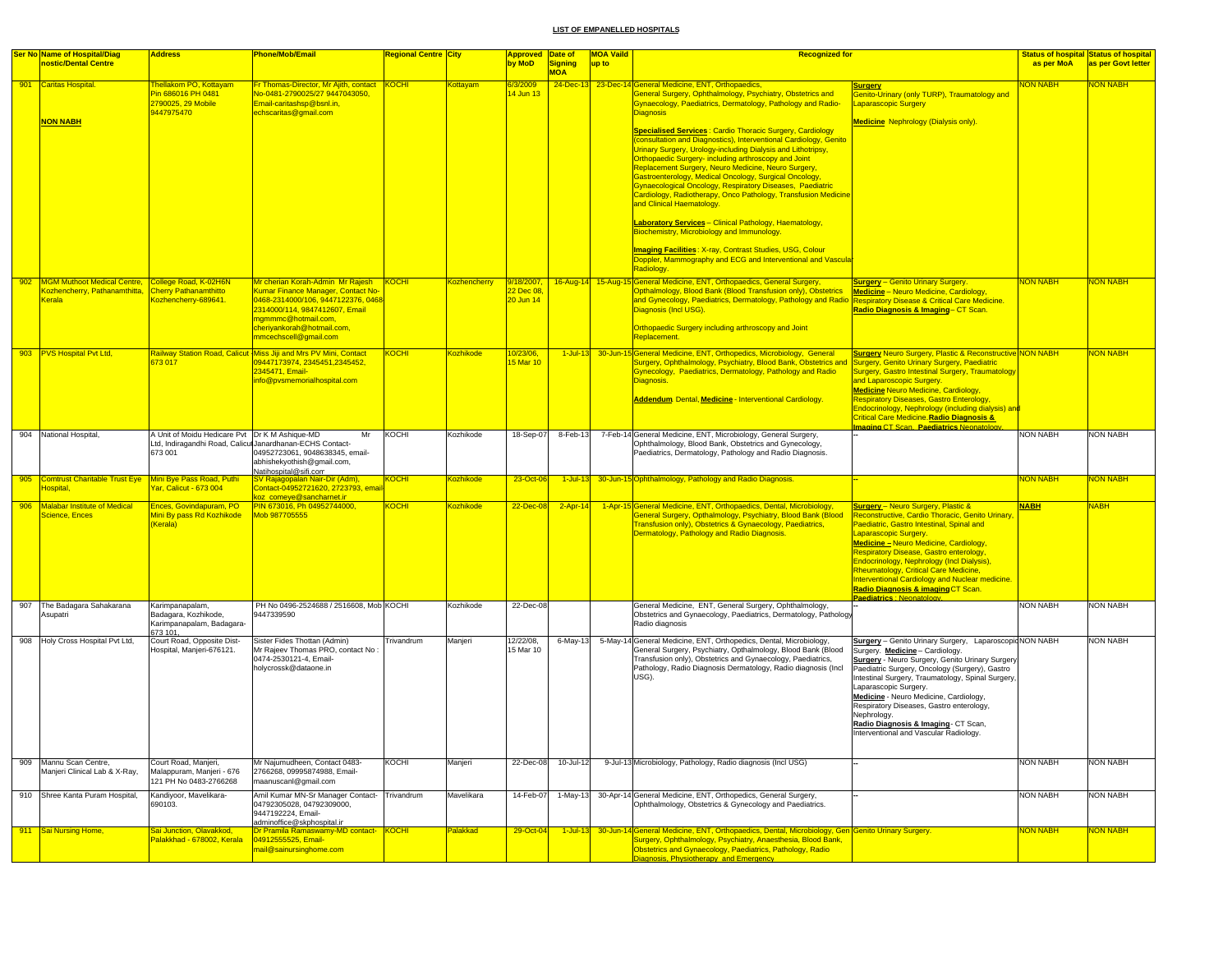|     | <b>Ser No Name of Hospital/Diag</b>                                    | <b>Address</b>                                                                                              | <b>Phone/Mob/Email</b>                                                                                     | Regional Centre  City |                              | <b>Approved Date of</b> |                | <b>MOA Vaild</b>       | <b>Recognized for</b>                                                                                                                                                                                                                                                                                                                                                                                                                                                                                                                                                                                                                                                                                                                                                                                                                                |                                                                                                                                                                                                                                                                                                                                                              |                 | <b>Status of hospital Status of hospital</b> |
|-----|------------------------------------------------------------------------|-------------------------------------------------------------------------------------------------------------|------------------------------------------------------------------------------------------------------------|-----------------------|------------------------------|-------------------------|----------------|------------------------|------------------------------------------------------------------------------------------------------------------------------------------------------------------------------------------------------------------------------------------------------------------------------------------------------------------------------------------------------------------------------------------------------------------------------------------------------------------------------------------------------------------------------------------------------------------------------------------------------------------------------------------------------------------------------------------------------------------------------------------------------------------------------------------------------------------------------------------------------|--------------------------------------------------------------------------------------------------------------------------------------------------------------------------------------------------------------------------------------------------------------------------------------------------------------------------------------------------------------|-----------------|----------------------------------------------|
|     | nostic/Dental Centre                                                   |                                                                                                             |                                                                                                            |                       |                              | by MoD                  | <b>Signing</b> | up to                  |                                                                                                                                                                                                                                                                                                                                                                                                                                                                                                                                                                                                                                                                                                                                                                                                                                                      |                                                                                                                                                                                                                                                                                                                                                              | as per MoA      | as per Govt letter                           |
|     |                                                                        |                                                                                                             |                                                                                                            |                       |                              |                         | <b>MOA</b>     |                        |                                                                                                                                                                                                                                                                                                                                                                                                                                                                                                                                                                                                                                                                                                                                                                                                                                                      |                                                                                                                                                                                                                                                                                                                                                              |                 |                                              |
|     | 912 Thangam Hospital of PMRC                                           | West Yakkara, Palakkad-04                                                                                   | Mr R Rajmohan Nair-MD Contact-<br>04912515717, 0491-3093222, Email-<br>pmrc21@rediffmail.com               | <b>KOCHI</b>          | Palakkad                     | 0/29/04<br>5 Mar 10     |                |                        | 1-Jul-13 30-Jun-14 General Medicine, Orthopaedics, General Surgery,<br>Ophthalmology, Psychiatry, Anaesthesia, Obstetrics &<br>Gynaecology, Paediatrics, Dermatology, Pathology, Radio<br>diagnosis and Emergency.                                                                                                                                                                                                                                                                                                                                                                                                                                                                                                                                                                                                                                   | Non invasive Cardiology and CT Scan.<br>Addendum to Annexure 09A to GOI MOD<br>letter No. 24(8)/03/US(WE)/D(Res) dated 29 Oct<br>$2004$ ).<br><b>ENT, Dental.</b><br><b>Surgery - Oncology (Surgery).</b><br>Medicine - Neuro Medicine, Nephrology,<br>Interventional Cardiology.<br>Radio Diagnosis & Imaging-MRI.<br>Paediatrics - Neonatology, Nephrology | NON NABH        | <b>NON NABH</b>                              |
|     |                                                                        |                                                                                                             |                                                                                                            |                       |                              |                         |                |                        |                                                                                                                                                                                                                                                                                                                                                                                                                                                                                                                                                                                                                                                                                                                                                                                                                                                      |                                                                                                                                                                                                                                                                                                                                                              |                 |                                              |
|     | 913 Valluvanad Hospital complex<br>Ltd,<br><b>Non NABH</b>             | Kaniyampuram, Ottapplam,<br>Palakkad, Kerala-679104                                                         | Mr T K Sreedharan-Asst Manager,<br>4662244405,<br>Contact-0<br>email-valluvanadhospital@yahoo.com          | KOCHI                 | Palakkad                     | 1/4/2008<br>14 Jun 13   |                | 25-Feb-13 29 Feb 15    | General Medicine, ENT, Orthopaedics, Dental, Microbiology, General Surgery, Opthalmology, Psychiatry, PaediatricsNON NABH<br>Dermatology, Pathology, Radio Diagnosis (in-house only)<br>General Services : Obstetrics and Gynaecology, ICU & Critical Care Units and Blood Bank.<br>Laboratory: Clinical Pathology, Haematology, Biochemistry, Immunology & Microbiology.<br>Imaging Services: X-ray, CT Scan, USG & USG Doppler<br>Specialised Services : Cardio Thoracic Surgery, Cardiology (consultation and diagnostics), Interventional Cardiology<br>Urology- including Dialysis, Endoscopic Surgery, Neuro Medicine, Neuro Surgery, Plastic and Reconstructive Surgery,<br>Gastroenterology, Gastro Intestinal Surgery, Vascular Surgery, Paediatric Surgery, Respiratory Diseases,<br>Traumatology, Critical Care Medicine and Neonatology. |                                                                                                                                                                                                                                                                                                                                                              |                 | <b>NON NABH</b>                              |
|     | 914 Paalana Institute of Medical                                       | Paalana Kannadi PO                                                                                          | Mr Jose B Paul- Sr Acct, Mrs Shiji-                                                                        | <b>KOCHI</b>          | <b>alakkad</b>               |                         |                |                        | 3-Jun-09 19-Dec-13 18-Dec-14 General Medicine, Orthopaedics, General Surgery,                                                                                                                                                                                                                                                                                                                                                                                                                                                                                                                                                                                                                                                                                                                                                                        | <b>Surgery Neuro-Surgery and Laparascopic</b>                                                                                                                                                                                                                                                                                                                | <b>NON NABH</b> | <b>VON NABH</b>                              |
|     | Sciences.                                                              | Palakkad Pin 678701. PH<br>04912520905 Mob<br>9447443072                                                    | ECHS, Contact-0491-2520901, Email-<br>paalanal@gmail.com                                                   |                       |                              |                         |                |                        | <b>Ophthalmology, Paediatrics and Dermatology</b>                                                                                                                                                                                                                                                                                                                                                                                                                                                                                                                                                                                                                                                                                                                                                                                                    | surgery.<br><b>Medicine Neuro-Medicine, Cardiology,</b><br>Gastro-enterology and Critical Care Medicine.                                                                                                                                                                                                                                                     |                 |                                              |
|     | 915 Ahalia Foundation Eye Hospital, PB No 120 Kanalpirivu              | Palakkad-678557, Ph-<br>04923235100.9387836124                                                              | Mr Krishna Kumar, contact-<br>9633614264, Email-mail@afeh.org                                              | KOCHI                 | Palakkad                     |                         |                |                        | 15-Mar-10 18-May-13 17-May-14 Ophthalmology.                                                                                                                                                                                                                                                                                                                                                                                                                                                                                                                                                                                                                                                                                                                                                                                                         |                                                                                                                                                                                                                                                                                                                                                              | <b>NON NABH</b> | NON NABH                                     |
|     | 916 Ahalia Foundation Eye Hospital Ahalia Foundation Eye               |                                                                                                             |                                                                                                            | <b>OCHI</b>           | Palakkad                     | $2$ -Jun-14             | 9-Sep-14       |                        | 8-Sep-16 Cataract/Glaucoma                                                                                                                                                                                                                                                                                                                                                                                                                                                                                                                                                                                                                                                                                                                                                                                                                           |                                                                                                                                                                                                                                                                                                                                                              | <b>NON NABH</b> | <b>VON NABH</b>                              |
|     | (A Unit of Ahalia International<br>Foundation)<br>NON NABH             | Hospital, Near Uloor Bridge,<br><b>Uloor, Trivandrum</b>                                                    |                                                                                                            |                       |                              |                         |                |                        | Retinal-Medical-Vitreo-Retinal Surgery, Occuloplasty & Adnexa & other Specialized treatment.                                                                                                                                                                                                                                                                                                                                                                                                                                                                                                                                                                                                                                                                                                                                                         |                                                                                                                                                                                                                                                                                                                                                              |                 |                                              |
|     | 917 Malabar Hospitals (A Unit of For NH-47, By Pass Road, West         | Yakkara, Palakkad - 678001                                                                                  |                                                                                                            | <b>KOCHI</b>          | Palakkad                     | 27-Aug-13               | $3-Oct-13$     |                        | 2-Oct-15 General Services : General Medicine, General Surgery, Paediatrics, Orthopaedics, Ophthalmology and ICU & Critic NON NABH                                                                                                                                                                                                                                                                                                                                                                                                                                                                                                                                                                                                                                                                                                                    |                                                                                                                                                                                                                                                                                                                                                              |                 | <b>VON NABH</b>                              |
|     | <b>Non NABH</b>                                                        | Kerala                                                                                                      |                                                                                                            |                       |                              |                         |                |                        | Care Units.<br><b>Laboratory: Biochemistry.</b><br>Imaging Services: X-ray, CT Scan, C ARM, USG & USG Dopler.<br>Specialised Services : Urology-including Lithotripsy, Genito Urinary Surgery, Orthopedic Surgery-including<br>arthroscopy and Joint Replacement Surgery, Neuro Medicine, Plastic and Reconstructive Surgery, Endocrinology,<br><b>Traumatology, Prosthetic Surgery and Critical Care Medicine.</b>                                                                                                                                                                                                                                                                                                                                                                                                                                  |                                                                                                                                                                                                                                                                                                                                                              |                 |                                              |
|     | 918 Sevana Hospital & Research<br>Centre Pvt. Ltd.,<br><b>Non NABH</b> | Kalladipatta Post, Pattambi,<br>Palakkad-679313, Kerala                                                     |                                                                                                            | KOCHI                 | Palakkad                     | 27-Jan-14               |                |                        | General Services : General Medicine, General Surgery, Obstetrics & Gynaecology, Paediatrics, Orthopaedics, ICU NON NABH<br>and Critical Care Units, ENT, Ophthalmology, Dermatology and Psychiatry.<br>Laboratory Services: Clinical Pathology, Haematology, Biochemistry, Microbiology and Immunology.<br>Imaging Services: X-ray, USG, USG Dopler and CT Scan.<br>Specialised Services: Infertility and Assisted Reproduction, Urology-including Dialysis & Lithotripsy, Orthopaedic<br>Surgery-including arthroscopy and Joint Replacement, Neuro Surgery and Neonatology.<br>Other Services :- Physiotherapy, Oral and Maxillo Facial Surgery.                                                                                                                                                                                                   |                                                                                                                                                                                                                                                                                                                                                              |                 | <b>NON NABH</b>                              |
|     | 919 Mulamoottil EYE Hospital                                           | Kozhencherry,<br>Pathanamthitta-689641.                                                                     | Tele: 04682213644/04682279844,<br>Fax-04682214044, E Mail-<br>eye@mulamoottil.org                          | KOCHI                 | Pathanamthitta               | 2-Feb-07                | 19-Apr-07      |                        | 18-Apr-09 Ophthalmology.                                                                                                                                                                                                                                                                                                                                                                                                                                                                                                                                                                                                                                                                                                                                                                                                                             |                                                                                                                                                                                                                                                                                                                                                              | <b>NON NABH</b> | <b>NON NABH</b>                              |
|     | 920 St Gregorios Cardiovascular<br>Centre                              | Dist - Kerala - 689626                                                                                      | Parumala PO, Pathanamthitta 04792310664, 2310665, 2312381,<br>04792311008(fax),<br>sgcvcparumala@gmail.com | Trivandrum            | Pathanamithitta              | 22-Dec-08               |                | 18-Mar-14 17-Mar-14 -- |                                                                                                                                                                                                                                                                                                                                                                                                                                                                                                                                                                                                                                                                                                                                                                                                                                                      | Surgery - Cardio Thoracic Surgery,<br>Medicine - Cardiology, Interventional Cardiology.                                                                                                                                                                                                                                                                      | <b>NON NABH</b> | NON NABH                                     |
| 921 | <b>Travancore Scan Diagnostic</b><br>Centre.                           | <b>Municipal Stadium College</b>                                                                            | <b>PH-04682228145, Mob - 9447130960, KOCHI</b><br>Raod, Pathanamthitta-689645 www.travancorescanpta.com    |                       | Pathanamithitta              | $15-Mar-1$              |                | 16-Apr-14 15-Apr-15    |                                                                                                                                                                                                                                                                                                                                                                                                                                                                                                                                                                                                                                                                                                                                                                                                                                                      | Radio Diagnosis & Imaging- CT Scan<br>and MRI.                                                                                                                                                                                                                                                                                                               | <b>NON NABH</b> | <mark>NON NABH</mark>                        |
|     | 922 Eye Microsurgery and Laser                                         | <b>International Complex,</b><br>Pushpagiri Road.<br>Pathanamthitta, Distt.                                 |                                                                                                            | <b>KOCHI</b>          | Pathanamithitta              | $12$ -Dec-13            | $6 - Jan - 14$ |                        | 5-Jan-16 Ophthalmology (Refraction, Contact Lens, Cataract Surgery with IOL Implantations).<br><b>Specialised Services - Cataract/ Glaucoma.</b>                                                                                                                                                                                                                                                                                                                                                                                                                                                                                                                                                                                                                                                                                                     |                                                                                                                                                                                                                                                                                                                                                              | <b>NON NABH</b> | <b>NON NABH</b>                              |
| 923 | Fellowship Mission Hospital (A<br>Unit of Marthoma Medical<br>Mission) | Tiruvalla, Kerala<br>Fellowship Mission Hospital.<br>Kumbanad, Post 689547,<br>Pathanamthitta Distt, Kerala |                                                                                                            | KOCHI                 | Kumbanad,<br>Pathanamithitta | 11-Dec-14               |                |                        | General Medicine, General Surgery, ICU & Critical Care Units and Blood BankSpecialised Services:- Orthopaedic NON NABH<br>Surgery-including Arthroscopic surgery and Joint ReplacementLaboratory Services:- Haematology and<br>Biochemistry. Imaging Services :- X-ray and Ultrasound.                                                                                                                                                                                                                                                                                                                                                                                                                                                                                                                                                               |                                                                                                                                                                                                                                                                                                                                                              |                 | <b>NON NABH</b>                              |
|     | 924 Al shifa Hospital                                                  | PB No 26, Ootty road                                                                                        | Mr Nahaf-Manager, Contact-0493-                                                                            | <b>Trivandrum</b>     | <b>Perinthalmanna</b>        |                         |                |                        | 29-Oct-04 21-Dec-13 20-Dec-15 General Medicine, ENT, Dental, Microbiology, General Surgery, Surgery Neuro Surgery, Vascular, Genito Urinary NON NABH                                                                                                                                                                                                                                                                                                                                                                                                                                                                                                                                                                                                                                                                                                 |                                                                                                                                                                                                                                                                                                                                                              |                 | <b>NON NABH</b>                              |
|     | <b>Private Limited</b>                                                 | Perintalmanna Malappuram<br>Distt - Perintalmanna - 679322 alshifagrp@sancharnet.in,                        | 3229815, email-<br>hcmd@alshifahospital.com                                                                |                       |                              |                         |                |                        | Ophthalmology, Orthopaedics, Psychiatry, Anaesthesia, ObstetricsTraumatology, Joint Replacement, Spinal<br>and Gynaecology<br>Paediatrics, Dermatology, Pathology, Radio Diagnosis &<br>Emergency                                                                                                                                                                                                                                                                                                                                                                                                                                                                                                                                                                                                                                                    | <b>Prosthetic &amp; Laparascopic Surgery</b><br><b>Medicine Neuro medicine, Cardiology,</b><br>Gastroenterology & Interventional Cardiology.<br>Radio Diagnosis/ImagingCT Scan,<br>Interventional and Vascular Radiology.<br>Paediatrics - Neonatology. Pathology - AIDS &<br>irology                                                                        |                 |                                              |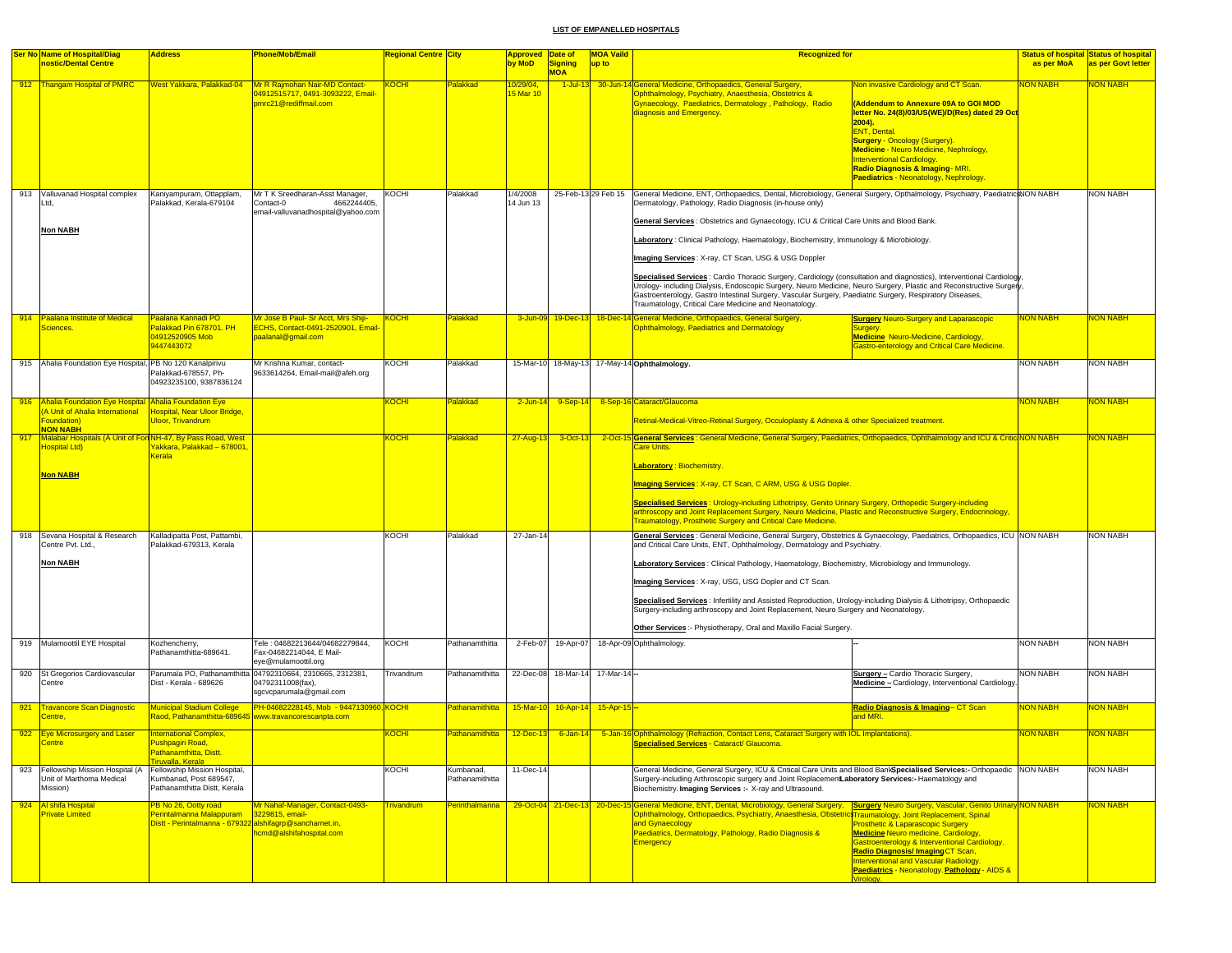|     | <b>Ser No Name of Hospital/Diag</b>                                                                                                           | <b>Address</b>                                                                                                          | <b>Phone/Mob/Email</b>                                                                                                                                                      | <b>Regional Centre City</b> |                   | <b>Approved Date of</b>  |                              | <b>MOA Vaild</b> | <b>Recognized for</b>                                                                                                                                                                                                                                                                                                                                                                                                                                                                                                                                                                                                                                                                                                                                                                                                                                                                                                                                                                                                                                   |                 | <b>Status of hospital Status of hospital</b> |
|-----|-----------------------------------------------------------------------------------------------------------------------------------------------|-------------------------------------------------------------------------------------------------------------------------|-----------------------------------------------------------------------------------------------------------------------------------------------------------------------------|-----------------------------|-------------------|--------------------------|------------------------------|------------------|---------------------------------------------------------------------------------------------------------------------------------------------------------------------------------------------------------------------------------------------------------------------------------------------------------------------------------------------------------------------------------------------------------------------------------------------------------------------------------------------------------------------------------------------------------------------------------------------------------------------------------------------------------------------------------------------------------------------------------------------------------------------------------------------------------------------------------------------------------------------------------------------------------------------------------------------------------------------------------------------------------------------------------------------------------|-----------------|----------------------------------------------|
|     | nostic/Dental Centre                                                                                                                          |                                                                                                                         |                                                                                                                                                                             |                             |                   | by MoD                   | <b>Signing</b><br><b>MOA</b> | up to            |                                                                                                                                                                                                                                                                                                                                                                                                                                                                                                                                                                                                                                                                                                                                                                                                                                                                                                                                                                                                                                                         | as per MoA      | as per Govt letter                           |
|     | 925 Moulana Hospital                                                                                                                          | <b>PB No: 31, PerintalManna</b><br><b>Cerala</b>                                                                        | N Abdul Rasheed-Managing Partner,<br>Contact-04933-300600,0493-33-7170<br>mail-<br>nsurance@moulanahospital.com,<br>nail@moulanahospital.com                                | KOCHI                       | Perinthalmanna    | 18-Sep-0                 |                              |                  | 11-Jan-14 10-Jan-15 General Medicine, ENT, Orthopedics, Dental including Periodontia Surgery Neuro Surgery, Genito Urinary Surgery<br>and Oral Surgery, Microbiology, General Surgery, Ophthalmology Gastro Intestinal Surgery, Traumatology, Spinal<br>Psychiatry, Obstetrics and Gynecology, Paediatrics, Dermatology, Surgery and Laparoscopic Surgery.<br>Pathology and<br><b>Medicine Neuro Medicine, Cardiology,</b><br>Radio Diagnosis.<br><b>Respiratory Diseases, Gastro Enterology,</b><br><b>Nephrology and Critical Care Medicine.</b><br>Radio Diagnosis and ImagingCT Scan.<br>Paediatrics Neonatology.                                                                                                                                                                                                                                                                                                                                                                                                                                   | <b>NON NABH</b> | <b>VON NABH</b>                              |
| 926 | <b>EMS Memorial Co-Op Hospital</b><br>& Research Centre Ltd,<br><b>NABH</b>                                                                   | Panambi Perinthalmanna.<br>Malapuram Kerala,<br>Perinthalmanna - 679322. Ph<br>04933-225751 to 57, Fax<br>04933-225756. | Abdunnasir M-GM, Contact-<br>04933225751, Email-<br>emshospital@rediffmail.com                                                                                              | KOCHI                       | Perinthalmanna    | 12/22/2008,<br>02 Jun 14 |                              |                  | 29-Mar-13 28-Mar-14 Clinical Services :- Anaesthesia, Cardiac Anaesthesia, Cardiology, Cardiothoracic Surgery, Dermatology and<br>Venereology, Ear, Nose & Throat, Endocrinology, General Medicine, General Surgery, Medical Gastroenterology,<br>Nephrology, Neurology, Neurosurgery, Obstetrics and Gynaecology, Ophthalmology, Orthopaedic Surgery, Paediatric<br>Surgery, Paediatrics, Psychiatry, Radiology, Respiratory Medicine, Surgical Gastroenterology, Urology, Vascular<br>Surgery.<br>Diagnostic Services: - 2D Echo, Audiometry, Colonoscopy, CT Scanning, DSA Lab, ECG, EEG, EMG/EP,<br>Endoscopy, Holter Monitoring, MRI NCV, PFT, Spirometry, Ultrasound, Urodynamic Studies, X-ray.<br>Laboratory Services & Transfusion Services:- Blood Transfusion Services, Clinical Bio-Chemistry, Clinical Clinica<br>Microbiology & Serology, Clinical Pathology, Cytopathology, Haematology, Histopathology.<br>Professions Allied to Medicine:- Physiotherapy.<br>Already empanelled as Non NABH:- Spinal Surgery and Laparascopic Surgery. | <b>NON NABH</b> | <b>NON NABH</b>                              |
|     | 927 AL Salama Eye Hospital Ltd.                                                                                                               | Hosp Road Perinthalmanna<br>Malapuram, Distt-<br>Perinthalmanna-67322                                                   | Adv A Samsudeen-MD, contact -04933 KOCHI<br>225524/225625, email-<br>info@alsalama.org                                                                                      |                             | Perinthalmanna    | 4-Jan-08                 |                              |                  | 12-Apr-13 11-Apr-14 Opthalmology.                                                                                                                                                                                                                                                                                                                                                                                                                                                                                                                                                                                                                                                                                                                                                                                                                                                                                                                                                                                                                       | <b>NON NABH</b> | <b>NON NABH</b>                              |
|     | 928 <b>Tellicherry Co-Operative</b><br>Hospital. (A Unit of Tellicherry<br><b>Co-operative Hospital Society</b><br>Ltd No C-1021), Thalassery | <b>Coperative Hospital Junction</b><br>Thalassery-670101                                                                | T haridasan-GM<br>Mr<br>Purushothaman-ECHS, Contact-<br>04902341604, 3059740, 9995072504,<br>email-info@tchindia.com                                                        | <b>KOCHI</b>                | <b>Thalassery</b> | 29-Oct-04                | 30-Jun-12                    |                  | 29-Jun-14 General Medicine, ENT, Dental, Microbiology, General Surgery,<br><b>Surgery- Neuro Surgery, Paediatric Surgery,</b><br>Ophthalmology, Psychiatry, Anaesthesia,<br>Spinal and Laparascopic Surgery.<br>Blood Bank, Obstetrics and Gynaecology, Paediatrics,<br>Medicine-Neuro medicine, Non Invasive<br>Dermatology, Radio Diagnosis and Emergency.<br>Cardiology, Gastro enterology and Nephrology.<br>Radiodiagnosis/ImagingCT Scan.<br><b>Obstetrics &amp; Gynaecology</b><br>Infertility and assisted reproduction.                                                                                                                                                                                                                                                                                                                                                                                                                                                                                                                        | <b>NON NABH</b> | NON NABH                                     |
| 929 | Indira Gandhi Cooperative<br>Hospital                                                                                                         | Thalassery                                                                                                              | O Damodaran-GM<br>Mr Sajith, KOCHI<br>Contact-04902328500, 9447373350,<br>email-loch@rediffmail.com                                                                         |                             | Thellicherry      | 18-Sep-07                | 11-Apr-13                    |                  | 10-Apr-14 General Medicine, ENT, Dental, General Surgery, Obstetrics and -<br>Gynaecology, Paediatrics, and Dermatology.                                                                                                                                                                                                                                                                                                                                                                                                                                                                                                                                                                                                                                                                                                                                                                                                                                                                                                                                | <b>NON NABH</b> | <b>NON NABH</b>                              |
| 930 | Bethesda Charitable Trust                                                                                                                     | Puthur PO, Puzhampallam,<br>Thrissur PIN 680014                                                                         | Dr Teresa,<br>Mr<br>Johnson-Manager, Contact No-0487-<br>2353041, 9539842102, Email-<br>bethesda_haveb@yahoo.com,<br>johnsongudalur@gmail.com                               | <b>CHENNAI</b>              | Thrissur          | 3-Jun-09                 | 24-Jul-09                    | 23-Jul-11-       | Others (Specify) Rehabilitation/Palliative,<br><b>Terminal Care</b>                                                                                                                                                                                                                                                                                                                                                                                                                                                                                                                                                                                                                                                                                                                                                                                                                                                                                                                                                                                     | <b>NON NABH</b> | <b>NON NABH</b>                              |
|     | 931 West Fort Hi Tech Hosp Ltd                                                                                                                | PB No-930, Punkunnam,<br>Thrissur, Kerala-680002.                                                                       | Mr Ramesh, Contact No-0487-<br>2388999, 9497654807, Email-<br>hitechhospital@gmail.com                                                                                      | KOCHI                       | Thrissur          | 2/2/2007,<br>22 Dec 08   | 1-Jul-11                     |                  | 30-Jun-12 General Medicine, ENT, Orthopedics, Dental(Incl Prosthodontia),<br>Surgery Neuro Surgery and Plastic &<br>General Surgery, Ophthalmology, Psychiatry, Blood Bank,<br>Reconstructive Surgery.<br>Obstetrics & Gynaecology, Paediatrics, Dermatology, Pathology<br>(Surgery - Cardio Thoracic surgery, Genito<br>and Radio Diagnosis.<br>Urinary, Traumatology, Joint Replacement<br>Surgery, Laparoscopic Surgery.<br>Medicine - Neuro Medicine, Cardiology,<br>Addendum to Annexure 138A to MOD letter No<br>Respiratory Diseases, Gastroenterology,<br>22(89)2006/US(WE)/D(Res) dated 02 Feb 2007.<br>Nephrology (incl Dialysis), Oncology (Medicine),<br>Critical Care Medicine, Interventional Cardiology,<br>Nuclear Medicine.<br>Radio Diagnosis & Imaging - CT Scan.                                                                                                                                                                                                                                                                    | <b>NON NABH</b> | <b>NON NABH</b>                              |
|     | 932 Amala Cancer Hospital, Thrissur Amala Nagar PO, Thrissur,                                                                                 | 80553                                                                                                                   | Mr Radhakrishnan VK-Manager,<br>Mrs Sanjana-ECHS, Contact No-0487-<br>230400, 9947093760, 0487-2304073,<br>Email-amalainsurance@gmail.com,<br>amalamedicalcollege@gmail.com | KOCHI                       | <b>Thrissur</b>   | 18-Sep-07                |                              |                  | 1-Mar-14 28-Feb-15 General Medicine, Orthopaedics, Dental (Incl Oral Surg &<br>Surgery Neuro Surgery, Vascular Surgery, GenitdNON NABH<br>Prosthodontia), Microbiology, General Surgery, Opthalmology<br>Urinary, Oncology (Surgery), Traumatologyand<br>Psychiatry, Blood Bank (Blood Transfusion) Obstetrics and<br>aparascopic Surgery.<br>Gynaecology, Paediatrics, Dermatology, Pathology and Radio<br><b>Medicine Cardiology, Respiratory Diseases,</b><br>Diagnosis.<br>Gastro Enterology, Oncology (Medical) Critical<br>Care Medicine, and Radiotherapy.<br>Radio Diagnosis & Imaging CT Scan.<br><b>Obstetrics and Gynaecology Gynaecological</b><br>Oncology.<br><b>Paediatrics Neonatology. Pathology Onco</b><br>Pathology and Transfusion Medicine.                                                                                                                                                                                                                                                                                       |                 | <b>NON NABH</b>                              |
|     | 933 Jubilee Mission Medical<br>College/Jubilee Mission Hospita                                                                                | East Fort, Thrissur-680005                                                                                              | Mr Antony, Contact No-0487-2432288, KOCHI<br>2421650, email-jmmcri@yahoo.co.in                                                                                              |                             | Thrissur          | 4-Jan-08                 |                              |                  | 1-Apr-13 31-Mar-14 General Medicine, ENT, Orthopaedics, Dental (incl Prosthodontia Surgery Neuro surgery, Gastro Intestinal,<br>& Oral Surgery), Microbiology, General Surgery, Opthalmology,<br>Traumatology, Joint Replacement and<br>Psychiatry, Blood Bank (Only Blood Transfusion), Obstetrics &<br>aparoscopic Surgery.<br>Gynaecology, Paediatrics, Dermatology, Pathology and Radio<br>Medicine Neurology, Cardiology, Respiratory<br>diagnosis.<br>Diseases, Gastro enterology, Nephrology (incl<br>Dialysis) and Endocrinology.<br>Radio Diagnosis & Imaging CT Scan.<br>Obstetrics & Gynaecology Infertility and<br>Assisted reproduction.<br>Paediatrics-Neonatology.                                                                                                                                                                                                                                                                                                                                                                       | <b>NON NABH</b> | <b>NON NABH</b>                              |
|     | 934 Elite Mission Hospital                                                                                                                    | Koorkanchery, Trissur,<br>Contact No-0487-3011400,<br>Email-<br>sushruthainstitute@gmail.<br>com                        |                                                                                                                                                                             | <b>KOCHI</b>                | Thrissur          |                          |                              |                  | 4-Jan-08 12-Apr-10 29-Apr-10 General Medicine, ENT, Orthopaedics, Dental, Microbiology,<br>Surgery Neuro surgery, Plastic and<br>General Surgery, Opthalmology, Psychiatry, Blood Bank (Only<br>reconstructive, Genito Urinary, Traumatology and<br>Blood Transfusion) Obstetrics & Gynaecology, Paediatrics,<br>Laparoscopic Surgery.<br>Dermatology, Pathology, and Radio Diagnosis<br>Medicine Neurology, Cardiology, Respiratory<br>diseases, Gastro enterology, Nephrology (incl<br>Dialysis) and Critical Care medicine.<br>Radio Diagnosis & Imaging CT Scan, MRI and<br>Interventional and Vascular Radiology.<br>CT Scan, MRI and Interventional and Vascular<br>Radiology.<br><b>Obstetrics &amp; Gynaecology</b><br>Infertility and assisted reproduction.<br>Paediatrics Neonatology.                                                                                                                                                                                                                                                       | <b>NON NABH</b> | <b>NON NABH</b>                              |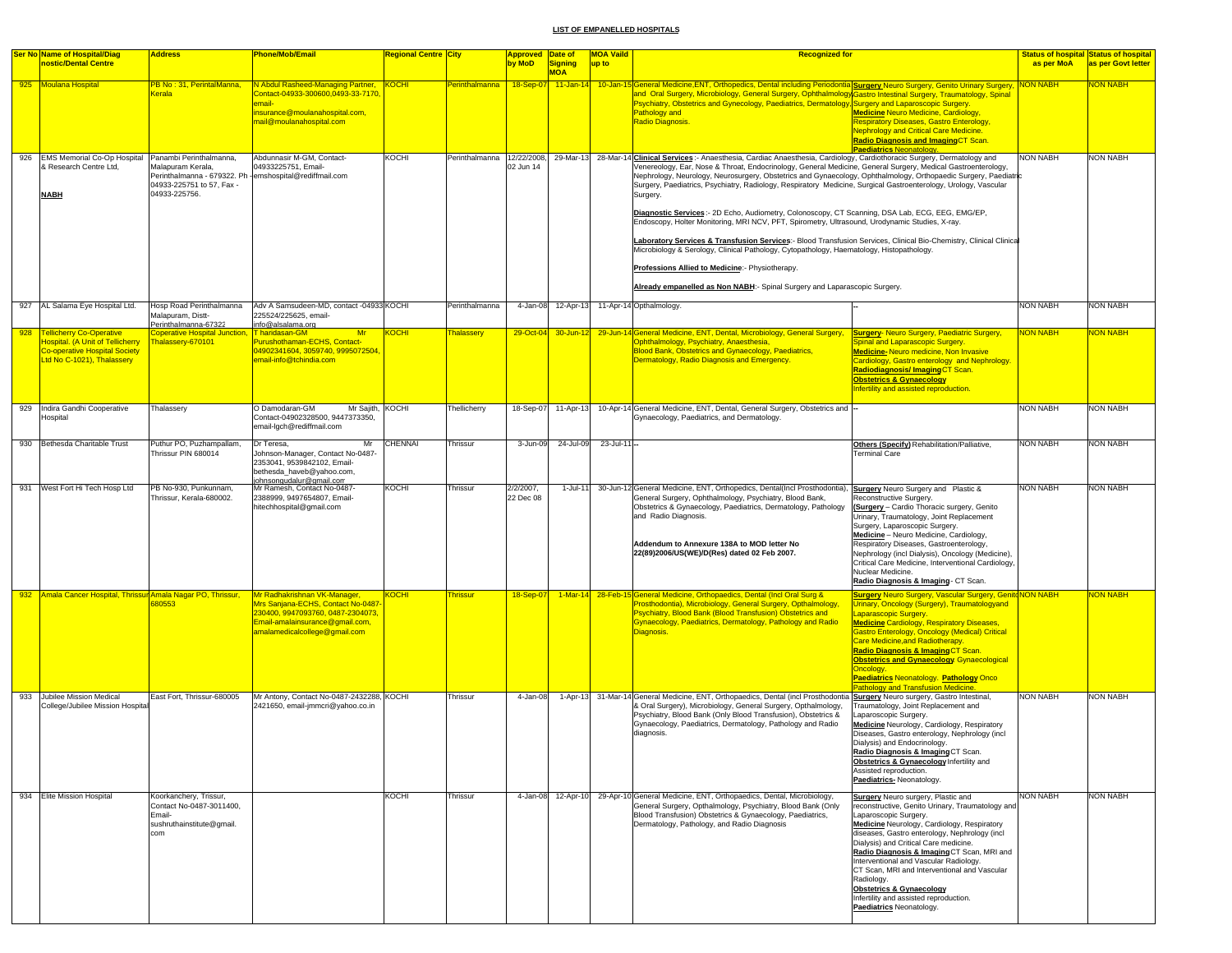|     | <b>Ser No Name of Hospital/Diag</b>                                                                      | <b>Address</b>                                                                                                  | Phone/Mob/Email                                                                                                                                                                                                           | <mark>Regional Centre City</mark> |                   | Approved Date of |                                       | <b>MOA Vaild</b> | <b>Recognized for</b>                                                                                                                                                                                                                                                                                                                                                       |                                                                                                                                                                                                                                                                                                                                                                                                                                                                |                 | <b>Status of hospital Status of hospital</b> |
|-----|----------------------------------------------------------------------------------------------------------|-----------------------------------------------------------------------------------------------------------------|---------------------------------------------------------------------------------------------------------------------------------------------------------------------------------------------------------------------------|-----------------------------------|-------------------|------------------|---------------------------------------|------------------|-----------------------------------------------------------------------------------------------------------------------------------------------------------------------------------------------------------------------------------------------------------------------------------------------------------------------------------------------------------------------------|----------------------------------------------------------------------------------------------------------------------------------------------------------------------------------------------------------------------------------------------------------------------------------------------------------------------------------------------------------------------------------------------------------------------------------------------------------------|-----------------|----------------------------------------------|
|     | nostic/Dental Centre                                                                                     |                                                                                                                 |                                                                                                                                                                                                                           |                                   |                   | by MoD           | Signing                               | up to            |                                                                                                                                                                                                                                                                                                                                                                             |                                                                                                                                                                                                                                                                                                                                                                                                                                                                | as per MoA      | as per Govt letter                           |
|     |                                                                                                          |                                                                                                                 |                                                                                                                                                                                                                           |                                   |                   |                  | <b>MOA</b>                            |                  |                                                                                                                                                                                                                                                                                                                                                                             |                                                                                                                                                                                                                                                                                                                                                                                                                                                                |                 |                                              |
| 935 | Trichur Metropolitan Health Care Kurkancheri, Thrissur - 680                                             |                                                                                                                 | Asha, Mr Neelakandan, Contact-                                                                                                                                                                                            | <b>KOCHI</b>                      | <b>Thrissur</b>   |                  |                                       |                  | 18-Sep-07 10-Nov-13 9-Nov-14 General Medicine, ENT, Orthopaedics, Dental (Incl Oral Surg),                                                                                                                                                                                                                                                                                  | <b>Surgery Genito Urinary, Traumatology.</b>                                                                                                                                                                                                                                                                                                                                                                                                                   | <b>NON NABH</b> | <b>NON NABH</b>                              |
|     | Pvt) Ltd thrissur                                                                                        | 007                                                                                                             | 04872425123, 04872425124,                                                                                                                                                                                                 |                                   |                   |                  |                                       |                  | General Surgery, Blood Bank (Blood Transfusion), Obstetrics and                                                                                                                                                                                                                                                                                                             |                                                                                                                                                                                                                                                                                                                                                                                                                                                                |                 |                                              |
|     |                                                                                                          |                                                                                                                 | 9847257141, Email-<br>metropolitan@gmail.com                                                                                                                                                                              |                                   |                   |                  |                                       |                  | <b>Gynaecology, Dermatology, Pathology and Radio Diagnosis.</b>                                                                                                                                                                                                                                                                                                             | <b>Medicine Cardiology and Critical Care Medicine</b>                                                                                                                                                                                                                                                                                                                                                                                                          |                 |                                              |
|     |                                                                                                          |                                                                                                                 |                                                                                                                                                                                                                           |                                   |                   |                  |                                       |                  |                                                                                                                                                                                                                                                                                                                                                                             |                                                                                                                                                                                                                                                                                                                                                                                                                                                                |                 |                                              |
| 936 | Thoppil Medical and Dental<br>specialists Centre                                                         | Fatimanagar Co operative<br>Bank Building, College Road,<br>East Fort, Thrissur-680 005                         | Dr Chacko, Contact No: 0487-<br>2323535, 9388321915, Email-<br>chack thoppil@yahoo.com                                                                                                                                    | <b>KOCHI</b>                      | Thrissur          |                  | 22-Dec-08 27-Feb-13 26-Feb-14 Dental. |                  |                                                                                                                                                                                                                                                                                                                                                                             | Periodontia, Prosthodontia, Dental Surgery &<br>Dental Lab.                                                                                                                                                                                                                                                                                                                                                                                                    | <b>NON NABH</b> | <b>NON NABH</b>                              |
| 937 | <b>Jeeva Speciality Laboratory</b>                                                                       | MG Road, Thrissur (Kerala)                                                                                      | Mr Muralidharan, contact No: 0487-                                                                                                                                                                                        | <b>KOCHI</b>                      | <b>hrissur</b>    | 22-Dec-0         |                                       |                  | 29-Nov-13 28-Nov-14 Pathology, Radio diagnosis                                                                                                                                                                                                                                                                                                                              |                                                                                                                                                                                                                                                                                                                                                                                                                                                                | <b>VON NABH</b> | <b>VON NABH</b>                              |
|     |                                                                                                          |                                                                                                                 | 2383870, Email-<br>eevalaboratory@gmail.com                                                                                                                                                                               |                                   |                   |                  |                                       |                  |                                                                                                                                                                                                                                                                                                                                                                             |                                                                                                                                                                                                                                                                                                                                                                                                                                                                |                 |                                              |
|     | 938 The Polyclinic Pvt Ltd                                                                               |                                                                                                                 | Town Hall Road, Thrissur- 680 Mr Kurien, Contact No : 0487-2331044 KOCHI<br>Email-info@polyclinic.com                                                                                                                     |                                   | <b>Thrissur</b>   | $22 - Dec - 08$  |                                       |                  | 28-Feb-14 27-Feb-15 Pathology, Radio diagnosis (Incl USG and Color Doppler).                                                                                                                                                                                                                                                                                                |                                                                                                                                                                                                                                                                                                                                                                                                                                                                | <b>NON NABH</b> | <b>NON NABH</b>                              |
|     | 939 Mother Hospital                                                                                      |                                                                                                                 | PO Pullazhi, Thrissur-680012. Mr Sreekumar-Manager, Contact No- KOCHI<br>04872434100, 09995442397, Email-<br>notherhospitalthrissur@gmail.com,<br>reekumar@gmail.com                                                      |                                   | <b>Thrissur</b>   | 15-Mar-10        | $2$ -Jul-13                           |                  | 1-Jul-14 General Medicine, ENT, Orthopedics, Dental, Microbiology,<br>General Surgery, Opthalmology, Psychiatry, Blood Bank (Blood<br>transfusion only) Obstetrics and Gynecology, Paediatrics,<br>Dermatology, Pathology, Radio Diagnosis                                                                                                                                  | <b>Surgery -</b> Neuro Surgery, Genito Urinary,<br><b>Laparascopic Surgery</b><br>Medicine - Neuro Medicine, Cardiology,<br>Respiratory Diseases, Gastro enterology,<br>Nephroloav<br>Radio Diagnosis & Imaging- CT Scan<br><b>Paediatrics - Neonatology</b><br><b>Others-Periodontics</b>                                                                                                                                                                     | <b>NON NABH</b> | NON NABH                                     |
|     | 940 Trichur Heart Hospital Ltd,                                                                          | Nagar Kannankula, Thrissur-<br>80001, Ph-04872433101                                                            | Mrs Praseetha-ECHS, Contact No-<br>0487-2433101, Email<br>nsurance@trichurheart.com.                                                                                                                                      | <u>KOCHI</u>                      | <b>Thrissur</b>   | $15-Mar-10$      | $16$ -Jun-13                          |                  | 15-Jun-14 General Medicine, Orthopaedics, Microbiology, General Surgery, Medicine - Cardiology<br><b>Blood Bank (only Blood Transfusion), Obstetrics and Gynaecology</b><br>Paediatrics, Pathology, Radio diagnosis                                                                                                                                                         |                                                                                                                                                                                                                                                                                                                                                                                                                                                                | <b>NON NABH</b> | <b>NON NABH</b>                              |
|     |                                                                                                          |                                                                                                                 | sheejaks@trichurheart.com                                                                                                                                                                                                 |                                   |                   |                  |                                       |                  |                                                                                                                                                                                                                                                                                                                                                                             |                                                                                                                                                                                                                                                                                                                                                                                                                                                                |                 |                                              |
|     | 941 Van Vita Imaging Systems Pv.<br>Ltd. (Vita Diagnostics),                                             | XXX1X/575, Sri Krishna<br>Building West Palace Road,<br>Opp. Kaustubham,<br>Kalyanamandapam, Thrissur<br>680022 |                                                                                                                                                                                                                           | KOCHI                             | Thrissur          |                  | 2-Jun-14 25-Jun-14                    |                  | MRI, CT and USG/USG Colour Doppler.                                                                                                                                                                                                                                                                                                                                         |                                                                                                                                                                                                                                                                                                                                                                                                                                                                | <b>NON NABH</b> | <b>NON NABH</b>                              |
| 942 | Medical Centre Trichur Ltd                                                                               | Shornur Road Near Viyyur                                                                                        |                                                                                                                                                                                                                           | KOCHI                             | Thrissur          | $2 - Jun-14$     |                                       |                  | General Services : General Medicine, General Surgery, Obstetrics & Gynaecology, Paediatrics, Orthopaedics, ICU & NON NABH                                                                                                                                                                                                                                                   |                                                                                                                                                                                                                                                                                                                                                                                                                                                                |                 | <b>NON NABH</b>                              |
|     | (Daya General Hospital &<br>Speciality Surgical Centre)                                                  | Bridge, Thrissur 22, Kerala                                                                                     |                                                                                                                                                                                                                           |                                   |                   |                  |                                       |                  | Critical Care Units, ENT, Ophthalmology, Dermatology and Psychiatry.                                                                                                                                                                                                                                                                                                        |                                                                                                                                                                                                                                                                                                                                                                                                                                                                |                 |                                              |
|     |                                                                                                          |                                                                                                                 |                                                                                                                                                                                                                           |                                   |                   |                  |                                       |                  | Specialised Services : Genito Urinary Surgery, Urology-including Dialysis & Lithotripsy, Orthopedic Surgery-including<br>arthroscopy and Joint Replacement Surgery, Endoscopic Surgery, Neuro Surgery, Neuro Medicine, Gastro Intestinal<br>Surgery, Gastroenterology, Plastic and Reconstructive Surgery, Vascular Surgery, Paediatric Surgery and Respiratory<br>Diseases |                                                                                                                                                                                                                                                                                                                                                                                                                                                                |                 |                                              |
|     |                                                                                                          |                                                                                                                 |                                                                                                                                                                                                                           |                                   |                   |                  |                                       |                  | Laboratory Services: Clinical Pathology, Haematology, Biochemistry and Microbiology.                                                                                                                                                                                                                                                                                        |                                                                                                                                                                                                                                                                                                                                                                                                                                                                |                 |                                              |
|     |                                                                                                          |                                                                                                                 |                                                                                                                                                                                                                           |                                   |                   |                  |                                       |                  | Imaging Services: X-ray, Mammography, USG, USG Doppler, Contrast Studies, C-Arm, ECHO, CLIA and CT<br>Scan.                                                                                                                                                                                                                                                                 |                                                                                                                                                                                                                                                                                                                                                                                                                                                                |                 |                                              |
|     | 943 Lords Hospital                                                                                       | Maharaja Lane Anayara Post                                                                                      |                                                                                                                                                                                                                           | KOCHI                             | <b>Trivandrum</b> |                  |                                       |                  | 16-May-07 29-Jun-07 28-Jun-09 General Medicine, ENT, Orthopaedics, Microbiology,                                                                                                                                                                                                                                                                                            |                                                                                                                                                                                                                                                                                                                                                                                                                                                                | <b>NON NABH</b> | <b>NON NABH</b>                              |
|     |                                                                                                          | Trivandrum-695029                                                                                               |                                                                                                                                                                                                                           |                                   |                   |                  |                                       |                  | General Surgery, Ophthalmology, Obstetrics and Gynaecology,<br>Paediatrics, Dermatology, Pathology,<br>Radio Diagnosis.                                                                                                                                                                                                                                                     |                                                                                                                                                                                                                                                                                                                                                                                                                                                                |                 |                                              |
|     | 944 Sree Uthradom Thirunal Hospita PB No 1052, Pattom PO,<br>(sut hosp), Trivandrum                      | Trivendrum                                                                                                      | Dr C Bharat Chandran, MD Dr Manoj- Trivandrum<br>Adm Offr, Contact No -<br>0471-2446220,<br>$0471 -$<br>2556611, 9895776384, email-<br>drcbharat@yahoo.com,<br>suthospital@asianetindia.com                               |                                   | Trivandrum        |                  | 16-May-07 11-Oct-12                   |                  | 10-Oct-13 General Medicine, ENT, Orthopaedics, Microbiology, General<br>Surgery, Ophthalmology, Psychiatry, Blood Bank, Obstetrics and<br>Gynaecology, Paediatrics, Pathology, Radio Diagnosis (Incl<br>USG).                                                                                                                                                               | Paediatrics Neonatology.                                                                                                                                                                                                                                                                                                                                                                                                                                       | <b>NON NABH</b> | <b>NON NABH</b>                              |
|     | 945 Shri Chitra Thirunal Institute for Sctimst Medical College PO.<br>Medical Science and<br>Techonology | Thiruvananthapuram-695011                                                                                       | Dr Jawahar - Adm Med Offr, Mrs Shiny Trivandrum<br>George, Fin Adv, Contact No: 0471-<br>252420, 09447900330, 9446506284,<br>e.mail- jawahardr@yahoo.com,<br>sct@scimst.ac.in                                             |                                   | Trivandrum        |                  | 23-Oct-06 18-Oct-12                   |                  | 17-Oct-13 Microbiology, Blood Bank, Pathology and Radio Diagnosis.                                                                                                                                                                                                                                                                                                          | <b>Surgery</b> Neuro Surgery, Cardio Thoracic<br>Surgery, Vascular Surgery, Spinal Surgery and<br>Endovascular Surgery.<br>Medicine Neuro Medicine, Cardiology and<br>Interventional Cardiology.<br>Radio Diagnosis and ImagingCT Scan, MRI<br>and Interventional and Vascular Radiology.<br>Paediatrics Cardiology and Neurology.<br>Pathology Genetic Pathology. Others<br>Histopathology, Muscle Biopsy, Immune<br>Pathology and Muscle & Immune Pathology. | <b>NON NABH</b> | <b>NON NABH</b>                              |
| 946 | Regional Cancer Centre &<br>Medical College, Trivandrum                                                  | Medical College Campus,<br>Trivendrum-695011                                                                    | Dr Paul Sebastian- Director,<br>Mrs Chandrika-Adm Offr, Dr Aswin<br>Kumar-Dy MS, Mr Avinash, contact<br>No 0471-2442541.<br>$0471 -$<br>2443128, 9847061548, Email -<br>psebastian2091@gmail.com,<br>webmaster@rcctvm.org | Trivandrum                        | Trivandrum        |                  |                                       |                  | 13-Jan-06 29-Nov-12 28-Nov-13 Blood Bank(only Blood Transfusion) and Radio Diagnosis.                                                                                                                                                                                                                                                                                       | <b>Surgery</b> Onco Surgery.<br>Medicine Oncology and Radiotherapy.<br>Radio Diagnosis & Imaging CT Scan and<br>Interventional and Vascular Radiology.<br>Obstetrics and Gynaecology Gynaecology<br>Oncology.<br>Paediatrics Oncology.<br>Pathology Onco Pathology, AIDS & Virology,<br>Molecular Immuno Pathology and Genetic<br>Pathology, Others Nuclear Medicine.                                                                                          | <b>NON NABH</b> | <b>NON NABH</b>                              |
| 947 | Shifa Hospital                                                                                           | 82 Kailasapuram Middle<br>Street, Triunelveli Jn Pin -                                                          | Shifahospitals2004@yahoo.com                                                                                                                                                                                              | <b>KOCHI</b>                      | <b>Trivandrum</b> | $4 - Jan-08$     |                                       |                  | 1-Jul-13 30-Jun-14 Microbiology, Pathology and Radio Diagnosis                                                                                                                                                                                                                                                                                                              | <b>Radio Diagnosis &amp; Imaging CT Scan</b>                                                                                                                                                                                                                                                                                                                                                                                                                   | NON NABH        | <mark>NON NABH</mark>                        |
|     |                                                                                                          | 327001                                                                                                          |                                                                                                                                                                                                                           |                                   |                   |                  |                                       |                  |                                                                                                                                                                                                                                                                                                                                                                             |                                                                                                                                                                                                                                                                                                                                                                                                                                                                |                 |                                              |
|     | 948 Dr. Gopinaths Diagnostic<br>Services Trivandrum                                                      | Medical College PO,<br>Trivendrum - 695011                                                                      | Mr Mathew Varghese-Manager<br>(Marketing), Contact 0471-2445940,<br>9447520619, email-<br>dgds91@gmail.com                                                                                                                | <b>Trivandrum</b>                 | <b>Trivandrum</b> |                  |                                       |                  | 4-Jan-08 12-May-14 11-May-15 Pathology and Radio Diagnosis.                                                                                                                                                                                                                                                                                                                 |                                                                                                                                                                                                                                                                                                                                                                                                                                                                | <b>NABH</b>     | <b>NON NABH</b>                              |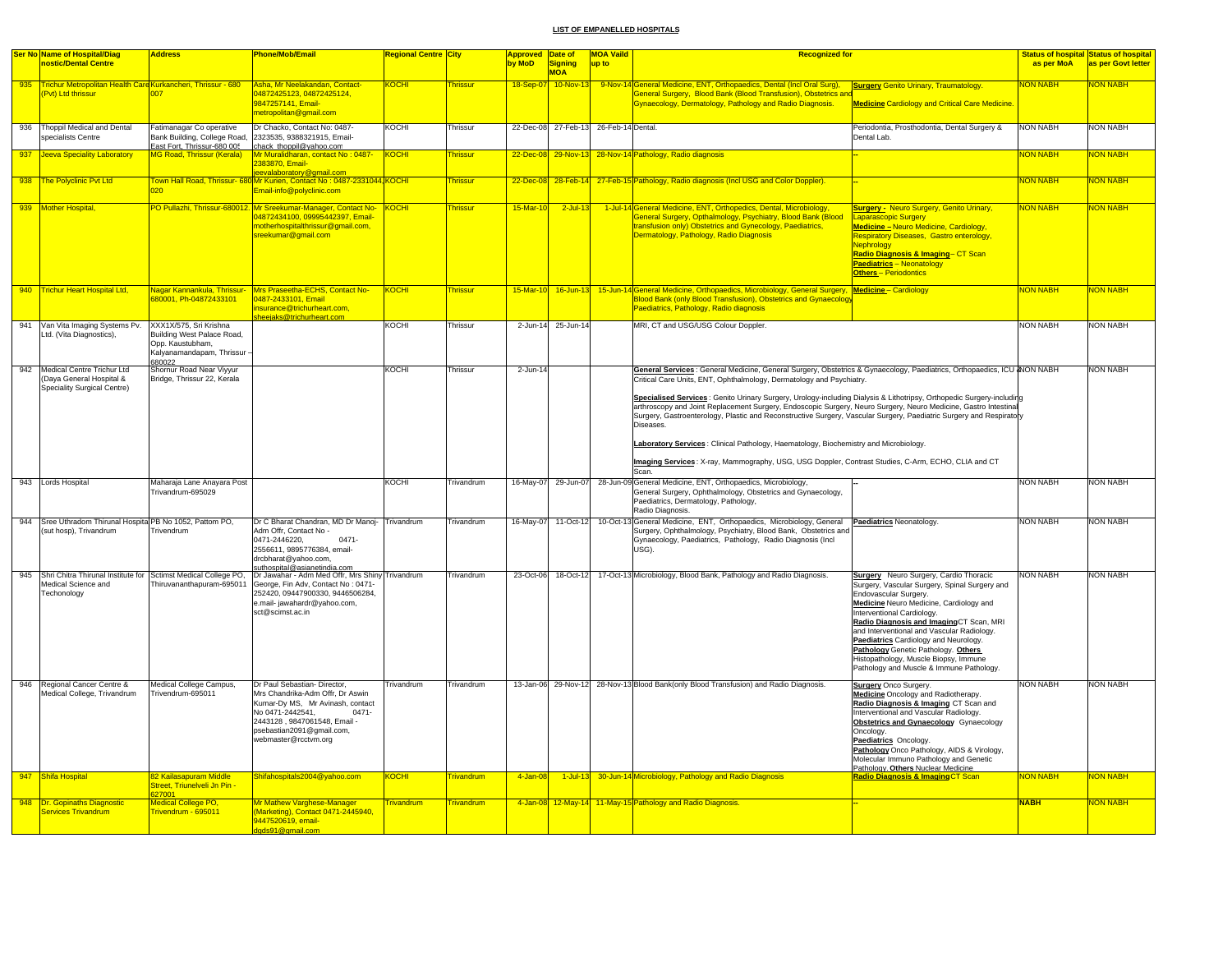|     | <b>Ser No Name of Hospital/Diag</b>                                          | <b>Address</b>                                                                              | <b>Phone/Mob/Email</b>                                                                                                                                                                  | <b>Regional Centre City</b> |                    | <b>Approved Date of</b> |                     | <b>MOA Vaild</b><br><b>Recognized for</b>                                                                                                                                                                                                                                                                                                                                                                                                                                                                                                                                                                                                                                                                                                                                                                   |                 | <b>Status of hospital Status of hospital</b> |
|-----|------------------------------------------------------------------------------|---------------------------------------------------------------------------------------------|-----------------------------------------------------------------------------------------------------------------------------------------------------------------------------------------|-----------------------------|--------------------|-------------------------|---------------------|-------------------------------------------------------------------------------------------------------------------------------------------------------------------------------------------------------------------------------------------------------------------------------------------------------------------------------------------------------------------------------------------------------------------------------------------------------------------------------------------------------------------------------------------------------------------------------------------------------------------------------------------------------------------------------------------------------------------------------------------------------------------------------------------------------------|-----------------|----------------------------------------------|
|     | nostic/Dental Centre                                                         |                                                                                             |                                                                                                                                                                                         |                             |                    | by MoD                  | <b>Signing</b>      | up to                                                                                                                                                                                                                                                                                                                                                                                                                                                                                                                                                                                                                                                                                                                                                                                                       | as per MoA      | as per Govt letter                           |
|     | 949 Chaithanya EYE Hospital and<br><b>Research Institute</b><br><b>NABH</b>  | Kesavadasapuram,<br>Frivandrum - 695004                                                     | <b>KGB Nair-Director,</b><br>CK<br>Ramchandran- Senior Admin Offr.<br>Contact No: 0471-2447183,<br>0471-12447183,<br>9447046384.<br>Email - kgbnair@hotmail.com,<br>info@chaithanya.org | rivandrum                   | <b>Frivandrum</b>  | 0/29/04<br>0 Jun 14     | <b>MOA</b>          | 19-Nov-14 18-Nov-15 Clinical Services - Cataract and Refractive Services, Comprehensive Eye Care Services, Cornea Clinic, Corneal NON NABH<br>Transplantation, Glaucoma Clinic, LVA and Optometry Services, Ocular Trauma and Emergency Services, Orbit and<br>Occuloplasty Clinic, Paediatric Ophthalmology Clinic, Retina Clinic, Uvea Clinic.<br>Diagnostic Services - Corneal Topography, Electrophysiology, Humphrey Field Analysis, Optical Coherence<br>Tomography (OCT), Pachymetry, Retinal Imaging and Angiography, Ultrasound Biomicroscopy (UBM), Ultrasound<br>(A&B Scan).<br>Laboratory Services & Transfusion ServicesClinical Bio Chemistry, Hematology, Serology<br>Annexure 5A to MOD/GOI letter No 24(8)/03/US(WE)/D(Res) dated 29 Oct 2004 pertaining to the hospital is<br>superseded. |                 | <b>JON NABH</b>                              |
|     | 950 Devi Scans Pvt Ltd.                                                      | Kumarapuram,                                                                                | Mr S Ajith-Executive Dir, Mr Vinod,                                                                                                                                                     | Trivandrum                  | <b>Frivandrum</b>  | 29-Oct-04               |                     | 1-Jul-14 30-Jun-15 Pathology, Microbiology and Radio diagnosis.<br>CT Scan and MRI.                                                                                                                                                                                                                                                                                                                                                                                                                                                                                                                                                                                                                                                                                                                         | <b>NABL</b>     | <b>NABL</b>                                  |
|     |                                                                              | <b>Thiruvananthapuram</b><br>695 011                                                        | Asst Gen Manager, Contact No: 0470<br>2444914, 9447056262, 9497153921,<br>Email-Deviscanpvtltd@gmail.com                                                                                |                             |                    |                         |                     |                                                                                                                                                                                                                                                                                                                                                                                                                                                                                                                                                                                                                                                                                                                                                                                                             |                 |                                              |
|     | 951 Divya Prabha EYE Hosp                                                    | <mark>Padinjatil Lane,</mark><br>Kumarapuram,<br>Thiruvananthapuram -<br>695 011            | Smt sheeba-PRO, Dr Devin Prabhakar-Trivandrum<br>Med Supdt and Admin, Contact No:<br>0471-2442050.9746545544.<br>9349442050, Email -                                                    |                             | <b>Trivandrum</b>  | 18-Mar-05               |                     | 1-Jul-14 30-Jun-15 Ophthalmology                                                                                                                                                                                                                                                                                                                                                                                                                                                                                                                                                                                                                                                                                                                                                                            | NON NABH        | <b>VON NABH</b>                              |
|     | 952 Doctors Diag Nuclear Medicine<br>and Research Centre                     |                                                                                             | Irdevin@gmail.com<br>Dr Ajith Joy- Director, Ramesh Nair-<br>Manager, Contact 0471-<br>2442686,09447776000, 09447777508,<br>Email-rameshnairtvm@gmail.com,<br>ddnmrctvm@gmail.com       | KOCHI                       | <b>Trivandrum</b>  |                         |                     | 16-May-07 27-Dec-12 26-Dec-13 Microbiology, Pathology.<br><b>Medicine Nuclear Medicine</b>                                                                                                                                                                                                                                                                                                                                                                                                                                                                                                                                                                                                                                                                                                                  | <b>NON NABH</b> | NON NABH                                     |
| 953 | Travancore Health Pvt. Ltd.<br>(Metro Scans) Tvm                             | Mediplaza NR Hotel,<br>Moonstar, Medical College<br>PO, Trivendrum PIN 695011               | Mrs Sobha Biju-Liaison Offr, Contact<br>No: 0471-2552050, 2554050.<br>9037110768, Email-<br>metroscanstvpm@gmail.com                                                                    | Trivandrum                  | Trivandrum         | 1/13/2006<br>03 Jun 09  | $1 -$ Jul-11        | 30-Jun-12 Microbiology, Pathology and Radio Diagnosis incl USG.<br>Radio Diagnosis & Imaging CT Scan.<br>Others. Colour Doppler.<br>(Radio-Diagnosis & ImagingMRI) (Addendum<br>to Annexure 01B To GOI MoD letter No.<br>22(11)/05/US(WE)/D(Res)/Pt.XIII dated 13 Jan                                                                                                                                                                                                                                                                                                                                                                                                                                                                                                                                       | <b>NON NABH</b> | <b>NON NABH</b>                              |
|     | 954 PNM Hospital Kattakada,                                                  | Kattakada,                                                                                  | Mr Gopinath Panicker- Managing                                                                                                                                                          | rivandrum <sup>-</sup>      | <b>Frivandrum</b>  | <mark>16/2007</mark> \  | $18 -$ Jul-13       | 17-Jul-14 General Medicine, ENT, Orthopaedics, Microbiology, General<br><b>Surgery Cardio-Thoracic Surgery, Genito-Urinary NON NABH</b>                                                                                                                                                                                                                                                                                                                                                                                                                                                                                                                                                                                                                                                                     |                 | <b>JON NABH</b>                              |
|     | <b>Trivandrum</b>                                                            | Thiruvananthapuram.<br><b>PIN 695572</b>                                                    | Parter, contact No: 0471-2290251<br>0471-2292741, Email-<br>pnmhospital@yahoo.co.in                                                                                                     |                             |                    | 3 Jun 09                |                     | Surgery, Ophthalmology, Blood Bank (In house Only), Obstetrics Surgery<br>and Gynaecology, Paediatrics, Dermatology, Pathology, Radio<br><b>Medicine</b> Cardiology, Gastro-enterology,<br><b>Diagnosis (Incl USG)</b><br>(Dental)<br><b>Nephrology and Interventional Cardiology</b><br>Radio-Diagnosis & Imaging CT Scan<br><b>Others Oral Surgery, Physical Medicine</b><br><b>Rehabiltatin and Physiotherapy.</b><br>(Addendum)                                                                                                                                                                                                                                                                                                                                                                         |                 |                                              |
| 955 | Doctors Diagnostic Nuclear<br>Medicine & Reserch Centre<br>(DDNMRC) Pvt Ltd, | College, Trivendrum-695501                                                                  | Neerazhi Lane, Ulloor, Medical Mr Nanda Kumar, Asst Mgr Mr SS Lala KOCHI<br>Senior Regional Manager Adm,<br>Contact-9496005011, 9496210000,<br>email-nandkumar@ddrcsrl.com              |                             | <b>Trivandrum</b>  | 4-Jan-08                | 1-Jul-11            | 30-Jun-12 Microbiology, Pathology.<br>Medicine Nuclear Medicine<br>(Radio diagnosis & Imaging-CT Scan)<br>(Radio diagnosis)(Addendum to Annexure 5 B to MOD/GOI letter<br>No 22B(10)/07/US(WE)/D(Res) dt 4.1.2008)<br>(Addendum to Annexure 5 B to MOD/GOI letter<br>No 22B(10)/07/US(WE)/D(Res) dt 4.1.2008)                                                                                                                                                                                                                                                                                                                                                                                                                                                                                               | <b>NON NABH</b> | NON NABH                                     |
| 956 | Ananthapuri Hospital &<br>Research Institute                                 | Chacka National Highway<br>Pettah, PO-Trivandrum<br>(Kerala), Trivandrum                    | dr A Marthandan Pillai-Chairman & MD KOCHI<br>Contact No: 0471-2506565, 0471-<br>2506767, Email-ananthapuri@vsnl.net                                                                    |                             | <b>Trivandrum</b>  | 22-Dec-08               | 1-Aug-09            | 31-Jul-11 General Medicine, ENT, Orthopaedics, Microbiology, General<br>Surgery -Neurosurgery, Plastic and<br>Surgery, Ophthalmology, Psychiatry, Obstetrics and Gynaecology Reconstructive, Cardio thoracic Surgery,<br>Paediatrics, Dermatology, Radio diagnosis<br>Traumatology.<br>Medicine - Neuro Medicine, Cardiology,<br>Respiratory Diseases, Nephrology (incl Dialysis),<br>Critical care medicine, Interventional Cardiology                                                                                                                                                                                                                                                                                                                                                                     | <b>NON NABH</b> | <b>NON NABH</b>                              |
| 957 | Kerala Institute of Medical<br>Scinece                                       | Pst Box No 1, Anayara Post,<br>Trivandrum-695029                                            |                                                                                                                                                                                         | KOCHI                       | Trivandrum         | 29-Oct-04               |                     | General Medicine, ENT, Orthopaedics, Dental, Microbiology,<br>General Surgery, Ophthalmology, Anaesthesia, Blood Bank,<br>Obstetrics and Gynaecology, Paediatrics, Dermatology, Pathology<br>Radio Diagnosis and Emergency.                                                                                                                                                                                                                                                                                                                                                                                                                                                                                                                                                                                 | <b>NON NABH</b> | <b>NON NABH</b>                              |
| 958 | <b>SK Hospital</b>                                                           | TC 719891, Edapazhinji,<br>Thirumala, Pangode PO,<br>Trivandrum-695006                      | Mrs Chandralekha, Contact No: 0471-Trivandrum<br>3022222, Email -<br>skhospital@yahoo.co.in                                                                                             |                             | <u> Frivandrum</u> |                         |                     | 15-Mar-10 25-May-14 24-May-15 General Medicine, ENT, Orthopaedics, Dental, Microbiology<br><b>Surgery - Neuro Surgery, Genito Urinary</b><br>General Surgery, Ophthalmology, Psychiatry, Obstetrics and<br>Surgery, Laparascopic Surgery.<br>Gynaecology, Paediatrics, Dermatology, Radio diagnosis<br>Medicine - Neuro Medicine, Cardiology,<br>Respiratory Diseases, Gastro enterology,<br><b>Oncology (Medical) and Critical care medicine</b><br><b>Others-Basic Conventional Radiology</b>                                                                                                                                                                                                                                                                                                             | <b>VON NABH</b> | ION NABH                                     |
|     | 959 Narhari Hospital                                                         | Narayan Bhuwan Fatehgunj Ph 02652794413, 2794414<br>Baroda Pin 390002                       |                                                                                                                                                                                         | <b>PUNE</b>                 | <b>Baroda</b>      |                         |                     | 3-Jun-09 25-Sep-14 24-Sep-16 General Medicine, ENT, Orthopaedics, General Surgery,<br><b>Surgery Neuro-Surgery, Plastic and</b><br>Ophthalmology, Obstetrics and Gynaecology, Pathology and Radi Reconstructive, Traumatology and Joint<br>Diagnosis.<br>Replacement Surgery.<br>Medicine : Gastro-enterology                                                                                                                                                                                                                                                                                                                                                                                                                                                                                               | <b>NON NABH</b> | <mark>NON NABH</mark>                        |
| 960 | Dr PS Hardia Advanced Eye<br>Surgery & Research Institute                    | By Pass Choraha, Agra -<br>Mumbai Road, Rau, Indore                                         |                                                                                                                                                                                         | <b>JABALPUR</b>             | Indore             | 15-Dec-04               | 11-Jan-07           | 10-Jan-09 Ophthalmology.                                                                                                                                                                                                                                                                                                                                                                                                                                                                                                                                                                                                                                                                                                                                                                                    | <b>NON NABH</b> | <b>NON NABH</b>                              |
| 961 | Vision Eye Centre                                                            | 102, Silver Sanchora, Castle 98263-85095, Anuraq-<br>RNT Marg Indore-452001                 | rashmi@ykahoo.co.in<br>0731-4046979                                                                                                                                                     | <b>JABALPUR</b>             | Indore             | 14-Feb-07               | 19-Apr-11           | 18-Apr-12 Ophthalmology.                                                                                                                                                                                                                                                                                                                                                                                                                                                                                                                                                                                                                                                                                                                                                                                    | <b>NON NABH</b> | <b>NON NABH</b>                              |
|     | 962 Bhandari Hosp & Research<br>Centre                                       | Nagar Indore-452010, 0731- 0731-4002327-30<br>4002327, 9826398660, E Mail<br>bhre@gmail.com | 21-22 GF Scheme 54, Vijaya 098263-98660, bhrc@email.com                                                                                                                                 | <b>JABALPUR</b>             | ndore              |                         |                     | 14-Feb-07 28-May-13 23-May-15 General Medicine, ENT, Dental, Microbiology, General Surgery,<br><b>Surgery Paediatrics Surgery.</b><br>Ophthalmology, Psychiatry, Blood Bank, Obstetrics & Gynecology Medicine Neuro Medicine and Respiratory<br>Paediatrics, Dermatology, Pathology and Radio Diagnosis<br>Diseases.<br>including USG.<br><b>Radio Diagnosis and Imaging CT Scan.</b>                                                                                                                                                                                                                                                                                                                                                                                                                       | <b>NON NABH</b> | <b>JON NABH</b>                              |
|     | 963 SNG Hospital                                                             |                                                                                             | 16/1, South Tukoganj, Indore - 9301222151, hospitalsng@gmial.com JABALPUR<br>0731-2525555                                                                                               |                             | Indore             |                         | 14-Dec-06 20-Feb-11 | 19-Feb-12 General Medicine, ENT, Dental, General Surgery, Psychiatry,<br>Surgery Neuro Surgery, Plastic & Reconstructive NON NABH<br>Obstetrics & Gynecology, Paediatrics, Pathology and Radio<br>Surgery, Genito Urinary Surgery, Paediatric<br>Surgery, Gastro Intestinal Surgery, Traumatology,<br>Diagnosis.<br>Joint Replacement, Spinal Surgery and<br>Laparoscopic Surgery.<br>Medicine Neuro Medicine, Cardiology,<br>Respiratory Diseases and Critical Care Medicine.                                                                                                                                                                                                                                                                                                                              |                 | <b>NON NABH</b>                              |
|     | 964 College of Dental Sciences &<br>Hospital                                 | F-12, Jhoommar Ghat Rau,<br>Distt : Indore (MP), 453331,<br>0731-4020533, 9826078095        | 098260-78095, cdsh@rediffmail.com JABALPUR                                                                                                                                              |                             | Indore             | 29-Oct-04               |                     | 1-Apr-12 31-Mar-14 Dental.                                                                                                                                                                                                                                                                                                                                                                                                                                                                                                                                                                                                                                                                                                                                                                                  | <b>NON NABH</b> | <b>NON NABH</b>                              |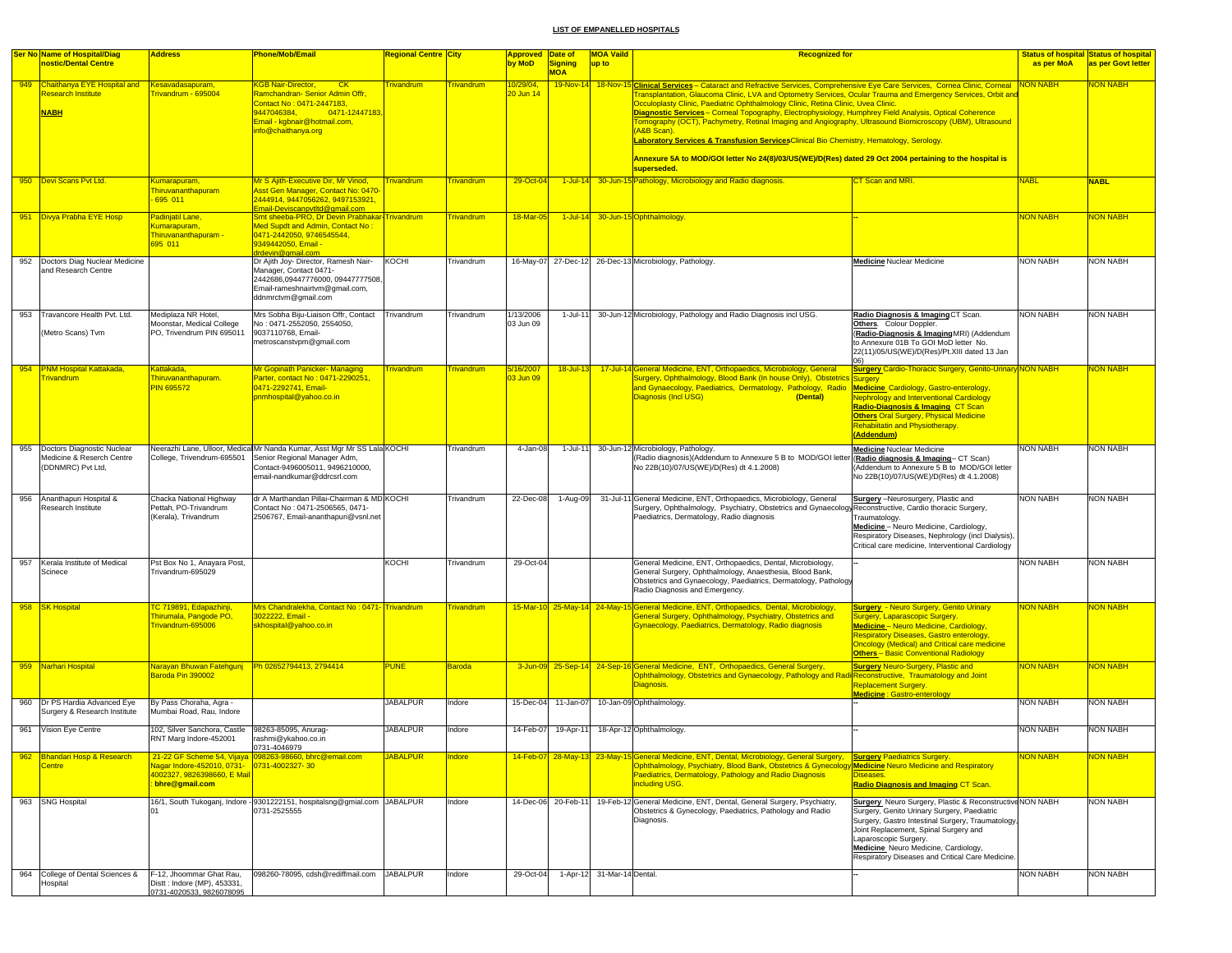|     | <b>Ser No Name of Hospital/Diag</b>                                              | <b>Address</b>                                                                     | <b>Phone/Mob/Email</b>                                                                               | Regional Centre  City |                 | <b>Approved Date of</b>              |                              | <b>MOA Vaild</b>          | <b>Recognized for</b>                                                                                                                                                                                                                                                                                                                                                                                                                                                                                                                                                |                                                                                                                                                                                                                                                                                                                                                                                                             |                 | <b>Status of hospital Status of hospital</b> |
|-----|----------------------------------------------------------------------------------|------------------------------------------------------------------------------------|------------------------------------------------------------------------------------------------------|-----------------------|-----------------|--------------------------------------|------------------------------|---------------------------|----------------------------------------------------------------------------------------------------------------------------------------------------------------------------------------------------------------------------------------------------------------------------------------------------------------------------------------------------------------------------------------------------------------------------------------------------------------------------------------------------------------------------------------------------------------------|-------------------------------------------------------------------------------------------------------------------------------------------------------------------------------------------------------------------------------------------------------------------------------------------------------------------------------------------------------------------------------------------------------------|-----------------|----------------------------------------------|
|     | nostic/Dental Centre                                                             |                                                                                    |                                                                                                      |                       |                 | by MoD                               | <b>Signing</b><br><b>MOA</b> | up to                     |                                                                                                                                                                                                                                                                                                                                                                                                                                                                                                                                                                      |                                                                                                                                                                                                                                                                                                                                                                                                             | as per MoA      | as per Govt letter                           |
|     | 965 Vishesh Diagnostic Solutions                                                 | 2/1 Residency Area Near<br>Geeta Bhawan Square, AB<br>Road, Indore-452001          | 98262-76111,<br>visheshdiagnostic@rediffmail.com<br>0731-2488333                                     | <b>JABALPUR</b>       | Indore          | 12/15/04,<br>15 Mar 10               | 1-Apr-11                     |                           | 31-Mar-12 (Orthopaedics, Microbiology, Pathology, Radio<br>diagnosis)(Addendum to Annexure 21A To GOI MoD<br>letter No. 24(21)/04/US(WE)/D(Res) dt 15 Dec 04)                                                                                                                                                                                                                                                                                                                                                                                                        | Radiodiagnosis/ImagingMRI.<br>(Surgery - Neuro Surgery, Cardio Thoracic<br>Surgery, Vascular Surgery<br>Medicine - Neuro Medicine, Cardiology.<br>Radio Diagnosis & Imaging - CT Scan).                                                                                                                                                                                                                     | <b>VON NABH</b> | <b>NON NABH</b>                              |
|     | 966 Gokuldas Hospital Limited                                                    | 11/Dr Sarjuprasad Marg,<br>0731-2519212                                            | Ph 07312519212, 9826031212,<br>ndore-452001, 09826051212, gokuldashopital@sify.com, 098260-<br>51212 | <b>JABALPUR</b>       | Indore          | <u> 2/15/04,</u><br>5 Mar 10         |                              |                           | 1-Apr-13 31-Mar-15 General Medicine, ENT, Orthopaedics Dental, Microbiology,<br>General Surgery, Ophthalmology, Psychiatry, Anaesthesia,<br>Blood Bank, Obstetrics and Gynaecology, Paediatrics,<br>Dermatology, Pathology, Radio Diagnosis & Emergency.<br>(Surgery - Cardio Thoracic Surgery, Vascular Surgery Medicine<br>Interventional Cardiology) (Addendum to Annexure 21A To GOI<br>MoD letter No. 24(21)/04/US(WE)/D(Res) dt 15 Dec 04)                                                                                                                     | <b>Surgery-Neuro Surgery, Plastic and</b><br>Reconstructive, Genito-urinary, Oncology Surger<br><b>Gastro Intestinal &amp; Laparascopic Surgery.</b><br>Medicine-Neuro medicine, Cardiology (non<br>ivasive Cardiology), Gastro enterology,<br><b>Nephrology &amp; Oncology.</b>                                                                                                                            | <b>VON NABH</b> | <b>JON NABH</b>                              |
|     | 967 CHL Apollo Hospital                                                          | AB Road, Near LIG Square,<br>Indore-452001                                         | 09755910120.<br>rbbhargava@chlappollo.com<br>0731-4072550                                            | <b>JABALPUR</b>       | Indore          | 15-Dec-04                            | $1-Apr-10$                   |                           | 31-Mar-11 General Medicine, ENT, Orthopaedics, Dental, Microbiology,<br>General Surgery, Ophthalmology, Psychiatry, Anaesthesia<br>Blood Bank, Obstetrics and Gynaecology, Paediatrics, Pathology, Surgery, Genito Urinary, Spinal & Laparascopic<br>Radio Diagnosis, Emergency & Physiotherapy.                                                                                                                                                                                                                                                                     | Surgery- Neuro Surgery, Plastic and<br>Reconstructive, Cardio Thoracic, Vascular<br>Surgery.<br>Medicine-Neuro medicine, Cardiology, Gastro<br>enterology, Nephrology, & Interventional<br>Cardiology.<br>Radiodiagnosis/ImagingCT Scan, MRI &<br>Interventional and Vascular Radiology.<br>Paediatrics Neonatology & Cardiology.<br>Pathology Onco Pathology, AIDS and Virology 8<br>Transfusion Medicine. | NON NABH        | <b>NON NABH</b>                              |
|     | 968 Bombay Hospital                                                              | Ring Road, Indore,<br>MP-452010                                                    | 98933-66761,<br>Firozbombayhosital@gmail.com<br>0731-4077000                                         | <b>JABALPUR</b>       | Indore          | 15-Dec-04                            |                              |                           | 1-Apr-12 31-Mar-14 General Medicine, ENT, Orthopaedics, Microbiology, General<br>Surgery, Ophthalmology, Anaesthesia, Blood Bank, Obstetrics andVascular Surgery, Genito Urinary, Oncology<br>Gynaecology, Paediatrics, Pathology, Radio Diagnosis &<br>Emergency.                                                                                                                                                                                                                                                                                                   | Surgery-Neuro Surgery, Cardio Thoracic,<br>Surgery, Gastro Intestinal, Traumatology, Joint<br>Replacement, Spinal, Prosthetic, Laparascopic &<br>Geriatric Surgery.<br>Medicine-Neuro medicine, Cardiology, Gastro<br>enterology, Endocrinology, Nephrology, Critical<br>Care Medicine & Interventional Cardiology.<br>Radiodiagnosis/ Imaging- CT Scan & MRI.                                              | NON NABH        | <b>NON NABH</b>                              |
|     | 969 Wellspring Radiology<br>Diagnostics Centre                                   | Nr Cancer Hospital MY<br>Hospital Campus Indore<br>Pin 452001                      | PH 07312527888 Mob 9300002215                                                                        | <b>JABALPUR</b>       | Indore          | 3-Jun-09                             | 1-Aug-09                     |                           | 31-Jul-11 Radio-Diagnosis                                                                                                                                                                                                                                                                                                                                                                                                                                                                                                                                            | Radio-Diagnosis & Imaging CT Scan, MRI.                                                                                                                                                                                                                                                                                                                                                                     | <b>NON NABH</b> | <b>NON NABH</b>                              |
|     | 970 Centre for Sight (A Unit of New                                              | Plot No. 124, Sector-AB,                                                           |                                                                                                      | <b>JABALPUR</b>       | ndore           | $27 - Jan - 14$                      | $5-Mar-14$                   |                           | 4-Mar-16 General Ophthalmology                                                                                                                                                                                                                                                                                                                                                                                                                                                                                                                                       |                                                                                                                                                                                                                                                                                                                                                                                                             | <b>VON NABH</b> | <b>JON NABH</b>                              |
|     | Delhi Centre for Sight Pvt. Ltd.) Scheme No. 54, Vijay Nagar,<br><b>NON NABH</b> | Indore-452001                                                                      |                                                                                                      |                       |                 |                                      |                              |                           | Specialised Services : Cataract/Glaucoma, Retinal-Medical-Vitreo-Retinal Surgery, Occuloplasty & Adnexa & other<br>specialised treatment.                                                                                                                                                                                                                                                                                                                                                                                                                            |                                                                                                                                                                                                                                                                                                                                                                                                             |                 |                                              |
| 971 | <b>Trivedi Dental Clinic</b>                                                     | 1553 Wright Town, Ashoka<br>Hotel Road, Jabalpur - 482                             | Ashwani.trivedi@gmail.com<br>0761-2404889                                                            | <b>JABALPUR</b>       | <b>Jabalpur</b> | 4-Jan-08                             |                              | 1-Apr-13 31-Mar-15 Dental |                                                                                                                                                                                                                                                                                                                                                                                                                                                                                                                                                                      |                                                                                                                                                                                                                                                                                                                                                                                                             | NON NABH        | <b>NON NABH</b>                              |
|     | 972 Bansal Blood Bank and<br><b>Transfusion Services</b>                         | Sukheja Towers 610, Wright<br>Town, Behind Bus Stand<br>Jabalpur - 482002          | asbansal@yahoo.com<br>0761-2622238                                                                   | <b>JABALPUR</b>       | Jabalpur        | 4-Jan-08                             |                              |                           | 1-Apr-08 31-Mar-10 Blood Bank (only Blood Transfusion)                                                                                                                                                                                                                                                                                                                                                                                                                                                                                                               |                                                                                                                                                                                                                                                                                                                                                                                                             | NON NABH        | <b>NON NABH</b>                              |
|     | 973 Jabalpur Hospital and Research<br><b>Centre</b>                              | Jabalpur (MP) - 482001                                                             | Napier Town Russal Crossing 098261-33255, Jhrc_hrd@yahoo.co.in, JABALPUR                             |                       | <b>Jabalpur</b> | 4-Jan-08                             | $7 - Apr - 14$               |                           | 20-Feb-16 General Medicine, Orthopaedics, Dental (incl Oral Surgery),<br>General Surgery, Blood Bank (Only Blood Transfusion), Obstetrics Medicine Neurology.<br>& Gynaecology, Paediatrics, Dermatology, Pathology & Radio<br><b>Diagnosis</b>                                                                                                                                                                                                                                                                                                                      | <b>Surgery Genito Urinary and Traumatology.</b><br><b>Radio Diagnosis and ImagingCT Scan</b>                                                                                                                                                                                                                                                                                                                | <b>VON NABH</b> | <b>VON NABH</b>                              |
|     | 974 Mahakoshal Hospital Pvt. Ltd.                                                | Opp Wright town Stadium<br>ate No 3, Jabalpur                                      | 07612610480.<br>ajneeshkanttiwari@yahoo.com                                                          | <b>JABALPUR</b>       | <b>Jabalpur</b> | <mark>5/13/2005,</mark><br>20 Jun 14 |                              |                           | 1-Jul-14 30-Jun-16 Specialised Services: Dialysis and Allergy Clinic.<br>Already Emp vide Annexure 5A to MOD/GOI letter No 24(21)/04/US(WE)/D(Res) dated 13 May 2005-<br>General Medicine, ENT, Orthopaedics, Microbiology, General Surgery, Ophthalmology, Psychiatry, Obstetrics and<br>Gynaecology, Paediatrics, Dermatology, Pathology and Radio Diagnosis.<br>Surgery - Neuro Surgery, Plastic and Reconstructive Surgery, Genito-urinary Surgery, Traumatology and Spinal<br><b>Surgery</b><br><b>Medicine</b> - Neuro medicine and Cardiology (non invasive). |                                                                                                                                                                                                                                                                                                                                                                                                             | <b>VON NABH</b> | <b>JON NABH</b>                              |
|     | 975 JK Hospital,                                                                 | Wright town, Behind Bus<br>Stand Jabalpur (MP) 482002                              | 07612407334, jkhospital@yahoo.com JABALPUR                                                           |                       | Jabalpur        | 13-May-05                            | 1-Jul-09                     |                           | 30-Jun-10 General Medicine, ENT, Orthopaedics, Microbiology, General<br>Surgery, Ophthalmology, Obstetrics and Gynaecology,<br>Paediatrics, Pathology and Radio Diagnosis                                                                                                                                                                                                                                                                                                                                                                                            | Surgery Neurosurgery, Genito-urinary Surgery, NON NABH<br>Paediatric Surgery, Oncology Surgery and Spinal<br>Surgery<br>Medicine Neuro Medicine and Cardiology (non<br>invasive)                                                                                                                                                                                                                            |                 | <b>NON NABH</b>                              |
|     | 976 Shweta Diagnostic Centre                                                     | Suply Depot Road Cantt<br>Jaalpur                                                  | 07612622238.                                                                                         | <b>JABALPUR</b>       | Jabalpur        | 13-May-05                            | 1-Jul-09                     |                           | 30-Jun-10 Microbiology and Pathology                                                                                                                                                                                                                                                                                                                                                                                                                                                                                                                                 |                                                                                                                                                                                                                                                                                                                                                                                                             | <b>NON NABH</b> | <b>NON NABH</b>                              |
|     | 977 Charak Diagnostic & Research 1 Civic Centre, Prabhu<br><b>Centre</b>         | <b>Jandana Bilding Marhatal,</b>                                                   | Charakdnrc89@yahoo.com<br>0761-2404889                                                               | <b>JABALPUR</b>       | <b>Jabalpur</b> | 14-Dec-06                            |                              |                           | 1-Jul-14 30-Jun-16 Radio Diagnosis including USG.                                                                                                                                                                                                                                                                                                                                                                                                                                                                                                                    | Radio Diagnosis& Imaging CT Scan.                                                                                                                                                                                                                                                                                                                                                                           | <b>NON NABH</b> | <b>JON NABH</b>                              |
|     | 978 Saxena Sonography X-Ray<br>Centre                                            | Jabalpur - 482002<br>Roopam Towers,<br>Before Petrol Pump,                         | 07612401280,<br>rajkumarsaxena@yahoo.com                                                             | <b>JABALPUR</b>       | Jabalpur        | 14-Dec-06                            |                              |                           | 1-Jul-09 30-Jun-10 Radio Diagnosis (including USG).                                                                                                                                                                                                                                                                                                                                                                                                                                                                                                                  |                                                                                                                                                                                                                                                                                                                                                                                                             | <b>NON NABH</b> | <b>NON NABH</b>                              |
|     | 979 Batalia Eye Hospital                                                         | Wright Town, Jabalpur<br>Dr Batalia Road, Near<br>Ghantaghar, Jabalpur -<br>482001 | 07612622136, bataliasc@dataone.com JABALPUR                                                          |                       | <b>Jabalpur</b> | $2-Feb-0$                            | $1$ -Jul-14                  |                           | 30-Jun-16 General Medicine, Ophthalmology.                                                                                                                                                                                                                                                                                                                                                                                                                                                                                                                           |                                                                                                                                                                                                                                                                                                                                                                                                             | <b>NON NABH</b> | <b>VON NABH</b>                              |
|     | 980 Marble City Hospital                                                         | 21 North Civil Lines Jabalpur- 9993606666,<br>182001                               | narblecityhospitaljb@yahoo.co.in                                                                     | <b>JABALPUR</b>       | Jabalpur        | 16-May-07                            | 30-Jul-14                    |                           | 29-Jul-16 General Medicine, Orthopaedics, Microbiology, General Surgery, Surgery Plastic and Reconstructive, Genito<br>Ophthalmology, Obstetrics and Gynaecology, Paediatrics,<br>Pathology, Radio Diagnosis (Incl USG & Mammography).                                                                                                                                                                                                                                                                                                                               | Urinary, Joint Replacement Surgery,<br>Laparascopic Surgery.<br><b>Medicine Gastro enterology, Nephrology.</b>                                                                                                                                                                                                                                                                                              | <b>VON NABH</b> | <b>NON NABH</b>                              |
|     | 981 Sanjeevan Hospital                                                           | 628 Ram Nagar Adhartal<br>Jabalpur-482004                                          | 9300550257, jcgsatwasa@yahoo.co.in JABALPUR_                                                         |                       | <b>Jabalpur</b> | 16-May-07                            | 30-Jul-14                    |                           | 29-Jul-16 General Medicine, Orthopaedics, General Surgery,<br>Ophthalmology, Obstetrics and Gynaecology, Paediatrics,<br>Pathology, Radio Diagnosis                                                                                                                                                                                                                                                                                                                                                                                                                  | <b>Surgery</b><br><b>Genito Urinary, Laparascopic Surgery.</b>                                                                                                                                                                                                                                                                                                                                              | NON NABH        | <b>NON NABH</b>                              |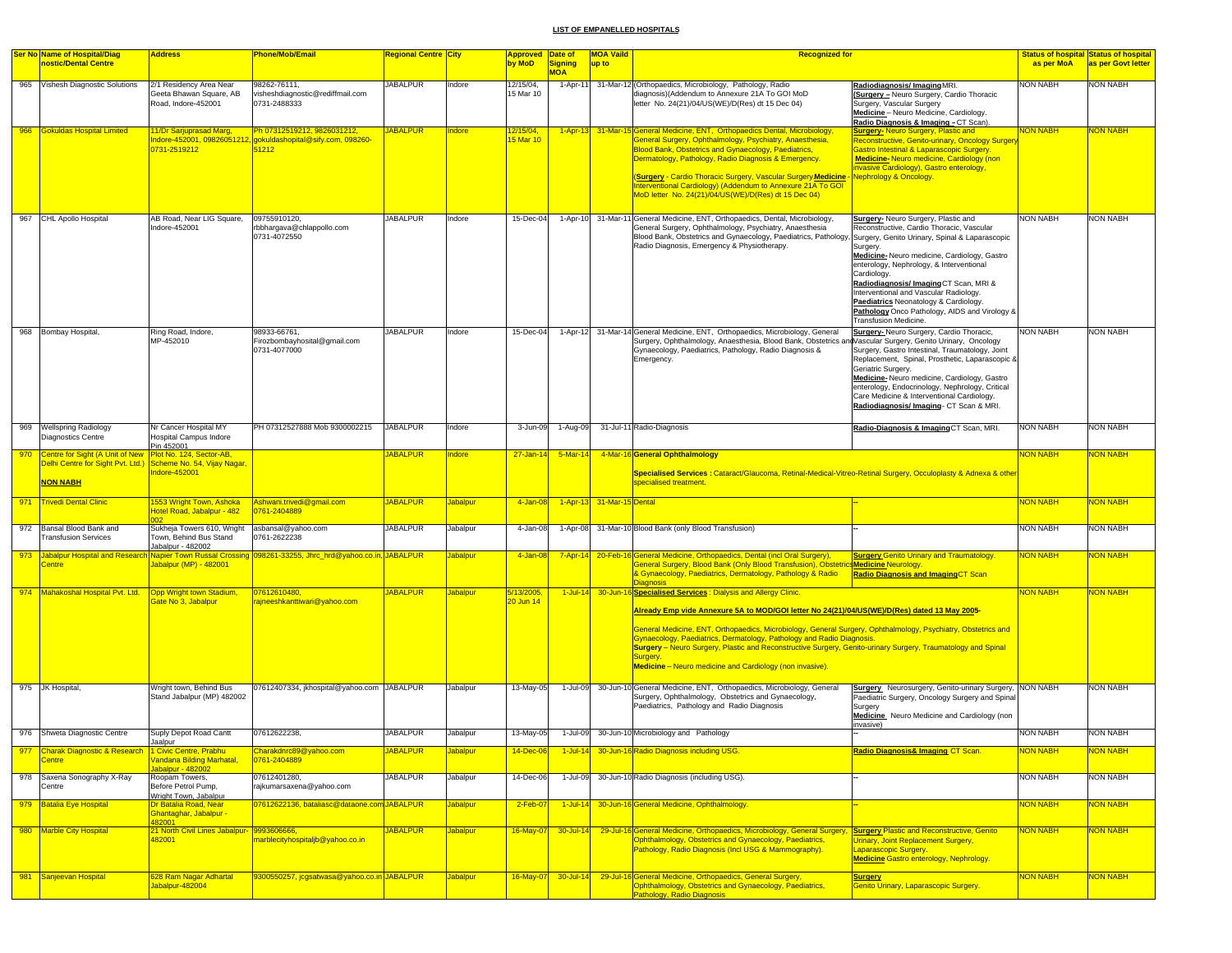|     | Ser No Name of Hospital/Diag                                                                                        | <b>Address</b>                                                                            | <b>Phone/Mob/Email</b>                                      | <b>Regional Centre City</b> |                 | <b>Approved</b> Date of |                       | <b>MOA Vaild</b>   | <b>Recognized for</b>                                                                                                                                                                                                                                                                                                                                                                                                                                                                                                                                                                                                                                                                                                                                                                                                                                                                                                                             |                                                                                                                                                                              |                 | <b>Status of hospital Status of hospital</b> |
|-----|---------------------------------------------------------------------------------------------------------------------|-------------------------------------------------------------------------------------------|-------------------------------------------------------------|-----------------------------|-----------------|-------------------------|-----------------------|--------------------|---------------------------------------------------------------------------------------------------------------------------------------------------------------------------------------------------------------------------------------------------------------------------------------------------------------------------------------------------------------------------------------------------------------------------------------------------------------------------------------------------------------------------------------------------------------------------------------------------------------------------------------------------------------------------------------------------------------------------------------------------------------------------------------------------------------------------------------------------------------------------------------------------------------------------------------------------|------------------------------------------------------------------------------------------------------------------------------------------------------------------------------|-----------------|----------------------------------------------|
|     | nostic/Dental Centre                                                                                                |                                                                                           |                                                             |                             |                 | by MoD                  | Signing<br><b>MOA</b> | up to              |                                                                                                                                                                                                                                                                                                                                                                                                                                                                                                                                                                                                                                                                                                                                                                                                                                                                                                                                                   |                                                                                                                                                                              | as per MoA      | as per Govt letter                           |
|     | 982 National Hospital                                                                                               | 703 Gol Bazar Jabalpur -<br>482002.                                                       | 07612414612, nhjabalpur@gmail.com JABALPUR                  |                             | Jabalpur        |                         |                       |                    | 16-May-07 8-Feb-12 7-Feb-13 General Medicine, ENT, Orthopaedics, General Surgery,<br>Ophthalmology, Obstetrics and Gynaecology, Paediatrics,<br>Pathology, Radio Diagnosis.                                                                                                                                                                                                                                                                                                                                                                                                                                                                                                                                                                                                                                                                                                                                                                       | <b>Surgery Plastic and Reconstructive, Gastro</b><br>Intestinal Surgery, Traumatology, Spinal Surgery<br>Laparascopic Surgery.<br>Medicine Neuro Medicine, Cardiology.       | NON NABH        | NON NABH                                     |
| 983 | Deepti Memorial Diagnostic<br><b>Centre</b>                                                                         | Shop No. 3 & 4, Roopam<br>owers, Wright Town,<br>Jabalpur - 482 002                       | Vdtiwari99@yahoo.com<br>0761-2400648                        | <b>JABALPUR</b>             | abalpui         | 16-May-07               |                       | 1-Dec-12 30-Nov-14 |                                                                                                                                                                                                                                                                                                                                                                                                                                                                                                                                                                                                                                                                                                                                                                                                                                                                                                                                                   | <b>Medicine</b><br>Cardiology(Cardiology consultation and Diagnosti<br>only).                                                                                                | <b>VON NABH</b> | <b>ION NABH</b>                              |
|     | 984 Bombay Hospital & Research<br><b>Centre</b>                                                                     | Gole Bazar Jabalpur (MP) -<br>182002                                                      | Ph - 0761-2310202,                                          | <b>JABALPUR</b>             | <b>Jabalpur</b> |                         |                       |                    | 22-Dec-08 17-Feb-13 16-Feb-15 Orthopedics, Microbiology, Ophthalmology, Pathology,<br>Radio diagnosis (Incl USG).                                                                                                                                                                                                                                                                                                                                                                                                                                                                                                                                                                                                                                                                                                                                                                                                                                 | <b>Surgery - Neurosurgery, Plastic and</b><br>Reconstructive, Gastro Intestinal Surgery,<br>Traumatology, Spinal Surgery, Laparoscopic<br>Surgery.<br>Medicine - Cardiology. | <b>NON NABH</b> | NON NABH                                     |
|     | 985 <b>Delhi MRI &amp; Diagnostic Centre</b>                                                                        | 1512 Home Science College   098261-23949,<br><b>Road Napier Town</b><br>Jabalpur - 482001 | dr.pradeepdubey@gmail.com                                   | <b>JABALPUR</b>             | <b>Jabalpur</b> |                         |                       |                    | 22-Dec-08 28-Jan-13 27-Jan-15 Radio diagnosis.                                                                                                                                                                                                                                                                                                                                                                                                                                                                                                                                                                                                                                                                                                                                                                                                                                                                                                    | Radio diagnosis & Imaging-MRI.                                                                                                                                               | <b>NON NABH</b> | <b>VON NABH</b>                              |
| 986 | Jamdar Hospital Pvt. Ltd.                                                                                           | 574 Gole Bazar Near DN Jain <mark>094251-51025,</mark><br>ollege Jabalpur (MP)            | drjitendrajamdar@hotmail.com                                | <b>JABALPUR</b>             | Jabalpur        |                         |                       |                    | 15-Mar-10 16-Apr-13 15-Apr-15 General Medicine, ENT, Orthopaedics, General Surgery,<br>Obstetrics and Gynaecology, Paediatrics, Radio diagnosis                                                                                                                                                                                                                                                                                                                                                                                                                                                                                                                                                                                                                                                                                                                                                                                                   | <b>Surgery - Plastic and Reconstructive</b><br><b>Surgery, Cardio Thoracic Surgery, Traumatolog</b><br>Medicine - Respiratory Diseases, Critical care<br>medicine            | <b>NON NABH</b> | <b>JON NABH</b>                              |
| 987 | <b>Deshmukh Dental Clinic,</b><br><b>CGHS EMP</b>                                                                   | <b>Russel Chowk Napier Town,</b><br><mark>Jabalpur (MP),</mark>                           | Tele No: 07616537733, Email:<br>aad.deshmukh@yahoo.co.in,   | <b>JABALPUR</b>             | <b>Jabalpur</b> |                         |                       |                    | 7-Sep-12 25-Sep-14 24-Sep-16 General Dentistry and all procedures given in the dental section of the CGHS 2010 rate list as per OM NO. S.<br>11011/23/2009-CGHS D.II/hospital Cell(part VIII) dt 09 Nov2010                                                                                                                                                                                                                                                                                                                                                                                                                                                                                                                                                                                                                                                                                                                                       |                                                                                                                                                                              | <b>NON NABH</b> | <b>NON NABH</b>                              |
| 988 | <b>City Hospital and Research</b><br>Centre Pvt Ltd<br>QCI                                                          | 21/2 North Civil Lines, Near<br>2nd Bridge Nagrath chowk,<br>Jabalpur (MP),               | Tele No: 07612625171-72, E.Mail:<br>nfo@cityhospitaljbp.com | JABALPUR                    | <b>Jabalpur</b> |                         |                       |                    | 7-Sep-12 25-Sep-14 24-Sep-16 General Services. General Medicine, General Surgery, Obstetrics & Gynaecology, Paediatrics, Orthopaedics, ICU & NON NABH<br>Critical Care Units, ENT, Ophthalmology, Dermatology, Dental, Psychiatry, Laboratory Services (Clinical Pathology,<br>Haematology, Biochemistry & Microbiology), Imaging Facilities (X-ray, USG, Colour Doppler & CT Scar <b>\$pecialised</b><br>Services. Cardiology (Consultation and Diagnostics), Interventional Cardiology, Cardio Thoracic Surgery), Urology<br>including Dialysis & Lithotripsy, Genito Urinary Surgery, Orthopaedic Surgery – including Arthroscopy and Joint<br>Replacement Surgery, Neuro Medicine, Neuro Surgery, Plastic & Reconstructive Surgery, Paediatric Surgery,<br><b>Surgical Oncology and Medical Oncology.</b>                                                                                                                                     |                                                                                                                                                                              |                 | NON NABH                                     |
| 989 | <b>Metro Hospital &amp; Cancer</b><br>Research Center (A unit of<br><b>Satya Sai Cancer Society)</b><br><b>CGHS</b> | <b>Kshetriva Bus Stand Damoh</b><br>Naka, Jabalpur (MP)                                   |                                                             | <b>JABALPUR</b>             | abalpur         | $12$ -Dec-13            |                       | 1-Jan-14 31-Dec-15 | 5 General Purpose : General Medicine, General Surgery and Specialized purpose in Neurology & Neurosurgery,<br>Urology and Nephrology including Dialysis, Orthopaedic Surgery including Joint Replacement & Arthroscopy,<br>Gastroenterology and G.I. Surgery, Paediatrics and Paediatrics Surgery, Obstetrics and Gynaecology, Endoscopic/<br>Laparoscopic Surgery, Ophthalmology, ENT, Physiotherapy, Oncology (Medical & Surgical, Radiotherapy,<br>Chemotherapy), Cardiology, Cardiovascular and Cardiothoracic SurgeryDiagnostic and Imaging Centre(CT, USG,<br>X-ray & Pathology).                                                                                                                                                                                                                                                                                                                                                           |                                                                                                                                                                              | <b>NON NABH</b> | <b>NON NABH</b>                              |
| 990 | Aditya Super Speciality Hospital MLB School Road, Napier<br><b>Non NABH</b>                                         | own, Jabalpur-482001                                                                      |                                                             | <b>JABALPUR</b>             | Jabalour        |                         | 12-Dec-13 20-Jan-14   |                    | 19-Jan-16 General Services : General Medicine, General Surgery, Obstetrics and Gynaecology, Paediatrics, Orthopaedics, ICINON NABH<br>Critical Care Units, ENT, Ophthalmology, Dermatology, Dental and Psychiatry and Blood Bank.<br>Laboratory Services: Clinical Pathology, Haematology, Biochemistry, Microbiology, Serology and Immunology.<br><b>Imaging Services: X-Ray, USG, USG Doppler and Contrast Studies.</b><br>Specialized Services : Cardiology (consultation and diagnostics), Gynaecological Oncology, Genito Urinary Surgery<br>Orthopaedic Surgery including arthroscopy and Joint Replacement, Endoscopic Surgery, Neuro Surgery, Neuro<br>Medicine, Gastro Intestinal Surgery, Gastroenterology, Plastic and Reconstructive Surgery, Endocrinology,<br>Rheumatology, Medical Oncology, Surgical Oncology, Respiratory Diseases, Traumatology, Critical Care Medicine,<br><b>Clinical Haematology and Prosthetic Surgery.</b> |                                                                                                                                                                              |                 | <b>NON NABH</b>                              |
|     | 991 Janjyoti Superspeciality Eye<br><b>lospital</b><br>Non NABH                                                     | 1051-Gol BAZAR, Near<br>Cesarbani College, Ranital<br>Jabalpur-482002                     |                                                             | <b>JABALPUR</b>             | Jabalpur        |                         |                       |                    | 27-Jan-14 2-Apr-14 1-Apr-16 Eye Care Hospital-<br>Cataract/Glaucoma, Retinal Medical and Vitreo retinal Surgery, Strabismus, Occuloplasty and Adnexal treatments.                                                                                                                                                                                                                                                                                                                                                                                                                                                                                                                                                                                                                                                                                                                                                                                 |                                                                                                                                                                              | <b>NON NABH</b> | <b>NON NABH</b>                              |
|     | 992 Premy Nursing Home                                                                                              | <b>Indra Nagar Housing Board</b><br>Colony, Morena-476001.                                |                                                             | <b>PUNE</b>                 | <b>Morena</b>   |                         |                       |                    | 18-Sep-07 23-May-14 22-May-16 General Medicine, General Surgery, Obstetrics and Gynaecology<br>and Paediatrics.                                                                                                                                                                                                                                                                                                                                                                                                                                                                                                                                                                                                                                                                                                                                                                                                                                   |                                                                                                                                                                              | <b>NON NABH</b> | <b>NON NABH</b>                              |
| 993 | Agarwal Polyclinic                                                                                                  | Bal Krishna Bhavan Hosp<br>Road Morena - 476001.                                          |                                                             | PUNE                        | Aorena          | 18-Sep-07               |                       |                    | Pathology                                                                                                                                                                                                                                                                                                                                                                                                                                                                                                                                                                                                                                                                                                                                                                                                                                                                                                                                         |                                                                                                                                                                              | <b>NON NABH</b> | NON NABH                                     |
|     | 994 BL Medical Centre                                                                                               | MS Road Morena, In Front of<br>Nagar Palika, MS Road                                      |                                                             | <b>PUNE</b>                 | Morena          | 4-Jan-08                |                       |                    | Radio Diagnosis                                                                                                                                                                                                                                                                                                                                                                                                                                                                                                                                                                                                                                                                                                                                                                                                                                                                                                                                   | <b>Radio Diagnosis and Imaging</b><br>CT Scan (for 01 (One) year only).                                                                                                      | <b>NON NABH</b> | <b>NON NABH</b>                              |
|     | 995 JG's Dental Research Centre                                                                                     | Morena - 476001.<br>102, Nai Sadak, HE & SHE<br>Complex, Ujjain (MP)-456006               |                                                             | <b>JABALPUR</b>             | Ujjain          | 23-Oct-06               | 7-Dec-08              |                    | 6-Dec-10 Dental (including Oral Surgery, Prosthodontia and Periodontia).                                                                                                                                                                                                                                                                                                                                                                                                                                                                                                                                                                                                                                                                                                                                                                                                                                                                          |                                                                                                                                                                              | <b>NON NABH</b> | <b>NON NABH</b>                              |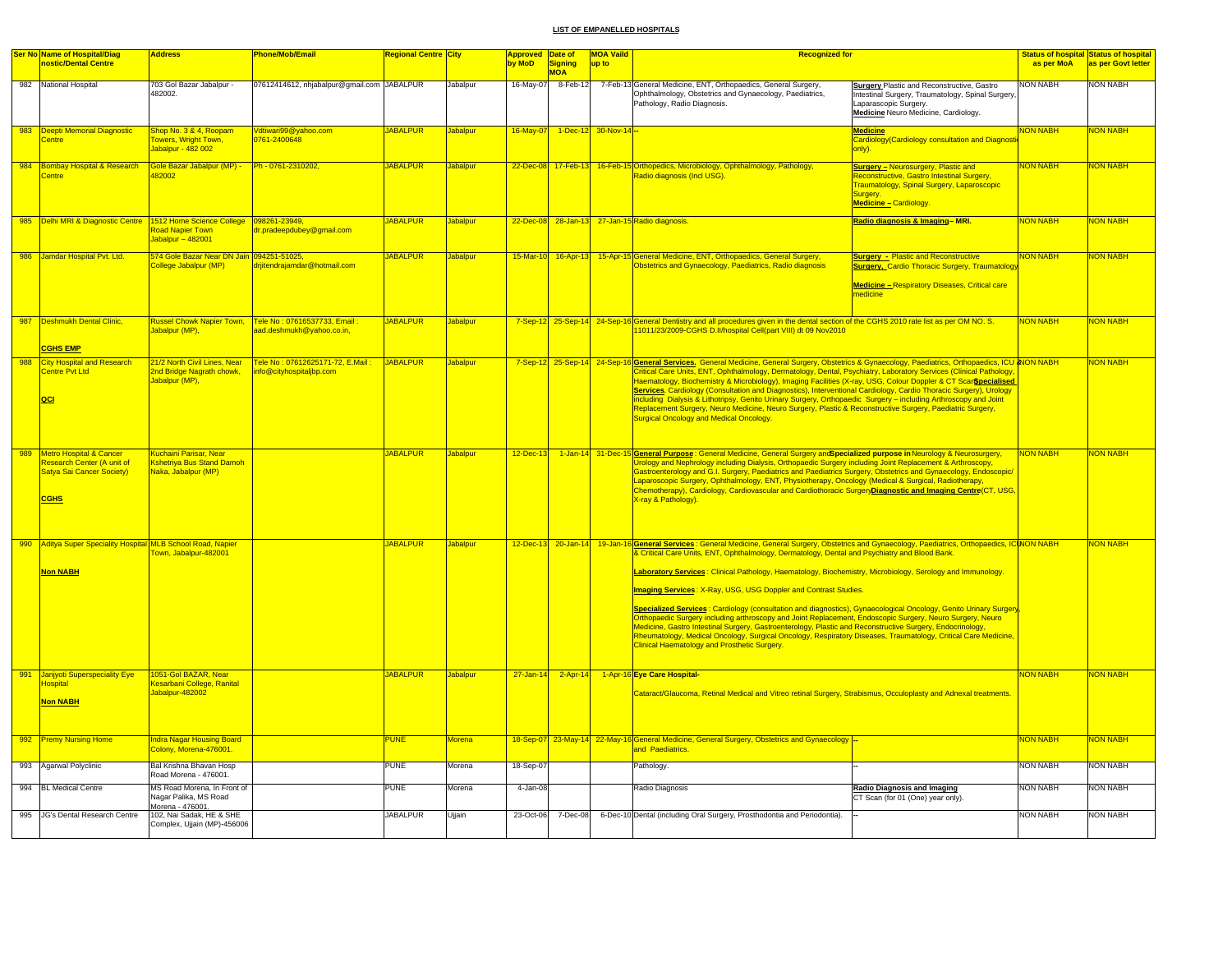|      | <b>Ser No Name of Hospital/Diag</b><br>nostic/Dental Centre                                      | <b>Address</b>                                                                               | Phone/Mob/Email                                            | <mark>Regional Centre City</mark> |                            | <b>Approved Date of</b><br>by MoD | Signing<br><b>MOA</b>                    | <b>MOA Vaild</b><br>up to | <b>Recognized for</b>                                                                                                                                                                                                                                                                                                                                                                                                          |                                                                                                                                                                                                                 | as per MoA      | <b>Status of hospital Status of hospital</b><br>as per Govt letter |
|------|--------------------------------------------------------------------------------------------------|----------------------------------------------------------------------------------------------|------------------------------------------------------------|-----------------------------------|----------------------------|-----------------------------------|------------------------------------------|---------------------------|--------------------------------------------------------------------------------------------------------------------------------------------------------------------------------------------------------------------------------------------------------------------------------------------------------------------------------------------------------------------------------------------------------------------------------|-----------------------------------------------------------------------------------------------------------------------------------------------------------------------------------------------------------------|-----------------|--------------------------------------------------------------------|
| 996  | <b>Patil Institute of Orthopaedic</b><br><b>Science &amp; Multispeciality</b><br><b>lospital</b> | Near zele Petrol Pump,<br>Kolhapur Road, Jaysingpur<br>116101                                |                                                            | <b>UNE</b>                        | <b>JAYSINGPUR</b><br>PUNE) | $2$ -Jun-14                       | $19$ -Jul-14                             |                           | 18-Jul-16 General Services: General Medicine, General Surgery, Obstetrics and Gynaecology, Paediatrics, ENT and<br><b>Ophthalmology, ICU and Critical Care Units.</b><br>Specialised Services : Orthopaedic Surgery-including arthroscopy and Joint Replacement Surgery, Neuro Surgery<br>Plastic and Reconstructive Surgery, Vascular Surgery, Surgical Oncology, Prosthetic Surgery and Traumatology.                        |                                                                                                                                                                                                                 | <b>NON NABH</b> | <b>NON NABH</b>                                                    |
|      |                                                                                                  |                                                                                              |                                                            |                                   |                            |                                   |                                          |                           | Laboratory Services: Clinical Pathology, Haematology, Biochemistry and Microbiology                                                                                                                                                                                                                                                                                                                                            |                                                                                                                                                                                                                 |                 |                                                                    |
|      |                                                                                                  |                                                                                              |                                                            |                                   |                            |                                   |                                          |                           | <b>Imaging Services: X-ray.</b>                                                                                                                                                                                                                                                                                                                                                                                                |                                                                                                                                                                                                                 |                 |                                                                    |
| 997  | Niramaya Hospital                                                                                | 681/1, Niramaya Hosp Road,<br>Ichalkaranji, Maharashtra-<br>416115                           |                                                            | PUNE                              | Ichalkaranj                | 14-Dec-06                         | 5-May-12                                 |                           | 4-May-14 General Medicine, Orthopedics, General Surgery, Ophthalmology, Medicine Neuro Medicine.<br>Obstetrics & Gynecology, Paediatrics, Pathology and Radio<br>Diagnosis (for in house only).                                                                                                                                                                                                                                |                                                                                                                                                                                                                 | <b>NON NABH</b> | <b>NON NABH</b>                                                    |
|      | 998 Dr Shah Pathology Laboratory 38B, 39 Khandesh Mill                                           | Shopping Complex, Jalgaon<br>(Mah)-425001                                                    |                                                            | <b>PUNE</b>                       | Jalgaon                    |                                   | 13-Jan-05 24-Sep-10 23-Sep-12 Pathology. |                           |                                                                                                                                                                                                                                                                                                                                                                                                                                |                                                                                                                                                                                                                 | <b>NON NABH</b> | <b>NON NABH</b>                                                    |
| 999  | Speciality Ortho Dental Clinic,                                                                  | Infront of Bhaskar Market, MJ<br>College Road Sides, Dr<br>Prashant Jalgaon - 425001         |                                                            | <b>PUNE</b>                       | Jalgaon                    | 18-Sep-07                         | 21-Nov-07                                | 20-Nov-09 Dental          |                                                                                                                                                                                                                                                                                                                                                                                                                                |                                                                                                                                                                                                                 | <b>NON NABH</b> | <b>NON NABH</b>                                                    |
|      | 1000 Khandesh Magnetic Resonance Image Plot No 19 Haresh<br>maging Pvt Ltd.                      | Shvar Nagar R&NG Road,<br>Jalgaon-425001                                                     | Ph-0257-22364334, 9823017936                               | <b>PUNE</b>                       | Jalgaon                    | 3-Jun-09                          |                                          |                           | Radio-Diagnosis & Imaging CT Scan.                                                                                                                                                                                                                                                                                                                                                                                             |                                                                                                                                                                                                                 | <b>NON NABH</b> | <b>NON NABH</b>                                                    |
| 1001 | <b>Shree Hospital and Research</b><br><b>Centre</b> ,                                            | <u> Vear Girna Water Tank,</u><br>Ramanand Nagar Road,<br>algaon Pin 425001                  | Ph 02572280477, Mob 9823360707<br><b>CP Dr SR Surwarde</b> | <b>PUNE</b>                       | lalgaon                    | 31-Aug-10                         |                                          |                           | 1-Oct-12 30-Sep-14 General Medicine, General Surgery, Obstetrics and Gynaecology                                                                                                                                                                                                                                                                                                                                               |                                                                                                                                                                                                                 | <b>NON NABH</b> | <mark>NON NABH</mark>                                              |
|      | 1002 Shree Ganapati Nethralaya                                                                   | Deolgaonraja, Montha Road<br>Jalna-431203                                                    |                                                            | <b>PUNE</b>                       | Jalna                      | 10-Oct-05                         | 1-Jul-10                                 |                           | 30-Jun-12 Microbiology (in house only), Ophthalmology and Pathology (in<br>house only).                                                                                                                                                                                                                                                                                                                                        |                                                                                                                                                                                                                 | <b>NON NABH</b> | <b>NON NABH</b>                                                    |
|      | 1003 MGM Hospital,                                                                               | Sector 4E, Navi Mumbai,<br>Panvel Distt Raigarh<br>Kalamboli 410218.                         | Phone - 02227423405, 56168120                              | <b>PUNE</b>                       | Kalamboli                  | 15-Mar-10                         |                                          |                           |                                                                                                                                                                                                                                                                                                                                                                                                                                | Others- Ultra sound, X-ray, Rontincl texaus,<br>Mammography                                                                                                                                                     | <b>NON NABH</b> | <b>NON NABH</b>                                                    |
|      | 1004   Dr. Singhs City Hospital &<br>Medical Research Center Pvt.                                | Plot No.32, Sector-4,<br>Kalamboli, Navi Mumbai-                                             |                                                            | MUMBAI                            | <b>Kalamboli</b>           | 20-Jun-14                         | $15 -$ Jul-14                            | 14-Jul-16                 | Schiffend Services :- General Medicine, General Surgery, Gynaecology, Orthopaedics, ICU and Critical Care Units, NON NABH<br><b>ENT, Ophthalmology, and Emergency Services.</b>                                                                                                                                                                                                                                                |                                                                                                                                                                                                                 |                 | NON NABH                                                           |
|      | td.                                                                                              | 410218                                                                                       |                                                            |                                   |                            |                                   |                                          |                           | Specialised Services : Cardiology (Consultation and Diagnostics only), Urology-including Dialysis and Lithotripsy,<br>Endoscopic Surgery, Neuro Medicine, Gastro Intestinal Surgery, Gastroenterology, Respiratory Diseases,<br><b>Traumatology and Critical Care Medicine.</b><br>Laboratory Services: Clinical Pathology, Biochemistry, Microbiology and Serology.<br><b>Imaging Facilities: X-ray, USG and USG Doppler.</b> |                                                                                                                                                                                                                 |                 |                                                                    |
|      | 1005 Asha Hospital,                                                                              | NH-7 Near Lekha Nagar Cant<br>Kamptee-441001.                                                |                                                            | <b>PUNE</b>                       | Kamptee                    | 18-Sep-07                         |                                          |                           | 23-Apr-14 22-Apr-16 General Medicine, General Surgery, Opthalmology, Dermatology, Surgery Genito Urinary, and Laparascopic<br><b>Pathology and Radio Diagnosis (Incl USG)</b>                                                                                                                                                                                                                                                  | Surgery.                                                                                                                                                                                                        | <b>NON NABH</b> | <b>NON NABH</b>                                                    |
|      | 1006 Krishna Hospital,                                                                           | Off PB Highway Malkapur<br>Karad Satara-415110                                               |                                                            | <b>PUNE</b>                       | Karad                      | 19-Jul-06                         | $3 - Apr - 14$                           |                           | 2-Apr-16 General Medicine, ENT, Dental, Microbiology, General Surgery, Surgery Neuro Surgery, Plastic &<br>Ophthalmology, Psychiatry, Blood Bank (in house only), ObstetricsReconstructive Surgery, Genito Urinary Surgery<br>& Gynaecology, Paediatrics, Dermatology, Pathology and Radio Castro Intestinal Surgery, Traumatology, Spinal<br>Diagnosis.                                                                       | <b>Surgery and Laparscopic Surgery.</b><br><b>Medicine Critical Care Medicine and Radio</b><br>Therapy. Radio Diagnosis & Imaging CT Scan.<br>Paediatrics Neonatology. Pathology<br><b>Transfusion Medicine</b> | <b>NON NABH</b> | <b>NON NABH</b>                                                    |
|      | 1007 Rajyog Hospital                                                                             | Morya Arcade Shaniwar Peth<br>Karad, Distt - Satara, Karad<br>415110                         |                                                            | <b>PUNE</b>                       | <b>Karad</b>               | 18-Sep-07                         |                                          |                           | 19-Dec-14 18-Dec-16 Ophthalmology.                                                                                                                                                                                                                                                                                                                                                                                             |                                                                                                                                                                                                                 | <b>NON NABH</b> | <b>NON NABH</b>                                                    |
|      | 1008 Sahyadri Karad Hospitals<br><b>Private Limited</b>                                          | <b>Advocate Dadasahed Chavan</b><br>Nagar, Karad - 415110,<br>District - Satara, Maharashtra |                                                            | <b>PUNE</b>                       | Karad                      | 20-Jun-14                         | $18$ -Jul-14                             |                           | 17-Jul-16 General Services: General Medicine, Obstetrics and Gynaecology, Orthopaedics, ICU and Critical Care Units,<br>Haematology, Biochemistry, Microbiology, Emergency.<br>Specialised Services : Infertility and Assisted Reproduction, Endoscopic surgery, Gastro Intestinal Surgery,<br>Laparoscopic Surgery, CT Scan.                                                                                                  |                                                                                                                                                                                                                 | <b>NON NABH</b> | <mark>NON NABH</mark>                                              |
|      | 1009 Apple Hospital & Research<br>nstitute Ltd                                                   | 525/E Vyapari Peth Shahupuri,<br>Kolahpur 416001 (Mah)                                       |                                                            | <b>PUNE</b>                       | Kolhapur                   | 10-Mar-06                         | 17-Jun-06                                |                           | 16-Jun-08 Pathology and Radio Diagnosis.                                                                                                                                                                                                                                                                                                                                                                                       | Radio Diagnosis and ImagingCT Scan<br>and MRI.                                                                                                                                                                  | <b>NON NABH</b> | <b>NON NABH</b>                                                    |
|      | 1010 Neuro Surgery and Trauma<br>Care Centre,                                                    | 1971-C, Maharana Pratap<br>Chowk, Laxmi Puri, Kolhapur<br>416 002                            |                                                            | <b>PUNE</b>                       | Kolhapur                   |                                   | 19-Jul-06 12-Sep-06 11-Sep-08 Pathology  |                           |                                                                                                                                                                                                                                                                                                                                                                                                                                | Surgery Neuro Surgery, Plastic & Reconstructive NON NABH<br>Surgery and Spinal Surgery.<br>Medicine Neuro Medicine.<br>Radio Diagnosis & Imaging CT Scan.                                                       |                 | <b>NON NABH</b>                                                    |
|      | 1011 Saraswati Medical Foundation<br>and Research Centre,                                        | 1438/C, Dasara Chowk, Laxmi<br>Puri, Kolhapur- 416 002                                       |                                                            | <b>PUNE</b>                       | Kolhapur                   |                                   |                                          |                           | 19-Jul-06 14-Sep-06 13-Sep-08 General Medicine and Obstetrics & Gynecology.                                                                                                                                                                                                                                                                                                                                                    | <b>Medicine</b> Cardiology.                                                                                                                                                                                     | <b>NON NABH</b> | <b>NON NABH</b>                                                    |
|      | 1012 Janani Hospital,                                                                            | 2023-E, 8th Rajarampuri,<br>Kolhapur - 416008.                                               | 2312521200                                                 | PUNE                              | Kolhapur                   |                                   |                                          |                           | 14-Dec-06 14-Feb-10 13-Feb-11 Obstetrics and Gynecology and Paediatrics.                                                                                                                                                                                                                                                                                                                                                       | <b>Obstetrics &amp; Gynecology</b> Gynecological<br>Oncology and Materno Foetal Medicine.<br>Paediatrics Neonatology.                                                                                           | <b>NON NABH</b> | NON NABH                                                           |
|      | 1013 Lotus Hospital & Research<br>Centre<br>(Concern<br>of Mahalaxmi Hospital Ltd),              | 146, 'A' Ward, Dudhali,<br>Near Rankala Vess.T Stand,<br>Kolhapur - 416012.                  |                                                            | <b>PUNE</b>                       | Kolhapur                   |                                   |                                          |                           | 14-Dec-06 24-Feb-07 23-Feb-09 General Medicine, Orthopedics, Microbiology, General Surgery,<br>Ophthalmology, Psychiatry, Obstetrics & Gynecology, Paedicatris, Urinary Surgery and Laparoscopic Surgery.<br>Dermatology, Pathology and<br>Radio Diagnosis.                                                                                                                                                                    | Surgery Plastic & Reconstructive Surgery, Genito NON NABH                                                                                                                                                       |                 | <b>NON NABH</b>                                                    |
|      | 1014 Aadhar Nursing Home Prerna<br>Hosp,                                                         | 2811 KB Ward, Belbavak.<br>Mangalwar Peth Kolhapur -<br>416012.                              |                                                            | <b>PUNE</b>                       | Kolhapur                   | 16-May-07                         | 14-Jul-07                                |                           | 13-Jul-09 General Medicine, ENT, Orthopaedics, Microbiology, General<br>Surgery, Ophthalmology, Obstetrics and Gynaecology, Paediatrics Surgery, Traumatology, Laparascopic Surgery.<br>Pathology, Radio Diagnosis.                                                                                                                                                                                                            | <b>Surgery Plastic and Reconstructive, Paediatric</b><br>Medicine Cardiology, Endocrinology, Critical Care<br>Medicine, Interventional Cardiology.<br>Paediatrics Neonatology.<br>Pathology Onco Pathology.     | <b>NON NABH</b> | <b>NON NABH</b>                                                    |
|      | 1015 Mahalaxmi Dental Clinic                                                                     | 2139 'E' Near Irrigation office<br>Tarabai park Kolhapur -<br>416003.                        |                                                            | <b>PUNE</b>                       | Kolhapur                   |                                   |                                          |                           | 4-Jan-08 15-Mar-08 14-Mar-10 Dental (incl Oral Surgery)                                                                                                                                                                                                                                                                                                                                                                        |                                                                                                                                                                                                                 | <b>NON NABH</b> | <b>NON NABH</b>                                                    |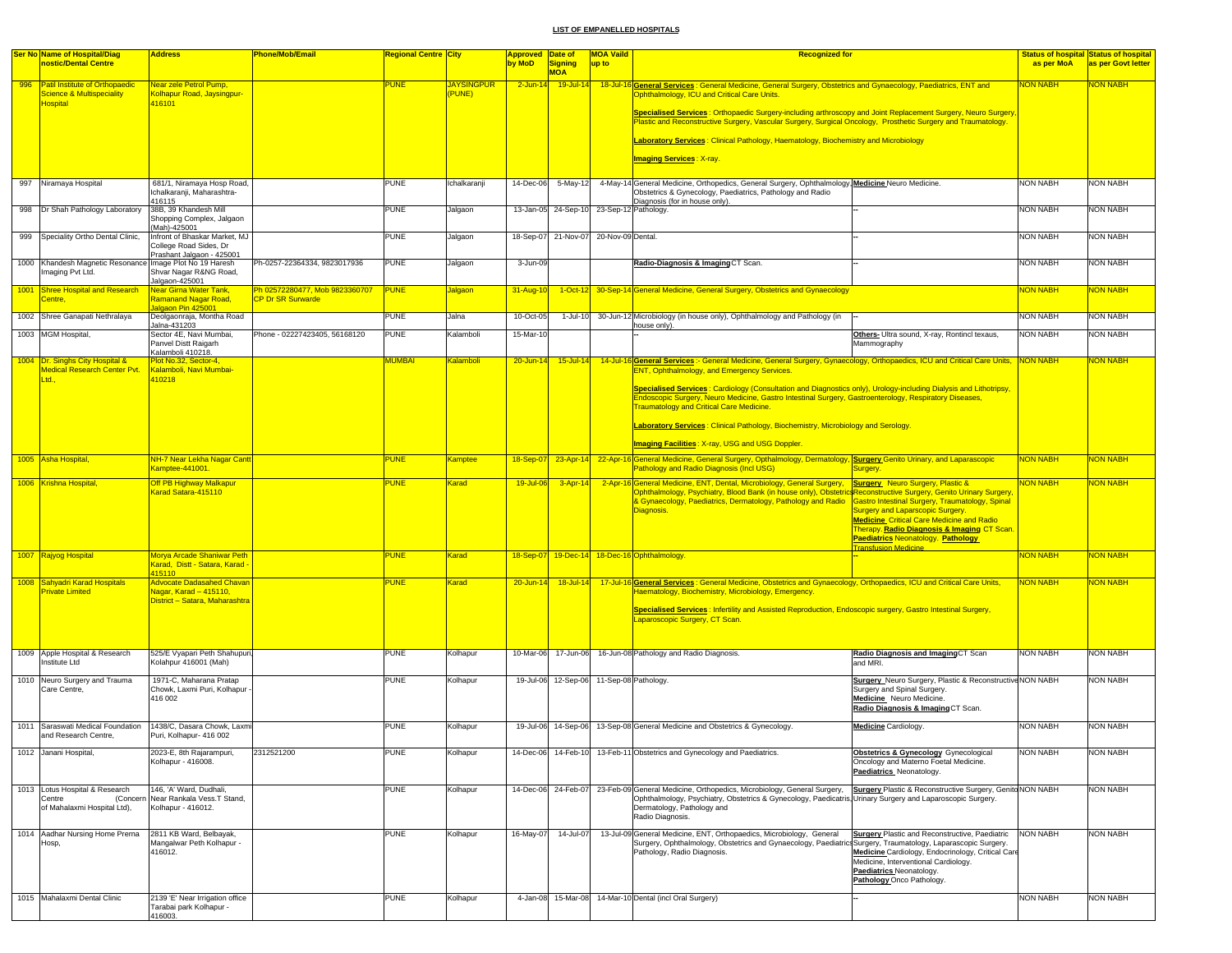| <b>Ser No Name of Hospital/Diag</b><br>nostic/Dental Centre                                                                         | <b>Address</b>                                                                                                                           | <b>Phone/Mob/Email</b>                                                             | <mark>Regional Centre  City</mark> |              | Approved Date of<br>by MoD | <b>Signing</b><br><b>MOA</b> | <b>MOA Vaild</b><br>up to | <b>Recognized for</b>                                                                                                                                                                                                                                                                       |                                                                                                                                                                                                                                                                                                                                                                                                                           | <b>Status of hospital Status of hospital</b><br>as per MoA | as per Govt letter                 |
|-------------------------------------------------------------------------------------------------------------------------------------|------------------------------------------------------------------------------------------------------------------------------------------|------------------------------------------------------------------------------------|------------------------------------|--------------|----------------------------|------------------------------|---------------------------|---------------------------------------------------------------------------------------------------------------------------------------------------------------------------------------------------------------------------------------------------------------------------------------------|---------------------------------------------------------------------------------------------------------------------------------------------------------------------------------------------------------------------------------------------------------------------------------------------------------------------------------------------------------------------------------------------------------------------------|------------------------------------------------------------|------------------------------------|
| 1016 Purva Hospital,                                                                                                                | 1169 Sykers Extension<br>Rajaram Road Kolhapur -<br>416001.                                                                              |                                                                                    | <b>PUNE</b>                        | Kolhapur     |                            |                              |                           | 4-Jan-08 26-May-10 25-May-11 General Medicine, Orthopaedics, General Surgery, Obstetrics &<br>Gynaecology and Radio Diagnosis                                                                                                                                                               |                                                                                                                                                                                                                                                                                                                                                                                                                           | NON NABH                                                   | NON NABH                           |
| 1017 City Hospital,                                                                                                                 | 1708 E Raja Rampuri Lane<br>Main Road, Kolhapur -<br>416008.                                                                             | Tel: 09823070275, 02312534322,<br>02312534323.<br>cityhospitalkop@gmail.com        | <b>PUNE</b>                        | Kolhapur     | 18-Sep-0                   | 8-Apr-14                     |                           | 7-Apr-16 Orthopaedics, General Surgery, Ophthalmology, Psychiatry, Blood Surgery Neuro Surgery, Plastics &<br>Bank (Blood Transfusion), Paediatrics and Pathology.                                                                                                                          | Reconstructive Surgery, Paediatric Surgery,<br><b>Traumatology, Spinal Surgery Radio Diagnosis</b><br>& Imaging CT Scan, MRI. Others Emergency                                                                                                                                                                                                                                                                            | <b>NON NABH</b>                                            | <b>JON NABH</b>                    |
| 1018 Padamashree Dr. DY Patil<br>Hospital and Research Institute.                                                                   | 507/1 'E' Kadamwadi<br>Kolhapur - state Maharashtra<br>Pin 416003                                                                        | PH 0231 2653287 Mob 9764655999                                                     | <b>PUNE</b>                        | Kolhapur     | 3-Jun-09                   | 31-Jul-11                    |                           | 30-Jun-12 General Medicine, ENT, Orthopaedics, General Surgery,<br>Ophthalmology, Psychiatry, Obstetrics and Gynaecology,<br>Paediatrics, Dermatology, Pathology and Radio-Diagnosis.                                                                                                       | and Anesthesia                                                                                                                                                                                                                                                                                                                                                                                                            | <b>NON NABH</b>                                            | <b>NON NABH</b>                    |
| 1019 Nidan Health Care Pvt Ltd,                                                                                                     | 615E Shahupuri, 2nd Lane,<br>Kolhapur 416001                                                                                             |                                                                                    | PUNE                               | Kolhapur     | 10-Mar-06                  |                              |                           | General Medicine, Pathology and Radio Diagnosis.                                                                                                                                                                                                                                            |                                                                                                                                                                                                                                                                                                                                                                                                                           | NON NABH                                                   | <b>NON NABH</b>                    |
| 1020 Aster Aadhar Hospital<br>Beds: 150                                                                                             | RS. No. 628. Near Gomti<br>Nala, Near Shastri Nagar.<br>Kolhapur-416012,<br>Maharashtra                                                  |                                                                                    | <b>PUNE</b>                        | Kolhapur     | 20-Jun-14                  |                              |                           | General Services : General Medicine, General Surgery, Obstetrics and Gynaecology, Paediatrics, Orthopaedics, ICINON NABH<br>& Critical Care Units, ENT, Ophthalmology, Dermatology, Dental and Psychiatry.<br>Laboratory Services: Clinical Pathology, Haematology and Microbiology.        |                                                                                                                                                                                                                                                                                                                                                                                                                           |                                                            | NON NABH                           |
|                                                                                                                                     |                                                                                                                                          |                                                                                    |                                    |              |                            |                              |                           | Specialized Services: Cardiology (Consultation and Diagnostics), Interventional Cardiology, Gynaecological<br>Oncology, Neuro Surgery, Neuro Medicine, Vascular Surgery, Paediatric Surgery, Surgical Oncology, Respiratory<br>Diseases, Critical Care Medicine, Neonatology and Emergency. |                                                                                                                                                                                                                                                                                                                                                                                                                           |                                                            |                                    |
| 1021 Dr Abhay Kulkarni Dental Clinic Atharya Opp Rama Chitra                                                                        | Mandir, Tilak Nagar Latur-<br>419512                                                                                                     | 02382-<br>24598002382, Drabhav5572@yahoo.c                                         | <b>PUNE</b>                        | Latur        | 3/10/2006,<br>15 Mar 10    | 3-Jul-10                     | 2-Jul-12 Dental           | Dental (incl Dental Lab)                                                                                                                                                                                                                                                                    | Others (Specify)- Prosthodontia, Oral Surgery,<br>Periodontilogy.                                                                                                                                                                                                                                                                                                                                                         | <b>NON NABH</b>                                            | NON NABH                           |
| 1022 Sanjeevan Hospital                                                                                                             | Latur, Majge Nagar Kava<br>Road Latur-413512.                                                                                            |                                                                                    | <b>PUNE</b>                        | Latur        | 22-Nov-06                  | 21-Nov-08                    |                           | 20-Nov-09 General Medicine and Pathology.                                                                                                                                                                                                                                                   |                                                                                                                                                                                                                                                                                                                                                                                                                           | <b>NON NABH</b>                                            | NON NABH                           |
| 1023 Shri Ram Pathology, Laboratory<br>1024 Viveka Nand Hospital, Viveka<br><b>Jand Medical Foundation &amp;</b><br>research Centre | <b>Blood Bank, Opp Rama</b><br>Chitramandir, Tilak Nagar<br>atur-41351.<br><b>livekanand Hospital, Latur-</b><br>113512, Mahesh Ambulage | 02482-2253579637366892,<br>02382-245980,9860075381<br>maheshambulage@live.corr     | <b>PUNE</b><br>PUNE                | atur<br>atur | 18-Sep-07<br>4-Jan-08      | 28-Nov-13                    |                           | 27-Nov-14 Microbiology, Blood Bank and Pathology.<br>26-Feb-14 25-Feb-16 General Medicine, ENT, Orthopaedics, Microbiology, General<br>Surgery, Opthalmology, Obstetrics & Gynaecology, Paediatrics<br><b>Pathology and Radio Diagnosis</b>                                                 | <b>Surgery Neuro Surgery, Genito Urinary and</b><br>aparoscopic surgery.<br><b>Medicine Cardiology and Nephrology (incl.</b><br>Dialysis)<br><u>Radio Diagnosis &amp; Imaging</u><br>T Scan and MRI.                                                                                                                                                                                                                      | <b>NON NABH</b><br>NON NABH                                | <b>JON NABH</b><br><b>JON NABH</b> |
| 1025 Laxmishri Dental Hospital<br>16 Maruti Complex                                                                                 | Opposite Bus Stand Below<br>Shradha Lodge Latur - 4135129422072950                                                                       | Ph - 2382244120 2382225357,<br>Patil.padmakar@gmail.com                            | <b>PUNE</b>                        | Latur        |                            | 22-Dec-08 21-Feb-11          |                           | 20-Feb-13 Dental (Incl Dental Lab)                                                                                                                                                                                                                                                          |                                                                                                                                                                                                                                                                                                                                                                                                                           | <b>NON NABH</b>                                            | NON NABH                           |
| 1026 L.M.F. Pvt. Ltd<br>Sushrut Orthopadic,                                                                                         | Yard, Latur-413512                                                                                                                       | Manthale Nagar Opp.- Market Tele-02382243282 Mob-9970054920 PUNE<br>Fax-9970054920 |                                    | Latur        |                            | 3-Jun-09 21-Feb-1            |                           | 1-Jul-11 Orthopaedics and Radio-Diagnosis.                                                                                                                                                                                                                                                  | <b>Surgery</b> Traumatology and Spinal Surgery.                                                                                                                                                                                                                                                                                                                                                                           | <b>NON NABH</b>                                            | NON NABH                           |
| 1027 Yashwant Hospital                                                                                                              | Vear ST Stand, Nave Nagar,<br>Mahad, PIN 402301                                                                                          | Ph-02145222156,<br>Mob 9422694333                                                  | PUNE                               | Mahad        | 3-Jun-09                   |                              |                           | 16-Jun-14 15-Jun-16 General Medicine                                                                                                                                                                                                                                                        |                                                                                                                                                                                                                                                                                                                                                                                                                           | <b>VON NABH</b>                                            | <u>ION NABH</u>                    |
| 1028 Anushka MRI & CT Scan<br>Centre,                                                                                               | KEM Hospital, Diamond<br>Jubilee Building, Rasta Peth,<br>Pune-411011                                                                    |                                                                                    | PUNE                               | Mumbai       | 8/6/2003<br>13 Jan 05      |                              | 11-Feb-12 10-Feb-14 --    |                                                                                                                                                                                                                                                                                             | Heart, Cancer and Renal<br>Radiodiagnosis/Imaging- CT Scan and MRI.                                                                                                                                                                                                                                                                                                                                                       | <b>NON NABH</b>                                            | NON NABH                           |
| 1029 Asian Heart Institute,                                                                                                         | Bandra (E), Mumbai                                                                                                                       |                                                                                    | <b>PUNE</b>                        | Mumbai       |                            | 15-Dec-04 24-Jan-07          |                           | 23-Jan-08 Anaesthesia, Blood Bank, Pathology, Radio Diagnosis,<br>Emergency(Cardiac Critical Care only).                                                                                                                                                                                    | Surgery- Cardio Thoracic & Vascular Surgery.<br>Medicine-Cardiology, Critical care<br>medicine(Cardiac Critical Care only) &<br>Interventional Cardiology. Pathology- Transfusion<br>Medicine.                                                                                                                                                                                                                            | <b>NON NABH</b>                                            | NON NABH                           |
| 1030 Dr LH Hiranandani Hospital                                                                                                     | Hill Side Avenur Hiranandani<br>Gardens Powai, Mumbai -<br>400076                                                                        |                                                                                    | <b>PUNE</b>                        | Mumbai       |                            | 10-Oct-05 25-Dec-07          |                           | 24-Jan-08 General Medicine, ENT, Orthopaedics, Dental, Microbiology (for in Surgery Plastic and Reconstructive Surgery,<br>house only), General Surgery, Ophthalmology, Blood Bank,<br>Obstetrics & Gynaecology, Paediatrics, Dermatology, Pathology<br>and Radio Diagnosis (incl USG).     | Genito Urinary Surgery, Paediatric Surgery and<br>Laparascopic Surgery. Medicine Neuro<br>Medicine, Cardiology, Respiratory Diseases,<br>Endocrinology, Nephrology including Dialysis,<br>Rheumatology, Critical Care Medicine and<br>Interventiona Cardiology. Radio Diagnosis &<br>Imaging CT Scan                                                                                                                      | <b>NABH</b>                                                | NON NABH                           |
| 1031 NM Medical Centre,                                                                                                             | Mehta House, 36 Pandita<br>Rambhai Road Mumbai<br>400006                                                                                 |                                                                                    | PUNE                               | Mumbai       |                            | 10-Oct-05 20-Dec-11          |                           | 19-Dec-13 Microbiology, Pathology and Radio Diagnosis including Ultra<br>Sonography.                                                                                                                                                                                                        | Radio Diagnosis & Imaging CT Scan.                                                                                                                                                                                                                                                                                                                                                                                        | <b>NON NABH</b>                                            | NON NABH                           |
| 1032 Dr Jankharia's Imaging Centre                                                                                                  | Shaveshwar Vihar, 383, SVP<br>Road, Pararthana Samai<br>Mumbai 400092                                                                    |                                                                                    | <b>PUNE</b>                        | Mumbai       |                            | 10-Oct-05 26-Dec-07          |                           | 25-Dec-08 Radio Diagnosis including Ultra Sonography.                                                                                                                                                                                                                                       | Radio Diagnosis & Imaging CT Scan & MRI.<br>Others Mammography and Bone Densitometry                                                                                                                                                                                                                                                                                                                                      | <b>NON NABH</b>                                            | <b>NON NABH</b>                    |
| 1033 Guru Nanak Hospital                                                                                                            | S-341, Gandhi Nagar Bandra<br>East, Mumbai-400051                                                                                        |                                                                                    | <b>PUNE</b>                        | Mumbai       |                            |                              |                           | 31-Mar-06 26-May-08 25-May-09 General Medicine, ENT, Microbiology, General Surgery,<br>Ophthalmology, Psychiatric, Obstetrics & Gynaecology,<br>Paediatrics, Dermatology, Pathology and Radio Diagnosis.                                                                                    | Surgery Genito Urinary Surgery, Paediatric<br>Surgery, Traumatology, Joint Replacement,<br>Spinal Surgery, Prosthetic Surgery, Laparscopic<br>Surgery and Endo Vascular Surgery.Medicine<br>Neuro Medicine, Cardiology, Gastro Enterology<br>and Nephrology. Radio Diagnosis & Imaging<br>CT Scan. Paediatrics Neonatology.                                                                                               | <b>NON NABH</b>                                            | NON NABH                           |
| 1034 Fortis Hospital/Wockhard<br>Hospital Ltd,                                                                                      | Mulund Goregaon Link Road.<br>Mumbai-400078                                                                                              |                                                                                    | PUNE                               | Mumbai       | 15-Dec-04                  |                              |                           | 1-Apr-10 31-Mar-12 General Medicine, ENT, Orthopaedics, Microbiology, General<br>Surgery, Ophthalmology, Anaesthesia, Blood Bank, Paediatrics,<br>Pathology, Radio Diagnosis & Emergency.                                                                                                   | <b>Surgery - Neuro Surgery, Cardio Thoracic,</b><br>Vascular Surgery, Genito Urinary, Paediatric<br>Surgery, Gastro Intestinal, Traumatology, Joint<br>Replacement, Spinal & Laparascopic Surgery.<br>Medicine - Neuro medicine, Cardiology,<br>Respiratory Diseases, Gastro enterology,<br>Endocrinology, Rheumatology, Critical Care<br>medicine & Interventional Cardiology.<br>Radiodiagnosis/Imaging- CT Scan & MRI. | <b>NON NABH</b>                                            | NON NABH                           |
| 1035 Anderi Pathology Lab,                                                                                                          | Anderi, Mumbai                                                                                                                           |                                                                                    | <b>PUNE</b>                        | Mumbai       | 15-Dec-04                  | 25-Jan-09                    |                           | 24-Jan-10 Pathology.                                                                                                                                                                                                                                                                        |                                                                                                                                                                                                                                                                                                                                                                                                                           | <b>NON NABH</b>                                            | <b>NON NABH</b>                    |
| 1036 Clinical Diagnostic Centre                                                                                                     | A-2, Ben Nevis, Bhula Bhai<br>Desai Road Mumbai                                                                                          |                                                                                    | PUNE                               | Mumbai       | 15-Dec-04                  | 5-Jan-1                      |                           | 24-Jan-13 Microbiology, Pathology & Radio Diagnosis.                                                                                                                                                                                                                                        | Pathology - Onco Pathology.                                                                                                                                                                                                                                                                                                                                                                                               | <b>NON NABH</b>                                            | NON NABH                           |
| 1037 Chitra Scan & Imaging Centre                                                                                                   | 2, Chitra Apartmentskl<br>Gokuldas Pasta Road Dadar<br>(E), Mumbai                                                                       |                                                                                    | <b>PUNE</b>                        | Mumbai       | 15-Dec-04                  | 25-Jan-11                    |                           | 24-Jan-13 Sonography, Colour Doppler & 2D Echo.                                                                                                                                                                                                                                             | Radio Diagnosis and Imaging- CT Scan.                                                                                                                                                                                                                                                                                                                                                                                     | <b>NON NABH</b>                                            | NON NABH                           |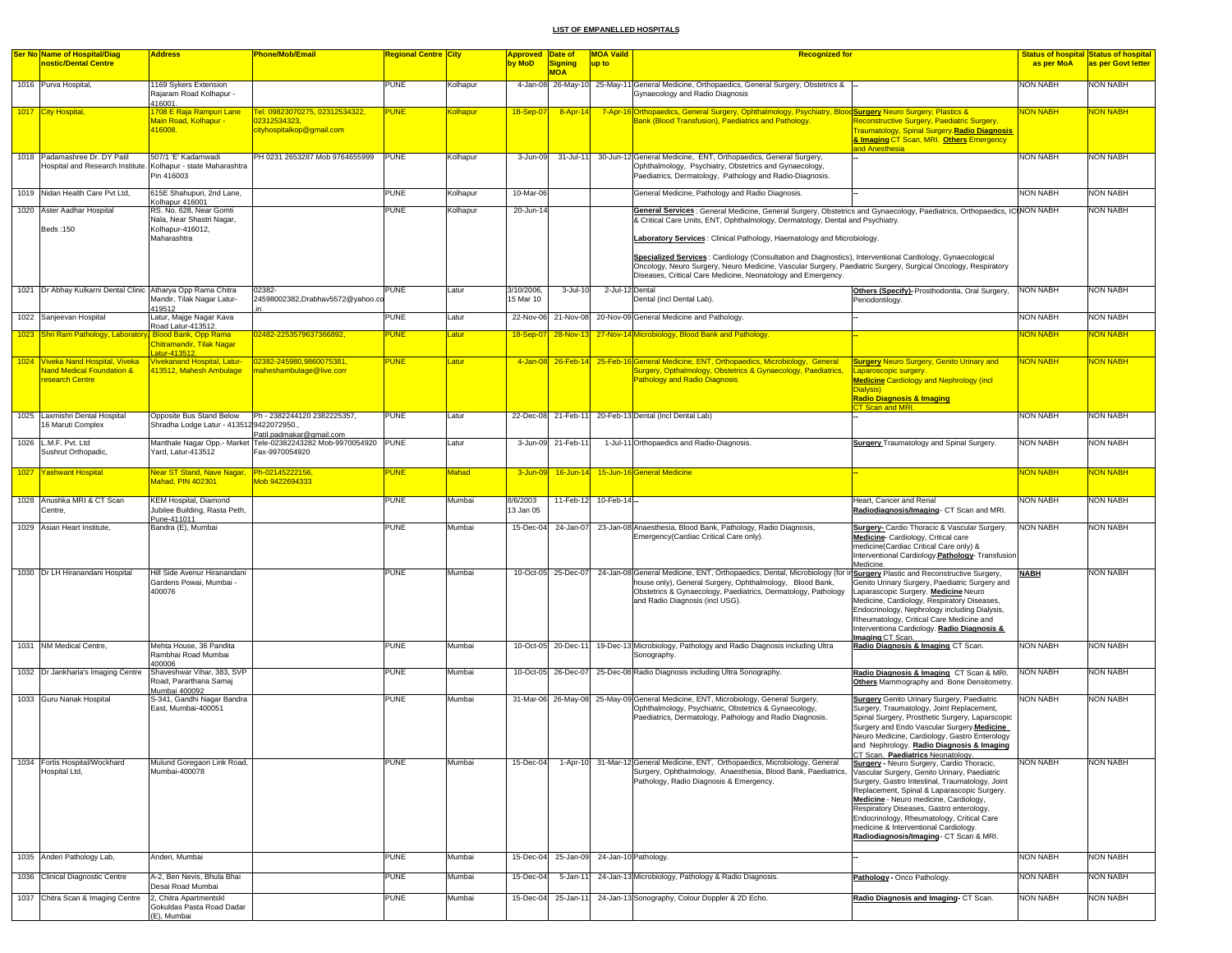|      | Ser No Name of Hospital/Diag<br>nostic/Dental Centre                                         | <b>Address</b>                                                                                                            | <b>Phone/Mob/Email</b>         | Regional Centre  City |               | Approved Date of<br>by MoD | Signing      | <b>MOA Vaild</b><br><b>Recognized for</b><br>up to |                                                                                                                                                                                                                                                                                                                                                                                                                                                                                                                                                    |                                                                                                                                                                                                                                                                                                                                                                                                                                                                                                                                                                                                                                                                                                                                                                                                                                                                                                                                                                                                                                                                                                                                                                  | as per MoA      | <b>Status of hospital Status of hospital</b><br>as per Govt letter |
|------|----------------------------------------------------------------------------------------------|---------------------------------------------------------------------------------------------------------------------------|--------------------------------|-----------------------|---------------|----------------------------|--------------|----------------------------------------------------|----------------------------------------------------------------------------------------------------------------------------------------------------------------------------------------------------------------------------------------------------------------------------------------------------------------------------------------------------------------------------------------------------------------------------------------------------------------------------------------------------------------------------------------------------|------------------------------------------------------------------------------------------------------------------------------------------------------------------------------------------------------------------------------------------------------------------------------------------------------------------------------------------------------------------------------------------------------------------------------------------------------------------------------------------------------------------------------------------------------------------------------------------------------------------------------------------------------------------------------------------------------------------------------------------------------------------------------------------------------------------------------------------------------------------------------------------------------------------------------------------------------------------------------------------------------------------------------------------------------------------------------------------------------------------------------------------------------------------|-----------------|--------------------------------------------------------------------|
|      |                                                                                              |                                                                                                                           |                                |                       |               |                            | <b>MOA</b>   |                                                    |                                                                                                                                                                                                                                                                                                                                                                                                                                                                                                                                                    |                                                                                                                                                                                                                                                                                                                                                                                                                                                                                                                                                                                                                                                                                                                                                                                                                                                                                                                                                                                                                                                                                                                                                                  |                 |                                                                    |
|      | 1038 Sterling Imaging Centre LD<br><b>Ruparel Medical Centre</b>                             | Dr Annie Basant Road Opp<br><b>Glaxo Worli Mumbai</b>                                                                     |                                | PUNE                  | Mumbai        | 15-Dec-04                  |              | 31-Jan-11 30-Jan-13-                               |                                                                                                                                                                                                                                                                                                                                                                                                                                                                                                                                                    | Others - Bone Densitometry, Mammography,<br>OPG and Cephalometry.                                                                                                                                                                                                                                                                                                                                                                                                                                                                                                                                                                                                                                                                                                                                                                                                                                                                                                                                                                                                                                                                                                | <b>NON NABH</b> | <b>NON NABH</b>                                                    |
|      | 1039 Bombay Hospital and Medical<br>Research Centre,                                         | 12 New Marine Lines Mumbai.                                                                                               |                                | <b>PUNE</b>           | Mumbai        | 18-Sep-07                  |              |                                                    | General Medicine, ENT, Microbiology, General Surgery,<br>Opthalmology, Psychiatry, Blood Bank, Obstetrics and<br>Gynecology, Paediatrics, Dermatology, Pathology and Radio<br>Diagnosis including USG.                                                                                                                                                                                                                                                                                                                                             | <b>Surgery</b> Neuro Surgery, Plastic and<br>Reconstructive surgery, Cardio Thoracic Surgery,<br>Vascular Surgery, Genito Urinary Surgery,<br>Paediatrics Surgery, Onco Surgery, Gastro<br>Intestinal Surgery, Traumatology, Joint<br>Replacement Surgery, Spinal Surgery, Prosthetic<br>Surgery, Laparoscopic Surgery and Endovascular<br>Surgery. Medicine. Neuro Medicine, Cardiology,<br>Respiratory Diseases, Gastro Enterology,<br>Endocrinology, Nephrology (Incl Dialysis),<br>Rheumatology, Clinical Haematology, Clinical<br>Immunology, Oncology, Critical Care Medicine<br>and Interventional Cardiology and Radio Therapy.<br>Radio Diagnosis and Imaging CT Scan, MRI,<br>Interventional and Vascular Radiology Obstetrics<br>and Gynecology. Gynecological Oncology,<br>Infertility and assisted reproduction, Gynecologica<br>Endocrinology and Materno Foetal Medicine.<br>Paediatrics. Neonatology, Cardiology, Neurology,<br>Haematology, Nephrology and Oncology.<br>Pathology. Onco Pathology, Molecular<br>Pathology, Transplant Pathology, AIDS &<br>Virology, Molecular Immuno Pathology, Genetic<br>Pathology and Transfusion Medicine. | <b>NON NABH</b> | <b>NON NABH</b>                                                    |
|      | 1040 Dr Lal Path Labs,                                                                       | Mumbai. PIN 400607                                                                                                        | Ph 02225895164, 25895165, Mob  | <b>MUMBAI</b>         | Mumbai        | 3-Jun-09                   |              |                                                    | Microbiology, Pathology.                                                                                                                                                                                                                                                                                                                                                                                                                                                                                                                           | Pathology AIDS & Virology.                                                                                                                                                                                                                                                                                                                                                                                                                                                                                                                                                                                                                                                                                                                                                                                                                                                                                                                                                                                                                                                                                                                                       | <b>NON NABH</b> | <b>NON NABH</b>                                                    |
|      | 1041 Dr DY Patil Hospital and<br>Research Centre.                                            | Sector - 5, Nerul, Navi Mumbai PH 02239215999, 27574260.<br>400 706.                                                      | 9820020702                     | <b>PUNE</b>           | Navi Mumbai   | 3-Jun-09                   |              |                                                    | General Medicine, ENT, Microbiology, General Surgery,<br>Ophthalmology, Psychiatry, Blood Bank (Only Blood Transfusion) Radio-Diagnosis & Imaging<br>Obstetrics and Gynaecology, Paediatrics, Dermatology, Pathology CT Scan and MRI.<br>and Radio-Diagnosis.                                                                                                                                                                                                                                                                                      | Medicine Cardiology, Respiratory Diseases.<br>Paediatrics Neonatology.                                                                                                                                                                                                                                                                                                                                                                                                                                                                                                                                                                                                                                                                                                                                                                                                                                                                                                                                                                                                                                                                                           | <b>NON NABH</b> | NON NABH                                                           |
|      | 1042 Balaji Heart Hospital &<br>Diagnostic Centre Pvt Ltd<br><b>CGHS</b>                     | <b>lictoria Road, Cross Line-3,</b><br><mark>Byculla (E), Mumbai-400027</mark>                                            | <u> Fele No : 02223740000,</u> | <b>PUNE</b>           | <b>Mumbai</b> |                            |              |                                                    | 7-Sep-12 31-Oct-12 30-Oct-14 Cardiology & CTVS, Neurology & Neurosurgery, Urology including Dialysis, Orthopaedic Surgery including Joint<br>Replacement and Arthroscopic Surgery, Gastroenterology and GI Surgery, Oncology (Surgery & Chemotherapy),<br>Paediatrics and Paediatrics Surgery, Endoscopic/Laparoscopic Surgery, ENT and Ophthalmology.                                                                                                                                                                                             |                                                                                                                                                                                                                                                                                                                                                                                                                                                                                                                                                                                                                                                                                                                                                                                                                                                                                                                                                                                                                                                                                                                                                                  | <b>NON NABH</b> | <b>VON NABH</b>                                                    |
|      | 1043 Parekh Eye Hospital<br><b>Non NABH</b>                                                  | <b>Ist Floor Diamond Palace Hill</b><br>Road, Opp Bandra Police<br><b>Station, Bandra West, Mumba</b><br>100050           |                                | <b>PUNE</b>           | Mumbai        |                            |              |                                                    | 27-Jan-14 30-May-14 29-May-16 Speciality Eye Care Hospital                                                                                                                                                                                                                                                                                                                                                                                                                                                                                         |                                                                                                                                                                                                                                                                                                                                                                                                                                                                                                                                                                                                                                                                                                                                                                                                                                                                                                                                                                                                                                                                                                                                                                  | <b>NON NABH</b> | NON NABH                                                           |
|      | 1044 Apex Hospital<br><b>Non NABH</b>                                                        | Vaishali Heights Chandavarkaı<br>Road, Borivali (W) Mumbai-<br>100092                                                     |                                | PUNE                  | Mumbai        |                            |              |                                                    | 27-Jan-14 3-Mar-14 2-Mar-16 General Purpose Hospital<br>General Surgery, Gastroenterology and GI Surgery, Oncology Surgery and Chemotherapy, Endoscopic/Laparoscopi <mark>c</mark><br>Surgery, ENT and Ophthalmology, Cardiology, Cardiothoracic Surgery, Orthopedics                                                                                                                                                                                                                                                                              |                                                                                                                                                                                                                                                                                                                                                                                                                                                                                                                                                                                                                                                                                                                                                                                                                                                                                                                                                                                                                                                                                                                                                                  | <b>NON NABH</b> | NON NABH                                                           |
|      | 1045 Vertex Hospital<br><b>Non NABH</b>                                                      | eena Nagar Phase-II, Near<br><b>Fulsi Pipeline Road, Mulund</b><br>West), Mumbai-400080                                   |                                | <b>PUNE</b>           | <b>Mumbai</b> | $27 - Jan - 14$            |              |                                                    | 4-Mar-14 3-Mar-16 General Purpose Hospital<br><u>General Surgery, Gastroenterology and GI Surgery, Oncology Surgery and Chemotherapy, Endoscopic/Laparoscopic</u><br>Surgery, ENT and Ophthalmology, Cardiology, Cardiothoracic Surgery, Orthopedics                                                                                                                                                                                                                                                                                               |                                                                                                                                                                                                                                                                                                                                                                                                                                                                                                                                                                                                                                                                                                                                                                                                                                                                                                                                                                                                                                                                                                                                                                  | <b>NON NABH</b> | <b>NON NABH</b>                                                    |
|      | 1046 Doctor Eye Institute Pvt. Ltd.<br><b>Non NABH</b>                                       | Mumbai, Spenta Mansion, 1st<br>Floor, S.V. Road, Opp Andher<br>Rly Station, Andheri (West),<br>Mumbai-400058              |                                | <b>PUNE</b>           | Mumbai        | $27 - Jan - 14$            |              | 3-Mar-14 2-Mar-16 Eye Care.                        |                                                                                                                                                                                                                                                                                                                                                                                                                                                                                                                                                    |                                                                                                                                                                                                                                                                                                                                                                                                                                                                                                                                                                                                                                                                                                                                                                                                                                                                                                                                                                                                                                                                                                                                                                  | <b>NON NABH</b> | <b>NON NABH</b>                                                    |
|      | 1047 Sevenhill Healthcare Pvt Ltd,                                                           | Sevenhill Health City, Marol<br>Maroshi Road, Andheri East,<br>Mumbai - 400059                                            |                                | <b>MUMBAI</b>         | Mumbai        | 2-Jun-14                   |              |                                                    | General Services :- General Medicine, General Surgery, Obstetrics, Gynaecology, Paediatrics, Orthopedics<br>(excluding Joint Replacement), ICU and Critical Care Units, ENT, Ophthalmology, Radiology, In house diagnostic<br>facilities and Blood bank.                                                                                                                                                                                                                                                                                           |                                                                                                                                                                                                                                                                                                                                                                                                                                                                                                                                                                                                                                                                                                                                                                                                                                                                                                                                                                                                                                                                                                                                                                  | <b>NON NABH</b> | <b>NON NABH</b>                                                    |
|      | 1048 Dr. Patil's Suraj Neurology &<br>Multispeciality Hospital                               | Sunpalmviewbulding, Opp.<br>Palam Beachmarg, Sector -<br>15, Sanpada, Navi Mumbai -<br>400705                             |                                | <b>MUMBAI</b>         | Mumbai        | 2-Jun-14                   |              |                                                    | General services - General Medicine, General Surgery, Obstetrics, Gynaecology, Paediatrics, ICU and Critical CardNON NABH<br>Units, ENT, Ophthalmology, Radiology, In hosue diagnostic facilities and Blood bank.<br>Specialised services :- Neurology, Neuro Surgery, Urology excluding dialysis, Orthopaedic surgery including Joint<br>replacement and arthroscopic surgery, Gastroenterology and GI Surgery, Oncology Surgery and Chemotherapy,<br>Endoscopic/Laparoscopic surgery, & Pediatric surgery.                                       |                                                                                                                                                                                                                                                                                                                                                                                                                                                                                                                                                                                                                                                                                                                                                                                                                                                                                                                                                                                                                                                                                                                                                                  |                 | <b>NON NABH</b>                                                    |
| 1049 | Surana Hospital & Research<br>Centre (A Social Venture of<br><b>Surana Charitable Trust)</b> | <b>Fank Road, Next Skywalk</b><br><u> Fower, End of Shanker Lane,</u><br>Near Orlem Church, Malad<br>West, Mumbai -400064 |                                | MUMBAI                | <b>Aumbai</b> | $2$ -Jun-14                | $1-Aug-14$   |                                                    | 31-Jul-14 General Purpose Hospitals: - General Medicine, General Surgery, Obstetrics & Gynaecology, Paediatrics, ICU and NON NABH<br>Critical Care Units, ENT, Ophthalmology & Orthopaedics (excluding Joint Replacement)<br>Specialised Services :- Cardiovascular & Cardiac Surgery & Interventional Cardiac Surgery<br><b>Diagnostic Services:</b> In house Radiology and Pathology services.                                                                                                                                                   |                                                                                                                                                                                                                                                                                                                                                                                                                                                                                                                                                                                                                                                                                                                                                                                                                                                                                                                                                                                                                                                                                                                                                                  |                 | <mark>NON NABH</mark>                                              |
|      | 1050 Asian Institute of Medical<br>Sciences                                                  | <b>Milap Nagar, MIDC Dombivli</b><br>$(E) - 421203$                                                                       |                                | MUMBAI                | Mumbai        | $2$ -Jun-14                | $7 - Jun-14$ |                                                    | 6-Jun-16 General Purpose Hospitals: - General Medicine, General Surgery, Obstetrics, Gynaecology, Paediatrics, , ICU and NON NABH<br><b>Critical Care Units, ENT, Ophthalmology.</b><br>Specialised Services :- Medical Oncology, Radiation Oncology, Onco Surgery, Cardiology and Cardiac Surgery,<br>Neurology, Neurosurgery, Urology with dialysis, Orthopaedic with Joint Replacement surgery,<br>Diagnostic Services:- Radiology, Pathology, CT Scan, 2D Echo, Color Doppler, EEG, PFT, Audiometry, Stress<br><mark>Test, Mammography.</mark> |                                                                                                                                                                                                                                                                                                                                                                                                                                                                                                                                                                                                                                                                                                                                                                                                                                                                                                                                                                                                                                                                                                                                                                  |                 | <b>NON NABH</b>                                                    |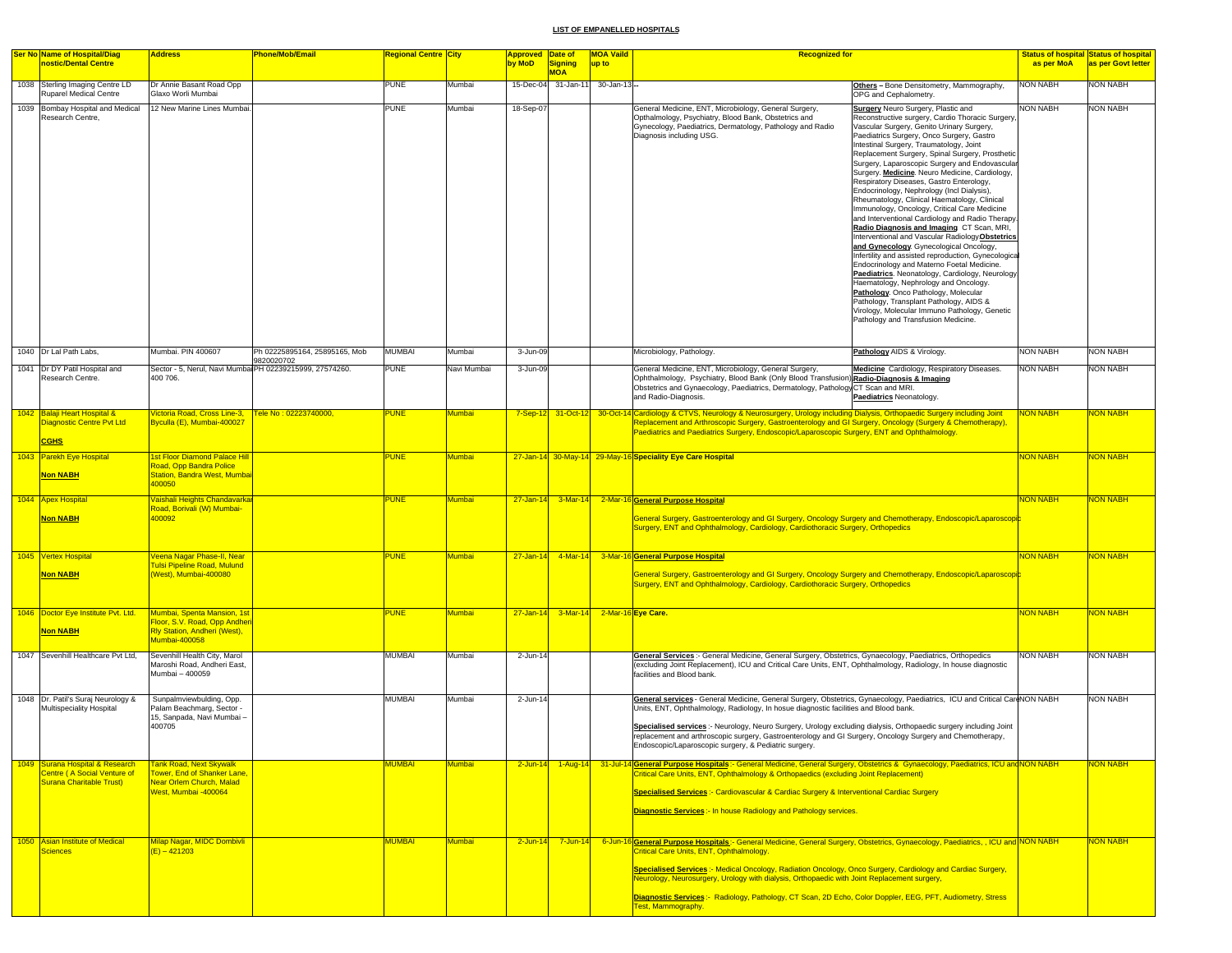| <b>Ser No Name of Hospital/Diag</b>                                                                                   | <b>Address</b>                                                                                                                           | <b>Phone/Mob/Email</b>                                                                                    | <b>Regional Centre City</b> |              | <b>Approved Date of</b> |                                 | <b>MOA Vaild</b>               | <b>Recognized for</b>                                                                                                                                                                                                                                                                                                                                                                                  |                                                                                                                                                                                                                                                                                                                                                                      |                 | <b>Status of hospital Status of hospital</b> |
|-----------------------------------------------------------------------------------------------------------------------|------------------------------------------------------------------------------------------------------------------------------------------|-----------------------------------------------------------------------------------------------------------|-----------------------------|--------------|-------------------------|---------------------------------|--------------------------------|--------------------------------------------------------------------------------------------------------------------------------------------------------------------------------------------------------------------------------------------------------------------------------------------------------------------------------------------------------------------------------------------------------|----------------------------------------------------------------------------------------------------------------------------------------------------------------------------------------------------------------------------------------------------------------------------------------------------------------------------------------------------------------------|-----------------|----------------------------------------------|
| nostic/Dental Centre                                                                                                  |                                                                                                                                          |                                                                                                           |                             |              | by MoD                  | <b>Signing</b><br><b>MOA</b>    | up to                          |                                                                                                                                                                                                                                                                                                                                                                                                        |                                                                                                                                                                                                                                                                                                                                                                      | as per MoA      | as per Govt letter                           |
| 1051 Surana Sethia Hospital and<br>Research Centre (A Social<br><b>Venture of Surana Charitable</b><br><b>Trust</b> ) | Sion Tromby Highway,<br>Sumannager Chembur,<br>1umbai - 400071                                                                           |                                                                                                           | MUMBAI                      | Mumbai       | 20-Jun-14               | $1-Aug-14$                      |                                | 31-Jul-16 General Purpose Hospitals: - General Medicine, General Surgery, Obstetrics & Gynaecology, Paediatrics, ICU and NON NABH<br>Critical Care Units, ENT, Ophthalmology & Orthopaedics (excluding Joint Replacement) and Dental.<br>Specialised Services :- Cardiovascular & Cardiac Surgery & Interventional Cardiac Surgery<br>Imaging Services: - CT Scan, Ultrasound, Color Doppler and X-ray |                                                                                                                                                                                                                                                                                                                                                                      |                 | <b>VON NABH</b>                              |
|                                                                                                                       |                                                                                                                                          |                                                                                                           |                             |              |                         |                                 |                                |                                                                                                                                                                                                                                                                                                                                                                                                        |                                                                                                                                                                                                                                                                                                                                                                      |                 |                                              |
| 1052 RG Stone Urology &<br>RG Scientific Enterprises Private Balaji Studios, Off Veera<br>Limited)                    | C-Wing, Plot No. CTS #733,<br>aparoscopy Hospital (A Unit of Dhananjay Appartment Behind<br>Desai Road, Andheri (West),<br>Mumbai-400058 |                                                                                                           | MUMBAI                      | Mumbai       | 20-Jun-14               | $1-Aug-14$                      |                                | 31-Jul-16 Imaging Services: USG and USG Doppler.<br>Specialised Services: Urology including Lithotripsy, Gynecology - Laproscopic Gynecology and Endoscopic Surge<br>- Laproscopy Minimal Access Surgery.                                                                                                                                                                                              |                                                                                                                                                                                                                                                                                                                                                                      | NON NABH        | <b>VON NABH</b>                              |
| 1053 Wanless Hospital & Medical<br><b>Centre</b>                                                                      | Miraj - 416410.                                                                                                                          | E.mail: balajihospital@gmail.com                                                                          | <b>PUNE</b>                 | <b>Miraj</b> | 4-Jan-08                | 4-Jun-13                        |                                | 3-Jun-15 General Medicine, ENT, Orthopaedics, Microbiology, General<br>Surgery, Psychiatry, Blood Bank (Only Blood Transfusion)<br>Obstertrics and Gynaecology, Paediatrics, Pathology and Radio<br>Diagnosis                                                                                                                                                                                          | <b>Surgery</b> Neuro surgery, Plastic and<br>econstructive, Cardio Thoracic, Vascular, Gastro<br>ntestinal, Traumatology, and Laparoscopic<br><b>Surgery. Medicine Neurology, Cardiology,</b><br>Respiratory Diseases, Nephrology, Gritical Care<br>Medicine and Interventional CardiologyRadio<br>Diagnosis and Imaging CT Scan. Paediatrics<br>Neonatology.        | <b>NABH</b>     | <b>NON NABH</b>                              |
| 1054 Akashdeep Eye Clinic                                                                                             | <b>Yashwant Housing Society</b><br>Sangli Road Miraj-416410                                                                              |                                                                                                           | <b>PUNE</b>                 | <b>Miraj</b> | 18-Sep-07               |                                 |                                | 17-Dec-14 16-Dec-16 Ophthalmology.                                                                                                                                                                                                                                                                                                                                                                     |                                                                                                                                                                                                                                                                                                                                                                      | <b>NON NABH</b> | <b>NON NABH</b>                              |
| 1055 Vidarbha 3D Scan Centre,                                                                                         | Ramdaspeth, Lokmat square,                                                                                                               |                                                                                                           | <b>PUNE</b>                 | Nagpur       | 8-Jul-05                | 18-Oct-11                       |                                | 17-Oct-12 Radio Diagnosis including Ultra Sonography.                                                                                                                                                                                                                                                                                                                                                  | Radio Diagnosis and Imaging CT Scan and                                                                                                                                                                                                                                                                                                                              | <b>NON NABH</b> | <b>NON NABH</b>                              |
| 5, central Bazar Road,<br>1056 Imaging Point,<br>House of Imaging, X-Ray,<br>Ultrasound,                              | Nagpur<br>Nichalas Towers, Next to<br>Tarun Bharat Press, central<br>Bazar Road, Ramdaspeth                                              |                                                                                                           | PUNE                        | Nagpur       | 19-Jul-06               | 29-Mar-12                       | 28-Mar-14 --                   |                                                                                                                                                                                                                                                                                                                                                                                                        | <b>MRI</b><br>Radio Diagnosis & Imaging CT Scan.                                                                                                                                                                                                                                                                                                                     | <b>NON NABH</b> | <b>NON NABH</b>                              |
| 1057 Khare Dental Clinic & Implant<br>Centre,                                                                         | Nagpur<br>289 Parkash Bhawan<br>Dharampeth, Near Coffee                                                                                  |                                                                                                           | <b>PUNE</b>                 | Nagpur       | 23-Oct-06               | 20-Apr-09                       |                                | 19-Apr-10 Dental (including Dental Lab).                                                                                                                                                                                                                                                                                                                                                               |                                                                                                                                                                                                                                                                                                                                                                      | <b>NON NABH</b> | <b>NON NABH</b>                              |
| 1058 Medicos Research Imaging (I)<br>Pv t Ltd (Panorama MRI Centre) West High Court Road Nagpur                       | House Square, Nagpur-10<br>72 Shankar Nagar Near Park                                                                                    |                                                                                                           | <b>PUNE</b>                 | Nagpur       | 14-Dec-06               | 13-May-09                       | 12-May-10                      |                                                                                                                                                                                                                                                                                                                                                                                                        | Radio Diagnosis & Imaging MRI.                                                                                                                                                                                                                                                                                                                                       | <b>NON NABH</b> | <b>NON NABH</b>                              |
| 1059 Jeevan Jyoti Blood Bank &                                                                                        | 440010<br>JP Chambers, 1st Floor                                                                                                         |                                                                                                           | <b>PUNE</b>                 | Nagpur       | 13-Jan-05               | 18-Oct-11                       |                                | 17-Oct-12 Blood Bank.                                                                                                                                                                                                                                                                                                                                                                                  |                                                                                                                                                                                                                                                                                                                                                                      | <b>NON NABH</b> | NON NABH                                     |
| Components                                                                                                            | Madhav Nagar,<br>Shradhanandpeth, South<br>ambazari Road, Nagpur                                                                         |                                                                                                           |                             |              |                         |                                 |                                |                                                                                                                                                                                                                                                                                                                                                                                                        |                                                                                                                                                                                                                                                                                                                                                                      |                 |                                              |
| 1060 Shri Radhakrishna Hospital &<br><b>Research Institute</b>                                                        | Back Side of Eastern Sports<br>Club, East Wardhaman<br>Nagar, Nagpur-440008                                                              |                                                                                                           | <b>PUNE</b>                 | Nagpur       |                         | 23-Oct-06 16-Dec-13             |                                | 15-Dec-15 General Medicine, ENT, Orthopedics, Microbiology, General<br>Surgery, Ophthalmology, Psychiatry, Obstetrics & Gynecology,<br>Paediatrics, Dermatology, Pathology and Radio Diagnosis.                                                                                                                                                                                                        |                                                                                                                                                                                                                                                                                                                                                                      | <b>VON NABH</b> | <b>VON NABH</b>                              |
| 1061 Wockhardt Heart Hospital                                                                                         | 1643, North Ambazari Road,<br>Nagpur.<br>27, Corporation Colony North<br>AM Bazri Road Nagpur<br>140033                                  |                                                                                                           | <b>PUNE</b>                 | Nagpur       | 10/10/05,<br>03 Jun 09  | 23-Apr-11                       |                                | 22-Apr-12 General Medicine, Microbiology, Pathology and Radio Diagnosis. Surgery Cardiothoracic Surgery and Vascular<br>(ENT, Orthopaedics, General Surgery (Addendum to Annexur Surgery. Medicine Cardiology, Endocrinology<br>01B To GOI MoD letter No. 24(21)/04/US(WE)/D(Res)/Pt X<br>dt 10 Oct 05.))                                                                                              | Critical Care Medicine and Interventional<br>Cardiology. Paediatrics Cardiology. (Surgery<br>Neuro- Surgery, Plastic and Reconstructive,<br>Genito-Urinary Surgery, Traumatology, Joint<br>Replacement Surgery, Spinal Surgery and<br>Laparascopic Surgery. Medicine. Neuro-<br>Medicine, Respiratory Diseases. Radio-<br>Diagnosis & Imaging CT Scan, MRI.          | <b>NON NABH</b> | <b>NON NABH</b>                              |
| 1062 Care Hospital                                                                                                    | 3-Farmland, Panchasheel<br>Square Ramdaspeth Nagpur<br>Pin 440010                                                                        | hone 07123012021 Mobile<br>09423686116<br>agannadharao@carehospital.com/info<br><b>D</b> carehospital.com | <b>PUNE</b>                 | Nagpur       | 3-Jun-09                |                                 |                                | 25-Apr-14 24-Apr-16 General Medicine, ENT, Orthopaedics, Microbiology, General<br>Surgery, Ophthalmology, Obstetrics and Gynaecology,<br>Paediatrics, Dermatology, Pathology,<br>Radio-Diagnosis                                                                                                                                                                                                       | <b>Surgery Neuro-Surgery, Cardio-Thoracic</b><br>Surgery, Genito-Urinary, Traumatology, Spinal<br>Surgery, Laparascopic Surgery. Medicine Neuro-<br>Medicine, Cardiology,<br>Gastro-enterology, Nephrology, Critical Care<br>medicine and Interventional Cardiology. Radio-<br><b>Diagnosis &amp; Imaging CT Scan and Interventiona</b><br><b>Jascular Radiology</b> | <b>NABH</b>     | ION NABH                                     |
| 1063 Ortho Relief Hospital and<br><b>Research Centre</b>                                                              | Plot No 19 Opposite<br>Ramkrishan Mission Dhantoli 9822231315<br>lagpur 440 012                                                          | Phone 07122527799, 2443313 Mobile PUNE                                                                    |                             | Nagpur       |                         | 3-Jun-09 16-Sep-13 15-Sep-15 -  |                                |                                                                                                                                                                                                                                                                                                                                                                                                        | <b>Surgery Traumatology, Joint Replacement</b><br><b>Surgery and Spinal Surgery</b>                                                                                                                                                                                                                                                                                  | <b>NON NABH</b> | <mark>NON NABH</mark>                        |
| 1064 Avanti Institute of Cardioliogy<br>Pvt. Ltd.                                                                     | 5 Abhyankar Road, Dhantoli,<br>Nagpur-440012.                                                                                            |                                                                                                           | <b>PUNE</b>                 | Nagpur       | 13-Jan-05               |                                 | 23-Feb-10 22-Feb-12 Pathology. |                                                                                                                                                                                                                                                                                                                                                                                                        | <b>Surgery-</b> Cardiothoracic Surgery. Medicine-<br>Cardiology, Nephrology and Interventional<br>Cardiology.                                                                                                                                                                                                                                                        | <b>NON NABH</b> | NON NABH                                     |
| 1065 Govt Medical College & Hospital Nagpur                                                                           |                                                                                                                                          |                                                                                                           | <b>PUNE</b>                 | Nagpur       | 6-Aug-03                |                                 |                                |                                                                                                                                                                                                                                                                                                                                                                                                        | All Purpose.                                                                                                                                                                                                                                                                                                                                                         | <b>NON NABH</b> | <b>NON NABH</b>                              |
| 1066 Govt Indira Gandhi Medical                                                                                       | Nagpur                                                                                                                                   |                                                                                                           | PUNE                        | Nagpur       | 6-Aug-0                 |                                 |                                |                                                                                                                                                                                                                                                                                                                                                                                                        | All Purpose.                                                                                                                                                                                                                                                                                                                                                         | <b>NON NABH</b> | <b>NON NABH</b>                              |
| College and Hospital<br>1067 Govt Mental Hospital                                                                     | Nagpur                                                                                                                                   |                                                                                                           | <b>PUNE</b>                 | Nagpur       | 6-Aug-0                 |                                 |                                |                                                                                                                                                                                                                                                                                                                                                                                                        | Mental Diseases.                                                                                                                                                                                                                                                                                                                                                     | <b>NON NABH</b> | <b>NON NABH</b>                              |
| 1068 Shri Ram Dev Baba Rukmini<br>Devi Memorial Multi-Speciality<br>Hospital & Research Centre,                       | Old Bhandara Road,<br>Lakadganj, Nagpur-44008                                                                                            |                                                                                                           | PUNE                        | Nagpur       | 13-Jan-05               |                                 |                                | General Medicine, ENT, Orthopaedics, Microbiology, General<br>Surgery, Ophthalmology, Anaesthesia, Obstetrics and<br>Gynaecology, Paediatrics, Dermatology, Pathology, Radio                                                                                                                                                                                                                           |                                                                                                                                                                                                                                                                                                                                                                      | <b>NON NABH</b> | NON NABH                                     |
| Hospital,<br>1069 Arneja Heart Institute,                                                                             | 123, Ramdaspeth, Behind<br>Sonmalwar High School,<br>Vagpur                                                                              | 07126661800, 6661801, Fax -<br>07122450539,<br>info@arnejaheartinstitute.com                              | <b>PUNE</b>                 | Nagpur       |                         |                                 |                                | Diagnosis and Emergency<br>13-Jan-05 31-Mar-14 30-Mar-16 General Medicine and Pathology.                                                                                                                                                                                                                                                                                                               | <b>Surgery-Cardiothoracic Surgery. Medicine-</b><br>Cardiology, Cardiac Critical Care and<br><b>Interventional Cardiology.</b>                                                                                                                                                                                                                                       | <b>NON NABH</b> | <b>VON NABH</b>                              |
| 1070 Spandan Heart Institute &<br><b>Research Centre (I) Pvt Ltd.</b>                                                 | i, Abhyankar Road, Dhantoli,<br>agpur                                                                                                    |                                                                                                           | PUNE                        | Nagpur       |                         | 13-Jan-05 15-Sep-14 14-Sep-16 - |                                |                                                                                                                                                                                                                                                                                                                                                                                                        | <b>Surgery- Cardiothoracic Surgery. Medicine-</b><br>Cardiology and Interventional Cardiology.                                                                                                                                                                                                                                                                       | <b>NON NABH</b> | <b>VON NABH</b>                              |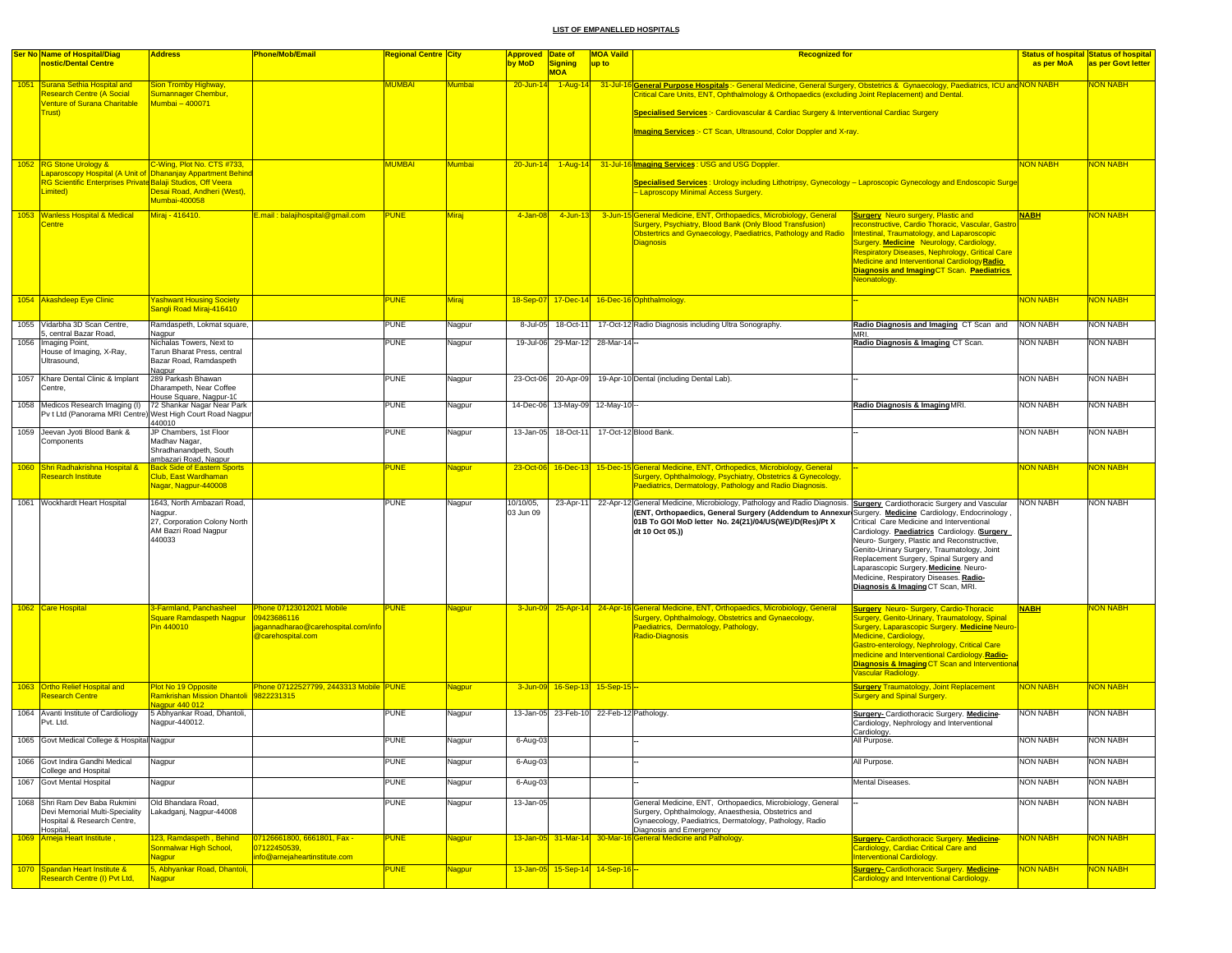| Ser No Name of Hospital/Diag                                                                 | <b>Address</b>                                                                                                            | Phone/Mob/Email                                                                                                      | <mark>Regional Centre City</mark> |               | <b>Approved Date of</b> |                                 | <b>MOA Vaild</b>    | <b>Recognized for</b>                                                                                                                                                                                                                                                                       |                                                                                                                                                                                                                                                                                                                                                                                                                    |                 | <b>Status of hospital Status of hospital</b> |
|----------------------------------------------------------------------------------------------|---------------------------------------------------------------------------------------------------------------------------|----------------------------------------------------------------------------------------------------------------------|-----------------------------------|---------------|-------------------------|---------------------------------|---------------------|---------------------------------------------------------------------------------------------------------------------------------------------------------------------------------------------------------------------------------------------------------------------------------------------|--------------------------------------------------------------------------------------------------------------------------------------------------------------------------------------------------------------------------------------------------------------------------------------------------------------------------------------------------------------------------------------------------------------------|-----------------|----------------------------------------------|
| nostic/Dental Centre                                                                         |                                                                                                                           |                                                                                                                      |                                   |               | by MoD                  | Signing<br><b>MOA</b>           | up to               |                                                                                                                                                                                                                                                                                             |                                                                                                                                                                                                                                                                                                                                                                                                                    | as per MoA      | as per Govt letter                           |
| 1071 Orange City Hospital &<br>Research Institute,                                           | 19, Pandey Layout, Khamla<br>Road-Ring Road Junction,<br>Veer Sawarkar Square,<br>Nagpur                                  |                                                                                                                      | <b>PUNE</b>                       | Nagpur        | 13-Jan-05               |                                 |                     | General Medicine, ENT, Dental, Orthopaedics, Microbiology,<br>General Surgery, Ophthalmology, Psychiatry, Anaesthesia, Blood Reconstructive, Genito urinary Surgery, Paediatric<br>Bank, Obstetrics and Gynaecology, Paediatrics, Dermatology,<br>Pathology, Radio Diagnosis and Emergency. | Surgery- Neuro Surgery, Plastic and<br>Surgery, Oncology Surgery, Traumatology, Joint<br>Replacement, Spinal and Prosthetic Surgery.<br>Medicine-Neuro-medicine, Respiratory Diseases.<br>Gastroenterology, Endocrinology, Nephrology,<br>Clinical Haematology, Oncology (Medical) and<br>Critical Care Medicine. Obstetrics and<br>Gynaecology - Gynaecology Oncology.<br>Paediatrics - Neonatology and Oncology. | <b>NON NABH</b> | <b>NON NABH</b>                              |
| 1072 Narcaood Physiotherapy &<br><b>Rehabilitation NARCAOOD</b>                              | NARCAOOD No 3, North<br>Ambazari Road, Dharampeth,<br><b>Jagpur Centre 440010</b>                                         | <b>Nagpur Association for the</b><br>Rehabiliation of Children and Adults<br>with Orthopaedic and Other Disabilities | <b>PUNE</b>                       | Nagpur        | $13 - Jan - 05$         |                                 |                     | 1-Jan-15 31-Dec-16 Physiotherapy and Rehabilitation.                                                                                                                                                                                                                                        |                                                                                                                                                                                                                                                                                                                                                                                                                    | <b>NON NABH</b> | NON NABH                                     |
| 1073 Eye Infirmary & Laser Centre,                                                           | 6 Laxmi Vaibhavi Complex,<br>Bajaj Nagar, Nagpur-440010                                                                   |                                                                                                                      | VAGPUR                            | Nagpur        |                         |                                 |                     | 13-Jan-05 31-Dec-14 30-Dec-16 Ophthalmology.                                                                                                                                                                                                                                                |                                                                                                                                                                                                                                                                                                                                                                                                                    | <b>NON NABH</b> | <b>NON NABH</b>                              |
| 1074 Suraj Eye Institute,                                                                    | 559, New Colony,<br>Nagpur-440001                                                                                         |                                                                                                                      | PUNE                              | Nagpur        |                         |                                 |                     | 13-Jan-05 13-Nov-14 12-Nov-16 Ophthalmology.                                                                                                                                                                                                                                                |                                                                                                                                                                                                                                                                                                                                                                                                                    | <b>NON NABH</b> | <b>NON NABH</b>                              |
| 1075 Advanced Dental Hosptial                                                                | No. 10 Residency Road,<br>Sadar Nagpur-01                                                                                 |                                                                                                                      | <b>PUNE</b>                       | Nagpur        | 13-Jan-05               | $2-Nov-14$                      | 1-Nov-16 Dental.    |                                                                                                                                                                                                                                                                                             |                                                                                                                                                                                                                                                                                                                                                                                                                    | <b>NON NABH</b> | NON NABH                                     |
| 1076 Sushrut Hospital and Research<br><b>Centre</b>                                          | 30-B, Central BAZAR Road,<br>Vagpur -10                                                                                   |                                                                                                                      | <b>UNE</b>                        | Nagpur        | 13-Jan-05               | 16-Jul-13                       |                     | 15-Jul-15 Orthopaedics.                                                                                                                                                                                                                                                                     | Surgery- Joint Replacement Surgery.                                                                                                                                                                                                                                                                                                                                                                                | <b>NON NABH</b> | NON NABH                                     |
| 1077 Dr. KG Deshpande Hospital                                                               | Dr. K.G. Deshpande Memoria<br>Centre Eye Hospital, 218,<br>North Bazar Road, Gokulpeth,<br>Nagpur-440010                  |                                                                                                                      | <b>PUNE</b>                       | Nagpur        | $13 - Jan - 05$         | 2-Oct-14                        |                     | 1-Oct-16 Ophthalmology & Anaesthesia.                                                                                                                                                                                                                                                       |                                                                                                                                                                                                                                                                                                                                                                                                                    | <b>NON NABH</b> | <b>NON NABH</b>                              |
| 1078 Ashwini Kidney and Dialysis<br><b>Centre</b>                                            | 301, 401-B, Neeti Gaurav<br>Complex, 21 Farmlands,<br>Central Bazar Road.<br>Ramdaspeth, Nagpur-44001                     |                                                                                                                      | <b>PUNE</b>                       | Nagpur        |                         | 13-Jan-05 18-Mar-13 17-Mar-15 - |                     |                                                                                                                                                                                                                                                                                             | <b>Medicine - Nephrology</b>                                                                                                                                                                                                                                                                                                                                                                                       | <b>NON NABH</b> | NON NABH                                     |
| 1079 Clinicare Speciality Clinical<br>Laboratory,                                            | First Floor, Jasleen Hospital,<br>Wardha Road, Dhantoli,<br>Nagpur-440012                                                 |                                                                                                                      | <b>PUNE</b>                       | Nagpur        |                         |                                 |                     | 13-Jan-05 24-Nov-10 23-Nov-12 Microbiology & Pathology.                                                                                                                                                                                                                                     | Pathology - AIDS and Virology                                                                                                                                                                                                                                                                                                                                                                                      | <b>NON NABH</b> | <b>NON NABH</b>                              |
| 1080 Rainbow Medinova Diagnostic<br><b>Services</b>                                          | 282 Central Bazar<br>Ramdaspeth, Nagpur-440010                                                                            |                                                                                                                      | <b>UNE</b>                        | Nagpur        | 13-Jan-05               | 22-Jul-13                       |                     | 21-Jul-15 Microbiology, Pathology, Blood Bank and Radio diagnosis.                                                                                                                                                                                                                          | Radiodiagnosis/Imaging- CT Scan.<br><b>Others - Nuclear Medicine.</b>                                                                                                                                                                                                                                                                                                                                              | <b>VON NABH</b> | <b>VON NABH</b>                              |
| 1081 Dhruv Pathology and Molecular 2nd Floor Aditya Enclave,<br><b>Diagnostic Laboratory</b> | <b>Opposite Somalwar School,</b><br>entre Bazar Road, Nagpur                                                              | Ramdaspeth, Nagpur-440010                                                                                            | <b>PUNE</b>                       | Nagpur        |                         |                                 |                     | 13-Jan-05 17-Dec-14 16-Dec-16 Microbiology & Pathology                                                                                                                                                                                                                                      | Pathology - Onco-pathology, Molecular<br>pathology, Transplant Pathology, AIDS and<br><b>/irology, Molecular Immuno- pathology.</b>                                                                                                                                                                                                                                                                                | <b>NON NABH</b> | <b>NON NABH</b>                              |
| 1082 Crescent Hospital & Heart                                                               | <b>Vear Lakmat Square,</b><br><mark>)hantoli, Nagpur - 440 012</mark>                                                     | 07122421822, 2423813                                                                                                 | <b>PUNE</b>                       | Nagpur        | 10-Oct-05               |                                 | 17-Apr-14 16-Apr-16 |                                                                                                                                                                                                                                                                                             | <b>Medicine</b> Cardiology and Interventional                                                                                                                                                                                                                                                                                                                                                                      | <b>NON NABH</b> | NON NABH                                     |
| 1083 Khemuka X-ray & Color Doppler 5-Vinayak Apartment, Lokmat<br>Clinic                     | Square, Dhantoli, Nagpur-<br>440012                                                                                       |                                                                                                                      | <b>PUNE</b>                       | Nagpur        | 10-Oct-05               |                                 |                     | Radio Diagnosis including Ultra Sonography.                                                                                                                                                                                                                                                 | <b>Cardiology</b>                                                                                                                                                                                                                                                                                                                                                                                                  | <b>NON NABH</b> | <b>NON NABH</b>                              |
| 1084 Ketki Research Institute of<br>Medical Sciences Ltd.                                    | 275 Central Bazar Road<br>Ramdas peth, Nagpur-440010                                                                      |                                                                                                                      | PUNE                              | Nagpur        | 16-May-07               |                                 |                     | General Medicine, ENT, Orthopaedics, Microbiology, General<br>Surgery, Ophthalmology, Psychiatry, Obstetrics and Gynaecology Surgery, Genito Urinary, Paediatric Surgery,<br>Paediatrics, Dermatology, Pathology, Radio Diagnosis.                                                          | <b>Surgery Plastic and Reconstructive, Vascular</b><br>Oncology(Surgery), Gastro Intestinal Surgery,<br>Traumatology, Joint Replacement Surgery, Spinal<br>Surgery, Prosthetic Surgery, Laparascopic<br>Surgery. Medicine Neuro Medicine, Respiratory<br>Diseases, Nephrology (without Dialysis).<br>Pathology, Onco Pathology, AIDS & Virology.                                                                   | <b>NON NABH</b> | <b>NON NABH</b>                              |
| 1085 Anjani Eye Hospital                                                                     | Anjani Eye Hospital, 20<br>Farmland, Center Bazar Road<br><b>Near Lokmat Square, New</b><br>Ramdaspeth, Nagpur -<br>40010 | Fele: 2512771/7914                                                                                                   | <b>PUNE</b>                       | Nagpur        | $16$ -May-07            |                                 |                     | 29-Apr-14 28-Apr-16 Ophthalmology                                                                                                                                                                                                                                                           |                                                                                                                                                                                                                                                                                                                                                                                                                    | <b>NON NABH</b> | <b>NON NABH</b>                              |
| 1086 Advanced Diagnostic Centre                                                              | 206 Nikalas Tower Central<br>Bazar Road Ramdas Peth,<br>Nagpur-440010.                                                    |                                                                                                                      | <b>PUNE</b>                       | Nagpur        | 16-May-07               |                                 |                     | Microbiology, Pathology.                                                                                                                                                                                                                                                                    |                                                                                                                                                                                                                                                                                                                                                                                                                    | <b>NON NABH</b> | <b>NON NABH</b>                              |
| 1087 Shatayu Multispeciality Hospital                                                        | Near Hitwad Wardha Road<br>Dhantoli Nagpur-440012                                                                         | Tele: 0712 2447162,<br>Mob 9823087775.<br>Fax-0172-2447162                                                           | <b>PUNE</b>                       | Nagpur        | 18-Sep-07               |                                 |                     | 14-Jan-13 13-Jan-15 General Medicine, ENT, Orthopaedics, Dental, General Surgery, Surgery Plastic and Reconstructive, Genito<br>Opthalmology, Psychiatry, Blood Bank (Blood Transfusion),<br>obstetrics and Gynaecology, Paediatrics, Pathology and Radio<br>Diagnosis.                     | <b>Jrinary, Paediatric Surgery, Gastro Intestinal</b><br>Surgery.                                                                                                                                                                                                                                                                                                                                                  | <b>NON NABH</b> | NON NABH                                     |
| 1088 Dr Dande Hospital and<br><b>Research Centre</b>                                         | 69A, Hill Road, Ramnagar,<br>Near Ravi Nagar Square,<br>Nagpur - 440 010                                                  | 2536590, 2542781, Fax -<br>07122543770                                                                               | <b>PUNE</b>                       | Nagpur        |                         | 4-Jan-08 26-Mar-14              |                     | 25-Mar-16 General Medicine, ENT, Orthopaedics, Dental, Microbiology,<br><b>General Surgery, Opthalmology, Psychiatry, Blood Bank (only</b><br><b>Blood Transfusion), Dermatology and Pathology.</b>                                                                                         | Pathology Molecular pathology and AIDS and<br>irology.                                                                                                                                                                                                                                                                                                                                                             | <b>NON NABH</b> | <b>NON NABH</b>                              |
| 1089 Evista Eye Care Centre                                                                  | <b>Opposite Dhantoli Park</b><br>Dhantoli Nagpur,<br>Pin 440012                                                           | Phone - 07122459855 Mob<br>9922550022                                                                                | PUNE                              | <b>Nagpur</b> |                         |                                 |                     | 31-Aug-10 30-Oct-14 29-Oct-16 Ophthalmology.                                                                                                                                                                                                                                                |                                                                                                                                                                                                                                                                                                                                                                                                                    | <b>NABH</b>     | <b>NABH</b>                                  |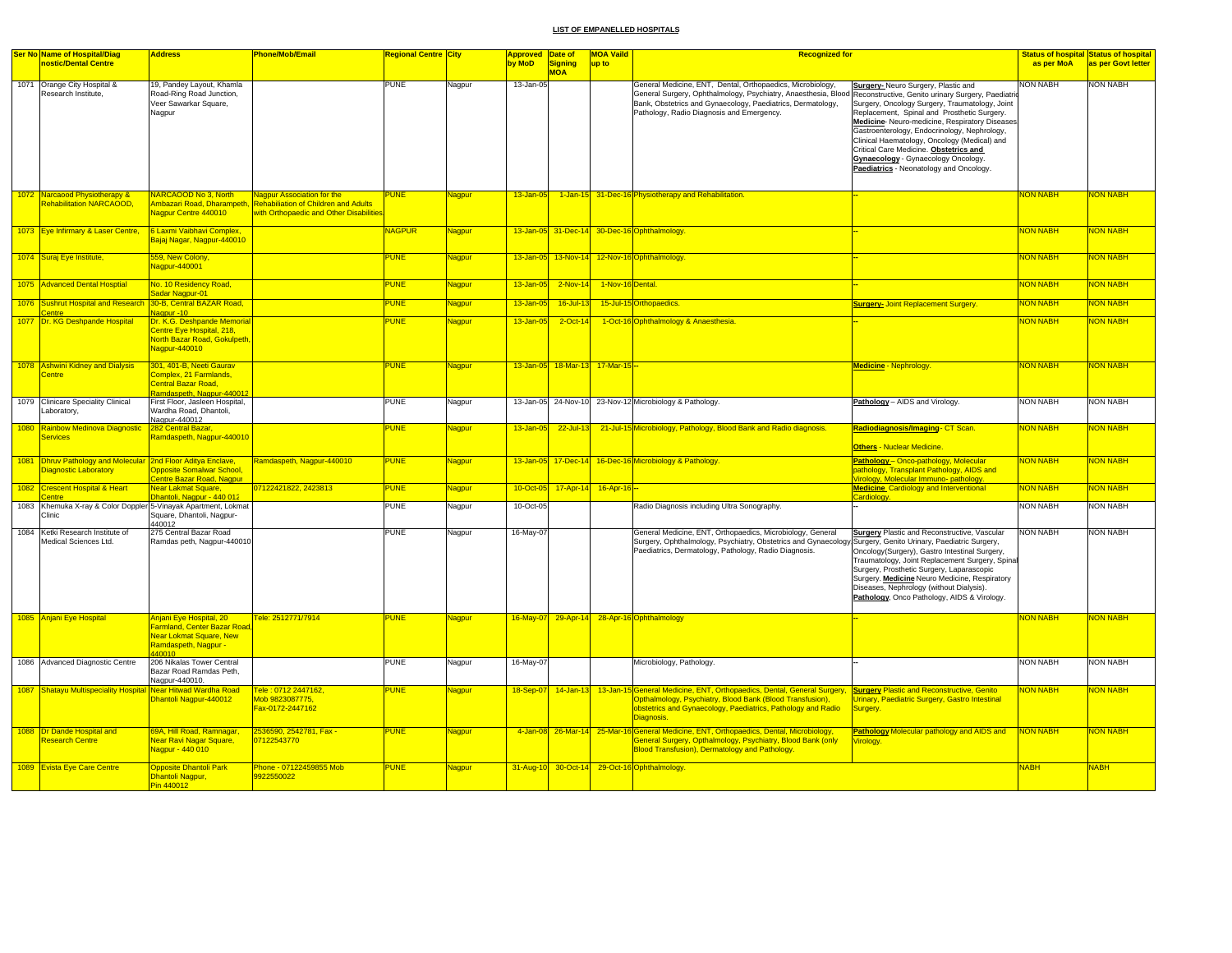| <b>Ser No Name of Hospital/Diag</b><br>nostic/Dental Centre                            | <b>Address</b>                                                                                 | <b>Phone/Mob/Email</b>                                                        | <mark>Regional Centre City</mark> |               | <b>Approved Date of</b><br>by MoD | <b>Signing</b><br><b>MOA</b> | <b>MOA Vaild</b><br>up to | <b>Recognized for</b>                                                                                                                                                                                                                                                                                                                                      |                                                                                                                                                                                                                                  | as per MoA      | <b>Status of hospital Status of hospital</b><br>as per Govt letter |
|----------------------------------------------------------------------------------------|------------------------------------------------------------------------------------------------|-------------------------------------------------------------------------------|-----------------------------------|---------------|-----------------------------------|------------------------------|---------------------------|------------------------------------------------------------------------------------------------------------------------------------------------------------------------------------------------------------------------------------------------------------------------------------------------------------------------------------------------------------|----------------------------------------------------------------------------------------------------------------------------------------------------------------------------------------------------------------------------------|-----------------|--------------------------------------------------------------------|
| 1090 Hope Multi Specialty Hospital<br>and Research Centre                              | 51, Second Lane From<br>Lokmat Square, Near Jaipuria 09373111709<br>Bungalow, Dhantoli, Nagpur | Ph 07122556866, 22546273, Mob                                                 | <b>PUNE</b>                       | <b>Nagpur</b> | 8/31/2010<br>27 Jan 14            |                              |                           | 25-Apr-14 18-Dec-15 Radio diagnosis, Emergency Services, Anaesthesia,<br>Orthopaedics, Pathology.                                                                                                                                                                                                                                                          | <b>SURGERY: Neurosurgery, Traumatology</b>                                                                                                                                                                                       | <b>NON NABH</b> | <b>NON NABH</b>                                                    |
| <b>NABH</b>                                                                            | 440012                                                                                         |                                                                               |                                   |               |                                   |                              |                           | <b>Clinical Services :- Anaesthesia, Care of the Elderly, Day Care</b><br>Treatment Bronchoscopy, Day Care Treatment Endoscopy,<br>Dermatology, Ear Nose and Throat, Emergency Medicine, Genera                                                                                                                                                            |                                                                                                                                                                                                                                  |                 |                                                                    |
|                                                                                        |                                                                                                |                                                                               |                                   |               |                                   |                              |                           | Medicine, General Surgery, Gynaecology, Intensive Care Unit<br>Adult, Ophthalmology, Orthopaedic Surgery, (including Joint<br>Replacement & Arthroscopic Surgery), Paediatrics, Respiratory<br>Medicine.                                                                                                                                                   |                                                                                                                                                                                                                                  |                 |                                                                    |
|                                                                                        |                                                                                                |                                                                               |                                   |               |                                   |                              |                           | Diagnostic Services. Ultrasound, X-Ray.                                                                                                                                                                                                                                                                                                                    |                                                                                                                                                                                                                                  |                 |                                                                    |
|                                                                                        |                                                                                                |                                                                               |                                   |               |                                   |                              |                           | <b>Laboratory Services &amp; Transfusion Services: Blood</b><br><b>Fransfusion Services, Clinical Bio Chemistry, Clinical Microbiology</b><br>& Serology, Clinical Pathology, Cytopathology, Genetics,                                                                                                                                                     |                                                                                                                                                                                                                                  |                 |                                                                    |
|                                                                                        |                                                                                                |                                                                               |                                   |               |                                   |                              |                           | Haematology, Histopathology, Molecular Biology.                                                                                                                                                                                                                                                                                                            |                                                                                                                                                                                                                                  |                 |                                                                    |
| 1091 <b>Drishti Eye Clinic and Squint</b><br>Centre,                                   | Enterology, FLMI das Heights CP Dr Shubhangi Bhave<br>Nagpur Pin 440010                        | C/o Midas Institute of Gastro   Ph 07122448198, mob 09823044902   PUNE        |                                   | Nagpur        | 31-Aug-10                         |                              |                           | Professions Allied to Medicine • Physiotheram<br>27-Nov-14 26-Nov-16 Ophthalmology                                                                                                                                                                                                                                                                         |                                                                                                                                                                                                                                  | <b>VON NABH</b> | <b>NON NABH</b>                                                    |
| 1092 Suretech Hospital and Research 13-A, Bannerjee Marg,<br><b>Centre Limited,</b>    | Dhantoli Nagpur -12,<br>Maharashtra                                                            |                                                                               | <b>NAGPUR</b>                     | Nagpur        | $27 - Jan - 14$                   | $4 - Apr - 14$               |                           | 3-Apr-16 General and Specialised (IOL Implant Laparoscopic Surgery, Orthopaedic Joint Replacement).                                                                                                                                                                                                                                                        |                                                                                                                                                                                                                                  | <b>NON NABH</b> | <b>NON NABH</b>                                                    |
| <b>Non NABH</b><br>1093 Sood Eye Hospital for advance Shreewardhan Complex,            |                                                                                                |                                                                               | <b>NAGPUR</b>                     | Nagpur        |                                   |                              |                           | 2-Jun-14 14-Aug-14 13-Aug-16 Ophthalmology - Cataract Surgery, Glaucoma Surgery, Medical Retina, Squint Surgery, Oculoplasty, Lacrimal SACNON NABH                                                                                                                                                                                                         |                                                                                                                                                                                                                                  |                 | <b>NON NABH</b>                                                    |
| eyecare Pvt Ltd,                                                                       | Nardha Road, Ramdaspeth<br>Vagpur -440012                                                      |                                                                               |                                   |               |                                   |                              |                           | Surgery.                                                                                                                                                                                                                                                                                                                                                   |                                                                                                                                                                                                                                  |                 |                                                                    |
| 1094 Kunal Hospital and Critical Care Koradi Main Road, Mankapur,<br>and Trauma Centre | Nagpur, Maharashtra                                                                            |                                                                               | <b>NAGPUR</b>                     | <b>Nagpur</b> | $2$ -Jun-14                       | 15-Jul-14                    |                           | 14-Jul-16 General Services: - General Medicine, General Surgery, Obstetrics and Gynaecology, Paediatrics, ICU and Critical NON NABH<br>Care Units, ENT and Ophthalmology.                                                                                                                                                                                  |                                                                                                                                                                                                                                  |                 | <b>NON NABH</b>                                                    |
|                                                                                        |                                                                                                |                                                                               |                                   |               |                                   |                              |                           | Specialised Services :- Critical Coronary Care Unit, Orthopaedic Surgery, Joint Replacement & Rehabilitation,<br>Neurology, Neurosurgery, Plastic Surgery, Paediatric Surgery, Oncology, Oncosurgery, Cardiology (Non-invasive),<br>Gastroenterology, Pulmonology, Nephrology, Dermatology, Urology, Psychiatry,<br><b>Allied Services:</b> Physiotherapy. |                                                                                                                                                                                                                                  |                 |                                                                    |
| 1095 Ambade Eye Hospital                                                               | 1st Floor, Kamla Tower, Near<br>Jaswant Tuli Moll, Indora                                      |                                                                               | <b>NAGPUR</b>                     | Nagpur        | $2$ -Jun-14                       | $14$ -Jul-14                 |                           | 13-Jul-16 General Ophthalmology (Refraction, Cataract Surgeries with IOL Implantations).                                                                                                                                                                                                                                                                   |                                                                                                                                                                                                                                  | NON NABH        | <b>NON NABH</b>                                                    |
|                                                                                        | Chowk, Nagpur-17                                                                               |                                                                               |                                   |               |                                   |                              |                           | Specialised Services : Cataract/Glaucoma.                                                                                                                                                                                                                                                                                                                  |                                                                                                                                                                                                                                  |                 |                                                                    |
| 1096 Shree Balaji Superspeciality<br><b>Hosptial</b>                                   | "Shanti Sankul" Building<br>Opposite Mahsoba Mandir<br>Mahatma Gandhi Road Nashik Bhandari     | Ph 02532462371, 2462471 Mob<br>9373901148, 9422746246 CP Mr                   | <b>PUNE</b>                       | <b>Nasik</b>  | 15-Mar-10                         | $8 - Jun - 1$                |                           | 7-Jun-16 General Medicine, Orthopedics, General Surgery, Obstetrics and<br>Gynecology. Pathology and Radio diagnosis                                                                                                                                                                                                                                       |                                                                                                                                                                                                                                  | <b>NON NABH</b> | <b>NON NABH</b>                                                    |
| 1097 Tanay Dental Clinic                                                               | Road, Pin-422101,<br>Near Rane Nagar Bus Stop,<br>Behind Chandra Lok Cidco,<br>Nasik-422009    |                                                                               | <b>PUNE</b>                       | Nasik         | 28-Jul-05                         | 12-Sep-06                    | 11-Sep-08 Dental.         |                                                                                                                                                                                                                                                                                                                                                            |                                                                                                                                                                                                                                  | <b>NON NABH</b> | <b>NON NABH</b>                                                    |
| 1098 Sun Scan Centre,                                                                  | Opposite Kulkarni Garden,<br>Sadhuwasani Road,<br>Sharanpur, Nasik City - 422                  |                                                                               | <b>PUNE</b>                       | Nasik         | 22-Nov-06                         | 27-Dec-08                    |                           | 30-Jun-09 Radio Diagnosis including Ultra Sonography.                                                                                                                                                                                                                                                                                                      | Radio Diagnosis & Imaging CT Scan and MRI. NON NABH                                                                                                                                                                              |                 | <b>NON NABH</b>                                                    |
| 1099 Tulsi Eye Hospital                                                                | 005<br><b>Happy Home Colony, Near</b><br>Gen Vaidya Nagar Nashik-<br>22011                     |                                                                               | <b>PUNE</b>                       | <b>Nasik</b>  | 28-Jul-05                         | $1$ -Jul-1                   |                           | 30-Jun-16 Opthalmology                                                                                                                                                                                                                                                                                                                                     |                                                                                                                                                                                                                                  | <b>NON NABH</b> | <b>NON NABH</b>                                                    |
| 1100 Vinchurkar Diagnostic Centre                                                      | Behind Vinchurkar Bunglow,<br>Old Agra Road, Nasik - 422<br>002                                |                                                                               | <b>PUNE</b>                       | Nasik         | 10/10/05,<br>22 Dec 08            | 9-Feb-12                     |                           | 8-Feb-13 Radio Diagnosis including Ultra Sonography.                                                                                                                                                                                                                                                                                                       | Radio Diagnosis & Imaging: CT Scan. (Radio NON NABH<br>diagnosis & Imaging- CT Scan, MRI.<br>(Addendum to Annexure 35 B to GOI MoD letter<br>No 24 (21)/04/US(WE)/D(Res) pt X dt 10 Oct 05))                                     |                 | <b>NON NABH</b>                                                    |
| 1101 Jai Hospital PL Ramakrishna<br>Medical Research Centre.                           | PGI Orthotrauma, Shyamlal<br>Gupta Marg, Tilakwadi, Near<br>Swimming Pool, Nashik-             |                                                                               | <b>PUNE</b>                       | Nasik         | 22-Nov-06                         | 7-Feb-09                     |                           | 6-Feb-10 General Surgery, Pathology and Radio Diagnosis.                                                                                                                                                                                                                                                                                                   | <b>Surgery</b> Laparoscopic Surgery.                                                                                                                                                                                             | <b>NON NABH</b> | <b>NON NABH</b>                                                    |
| 1102 Sushil EYE Hospital & Laser<br><b>Centre</b>                                      | 422002<br>25 Krishi Nagar, College<br>Road, Nasik-422005                                       |                                                                               | <b>PUNE</b>                       | <b>Nasik</b>  | 13-Jan-05                         | $1$ -Jul-14                  |                           | 30-Jun-16 Ophthalmology.                                                                                                                                                                                                                                                                                                                                   |                                                                                                                                                                                                                                  | NON NABH        | <b>NON NABH</b>                                                    |
| 1103 Jairam Hospital & Research<br><b>Centre Pvt Ltd</b>                               | Opp Mukti Dham Nasik Road,<br>Nasik-422102                                                     |                                                                               | <b>PUNE</b>                       | <b>Nasik</b>  | 13-Jan-05                         | $1$ -Jul-14                  |                           | 30-Jun-16 General Medicine, ENT, Orthopaedics, Microbiology, General<br>Surgery, Psychiatry, Anaesthesia, Blood Bank, Obstetrics and<br>Gynaecology, Paediatrics, Dermatology, Pathology, Radio-<br>diagnosis and Emergency.                                                                                                                               | <b>Surgery-Neuro Surgery, Plastic and</b><br>Reconstructive, Genito Urinary, Traumatology,<br>Spinal and Laparoscopic Surgery. Medicine-<br><b>Neuro medicine and Non invasive Cardiology</b><br>Radiodiagnosis/Imaging CT Scan. | NON NABH        | <b>NON NABH</b>                                                    |
| 1104 Dr Bapaye Hospital,                                                               | Behind NDCC Bank, Opp<br>Hotel Samrat Old Agra Road<br>Nashik - 422001.                        |                                                                               | <b>PUNE</b>                       | Nasik         | 18-Sep-07                         | 25-Jan-13                    |                           | 24-Jan-14 Opthalmology (Incl Vitreo Retinal Surgery)                                                                                                                                                                                                                                                                                                       |                                                                                                                                                                                                                                  | <b>NON NABH</b> | <b>NON NABH</b>                                                    |
| 1105 Shendge Hospital                                                                  | Omerga, Arogyanagar Near<br><b>Bus Stand, Omegra</b>                                           | Ph-0247550504, Mob-9422464584,<br>shendge rd @ G mail.com                     | <b>PUNE</b>                       | <b>Omerga</b> | 3-Jun-0                           | $8 -$ Jul-1                  |                           | 7-Jul-15 General Medicine, General Surgery, Pathology and<br>Radio-diagnosis                                                                                                                                                                                                                                                                               |                                                                                                                                                                                                                                  | <b>NON NABH</b> | <b>NON NABH</b>                                                    |
| 1106 Parees Hospital                                                                   | (Osmanabad)<br>27/8. Samata Colony Road.<br>Opp-Telephone Bhavan,                              | 02472-2226945, 02472-<br>22269447350476477,                                   | <b>PUNE</b>                       | Osmanabad     | 14-Dec-06                         | 9-Feb-1                      |                           | 8-Feb-15 General Medicine, General Surgery and Obstetrics & Gynecology.                                                                                                                                                                                                                                                                                    |                                                                                                                                                                                                                                  | <b>NON NABH</b> | <b>NON NABH</b>                                                    |
| 1107 Sanjeevan Hospital                                                                | Osmanabad-413501<br>Shivaji Chowk, Osmanabad-<br>413501                                        | Dr.bharat.mane@rediff mail.com<br>02472-222610, kothakar @ rediff<br>mail.com | <b>PUNE</b>                       | Osmanabad     | 18-Sep-07                         | 8-May-14                     |                           | 7-May-16 General Medicine, General Surgery, Opthalmology, Obstetrics and-<br>Gynaecology, Paediatrics, Pathology (In house only).                                                                                                                                                                                                                          |                                                                                                                                                                                                                                  | <b>NON NABH</b> | <b>NON NABH</b>                                                    |
| 1108 JF Ajmera Rotary Netra                                                            | 170/3, Near Nagar Parishad                                                                     | 02472-226871,02472-224960, Info @                                             | <b>PUNE</b>                       | Osmanabad     | 22-Dec-08                         | 9-Mar-11                     |                           | 8-Mar-13 Ophthalmology                                                                                                                                                                                                                                                                                                                                     |                                                                                                                                                                                                                                  | <b>NON NABH</b> | <b>NON NABH</b>                                                    |
| Rugnalaya<br>1109   Dr Naigaonkar's Dental Hospital Osmanabad (MH) 413501, PH          | Water Filteration Tank,<br>Osmanabad-413501                                                    | rotary sanadrust.org                                                          | PUNE                              | Osmanabad     | 22-Dec-08                         | 21-Feb-11                    | 20-Feb-12 Dental.         |                                                                                                                                                                                                                                                                                                                                                            |                                                                                                                                                                                                                                  | <b>NON NABH</b> | <b>NON NABH</b>                                                    |
| Krushna Dental Clinic & Hosp                                                           | 0247222278/2226718, Mob<br>9422069969                                                          |                                                                               |                                   |               |                                   |                              |                           |                                                                                                                                                                                                                                                                                                                                                            |                                                                                                                                                                                                                                  |                 |                                                                    |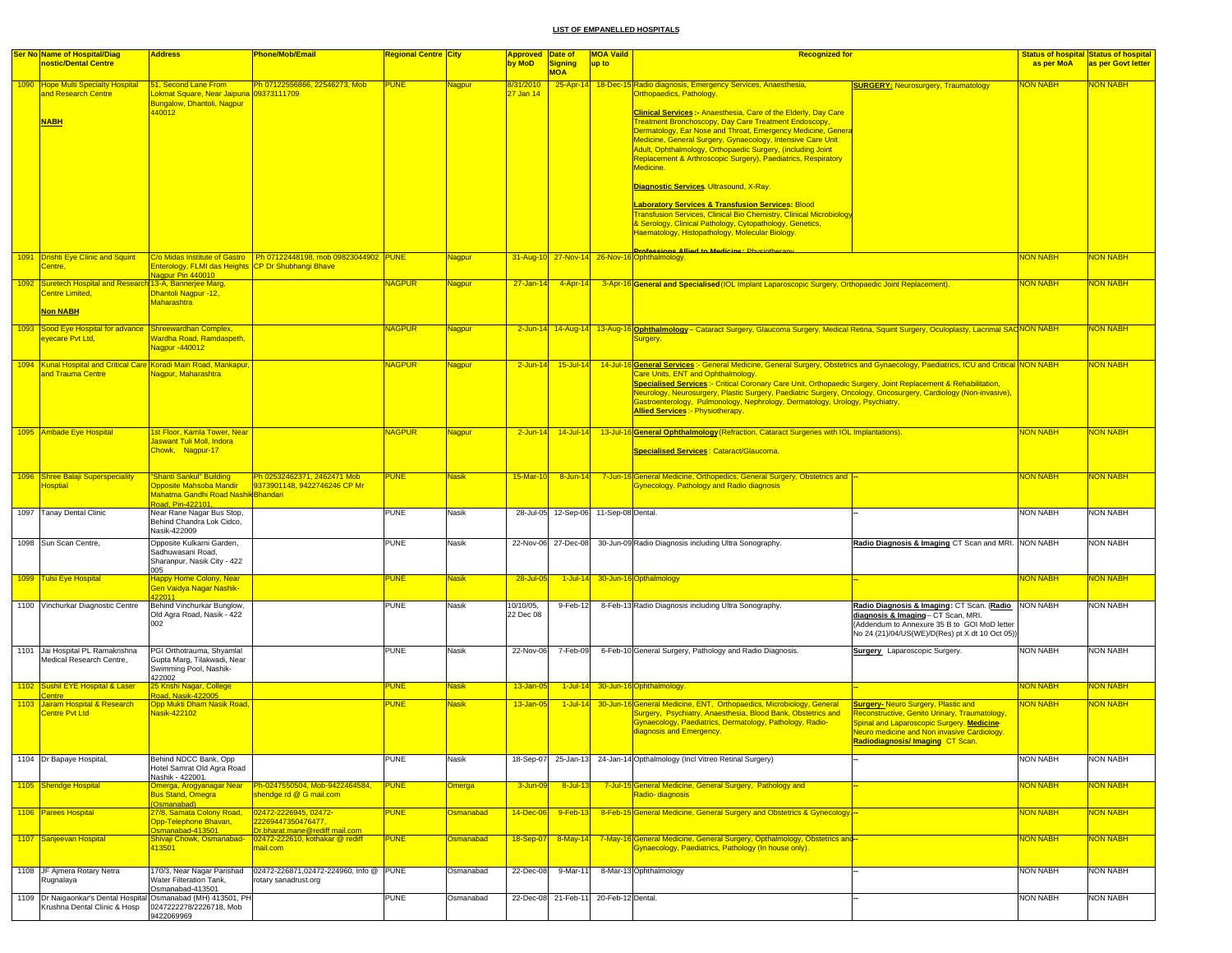| <b>Ser No Name of Hospital/Diag</b>                                             | <b>Address</b>                                                                              | <b>Phone/Mob/Email</b>                 | Regional Centre  City |             | <b>Approved Date of</b> |                       | <b>MOA Vaild</b><br><b>Recognized for</b>                                                                                                                                                                                                                                                                                                                                                                                                                                                                                                                                                                                                                                                                                                                                                                                                                                                                                                                                                                                                                                                                                                                                                                                                                                                                                                                                                                      |                                                                                                                                                                                                                                                                                                                                                                                                                                                                                                                                           |                 | <u>Status of hospital Status of hospital</u> |
|---------------------------------------------------------------------------------|---------------------------------------------------------------------------------------------|----------------------------------------|-----------------------|-------------|-------------------------|-----------------------|----------------------------------------------------------------------------------------------------------------------------------------------------------------------------------------------------------------------------------------------------------------------------------------------------------------------------------------------------------------------------------------------------------------------------------------------------------------------------------------------------------------------------------------------------------------------------------------------------------------------------------------------------------------------------------------------------------------------------------------------------------------------------------------------------------------------------------------------------------------------------------------------------------------------------------------------------------------------------------------------------------------------------------------------------------------------------------------------------------------------------------------------------------------------------------------------------------------------------------------------------------------------------------------------------------------------------------------------------------------------------------------------------------------|-------------------------------------------------------------------------------------------------------------------------------------------------------------------------------------------------------------------------------------------------------------------------------------------------------------------------------------------------------------------------------------------------------------------------------------------------------------------------------------------------------------------------------------------|-----------------|----------------------------------------------|
| nostic/Dental Centre                                                            |                                                                                             |                                        |                       |             | by MoD                  | Signing<br><b>MOA</b> | up to                                                                                                                                                                                                                                                                                                                                                                                                                                                                                                                                                                                                                                                                                                                                                                                                                                                                                                                                                                                                                                                                                                                                                                                                                                                                                                                                                                                                          |                                                                                                                                                                                                                                                                                                                                                                                                                                                                                                                                           | as per MoA      | as per Govt letter                           |
| 1110 Sanjeevan Hosp                                                             | 23 Off Karve Road, Pune-<br>411004                                                          |                                        | PUNE                  | Pune        |                         | 13-Jan-05 10-Feb-05   | 9-Feb-07 General Medicine, Dental, Microbiology, General Surgery,<br>Anaesthesia, Obstetrics and Gynaecology, Pathology, Radio                                                                                                                                                                                                                                                                                                                                                                                                                                                                                                                                                                                                                                                                                                                                                                                                                                                                                                                                                                                                                                                                                                                                                                                                                                                                                 |                                                                                                                                                                                                                                                                                                                                                                                                                                                                                                                                           | NON NABH        | <b>NON NABH</b>                              |
| 1111 Poona Hospital & Research<br>Centre                                        | 27 Sadashiv Peth, Pune-<br>411030                                                           |                                        | <b>PUNE</b>           | Pune        |                         | 13-Jan-05 23-Mar-08   | Diagnosis and Emergency<br>22-Mar-10 General Medicine, ENT, Dental, Orthopaedics, Microbiology,<br>General Surgery, Ophthalmology, Psychiatry, Anaesthesia, Blood Reconstructive, Cardiothoracic Surgery, Vascular<br>Bank, Obstetrics and Gynaecology, Paediatrics, Dermatology,<br>Pathology, Radio Diagnosis and Emergency.                                                                                                                                                                                                                                                                                                                                                                                                                                                                                                                                                                                                                                                                                                                                                                                                                                                                                                                                                                                                                                                                                 | Surgery - Neuro Surgery, Plastic and<br>Surgery, Genito urinary Surgery, Paediatric<br>Surgery, Oncology Surgery, Gastro intestinal<br>Surgery, Traumatology, Joint Replacement,<br>Spinal, Laparoscopic and Geriatric Surgery.<br>Medicine Neuro Medicine, Cardiology,<br>Respiratory Disease, Gastroenterology,<br>Endocrinology, Nephrology, Oncology (Medical),<br>Critical Care Medicine, Interventional Cardiology<br>and Geriatric Medicine.<br>Radiodiagnosis/Imaging - CT Scan, MRI and<br>Interventional and Vascular Radiology | <b>NON NABH</b> | <b>NON NABH</b>                              |
| 1112 Deen Dayal Memorial Hospital 926 Fergusson College Road,                   | Shivaji Nagar, Pune-411004                                                                  |                                        | PUNE                  | Pune        |                         | 13-Jan-05 19-Feb-05   | 9-Feb-07 General Medicine, ENT, Dental, Orthopaedics, Microbiology,<br>General Surgery, Ophthalmology, Psychiatry, Anaesthesia, Blood<br>Bank, Obstetrics and Gynaecology, Paediatrics, Dermatology,<br>Pathology, Radio Diagnosis and Emergency                                                                                                                                                                                                                                                                                                                                                                                                                                                                                                                                                                                                                                                                                                                                                                                                                                                                                                                                                                                                                                                                                                                                                               |                                                                                                                                                                                                                                                                                                                                                                                                                                                                                                                                           | <b>NON NABH</b> | <b>NON NABH</b>                              |
| 1113 PBMAs HV Desai Eye Hospital S.No-93, Tarawade Vasti,                       | Mohannadwadi Road,                                                                          |                                        | <b>PUNE</b>           | Pune        | 13-Jan-05               | $6$ -Feb-14           | 5-Feb-16 Ophthalmology.                                                                                                                                                                                                                                                                                                                                                                                                                                                                                                                                                                                                                                                                                                                                                                                                                                                                                                                                                                                                                                                                                                                                                                                                                                                                                                                                                                                        |                                                                                                                                                                                                                                                                                                                                                                                                                                                                                                                                           | <b>NON NABH</b> | <b>VON NABH</b>                              |
| 1114 Indrayani Diagnostic Services                                              | Hasapsar, Pune-411060<br>Joshi Hospital, Opp Kamla<br>Nehru Park, Erandwane, Pune<br>411004 |                                        | PUNE                  | Pune        |                         | 13-Jan-05 10-Feb-05   | 9-Feb-07-                                                                                                                                                                                                                                                                                                                                                                                                                                                                                                                                                                                                                                                                                                                                                                                                                                                                                                                                                                                                                                                                                                                                                                                                                                                                                                                                                                                                      | Radiodiagnosis/ Imaging- CT Scan.                                                                                                                                                                                                                                                                                                                                                                                                                                                                                                         | <b>NON NABH</b> | <b>NON NABH</b>                              |
| 1115 Sancheti Institute for<br>Orthopaedics & Rehabilitation                    | 16 Shivaji Nagar, Pune                                                                      |                                        | PUNE                  | Pune        |                         | 6-Aug-03 10-May-06    | 9-May-07                                                                                                                                                                                                                                                                                                                                                                                                                                                                                                                                                                                                                                                                                                                                                                                                                                                                                                                                                                                                                                                                                                                                                                                                                                                                                                                                                                                                       | Orthopedics and Joint Replacement Surgery.                                                                                                                                                                                                                                                                                                                                                                                                                                                                                                | <b>NON NABH</b> | <b>NON NABH</b>                              |
| 1116 KEM Hospital                                                               | Pune                                                                                        |                                        | <b>PUNE</b>           | Pune        | 6-Aug-03                | 19-Jul-06             | 18-Jul-07-                                                                                                                                                                                                                                                                                                                                                                                                                                                                                                                                                                                                                                                                                                                                                                                                                                                                                                                                                                                                                                                                                                                                                                                                                                                                                                                                                                                                     | All purpose except : MRI, Lithotripsy, Radio<br>Therapy and Liver Transplant.                                                                                                                                                                                                                                                                                                                                                                                                                                                             | <b>NON NABH</b> | <b>NON NABH</b>                              |
| 1117 Medinova Diagnostic Centre                                                 | 1319, Jangli Maharaj Road,<br>Shivajinagar, Pune - 411005<br>9326822073                     | Ganesh Jadhav, Ph-02025353731,         | <b>PUNE</b>           | Pune        |                         | 13-Jan-05 10-Feb-12   | 9-Feb-14 Microbiology, Pathology and Radio-diagnosis.                                                                                                                                                                                                                                                                                                                                                                                                                                                                                                                                                                                                                                                                                                                                                                                                                                                                                                                                                                                                                                                                                                                                                                                                                                                                                                                                                          | Radiodiagnosis/Imaging-CT Scan.                                                                                                                                                                                                                                                                                                                                                                                                                                                                                                           | <b>NON NABH</b> | <b>NON NABH</b>                              |
| 1118 Grant Medical Fundation Ruby 40 Sassoon Road, Pune -<br>Hall Clinic, (RHC) | 411001                                                                                      |                                        | <b>PUNE</b>           | Pune        | 3/10/2006<br>20 Jun 14  | $1$ -Jul-14           | 4-Nov-15 Clinical Services: Anaesthesia, Cardiac Anaesthesia, Cardiology, Cardiothoracic Surgery, Clinical Haematology,<br>Dermatology and Venereology, Endocrinology, General Medicine, General Surgery, Oncology (Gynaecological,<br>Medical, Radiation, Surgical), Hepato Pancreato Biliary Surgery, Hepatology, Immunology, Medical Gastroenterology<br>Neonatology, Nephrology, Neuro Radiology, Neurology, Neurosurgery, Nuclear Medicine, Obstetrics and<br>Gynaecology, Ophthalmology, Orthopaedic Surgery, Otohinolaryngology, Paediatric (Cardio Thoracic Vascular<br>Surgery, Cardiology, Gastroenterology, Surgery), Paediatrics, Plastic and Reconstruction Surgery, Psychiatry,<br>Radiology, Respiratory Medicine, Rheumatology, Sports Medicine, Surgical Gastroenterology, Urology, Vascular<br>Surgery.<br>Diagnostic Services: 2D Echo, Audiometry, Bone Densitomelry, CT Scanning, DSA Lab, EEG, EMG/EP, Gamma<br>Camera, Holter Monitoring, Mammography, MRI, PET, Spirometry, Tread Mil Testing, Ultrasound, Urodynamic<br>Studies, X-Ray.<br>Laboratory Services & Transfusion Services: Blood Bank, Blood Transfusion Services, Clinical Bio<br>Chemistry, Clinical Microbiology & Serology, Clinical Pathology, Cytopathology, Haematology,<br>Histopathology, Molecular Biology<br>Professions Allied to Medicine: Occupational Therapy, Physiotherapy, Speech and Language Therapy. |                                                                                                                                                                                                                                                                                                                                                                                                                                                                                                                                           | <b>NABH</b>     | <b>NABH</b>                                  |
| 1119 Medivision Whole body CT Scan Pune                                         |                                                                                             |                                        | PUNE                  | Pune        | 6-Aug-03                | 9-May-11              | 8-May-12 --                                                                                                                                                                                                                                                                                                                                                                                                                                                                                                                                                                                                                                                                                                                                                                                                                                                                                                                                                                                                                                                                                                                                                                                                                                                                                                                                                                                                    | Radiological Investigations.                                                                                                                                                                                                                                                                                                                                                                                                                                                                                                              | <b>NON NABH</b> | <b>NON NABH</b>                              |
| 1120 Medi Point Hospital                                                        | 241/1, Aundh Baner Boundary<br>Aundh, Pune                                                  |                                        | PUNE                  | Pune        |                         | 19-Jul-06 29-Aug-10   | 28-Aug-11 General Medicine, ENT, Dental, Microbiology, General Surgery,<br>Ophthalmology, Psychiatry, Obstetrics & Gynaecology,<br>Paediatrics, Pathology and Radio Diagnosis.                                                                                                                                                                                                                                                                                                                                                                                                                                                                                                                                                                                                                                                                                                                                                                                                                                                                                                                                                                                                                                                                                                                                                                                                                                 | Surgery Neuro Surgery, Genito Urinary Surgery NON NABH<br>and Onco Surgery.<br><b>Medicine</b> Neurology and Cardiology.<br>Radio Diagnosis and Imaging CT Scan                                                                                                                                                                                                                                                                                                                                                                           |                 | <b>NON NABH</b>                              |
| 1121 N.M Wadia Institute of<br>Cardiology                                       | 32 Sasson Road, Pune, Mr.<br>Nandu Rardeshi Mob -<br>9881545811                             |                                        | <b>PUNE</b>           | Pune        |                         | 19-Jul-06 8-Sep-11    | 7-Sep-12 --                                                                                                                                                                                                                                                                                                                                                                                                                                                                                                                                                                                                                                                                                                                                                                                                                                                                                                                                                                                                                                                                                                                                                                                                                                                                                                                                                                                                    | <b>Surgery</b> Cardio Thoracic Surgery.<br>Medicine Cardiology and Interventional<br>Cardiology.                                                                                                                                                                                                                                                                                                                                                                                                                                          | <b>NON NABH</b> | NON NABH                                     |
| 1122 Lunkad Hospital                                                            | S.No 33A, Mumbai Pune<br>Highway Dapodi, Pune-<br>411012                                    |                                        | PUNE                  | Pune        |                         | 10-Oct-05 17-Nov-07   | 16-Nov-08 General Medicine, ENT, Orthopaedics, Microbiology, General<br>Surgery, Ophthalmology, Psychiatry, Obstetrics & Gynaecology,<br>Paediatrics, Dermatology, Pathology and Radio Diagnosis<br>including Ultra Sonography.                                                                                                                                                                                                                                                                                                                                                                                                                                                                                                                                                                                                                                                                                                                                                                                                                                                                                                                                                                                                                                                                                                                                                                                | <b>Surgery</b> Genito Urinary Surgery,<br>Oncology(Surgery), Gastro Intestinal Surgery and<br>Laparascopic Surgery.<br>Medicine Oncology.<br><b>Obstetrics &amp; Gynaecology</b> Gynaecology<br>Oncology.                                                                                                                                                                                                                                                                                                                                 | <b>NON NABH</b> | <b>NON NABH</b>                              |
| 1123 Medivision Diagnostic Centre                                               | Shop No. 63 to 69, Patil<br>Plazamit Ramandal Chowk,<br>Near Sara Bagh, Pune 411            | 02024468031, 24218168, 9881222161 PUNE |                       | Pune        |                         |                       | 18-Sep-07 29-Oct-12 28-Oct-14 Radio Diagnosis.                                                                                                                                                                                                                                                                                                                                                                                                                                                                                                                                                                                                                                                                                                                                                                                                                                                                                                                                                                                                                                                                                                                                                                                                                                                                                                                                                                 | Radio Diagnosis and Imaging: CT Scan and<br>MRI.                                                                                                                                                                                                                                                                                                                                                                                                                                                                                          | NON NABH        | <b>JON NABH</b>                              |
| 1124 Hardikar Hosp, Pune                                                        | 1160/61 Ganeshkhind Road,<br>Shivaji Nagar, Pune-411005                                     |                                        | PUNE                  | Pune        | 16-May-07               | 30-Jun-07             | 29-Jun-09 General Medicine, ENT, Microbiology, General Surgery,<br>Pathology, Radio Diagnosis                                                                                                                                                                                                                                                                                                                                                                                                                                                                                                                                                                                                                                                                                                                                                                                                                                                                                                                                                                                                                                                                                                                                                                                                                                                                                                                  | <b>Surgery</b> Neuro Surgery, Plastic and<br>Reconstructive, Vascular Surgery, Traumatology<br>Joint Replacement Surgery, Spinal Surgery,<br>Prosthetic Surgery.<br>Medicine Neuro Medicine.<br>Radio Diagnosis & Imaging CT Scan.                                                                                                                                                                                                                                                                                                        | <b>NON NABH</b> | <b>NON NABH</b>                              |
| 1125 Yash Dental Care Centre,                                                   | 10, City Pride Bhel puri chowk, 0202762403, 27653545<br>Pradhikaran,                        |                                        | <b>PUNE</b>           | <b>Pune</b> | $16$ -May-07            | $1-Aug-14$            | 31-Jul-16 Dental (Incl Oral Surgery, Prosthodontia & Periodontia).                                                                                                                                                                                                                                                                                                                                                                                                                                                                                                                                                                                                                                                                                                                                                                                                                                                                                                                                                                                                                                                                                                                                                                                                                                                                                                                                             |                                                                                                                                                                                                                                                                                                                                                                                                                                                                                                                                           | <b>NON NABH</b> | <b>VON NABH</b>                              |
| 1126 Yash Dental Clinic,                                                        | <b>PUNE - 44</b><br>Shop NO. 8, Prateek Plaza,                                              | Ph- 0202762403, 27653545               | <b>PUNE</b>           | Pune        | 16-May-07               | 1-Aug-12              | 31-Jul-14 Dental (Incl Periodontia & Oral Surgery).                                                                                                                                                                                                                                                                                                                                                                                                                                                                                                                                                                                                                                                                                                                                                                                                                                                                                                                                                                                                                                                                                                                                                                                                                                                                                                                                                            |                                                                                                                                                                                                                                                                                                                                                                                                                                                                                                                                           | <b>NON NABH</b> | <b>NON NABH</b>                              |
| 1127 Ranka Hosp/Nursing Home                                                    | Mumbai Pune Road, Dehru<br>Road, PUNE - 36<br>157/5, Mukundnagar, Pune,                     | Sunil Nath, CEO, PH: 02024129700, PUNE |                       | Pune        |                         | 15-Dec-04 10-Feb-14   | 9-Feb-16 Orthopaedics, Dental, General Surgery, Anaesthesia,                                                                                                                                                                                                                                                                                                                                                                                                                                                                                                                                                                                                                                                                                                                                                                                                                                                                                                                                                                                                                                                                                                                                                                                                                                                                                                                                                   | <b>Surgery- Traumatology &amp; Laparascopic</b>                                                                                                                                                                                                                                                                                                                                                                                                                                                                                           | NON NABH        | <b>NON NABH</b>                              |
|                                                                                 | Dr. Ranka Ramesh, Mob -<br>823049074                                                        | 26850805, 9822078447                   |                       |             |                         |                       | Pathology, Radio Diagnosis & Emergency.                                                                                                                                                                                                                                                                                                                                                                                                                                                                                                                                                                                                                                                                                                                                                                                                                                                                                                                                                                                                                                                                                                                                                                                                                                                                                                                                                                        | Surgery.                                                                                                                                                                                                                                                                                                                                                                                                                                                                                                                                  |                 |                                              |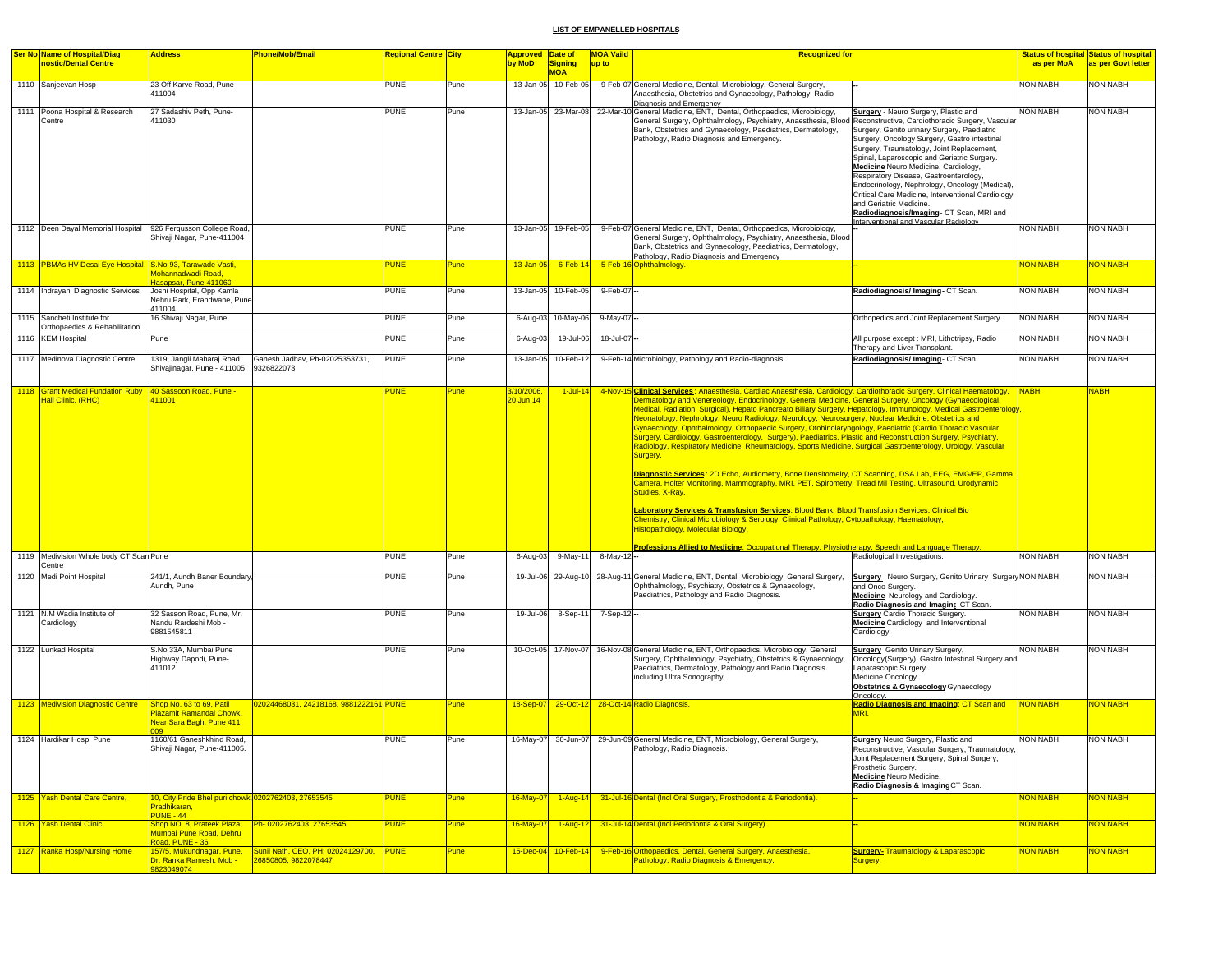| <b>Ser No Name of Hospital/Diag</b><br>nostic/Dental Centre                                        | <b>Address</b>                                                                                     | <b>Phone/Mob/Email</b>                                                | <b>Regional Centre City</b> |             | <b>Approved Date of</b><br>by MoD | Signing<br><b>MOA</b>           | <b>MOA Vaild</b><br>up to | <b>Recognized for</b>                                                                                                                                                                                                                                                                                                             |                                                                                                                                                                                                                                                                                                                                                                                                                                                                                                                                                                                                                                                                                                                                                        | as per MoA      | Status of hospital Status of hospital<br>as per Govt letter |
|----------------------------------------------------------------------------------------------------|----------------------------------------------------------------------------------------------------|-----------------------------------------------------------------------|-----------------------------|-------------|-----------------------------------|---------------------------------|---------------------------|-----------------------------------------------------------------------------------------------------------------------------------------------------------------------------------------------------------------------------------------------------------------------------------------------------------------------------------|--------------------------------------------------------------------------------------------------------------------------------------------------------------------------------------------------------------------------------------------------------------------------------------------------------------------------------------------------------------------------------------------------------------------------------------------------------------------------------------------------------------------------------------------------------------------------------------------------------------------------------------------------------------------------------------------------------------------------------------------------------|-----------------|-------------------------------------------------------------|
| 1128 Deenanath Mangeshkar Hospital Erandvane, Pune-411004                                          |                                                                                                    |                                                                       | <b>PUNE</b>                 | Pune        |                                   | 13-Jan-05 11-Feb-11             |                           | 10-Feb-12 General Medicine, ENT, Dental, Orthopaedics, Microbiology,<br>General Surgery, Ophthalmology, Psychiatry, Anaesthesia, Blood Reconstructive, Cardiothoracic Surgery, Vascular<br>Bank, Obstetrics and Gynaecology, Paediatrics, Dermatology,<br>Pathology, Radio Diagnosis and Emergency.                               | Surgery - Neuro Surgery, Plastic and<br>Surgery, Genito urinary Surgery, Paediatric<br>Surgery, Oncology Surgery, Gastro intestinal<br>Surgery, Traumatology, Joint Replacement,<br>Spinal, Prosthetic, Laparascopic and Geriatric<br>Surgery (Renal transplant excluded). Medicine-<br>Neuro medicine, Cardiology, Gastroenterology,<br>Nephrology, Clinical Haematology, Oncology<br>(Medical), Critical Care Medicine, Interventional<br>Cardiology and Geriatric Medicine.<br>Radiodiagnosis/Imaging- CT Scan and<br>Interventional and Vascular Radiology.<br>Obstetrics and Gynaecology - Gynaecology<br>Oncology. Paediatrics - Neonatology,<br>Cardiology, Neurology, Haematology, Nephrology<br>and Oncology. Pathology - Oncopathology.      | <b>NON NABH</b> | <b>NON NABH</b>                                             |
| 1129 Anushka Scan Centre Hosp                                                                      |                                                                                                    |                                                                       | <b>PUNE</b>                 | <b>Pune</b> |                                   | 13-Jan-05 11-Feb-14 10-Feb-16 - |                           |                                                                                                                                                                                                                                                                                                                                   | Radiodiagnosis/ Imaging -CT Scan<br>and MRI.                                                                                                                                                                                                                                                                                                                                                                                                                                                                                                                                                                                                                                                                                                           | <b>NON NABH</b> | <b>JON NABH</b>                                             |
| 1130 Jahangir Hospital                                                                             | 32, Sassoon Road, Pune-<br>111001                                                                  |                                                                       | <b>PUNE</b>                 | <b>Pune</b> |                                   |                                 |                           | 13-Jan-05 15-May-13 14-May-15 General Medicine, ENT, Dental, Orthopaedics, Microbiology,<br>General Surgery, Ophthalmology, Psychiatry, Anaesthesia, Blood<br>Bank, Obstetrics and Gynaecology, Paediatrics, Dermatology,<br>Pathology, Radio Diagnosis and Emergency.                                                            | <b>Surgery - Neuro Surgery, Plastic and</b><br>Reconstructive, Cardiothoracic Surgery, Vascular<br>Surgery, Genito urinary Surgery, Paediatric<br>Surgery, Oncology Surgery, Gastro intestinal<br>Surgery, Traumatology, Joint Replacement,<br>Spinal, Laparoscopic and Endo Vascular Surgery.<br>(Renal transplant excluded). Medicine - Neuro<br>medicine, Cardiology, Respiratory Disease,<br>Gastroenterology, Endocrinology, Nephrology<br>Clinical Haematology, Oncology (Medical) and<br>Interventional Cardiology.<br>Radiodiagnosis/Imaging- CT Scan. Obstetrics<br>and Gynaecology - Gynaecology Oncology.<br>Paediatrics - Neonatology, Cardiology,<br><b>Neurology, Haematology, Nephrology and</b><br>Oncology. Pathology- Oncopathology. | <b>VON NABH</b> | <b>VON NABH</b>                                             |
| 1131 Poona Dental Lab                                                                              | C-1 Office No 1 & 2 Brahma<br>Estate Kondhwa, Pune-<br>111048.                                     |                                                                       | <b>PUNE</b>                 | <b>Pune</b> | 16-May-07                         | $6$ -Jul-14                     | $5 -$ Jul-16 $-$          |                                                                                                                                                                                                                                                                                                                                   | Others (Specify) Dental Lab.                                                                                                                                                                                                                                                                                                                                                                                                                                                                                                                                                                                                                                                                                                                           | <b>NON NABH</b> | <b>NON NABH</b>                                             |
| 1132 Sadhu Vaswani Mission Medical Goregaon Park, Pune<br>Complex (Inlak and Budhrani<br>Hospital) |                                                                                                    | Sunil Nath, CEO, PH: 02024129700,<br>26850805.9822078447              | <b>PUNE</b>                 | Pune        | 16-May-07                         | $1-Jul-11$                      |                           | 30-Jun-12 General Medicine, ENT, Orthopaedics, Dental(InclOral Surgery,<br>Periodontia & Prosthodontia), Microbiology, General Surgery,<br>Ophthalmology, Psychiatry, Blood Bank(Blood Transfusion),<br>Obstetrics and Gynaecology, Paediatrics, Dermatology, Pathology Spinal Surgery, Laparascopic Surgery.<br>Radio Diagnosis. | <b>Surgery</b> Neuro Surgery, Plastic and<br>Reconstructive, Genito Urinary, Paediatric<br>Surgery, Gastro Intestinal Surgery, Traumatology,<br>Medicine Neuro Medicine, Cardiology,<br>Respiratory Diseases, Gastro Enterology,<br>Endocrinology, Nephrology (with Dialysis),<br>Rhematology. Radio Diagnosis & Imaging CT<br>Scan. Paediatrics Neonatology.                                                                                                                                                                                                                                                                                                                                                                                          | <b>NON NABH</b> | NON NABH                                                    |
| 1133 Kotbagi Hosp, Pune                                                                            | 163 DP Road Aundh Pune-<br>111007                                                                  |                                                                       | <b>PUNE</b>                 | Pune        | 16-May-07                         | $1$ -Jul-12                     |                           | 30-Jun-14 General Medicine, Orthopaedics, General Surgery.                                                                                                                                                                                                                                                                        |                                                                                                                                                                                                                                                                                                                                                                                                                                                                                                                                                                                                                                                                                                                                                        | <b>NON NABH</b> | <b>VON NABH</b>                                             |
| 1134 Spect Lab Pune                                                                                | <b>Erandawana Corp Society,</b><br>Opp Mangeshkar Hospital,<br>$2$ une - 04.                       | 9822016769 PUNE                                                       |                             | Pune        | 16-May-07                         | $2$ -Jul-14                     | 1-Jul-16 --               |                                                                                                                                                                                                                                                                                                                                   | <b>Others (Specify)</b><br><b>Nuclear Medicine Diagnostic Studies</b>                                                                                                                                                                                                                                                                                                                                                                                                                                                                                                                                                                                                                                                                                  | <b>NABL</b>     | <b>NABL</b>                                                 |
| 1135 Dr Rao's Advanced Dental Care                                                                 | une - 411001                                                                                       | 2-2, Sapphire Koregaon Park, Dr. VP Pratapa Rao Ph- 02030912464, PUNE |                             | <b>Pune</b> | 10-Oct-05                         | $6-Nov-14$                      | 5-Nov-16 Dental.          |                                                                                                                                                                                                                                                                                                                                   |                                                                                                                                                                                                                                                                                                                                                                                                                                                                                                                                                                                                                                                                                                                                                        | <b>NON NABH</b> | <b>VON NABH</b>                                             |
| 1136 Uni Scan Centre                                                                               | , Fortune Plaza, Shimla<br>Office Chowk, Thube Park,<br><b>Next to HDFC House,</b><br>Shivajinagar | Dr. Mahendra Gulati, Tele - 25539797, PUNE<br>66014662                |                             | <b>Pune</b> | 13-Jan-05                         |                                 | 16-Jan-15 15-Jan-17-      |                                                                                                                                                                                                                                                                                                                                   | Radiodiagnosis/Imaging-CT Scan.                                                                                                                                                                                                                                                                                                                                                                                                                                                                                                                                                                                                                                                                                                                        | NON NABH        | <b>VON NABH</b>                                             |
| 1137 Dr Lal Path Lab Pvt Ltd                                                                       | 213 Sterling Camp Pune.                                                                            | www.lalpathlabs.com                                                   | <b>PUNE</b>                 | <b>Pune</b> | 18-Sep-07                         |                                 |                           | 29-Oct-14 28-Oct-16 Microbiology and Pathology.                                                                                                                                                                                                                                                                                   | Pathology Onco Pathology, Molecular Pathology, NON NABH<br><b>Transplant Pathology, AIDS &amp; Virology, Molecula</b><br>mmuno Pathology.                                                                                                                                                                                                                                                                                                                                                                                                                                                                                                                                                                                                              |                 | <b>VON NABH</b>                                             |
| 1138 Jeevan Jyoti Blood Bank &<br>components                                                       |                                                                                                    |                                                                       | <b>PUNE</b>                 | <b>Pune</b> | 18-Sep-07                         | $2-Nov-13$                      |                           | 1-Nov-15 General Medicine, Microbiology, General Surgery, Blood Bank<br>(Blood Transfusion), Obstetrics and Gynaecology, Dermatology,<br><b>Pathology and Radio Diagnosis</b>                                                                                                                                                     | <b>Surgery Cardio Thoracic Surgery.</b><br><b>Medicine Cardiology, Respiratory Diseases,</b><br><b>Sastro Enterology, Endocrinology, and Critical</b><br>Care Medicine,                                                                                                                                                                                                                                                                                                                                                                                                                                                                                                                                                                                | <b>NON NABH</b> | <b>NON NABH</b>                                             |
| 1139 Joshi Hospital (Maharashtra<br>Medical Foundation)                                            | Opp Kamla Nehru Park, Pune-<br>411004                                                              |                                                                       | <b>PUNE</b>                 | Pune        | 13-Jan-05                         |                                 |                           | General Medicine, ENT, Dental, Microbiology, General Surgery, Radiodiagnosis/Imaging -CT Scan.<br>Ophthalmology, Anaesthesia, Blood Bank, Obstetrics and<br>Gynaecology, Dermatology, Pathology, Radio Diagnosis and<br>Emergency.                                                                                                |                                                                                                                                                                                                                                                                                                                                                                                                                                                                                                                                                                                                                                                                                                                                                        | <b>NON NABH</b> | NON NABH                                                    |
| 1140 Arogyaseva Medical Academy<br>of India                                                        | S.No.32/2A Erandwana, Near<br>Mehendale Garage, Pune-                                              |                                                                       | <b>PUNE</b>                 | Pune        | 28-Jul-05                         |                                 |                           |                                                                                                                                                                                                                                                                                                                                   | <b>Surgery</b> Genito Urinary Surgery and<br>Laparoscopic Surgery (only for Genito Urinary                                                                                                                                                                                                                                                                                                                                                                                                                                                                                                                                                                                                                                                             | <b>NON NABH</b> | <b>NON NABH</b>                                             |
| 1141 Surya Hospital Pvt Ltd.                                                                       | 411004<br>1317 Kasbapeth, Pune-<br>411011                                                          |                                                                       | <b>PUNE</b>                 | Pune        | 10-Oct-05                         |                                 |                           | General Medicine, ENT, Orthopaedics, Dental, General Surgery,<br>Ophthalmology, Psychiatry, Obstetrics & Gynaecology,<br>Paediatrics, Dermatology, Pathology and Radio Diagnosis.                                                                                                                                                 | System).<br>Surgery Neuro Surgery, Plastic & Reconstructive NON NABH<br>Surgery, Spinal Surgery and Laparascopic<br>Surgery.<br>Medicine, Neuro Medicine, Cardiology and<br>Gastro Enterology.<br>Radio Diagnosis & Imaging CT Scan.                                                                                                                                                                                                                                                                                                                                                                                                                                                                                                                   |                 | <b>NON NABH</b>                                             |
| 1142 National Institute of<br>Opthalmology                                                         | 1187/30 off Ghole Road Near<br>Phule Museum Shivaji Nagar,                                         |                                                                       | <b>PUNE</b>                 | <b>Pune</b> | 8/6/2003,<br>12 Dec 13            | 3-Feb-14                        |                           | 2-Feb-16 Opthalmology Disease.                                                                                                                                                                                                                                                                                                    |                                                                                                                                                                                                                                                                                                                                                                                                                                                                                                                                                                                                                                                                                                                                                        | <b>NABH</b>     | <b>NABH</b>                                                 |
| <b>NABH</b>                                                                                        | Pune-411005                                                                                        |                                                                       |                             |             |                                   |                                 |                           | Anaesthesia, Cataract Services, Cornea Services, General<br>Ophthalmology, Glaucoma Services, Occuloplasty, Refractive<br>Surgery, Retina Services, Squint Paediatrics Ophthalmology<br>anzicae                                                                                                                                   |                                                                                                                                                                                                                                                                                                                                                                                                                                                                                                                                                                                                                                                                                                                                                        |                 |                                                             |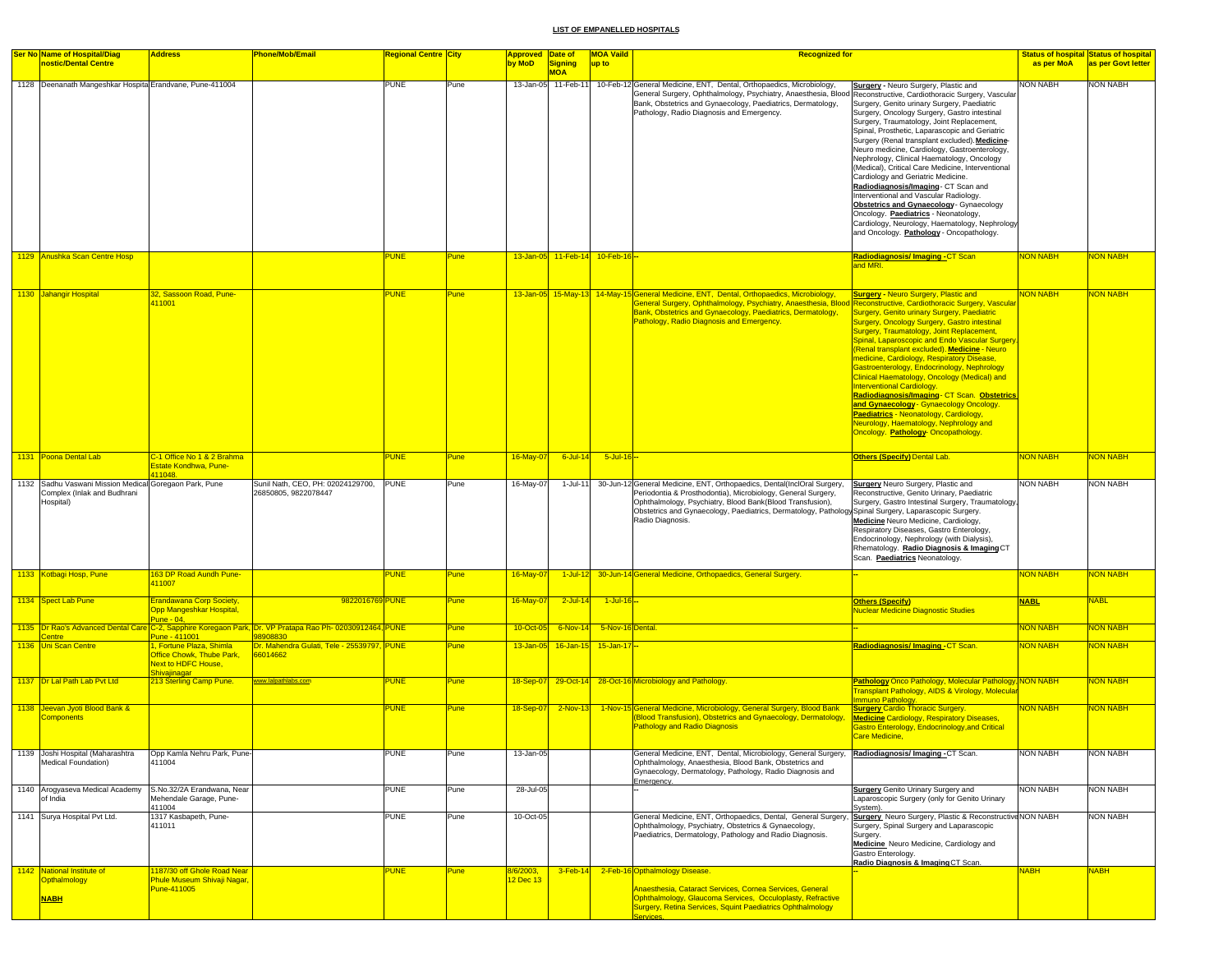| <b>Ser No Name of Hospital/Diag</b>                            | <b>Address</b>                                          | <b>Phone/Mob/Email</b>                                                                        | Regional Centre City |               | <b>Approved Date of</b> |                     | <b>MOA Vaild</b>  | <b>Recognized for</b>                                                                                                                                                                                                                                |                                                       |                 | <b>Status of hospital Status of hospital</b> |
|----------------------------------------------------------------|---------------------------------------------------------|-----------------------------------------------------------------------------------------------|----------------------|---------------|-------------------------|---------------------|-------------------|------------------------------------------------------------------------------------------------------------------------------------------------------------------------------------------------------------------------------------------------------|-------------------------------------------------------|-----------------|----------------------------------------------|
| nostic/Dental Centre                                           |                                                         |                                                                                               |                      |               | by MoD                  | <b>Signing</b>      | up to             |                                                                                                                                                                                                                                                      |                                                       | as per MoA      | as per Govt letter                           |
|                                                                |                                                         |                                                                                               |                      |               |                         | <b>MOA</b>          |                   |                                                                                                                                                                                                                                                      |                                                       |                 |                                              |
| 1143 Sasoon Hospital                                           | Pune                                                    |                                                                                               | <b>PUNE</b>          | Pune          | 6-Aug-03                |                     |                   | General.                                                                                                                                                                                                                                             |                                                       | <b>NON NABH</b> | <b>NON NABH</b>                              |
|                                                                |                                                         | Ph 02030717501, 9881123050                                                                    | <b>PUNE</b>          | Pune          |                         |                     |                   |                                                                                                                                                                                                                                                      | <b>Medicine-Cardiology, Interventional Cardiology</b> | <b>NABL</b>     | <b>NABL</b>                                  |
| 1144 Aditya Birla Memorial Hospital Marg Chinchwad, Pune-      | 11033                                                   |                                                                                               |                      |               |                         | 15-Mar-10 10-May-14 |                   | 9-May-16 Microbiology, Blood Bank (only Blood transfusion), Pathology,<br>Radio diagnosis                                                                                                                                                            | Radio diagnosis & Imaging-CT Scan, MRI                |                 |                                              |
|                                                                |                                                         |                                                                                               |                      |               |                         |                     |                   |                                                                                                                                                                                                                                                      | <b>Paediatrics-Cardiology</b>                         |                 |                                              |
| 1145 Omega Scan Diagnostic Pvt Ltd Ratna Memorial Hospital,    |                                                         | 02025667702, 9822040603                                                                       | <b>PUNE</b>          | Pune          | 15-Mar-10               | 26-Jul-11           | 25-Jul-13-        |                                                                                                                                                                                                                                                      | Radio Diagnosis & Imaging -MRI                        | <b>NON NABH</b> | <b>NON NABH</b>                              |
|                                                                | Senapati Bapat Road, Pune-<br>411 016                   |                                                                                               |                      |               |                         |                     |                   |                                                                                                                                                                                                                                                      |                                                       |                 |                                              |
| 1146 Bone Density Centre                                       | C/o Naik Clinic, 1132, FC                               | 2025652880 PUNE                                                                               |                      | Pune          |                         | 15-Mar-10 28-Apr-11 | $27 - Apr - 12 -$ |                                                                                                                                                                                                                                                      | Others (Specify) - Endocrinology INV (Bone            | <b>NON NABH</b> | <b>NON NABH</b>                              |
|                                                                | Road, Vashnu Darshan, Pune                              |                                                                                               |                      |               |                         |                     |                   |                                                                                                                                                                                                                                                      | Density Measurement)                                  |                 |                                              |
|                                                                | 411 002                                                 |                                                                                               |                      |               |                         |                     |                   |                                                                                                                                                                                                                                                      |                                                       |                 |                                              |
| 1147 Express Clinics Pvt. Ltd.                                 | Ground Floor, B-1, Building<br>Cerebrum IT Park Kalyani |                                                                                               | <b>PUNE</b>          | <b>Pune</b>   |                         | 14-Jun-13 20-Aug-13 |                   | 19-Aug-15 Laboratory Services - Clinical Pathology, Haematology & Biochemistry.                                                                                                                                                                      |                                                       | <b>NON NABH</b> | NON NABH                                     |
|                                                                | Nagar, Pune-411014                                      |                                                                                               |                      |               |                         |                     |                   | Imaging Services - USG, USG Colour Doppler, ECG, ECHO & TMT.                                                                                                                                                                                         |                                                       |                 |                                              |
|                                                                |                                                         |                                                                                               |                      |               |                         |                     |                   |                                                                                                                                                                                                                                                      |                                                       |                 |                                              |
| 1148 Kabre Orthopaedic Spine and Plot No. SEI 4/1, D-II Block, |                                                         |                                                                                               | <b>PUNE</b>          | Pune          | $2$ -Jun-14             | $4$ -Jul-14         |                   | 3-Jul-16 General Dentistry.                                                                                                                                                                                                                          |                                                       | <b>NON NABH</b> | <b>NON NABH</b>                              |
| Dental Centre                                                  | <b>KSB Chowk, MIDC</b>                                  |                                                                                               |                      |               |                         |                     |                   |                                                                                                                                                                                                                                                      |                                                       |                 |                                              |
|                                                                | Chinchwad, Pune-411019                                  |                                                                                               |                      |               |                         |                     |                   | Specialized Services - Oral & Maxillo Facial Surgery and Periodontia.                                                                                                                                                                                |                                                       |                 |                                              |
|                                                                |                                                         |                                                                                               |                      |               |                         |                     |                   |                                                                                                                                                                                                                                                      |                                                       |                 |                                              |
| 1149 Sahyadri Speciality Hospital (A   Plot No-30C, Erandwane, |                                                         |                                                                                               | <b>PUNE</b>          | <b>Pune</b>   | $2$ -Jun-14             | $7 -$ Jul-14        |                   | 6-Jul-16 General services: - Internal Medicine, General Surgery, Gynaecology, Ophthalmology, ENT, Dermatology, Critical NON NABH                                                                                                                     |                                                       |                 | <b>NON NABH</b>                              |
| Unit of Sahyadri Hospitals Ltd)   Karve Road, Pune-411004      |                                                         |                                                                                               |                      |               |                         |                     |                   | Care Medicine, Emergency (Casualty), Behavioral Sciences &Mental Health, Pediatrics (PICU and NICU).                                                                                                                                                 |                                                       |                 |                                              |
| <b>NABH</b>                                                    |                                                         |                                                                                               |                      |               |                         |                     |                   | Specialised Services :- Cardiovascular Surgeries, Interventional Cardiology, Nephrology including Renal Transplan                                                                                                                                    |                                                       |                 |                                              |
|                                                                |                                                         |                                                                                               |                      |               |                         |                     |                   | Neurology, Neuro surgery, Medical Oncology, Onco Surgery, Clinical Haematology, Bone Marrow Transplant,                                                                                                                                              |                                                       |                 |                                              |
|                                                                |                                                         |                                                                                               |                      |               |                         |                     |                   | Laparoscopic Surgery, Orthopaedics & Joint Replacement Surgery, Urology, Vascular Surgery.                                                                                                                                                           |                                                       |                 |                                              |
|                                                                |                                                         |                                                                                               |                      |               |                         |                     |                   |                                                                                                                                                                                                                                                      |                                                       |                 |                                              |
|                                                                |                                                         |                                                                                               |                      |               |                         |                     |                   | <b>Diagnostics: - Radiology and Diagnostics.</b>                                                                                                                                                                                                     |                                                       |                 |                                              |
|                                                                |                                                         |                                                                                               |                      |               |                         |                     |                   |                                                                                                                                                                                                                                                      |                                                       |                 |                                              |
| 1150 Jyoti Eye Care & Research                                 | 1st Floor Swaparlak APTS                                |                                                                                               | <b>PUNE</b>          | Ratnagiri     |                         | 4-Jan-08 10-Jun-10  |                   | 9-Jun-11 Opthalmology.                                                                                                                                                                                                                               |                                                       | <b>NON NABH</b> | <b>NON NABH</b>                              |
| Foundation                                                     | Opposite ST Stand Ratnagiri-                            |                                                                                               |                      |               |                         |                     |                   |                                                                                                                                                                                                                                                      |                                                       |                 |                                              |
| 1151 Ushanhkal Nursing Home                                    | 415612<br>9A Southern Extension Opp                     |                                                                                               | <b>PUNE</b>          | Sangli        | 4-Jan-08                |                     |                   | Orthopaedics, General Surgery and Radio Diagnosis                                                                                                                                                                                                    | Surgery Genito Urinary (Incl Lithotripsy),            | <b>NON NABH</b> | <b>NON NABH</b>                              |
|                                                                | ZP Sangli-416416                                        |                                                                                               |                      |               |                         |                     |                   |                                                                                                                                                                                                                                                      | Traumatology, Spinal and Laparoscopic Surger          |                 |                                              |
| 1152 Bharati Vidyapeeth Deemed                                 | Miraj Road, Wanlesswadi,                                | Tele No: 0233-2601592, E.mail:                                                                | <b>PUNE</b>          | Sangli        |                         |                     |                   | 7-Sep-12 29-Nov-14 28-Nov-16 General Services. General Medicine, General Surgery, Obstetrics & Gynaecology, Paediatrics, Orthopaedics, ICU & NON NABH                                                                                                |                                                       |                 | NON NABH                                     |
| Univeristy Medical College and Sangli-416414                   |                                                         | bharatihospitalsangli@gmail.com,                                                              |                      |               |                         |                     |                   | Critical Care Units, ENT, Ophthalmology, Dermatology, Psychiatry, Blood Bank, Laboratory Services (Clinical                                                                                                                                          |                                                       |                 |                                              |
| <b>Hospital</b>                                                |                                                         | www.bharatividyapeeth.edu.in                                                                  |                      |               |                         |                     |                   | Pathology, Haematology, Histopathology, Cytopathology, Biochemistry, Microbiology & Serology), Imaging Facilities<br>(X-ray, USG, Colour Doppler & MRI) and <mark>Specialised Services</mark> . Urology including Dialysis & Lithotripsy, Orthopaedi |                                                       |                 |                                              |
| QCI                                                            |                                                         |                                                                                               |                      |               |                         |                     |                   | - Surgery – including Arthroscopy and Joint Replacement Surgery, Endoscopic Surgery, Neuro Medicine, Neuro                                                                                                                                           |                                                       |                 |                                              |
|                                                                |                                                         |                                                                                               |                      |               |                         |                     |                   | Surgery, Gastro-intestinal Surgery, Gastroenterology, Plastic & Reconstructive Surgery, Paediatric Surgery,                                                                                                                                          |                                                       |                 |                                              |
|                                                                |                                                         |                                                                                               |                      |               |                         |                     |                   | Traumatology, Respiratory Diseases, Critical Care Medicine, Clinical Haematology, Transfusion Medicine and Infertil                                                                                                                                  |                                                       |                 |                                              |
|                                                                |                                                         |                                                                                               |                      |               |                         |                     |                   | and Assisted Reproduction.                                                                                                                                                                                                                           |                                                       |                 |                                              |
|                                                                |                                                         |                                                                                               |                      |               |                         |                     |                   |                                                                                                                                                                                                                                                      |                                                       |                 |                                              |
| 1153 Nayantara Nursing Home                                    | Gulmohor Colony, South                                  |                                                                                               | <b>PUNE</b>          | Sangli        |                         |                     |                   | 27-Jan-14 21-Feb-14 20-Feb-16 General Services. Ophthalmology.                                                                                                                                                                                       |                                                       | <b>NON NABH</b> | NON NABH                                     |
|                                                                | Shivajinagar, Sangli-416416                             |                                                                                               |                      |               |                         |                     |                   |                                                                                                                                                                                                                                                      |                                                       |                 |                                              |
|                                                                |                                                         |                                                                                               |                      |               |                         |                     |                   | Specialised Services: Cataract/Glaucoma, Retinal-Medical-Vitreo-Retinal Surgery and Strabismus.                                                                                                                                                      |                                                       |                 |                                              |
| Non NABH                                                       |                                                         |                                                                                               |                      |               |                         |                     |                   |                                                                                                                                                                                                                                                      |                                                       |                 |                                              |
|                                                                |                                                         |                                                                                               |                      |               |                         |                     |                   |                                                                                                                                                                                                                                                      |                                                       |                 |                                              |
|                                                                |                                                         |                                                                                               |                      |               |                         |                     |                   |                                                                                                                                                                                                                                                      |                                                       |                 |                                              |
| 1154 Girija Trauma and Neuro                                   | 76/25, Malhar Peth,                                     | 2162232523 PUNE                                                                               |                      | Satara        |                         |                     |                   | 14-Dec-06 26-Feb-07 25-Feb-09 General Surgery.                                                                                                                                                                                                       | <b>Surgery</b> Neuro Surgery.                         | <b>NON NABH</b> | <b>NON NABH</b>                              |
| <b>Surgery Hospital</b>                                        | Satara-415001                                           |                                                                                               |                      |               |                         |                     |                   |                                                                                                                                                                                                                                                      |                                                       |                 |                                              |
| 1155 Sanjeevan CT Scan Pvt Ltd                                 | 10 Ramkrishana Colony Civil                             |                                                                                               | <b>PUNE</b>          | Satara        | 18-Sep-07               | 9-Apr-12            |                   | 8-Apr-14 Radio Diagnosis.                                                                                                                                                                                                                            | Radio Diagnosis and ImagingCT Scan.                   | <b>NON NABH</b> | <b>NON NABH</b>                              |
|                                                                | Hospital Road Camp Satara<br>415001.                    |                                                                                               |                      |               |                         |                     |                   |                                                                                                                                                                                                                                                      |                                                       |                 |                                              |
| 1156 Sanjeevan CT Scan Shete X-                                |                                                         | 10, Ramkrishna Colony, Civil   Tele-02162-234946, 02162-234174,                               | <b>PUNE</b>          | Satara        | 14-Feb-07               | 9-Apr-11            |                   | 8-Apr-12 Radio Diagnosis.                                                                                                                                                                                                                            | Radio Diagnosis & Imaging CT Scan.                    | <b>NON NABH</b> | <b>NON NABH</b>                              |
| <b>Ray Clinic</b>                                              | Hosp Road, Sadar Bazar,                                 | 9823270884 (Mob)                                                                              |                      |               |                         |                     |                   |                                                                                                                                                                                                                                                      |                                                       |                 |                                              |
|                                                                | Satara-415001                                           |                                                                                               |                      |               |                         |                     |                   |                                                                                                                                                                                                                                                      |                                                       |                 |                                              |
| 1157 Yash EYE Clinic                                           | 335, Somwar Peth,<br>Satara-415002                      | Tel: 02162227042, 9822910260,<br>shreerambhakare@vahoo.com                                    | <b>PUNE</b>          | <b>Satara</b> | 14-Feb-0                | $9 - Apr - 14$      |                   | 8-Apr-16 Ophthalmology.                                                                                                                                                                                                                              |                                                       | <b>NON NABH</b> | <mark>NON NABH</mark>                        |
|                                                                |                                                         |                                                                                               |                      |               |                         |                     |                   |                                                                                                                                                                                                                                                      |                                                       |                 |                                              |
|                                                                |                                                         | 1158 Sarwate EYE Hospital & Laser  482, A/3, Sadar Bazar, Near   Tel: 02162238180, 9822040580 | <b>PUNE</b>          | <b>Satara</b> | 16-May-07               | $10 -$ Jul-14       |                   | 9-Jul-16 Ophthalmology.                                                                                                                                                                                                                              |                                                       | <b>NON NABH</b> | <mark>NON NABH</mark>                        |
| entre                                                          | Old RTO, Satara 1                                       |                                                                                               |                      |               |                         |                     |                   |                                                                                                                                                                                                                                                      |                                                       |                 |                                              |
| 1159 Netradeep Eye Clinic                                      |                                                         | 338-1, Bodhe Nursing Home, Tel: 9422038486, 02162253488,                                      | <b>PUNE</b>          | <b>Satara</b> | 18-Sep-07               |                     |                   | 18-Dec-14 17-Dec-16 Ophthalmology.                                                                                                                                                                                                                   |                                                       | <b>NON NABH</b> | NON NABH                                     |
|                                                                | Near Koteshwar Mandir,<br>Satara-415002                 | almi.patil73@yahoo.com                                                                        |                      |               |                         |                     |                   |                                                                                                                                                                                                                                                      |                                                       |                 |                                              |
| 1160 Occlusion Dental Arts                                     | 1 Vaidva Pride, 325.                                    |                                                                                               | <b>PUNE</b>          | <b>Satara</b> | 18-Sep-07               |                     |                   | 24-Dec-14 23-Dec-16 Dental (Incl Prosthodontia)                                                                                                                                                                                                      |                                                       | <b>NON NABH</b> | <mark>NON NABH</mark>                        |
|                                                                | Yadogopal, Peth, Satara-                                |                                                                                               |                      |               |                         |                     |                   |                                                                                                                                                                                                                                                      |                                                       |                 |                                              |
| 1161 Ruby Medical Services                                     |                                                         |                                                                                               | <b>PUNE</b>          | Satara        | 18-Sep-07               | 8-Jan-12            | 7-Jan-14-         |                                                                                                                                                                                                                                                      | Radio Diagnosis and ImagingMRI.                       | <b>NON NABH</b> | <b>NON NABH</b>                              |
|                                                                |                                                         |                                                                                               |                      |               |                         |                     |                   |                                                                                                                                                                                                                                                      |                                                       |                 |                                              |
| 1162 Samarth Hospital Pvt. Ltd.                                | 189/B, Opp Kala-Vanijya<br>Mahavidyalaya, Yadogopal     |                                                                                               | <b>PUNE</b>          | <b>Satara</b> | 16-May-07               | $5$ -Jul-14         |                   | 4-Jul-16 General Medicine, Orthopaedics, General Surgery, Obstetrics and Surgery Genito Urinary.<br>Gynaecology, Paediatrics, Pathology.                                                                                                             |                                                       | <b>NON NABH</b> | NON NABH                                     |
|                                                                | Peth, Satara-415002                                     |                                                                                               |                      |               |                         |                     |                   |                                                                                                                                                                                                                                                      | <b>Medicine Nephrology (Incl Dialysis)</b>            |                 |                                              |
| 1163 Symbiosis Hospital and                                    | 491/42, Plot No. 34, Sadar                              | Mrs Marathe, Manager,                                                                         | <b>PUNE</b>          | <b>Satara</b> | 3-Jun-09                | 27-Jul-14           |                   | 26-Jul-16 General Medicine, ENT, General Surgery and Pathology                                                                                                                                                                                       |                                                       | <b>NON NABH</b> | <b>NON NABH</b>                              |
| Research Centre Pvt. Ltd.                                      | Bazar Satara Pin - 415001.                              | Mob - 9860319133                                                                              |                      |               |                         |                     |                   |                                                                                                                                                                                                                                                      |                                                       |                 |                                              |
| 1164 Sanjeevan ICU Pvt. Ltd.                                   | Opp Nagarpalika Shopping                                | Mob: 9422038724, 02162234153,                                                                 | <b>PUNE</b>          | <b>Satara</b> | 14-Feb-07               | 9-Apr-14            |                   | 8-Apr-16 General Medicine, Orthopedics and General Surgery.                                                                                                                                                                                          |                                                       | <b>NON NABH</b> | <b>NON NABH</b>                              |
|                                                                | Centre, Sadar Bazar, Satara-                            | sanjeevanhospital1996@yahoo.com                                                               |                      |               |                         |                     |                   |                                                                                                                                                                                                                                                      |                                                       |                 |                                              |
|                                                                | 415001                                                  |                                                                                               |                      |               |                         |                     |                   |                                                                                                                                                                                                                                                      |                                                       |                 |                                              |
| 1165 Sanjeevan ICU Pvt Ltd,                                    | 467/7A, Sadar Bazar, Civil<br>Hospital Road, Satara,    | Mob: 9422038724, 02162234153,<br>sanjeevanhospital1996@yahoo.com                              | <b>PUNE</b>          | Satara        | 3-Jun-09                | 28-Jul-11           |                   | 27-Jul-12 Obstetrics and Gynaecology.                                                                                                                                                                                                                |                                                       | NON NABH        | <b>NON NABH</b>                              |
|                                                                | Maharashtra,                                            |                                                                                               |                      |               |                         |                     |                   |                                                                                                                                                                                                                                                      |                                                       |                 |                                              |
| 1166 Shedge Laboratory                                         | Opp ST Stand Plot No-16,                                |                                                                                               | PUNE                 | Satara        | 16-May-07               |                     |                   | Microbiology, Pathology                                                                                                                                                                                                                              |                                                       | <b>NON NABH</b> | NON NABH                                     |
|                                                                | Market Yard, Satara-415001.                             |                                                                                               |                      |               |                         |                     |                   |                                                                                                                                                                                                                                                      |                                                       |                 |                                              |
|                                                                |                                                         | 97A 1/2, Surya Complex, Near 02162230296, 02162226246,                                        |                      |               |                         |                     |                   | 18-Jul-14 Microbiology, Pathology                                                                                                                                                                                                                    |                                                       |                 |                                              |
| 1167 Dr Thorat Pathology Lab                                   | Civil Hospital, Sadar Bazar, 9822456189,                |                                                                                               | <b>PUNE</b>          | Satara        | 5/16/2007,<br>22 May 07 | 19-Jul-12           |                   |                                                                                                                                                                                                                                                      | <b>Pathology Onco Pathology.</b>                      | <b>NON NABH</b> | <b>NON NABH</b>                              |
|                                                                | Satara - 415 002                                        | drnilesh23@rediffmail.com                                                                     |                      |               |                         |                     |                   |                                                                                                                                                                                                                                                      |                                                       |                 |                                              |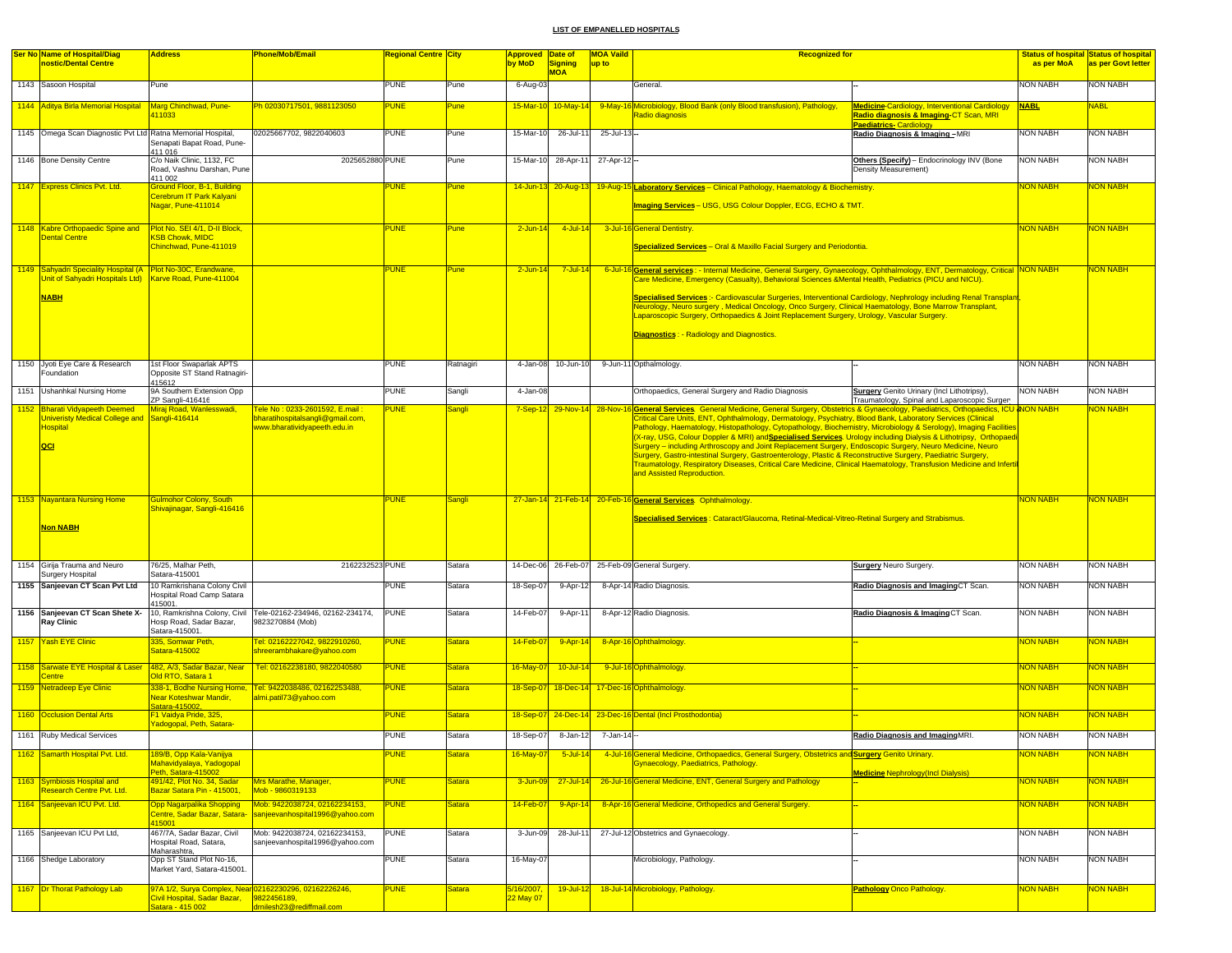| <b>Ser No Name of Hospital/Diag</b>                                              | <b>Address</b>                                                                                                      | Phone/Mob/Email                                                                                                                                                      | Regional Centre City |                           | Approved Date of |                       | <b>MOA Vaild</b> | <b>Recognized for</b>                                                                                                                                                                                                              |                                                                                                                                                                                                |                 | <b>Status of hospital Status of hospital</b> |
|----------------------------------------------------------------------------------|---------------------------------------------------------------------------------------------------------------------|----------------------------------------------------------------------------------------------------------------------------------------------------------------------|----------------------|---------------------------|------------------|-----------------------|------------------|------------------------------------------------------------------------------------------------------------------------------------------------------------------------------------------------------------------------------------|------------------------------------------------------------------------------------------------------------------------------------------------------------------------------------------------|-----------------|----------------------------------------------|
| nostic/Dental Centre                                                             |                                                                                                                     |                                                                                                                                                                      |                      |                           | by MoD           | Signing<br><b>MOA</b> | up to            |                                                                                                                                                                                                                                    |                                                                                                                                                                                                | as per MoA      | as per Govt letter                           |
| 1168 Valvekar Nursing Home                                                       | 560/58, South Sadar Bazar,<br>Solapur-413003                                                                        | 02172311812, madhuri walwekar @<br>ahoo.com                                                                                                                          | <b>PUNE</b>          | <b>Solapur</b>            | 10-Mar-06        |                       |                  | 24-Apr-14 23-Apr-16 Ophthalmology and Obstetrics and Gynecology.                                                                                                                                                                   |                                                                                                                                                                                                | <b>NON NABH</b> | <b>NON NABH</b>                              |
| 1169 Dr Aradhyes Pathology Lab                                                   | 1254 North Kasba, Behind<br>Juni Fauzdar Chawadi,<br>Solapur-413007                                                 | 02172324282, 2742442,<br>Araamib.adhvakak@e mail.com                                                                                                                 | <b>PUNE</b>          | Solapur                   | 16-May-07        | 25-Jul-11             |                  | 24-Jul-13 Microbiology, Pathology.                                                                                                                                                                                                 |                                                                                                                                                                                                | <b>NON NABH</b> | <b>NON NABH</b>                              |
| 1170 Ashwani Sahakari Rugnalaya<br>and Research Centre,                          | <mark>Solapur, North Sadar Bazar</mark><br>Solapur 413003                                                           | 02172319900, ashwani<br>nosp@yahoo.com                                                                                                                               | <b>PUNE</b>          | <b>Solapur</b>            | 18-Sep-07        | 6-Dec-13              |                  | 5-Dec-15 General Medicine, ENT, Orthopaedics, Microbiology, General<br>Surgrey, Opthalmology, Psychiatry, Obsterics and Gynaecology                                                                                                | <b>Surgery Neuro Surgery, Plastic and</b><br>Reconstructive, Genito Urinary, Traumatology an                                                                                                   | <b>NON NABH</b> | <b>VON NABH</b>                              |
|                                                                                  |                                                                                                                     |                                                                                                                                                                      |                      |                           |                  |                       |                  | Paediatrics, Dermatology, Pathology and Radio Diagnosis.                                                                                                                                                                           | Spinal Surgery,<br><b>Medicine Cardiology, Gastro Enterology,</b><br>Nephrology (Incl Dialysis), Critical Care Medicine<br>and Interventional Cardiology.<br>Radio Diagnosis & Imaging CT Scan |                 |                                              |
| 1171 Unique Hospital                                                             | 392/394 South Kasaba Main<br>Road, Solapur-413002                                                                   | 02172323211, unique hospital office @ PUNE<br>Gmail.com                                                                                                              |                      | Solapur                   |                  |                       |                  | 16-May-07 16-Aug-09 15-Aug-10 General Medicine, Orthopaedics, Obstetrics and Gynaecology.                                                                                                                                          |                                                                                                                                                                                                | <b>NON NABH</b> | <b>NON NABH</b>                              |
| 1172 Raghoji Kidney Hospital                                                     | RTO Solapur, 413001                                                                                                 | 146/2, Railways Lines, Near Nww.raghojikidneyhospital.com,                                                                                                           | <b>PUNE</b>          | Solapur                   | 4-Jan-08         | 9-Jun-14              |                  | 8-Jun-16 General Medicine and General Surgery.                                                                                                                                                                                     | <b>Surgery Genito Urinary and Laparoscopic</b><br>Surgery.<br><b>Medicine</b> Dialysis only.                                                                                                   | <b>NON NABH</b> | <mark>NON NABH</mark>                        |
| 1173 Dr Chidgupkar Hospital Pvt. Ltd. 190 Budhwar Peth Samrat                    | Chowk, Solapur-413002                                                                                               |                                                                                                                                                                      | <b>PUNE</b>          | Solapur                   |                  |                       |                  | 22-Dec-08 20-Feb-13 19-Feb-15 General Medicine, ENT, Orthopaedics, Microbiology, General<br>Surgery, Psychiatry, Obstetrics and Gynaecology, Dermatology<br>Pathology, Radio diagnosis.                                            | <b>Surgery</b> - Pediatric Surgery<br>Radio Diagnosis & Imaging-CT Scan.                                                                                                                       | <b>NABH</b>     | <b>NON NABH</b>                              |
| 1174 Basaveshwar Hospital                                                        | 207 Raviwar Peth Rajendra<br>howk Solapur PIN 413005                                                                | 02172620599                                                                                                                                                          | <b>PUNE</b>          | Solapur                   | 3-Jun-09         | $21 - July - 13$      |                  | 20-Jul-15 General Medicine, ENT, General Surgery                                                                                                                                                                                   |                                                                                                                                                                                                | <b>NON NABH</b> | <mark>NON NABH</mark>                        |
| 1175 Jagdale Mama Hospital                                                       | Barshi, Solapur PIN 413411                                                                                          | 02184222608, E mail<br>Gmha@yahoo.com                                                                                                                                | <b>PUNE</b>          | Solapur                   | 3-Jun-09         |                       |                  | 1-Jul-13 30-Jun-15 General Medicine, ENT, Orthopaedics,<br>General Surgery, Ophthalmology, Psychiatry, Obstetrics and<br>Gynaecology, Paediatrics, Dermatology, Pathology and Radio-<br><b>Diagnosis</b>                           |                                                                                                                                                                                                | <b>NON NABH</b> | <mark>NON NABH</mark>                        |
| 1176 BKL Walawalkar Hospital                                                     | Shreekshetra Dervan Taluka-<br>Chiplun,<br>Ratnagiri-415606                                                         |                                                                                                                                                                      | <b>PUNE</b>          | <u>Sawarda</u>            | 18-Sep-07        |                       |                  | 22-Dec-13 21-Dec-15 General Medicine, ENT, Microbiology, General Surgery<br>Psychiatry, Obstetrics and Gynecology, Pathology and Radio<br>Diagnosis                                                                                | <b>Radio Diagnosis and Imaging CT Scan.</b>                                                                                                                                                    | <b>NON NABH</b> | <mark>NON NABH</mark>                        |
| 1177 Thane Ultrasound Centre                                                     |                                                                                                                     |                                                                                                                                                                      | <b>PUNE</b>          | Thane                     | 3-Jun-09         | 5-Feb-10              |                  | 4-Feb-12 Radio-Diagnosis (Incl USG)                                                                                                                                                                                                | Others(Specify) Mammography                                                                                                                                                                    | <b>NON NABH</b> | <b>NON NABH</b>                              |
|                                                                                  |                                                                                                                     | 1178   Shree Ramkrishna Netralaya   A Wing, 1st Floor, Sri Balaji   Tele : 02225441139, 02225391599, PUNE                                                            |                      | <b>Thane</b>              | $14 - Jan - 13$  | $14$ -Feb-13          |                  | 13-Feb-15 General Services. Ophthalmology (Refraction, Contact Lens, Cataract Surgeries with IOL Implantation,                                                                                                                     |                                                                                                                                                                                                | <b>NON NABH</b> | <mark>NON NABH</mark>                        |
| <b>QCI</b>                                                                       | <mark>Apartments, Near Makha<sup> </sup>E.mail : </mark><br>Mali Talao, LBS Road, gmail.com,<br>Thane (West)-400601 | glucomaconsultant@                                                                                                                                                   |                      |                           |                  |                       |                  | Specialised Services. Cataract/Glaucoma, Retinal- Medical - Vitreo -Retinal Surgery, Strabismus,<br>Occuloplasty & Adenexa & Other Specialised Treatment.                                                                          |                                                                                                                                                                                                |                 |                                              |
| 1179 Dr. Shah's Laser Eye Institute C-Wing, Rathod Nagar,                        |                                                                                                                     |                                                                                                                                                                      | <b>PUNE</b>          | <mark>Kalyan West,</mark> |                  |                       |                  | 14-Jun-13 29-Aug-13 28-Aug-15 General Services: Ophthalmology (Refraction, Contact lens, Cataract surgeries with IOL                                                                                                               |                                                                                                                                                                                                | <b>NON NABH</b> | <mark>NON NABH</mark>                        |
| <b>Non NABH</b>                                                                  | Behind Raia Hotel. Near<br>KDMC, Kalyan West<br>121301, Thane                                                       |                                                                                                                                                                      |                      | Thane                     |                  |                       |                  | Implantations).                                                                                                                                                                                                                    |                                                                                                                                                                                                |                 |                                              |
| 1180 Geetanjali Hospital, AT WAI                                                 |                                                                                                                     | 2410/B, Siddhnathwadi, Near Tele: 02167220340, 02167223781,<br>Bangalow Road, Wai-412803. 9822409291 (Mob), Fax-02167220233<br>E Mail : geetanjalihospital@gmail.com | <b>PUNE</b>          | WAI                       | 14-Feb-07        | 9-Apr-07              |                  | 8-Apr-09 General Medicine, Orthopedics, General Surgery, Microbiology,<br>Blood Bank, Pathology and Radio Diagnosis.                                                                                                               |                                                                                                                                                                                                | <b>NON NABH</b> | <b>NON NABH</b>                              |
| 1181 Galaxy Hospitals Ltd                                                        | Galaxy Vidarbha Diagnostic                                                                                          |                                                                                                                                                                      | <b>HYDERABAD</b>     | Warananagar               | 14-Dec-06        | $21-Oct-13$           |                  | 20-Oct-15 General Medicine, ENT, Orthopedics, Dental, Microbiology,                                                                                                                                                                | <b>Surgery</b> Plastic & Reconstructive Surgery,                                                                                                                                               | <b>NON NABH</b> | <b>VON NABH</b>                              |
|                                                                                  | Pvt. Ltd., 12 Milestone Buildin<br>Near Lokmat Square, Wardha<br>Road, Nagpur-12                                    |                                                                                                                                                                      |                      |                           |                  |                       |                  | Obstetrics & Gynecology, Paediatrics and Pathology.                                                                                                                                                                                | <b>Genito Urinary Surgery, Gastro Intestinal Surger</b><br><b>Traumatology and Laparoscopic Surgery.</b><br><b>Medicine Cardiology and Critical Care Medicine.</b>                             |                 |                                              |
| 1182 Babina Healthcare & Hospitality RIMS Road, Lalambung,<br>ndustries Pvt Ltd. | mphal, Manipur-795001                                                                                               | Dr KH Shyamochandra Singh, General GUWAHATI<br>Manager, 0385-2415551, 0385-                                                                                          |                      | <b>Imphal</b>             | 2-Feb-07         | $19 - Apr - 14$       |                  | 18-Apr-16 Microbiology, Pathology and Radio Diagnosis.                                                                                                                                                                             | Radio diagnosis & Imaging: CT Scan<br>and MRI.                                                                                                                                                 | <b>NON NABH</b> | <mark>NON NABH</mark>                        |
| Babina Diagnostic Centre.                                                        |                                                                                                                     | 2412410, Email:                                                                                                                                                      |                      |                           |                  |                       |                  |                                                                                                                                                                                                                                    |                                                                                                                                                                                                |                 |                                              |
| 1183 Shija Hospital & Research<br>Centre                                         | Langol, Lamphelpat, Imphal,<br>Manipur-795004                                                                       | ccounts@babinadiagnostics.com<br>Dr Kh Palin, MD, 0385-2414214,<br>9612160112, Email:<br>contact@shijahospitals.com                                                  | <b>GUWAHATI</b>      | <b>Imphal</b>             | 27-May-05        | $29$ -Jul-14          |                  | 28-Jul-16 General Medicine, ENT, Orthopaedics, Microbiology, General<br>Surgery, Ophthalmology, Psychiatry, Obstetrics & Gynaecology,<br>Paediatrics, Pathology and Radio Diagnosis.                                               | <b>Surgery - Plastic and Reconstructive Surgery,</b><br>Genito Urinary Surgery (including Lithotripsy) and<br>Laparascopic Surgery.                                                            | NON NABH        | <b>NON NABH</b>                              |
| 1184 Catholic Medical Centre,                                                    | Koirengei, PB No 128, Imphal,<br>Manipur-795001                                                                     |                                                                                                                                                                      | <b>GUWAHATI</b>      | Imphal                    | 27-May-05        | 29-Jul-09             |                  | 28-Jul-10 General Medicine, Orthopaedics, ENT, General Surgery,<br>Obstetrics & Gynaecology and Paediatrics.                                                                                                                       | <b>Surgery - Gastro-Intestinal Surgery and</b><br>Laparoscopic Surgery.                                                                                                                        | NON NABH        | <b>NON NABH</b>                              |
| 1185 Hope Clinic                                                                 | Don Bosco Road,<br>aitumkhrah, Shillong-793003                                                                      |                                                                                                                                                                      | <b>GUWAHATI</b>      | Shillong                  |                  | 27-May-05 26-May-12   |                  | 25-May-12 Dermatology.                                                                                                                                                                                                             |                                                                                                                                                                                                | <b>NON NABH</b> | <b>NON NABH</b>                              |
| 1186 Memorial Clinic                                                             | Wallang House, Three Pines<br>Colony, Laban, Shillong-<br>793004                                                    |                                                                                                                                                                      | <b>GUWAHATI</b>      | Shillong                  | 27-May-05        | 1-Aug-05              |                  | 31-Jul-07 Microbiology and Pathology.                                                                                                                                                                                              |                                                                                                                                                                                                | <b>NON NABH</b> | <b>NON NABH</b>                              |
| 1187 Woodland Hospital                                                           | <mark>Meghalaya)</mark>                                                                                             | Voodlandhospital@yahoo.co.in                                                                                                                                         | <b>GUWAHATI</b>      | <b>Shillong</b>           | $27$ -May-05     |                       |                  | 1-Sep-12 31-Aug-16 General Medicine, ENT, Orthopaedics, Dental, Microbiology,<br>ieneral Surgery, Obstefrics and Gynaecology,<br>Dermatology, Pathology and Radio Diagnosis.                                                       | <b>Surgery</b> Genito Urinary and Laparoscopic<br>Medicine Neuro Medicine, Cardiology (non-<br>invasive) and Nephrology including Dialysis.<br>Radiodiagnosis/Imaging - CT Scan and MRI        | <b>NABL</b>     | <b>NABL</b>                                  |
| 1188 Oral Health Centre                                                          | NL Complex, Dhankheti,<br>Shillong-793001                                                                           |                                                                                                                                                                      | <b>GUWAHATI</b>      | Shillong                  | 27-May-05        |                       |                  | Dental.                                                                                                                                                                                                                            |                                                                                                                                                                                                | <b>NON NABH</b> | <b>NON NABH</b>                              |
| 1189 Bethel Medical Centre                                                       | Upper Chandmari Kohima,<br>Nagaland-797001                                                                          | Phone 03702224202, 2223216, Mob-<br>9436005702                                                                                                                       | <b>GUWAHATI</b>      | Kohima                    |                  | 27-May-05 20-Mar-09   |                  | 19-Mar-10 General Medicine, ENT, Orhopaedics, Dental, Microbiology,<br>General Surgery, Obstetrics and Gynaecology, Dermatology,<br>Pathology and Radio Diagnosis.                                                                 | <b>Surgery</b> - Genito Urinary, Gastro Intestinal<br>Surgery and Laparoscopic Surgery.<br>Medicine - Respiratory Diseases and Gastro<br>Enterology.                                           | <b>NON NABH</b> | <b>NON NABH</b>                              |
| 1190 Pondicherrry Institute of Medical Ganapathy, Cheltikulam,                   |                                                                                                                     | <u> Fel: 04132256271, 2626272, (Dr.</u>                                                                                                                              | <b>CHENNAI</b>       | Pondicherry               | 22-Nov-06        |                       |                  | 1-Jul-13 30-Jun-15 General Medicine, ENT, Orthopedics, Dental, Microbiology,                                                                                                                                                       |                                                                                                                                                                                                | <b>NON NABH</b> | NON NABH                                     |
| <b>Sciences</b><br>1191 Aravind Eye Hospital                                     | Kalpet, Pondicherry-605014<br><b>Cuddalore Main Road,</b>                                                           | James Gnanadas, Dir).<br>pims@mmm.com<br>04524356100(Mr Srinivasan, Dir),                                                                                            | <b>CHENNAI</b>       | Pondicherry               |                  |                       |                  | General Surgery, Ophthalmology, Psychiatry, Blood Bank (Blood<br>Transfusion only), Obstetrics & Gynecology, Paediatrics,<br>Dermatology, Pathology and Radio Diagnosis including USC<br>4-Jan-08 17-Apr-14 16-Apr-16 Opthalmology |                                                                                                                                                                                                | <b>NON NABH</b> | <b>NON NABH</b>                              |
|                                                                                  | Thavalakuppam,<br>Pondicherry-605007                                                                                | arvind@arvind.org.com                                                                                                                                                |                      |                           |                  |                       |                  |                                                                                                                                                                                                                                    |                                                                                                                                                                                                |                 |                                              |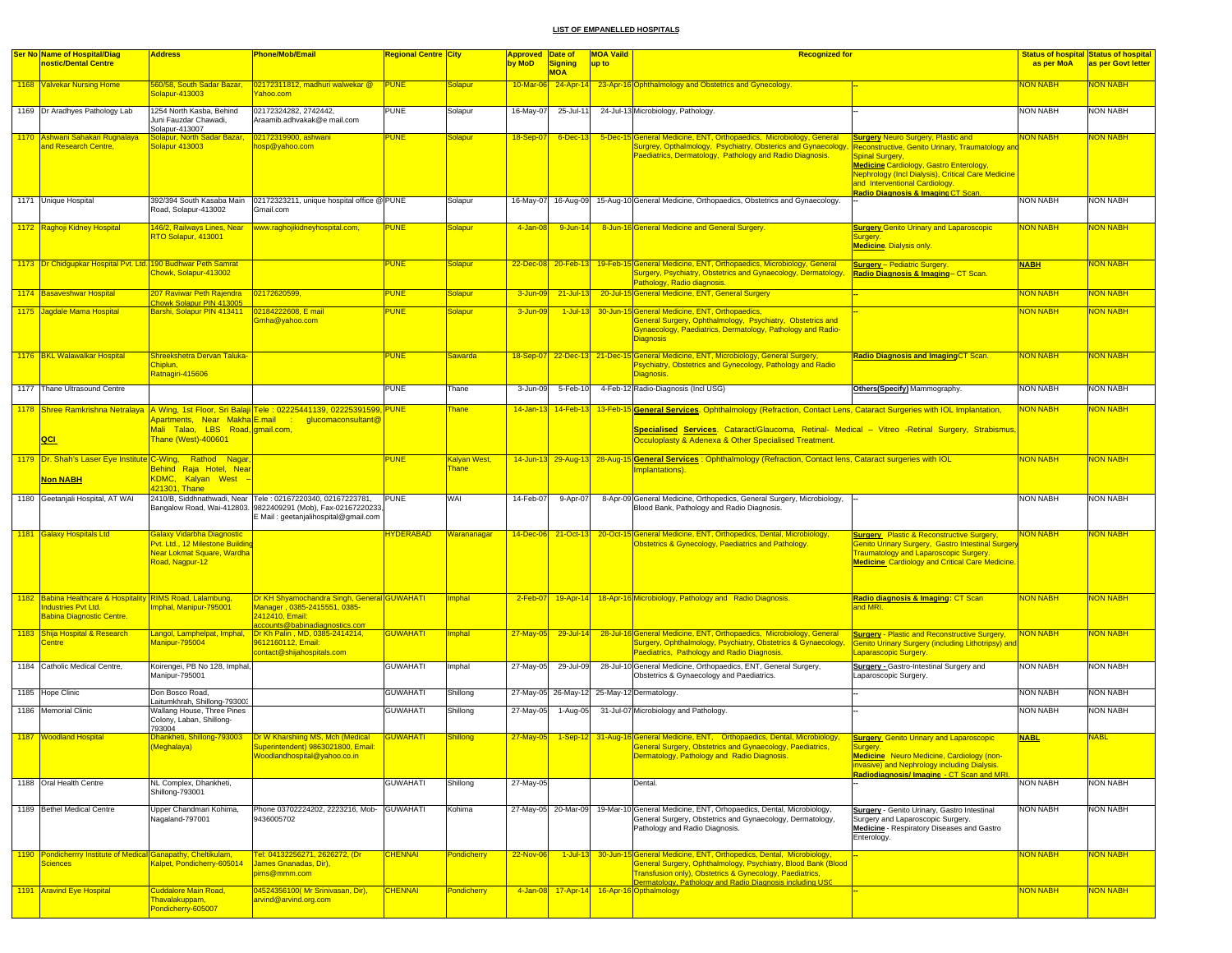|      | Ser No Name of Hospital/Diag                                                             | <b>Address</b>                                                        | <b>Phone/Mob/Email</b>                                                                           | Regional Centre City           |                  | Approved Date of       |                                | <b>MOA Vaild</b> | <b>Recognized for</b>                                                                                                                                                                                                                 |                                                                                                        |                 | <b>Status of hospital Status of hospital</b> |
|------|------------------------------------------------------------------------------------------|-----------------------------------------------------------------------|--------------------------------------------------------------------------------------------------|--------------------------------|------------------|------------------------|--------------------------------|------------------|---------------------------------------------------------------------------------------------------------------------------------------------------------------------------------------------------------------------------------------|--------------------------------------------------------------------------------------------------------|-----------------|----------------------------------------------|
|      | nostic/Dental Centre                                                                     |                                                                       |                                                                                                  |                                |                  | by MoD                 | <b>Signing</b>                 | up to            |                                                                                                                                                                                                                                       |                                                                                                        | as per MoA      | as per Govt letter                           |
|      |                                                                                          |                                                                       |                                                                                                  |                                |                  |                        | <b>MOA</b>                     |                  |                                                                                                                                                                                                                                       |                                                                                                        |                 |                                              |
|      | 1192 Sri Manakula Vinayagar Medical Kalitheerthal Kuppam,<br><b>College and Hospital</b> | Pondicherry-605107                                                    | <u> Fel: 9381828096, 04132643000 (Mr R CHENNAI</u><br>Krishnaraj)                                |                                | Pondicherry      | 22-Dec-08              | $11$ -Jun-14                   |                  | 10-Jul-16 General Medicine, ENT, Orthopaedics, Microbiology, General<br>Surgery, Ophthalmology, Blood Bank (Only Blood Transfusion),<br>Obstetrics and Gynaecology, Paediatrics, Dermatology, Pathology<br>Radio diagnosis (Incl USG) |                                                                                                        | <b>JON NABH</b> | <u> NABH</u>                                 |
|      | 1193 Sandhu Eye Hospital,                                                                | Fateh Complex Chandigarh                                              |                                                                                                  | <b>CHANDIMANDIR Nawanshahr</b> |                  |                        |                                |                  | 27-Aug-13 19-Sep-13 18-Sep-15 General Ophthalmology.                                                                                                                                                                                  |                                                                                                        | <b>NON NABH</b> | <b>VON NABH</b>                              |
|      |                                                                                          | Road, Nawanshahr Shahed                                               |                                                                                                  |                                |                  |                        |                                |                  |                                                                                                                                                                                                                                       |                                                                                                        |                 |                                              |
|      | Non NABH                                                                                 | <b>Bhagat Singh Nagar, Punjab</b>                                     |                                                                                                  |                                |                  |                        |                                |                  | <u> Specialized Services : Glaucoma.</u>                                                                                                                                                                                              |                                                                                                        |                 |                                              |
| 1194 | Ivy Healthcare Infrastructure                                                            | <b>Chandigarh Nawanshahr</b>                                          |                                                                                                  | <b>CHANDIMANDIR Nawanshahr</b> |                  | 12/12/2013             | $9 - Jan - 14$                 | $8 - Jan-16$     | 6 <mark> General Services</mark> : General Medicine, General Surgery, Obstetrics and Gynaecology, Paediatrics, Orthopaedics, IC <b>U</b> NON NABH                                                                                     |                                                                                                        |                 | <b>VON NABH</b>                              |
|      | <b>Private Limited</b>                                                                   | Road, Nawanshahr-144514,<br>Punjab                                    |                                                                                                  |                                |                  | 02 Jun 14              |                                |                  | & Critical Care Units and ENT.                                                                                                                                                                                                        |                                                                                                        |                 |                                              |
|      |                                                                                          |                                                                       |                                                                                                  |                                |                  |                        |                                |                  | Laboratory Services: Haematology, Biochemistry, and Microbiology.                                                                                                                                                                     |                                                                                                        |                 |                                              |
|      | <b>NON NABH</b>                                                                          |                                                                       |                                                                                                  |                                |                  |                        |                                |                  | Imaging Services: X-ray, Mammography, USG, USG Doppler, Contrast Studies, ECHO and TMT.                                                                                                                                               |                                                                                                        |                 |                                              |
|      |                                                                                          |                                                                       |                                                                                                  |                                |                  |                        |                                |                  | <b>Specialised Services: Orthopaedic Surgery-including arthroscopy and Joint Replacement Surgery, Endoscopic</b>                                                                                                                      |                                                                                                        |                 |                                              |
|      |                                                                                          |                                                                       |                                                                                                  |                                |                  |                        |                                |                  | Surgery, Neuro Surgery, Gastro Intestinal Surgery, Gastroenterology, Plastic and Reconstructive Surgery, Onco                                                                                                                         |                                                                                                        |                 |                                              |
|      |                                                                                          |                                                                       |                                                                                                  |                                |                  |                        |                                |                  | Pathology, Respiratory Diseases, Traumatology, Critical Care Medicine and Clinical Haematology.<br>Addendum to annexure 13 to MOD/GOI letter No 22B(04/2013/WE/D(Res.1) dated 12 Dec 2013                                             |                                                                                                        |                 |                                              |
|      |                                                                                          |                                                                       |                                                                                                  |                                |                  |                        |                                |                  | Specialised Services :- Cardiology (Consultation & Diagnostic), Interventional Cardiology, Cardiothoracic Surgery,                                                                                                                    |                                                                                                        |                 |                                              |
|      |                                                                                          |                                                                       |                                                                                                  |                                |                  |                        |                                |                  | Psvchiatrv.                                                                                                                                                                                                                           |                                                                                                        |                 |                                              |
|      |                                                                                          |                                                                       |                                                                                                  |                                |                  |                        |                                |                  | <mark>Imaging Facilities : CT Scan.</mark>                                                                                                                                                                                            |                                                                                                        |                 |                                              |
|      | 1195 Dr. Pradeep Imaging &                                                               | V6, Jain Nagar Opp. Hotel                                             | PH-01732 222560/656560                                                                           | <b>Ambala Cantt</b>            | Jagadhari        |                        |                                |                  | 22-Dec-08 10-Mar-14 9-Mar-16 Radio diagnosis (Incl USG & Color Doppler).                                                                                                                                                              | Radio Diagnosis & Imaging - CT Scan, MRI.                                                              | NON NABH        | <b>NON NABH</b>                              |
|      | Diagnostic Centre (Pradeep                                                               | Sapphire, Yamuna Nagar                                                | 0173222156/9812021560                                                                            |                                |                  |                        |                                |                  |                                                                                                                                                                                                                                       | Others (Specify) - Mammography.                                                                        |                 |                                              |
|      | <b>MRI, CT Scan &amp; Ultrasound</b><br>Centre)                                          | Road, Jagadhri-135 001                                                |                                                                                                  |                                |                  |                        |                                |                  |                                                                                                                                                                                                                                       |                                                                                                        |                 |                                              |
|      | 1196 Oxford Hospital Pvt Ltd                                                             | 305, Lajpat Nagar Bhagwan,                                            | Mr HS Dhillon (MD), 0181-5080752.                                                                | JALANDHAR                      | Jalandhar        |                        |                                |                  | 29-Oct-04 13-Mar-14 14-Mar-16 Emergency Services.                                                                                                                                                                                     | <b>Surgery-Neuro Surgery, Cardio Thoracic,</b>                                                         | <b>NON NABH</b> | <b>VON NABH</b>                              |
|      |                                                                                          | nahavir Marg, Near Nakodar<br>Chowk, Jalandhar- 144001                | 2272236, 2233999, 9872860217                                                                     |                                |                  |                        |                                |                  |                                                                                                                                                                                                                                       | Vascular Surgery, Spinal and Endovascular<br>Surgery.                                                  |                 |                                              |
|      |                                                                                          |                                                                       |                                                                                                  |                                |                  |                        |                                |                  |                                                                                                                                                                                                                                       | Medicine-Neuro medicine, Cardiology,                                                                   |                 |                                              |
|      |                                                                                          |                                                                       |                                                                                                  |                                |                  |                        |                                |                  |                                                                                                                                                                                                                                       | <b>Endocrinology and Interventional Cardiology.</b>                                                    |                 |                                              |
|      | 1197 Maan Diagnostic & Research<br>Centre Pvt Ltd,                                       | 201 Gujral Nagar, Near TV<br>Centre Jalandhar 144001                  |                                                                                                  | <b>JALANDHAR</b>               | Jalandhar        |                        | 8-Jul-05 10-Aug-05             |                  | 9-Aug-07 Radio Diagnosis including Ultra Sonography.                                                                                                                                                                                  | Radio Diagnosis & Imaging CT Scan.                                                                     | <b>NON NABH</b> | NON NABH                                     |
|      | 1198 Kap Scan & Diagnostic Centre                                                        | 417, Adarsh Nagar                                                     | Dr Ashish Kalra (MD), 0181-2205293, JALANDHAR                                                    |                                | <b>Jalandhar</b> | 16-Nov-05              |                                |                  | 1-Apr-13 31-Mar-15 USG, Color Doppler, Mammography and Radio Diagnosis.                                                                                                                                                               | CT Scan.                                                                                               | NON NABH        | <b>JON NABH</b>                              |
|      | Pvt Ltd                                                                                  | Gapurthala Chowk , Jalandhar 9814064909, 9872464080                   |                                                                                                  |                                |                  |                        |                                |                  |                                                                                                                                                                                                                                       |                                                                                                        |                 |                                              |
|      | 1199 Satyam Hospital & Trauma                                                            | <b>Kapurthala Chowk Adarsh</b>                                        | Dr Rajesh Pasricha (MD), 0181-                                                                   | <b>JALANDHAR</b>               | <b>Jalandhar</b> |                        | $26$ -Jul-14                   |                  |                                                                                                                                                                                                                                       | <b>Surgery Neuro Surgery and Traumatology.</b>                                                         | <b>NON NABH</b> | NON NABH                                     |
|      | Centre                                                                                   | Nagar Jalandhar                                                       | <mark>2470200, 2570400, 9876609795,</mark>                                                       |                                |                  | 13-Jan-06              |                                |                  | 25-Jul-16 Obstetrics and Gynaecology.                                                                                                                                                                                                 |                                                                                                        |                 |                                              |
|      | 1200 Tagore Hospital and Heart Care Banda Bahadur Nagar                                  |                                                                       | 9357206884<br>Dr Vijay Mahajan (MD), 0181-                                                       | <b>JALANDHAR</b>               | Jalandhar        | 0/29/04,               | $1-May-13$                     |                  | 30-Apr-15 Medicine, Orthopaedics, General Surgery, Anaesthesia, Blood Surgery - Cardio throracic and Genito Urinary.,                                                                                                                 |                                                                                                        | <b>NON NABH</b> | <b>VON NABH</b>                              |
|      | Centre                                                                                   | Mahavir Marg Jalandhar -                                              | 2254441/42, 229332, 2203388,                                                                     |                                |                  | 04 Jan 08              |                                |                  | Bank, Pathology, Radio Diagnosis and Emergency.                                                                                                                                                                                       | aparoscopic Surgery,                                                                                   |                 |                                              |
|      |                                                                                          | 144008.                                                               | 9814157725                                                                                       |                                |                  |                        |                                |                  |                                                                                                                                                                                                                                       | Medicine- Cardiology,                                                                                  |                 |                                              |
|      |                                                                                          |                                                                       |                                                                                                  |                                |                  |                        |                                |                  |                                                                                                                                                                                                                                       | <b>Nephrology and Interventional Cardiology,</b><br><b>Neurology, &amp; Gastro enterology.</b>         |                 |                                              |
|      |                                                                                          |                                                                       |                                                                                                  |                                |                  |                        |                                |                  |                                                                                                                                                                                                                                       | Paediatrics-Cardiology.                                                                                |                 |                                              |
|      | 1201 Dhingra Clinical Lab                                                                |                                                                       | 372 Shaheed Udham Singh   Dr US Ghai (MD), 0181-2277837,                                         | <b>JALANDHAR</b>               | Jalandhar        |                        |                                |                  | 16-May-07 28-May-08 27-May-10 Microbiology, Pathology.                                                                                                                                                                                |                                                                                                        | <b>NON NABH</b> | <b>NON NABH</b>                              |
|      |                                                                                          | Nagar Market, Opp TV Centre 2227800, 09876065433<br>Jalandhar-144001. |                                                                                                  |                                |                  |                        |                                |                  |                                                                                                                                                                                                                                       |                                                                                                        |                 |                                              |
|      | 1202 Thind Eye Hospital Ltd,                                                             | 44003                                                                 | 101 Model Town, Jalandhar- Dr Jaswant Singh Thind, 0181-<br>275525, 2277525, 9814061060          | <b>JALANDHAR</b>               | <b>Jalandhar</b> | 14-Dec-06              | $25 -$ Jul-13                  |                  | 24-Jul-15 Ophthalmology.                                                                                                                                                                                                              |                                                                                                        | NON NABH        | <b>JON NABH</b>                              |
|      |                                                                                          |                                                                       |                                                                                                  |                                |                  |                        |                                |                  |                                                                                                                                                                                                                                       |                                                                                                        |                 |                                              |
|      | 1203 Ghai hospital                                                                       | <u>Nagar</u>                                                          | 661A & B, Guru Teg Bahadur Dr US Ghai,( MD) Tel : 01813298637, JALANDHAR<br>876065433            |                                | <b>Jalandhar</b> |                        |                                |                  | 4-Jan-08 21-Feb-14 20-Feb-16 General Medicine, ENT, Orthopaedics, General Surgery, Blood<br>Bank (Blood transfusion), Pathology.                                                                                                      | <b>Surgery Neuro Surgery, Plastic and</b><br><b>Reconstructive, Genito Urinary, Gastro Intestinal,</b> | <b>NON NABH</b> | <mark>NON NABH</mark>                        |
|      |                                                                                          | Jalandhar-144003                                                      |                                                                                                  |                                |                  |                        |                                |                  |                                                                                                                                                                                                                                       | Fraumatology, Spinal, Laparoscopic Surgery.                                                            |                 |                                              |
|      | 1204 Orthonova Joint and Trauma                                                          | Nakodar Road, Near Nari                                               | Dr Harprit Singh (MD), 0181-5080682, JALANDHAR                                                   |                                | <b>Jalandhar</b> |                        |                                |                  | 29-Oct-04 18-Sep-12 17-Sep-14 Orthopaedics.                                                                                                                                                                                           | <b>Surgery Joint Replacement Surgery.</b>                                                              | <b>NON NABH</b> | NON NABH                                     |
|      | Hospital,                                                                                | Niketan Jalandhar City                                                | 9779944646, 9814644646                                                                           |                                |                  |                        |                                |                  |                                                                                                                                                                                                                                       |                                                                                                        |                 |                                              |
|      |                                                                                          | Jalandhar.                                                            |                                                                                                  |                                |                  |                        |                                |                  |                                                                                                                                                                                                                                       |                                                                                                        |                 |                                              |
|      | 1205 BBC Heart Care Pruthi Hospital 301, Lajpat Nagar, Jalandhar                         | City, Punjab                                                          |                                                                                                  | <b>JALANDHAR</b>               | Jalandhar        |                        | 6-Aug-03 30-Sep-14 30-Mar-15 - |                  |                                                                                                                                                                                                                                       | <b>Surgery Cardio Thoracic Surgery and Vascular NABH</b><br>Surgery                                    |                 | <b>NON NABH</b>                              |
|      |                                                                                          |                                                                       |                                                                                                  |                                |                  |                        |                                |                  |                                                                                                                                                                                                                                       | <b>Medicine Cardiology (consultation and</b>                                                           |                 |                                              |
|      | 1206 Baba Budha Sahib Cardaac                                                            | 301 Lajpat Nagar Jalandhar                                            | Mr Jaswinder Sharma Sr Manager                                                                   | <b>JALANDHAR</b>               | <b>Jalandhar</b> | 1/13/2006,             | 30-Sep-14 29-Sep-16 -          |                  |                                                                                                                                                                                                                                       | diagnostics) and Interventional Cardiology<br><b>Surgery Cardio Thoracic Surgery and Vascular</b>      | NON NABH        | NON NABH                                     |
|      | Centre,                                                                                  | City, Jalandhar-144001,                                               | (Marketing), 0181-2222244/66/88/89.                                                              |                                |                  | 15 Mar 10              |                                |                  |                                                                                                                                                                                                                                       | Surgery                                                                                                |                 |                                              |
|      |                                                                                          |                                                                       | 9815015704, Email:                                                                               |                                |                  |                        |                                |                  |                                                                                                                                                                                                                                       | <b>Medicine_Cardiology and Interventional</b>                                                          |                 |                                              |
|      |                                                                                          |                                                                       | bbcheartcare@vsnl.com                                                                            |                                |                  |                        |                                |                  |                                                                                                                                                                                                                                       | Cardiology.<br><b>Paediatrics Cardiology.</b>                                                          |                 |                                              |
|      |                                                                                          |                                                                       |                                                                                                  |                                |                  |                        |                                |                  |                                                                                                                                                                                                                                       | <b>Surgery</b> - Neuro Surgery                                                                         |                 |                                              |
|      |                                                                                          |                                                                       |                                                                                                  |                                |                  |                        |                                |                  |                                                                                                                                                                                                                                       | <b>Medicine</b> - Neuro Medicine, Nephrology)                                                          |                 |                                              |
|      | 1207 Kidney Hospital and Lifeline<br>medical institutions,                               | 63/64 Waryam Nagar Cool                                               | Dr RS Chahal (MD), 0181-2440252.<br>Road, Jalandhar, Pin 144 001 2272236, 9814068069, 9814678313 | JALANDHAR                      | <b>Jalandhar</b> | 10/29/04,<br>15 Oct 04 |                                |                  | 1-Apr-14 31-Mar-16 Blood Bank.<br>(General Medicine, General Surgery, Paediatrics) (Addendum to Surgery. Paediatric Surgery, Oncology Surgery,                                                                                        | <b>Surgery - Genito Urinary and Labarascopic</b>                                                       | <b>NON NABH</b> | <b>NON NABH</b>                              |
|      |                                                                                          |                                                                       |                                                                                                  |                                |                  |                        |                                |                  | Annexure 11A To GOI MoD letter No. 24(8)/03/US(WE)/D(Res) d Gastro Intestinal Surgery.                                                                                                                                                |                                                                                                        |                 |                                              |
|      |                                                                                          |                                                                       |                                                                                                  |                                |                  |                        |                                |                  | 29.10.2004.)                                                                                                                                                                                                                          | Medicine - Gastro enterology, Nephrology.                                                              |                 |                                              |
|      |                                                                                          |                                                                       |                                                                                                  |                                |                  |                        |                                |                  |                                                                                                                                                                                                                                       | Paediatrics - Neonatology.                                                                             |                 |                                              |
|      |                                                                                          |                                                                       |                                                                                                  |                                |                  |                        |                                |                  |                                                                                                                                                                                                                                       | Pathology - AIDS & Virology and Transfusion<br>Medicine.                                               |                 |                                              |
|      |                                                                                          |                                                                       |                                                                                                  |                                |                  |                        |                                |                  |                                                                                                                                                                                                                                       | Others (Specify) - Renal Transplantation.                                                              |                 |                                              |
|      |                                                                                          |                                                                       |                                                                                                  |                                |                  |                        |                                |                  |                                                                                                                                                                                                                                       | <b>Lithotripsy and Urodynamics, Pediatric Urology.</b>                                                 |                 |                                              |
|      |                                                                                          |                                                                       |                                                                                                  |                                |                  |                        |                                |                  |                                                                                                                                                                                                                                       |                                                                                                        |                 |                                              |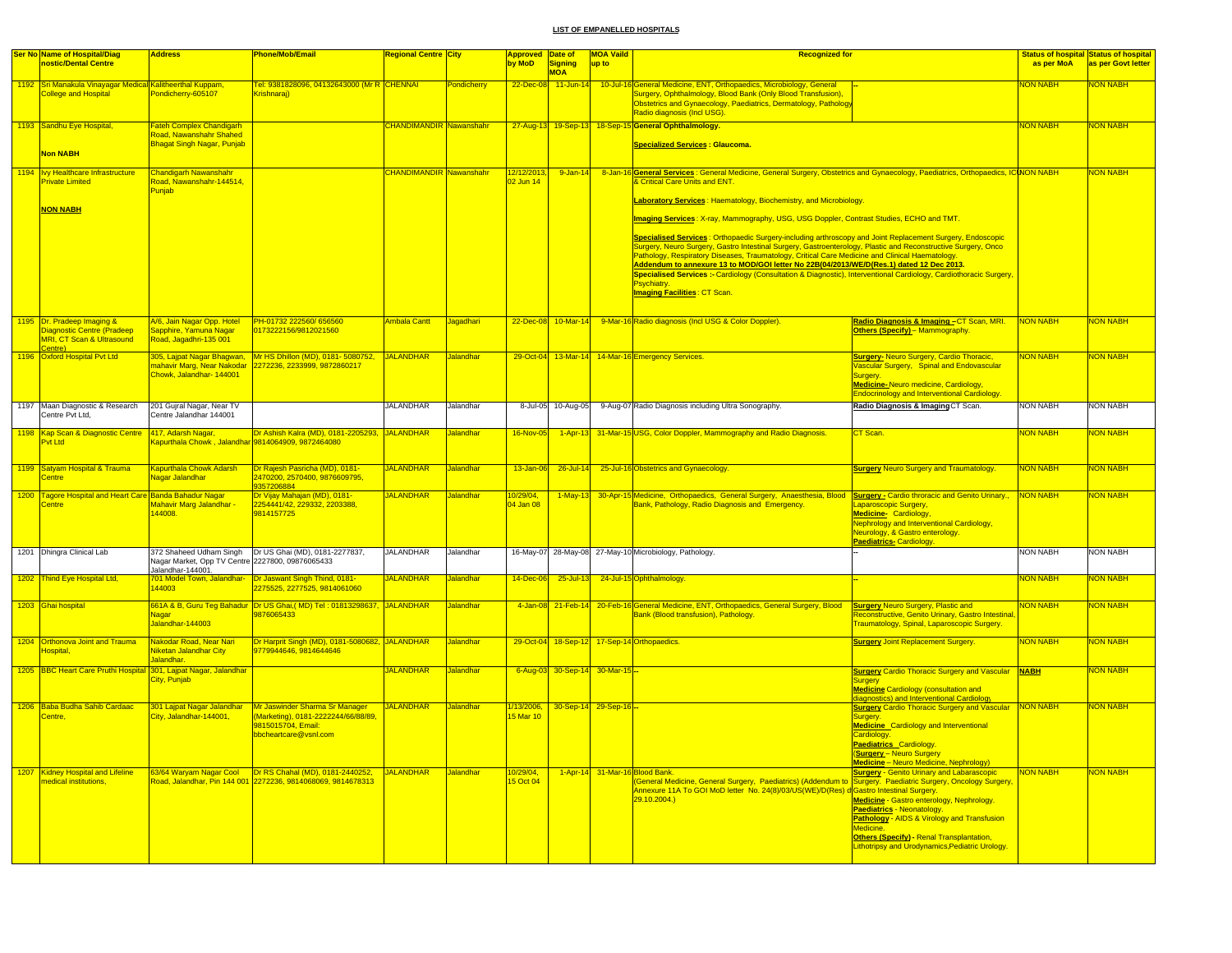| <b>Ser No Name of Hospital/Diag</b><br>nostic/Dental Centre                                                                               | <b>Address</b>                                                                                           | Phone/Mob/Email                                                                                        | <b>Regional Centre City</b> |                  | <b>Approved Date of</b> |                              | <b>MOA Vaild</b>                         | <b>Recognized for</b>                                                                                                                                                                                                                                                                                                                                                                                                                                                                                                                                                                                                                                                                    |                                                                                                                                                                                                                                                                                                                                                                                                                                                                                                                                                                         |                 | <b>Status of hospital Status of hospital</b> |
|-------------------------------------------------------------------------------------------------------------------------------------------|----------------------------------------------------------------------------------------------------------|--------------------------------------------------------------------------------------------------------|-----------------------------|------------------|-------------------------|------------------------------|------------------------------------------|------------------------------------------------------------------------------------------------------------------------------------------------------------------------------------------------------------------------------------------------------------------------------------------------------------------------------------------------------------------------------------------------------------------------------------------------------------------------------------------------------------------------------------------------------------------------------------------------------------------------------------------------------------------------------------------|-------------------------------------------------------------------------------------------------------------------------------------------------------------------------------------------------------------------------------------------------------------------------------------------------------------------------------------------------------------------------------------------------------------------------------------------------------------------------------------------------------------------------------------------------------------------------|-----------------|----------------------------------------------|
|                                                                                                                                           |                                                                                                          |                                                                                                        |                             |                  | by MoD                  | <b>Signing</b><br><b>MOA</b> | up to                                    |                                                                                                                                                                                                                                                                                                                                                                                                                                                                                                                                                                                                                                                                                          |                                                                                                                                                                                                                                                                                                                                                                                                                                                                                                                                                                         | as per MoA      | as per Govt letter                           |
| 1208 Joshi Hospital                                                                                                                       |                                                                                                          | 2621888, 9417007288, Email:<br>joshihospital@yahoo.com                                                 |                             | Jalandhar        | 3-Jun-09                | $5$ -Jul-14                  |                                          | 4-Jul-16 General Medicine, Orthopaedics, General Surgery, Blood Bank Surgery Neuro- Surgery, Plastic and<br>(Only Blood Transfusion) and Pathology                                                                                                                                                                                                                                                                                                                                                                                                                                                                                                                                       | Reconstructive, Vascular Surgery, Traumatology<br>Joint Replacement Surgery, Spinal Surgery<br><b>Medicine</b> Cardiology, Gastro-enterology and<br><b>Interventional Cardiology</b><br><b>Others (Specify) Physiotherapy</b>                                                                                                                                                                                                                                                                                                                                           | NON NABH        | <b>NON NABH</b>                              |
| 1209 Apollo Multispeciality Dental<br>Clinic,                                                                                             | Hoshiarpur Road, Rama<br>Mandi, Jalandhar Cantt.                                                         | Dr Col Ajay Mohan, 9914143108,<br>9814763107, Email:<br>dentalapollo@yahoo.com                         | <b>JALANDHAR</b>            | Jalandhar        |                         | 22-Dec-08 10-Jan-09          |                                          | 9-Jan-11 Dental. (Incl Dental Lab).                                                                                                                                                                                                                                                                                                                                                                                                                                                                                                                                                                                                                                                      |                                                                                                                                                                                                                                                                                                                                                                                                                                                                                                                                                                         | <b>NON NABH</b> | <b>NON NABH</b>                              |
| 1210 Mann Mediciti Hosptial                                                                                                               | SUS Nagar, Near TV Centre<br>Jalandhar. Adda Khambra,<br>Nakodar Road, Jalandhar                         | Dr JS Manna (MD), 0181-5032000,<br>9815157000                                                          | <b>JALANDHAR</b>            | <b>Jalandhar</b> | 15-Mar-10               | $10 - Apr - 13$              |                                          | 9-Apr-15 General Medicine, Orthopaedics, Dental, Obstetrics and<br>Gynaecology, Pathology, Radio diagnosis                                                                                                                                                                                                                                                                                                                                                                                                                                                                                                                                                                               | <b>Surgery - Neuro Surgery, Plastic and</b><br>Reconstructive Surgery, Cardio Thoracic Surgery<br>Vascular Surgery, Joint Replacement Surgery.<br>Medicine - Cardiology, Gastro enterology,<br>Nephrology, Oncology (Medical) Interventional<br>Cardiology.<br>Radio Diagnosis & Imaging- CT Scan.                                                                                                                                                                                                                                                                      | <b>NON NABH</b> | <mark>NON NABH</mark>                        |
| 1211 Neuro Psychiatric Hospital                                                                                                           | 309 New Jawahar Nagar<br>Jalandhar-144001                                                                | Dr Sarbjit Singh (MD), 0181-2225850, JALANDHAR<br>9814060371                                           |                             | Jalandhar        |                         |                              | 15-Mar-10 1-May-14 30-Apr-16 Psychiatry. |                                                                                                                                                                                                                                                                                                                                                                                                                                                                                                                                                                                                                                                                                          |                                                                                                                                                                                                                                                                                                                                                                                                                                                                                                                                                                         | <b>NON NABH</b> | <b>NON NABH</b>                              |
| 1212 Ranjit Hospital, Chest and<br>Sleeep Care Centre                                                                                     | Patel Chowk, Jalandhar-<br>144008.                                                                       | Dr US Ghai (MD), 0181-2277837,<br>9876065433                                                           | <b>JALANDHAR</b>            | Jalandhar        |                         |                              | 15-Mar-10 7-May-12 6-May-14 --           |                                                                                                                                                                                                                                                                                                                                                                                                                                                                                                                                                                                                                                                                                          | Medicine - Respiratory.                                                                                                                                                                                                                                                                                                                                                                                                                                                                                                                                                 | <b>NON NABH</b> | <b>NON NABH</b>                              |
| 1213 Patel Hospital Pvt Ltd,                                                                                                              | Civil Lines.<br>Jalandhar - 144 001                                                                      | Dr Sudarshan Kumar Sharma (MD), JALANDHAR<br>0181-3041000, 0181-3041163,<br>9357327414                 |                             | <b>Jalandhar</b> |                         |                              |                                          | 15-Mar-10 29-Apr-14 28-Apr-16 General Medicine, ENT, Orthopaedics, General Surgery, Blood<br>Bank (only Blood Transfusion), Obstetrics and Gynaecology,<br>Dermatology, Pathology Radio diagnosis                                                                                                                                                                                                                                                                                                                                                                                                                                                                                        | <b>Surgery</b> - Plastic and Reconstructive Surgery,<br><b>Senito Urinary Surgery, Gastro Intestinal Surgery</b><br>Traumatology, Joint Replacement Surgery, Spinal<br>Surgery, Laparascopic Surgery<br><b>Medicine - Respiratory Diseases, Gastro</b><br>enterology, Nephrology, Clinical Haematology,<br><b>Oncology (Medical), Critical Care Medicine,</b><br>Radiotherapy, Nuclear Medicine.<br>Radio diagnosis & Imaging- CT Scan,<br>Interventional and Vascular Radiology.<br>Pathology - Onco Patholog, Transfusion<br>Medicine.<br>Others (Specify) - Urology. | <b>NON NABH</b> | NON NABH                                     |
| 1214 Mahajan Eye Hospital and<br><b>Maternity Home</b><br>QCI                                                                             | 111-Shaheed Udham Singh<br>Jagar, Jalandhar-144001                                                       | Tele: 0181-2227608, 4618411, E.mail JALANDHAR<br>vjmahajan183@gmail.com,<br>www.mahajaneyehospital.com |                             | Jalandhar        | $7-Sep-12$              | $11-Oct-14$                  |                                          | 10-Oct-16 General Services. Ophthalmology (Refraction, Contact Lens, Cataract Surgeries with IOL Implantation) and<br>Specialised Services. Cataract/Glaucoma, Retinal-Medical-Vitreo-Retinal Surgery, Strabismus, Occuloplasty and<br><b>Adenexa &amp; Other Specialised Treatment.</b>                                                                                                                                                                                                                                                                                                                                                                                                 |                                                                                                                                                                                                                                                                                                                                                                                                                                                                                                                                                                         | <b>NON NABH</b> | <b>VON NABH</b>                              |
| Charitable Hospital(A Unit of Nagar, Jalandhar - 144 022   www.sglhealthcare.org<br>Baba Kashmira Singh Jan<br><b>Sewa Trust)</b><br> QCI |                                                                                                          | 1215 SGL Super Speciality Garha Road, Hardayal Tel: 01812481205, 01812480544 JALANDHAR                 |                             | Jalandhar        |                         |                              |                                          | 14-Jan-13 28-Feb-13 27-Feb-15 Speciality Hospital. Cardiology (Consultation and Diagnostics), Interventional Cardiology, Cardio Thoracic NON NABH<br>Surgery, Urology-including Dialysis & lithotripsy, Genito-Urinary Surgery, Orthopedic Surgery-including<br>arthroscopy and Joint Replacement Surgery, Endoscopic Surgery, Plastic and Reconstructive Surgery,<br>Respiratory Diseases, Critical Care Medicine, Neonatology, Paediatrics Cardiology, Clinical Haematology,<br>Renal Transplant, Laboratory (Haematology, Biochemistry, Microbiology & Immunology) and Imaging<br>facilities (X-ray, Bone Mineral Densitometry (BMD), Mammography, USG, Colour Doppler, CT Scan &MRI. |                                                                                                                                                                                                                                                                                                                                                                                                                                                                                                                                                                         |                 | <b>NON NABH</b>                              |
| 1216 KAP MRI Centre Pvt. Ltd<br><b>Non NABH</b>                                                                                           | <b>Kalra Hospital</b><br>417, Adarsh Nagar<br><b>Kapurthala Chowk</b><br>Jalandhar City                  |                                                                                                        | <b>JALANDHAR</b>            | Jalandhar        | $14$ -Jun-13            | $6$ -Jul-13                  |                                          | 5-Jul-15 Imaging Services: Magnetic Resonance Imaging (MRI).                                                                                                                                                                                                                                                                                                                                                                                                                                                                                                                                                                                                                             |                                                                                                                                                                                                                                                                                                                                                                                                                                                                                                                                                                         | <b>NON NABH</b> | NON NABH                                     |
| 1217 Arora Eye Hospital and 7A Lajpat Nagar, Link<br><b>Retina Centre,</b><br><b>NON NABH</b>                                             | Road, Jalandhar City,<br>Punjab - 144001                                                                 |                                                                                                        | <b>JALANDHAR</b>            | Jalandhar        | $14$ -Jun-13            | $2$ -Jul-13                  |                                          | 1-Jul-15 General Services : Ophthalmology (Refraction, Contact Lens, Cataract Surgeries with IOL Implementation) NON NABH<br>Specialised Services: Cataract/Glaucoma, Retinal - Medical - Vitreo - Retinal Surgery, Strabismus,<br>Occuloplasty & Adnexa & other Specialised treatment.                                                                                                                                                                                                                                                                                                                                                                                                  |                                                                                                                                                                                                                                                                                                                                                                                                                                                                                                                                                                         |                 | <b>NON NABH</b>                              |
| 1218 Complete Dental Care<br><b>NON NABH</b>                                                                                              | 628, Modal Town Back Side<br>of Thind Eye Hospital,<br>City-144003,<br><b>Jalandhar</b><br><b>Punjab</b> |                                                                                                        | <b>JALANDHAR</b>            | Jalandhar        |                         | 14-Jun-13 11-Jul-13          |                                          | 10-Jul-15 General Dentistry.                                                                                                                                                                                                                                                                                                                                                                                                                                                                                                                                                                                                                                                             |                                                                                                                                                                                                                                                                                                                                                                                                                                                                                                                                                                         | <b>NON NABH</b> | <b>NON NABH</b>                              |
| 1219 Rainbow Hospital (A Unit of Ghumarwin,<br>A.N.S. Health Care Pvt. 174029, Himachal Pradesh<br>Limited),                              | <b>Bilaspur</b>                                                                                          |                                                                                                        | <b>JALANDHAR</b>            | Jalandhar        |                         |                              |                                          | 12-Dec-13 23-Jan-14 22-Jan-16 General Services : General Medicine, General Surgery, Obstetrics and Gynaecology, Paediatrics,<br>Orthopaedics, ICU & Critical Care Units.<br><b>Laboratory Services: Haematology and Biochemistry.</b>                                                                                                                                                                                                                                                                                                                                                                                                                                                    |                                                                                                                                                                                                                                                                                                                                                                                                                                                                                                                                                                         | <b>NON NABH</b> | NON NABH                                     |
| NON NABH                                                                                                                                  |                                                                                                          |                                                                                                        |                             |                  |                         |                              |                                          | <b>Imaging Services: X-Ray, USG and USG Doppler.</b>                                                                                                                                                                                                                                                                                                                                                                                                                                                                                                                                                                                                                                     |                                                                                                                                                                                                                                                                                                                                                                                                                                                                                                                                                                         |                 |                                              |
| 1220 Vasan Eye Care Hospital (A #265A, Lajpat Nagar, Opp.<br>Unit of Vasan Health Care Nanak Mission Chowk,                               |                                                                                                          |                                                                                                        | <b>JALANDHAR</b>            | Jalandhar        |                         |                              |                                          | <b>Specialised Services: Laproscopic Surgery and C-Arm.</b><br>12-Dec-13 27-Jan-14 26-Jan-16 General Services : Ophthalmology, Catract Surgeries with IOL Implantation.                                                                                                                                                                                                                                                                                                                                                                                                                                                                                                                  |                                                                                                                                                                                                                                                                                                                                                                                                                                                                                                                                                                         | <b>NON NABH</b> | <b>NON NABH</b>                              |
| Pvt. Ltd.)<br><b>NON NABH</b>                                                                                                             | Jalandhar-144001                                                                                         |                                                                                                        |                             |                  |                         |                              |                                          | Specialised Services: Glaucoma, Retinal-Medical-Vitreo-Retinal Surgery, Strabismus, Occuloplasty and<br>Adnexal treatment.                                                                                                                                                                                                                                                                                                                                                                                                                                                                                                                                                               |                                                                                                                                                                                                                                                                                                                                                                                                                                                                                                                                                                         |                 |                                              |
| 1221 Cosmos Hospital                                                                                                                      | SCF-156-157,<br>Urban<br>Estate, Phase-1, Jalandhar-                                                     |                                                                                                        | <b>JALANDHAR</b>            | Jalandhar        |                         |                              |                                          | 12-Dec-13 17-Jan-14 16-Jan-16 General Services: General Surgery.                                                                                                                                                                                                                                                                                                                                                                                                                                                                                                                                                                                                                         |                                                                                                                                                                                                                                                                                                                                                                                                                                                                                                                                                                         | <b>NON NABH</b> | <b>NON NABH</b>                              |
| <b>NON NABH</b>                                                                                                                           | 144002                                                                                                   |                                                                                                        |                             |                  |                         |                              |                                          |                                                                                                                                                                                                                                                                                                                                                                                                                                                                                                                                                                                                                                                                                          |                                                                                                                                                                                                                                                                                                                                                                                                                                                                                                                                                                         |                 |                                              |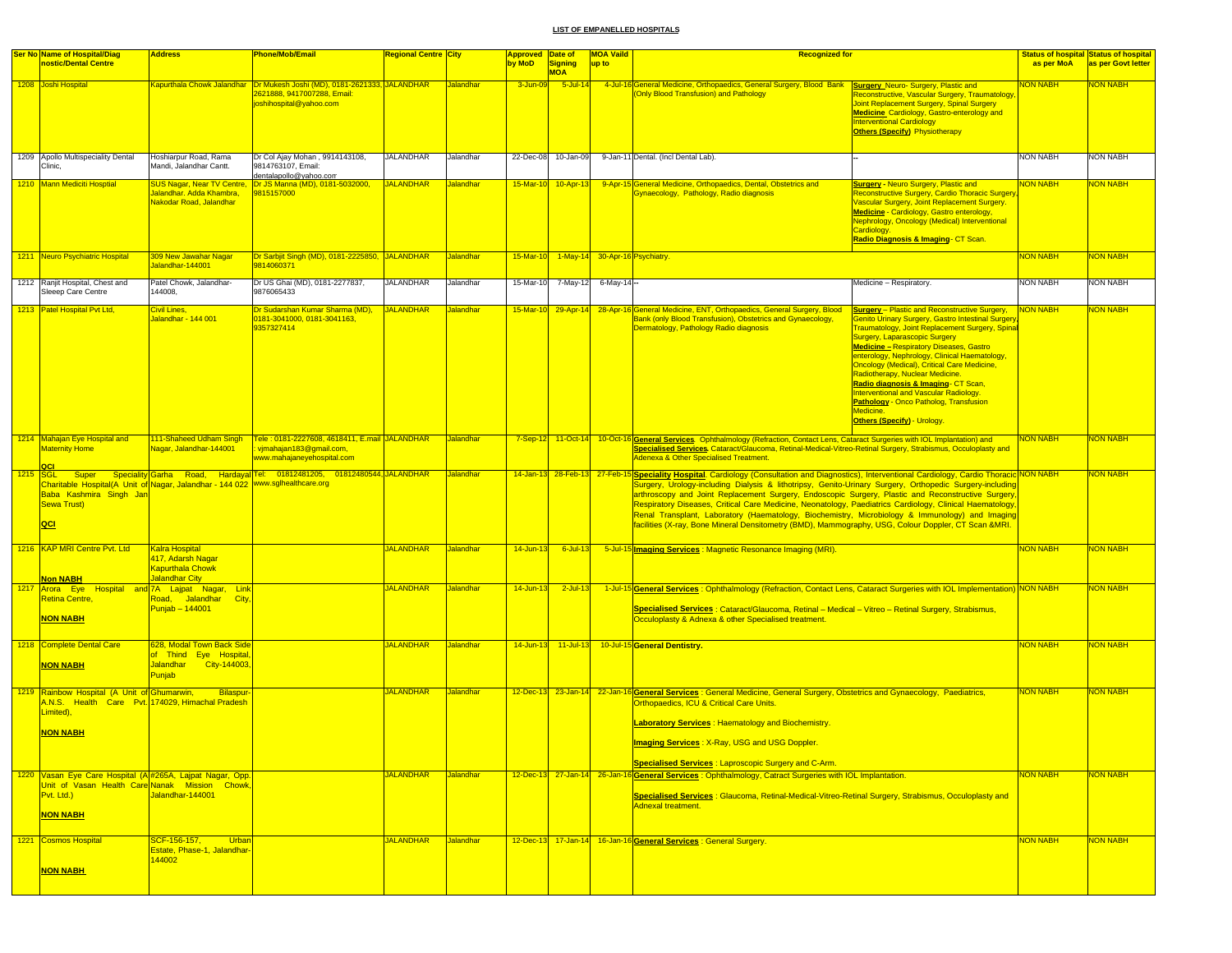| <b>Ser No Name of Hospital/Diag</b>                                                                 | <b>Address</b>                                                                           | Phone/Mob/Email                                                                                                                                                                     | <b>Regional Centre City</b>          | Approved Date of                |                              | <b>MOA Vaild</b> | <b>Recognized for</b>                                                                                                                                                                                                                                                                                                                                                                                                                                                                                                     |                                                                                                                                                                                                                                                                                                                                                                                                                                                                                                                                                    |                 | <b>Status of hospital Status of hospital</b> |
|-----------------------------------------------------------------------------------------------------|------------------------------------------------------------------------------------------|-------------------------------------------------------------------------------------------------------------------------------------------------------------------------------------|--------------------------------------|---------------------------------|------------------------------|------------------|---------------------------------------------------------------------------------------------------------------------------------------------------------------------------------------------------------------------------------------------------------------------------------------------------------------------------------------------------------------------------------------------------------------------------------------------------------------------------------------------------------------------------|----------------------------------------------------------------------------------------------------------------------------------------------------------------------------------------------------------------------------------------------------------------------------------------------------------------------------------------------------------------------------------------------------------------------------------------------------------------------------------------------------------------------------------------------------|-----------------|----------------------------------------------|
| nostic/Dental Centre                                                                                |                                                                                          |                                                                                                                                                                                     |                                      | by MoD                          | Signing<br><b>MOA</b>        | up to            |                                                                                                                                                                                                                                                                                                                                                                                                                                                                                                                           |                                                                                                                                                                                                                                                                                                                                                                                                                                                                                                                                                    | as per MoA      | as per Govt letter                           |
| 1222 Johal Multispeciality Hospital Hoshiarpur<br><b>NABH</b>                                       | Road<br>Ramamandi<br>Jalandhar<br>Punjab)                                                |                                                                                                                                                                                     | <b>JALANDHAR</b><br><b>Jalandhar</b> |                                 | 12-Dec-13 31-Dec-13 30-Dec-1 |                  | <b>Clinical Services:</b> Anaesthesia, Dermatology, Ear Nose and Throat, Emergency Medicine,<br>Gastroenterology, General Medicine, General Surgery, GI Surgery, Gynaecology, Medical Oncology,<br>Neurology, Neurosurgery, Obstetrics, Ophthalmology, Oral surgery, Orthopaedic Surgery including Joint<br>Replacement, Paediatric Surgery, Plastic surgery, Respiratory Medicine, Surgical Oncology, Urology.<br>Diagnostic Services : Ultrasound, X-ray.<br><b>Laboratory Services &amp; Transfusion Services</b>      |                                                                                                                                                                                                                                                                                                                                                                                                                                                                                                                                                    | <b>VABH</b>     | <b>NABH</b>                                  |
| 1223 Bhaskar Dental Clinic                                                                          | 36, Vasant Vihar, Jalandhar                                                              |                                                                                                                                                                                     | <b>JALANDHAR</b><br>Jalandhar        | $20 - Jun-14$                   | 10-Jul-14                    |                  | Blood Transfusion Services, Clinical Bio Chemistry, Haematology.<br>9-Jul-16 General Services : Dental.                                                                                                                                                                                                                                                                                                                                                                                                                   |                                                                                                                                                                                                                                                                                                                                                                                                                                                                                                                                                    | <b>VON NABH</b> | <b>VON NABH</b>                              |
|                                                                                                     | $-144003$                                                                                |                                                                                                                                                                                     |                                      |                                 |                              |                  | Specialised Service : Prosthodontia, Periodontia, Oral & Maxillo Facial Surgery, Endodontia and<br>Orthodontia.                                                                                                                                                                                                                                                                                                                                                                                                           |                                                                                                                                                                                                                                                                                                                                                                                                                                                                                                                                                    |                 |                                              |
| 1224 Makkar Hospital                                                                                | 379, Adarsh Nagar, Near<br>MGN College, Jalandhar -<br>144008                            |                                                                                                                                                                                     | <b>JALANDHAR</b><br>Jalandhar        | $20 - Jun-14$                   | $6 - Aug - 14$               |                  | 5-Aug-16 General Services: Obstetrics and Gynaecology, USG and USG Colour Doppler.                                                                                                                                                                                                                                                                                                                                                                                                                                        |                                                                                                                                                                                                                                                                                                                                                                                                                                                                                                                                                    | NON NABH        | <b>VON NABH</b>                              |
| 1225 Mitra Eye Hospital                                                                             | New Patel Nagar, Pagwara                                                                 |                                                                                                                                                                                     | <b>CHANDIMANDIR</b> Pagwara,         | $14$ -Jun-13                    | $9$ -Jul-13                  |                  | 8-Jul-15 General Services : Ophthalmology (Refraction, Contract Lens, Cataract Surgeries with IOL Implantations)                                                                                                                                                                                                                                                                                                                                                                                                          |                                                                                                                                                                                                                                                                                                                                                                                                                                                                                                                                                    | NON NABH        | <b>NON NABH</b>                              |
| <b>NON NABH</b>                                                                                     | 144401, District<br><b>Kapurthala</b><br>Punjab                                          |                                                                                                                                                                                     | Kapurthala                           |                                 |                              |                  | Specialised Services : Cataract/Glaucoma, Retinal-Medical-Vitreo-retinal Surgery, Strabismus,<br>Occuloplasty & Adenexa & other specialized treatment.                                                                                                                                                                                                                                                                                                                                                                    |                                                                                                                                                                                                                                                                                                                                                                                                                                                                                                                                                    |                 |                                              |
| 1226 Mohan Dai Oswal Cancer<br><b>reatment and Research</b><br>Foundation,                          | Sherpur Ludhiana 141009                                                                  |                                                                                                                                                                                     | CHANDIMANDIR Ludhiana                | 13-Jan-06                       | $1-Aug-12$                   |                  | 14 General Medicine, Dental, Microbiology, General Surgery, Blood Surgery Neuro Surgery, Plastic and<br>Bank, Dermatology, Pathology and Radio Diagnosis.                                                                                                                                                                                                                                                                                                                                                                 | econstructive Surgery, Onco Surgery, Gastro<br>ntestinal Surgery, Traumatology and<br>aparascopic Surgery.<br><b>Medicine_Respiratory Diseases, Gastro</b><br><b>Enterology, Oncology (Medical) and Radiotherapy</b><br><b>Obstetrics &amp; Gynaecology Gynae Oncology.</b><br><b>Paediatrics Oncology. Pathology Onco</b><br>Pathology and Transfusion Medicine.                                                                                                                                                                                  | NON NABH        | <b>NON NABH</b>                              |
| 1227 Daya Nand Medical College &<br>Hosp                                                            | Tagore Nagar Civil Lines<br>Ludhiana                                                     |                                                                                                                                                                                     | CHANDIMANDIR Ludhiana                |                                 | 13-Jan-06 24-Feb-08          |                  | 23-Feb-09 General Medicine, ENT, Dental, Microbiology, General Surgery,<br>Ophthalmology, Psychiatry, Blood Bank, Obstetrics and<br>Gynaecology, Paediatrics, Dermatology , Pathology and Radio<br>Orthopaedics(Addendum to<br>Diagnosis.<br>Annexure 77 A to GOI MoD letter No 22<br>(5)/06/US(WE)/D(Res)/Pt.XVI dated 19 Jul 06. Surgery Cardio<br>Thoracic Surgery, Onco Surgery and Renal Transplant. Medicine. Gastro Enterology, Nephrology, Critical Care<br>Neuro Medicine, Endocrinology and Oncology (Medical). | <b>Surgery</b> Neuro Surgery, Plastic and<br>Reconstructive Surgery, Genito Urinary Surgery,<br>Paediatric Surgery, Gastro Intestinal Surgery,<br>Traumatology, Joint Replacement, Spinal Surgery<br>and Laparascopic Surgery.<br><b>Medicine</b> Cardiology, Respiratory Diseases,<br>Medicine and Interventional Cardiology.<br>Pathology Onco Pathology, Transplant<br>Pathology, AIDS & Virology, Molecular Immuno                                                                                                                             | <b>NON NABH</b> | <b>NON NABH</b>                              |
| 1228 Sidhu Hosp Pvt Ltd                                                                             | GT Road, Doraha Ludhiana- Air Cmde NS Chahal (Retd)<br>PIN-141421                        | Administrator, 01628-257014,<br>9815608155, Email:<br>gurdipsidhu@glide.net.in                                                                                                      | <b>CHANDIMANDIR</b> Ludhiana         | 16-May-07                       | $6$ -Mar-13                  |                  | 5-Mar-15 General Medicine, ENT, Orthopaedics, Microbiology, General<br>Surgery, Psychiatry, Obstetrics and Gynaecology, Paediatrics,<br>Dermatology, Pathology, Radio Diagnosis.                                                                                                                                                                                                                                                                                                                                          | Pathology and Transfusion Medicine<br><b>Surgery Genito Urinary, Paediatric Surgery,</b><br>Gastro Intestinal Surgery, Traumatology, Joint<br>Replacement Surgery, Spinal Surgery, Prosthetic<br>Surgery, Laparascopic Surgery.                                                                                                                                                                                                                                                                                                                    | <b>NON NABH</b> | <b>VON NABH</b>                              |
| 1229 Guru Teg Bahadur Sahib<br>Charitable Hosp,                                                     | <mark>Shastri Nagar Model Town,</mark><br>udhiana                                        | Col Mukhtiar Singh Kang (Retd),<br>Administrator, 0161-2453916,<br>2453917, 9463566313, Email:<br>grbh1975@gmail.com                                                                | <b>CHANDIMANDIR Ludhiana</b>         | $16$ -May-07                    | $5-Mar-13$                   |                  | 4-Mar-15 General Medicine, ENT, Orthopaedics, Microbiology, General<br>Surgery, Ophthalmology, Psychiatry, Obstetrics and Gynaecology Laparascopic Surgery.<br>Paediatrics, Pathology, Radio Diagnosis (Incl USG)                                                                                                                                                                                                                                                                                                         | <b>Others (Specify) Physiotherapy</b><br><b>Surgery Plastic and Reconstructive,</b><br><b>Paediatrics Neonatology.</b><br><b>Pathology AIDS &amp; Virology.</b>                                                                                                                                                                                                                                                                                                                                                                                    | <b>NON NABH</b> | <b>NON NABH</b>                              |
| 1230 Christian Medical College and Brown Road Ludhiana 141008<br><b>Hospital</b>                    |                                                                                          |                                                                                                                                                                                     | <b>CHANDIMANDIR</b> Ludhiana         | 31-Mar-06                       | $5-Mar-13$                   |                  | 4-Mar-15 General Medicine, ENT, Dental, Microbiology, General Surgery, Surgery Neuro Surgery, Plastic and<br>Ophthalmology, Blood Bank, Obstetrics and Gynecology,<br>Pediatrics, Dermatology, Pathology and Radio Diagnosis.                                                                                                                                                                                                                                                                                             | Reconstructive Surgery, Cardio Thoracic Surger<br><b>Jascular Surgery, Genito Urinary Surgery,</b><br>Pediatrics Surgery, Oncology(Surgery), Gastro<br>ntestinal Surgery, Traumatology, Joint<br>Replacement, Spinal Surgery, Prosthetic Surgery<br>and Laparoscopic. Medicine Neuro Medicine,<br>Cardiology, Respiratory Diseases, Gastro<br>Enterology, Nephrology, Critical Care Medicine<br>and Interventional Cardiology. Radio Diagnosis<br>and Imaging CT Scan and MRI. Pediatrics<br>Neonatology, Cardiology, Neurology and<br>Nephrology. | <b>NON NABH</b> | <mark>NON NABH</mark>                        |
| 1231 Satguru Partap Singh Apollo<br><b>Hospital, (A Unit of SJS</b><br><b>Holdings Ltd.)</b><br>QCI | Sherpur Chowk GT Road<br>Ludhiana - 141003.<br>Sherpur Chowk, GT Road,<br>udhiana-141003 | Mr Vishal Suri, Asst Marketing<br>Manager, 0161-6617100, 92168300<br>Email: info@spsapollo. Com<br>marketing@spsapollo.com<br>Fele No : 01616617111, E.mail :<br>www.spsapollo.com, | <b>CHANDIMANDIR Ludhiana</b>         | 5/16/2007,<br><u>14 Jan 13 </u> | $-5$ -Mar-13                 |                  | 4-Mar-15 General Medicine, ENT, Orthopaedics, Microbiology, General<br>Surgery, Ophthalmology, Blood Bank, Obstetrics and<br>Gynaecology, Dermatology, Pathology, Radio Diagnosis.<br><b>Specialized Services: Renal Transplantation.</b>                                                                                                                                                                                                                                                                                 | <b>Surgery Neuro Surgery, Plastic and</b><br><b>Reconstructive, Cardio Thoracic Surgery</b><br>Vascular Surgery, Genito Urinary, Paediatric<br>Surgery, Traumatology, Joint Replacement<br>Surgery, Spinal Surgery, Laparascopic Surgery.<br>Medicine Neuro Medicine, Cardiology,<br>Respiratory Diseases, Gastro enterology,<br>Nephrology(with Dialysis), Critical Care Medicine,<br><b>Interventional Cardiology.</b><br>Radio Diagnosis & Imaging CT Scan, MRI.<br>Paediatrics, Neonatology                                                    | <b>NON NABH</b> | <b>NON NABH</b>                              |
| 1232 Soin Diagnostic Centre,                                                                        | 141002                                                                                   | 225L, Model Town Ludhiana- 0161-2771431, 2774531, Fax- 0161- CHANDIMANDIR Ludhiana<br>2401354, 9814000355                                                                           |                                      | 18-Sep-07                       | 10-Dec-07                    |                  | 9-Dec-09 Radio Diagnosis.                                                                                                                                                                                                                                                                                                                                                                                                                                                                                                 | <b>Medicine Nuclear Medicine.</b>                                                                                                                                                                                                                                                                                                                                                                                                                                                                                                                  | <b>NON NABH</b> | <b>NON NABH</b>                              |
| 1233 Chugh Eye Surgery Centre                                                                       | udhiana-141 002                                                                          | 637 Model Town Jawadi Road Dr Navjot Singh Chugh, 0161-2455391 CHANDIMANDIR Ludhiana<br>9814031521, Email:                                                                          |                                      | 22-Dec-08                       | 5-Mar-13                     |                  | 4-Mar-15 Opthalmology.                                                                                                                                                                                                                                                                                                                                                                                                                                                                                                    |                                                                                                                                                                                                                                                                                                                                                                                                                                                                                                                                                    | <b>NON NABH</b> | <b>VON NABH</b>                              |
| 1234 Raja Diagnostic Centre and                                                                     | Mota Singh Road near civil                                                               | chughnavjot@yahoo.co.ir                                                                                                                                                             | <b>CHANDIMANDIR Ludhiana</b>         | 4-Jan-08                        | $29 - Apr - 14$              |                  | 28-Apr-16 General Medicine, Orthopaedics, Dental, General Surgery,                                                                                                                                                                                                                                                                                                                                                                                                                                                        | <b>Surgery Laparoscopic surgery</b>                                                                                                                                                                                                                                                                                                                                                                                                                                                                                                                | <b>NON NABH</b> | <b>NON NABH</b>                              |
| <mark>hospital,</mark>                                                                              | ospital Nawanshahar -<br>44514.                                                          |                                                                                                                                                                                     |                                      |                                 |                              |                  | Pathology and Radio diagnosis (incl USG & Mammography)                                                                                                                                                                                                                                                                                                                                                                                                                                                                    |                                                                                                                                                                                                                                                                                                                                                                                                                                                                                                                                                    |                 |                                              |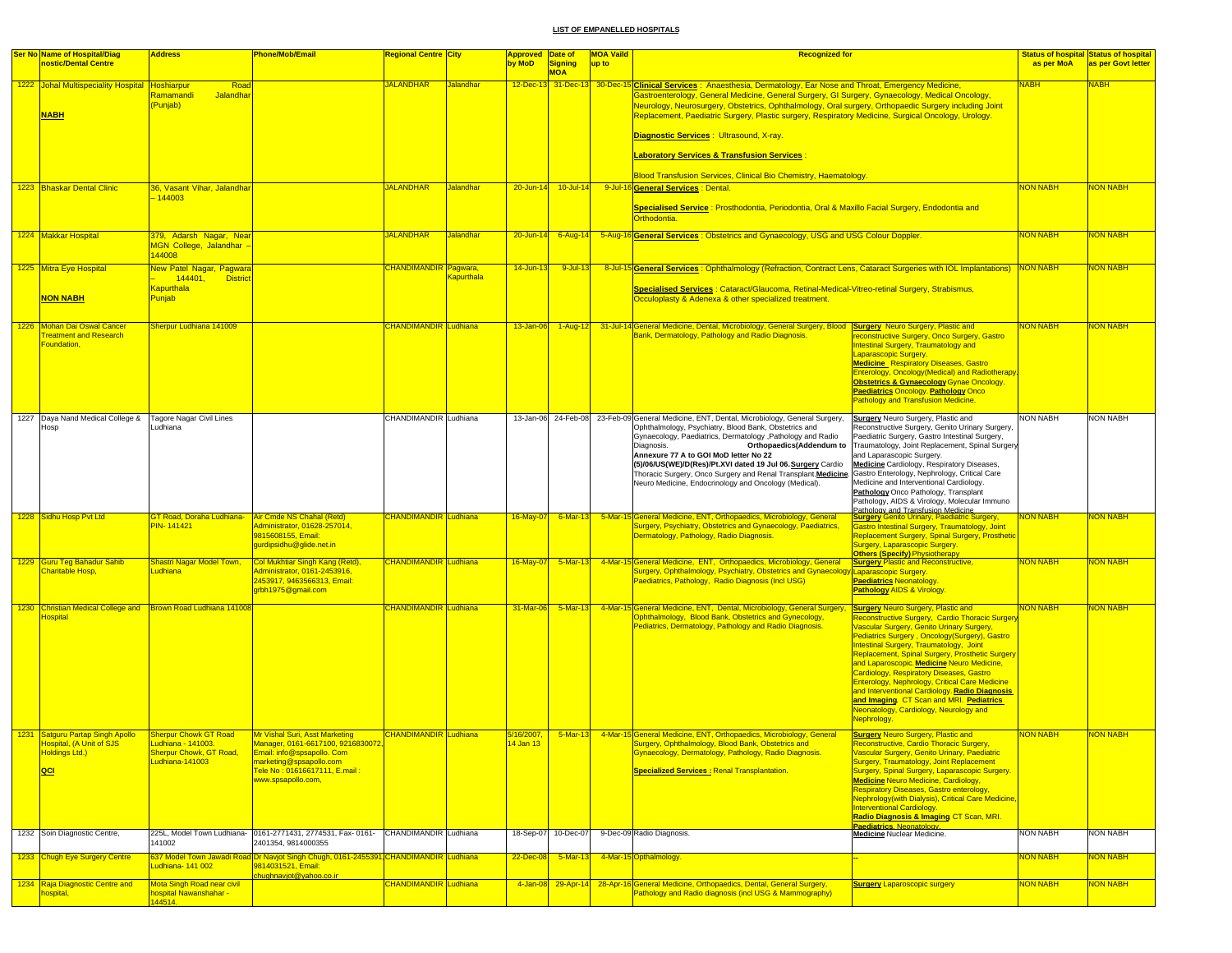|      | <b>Ser No Name of Hospital/Diag</b>                            | Address                                            | Phone/Mob/Email                                                | <mark>Regional Centre City</mark> |          | Approved Date of   |                     | <b>MOA Vaild</b> | <b>Recognized for</b>                                                                                                                               |                                                                                            |                  | <b>Status of hospital Status of hospital</b> |
|------|----------------------------------------------------------------|----------------------------------------------------|----------------------------------------------------------------|-----------------------------------|----------|--------------------|---------------------|------------------|-----------------------------------------------------------------------------------------------------------------------------------------------------|--------------------------------------------------------------------------------------------|------------------|----------------------------------------------|
|      | nostic/Dental Centre                                           |                                                    |                                                                |                                   |          | by MoD             | Signing             | up to            |                                                                                                                                                     |                                                                                            | as per MoA       | as per Govt letter                           |
|      |                                                                |                                                    |                                                                |                                   |          |                    | <b>MOA</b>          |                  |                                                                                                                                                     |                                                                                            |                  |                                              |
|      | 1235 Rattan Hospital and Diagnostic                            | Harcharan Nagar Gali No 2,                         | Dr Amarjit Singh Rattan, 0161-                                 | <b>CHANDIMANDIR Ludhiana</b>      |          | 3-Jun-09           | $5 - $ Mar-13       |                  | 4-Mar-15 Obstetrics and Gynaecology, Paediatrics, Pathology and Radio- Paediatrics Neonatology.                                                     |                                                                                            | <b>VON NABH</b>  | <b>VON NABH</b>                              |
|      | entre                                                          | Shingar cinema Road                                | 607522, 7876233422                                             |                                   |          |                    |                     |                  | <b>Diagnosis</b>                                                                                                                                    |                                                                                            |                  |                                              |
|      | 1236 Dhami Eye Care Hospital,                                  | udhiana Pin 141 008<br>2 B Kitchlu Nagar Ludhiana- | Dr GS Dhami, 0161-2303360,                                     | <b>CHANDIMANDIR</b>               | Ludhiana | 15-Mar-10          | 5-Mar-13            |                  | 4-Mar-15 Ophthalmology.                                                                                                                             |                                                                                            | <b>VON NABH</b>  | <b>VON NABH</b>                              |
|      |                                                                | 41001                                              | 814033998, gsdhami@gsdhami.com                                 |                                   |          |                    |                     |                  |                                                                                                                                                     |                                                                                            |                  |                                              |
|      | 1237 Apollo Imaging and Diagnostics SCF-4 Udham Singh Nagar    |                                                    | Dr Sandeep Goyal, 01612304050,                                 | CHANDIMANDIR Ludhiana             |          | 15-Mar-10          | 17-Jun-10           |                  | 16-Jun-12 Radio diagnosis.                                                                                                                          | Radio Diagnosis & Imaging-CT Scan.                                                         | <b>NON NABH</b>  | <b>NON NABH</b>                              |
|      | Pvt Ltd.                                                       | Market Ludhiana-141001,                            | 9814005202, Email:                                             |                                   |          |                    |                     |                  |                                                                                                                                                     |                                                                                            |                  |                                              |
|      |                                                                |                                                    | goyalsandeep@satyam.nrt.ir                                     |                                   |          |                    |                     |                  |                                                                                                                                                     |                                                                                            |                  |                                              |
|      | 1238 Rana Eye and Maternity Hospita 688-F, SBS Nagar, Pakhowa  | Road, Ludhiana-141002                              |                                                                | <b>CHANDIMANDIR Ludhiana</b>      |          | $12$ -Dec-13       | $20 - Jan - 14$     |                  | 19-Jan-16 General Services: Ophthalmology (Cataract surgeries with IOL Implantations).                                                              |                                                                                            | <b>NON NABH</b>  | <b>VON NABH</b>                              |
|      | <b>NON NABH</b>                                                |                                                    |                                                                |                                   |          |                    |                     |                  | Specialised Services : Glaucoma, Retinal-Medical, Strabismus Occuloplasty and Adenexal treatment.                                                   |                                                                                            |                  |                                              |
|      |                                                                |                                                    |                                                                |                                   |          |                    |                     |                  |                                                                                                                                                     |                                                                                            |                  |                                              |
|      |                                                                |                                                    |                                                                |                                   |          |                    |                     |                  |                                                                                                                                                     |                                                                                            |                  |                                              |
|      |                                                                |                                                    |                                                                |                                   |          |                    |                     |                  |                                                                                                                                                     |                                                                                            |                  |                                              |
|      | 1239 Deepak Hospital, (An Institution Opp. PAU Gate No.1,      |                                                    |                                                                | CHANDIMANDIR Ludhiana             |          |                    | 12-Dec-13 23-Jan-14 |                  | 22-Jan-16 General Services: General Medicine, General Surgery, Obstetrics and Gynaecology, Orthopaedics, ICU and CriticaNON NABH<br>Care Units, ENT |                                                                                            |                  | <b>NON NABH</b>                              |
|      | f Deepak Memorial Charitable<br>rust).                         | <mark>Sarabha Nagar, Ludhiana-</mark><br>41001     |                                                                |                                   |          |                    |                     |                  |                                                                                                                                                     |                                                                                            |                  |                                              |
|      |                                                                |                                                    |                                                                |                                   |          |                    |                     |                  | Laboratory Services: Haematology, Histopathology, Biochemistry, Microbiology, Serology and Immunology.                                              |                                                                                            |                  |                                              |
|      |                                                                |                                                    |                                                                |                                   |          |                    |                     |                  |                                                                                                                                                     |                                                                                            |                  |                                              |
|      | <b>NON NABH</b>                                                |                                                    |                                                                |                                   |          |                    |                     |                  | Imaging Services: X-ray, USG USG Doppler and C-Arm.                                                                                                 |                                                                                            |                  |                                              |
|      |                                                                |                                                    |                                                                |                                   |          |                    |                     |                  |                                                                                                                                                     |                                                                                            |                  |                                              |
|      |                                                                |                                                    |                                                                |                                   |          |                    |                     |                  | Specialised Services : Orthopaedic Surgery - including arthroscopy and Joint Replacement Surgery, Endoscopic                                        |                                                                                            |                  |                                              |
|      |                                                                |                                                    |                                                                |                                   |          |                    |                     |                  | Surgery, Neuro Surgery, Gastroenterology, Plastic and Reconstructive Surgery and Critical Care Medicine.                                            |                                                                                            |                  |                                              |
|      |                                                                |                                                    |                                                                |                                   |          |                    |                     |                  |                                                                                                                                                     |                                                                                            |                  |                                              |
|      | 1240 Vasan Eye Care Hospital (A Unit Surya Commercial Complex, |                                                    |                                                                | <b>CHANDIMANDIR Ludhiana</b>      |          |                    |                     |                  | 12-Dec-13 27-Jan-14 26-Jan-16 General Services : Ophthalmology (Cataract surgeries with IOL Implantations).                                         |                                                                                            | <b>NON NABH</b>  | <b>NON NABH</b>                              |
|      | of Vasan Health Care Pvt. Ltd)                                 | 18K, Sarabha Nagar, Opp.                           |                                                                |                                   |          |                    |                     |                  |                                                                                                                                                     |                                                                                            |                  |                                              |
|      |                                                                | <b>PAU Gate No.1, Ferozepur</b>                    |                                                                |                                   |          |                    |                     |                  | Specialized Services : Glaucoma, Retinal-Medical-Vitreo-Retinal Surgery and Strabismus.                                                             |                                                                                            |                  |                                              |
|      | <b>NON NABH</b>                                                | Road, Ludhiana-141002                              |                                                                |                                   |          |                    |                     |                  |                                                                                                                                                     |                                                                                            |                  |                                              |
|      |                                                                |                                                    |                                                                |                                   |          |                    |                     |                  |                                                                                                                                                     |                                                                                            |                  |                                              |
| 1241 | Sankara Eye Hospital (Part of                                  | <b>Vipul World, Village Bhanohar</b>               |                                                                | <b>HANDIMANDIR</b> Ludhiana       |          | $20 - Jun-14$      | $18 -$ Jul-14       |                  | 17-Jul-16 General Services: Ophthalmology (Refraction, Cataract Surgeries with IOL Implantations).                                                  |                                                                                            | NON NABH         | <b>NON NABH</b>                              |
|      | <b>SRI Kanchi Kamakoti Medical</b>                             | Post Dakha, Near Wadi                              |                                                                |                                   |          |                    |                     |                  |                                                                                                                                                     |                                                                                            |                  |                                              |
|      | <b>Trust</b> )                                                 | Haveli, Ferozepur Road,                            |                                                                |                                   |          |                    |                     |                  | Specialised Services : Cataract/Glaucoma, Retinal-Medical-Vitreo-retinal Surgery, Strabismus and Occuloplasty &                                     |                                                                                            |                  |                                              |
|      |                                                                | Ludhiana-141001                                    |                                                                |                                   |          |                    |                     |                  | Adenexa & other specialized treatment.                                                                                                              |                                                                                            |                  |                                              |
|      |                                                                |                                                    |                                                                |                                   |          |                    |                     |                  |                                                                                                                                                     |                                                                                            |                  |                                              |
|      | 1242 Advanced Centre For Eyes                                  | Kitchlu Nagar, Ludhiana,                           |                                                                | <b>CHANDIMANDIR Ludhiana</b>      |          |                    |                     |                  | 20-Jun-14 18-Jul-14 17-Jul-16 General Services: Ophthalmology (Refraction, Cataract Surgeries with IOL Implantations).                              |                                                                                            | <b>NON NABH</b>  | <b>NON NABH</b>                              |
|      |                                                                | Puniab                                             |                                                                |                                   |          |                    |                     |                  |                                                                                                                                                     |                                                                                            |                  |                                              |
|      |                                                                |                                                    |                                                                |                                   |          |                    |                     |                  | <mark>Specialised Services</mark> : Cataract/Glaucoma, Retinal-Medical-Vitreo-retinal Surgery, Strabismus and Occuloplasty &                        |                                                                                            |                  |                                              |
|      |                                                                |                                                    |                                                                |                                   |          |                    |                     |                  | Adenexa & other specialized treatment.                                                                                                              |                                                                                            |                  |                                              |
|      |                                                                |                                                    |                                                                |                                   |          |                    |                     |                  |                                                                                                                                                     |                                                                                            |                  |                                              |
|      | 1243 Centre for Sight (A Unit of New                           | <b>First Floor, Sandhu Tower</b>                   |                                                                | CHANDIMANDIR Ludhiana             |          |                    |                     |                  | 20-Jun-14 12-Sep-14 11-Sep-16 General Services: Ophthalmology (Refraction, Cataract Surgeries with IOL Implantations).                              |                                                                                            | <b>NON NABH</b>  | <b>NON NABH</b>                              |
|      | Delhi Centre for sight Pvt LTD)                                | Near Ansal Plaza, Feorzepur                        |                                                                |                                   |          |                    |                     |                  |                                                                                                                                                     |                                                                                            |                  |                                              |
|      |                                                                | Road, Ludhina                                      |                                                                |                                   |          |                    |                     |                  | Specialised Services : Cataract/Glaucoma, Retinal-Medical-Vitreo-retinal Surgery, Strabismus and Occuloplasty &                                     |                                                                                            |                  |                                              |
|      |                                                                |                                                    |                                                                |                                   |          |                    |                     |                  | Adenexa & other specialized treatment.                                                                                                              |                                                                                            |                  |                                              |
|      |                                                                |                                                    |                                                                |                                   |          |                    |                     |                  |                                                                                                                                                     |                                                                                            |                  |                                              |
|      | 1244 Aastha Kidney & Super                                     | B-20, 1197/1, Krishna Nagar,                       |                                                                | <b>CHANDIMANDIR Ludhiana</b>      |          | $20 - \frac{1}{2}$ | $9 - 10 - 14$       |                  | 8-Jul-16 General Services : General Medicine, Dialysis, USG, USG Colour Doppler.                                                                    |                                                                                            | <b>NON NABH</b>  | <b>NON NABH</b>                              |
|      | <b>Speciality Hospital</b>                                     | Civil Lines, Ludhiana -                            |                                                                |                                   |          |                    |                     |                  |                                                                                                                                                     |                                                                                            |                  |                                              |
|      |                                                                | 41001, Punjab                                      |                                                                |                                   |          |                    |                     |                  |                                                                                                                                                     |                                                                                            |                  |                                              |
|      | 1245 Mittal Lab & CT Scan Pvt Ltd                              | Near Centurion Bank of                             | Dr Vinod Mittal, 01636-230438, 01636- CHANDIMANDIR Moga        |                                   |          | $2-Feb-07$         | $7$ -Mar-14         |                  | 6-Mar-16 Microbiology, Pathology and Radio Diagnosis (Incl USG).                                                                                    | Radio Diagnosis & Imaging CT Scan and MRI. NON NABH                                        |                  | <b>NON NABH</b>                              |
|      |                                                                | Punjab Itd, Moga-142001                            | 231205, 09814117238, Email:                                    |                                   |          |                    |                     |                  |                                                                                                                                                     |                                                                                            |                  |                                              |
|      |                                                                |                                                    | nittaldiag@gmail.com                                           |                                   |          |                    |                     |                  |                                                                                                                                                     |                                                                                            |                  |                                              |
|      |                                                                |                                                    | hittallah@vahoo.co.in                                          |                                   |          |                    |                     |                  |                                                                                                                                                     |                                                                                            |                  |                                              |
|      | 1246 Dr Sushil Eye and Maternity<br>lospital                   | GT Road Moga -142001                               | Dr Sushil Gupta, 01636-220691, Email: CHANDIMANDIR Moga        |                                   |          | 3-Mar-05           | 10-Jun-14           |                  | 9-Jun-16 Ophthalmology.                                                                                                                             |                                                                                            | <b>NON NABH</b>  | <b>VON NABH</b>                              |
|      | 1247 Delhi Eye Hospital                                        | Main Bazar, Opp Bag Gali,                          | kamfillingstation@yahoo.com<br>Dr Dinesh Mittal, 01636-232433, | <b>CHANDIMANDIR</b> Moga          |          | 3-Jun-09           | 28-Apr-14           |                  | 27-Apr-16 Ophthalmology                                                                                                                             |                                                                                            | <b>NON NABH</b>  | <b>NON NABH</b>                              |
|      |                                                                | Aarya Road, Moga, PIN-                             | 09815621474, dmital7@gmail.com                                 |                                   |          |                    |                     |                  |                                                                                                                                                     |                                                                                            |                  |                                              |
|      |                                                                | 42001                                              |                                                                |                                   |          |                    |                     |                  |                                                                                                                                                     |                                                                                            |                  |                                              |
|      | 1248 Sood Nursing Home,                                        | Main Bazar Moga-142001,                            | Dr Anoop Sood, MD, 01636-223920,                               | CHANDIMANDIR Moga                 |          | 31-Aug-10          | 15-Oct-14           |                  | 14-Oct-16 General Surgery, Obstetrics and Gynaecology, Anaesthesia,                                                                                 | <b>Surgery: Genito Urinary, Gastro Intestinal</b>                                          | <b>NON NABH</b>  | <b>NON NABH</b>                              |
|      |                                                                |                                                    | 22500, 09815954920, Email:<br>dranoopsood@vahoo.com            |                                   |          |                    |                     |                  | <b>Emergency Services</b>                                                                                                                           | Surgery, Traumatology, Laparoscopic Surgery                                                |                  |                                              |
|      |                                                                |                                                    |                                                                |                                   |          |                    |                     |                  |                                                                                                                                                     |                                                                                            |                  |                                              |
|      | 1249 Fortis Heart Institute and                                | Sector-62, Phase VIII, Mohali                      | Tele- 0842710126 Email-                                        | <b>CHANDIMANDIR</b> Mohali        |          | 10/29/04           | $12$ -Jan-15        |                  | 11-Jan-17 General Medicine, ENT, Orthopaedics, Dental, General Surgery, Surgery - Neuro surgery, Plastic and                                        |                                                                                            | <b>Super Spl</b> | <b>Super Spl</b>                             |
|      | nultispeciality Hospital                                       | Sector- 62, Phase-VIII, Moha                       | ntactus.mohali@fortishealthcare.co                             |                                   |          | 14 Jan 13          |                     |                  | Ophthalmology, Psychiatry, Anaesthesia, Obstetrics and<br>Gynaecology, Paediatrics, Dermatology, Pathology and                                      | Reconstructive, Cardio throracic, Genito Urinary<br>Gastro Intestinal, Traumatology, Joint |                  |                                              |
|      | Fortis Hospital (A Unit of Fortis                              | 160062,                                            |                                                                |                                   |          |                    |                     |                  | Emergency.                                                                                                                                          | Replacement, Spinal, Prosthetic, Laparascopic                                              |                  |                                              |
|      | Healthcare Ltd)                                                |                                                    |                                                                |                                   |          |                    |                     |                  |                                                                                                                                                     | and Endovascular Surgery.Medicine-Neuro                                                    |                  |                                              |
|      |                                                                |                                                    |                                                                |                                   |          |                    |                     |                  | <b>Clinical Services: Coronary Care Unit, Day Care Treatment</b>                                                                                    | nedicine, Cardiology, Respiratory Disease,                                                 |                  |                                              |
|      |                                                                |                                                    |                                                                |                                   |          |                    |                     |                  | Bronchoscopy, Day Care Treatment Endoscopy, Dialysis, Fertility,                                                                                    | Gastroenterology, Endocrinology, Nephrology,                                               |                  |                                              |
|      | <b>NABH</b>                                                    |                                                    |                                                                |                                   |          |                    |                     |                  | Intensive Care Unit Adult (Medical), Intensive Care Unit Neonatal, Rheumatology, Clinical Haematology, Oncology                                     |                                                                                            |                  |                                              |
|      |                                                                |                                                    |                                                                |                                   |          |                    |                     |                  | Intensive Care Unit Pediatric, IVF, Laser Treatment, Nuclear                                                                                        | Critical Care Medicine, Interventional Cardiology                                          |                  |                                              |
|      |                                                                |                                                    |                                                                |                                   |          |                    |                     |                  | Medicine, Oral Surgery, Orthodontics, Paediatric Surgery, Surgicaland Geriatric Medicine.                                                           |                                                                                            |                  |                                              |
|      |                                                                |                                                    |                                                                |                                   |          |                    |                     |                  | ICU, Surgical Oncology, Transplantation Services (Renal),<br>Urology, Physiotherapy, Speech and Language Therapy.                                   | Radiodiagnosis/Imaging: Interventional and<br>ascular Radiology.                           |                  |                                              |
|      |                                                                |                                                    |                                                                |                                   |          |                    |                     |                  | Diagnostic Services: DSA Lab (Cath Lab), Gamma Camera,                                                                                              |                                                                                            |                  |                                              |
|      |                                                                |                                                    |                                                                |                                   |          |                    |                     |                  | MRI, X-Ray. Laboratory Services: Clinical Biochemistry, Clinical                                                                                    |                                                                                            |                  |                                              |
|      |                                                                |                                                    |                                                                |                                   |          |                    |                     |                  | Pathology, Haematology & Immunohaematology, Microbiology &                                                                                          |                                                                                            |                  |                                              |
|      |                                                                |                                                    |                                                                |                                   |          |                    |                     |                  | Serology, Histopathology, Cytopathology.                                                                                                            |                                                                                            |                  |                                              |
|      |                                                                |                                                    |                                                                |                                   |          |                    |                     |                  | <b>Blood Bank Services : Blood Bank, Blood Transfusion.</b>                                                                                         |                                                                                            |                  |                                              |
|      | 1250 Aman Scanners                                             | SCO-18, Phase - I,                                 | 0172-50928, 9815400409                                         | CHANDIMANDIR Mohali               |          |                    |                     |                  | 16-May-07 19-Aug-13 18-Aug-15 Radio Diagnosis.                                                                                                      | Radio Diagnosis & Imaging CT Scan. Others                                                  | <b>NON NABH</b>  | <b>NON NABH</b>                              |
|      |                                                                | Mohali- 180055                                     |                                                                |                                   |          |                    |                     |                  |                                                                                                                                                     | (Specify) Mammography.                                                                     |                  |                                              |
|      |                                                                |                                                    |                                                                |                                   |          |                    |                     |                  |                                                                                                                                                     |                                                                                            |                  |                                              |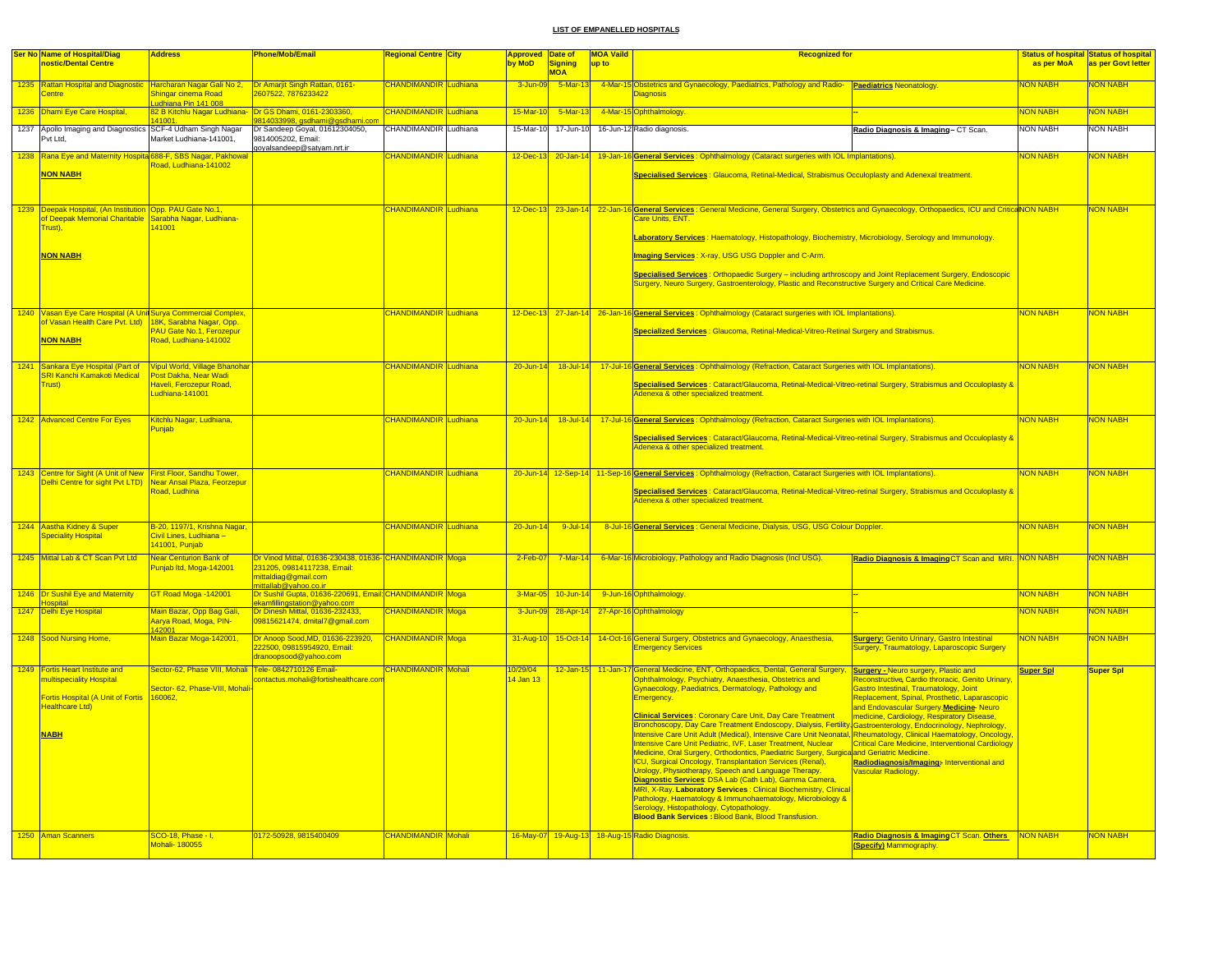| <b>Ser No Name of Hospital/Diag</b>                                                                                                                                          | <b>Address</b>                                                                | <b>Phone/Mob/Email</b>                                                                                                                                             | <b>Regional Centre City</b> | <b>Approved Date of</b>                            |                         | <b>MOA Vaild</b> | <b>Recognized for</b>                                                                                                                                                                                                                                                                                                                                                                                                                                                                                                                                                                                                                                                                                                                                                                                                                                                                                                                                                                                                                                                                                                                                                                                                                                                                       |                                                                                                                                                                                                                                                                                                                                                                                                                         |                 | <b>Status of hospital Status of hospital</b> |
|------------------------------------------------------------------------------------------------------------------------------------------------------------------------------|-------------------------------------------------------------------------------|--------------------------------------------------------------------------------------------------------------------------------------------------------------------|-----------------------------|----------------------------------------------------|-------------------------|------------------|---------------------------------------------------------------------------------------------------------------------------------------------------------------------------------------------------------------------------------------------------------------------------------------------------------------------------------------------------------------------------------------------------------------------------------------------------------------------------------------------------------------------------------------------------------------------------------------------------------------------------------------------------------------------------------------------------------------------------------------------------------------------------------------------------------------------------------------------------------------------------------------------------------------------------------------------------------------------------------------------------------------------------------------------------------------------------------------------------------------------------------------------------------------------------------------------------------------------------------------------------------------------------------------------|-------------------------------------------------------------------------------------------------------------------------------------------------------------------------------------------------------------------------------------------------------------------------------------------------------------------------------------------------------------------------------------------------------------------------|-----------------|----------------------------------------------|
| nostic/Dental Centre                                                                                                                                                         |                                                                               |                                                                                                                                                                    |                             | by MoD                                             | Signing                 | up to            |                                                                                                                                                                                                                                                                                                                                                                                                                                                                                                                                                                                                                                                                                                                                                                                                                                                                                                                                                                                                                                                                                                                                                                                                                                                                                             |                                                                                                                                                                                                                                                                                                                                                                                                                         | as per MoA      | as per Govt letter                           |
| 1251 Silver Oaks Hospital                                                                                                                                                    | Phase -IX, Mohali-160063                                                      | Mr Satya Narayan, Owner, Tel: 0172- CHANDIMANDIR Mohali<br>2211308, 9915738178, Email:<br>www.silveroaks@yahoo.com                                                 |                             | 3/3/2005,<br>04 Jan 08                             | <b>MOA</b><br>24-Apr-12 |                  | 23-Apr-14 General Medicine, ENT, Orthopaedics, Dental, Microbiology,<br>General Surgery, Ophthalmology, Psychiatry, Blood Bank,<br>Obstetrics and Gynaecology, Paediatrics, Dermatology, Pathology,Surgery, Oncology Surgery, GastroIntestinal<br><b>Surgery:</b> Cardio Thoracic Surgery.                                                                                                                                                                                                                                                                                                                                                                                                                                                                                                                                                                                                                                                                                                                                                                                                                                                                                                                                                                                                  | Surgery- Neuro Surgery, Plastic and<br>Reconstructive, Genito Urinary Surgery, Paediatrio<br>Surgery, Traumatology, Joint Replacement,<br>Spinal and Laparascopic Surgery. Medicine -<br>Neuro Medicine, Cardiology, Gastroenterology,<br>Endocrinology, Nephrology, Rheumatology and<br>Oncology (Medical)                                                                                                             | NON NABH        | NON NABH                                     |
| 1252 Grecian Super Speciality<br><b>Hospital</b><br><b>Grecian Super Speciality</b><br>Hospital, (A Unit of RGS Health 69, Mohali, 160062<br>Care Pvt. Ltd.),<br><b>NABH</b> | Sect-69, Opp Vill -Kumbra,<br>Opp Villave Kumbra, Sector                      | Dr Shivpreet Singh Samra, Proprietor, CHANDIMANDIR Mohali<br>S.A.S Nagar, Mohali-160062, 9814610390, 0172-4696600, Email:<br>awannautiyal@Yahoo.co.in              |                             | 5/16/2007,<br>18 Sep 07<br>03 Jun 09,<br>27 Aug 13 |                         |                  | 16-Sep-13 13-Sep-15 General Medicine, Microbiology, General Surgery, Obstetrics and Surgery Plastic and Reconstructive,<br>Gynaecology, Pathology, Radio Diagnosis.<br><b>Clinical Services</b><br>Anaesthesia, Cardiology, Cardiothoracic Surgery, Day Care<br><b>Treatment Bronchoscopy, Day Care Treatment Endoscopy,</b><br>Dialysis, Dermatology, Ear Nose and Throat, Emergency<br>Medicine, Endocrinology, Gastroenterology, General Medicine,<br>General Surgery, GI Surgery, Gynaecology, Internal Medicine,<br>Medical Oncology, Nephrology, Neurology, Neuro Surgery,<br>Nuclear Medicine, Ophthalmology, Orthopaedic Surgery (Joint<br>Replacement & Traumatology), Plastic Surgery, Radiation<br>Oncology, Respiratory Medicine, Surgical Oncology, Urology,<br>Diagnostic Services: CT Scanning, Ultrasound, X-Ray<br><b>Professions Allied to Medicine: Physiotherapy.</b><br><b>Laboratory Services &amp; Transfusion Services: Blood Bank,</b><br><b>Blood Transfusion Services, Clinical Bio-chemistry, Clinical</b><br>Microbiology & Serology, Clinical Pathology, Cytopathology,<br>Haematology & Histopathology.                                                                                                                                                      | Oncology(Surgery), Laparascopic Surgery.<br><b>Medicine Cardiology, Respiratory Diseases,</b><br>Endocrinology, Clinical Haematology,<br>Oncology(Medical), Interventional Cardiology<br><b>Obstetrics and Gynaecology</b><br>Gynaecology Oncology. Pathology Onco<br>Pathology, Molecular Pathology.<br><b>Medicine: Radiotherapy.</b><br>Radio-Diagnosis & Imaging: CT Scan.<br><b>Others (Specify): Mammography.</b> | <b>NABH</b>     | NABH                                         |
| 1253 JP Eye Hospital                                                                                                                                                         | 35 Phase 7, SAS Nagar,<br>lohali- 160061                                      | Dr Jatinder Singh, 0172-2266613,<br>9814091243, Email:                                                                                                             | <b>CHANDIMANDIR Mohali</b>  | 16-May-07                                          | $3 - Jun-14$            |                  | 2-Jun-16 Ophthalmology                                                                                                                                                                                                                                                                                                                                                                                                                                                                                                                                                                                                                                                                                                                                                                                                                                                                                                                                                                                                                                                                                                                                                                                                                                                                      |                                                                                                                                                                                                                                                                                                                                                                                                                         | NON NABH        | <b>NON NABH</b>                              |
| 1254 Total Oral Health Rehablitation<br>Clinic and Hospital,                                                                                                                 | H.No-3633, SCC-71 Mohali,<br>160071.                                          | <u>www.jpeye@satyam.net.in</u><br>Dr Satwant Sobti, 0172-509719,<br>9815626334, Email:                                                                             | CHANDIMANDIR Mohali         | 13-Jan-06                                          | 22-Apr-12               |                  | 21-Apr-14 Dental (Incl Oral Surgery & Periodontia)                                                                                                                                                                                                                                                                                                                                                                                                                                                                                                                                                                                                                                                                                                                                                                                                                                                                                                                                                                                                                                                                                                                                                                                                                                          |                                                                                                                                                                                                                                                                                                                                                                                                                         | <b>NON NABH</b> | <b>NON NABH</b>                              |
| 1255 Indus Scan Labs & Diagnostic<br>Centre                                                                                                                                  | SCF-98, Phase-3B2 Mohali-<br>160059.                                          | sobtiss@rediffmail.com<br>Gurmail Singh/ Dr Navtej Singh, 0172- CHANDIMANDIR Mohali<br>3044600, 9988223698/ 9876082222,<br>Email: Indus scanloab@yahoo.com         |                             | 16-May-07                                          | 4-May-12                |                  | 3-May-14 Radio Diagnosis(With USG & Color Doppler).                                                                                                                                                                                                                                                                                                                                                                                                                                                                                                                                                                                                                                                                                                                                                                                                                                                                                                                                                                                                                                                                                                                                                                                                                                         | Radio Diagnosis & Imaging CT Scan.                                                                                                                                                                                                                                                                                                                                                                                      | <b>NON NABH</b> | <b>NON NABH</b>                              |
| 1256 Indus Super Speciality Dental<br>Centre,                                                                                                                                | SCF 98, Phase 3B2 Mohali-<br>PIN-160059,                                      | Dr Ramandeep Singh, 0172-3044600, CHANDIMANDIR Mohali<br>01723044700, 0172-509371, 0172-<br>271858, 09815005393, Email:<br>www.indus scanlab@yahoo.com             |                             | 16-May-07                                          | 24-Apr-12               |                  | 23-Apr-14 Dental (Incl Oral Surgery)                                                                                                                                                                                                                                                                                                                                                                                                                                                                                                                                                                                                                                                                                                                                                                                                                                                                                                                                                                                                                                                                                                                                                                                                                                                        |                                                                                                                                                                                                                                                                                                                                                                                                                         | <b>NON NABH</b> | <b>NON NABH</b>                              |
| 1257 Noor Dental Lab,                                                                                                                                                        | <b>Opposite Gurdwara Singh</b><br>sabha, Mauli Road, Sohana,<br>Mohali-160059 | Dr Satwant Sobti, 0172-509719,<br>9815626334, Email:<br>obtiss@rediffmail.con                                                                                      | <b>CHANDIMANDIR</b> Mohali  | $22$ -Dec-08                                       |                         |                  | 15-Mar-13 14-Mar-15 Dental. (Lab only)                                                                                                                                                                                                                                                                                                                                                                                                                                                                                                                                                                                                                                                                                                                                                                                                                                                                                                                                                                                                                                                                                                                                                                                                                                                      |                                                                                                                                                                                                                                                                                                                                                                                                                         | <b>VON NABH</b> | <b>JON NABH</b>                              |
| 1258 Chema Medical Complex                                                                                                                                                   | Phase IV Near Telephone<br>Exchange Mohali-160059.                            | Dr Ashwant Singh Chema/Dr Balwant CHANDIMANDIR Mohali<br>Singh, 0172 2227144, 2270289,<br>981840070/ 9815400070, Email:<br>www.chchospital@yahoo.com               |                             | 22-Dec-08                                          | 16-Mar-13               |                  | 15-Mar-14 General Medicine, ENT, Orthopaedics, General Surgery,<br>Obstetrics & Gynaecology, Paediatrics, Pathology & Radio<br>Diagnosis (in house only)                                                                                                                                                                                                                                                                                                                                                                                                                                                                                                                                                                                                                                                                                                                                                                                                                                                                                                                                                                                                                                                                                                                                    |                                                                                                                                                                                                                                                                                                                                                                                                                         | <b>NON NABH</b> | <b>NON NABH</b>                              |
| 1259  IVY Health & Life Sciences Pvt.   Sec-71, Mohali, (PB), PIN-<br><b>IVY Hospital &amp; Life Sciences Py</b><br><b>Ltd</b><br><b>NABH</b><br>1260 Cosmo Hospital,        | 60071<br>Sector-62, Phase-8,                                                  | Dr Ajinder Singh/Shailender,<br>01725044333,<br>9872120582/9988887825, Email:<br>www.ivyhospital.com<br>Maj Gian Chand (Retd), Tele- 0172- CHANDIMANDIR Mohali     | <b>CHANDIMANDIR Mohali</b>  | 6/3/2009,<br>07 Sep 12                             | $23 -$ Apr-14           |                  | 22-Apr-15 General Medicine, Orthopaedics, Dental, General Surgery,<br>Obstetrics and Gynaecology, Pathology and Radio-Diagnosis<br><b>Clinical Services</b> Anaesthesia, Cardiology, Cardiothoracic<br><b>Surgery, Coronary Care Unit, Day Care Treatment Endoscopy,</b><br>Day Care Treatment Bronchoscopy, Dentistry, Dermatology,<br>Dialysis, Emergency Medicines, ENT, Gastroenterology, GI<br>Surgery, General Medicine, General Surgery, Gynecology,<br>Intensive Care Unit Adult, Intensive Care Unit Paediatrics, Intensi<br>Care Unit Neonatal, Nephrology, Neurology, Neuro Surgery,<br>Obstetric, Medical Oncology, Radiation Oncology, Surgical<br>Oncology, Ophthalmology, Oral Surgery, Orthodontics,<br><b>Orthopaedics Surgery, Plastic Surgery, Paediatrics &amp;</b><br>Neonatology, Respiratory Medicine, Surgical ICU, Transplantation<br>Services, Urology Diagnostic Services CT Scanning,<br>Ultrasound, X-Ray Laboratory Services. Blood Bank, Blood<br><b>Transfusion Services, Clinical BioChemistry, Clinical Microbiology</b><br>and Serology, Clinical Pathology, Cytopathology, Haematology,<br>Histopathology,<br><b>Professions Allied to Medicine Physiotherapy</b><br>22-Dec-08 15-Mar-13 14-Mar-15 General Medicine, ENT, Orthopaedics, General Surgery | <b>Surgery Genito-Urinary, Joint Replacement &amp; NABH</b><br>Laparascopic Surgery. Medicine Endocrinology<br>Nephrology and Oncology (Medical).Radio-<br><b>Diagnosis &amp; Imaging</b><br>CT Scan. Others (Specify) Prosthodontia and<br><b>Oral Surgery</b><br><b>Others</b> - Physiotherapy                                                                                                                        | NON NABH        | <b>HABH</b><br>NON NABH                      |
|                                                                                                                                                                              | Mohali-160062                                                                 | 2215381, 2215380, 6545644,<br>09356782062, Email:<br><mark>www.sunnynarula74@yahoo.com</mark>                                                                      |                             |                                                    |                         |                  | Opthalmology, Obstetrics & Gynaecology & Paediatrics.                                                                                                                                                                                                                                                                                                                                                                                                                                                                                                                                                                                                                                                                                                                                                                                                                                                                                                                                                                                                                                                                                                                                                                                                                                       |                                                                                                                                                                                                                                                                                                                                                                                                                         |                 |                                              |
| 1261 Kanwar Hospital,                                                                                                                                                        | Nagar, Mohali-160055.                                                         | Opp DC Office Phase-1 SAS Dr Navtej Singh, MD, 0172-5044944, CHANDIMANDIR Mohali<br>5044945, 09876082222, Email:<br>feedback@indushospital.in                      |                             | 31-Aug-10                                          | $18 -$ Jul-12           |                  | 17-Jul-14 General Medicine, ENT, Orthopaedics, Microbiology,<br>General Surgery, Obstetrics and Gynaecology, Pathology, Radio<br>diagnosis, Anaesthesia,<br><b>Emergency Services</b>                                                                                                                                                                                                                                                                                                                                                                                                                                                                                                                                                                                                                                                                                                                                                                                                                                                                                                                                                                                                                                                                                                       | <b>SURGERY: Oncology, Gastro Intestinal Surgery, NON NABH</b><br>Traumatology, Laparoscopic Surgery, MEDICINE:<br>Cardiology Consultation and diagnostics).<br>Oncology, Radiotherapy, OBSTETRICS &<br><b>GYNAECOLOGY: Gynaecology Oncology,</b><br><b>PATHOLOGY: Onco pathology</b>                                                                                                                                    |                 | <b>NON NABH</b>                              |
| 1262 ACE Heart & Vascular Institute, Sector-69, Mohali-160062,<br>Prime Heart & Vascular Institute                                                                           |                                                                               | <b>Dr Manveer Singh (Medical</b><br><b>Superintendent) /Mr Shailender Dobhal</b><br>0172-5058888, 5058899, 9872140780<br>9988887825. Email:<br>rimeheart@gmail.com | CHANDIMANDIR Mohali         |                                                    | 31-Aug-10 30-Jun-14     |                  | 29-Jun-16 Microbiology, Pathology, Radio diagnosis, Anaesthesia,<br><b>Emergency Services.</b>                                                                                                                                                                                                                                                                                                                                                                                                                                                                                                                                                                                                                                                                                                                                                                                                                                                                                                                                                                                                                                                                                                                                                                                              | <b>Surgery: Cardio Thoracic Surgery, Vascular</b><br>Surgery, Medicine: Cardiology (Consultation &<br>diagnostics), Interventional Cardiology,<br>Nuclear Medicine.                                                                                                                                                                                                                                                     | <b>VON NABH</b> | <b>VON NABH</b>                              |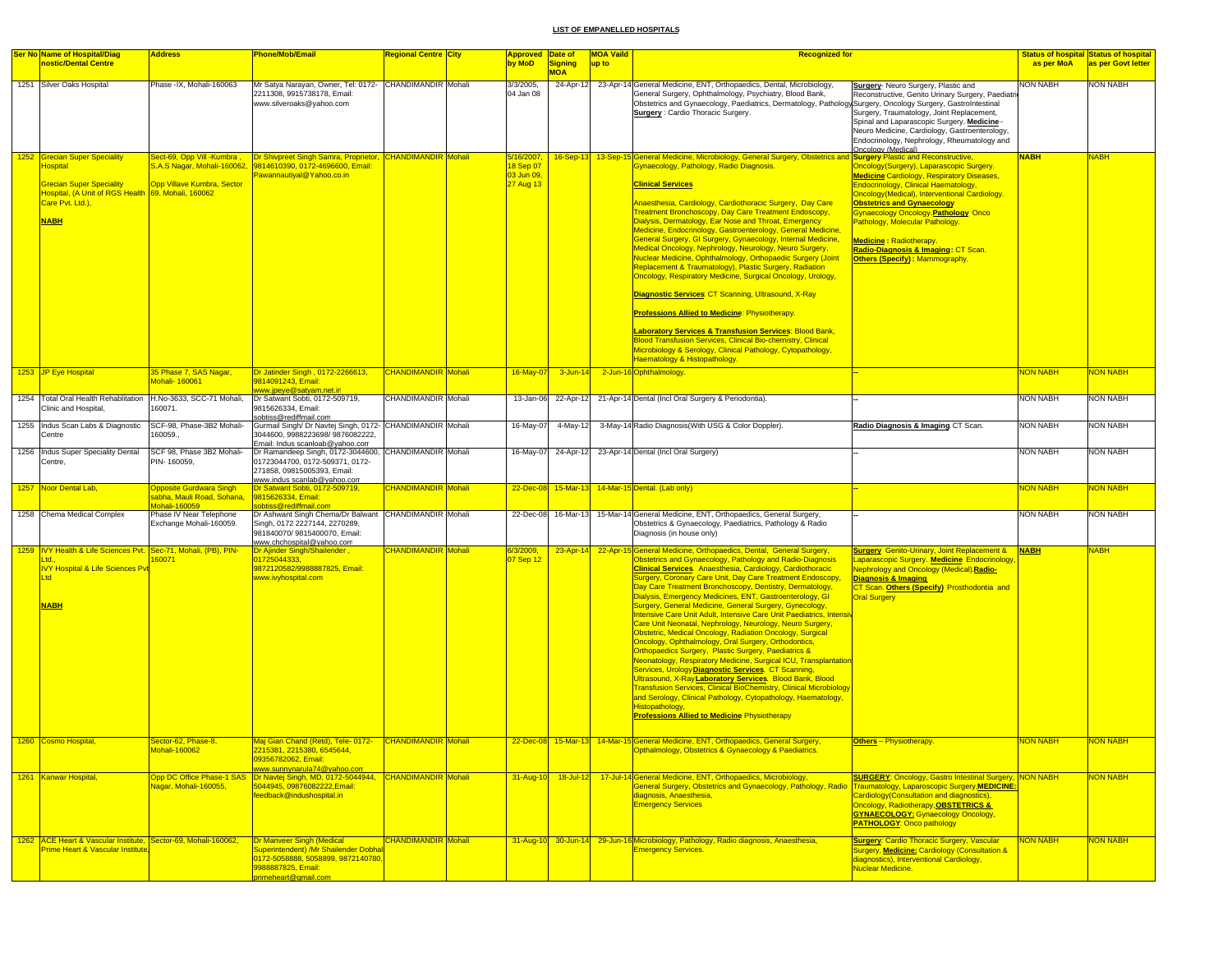| <b>Ser No Name of Hospital/Diag</b>                                                                                        | <b>Address</b>                                                                              | <u>Phone/Mob/Email</u>                                                                                                     | <b>Regional Centre City</b>   | <b>Approved Date of</b> |                              | <b>MOA Vaild</b>            | <b>Recognized for</b>                                                                                                                                                                                                                                                                                                                                                                                                                                                                                                                                                                                                                      |                                                                                                                                                      |                 | <b>Status of hospital Status of hospital</b> |
|----------------------------------------------------------------------------------------------------------------------------|---------------------------------------------------------------------------------------------|----------------------------------------------------------------------------------------------------------------------------|-------------------------------|-------------------------|------------------------------|-----------------------------|--------------------------------------------------------------------------------------------------------------------------------------------------------------------------------------------------------------------------------------------------------------------------------------------------------------------------------------------------------------------------------------------------------------------------------------------------------------------------------------------------------------------------------------------------------------------------------------------------------------------------------------------|------------------------------------------------------------------------------------------------------------------------------------------------------|-----------------|----------------------------------------------|
| nostic/Dental Centre                                                                                                       |                                                                                             |                                                                                                                            |                               | by MoD                  | <b>Signing</b><br><b>MOA</b> | up to                       |                                                                                                                                                                                                                                                                                                                                                                                                                                                                                                                                                                                                                                            |                                                                                                                                                      | as per MoA      | as per Govt letter                           |
| 1263 Max Superspeciality Hospital (A Civil Hospital, Phase VI,<br>unit of Hometrail Estate Pvt Ltd) Mohali, Punjab,<br>QCI |                                                                                             | el: 9872322694,<br>pkaushik@maxhealthcare.com                                                                              | <b>CHANDIMANDIR Mohali</b>    | $7-Sep-12$              |                              |                             | 11-Oct-12 10-Oct-14 General Purpose Hospital Orthopaedics, ICU & Critical Care Units, Laboratory (Clinical Pathology, Haematology,<br>Biochemistry, Microbiology, & Immunology) and Imaging facilities (X-ray, Mammography, USG, Colour Doppler, CT<br><u>Scan &amp; MRI) <b>Speciality Hospital</b>. Cardiology (consultation &amp; Diagnostics), Interventional Cardiology, Cardio Thoraci<mark>;</mark></u><br>Surgery, Paediatric Cardiology, Vascular Surgery, Orthopaedic Surgery including arthroscopy and Joint Replacemen<br>Surgery, Surgical Oncology, Medical Oncology, Gynaecological Oncology, Radiotherapy, Onco-pathology. |                                                                                                                                                      | <b>NON NABH</b> | NON NABH                                     |
| 1264 Indus Speciality Health                                                                                               | SCF-21, Phase-6, SAS Nagar                                                                  |                                                                                                                            | CHANDIMANDIR Mohali           |                         |                              |                             | 31 Aug 10 14-Aug-13 13-Aug-15 General Services : Dental                                                                                                                                                                                                                                                                                                                                                                                                                                                                                                                                                                                    |                                                                                                                                                      | <b>NON NABH</b> | <b>NON NABH</b>                              |
|                                                                                                                            | Mohali - 160059                                                                             |                                                                                                                            |                               | 6/14/2013.              |                              |                             |                                                                                                                                                                                                                                                                                                                                                                                                                                                                                                                                                                                                                                            |                                                                                                                                                      |                 |                                              |
| <b>Indus Super Speciality</b><br><b>Hospital (A Unit of Indus</b><br>Healthcare),                                          | <b>Opposite DC Office, Phase-</b><br>, Sector-55, Mohali-160055                             |                                                                                                                            |                               | 12 Dec 13               |                              |                             | Specialised Services : Oral & Maxilo facial Surgery, Periodontia and Endodontia<br><b>General Services: Paediatrics.</b>                                                                                                                                                                                                                                                                                                                                                                                                                                                                                                                   |                                                                                                                                                      |                 |                                              |
| <b>Non NABH</b>                                                                                                            |                                                                                             |                                                                                                                            |                               |                         |                              |                             | Specialised Services : Cardiology (Consultation and Diagnostics), Interventional Cardiology, Urology-including<br>Dialysis & Lithotripsy, Orthopaedic Surgery - including Arthroscopy and Joint Replacement Surgery and Neuro<br>Surgery.                                                                                                                                                                                                                                                                                                                                                                                                  |                                                                                                                                                      |                 |                                              |
| 1265 Amar Hospital                                                                                                         | Sector - 70, SAS Nagar,                                                                     |                                                                                                                            | <b>CHANDIMANDIR</b> Mohali    |                         |                              |                             | 14-Jun-13 11-Jul-13 10-Jul-15 General Services: General Medicine, General Surgery, Obstetrics and Gynaecology, Paediatrics, Orthopaedics, ICINON NABH                                                                                                                                                                                                                                                                                                                                                                                                                                                                                      |                                                                                                                                                      |                 | <b>NON NABH</b>                              |
|                                                                                                                            | Mohali - 160071                                                                             |                                                                                                                            |                               |                         |                              |                             | <b>&amp; Critical Care Units, ENT and Ophthalmology.</b>                                                                                                                                                                                                                                                                                                                                                                                                                                                                                                                                                                                   |                                                                                                                                                      |                 |                                              |
| <b>NON NABH</b>                                                                                                            |                                                                                             |                                                                                                                            |                               |                         |                              |                             | Laboratory: Haematology, Biochemistry & Microbiology.                                                                                                                                                                                                                                                                                                                                                                                                                                                                                                                                                                                      |                                                                                                                                                      |                 |                                              |
|                                                                                                                            |                                                                                             |                                                                                                                            |                               |                         |                              |                             | <b>Imaging Services: X-ray, USG &amp; USG Doppler, ECHO (colour).</b>                                                                                                                                                                                                                                                                                                                                                                                                                                                                                                                                                                      |                                                                                                                                                      |                 |                                              |
|                                                                                                                            |                                                                                             |                                                                                                                            |                               |                         |                              |                             |                                                                                                                                                                                                                                                                                                                                                                                                                                                                                                                                                                                                                                            |                                                                                                                                                      |                 |                                              |
|                                                                                                                            |                                                                                             |                                                                                                                            |                               |                         |                              |                             | Specialized Services: Cardiology (consultation and diagnostics), Interventional Cardiology, Orthopedic Surgery-<br>including arthroscopy and Joint Replacement Surgery, Endoscopic surgery, Traumatology and Critical Care Medicine                                                                                                                                                                                                                                                                                                                                                                                                        |                                                                                                                                                      |                 |                                              |
| 1266 Patiala Eye Hospital,                                                                                                 |                                                                                             | eela Bhawan bacj side New Dr SS Boparai, 01752213513,                                                                      | <b>CHANDIMANDIR Mukatsar</b>  | 10/29/04,               |                              |                             | 29-Apr-14 28-Apr-16 Ophthalmology.                                                                                                                                                                                                                                                                                                                                                                                                                                                                                                                                                                                                         |                                                                                                                                                      | <b>NON NABH</b> | <b>NON NABH</b>                              |
|                                                                                                                            | <b>Sopal Sweets</b>                                                                         | 9417240280, Email:                                                                                                         |                               | 04 Jan 08               |                              |                             |                                                                                                                                                                                                                                                                                                                                                                                                                                                                                                                                                                                                                                            |                                                                                                                                                      |                 |                                              |
| 1267 Usha Bansal Nursing Home                                                                                              | Patiala - 147001                                                                            | sukhiboparai@yahoo.com<br>Kot Kapura Road Muktsar-PIN Dr Mukesh Bansal, MD, 01633-                                         | <b>CHANDIMANDIR Mukatsar</b>  |                         |                              |                             | 31-Mar-06 20-Dec-14 19-Dec-16 General Surgery                                                                                                                                                                                                                                                                                                                                                                                                                                                                                                                                                                                              |                                                                                                                                                      | <b>NON NABH</b> | <b>VON NABH</b>                              |
|                                                                                                                            | 152026                                                                                      | 262023, 01633-263323, 09814162023<br>09464111442, Email:<br>drmukesh2003@yahoo.co.ir                                       |                               |                         |                              |                             |                                                                                                                                                                                                                                                                                                                                                                                                                                                                                                                                                                                                                                            |                                                                                                                                                      |                 |                                              |
| 1268 Sri Guru Nanak Hospital                                                                                               | Bathinda Road, Opposite<br>Gurudwara Taran, Taran<br>Sahib, Bathinda Road,<br>luktsar-15202 | Dr Madanmohan Bansal, MD, 01633- CHANDIMANDIR Mukatsar<br>263686, 01633-261573, 09814122023<br>Email: mmbansal64@yahoo.com |                               | 3/31/2006<br>16/05/07   |                              |                             | 22-Dec-14 21-Dec-16 General Medicine.                                                                                                                                                                                                                                                                                                                                                                                                                                                                                                                                                                                                      |                                                                                                                                                      | <b>NON NABH</b> | NON NABH                                     |
| 1269 Simrita Nursing & Maternity<br><b>lome</b>                                                                            | 68 Dalima Vihar, Near Fly<br><mark>Dver, Rajpura, 140401</mark>                             | Dr Sarabjit Singh, Med Direcotr, 01762 CHANDIMANDIR Rajpura<br>222762, 09814040394, Email:                                 |                               | 31-Mar-06               | $2$ -May-14                  |                             | 1-May-16 General Medicine                                                                                                                                                                                                                                                                                                                                                                                                                                                                                                                                                                                                                  |                                                                                                                                                      | <b>NON NABH</b> | <mark>NON NABH</mark>                        |
| 1270 Gian Sagar Medical College and Village Ramnagar, Rajpura,                                                             |                                                                                             | Simrita@yahoo. Com                                                                                                         | CHANDIMANDIR Rajpura          | 27-Aug-13               |                              |                             | General Services : General Medicine, General Surgery, Obstetrics and Gynaecology, Paediatrics, Orthopaedics, ICINON NABH                                                                                                                                                                                                                                                                                                                                                                                                                                                                                                                   |                                                                                                                                                      |                 | <b>NON NABH</b>                              |
| Hospital (A Unit of Gian Sagar<br><b>Educational and Charitable</b><br>Trust)<br><b>NON NABH</b>                           | Patiala-140601                                                                              |                                                                                                                            |                               |                         |                              |                             | & Critical Care Units, ENT Ophthalmology, Dental, Psychiatry, Dermatology and Blood Bank.<br>Laboratory: Clinical Pathology, Haematology, Biochemistry, Immunology & Microbiology.<br>Imaging Services: X-ray, USG & USG Doppler.                                                                                                                                                                                                                                                                                                                                                                                                          |                                                                                                                                                      |                 |                                              |
|                                                                                                                            |                                                                                             |                                                                                                                            |                               |                         |                              |                             | Specialised Services: Urology-including Dialysis, Genito-urinary Surgery, Orthopaedic Surgery-including<br>arthroscopic surgery and joint replacement, Endoscopic surgery, Neuro Surgery, Gastroenterology, Gastro Intestinal<br>Surgery, Rheumatology, Paediatric Surgery, Respiratory Diseases, Critical Care Medicine, Traumatology, Prosthetic<br>Surgery, Transfusion Medicine and Neonatology.                                                                                                                                                                                                                                       |                                                                                                                                                      |                 |                                              |
| Pvt Ltd                                                                                                                    | Complex, Panchkula                                                                          | 1271 Kaps Scan & Diagnostic Centre SCO12, Sector 5, Mansa Devi Dr Rajeev Kapoor, 0172-2555555,<br>9855705130               | CHANDIMANDIR Panchkula        |                         |                              |                             | 3-Mar-05 27-May-14 26-May-16 Microbiology, Pathology and Radio diagnosis.                                                                                                                                                                                                                                                                                                                                                                                                                                                                                                                                                                  |                                                                                                                                                      | <b>NON NABH</b> | NON NABH                                     |
| 1272 Panchkula Dental Orthodontic                                                                                          | House No 817, Sector 8,                                                                     | Dr Ashish Gupta, 0172-2560790,                                                                                             | CHANDIMANDIR Panchkula        | 16-May-07               | 19-Jul-07                    |                             | 18-Jul-09 Dental (Incl Oral Surgery)                                                                                                                                                                                                                                                                                                                                                                                                                                                                                                                                                                                                       |                                                                                                                                                      | <b>NON NABH</b> | <b>NON NABH</b>                              |
| Centre<br>1273 Alchemist Hospital (Old Kaiser                                                                              | Panchkula, PIN: 134109<br>Sector 21, Panchkula,                                             | 2567653, 9417444427, Email:<br>www.ashqupta99@yahoo.com<br>Inderdeep Singh/ Dr Avinash Ojha,                               | CHANDIMANDIR Panchkula        | 10/29/04                |                              |                             | 18-May-12 17-May-14 General Medicine, ENT, Dental, Microbiology, General Surgery,                                                                                                                                                                                                                                                                                                                                                                                                                                                                                                                                                          | Nephrology.                                                                                                                                          | <b>NON NABH</b> | <b>NON NABH</b>                              |
| Hospital)                                                                                                                  | PIN 134112                                                                                  | 9888110310/9888040091, Email:                                                                                              |                               | 16/05/07                |                              |                             | Ophthalmology, Psychiatry, Anaesthesia, Blood Bank, Obstetrics (Surgery Joint Replacement Surgery) (Addendum                                                                                                                                                                                                                                                                                                                                                                                                                                                                                                                               |                                                                                                                                                      |                 |                                              |
| Alchemist Hospital Ltd                                                                                                     |                                                                                             | www.hospital@alchemist.co.in Tele :<br>01724500000, 9780011836, E.mail                                                     |                               | 9/7/2012<br>27 Jan 14   |                              |                             | Gynaecology, Paediatrics, Dermatology, Pathology, Radio<br>Diagnosis & Emergency (Orthopaedics.) (Addendum to Annexure 24(8)/03/US(WE)/D(Res) dt 29. 10. 2004)                                                                                                                                                                                                                                                                                                                                                                                                                                                                             | to Annexure 68A to GOI MOD letter No                                                                                                                 |                 |                                              |
| <b>NON NABH</b>                                                                                                            |                                                                                             | shivendra.seth@alchemisthospitals.co                                                                                       |                               |                         |                              |                             | 68A to GOI MOD letter No 24(8)/03/US(WE)/D(Res) dated<br>29.10.2004.                                                                                                                                                                                                                                                                                                                                                                                                                                                                                                                                                                       |                                                                                                                                                      |                 |                                              |
|                                                                                                                            |                                                                                             |                                                                                                                            |                               |                         |                              |                             |                                                                                                                                                                                                                                                                                                                                                                                                                                                                                                                                                                                                                                            | Laboratory Services : Clinical Pathology,<br>Haematology, Biochemistry, Microbiology,                                                                |                 |                                              |
|                                                                                                                            |                                                                                             |                                                                                                                            |                               |                         |                              |                             | Speciality Hospital. Cardio thoracic Surgery, Cardiology<br>(consultation and diagnostics), Interventional Cardiology, Genito                                                                                                                                                                                                                                                                                                                                                                                                                                                                                                              | Serology and Immunology.<br>Imaging Services: X-ray, USG, USG Doppler,                                                                               |                 |                                              |
|                                                                                                                            |                                                                                             |                                                                                                                            |                               |                         |                              |                             | Urinary Surgery, Urology including Dialysis and Lithotripsy, Neuro Contrast Studies, CT Scan, Interventional and                                                                                                                                                                                                                                                                                                                                                                                                                                                                                                                           |                                                                                                                                                      |                 |                                              |
|                                                                                                                            |                                                                                             |                                                                                                                            |                               |                         |                              |                             | Surgery, Neuro Medicine, Renal Transplant and Gastro<br>Enterology.                                                                                                                                                                                                                                                                                                                                                                                                                                                                                                                                                                        | Vascular Radiology.<br>Specialised Services : Gynaecological                                                                                         |                 |                                              |
|                                                                                                                            |                                                                                             |                                                                                                                            |                               |                         |                              |                             |                                                                                                                                                                                                                                                                                                                                                                                                                                                                                                                                                                                                                                            | Oncology, Gastro Intestinal Surgery, Plastic and                                                                                                     |                 |                                              |
|                                                                                                                            |                                                                                             |                                                                                                                            |                               |                         |                              |                             |                                                                                                                                                                                                                                                                                                                                                                                                                                                                                                                                                                                                                                            | Reconstructive Surgery, Endocrinology, Vascular<br>Surgery, Rheumatology, Onco Pathology, Surgica<br>Oncology, Respiratory Diseases, Neonatology and |                 |                                              |
| 1274 Dr Sandeep Mahajan Dental                                                                                             |                                                                                             | SCO-11, Sector-11 Near Maa Dr Sandeep Mahajan, 0172-2579997, CHANDIMANDIR Panchkula                                        |                               | 16-May-07               | 23-Jul-14                    |                             | 22-Jul-16 Dental (Incl Oral Surgery).                                                                                                                                                                                                                                                                                                                                                                                                                                                                                                                                                                                                      | Poediatric Cardiology                                                                                                                                | <b>NON NABH</b> | NON NABH                                     |
| Clinic.                                                                                                                    | Durga Sweets, Panchkula,<br>PIN-134113                                                      | 2561896, 9815885448                                                                                                        |                               |                         |                              |                             |                                                                                                                                                                                                                                                                                                                                                                                                                                                                                                                                                                                                                                            |                                                                                                                                                      |                 |                                              |
| 1275 Vashishth Dental Centre                                                                                               | 50F 255 First Floor Sector-16,                                                              |                                                                                                                            | CHANDIMANDIR Panchkula        | 16-May-07               | 3-Aug-11                     |                             | 2-Aug-12 Dental (Incl Oral Surgery and Prosthodontia).                                                                                                                                                                                                                                                                                                                                                                                                                                                                                                                                                                                     |                                                                                                                                                      | <b>NON NABH</b> | <b>NON NABH</b>                              |
|                                                                                                                            | Panchkula-134109.                                                                           |                                                                                                                            |                               |                         |                              |                             |                                                                                                                                                                                                                                                                                                                                                                                                                                                                                                                                                                                                                                            |                                                                                                                                                      |                 |                                              |
| 1276 Dr Sanjay Kalra's Advanced<br><b>Dental Clinic</b>                                                                    | PIN-134109.                                                                                 | SCO-13 Sector-5 Panchkula- Dr Sanjay Kalra, 01722577604,<br>09876258929, 09316040980, Email:                               | <b>CHANDIMANDIR</b> Panchkula | 15-Mar-10               |                              | 22-Apr-14 21-Apr-16 Dental. |                                                                                                                                                                                                                                                                                                                                                                                                                                                                                                                                                                                                                                            | Others (Dental) - Prosthodontia, Oral Surgery,<br>Periodontia, Pedodontia, Endodontia Consenati                                                      | NON NABH        | <b>NON NABH</b>                              |
| 1277 Raffels Hospital Pyt Ltd                                                                                              |                                                                                             | www.drsanjaykalra@gmail.com                                                                                                |                               |                         |                              |                             |                                                                                                                                                                                                                                                                                                                                                                                                                                                                                                                                                                                                                                            |                                                                                                                                                      |                 |                                              |
| loci                                                                                                                       | SCO-138, Sector-14,<br>Panchkula (Haryana)                                                  | <u> Fele : 01722-587300, 587303, E.mail : CHANDIMANDIR Panchkula</u><br>raffleshosp@gmail.com                              |                               | $7-Sep-12$              | $11-Oct-12$                  |                             | 10-Oct-14 Speciality Hospital. Orthopaedic Surgery including arthroscopic and Joint Replacement Surgery and Critical Care NON NABH<br>Medicine.                                                                                                                                                                                                                                                                                                                                                                                                                                                                                            |                                                                                                                                                      |                 | <b>NON NABH</b>                              |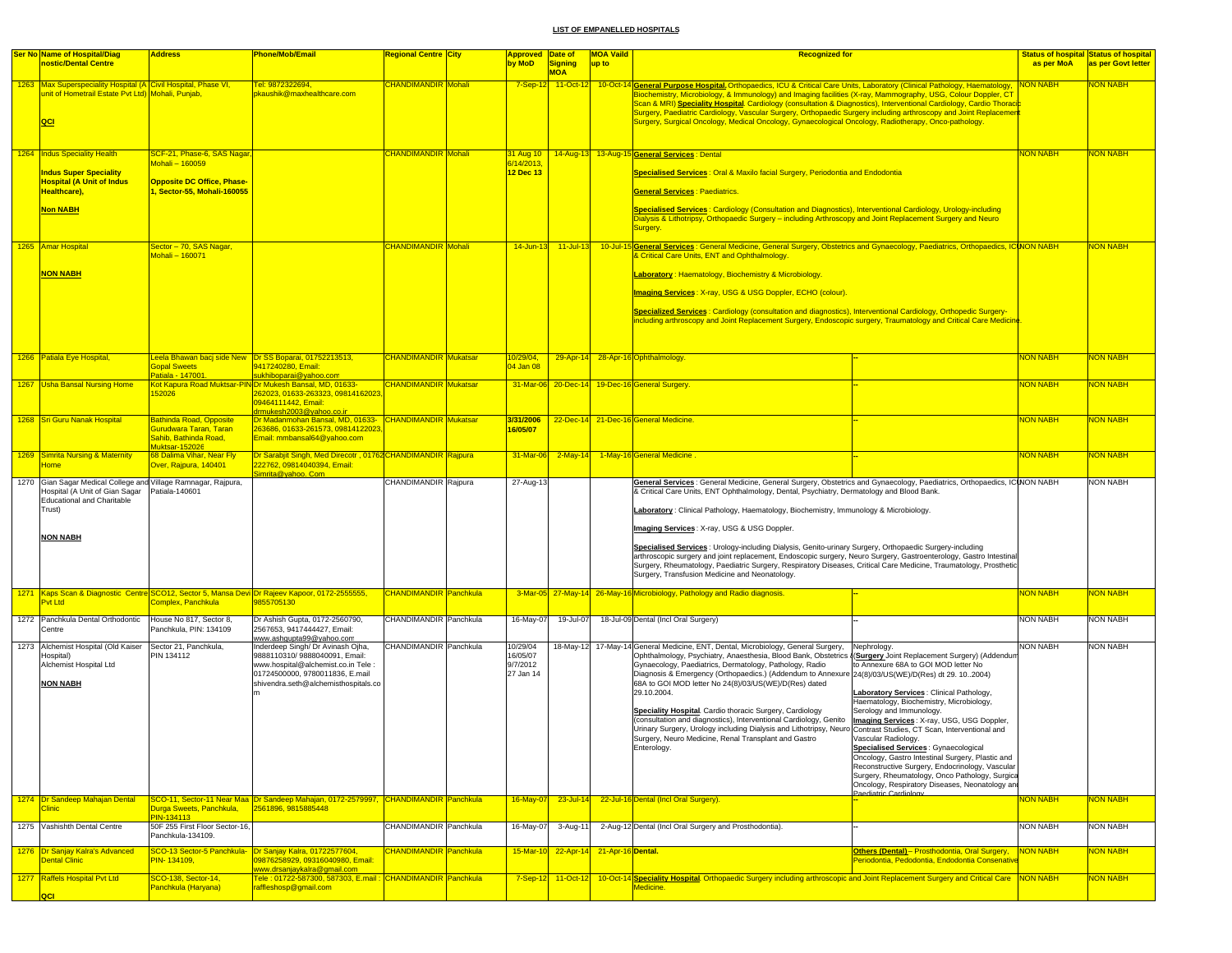|      | <b>Ser No Name of Hospital/Diag</b>                                                                 | <b>Address</b>                                                                   | <b>Phone/Mob/Email</b>                                                                                         | Regional Centre City        |           | Approved Date of       |                     | <b>MOA Vaild</b> | <b>Recognized for</b>                                                                                                                                                                                                                  |                                                                                                                                                                                                                        |                 | <b>Status of hospital Status of hospital</b> |
|------|-----------------------------------------------------------------------------------------------------|----------------------------------------------------------------------------------|----------------------------------------------------------------------------------------------------------------|-----------------------------|-----------|------------------------|---------------------|------------------|----------------------------------------------------------------------------------------------------------------------------------------------------------------------------------------------------------------------------------------|------------------------------------------------------------------------------------------------------------------------------------------------------------------------------------------------------------------------|-----------------|----------------------------------------------|
|      | nostic/Dental Centre                                                                                |                                                                                  |                                                                                                                |                             |           | by MoD                 | Signing             | up to            |                                                                                                                                                                                                                                        |                                                                                                                                                                                                                        | as per MoA      | as per Govt letter                           |
|      |                                                                                                     |                                                                                  |                                                                                                                |                             |           |                        | <b>MOA</b>          |                  |                                                                                                                                                                                                                                        |                                                                                                                                                                                                                        |                 |                                              |
|      | 1278 Drishti Eye Hospital<br><b>NON NABH</b>                                                        | CO 26, Sector-11,<br>Panchkula-134104                                            |                                                                                                                | CHANDIMANDIR Panchkula      |           | 8/27/2013<br>02 Jun 14 |                     |                  | 30-Jun-14 29-Jun-16 General Services: Ophthalmology (Refraction, Contact lens,<br><b>Cataract Surgeries with IOL Implantations).</b>                                                                                                   | Addendum to annexure 23 to MOD/GOI letter<br><u>No 22B(01)/2011/US(WE)/D (Res.I) Part-I dater</u><br>27 Aug 2013.<br>Cataract/Glaucoma, Retinal-Medical-Vitreo-                                                        | ON NABH         | <b>VON NABH</b>                              |
|      |                                                                                                     |                                                                                  |                                                                                                                |                             |           |                        |                     |                  |                                                                                                                                                                                                                                        | Retinal Surgery, Strabismus, Occuloplasty &<br>Adnexa and other specialised treatment.                                                                                                                                 |                 |                                              |
|      | 1279 Deepak Dental Care,                                                                            | <b>Near Santro Show Room</b><br><b>Mamoon Chowk Pathankot-</b><br>145001         | Fel: 01862247014, 9356097735,<br>cbsharma@sanchar.net.in                                                       | <b>JAMMU</b>                | Pathankot | 16-May-07              | $12$ -Jul-12        |                  | 11-Jul-14 Dental(for Dental lab only).                                                                                                                                                                                                 |                                                                                                                                                                                                                        | <b>NON NABH</b> | <mark>NON NABH</mark>                        |
|      | 1280 Choudhary CT Scan, Ultra<br><b>Sound and X-Ray Centre,</b>                                     | <b>Gurdaspur Road, Opposite</b><br>War House, Pathankot - 145                    | Tel: 01862221056, 9417034156,<br>gurbaksh.03.com@yahoo.com                                                     | <b>UMMAL</b>                | Pathankot |                        |                     |                  | 16-May-07 24-Sep-14 23-Sep-16 Radio Diagnosis (Incl USG).                                                                                                                                                                              | <b>Radio Diagnosis &amp; Imaging</b><br>CT Scan.                                                                                                                                                                       | <b>NON NABH</b> | <b>VON NABH</b>                              |
|      | 1281 Nirmal Super Dental Laboratory, H.No-27/289C Near Brahma                                       | Shell Bajri CO Pathankot                                                         | Tel 01862233972, 9855314520                                                                                    | <b>JAMMU</b>                | Pathankot | 16-May-07              | 5-Feb-11            |                  | 4-Feb-12 Dental(for Dental lab only).                                                                                                                                                                                                  |                                                                                                                                                                                                                        | <b>NON NABH</b> | <b>NON NABH</b>                              |
|      | 1282 Dr Kalra's MRI Scan and                                                                        | Sri Ram Market, Dalhousi                                                         | Tel: 01862225760, 9417229760,                                                                                  | <b>JAMMU</b>                | Pathankot | 23-Oct-06              | $20 - Jun-14$       |                  | 19-Jun-16 Radio Diagnosis (including Ultra Sonography)                                                                                                                                                                                 | Radio Diagnosis & Imaging CT Scan & MRI                                                                                                                                                                                | <b>NON NABH</b> | <b>VON NABH</b>                              |
|      | Diagnostic Centre,                                                                                  | Road, Pathankot - 145 001,                                                       | arvind@jla.vnl.net.ir                                                                                          |                             |           |                        |                     |                  |                                                                                                                                                                                                                                        | for one year only                                                                                                                                                                                                      |                 |                                              |
|      | 1283 Ajay Heart Care and Super<br><b>Speciality Hospital</b>                                        | Dalhousie Road, Pathankot,<br>Punjab - 145 001                                   | Tel: 01862224690, 9417024390<br>E Mail:<br>drajaymahajan@rediffmail.com                                        | <b>JAMMU</b>                | Pathankot | 23-Oct-06              | $6-Sep-14$          |                  | 5-Sep-16 General Medicine and General Surgery                                                                                                                                                                                          | <b>Surgery</b> Laparoscopic Surgery.<br><b>Medicine</b> Cardiology, Gastro Enterology and<br>Nephrology                                                                                                                | <b>NON NABH</b> | <b>VON NABH</b>                              |
|      | 1284 Dr K.D's Eye Hospital                                                                          | Near Improvement Trust                                                           | Ph - 01862220123, 01862229623, Mob JAMMU                                                                       |                             | Pathankot |                        |                     |                  | 22-Dec-08 15-May-14 14-May-16 Opthalmology                                                                                                                                                                                             |                                                                                                                                                                                                                        | <b>NON NABH</b> | <b>NON NABH</b>                              |
|      |                                                                                                     | Office, Patel Chowk, Opposite<br>Power House & Patel Chowk<br>Pathankot - 145001 | -9417016123., 9924926123,<br>info@keratoconus.org.in                                                           |                             |           |                        |                     |                  |                                                                                                                                                                                                                                        |                                                                                                                                                                                                                        |                 |                                              |
|      | 1285 Kanwar Hospital,                                                                               | <b>Municipal Colony, College</b><br>Road, Pathankot-145 001                      | PH-0186 2235757/2235656,<br>9417229760<br>E Mail : h <u>ospitalkanwar@yahoo.com</u>                            | <b>UMMAL</b>                | Pathankot |                        |                     |                  | 3-Jun-09 31-May-14 31-May-16 General Surgery, Obstetrics and Gynaecology.                                                                                                                                                              | <b>Surgery Laparascopic Surgery.</b>                                                                                                                                                                                   | <b>NON NABH</b> | NON NABH                                     |
|      | 1286 North Central Hospital                                                                         | Dalhousie Road, Near Shani<br>Dev Mandir, Pathankot-<br>145001                   |                                                                                                                | <b>JAMMU</b>                | Pathankot | 18-Sep-07              |                     |                  | General Surgery.                                                                                                                                                                                                                       |                                                                                                                                                                                                                        | <b>NON NABH</b> | <b>NON NABH</b>                              |
|      | 1287 Raavi Multispeciality Hospital                                                                 | Dalhousie Road, Mamoon.<br>Pathankot-145001, Punjab                              | E Mail: raavihospital@yahoo.com                                                                                | <b>JAMMU</b>                | Pathankot |                        | 12-Dec-13 31-Jan-14 |                  | 30-Jan-16 General Services: General Medicine, General Surgery, Obstetrics and Gynaecology, Paediatrics, Orthopaedics, ICUNON NABH<br>& Critical Care Units.                                                                            |                                                                                                                                                                                                                        |                 | <b>VON NABH</b>                              |
|      | <b>NON NABH</b>                                                                                     |                                                                                  | Tele: 01862249082                                                                                              |                             |           |                        |                     |                  | Laboratory Services: Clinical Pathology, Haematology, Histopathology, Biochemistry, Microbiology, Serology and<br>Immunology.                                                                                                          |                                                                                                                                                                                                                        |                 |                                              |
|      |                                                                                                     |                                                                                  |                                                                                                                |                             |           |                        |                     |                  | Imaging Services: X-Ray, USG, Colour Doppler, Contrast Studies and CT Scan.                                                                                                                                                            |                                                                                                                                                                                                                        |                 |                                              |
|      |                                                                                                     |                                                                                  |                                                                                                                |                             |           |                        |                     |                  | Specialized Services: Cardiothoracic Surgery, Cardiology (Consultation and Diagnostics), Interventional Cardiology                                                                                                                     |                                                                                                                                                                                                                        |                 |                                              |
|      |                                                                                                     |                                                                                  |                                                                                                                |                             |           |                        |                     |                  | Genito Urinary Surgery, Urology-including Dialysis & Lithotripsy, Orthopaedic Surgery-including arthroscopy and Joint<br>Replacement Surgery, Endoscopic Surgery, Neuro Surgery, Gastro Intestinal Surgery, Plastic and Reconstructive |                                                                                                                                                                                                                        |                 |                                              |
|      |                                                                                                     |                                                                                  |                                                                                                                |                             |           |                        |                     |                  | Surgery, Vascular Surgery, Traumatology and Critical Care Medicine.                                                                                                                                                                    |                                                                                                                                                                                                                        |                 |                                              |
|      | 1288 City X-ray, Ultra Sound and CT Jagdish Marg, Patiala-1470010175-5000811/5000812<br>Scan Centre |                                                                                  |                                                                                                                | CHANDIMANDIR Patiala        |           | 23-Oct-06              | 8-Jan-07            |                  | 7-Jan-09 Radio Diagnosis including Ultra Sonography.                                                                                                                                                                                   | Radio Diagnosis & Imaging CT Scan.                                                                                                                                                                                     | <b>NON NABH</b> | <b>NON NABH</b>                              |
| 1289 | <b>Rama Atray Memorial Eve</b>                                                                      | Patiala (Punjab)-147002                                                          |                                                                                                                | CHANDIMANDIR Patiala        |           | 14-Dec-0               | 30-Apr-14           |                  | 29-Apr-16 Ophthalmology.                                                                                                                                                                                                               |                                                                                                                                                                                                                        | <b>NON NABH</b> | <b>VON NABH</b>                              |
|      | <b>Hospital</b>                                                                                     |                                                                                  |                                                                                                                |                             |           |                        |                     |                  |                                                                                                                                                                                                                                        |                                                                                                                                                                                                                        |                 |                                              |
|      | 1290 Patiala Heart Institute 2                                                                      | Jagdish Marg, Badungar                                                           | 01752308030, 2308031, Fax-                                                                                     | CHANDIMANDIR Patiala        |           | 10/23/06               | 2-May-12            |                  | 2-May-14 General Medicine, ENT, General Surgery, Psychiatry, Paediatrics Surgery Cardio Thoracic Surgery, Vascular                                                                                                                     |                                                                                                                                                                                                                        | <b>NON NABH</b> | <b>NON NABH</b>                              |
|      |                                                                                                     | Road, Patiala-147001                                                             | 01752213435, 9814040740, Email:<br>gpreetsidhu@hotmail.com                                                     |                             |           | 14 Feb 07              |                     |                  | and Dermatology.<br>(Obstetrics &<br>Gynecology.)(Addendum to Annexure 105 A to GOI MOD letter NoIntestinal Surgery.<br>22(61)/06/US(WE)/D(Res) dated 23 Oct 2006)                                                                     | Surgery, Genito Urinary Surgery and Gastro<br>Medicine Neuro Medicine, Cardiology,<br>Respiratory Diseases, Gastro enterology,<br>Nephrology and Critical Care Medicine.<br><b>Medicine</b> Interventional Cardiology. |                 |                                              |
|      |                                                                                                     |                                                                                  |                                                                                                                |                             |           |                        |                     |                  |                                                                                                                                                                                                                                        |                                                                                                                                                                                                                        |                 |                                              |
|      | 1291 Sadbhavana Medical and Heart Opp State College of<br>nstitute                                  | Education, Patiala- 147001                                                       | 01752219554, 01752220497                                                                                       | <b>CHANDIMANDIR Patiala</b> |           | 16-May-07              |                     |                  | 1-Apr-14 31-Mar-16 General Medicine, General Surgery, Psychiatry, Obstetrics and<br>Gynaecology, Paediatrics.                                                                                                                          | <b>Surgery Paediatric Surgery.</b><br><b>Medicine Cardiology, Gastro enterology, Critical</b><br>Care Medicine, Interventional Cardiology<br><b>Paediatrics Cardiology.</b>                                            | <b>NON NABH</b> | <mark>NON NABH</mark>                        |
|      | 1292 Patiala Eye Hospital & Maternity Bhai Maha Singh Marg,<br><b>lome</b>                          | Muktsar- 152026                                                                  | Dr Yuvraj Markan, MD, 01633-263405, CHANDIMANDIR Patiala<br>09815963405, Email:<br>atialaevehospital@vahoo.com |                             |           | 4-Jan-08               |                     |                  | 1-Jun-13 31-May-15 Opthalmology.                                                                                                                                                                                                       |                                                                                                                                                                                                                        | <b>NON NABH</b> | <b>NON NABH</b>                              |
|      | 1293 Delta MRI and CT Scan Centre                                                                   | Chhotti Baradari 144A, Patiala<br>47001                                          |                                                                                                                | CHANDIMANDIR Patiala        |           | 1/4/2008,<br>15 Mar 10 | 2-May-12            |                  | 1-May-14 Radio Diagnosis (only USG 3D)<br>Radio diagnosis                                                                                                                                                                              | CT Scan,<br>Radio Diagnosis & Imaging - MR                                                                                                                                                                             | <b>NON NABH</b> | <b>NON NABH</b>                              |
|      | 1294 Sharma Eye Hospital Laser<br>Centre                                                            | 20 Jagdish Marg, Patiala, PIN: 01752218866, 5000770<br>147001                    |                                                                                                                | <b>CHANDIMANDIR Patiala</b> |           | 22-Dec-08              | 19-Apr-09           |                  | 15-Apr-11 Opthalmology                                                                                                                                                                                                                 |                                                                                                                                                                                                                        | <b>NON NABH</b> | <b>NON NABH</b>                              |
|      | 1295 Ashok Clinical Laboratory                                                                      | Bank Colony Patiala (Pb)-<br>147001                                              | 01752221215, 55000388, 9814042215 CHANDIMANDIR Patiala                                                         |                             |           |                        |                     |                  | 22-Dec-08 15-Apr-09 14-Apr-11 Microbiology, Pathology                                                                                                                                                                                  | Pathology - Onco Pathology.                                                                                                                                                                                            | <b>NON NABH</b> | <b>NON NABH</b>                              |
|      | 1296 Rapid Laboratories                                                                             | Old Samana Octroi Post 10-A 0175-2301148, 9815983888                             |                                                                                                                | <b>CHANDIMANDIR Patiala</b> |           |                        |                     |                  | 22-Dec-08 20-May-14 19-May-16 Microbiology, Pathology                                                                                                                                                                                  |                                                                                                                                                                                                                        | <b>NON NABH</b> | <b>VON NABH</b>                              |
|      |                                                                                                     | Model Town, 12 Doctors<br>Colony Patiala (Pb), PIN:                              |                                                                                                                |                             |           |                        |                     |                  |                                                                                                                                                                                                                                        |                                                                                                                                                                                                                        |                 |                                              |
| 1297 | <b>Amar Hospital</b>                                                                                | ncome Tax Office Road 8,<br>Bank Colony, Patiala-147001                          | 01752221225, 01752221727                                                                                       | <b>CHANDIMANDIR Patiala</b> |           | 5/16/2007<br>15 Mar 10 | $5-Mar-14$          |                  | 4-Mar-16 General Medicine, General Surgery, Psychiatry, Obstetrics and<br><b>Gynecology and Pediatrics.</b>                                                                                                                            | <b>Surgery Neuro Surgery, Genito Urinary,</b><br>Paediatric Surgery, Gastro Intestinal Surgery,                                                                                                                        | <b>NON NABH</b> | <b>VON NABH</b>                              |
|      | <b>Non NABH</b>                                                                                     | Punjab                                                                           |                                                                                                                |                             |           | 27 Jan 14              |                     |                  | <b>General Services: Orthopaedics and ENT.</b>                                                                                                                                                                                         | <b>Fraumatology, Spinal Surgery and Laparoscopic</b><br>Surgery.                                                                                                                                                       |                 |                                              |
|      |                                                                                                     |                                                                                  |                                                                                                                |                             |           |                        |                     |                  | <b>aboratory Services: Clinical Pathology, Haematology,</b><br>Biochemistry, Microbiology and Immunology.                                                                                                                              | <b>Medicine Cardiology and Critical Care Medicine</b><br>Medicine - Neuro Medicine, Gastro Enterology<br>and Endocrinology).                                                                                           |                 |                                              |
|      |                                                                                                     |                                                                                  |                                                                                                                |                             |           |                        |                     |                  | Imaging Services: USG and USG Doppler, X-ray, CT Scan.                                                                                                                                                                                 |                                                                                                                                                                                                                        |                 |                                              |
|      |                                                                                                     |                                                                                  |                                                                                                                |                             |           |                        |                     |                  | <b>Specialised Services: Genito Urinary Surgery, Urology-including</b><br>Dialysis, Plastic and Reconstructive Surgery and Respiratory                                                                                                 |                                                                                                                                                                                                                        |                 |                                              |
|      |                                                                                                     |                                                                                  |                                                                                                                |                             |           |                        |                     |                  | Diseases, Interventional Cardiology.                                                                                                                                                                                                   |                                                                                                                                                                                                                        |                 |                                              |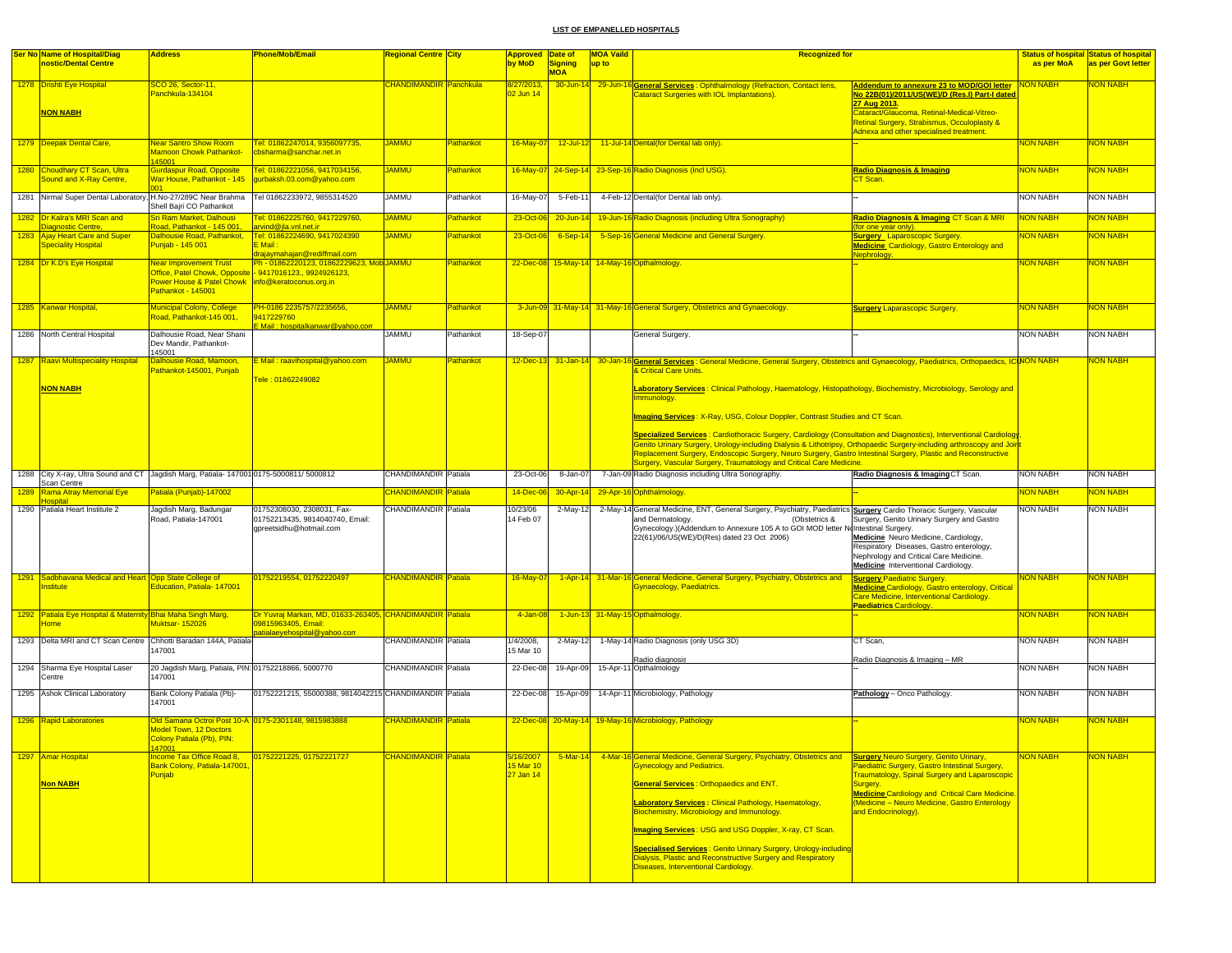|      | <b>Ser No Name of Hospital/Diag</b>                          | <b>Address</b>                                             | Phone/Mob/Email                                                                            | <b>Regional Centre City</b> |               | Approved Date of |                            | <b>MOA Vaild</b> | <b>Recognized for</b>                                                                                                                                                                                                                  |                                                                           |                 | <b>Status of hospital Status of hospital</b> |
|------|--------------------------------------------------------------|------------------------------------------------------------|--------------------------------------------------------------------------------------------|-----------------------------|---------------|------------------|----------------------------|------------------|----------------------------------------------------------------------------------------------------------------------------------------------------------------------------------------------------------------------------------------|---------------------------------------------------------------------------|-----------------|----------------------------------------------|
|      | nostic/Dental Centre                                         |                                                            |                                                                                            |                             |               | by MoD           | <b>Signing</b>             | up to            |                                                                                                                                                                                                                                        |                                                                           | as per MoA      | as per Govt letter                           |
| 1298 | Narain Hospital (A Unit of Narain SST Nagar                  |                                                            |                                                                                            | <b>CHANDIMANDIR</b>         | Patiala       | $14$ -Jun-1      | <b>MOA</b><br>$13$ -Jul-13 | $12$ -Jul-       |                                                                                                                                                                                                                                        |                                                                           |                 | <b>ION NABH</b>                              |
|      | Resorts Pvt. Ltd)                                            | Rajpura Road                                               |                                                                                            |                             |               |                  |                            |                  | General Services : General Medicine, General Surgery, Obstetrics and Gynaecology, Orthopaedics, ICU & Critical NON NABH<br><b>Care Units and ENT</b>                                                                                   |                                                                           |                 |                                              |
|      |                                                              | $Patiala = 147001$                                         |                                                                                            |                             |               |                  |                            |                  |                                                                                                                                                                                                                                        |                                                                           |                 |                                              |
|      | <b>Non NABH</b>                                              |                                                            |                                                                                            |                             |               |                  |                            |                  | Laboratory Services: Haematology, Biochemistry and Microbiology                                                                                                                                                                        |                                                                           |                 |                                              |
|      |                                                              |                                                            |                                                                                            |                             |               |                  |                            |                  | <b>Imaging Facilities: X-ray, USG and Colour Doppler</b>                                                                                                                                                                               |                                                                           |                 |                                              |
|      |                                                              |                                                            |                                                                                            |                             |               |                  |                            |                  | Specialised Services: Cardiology (consultation and diagnostics), Interventional Cardiology, Urology - including<br>Dialysis, Orthopaedic Surgery-including arthroscopy and Joint Replacement Surgery, Critical Care Medicine.          |                                                                           |                 |                                              |
|      | 1299 Drishti Advance Eye Care                                | Near Tehsil Complex,                                       |                                                                                            | <b>CHANDIMANDIR Patiala</b> |               |                  |                            |                  | 12-Dec-13 21-Jan-14 20-Jan-16 General Services: Ophthalmology Cataract Surgeries with IOL Implantations)                                                                                                                               |                                                                           | <b>NON NABH</b> | NON NABH                                     |
|      | <b>Centre</b>                                                | Samana, Patiala-147101                                     |                                                                                            |                             |               |                  |                            |                  |                                                                                                                                                                                                                                        |                                                                           |                 |                                              |
|      |                                                              |                                                            |                                                                                            |                             |               |                  |                            |                  | Specialised Services : Glaucoma.                                                                                                                                                                                                       |                                                                           |                 |                                              |
|      | <b>NON NABH</b>                                              |                                                            |                                                                                            |                             |               |                  |                            |                  |                                                                                                                                                                                                                                        |                                                                           |                 |                                              |
|      | 1300 Kakkar Eye Hospital                                     | 35, Bank Colony, Income Tax<br>Office Road, Patiala-147001 |                                                                                            | <b>CHANDIMANDIR Patiala</b> |               |                  |                            |                  | 12-Dec-13 30-Jan-14 29-Jan-16 General Services: Ophthalmology (Cataract surgeries with IOL Implantations).                                                                                                                             |                                                                           | <b>NON NABH</b> | <b>VON NABH</b>                              |
|      | <b>NON NABH</b>                                              |                                                            |                                                                                            |                             |               |                  |                            |                  | Specialised Services: Glaucoma, Retinal-Medical-Vitreo-Retinal Surgery and Strabismus.                                                                                                                                                 |                                                                           |                 |                                              |
| 1301 | <b>Bansal Eye Hospital and Laser</b>                         | 41 Bank Colony Khalsa                                      |                                                                                            | <b>CHANDIMANDIR</b> Patiala |               | $2$ -Jun-1       | $9 -$ Jul-14               |                  | 8-Jul-16 General Services: Ophthalmology (Refraction, Cataract surgeries with IOL Implantations).                                                                                                                                      |                                                                           | <b>VON NABH</b> | <b>JON NABH</b>                              |
|      | entre                                                        | College Road, Patiala, Punjab                              |                                                                                            |                             |               |                  |                            |                  |                                                                                                                                                                                                                                        |                                                                           |                 |                                              |
|      |                                                              | <b>PIN 147001</b>                                          |                                                                                            |                             |               |                  |                            |                  | Specialised Services : Cataract/ Glaucoma, Retinal-Medical-Strabismus and Occuloplasty & Adenexa & other<br>specialised treatment                                                                                                      |                                                                           |                 |                                              |
|      | 1302 Longia Eye Hospital                                     | #54, Guru Nanak Colony<br>Rajpura-140401, Patiala          |                                                                                            | <b>CHANDIMANDIR Patiala</b> |               | $20 -$ Jun-14    | $9 - 10 - 14$              |                  | 8-Jul-16 General Ophthalmology (Refraction, Cataract Surgeries with IOL Implantations).                                                                                                                                                |                                                                           | <b>VON NABH</b> | <b>JON NABH</b>                              |
|      |                                                              |                                                            |                                                                                            |                             |               |                  |                            |                  | Specialised Services - Cataract/Glaucoma and Occuloplasty (Lid and DCR Surgeries only) & Adnexa & other<br>specialised treatment                                                                                                       |                                                                           |                 |                                              |
|      | 1303 Sibia Healthcare Private Limited Jind Road, Sangrur-148 |                                                            | 0167-2241421                                                                               | <b>CHANDIMANDIR Sangrur</b> |               | 31-Mar-06        | $29 - App-14$              |                  | 28-Apr-16 General Medicine.                                                                                                                                                                                                            |                                                                           | <b>NON NABH</b> | <b>JON NABH</b>                              |
|      | 1304 Baba Aapo Aap Hospital                                  | 01(PB)<br>Sangrur, Near GGS Public                         | 01672-250543 & 250545, 9814360865, CHANDIMANDIR Sangrur                                    |                             |               | 18-Sep-07        |                            |                  | 29-Mar-08 28-Mar-10 General Surgery, and Obstetrics and Gynaecology.                                                                                                                                                                   |                                                                           | <b>NON NABH</b> | NON NABH                                     |
|      |                                                              | School, Sagrur                                             | Email: www.manisha88@connect.con                                                           |                             |               |                  |                            |                  |                                                                                                                                                                                                                                        |                                                                           |                 |                                              |
|      |                                                              |                                                            |                                                                                            |                             |               |                  |                            |                  | (Hosp Closed wef 20 Apr 11)                                                                                                                                                                                                            |                                                                           |                 |                                              |
|      | 1305   IVY HEALTH AND LIFE<br><b>CIENCES PVT. LTD.</b>       | <b>GT ROAD, OPP. CITY</b><br><b>CENTRE KHANNA DITT</b>     |                                                                                            | CHANDIMANDIR Khanna         |               | 14-Jun-13        | $11$ -Jul-13               | $10 -$ Jul-1     | S General Services : General Medicine, General Surgery, Obstetrics and Gynaecology, Paediatrics, Orthopaedics, ICINON NABH<br>& Critical Care Units ENT and Dental.                                                                    |                                                                           |                 | <b>ION NABH</b>                              |
|      |                                                              | UDHIANA-141401                                             |                                                                                            |                             |               |                  |                            |                  | Laboratory Services: Clinical Pathology, Haematology, Biochemistry & Microbiology.                                                                                                                                                     |                                                                           |                 |                                              |
|      | <b>NON NABH</b>                                              |                                                            |                                                                                            |                             |               |                  |                            |                  | Imaging Services: X-Ray, CT Scan, Mammography, USG, USG Dopler, Contrast studies, ECG & TMT.                                                                                                                                           |                                                                           |                 |                                              |
|      |                                                              |                                                            |                                                                                            |                             |               |                  |                            |                  |                                                                                                                                                                                                                                        |                                                                           |                 |                                              |
|      |                                                              |                                                            |                                                                                            |                             |               |                  |                            |                  | Specialized Services: Cardiology (Consultation and Diagnostics), Interventional Cardiology, Urology-including                                                                                                                          |                                                                           |                 |                                              |
|      |                                                              |                                                            |                                                                                            |                             |               |                  |                            |                  | Dialysis & Lithotripsy, Orthopedic Surgery-including arthroscopy and Joint Replacement Surgery, Endoscopic surger<br>Neuro Surgery, Gastroenterology, Gastro Intestinal Surgery, Plastic and Reconstructive Surgery, Vascular Surgery, |                                                                           |                 |                                              |
|      |                                                              |                                                            |                                                                                            |                             |               |                  |                            |                  | Paediatric Surgery, Medical Oncology, Surgical Oncology, Respiratory Diseases, Traumatology, Critical Care                                                                                                                             |                                                                           |                 |                                              |
|      |                                                              |                                                            |                                                                                            |                             |               |                  |                            |                  | Medicine, Prosthetic Surgery, Medical Genetics, Neonatology and Gynaecological Oncology.                                                                                                                                               |                                                                           |                 |                                              |
|      |                                                              |                                                            |                                                                                            |                             |               |                  |                            |                  |                                                                                                                                                                                                                                        |                                                                           |                 |                                              |
|      | 1306 Apex Hospital and Research<br>entre?                    | Circle Road, Sirsa.<br><b>PIN-125055</b>                   | Dr Rai Kumar Mehta, Dir.<br>09812339000, 01666-223450                                      | <b>JAIPUR</b>               | <b>Sirsa</b>  | $13 - Jan-06$    | $1$ -Jul-14                |                  | 30-Jun-15 General Surgery and Obstetrics and Gynaecology.                                                                                                                                                                              |                                                                           | <b>NON NABH</b> | NON NABH                                     |
|      | 1307 Chaudhary Eye Hospital                                  | Ambedkar Chowk.                                            | Dr OP Chaudhary, Dir, 09416508666, JAIPUR                                                  |                             | <b>Sirsa</b>  | 13-Jan-06        | $1$ -Jul-14                |                  | 30-Jun-15 Ophthalmology.                                                                                                                                                                                                               |                                                                           | <b>NON NABH</b> | NON NABH                                     |
|      |                                                              | Sirsa - 125055                                             | 01666-220129, Email:                                                                       |                             |               |                  |                            |                  |                                                                                                                                                                                                                                        |                                                                           |                 |                                              |
|      | 1308 Verma Pathology Lab                                     | Circular Road, Sangwan                                     | ropchaudhary@Yahoo.com<br>Dr GN Verma, dir, 09812188848,                                   | <b>JAIPUR</b>               | Sirsa         | 16-May-07        | 1-Jul-10                   |                  | 30-Jun-11 Microbiology, Pathology                                                                                                                                                                                                      |                                                                           | <b>NON NABH</b> | <b>NON NABH</b>                              |
|      |                                                              | Chowk Sirsa, Haryana                                       | 09812339002, 01666-234908                                                                  |                             |               |                  |                            |                  |                                                                                                                                                                                                                                        |                                                                           |                 |                                              |
|      | 1309 Garg Diagnostic Centre                                  | Near Central Bank, Circular<br>Road, Sirsa                 | Dr Jeevan Garg, Dir, 09812034025,<br>01666-2223780, Email:<br>argdianosticcentre@Yahoo.com | <b>JAIPUR</b>               | <b>Sirsa</b>  | 16-May-0         | $1-Jul-13$                 |                  | 30-Jun-14 Radio Diagnosis<br>(Incl USG)                                                                                                                                                                                                | Radio Diagnosis & Imaging CT Scan.                                        | <b>NON NABH</b> | <b>VON NABH</b>                              |
|      | 1310 Sama Nursing Home                                       | Sangwan Chowk, Davwali                                     | Dr Ashok Sama, Dir, 09812337399,                                                           | <b>JAIPUR</b>               | Sirsa         | 13-Jan-06        | 1-Jul-10                   |                  | 30-Jun-11 General Medicine.                                                                                                                                                                                                            |                                                                           | NON NABH        | <b>NON NABH</b>                              |
|      | 1311 Sevaytan Maternity & General                            | Road, Sirsa, PIN- 125055<br>Ajmer Road Jaipur (Raj) -      | 01666-232220                                                                               | <b>JAIPUR</b>               | Jaipur        | 3-Mar-05         | 15-Mar-07                  |                  | 14-Mar-08 General Medicine, ENT, Orthopaedics, Dental, Microbiology,                                                                                                                                                                   |                                                                           | <b>NON NABH</b> | <b>NON NABH</b>                              |
|      | Hospital                                                     | 302006                                                     |                                                                                            |                             |               |                  |                            |                  | General Surgery, Anaesthesia, Obstetrics and Gynaecology,<br>Paediatrics, Dermatology, Pathology, Radio Diagnosis                                                                                                                      |                                                                           |                 |                                              |
|      | 1312 Soni Hospital                                           |                                                            | lawahar Lal Nehru Marg, Opp Dr Anju Soni, Dir, 0141-2232409,                               | <b>JAIPUR</b>               | Jaipur        | 18-Sep-07        | $25 - Apr - 14$            | $24 - Apr - 1$   | S General Medicine. ENT, Microbiology, General Surgery,                                                                                                                                                                                | <b>Surgery Plastic and reconstructive, Genito</b>                         | <b>VON NABH</b> | <b>ION NABH</b>                              |
|      | Unit Soni Medicare Ltd.                                      | Birla Mandir, Jaipur- 302 017.                             | Email: sonihospital@sonihospitals.co                                                       |                             |               |                  |                            |                  | Opthalmology, Psychiatry, Obstetrics and Gynaecology,<br>Paediatrics, Dermatology, Pathology and Radio Diagnosis.                                                                                                                      | Urinary, Gastro Intestinal Surgery, Traumatology                          |                 |                                              |
|      |                                                              | 38, Kanota Bagh, Jaipur-                                   |                                                                                            |                             |               |                  |                            |                  |                                                                                                                                                                                                                                        | and Laparascopic Surgery.<br><b>Medicine Neuro Medicine, Cardiology,</b>  |                 |                                              |
|      |                                                              | 302004                                                     |                                                                                            |                             |               |                  |                            |                  |                                                                                                                                                                                                                                        | <b>Respiratory Diseases, Gastro Enterology,</b>                           |                 |                                              |
|      |                                                              |                                                            |                                                                                            |                             |               |                  |                            |                  |                                                                                                                                                                                                                                        | Endocrinology, Nephrology (Incl Dialysis), and<br>Critical Care medicine. |                 |                                              |
|      |                                                              |                                                            |                                                                                            |                             |               |                  |                            |                  |                                                                                                                                                                                                                                        | Radio Diagnosis & Imaging CT Scan.                                        |                 |                                              |
|      |                                                              |                                                            |                                                                                            |                             |               |                  |                            |                  |                                                                                                                                                                                                                                        | <b>Obstetrics &amp; Gynaecology Gynecological</b>                         |                 |                                              |
|      |                                                              |                                                            |                                                                                            |                             |               |                  |                            |                  |                                                                                                                                                                                                                                        | Oncology.<br><b>Paediatrics Nephrology</b>                                |                 |                                              |
|      | 1313 Rungta Hospital                                         |                                                            | Dr Rajesh Gupta, ir, 9414046565,                                                           | <b>JAIPUR</b>               | <b>Jaipur</b> | 3-Mar-05         |                            |                  | 1-Jul-14 30-Jun-15 General Medicine, ENT, Dental, General Surgery, Anaesthesia, Surgery - Neuro Surgery, Plastic and                                                                                                                   |                                                                           | <b>NON NABH</b> | <b>NON NABH</b>                              |
|      |                                                              | Malviya Nagar <mark>,</mark><br>Jaipur - 302 017           | Email: rash@raslilaindia.com                                                               |                             |               |                  |                            |                  | Obstetrics and Gynaecology, Paediatrics, Dermatology, Pathology Reconstructive Surgery, Genito Urinary Surgery                                                                                                                         |                                                                           |                 |                                              |
|      |                                                              |                                                            |                                                                                            |                             |               |                  |                            |                  | Radio Diagnosis.                                                                                                                                                                                                                       | <b>Paediatric Surgery, Spinal and Laparascopic</b><br>Surgery.            |                 |                                              |
|      |                                                              |                                                            |                                                                                            |                             |               |                  |                            |                  |                                                                                                                                                                                                                                        | Medicine - Neuro medicine, Cardiology,                                    |                 |                                              |
|      |                                                              |                                                            |                                                                                            |                             |               |                  |                            |                  |                                                                                                                                                                                                                                        | Gastroenterology, Nephrology, Critical Care                               |                 |                                              |
|      | 1314 KK Hospital and Diagnostic                              | Khawasji Ka Rasta, Near                                    |                                                                                            | <b>JAIPUR</b>               | Jaipur        | $3-Mar-05$       |                            |                  | 1-Jul-08 30-Jun-09 Microbiology, Pathology and Radio Diagnosis.                                                                                                                                                                        | Medicine.                                                                 | <b>NON NABH</b> | <b>NON NABH</b>                              |
|      | Centre                                                       | Hawa Mahal Jaipur-302002                                   |                                                                                            |                             |               |                  |                            |                  |                                                                                                                                                                                                                                        |                                                                           |                 |                                              |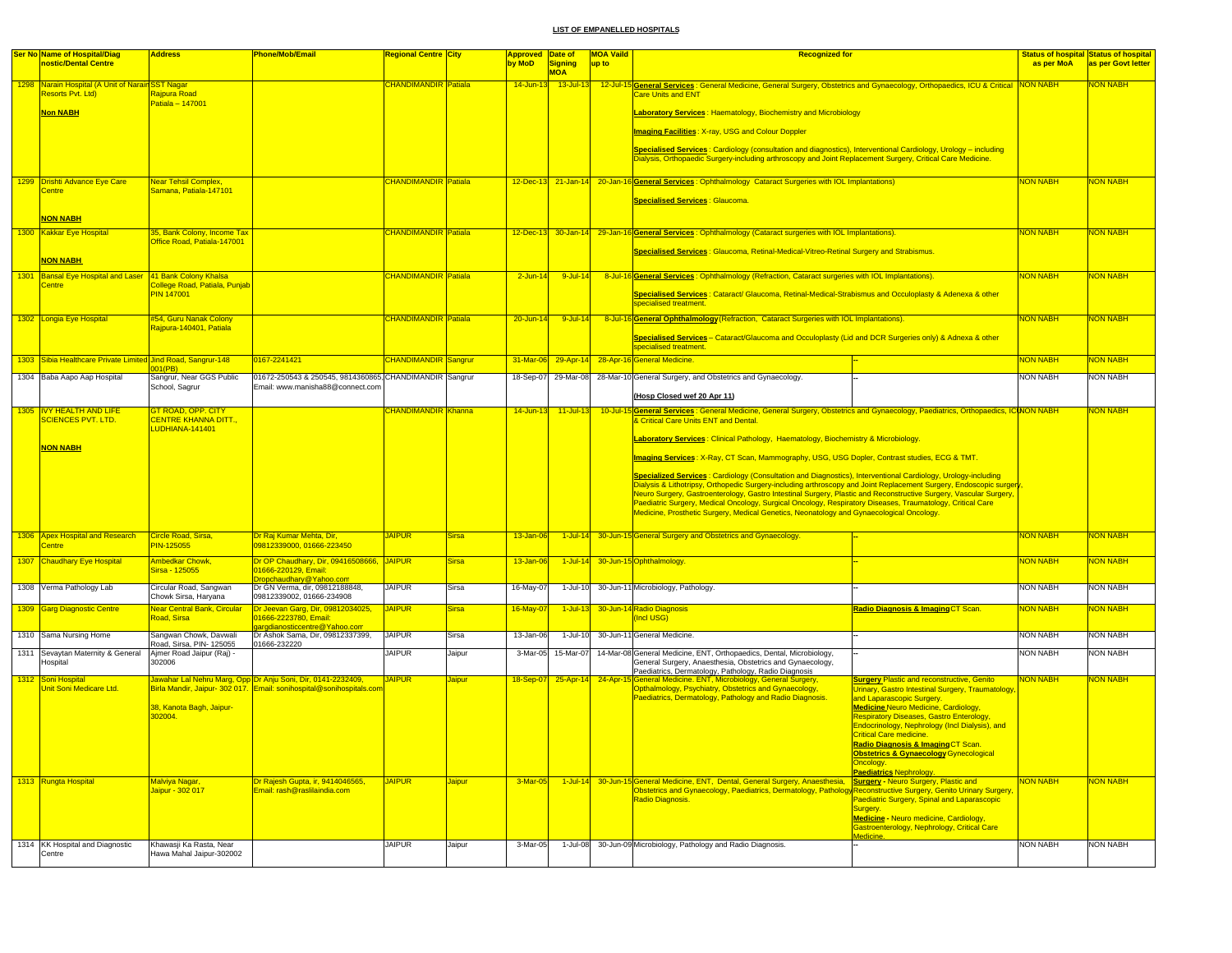| Centre<br>P. Ltd)<br><b>NABH</b><br>1316 Apex Hospital Pvt Ltd<br><b>NABH</b> | nostic/Dental Centre<br>1315 Bhandari Hospital & Research<br>(A unit of Bhandari Health Care Road, Jaipur-302018 | 138A, Vasundhara Colony,<br><b>Sopalpura Byepass Tonk</b>                                                             | Dr KM Bhandari, Dir, 9829051047,<br>Email: contact@bhandari hospital.net         | <b>JAIPUR</b> | <u>Jaipur</u> | by MoD<br>7/8/2005,         | <b>Signing</b><br><b>MOA</b>        | up to | 1-Jul-13 20-May-15 General Medicine, ENT, Orthopaedics, Microbiology, General                                                                                                                                                                                                           | <b>Surgery Neuro Surgery, Plastic and</b>                                                                                                                                                                                                      | as per MoA<br><b>NABH</b> | as per Govt letter<br><b>NABH</b> |
|-------------------------------------------------------------------------------|------------------------------------------------------------------------------------------------------------------|-----------------------------------------------------------------------------------------------------------------------|----------------------------------------------------------------------------------|---------------|---------------|-----------------------------|-------------------------------------|-------|-----------------------------------------------------------------------------------------------------------------------------------------------------------------------------------------------------------------------------------------------------------------------------------------|------------------------------------------------------------------------------------------------------------------------------------------------------------------------------------------------------------------------------------------------|---------------------------|-----------------------------------|
|                                                                               |                                                                                                                  |                                                                                                                       |                                                                                  |               |               |                             |                                     |       |                                                                                                                                                                                                                                                                                         |                                                                                                                                                                                                                                                |                           |                                   |
|                                                                               |                                                                                                                  |                                                                                                                       |                                                                                  |               |               | 4 Jun 13                    |                                     |       | Surgery, Ophthalmology, Obstetrics and Gynaecology, Paediatrio                                                                                                                                                                                                                          | Reconstructive Surgery, Genito Urinary Surgery                                                                                                                                                                                                 |                           |                                   |
|                                                                               |                                                                                                                  |                                                                                                                       |                                                                                  |               |               |                             |                                     |       | Dermatology, Pathology and Radio Diagnosis including Ultra<br>Sonography.                                                                                                                                                                                                               | ncluding Lithotripsy, Paediatrics Surgery, Gastro<br><b>ntestinal Surgery, Spinal Surgery and</b><br>aparoscopic Surgery.                                                                                                                      |                           |                                   |
|                                                                               |                                                                                                                  |                                                                                                                       |                                                                                  |               |               |                             |                                     |       | <b>Clinical Services</b><br>Anaesthesia, Care of Elderly, Day Care Treatment Endoscopy,<br>Dentistry, Dialysis, Ear Nose and Throat, Emergency Medicine,<br><u> Gastroenterology, General Medicine, General Surgery, GI Surgery<mark> Paediatrics</mark> Neonatology and Neurology.</u> | <b>Medicine</b> Neuro Medicine, Respiratory Disease<br><b>Bastro Enterology, Oncology (Medical) and Critica</b>                                                                                                                                |                           |                                   |
|                                                                               |                                                                                                                  |                                                                                                                       |                                                                                  |               |               |                             |                                     |       | <b>Gynaecology, Intensive Care Unit Adult, Intensive Care Unit</b><br>Neonatal, Laser Treatment, Medical Oncology, Nephrology,                                                                                                                                                          | Diagnostic Services: Ultrasound, X-Ray                                                                                                                                                                                                         |                           |                                   |
|                                                                               |                                                                                                                  |                                                                                                                       |                                                                                  |               |               |                             |                                     |       | Neurology, Neurosurgery, Obstetrics, Ophthalmology, Oral<br>Surgery, Orthodontics, Orthopaedic Surgery, Paediatric Surgery, Professions Allied to Medicine: Physiotherapy<br>Paediatrics & Neonatology, Palliative Care, Plastic Surgery,                                               |                                                                                                                                                                                                                                                |                           |                                   |
|                                                                               |                                                                                                                  |                                                                                                                       |                                                                                  |               |               |                             |                                     |       | Surgical ICU, Surgical Oncology, Urology                                                                                                                                                                                                                                                | <b>aboratory Services &amp; Transfusion Services:</b><br><b>Blood Transfusion Services, Clinical Bio-</b><br>chemistry, Clinical Microbiology & Serology,<br>Clinical Pathology, Cytopathology, Haematology &                                  |                           |                                   |
|                                                                               |                                                                                                                  |                                                                                                                       | Dr SB Jhawar, Dir, 0141-2751871,72, JAIPUR                                       |               |               |                             |                                     |       | 2-Feb-16 General Medicine, ENT, General Surgery, Ophthalmology,                                                                                                                                                                                                                         | mmunohaematology.                                                                                                                                                                                                                              |                           |                                   |
|                                                                               |                                                                                                                  | SP-4&6, Malviya Induatrial<br>Area, Malviya Nagar,<br>Jaipur-302017                                                   | 73, Email: Sachin72@yahoo.com                                                    |               | <b>Jaipur</b> | <u>/8/2005</u><br>14 Jun 13 | $3$ -Feb-15                         |       | Obstetrics and Gynaecology, Paediatrics, Dermatology,<br><b>Pathology and Radio Diagnosis</b>                                                                                                                                                                                           | <b>Surgery Neuro Surgery, Plastic and</b><br>Reconstructive, Genito Urinary Surgery and Spina<br><b>Medicine Neuro Medicine, Respiratory Disease</b>                                                                                           | <b>NABH</b>               | <b>NABH</b>                       |
|                                                                               |                                                                                                                  |                                                                                                                       |                                                                                  |               |               |                             |                                     |       | <b>Clinical Services</b><br>Anaesthesia, Burn Unit, Cardiology, Care of the Elderly, Coronary<br>Care Unit, Day Care Treatment Bronchoscopy, Day Care                                                                                                                                   | and Gastro Enterology.                                                                                                                                                                                                                         |                           |                                   |
|                                                                               |                                                                                                                  |                                                                                                                       |                                                                                  |               |               |                             |                                     |       | Treatment Endoscopy, Dentistry, Dermatology, Dialysis, Ear Nose Diagnostic Services: CT Scanning, Ultrasound,<br>and Throat, Emergency Medicine, Fertility, Gastroenterology,<br>General Medicine, General Surgery, GI Surgery, Gynaecology,                                            | X-Ray                                                                                                                                                                                                                                          |                           |                                   |
|                                                                               |                                                                                                                  |                                                                                                                       |                                                                                  |               |               |                             |                                     |       | Intensive Care Unit Adult, Intensive Care Unit Pediatric, Joint<br>Replacement Surgery, Laparoscopic Surgery, Nephrology,<br>Neurology, Neurosurgery, Obstetrics (No High Risk),                                                                                                        | <b>aboratory Services &amp; Transfusion Services:</b><br><b>Blood Transfusion Service, Clinical Bio-chemistry</b><br><b>Clinical Pathology, Clinical Microbiology and</b>                                                                      |                           |                                   |
|                                                                               |                                                                                                                  |                                                                                                                       |                                                                                  |               |               |                             |                                     |       | Ophthalmology, Oral Surgery, Orthodontics, Orthopaedic Surgery, Serology, Cytopathology, Haematology,<br>Paediatric Surgery, Paediatrics & Neonatology, Palliative Care, Histopathology, Immunohaematology.<br>Plastic Surgery, Rehabilitation, Respiratory Medicine, Surgical ICL      |                                                                                                                                                                                                                                                |                           |                                   |
|                                                                               |                                                                                                                  |                                                                                                                       |                                                                                  |               |               |                             |                                     |       | Surgical Oncology, Transplantation Services (Renal), Urology,                                                                                                                                                                                                                           | <b>Allied Services: Physiotherapy</b>                                                                                                                                                                                                          |                           |                                   |
|                                                                               | 1317 Okay Diagnostic & Research<br>Centre Pvt Ltd.                                                               | 4. Vivekanand Marg. C-<br>Scheme, Opp SM's Hosp<br>Jaipur-302004                                                      | Dr Vivek Bhargava, Dir, 9829011494, JAIPUR<br>Email: info@okdiagnosticcentre.com |               | <b>Jaipur</b> | 8-Jul-05                    |                                     |       | 1-Jul-14 30-Jun-15 Microbiology, Pathology and Radio Diagnosis including Ultra<br>Sonography                                                                                                                                                                                            | Radio Diagnosis and Imaging CT Scan and<br><b>Others Mammography</b>                                                                                                                                                                           | NON NABH                  | <mark>NON NABH</mark>             |
|                                                                               | 1318 Jain Dental Hospital.                                                                                       |                                                                                                                       | ulsi Nagar, Near Choudhary Dr Neelesh Benara, Dir, 9314432815, JAIPUR            |               | Jaipur        |                             | 22-Dec-08 6-May-14 5-May-15 Dental. |       |                                                                                                                                                                                                                                                                                         |                                                                                                                                                                                                                                                | NON NABH                  | <mark>NON NABH</mark>             |
|                                                                               | 1319 Sahai Hosp and Research                                                                                     | Petrol Pump, Sanganer, Tonk Email: drvenara@gmail.com<br>Road Jaipur Rajasthan-<br>302017.<br>Bhabha Marg Moti Dungri | Dr Anshu Sahai, Dir, 9829363336,                                                 | <b>JAIPUR</b> |               |                             |                                     |       | 18-Sep-07 25-Apr-14 24-Apr-15 Ophthalmology.                                                                                                                                                                                                                                            |                                                                                                                                                                                                                                                | NON NABH                  | <b>VON NABH</b>                   |
| <b>Centre</b>                                                                 |                                                                                                                  | Jaipur-302004.                                                                                                        | Email: drsahai@datainfosys.net                                                   |               | <b>Jaipur</b> |                             |                                     |       |                                                                                                                                                                                                                                                                                         |                                                                                                                                                                                                                                                |                           |                                   |
|                                                                               | 1320 Bhagwan Mahaveer Cancer<br><b>Hospital &amp; Research Centre,</b>                                           | Jawahar Lal Nehru Marg<br>aipur-302017                                                                                | E Mail: bmchrcfin@gmail.com,<br>9928374141                                       | <b>JAIPUR</b> | Jaipur        |                             |                                     |       | 15-Dec-04 25-Sep-14 24-Sep-16 Anaesthesia, Blood Bank, Pathology & Radio Diagnosis.                                                                                                                                                                                                     | <b>Surgery-Oncology Surgery.</b><br><b>Medicine- Oncology (Medical) and Radiotherapy</b><br>Radiodiagnosis/Imaging-CT Scan.<br><b>Gynaecology - Gynaecology Oncology</b><br><b>Paediatrics - Oncology.</b><br><b>Pathology - Oncopathology</b> | NON NABH                  | <b>NON NABH</b>                   |
|                                                                               | 1321 Marudhar Hospital                                                                                           | A /923-99 Singh Bhoomi<br>Khatipura, Jaipur - 302012                                                                  | Dr Shivraj Singh Rathore, Dir,<br>9829053053, Email:<br>nfo@marudharhospital.com | <b>JAIPUR</b> | <b>Jaipur</b> | 12/15/04,<br>03 Jun 09      | $1$ -Jul-14                         |       | 30-Jun-15 General Medicine, ENT, Orthopaedics, General Surgery,<br>Ophthalmology, Psychiatry, Anaesthesia, Obstetrics and<br>Gynaecology, Paediatrics, Dermatology, Pathology, Radio<br>Diagnosis & Emergency.                                                                          | Surgery Neuro-Surgery, Plastic and<br>Reconstructive Surgery, Genito-Urinary, Spinal<br>Surgery and Laparascopic Surgery)(Addendum<br>to Annexure 01B To GOI MoD letter No.<br>24(21)/04/US(WE)/D(Res) dt 15 Dec 04)                           | <b>NON NABH</b>           | <b>VON NABH</b>                   |
| 1322<br><b>lospital</b>                                                       | <b>Tongia Heart and General</b><br>(A Unit of Cardiac Care Allied<br>Pvt. Ltd)                                   | 7, Vivekanand Marg C-<br>Scheme, Jaipur- 302001                                                                       | Dr Ravi saxena, Dir , 9829809099.<br>Emila: chandwanip@sancharnet.in             | <b>JAIPUR</b> | <b>Jaipur</b> | 3-Mar-05                    | $31$ -Jul-14                        |       | 30-Jul-15 General Medicine, General Surgery, Anaesthesia, Obstetrics and Surgery - Cardiothoracic Surgery.<br>Gynaecology, Paediatrics, Pathology, Cardiac Rehabilitation<br>Physiotherapy).                                                                                            | Medicine - Cardiology, and Interventional<br>Cardiology.                                                                                                                                                                                       | <b>NABH</b>               | <b>VON NABH</b>                   |
|                                                                               | 1323 Anand Hosp & Eye Centre                                                                                     | 21, Bharat Mata Lane,<br>Jamnalal Bajaj Marg, C-                                                                      | E Mail: ID drsonu2@yahoo.com<br>9829051678                                       | <b>JAIPUR</b> | <b>Jaipur</b> | 8-Jul-05                    |                                     |       | 1-Jul-14 30-Jun-15 Ophthalmology.                                                                                                                                                                                                                                                       |                                                                                                                                                                                                                                                | NON NABH                  | NON NABH                          |
| <b>Clinic</b>                                                                 | 1324 Dr Wahi's Central Diagnostic                                                                                | cheme, Jaipur-302001<br>A-5, Chandpole, Jhotwara<br>Road, Opp Pareek School,<br>Jaipur- 302016                        | Dr Rajan Wahi, Dir, 9829144009,<br>Email: drwahisclinic@yahoo.co.in              | <b>JAIPUR</b> | <b>Jaipur</b> | $8 -$ Jul-05                |                                     |       | 1-Jul-13 30-Jun-14 Microbiology, Pathology and Radio Diagnosis including Ultra<br><mark>Sonography.</mark>                                                                                                                                                                              | <b>Pathology</b> AIDS & Virology.                                                                                                                                                                                                              | NON NABH                  | <b>VON NABH</b>                   |
|                                                                               | 1325 Rajputana Hospital & Resarch   A-16, Hanuman Nagar,<br>Centre Pvt Ltd,                                      | Khatipura, Jaipur-302021                                                                                              | Dr Anil, Dir, 9928130039. Email:<br>hosprajputana@gmail.com                      | <b>JAIPUR</b> | <b>Jaipur</b> | 10-Mar-06                   |                                     |       | 1-Jul-14 30-Jun-15 General Medicine, ENT, Dental, Microbiology, General Surgery,<br>Ophthalmology, Psychiatry, Obstetrics and Gynecology,                                                                                                                                               |                                                                                                                                                                                                                                                | NON NABH                  | <b>VON NABH</b>                   |
|                                                                               | 1326 KC Memorial Eye Hosptal,                                                                                    | Malviya Marg, 'C' Scheme,<br>Jaipur - 302 001                                                                         | Dr Rohit Charan, Dir, 0141-5115222, JAIPUR<br>Email: kceye@yahoo.com             |               | Jaipur        |                             |                                     |       | Pediatrics, Dermatology, Pathology and Radio Diagnosis<br>16-May-07 19-Dec-14 18-Dec-15 Ophthalmology.                                                                                                                                                                                  |                                                                                                                                                                                                                                                | <b>NON NABH</b>           | <b>NON NABH</b>                   |
| Centre.                                                                       | 1327 Goyal Hospital and Research                                                                                 | <b>Bhawani Singh Road Jaipur-</b><br>302015                                                                           |                                                                                  | <b>JAIPUR</b> | Jaipur        | $10$ -Mar-06                | $2 - Aug-12$                        |       | 1-Aug-14 General Medicine, ENT, Orthopedics, Dental, Microbiology,<br>General Surgery, Ophthalmology, Psychiatry, Blood Bank,                                                                                                                                                           | <b>Surgery Neuro Surgery, Cardio Thoracic Surgery NON NABH</b><br><b>Genito Urinary Surgery, Pediatrics Surgery,</b>                                                                                                                           |                           | <b>NON NABH</b>                   |
| <b>Hospital</b>                                                               | Santokba Durlabhji Memorial                                                                                      |                                                                                                                       |                                                                                  |               |               |                             |                                     |       | Obstetrics & Gynecology, Pediatrics, Dermatology, Pathology and Gastro Intestinal Surgery, Traumatology, Joint<br>Radio Diagnosis.                                                                                                                                                      | Replacement, Spinal Surgery, Prosthetic Surgery<br>and Laparascopic Surgery.                                                                                                                                                                   |                           |                                   |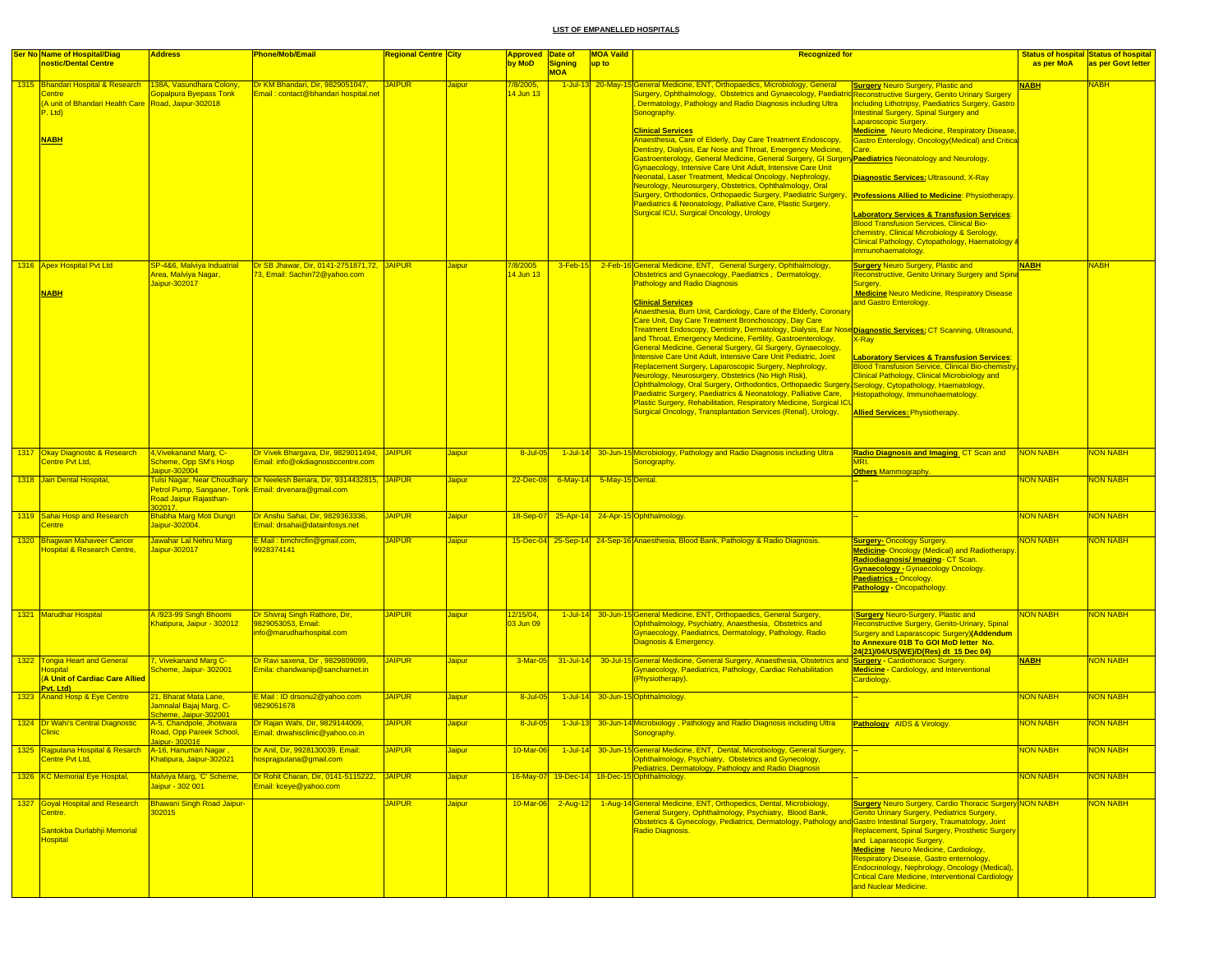|      | <b>Ser No Name of Hospital/Diag</b><br>nostic/Dental Centre                                                                                                        | <b>Address</b>                                                                                                                                    | Phone/Mob/Email                                                                                                   | <b>Regional Centre City</b> |               | <b>Approved Date of</b><br>by MoD | <b>Signing</b>              | <b>MOA Vaild</b><br>up to | <b>Recognized for</b>                                                                                                                                                                                                                                                                                                                                                                                                                                                                                                                                                                                                                                                                                                                                                                                                                                                                                                                                                                                                                                                                                                                |                                                                                                                                                                                                                                                                                                                                                                                                                                                  | as per MoA      | <b>Status of hospital Status of hospital</b><br>as per Govt letter |
|------|--------------------------------------------------------------------------------------------------------------------------------------------------------------------|---------------------------------------------------------------------------------------------------------------------------------------------------|-------------------------------------------------------------------------------------------------------------------|-----------------------------|---------------|-----------------------------------|-----------------------------|---------------------------|--------------------------------------------------------------------------------------------------------------------------------------------------------------------------------------------------------------------------------------------------------------------------------------------------------------------------------------------------------------------------------------------------------------------------------------------------------------------------------------------------------------------------------------------------------------------------------------------------------------------------------------------------------------------------------------------------------------------------------------------------------------------------------------------------------------------------------------------------------------------------------------------------------------------------------------------------------------------------------------------------------------------------------------------------------------------------------------------------------------------------------------|--------------------------------------------------------------------------------------------------------------------------------------------------------------------------------------------------------------------------------------------------------------------------------------------------------------------------------------------------------------------------------------------------------------------------------------------------|-----------------|--------------------------------------------------------------------|
|      | 1328 <b>Dhanvantri Life Care Pvt Ltd,</b>                                                                                                                          | <b>Vew Sanganer Rd</b><br>Mansarover Raj 302020.                                                                                                  | Mob-9829055760 - RP Saini                                                                                         | <b>JAIPUR</b>               | Jaipur        | $22$ -Dec-0                       | <b>MOA</b><br>$6$ -May-14   |                           | 5-May-15 General Medicine, ENT, Dental, Microbiology, General Surgery,<br>Opthalmoloty, Psychiatry, Obstetrics and Gynaecology,<br>Paediatrics, Pathology, Radio Diagnosis.                                                                                                                                                                                                                                                                                                                                                                                                                                                                                                                                                                                                                                                                                                                                                                                                                                                                                                                                                          |                                                                                                                                                                                                                                                                                                                                                                                                                                                  | NON NABH        | <b>VON NABH</b>                                                    |
|      | 1329 Dr Aggarwal's Eye Hospital Ltd,                                                                                                                               | A-2 Jamnalal Bajaj Marg<br>Scheme Jaipur-302001                                                                                                   | Ph-01415111850, 5111851, Mob-<br>9829090916 (Siddigui-GM)<br>ID Jaipur@dragarwal.com                              | <b>JAIPUR</b>               | <b>Jaipur</b> | 22-Dec-08                         |                             |                           | 6-May-14 5-May-15 Opthalmology.                                                                                                                                                                                                                                                                                                                                                                                                                                                                                                                                                                                                                                                                                                                                                                                                                                                                                                                                                                                                                                                                                                      |                                                                                                                                                                                                                                                                                                                                                                                                                                                  | <b>NON NABH</b> | <b>NON NABH</b>                                                    |
|      | 1330 Jaipur Hospital,                                                                                                                                              | Lal Kothi, SMS Stadium<br>Behind Nagar Nigam                                                                                                      | Dr Shailendra Sharna, Dir 9829055512 JAIPUR<br>9829060427                                                         |                             | <b>Jaipur</b> | 3-Jun-0                           | $7$ -Jul-14                 |                           | 6-Jul-15 General Medicine, ENT, Orthopaedics, Microbiology,<br>General Surgery, Ophthalmology, Obstetrics and Gynaecology,                                                                                                                                                                                                                                                                                                                                                                                                                                                                                                                                                                                                                                                                                                                                                                                                                                                                                                                                                                                                           |                                                                                                                                                                                                                                                                                                                                                                                                                                                  | <b>NON NABH</b> | <b>NON NABH</b>                                                    |
|      | 1331 Pandya Hosp and Research<br>Centre Pvt Ltd,                                                                                                                   | aipur-302015<br>J-237, Mahaveer Marg-C<br>Scheme Jaipur - 302001                                                                                  | Dr Rohit Pandya, Dir, 9829055537,<br>Email: drrohit@pandyahospital.com                                            | <b>JAIPUR</b>               | Jaipur        | 22-Dec-08                         | 28-Jul-11                   |                           | Paediatrics, Dermatology, Pathology and Radio-Diagnosis<br>27-Jul-12 General Surgery                                                                                                                                                                                                                                                                                                                                                                                                                                                                                                                                                                                                                                                                                                                                                                                                                                                                                                                                                                                                                                                 | Surgery - Laparoscopic Surgery.<br>Medicine - Gastro enterology                                                                                                                                                                                                                                                                                                                                                                                  | NON NABH        | <b>NON NABH</b>                                                    |
|      | 1332 Sawai Man Singh Medical<br>College Hospital                                                                                                                   | Jaipur                                                                                                                                            |                                                                                                                   | <b>JAIPUR</b>               | Jaipur        | 6-Aug-0                           |                             |                           |                                                                                                                                                                                                                                                                                                                                                                                                                                                                                                                                                                                                                                                                                                                                                                                                                                                                                                                                                                                                                                                                                                                                      | All purpose.                                                                                                                                                                                                                                                                                                                                                                                                                                     | <b>NON NABH</b> | <b>NON NABH</b>                                                    |
|      | 1333 Mental Hospital                                                                                                                                               | Jaipur                                                                                                                                            |                                                                                                                   | <b>JAIPUR</b>               | Jaipur        | 6-Aug-0                           |                             |                           |                                                                                                                                                                                                                                                                                                                                                                                                                                                                                                                                                                                                                                                                                                                                                                                                                                                                                                                                                                                                                                                                                                                                      | Mental Diseases.                                                                                                                                                                                                                                                                                                                                                                                                                                 | <b>NON NABH</b> | <b>NON NABH</b>                                                    |
|      | 1334   TB & Chest Hospital                                                                                                                                         | Jaipur                                                                                                                                            |                                                                                                                   | <b>JAIPUR</b>               | Jaipur        | 6-Aug-0                           |                             |                           |                                                                                                                                                                                                                                                                                                                                                                                                                                                                                                                                                                                                                                                                                                                                                                                                                                                                                                                                                                                                                                                                                                                                      | <b>TB and Chest Diseases.</b>                                                                                                                                                                                                                                                                                                                                                                                                                    | <b>NON NABH</b> | <b>NON NABH</b>                                                    |
|      | 1335 AK Diagnostic Centre &<br><b>Research Labdoratory</b>                                                                                                         | H-3, Todar Mal Marg Near<br>Post Office, Bani Park, Jaipur.                                                                                       | Dr AK Bhargava, Dir, 9829079097,<br>Email: Akd.banipark@yahoo.com                                                 | <b>JAIPUR</b>               | <b>Jaipur</b> | 16-Nov-0                          | $1$ -Jul-14                 |                           | 30-Jun-15 Microbiology, Pathology and Radio Diagnosis including Ultra<br>Sonography.                                                                                                                                                                                                                                                                                                                                                                                                                                                                                                                                                                                                                                                                                                                                                                                                                                                                                                                                                                                                                                                 |                                                                                                                                                                                                                                                                                                                                                                                                                                                  | <b>NON NABH</b> | NON NABH                                                           |
|      | 1336 Jain Eye Clinic and Hospital,                                                                                                                                 | Adarsh Nagar Jaipur<br>Pin 302004,                                                                                                                | Dr MR Jain, Dir, 0141-2611211, Email: JAIPUR<br>Drmrjain55@gmail.com                                              |                             | Jaipur        | 15-Mar-1                          |                             |                           | 1-Jun-14 31-May-15 Ophthalmology.                                                                                                                                                                                                                                                                                                                                                                                                                                                                                                                                                                                                                                                                                                                                                                                                                                                                                                                                                                                                                                                                                                    |                                                                                                                                                                                                                                                                                                                                                                                                                                                  | <b>NON NABH</b> | <mark>NON NABH</mark>                                              |
|      | 1337 Manu Hospital & Research<br>Centre                                                                                                                            | AIA Shyam Nagar Sodhala<br>Jaipur - 302019.                                                                                                       | Dr Ravi Agarwal, Dir, 9829064840,<br>Email: drraviagarwal@rediffmail.com                                          | <b>JAIPUR</b>               | Jaipur        | 15-Mar-10                         |                             |                           | 1-Jun-10 31-May-12 General Medicine, ENT, Orthopaedics, Dental, Microbiology,<br>General Surgery, Opthalmology, Psychiatry, Obstetrics and<br>Gynaecology, Paediatrics, Dermatology, Pathology and Radio<br>Diagnosis                                                                                                                                                                                                                                                                                                                                                                                                                                                                                                                                                                                                                                                                                                                                                                                                                                                                                                                | <b>Surgery</b> - Vascular Surgery, Genito Urinary,<br>Oncology Surgery, Gastro Intestinal and<br>Laparascopic Surgery<br>Medicine-Neuro Medicine, Respiratory<br>Diseases, Nephrology and Oncology (Medical).<br>Paediatrics - Neonatology and Neurology                                                                                                                                                                                         | <b>NON NABH</b> | <b>NON NABH</b>                                                    |
|      | 1338   Imperial Hospital                                                                                                                                           | Nagar, Jaipur<br>Pin 302016                                                                                                                       | Near Kanwatia Circle, Shastri Dr NB Raioria, Dir, 9829066080.<br>Email: nrajaoria@hotmail.com                     | <b>JAIPUR</b>               | Jaipur        | 15-Mar-10                         |                             |                           | 1-Jun-14 31-May-15 General Medicine, ENT, Dental, Microbiology, General Surgery, Surgery - Plastic & Reconstructive, Paediatric<br>Ophthalmology, Psychiatry, Blood Bank (Only Blood Transfusion), Surgery, Gastro Intestinal Surgery, Spinal and<br>Obstetrics & Gynaecology, Dermatology, Pathology and Radio<br><b>Diagnosis</b>                                                                                                                                                                                                                                                                                                                                                                                                                                                                                                                                                                                                                                                                                                                                                                                                  | Laparascopic Surgery.<br><b>Medicine - Neuro Medicine, Respiratory</b><br>Diseases, Endocrinology, Clinical Haematology,<br><b>Clinical Immunology and Critical Care Medicine.</b><br><b>Obstetrics &amp; Gynaecology - Gynaecology</b><br>Oncology, Infertility & Assisted Reproduction,<br><b>Synaecological Endocrinology &amp; Materno Foetal</b><br>Medicine.<br>Paediatrics - Neonatology, Neurology,<br><b>Haematology and Nephrology</b> | <b>NON NABH</b> | <b>VON NABH</b>                                                    |
| 1339 | Physio Care Physiotherapy<br>Clinic.                                                                                                                               | Inside CGPS School Civil<br>Lines, Jaipur,                                                                                                        | Dr Bhubon Chaterjee, Dir,<br>9928439995, 0141-2221873,                                                            | Jaipur                      | Jaipur        | 31-Aug-10                         | 30-Oct-10                   | 29-Oct-12-                |                                                                                                                                                                                                                                                                                                                                                                                                                                                                                                                                                                                                                                                                                                                                                                                                                                                                                                                                                                                                                                                                                                                                      | Others: Physiotherapy:- Electro Therapy,<br>Exercise Therapy, Cardiac Rehab, Sports Injury.<br>Paediatrics                                                                                                                                                                                                                                                                                                                                       | <b>NON NABH</b> | <b>NON NABH</b>                                                    |
|      | 1340 Global Heart and General<br><b>lospital</b>                                                                                                                   | 27, Chitrakoot, Ajmer Road,<br>Jaipur-302020,<br>C-1-27-28-29, Opp. Bharat<br>Apartment, Gandhi Path<br>Chitrkoot Vaishali Nagar,<br>Jaipur (Raj) | Dr Arvind Sharma, Dir, 9829010358,<br>0141-2440629<br>0141-4006290, Email: Dr Arvind<br>Sharma drarvind@yahoo.com | <b>Jaipur</b>               | Jaipur        | 3/31/2010<br>4 Jun 13             | 17-Aug-14                   | 16-Aug-1                  | 5 General Services : General Medicine, General Surgery,<br>Obstetrics and Gynaecology, Paediatrics, ICU and Critical Care<br>Units, Dermatology.<br><b>Laboratory Services: Clinical Pathology, Biochemistry,</b><br>Microbiology.<br><b>Imaging Facilities: X-Ray, USG.</b>                                                                                                                                                                                                                                                                                                                                                                                                                                                                                                                                                                                                                                                                                                                                                                                                                                                         | Medicine-Cardiology (Consultation and<br>diagnostics), Interventional Cardiology.                                                                                                                                                                                                                                                                                                                                                                | <b>NON NABH</b> | <mark>NON NABH</mark>                                              |
|      | 1341 Old Name: SK Soni Hospital,<br>New Name: Soni Manipal<br><b>Hospital (A Unit of Manipal</b><br>Hospital Pvt. Ltd.<br><b>NABH</b>                              | Sector-5, Vidyadhar Nagar<br><mark>lain Sikar Road, Jaipur-</mark><br>02013                                                                       | Tele No : 0141-2232409, Fax No :<br>0141-2232412, E.mail:<br>srsone.edesonihospitals.com,<br>9829062026           | Jaipur                      | <b>Jaipur</b> | 5/16/2007<br>07 Sep 12            | 9-Nov-14                    |                           | 8-Nov-15 Clinical Services. Anaesthesiology, Cardiac Anaesthesia, Cardiology, Cardiothoracic Surgery, Clinical Haematolog Super Spl<br>Dermatology and Venereology, Endocrinology, Family Medicine, General Medicine, General Surgery, Gynecological<br>Oncology, Hepato Pancreato Biiliary Surgery, Hepatology, Immunology, Medical Gastroentrology, Medical Oncology<br>Neonatology, Nephrology, Neuro Surgery, Neurology, Neurosurgery, Obsteric and Gynaecology, Ophthalmology,<br>Orthopaedic Surgery, Otorhinolaryngology, Paediatrics, Plastic and Reconstructive Surgery, Psychiatry, Radiology,<br>Radiation Oncology, Surgical Gastroenterology, Surgical Oncology, Urology, Vascular Surgery,<br>Diagnostic Services. 2D Echo, Audiometry, CT Scanning, DSA Lab, ECG, EEG, EMG/EP, Endoscopic Studies,<br>Holter Monitoring, MRI, Spirometry, Trade Mil Testing, Ultrasound, Urodynamic Studies, X-Ray,<br>Laboratory Services. Blood Transfusion Services, Clinical Microbiology and Serology, Clinical Pathology,<br>Cytopathology, Haematology, Histopathology,<br><b>Professions Allied to Medicine Physiotherapy</b> |                                                                                                                                                                                                                                                                                                                                                                                                                                                  |                 | <b>Super Spl</b>                                                   |
|      | 1342 Tagore Hospital & Research<br>nstitute (A Unit of Maya Kunwar Path, Mansarovar, Jaipur(Raj) thri@doctor.com,<br><b>Ba Mahila Vikas Samiti)</b><br><b>CGHS</b> | $-302020$ ,                                                                                                                                       | Sec 7, Tagore Lane, Shipra   Tel: 01416515381, 6450553, 6450554, Jaipur<br>www.tagorehospital.org                 |                             | <b>Jaipur</b> |                                   | 7-Sep-12 27-Nov-14 26-Nov-1 |                           | 5 General Purpose Hospital. General Medicine, General Surgery, Obstetric & Gynaecology, Paediatrics, Orthopaedic <sup>8</sup> NON NABH<br>(excluding Joint Replacement Surgery), ICU & Critical Care Units, ENT, Ophthalmology, Imaging Facilities,<br>Dermatology, Psychiatry.                                                                                                                                                                                                                                                                                                                                                                                                                                                                                                                                                                                                                                                                                                                                                                                                                                                      |                                                                                                                                                                                                                                                                                                                                                                                                                                                  |                 | <b>NON NABH</b>                                                    |
|      | 1343 Fortis Escort Hospital (A unit of JLN Marg, Malviya Nagar,<br>Fortis Health Management<br>(North) Ltd)<br><b>NABH</b>                                         | Jaipur, Rajasthan-302017,                                                                                                                         | Tel: 01412547000, 01412547002,<br>contactus.jaipur@fortishealthcare.com                                           | Jaipur                      | Jaipur        | 7-Sep-12                          |                             |                           | Surgical Services. Cardiothoracic Vascular Surgery(CTVS), Dental, Ear, Nose and Throat Surgery, Gastro-intestinaNABH<br>Surgery, General Surgery, Neuro Surgery, Obstetric & Gynaecology including Infertility, Ophthalmology, Orthopaedids<br>including Joint Replacement, Pediatrics Surgery, Plastic & Cosmetic Surgery, Surgical Oncology, Urology.<br>Medical Services. Anaesthesia, Cardiac Anaesthesia, Cardiology, Critical Care, Endocrinology, Gastroenterology,<br>Internal Medicine, Medical Oncology, Nephrology including Dialysis, Neurology, Pediatric Cardiology, Pediatric<br>Neurology, Pediatric Psychiatry, Pediatric including Neonatology, Psychiatry, Pulmonology, Skin and Venereal<br>Disease.<br>Support Services. Blood Bank and Blood Transfusion, Laboratory (Clinical Biochemistry, Clinical Pathology,<br>Hematology & Immunohaematology, Microbiology & Serology, Histopathology, Cytopathology), Physiotherapy,<br>Radiology (CT Scan, Ultrasound, X-Ray, Mammography)                                                                                                                             |                                                                                                                                                                                                                                                                                                                                                                                                                                                  |                 | NABH                                                               |
|      | 1344 Amar Medical and Research<br>Centre<br>QCI                                                                                                                    | Kiran Path, Mansarover,<br>Jaipur, PIN-302020, (Raj),                                                                                             | <u> Fel: 0141-2391892, Email :</u><br>laxmichaturvedi@gmail.com                                                   | <mark>Jaipur</mark>         | <b>Jaipur</b> | $7-Sep-12$                        | 22-Oct-14                   | 21-Oct-1                  | General Services. General Medicine, General Surgery, Obstetrics & Gynaecology, Paediatrics, Orthopaedics, ICU &NON NABH<br>Critical Care Units, ENT, Ophthalmology, Laboratory Services (Haematology, Biochemistry & Microbiology), Imaging<br>Facilities (X-ray, USG and USG Doppler) andSpecialised Services. Cardiology (Consultation only) and Orthopaedic<br>Surgery - including Arthroscopy and Joint Replacement Surgery.                                                                                                                                                                                                                                                                                                                                                                                                                                                                                                                                                                                                                                                                                                     |                                                                                                                                                                                                                                                                                                                                                                                                                                                  |                 | NON NABH                                                           |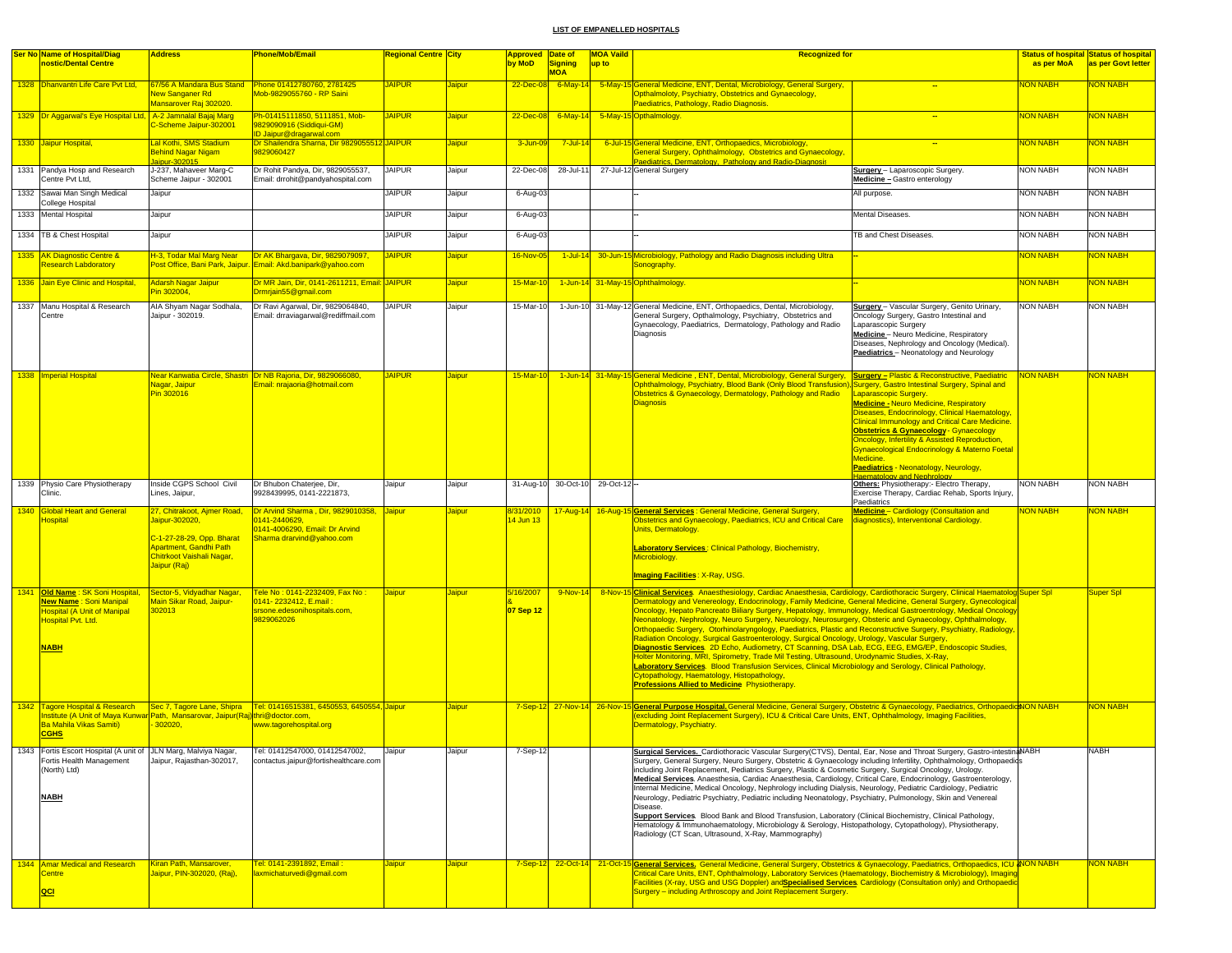| Ser No Name of Hospital/Diag<br>nostic/Dental Centre                 | <b>Address</b>                                                                                           | <b>Phone/Mob/Email</b>                                                                                | Regional Centre <mark>City</mark> |                  | <b>Approved Date of</b><br>by MoD | <b>Signing</b>      | <b>MOA Vaild</b>           | <b>Recognized for</b>                                                                                                                                                                                                                                                                                                                                                                                                                      |                                    |                 | Status of hospital Status of hospital |
|----------------------------------------------------------------------|----------------------------------------------------------------------------------------------------------|-------------------------------------------------------------------------------------------------------|-----------------------------------|------------------|-----------------------------------|---------------------|----------------------------|--------------------------------------------------------------------------------------------------------------------------------------------------------------------------------------------------------------------------------------------------------------------------------------------------------------------------------------------------------------------------------------------------------------------------------------------|------------------------------------|-----------------|---------------------------------------|
|                                                                      |                                                                                                          |                                                                                                       |                                   |                  |                                   | <b>MOA</b>          | up to                      |                                                                                                                                                                                                                                                                                                                                                                                                                                            |                                    | as per MoA      | as per Govt letter                    |
| 1345 Dr. Goyals Path Lab and<br>maging Centre                        | B-51, Ganesh Nagar<br>Sodhala New Sanganer Road                                                          | Fele: 01412293346, 9887049787                                                                         | <b>JAIPUR</b>                     | <b>Jaipur</b>    |                                   | 14-Jun-13 29-Oct-13 |                            | 28-Oct-15 Laboratory Services : Clinical Pathology, Haematology, Histopathology, Cytopathology, Biochemistry, Microbiology NON NABH<br>Serology, Immunology and Ultrasonography (USG).                                                                                                                                                                                                                                                     |                                    |                 | <b>NON NABH</b>                       |
|                                                                      | Jaipur - 302019                                                                                          |                                                                                                       |                                   |                  |                                   |                     |                            |                                                                                                                                                                                                                                                                                                                                                                                                                                            |                                    |                 |                                       |
| <b>Non NABH</b>                                                      |                                                                                                          |                                                                                                       |                                   |                  |                                   |                     |                            |                                                                                                                                                                                                                                                                                                                                                                                                                                            |                                    |                 |                                       |
| 1346 Mahatma Gandhi Medical<br><b>College &amp; Hospital</b>         | <b>RIICO Institutional Area</b><br>Sitapura Tonk Road, Jaipur-<br>302022                                 | E Mail: additionalmsmgh@yahoo.in JAIPUR<br>Tele - 01412770677, 2770798, Mob<br>9001896579, 9799999538 |                                   | <b>Jaipur</b>    |                                   | 14-Jun-13 16-Jul-13 |                            | 15-Jul-15 General Services : General Medicine, General Surgery, Obstetrics and Gynecology, Pediatrics, Orthopedics, ICU & NON NABH<br>Critical Care Units, ENT, Ophthalmology, Dermatology, Psychiatry, Blood Bank (Blood transfusion).                                                                                                                                                                                                    |                                    |                 | <b>NON NABH</b>                       |
| <b>Non NABH</b>                                                      |                                                                                                          |                                                                                                       |                                   |                  |                                   |                     |                            | Laboratory Services: Clinical Pathology, Haematology, Biochemistry, Microbiology, Immunology.                                                                                                                                                                                                                                                                                                                                              |                                    |                 |                                       |
|                                                                      |                                                                                                          |                                                                                                       |                                   |                  |                                   |                     |                            | Imaging Services: X-Ray, Mammography, USG, USG Doppler, Contrast Studies, CT Scan & MRI.                                                                                                                                                                                                                                                                                                                                                   |                                    |                 |                                       |
|                                                                      |                                                                                                          |                                                                                                       |                                   |                  |                                   |                     |                            | Specialized Services : Cardio Thoracic Surgery, Cardiology (Consultation and diagnostics), Interventional Cardiolog                                                                                                                                                                                                                                                                                                                        |                                    |                 |                                       |
|                                                                      |                                                                                                          |                                                                                                       |                                   |                  |                                   |                     |                            | Urology-including Dialysis & Lithotripsy, Genito-Urinary Surgery, Endoscopic Surgery, Gastroenterology<br>Endocrinology, Rheumatology, Respiratory Diseases, Critical Care Medicine, Neonatology, Neuro Surgery, Plastic ar<br>Reconstructive Surgery, Gastro Intestinal Surgery, Vascular Surgery, Traumatology, Prosthetic Surgery, Infertility an <mark>d</mark><br>Assisted Reproduction, Transfusion Medicine & Clinical Haematology. |                                    |                 |                                       |
| 1347 Ganadhipati Purushottam                                         | A-2, Opp Time Square,                                                                                    | E Mail: info@shekhawati hospital.org, JAIPUR                                                          |                                   | <b>Jaipur</b>    |                                   |                     |                            | 27-Aug-13 26-Sep-13 25-Sep-15 General Purpose General Medicine, General Surgery, Obstetrics & Gynecology, Paediatrics, ICU & Critical Care NON NABH                                                                                                                                                                                                                                                                                        |                                    |                 | <b>NON NABH</b>                       |
| Shekhawati Hospital and<br><b>Research Centre</b>                    | Central Spine, Vidhyadhar<br>Nagar, Jaipur, Raj                                                          | Tele : 01412232211, Mob :<br>9829931085                                                               |                                   |                  |                                   |                     |                            | Units, ENT, Ophthalmology, Dermatology, Orthopedics Surgery including Jt Replacement.                                                                                                                                                                                                                                                                                                                                                      |                                    |                 |                                       |
| <b>CGHS</b>                                                          |                                                                                                          |                                                                                                       |                                   |                  |                                   |                     |                            |                                                                                                                                                                                                                                                                                                                                                                                                                                            |                                    |                 |                                       |
|                                                                      |                                                                                                          |                                                                                                       |                                   |                  |                                   |                     |                            |                                                                                                                                                                                                                                                                                                                                                                                                                                            |                                    |                 |                                       |
| 1348 Dr. Virendra Laser & Phaco<br>Surgery Centre Pvt. Ltd.          | <b>Fonk Phatak, Behind Ford,</b><br><mark>Car Showroom, Near Nehru</mark>                                |                                                                                                       | <b>JAIPUR</b>                     | <b>Jaipur</b>    |                                   |                     |                            | 27-Jan-14 20-Mar-14 19-Mar-16 General Ophthalmology.                                                                                                                                                                                                                                                                                                                                                                                       |                                    | <b>NON NABH</b> | <b>NON NABH</b>                       |
|                                                                      | <b>Bal Udhyan, Opp Times of</b><br>India, Gandhi Nagar, Jaipur-                                          |                                                                                                       |                                   |                  |                                   |                     |                            | Specialised Services :- Cataract/Glaucoma, Retinal-Medical-Vitreo-Retinal Surgery, Strabismus, Occuloplasty &<br>Adnexa & other specialised treatment.                                                                                                                                                                                                                                                                                     |                                    |                 |                                       |
| <b>Non NABH</b>                                                      | 302015                                                                                                   |                                                                                                       |                                   |                  |                                   |                     |                            |                                                                                                                                                                                                                                                                                                                                                                                                                                            |                                    |                 |                                       |
| 1349 NK Dental Hospital                                              | 11 Greater Kailash Colony, B-<br>5 Divya Mall, Opp. Petrol<br>Pump, Lalkothi Tonk Road,<br><b>Jaipur</b> |                                                                                                       | <b>JAIPUR</b>                     | <b>Jaipur</b>    |                                   | 2-Jun-14 2-Jun-14   |                            | 1-Jun-16 General Dentistry.                                                                                                                                                                                                                                                                                                                                                                                                                |                                    | <b>NON NABH</b> | <b>NON NABH</b>                       |
|                                                                      |                                                                                                          |                                                                                                       |                                   |                  |                                   |                     |                            |                                                                                                                                                                                                                                                                                                                                                                                                                                            |                                    |                 |                                       |
| 1350 Narayana Hrudayalaya Private Sector - 28, Rana Sanga<br>Limited | <mark>Marg, Kumbha Marg,</mark>                                                                          |                                                                                                       | <b>JAIPUR</b>                     | <b>Jaipur</b>    |                                   |                     |                            | 20-Jun-14 20-Jun-14 19-Jun-16 Anesthesiology, Blood Bank, Cardiac Catheterization, Cardiac surgery, Cardiology, Dermatology, Dialysis -<br>Inpatient/Outpatient, Emergency Medicine, Endoscopy, Gastroenterology, Gynecology, Histopathology, ICU                                                                                                                                                                                          |                                    | <b>NON NABH</b> | <b>NON NABH</b>                       |
| <b>JCI</b>                                                           | Pratap Nagar, Sanganer,<br>Jaipur - 302033                                                               |                                                                                                       |                                   |                  |                                   |                     |                            | (Cardiology, Medical, Neonatal, and Surgical), Cardiol Vascualr Surgery, Obstetrics, Labor and Delivery, General<br>Medicine, Nephrology, Neurology, Neurosurgery, Ophthalmology, Orthopedics including Joint Replacement Surgery                                                                                                                                                                                                          |                                    |                 |                                       |
|                                                                      |                                                                                                          |                                                                                                       |                                   |                  |                                   |                     |                            | Laparoscopic Surgery Pediatrics, Physical Therapy/Physiology, Plastic Surgery, Pulmonary Medicine, Psychiatry,<br>Renal Medicine, Renal Surgery, General Surgery, Thoracic Surgery and Urology, Lab & Radiological including MRI &                                                                                                                                                                                                         |                                    |                 |                                       |
|                                                                      |                                                                                                          |                                                                                                       |                                   |                  |                                   |                     |                            | CT Scan.                                                                                                                                                                                                                                                                                                                                                                                                                                   |                                    |                 |                                       |
| 1351 Rajasthani Diagnostic & MRI                                     | <b>Station Road, Road No-1</b>                                                                           | Sh Ram Kumar, Dir, 9460081239                                                                         | <b>JAIPUR</b>                     | Jhunjhunu        | 18-Sep-07                         |                     |                            | 25-Apr-14 24-Apr-15 Pathology and Radio Diagnosis.                                                                                                                                                                                                                                                                                                                                                                                         | Radio Diagnosis & Imaging CT Scan. | <b>NON NABH</b> | <b>NON NABH</b>                       |
| Centre.                                                              | <mark>Jhunjhunu (Raj)-333001</mark> .                                                                    |                                                                                                       |                                   |                  |                                   |                     |                            |                                                                                                                                                                                                                                                                                                                                                                                                                                            |                                    |                 |                                       |
| 1352 Indu Hospital                                                   | Khemi Sati Road, Nagar Old Mob No - 9414082347<br>Bus Stand Jhunjhunu-333001                             |                                                                                                       | <b>JAIPUR</b>                     | <b>Jhunjhunu</b> | 18-Sep-07                         | 4-Jun-14            |                            | 3-Jun-15 General Medicine, ENT, Microbiology, General Surgery,<br>Ophthalmology, Obstetrics & Gynecology, Paediatrics,<br>Dermatology, Pathology and Radio Diagnosis                                                                                                                                                                                                                                                                       |                                    | <b>NON NABH</b> | <b>NON NABH</b>                       |
| 1353 KD Eye Hospital                                                 | G-67 Indra Nagar, Opp<br>Roadways Bus Stand                                                              | Sh Rajendra Singh, Dir, 9468674617, JAIPUR<br>Email: Kdejin@yahoo.com                                 |                                   | Jhunjhunu        | 18-Sep-07                         | $5 - Aug-14$        |                            | 4-Aug-15 Ophthalmology                                                                                                                                                                                                                                                                                                                                                                                                                     |                                    | <b>NON NABH</b> | <b>NON NABH</b>                       |
| 1354 Radha Dental Hospital                                           | hunjhunu-333001<br>Opposite Prabhat Talkies,                                                             | Dr Sanjay Katewa, Dir, 01592-235999 JAIPUR                                                            |                                   | Jhunjhunu        | 22-Dec-08                         |                     | 1-Jul-12 30-Jun-13 Dental. |                                                                                                                                                                                                                                                                                                                                                                                                                                            |                                    | <b>NON NABH</b> | NON NABH                              |
| Jhunjhunu                                                            | station Road, Jhunjhunu-<br>330001                                                                       |                                                                                                       |                                   |                  |                                   |                     |                            |                                                                                                                                                                                                                                                                                                                                                                                                                                            |                                    |                 |                                       |
| 1355 Ravindra Hospital                                               | <b>Near Road Station Sikar</b><br>Road, Jhunjhunu, Jaipur                                                |                                                                                                       | <b>JAIPUR</b>                     | Jhunjhunu        | $27 - Jan - 14$                   |                     |                            | 8-May-14 7-May-16 General Services: General Medicine, General Surgery, Obstetrics and Gynaecology, Paediatrics, Orthopaedics<br>(excluding Joint Replacement), ICU and Critical Care Units and Ophthalmology.                                                                                                                                                                                                                              |                                    | <b>NON NABH</b> | NON NABH                              |
| <b>NON NABH</b>                                                      | (Rajasthan) 333001                                                                                       |                                                                                                       |                                   |                  |                                   |                     |                            | <b>Laboratory Services: Haematology, Biochemistry.</b>                                                                                                                                                                                                                                                                                                                                                                                     |                                    |                 |                                       |
|                                                                      |                                                                                                          |                                                                                                       |                                   |                  |                                   |                     |                            | Radio-diagnosis: X-ray.                                                                                                                                                                                                                                                                                                                                                                                                                    |                                    |                 |                                       |
|                                                                      |                                                                                                          |                                                                                                       |                                   |                  |                                   |                     |                            | <b>Imaging Services: USG, Colour Doppler, ECHO.</b>                                                                                                                                                                                                                                                                                                                                                                                        |                                    |                 |                                       |
|                                                                      |                                                                                                          |                                                                                                       |                                   |                  |                                   |                     |                            | Specialized Services : Genito Urinary Surgery, Urology-only Lithotripsy, Orthopaedic Surgery-including arthroscop                                                                                                                                                                                                                                                                                                                          |                                    |                 |                                       |
|                                                                      |                                                                                                          |                                                                                                       |                                   |                  |                                   |                     |                            | and Joint Replacement Surgery and Endoscopic Surgery.                                                                                                                                                                                                                                                                                                                                                                                      |                                    |                 |                                       |
| 1356 Raj Surgical and General<br><b>Hospital</b>                     | <b>Kishan Colony,</b><br>Jhunjhunu - 333001                                                              |                                                                                                       | <b>JAIPUR</b>                     | Jhunjhunu        |                                   |                     |                            | 20-Jun-14 20-Jun-14 19-Jun-16 General Services: General Surgery, Obstetrics and Gynaecology, Orthopaedics.                                                                                                                                                                                                                                                                                                                                 |                                    | <b>NON NABH</b> | <b>NON NABH</b>                       |
|                                                                      |                                                                                                          |                                                                                                       |                                   |                  |                                   |                     |                            | <b>Imaging Services: X-ray &amp; C-Arm.</b>                                                                                                                                                                                                                                                                                                                                                                                                |                                    |                 |                                       |
|                                                                      |                                                                                                          |                                                                                                       |                                   |                  |                                   |                     |                            | <b>Specialised Services: Urology- including Dialysis &amp; Lithotripsy.</b>                                                                                                                                                                                                                                                                                                                                                                |                                    |                 |                                       |
|                                                                      |                                                                                                          |                                                                                                       |                                   |                  |                                   |                     |                            | <b>Laboratory: Basic Lab Facility available.</b>                                                                                                                                                                                                                                                                                                                                                                                           |                                    |                 |                                       |
| 1357 Delhi Hospital and Maternity<br>Home.                           | <b>District Shopping Centre</b><br><b>Jrban Estate Jind</b> (Haryana)                                    | Dr Praveen Gupta, Dir, 9416060749,<br>01681247287                                                     | <b>HISAR</b>                      | <b>Jind</b>      | $22$ -Dec-08                      | 30-Jun-13           |                            | 29-Jun-14 General Medicine and Obstetrics and Gynaecology                                                                                                                                                                                                                                                                                                                                                                                  |                                    | NON NABH        | <b>NON NABH</b>                       |
| 1358 Shri Tara Chand Middha                                          | 26102.<br>Safidon Road, Near Kundan                                                                      |                                                                                                       | <b>HISAR</b>                      | <b>Jind</b>      |                                   |                     |                            | 20-Jun-14 12-Aug-14 11-Aug-16 General Dentistry.                                                                                                                                                                                                                                                                                                                                                                                           |                                    | <b>NON NABH</b> | <b>NON NABH</b>                       |
| <b>Memorial Dental Hospital</b>                                      | Cinema, Jind-126102,                                                                                     |                                                                                                       |                                   |                  |                                   |                     |                            |                                                                                                                                                                                                                                                                                                                                                                                                                                            |                                    |                 |                                       |
| 1359 Anand Diagnostic Centre                                         | <b>Haryana</b><br>C-16, Shastri Nagar Opp<br>MDM Hosp Jodhpur 342003                                     |                                                                                                       | AHMEDABAD                         | Jodhpur          | 16-Nov-05                         | 14-Dec-05           |                            | 13-Dec-07 Microbiology, Pathology and Radio Diagnosis including Ultra<br>Sonography.                                                                                                                                                                                                                                                                                                                                                       |                                    | <b>NON NABH</b> | <b>NON NABH</b>                       |
| 1360 Amit X-ray & Lab                                                | 9th Amarnath Building Opp                                                                                |                                                                                                       | AHMEDABAD                         | Jodhpur          |                                   |                     |                            | 16-Nov-05 30-Mar-12 29-Mar-14 Microbiology, Pathology and Radio Diagnosis including Ultra                                                                                                                                                                                                                                                                                                                                                  | Radio Diagnosis & Imaging          | <b>NON NABH</b> | <b>NON NABH</b>                       |
|                                                                      | M.G. Hosp, Jodhpur                                                                                       |                                                                                                       |                                   |                  |                                   |                     |                            | Sonography.                                                                                                                                                                                                                                                                                                                                                                                                                                | CT Scan, MRI and Mammography.      |                 |                                       |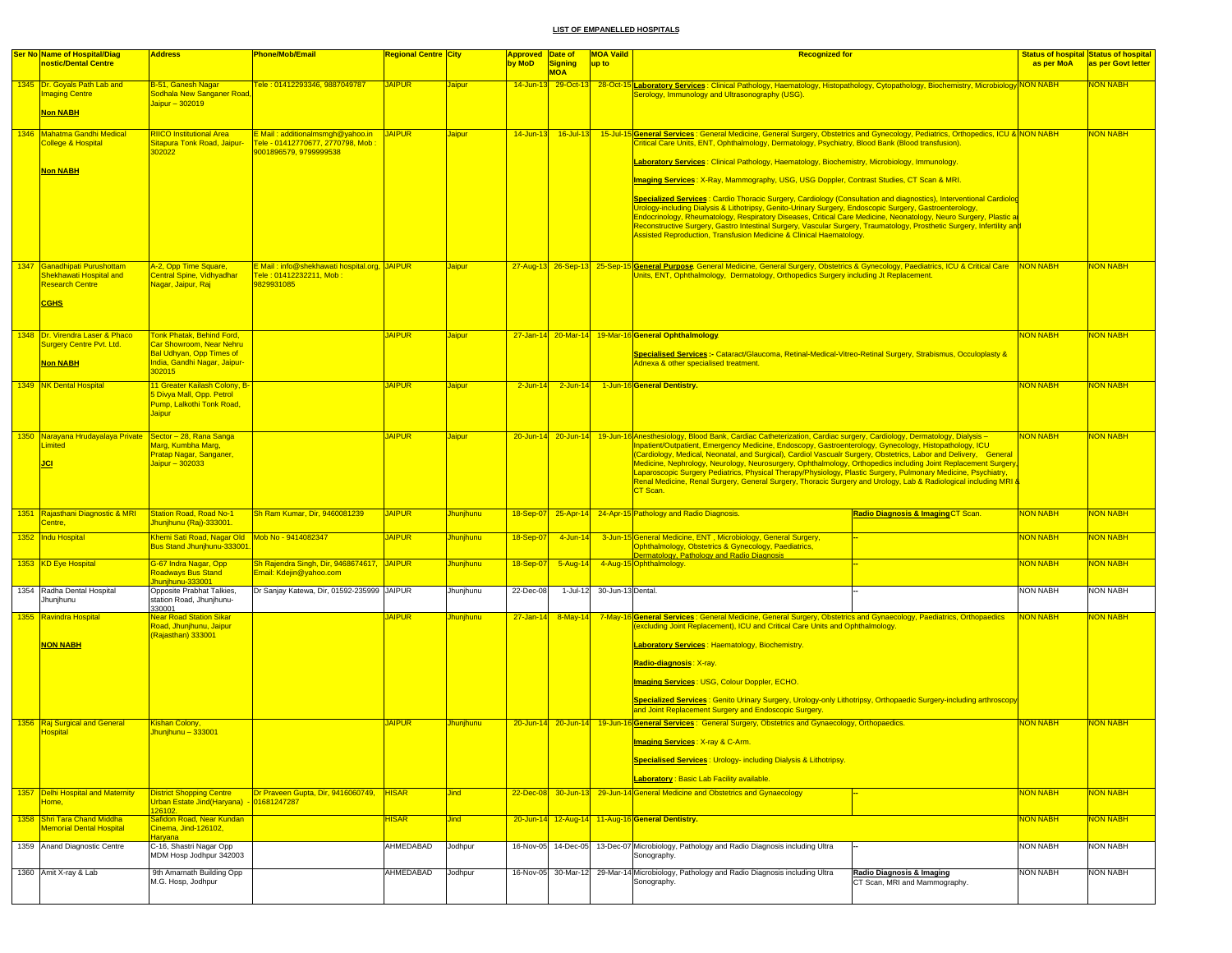| <b>Ser No Name of Hospital/Diag</b><br>nostic/Dental Centre                                     | <b>Address</b>                                                                             | Phone/Mob/Email                                                                                                                                                                   | Regional Centre City |                | Approved Date of<br>by MoD | <b>Signing</b>            | <b>MOA Vaild</b><br>up to | <b>Recognized for</b>                                                                                                                                                                                                                                                                                                                                    |                                                                                                                                                                                                                                            | as per MoA      | <b>Status of hospital Status of hospital</b><br>as per Govt letter |
|-------------------------------------------------------------------------------------------------|--------------------------------------------------------------------------------------------|-----------------------------------------------------------------------------------------------------------------------------------------------------------------------------------|----------------------|----------------|----------------------------|---------------------------|---------------------------|----------------------------------------------------------------------------------------------------------------------------------------------------------------------------------------------------------------------------------------------------------------------------------------------------------------------------------------------------------|--------------------------------------------------------------------------------------------------------------------------------------------------------------------------------------------------------------------------------------------|-----------------|--------------------------------------------------------------------|
| 1361 Kala Endoscopy & Liver Clinic, 101-102, Ist Floor, Gawdhi                                  |                                                                                            | Tel: 02912618262, 09414136440                                                                                                                                                     | <b>AHMEDABAD</b>     | <b>Jodhpur</b> | 19-Jul-06                  | <b>MOA</b><br>$2$ -Jul-14 | $1-Cct-14$                |                                                                                                                                                                                                                                                                                                                                                          | <b>GI Endoscopy and ERCP.</b>                                                                                                                                                                                                              | <b>NON NABH</b> | <b>NON NABH</b>                                                    |
|                                                                                                 | Tower, Opp Mahatma Gandhi<br>Hosp, Jalori Gate Bari,<br>odhpur-342001                      |                                                                                                                                                                                   |                      |                |                            |                           |                           |                                                                                                                                                                                                                                                                                                                                                          |                                                                                                                                                                                                                                            |                 |                                                                    |
| 1362 Satyam Hospital and Research<br>Centre.                                                    | 26 Pokaran House, Opp<br>Railway Hospital, Near UIT<br>odhpur - 342001                     | Tel: 02912430869, 09829025741                                                                                                                                                     | <b>AHMEDABAD</b>     | Jodhpur        | 4-Jan-08                   | $7-Nov-14$                |                           | 6-Nov-16 General Medicine, ENT, Dental, General Surgery, Obstetrics<br><b>&amp;Gynaecology, Paediatrics, Pathology and Radio Diagnosis (incl.</b>                                                                                                                                                                                                        |                                                                                                                                                                                                                                            | <b>NON NABH</b> | NON NABH                                                           |
| 1363 Goyal Hospital and Research                                                                | 961/3, Residency Road.                                                                     | Ph 02918432144                                                                                                                                                                    | <b>AHMEDABAD</b>     | Jodhpur        | 1/16/05,                   |                           |                           | 23-Jun-14 22-Jun-16 General Medicine, ENT, Dental, Microbiology, General Surgery,                                                                                                                                                                                                                                                                        | <b>Surgery Neuro Surgery, Plastic and</b>                                                                                                                                                                                                  | <b>NON NABH</b> | <b>VON NABH</b>                                                    |
| Centre.                                                                                         | Jodhpur Pin 342003                                                                         | Mob 9829023144                                                                                                                                                                    |                      |                | 03 Jun 09                  |                           |                           | Ophthalmology, Obstetrics & Gynaecology, Paediatrics,<br>Dermatology, Pathology and Radio Diagnosis.<br>(Orthopaedics) (Addendum to Annexure 01A To GOI MoD<br>letter No (11)/04/US(WE)/D(Res)/PT XI DATED 16 Nov 05.                                                                                                                                    | <b>Reconstructive Surgery, Genito Urinary Surgery</b><br>Spinal Surgery, Laparascopic Surgery and<br><b>Endovascular Surgery.</b><br><b>Medicine Neuro Medicine, Cardiology,</b><br><b>Respiratory Diseases, Gastro Enterology,</b>        |                 |                                                                    |
|                                                                                                 |                                                                                            |                                                                                                                                                                                   |                      |                |                            |                           |                           |                                                                                                                                                                                                                                                                                                                                                          | <b>Nephrology, Critical Care Medicine and</b><br><b>Interventional Cardiology.</b><br><b>Surgery: Cardio-Thoracic Surgery, Traumatology</b><br>and Joint Replacement Surgery.                                                              |                 |                                                                    |
| 1364 Sanchetee Hosp and Cancer<br>Institute, Unit of RCCH Ltd.                                  | Hosp Jodhpur,                                                                              | 429 Pal Link Road, Opp TB   Tel: 02912752666, 09829027890                                                                                                                         | AHMEDABAD            | Jodhpur        |                            |                           |                           | 18-Sep-07 14-Aug-14 13-Aug-16 General Medicine, ENT, General Surgery, Obstetrics and<br>Gynecology, Paediatrics, Dermatology, Pathology and Radio<br>Diagnosis.                                                                                                                                                                                          | <b>Surgery</b> Genito Urinary Surgery, Spinal Surgery NON NABH<br>and Laparoscopic Surgery.<br><b>Medicine Neuro Medicine, Nephrology and</b><br><b>Oncology (Medical).</b><br><b>Obstetrics and Gynecology Gynecological</b><br>Oncology. |                 | <mark>NON NABH</mark>                                              |
| 1365 ASG Eye Hospital,                                                                          | A-322 Shastri Nagar, Jodhpur- Ph-02912638824,<br>42007                                     |                                                                                                                                                                                   | <b>AHMEDABAD</b>     | Jodhpur        |                            |                           |                           | 15-Mar-10 26-Sep-14 25-Sep-16 Ophthalmology                                                                                                                                                                                                                                                                                                              | <b>Paediatrics Neonatology and Oncology.</b>                                                                                                                                                                                               | NON NABH        | <b>VON NABH</b>                                                    |
| 1366 Centre for Sight (A Unit of New 562, 7th C Road, Near<br>Delhi Centre for Sight Pvt. Ltd.) | Satsang Bhawan, Sardar                                                                     |                                                                                                                                                                                   | <b>AHMEDABAD</b>     | Jodhpur        |                            |                           |                           | 20-Jun-14 24-Sep-14 23-Sep-16 General Services: Ophthalmology (Refraction, Cataract Surgeries with IOL Implantations).                                                                                                                                                                                                                                   |                                                                                                                                                                                                                                            | <b>NON NABH</b> | <b>VON NABH</b>                                                    |
|                                                                                                 | Pura, Jodhpur-342001,<br>Rajasthan                                                         |                                                                                                                                                                                   |                      |                |                            |                           |                           | Specialised Services : Cataract/Glaucoma, Retinal-Medical-Vitreo-Retinal Surgery, Strabismus and Occuloplasty &<br>Adenexa & other specialized treatment.                                                                                                                                                                                                |                                                                                                                                                                                                                                            |                 |                                                                    |
| 1367 DD Eye Institute & Lab Vision                                                              | Dadabari, Main Road, Kota<br>Raj)                                                          | Dr DD Verma, Dir, 9414278025,<br>9414181161. Email:<br>drddverma@yahoo.com                                                                                                        | <b>JAIPUR</b>        | Kota           |                            |                           |                           | 16-Nov-05 27-Dec-14 26-Dec-15 Ophthalmology                                                                                                                                                                                                                                                                                                              |                                                                                                                                                                                                                                            | <b>NON NABH</b> | <b>VON NABH</b>                                                    |
| 1368 Shakun's Scan Pvt Ltd                                                                      | 109 Shakti Nagar Chambal<br>Garden, Main Road, Kota-<br>24009 (Raj)                        | Dr Rajeev Narang, Dir, 0744-2500661, JAIPUR<br>Email:narangrajeev@yahoo.co.in                                                                                                     |                      | Kota           |                            |                           |                           | 16-Nov-05 27-Dec-14 26-Dec-15 Radio Diagnosis including Ultra Sonography.                                                                                                                                                                                                                                                                                | Radio Diagnosis & Imaging MRI.                                                                                                                                                                                                             | <b>NON NABH</b> | <b>VON NABH</b>                                                    |
| 1369 Kota Eye Hospital & Research<br>oundation                                                  |                                                                                            | 88 Shakti Nagar, Kota 324009 Dr Mahesh Punjabi, Dir, 9950061462, JAIPUR<br>0352535488, Fax-07442500830,<br>Email: kotaeye@dill.in                                                 |                      | Kota           |                            |                           |                           | 10-Mar-06 27-Dec-14 26-Dec-15 Ophthalmology.                                                                                                                                                                                                                                                                                                             |                                                                                                                                                                                                                                            | <b>NON NABH</b> | <b>VON NABH</b>                                                    |
| 1370 Sudha Hosp and Medical<br>Research Centre Pvt Ltd,                                         | Kota-324005                                                                                | 11A, Talwandi Jhalawar Road Dr RK Agarwal, Dir, 9413352630/<br>9928027619, Email:<br>Sudhahospitalkota@gmail.com                                                                  | <b>JAIPUR</b>        | Kota           |                            |                           |                           | 10-Mar-06 14-May-14 13-May-15 General Medicine, ENT, Microbiology, General Surgery,<br>Psychiatry, Obstetrics and Gynecology, Pediatrics, Pathology an<br>Radio Diagnosis.                                                                                                                                                                               | <b>Radio Diagnosis and ImagingCT Scan.</b>                                                                                                                                                                                                 | <b>NON NABH</b> | <b>VON NABH</b>                                                    |
| 1371 Kota CT Scan & Diagnostic<br>Centre,                                                       | Opposite Commerce College<br>IA1, Talwandi, Kota-324005                                    | Dr Deendayal Sharma, Dir,<br>9829054084, 0744-2422078, Email:                                                                                                                     | <b>JAIPUR</b>        | Kota           |                            | 16-Nov-05 27-Dec-10       | 26-Dec-11 --              |                                                                                                                                                                                                                                                                                                                                                          | Radio Diagnosis and ImagingCT Scan                                                                                                                                                                                                         | <b>NON NABH</b> | NON NABH                                                           |
| 1372 ML Dental Care Centre                                                                      | Rajasthan<br>9 Keshav Pura Choraha, Kota-                                                  | namansharma@yahoo.com                                                                                                                                                             | JAIPUR               | Kota           | 10-Mar-06                  | 8-Aug-06                  | 7-Aug-08 Dental.          |                                                                                                                                                                                                                                                                                                                                                          |                                                                                                                                                                                                                                            | <b>NON NABH</b> | <b>NON NABH</b>                                                    |
| 1373 Gupta Diagnostic & Research<br>Centre                                                      | 24009<br>1A 12 (SFS) Talwandi, 6-B<br>Civil Lines Kota 324005                              | Dr VP Gupta, Dir, 2422400/2325205,<br>Email: drddverma@yahoo.com                                                                                                                  | <b>JAIPUR</b>        | Kota           | 10-Mar-06                  | 27-Dec-10                 |                           | 26-Dec-11 Microbiology and Pathology                                                                                                                                                                                                                                                                                                                     | Pathology AIDS & Virology.                                                                                                                                                                                                                 | <b>NON NABH</b> | <b>NON NABH</b>                                                    |
| 1374 Baheti Diagnostic & Research                                                               | Saket 2K21 Vijay Nagar Kota                                                                |                                                                                                                                                                                   | <b>JAIPUR</b>        | Kota           | 16-Nov-05                  | 13-Jan-08                 |                           | 12-Jan-09 Pathology                                                                                                                                                                                                                                                                                                                                      |                                                                                                                                                                                                                                            | <b>NON NABH</b> | <b>NON NABH</b>                                                    |
| Centre,<br>Centre.                                                                              |                                                                                            | 1375 Suvi Eye Institute and Research A-47 Sindira Vihar, Near Shiv Dr Suresh K Pandey, Dir, 9351412449, JAIPUR<br>lyoti School. Kota Pin 324005 2433575, Email: suvieye@gmail.com |                      | Kota           | 3-Jun-09                   | 25-Jul-14                 |                           | 24-Jul-15 Ophthalmology                                                                                                                                                                                                                                                                                                                                  |                                                                                                                                                                                                                                            | <b>NON NABH</b> | <b>VON NABH</b>                                                    |
| 1376 Bharat Vikas Parishad Hospital Pratap Nagar, Dadabari Kota                                 | 324009                                                                                     |                                                                                                                                                                                   | <b>JAIPUR</b>        | Kota           | 10-Mar-06                  |                           |                           | General Medicine, ENT, Dental, Microbiology, General Surgery,<br>Ophthalmology, Obstetrics and Gynecology, Pediatrics,<br>Dermatology, Pathology and Radio Diagnosis                                                                                                                                                                                     |                                                                                                                                                                                                                                            | <b>NON NABH</b> | <b>NON NABH</b>                                                    |
| 1377 Rajdeep Fertility Research<br>Centre & Nursing Home,                                       | Road, Kota-324001                                                                          | Zeroline Sarswati Colony Bara Dr Desh Deepak, Dir, 9829038062,<br>07442331122                                                                                                     | <b>JAIPUR</b>        | Kota           | 15-Mar-10                  |                           |                           | Obstetrics and Gynaecology                                                                                                                                                                                                                                                                                                                               | Obstetrics & Gynaecology-Gynaecology<br>Oncology, Infertility & Assisted Reproduction,<br>Gynaecological Endocrinology and Materno Foeta<br>Medicine.                                                                                      | <b>NON NABH</b> | NON NABH                                                           |
| 1378 Kota ENT Hospital.                                                                         | 5B36 Vigyan Nagar-Kota<br>Pin 324005                                                       | Dr Satrajit Sanyal, Dir, 9352620810,<br>07442425679, 2390856, Email:<br><u>Sanyalsatrajit@yahoo.co.ir</u>                                                                         | <b>JAIPUR</b>        | Kota           | $15$ -Mar-10               |                           | 4-May-14 3-May-15 ENT.    |                                                                                                                                                                                                                                                                                                                                                          |                                                                                                                                                                                                                                            | NON NABH        | <b>JON NABH</b>                                                    |
| 1379 Pravara Rural Hosp,                                                                        | <b>Pravara Medical Trust</b><br>oni-413736.                                                | 0241-273600, 0241-273486,                                                                                                                                                         | <b>PUNE</b>          | Loni           |                            |                           |                           | 18-Sep-07 27-Nov-13 26-Nov-15 General Medicine, ENT, Orthopedics, Dental including<br>Prosthodontia, Periodontia and Oral Surgery, Microbiology,<br>General Surgery, Ophthalmology, Psychiatry, Blood Bank,<br>Obstetrics and Gynecology, Paediatrics, Dermatology, Pathology <mark>Radio Diagnosis &amp; Imaging</mark> CT Scan<br>and Radio Diagnosis. | <b>Surgery</b> Laparoscopic Surgery.<br><b>Medicine</b> Respiratory Diseases and Radio<br>Therapy.                                                                                                                                         | <b>NON NABH</b> | <b>VON NABH</b>                                                    |
| 1380 Sikar Hosptial and Research                                                                | <u>σουπ, Sikar (Raj)</u>                                                                   | Near Kalyan Circle Infront of <b>Dr Vishal Nehra, Dir, 9928083266</b><br><u>: 01572255479/2</u><br>Fax: 01572250711                                                               | <b>JAIPUR</b>        | Sikar          | 23-Oct-06                  |                           |                           | 1-Jul-14 30-Jun-15 General Medicine, ENT, Orthopedics, Dental, Microbiology,<br>eneral Surgery, Ophthalmology, Psychiatry, Blood Bank (in<br>house only), Obstetrics & Gynecology, Paediatrics, Dermatology, Laparoscopic Surgery.<br>Pathology and Radio Diagnosis (in house only).                                                                     | <b>Surgery Plastic &amp; Reconstructive Surgery, Genito NON NABH</b><br><b>Urinary Surgery, Gastro Inte</b><br><b>Medicine Gastro Enterology.</b><br><b>Paediatrics Neonatology</b>                                                        |                 | <b>NON NABH</b>                                                    |
| 1381 Shri KM Memorial Jain Heart & Station Road, Sikar (Raj)-<br>General Hospital               | 32001                                                                                      | Dr VK Jain, Dir, 9928083266                                                                                                                                                       | <b>JAIPUR</b>        | <b>Sikar</b>   | 22-Dec-08                  | $6$ -May-14               |                           | 5-May-15 General Medicine, ENT, Microbiology, General Surgery, Obstetrics<br>and Gynaecology, Paediatrics, Pathology and Radio Diagnosis.                                                                                                                                                                                                                |                                                                                                                                                                                                                                            | <b>NON NABH</b> | <b>NON NABH</b>                                                    |
| 1382 Drishti Eye Hospital                                                                       | Opp Shekhawati Janana<br>Hospital, Station Road, Sikar                                     | Dr Brendra Kumar, Dir, 9414221889 JAIPUR                                                                                                                                          |                      | <b>Sikar</b>   | 3-Jun-09                   | $7 -$ Jul-13              |                           | 6-Jul-14 Ophthalmology.                                                                                                                                                                                                                                                                                                                                  |                                                                                                                                                                                                                                            | <b>NON NABH</b> | <b>VON NABH</b>                                                    |
| 1383 Bindal Hospital<br>QCI                                                                     | Raj)<br>Hindi Vidya Bhawanki Gali,<br>Opp Samrat Cinema, Bajaj<br>Road, Sikar (Raj), PIN : | Tele No : 01572250407, Email :<br>bindalhospskr@reddiffmail.com                                                                                                                   | <b>JAIPUR</b>        | <b>Sikar</b>   | $7-Sep-12$                 | $3-Oct-14$                |                           | 2-Oct-15 General Purpose Hospital General Medicine, General Surgery, Obstetric and Gynaecology, Paediatrics,<br>Orthopaedics (excluding Joint Replacement), ENT, OphthalmologyLaboratory Services. Haematology,<br>Biochemistry, Microbiology and Immunology. Specialised Services. Only for Urology-Lithotripsy (excluding Dialysis)                    |                                                                                                                                                                                                                                            | <b>NON NABH</b> | <b>NON NABH</b>                                                    |
| 1384 Tibra Eye Hospital and Retina                                                              | 332001<br>Vinayak City Plex, First Floor,                                                  |                                                                                                                                                                                   | <b>JAIPUR</b>        | <b>Sikar</b>   |                            |                           |                           | 27-Aug-13 18-Nov-13 17-Nov-15 General Services : Ophthalmology.                                                                                                                                                                                                                                                                                          |                                                                                                                                                                                                                                            | <b>NON NABH</b> | NON NABH                                                           |
| <b>Centre</b><br><b>NON NABH</b>                                                                | <mark>Bajaj Circle, Sikar – 332001,</mark><br><mark>Rajasthan</mark>                       |                                                                                                                                                                                   |                      |                |                            |                           |                           | Specialized Services : Cataract/Glaucoma, Retinal-Medical-Vitreo-retinal Surgery, Strabismus, Occuloplasty &<br>Adenexa & Other Specialized Treatments.                                                                                                                                                                                                  |                                                                                                                                                                                                                                            |                 |                                                                    |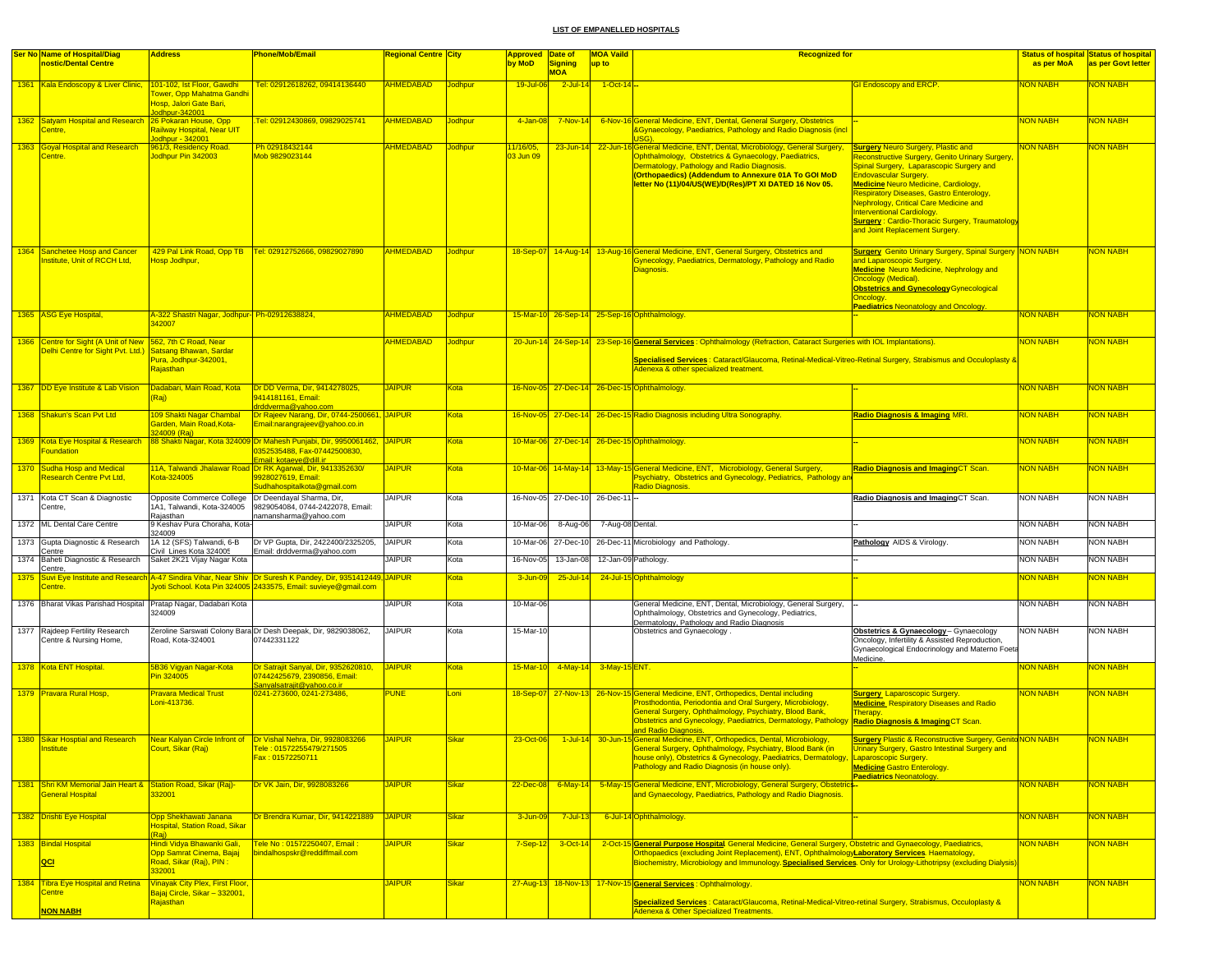|      | <b>Ser No Name of Hospital/Diag</b>                                                                   | <b>Address</b>                                                                        | <b>Phone/Mob/Email</b>                                                                                                              | <b>Regional Centre City</b>      |                    | <b>Approved Date of</b> |                                       | <b>MOA Vaild</b>                | <b>Recognized for</b>                                                                                                                                                                                                                                                                                                                                                                                                                                                                                                                                                                                                                                                                                                                                                                                                         |                                    | <b>Status of hospital Status of hospital</b> |
|------|-------------------------------------------------------------------------------------------------------|---------------------------------------------------------------------------------------|-------------------------------------------------------------------------------------------------------------------------------------|----------------------------------|--------------------|-------------------------|---------------------------------------|---------------------------------|-------------------------------------------------------------------------------------------------------------------------------------------------------------------------------------------------------------------------------------------------------------------------------------------------------------------------------------------------------------------------------------------------------------------------------------------------------------------------------------------------------------------------------------------------------------------------------------------------------------------------------------------------------------------------------------------------------------------------------------------------------------------------------------------------------------------------------|------------------------------------|----------------------------------------------|
|      | nostic/Dental Centre                                                                                  |                                                                                       |                                                                                                                                     |                                  |                    | by MoD                  | Signing<br><b>MOA</b>                 | up to                           |                                                                                                                                                                                                                                                                                                                                                                                                                                                                                                                                                                                                                                                                                                                                                                                                                               | as per MoA                         | as per Govt letter                           |
|      | 1385 Advance Diagnostic and Imaging Super Tower, Behind SK<br>Centre                                  | lospital, Near Ram Mandir.                                                            |                                                                                                                                     | <b>JAIPUR</b>                    | Sikar              | $20 - Jun-14$           |                                       |                                 | 20-Jun-14 19-Jun-16 Laboratory Services :-: Haematology, Biochemistry, Microbiology, Immunology                                                                                                                                                                                                                                                                                                                                                                                                                                                                                                                                                                                                                                                                                                                               | <b>NON NABH</b>                    | <b>NON NABH</b>                              |
|      |                                                                                                       | Sikar-332001, Rajasthan                                                               |                                                                                                                                     |                                  |                    |                         |                                       |                                 | Imaging Services: Dental X-ray, OPG, USG and USG Doppler.                                                                                                                                                                                                                                                                                                                                                                                                                                                                                                                                                                                                                                                                                                                                                                     |                                    |                                              |
|      | 1386 Arpan Hospital                                                                                   | 1B-2 Sukharia Marg, Sri<br>Ganganagar-335001                                          | Dr Shailesh Goyal, Dir, 9414089231,<br>01542470555, Email:                                                                          | <b>HISAR</b>                     | Sri Ganganagar     |                         | 15-Mar-10 10-May-12 9-May-13 ENT.     |                                 |                                                                                                                                                                                                                                                                                                                                                                                                                                                                                                                                                                                                                                                                                                                                                                                                                               | <b>NON NABH</b>                    | <b>NON NABH</b>                              |
|      | 1387 Chandigarh Nursing Home                                                                          | Dr Prahlad R Gupta 46 E<br>Block, Sitla Park, Sri                                     | arpanenthospital@yahoo.com<br>Dr Prahlad Gupta, Dir, 9352700918,<br>01542470425                                                     | <b>HISAR</b>                     | Sri Ganganagar     | 15-Mar-10               |                                       |                                 | 1-May-10 30-Apr-12 General Medicine.<br>Other Specify - External Counter Pulsation.                                                                                                                                                                                                                                                                                                                                                                                                                                                                                                                                                                                                                                                                                                                                           | <b>NON NABH</b>                    | <b>NON NABH</b>                              |
|      | 1388 Surendera Dental College and                                                                     | Ganganagar-335001<br>Power House Road HH<br>Gardens, Sri Ganganagar-<br>335001        | PH-01542440071                                                                                                                      | <b>HISAR</b>                     | Sri Ganganagar     |                         | 15-Mar-10 28-May-13 27-May-14 Dental. |                                 | Others (Dental) - Orthodontia, Prosthodontia,<br>Oral Surgery, Endodontia & Conservative,<br>Periodontia and Oral Medicine                                                                                                                                                                                                                                                                                                                                                                                                                                                                                                                                                                                                                                                                                                    | <b>NON NABH</b>                    | <b>NON NABH</b>                              |
|      | 1389 Kothari EYE Hospital and                                                                         | Patel Circle, Udaipur-313001                                                          |                                                                                                                                     | <b>PUNE</b>                      | Jdaipur            | 16-Nov-05               | $11-Oct-13$                           |                                 | 10-Oct-15 Ophthalmology and Obstetrics and Gynecology.                                                                                                                                                                                                                                                                                                                                                                                                                                                                                                                                                                                                                                                                                                                                                                        | NON NABH                           | <b>VON NABH</b>                              |
|      | <b>Maternity Home</b><br>1390 Patel Dental Studio                                                     | 19 Residency Road, Udaipur-<br>313001                                                 |                                                                                                                                     | <b>PUNE</b>                      | <b>Udaipur</b>     | 14-Dec-06               |                                       | 14-Aug-14 13-Aug-16 Dental Lab. |                                                                                                                                                                                                                                                                                                                                                                                                                                                                                                                                                                                                                                                                                                                                                                                                                               | <b>NON NABH</b>                    | <b>VON NABH</b>                              |
|      | 1391 Kalpana Nursing Home Pvt. Ltd, 214 C, Sardarpur, Udaipur-                                        | 313001                                                                                |                                                                                                                                     | PUNE                             | <b>Udaipur</b>     | 15-Dec-04               |                                       |                                 | 14-Sep-13 13-Sep-15 General Medicine, General Surgery, Anaesthesia, Obstetrics and <b>Surgery</b> -Laparascopic Surgery.<br>Gynaecology, Radio Diagnosis & Emergency.<br><b>Medicine</b> Gastro enterology.<br><mark>Radiodiagnosis/ Imaging- CT Scan.</mark>                                                                                                                                                                                                                                                                                                                                                                                                                                                                                                                                                                 | NON NABH                           | <b>VON NABH</b>                              |
|      | 1392 Alakh Nayan Mandir EYE<br>Institute                                                              | Ashok Nagar, Udaipur-130001                                                           |                                                                                                                                     | <b>PUNE</b>                      | Udaipur            | 10-Mar-06               | 18-Nov-11                             |                                 | 17-Nov-12 Ophthalmology.                                                                                                                                                                                                                                                                                                                                                                                                                                                                                                                                                                                                                                                                                                                                                                                                      | <b>NON NABH</b>                    | <b>NON NABH</b>                              |
|      | 1393 Rog Janch Seva Diagnostic<br>Centre                                                              | 22 C/A Madhuban, Udaipur<br>(Raj)                                                     |                                                                                                                                     | PUNE                             | Udaipur            | 10-Mar-06               | 24-Dec-11                             |                                 | 23-Dec-12 Pathology and Radio Diagnosis.                                                                                                                                                                                                                                                                                                                                                                                                                                                                                                                                                                                                                                                                                                                                                                                      | <b>NON NABH</b>                    | <b>NON NABH</b>                              |
| 1394 | Well Spring Amolak X Ray and 24C Madhuban Opp GPO<br>Diagnostic Centre                                | <b>Chetak Circle Udaipur 313004</b>                                                   |                                                                                                                                     | <b>PUNE</b>                      | Udaipur            | 15-Dec-04               |                                       |                                 | 18-Feb-14 17-Feb-16 Pathology & Radio Diagnosis.                                                                                                                                                                                                                                                                                                                                                                                                                                                                                                                                                                                                                                                                                                                                                                              | <b>NON NABH</b>                    | <b>NON NABH</b>                              |
|      | Unit of American International Bari, Udaipur-313001,<br><b>Health Management Ltd.)</b><br><b>NABH</b> |                                                                                       | 1395 GBH American Hospital, (A 101 Kothibagh, Bhatt Ji Ki Tele No : 0294-3056000, E Mail : AHMEDABAD<br>CEO@gbhamericanhospital.com |                                  | <b>Udaipur</b>     |                         |                                       |                                 | 14-Jan-13 31-Mar-13 30-Mar-15 Clinical Services Anaesthesia, Cardiology, Cardiothoracic Surgery, Coronary Care Unit, Day Care<br>Treatment Endoscopy, Dentistry, Dermatology, Dialysis, Ear Nose and Throat, Emergency Medicine,<br>General Medicine, General Surgery, GI Surgery, Gynaecology, Intensive Care Unit Adult, Intensive Care<br>Unit Neonatal, Neurology, Neurosurgery, Obstetrics, Oral Surgery, Orthopaedic Surgery, Paediatrics,<br>Plastic Surgery, Surgical ICU. Diagnostic Services: CT Scanning, DSA Lab, Ultrasound, X-Ray.<br>Laboratory Services & Transfusion Services Blood Bank, Blood Transfusion Services, Clinical Bio<br>Chemistry, Clinical Microbiology & Serology, Clinical Pathology, Haematology, Histopathology.<br>Professional Allied to Medicine: Physiotherapy.                       | <b>NABH</b>                        | <b>NABH</b>                                  |
|      | 1396 Apex Heart Institute (A Unit Block G-K Mondeal<br>of TCVS Pvt. Ltd.)<br><b>Non NABH</b>          | Business Park, Near<br>Gurudwara SG Highway<br>Thaltej,<br>Ahmedabad-<br>380054       |                                                                                                                                     | AHMEDABAD                        | Ahmedabad          |                         |                                       |                                 | 27-Jan-14 28-Apr-14 27-Apr-16 General Services : Ophthalmology, ICU & Critical Care Units<br>Laboratory Services: Haematology, Biochemistry, Microbiology and Immunology<br><b>Imaging Services: USG, USG Doppler, Interventional and Vascular Radiology</b><br>Specialised Services : Cardio Thoracic Surgery, Cardiology (Consultation and Diagnostics), Interventional<br>Cardiology, Vascular Surgery, Critical Care Medicine and Paediatric Cardiology                                                                                                                                                                                                                                                                                                                                                                   | <b>NON NABH</b>                    | <b>NON NABH</b>                              |
|      | 1397 Shri Ramachandra Medical<br>Centre                                                               | I, Ramachandra Nagar<br>Porur, Chennai-600016                                         | Tel: 9840999800, 04424765512(Mr R CHENNAI<br>Jeyapaul, Dy Supdt)<br>jeyapaul_50@yahoo.com                                           |                                  | Chennai            |                         | 18-Mar-05 16-Sep-11                   |                                 | 15-Sep-12 General Medicine, ENT, Dental, Orthopaedics, Microbiology,<br>Surgery - Neuro Surgery, Plastic and<br>General Surgery, Ophthalmology, Psychiatry, Blood Bank,<br>Reconstructive, Cardiothoracic Surgery, Vascular<br>Obstetrics and Gynaecology, Paediatrics, Dermatology, Pathology Surgery, Genito urinary Surgery, Paediatric<br>and Radio Diagnosis.<br>Surgery, Gastro intestinal Surgery, Traumatology,<br>Joint Replacement, Spinal Surgery and<br>Laparascopic Surgery.<br>Medicine - Neuro medicine, Cardiology,<br>Respiratory Disease, Gastroenterology,<br>Endocrinology, Nephrology, Rheumatology,<br>Oncology, (Medical), Critical Care Medicine and<br>Interventional Cardiology.<br>Radiodiagnosis/Imaging- CT Scan and MRI.<br>Paediatrics - Neonatology Cardiology,<br>Haematology and Nephrology | <b>Super Spl</b>                   | Super Spl                                    |
|      | 1398 Cancer Institute (WIA)<br>1399 Sugam Hospital                                                    | Gandhi Nagar Canal Bank<br>Road Adyar Chennai - 600020<br>349-TH Road, Thiruvotripur, | tel: 9841971303,                                                                                                                    | <b>CHENNAI</b><br><b>CHENNAI</b> | Chennai<br>Chennai | 18-Sep-07               | 25-Jul-07                             |                                 | 24-Jul-09 Blood Bank.<br><b>Surgery</b> Onco Surgery<br>Medicine Oncology (Medical), Radio Therapy<br>and Nuclear Medicine.<br>Radio Diagnosis and Imaging CT Scan and<br><b>MRI</b><br><b>Obstetrics and Gynecology</b> Gynecological<br>Oncology.<br>Paediatrics_Oncology.<br>Pathology_Onco Pathology.<br>Others_Ultra Sound, Physiotherapy,<br>Mammography and Barium Contrast<br>16-May-07 23-Oct-14 23-Oct-16 General Medicine, ENT, Orthopaedics, Dental, Microbiology,                                                                                                                                                                                                                                                                                                                                                | <b>NON NABH</b><br><b>VON NABH</b> | <b>NON NABH</b><br><b>VON NABH</b>           |
|      |                                                                                                       | Chennai - 600 019                                                                     | sugamhospital@ysnl.net                                                                                                              |                                  |                    |                         |                                       |                                 | General Surgery, Ophthalmolgy, Blood Bank(Only Blood<br>Transfusion), Obstetrics and Gynaecology, Paediatrics, Pathology<br>Radio Diagnosis.                                                                                                                                                                                                                                                                                                                                                                                                                                                                                                                                                                                                                                                                                  |                                    |                                              |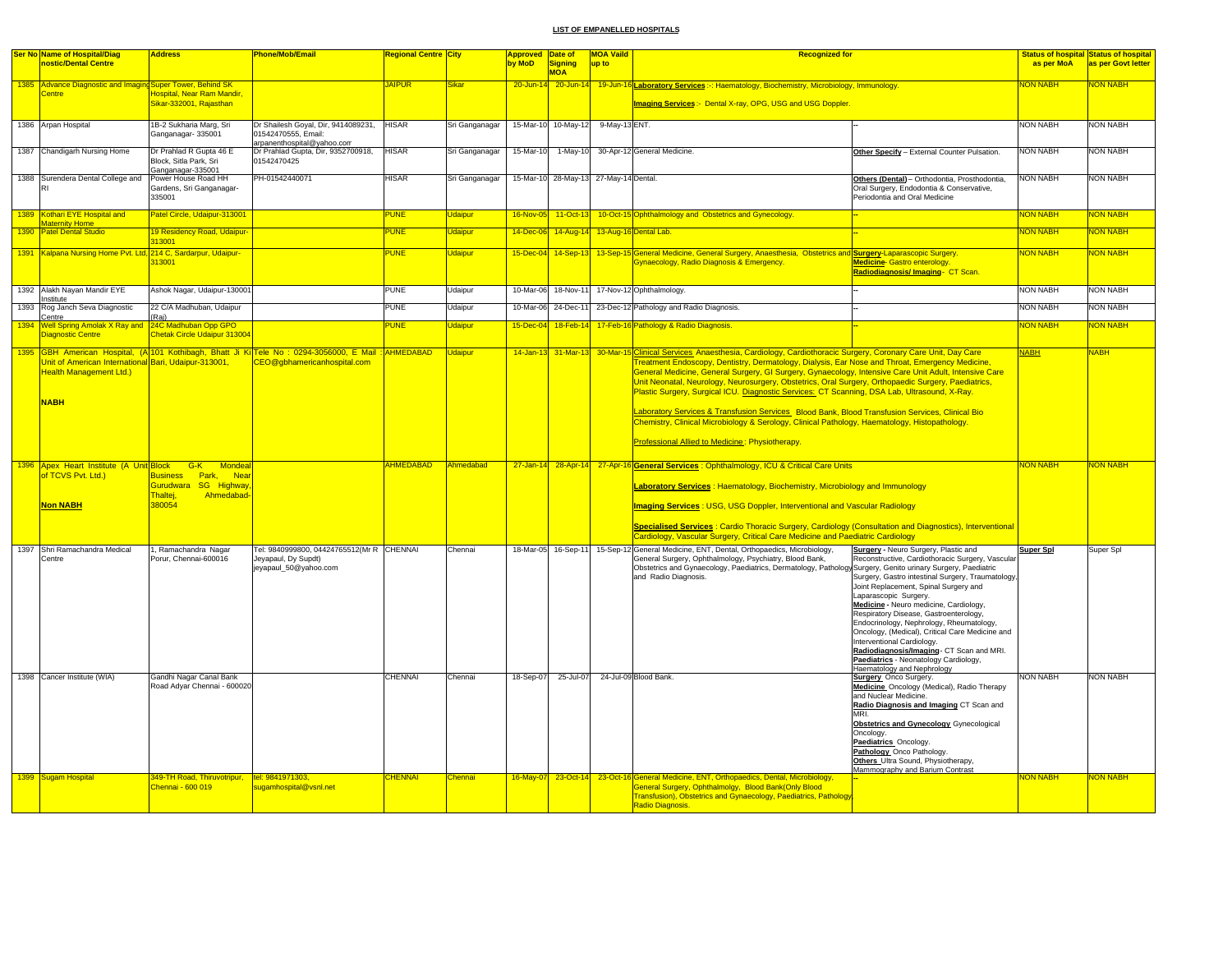| Ser No Name of Hospital/Diag<br>nostic/Dental Centre                                                                                             | <b>Address</b>                                                                       | Phone/Mob/Email                                                                                       | Regional Centre  City            |                           | <b>Approved Date of</b><br>by MoD | <b>Signing</b><br><b>MOA</b>    | <b>MOA Vaild</b><br>up to | <b>Recognized for</b>                                                                                                                                                                                                                                                                                                                                                                                                                                                                                                                                                                                                                                                                                                                                                                                                                                                                                                                                                                                                                                                                                                                                                                                                                                                                                                                                                                                                                                                                                                                                                                                                                                                                                                                                                                                                                                                                                                                  | as per MoA                                                                                    | <b>Status of hospital Status of hospital</b><br>as per Govt letter |
|--------------------------------------------------------------------------------------------------------------------------------------------------|--------------------------------------------------------------------------------------|-------------------------------------------------------------------------------------------------------|----------------------------------|---------------------------|-----------------------------------|---------------------------------|---------------------------|----------------------------------------------------------------------------------------------------------------------------------------------------------------------------------------------------------------------------------------------------------------------------------------------------------------------------------------------------------------------------------------------------------------------------------------------------------------------------------------------------------------------------------------------------------------------------------------------------------------------------------------------------------------------------------------------------------------------------------------------------------------------------------------------------------------------------------------------------------------------------------------------------------------------------------------------------------------------------------------------------------------------------------------------------------------------------------------------------------------------------------------------------------------------------------------------------------------------------------------------------------------------------------------------------------------------------------------------------------------------------------------------------------------------------------------------------------------------------------------------------------------------------------------------------------------------------------------------------------------------------------------------------------------------------------------------------------------------------------------------------------------------------------------------------------------------------------------------------------------------------------------------------------------------------------------|-----------------------------------------------------------------------------------------------|--------------------------------------------------------------------|
| 1400 Frontier Life Line Pvt Ltd,<br><b>nternational Centre for Cardio</b><br>Thoracic and Vascular diseases Chennai - 600 101<br><b>NABH</b>     | R-30C, Ambattur Industrial<br><b>Estate Road, Mogappier,</b>                         | 9444383748(Dr Padamanabhan, Med CHENNAI<br>Supdt) drkmc@frontierlifeline.com.<br>9791078809           |                                  | Chennai                   | 5/16/2007,<br>14 Jun 13           | $9-Sep-13$                      |                           | 17-Jul-15 General Medicine, Dental(Incl Prosthodontia), Blood Bank(Only<br>Blood Transfusion), pathology, Radio Diagnosis(Incl USG).<br>urgery.<br><u> Medicine</u><br>Cardiology-Adult and Pediatric, Cardio thoracic Surgery-Adult and Cardiology, Interventional Cardiology.<br>Pediatric, Pulmonology, Nuclear Medicine-Diagnostic, Cardiac<br>Rehabilitation, Heart and Lung Transplantation Service, Diagnostichterventional and Vascular Radiology.<br>Imaging - Echo, X-ray, Cath Lab, Laboratory Medicine &<br><b>Paediatrics Cardiology.</b><br><b>Transfusion Medicine.</b><br>Clinical Biochemistry, Clinical Pathology, Haematology and<br>Immunohaematology, Microbiology & Serology, Histopathology,<br>Cytopathology.                                                                                                                                                                                                                                                                                                                                                                                                                                                                                                                                                                                                                                                                                                                                                                                                                                                                                                                                                                                                                                                                                                                                                                                                  | <b>Surgery: Cardio Thoracic Surgery, Vascular</b><br><b>NABH</b><br>Radio Diagnosis & Imaging | <b>NABH</b>                                                        |
| 1401 Madras Ent Research<br>Foundation Pyt Ltd                                                                                                   | No 15, P.S Sivasamy Salai<br>Mylapore, Chennai-600004                                | Tel 04424311411 (Prof Mohan<br>Kameswaran, MD)<br>merfmk30@yahoo.com                                  | <b>CHENNAI</b>                   | Chennai                   | 15-Dec-04                         |                                 | 1-Dec-12 30-Nov-10 ENT.   |                                                                                                                                                                                                                                                                                                                                                                                                                                                                                                                                                                                                                                                                                                                                                                                                                                                                                                                                                                                                                                                                                                                                                                                                                                                                                                                                                                                                                                                                                                                                                                                                                                                                                                                                                                                                                                                                                                                                        | <b>NON NABH</b>                                                                               | <b>NON NABH</b>                                                    |
| 1402 Paterson Cancer Centre,<br>Vijaya Health Permises)                                                                                          | 75, NSK Salai, Vadapalani,<br>Chennai- 600 026                                       | Mob:9840044310, 04424723959.<br>24724262, cancerc@usa.net                                             | <b>CHENNAI</b>                   | Chennai                   |                                   | 16-May-07 17-Dec-12 16-Dec-14 - |                           | <u>Medicine</u>                                                                                                                                                                                                                                                                                                                                                                                                                                                                                                                                                                                                                                                                                                                                                                                                                                                                                                                                                                                                                                                                                                                                                                                                                                                                                                                                                                                                                                                                                                                                                                                                                                                                                                                                                                                                                                                                                                                        | NON NABH<br>Oncology(Medical), Radiotherapy.                                                  | <b>JON NABH</b>                                                    |
| 1403 Rajan Dental Institute                                                                                                                      | No-56, Radha Krishnan Salai.<br>Mylapore Chennai-600004,                             | 04428472266, 28474488,<br>guaraga@md2.vsnl.net.ir                                                     | <b>CHENNAI</b>                   | Chennai                   | 18-Sep-07                         | 31-Dec-10                       |                           | 30-Dec-11 Dental including Oral Surgery, Prosthodontia and Periodontia.                                                                                                                                                                                                                                                                                                                                                                                                                                                                                                                                                                                                                                                                                                                                                                                                                                                                                                                                                                                                                                                                                                                                                                                                                                                                                                                                                                                                                                                                                                                                                                                                                                                                                                                                                                                                                                                                | <b>NON NABH</b>                                                                               | <b>NON NABH</b>                                                    |
| 1404 Aarthi Advanced CT Scan &<br>MRI                                                                                                            | 766, PH Road Kilpaul<br>Chennai - 600010,                                            | Fel: 9840110522, infoaarthiscans.com                                                                  | CHENNAI                          | Chennai                   | 18-Sep-07                         | 17-Dec-12                       | 16-Dec-14 <sup>-</sup>    | CT Scan and MRI.                                                                                                                                                                                                                                                                                                                                                                                                                                                                                                                                                                                                                                                                                                                                                                                                                                                                                                                                                                                                                                                                                                                                                                                                                                                                                                                                                                                                                                                                                                                                                                                                                                                                                                                                                                                                                                                                                                                       | <b>Radio Diagnosis and Imaging</b><br>NON NABH                                                | <mark>NON NABH</mark>                                              |
| 1405 Vita Diagnostics Limited                                                                                                                    | 49, Harris Road, Pudupet,<br>Chennai-600008,                                         | 9841314819 (Mr Prakash, Business<br>Development Mngr),<br>vijayvitascans@rediffmail.com               | <b>CHENNAI</b>                   | Chennai                   | 29-Oct-04                         | 1-Feb-11                        |                           | 31-Jan-12 Ultrasonography.                                                                                                                                                                                                                                                                                                                                                                                                                                                                                                                                                                                                                                                                                                                                                                                                                                                                                                                                                                                                                                                                                                                                                                                                                                                                                                                                                                                                                                                                                                                                                                                                                                                                                                                                                                                                                                                                                                             | CT Scan, MRI and Color Doppler.<br><b>NON NABH</b>                                            | <b>NON NABH</b>                                                    |
| 1406 Hindu Mission Hospital                                                                                                                      | 03 GST Road, Tambaram<br>West, Chennai - 600045                                      | 9841733750(Mr V Chithambaram,<br>Corp Mngr),<br>nmhcorporate@gmail.com,                               | <b>CHENNAI</b>                   | Chennai                   | 18-Sep-07                         | 23-Oct-12                       |                           | 22-Oct-14 General Medicine, ENT, Orthopaedics, Microbiology, General<br>Surgery, Opthalmology, Blood Bank (Blood Transfusion),<br>Obstetrics and Gynaecology, Paediatrics, Dermatology, Patholog                                                                                                                                                                                                                                                                                                                                                                                                                                                                                                                                                                                                                                                                                                                                                                                                                                                                                                                                                                                                                                                                                                                                                                                                                                                                                                                                                                                                                                                                                                                                                                                                                                                                                                                                       | NON NABH                                                                                      | <b>VON NABH</b>                                                    |
| 1407 Bharat Scans Private Limited                                                                                                                | <b>Chennai - 600014</b>                                                              | nmh@dataone.in<br>197, Peters road, Royapettah, Tel; 9841618196(Mr AB Jainal),<br>afi@bharatscans.com | <b>CHENNAI</b>                   | Chennai                   | 29-Oct-04                         | 11-Oct-13                       |                           | and Radio Diagnosis<br>10-Oct-14 Radio Diagnosis.<br>CT Scan and MRI.                                                                                                                                                                                                                                                                                                                                                                                                                                                                                                                                                                                                                                                                                                                                                                                                                                                                                                                                                                                                                                                                                                                                                                                                                                                                                                                                                                                                                                                                                                                                                                                                                                                                                                                                                                                                                                                                  | <b>NABL</b>                                                                                   | <b>NABL</b>                                                        |
| 1408 Udhi Eye Hospital,                                                                                                                          | No-09 Nurrays Gate Road<br>Alwar Pet Chennai - 600018                                | 04442188842, 4218843,<br>udhieye tn@airtelmail.in                                                     | <b>CHENNAI</b>                   | Chennai                   | 4-Jan-08                          |                                 |                           | 19-Feb-14 18-Feb-16 Opthalmology                                                                                                                                                                                                                                                                                                                                                                                                                                                                                                                                                                                                                                                                                                                                                                                                                                                                                                                                                                                                                                                                                                                                                                                                                                                                                                                                                                                                                                                                                                                                                                                                                                                                                                                                                                                                                                                                                                       | <b>NON NABH</b>                                                                               | <b>NON NABH</b>                                                    |
| 1409 MIOT Hospital<br><b>Non NABH</b>                                                                                                            | 4/112 Mount, Poonamalee<br>Road, Manapakkam, Chennai Mnar Corp Relation).<br>600 089 | Mob: 9841266702(Mr KP Rajan, Asst CHENNAI<br>eng@miothospital.com,<br>www.miothospitals.com           |                                  | Chennai                   | 3/18/2005,<br>02 Jun 14           |                                 |                           | 4-Jun-14 31-May-16 General Services: General Medicine, General Surgery, Obstetrics and Gynaecology, Paediatrics, ICU & Critical<br>Care Units, ENT, Ophthalmology, Dermatology, Blood Bank (Blood Transfusion)<br>Laboratory Services: Clinical Pathology, Haematology, Histopathology, Biochemistry, Microbiology, Serology and<br>Immunology.<br>Imaging Services: X-ray, OPG, BMD, Mammography, USG, USG Doppler, CT Scan, MRI, Interventional and<br>Vascular Radiology, Nuclear Medicine (PET CT, SPECT).<br>Specialised Services : Cardio Thoracic Surgery, Cardiology (Consultation and Diagnostic), Gynaecological<br>Oncology, Interventional Cardiology, Infertility and Assisted Reproduction, Genito Urinary Surgery, Urology-including<br>Dialysis & Lithotripsy, Orthopaedic Surgery-including arthroscopic and Joint Replacement Surgery, Endoscopic<br>Surgery, Liver Transplant, Neuro Surgery, Renal Transplant, Gastro Intestinal Surgery, Gastroenterology, Plastic and<br>Reconstructive Surgery, Endocrinology, Vascular Surgery, Rheumatology, Paediatric Surgery, Medical Oncology,<br>Surgical Oncology, Respiratory Diseases, Transfusion Medicine, Traumatology, Critical Care Medicine, Clinical<br>Haematology, Neonatology,<br>Paediatric Cardiology, BM Transplant, Radiotherapy, Hemato Oncology, Transplant Pathology,<br>Craniofacial and Maxillofacial Surgery.<br>Already empanelled as Non NABH:- Generalised Services : General Medicine, ENT, Dental,<br>Orthopaedics, Microbiology, General Surgery, Ophthalmology, Psychiatry, Blood Bank, Obstetrics and<br>Gynaecology, Paediatrics, Dermatology, Pathology and Radio Diagnosis.<br>Specialised Services : Surgery Neuro Surgery, Cardiothoracic Surgery, Vascular Surgery, Traumatology<br>and Joint Replacement. Medicine : Neuro Medicine, Cardiology, Nephrology and Interventional Cardiology.<br>Radio diagnosis / Imaging : CT Scan. | <b>NON NABH</b>                                                                               | <b>VON NABH</b>                                                    |
| 1410 KKR ENT Hospital & Research 827, Poonamallee High Road, Tel: 0442611444, 26411987,<br>nstitute (P) Ltd,<br>1411 Trinity Acute Care Hospital | Chennai-10<br>33, Desaikan Road, My                                                  | kkrenthospital@gmail.com<br>Fel: 04424671166, 04424671188,                                            | <b>CHENNAI</b><br><b>CHENNAI</b> | <b>Chennai</b><br>Chennai | 15-Dec-04<br>15-Dec-04            | $1$ -Jul-14<br>$5-Sep-14$       | 30-Jun-1                  | SENT.<br>4-Mar-16 General Medicine, Microbiology, General Surgery, Anaesthesia,                                                                                                                                                                                                                                                                                                                                                                                                                                                                                                                                                                                                                                                                                                                                                                                                                                                                                                                                                                                                                                                                                                                                                                                                                                                                                                                                                                                                                                                                                                                                                                                                                                                                                                                                                                                                                                                        | NON NABH<br><b>NON NABH</b>                                                                   | <b>VON NABH</b><br><b>VON NABH</b>                                 |
|                                                                                                                                                  | lapure, Madras-600004,                                                               | www.trinityhospitals.com                                                                              |                                  |                           |                                   |                                 |                           | <b>Pathology and Emergency.</b>                                                                                                                                                                                                                                                                                                                                                                                                                                                                                                                                                                                                                                                                                                                                                                                                                                                                                                                                                                                                                                                                                                                                                                                                                                                                                                                                                                                                                                                                                                                                                                                                                                                                                                                                                                                                                                                                                                        |                                                                                               |                                                                    |
| 1412 RG Stone Urological Research 391/392, Anna Salai 1 Floor,<br>Institute.                                                                     | MIV Complex, Opp New Bus<br>Stand, Saidapet, Chennai<br>00015                        | Tel: 9381047686.<br>rgstonechennai@yahoo.co.in                                                        | <b>CHENNAI</b>                   | Chennai                   | 15-Dec-04                         | $1$ -Jul-13                     | 30-Jun-15-                | ithotripsy only                                                                                                                                                                                                                                                                                                                                                                                                                                                                                                                                                                                                                                                                                                                                                                                                                                                                                                                                                                                                                                                                                                                                                                                                                                                                                                                                                                                                                                                                                                                                                                                                                                                                                                                                                                                                                                                                                                                        | NON NABH                                                                                      | <b>VON NABH</b>                                                    |
| 1413 Prem Speciality Centre,                                                                                                                     | Bhairavi Apts 12 MG Road.<br>Shastri Nagar Chennai-<br>600041                        |                                                                                                       | CHENNAI                          | Chennai                   | 10-Mar-06                         | $1 -$ Jul-11                    | 30-Jun-12-                | Others Physiotherapy.                                                                                                                                                                                                                                                                                                                                                                                                                                                                                                                                                                                                                                                                                                                                                                                                                                                                                                                                                                                                                                                                                                                                                                                                                                                                                                                                                                                                                                                                                                                                                                                                                                                                                                                                                                                                                                                                                                                  | <b>NON NABH</b>                                                                               | <b>NON NABH</b>                                                    |
| 1414 Hibeam CT Scan Centre                                                                                                                       | Royapuram,<br>Chennai – 600013.                                                      | $\mathsf{P} = \mathsf{Q} \mathsf{Z}$<br>Mob - 9841971301, 9841971304,                                 |                                  |                           |                                   |                                 |                           | CT Scan.                                                                                                                                                                                                                                                                                                                                                                                                                                                                                                                                                                                                                                                                                                                                                                                                                                                                                                                                                                                                                                                                                                                                                                                                                                                                                                                                                                                                                                                                                                                                                                                                                                                                                                                                                                                                                                                                                                                               |                                                                                               |                                                                    |
| 1415 TB Sanatorium                                                                                                                               | Tambaram, Chennai                                                                    | hibeamscans@yahoo.co.ir                                                                               | <b>CHENNAI</b>                   | Chennai                   |                                   | 6-Aug-03 22-Aug-09 21-Aug-10-   |                           | Paedicatric.                                                                                                                                                                                                                                                                                                                                                                                                                                                                                                                                                                                                                                                                                                                                                                                                                                                                                                                                                                                                                                                                                                                                                                                                                                                                                                                                                                                                                                                                                                                                                                                                                                                                                                                                                                                                                                                                                                                           | NON NABH                                                                                      | <b>NON NABH</b>                                                    |
| 1416 Alpha Physiotherapy Centre                                                                                                                  | No-56th Street Nandanam<br>Ext, Nandanam Chennai -                                   | 9381016957(Dr Anuj Rajan, Chief<br>Physiotherapist),                                                  | <b>CHENNAI</b>                   | Chennai                   | 18-Sep-07                         |                                 | 6-Jan-14 12-Dec-15        | <b>Others Physiotherapy.</b>                                                                                                                                                                                                                                                                                                                                                                                                                                                                                                                                                                                                                                                                                                                                                                                                                                                                                                                                                                                                                                                                                                                                                                                                                                                                                                                                                                                                                                                                                                                                                                                                                                                                                                                                                                                                                                                                                                           | NON NABH                                                                                      | <b>NON NABH</b>                                                    |
| 1417 Sri Kanchi Kamokoti Sankara<br>Hospital,                                                                                                    | Sankara Nagar,<br>Perumbakkam.<br>Chennai - 601 302                                  | inu.@rajan@yahoo.com                                                                                  | <b>CHENNAI</b>                   | Chennai                   | 16-May-07                         | 7-Jan-09                        |                           | 6-Jan-11 General Medicine, ENT, Orthopaedics, Microbiology, General<br>Surgery, Blood Bank, Obstetrics and Gynaecology, Pathology,<br>Radio Diagnosis (Incl USG)                                                                                                                                                                                                                                                                                                                                                                                                                                                                                                                                                                                                                                                                                                                                                                                                                                                                                                                                                                                                                                                                                                                                                                                                                                                                                                                                                                                                                                                                                                                                                                                                                                                                                                                                                                       | Radio Diagnosis & Imaging CT Scan.<br><b>NON NABH</b>                                         | <b>NON NABH</b>                                                    |
| 1418 Sri Kanchi Kamokoti Medical<br>Trust Sankara Eye Hospital                                                                                   | Harakere, Thirthahalli Road,<br>Shimoga-577202                                       |                                                                                                       | <b>CHENNAI</b>                   | Chennai                   | 2-Jun-14                          |                                 |                           | General Ophthalmology (Refraction, Cataract Surgeries with IOL Implantations).<br>Specialised Services - Cataract/Glaucoma, Retinal - Medical - Vitreo - Retinal Surgery, Strabismus and<br>Occuloplasty & Adnexa & other Specialised treatment.                                                                                                                                                                                                                                                                                                                                                                                                                                                                                                                                                                                                                                                                                                                                                                                                                                                                                                                                                                                                                                                                                                                                                                                                                                                                                                                                                                                                                                                                                                                                                                                                                                                                                       | <b>NON NABH</b>                                                                               | <b>NON NABH</b>                                                    |
| 1419 Madras Medical Mission                                                                                                                      | 4A Dr JJ Nagar Mogappair<br>Chennai 600 037                                          | Phone 044 26565960, 26565961.<br>mmmadmin@mmm.org.in                                                  | CHENNAI                          | Chennai                   | 3-Jun-09                          | 9-Mar-12                        | 8-Mar-14 --               | Cardiology.                                                                                                                                                                                                                                                                                                                                                                                                                                                                                                                                                                                                                                                                                                                                                                                                                                                                                                                                                                                                                                                                                                                                                                                                                                                                                                                                                                                                                                                                                                                                                                                                                                                                                                                                                                                                                                                                                                                            | Surgery. Cardio-Thoracic Surgery<br>NON NABH<br>Medicine Cardiology and Interventional        | <b>NON NABH</b>                                                    |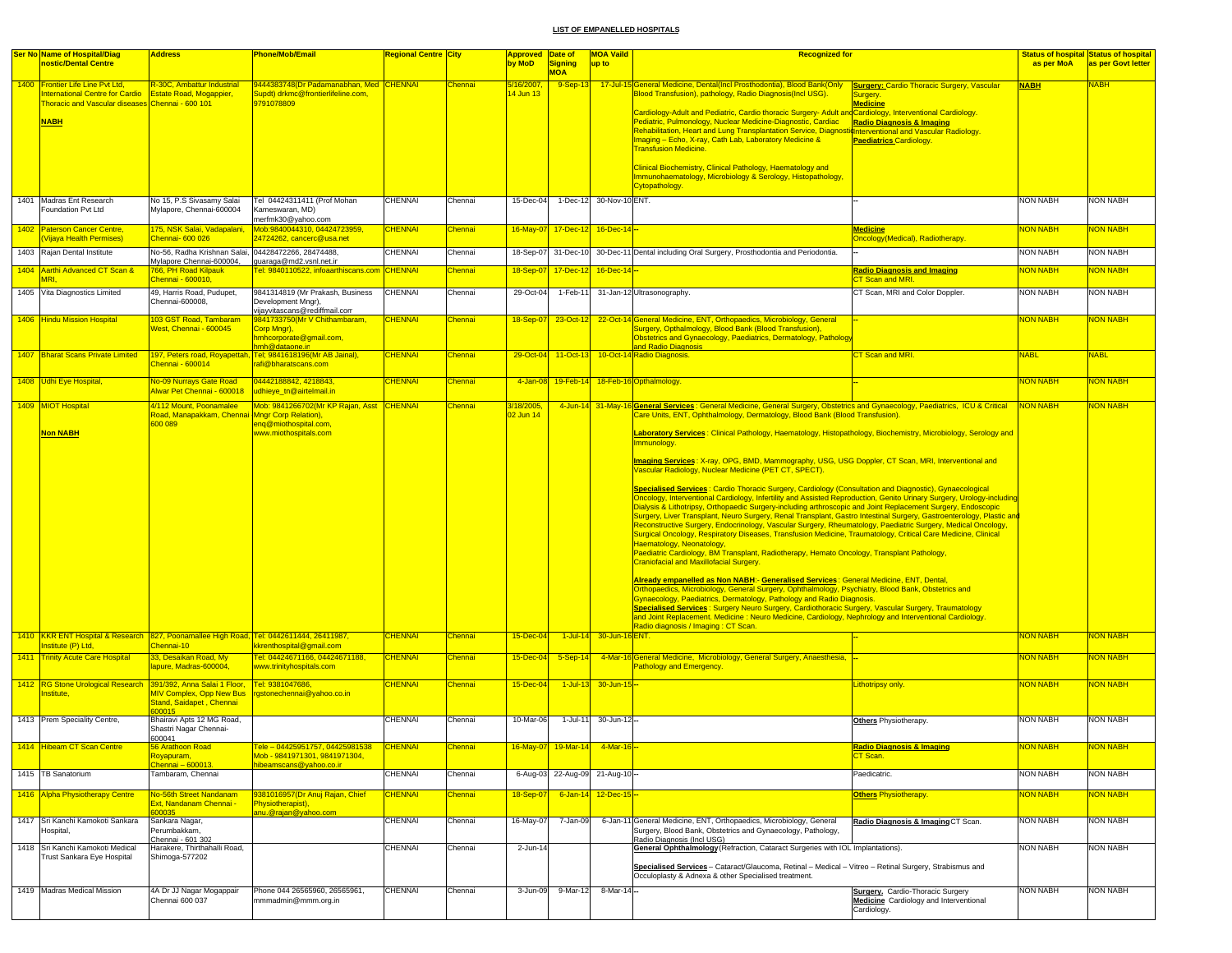|      | Ser No Name of Hospital/Diag                                                                               | <b>Address</b>                                                                     | <b>Phone/Mob/Email</b>                                                                                                                                               | <mark>Regional Centre City</mark> |                     | <mark>Approved Date of</mark> |                    | <b>MOA Vaild</b><br><b>Recognized for</b> |                                                                                                                                                                                                                                                                                                                                                                                                                                                                                                                                                                                                                                                                                                                                                                                                                                                                                                                                                                                                                                                                                                                                                                                                                                                                                                                                                                                                                                                                                                                                                                                                   |                                                                                                                                                                                                                                                                                                                                                                                                                                                                                                                                                                                                          |                 | <b>Status of hospital Status of hospital</b> |
|------|------------------------------------------------------------------------------------------------------------|------------------------------------------------------------------------------------|----------------------------------------------------------------------------------------------------------------------------------------------------------------------|-----------------------------------|---------------------|-------------------------------|--------------------|-------------------------------------------|---------------------------------------------------------------------------------------------------------------------------------------------------------------------------------------------------------------------------------------------------------------------------------------------------------------------------------------------------------------------------------------------------------------------------------------------------------------------------------------------------------------------------------------------------------------------------------------------------------------------------------------------------------------------------------------------------------------------------------------------------------------------------------------------------------------------------------------------------------------------------------------------------------------------------------------------------------------------------------------------------------------------------------------------------------------------------------------------------------------------------------------------------------------------------------------------------------------------------------------------------------------------------------------------------------------------------------------------------------------------------------------------------------------------------------------------------------------------------------------------------------------------------------------------------------------------------------------------------|----------------------------------------------------------------------------------------------------------------------------------------------------------------------------------------------------------------------------------------------------------------------------------------------------------------------------------------------------------------------------------------------------------------------------------------------------------------------------------------------------------------------------------------------------------------------------------------------------------|-----------------|----------------------------------------------|
|      | nostic/Dental Centre                                                                                       |                                                                                    |                                                                                                                                                                      |                                   |                     | by MoD                        | Signing            | up to                                     |                                                                                                                                                                                                                                                                                                                                                                                                                                                                                                                                                                                                                                                                                                                                                                                                                                                                                                                                                                                                                                                                                                                                                                                                                                                                                                                                                                                                                                                                                                                                                                                                   |                                                                                                                                                                                                                                                                                                                                                                                                                                                                                                                                                                                                          | as per MoA      | as per Govt letter                           |
|      |                                                                                                            |                                                                                    |                                                                                                                                                                      |                                   |                     |                               | <b>MOA</b>         |                                           |                                                                                                                                                                                                                                                                                                                                                                                                                                                                                                                                                                                                                                                                                                                                                                                                                                                                                                                                                                                                                                                                                                                                                                                                                                                                                                                                                                                                                                                                                                                                                                                                   |                                                                                                                                                                                                                                                                                                                                                                                                                                                                                                                                                                                                          |                 |                                              |
|      | 1420 Dr Aggarwal's Eye Hospital,                                                                           | 300086                                                                             | 19 Cathedral Road, Chennai- Ph-044-28112811 Mob-9840210054, CHENNAI<br>9841680112(Mr M Krishana Kumar, Sı<br><b>Executive Corp Relations),</b><br>hennaicr@gmail.com |                                   | Chennai             | 3-Jun-09                      |                    |                                           | 5-May-14 4-May-15 Ophthalmology.                                                                                                                                                                                                                                                                                                                                                                                                                                                                                                                                                                                                                                                                                                                                                                                                                                                                                                                                                                                                                                                                                                                                                                                                                                                                                                                                                                                                                                                                                                                                                                  |                                                                                                                                                                                                                                                                                                                                                                                                                                                                                                                                                                                                          | <b>NON NABH</b> | <b>NON NABH</b>                              |
|      | 1421 Life Line Multispeciality Hospital, 5/639, Old Maha Bali Puram                                        |                                                                                    |                                                                                                                                                                      | <b>CHENNAI</b>                    | hennai              | 4-Jan-08                      | 29-Jun-12          |                                           | 28-Jun-14 General Medicine, ENT, Orthopaedics, Microbiology, General                                                                                                                                                                                                                                                                                                                                                                                                                                                                                                                                                                                                                                                                                                                                                                                                                                                                                                                                                                                                                                                                                                                                                                                                                                                                                                                                                                                                                                                                                                                              |                                                                                                                                                                                                                                                                                                                                                                                                                                                                                                                                                                                                          | NON NABH        | NON NABH                                     |
|      |                                                                                                            | Road Peringudi Chennai -<br>600096.                                                |                                                                                                                                                                      |                                   |                     |                               |                    |                                           | Surgery, Opthalmology, Obstetrics & Gynaecology, Paediatrics,<br>Pathology and Radio Diagnosis.                                                                                                                                                                                                                                                                                                                                                                                                                                                                                                                                                                                                                                                                                                                                                                                                                                                                                                                                                                                                                                                                                                                                                                                                                                                                                                                                                                                                                                                                                                   |                                                                                                                                                                                                                                                                                                                                                                                                                                                                                                                                                                                                          |                 |                                              |
|      | 1422 Durgabai Desmukh General<br>lospital and Research Centre                                              | No 11 212 Dr Durgabai<br>Deshmukh Road, Rapuram<br>Road, Chennai, Pin 600028       | PH 04424938311, 984066678<br>(Mrs Rukmani, PRO).<br>ddghrc@hotmail.com                                                                                               | <b>CHENNAI</b>                    | Chennai             | 5 Dec 04<br>6/3/2009          | 1-Jul-09           |                                           | 30-Jun-11 General Medicine, ENT, General Surgery, Obstetrics and<br>Gynaecology, Paediatrics and Pathology                                                                                                                                                                                                                                                                                                                                                                                                                                                                                                                                                                                                                                                                                                                                                                                                                                                                                                                                                                                                                                                                                                                                                                                                                                                                                                                                                                                                                                                                                        | <b>Surgery</b> Laparoscopic Surgery<br>Medicine Neuro-Medicine, Cardiology,<br>Respiratory Diseases, Endocrinology.<br><b>Pediatrics Neonatology</b>                                                                                                                                                                                                                                                                                                                                                                                                                                                     | <b>NON NABH</b> | <b>NON NABH</b>                              |
|      | 1423 Ehrilch Laboratory Pvt Ltd.                                                                           | 46 & 48 Masilamani Road.<br>Balaji Nagar Royapettah<br>Chennai Pin 600014          | PH 04428130514, 28130460.<br>9381064671 (Mrs Indira Subramaniam<br><b>Medical Director.</b>                                                                          | <b>CHENNAI</b>                    | <b>Chennai</b>      | 3-Jun-09                      | 4-Oct-13           |                                           | 14-Jul-15 Microbiology, Pathology,<br>Radio-Diagnosis (incl USG)                                                                                                                                                                                                                                                                                                                                                                                                                                                                                                                                                                                                                                                                                                                                                                                                                                                                                                                                                                                                                                                                                                                                                                                                                                                                                                                                                                                                                                                                                                                                  | Others (Specify) TMT, Echo-cardiography                                                                                                                                                                                                                                                                                                                                                                                                                                                                                                                                                                  | <b>NABL</b>     | <b>NABL</b>                                  |
|      | 1424 Sristhi Dental Hospital,                                                                              | No1, Baby Nagar Eirst Cross                                                        | info@ehrilchlaboratory.com<br>Ph-04422432497, Mob-9444035708                                                                                                         | CHENNAI                           | Chennai             |                               | 3-Jun-09 18-Aug-14 | 15-Jul-16 Dental.                         |                                                                                                                                                                                                                                                                                                                                                                                                                                                                                                                                                                                                                                                                                                                                                                                                                                                                                                                                                                                                                                                                                                                                                                                                                                                                                                                                                                                                                                                                                                                                                                                                   | Others (Dental) Oral Surgery, Periodontia, Dental NON NABH                                                                                                                                                                                                                                                                                                                                                                                                                                                                                                                                               |                 | <b>NON NABH</b>                              |
|      |                                                                                                            | Saint Velacherry, Chennai-<br>600042,<br>dr chocka mds@yahoo.cor                   |                                                                                                                                                                      |                                   |                     |                               |                    |                                           |                                                                                                                                                                                                                                                                                                                                                                                                                                                                                                                                                                                                                                                                                                                                                                                                                                                                                                                                                                                                                                                                                                                                                                                                                                                                                                                                                                                                                                                                                                                                                                                                   | Lab.                                                                                                                                                                                                                                                                                                                                                                                                                                                                                                                                                                                                     |                 |                                              |
|      | 1425 Srushti Hospital.                                                                                     | 1. Padmavathy street<br>Thirumalai Nagar Ramapura<br>Chennai Pin 600089.           | PH 04424861144 Mob-9840449849,<br>9840453454(Dr Mrs S Samundi<br>Sankari) admin@srushtihospital.com                                                                  | <b>CHENNAI</b>                    | Chennai             | 3-Jun-09                      | 16-Jul-11          |                                           | 15-Jul-12 General Medicine, ENT, Orthopaedics, General Surgery,<br>Ophthalmology, Psychiatry, Obstetrics and Gynaecology,<br>Paediatrics, Dermatology, Pathology and Radio-Diagnosis                                                                                                                                                                                                                                                                                                                                                                                                                                                                                                                                                                                                                                                                                                                                                                                                                                                                                                                                                                                                                                                                                                                                                                                                                                                                                                                                                                                                              |                                                                                                                                                                                                                                                                                                                                                                                                                                                                                                                                                                                                          | <b>NON NABH</b> | <b>NON NABH</b>                              |
|      | 1426 Liberty Highscans Pvt Ltd,                                                                            | Chennai Pin 600018                                                                 | 149/150, TTK Road alwarpet PH 04424346665 Mob 09941102732                                                                                                            | <b>CHENNAL</b>                    | Chennai             |                               | 3-Jun-09 14-Aug-11 | 13-Aug-12 --                              |                                                                                                                                                                                                                                                                                                                                                                                                                                                                                                                                                                                                                                                                                                                                                                                                                                                                                                                                                                                                                                                                                                                                                                                                                                                                                                                                                                                                                                                                                                                                                                                                   | Radio-Diagnosis & Imaging CT Scan, MRI                                                                                                                                                                                                                                                                                                                                                                                                                                                                                                                                                                   | <b>NON NABH</b> | <b>NON NABH</b>                              |
| 1427 | <b>Tiruvarur Medical Centre Pvt</b><br>td.                                                                 | 439, Cheran Nagar,<br>Perumbakkam, Chennai -<br>600100                             | Tele: 04422777000,<br>04422777100(fax), 04422777000,<br>9884235685(CP)                                                                                               | <b>HENNAI</b>                     | hennai <sup>:</sup> | 23-Jan-12                     | $12-Nov-14$        |                                           | 11-Nov-16 Clinical Services. Anaesthesia, Burns Unit, Cardiology,<br>Cardiothrocic & Vascular Surgery, Coronary Care Unit, Critical<br>Care Medicine, Day Care Treatment Bronchoscopy, Day Care<br>Treatment Endoscopy, Dermatology (Out patients only), Dialysis,<br>Ear Nose and Throat, Emergency Medicine, Gastroentrology,<br>General Medicine, General Paediatrics (Out patients only), Genera<br>Surgery, GI Surgery, Hepatology & Hepato Billary Surgery,<br>Intensive Care Units - Adult, Interventional Radiology, Joint<br>Replacement Surgery, Medical Oncology, Minimal Access and<br>Bariatric Surgery, Nephrology, Neurology, Neuro Surgery, Nuclear<br>Danathy Outgory, Republic of Literature, Analytician Surgery, Oral Outgacity Engineering Themini Outgacity Open<br>Medicine, Opthalmology, Oral Dental & Maxillofacial Surgery, Oral Immunization, Pharmacy-Dispensary, Physiothe<br>Surgery, Orthopaedic Surgery, Physical Medicine & Rehabilitation<br>Plastic Reconstructive & Cosmetic Surgery, Preventive Health<br>Screening Camps, Psychiatry (Out patients only), Radiation<br>Oncology, Respiratory Medicine, Surgical Oncology,<br><b>Transplantation Services, Urology.</b>                                                                                                                                                                                                                                                                                                                                                                                     | <b>Diagnostic Services, CT Scanning, DSA Lab, ECG, NABH</b><br>Echo, EEG, EMG, EP Studies and Urodynamics.<br>Gama Camera, Holter Monitory, MRI, PET, PFT,<br>TMT, Ultrasound, X-Ray and Mamogram.<br>Laboratory Services. Blood Bank, Blood<br><b>Transfusion services, Clinical Biochemistry, Clinical</b><br>Microbiology and Serology, Clinical Pathology,<br>ytopathology (Onco pathology), Haematology<br>listopathology. Allied Services. Ambulance<br>Services, Biomedical Engineering, Community<br>Outreach Programmes (Health Camps), Dietetics,<br>Social Work, Speech and Language Therapy. |                 | <b>JABH</b>                                  |
|      | 1428 Endocare Multispeciality Dental Fifth Main Road, Mediplus<br><b>Clinic</b>                            | Medical Upstair, Vijayanagar, Addres -<br>Vellechery, Chennai (TN)-<br>600042      | Tele No: 044-22591090, E.mail<br>snethil.manickam@yahoo.co.in                                                                                                        | <b>CHENNAI</b>                    | Chennai             | 7-Sep-12                      | 10-Oct-14          |                                           | 9-Oct-16 General Services Dental.                                                                                                                                                                                                                                                                                                                                                                                                                                                                                                                                                                                                                                                                                                                                                                                                                                                                                                                                                                                                                                                                                                                                                                                                                                                                                                                                                                                                                                                                                                                                                                 |                                                                                                                                                                                                                                                                                                                                                                                                                                                                                                                                                                                                          | <b>NON NABH</b> | <b>NON NABH</b>                              |
|      | QCI<br>1429 Global Hospital and Health City, #439, Cheran Nagar, Off<br>Chennai                            | <b>OMR. Sholinganallur-</b><br>Medavakkam Road,<br>Perumbakkam, Chennai-<br>600100 | Ph: +914422777000, 44777000,<br>+914422777100/44777100                                                                                                               | <b>CHENNAI</b>                    | Chennai             | $23 - Jan - 12$               | 27-Oct-13          |                                           | 26-Oct-15 Clinical Services. Anaesthesia, Burns Unit, Cardiology, Cardiothrocic & Vascular Surgery, Coronary Care Unit,<br>Critical Care Medicine, Day Care Treatment Bronchoscopy, Day Care Treatment Endoscopy, Dermatology (Out<br>patients only), Dialysis, Ear Nose and Throat, Emergency Medicine, Gastroentrology, General Medicine, General<br>Paediatrics (Out Patients only), General Surgery, GI Surgery, Hepatology & HepatoBillary Surgery, Intensive Care<br>Units-Adult, Interventional Radiology, Joint Replacement, Medical Oncology, Minimal Access and Bariatric Surgery<br>Nephrology, Neurology, Neuro Surgery, Nuclear Medicine, Opthalmology, Oral Dental & Maxillofacial Surgery, Oral<br>Surgery, Orthopaedic Surgery, Physical Medicine & Rehabilitation, Plastic Reconstructive & Cosmetic Surgery,<br>Preventive Health Screening Camps, Psychiatry (Out Patients only), Radiation Oncology, Respiratory Medicine,<br><b>Surgical Oncology, Transplantation Services, Urology.</b><br>Diagnostic Services. CT Scanning, DSA Lab, ECG, ECHO, EEG, EMG, EP Studies and Urodynamics, Gama<br>Camera, Holter Monitory, MRI, PET, PFT, TMT, Ultrasound, X-Ray and Mamogram.<br>Laboratory Services. Blood Bank, Blood Transfusion services, Clinical Biochemistry, Clinical Microbiology<br>and Serology, Clinical Pathology, Cytopathology, Haematology, Histopathology Allied Services.<br>Ambulance Service, Biomedical Engineering, Community Outreach Programmes (Health Camps), Dietetics,<br>Immunization, Physiotherapy, Social Work, Speech and Language Therapy. |                                                                                                                                                                                                                                                                                                                                                                                                                                                                                                                                                                                                          | Super Spl       | Super Spl                                    |
|      | 1430 NB Multi Speciality Dental Clinic 1st Cross Street Opp to<br><b>CGHS</b>                              | Vaishnav College, Chromepet,<br>Chennai - 60044                                    |                                                                                                                                                                      | CHENNAL                           | Chennai             |                               |                    |                                           | 12-Dec-13 31-Dec-13 31-Dec-15 Dental Care Centre.                                                                                                                                                                                                                                                                                                                                                                                                                                                                                                                                                                                                                                                                                                                                                                                                                                                                                                                                                                                                                                                                                                                                                                                                                                                                                                                                                                                                                                                                                                                                                 |                                                                                                                                                                                                                                                                                                                                                                                                                                                                                                                                                                                                          | <b>NON NABH</b> | <b>NON NABH</b>                              |
|      | 1431 Soundarapandian Bone and<br>oint Hospital and Research<br>nstitute Pvt. Ltd.<br><mark>Non NABH</mark> | AA-16, 3rd Main Road, Anna<br>Vagar, Chennai-600040                                |                                                                                                                                                                      | <b>CHENNAI</b>                    | Chennai             |                               |                    |                                           | 2-Jun-14 20-Jun-14 19-Jun-16 Specialised Services: Orthopaedic Surgery-including arthroscopy and Joint Replacement Surgery, Neuro Surgery NON NABH<br>Plastic and Reconstructive Surgery, Vascular Surgery and Traumatology.<br>Laboratory Services : Clinical Pathology, Haematology, Biochemistry, Microbiology and Immunology.<br><b>Imaging Services: X-Ray, USG and USG Doppler.</b>                                                                                                                                                                                                                                                                                                                                                                                                                                                                                                                                                                                                                                                                                                                                                                                                                                                                                                                                                                                                                                                                                                                                                                                                         |                                                                                                                                                                                                                                                                                                                                                                                                                                                                                                                                                                                                          |                 | <b>NON NABH</b>                              |
|      | 1432 Medall Healthcare Private<br>Limited                                                                  | NO. 67, Second Floor, TNPL<br>Building, Guindy, Chennai-<br>600032                 |                                                                                                                                                                      | CHENNAI                           | Chennai             | 20-Jun-14                     |                    |                                           | Laboratory services: Pathology: Haematology, Biochemistry, Microbiology, Immunology<br>Radiology and other Imaging Services: BMD, USG, USG Colour Doppler.                                                                                                                                                                                                                                                                                                                                                                                                                                                                                                                                                                                                                                                                                                                                                                                                                                                                                                                                                                                                                                                                                                                                                                                                                                                                                                                                                                                                                                        |                                                                                                                                                                                                                                                                                                                                                                                                                                                                                                                                                                                                          | <b>NON NABH</b> | <b>NON NABH</b>                              |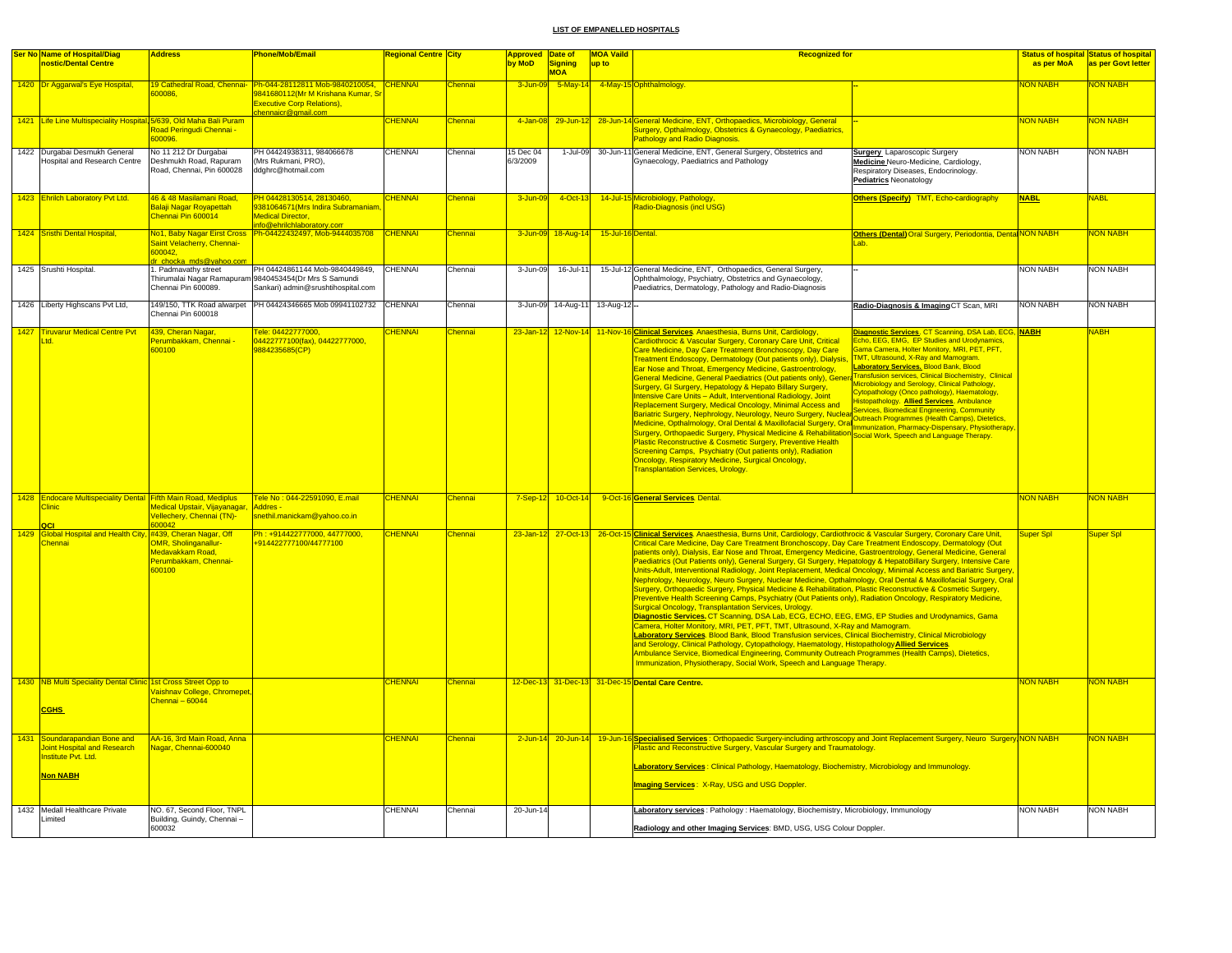| <b>Ser No Name of Hospital/Diag</b>                                                                                                                                                             | <b>Address</b>                                         | <b>Phone/Mob/Email</b>                                         | <b>Regional Centre City</b>  |                   | <b>Approved Date of</b> |                              | <b>MOA Vaild</b> | <b>Recognized for</b>                                                                                                                                                                                                                                                                                                                                                                                                                                                                                                                                                                                                                                                                                                                                                                                                                                                                                                                                                                                                                                                                                                                                                                                                          |                                                                                                                                                                                                                                                                                                                                                                                                                                                                                                                                                                                                                                                                                                                               |                       | <b>Status of hospital Status of hospital</b> |
|-------------------------------------------------------------------------------------------------------------------------------------------------------------------------------------------------|--------------------------------------------------------|----------------------------------------------------------------|------------------------------|-------------------|-------------------------|------------------------------|------------------|--------------------------------------------------------------------------------------------------------------------------------------------------------------------------------------------------------------------------------------------------------------------------------------------------------------------------------------------------------------------------------------------------------------------------------------------------------------------------------------------------------------------------------------------------------------------------------------------------------------------------------------------------------------------------------------------------------------------------------------------------------------------------------------------------------------------------------------------------------------------------------------------------------------------------------------------------------------------------------------------------------------------------------------------------------------------------------------------------------------------------------------------------------------------------------------------------------------------------------|-------------------------------------------------------------------------------------------------------------------------------------------------------------------------------------------------------------------------------------------------------------------------------------------------------------------------------------------------------------------------------------------------------------------------------------------------------------------------------------------------------------------------------------------------------------------------------------------------------------------------------------------------------------------------------------------------------------------------------|-----------------------|----------------------------------------------|
| nostic/Dental Centre                                                                                                                                                                            |                                                        |                                                                |                              |                   | by MoD                  | <b>Signing</b><br><b>MOA</b> | up to            |                                                                                                                                                                                                                                                                                                                                                                                                                                                                                                                                                                                                                                                                                                                                                                                                                                                                                                                                                                                                                                                                                                                                                                                                                                |                                                                                                                                                                                                                                                                                                                                                                                                                                                                                                                                                                                                                                                                                                                               | as per MoA            | as per Govt letter                           |
| 1433 Apollo Reach Hospital (A Unit of Madurai Main Road, Managiri<br>Apollo Hospitals Enterprise Ltd), Karaikudi – 630307<br><b>NON NABH</b>                                                    | Sivagangai District,<br><b>Familnadu</b>               |                                                                | <b>CHENNAI</b>               | Sivagangai        | $14 - Jun - 1$          | $15$ -Jul-13                 |                  | 14-Jul-15 General Services: General Medicine, General Surgery, Obstetrics and Gynaecology, Paediatrics, Orthopaedics,<br><b>ENT, ICU &amp; Critical Care Units, and Dermatology.</b><br>Laboratory Services: Clinical Pathology, Haematology, Histopathology, Biochemistry, Microbiology & Serology<br>Imaging Services: X-ray, USG, USG-Dopler, IVP, AVG, MCV, Barium Studies, Contrast Studies, Angiography and<br><b>CT Scan</b><br>Specialised Services: Cardiology (consultation and diagnostics), Cardio Thoracic Surgery, Interventional Cardiology<br>Urology – including Dialysis, Endoscopic Surgery, Gastro Intestinal Surgery, Gastroenterology, Respiratory Diseases<br><b>Neonatology and Critical Care Medicine.</b>                                                                                                                                                                                                                                                                                                                                                                                                                                                                                            |                                                                                                                                                                                                                                                                                                                                                                                                                                                                                                                                                                                                                                                                                                                               | <b>NON NABH</b>       | <b>JON NABH</b>                              |
|                                                                                                                                                                                                 |                                                        |                                                                |                              |                   |                         |                              |                  |                                                                                                                                                                                                                                                                                                                                                                                                                                                                                                                                                                                                                                                                                                                                                                                                                                                                                                                                                                                                                                                                                                                                                                                                                                |                                                                                                                                                                                                                                                                                                                                                                                                                                                                                                                                                                                                                                                                                                                               |                       |                                              |
| 1434 Kovai Medical Center and<br>Hospital                                                                                                                                                       | Post Box No 3209,<br>Avanashi Road, Coimbatore         |                                                                | CHENNAI                      | Coimbatore        |                         | 15-Dec-04 28-Dec-05          |                  | 27-Dec-07 General Medicine, ENT, Orthopaedics Dental, Microbiology,<br>General Surgery, Ophthalmology, Psychiatry, Anaesthesia,<br>Blood Bank, Obstetrics and Gynaecology, Paediatrics,<br>Dermatology, Pathology, Radio Diagnosis & Emergency.                                                                                                                                                                                                                                                                                                                                                                                                                                                                                                                                                                                                                                                                                                                                                                                                                                                                                                                                                                                | <b>Surgery - Neuro Surgery, Plastic and</b><br>Reconstructive, Cardio Thoracic, Vascular<br>Surgery, Genito Urinary, Gastro Intestinal, Joint<br>Replacement, Spinal, Prosthetic and<br>Laparascopic Surgery.<br>Medicine - Neuro medicine, Cardiology,<br>Respiratory Diseases, Gastro enterology,<br>Nephrology, Clinical Haematology, Endocrinology<br>Rheumatology, Critical Care Medicine,<br>Interventional Cardiology and Geriatric Medicine.<br>Radiodiagnosis/Imaging CT Scan, MRI,<br>Interventional and Vascular Radiology.<br>Obstetrics & Gynaecology - Infertility and<br>assisted reproduction.<br>Paediatrics Neonatology, Cardiology, Neurology,<br>Haematology, Nephrology.<br>Pathology - AIDS & Virology. | <b>NON NABH</b>       | NON NABH                                     |
| 1435 Sri Ramakrishna Hospital,                                                                                                                                                                  | 395, Sarojini Naidu Road,<br>Sidhapudur, Coimbatore-44 | 4224500123                                                     | CHENNAI,<br>Coimbatore       | <b>Coimbatore</b> | 18-Mar-05               |                              |                  | 11-Mar-13 10-Mar-15 General Medicine, ENT, Dental, Orthopaedics, Microbiology,<br>General Surgery, Ophthalmology, Blood Bank, Obstetrics and<br>Gynaecology, Paediatrics, Dermatology, Pathology and Radio<br>Diagnosis.                                                                                                                                                                                                                                                                                                                                                                                                                                                                                                                                                                                                                                                                                                                                                                                                                                                                                                                                                                                                       | <b>Surgery - Neuro Surgery, Cardiothoracic Surgery NON NABH</b><br><b>ascular Surgery, Genito-urinary Surgery, Gastro</b><br>htestinal Surgery, Traumatology, Joint<br>Replacement, Spinal and Laparascopic Surgery.<br>Medicine - Neuro-medicine, Cardiology,<br>Respiratory Disease, Gastroenterology,<br>Endocrinology, Nephrology, Oncology (Medical),<br><b>Critical Care Medicine, Interventional Cardiology</b><br>and Radiotherapy. Radiodiagnosis/Imaging-<br>CT Scan and MRI.<br>Paediatrics - Neonatology and Oncology.                                                                                                                                                                                            |                       | <b>JON NABH</b>                              |
| 1436 The Eye Foundation                                                                                                                                                                         | 582A, DB Road RS Puram<br><b>Coimbatore</b>            | 9442269611, eyefoundation@vsnl.org CHENNAI                     |                              | <b>Coimbatore</b> | 18-Mar-05               | 6-Jul-12                     |                  | 5-Jul-14 Ophthalmology.                                                                                                                                                                                                                                                                                                                                                                                                                                                                                                                                                                                                                                                                                                                                                                                                                                                                                                                                                                                                                                                                                                                                                                                                        |                                                                                                                                                                                                                                                                                                                                                                                                                                                                                                                                                                                                                                                                                                                               | <mark>NON NABH</mark> | <b>VON NABH</b>                              |
| 1437 G Kuppuswamy Naidu Memorial Post Box No 6327,<br>Hospital                                                                                                                                  | Pappanaickenpalayam,<br>Coimbatore                     | 04222245000, 2243501 to 7,<br>0422224950 (fax), gknmh@vsnl.com | CHENNAI,<br>Coimbatore       | Coimbatore        | 15-Dec-04               | 8-Mar-11                     |                  | 15-Aug-12 General Medicine, ENT, Orthopaedics Dental, Microbiology,<br>General Surgery, Ophthalmology, Psychiatry, Anaesthesia<br>Blood Bank, Obstetrics and Gynaecology, Paediatrics,<br>Dermatology, Pathology, Radio Diagnosis & Emergency.                                                                                                                                                                                                                                                                                                                                                                                                                                                                                                                                                                                                                                                                                                                                                                                                                                                                                                                                                                                 | <b>Surgery</b> - Plastic and Reconstructive, Cardio<br>Thoracic, Vascular Surgery, Genito Urinary,<br>Oncology Surgery, Gastro Intestinal &<br>Laparascopic Surgery.<br>Medicine - Neuro medicine, Cardiology,<br>Nephrology, Clinical Haematology, Oncology,<br>Critical Care medicine, Interventional Cardiology &<br>Radiotherapy.<br>Obstetrics & Gynaecology - Gynaecology<br>Oncology.<br>Paediatrics - Neonatology, Cardiology,<br>Neurology, Haematology, Nephrology and<br>Oncology. Pathology - AIDS & Virology and<br>Transfusion Medicine. Other (Specify)- Nuclear<br>Medicine and Gamma Camera.                                                                                                                 | <b>NON NABH</b>       | <b>NON NABH</b>                              |
| 1438 PSG Hospitals,                                                                                                                                                                             | Avinashi Road, Peelamedu,<br>Coimbatore, 641004        |                                                                | <b>CHENNAI</b><br>Coimbatore | <b>Coimbatore</b> | 3/18/2005,<br>27 Aug 13 | $20-Sep-13$                  |                  | 19-Sep-15 General Medicine, ENT, Dental, Orthopaedics, Microbiology,<br>General Surgery, Ophthalmology, Psychiatry, Blood Bank,                                                                                                                                                                                                                                                                                                                                                                                                                                                                                                                                                                                                                                                                                                                                                                                                                                                                                                                                                                                                                                                                                                | Surgery- Neuro Surgery, Plastic and<br>Reconstructive, Cardiothoracic Surgery, Vascular                                                                                                                                                                                                                                                                                                                                                                                                                                                                                                                                                                                                                                       | Super Spl             | <b>Super Spl</b>                             |
| <b>PSG Hospitals (A unit of</b><br><b>Govindaswamy Naidu &amp; Sons</b><br>Charities) Avinashi Road.<br>Peelamedu, Coimbatore -<br>641004<br><b>NABH &amp; NABL</b><br>1439 Arvind Eye Hospital | Avinashi Road, Civil                                   | 09443285283,                                                   | <b>CHENNAI</b>               | <b>Coimbatore</b> | 18-Mar-05               |                              |                  | Obstetrics and Gynaecology, Paediatrics, Dermatology, Pathology Surgery, Genito-urinary Surgery, Paediatric and<br>and Radio Diagnosis<br>Anesthesia, Burn Unit, Cardiology, Cardiothoracic Surgery,<br>Coronary Care Unit, Dentistry, Dermatology, Dialysis, Ear Nose<br>and Throat, Emergency Medicine, Fertility, Gastroenterology,<br>General Medicine, General Surgery, GI Surgery, Gynecology,<br>Intensive Care Unit adult, Intensive Care Unit Neonatal, Intensive Radiodiagnosis/Imaging- CT Scan.<br><u> Care Unit Pediatric, Medical Oncology, Nephrology, Neurology</u><br>Neurosurgery, Obstetrics, Ophthalmology, Oral Surgery,<br><b>Orthopedics Surgery, Paediatric Surgery, Paediatrics &amp;</b><br>Neonatology, Plastic Surgery, Rehabilitation, Respiratory<br>Medicine, Surgical ICU, Transplantation services (Bone Marrow).<br>Urology.<br>Diagnostic Services :- CT Scanning, DSA Lab, MRI, Ultrasound,<br>X-ray.<br><b>Laboratory Services: - Blood Bank, Clinical Bio-Chemistry,</b><br>Clinical Microbiology & Serology, Clinical Pathology, Haematology<br>& Immunohaematology Cytopathology, Histopathology,<br>Immunohistochemistry.<br><b>Highl Common</b><br>4-Jul-14 29-Jun-15 Ophthalmology. | <b>Spinal Surgery.</b><br>Medicine - Neuro medicine, Cardiology,<br>Respiratory Disease, Gastroenterology,<br>Nephrology, Critical Care Medicine and<br>Interventional Cardiology.                                                                                                                                                                                                                                                                                                                                                                                                                                                                                                                                            | <b>NON NABH</b>       | <b>NON NABH</b>                              |
|                                                                                                                                                                                                 | Aerodrome PO<br>Coimbatore-641014                      | vasudevan@cbe.aravind.org                                      |                              |                   |                         |                              |                  |                                                                                                                                                                                                                                                                                                                                                                                                                                                                                                                                                                                                                                                                                                                                                                                                                                                                                                                                                                                                                                                                                                                                                                                                                                |                                                                                                                                                                                                                                                                                                                                                                                                                                                                                                                                                                                                                                                                                                                               |                       |                                              |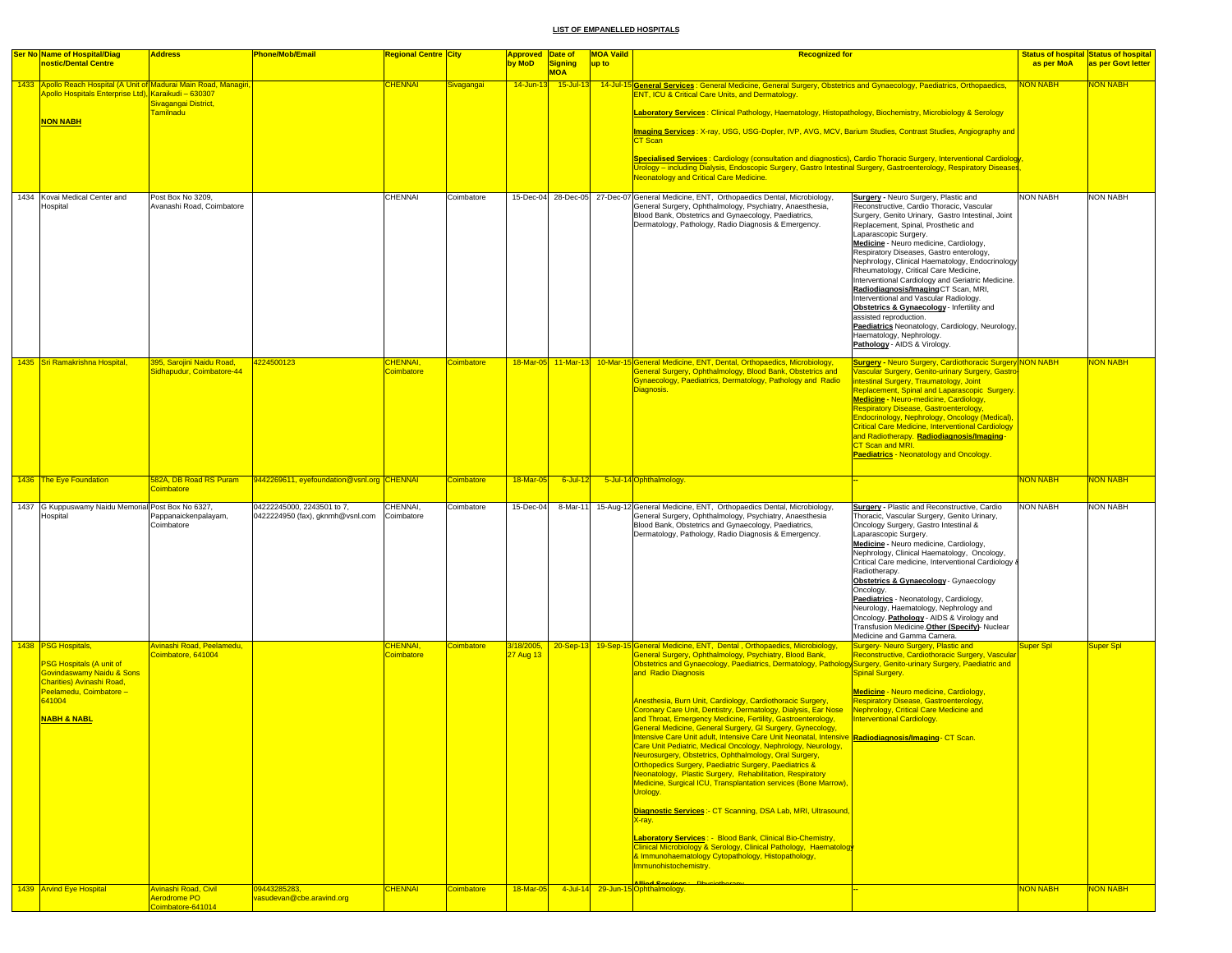| <b>Ser No Name of Hospital/Diag</b>                                                            | <b>Address</b>                                                               | Phone/Mob/Email                                                              | Regional Centre City   |                   | Approved Date of       |                       | <b>MOA Vaild</b> | <b>Recognized for</b>                                                                                                                                                                                                                                                                                                            |                                                                                                                                                                                                                                                                                                                                                                                                                                                                                                                                                                                                                                                                   |                          | <b>Status of hospital Status of hospital</b> |
|------------------------------------------------------------------------------------------------|------------------------------------------------------------------------------|------------------------------------------------------------------------------|------------------------|-------------------|------------------------|-----------------------|------------------|----------------------------------------------------------------------------------------------------------------------------------------------------------------------------------------------------------------------------------------------------------------------------------------------------------------------------------|-------------------------------------------------------------------------------------------------------------------------------------------------------------------------------------------------------------------------------------------------------------------------------------------------------------------------------------------------------------------------------------------------------------------------------------------------------------------------------------------------------------------------------------------------------------------------------------------------------------------------------------------------------------------|--------------------------|----------------------------------------------|
| nostic/Dental Centre                                                                           |                                                                              |                                                                              |                        |                   | by MoD                 | Signing<br><b>MOA</b> | up to            |                                                                                                                                                                                                                                                                                                                                  |                                                                                                                                                                                                                                                                                                                                                                                                                                                                                                                                                                                                                                                                   | as per MoA               | as per Govt letter                           |
| 1440 Ganga Medical Centre &<br>Hospital Pvt Ltd,                                               | 313, Mettupalayam Road,<br>Vear B -11, Police Station.<br>pimbatore-641043   | 943673613.<br>gangainsurance@gmail.com                                       | <b>CHENNAI</b>         | <b>Coimbatore</b> |                        |                       |                  | 15-Dec-04 23-Aug-12 22-Aug-14 Orthopaedics, Anaesthesia, Blood Bank, & Radio Diagnosis.                                                                                                                                                                                                                                          | <b>Surgery-Plastic and Reconstructive Surgery</b><br>raumatology, Joint Replacement and Spinal                                                                                                                                                                                                                                                                                                                                                                                                                                                                                                                                                                    | <b>JON NABH</b>          | <b>VON NABH</b>                              |
| 1441 Kongunad Hospital Pvt Ltd,                                                                | 116,117, 11th Street, Tatabad, 04224316000, 9944456567<br>Coimbatore -641012 | congunad@gmail.com                                                           | CHENNAI,<br>Coimbatore | Coimbatore        | 15-Dec-04              | 16-Aug-11             |                  | 15-Aug-12 General Medicine, Orthopaedics, Microbiology, General Surgery,<br>Anaesthesia, Obstetrics and Gynaecology, Paediatrics, Pathology Surgery.<br>Radio Diagnosis & Emergency.                                                                                                                                             | Surgery- Gastro Intestinal & Laparascopic<br>Medicine-Cardiology(non invasive) & Gastro<br>enterology.                                                                                                                                                                                                                                                                                                                                                                                                                                                                                                                                                            | <b>NON NABH</b>          | <b>NON NABH</b>                              |
| 1442 K Govinda Swamy Naidu<br>Medical Trust,                                                   | 5, Govt Arts College Road,<br>Coimbatore                                     | 0422-2212121 to 29, 9843027544.<br>www.kghospital.org                        | CHENNAI.<br>Coimbatore | Coimbatore        | 15-Dec-04              | 1-Jul-10              |                  | 30-Jun-11 General Medicine, ENT, Orthopaedics Dental, Microbiology,<br>General Surgery, Ophthalmology, Psychiatry, Anaesthesia,<br>Blood Bank, Obstetrics and Gynaecology, Paediatrics,<br>Dermatology, Pathology, Radio Diagnosis & Emergency.                                                                                  | <b>Surgery-</b> Neuro Surgery, Plastic and<br>Reconstructive Surgery, Cardio Thoracic,<br>Vascular Surgery, Genito Urinary, Paediatric<br>Surgery, Oncology Surgery, Gastro Intestinal,<br>Traumatology, Joint Replacement, Spinal,<br>Prosthetic, Laparascopic, Endovascular, Geriatric<br>Surgery.<br>Radiodiagnosis/Imaging CT Scan, MRI,<br>Interventional and Vascular Radiology.<br>Paediatrics - Neonatology, Cardiology, Neurology<br>& Nephrology.<br>Pathology - AIDS & Virology.                                                                                                                                                                       | <b>NON NABH</b>          | <b>NON NABH</b>                              |
| 1443 Team Speciality Hospital Pvt.<br>Ltd.,                                                    | 10 Sathiyamoorthy Road, Opp<br><b>Vew Bus Stand, Pudukkottai-</b><br>322001  |                                                                              | <b>HENNAI</b>          | Pudukkottai       |                        |                       |                  | 27-Aug-13 31-Dec-13 30-Dec-15 General Services: General Medicine, General Surgery, Obstetrics and Gynaecology, Paediatrics, Orthopaedics, ICINON NABH<br>and Critical Care Units, ENT, Dermatology & Psychiatry.                                                                                                                 |                                                                                                                                                                                                                                                                                                                                                                                                                                                                                                                                                                                                                                                                   |                          | NON NABH                                     |
| <b>Non NABH</b>                                                                                |                                                                              |                                                                              |                        |                   |                        |                       |                  | <b>Laboratory Services: Clinical Pathology, Haematology and Biochemistry.</b><br>Imaging Services: X-Ray, Mammography, USG, USG Doppler, ECHO, CT Scan & MRI.<br>Specialised Services: Gastro Intestinal Surgery, Traumatology, Neuro Medicine, Gastroenterology, Respiratory<br>Diseases, Critical Care Medicine & Neonatology. |                                                                                                                                                                                                                                                                                                                                                                                                                                                                                                                                                                                                                                                                   |                          |                                              |
| 1444 Vasan Eye Care Hospital (A Unit No. 81/83, TV Samy Road<br>of Vasan Healthcare Pyt, Ltd.) | West) Opp. Kamatichi<br>mman Temple, RS Puram,                               |                                                                              | <b>CHENNAI</b>         | Coimbatore        |                        |                       |                  | 20-Jun-14 26-Sep-14 25-Sep-16 Ophthalmology (Refraction, Cataract Surgeries with IOL Implantations).<br>Specialised Services : - Cataract/Glaucoma and Occuloplasty & Adnexa & other specialised treatment.                                                                                                                      |                                                                                                                                                                                                                                                                                                                                                                                                                                                                                                                                                                                                                                                                   | NON NABH                 | <b>NON NABH</b>                              |
| 1445 Jeeva Hospital                                                                            | oimbatore-641002<br>269G, Bangalore Road<br>Crishnagiri Pin 635001           | Phone 04343236043, 04343236023<br>Mob 9443077445                             | <b>CHENNAI</b>         | Krishnagiri       | 3-Jun-09               | 24-Jul-14             |                  | 23-Jul-15 General Medicine, ENT, Orthopaedics, General Surgery and<br><b>Obstetrics and Gynaecology.</b>                                                                                                                                                                                                                         |                                                                                                                                                                                                                                                                                                                                                                                                                                                                                                                                                                                                                                                                   | <b>NON NABH</b>          | <b>VON NABH</b>                              |
| 1446 Meenakshi Mission Hospital &<br>Research Centre                                           | Lake Area, Melur Road.<br>Madurai-625107                                     | 04522588741, 9842158862,<br>mmhrc@sancharnet.in,<br>www.meenakshimission.org | <b>CHENNAI</b>         | Madurai           | 10/29/04,<br>22 Nov 06 | 24-Jan-10             |                  | 23-Jan-12 General Medicine, ENT, Dental, Microbiology, General Surgery,<br>Ophthalmology, Psychiatry, Anaesthesia, Blood Bank, Obstetrics<br>and Gynaecology, Paediatrics, Dermatology, Pathology, Radio-<br>diagnosis and Emergency.                                                                                            | CT Scan.<br>Addendum to Annexure 18A to GOI MoD letter No<br>24(8)/03/US(WE)/D(Res) dated 29 Oct 04.<br>Orthopedics. Medicine Neuro Medicine and<br>Cardiology.                                                                                                                                                                                                                                                                                                                                                                                                                                                                                                   | <b>NON NABH</b>          | NON NABH                                     |
| 1447 Aravind EYE Hospital                                                                      | I, Anna Nagar, Madurai-<br>325020                                            | 04524356100, aravind@aravind.org                                             | <b>CHENNAI</b>         | Madurai           |                        |                       |                  | 16-May-07 27-Aug-14 26-Aug-16 Ophthalmology.                                                                                                                                                                                                                                                                                     |                                                                                                                                                                                                                                                                                                                                                                                                                                                                                                                                                                                                                                                                   | <b>NON NABH</b>          | <b>VON NABH</b>                              |
| 1448 Vadamalayan Hospital                                                                      | 9A, Vallabai Road,<br>Chokkikulam, Madurai-<br>25002.                        |                                                                              | <b>CHENNAI</b>         | Madurai           | $16$ -May-07           |                       |                  | 7-Oct-14 2-Aug-15 General Medicine, ENT, Orthopaedics, Dental (Incl<br>Prosthodontia), Microbiology, General Surgery, Blood Bank,<br>Obstetrics and Gynaecology, Paediatrics, Dermatology, Pathology Surgery, Gastro Intestinal Surgery, Traumatology<br>Radio Diagnosis.                                                        | <b>Surgery.</b> Neuro Surgery, Plastic and<br>Reconstructive, Genito Urinary, Paediatrics<br>Laparascopic Surgery. Medicine<br>Neuro Medicine, Cardiology, Respiratory<br>Diseases, Gastro Enterology, Nephrology(Incl<br>Dialysis), Oncology (Medical), Critical Care<br>Medicine. Radio Diagnosis & Imaging CT Scan<br>Pathology AIDS & Virology.                                                                                                                                                                                                                                                                                                               | <b>NON NABH</b>          | <b>VON NABH</b>                              |
| 1449 Madurai Kidney Centre &<br><b>Fransplantation Research</b><br>stitute                     | Madurai-625020                                                               | naduraikidneycentre@gmail.com                                                | <b>CHENNAI</b>         | Madurai           | 18-Sep-07              | 10-Aug-14             | $9-Aug-16$ -     |                                                                                                                                                                                                                                                                                                                                  | <b>Surgery</b> Genito Urinary Surgery<br><b>Nephrology (Incl Dialysis)</b><br><b>Others Urology.</b>                                                                                                                                                                                                                                                                                                                                                                                                                                                                                                                                                              | <b>Medicine NON NABH</b> | <b>NON NABH</b>                              |
| 1450 Apollo Speciality Hospital                                                                | ake View Road, KK Nagar,<br>Madurai-625020                                   | 9965597211, 24522580893,<br>842930711, ashmdu@sify.com                       | <b>CHENNAI</b>         | Madurai           | 4-Jan-08               | 28-Jul-14             |                  | 27-Jul-16 General Medicine, ENT, Orthopaedics, Dental (Incl Oral Surgery), Surgery Neuro surgery, Plastic and<br>Microbiology, General Surgery, Psychiatry, Blood Bank (Only<br>Blood Transfusion), Obstetrics and Gynaecology, Paediatrics,<br>Dermatology, Pathology and Radio Diagnosis.                                      | reconstructive, Cardio Thoracic, Vascular, Genito<br>Jrinary, Paediatric, Oncology (Surgery) Gastro<br>ntestinal, Traumatology, Joint replacement,<br>Spinal and Laparascopic Surgery.Medicine<br>Neurology, Cardiology, Respiratory Diseases,<br>Gastro enterology, Endocrinology, Nephrology<br>(incl Dialysis), Oncology (medical), Critical Care<br>Medicine, Interventional Cardiology and Radio<br>therapy.<br>Radio Diagnosis and ImagingCT Scan and<br>Interventional and Vascular Radiology.<br>Obstetrics & Gynaecology Infertility and<br>ssisted Reproduction<br><b>Paediatrics Neonatology,</b><br>Pathology Onco Pathology and AIDS and<br>irology. | <b>NON NABH</b>          | <b>VON NABH</b>                              |
| 1451 Bhaskar Hospital and Research Krishi Mandi Road, Near<br>Centre.                          | <b>Police Station Nagpur, Rai</b><br>ity, Nagaur (Rai) - 341 001             | Sh Subash Sharma, Owner,<br>09414118763, 01582241760                         | <b>HISAR</b>           | <b>Nagaur</b>     |                        |                       |                  | 14-Dec-06 22-Feb-14 21-Feb-15 General Medicine, General Surgery, Obstetrics & Gynecology,<br><b>Paediatrics, and Radio Diagnosis.</b>                                                                                                                                                                                            |                                                                                                                                                                                                                                                                                                                                                                                                                                                                                                                                                                                                                                                                   | <b>NON NABH</b>          | <b>NON NABH</b>                              |
| 1452 Dr Jayasekharan Hospital and<br>Nursing Home                                              | 1159, K.P Road, Nagercoil,<br>Kanyakumari District, Tamil<br>Nadu - 629 003  | jeyasekharanmedicaltrust@gmail.com Trivandrum                                |                        | Nagercoil         | 12/14/06,<br>03 Jun 09 |                       |                  | 23-Apr-13 22-Apr-14 General Medicine, ENT, Microbiology, General Surgery,<br>Psychiatry, Blood Bank (Only Blood Transfusion), Obstetrics &<br>Gynecology, Paediatrics, Dermatology, Pathology, and Radio<br>Diagnosis (including USG).                                                                                           | <b>Surgery</b> Neuro Surgery, Plastic & Reconstructive NON NABH<br>Surgery, Genito Urinary Surgery, Paediatric<br>Surgery, Gastro Intestinal Surgery and<br>Traumatology. Medicine Neuro Medicine,<br>Gastro Enterology, Nephrology (including dialysis)<br>and Rheumatology.<br>Surgery - Genito-Urinary, Gastro-Intestinal<br>Surgery, Traumatology, Laparascopic Surgery.<br>Medicine. Cardiology, Gastro-enterology,<br>Nephrology, Critical Care Medicine.                                                                                                                                                                                                   |                          | <b>NON NABH</b>                              |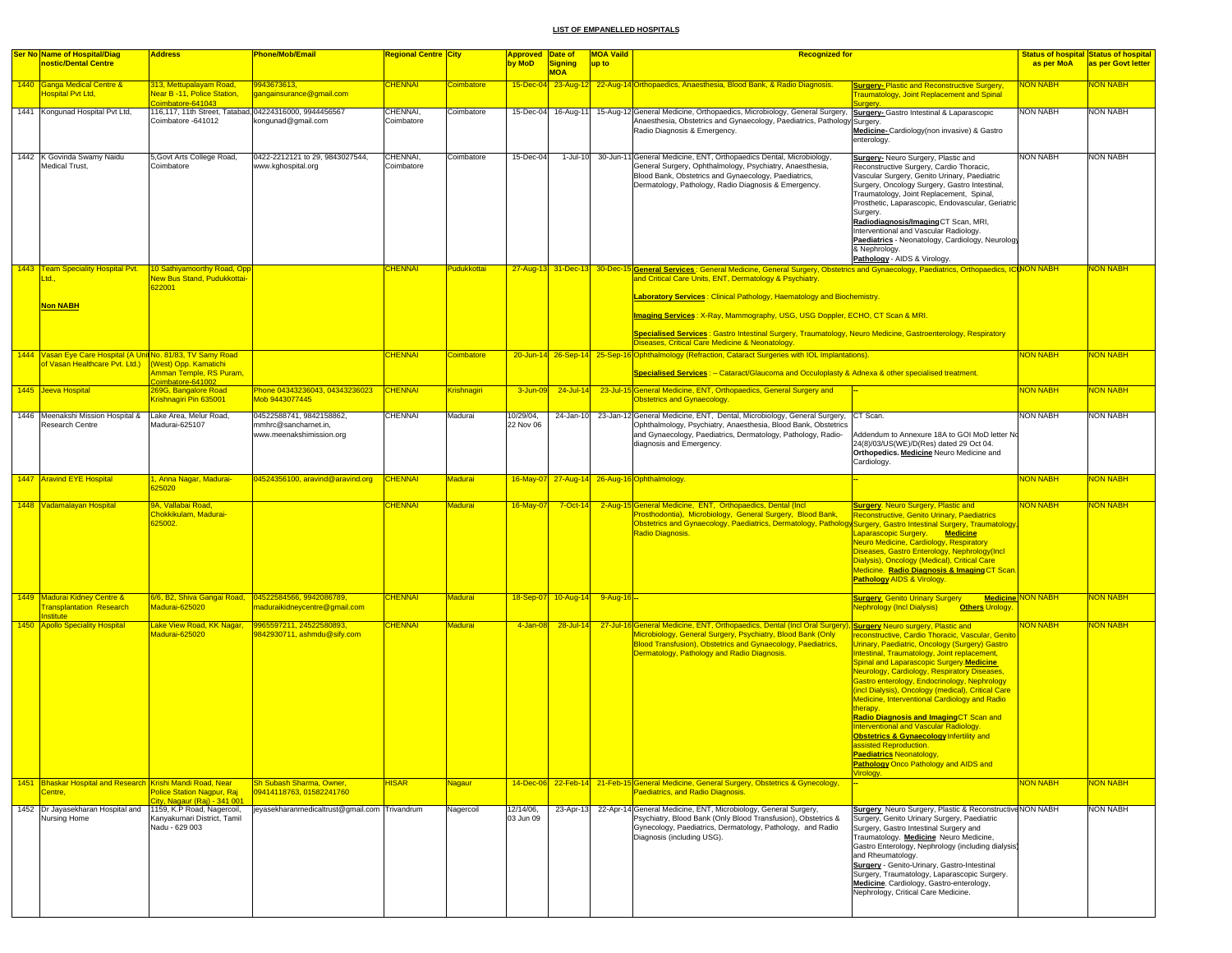| <b>Ser No Name of Hospital/Diag</b>                                                 | <b>Address</b>                                                                                                                   | <b>Phone/Mob/Email</b>                                                                                    | Regional Centre <mark>City</mark> |                       | Approved Date of           |                       | <b>MOA Vaild</b>                       | <b>Recognized for</b>                                                                                                                                                                                                                                                             |                                                                                                                                                                                                                                                                                                                                                                                                                                                                                                                                                                                                                                                                                                                                                                                                                                                                                  |                 | <b>Status of hospital Status of hospital</b> |
|-------------------------------------------------------------------------------------|----------------------------------------------------------------------------------------------------------------------------------|-----------------------------------------------------------------------------------------------------------|-----------------------------------|-----------------------|----------------------------|-----------------------|----------------------------------------|-----------------------------------------------------------------------------------------------------------------------------------------------------------------------------------------------------------------------------------------------------------------------------------|----------------------------------------------------------------------------------------------------------------------------------------------------------------------------------------------------------------------------------------------------------------------------------------------------------------------------------------------------------------------------------------------------------------------------------------------------------------------------------------------------------------------------------------------------------------------------------------------------------------------------------------------------------------------------------------------------------------------------------------------------------------------------------------------------------------------------------------------------------------------------------|-----------------|----------------------------------------------|
| nostic/Dental Centre                                                                |                                                                                                                                  |                                                                                                           |                                   |                       | by MoD                     | Signing<br><b>MOA</b> | up to                                  |                                                                                                                                                                                                                                                                                   |                                                                                                                                                                                                                                                                                                                                                                                                                                                                                                                                                                                                                                                                                                                                                                                                                                                                                  | as per MoA      | as per Govt letter                           |
| 1453 Bejan Singh Eye Hospital                                                       | 2/1313C MS Road Vettoorni   04652237491, 237492,<br>Madam, Kanya Kumari Distt   bejansingh@yahoo.com<br><u> Nagercoil-629003</u> |                                                                                                           | <b>Frivandrum</b>                 | Nagercoil             | 13-Jan-06                  |                       |                                        | 1-Jul-14 30-Jun-15 Ophthalmology.                                                                                                                                                                                                                                                 |                                                                                                                                                                                                                                                                                                                                                                                                                                                                                                                                                                                                                                                                                                                                                                                                                                                                                  | <b>NON NABH</b> | <b>VON NABH</b>                              |
| 1454 Indian MRI Diagnostic and<br>Research Centre Ltd                               | 552A MS Road<br>Vettoornimadan Nagercoil-3                                                                                       | 04652230709, 9443323945,<br>Indianmrinagercoilbranch@gmail.com                                            | Trivandrum                        | Nagercoil             | 18-Sep-07                  | 30-Jan-13             | 29-Jan-14-                             |                                                                                                                                                                                                                                                                                   | Radio Diagnosis and Imaging CT Scan. Others NON NABH<br>USG and Color Doppler.                                                                                                                                                                                                                                                                                                                                                                                                                                                                                                                                                                                                                                                                                                                                                                                                   |                 | <b>NON NABH</b>                              |
| 1455 Krishna Kumar Orthopedic<br>Hospital and Institute of<br>Orthopaedic Pvt. Ltd. | 5/82E, Over Bridge<br>Parvathipuram, Chunkankadai Orth_ngc@sancharnet.in<br>Post, Kanyakumari Dist,<br>Vagercoil - 629807.       | 04652231322, 231418,                                                                                      | <b>Frivandrum</b>                 | Nagercoil             | $3/18/2007$ ,<br>20 Jun 14 |                       |                                        | 23-May-14 22-May-15 Orthopaedic Surgery including arthroscopy and Joint Replacement Surgery.<br>Aiready empanelled with ECHS as a Non NABH vide Annexure 84A to MOD GOI letter NO.<br>22D(14)/07/US(WE)/D(Res) dated 18 Sep 2007 :-<br><b>Emergency services and Anaesthesia.</b> |                                                                                                                                                                                                                                                                                                                                                                                                                                                                                                                                                                                                                                                                                                                                                                                                                                                                                  | <b>VON NABH</b> | <b>NON NABH</b>                              |
| 1456 Vivek Laboratories                                                             | Pin-629003                                                                                                                       | 253K-11KP Road, Nagercoil, PH-04652230108 Mob-9843133308, CHENNAI<br>9842133308                           |                                   | Nagercoil             |                            |                       | 3-Jun-09 15-Oct-14 14-Oct-15 Pathology |                                                                                                                                                                                                                                                                                   |                                                                                                                                                                                                                                                                                                                                                                                                                                                                                                                                                                                                                                                                                                                                                                                                                                                                                  | <b>NON NABH</b> | <b>NON NABH</b>                              |
| 1457 Dr Jayasekharan Hospital and<br>Nursing Home                                   | 1159, K.P Road, Nagercoil,<br>Kanyakumari District, Tamil<br>Nadu - 629 003                                                      | 04652233905, 230019,<br>iavasekharanmedicaltrust@gmail.com                                                | CHENNAI                           | Nagercoil             | 3-Jun-09                   | 23-Apr-13             | 22-Apr-14-                             |                                                                                                                                                                                                                                                                                   | <b>Surgery</b> Genito-Urinary, Gastro-Intestinal<br>Surgery, Traumatology, Laparascopic Surgery.<br>Medicine Cardiology, Gastro-enterology,<br>Nephrology, Critical Care Medicine.                                                                                                                                                                                                                                                                                                                                                                                                                                                                                                                                                                                                                                                                                               | <b>NON NABH</b> | <b>NON NABH</b>                              |
| 1458 Shanmuga Hospital and Salem 24, Saradha College Road,<br>Cancer Institute      | alem-636007                                                                                                                      | 4272315654                                                                                                | CHENNAI,<br>Coimbatore            | <b>Salem</b>          | 18-Sep-07                  | $24$ -Jul-14          |                                        | 23-Jul-16 General Medicine, ENT, Orthopaedics, Dental, Microbiology,<br>General Surgery, Opthalmology, Obstetrics and Gynaecology<br>Paediatrics, Dermatology, Pathology and Radio Diagnosis.                                                                                     | <b>Surgery Plastic and Reconstructive, Genito</b><br>Urinary, Paediatric Surgery, Gastro Intestinal<br>Surgery, Traumatology, Spinal Surgery, Prosthetic<br>Surgery and Laparascopic Surgery.<br><b>Medicine Neuro Medicine, Cardiology,</b><br>Respiratory Diseases, Gastro enterology,<br>Nephrology, Critical Care medicine, and<br>Radiotherapy.<br><b>Obstetrics &amp; Gynaecology Gynaecology</b><br>Oncology.<br>Pathology Onco Pathology, AIDS & Virology and<br>Molecular Immuno Pathology.<br><b>Others Physiotherapy.</b>                                                                                                                                                                                                                                                                                                                                             | <b>NON NABH</b> | <mark>NON NABH</mark>                        |
| 1459 Vinayaka Mission Hospital                                                      | NH-47, Sankari Main Road,<br>China Seeragapadi, Salem-<br>36308                                                                  | 04272477908, 9362104175,<br>nfo@vinayakahospital.com                                                      | Coimbatore                        | <b>Salem</b>          | 4-Jan-08                   | $4 - Aug-14$          |                                        | 3-Aug-16 General Medicine, ENT, Orthopaedics, Dental, Microbiology,<br>General Surgery, Opthalmology, Blood Bank (Only Blood<br>Transfusion), Obstetrics and Gynaecology, Paediatrics,<br>Dermatology, Pathology and Radio Diagnosis (incl USG).                                  | <b>Surgery Neuro surgery, Cardio Thoracic,</b><br>Vascular, Genito Urinary, Paediatric, Oncology<br>(Surgery) Gastro Intestinal, Traumatology, Joint<br>replacement, Spinal, prosthetic and Laparascopic<br>surgery.<br><b>Medicine Neurology, Cardiology, Respiratory</b><br>Diseases, Gastro enterology, Nephrology (incl.<br>Dialysis), Clinical Hematology, Clinical<br>Immunology, Oncology (Medical), Critical Care<br>Medicine, Interventional Cardiology and Radio<br>therapy. Radio Diagnosis and ImagingCT<br>Scan, MRI and Interventional and Vascular<br>Radiology.<br><b>Obstetrics and Gynaecology Gynaecology</b><br>Oncology, Infertility and assisted reproduction and<br>Materno Foetal Medicine.<br><b>Paediatrics Neonatology.</b><br><b>Pathology Onco Pathology and Transfusion</b><br>Medicine.<br>Others Lithotripsy, Prosthodontia and Oral<br>Surgery. | <b>NON NABH</b> | <b>NON NABH</b>                              |
| 1460 SKS Hospital India Pvt Ltd                                                     |                                                                                                                                  |                                                                                                           |                                   | <b>Salem</b>          | 3-Jun-09                   |                       |                                        | 4-Aug-14 3-Aug-16 General Medicine, ENT, Orthopaedics, Microbiology, General<br>,Surgery, Ophthalmology, Psychiatry, Obstetrics and Gynaecology Reconstructive, Genito-Urinary Surgery<br>Paediatrics, Dermatology, Pathology, Radio-Diagnosis.                                   | <b>Surgery</b> Neuro-Surgery, Plastic and<br>Paediatric Surgery, and Laparascopic Surgery.<br><b>Medicine Neuro-Medicine, Cardiology,</b><br><b>Respiratory Diseases, and Critical Care Medicine.</b><br>Radio-Diagnosis & Imaging CT Scan.                                                                                                                                                                                                                                                                                                                                                                                                                                                                                                                                                                                                                                      | <b>NON NABH</b> | <b>NON NABH</b>                              |
| 1461 Tiruvarur Medical Centre Pvt.<br><sub>td</sub>                                 | 27, Javulikkara Street,<br>Firuvarur-610001                                                                                      | 04366240292, 242292, 9362736913, CHENNAI<br>tmcplh2006@ yahoo.co.in                                       |                                   | Thanjavur             |                            |                       |                                        | 4-Jan-08 12-Nov-14 11-Nov-16 General Medicine, ENT, Orthopaedics, Dental (Incl Prosthodontia Surgery Traumatology and Laparascopic<br>and Oral Surgery), General Surgery, Obstetrics & Gynaecology,<br><b>Pathology Radio Diagnosis</b><br>(incl USG).                            | Surgery<br><b>Medicine Neurology, Cardiology and Critical care</b><br>Medicine.<br>Radio Diagnosis and ImagingCT Scan.                                                                                                                                                                                                                                                                                                                                                                                                                                                                                                                                                                                                                                                                                                                                                           | <b>NON NABH</b> | <b>NON NABH</b>                              |
| 1462 Vinodhagan Memorial Hospital 3120/3121, Trichy Road,                           | Fhanjavur - 613007                                                                                                               | 9364845484, 04362234882/85,<br>9345868788, 9345345513,<br>vinodhagan_hospital@yahoo.co.in                 | <b>CHENNAI</b>                    | <u>Thanjavur</u>      |                            |                       |                                        | 3-Jun-09 12-May-14 7-May-16 General Medicine, ENT, Orthopaedics, Microbiology,<br>General Surgery, Ophthalmology, Obstetrics and Gynaecology,<br>Pathology, Radio-Diagnosis (incl USG).                                                                                           |                                                                                                                                                                                                                                                                                                                                                                                                                                                                                                                                                                                                                                                                                                                                                                                                                                                                                  | <b>VON NABH</b> | <b>VON NABH</b>                              |
| 1463 Aravind EYE Hospital                                                           | 325531                                                                                                                           | 371, Periyakulam Road, Theni <sup>1</sup> 04546252658, officetheni@aravind.org CHENNAI<br>www.aravind.org |                                   | <b>Theni</b>          |                            |                       |                                        | 16-May-07 26-Nov-13 18-Nov-15 Ophthalmology.                                                                                                                                                                                                                                      |                                                                                                                                                                                                                                                                                                                                                                                                                                                                                                                                                                                                                                                                                                                                                                                                                                                                                  | <b>NON NABH</b> | <b>NON NABH</b>                              |
| 1464 Krishnammal Memorial Hospital 293, Periayakulam Road,                          | heni-625531                                                                                                                      | 04546258721, 04546250700,<br>04546260957, renuga@md2.vsnl.net.i                                           | <b>CHENNAI</b>                    | <b>Theni</b>          | 4-Jan-08                   | 9-Aug-14              |                                        | 3-Aug-16 General Medicine, Orthopaedics, General Surgery, Obstetrics and-<br><b>Gynaecology and Radio Diagnosis (incl USG)</b>                                                                                                                                                    |                                                                                                                                                                                                                                                                                                                                                                                                                                                                                                                                                                                                                                                                                                                                                                                                                                                                                  | <b>NON NABH</b> | NON NABH                                     |
| 1465 Ramana Maharishi Rangammal Shiva Nagar, Athiyandal,<br>Hospital                | hiruvannamalai-606603                                                                                                            | Tel: 04175237108, 236989,<br>(Mr SM Wright, MD),<br><u>Sm_wright21@hotmail.com_</u>                       | <b>CHENNAI</b>                    | Tiruvannamalai        | 2-Feb-07                   |                       |                                        | 1-Jul-14 30-Jun-15 General Medicine, ENT, General Surgery, Obstetrics &<br>Gynaecology, Pathology and Radio Diagnosis.                                                                                                                                                            |                                                                                                                                                                                                                                                                                                                                                                                                                                                                                                                                                                                                                                                                                                                                                                                                                                                                                  | <b>NON NABH</b> | <b>NON NABH</b>                              |
| 1466 Maruthi Hospital Pvt Ltd                                                       | 95 Pattabiraman Street,<br>Thennu, Tiruchirappalli-01                                                                            | 04312793141/456/564, 2240000,<br>claims_maruti@yahoo.com                                                  | <b>CHENNAI</b>                    | <b>Tiruchirapalli</b> |                            |                       |                                        | 18-Mar-05 29-Nov-13 25-May-15 General Medicine, ENT, Microbiology, General Surgery,<br>Ophthalmology, Pathology and Radio Diagnosis.                                                                                                                                              | Radiodiagnosis/Imaging-CT Scan.                                                                                                                                                                                                                                                                                                                                                                                                                                                                                                                                                                                                                                                                                                                                                                                                                                                  | <b>NON NABH</b> | <b>NON NABH</b>                              |
| 1467 Kavery Medical Centre                                                          | No 1 KC Road Tennur Trichy<br>Tiruchirapalli 620017                                                                              |                                                                                                           | CHENNAI                           | Tiruchirapalli        | 15-Dec-04                  | 2-May-07              |                                        | 1-May-08 General Medicine, ENT, Orthopaedics, Microbiology, General<br>Surgery, Ophthalmology, Anaesthesia, Blood Bank, Obstetrics<br>and Gynaecology, Paediatrics, Dermatology, Pathology, Radio<br>Diagnosis and Emergency.                                                     |                                                                                                                                                                                                                                                                                                                                                                                                                                                                                                                                                                                                                                                                                                                                                                                                                                                                                  | NON NABH        | <b>NON NABH</b>                              |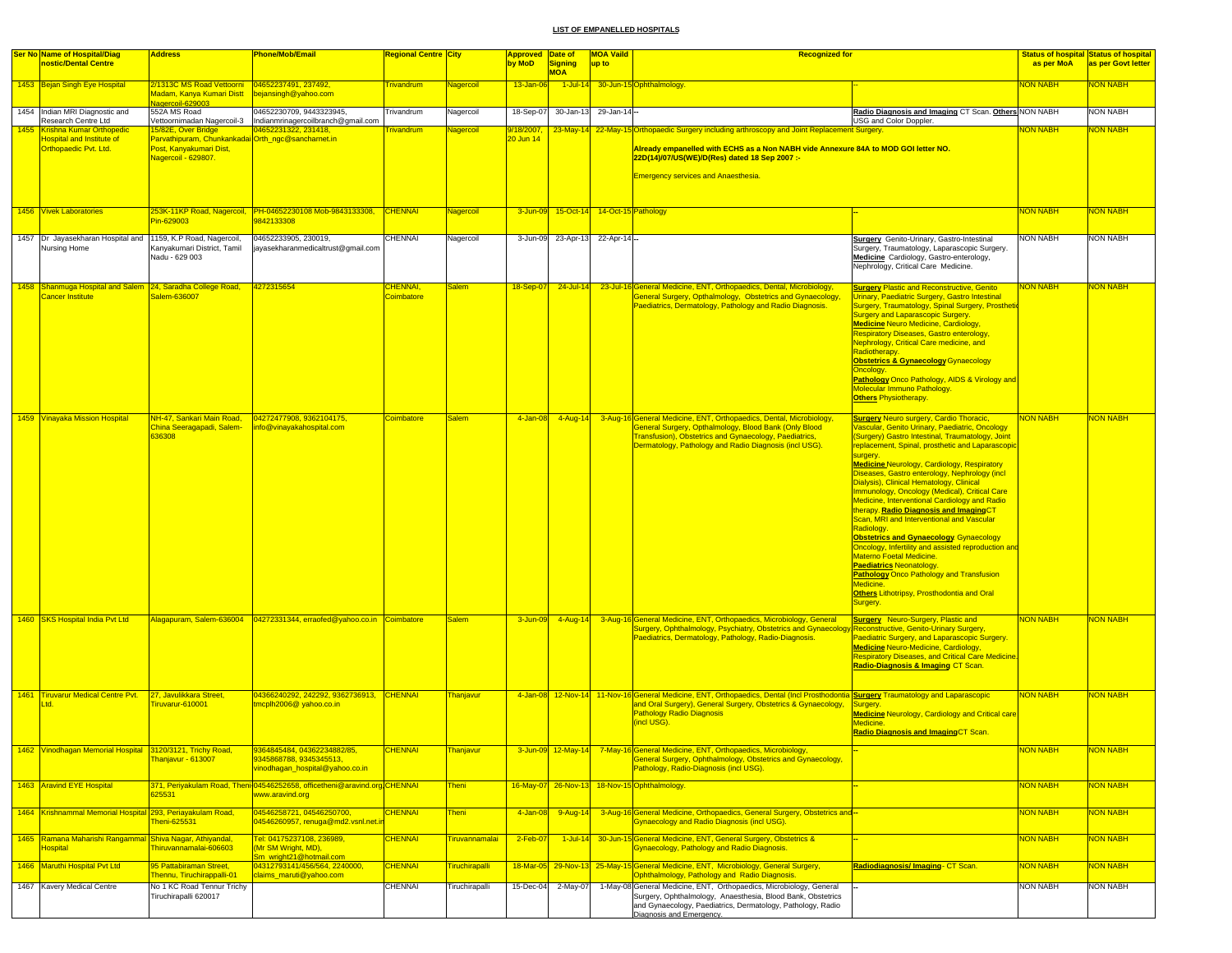| <b>Ser No Name of Hospital/Diag</b>                                                                  | <b>Address</b>                                                                  | <b>Phone/Mob/Email</b>                                                                           | Regional Centre <mark>City</mark> |                            | Approved Date of |                              | <b>MOA Vaild</b> | <b>Recognized for</b>                                                                                                                                                                                                                                                                                                                                                                                                                                                                                                                                                                                                                                                                                                                                                                                               |                                                                                                                                                                                                                                                                                                                                                                                                                                                                                                                                                                                                                                                   |                 | <b>Status of hospital Status of hospital</b> |
|------------------------------------------------------------------------------------------------------|---------------------------------------------------------------------------------|--------------------------------------------------------------------------------------------------|-----------------------------------|----------------------------|------------------|------------------------------|------------------|---------------------------------------------------------------------------------------------------------------------------------------------------------------------------------------------------------------------------------------------------------------------------------------------------------------------------------------------------------------------------------------------------------------------------------------------------------------------------------------------------------------------------------------------------------------------------------------------------------------------------------------------------------------------------------------------------------------------------------------------------------------------------------------------------------------------|---------------------------------------------------------------------------------------------------------------------------------------------------------------------------------------------------------------------------------------------------------------------------------------------------------------------------------------------------------------------------------------------------------------------------------------------------------------------------------------------------------------------------------------------------------------------------------------------------------------------------------------------------|-----------------|----------------------------------------------|
| nostic/Dental Centre                                                                                 |                                                                                 |                                                                                                  |                                   |                            | by MoD           | <b>Signing</b><br><b>MOA</b> | up to            |                                                                                                                                                                                                                                                                                                                                                                                                                                                                                                                                                                                                                                                                                                                                                                                                                     |                                                                                                                                                                                                                                                                                                                                                                                                                                                                                                                                                                                                                                                   | as per MoA      | as per Govt letter                           |
| 1468 Child Jesus Hospital                                                                            | PO Box 17, Trichy-620001                                                        | 04312410816, 04312415816                                                                         | <b>CHENNAI</b>                    | <b>Truchirapalli</b>       | 16-May-07        | 12-Nov-11                    |                  | 11-Nov-12 General Medicine, General Surgery, Blood Bank (In house only),                                                                                                                                                                                                                                                                                                                                                                                                                                                                                                                                                                                                                                                                                                                                            |                                                                                                                                                                                                                                                                                                                                                                                                                                                                                                                                                                                                                                                   | <b>NON NABH</b> | NON NABH                                     |
|                                                                                                      |                                                                                 |                                                                                                  |                                   |                            |                  |                              |                  | Obstetrics and Gynaecology, Paediatrics, Radio Diagnosis                                                                                                                                                                                                                                                                                                                                                                                                                                                                                                                                                                                                                                                                                                                                                            |                                                                                                                                                                                                                                                                                                                                                                                                                                                                                                                                                                                                                                                   |                 |                                              |
| 1469 IS Nursing Homes                                                                                | <b>Collector Office Road, Raja</b><br><b>Colony, Trichy-620001</b>              | 9842045723, 04312466111,<br>04312411199,<br>s2010nursinghome@gmail.com                           | <b>CHENNAI</b>                    | iruchirapalli              | 18-Sep-07        | 22-Oct-13                    |                  | 8-Oct-15 General Medicine, General Surgery and Obstetrics and<br>Gynecology.                                                                                                                                                                                                                                                                                                                                                                                                                                                                                                                                                                                                                                                                                                                                        |                                                                                                                                                                                                                                                                                                                                                                                                                                                                                                                                                                                                                                                   | <b>NON NABH</b> | NON NABH                                     |
| 1470 KMC SPECIALITY HOSPITALS No 6, Royal Road,<br>Old Name: Sea Horse<br>lospital)                  | Firuchirapalli-01                                                               | 04312415660/66, 04314077777,<br>info@kmcspecialityhospital.in                                    | <b>CHENNAI</b>                    | <b>Firuchirapalli</b>      | 23-Oct-06        | $2 - Aug-14$                 |                  | 1-Aug-16 General Medicine, ENT, Orthopedics, Dental, Microbiology,<br>General Surgery, Ophthalmology, Blood Bank (in house only)<br>Obstetrics & Gynecology, Paediatrics, Pathology and Radio                                                                                                                                                                                                                                                                                                                                                                                                                                                                                                                                                                                                                       | Radio Diagnosis & Imaging CT Scan.                                                                                                                                                                                                                                                                                                                                                                                                                                                                                                                                                                                                                | <b>NON NABH</b> | NON NABH                                     |
| 1471 Dr Govindarajan Eye Hospital 70, Officers Colony, Puthur,                                       | richi-620017                                                                    | 04312792901, 04314311555,<br>ageye@satyam.net.in,                                                | <b>CHENNAI</b>                    | iruchirapalli              | 3-Jun-09         | $2$ -Jul-14                  |                  | Diagnosis.<br>1-Jul-16 Ophthalmology.                                                                                                                                                                                                                                                                                                                                                                                                                                                                                                                                                                                                                                                                                                                                                                               |                                                                                                                                                                                                                                                                                                                                                                                                                                                                                                                                                                                                                                                   | <b>NON NABH</b> | <b>NON NABH</b>                              |
| 1472 Punnagai Dental Care                                                                            | 141, SRM Complex, Salai<br>Road, Trichy-18                                      | www.ageye.com<br>04312760310,<br>punnagaimekhs@hotmail.com                                       | <b>CHENNAI</b>                    | iruchirapalli              | 4-Jan-08         | $2$ -Jul-09                  |                  | 1-Jul-11 Dental (Incl Periodontia)                                                                                                                                                                                                                                                                                                                                                                                                                                                                                                                                                                                                                                                                                                                                                                                  |                                                                                                                                                                                                                                                                                                                                                                                                                                                                                                                                                                                                                                                   | <b>NON NABH</b> | NON NABH                                     |
| 1473 Institute of Opthalmology,<br>oseph Eye Hospital,                                               | 320001                                                                          | PB No 138, Melapudur, Trichy 04312460622, 04312418886,<br>jehtry@eth.net, www.jojeh.com          | <b>CHENNAI</b>                    | iruchirapalli              | $3 - Jun-09$     |                              |                  | 29-Jun-14 28-Jun-16 Ophthalmology.                                                                                                                                                                                                                                                                                                                                                                                                                                                                                                                                                                                                                                                                                                                                                                                  |                                                                                                                                                                                                                                                                                                                                                                                                                                                                                                                                                                                                                                                   | <b>NON NABH</b> | NON NABH                                     |
| 1474 Mahathma Eye Hospital                                                                           | No 6, Seshapuram Tennur,<br>Frichirappalli-620017                               | 04312740494, 04312741198,<br>info@mahathmaeyehospital.org<br>www.mahathamaevehospital.com        | <b>CHENNAI</b>                    | <b>Tiruchirapalli</b>      | 3-Jun-09         | $1-Aug-14$                   |                  | 31-Jul-16 Ophthalmology.                                                                                                                                                                                                                                                                                                                                                                                                                                                                                                                                                                                                                                                                                                                                                                                            |                                                                                                                                                                                                                                                                                                                                                                                                                                                                                                                                                                                                                                                   | <b>NON NABH</b> | NON NABH                                     |
| 1475 Arvind EYE Hospital                                                                             | 1, SN Hing Road,<br>irunelveli-627001                                           | Mr Vasudevan.<br>Contact-2337103-0462,<br>Email-aravind@tvl.aravind.org                          | <b>CHENNAI</b>                    | irunelveli                 |                  |                              |                  | 2-Feb-07 27-Aug-12 26-Aug-14 Ophthalmology.                                                                                                                                                                                                                                                                                                                                                                                                                                                                                                                                                                                                                                                                                                                                                                         |                                                                                                                                                                                                                                                                                                                                                                                                                                                                                                                                                                                                                                                   | <b>NON NABH</b> | <b>NON NABH</b>                              |
| 1476 Arvind EYE Hospital                                                                             | <b>Cudalore Main Road,</b><br>ondicherry-605007                                 | Mr Vasudevan, Contact-9443285283, CHENNAI<br>Email-info@cbe.arvind.org                           |                                   | Pondichery<br>Villuppuram) |                  |                              |                  | 4-Jan-08 17-Apr-14 16-Apr-16 Ophthalmology.                                                                                                                                                                                                                                                                                                                                                                                                                                                                                                                                                                                                                                                                                                                                                                         |                                                                                                                                                                                                                                                                                                                                                                                                                                                                                                                                                                                                                                                   | <b>NON NABH</b> | <b>NON NABH</b>                              |
| 1477 Arvind EYE Hospital                                                                             | <mark>1-Anna Nagar,</mark><br>Madurai-625020                                    | Mr Vasudevan, Contact-53561000452, CHENNAI<br>25326590452<br>Mob-9443153561                      |                                   | Madurai                    |                  |                              |                  | 16-May-07 27-Aug-12 26-Aug-14 Ophthalmology.                                                                                                                                                                                                                                                                                                                                                                                                                                                                                                                                                                                                                                                                                                                                                                        |                                                                                                                                                                                                                                                                                                                                                                                                                                                                                                                                                                                                                                                   | <b>NON NABH</b> | <b>NON NABH</b>                              |
| 1478 Shifa Hospital                                                                                  | 82, Kailasapuram, middle                                                        | <u> Email-aravind@aravind.org</u><br>04622323041/42/43/44/45/27,                                 | Trivandrum                        | <b>Firunelveli</b>         | 18-Mar-05        |                              |                  | 1-Jul-12 30-Jun-13 General Medicine, ENT, Dental, Microbiology, General Surgery, Radiodiagnosis/ Imaging- CT Scan.                                                                                                                                                                                                                                                                                                                                                                                                                                                                                                                                                                                                                                                                                                  |                                                                                                                                                                                                                                                                                                                                                                                                                                                                                                                                                                                                                                                   | <b>NON NABH</b> | <b>NON NABH</b>                              |
|                                                                                                      | Street Junction, Tirunelveli-01 9894903495.                                     | shifahospitals2004@yahoo.com                                                                     |                                   |                            |                  |                              |                  | Psychiatry, Blood Bank, Obstetrics and Gynaecology, Paediatrics,<br>Dermatology, Pathology and Radio Diagnosis. (Orthopaedics and<br>Ophthalmology) (Addendum to Annexure 44 A to GOI MOD letter<br>No 24(11)/04/US(WE)/D(Res)/Pt V dt 18 Mar 05.                                                                                                                                                                                                                                                                                                                                                                                                                                                                                                                                                                   |                                                                                                                                                                                                                                                                                                                                                                                                                                                                                                                                                                                                                                                   |                 |                                              |
| 1479 Galaxy Hospital                                                                                 | 110E/20/1, North Bypass<br>Road, Vannarpet, Tirunelveli-<br>627003              | 04622501951/20                                                                                   | Trivandrum                        | Tirunelveli                | 3-Jun-09         | 9-Oct-12                     |                  | 8-Oct-13 General Medicine, Microbiology, General Surgery, Blood Bank<br>(only Blood Transfusion), Radio-Diagnosis (incl USG)                                                                                                                                                                                                                                                                                                                                                                                                                                                                                                                                                                                                                                                                                        | <b>Surgery</b> Neuro- Surgery, Plastic and<br>Reconstructive, Genito-Urinary Surgery,<br>Paediatrics Surgery, Laparascopic Surgery.<br>Medicine Cardiology, Respiratory Diseases,<br>Gastro-enterology, Nephrology and Critical Care<br>Medicine.<br>Radio-Diagnosis & Imaging CT Scan.                                                                                                                                                                                                                                                                                                                                                           | <b>NON NABH</b> | <b>NON NABH</b>                              |
| 1480 Sacred Heart Hospital                                                                           | <b>Kandasamy Puram Melur</b><br>Post, Tuticorin                                 | 4612361646                                                                                       | <b>CHENNAI</b>                    | uticorin                   | $18-Sep-07$      |                              |                  | 1-Jan-13 31-Dec-14 General Medicine, ENT, Orthopaedics, General Surgery,<br>Opthalmology, Psychiatry, Obstetrics and Gynaecology,                                                                                                                                                                                                                                                                                                                                                                                                                                                                                                                                                                                                                                                                                   |                                                                                                                                                                                                                                                                                                                                                                                                                                                                                                                                                                                                                                                   | <b>NON NABH</b> | NON NABH                                     |
| 1481 AVM Hospital                                                                                    | 135, Palayamkottai Road,<br>Tuticorin - 628 003                                 |                                                                                                  | Trivandrum                        | <b>Tuticorin</b>           | 15-Mar-10        | $3-May-10$                   |                  | Paediatrics, Dermatology, Pathology, and Radio Diagnosis<br>2-May-12 ENT, Orthopaedics, General Surgery, Ophthalmology, Obstetrics -<br>and Gynaecology and Radio Diagnosis                                                                                                                                                                                                                                                                                                                                                                                                                                                                                                                                                                                                                                         |                                                                                                                                                                                                                                                                                                                                                                                                                                                                                                                                                                                                                                                   | <b>NON NABH</b> | <b>NON NABH</b>                              |
| 1482 Christian Medical College                                                                       | No. 3. Vellore-632004<br>10A Scuorer Road, Vellore,<br>Tamilnadu-632004         | IDA, Scudder Road, Post Box 04162222102, 2281000(Dr Vijaya<br>Raghwan, MD), care@cmcvellore.ac.i | CHENNAI                           | /ellore                    | 10-Oct-05        | 1-Jul-10                     |                  | 30-Jun-11 General Medicine, ENT, Orthopaedics, Dental, Microbiology,<br>General Surgery, Ophthalmology, Blood Bank, Psychiatry,<br>Obstetrics and Gynaecology, Paediatrics, Dermatology Pathology Surgery, Genito Urinary Surgery, Paediatrics<br>and Radio Diagnosis.<br>Radio Diagnosis & Imaging CT Scan, MRI and Interventional &<br>Vascular Radiology. Obstetrics & Gynaecology Gynecological<br>Oncology, Infertility & Assisted Reproduction, Gynecological<br>Endocrinology and Materno Foetal Medicine. Paediatrics<br>Neonatology, Cardiology, Neurology, Haematology, Nephrology<br>and Oncology. Pathology Onco Pathology, Molecular Pathology,<br>Transplant Pathology, AIDS & Virology, Molecular Pathology,<br>Genetic Pathology and Transfusion Medicine. Others Physical<br>Med & Rehabilitation. | <b>Surgery</b> Neuro Surgery, Plastic & Reconstructive NON NABH<br>Surgery, Cardio Thoracic Surgery, Vascular<br>Surgery, Onco Surgery, Gastro Intestinal Surgery,<br>Traumatology, Joint Replacement Surgery, Spinal<br>Surgery, Prosthetic Surgery, Laparascopic<br>Surgery, Endo Vascular Surgery and Geriatric<br>Surgery.<br>Medicine Neuro Medicine, Cardiology,<br>Respiratory Diseases, Gastro Enterology,<br>Endocrinology, Nephrology Rheumatology,<br>Clinical Haematology, Clinical Immunology,<br>Oncology(Medical), Critical Care Medicine,<br>Interventional Cardiology, Medical Genetics,<br>Geriatric Medicine and Radiotherapy. |                 | <b>NON NABH</b>                              |
| 1483 Sri Narayani Hospital &<br><b>lesearch Centre</b>                                               | hirumalaikodi, Vellore-<br>32055                                                | Tel: 04162270190, 04162271844, (Dr NCHENNAI<br>Balaji, Dir) Snhric76@yahoo.com                   |                                   | ellore                     | $16$ -May-07     |                              |                  | 10-Oct-14 13-Aug-16 General Medicine, ENT, Microbiology, General Surgery,<br>Pathology                                                                                                                                                                                                                                                                                                                                                                                                                                                                                                                                                                                                                                                                                                                              |                                                                                                                                                                                                                                                                                                                                                                                                                                                                                                                                                                                                                                                   | <b>NON NABH</b> | NON NABH                                     |
| 1484 Eye Q Super Speciality Eye                                                                      | Hakikat Nagar, MOD Sardar                                                       |                                                                                                  | LUCKNOW                           | Saharanpur                 | 20-Jun-14        |                              |                  | General Services: Ophthalmology (Refraction, Cataract surgeries with IOL Implantations)                                                                                                                                                                                                                                                                                                                                                                                                                                                                                                                                                                                                                                                                                                                             |                                                                                                                                                                                                                                                                                                                                                                                                                                                                                                                                                                                                                                                   | <b>NON NABH</b> | <b>NON NABH</b>                              |
| Hospitals                                                                                            | Thana Road, Saharanpur (UP)                                                     |                                                                                                  |                                   |                            |                  |                              |                  | Specialised Services : Cataract/Glaucoma, Retinal-Medical-Viteo-Retinal Surgery, Strabismus and Occuloplasty &<br>Adnexa & other specialised treatment.                                                                                                                                                                                                                                                                                                                                                                                                                                                                                                                                                                                                                                                             |                                                                                                                                                                                                                                                                                                                                                                                                                                                                                                                                                                                                                                                   |                 |                                              |
| 1485 Eve Q Vision Pyt Ltd (A Unit of First Floor, Above Axis bank.<br>Super Speciality Eye Hospital) | ITI Civil Lines, South Court<br>Road, Muzaffar Nagar -<br>251001, Uttar Pradesh |                                                                                                  | <b>LUCKNOW</b>                    | Muzaffarnagar              | 20-Jun-14        |                              |                  | General Services : Ophthalmology (Refraction, Cataract surgeries with IOL Implantations).<br>Specialised Services :- Cataract/Glaucoma, Retinal-Medical-Viteo-Retinal Surgery, Strabismus and Occuloplasty &<br>Adnexa & other specialised treatment.                                                                                                                                                                                                                                                                                                                                                                                                                                                                                                                                                               |                                                                                                                                                                                                                                                                                                                                                                                                                                                                                                                                                                                                                                                   | <b>NON NABH</b> | <b>NON NABH</b>                              |
| 1486 Life line Hospital,                                                                             | Kanpur Road Jhansi-284128                                                       |                                                                                                  | <b>PUNE</b>                       | Jhansi                     |                  | 16-May-07 22-Jun-07          |                  | 21-Jun-09 General Medicine, ENT, Microbiology, General Surgery,<br>Psychiatry, Blood Bank(Only Blood Transfusion), Obstetrics and<br>Gynaecology, Paediatrics, Dermatology, Pathology, Radio<br>Diagnosis (Incl USG).                                                                                                                                                                                                                                                                                                                                                                                                                                                                                                                                                                                               | <b>Surgery Plastic and Reconstructive, Cardio</b><br>Thoracic, Genito Urinary, Paediatric Surgery,<br>Gastro Intestinal Surgery, Traumatology, Spinal<br>Surgery, Laparascopic Surgry.<br>Medicine Neuro Medicine, Cardiology,<br>Respiratory Diseases, Gastro enterology,<br>Endocrinology, Nephrology, Rheumatology,<br>Critical Care Medicine. Paediatrics.<br>Neonatology. Pathology AIDS & Virology                                                                                                                                                                                                                                          | <b>NON NABH</b> | <b>NON NABH</b>                              |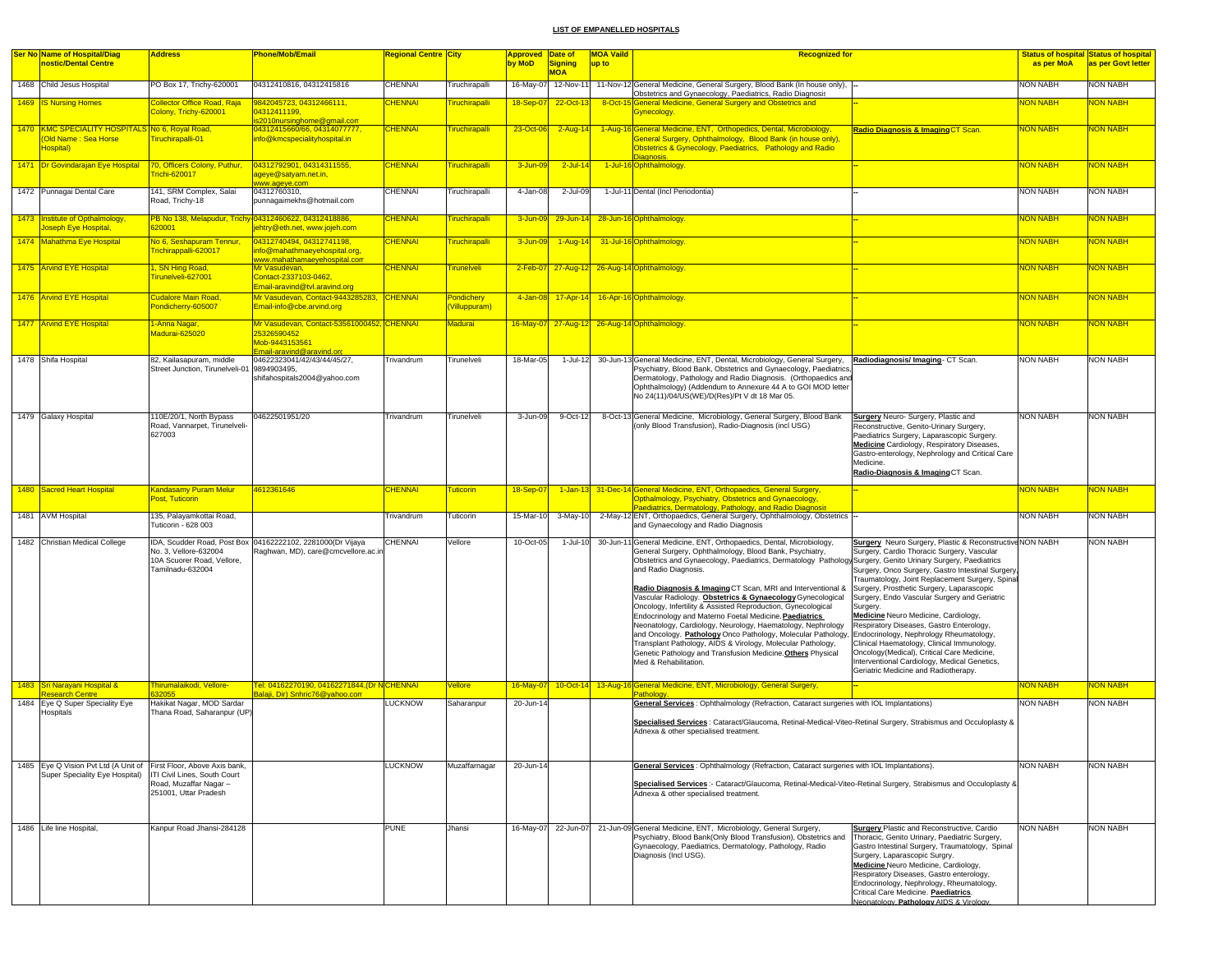| <b>Ser No Name of Hospital/Diag</b>                                                                                                                  | <b>Address</b>                                                              | Phone/Mob/Email                                                                                                                                                                              | Regional Centre <mark>City</mark> |               | Approved Date of |                                | <b>MOA Vaild</b><br><b>Recognized for</b>                                                                                                                                                                                                                                                                                                                                             |                                                                                                                                                                                                                                                                                                                                                                        |                 | Status of hospital Status of hospital |
|------------------------------------------------------------------------------------------------------------------------------------------------------|-----------------------------------------------------------------------------|----------------------------------------------------------------------------------------------------------------------------------------------------------------------------------------------|-----------------------------------|---------------|------------------|--------------------------------|---------------------------------------------------------------------------------------------------------------------------------------------------------------------------------------------------------------------------------------------------------------------------------------------------------------------------------------------------------------------------------------|------------------------------------------------------------------------------------------------------------------------------------------------------------------------------------------------------------------------------------------------------------------------------------------------------------------------------------------------------------------------|-----------------|---------------------------------------|
| nostic/Dental Centre                                                                                                                                 |                                                                             |                                                                                                                                                                                              |                                   |               | by MoD           | <b>Signing</b><br><b>MOA</b>   | up to                                                                                                                                                                                                                                                                                                                                                                                 |                                                                                                                                                                                                                                                                                                                                                                        | as per MoA      | as per Govt letter                    |
| 1487 Happy Family Hospital,                                                                                                                          | Hotel Jhansi-284001                                                         | 940/D1 Civil Lines, Behind Sita Tele: 0517-2440103, 2448138<br>9415030265 (Mob)                                                                                                              | PUNE                              | Jhansi        | 14-Feb-07        | 12-Sep-07                      | 11-Sep-09 General Medicine, ENT, Dental, Microbiology, General Surgery,<br>Ophthalmology, Psychiatry, Blood Bank, Obstetrics and<br>Gynaecology, Paediatrics, Dermatology, Pathology and Radio<br>Diagnosis.                                                                                                                                                                          | <b>Surgery Plastic and Reconstructive, Genito</b><br>Jrinary, Gastro Intestinal Surgery, Traumatology<br>& Laparascopic Surgery.<br>Medicine Respiratory Diseases & Gastro<br>enterology.                                                                                                                                                                              | <b>NON NABH</b> | <b>NON NABH</b>                       |
| 1488 Upchar Hospital and Research Kaimasan Nagar Kanpur<br>Centre.                                                                                   | Jhansi Pin 284128                                                           | PH 9415030183, 05102320022                                                                                                                                                                   | <b>PUNE</b>                       | Jhansi        | 3-Jun-09         | $26$ -Jul-12                   | 25-Jul-14 Orthopaedics                                                                                                                                                                                                                                                                                                                                                                |                                                                                                                                                                                                                                                                                                                                                                        | <b>NON NABH</b> | NON NABH                              |
| 1489 Gulati Eye Hospital,                                                                                                                            | Floor Mubarak Market Sipri<br>Bazar, Jhasi Pin-284001                       | Ph-0510-2445898, Mob-9415113613 PUNE                                                                                                                                                         |                                   | <b>Jhansi</b> | 3-Jun-09         | $26$ -Jul-12                   | 25-Jul-14 Ophthalmology (incl Phaco)                                                                                                                                                                                                                                                                                                                                                  |                                                                                                                                                                                                                                                                                                                                                                        | <b>NON NABH</b> | <b>NON NABH</b>                       |
| 1490 Kamla Hospital                                                                                                                                  | Infront of Medical college<br>Kanpur Road Jhansi 284001                     | Phone 05102321159, 05102320775 PUNE<br>Mobile 9935456678                                                                                                                                     |                                   | Jhansi        | $3 - Jun - 0$    | $27 -$ Jul-12                  | 26-Jul-14 General Medicine, ENT, Orthopaedics, Dental, General Surgery Others (Dental)<br>Ophthalmology, Obstetrics and Gynaecology, Dermatology,<br>Pathology and Radio-Diagnosis                                                                                                                                                                                                    | <b>Prosthodontia and Oral Surgery</b>                                                                                                                                                                                                                                                                                                                                  | <b>NON NABH</b> | NON NABH                              |
| 1491 Meva Chaudhary Memorial<br>Hosp,                                                                                                                | Opp Gate No-2, M.L.B<br>Medical College Kanpur Road<br>Jhansi - 284128.     |                                                                                                                                                                                              | <b>PUNE</b>                       | Jhansi        | 18-Sep-07        | 12-Jun-10                      | 11-Jun-10 General Medicine and General Surgery.                                                                                                                                                                                                                                                                                                                                       |                                                                                                                                                                                                                                                                                                                                                                        | <b>NON NABH</b> | <b>NON NABH</b>                       |
| 1492 Nirmal Hospital                                                                                                                                 | <b>Opp Medical College Gate No-</b><br>3 Jhansi-284128.                     |                                                                                                                                                                                              | <b>PUNE</b>                       | Jhansi        | 18-Sep-0         | $5 - Jun - 12$                 | 4-Jun-14 General Medicine, General Surgery, Obstetrics and Gynaecology Surgery Laparascopic Surgery.<br>and Paediatrics.                                                                                                                                                                                                                                                              | <b>Medicine Nephrology (Incl Dialysis).</b><br>Paediatrics Neonatology.                                                                                                                                                                                                                                                                                                | <b>NON NABH</b> | <b>VON NABH</b>                       |
| 1493 Vardhman Medical Centre,                                                                                                                        | Opposite Medical College<br>Gate No-1, Jhansi (UP)                          |                                                                                                                                                                                              | <b>PUNE</b>                       | Jhansi        | 18-Sep-07        | 13-Feb-10                      | 12-Feb-11 Patholgy and Radio Diagnosis.                                                                                                                                                                                                                                                                                                                                               |                                                                                                                                                                                                                                                                                                                                                                        | <b>NON NABH</b> | <b>NON NABH</b>                       |
| 1494 Kanpur Medical Centre Pvt Ltd, 120/500(24) Lajpat Nagar                                                                                         | Kanpur (UP) 2008005                                                         | Mr AN Dey/Mr Suresh Gandhi, Mob :<br>9415127465, Tele: 2295152, 229532                                                                                                                       | <b>LUCKNOW</b>                    | Kanpur        | $13$ -May-05     | $26 - Jan - 14$                | 25-Jan-16 General Medicine, ENT, Orthopaedics, Microbiology, General<br>Surgery, Ophthalmology, Obstetrics and Gynecology, Paediatrics, Reconstructive Surgery, Genito Urinary,<br>Dermatology, Pathology and Radio Diagnosis                                                                                                                                                         | <b>Surgery</b> Neuro Surgery, Plastic and<br><b>Traumatology and Spinal Surgery</b><br>Medicine Endocrinology and Nephrology<br><b>Paediatrics</b> Neonatology and Nephrology.                                                                                                                                                                                         | <b>NON NABH</b> | <mark>NON NABH</mark>                 |
| <b>Medical Centre Pvt. Ltd.</b>                                                                                                                      | Kanpur - 208 002                                                            | 1495 Gastro Liver Hospital, (Crystal 7/190 D-123, Swaroop Nagar, Mrs Neeru Mishra, 9935556688, Mrs LUCKNOW<br>Neeraj Yadav, 9453036228, Tele:0512<br>2531781,<br>Email:shubhral1234@sity.com |                                   | Kanpur        | 14-Feb-07        |                                | 25-Apr-14 24-Apr-16 --                                                                                                                                                                                                                                                                                                                                                                | Medicine : Gastro Enterology.<br>Others: Upper and Lower, Gastro Intestinal<br>Endoscopy, ERCP and PH Monometry.                                                                                                                                                                                                                                                       | <b>NON NABH</b> | NON NABH                              |
| 1496 Brij Medical Centre Pvt Ltd                                                                                                                     | 94E, Panki, Kanpur- 208020                                                  | Tele: 05122262150/ 05122263399,<br>Email: panki@indiatimes.com                                                                                                                               | <b>LUCKNOW</b>                    | Kanpur        | 14-Feb-07        | 30-May-07                      | 29-May-09 Pathology and Radio Diagnosis.                                                                                                                                                                                                                                                                                                                                              |                                                                                                                                                                                                                                                                                                                                                                        | <b>NON NABH</b> | <b>NON NABH</b>                       |
| 1497 Dr Lal Path Labs Pvt Ltd                                                                                                                        | Eskay House, 54 Hanuman<br>Road, Kanpur-110001                              | Mr Vivek Agnihotri- 9919490679, Mr<br>Deepak- 9939187812                                                                                                                                     | <b>LUCKNOW</b>                    | Kanpur        | 16-May-07        | $2-Sep-12$                     | 1-Sep-14 Pathology                                                                                                                                                                                                                                                                                                                                                                    | Medicine. Clinical Haematology (Only for lab<br>services), Clinical Immunology (Only for lab<br>services). Pathology Onco Pathology, Molecular<br>Pathology, Transplant Pathology, AIDS &<br>Virology, Molecular Immuno Pathology.                                                                                                                                     | <b>NON NABH</b> | <b>VON NABH</b>                       |
| 1498 Saral Nursing Home,                                                                                                                             | Chakeri, Kanpur - 208007                                                    | Lal Bangla (Opposite), Thana Dr AM Chaudhary, 9839068194/<br>9794973746                                                                                                                      | <b>LUCKNOW</b>                    | Kanpur        | $16$ -May-07     | $3-Sep-14$                     | 2-Sep-16 General Medicine, ENT, Orthopaedics, General Surgery,<br>Ophthalmology.                                                                                                                                                                                                                                                                                                      |                                                                                                                                                                                                                                                                                                                                                                        | <b>NON NABH</b> | <b>NON NABH</b>                       |
| 1499 Deys Hospital,                                                                                                                                  | 491, KaziKhera Lal Bangla<br>Kanpur-208007                                  |                                                                                                                                                                                              | LUCKNOW                           | Kanpur        |                  | 13-May-05 12-Nov-07            | 11-Nov-09 General Medicine, ENT, General Surgery, Ophthalmology,<br>Obstetrics and Gynecology, Paediatrics and Radio Diagnosis.                                                                                                                                                                                                                                                       |                                                                                                                                                                                                                                                                                                                                                                        | <b>NON NABH</b> | <b>NON NABH</b>                       |
| 1500 Royal Cancer Institute &<br>Research Centre (A unit of<br><b>Oncocare Medicals Pvt Ltd)</b><br>Ratan Cancer Hospital &<br>Research Institute, ) | 113/103A, Swaroop Nagar<br>Kanpur-288002                                    | Mr Rajeev Rai, 9839790381, Tele<br>0512-3091345/2545362, Fax: 0512-<br>2544190, Email<br>contact@eRbneu.com                                                                                  | <b>UCKNOW</b>                     | <u>Kanpur</u> |                  | 22-Nov-06 16-Jan-14 15-Jan-16- |                                                                                                                                                                                                                                                                                                                                                                                       | <b><u>Surgery Onco Surgery</u></b><br><b>Medicine Oncology (Medical) and</b><br>Radiotherapy.<br><b>Paediatrics Oncology.</b><br><b>Pathology Onco Pathology.</b>                                                                                                                                                                                                      | <b>NON NABH</b> | <mark>NON NABH</mark>                 |
| 1501 Madhuraj Nursing Homes Pvt<br>Ltd.                                                                                                              | 113/121-A, Swaroop Nagar,<br>Canpur - 208002                                | Mr Arshad, 993519255, Tele: 0512-<br>2292344, 05122292346, Fax:<br>05122214955                                                                                                               | <b>LUCKNOW</b>                    | Kanpur        | 14-Feb-07        | $18$ -Jul-14                   | 17-Jul-16 General Medicine, ENT, General Surgery, Ophthalmology,<br>Obstetrics & Gynecology, Paediatrics, Pathology and Radio<br>Diagnosis.                                                                                                                                                                                                                                           | <b>Surgery Genito Urinary Surgery and</b><br>aparoscopic Surgery<br><b>Medicine</b> Nephrology incl dialysis.                                                                                                                                                                                                                                                          | <b>NON NABH</b> | <mark>NON NABH</mark>                 |
| 1502 Ratan MRI Centre Pvt Ltd,                                                                                                                       | 7/141-A, Swaroop Nagar,<br>Kanpur - 208 002                                 | Miss Jaya & Sumit, 9794420310, Mr<br>Anil Bhargava, Tele: 0512-257387/88,<br>0512-3091344, Fax- 0512-2544190,<br>Email: contact@ratanmri.com                                                 | <b>LUCKNOW</b>                    | Kanpur        |                  |                                | 14-Dec-06 21-Feb-09 20-Feb-10 Radio Diagnosis including USG.                                                                                                                                                                                                                                                                                                                          | Radio Diagnosis & Imaging<br>CT Scan and MRI.<br>Others Mammography.                                                                                                                                                                                                                                                                                                   | <b>NON NABH</b> | <b>NON NABH</b>                       |
| 1503 Khairabad Eye Hosp                                                                                                                              | Swaroop Nagar Kanpur-<br>208002                                             | Dr YK Mahendru (MD), 9336118273, LUCKNOW<br>Mr Satya Brat(Mkt), 941175031                                                                                                                    |                                   | <b>Kanpur</b> |                  |                                | 14-Dec-06 21-Mar-14 17-Mar-16 Ophthalmology                                                                                                                                                                                                                                                                                                                                           |                                                                                                                                                                                                                                                                                                                                                                        | <b>NON NABH</b> | NON NABH                              |
| 1504 Dental & Maxillo Facial Centre                                                                                                                  | Dr Sushil Kumar Gupta,<br>11B/534 Kaushalpuri Kanpur                        | Tele: 0512-2216190/2544405                                                                                                                                                                   | <b>LUCKNOW</b>                    | Kanpur        | 22-Nov-06        | 5-May-08                       | 4-May-10 Dental including Prosthodontia.                                                                                                                                                                                                                                                                                                                                              |                                                                                                                                                                                                                                                                                                                                                                        | <b>NON NABH</b> | <b>NON NABH</b>                       |
| 1505 Tulsi Hospital Ltd,                                                                                                                             | 14/116-A. Civil Lines Kanpur<br>(UP) 208001                                 | Dr Srivastava, Mob : 9918300509, Mr<br>Gupta, Mob : 9918300501, Mr Sanieev<br>Tiwari, Mob: 9918300510                                                                                        | <b>LUCKNOW</b>                    | Kanpur        | 13-May-05        | 24-Dec-12                      | 23-Dec-14 General Medicine, ENT, Orthopaedics, Dental, Microbiology,<br>General Surgery, Ophthalmology, Obstetrics and Gynecology,<br>Psychiatry Paediatrics, Dermatology, Pathology and Radio                                                                                                                                                                                        | <b>Surgery</b> Neuro Surgery, Plastic and<br><b>Reconstructive and Spinal Surgery.</b><br>Medicine Neuro Medicine, Cardiology (non<br>invasive), Respiratory medicine and Nephrology<br><b>Others</b> Rehabilitation Medicine                                                                                                                                          | <b>NON NABH</b> | <mark>NON NABH</mark>                 |
| Pvt Ltd,                                                                                                                                             |                                                                             | 1506 Suraj Medical and Diagnostic   117-N-65, Kala Deo, Kanpur   Dr Luthra, 9415747745, Mr Vijay Arora LUCKNOW<br>Fele: 0512-2500039/2500768                                                 |                                   | Kanpur        | 14-Dec-06        | $17 -$ Jul-12                  | 16-Jul-14 Radio Diagnosis including USG.                                                                                                                                                                                                                                                                                                                                              | Radio Diagnosis & Imaging CT Scan and MRI. NON NABH<br>Others Dexa BMD, Color Doppler.                                                                                                                                                                                                                                                                                 |                 | <b>NON NABH</b>                       |
| 1507 Rama Hospital and Research<br>Centre,                                                                                                           | A/1-8, Lakhanpur, Near<br><mark>Kanpur University, Kanpur -</mark><br>08024 | Mr Saurabh, 9945015657, Mr Mishra, LUCKNOW<br>9369846458, Mr Manish Nigam, Tele<br>0512-2584223/2584225, Fax: 0512-<br>2583875, Email: info@rediffmail.com                                   |                                   | Kanpur        |                  |                                | 22-Nov-06 26-Jan-14 23-Aug-15 General Medicine, ENT, Orthopedics, Dental (including Oral<br>surgery, Periodontia and Prosthodontia), Microbiology, General<br>Surgery, Ophthalmology, Blood Bank (Only Blood Transfusion) (in Paediatrics Surgery, Gastro Intestinal Surgery,<br>house only), Obstetrics and Gynecology, Paediatrics, Pathology<br>and Radio Diagnosis including USG. | <b>Surgery Neuro Surgery, Plastic and</b><br><b>Reconstructive Surgery, Genito Urinary Surgery</b><br><b>Fraumatology, Spinal Surgery and Laparoscopic</b><br>Surgery.<br><b>Medicine Neuro Medicine, Cardiology,</b><br><b>Respiratory Diseases, Gastro enterology and</b><br><b>Critical Care Medicine. Radio Diagnosis and</b><br>maging CT Scan. Paediatrics Neona | <b>NON NABH</b> | <b>NON NABH</b>                       |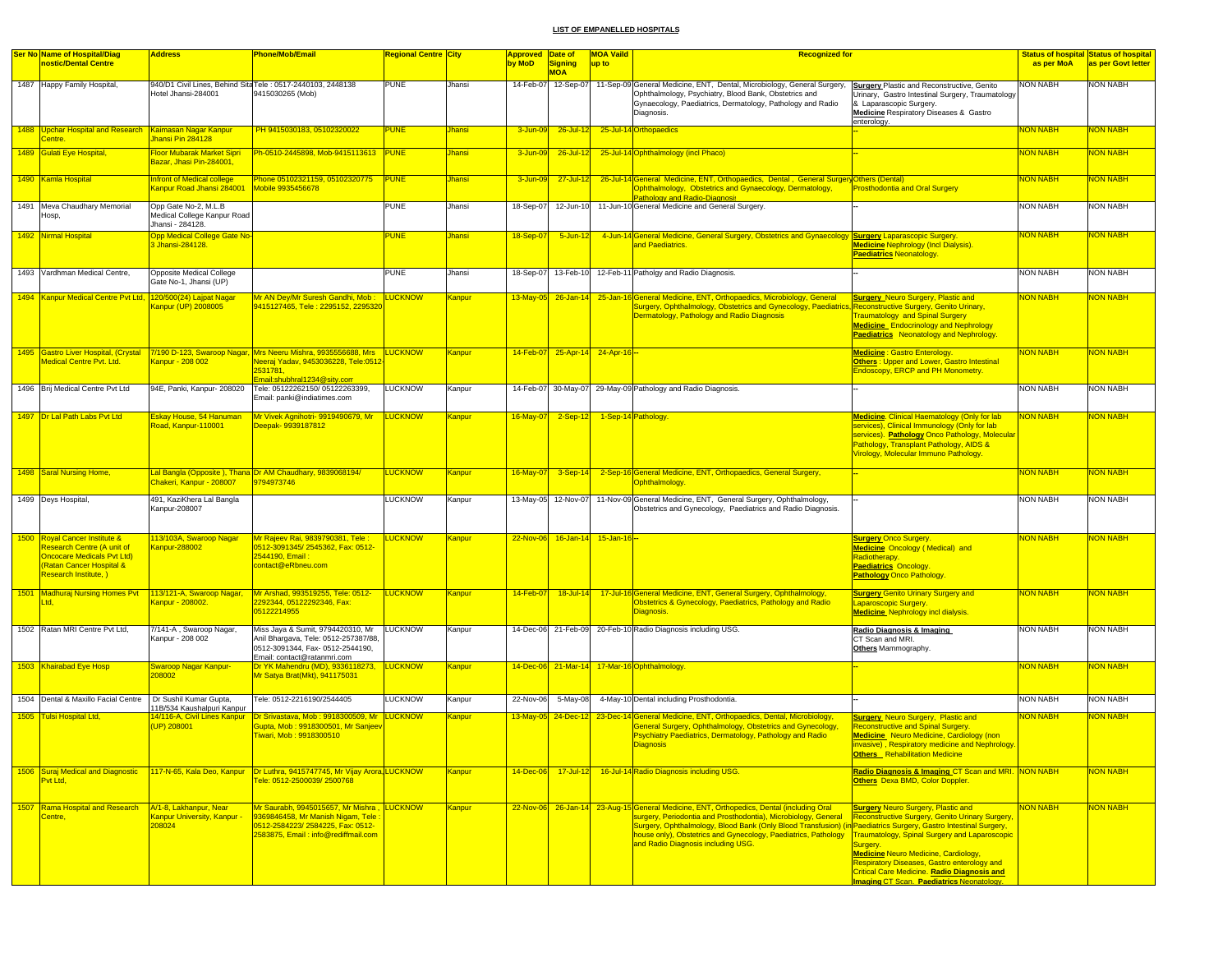| <b>Ser No Name of Hospital/Diag</b><br>nostic/Dental Centre                                                                                         | <b>Address</b>                                                   | Phone/Mob/Email                                                                                                                                                      | <mark>Regional Centre  City</mark> |               | <b>Approved Date of</b><br>by MoD          | Signing<br><b>MOA</b> | <b>MOA Vaild</b><br>up to | <b>Recognized for</b>                                                                                                                                                                                                                                                                                                                                                                                                                                                                                                                                                                                                                                                                                                                                                                                                                                                                                                                                                                                                                                                                                                                                                                                                                                               |                                                                                                                                                                                                                                                                                                                                                                                                                                                                                                                                                                                                                                                                                                                                       | as per MoA      | <b>Status of hospital Status of hospital</b><br>as per Govt letter |
|-----------------------------------------------------------------------------------------------------------------------------------------------------|------------------------------------------------------------------|----------------------------------------------------------------------------------------------------------------------------------------------------------------------|------------------------------------|---------------|--------------------------------------------|-----------------------|---------------------------|---------------------------------------------------------------------------------------------------------------------------------------------------------------------------------------------------------------------------------------------------------------------------------------------------------------------------------------------------------------------------------------------------------------------------------------------------------------------------------------------------------------------------------------------------------------------------------------------------------------------------------------------------------------------------------------------------------------------------------------------------------------------------------------------------------------------------------------------------------------------------------------------------------------------------------------------------------------------------------------------------------------------------------------------------------------------------------------------------------------------------------------------------------------------------------------------------------------------------------------------------------------------|---------------------------------------------------------------------------------------------------------------------------------------------------------------------------------------------------------------------------------------------------------------------------------------------------------------------------------------------------------------------------------------------------------------------------------------------------------------------------------------------------------------------------------------------------------------------------------------------------------------------------------------------------------------------------------------------------------------------------------------|-----------------|--------------------------------------------------------------------|
| 1508 Regency Hospital Ltd,<br><b>NABH</b>                                                                                                           | <mark>A-2, Sarvodaya Nagar,</mark><br>Kanpur - 208005            | Mr Mohanti , 9936978000 Dr Atuk<br>Kanpoor (MD) 9451475297 / 2212001<br>Mr Abhishek, Tele: 0512-22120015/<br>2295789, Fax: 0512-2213407, Email<br>hl999@sanchamet.in | <b>LUCKNOW</b>                     | Kanpur        | <u>11/22/06,</u><br>15 Mar 10<br>02 Jun 14 |                       |                           | 23-Sep-14 23-Aug-15 Clinical Services: - Anaesthesia, Cardiology, Cardiothoracic Surgery, Day care Treatment Bronchoscopy &<br>Endoscopy, Dentistry, Dermatology, Ear Nose and Throat, Emergency Medicine, Fertility, General Medicine, General<br>Surgery, GI Surgery, Medical Gastroenterology, Medical Oncology, Nephrology with Dialysis, Neurology,<br>Neurosurgery, Obstetrics & Gynaecology, Ophthalmology, Orthopaedic surgery (including Joint Replacement),<br>Paediatric Surgery, Paediatrics & Neonatology, Plastic Surgery, Respiratory Medicine, Surgical Gastroenterology,<br>Surgical Oncology, Urology.<br>Diagnostic Services :- Bone Densitometry, CT Scanning, ECG, EEG, EMG, Holter Monitoring, Mammography, MRI<br>Ultrasound, X-ray,<br>Laboratory Services & Transfusion Services:- Blood Bank, Blood Transfusion Services, Clinical Bio chemistry,<br>Clinical Microbiology & Serology, Clinical Pathology, Cytopathology, Haematology, Histopathology<br><u> Professions Allied to Medicine:-</u><br>Physiotherapy.<br><mark>Already empanelled as Non NABH</mark> :-<br>Traumatology, Laparoscopic Surgery & Spinal Surgery.<br><b>Aiready empanelled as Non NABH:</b><br><b>Surgery.</b> Cardiology Thoracic Surgery, Vascular Surgery. |                                                                                                                                                                                                                                                                                                                                                                                                                                                                                                                                                                                                                                                                                                                                       | <u>NABH</u>     | <b>NABH</b>                                                        |
| 1509 Bhargava Hospital,                                                                                                                             | Post Office Kanpur 208 001   Tele: 05122330333                   | 5/263 civil Lines Behind Head Mr Sanjeev Bhargava, 9956735070, LUCKNOW                                                                                               |                                    | <b>Kanpur</b> |                                            |                       |                           | 22-Dec-08 30-May-14 29-May-16 General Medicine, ENT, Orthopaedics, Microbiology, General<br>Surgery, Ophthalmology, Psychiatry, Obstetrics and Gynaecology Genito Urinary, Pediatric Surgery, Gastro<br>Paediatrics, Dermatology, Pathology and Radio diagnosis                                                                                                                                                                                                                                                                                                                                                                                                                                                                                                                                                                                                                                                                                                                                                                                                                                                                                                                                                                                                     | <b>Surgery - Plastic and Reconstructive Surgery,</b><br>Intestinal Surgery, Laparoscopic Surgery<br><b>Medicine</b> - Neuro Medicine, Respiratory<br>Diseases, Gastroenterology, Nephrology<br>(incl Dialysis)                                                                                                                                                                                                                                                                                                                                                                                                                                                                                                                        | NON NABH        | NON NABH                                                           |
| 1510 PPM Medical Research &<br>Trauma Centre (P) Ltd,                                                                                               | 127/194 W-1 Saket Nagar,<br>Kanpur-208014,                       | Mr SK Dey, 989799495, 9235510988, LUCKNOW<br>Mr Peter, 9235562182, Mr hananjay,<br>9208074310, Tele-0512 2601400 /<br>2601444                                        |                                    | Kanpur        |                                            |                       |                           | 3-Jun-09 7-May-14 25-Apr-16 General Medicine, ENT, Microbiology,<br>General Surgery, Ophthalmology, Obstetrics and Gynaecology<br>Paediatrics, Dermatology, Pathology and Radio-Diagnosis                                                                                                                                                                                                                                                                                                                                                                                                                                                                                                                                                                                                                                                                                                                                                                                                                                                                                                                                                                                                                                                                           | <b>Surgery Neuro-Surgery, Plastic &amp; Reconstructive NON NABH</b><br><b>Genito-Urinary Surgery, Gastro-Intestinal Surgery</b><br><b>Traumatology, Spinal Surgery and Laparascopic</b><br>Surgery. Medicine Neuro-Medicine, Cardiology,<br>Respiratory Diseases, Gastro-enterology,<br><b>Endocrinology and Critical Care Medicine.</b><br>Radio-Diagnosis & Imaging CT Scan.<br><b>Paediatrics Neonatology.</b>                                                                                                                                                                                                                                                                                                                     |                 | <b>NON NABH</b>                                                    |
| 1511 Excel Hospitals Pvt Ltd                                                                                                                        | 14/138 Chunni Gani Kanpur - Ph 05123249378<br>Pin 208001,        |                                                                                                                                                                      | <b>LUCKNOW</b>                     | Kanpur        | 15-Mar-10 26-Apr-14                        |                       |                           | 7-Apr-15 General Medicine, ENT, Orthopaedics, Microbiology, General<br>Surgery, Opthalmology, Psychiatry, Obstetrics and Gynecology,<br>Paediatrics, Dermatology, Pathology, Radio Diagnosis.                                                                                                                                                                                                                                                                                                                                                                                                                                                                                                                                                                                                                                                                                                                                                                                                                                                                                                                                                                                                                                                                       | <b>Surgery- Neuro Surgery, Plastic and</b><br>Reconstructive Surgery, Vascular, Paediatric,<br>Onco surgery, Gastro Intestinal Surgery.<br>Traumatology, Joint Replacement, Spinal,<br>Prosthetic, Laparoscopy, Endo Vascular and<br>Geriatric Surgery. Medicine - Neuro Medicine,<br>Cardiology, Respiratory Disease, Gastro<br>enterology, Endocrinology, Nephrology,<br>Rhematology, Clinical Hematology, Clinical<br><b>Immunology, Critical Care Medicine, Geriatric</b><br>Medicine.<br>Obstetrics Gynaecology. Infertility and assisted<br>reproduction, Gynaecological Endocrinology,<br>Materno Foetal Medicine.<br>Paediatrics Neonatology, Cardiology, Neurology<br>Hematology, Nephrology. Pathology. AIDS &<br>Virology. | <b>NON NABH</b> | NON NABH                                                           |
| 1512 Escorts Heart Lcentre Ltd                                                                                                                      | 117/H-2/414-A, Pandu Nagar<br>Kandpur-208005                     |                                                                                                                                                                      | <b>LUCKNOW</b>                     | Kanpur        | 13-May-05                                  |                       |                           |                                                                                                                                                                                                                                                                                                                                                                                                                                                                                                                                                                                                                                                                                                                                                                                                                                                                                                                                                                                                                                                                                                                                                                                                                                                                     | <b>Surgery</b> Cardio Thoracic Surgery<br>Medicine Cardiology and Interventional<br>Cardilogy                                                                                                                                                                                                                                                                                                                                                                                                                                                                                                                                                                                                                                         | <b>NON NABH</b> | NON NABH                                                           |
| 1513 Shakun Dental Care & X-Ray,                                                                                                                    | Chandel Market Harjinder<br>Nagar, Lal Bangla Kanpur-<br>208007. |                                                                                                                                                                      | <b>LUCKNOW</b>                     | Kanpur        | 18-Sep-07                                  |                       |                           | Dental (Incl. Periodontia)                                                                                                                                                                                                                                                                                                                                                                                                                                                                                                                                                                                                                                                                                                                                                                                                                                                                                                                                                                                                                                                                                                                                                                                                                                          |                                                                                                                                                                                                                                                                                                                                                                                                                                                                                                                                                                                                                                                                                                                                       | <b>NON NABH</b> | <b>NON NABH</b>                                                    |
| 1514 RK Devi Memorial Hospital<br>QCI                                                                                                               | 113/157, Swaroop Nagar,<br>Kanpur (UP)-208002                    | Tele: 9450938641, E.mail:<br>www.rkdevi.com                                                                                                                          | <b>LUCKNOW</b>                     | Kanpur        | $7-Sep-12$                                 |                       |                           | 4-Oct-14 25-Sep-16 General Services. Ophthalmology and Specialised Services. Cataract/Glaucoma, Retinal-Medical-Vitreo-Retinal NON NABH                                                                                                                                                                                                                                                                                                                                                                                                                                                                                                                                                                                                                                                                                                                                                                                                                                                                                                                                                                                                                                                                                                                             |                                                                                                                                                                                                                                                                                                                                                                                                                                                                                                                                                                                                                                                                                                                                       |                 | NON NABH                                                           |
| 1515 Krishna Super Speciality<br>Hospital, (A unit of Gita Health<br>Care (P) Ltd)<br>QCI                                                           | Chauraha, Kanpur,                                                | 363, Harrishganj, Near Tatnil Tele No : 0512-2320061 - 71,<br>www.krishna-hospital.com.                                                                              | <b>LUCKNOW</b>                     | Kanpur        |                                            |                       |                           | Surgery, Strabismus, Occuloplasty and Adenexa & Other Specialised Treatment.<br>7-Sep-12 27-Sep-14 26-Sep-16 General Purpose Hospital General Medicine, General Surgery, Obstetrics and GynaecologyPaediatrics,<br>Orthopaedics, ICU and Critical Care Units, ENT, Ophthalmology, Dermatology, Psychiatry, Laboratory Services<br>Haematology and Biochemistry) and Imaging Facilities (X-Ray, USG and CT Scan)Speciality Hospital. Urology-<br>including Dialysis & Lithotripsy, Genito Urinary Surgery, Endoscopic Surgery, Orthopaedic Surgery including<br>Arthroscopy and Joint Replacement Surgery, Neuro Medicine, Gastroenterology, Gastro Intestinal Surgery,<br>Endocrinology, Respiratory Diseases, Critical Care Medicine, Neonatology, Plastic and Reconstructive Surgery,<br>Paediatric Surgery, Medical Oncology, Surgical Oncology, Traumatology and Gynaecological Oncology.                                                                                                                                                                                                                                                                                                                                                                       |                                                                                                                                                                                                                                                                                                                                                                                                                                                                                                                                                                                                                                                                                                                                       | <b>NON NABH</b> | NON NABH                                                           |
| 1516 Chandni Hospital Pvt. Ltd.,<br>QCI                                                                                                             | 9/60 Arya Nagar, Kanpur,<br>05122551185,                         | Email: chandnihospital@gmail.com                                                                                                                                     | <b>LUCKNOW</b>                     | Kanpur        | $14$ -Jan-13                               |                       |                           | 1-Feb-13 31-Jan-15 General Services : General Medicine, General Surgery, Obstetrics & Gynaecology, Paediatrics, Orthopaedics, ICU & ION NABH<br><b>ENT, Ophthalmology, Dermato</b><br>pqy, Dental, Laboratory Service<br><b>Para Hnite</b><br>Haematology, Biochemistry & Microbiology) and Imaging facilities (X-ray, BMD, Mammography, USG, Colour Dopple <mark>r</mark><br>& CT Scan) Specialised Services Cardiology (Consultation & diagnostics), Urology including Dialysis & Lithotripsy,<br>Genito Urinary Surgery, Orthopaedic Surgery- including arthroscopy and Joint Replacement Surgery, Endoscopic<br>Surgery, Neuro Medicine, Neuro Surgery, Gastro-intestinal Surgery, Gastroenterology, Plastic & Reconstructive<br>Surgery, Paediatric Surgery, Surgical Oncology, Medical Oncology, Traumatology, Respiratory diseases, Critical Care<br>Medicine, Prosthetic Surgery, and Neonatology.                                                                                                                                                                                                                                                                                                                                                          |                                                                                                                                                                                                                                                                                                                                                                                                                                                                                                                                                                                                                                                                                                                                       |                 | <b>NON NABH</b>                                                    |
| 1517 Priya Hospital,<br><b>CGHS</b>                                                                                                                 | D-25 & 30, World Bank, Barra,<br>Kanpur (UP) 208027              |                                                                                                                                                                      | <b>LUCKNOW</b>                     | Kanpur        | 27-Aug-13 1-Nov-14                         |                       |                           | 6-Oct-16 General Purpose, USG Only.                                                                                                                                                                                                                                                                                                                                                                                                                                                                                                                                                                                                                                                                                                                                                                                                                                                                                                                                                                                                                                                                                                                                                                                                                                 |                                                                                                                                                                                                                                                                                                                                                                                                                                                                                                                                                                                                                                                                                                                                       | <b>NON NABH</b> | <b>NON NABH</b>                                                    |
| 1518 SPM Hospital Research and C-46-50, Kalyanpur, Kanpur<br><b>Trauma Centre (Unit of Tyco</b><br><b>Hospital Private Limited),</b><br><b>CGHS</b> |                                                                  |                                                                                                                                                                      | <b>LUCKNOW</b>                     | Kanpur        | $27 - Aug-13$                              |                       |                           | 1-Oct-14 31-Oct-14 General Purpose Hospital General Medicine, General Surgery, Obstetric & Gynaecology, Paediatrics, OrthopaedictNON NABH<br>(excluding Joint Replacement), ICU & Critical Care Units, ENT, Ophthalmology, Dermatology, Psychiatry.                                                                                                                                                                                                                                                                                                                                                                                                                                                                                                                                                                                                                                                                                                                                                                                                                                                                                                                                                                                                                 |                                                                                                                                                                                                                                                                                                                                                                                                                                                                                                                                                                                                                                                                                                                                       |                 | <b>NON NABH</b>                                                    |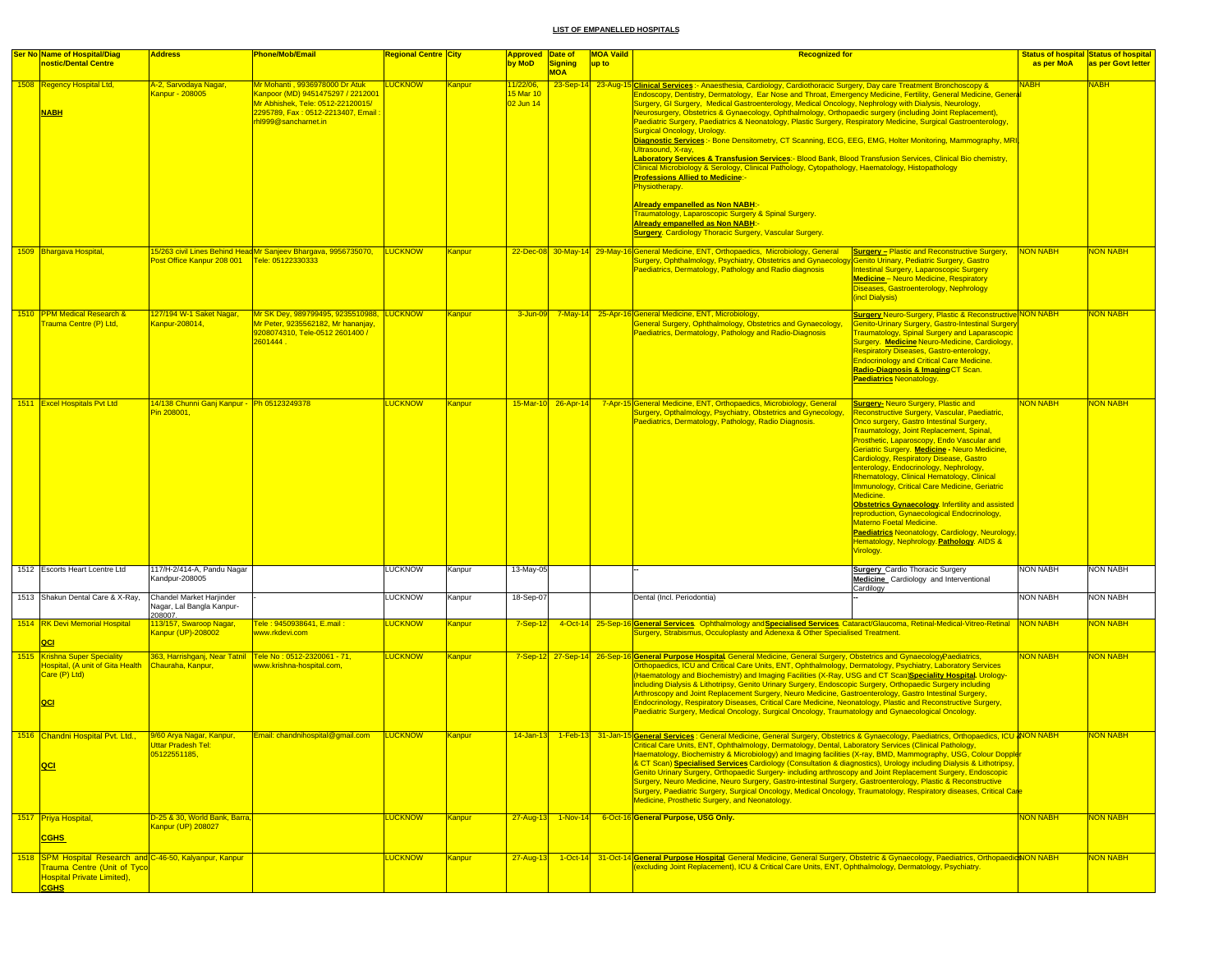|      | <b>Ser No Name of Hospital/Diag</b>                                         | <b>Address</b>                                      | Phone/Mob/Email                                                                                          | Regional Centre <mark> City</mark> |                     | <b>Approved Date of</b>      |                              | <b>MOA Vaild</b>   | <b>Recognized for</b>                                                                                                                                                                                                                                          |                                                                                                    |                 | <b>Status of hospital Status of hospital</b> |
|------|-----------------------------------------------------------------------------|-----------------------------------------------------|----------------------------------------------------------------------------------------------------------|------------------------------------|---------------------|------------------------------|------------------------------|--------------------|----------------------------------------------------------------------------------------------------------------------------------------------------------------------------------------------------------------------------------------------------------------|----------------------------------------------------------------------------------------------------|-----------------|----------------------------------------------|
|      | nostic/Dental Centre                                                        |                                                     |                                                                                                          |                                    |                     | by MoD                       | <b>Signing</b><br><b>MOA</b> | up to              |                                                                                                                                                                                                                                                                |                                                                                                    | as per MoA      | as per Govt letter                           |
|      | 1519 North Star Hospital (A Unit of 25/11, Canal Road, Kanpur-              |                                                     |                                                                                                          | <b>LUCKNOW</b>                     | Kanpur              |                              |                              |                    | 12-Dec-13 30-Nov-14 10-Jan-15 General Services: General Medicine, General Surgery, Orthopaedics, ICU & Critical Care Units, Dermatology.                                                                                                                       |                                                                                                    | <u> NABH</u>    | <b>JON NABH</b>                              |
|      | Miracle Medicare Pvt. Ltd.),                                                | 208001                                              |                                                                                                          |                                    |                     |                              |                              |                    | Laboratory Services : Haematology, Histopathology, Biochemistry, Microbiology, Serology and Immunology.                                                                                                                                                        |                                                                                                    |                 |                                              |
|      |                                                                             |                                                     |                                                                                                          |                                    |                     |                              |                              |                    |                                                                                                                                                                                                                                                                |                                                                                                    |                 |                                              |
|      | <b>NON NABH</b>                                                             |                                                     |                                                                                                          |                                    |                     |                              |                              |                    | Imaging Services: X-ray, USG, USG Doppler and C-Arm.                                                                                                                                                                                                           |                                                                                                    |                 |                                              |
|      |                                                                             |                                                     |                                                                                                          |                                    |                     |                              |                              |                    | Specialised Services : Urology-including Dialysis & Lithotripsy, Orthopedic Surgery-including arthroscopy and Joint<br>Replacement Surgery, Endoscopic Surgery, Neuro Surgery, Neuro Medicine, Gastroenterology, Endocrinology and                             |                                                                                                    |                 |                                              |
|      |                                                                             |                                                     |                                                                                                          |                                    |                     |                              |                              |                    | Clinical Haematology.                                                                                                                                                                                                                                          |                                                                                                    |                 |                                              |
|      |                                                                             |                                                     |                                                                                                          |                                    |                     |                              |                              |                    |                                                                                                                                                                                                                                                                |                                                                                                    |                 |                                              |
|      | 1520 Raja Ram Hospital                                                      | 26 A&B, Block-E, Panki Kalpi                        |                                                                                                          | <b>LUCKNOW</b>                     | Kanpur              | 12-Dec-13                    |                              |                    | General Services : General Medicine, Obstetrics & Gynaecology, Orthopaedics (excluding Joint Replacement), ICU NON NABH                                                                                                                                        |                                                                                                    |                 | NON NABH                                     |
|      |                                                                             | Road, Kanpur-208020                                 |                                                                                                          |                                    |                     |                              |                              |                    | & Critical Care Units.                                                                                                                                                                                                                                         |                                                                                                    |                 |                                              |
|      | <b>NON NABH</b>                                                             |                                                     |                                                                                                          |                                    |                     |                              |                              |                    | Laboratory Services: Haematology and Biochemistry.                                                                                                                                                                                                             |                                                                                                    |                 |                                              |
|      |                                                                             |                                                     |                                                                                                          |                                    |                     |                              |                              |                    | Imaging Services: X-ray, USG, USG Doppler and Contrast Studies.                                                                                                                                                                                                |                                                                                                    |                 |                                              |
|      |                                                                             |                                                     |                                                                                                          |                                    |                     |                              |                              |                    |                                                                                                                                                                                                                                                                |                                                                                                    |                 |                                              |
| 1521 | Dr. Jawahar Lal Rohatgi 117/52 Sarvodaya Nagar,                             |                                                     |                                                                                                          | <b>LUCKNOW</b>                     | <mark>Kanpur</mark> |                              |                              |                    | 27-Jan-14 17-Apr-14 31-Mar-15 Eye Services                                                                                                                                                                                                                     |                                                                                                    | <b>NON NABH</b> | <b>JON NABH</b>                              |
|      | Smarak Netra Chikitsalaya (A <sup> Kanpur</sup>                             |                                                     |                                                                                                          |                                    |                     |                              |                              |                    |                                                                                                                                                                                                                                                                |                                                                                                    |                 |                                              |
|      | Unit of Association for the<br>prevention of blindness)                     |                                                     |                                                                                                          |                                    |                     |                              |                              |                    | Cataract/Glaucoma, Retinal-Medical, Vitreo-retinal Surgery, Strabismus, Occuloplasty and Adnexal treatment.                                                                                                                                                    |                                                                                                    |                 |                                              |
|      |                                                                             |                                                     |                                                                                                          |                                    |                     |                              |                              |                    |                                                                                                                                                                                                                                                                |                                                                                                    |                 |                                              |
|      |                                                                             |                                                     |                                                                                                          |                                    |                     |                              |                              |                    |                                                                                                                                                                                                                                                                |                                                                                                    |                 |                                              |
|      |                                                                             |                                                     |                                                                                                          |                                    |                     |                              |                              |                    |                                                                                                                                                                                                                                                                |                                                                                                    |                 |                                              |
|      | 1522 Diagnostic Medical Centre (P)<br>imited                                | B-52, J-Park, Mahanagar<br>Extn Near Kapoorthala    |                                                                                                          | <b>LUCKNOW</b>                     | Lucknow             |                              |                              |                    | CT Scan.<br>29-Oct-04 28-Jan-05 27-Jan-07 Pathology, Microbiology and Radio diagnosis.                                                                                                                                                                         |                                                                                                    | <b>NON NABH</b> | NON NABH                                     |
|      | 1523 Kamla Physiotherapy Centre,                                            | Crossing Lucknow<br>B-1/81 Sector, Lucknow          |                                                                                                          | LUCKNOW                            | Lucknow             |                              |                              |                    | 29-Oct-04 28-Mar-05 27-Mar-07 Physiotherapy.                                                                                                                                                                                                                   |                                                                                                    | <b>NON NABH</b> | <b>NON NABH</b>                              |
|      |                                                                             |                                                     |                                                                                                          |                                    |                     |                              |                              |                    |                                                                                                                                                                                                                                                                |                                                                                                    |                 |                                              |
|      | 1524 Decibel Hearing and Vertiao<br>Clinic & Hearing Aid Centre,            | 4/4 Sri ram Tower 13 Ashok<br>Marg Lucknow-226001   |                                                                                                          | LUCKNOW                            | Lucknow             | 29-Oct-04                    | 6-Jan-06                     |                    | 5-Jan-08 Hearing Aid Test/Fitment.                                                                                                                                                                                                                             |                                                                                                    | <b>NON NABH</b> | NON NABH                                     |
|      | 1525 Lucknow Pathology and Blood 2 Patel Nagar Terhi Pulia                  |                                                     | Tel: 0522245206, 2455449,                                                                                | <b>LUCKNOW</b>                     | Lucknow             |                              |                              |                    | 22-Nov-06 27-Feb-07 26-Feb-09 Microbiology, Blood Bank (Only Blood Transfusion) and Pathology.                                                                                                                                                                 |                                                                                                    | <b>NON NABH</b> | <b>NON NABH</b>                              |
|      | Bank                                                                        | Nam Bagh Lucknow.-226005 05222451764 Email:         |                                                                                                          |                                    |                     |                              |                              |                    |                                                                                                                                                                                                                                                                |                                                                                                    |                 |                                              |
|      | 1526 Parkash Netra Kendra,                                                  | NH-2 Vipal Khand 4, Gomti                           | ssayrabh10@hotmail.com                                                                                   | <b>LUCKNOW</b>                     | Lucknow             | 23-Oct-06                    |                              |                    | 1-Jul-10 30-Jun-11 Ophthalmology                                                                                                                                                                                                                               |                                                                                                    | <b>NON NABH</b> | <b>NON NABH</b>                              |
|      |                                                                             | Nagar Lucknow-226010                                |                                                                                                          |                                    |                     |                              |                              |                    |                                                                                                                                                                                                                                                                |                                                                                                    |                 |                                              |
|      | 1527 Shekhar Hospital Private Ltd                                           | <b>B-Block Church Road, Indira</b>                  | Tel: 05222352352, 2352353, Fax-                                                                          | <u>LUCKNOW</u>                     | Lucknow             |                              |                              |                    | 22-Nov-06 23-May-14 22-May-16 General Medicine, Dental (including Prosthodontia), Microbiology, Surgery Genito Urinary Surgery, Gastro Intestinal NON NABH<br>General Surgery, Blood Bank (Only Blood Transfusion) (in house Surgery and Laparoscopic Surgery. |                                                                                                    |                 | <mark>NON NABH</mark>                        |
|      |                                                                             |                                                     | nail@shekharhospital.com,                                                                                |                                    |                     |                              |                              |                    | only), Obstetrics and Gynecology, Paediatrics, Pathology and<br><b>Medicine Cardiology, Gastro enterology,</b>                                                                                                                                                 |                                                                                                    |                 |                                              |
|      |                                                                             |                                                     | 9415012523, 9451022105                                                                                   |                                    |                     |                              |                              |                    | <b>Radio Diagnosis</b><br><b>Nephrology and Critical Care Medicine.</b><br><b>Others Trauma Centre</b>                                                                                                                                                         |                                                                                                    |                 |                                              |
|      | 1528 Pawar Dental Lab                                                       | C-3621, Rajajeepuram,<br>ucknow-226017              | Tel: 0522241727, 9415423242(Dr<br><b>Dhiraendra Singh)</b>                                               | LUCKNOW                            | <b>Lucknow</b>      |                              |                              |                    | 14-Dec-06 30-Jun-12 29-Jun-14 Dental (Lab only).                                                                                                                                                                                                               |                                                                                                    | <b>NON NABH</b> | NON NABH                                     |
|      |                                                                             |                                                     |                                                                                                          |                                    |                     |                              |                              |                    |                                                                                                                                                                                                                                                                |                                                                                                    | <b>NON NABH</b> |                                              |
|      | 1529 Mansarovar Eye Hospital                                                | 47/53 Vidhansabha Marg<br>Opposite Akashvani Bhavan | PH 0522 2201717 Mob 9415018174, LUCKNOW<br>9335425188                                                    |                                    | Lucknow             | 3-Jun-09                     | 6-May-09                     |                    | 5-May-11 Ophthalmology                                                                                                                                                                                                                                         |                                                                                                    |                 | NON NABH                                     |
|      | 1530 Divine Heart Hospital and                                              | ucknow Pin 226001                                   | Viraj Khand institutional area - Phone 05222721991, 93 Mobile                                            | <b>LUCKNOW</b>                     | Lucknow             | 3-Jun-09                     | 5-May-12                     |                    | 4-May-14 Pathology<br>Medicine Cardiology and Interventional                                                                                                                                                                                                   |                                                                                                    | <b>NON NABH</b> | NON NABH                                     |
|      | Research Centre                                                             | 5, Gomti Nagar Lucknow Pin<br>226010                | 9415106233, 9235846173                                                                                   |                                    |                     |                              |                              |                    | Cardiology                                                                                                                                                                                                                                                     |                                                                                                    |                 |                                              |
|      | 1531 Park Diagnostic Centre                                                 | Regency Plaza 5, Park Road,                         | Tel: 05222238787, 9415007426                                                                             | LUCKNOW                            | Lucknow             | 3-Jun-09                     | 6-May-11                     |                    | 5-May-12 Microbiology, Pathology, Radio-Diagnosis (incl USG)                                                                                                                                                                                                   |                                                                                                    | <b>NON NABH</b> | NON NABH                                     |
|      |                                                                             | Opposite Civil Hosp Lucknow<br>UP) 226001           |                                                                                                          |                                    |                     |                              |                              |                    |                                                                                                                                                                                                                                                                |                                                                                                    |                 |                                              |
|      | 1532 Aastha Palliative Care Hospital B-52 J-Park Mahanagar,                 |                                                     | Phone-05223294550, 2336677, Mob- LUCKNOW<br>09336285050                                                  |                                    | Lucknow             | 3-Jun-09                     |                              | 6-May-12 5-May-14- | Others (Specify)                                                                                                                                                                                                                                               |                                                                                                    | <b>NON NABH</b> | NON NABH                                     |
|      |                                                                             | Lucknow (UP)-226006                                 |                                                                                                          |                                    |                     |                              |                              |                    | Palliative Care, Hospices Facilities                                                                                                                                                                                                                           |                                                                                                    |                 |                                              |
|      | 1533 Prakash Netra Kendra/<br>Eye Q PNK                                     | Nagar, Lucknow-226010                               | NH-2, Vipul Khand-IV, Gomati Ph-05224009421-423, 09335906759, LUCKNOW<br>pnk.tpa@hotmail.com. 9793448885 |                                    | _ucknow             | <b>3 Oct 06</b><br>3/15/2010 |                              |                    | 1-Apr-13 31-Mar-15 Ophthalmology.                                                                                                                                                                                                                              |                                                                                                    | NON NABH        | <b>VON NABH</b>                              |
|      | <b>Changed Name</b>                                                         |                                                     |                                                                                                          |                                    |                     |                              |                              |                    |                                                                                                                                                                                                                                                                |                                                                                                    |                 |                                              |
|      | <b>Eye Q Vision Pvt. Ltd.</b><br>1534 Sarkar Diagnostic SMDC Pvt            | C 1093 Sector A Mahanagar                           | Tel: 05222325414,2325226,                                                                                | <b>LUCKNOW</b>                     | Lucknow             |                              |                              |                    | 14-Dec-06 26-Apr-12 25-Apr-13 Pathology and Radio Diagnosis.<br>Radio Diagnosis & Imaging CT Scan.                                                                                                                                                             |                                                                                                    | <b>NON NABH</b> | NON NABH                                     |
|      | Ltd                                                                         | Lucknow 226006                                      | 05222379974(Fax), 9935535007(Dr<br>SabyaSachi Sarkar), Email:                                            |                                    |                     |                              |                              |                    |                                                                                                                                                                                                                                                                |                                                                                                    |                 |                                              |
|      |                                                                             |                                                     | sarkar&&@satyam.net.in                                                                                   |                                    |                     |                              |                              |                    |                                                                                                                                                                                                                                                                |                                                                                                    |                 |                                              |
|      | 1535 Ajanta Hospital & IVF Centre 765 ABC Complex, Alam<br><u>Pvt. Ltd.</u> | <u>Bagh Near Krishna Cinema -</u>                   | Ph-05222462335, 9335242509, Email: LUCKNOW<br>Dr_khanna@yahoo.com, 9305681058                            |                                    | <b>Lucknow</b>      |                              |                              |                    | 15-Mar-10 27-Apr-14 25-Mar-16 General Medicine, ENT, Orthopaedics, Dental, General Surgery, Surgery, Neuro Surgery, Plastic and<br><b>Ophthalmology Obstetrics and Gynaecology, Paediatrics,</b>                                                               | <b>Reconstructive Surgery, Genito Urinary Surgery,</b>                                             | <b>NON NABH</b> | <b>NON NABH</b>                              |
|      |                                                                             | Kanpur Road, Lucknow-<br>226005                     | Dr Anil Kumar, 9335242509                                                                                |                                    |                     |                              |                              |                    | Pathology, Radio diagnosis<br>Gastro Intestinal Surgery, Traumatology,<br>Laparascopic Surgery, Geriatric Surgery.                                                                                                                                             |                                                                                                    |                 |                                              |
|      |                                                                             |                                                     |                                                                                                          |                                    |                     |                              |                              |                    |                                                                                                                                                                                                                                                                | <b>Medicine</b> Neuro Medicine, Respiratory Diseases,                                              |                 |                                              |
|      |                                                                             |                                                     |                                                                                                          |                                    |                     |                              |                              |                    |                                                                                                                                                                                                                                                                | Gastro Enterology, Endocrinology, Nephrology<br>(incl dialysis), Oncology (Medical), Critical Care |                 |                                              |
|      |                                                                             |                                                     |                                                                                                          |                                    |                     |                              |                              |                    | Medicine.                                                                                                                                                                                                                                                      |                                                                                                    |                 |                                              |
|      |                                                                             |                                                     |                                                                                                          |                                    |                     |                              |                              |                    | Radio Diagnosis & Imaging CT Scan.<br><b>Obstetrics &amp; Gynaecology Gynaecology</b>                                                                                                                                                                          |                                                                                                    |                 |                                              |
|      |                                                                             |                                                     |                                                                                                          |                                    |                     |                              |                              |                    | <b>Materno Fetal Medicine</b>                                                                                                                                                                                                                                  | Oncology, Infertility and assisted reproduction,                                                   |                 |                                              |
|      |                                                                             |                                                     |                                                                                                          |                                    |                     |                              |                              |                    | <b>Paediatrics Neonatology</b>                                                                                                                                                                                                                                 |                                                                                                    |                 |                                              |
|      |                                                                             |                                                     |                                                                                                          |                                    |                     |                              |                              |                    | Surgery.                                                                                                                                                                                                                                                       | Other (Specify) Orthodontia, Prosthodontia, Oral                                                   |                 |                                              |
|      |                                                                             |                                                     |                                                                                                          |                                    |                     |                              |                              |                    |                                                                                                                                                                                                                                                                |                                                                                                    |                 |                                              |
|      | 1536 Chandra Mother & Eye Care                                              | 4/43 Vivekanand, Gomti<br>Vagar Lucknow-226010      | Ph-05222397677, 09335910666,<br>Email: Drbhatia31@yahoo.com,                                             | <b>LUCKNOW</b>                     | Lucknow             |                              |                              |                    | 15-Mar-10 26-Apr-14 25-Apr-16 Opthalmology.<br>surgery.                                                                                                                                                                                                        | Others-Phaco / IOL implant, FFA, Vitero retina NON NABH                                            |                 | <b>NON NABH</b>                              |
|      |                                                                             |                                                     | moshin1983eagle@yahoo.co.in<br>1522-2397757                                                              |                                    |                     |                              |                              |                    |                                                                                                                                                                                                                                                                |                                                                                                    |                 |                                              |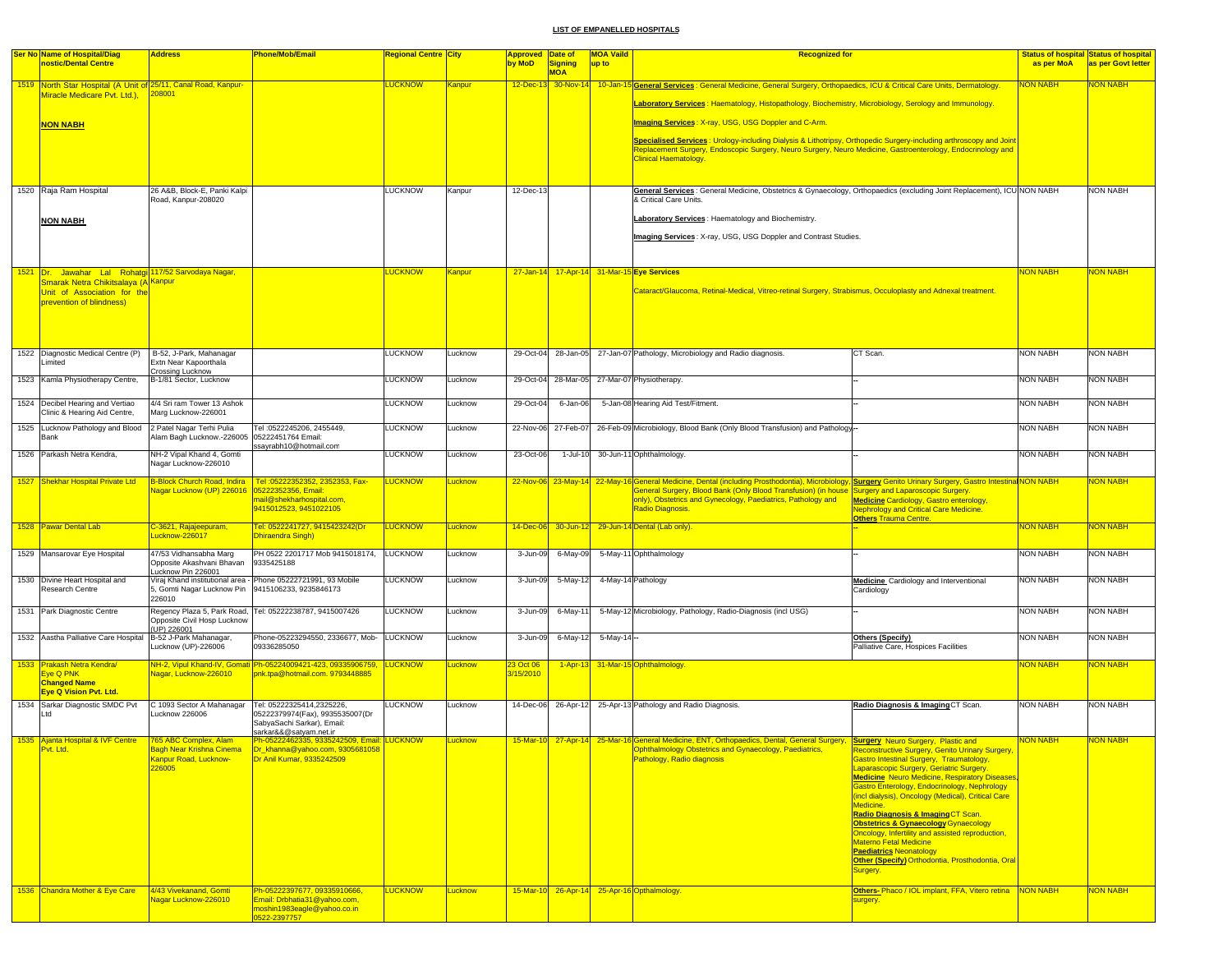|      | Ser No Name of Hospital/Diag                                                         | <b>Address</b>                              | <b>Phone/Mob/Email</b>                                                                          | <b>Regional Centre City</b> |                | Approved Date of |                | <b>MOA Vaild</b>       | <b>Recognized for</b>                                                                                                             |                                                                                                                                   |                 | <b>Status of hospital Status of hospital</b> |
|------|--------------------------------------------------------------------------------------|---------------------------------------------|-------------------------------------------------------------------------------------------------|-----------------------------|----------------|------------------|----------------|------------------------|-----------------------------------------------------------------------------------------------------------------------------------|-----------------------------------------------------------------------------------------------------------------------------------|-----------------|----------------------------------------------|
|      | nostic/Dental Centre                                                                 |                                             |                                                                                                 |                             |                | by MoD           | Sianina        | up to                  |                                                                                                                                   |                                                                                                                                   | as per MoA      | as per Govt letter                           |
|      |                                                                                      |                                             |                                                                                                 |                             |                |                  | <b>MOA</b>     |                        |                                                                                                                                   |                                                                                                                                   |                 |                                              |
|      | 1537 RML Mehrotra Pathology Pvt.                                                     |                                             | B-171 Nirala Nagar, Lucknow-Ph-05222788444, Mob-09335913800, LUCKNOW                            |                             | Lucknow        | 15-Mar-10        | $7 - Apr - 12$ |                        | 6-Apr-14 Pathology.                                                                                                               | Pathology - Onco pathology and Transplant                                                                                         | <b>NON NABH</b> | <b>NON NABH</b>                              |
|      | Ltd.                                                                                 | 226020                                      | Email: rmllabs@hotmail.com,                                                                     |                             |                |                  |                |                        |                                                                                                                                   | Pathology                                                                                                                         |                 |                                              |
|      |                                                                                      |                                             | 9450659361                                                                                      |                             |                |                  |                |                        |                                                                                                                                   |                                                                                                                                   |                 |                                              |
|      | 1538 Sethi Dental Clinic & Laboratory Shop No 12 & 4, Modern                         |                                             | Ph-05222334842, 9453436400, Email: LUCKNOW                                                      |                             | Lucknow        | 15-Mar-10        | 20-Apr-12      |                        | 19-Apr-14 Dental (only Lab).                                                                                                      |                                                                                                                                   | <b>NON NABH</b> | <b>NON NABH</b>                              |
|      |                                                                                      | <b>Enclave Appartment Chand</b>             | drhimanshu@gmail.com                                                                            |                             |                |                  |                |                        |                                                                                                                                   |                                                                                                                                   |                 |                                              |
|      |                                                                                      | Ganj Garden, Lucknow                        | 0522-2630666                                                                                    |                             |                |                  |                |                        |                                                                                                                                   |                                                                                                                                   |                 |                                              |
|      | 1539 KGMC                                                                            | Lucknow                                     |                                                                                                 | <b>LUCKNOW</b>              | Lucknow        | 6-Aug-03         |                |                        | General Purpose                                                                                                                   |                                                                                                                                   | <b>NON NABH</b> | <b>NON NABH</b>                              |
|      |                                                                                      |                                             |                                                                                                 |                             |                |                  |                |                        |                                                                                                                                   |                                                                                                                                   |                 |                                              |
|      | 1540 Hi-Tech Dental Ceramic                                                          |                                             | 1001/42 Shalimar Garden Sec PH 9839826780, 98398-26720                                          | <b>LUCKNOW</b>              | Lucknow        | $3 - Jun-09$     | 1-Jul-11       |                        | 30-Jun-11 Dental (only Dental Lab)                                                                                                |                                                                                                                                   | <b>NON NABH</b> | <b>NON NABH</b>                              |
|      |                                                                                      | 08 Indira Nagar Lucknow Pin                 |                                                                                                 |                             |                |                  |                |                        |                                                                                                                                   |                                                                                                                                   |                 |                                              |
|      | 1541 Javitri Hospital                                                                | Talibagh, Lucknow                           |                                                                                                 | <b>LUCKNOW</b>              | Lucknow        | 6-Aug-03         |                | 12-Mar-13 11-Mar-15 -- |                                                                                                                                   | Obs & Gynae treatment, USG & X-Ray                                                                                                | <b>NON NABH</b> | <mark>NON NABH</mark>                        |
|      |                                                                                      |                                             |                                                                                                 |                             |                |                  |                |                        |                                                                                                                                   |                                                                                                                                   |                 |                                              |
|      | 1542 Sarkar Medical Diagnostic                                                       | B-307 Sector, B Mahanagar, Ph-05222325414   |                                                                                                 | <b>LUCKNOW</b>              | Lucknow        | 15-Mar-10        |                |                        |                                                                                                                                   |                                                                                                                                   |                 | NON NABH                                     |
|      | Centre Pvt. Ltd.                                                                     | Lucknow-226006                              |                                                                                                 |                             |                |                  |                |                        | 25-Apr-13 24-Apr-15 Radio diagnosis                                                                                               | Radio Diagnosis & Imaging – CT Scan and MRI <mark>NON NABH .</mark><br><b>Others (Specify) - Ultra Sound &amp; Colour Doppler</b> |                 |                                              |
|      |                                                                                      |                                             |                                                                                                 |                             |                |                  |                |                        |                                                                                                                                   | <b>Sludian</b>                                                                                                                    |                 |                                              |
|      |                                                                                      |                                             |                                                                                                 |                             |                |                  |                |                        |                                                                                                                                   |                                                                                                                                   |                 |                                              |
|      |                                                                                      |                                             |                                                                                                 |                             |                |                  |                |                        |                                                                                                                                   |                                                                                                                                   |                 |                                              |
|      | 1543 Lucknow Eye Hospital (A Unit of 82/40 Guru Govind Singh                         |                                             |                                                                                                 | <b>LUCKNOW</b>              | Lucknow        | $2$ -Jun-14      | 17-Nov-14      |                        | 2-Jul-16 Cataract/Glaucoma, Retinal-Medical-Vitreo-retinal Surgery, Strabismus, Occulopasty & Adnexa & other specialised NON NABH |                                                                                                                                   |                 | <b>NON NABH</b>                              |
|      | Perfect Vision Clinic Pvt Ltd)                                                       | Marg, Lalkuan, Lucknow                      |                                                                                                 |                             |                |                  |                |                        | treatment.                                                                                                                        |                                                                                                                                   |                 |                                              |
|      | 1544 Verman Nursing & Maternity                                                      | Sadar Road Mathura (UP) -                   | Tel: 05652407891, Email:                                                                        | <b>LUCKNOW</b>              | Mathura        | 14-Dec-06        | 1-Jul-10       |                        | 30-Jun-11 Orthopedics, General Surgery and Obstetrics & Gynecology.                                                               |                                                                                                                                   | <b>NON NABH</b> | <b>NON NABH</b>                              |
|      | lome                                                                                 | 281001                                      | drverman@yahoo.com, 9837072520                                                                  |                             |                |                  |                |                        |                                                                                                                                   |                                                                                                                                   |                 |                                              |
|      | 1545 Kulshreshta Eye Centre and                                                      |                                             | 1980 Dampier Park, Mathura - Tel : 0565-2502312, 2403862, Email:                                | <b>LUCKNOW</b>              | Mathura        | 14-Dec-0         |                |                        |                                                                                                                                   |                                                                                                                                   | <b>NON NABH</b> | NON NABH                                     |
|      | aser Services                                                                        | 281 001                                     | nukeshnidhi@indiatimes.com                                                                      |                             |                |                  |                |                        | 16-Sep-14 15-Sep-16 Ophthalmology.                                                                                                |                                                                                                                                   |                 |                                              |
|      |                                                                                      |                                             |                                                                                                 |                             |                |                  |                |                        |                                                                                                                                   |                                                                                                                                   |                 |                                              |
|      | 1546 Pankaj Scanning and Pathology 146/305 Deeg Gate Daresi                          |                                             | Tel: 05652502440.                                                                               | <b>LUCKNOW</b>              | Mathura        | $16$ -May-07     |                |                        | 1-Apr-10 31-Mar-11 Pathology, Radio Diagnosis (Incl USG).                                                                         | Radio Diagnosis & Imaging CT Scan.                                                                                                | <b>NON NABH</b> | <b>NON NABH</b>                              |
|      | Research Centre Pvt Ltd                                                              | Road Mathura                                | drpmahinderu@rediff mail.com                                                                    |                             |                |                  |                |                        |                                                                                                                                   | Pathology Onco Pathology                                                                                                          |                 |                                              |
|      | 1547 Mathura CT Scan & Diagnostic Mathura, Goverdhan Road                            |                                             | Tel: 05652424800, 9837230303(Dr                                                                 | <b>LUCKNOW</b>              | Mathura        | 5/16/2007,       |                |                        | 15-May-10 14-May-12 Pathology, Radio Diagnosis(Incl USG).                                                                         | Radio Diagnosis & Imaging CT Scan, Others                                                                                         | <b>NON NABH</b> | <b>NON NABH</b>                              |
|      | Centre                                                                               | Krishna Nagar Mathura (UP)                  | Sudhir Kumar)                                                                                   |                             |                | 15 Mar 10        |                |                        |                                                                                                                                   | (Specify) EEG.                                                                                                                    |                 |                                              |
|      |                                                                                      |                                             |                                                                                                 |                             |                |                  |                |                        |                                                                                                                                   | Addendum: Other (Specify) - ECHO.                                                                                                 |                 |                                              |
|      | 1548 Dr Gopal Eye Laser & Phaco                                                      | Radha Kunj Bharatpur Gate                   | Ph - 05652404871, 05652406673,                                                                  | <b>LUCKNOW</b>              | <b>Mathura</b> | 22-Dec-08        |                |                        | 25-Sep-14 24-Sep-16 Ophthalmology                                                                                                 |                                                                                                                                   | <b>VON NABH</b> | <b>VON NABH</b>                              |
|      | entre                                                                                | Mathura - 281001                            | 9837686032,                                                                                     |                             |                |                  |                |                        |                                                                                                                                   |                                                                                                                                   |                 |                                              |
|      |                                                                                      |                                             |                                                                                                 | <b>LUCKNOW</b>              |                |                  |                |                        |                                                                                                                                   |                                                                                                                                   | <b>NON NABH</b> |                                              |
|      | 1549 Shanker Institute of Cancer, Dr 140 Masani by pass Rd<br>Sheela Sharma Memorial | Mathura-281003                              | Ph-05652530270, 09412238817                                                                     |                             | Mathura        | 15-Mar-10        |                |                        |                                                                                                                                   | Others (Specify) Palliative Radiotherapy                                                                                          |                 | <b>NON NABH</b>                              |
|      | Charitable Tust Hospita                                                              |                                             |                                                                                                 |                             |                |                  |                |                        |                                                                                                                                   |                                                                                                                                   |                 |                                              |
| 1550 |                                                                                      |                                             | Jaswant Rai Speciality Hospital  Opposite Sports Stadium civil  Dr Rajeev Agarwal, Tele : 0121- | <b>LUCKNOW</b>              | <b>Meerut</b>  | 8/6/2003         | $6$ -Jun-12    |                        | 5-Jun-14 General Purpose & Specilised                                                                                             | <b>SURGERY: Cardio Thoracic Surgery, Vascular</b>                                                                                 | NON NABH        | <mark>NON NABH</mark>                        |
|      |                                                                                      | ines, Meerut Pin 250001                     | 2663888, 2663887                                                                                |                             |                | 31 Aug 10        |                |                        |                                                                                                                                   | Surgery, <mark>MEDICINE</mark> Cardiology (consultation and                                                                       |                 |                                              |
|      |                                                                                      |                                             |                                                                                                 |                             |                |                  |                |                        |                                                                                                                                   | diagnostics), Interventional Cardiology                                                                                           |                 |                                              |
|      |                                                                                      |                                             |                                                                                                 |                             |                |                  |                |                        |                                                                                                                                   |                                                                                                                                   |                 |                                              |
|      |                                                                                      |                                             |                                                                                                 |                             |                | 3-Mar-05         |                |                        |                                                                                                                                   |                                                                                                                                   |                 |                                              |
| 1551 | Jain Medical Center & Jain Eye 166, Civil Lines, Meerut                              |                                             | Dr Ashish Jain, Tele: 0121-2664755,<br>2664369                                                  | <b>LUCKNOW</b>              | <b>Meerut</b>  |                  |                |                        | 12-Jun-14 15-May-16 Ophthalmology                                                                                                 |                                                                                                                                   | <b>NON NABH</b> | NON NABH                                     |
|      | lospital & Laser Center                                                              |                                             |                                                                                                 |                             |                |                  |                |                        |                                                                                                                                   |                                                                                                                                   |                 |                                              |
|      | 1552 Health Care Imaging Centre                                                      | 43, Shivaji Road, Opp                       | Dr OP Gupta, Tele: 0121-2648870,                                                                | <b>LUCKNOW</b>              | Meerut         | 3-Mar-05         | 10-Jun-11      |                        | 9-Jun-12 Radiadiagnosis.                                                                                                          | Radiodiagnosis/Imaging-CT scan.                                                                                                   | <b>NON NABH</b> | <b>NON NABH</b>                              |
|      |                                                                                      | Shankar Ashrfam, Meerut-                    | 2645131                                                                                         |                             |                |                  |                |                        |                                                                                                                                   |                                                                                                                                   |                 |                                              |
|      |                                                                                      | 250002                                      |                                                                                                 |                             |                |                  |                |                        |                                                                                                                                   |                                                                                                                                   |                 |                                              |
|      | 1553 NMC - SKY Imaging & Diag                                                        | Garh Road, Meerut-250002                    | Mr Aditya Gaur, Tele: 0121-2766541,                                                             | LUCKNOW                     | <b>Meerut</b>  | $3-Mar-0$        | $4$ -Jun-12    |                        | 3-Jun-14 Radio Diagnosis (incl X ray, USG, Color Doppler, Mammography) Radiodiagnosis/Imaging- CT Scan & MRI.                     |                                                                                                                                   | <b>NON NABH</b> | <mark>NON NABH</mark>                        |
|      | centre LLRM Medical College 8                                                        |                                             | 4017200                                                                                         |                             |                |                  |                |                        |                                                                                                                                   |                                                                                                                                   |                 |                                              |
|      |                                                                                      |                                             | Dr Vinit Nanda, Tele: 0121-261719.                                                              | <b>LUCKNOW</b>              |                | 3-Mar-05         |                |                        |                                                                                                                                   |                                                                                                                                   | <b>NON NABH</b> | <b>NON NABH</b>                              |
|      | 1554 Meerut Scan Centre Pvt Ltd                                                      | Near Eve's Chowk, EK road<br>Meerut         | 2660497                                                                                         |                             | Meerut         |                  | 7-Jun-11       |                        | 6-Jun-12 Radiadiagnosis                                                                                                           | Radiodiagnosis/Imaging-CT scan.                                                                                                   |                 |                                              |
|      | 1555 Metro Hosp & Heart Institute                                                    | 47/GS Boundry Road, Lal                     | Dr Sanjeev Saxena, Tele : 0121-                                                                 | <b>LUCKNOW</b>              | <b>Meerut</b>  | 13-May-05        |                | 16-Jun-14 11-May-16 -- |                                                                                                                                   | <b>Surgery. Cardio Thoracic Surgery. Medicine</b>                                                                                 | <b>NON NABH</b> | <mark>NON NABH</mark>                        |
|      |                                                                                      | Kurti Meerut                                | 2665033/41/42/44                                                                                |                             |                |                  |                |                        |                                                                                                                                   | Cardiology, Respiratory Diseases, Interventional                                                                                  |                 |                                              |
|      |                                                                                      |                                             |                                                                                                 |                             |                |                  |                |                        |                                                                                                                                   | Cardiology. Medicine Cardiology (non invasive)                                                                                    |                 |                                              |
|      |                                                                                      |                                             |                                                                                                 |                             |                |                  |                |                        |                                                                                                                                   |                                                                                                                                   |                 |                                              |
|      | 1556 Lok Priya Nursing Home,                                                         | A-5, Smarat Place, Garh                     | Dr Vijay Bhola, Tele: 0121-                                                                     | <b>LUCKNOW</b>              | <b>Meerut</b>  | 5/16/2007.       | $14$ -Jul-14   |                        | 13-Jul-16 General Purpose Hospitals: General Medicine, General Surgery, Obstetrics & Gynaecology, Paediatrics, ICU and NON NABH   |                                                                                                                                   |                 | <b>NON NABH</b>                              |
|      |                                                                                      | Road, Meerut-250001                         | 2760040/2761710                                                                                 |                             |                | 2 Jun 14         |                |                        | Critical Care Units, ENT, Ophthalmology (Eye Care) (Cataract / Glaucoma, retinal & Vitreo retinal surgery excluding               |                                                                                                                                   |                 |                                              |
|      | Lokpriya Hospital                                                                    |                                             |                                                                                                 |                             |                |                  |                |                        | corneal transplant, strabismus, occuloplasty and adnexa and other specialized surgeries).                                         |                                                                                                                                   |                 |                                              |
|      |                                                                                      |                                             |                                                                                                 |                             |                |                  |                |                        | Specialised Services: Orthopedic Surgery (Including Joint Replacement and Arthroscopic surgeries), Urology                        |                                                                                                                                   |                 |                                              |
|      |                                                                                      |                                             |                                                                                                 |                             |                |                  |                |                        | (lithotripsy, dialysis & other Surgeries excluding renal transplant), Gastroenterology & GI Surgery (Excluding liver              |                                                                                                                                   |                 |                                              |
|      |                                                                                      |                                             |                                                                                                 |                             |                |                  |                |                        | transplantation), Plastic Surgery including burns, Pediatrics & Pediatric Surgery, Neurology & Neurosurgery,                      |                                                                                                                                   |                 |                                              |
|      |                                                                                      |                                             |                                                                                                 |                             |                |                  |                |                        | Dermatology, Maxillofacial trauma & surgery, Oncology (Medical Chemotherapy), Endoscopy surgeries,                                |                                                                                                                                   |                 |                                              |
|      |                                                                                      |                                             |                                                                                                 |                             |                |                  |                |                        | Laparoscopic Surgeries, Nephrology.                                                                                               |                                                                                                                                   |                 |                                              |
|      |                                                                                      |                                             |                                                                                                 |                             |                |                  |                |                        | <b>Diagnostic Facilities: Laboratory Services (Clinical Pathology, Microbiology &amp; Biochemistry),</b>                          |                                                                                                                                   |                 |                                              |
|      |                                                                                      |                                             |                                                                                                 |                             |                |                  |                |                        | Imaging Services :- ECG, TMT, CT Scan, MRI, USG, ECHO, OPG, Colour Doppler, X-Ray (Digital), Endoscopy /                          |                                                                                                                                   |                 |                                              |
|      |                                                                                      |                                             |                                                                                                 |                             |                |                  |                |                        | Bronchoscope / Colonoscopy, CT Angiography, Mammography, Bone Densitometry.                                                       |                                                                                                                                   |                 |                                              |
|      |                                                                                      |                                             |                                                                                                 |                             |                |                  |                |                        | Already empanelled as Non NABH:- General Medicine, General Surgery.                                                               |                                                                                                                                   |                 |                                              |
|      |                                                                                      |                                             |                                                                                                 |                             |                |                  |                |                        |                                                                                                                                   |                                                                                                                                   |                 |                                              |
|      | 1557 Seth Diagnostic Centre,                                                         | Opp NAS College EK Road,                    | Dr Kapil Seth, Tele: 0121-2640459.                                                              | <b>LUCKNOW</b>              | Meerut         | 16-May-07        | 18-Jun-11      |                        | 17-Jun-12 Pathology.                                                                                                              | Pathology Onco Pathology, AIDS & Virology.                                                                                        | <b>NON NABH</b> | <b>NON NABH</b>                              |
|      |                                                                                      | Meerut 250002.                              | 2645039                                                                                         |                             |                |                  |                |                        |                                                                                                                                   |                                                                                                                                   |                 |                                              |
|      |                                                                                      |                                             |                                                                                                 |                             |                |                  |                |                        |                                                                                                                                   |                                                                                                                                   |                 |                                              |
|      | 1558 Archana Pathology Centre                                                        |                                             | 194/15, Delhi Road, Opposite Dr Ratika Varma, Tele : 0121-                                      | LUCKNOW                     | <b>Meerut</b>  | 16-May-07        |                |                        | 30-Jun-14 17-Jun-16 Microbiology, Pathology                                                                                       | Pathology. Onco Pathology, AIDS & Virology.                                                                                       | <b>NON NABH</b> | NON NABH                                     |
|      |                                                                                      | Roadways Bus Stand, Meerut 2661719, 2660497 |                                                                                                 |                             |                |                  |                |                        |                                                                                                                                   |                                                                                                                                   |                 |                                              |
|      |                                                                                      | Cantt (UP) - 250001.                        |                                                                                                 |                             |                |                  |                |                        |                                                                                                                                   |                                                                                                                                   |                 |                                              |
|      |                                                                                      |                                             |                                                                                                 |                             |                |                  |                |                        |                                                                                                                                   |                                                                                                                                   |                 |                                              |
|      | 1559 Ajay Dental Clinic and Speciality 19-20, K.P.Complex, Delhi                     |                                             | Dr Ajay Gupta, Tele: 0121-2520222, LUCKNOW<br>2664369                                           |                             | <b>Meerut</b>  | $3-Mar-0$        | $7 - Apr-14$   | 6-Apr-16 Dental.       |                                                                                                                                   |                                                                                                                                   | <b>NON NABH</b> | <b>NON NABH</b>                              |
|      | <b>Center</b> .                                                                      | Road, Meerut-250002                         |                                                                                                 |                             |                |                  |                |                        |                                                                                                                                   |                                                                                                                                   |                 |                                              |
| 1560 | Jawahar Eye & ENT & Laser                                                            |                                             | 194/15 Delhi Road, Opposite Dr Umang Varna, Tele : 0121-                                        | <b>LUCKNOW</b>              | <b>Meerut</b>  | 16-May-07        |                |                        | 30-Apr-14 29-Apr-16 ENT, Ophthalmology.                                                                                           |                                                                                                                                   | <b>VON NABH</b> | NON NABH                                     |
|      | Centre.                                                                              | Roadways Bus Stand, Meerut 2661719/2660497  |                                                                                                 |                             |                |                  |                |                        |                                                                                                                                   |                                                                                                                                   |                 |                                              |
|      |                                                                                      | 250001                                      |                                                                                                 |                             |                |                  |                |                        |                                                                                                                                   |                                                                                                                                   |                 |                                              |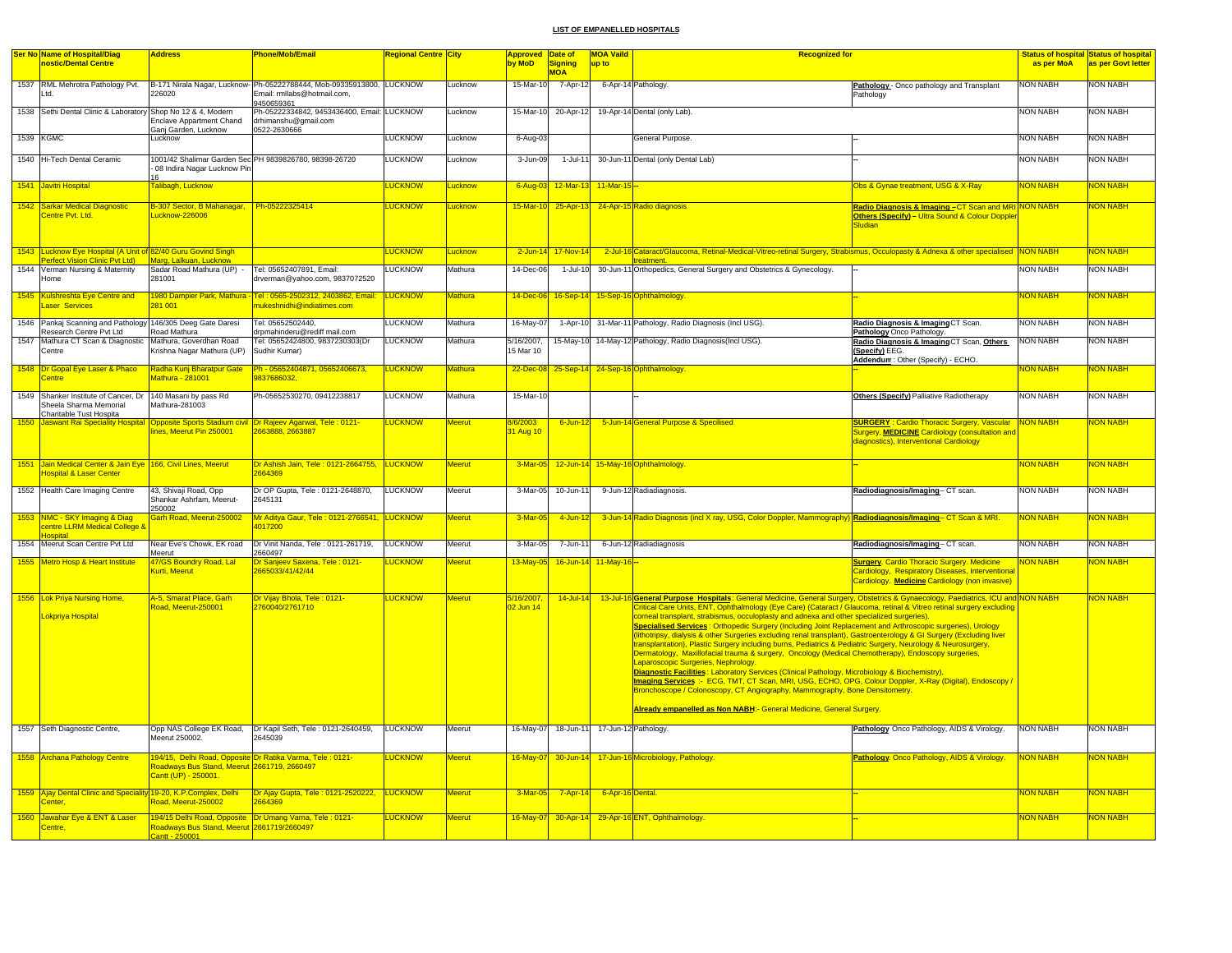| <b>Ser No Name of Hospital/Diag</b>                                                                                                            | <b>Address</b>                                                                                                                                              | <b>Phone/Mob/Email</b>                                                                                                 | Regional Centre City |               | <b>Approved Date of</b> |                              | <b>MOA Vaild</b> | <b>Recognized for</b>                                                                                                                                                                                                                                                                                                                                                                                                                                                                                                                                                                                                                                                                                                                                                                                                                                                                                                                                                                                                                                         |                                                                                                                                                                                                                                                                 |                 | <b>Status of hospital Status of hospital</b> |
|------------------------------------------------------------------------------------------------------------------------------------------------|-------------------------------------------------------------------------------------------------------------------------------------------------------------|------------------------------------------------------------------------------------------------------------------------|----------------------|---------------|-------------------------|------------------------------|------------------|---------------------------------------------------------------------------------------------------------------------------------------------------------------------------------------------------------------------------------------------------------------------------------------------------------------------------------------------------------------------------------------------------------------------------------------------------------------------------------------------------------------------------------------------------------------------------------------------------------------------------------------------------------------------------------------------------------------------------------------------------------------------------------------------------------------------------------------------------------------------------------------------------------------------------------------------------------------------------------------------------------------------------------------------------------------|-----------------------------------------------------------------------------------------------------------------------------------------------------------------------------------------------------------------------------------------------------------------|-----------------|----------------------------------------------|
| nostic/Dental Centre                                                                                                                           |                                                                                                                                                             |                                                                                                                        |                      |               | by MoD                  | <b>Signing</b><br><b>MOA</b> | up to            |                                                                                                                                                                                                                                                                                                                                                                                                                                                                                                                                                                                                                                                                                                                                                                                                                                                                                                                                                                                                                                                               |                                                                                                                                                                                                                                                                 | as per MoA      | as per Govt letter                           |
| 1561 KMC Hospital & Research<br>Centre (A Unit of Kamna<br>Medical Centre Pvt. Ltd.),                                                          | 187, Baghpat Road, Meerut<br>Pin 250002.                                                                                                                    | Dr Sunil Gupta, PH 0121 4002111,<br>4002114, Mob-9837049311.                                                           | <b>LUCKNOW</b>       | <b>Meerut</b> | 6/3/2009,<br>20 Jun 14  |                              |                  | 12-Jul-14 30-May-16 General Medicine, ENT, Orthopaedics, Microbiology, General<br>Surgery, Blood Bank (only Blood Transfusion), Obstetrics and<br>Gynaecology, Paediatrics, Dermatology and Pathology<br><b>Specialised Services :- Cardiothoracic Surgery, Cardiology</b><br><b>Consultation and Diagnostics) and Interventional Cardiology</b>                                                                                                                                                                                                                                                                                                                                                                                                                                                                                                                                                                                                                                                                                                              | <b>Surgery Neuro-Surgery, Genito-Urinary,</b><br><b>Traumatology, Spinal Surgery and Laparoscopic</b><br>Surgery. Medicine<br>Gastro-enterology and Nephrology. Pathology<br><b>Transfusion Medicine.Others (Specify)</b><br><b>Physiotherapy and Dialysis.</b> | NON NABH        | <b>NON NABH</b>                              |
| 1562 Mimhans Hospital                                                                                                                          | 281, 283 Sector-1 Mangal<br>Pandey Nagar, Meerut-<br>250004                                                                                                 | Dr Arun Sharma, Ph-0121-2767634, LUCKNOW<br>Mob-9927005678                                                             |                      | <b>Meerut</b> |                         | 3-Jun-09 18-Jun-14           | 9-Jun-16 --      |                                                                                                                                                                                                                                                                                                                                                                                                                                                                                                                                                                                                                                                                                                                                                                                                                                                                                                                                                                                                                                                               | <b>Surgery Neuro-Surgery and Spinal Surgery.</b><br><b>Medicine Neuro-Medicine. Others (Specify)</b><br>Physiotherapy and Occupational Therapy, Neuro<br>Psychology.                                                                                            | <b>NON NABH</b> | <mark>NON NABH</mark>                        |
| 1563 Dr. M Prakash Hospital &<br><b>Medical Research Centre (A</b><br><b>Unit of Prakash Sunrise</b><br>Healthcare Limited)<br><b>NON NABH</b> | <b>Begum Bridge Road, Mission</b><br>Compound Meerut - 250001<br><b>Mission Compound, Begum</b><br><b>Bridge Road, Meerut City,</b><br>Uttar Pradesh-250001 |                                                                                                                        | <b>LUCKNOW</b>       | <b>Meerut</b> | 5/16/2007<br>27 Jan 14  |                              |                  | 19-Mar-14 10-Mar-16 General Medicine, General Surgery.<br><b>General Services</b><br>General Medicine, General Surgery, OBS & Gynae, Paediatrics, ENT, Eye<br><b>Specialized Services</b><br>Gastroenterology and GI Surgery, Endoscopy/Laparoscopy, Orthopedics, Urology, Nephrology, Dialysis, Neurology,<br>Neurosurgery.<br><b>Diagnostic Services</b><br>CT Scan, Ultrasound, X-ray, Colour Doppler, TMT, Pathology.                                                                                                                                                                                                                                                                                                                                                                                                                                                                                                                                                                                                                                     |                                                                                                                                                                                                                                                                 | <b>NON NABH</b> | <b>NON NABH</b>                              |
| 1564 CS Subharti Hospital and<br>College                                                                                                       | Subharati Puram, NH 58<br>Bypass Road, Meerut-250002 0121-2439067, Email                                                                                    | Tele: 0121-2439056, 2439027, Fax: LUCKNOW<br>subharati@indiatimes.com                                                  |                      | Meerut        | 22-Nov-06               |                              |                  | Dental (including Oral and Facial Surgery, Periodontia and<br>Prosthodontia)                                                                                                                                                                                                                                                                                                                                                                                                                                                                                                                                                                                                                                                                                                                                                                                                                                                                                                                                                                                  |                                                                                                                                                                                                                                                                 | <b>NON NABH</b> | <b>NON NABH</b>                              |
| 1565 Agrawal Eye Hospital,                                                                                                                     | 61 Shivaji Road, Meerut -<br>250001,                                                                                                                        | Dr Shishir Agarwal, Phone No-<br>01212640646, 26506442                                                                 | <b>LUCKNOW</b>       | <b>Meerut</b> |                         |                              |                  | 22-Dec-08 13-May-14 12-May-16 Ophthalmology.                                                                                                                                                                                                                                                                                                                                                                                                                                                                                                                                                                                                                                                                                                                                                                                                                                                                                                                                                                                                                  | Others (Specify) - Vitero-Retinal LASIX                                                                                                                                                                                                                         | <b>NON NABH</b> | NON NABH                                     |
| 1566 Meerut laser and Eye Care<br>Centre Pvt Ltd,                                                                                              | Meerut-250001                                                                                                                                               | Opp N.A.S. College, EK Road Dr Roop, Ph-0121-2648870, 2644131 LUCKNOW                                                  |                      | Meerut        | 22-Dec-08               |                              |                  | 1-Apr-12 31-Mar-14 Ophthalmology.                                                                                                                                                                                                                                                                                                                                                                                                                                                                                                                                                                                                                                                                                                                                                                                                                                                                                                                                                                                                                             |                                                                                                                                                                                                                                                                 | <b>NON NABH</b> | <b>NON NABH</b>                              |
| 1567 Om Imaging & Diagnostic<br>Centre                                                                                                         | Cinema, Meerut-250003                                                                                                                                       | EK Road Adjacent Meghdoot   Dr Himani, Ph-0121-23201389,<br>266427. Mob 09841220170                                    | LUCKNOW              | Meerut        |                         |                              |                  | 3-Jun-09 30-May-12 19-May-14 Radio-Diagnosis (Incl USG).                                                                                                                                                                                                                                                                                                                                                                                                                                                                                                                                                                                                                                                                                                                                                                                                                                                                                                                                                                                                      | Radio-Diagnosis & Imaging CT Scan, MRI.<br>Others (Specify) Mammography, Dexa Scan,<br>OPG, Echo cardio                                                                                                                                                         | <b>NON NABH</b> | <b>NON NABH</b>                              |
| 1568 Drishti Eye Foundation,                                                                                                                   | Ist Floor, Tirupati Complex,<br>Baccha Park, Opp City<br><b>Centre, Meerut-250001</b>                                                                       | Ph-121-2652233, 9837166835                                                                                             | <b>LUCKNOW</b>       | Meerut        | 15-Mar-10               |                              |                  | 24-Jun-14 23-Jun-16 Ophthalmology.                                                                                                                                                                                                                                                                                                                                                                                                                                                                                                                                                                                                                                                                                                                                                                                                                                                                                                                                                                                                                            |                                                                                                                                                                                                                                                                 | <b>NON NABH</b> | <mark>NON NABH</mark>                        |
| 1569 Meerut Kidney Hospital Pvt Ltd   LIC Road Prabhat Nagar,                                                                                  | Meerut-250001                                                                                                                                               | Ph 0121-2672022 Mobile 9319438883 LUCKNOW                                                                              |                      | Meerut        | 15-Mar-10               |                              |                  | 14-Jul-14 30-Apr-16 General Medicine, Microbiology, Ophthalmology, Pathology, RadioSurgery Genito Urinary Surgery Medicine<br>diagnosis                                                                                                                                                                                                                                                                                                                                                                                                                                                                                                                                                                                                                                                                                                                                                                                                                                                                                                                       | Nephrology. Paediatrics Nephrology. Others<br><b>Uro Surgery, Kidney transplantation</b>                                                                                                                                                                        | <b>NON NABH</b> | <mark>NON NABH</mark>                        |
| 1570 Dayanand Nursing Home,                                                                                                                    | 47/L-4 Jawahar Quarters,<br>Begum Bridge, Meerut-<br>250002                                                                                                 | Phone-0121-2654500, 3138588                                                                                            | <b>LUCKNOW</b>       | Meerut        |                         |                              |                  | 31-Aug-10 30-May-12 29-May-14 General Medicine, Orthopaedics, General Surgery, Obstetrics and <b>SURGERY:</b> Traumatology, Laparoscopic<br>Gynaecology, Pathology, Radio diagnosis, Emergency Services, Surgery. Others: X- Ray, Ultrasound<br>Anaesthesia                                                                                                                                                                                                                                                                                                                                                                                                                                                                                                                                                                                                                                                                                                                                                                                                   |                                                                                                                                                                                                                                                                 | <b>NON NABH</b> | <b>NON NABH</b>                              |
| 1571 Hope Speciality Hospital                                                                                                                  | Opposite Tyagi Hospital,<br>Meerut-250003                                                                                                                   | 200, Western Kutchery Road, Dr Rahul Nehra, Ph 0121-2662600,<br>Mob 9837052678,                                        | LUCKNOW              | <b>Meerut</b> |                         |                              |                  | 31-Aug-10 18-Jun-14 30-Apr-16 General Medicine, ENT, Orthopaedics, Microbiology, General<br>Surgery, Obstetrics and Gynaecology, Paediatrics, Pathology,<br>Radio diagnosis, Emergency Services, Anaesthesia                                                                                                                                                                                                                                                                                                                                                                                                                                                                                                                                                                                                                                                                                                                                                                                                                                                  | <b>SURGERY: Neuro Surgery, Joint Replacement NON NABH</b><br>Surgery, Spinal Surgery,<br><b>RADIO DIAGNOSIS &amp; IMAGING: CT Scan,</b><br><b>PAEDIATRICS: Neonatology, PATHOLOGY:</b><br>Onco pathology, AIDS & Virology                                       |                 | <mark>NON NABH</mark>                        |
| 1572 Yashlok Hospital and Nursing<br>Home Pvt Ltd                                                                                              | City-250002                                                                                                                                                 | Shivaji Marg EK Road, Meerut Ph 0212-26425615, Mob 9837007840 LUCKNOW                                                  |                      | Meerut        |                         |                              |                  | 31-Aug-10 24-Jun-14 30-May-16 General Surgery, Obstetrics and Gynaecology, Paediatrics,<br><b>Emergency Services, Anaesthesia</b>                                                                                                                                                                                                                                                                                                                                                                                                                                                                                                                                                                                                                                                                                                                                                                                                                                                                                                                             | <b>SURGERY: Genito Urinary, Laparoscopic</b><br>Surgery,<br><b>OTHERS: Urology, Lithotripsy</b>                                                                                                                                                                 | <b>NON NABH</b> | NON NABH                                     |
| 1573 CFS Netralaya Pvt Ltd,<br><b>QCI</b>                                                                                                      | Road, Meerut-250001,                                                                                                                                        | Roop Netralaya Building, Tele No: 0121-2641531, E.mail: LUCKNOW<br>Opp NAS College, E.K. infomeerut@centreforsight.net |                      | <b>Meerut</b> |                         |                              |                  | 14-Jan-13 29-Sep-13 29-Sep-14 General Services Ophthalmology (Refraction, Contact lens, Cataract Surgeries with IOL Implantation) NON NABH<br>Specialized Services Cataract/Glaucoma, Retinal-Medical-Vitreo-Retinal Surgery, Strabismus<br>Occuloplasty & Adenexa & other Specialized treatment.                                                                                                                                                                                                                                                                                                                                                                                                                                                                                                                                                                                                                                                                                                                                                             |                                                                                                                                                                                                                                                                 |                 | <b>NON NABH</b>                              |
| 1574 Jindal Rehabilitation and 8 New Mohanpuri, Meerut<br><b>Dental Centre</b><br><b>CGHS</b>                                                  |                                                                                                                                                             |                                                                                                                        | <b>LUCKNOW</b>       | <b>Meerut</b> |                         | 27-Aug-13 29-Oct-13          |                  | 20-Jul-14 Dental Clinic.                                                                                                                                                                                                                                                                                                                                                                                                                                                                                                                                                                                                                                                                                                                                                                                                                                                                                                                                                                                                                                      |                                                                                                                                                                                                                                                                 | <b>NON NABH</b> | <b>NON NABH</b>                              |
| 1575 Anand Hospital<br><b>NON NABH</b>                                                                                                         | A-1, Darmodar Colony<br>Garh Road, Meerut-250004                                                                                                            |                                                                                                                        | <b>LUCKNOW</b>       | <b>Meerut</b> | 27-Aug-13               | 5-Oct-13                     |                  | 4-Oct-15 General Services : General Medicine, General Surgery, Obstetrics and Gynaecology, Paediatrics,<br>Orthopaedics, ICU & Critical Care Units, ENT, Ophthalmology, Dermatology, Dental and Blood Bank.<br>Laboratory Services: Clinical Pathology, Haematology, Biochemistry and Microbiology.<br>Imaging Services: USG, Colour Doppler, ECHO and CT Scan.<br><b>Specialized Services: Cardio Thoracic Surgery, Cardiology (consultation and diagnostics), Interventional</b><br>Cardiology, Genito Urinary Surgery, Urology-including Dialysis & Lithotripsy, Renal transplant, Orthopaedic<br>Surgery-including arthroscopy and Joint Replacement Surgery, Gynaecological Oncology, Neuro Surgery,<br>Gastro Intestinal Surgery, Plastic and Reconstructive Surgery, Vascular Surgery, Paediatirc Surgery,<br>Surgical Oncology, Traumatology, Prosthetic Surgery, Endoscopic Surgery, Neuro Medicine,<br>Gastroenterology, Endocrinology, Respiratory Diseases, Critical Care Medicine, Medical Oncology, Medical<br><b>Genetics and Neonatology.</b> |                                                                                                                                                                                                                                                                 | <b>NON NABH</b> | <b>NON NABH</b>                              |
| 1576 Dhanyantri Jeeyan Rekha 1-Saket<br>.imited<br><b>NON NABH</b>                                                                             | (Near-GOL<br>Market),<br>Meerut (UP)-<br>250003                                                                                                             |                                                                                                                        | <b>LUCKNOW</b>       | <b>Meerut</b> |                         |                              |                  | 27-Jan-14 10-Apr-14 31-May-16 Cardiology & Cardiothoracic Surgery, Gastro Surgical & Medical, Orthopedic.                                                                                                                                                                                                                                                                                                                                                                                                                                                                                                                                                                                                                                                                                                                                                                                                                                                                                                                                                     |                                                                                                                                                                                                                                                                 | <b>NON NABH</b> | <b>NON NABH</b>                              |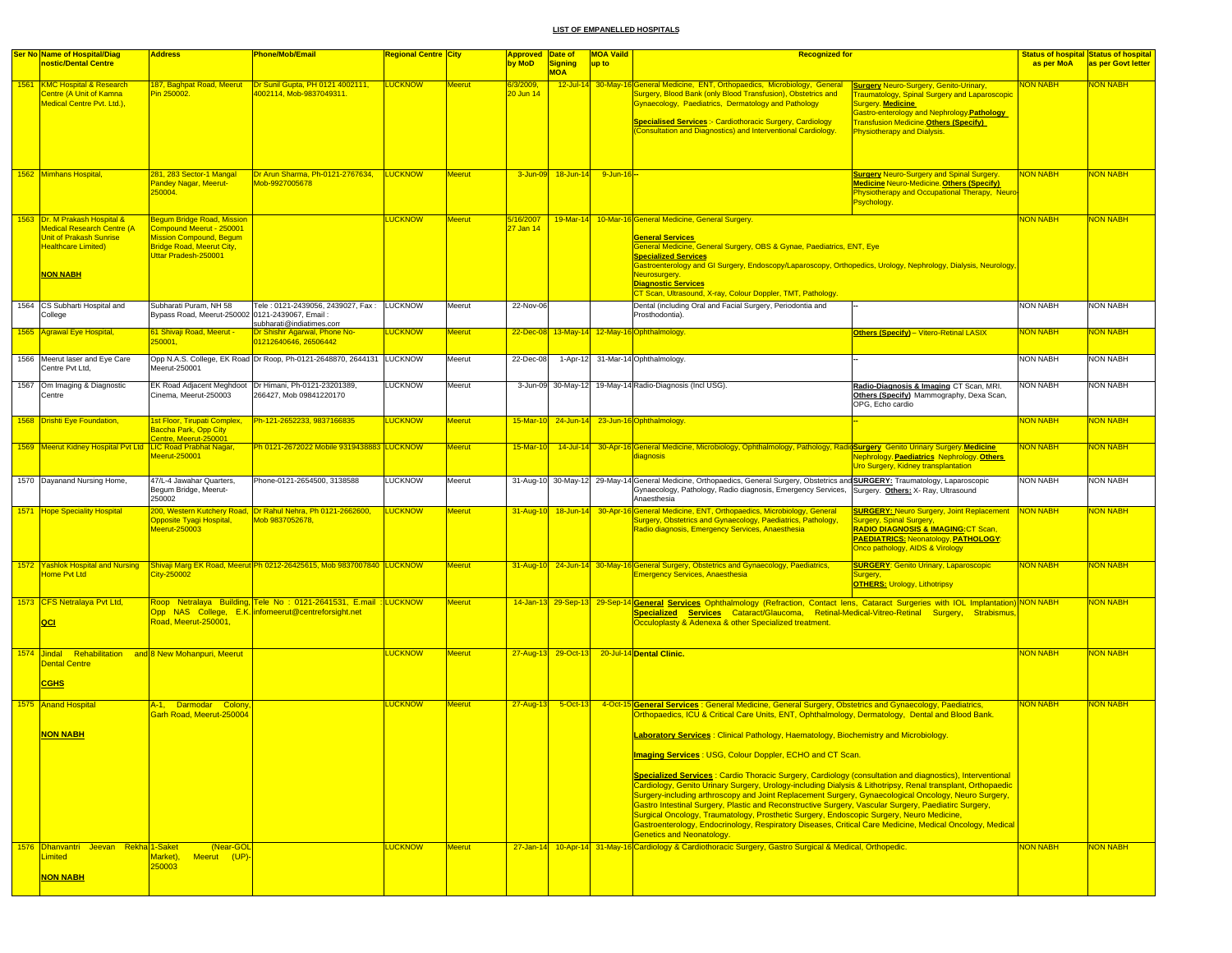| <b>Ser No Name of Hospital/Diag</b><br>nostic/Dental Centre                                                                    | <b>Address</b>                                       | Phone/Mob/Email                                                                                                                              | <mark>Regional Centre City</mark> |                  | Approved Date of<br>by MoD                        | Signing                   | <b>MOA Vaild</b><br>up to | <b>Recognized for</b>                                                                                                                                                                                                                                                                                                                                                                                                                                                                                                                                                                                                                                                                                                                                                                                                                                                                                                                                                                          |                                                                                                                                                                                                                                                                                                                                                                                                                                                                                                                                                                                                      | as per MoA      | <b>Status of hospital Status of hospital</b><br>as per Govt letter |
|--------------------------------------------------------------------------------------------------------------------------------|------------------------------------------------------|----------------------------------------------------------------------------------------------------------------------------------------------|-----------------------------------|------------------|---------------------------------------------------|---------------------------|---------------------------|------------------------------------------------------------------------------------------------------------------------------------------------------------------------------------------------------------------------------------------------------------------------------------------------------------------------------------------------------------------------------------------------------------------------------------------------------------------------------------------------------------------------------------------------------------------------------------------------------------------------------------------------------------------------------------------------------------------------------------------------------------------------------------------------------------------------------------------------------------------------------------------------------------------------------------------------------------------------------------------------|------------------------------------------------------------------------------------------------------------------------------------------------------------------------------------------------------------------------------------------------------------------------------------------------------------------------------------------------------------------------------------------------------------------------------------------------------------------------------------------------------------------------------------------------------------------------------------------------------|-----------------|--------------------------------------------------------------------|
| 1577 Vivekanand Hosp & Research   Kanth Road Near MDA Office   Dr PL Gupta9319321162<br>entre                                  | Muradabad - 244001                                   | <mark>Tele : 0591-2450679 /2450681/ Fax -</mark><br>2450003<br>Email : vnhremet@nde.vsnl.net.ir                                              | <b>LUCKNOW</b>                    | <b>Muradabad</b> | 23-Oct-06                                         | <b>MOA</b><br>$5$ -Dec-12 |                           | 4-Dec-14 General Medicine, Orthopedics, Microbiology, General Surgery, Surgery Genito Urinary Surgery. Medicine<br>Paediatrics, Pathology and Radio Diagnosis including USG.                                                                                                                                                                                                                                                                                                                                                                                                                                                                                                                                                                                                                                                                                                                                                                                                                   | Cardiology, Gastro enterology, Critical Care<br>Medicine                                                                                                                                                                                                                                                                                                                                                                                                                                                                                                                                             | <b>NON NABH</b> | <b>NON NABH</b>                                                    |
| 1578 Srisai Hospital (A Unit of<br>Medinova Health Care Pvt. Ltd.) Road, Moradabad, Uttar                                      | Mansarovar Colony, Delhi<br>Pradesh-244001           |                                                                                                                                              | <b>LUCKNOW</b>                    | Muradabad        | 2-Jun-14                                          |                           |                           | General Services : General Medicine, General Surgery, Obstetrics & Gynaecology, Paediatrics, ICU & Critical Care NON NABH<br>Units, ENT, Ophthalmology, Dermatology (only OPD), Dental, Psychiatry and Blood Bank.<br>Specialised Services: Cardiology (Consultation and Diagnostics), Gynaecological Oncology, Infertility and Assisted<br>Reproduction, Urology including Dialysis, Orthopaedic Surgery - including arthroscopy and Joint Replacement<br>Surgery, Endoscopic Surgery, Neuro Surgery, Neuro Medicine, Gastro Intestinal Surgery, Gastroenterology, Plastic &<br>Reconstructive Surgery, Endocrinology, Rheumatology, Respiratory Diseases, Transfusion Medicine, Traumatology,<br>Critical Care Medicine, Clinical Haematology, Prosthetic Surgery, Neonatology.<br>Laboratory Services: Clinical Pathology, Haematology, Histopathology, Biochemistry, Microbiology, Serology and<br>Immunology.<br>Imaging Services: X-ray, USG, USG Doppler, Contrast Studies and CT Scan. |                                                                                                                                                                                                                                                                                                                                                                                                                                                                                                                                                                                                      |                 | <b>NON NABH</b>                                                    |
| 1579 Centre for Sight (A Unit of New Vivekananda Hospital, Kanth<br>Delhi Centre for Sight Pyt. Ltd.). Road. Moradabad-244001. |                                                      |                                                                                                                                              | <b>LUCKNOW</b>                    | Muradabad        |                                                   |                           |                           | 2-Jun-14 26-Aug-14 25-Aug-16 General Ophthalmology (Refraction, Cataract Surgeries with IOL Implantations).                                                                                                                                                                                                                                                                                                                                                                                                                                                                                                                                                                                                                                                                                                                                                                                                                                                                                    |                                                                                                                                                                                                                                                                                                                                                                                                                                                                                                                                                                                                      | <b>NON NABH</b> | <b>VON NABH</b>                                                    |
|                                                                                                                                | <b>IP</b>                                            |                                                                                                                                              |                                   |                  |                                                   |                           |                           | Specialised Services - Cataract/Glaucoma, Retinal - Medical, Strabismus and Occuloplasty & Adnexa & other<br>specialised treatment.                                                                                                                                                                                                                                                                                                                                                                                                                                                                                                                                                                                                                                                                                                                                                                                                                                                            |                                                                                                                                                                                                                                                                                                                                                                                                                                                                                                                                                                                                      |                 |                                                                    |
| 1580 Noida Diagnostic Centre                                                                                                   | D-4, Sector-30, Noida-201301                         |                                                                                                                                              | DELHI                             | <b>NOIDA</b>     | 18-Mar-05                                         | 19-Apr-05                 |                           | 18-Apr-07 Microbiology and Pathology.                                                                                                                                                                                                                                                                                                                                                                                                                                                                                                                                                                                                                                                                                                                                                                                                                                                                                                                                                          |                                                                                                                                                                                                                                                                                                                                                                                                                                                                                                                                                                                                      | <b>NON NABH</b> | <b>NON NABH</b>                                                    |
| 1581 Dental Solutions                                                                                                          | J-28 (F,F) Opp Pizza Hut,<br>Sector-18, Noida-201301 |                                                                                                                                              | DELHI                             | <b>NOIDA</b>     | 29-Oct-04                                         | 6-May-05                  | 5-May-07 Dental.          |                                                                                                                                                                                                                                                                                                                                                                                                                                                                                                                                                                                                                                                                                                                                                                                                                                                                                                                                                                                                |                                                                                                                                                                                                                                                                                                                                                                                                                                                                                                                                                                                                      | <b>NON NABH</b> | <b>NON NABH</b>                                                    |
| 1582 Sumitra Nursing and Maternity A-119A, Sec 35, Noida<br><b>Home Ltd</b>                                                    | 201301                                               | Tel: 01202507725, 2507625,<br>Fax:2504794,                                                                                                   | <b>DELHI</b>                      | NOIDA            | 5/16/2007,<br>2 Dec 13                            |                           |                           | 27-Dec-13 26-Dec-15 General Medicine, ENT, Orthopaedics, General Surgery, Obstetrics and Gynaecology, Dermatology, Pathology, RadNON NABH<br>Diagnosis.                                                                                                                                                                                                                                                                                                                                                                                                                                                                                                                                                                                                                                                                                                                                                                                                                                        |                                                                                                                                                                                                                                                                                                                                                                                                                                                                                                                                                                                                      |                 | <b>VON NABH</b>                                                    |
| <b>NON NABH</b>                                                                                                                |                                                      | oginsumitrahospital@rediffmail.com                                                                                                           |                                   |                  |                                                   |                           |                           | <b>Surgery: Gastro Intestinal Surgery, Laparascopic Surgery.</b>                                                                                                                                                                                                                                                                                                                                                                                                                                                                                                                                                                                                                                                                                                                                                                                                                                                                                                                               |                                                                                                                                                                                                                                                                                                                                                                                                                                                                                                                                                                                                      |                 |                                                                    |
|                                                                                                                                |                                                      |                                                                                                                                              |                                   |                  |                                                   |                           |                           | <b>General Dentistry and Diagnostic Procedures/investigations for Dental.</b>                                                                                                                                                                                                                                                                                                                                                                                                                                                                                                                                                                                                                                                                                                                                                                                                                                                                                                                  |                                                                                                                                                                                                                                                                                                                                                                                                                                                                                                                                                                                                      |                 |                                                                    |
| 1583 Noida Medicare Centre Ltd                                                                                                 | 01301                                                | 16-C, Block E, Sec 30, Noida - Tel: 01204665555, Fax:2456586,<br>ajid@nmc.co.in, 9717090978,<br>9810212640(Mr S Sajid Hassan, Sr<br>Manager) | <b>DELHI</b>                      | <b>NOIDA</b>     | 16-May-07                                         | $3$ -Dec-14               |                           | 1-Dec-16 General Medicine, ENT, Orthopaedics, Microbiology, General<br>Surgery, Ophthalmology, Psychiatry, Blood Bank<br>(In house only), Obstetrics and Gynaecology, Paediatrics,<br>Dermatology, Pathology, Radio Diagnosis.                                                                                                                                                                                                                                                                                                                                                                                                                                                                                                                                                                                                                                                                                                                                                                 | <b>Surgery Neuro Surgery, Plastic and</b><br>Reconstructive, Cardio Thoracic Surgery,<br>Vascular Surgery, Genito Urinary,<br>Oncology(Surgery), Traumatology, Spinal<br>Surgery, Laparascopic Surgery.<br><b>Medicine Neuro Medicine, Cardiology,</b><br>Respiratory Diseases, Gastro enterology,<br>Nephrology, Oncology (Medical), Critical Care<br>Medicine, Interventional Cardiology, Nuclear<br>Medicine. Obstetrics and Gynaecology.<br>Gynaecology Oncology. Paediatrics.<br>Neonatology, Cardiology, Neurology, Nephrology                                                                 | <b>NON NABH</b> | <b>NON NABH</b>                                                    |
| 1584 Prayag Hospital & Research<br>Centre Pvt Ltd                                                                              | J-206/A-1, Sector 41, Noida<br>201301                | Tel: 01204021900, Fax:2574091,<br>prayaghospital@yahoo.com,<br>9350231540, 9818045327(Dr BP<br>Singh, CMD)                                   | <b>DELHI</b>                      | <b>NOIDA</b>     |                                                   | 16-May-07 17-Dec-13       |                           | 19-Dec-15 General Medicine, ENT, Orthopaedics, Dental, General Surgery,<br>Ophthalmology, Blood Bank, Obstetrics and Gynaecology,<br>Paediatrics, Dermatology, Pathology, Radio Diagnosis                                                                                                                                                                                                                                                                                                                                                                                                                                                                                                                                                                                                                                                                                                                                                                                                      | <b>Surgery Neuro Surgery, Plastic and</b><br>Reconstructive, Traumatology, Laparascopic<br>Surgery.<br><b>Others (Specify) Physiotherapy, Haemo Dialysis.</b>                                                                                                                                                                                                                                                                                                                                                                                                                                        | <b>NON NABH</b> | <b>VON NABH</b>                                                    |
| 1585 Tirupati Eye Centre                                                                                                       | C-8, Sector 19, Noida,<br>JP-201301                  | Tel: 8800421617                                                                                                                              | <b>DELHI</b>                      | NOIDA            |                                                   | 16-May-07 20-Dec-13       |                           | 4-Dec-15 Ophthalmology.                                                                                                                                                                                                                                                                                                                                                                                                                                                                                                                                                                                                                                                                                                                                                                                                                                                                                                                                                                        |                                                                                                                                                                                                                                                                                                                                                                                                                                                                                                                                                                                                      | <b>NON NABH</b> | <b>VON NABH</b>                                                    |
| 1586 Final Diagnostics Pvt Ltd.                                                                                                | C-1/2, Sec 31, Noida-201305 Mr Nitin - 9650897771    |                                                                                                                                              | <b>DELHI</b>                      | <b>NOIDA</b>     | 18-Mar-05                                         | $1-Feb-11$                |                           | 31-Jan-12 Pathology and Radiodiagnosis.                                                                                                                                                                                                                                                                                                                                                                                                                                                                                                                                                                                                                                                                                                                                                                                                                                                                                                                                                        | Radiodiagnosis/Imaging - CT scan.                                                                                                                                                                                                                                                                                                                                                                                                                                                                                                                                                                    | <b>NON NABH</b> | <b>NON NABH</b>                                                    |
| 1587 Kailash Health Care Ltd                                                                                                   | H-33, Sector 27, Noida,<br>JP-201301                 | Tel: 01202466666, Fax: 2552323,<br>nkt@kailashhealthcare.com.<br>9871295311, 9899975475                                                      | <b>DELHI</b>                      | NOIDA            | V <sub>18</sub> /2005<br>16 May 07                | $20$ -Feb-13              |                           | 10-Feb-15 General Medicine, ENT, Dental (Prosthetic, Periodontic &<br>Orthodontics only), Orthopaedics, Microbiology, General Surgen<br>Ophthalmology, Psychiatry, Blood Bank, Obstetrics and<br>Gynaecology, Paediatrics, Dermatology, Pathology and Radio<br>Diagnosis.<br>Radio Diagnosis & Imaging CT Scan                                                                                                                                                                                                                                                                                                                                                                                                                                                                                                                                                                                                                                                                                 | <b>Surgery - Neuro Surgery, Plastic and</b><br>Reconstructive, Cardiothoracic Surgery, Vascular<br><b>Surgery, Genito urinary Surgery, Paediatric</b><br>Surgery, Oncology Surgery, Gastro intestinal<br><b>Surgery, Traumatology, Joint Replacement,</b><br>Spinal, Prosthetic and Laparascopic Surgery.<br>Medicine - Neuro medicine, Cardiology,<br>Respiratory Disease, Gastroenterology,<br>Endocrinology, Nephrology, Clinical Haematology<br>Oncology (Medical), Critical Care Medicine and<br><b>Interventional Cardiology.</b><br>Radiodiagnosis/ Imaging - MRI<br>Paediatrics-Neonatology. | <b>NON NABH</b> | <b>JON NABH</b>                                                    |
| 1588   Care Eye hospital and PG<br>Institute                                                                                   | E-3A, Sector 26 Noida<br>201301                      | Tel: 01202444349, 4266642,<br>info@tirupatieye.org                                                                                           | <b>ELHI</b>                       | NOIDA            |                                                   |                           |                           | 18-Mar-05 13-Dec-13 6-Dec-15 Ophthalmology.                                                                                                                                                                                                                                                                                                                                                                                                                                                                                                                                                                                                                                                                                                                                                                                                                                                                                                                                                    |                                                                                                                                                                                                                                                                                                                                                                                                                                                                                                                                                                                                      | <b>NON NABH</b> | <b>VON NABH</b>                                                    |
| 1589 Bhardwaj Hospital                                                                                                         |                                                      | NH-1 Sector 29 Noida-201301 Fax:01202451991, 9810129180(Dr A DELHI<br>Bhardwaj, Dir),<br>bhardwaj_hospital@yahoo.com                         |                                   | <b>NOIDA</b>     |                                                   | 13-May-05 11-Dec-13       |                           | 10-Dec-15 General Medicine, ENT, Orthopaedics, Dental, Microbiology,<br>General Surgery, Psychiatry, Obstetrics & Gynaecology,<br>Paediatrics, Dermatology, Pathology and Radio Diagnosis                                                                                                                                                                                                                                                                                                                                                                                                                                                                                                                                                                                                                                                                                                                                                                                                      |                                                                                                                                                                                                                                                                                                                                                                                                                                                                                                                                                                                                      | NON NABH        | <b>NON NABH</b>                                                    |
| 1590 Fortis Hospital<br><b>NABH</b>                                                                                            | B-22, Sec-62, Noida,<br>UP-201301                    | Tel: 01202400222, Fax: 2403222,<br>www.fortishealthcare.com,<br>9971816198, 8295272355(Dr Ashok<br>Chordiya, Dir)                            | <b>DELHI</b>                      | <b>NOIDA</b>     | 5/13/2005,<br>18 Sep 07<br>15 Mar 10<br>07 Sep 12 | 13-Dec-13                 |                           | 2-Dec-15 General Medicine, ENT, Orthopaedics, Dental, Microbiology,<br>General Surgery, Ophthalmology, Blood Bank, Obstetrics &<br>Gynaecology, Paediatrics, Dermatology, Pathology and Radio<br><b>Diagnosis</b><br>Neuroscience, Orthopaedics and Joint Replacement, Cardiac<br>Sciences, Renal Sciences, Emergency, Critical Care, Diagnostic<br>Services including PET-CT, Allied Medical & Surgical Specialities, Medicine Neuro Medicine, Cardiology,<br><b>Medical and Surgical Oncology, Support Services, Radiation</b><br>Oncology, Laboratory Services. Clinical Biochemistry, Clinical<br>Pathology, Haematology and Immuno-Haematology,<br><b>Histopathology and Cytopathology.</b>                                                                                                                                                                                                                                                                                               | <b>Surgery</b> Neurosurgery, Plastic and<br>Reconstructive Surgery, Genito Urinary,<br>Oncology, Gastro Intestinal, Traumatology, Joint<br>Replacement, Spinal Surgery, Prosthetic Surgery<br>and Laparascopic Surgery, Cardio Thoracic<br>Surgery.<br>Respiratory Diseases, Interventional Cardiology.<br>Others - Haemodialysis, USG, Renal Transplant<br>Surgery.                                                                                                                                                                                                                                 | <b>NABH</b>     | <b>NABH</b>                                                        |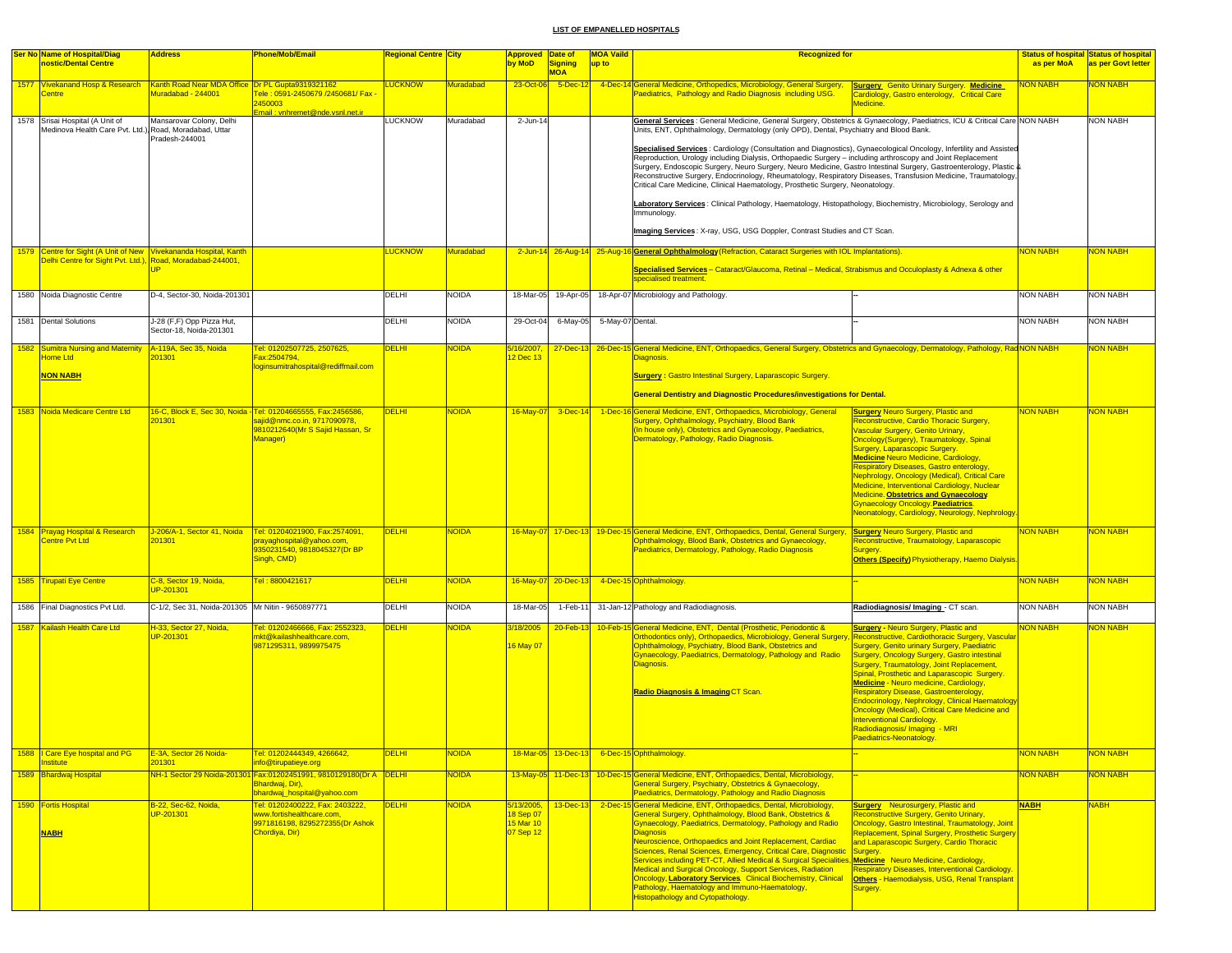|      | <b>Ser No Name of Hospital/Diag</b><br><b>nostic/Dental Centre</b>                                                        | <b>Address</b>                                                                                                                          | Phone/Mob/Email                                                                                                                                                                                                                          | <mark>Regional Centre City</mark> |              | <b>Approved Date of</b><br>by MoD         | <b>Signing</b>     | <b>MOA Vaild</b><br>up to | <b>Recognized for</b>                                                                                                                                                                                                                                                                                                                                                                                                                                                                                                                                                                                                                                                                                                                                                                                                                                                                                                                                                                                                                                                                                                                                                                                                                                                                                                                                                                                      |                                                                                                                                                                                                                                                                                                                                                                                                                                                                                                                                                                                                                                                                                                                                                                                                                                                                                                                                                                                                                                                                                                                                                                                                                                                                                                                                       | as per MoA       | <b>Status of hospital Status of hospital</b><br>as per Govt letter |
|------|---------------------------------------------------------------------------------------------------------------------------|-----------------------------------------------------------------------------------------------------------------------------------------|------------------------------------------------------------------------------------------------------------------------------------------------------------------------------------------------------------------------------------------|-----------------------------------|--------------|-------------------------------------------|--------------------|---------------------------|------------------------------------------------------------------------------------------------------------------------------------------------------------------------------------------------------------------------------------------------------------------------------------------------------------------------------------------------------------------------------------------------------------------------------------------------------------------------------------------------------------------------------------------------------------------------------------------------------------------------------------------------------------------------------------------------------------------------------------------------------------------------------------------------------------------------------------------------------------------------------------------------------------------------------------------------------------------------------------------------------------------------------------------------------------------------------------------------------------------------------------------------------------------------------------------------------------------------------------------------------------------------------------------------------------------------------------------------------------------------------------------------------------|---------------------------------------------------------------------------------------------------------------------------------------------------------------------------------------------------------------------------------------------------------------------------------------------------------------------------------------------------------------------------------------------------------------------------------------------------------------------------------------------------------------------------------------------------------------------------------------------------------------------------------------------------------------------------------------------------------------------------------------------------------------------------------------------------------------------------------------------------------------------------------------------------------------------------------------------------------------------------------------------------------------------------------------------------------------------------------------------------------------------------------------------------------------------------------------------------------------------------------------------------------------------------------------------------------------------------------------|------------------|--------------------------------------------------------------------|
|      | 1591 Prakash Hospital Pvt Ltd                                                                                             | D-12, Sector 33, Noida,<br>JP-201301                                                                                                    | Tel: 01202505264, 66, 2505566<br>2505555, Fax: 2505757, Email:<br>prakashhospital@indiatimes.com,<br>9810046962, 9810534534(Dr VS<br>Chouhan, CMD)                                                                                       | <b>DELHI</b>                      | <b>JOIDA</b> | 5/13/2005,<br>03 Jun 09                   | <b>MOA</b>         |                           | 16-Jun-12 15-Jun-14 General Medicine, ENT, Orthopaedics, Dental (Maxillo-facial<br>Surgery only), Microbiology, General Surgery, Ophthalmology,<br>Obstetrics & Gynaecology, Paediatrics, Dermatology, Pathology<br>and Radio Diagnosis                                                                                                                                                                                                                                                                                                                                                                                                                                                                                                                                                                                                                                                                                                                                                                                                                                                                                                                                                                                                                                                                                                                                                                    | <b>Surgery Neuro-Surgery, Plastic and</b><br>Reconstructive, Genito Urinary Surgery, Oncology<br>Surgery, Traumatology, Spinal Surgery,<br>aparascopic Surgery.<br><b>Medicine Neuro Medicine, Cardiology,</b><br><b>Respiratory Diseases, Gastro-enterology,</b><br>Endocrinology, Nephrology, Critical Care<br>Medicine.<br><u> Radio-Diagnosis &amp; Imaging CT Scan</u>                                                                                                                                                                                                                                                                                                                                                                                                                                                                                                                                                                                                                                                                                                                                                                                                                                                                                                                                                           | NON NABH         | <b>VON NABH</b>                                                    |
|      | 1592 Metro Hospital and Heart<br>nstitute, (A Unit of Metro<br>nstitutes of Medical Sciences<br>Pvt. Ltd.)<br><b>NABH</b> | <mark>loida - 201301,</mark><br>K-1, Sector 12, Noida<br>(Cardiology Wing), L-94,<br>Sector - 11, Noida<br><b>Multispeciality Wing)</b> | <u>XI, Sector-12, L-94, Sector-11, Tel: 01202533491, 2444466, </u><br>Fax:2533487,<br>pksharma25464@gmail.com,<br>9871302944, 9810888244(PK<br>Sharma)<br>Tel: 01204366666, 2533491,<br>01202442555, 2519359,<br>www.metrohospitals.com, | <b>DELHI</b>                      | <b>NOIDA</b> | 3/31/2006,<br>4 Jan 13                    |                    |                           | 10-Jun-12 10-Jun-14 General Medicine, ENT, Microbiology, General Surgery,<br>Ophthalmology, Blood Bank (for inpatients only), Obstetrics &<br>Gynaecology, Paediatrics, Dermatology, Pathology and Radio<br>Diagnosis.<br><b>Clinical Services</b><br>Anaesthesia, Cardiology, Cardiothoracic Surgery, Coronary Care<br>Unit, Day Care Treatment Endoscopy, Day Care Treatment<br>Bronchoscopy, Dentistry, Dermatology, Dialysis, Emergency<br>Medicine, Ear Nose and Throat, Gastroenterology, GI Surgery,<br>General Medicine, General Surgery, Gynaecology, Intensive Care<br>Unit adult, Intensive Care Unit Neonatal, Laser Treatment,<br>Nephrology, Neurology, Neurosurgery, Obstetrics, Oncology (a)<br>Surgical Oncology (b) Medical Oncology, Ophthalmology, Oral<br>Surgery, Orthodontics, Orthopaedics Surgery, Plastic Surgery,<br>Paediatrics & Neonatology, Paediatric Surgery, Rehabilitation /<br>Physiotherapy, Respiratory Medicine, Surgical ICU,<br>Transplantation Services (Renal), Urology, Vascular Surgery,<br>Haematology, Rheumatology. Diagnostic Imaging: CT Scanning,<br>Ultrasound, X-Ray Laboratory Service : Clinical Bio-Chemistry,<br>Clinical Pathology, Haematology & Immunohaematology, Clinical<br>Microbiology<br>and Serology, Histopathology, Cytopathology, Blood Bank,<br><b>Blood Transfusion Services Professional Allied to Medicine</b><br>Physiotherapy. | <b>Surgery</b> Cardio Thoracic Surgery.<br><b>Redicine Cardiology and Interventional</b><br>ardiology.                                                                                                                                                                                                                                                                                                                                                                                                                                                                                                                                                                                                                                                                                                                                                                                                                                                                                                                                                                                                                                                                                                                                                                                                                                | <b>Super Spl</b> | <b>Super Spl</b>                                                   |
|      | 1593 Vinayak Hospital                                                                                                     | NH 1, Sector 27, Atta,<br>Noida, UP-201301                                                                                              | Tel: 01202541337, 9899441173,<br>9818893410                                                                                                                                                                                              | <b>DELHI</b>                      | <b>NOIDA</b> |                                           |                    |                           | 16-May-07 13-Dec-13 23-Nov-15 General Medicine, ENT, General Surgery, Ophthalmology,<br>Dermatology, Pathology, Radio Diagnosis.                                                                                                                                                                                                                                                                                                                                                                                                                                                                                                                                                                                                                                                                                                                                                                                                                                                                                                                                                                                                                                                                                                                                                                                                                                                                           | <b>Surgery</b><br>Traumatology, Laparascopic Surgery.<br><b>Redicine Gastro enterology.</b><br><mark>Radio Diagnosis &amp; Imaging</mark> CT Scan.<br><b>Others (Specify) Physiotherapy, Haemodialysis.</b>                                                                                                                                                                                                                                                                                                                                                                                                                                                                                                                                                                                                                                                                                                                                                                                                                                                                                                                                                                                                                                                                                                                           | <b>NON NABH</b>  | NON NABH                                                           |
|      | 1594 Goodwill Hospital & Research<br>Centre Ltd                                                                           | D-141, (A&B), Sector40,<br>Noida-201301                                                                                                 | Tel: 9810498278(Sh Naresh Kumar,<br>Mkt mgr), info@ojjus.org                                                                                                                                                                             | <b>DELHI</b>                      | <b>NOIDA</b> |                                           |                    |                           | 22-Dec-08 20-Dec-11 19-Dec-13 General Medicine, ENT, Orthopaedics, General Surgery,<br>Psychiatry, Gynaecology, Dermatology, Pathology, Radio<br>diagnosis (incl USG)                                                                                                                                                                                                                                                                                                                                                                                                                                                                                                                                                                                                                                                                                                                                                                                                                                                                                                                                                                                                                                                                                                                                                                                                                                      | <b>Surgery</b> - Oncology (Surgery)<br>Medicine - Oncology (Medicine)                                                                                                                                                                                                                                                                                                                                                                                                                                                                                                                                                                                                                                                                                                                                                                                                                                                                                                                                                                                                                                                                                                                                                                                                                                                                 | <b>NON NABH</b>  | <b>NON NABH</b>                                                    |
|      | 1595 Kailash Hospital Limited,<br>Cailash Hospital & Heart Institute Noida, UP-201306                                     | H-33, Sector-27, Noida-<br>01301                                                                                                        | 23, Institutional Area, Greater Tel: 01202321111, 23222222,<br><u> Fax:2322227, 9899975475(Sh P</u><br>Unnikrishanan, AGM)                                                                                                               | <b>DELHI</b>                      | <b>IOIDA</b> | <b>8 Mar 05</b><br>3/3/2009,<br>02 Jun 14 |                    |                           | Urodvnamic Studies.<br>Professions Allied to Medicine Physiotherapy, Speech Therapy.<br>Medicine :- Neuro Medicine & Neurology.                                                                                                                                                                                                                                                                                                                                                                                                                                                                                                                                                                                                                                                                                                                                                                                                                                                                                                                                                                                                                                                                                                                                                                                                                                                                            | 8-Jan-14 26-Aug-15 Clinical Services :- Anaesthesiology & Cardiac Anaesthesia, Cardiology, Cardiothoracic Surgery, Clinical<br>Haematology, Critical Care, Dermatology and Venereology, Endocrinology, Family Medicine, General Medicine,<br>General Surgery, Genatrics, Hepatology, Hepato-Pancreato-Biliary Surgery, Immunology, Medical Gastroenterology<br>Nephrology, Neuro-Radiology, Neurosurgery, Obstetrics and Gynaecology, Ophthalmology, Orthopaedic Surgery,<br>Otorhinolaryngology, Paediatric (Cardiology, Cardio-Thoracic Vascular Surgery, Gastroenterology Surgery),<br>Paediatrics & Neonatology, Plastic and Reconstructive Surgery, Psychiatry, Respiratory Medicine, Rheumatology,<br>Surgical Gasteroenterology, Urology, Vascular Surgery, Oncology (Gynaecological, Medical, Surgical).<br>Diagnostic Services:- Bone Densitometry, CT Scanning, DSA Lab, Mammography, MRI, Ultrasound, X-Ray.<br>Other Diagnostic Services 2D Echo, Audiometry, EEG, Holter Monitoring, Spirometry, Tread Mill Testing,<br>Laboratory Services & Transfusion Services Blood Bank, Blood Transfusion Services, Clinical Bio-chemistry,<br>Clinical Pathology, Clinical Microbiology & Serology, Cytopathology, Haematology, Histopathology.<br><b>Already empanelled as Non NABH:- Traumatology and Laparascopic Surgery</b> |                  | Super Spl                                                          |
|      | 1596 HI-Tech Dental Clinic                                                                                                | New Sunehari Market, Att,<br>Sec-27, Noida-201303                                                                                       |                                                                                                                                                                                                                                          | DELHI                             | NOIDA        | 29-Oct-04                                 |                    |                           | Dental & Dental Laboratory.                                                                                                                                                                                                                                                                                                                                                                                                                                                                                                                                                                                                                                                                                                                                                                                                                                                                                                                                                                                                                                                                                                                                                                                                                                                                                                                                                                                |                                                                                                                                                                                                                                                                                                                                                                                                                                                                                                                                                                                                                                                                                                                                                                                                                                                                                                                                                                                                                                                                                                                                                                                                                                                                                                                                       | <b>NON NABH</b>  | <b>NON NABH</b>                                                    |
| 1597 | Satya Medical Centre (A unit of A-98 A, Sector 34, Noida-<br>ndu Hospital and Research<br>Centre Pvt Ltd)<br><b>NABH</b>  | 201307, Dist- Gautam Budh<br>Nagar, UP                                                                                                  | Tel: 01204217808, 01202506013,<br>satyamed@hotmail.com,<br>www.satyamedical.com                                                                                                                                                          | <b>DELHI</b>                      | <b>JOIDA</b> |                                           | 7-Sep-12 30-Oct-13 |                           | 5-Jun-15 Anaesthesia, Care of the Elderly, Basic Dentistry, Dermatology, Emergency Medicine, Ear Nose & Throat, General NABH<br>Medicine, General Surgery, Gynaecology, Intensive Care Unit Adult, Orthopedic Surgery, Paediatrics, Respiratory<br>Medicine, Ultra Sound, X-Ray, Clinical Biochemistry, Clinical Pathology, Haematology, Obstetrics and Ophthalmology                                                                                                                                                                                                                                                                                                                                                                                                                                                                                                                                                                                                                                                                                                                                                                                                                                                                                                                                                                                                                                      |                                                                                                                                                                                                                                                                                                                                                                                                                                                                                                                                                                                                                                                                                                                                                                                                                                                                                                                                                                                                                                                                                                                                                                                                                                                                                                                                       |                  | <b>NABH</b>                                                        |
|      | 1598 Eye Health Clinic<br>Non NABH                                                                                        | $E-1$ , Sector – 61, Noida –<br>201307                                                                                                  |                                                                                                                                                                                                                                          | <b>DELHI</b>                      | <b>NOIDA</b> |                                           |                    |                           | 14-Jun-13 12-Jul-13 11-Jul-15 General Services : Ophthalmology (Refraction, Contact lens, Cataract Surgeries with IOL Implantations)<br>Specialised Services: Cataract/Glaucoma, Retinal-Medical-Vitreo-Retinal Surgery, Strabismus and Occuloplasty &<br>Adnexa & other specialised treatment.                                                                                                                                                                                                                                                                                                                                                                                                                                                                                                                                                                                                                                                                                                                                                                                                                                                                                                                                                                                                                                                                                                            |                                                                                                                                                                                                                                                                                                                                                                                                                                                                                                                                                                                                                                                                                                                                                                                                                                                                                                                                                                                                                                                                                                                                                                                                                                                                                                                                       | NON NABH         | <b>NON NABH</b>                                                    |
|      | 1599 Samvedana Hospital (Unit of B-206A, Sector -48, Noida<br>Samvedana Health Services Pvt (UP)<br>Ltd)                  |                                                                                                                                         |                                                                                                                                                                                                                                          | <b>DELHI</b>                      | <b>NOIDA</b> | $20 - Jun-14$                             | $16$ -Jul-14       |                           | 4-Jul-16 General Medicine, General Surgery, Laparoscopic/Endoscopic Surgery, Gynae & Obst, Eye, ENT, Dental Pediatrics, NON NABH<br>Orthopedic Surgery with Joint Replacement, Dialysis, Nephrology, Medical and Surgical Oncology and Diagnostics                                                                                                                                                                                                                                                                                                                                                                                                                                                                                                                                                                                                                                                                                                                                                                                                                                                                                                                                                                                                                                                                                                                                                         |                                                                                                                                                                                                                                                                                                                                                                                                                                                                                                                                                                                                                                                                                                                                                                                                                                                                                                                                                                                                                                                                                                                                                                                                                                                                                                                                       |                  | <b>NON NABH</b>                                                    |
|      | 1600   ITS Dental College Hospital &   47, Knowledge Park-III,<br><b>Research Centre</b>                                  | <b>Greater Noida, UP</b>                                                                                                                |                                                                                                                                                                                                                                          | <b>DELHI</b>                      | <b>NOIDA</b> |                                           |                    |                           | 20-Jun-14 20-Aug-14 19-Aug-16 General Services : Dental.<br>Specialised Services: Oral & Maxillo Facial Surgery, Periodontia, Prosthodontia, Endodontia, Orthodontia,<br>Paedodontia.                                                                                                                                                                                                                                                                                                                                                                                                                                                                                                                                                                                                                                                                                                                                                                                                                                                                                                                                                                                                                                                                                                                                                                                                                      |                                                                                                                                                                                                                                                                                                                                                                                                                                                                                                                                                                                                                                                                                                                                                                                                                                                                                                                                                                                                                                                                                                                                                                                                                                                                                                                                       | <b>NON NABH</b>  | <b>NON NABH</b>                                                    |
|      | 1601 Ruma Nursing Home                                                                                                    | Pratap Bahadur Park,<br>Pratapgarh-23001                                                                                                | 94153-50575,<br>Rumahospital2010@yahoo.co.in<br>05342-227868                                                                                                                                                                             | <b>JABALPUR</b>                   | Pratapgarh   | $15$ -Mar-10                              |                    |                           | 1-Mar-14 28-Feb-16 General Medicine.                                                                                                                                                                                                                                                                                                                                                                                                                                                                                                                                                                                                                                                                                                                                                                                                                                                                                                                                                                                                                                                                                                                                                                                                                                                                                                                                                                       |                                                                                                                                                                                                                                                                                                                                                                                                                                                                                                                                                                                                                                                                                                                                                                                                                                                                                                                                                                                                                                                                                                                                                                                                                                                                                                                                       | <b>NON NABH</b>  | <b>NON NABH</b>                                                    |
|      | 1602 Sanjeevani Nursing Home                                                                                              | 225-A Paltan Bazar,<br>Pratapgarh-23001                                                                                                 | 94153-50945,                                                                                                                                                                                                                             | <b>JABALPUR</b>                   | Pratapgarh   | 15-Mar-10                                 | 1-May-10           |                           | 30-Apr-12 General Surgery, Obstetrics and Gynecology.                                                                                                                                                                                                                                                                                                                                                                                                                                                                                                                                                                                                                                                                                                                                                                                                                                                                                                                                                                                                                                                                                                                                                                                                                                                                                                                                                      |                                                                                                                                                                                                                                                                                                                                                                                                                                                                                                                                                                                                                                                                                                                                                                                                                                                                                                                                                                                                                                                                                                                                                                                                                                                                                                                                       | <b>NON NABH</b>  | NON NABH                                                           |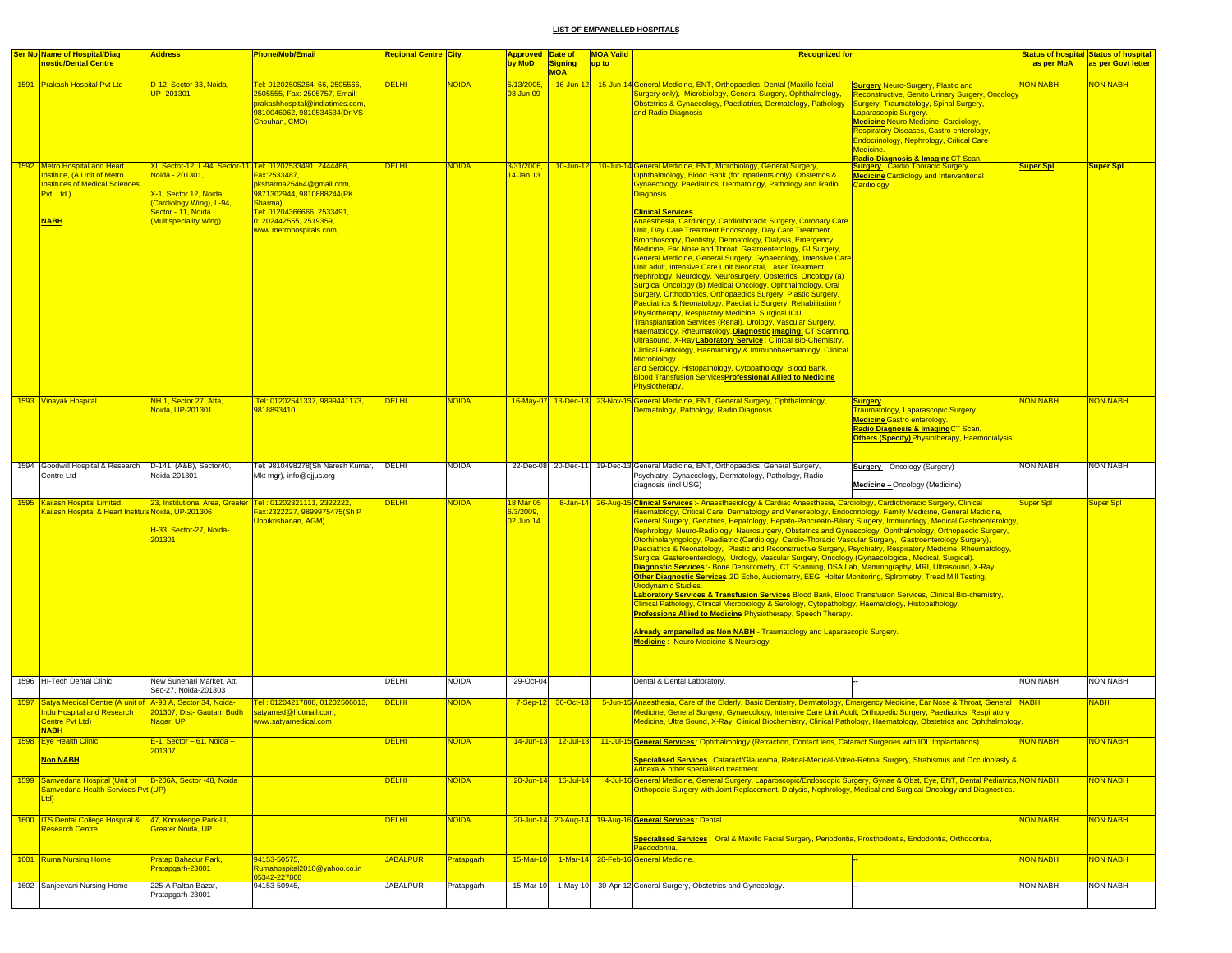| <b>Ser No Name of Hospital/Diag</b><br>nostic/Dental Centre | <b>Address</b>                                                                                             | <b>Phone/Mob/Email</b>                                                                       | <mark>Regional Centre  City</mark>   |                       | <b>Approved Date of</b><br>by MoD | <b>Signing</b>      | <b>MOA Vaild</b><br>up to | <b>Recognized for</b>                                                                                                                                                                                                                                                                                                                                                                                                                         |                                                                                                                                                                                                                                                                                                                                                                                                                                                                                                                                                                                                                                                                                                                                     | as per MoA      | <b>Status of hospital Status of hospital</b><br>as per Govt letter |
|-------------------------------------------------------------|------------------------------------------------------------------------------------------------------------|----------------------------------------------------------------------------------------------|--------------------------------------|-----------------------|-----------------------------------|---------------------|---------------------------|-----------------------------------------------------------------------------------------------------------------------------------------------------------------------------------------------------------------------------------------------------------------------------------------------------------------------------------------------------------------------------------------------------------------------------------------------|-------------------------------------------------------------------------------------------------------------------------------------------------------------------------------------------------------------------------------------------------------------------------------------------------------------------------------------------------------------------------------------------------------------------------------------------------------------------------------------------------------------------------------------------------------------------------------------------------------------------------------------------------------------------------------------------------------------------------------------|-----------------|--------------------------------------------------------------------|
|                                                             |                                                                                                            |                                                                                              |                                      |                       |                                   | <b>MOA</b>          |                           |                                                                                                                                                                                                                                                                                                                                                                                                                                               |                                                                                                                                                                                                                                                                                                                                                                                                                                                                                                                                                                                                                                                                                                                                     |                 |                                                                    |
| 1603 Surbhi Hospital Pvt. Ltd.                              | Golf Course Road, 332 Morna,<br>ector-35, Noida                                                            |                                                                                              | <b>DELHI</b>                         | NOIDA                 |                                   |                     |                           | 12-Dec-13 27-Dec-13 26-Dec-15 General Medicine, General Surgery, Laparoscopic / Endoscopic Surgery, Gynecology & Obstetrics, Eye, ENT,<br>Pediatrics, Orthopedic Surgery with Joint Replacement, Urology, Neurology, Neuro Surgery, GI Surgery, Dialysis &<br>Diagnostics.                                                                                                                                                                    |                                                                                                                                                                                                                                                                                                                                                                                                                                                                                                                                                                                                                                                                                                                                     | <b>NON NABH</b> | NON NABH                                                           |
| <b>CGHS</b>                                                 |                                                                                                            |                                                                                              |                                      |                       |                                   |                     |                           | <b>Laboratory Services:-</b><br>Clinical Biochemistry, Clinical Pathology, Haematology & Immunohaematology.                                                                                                                                                                                                                                                                                                                                   |                                                                                                                                                                                                                                                                                                                                                                                                                                                                                                                                                                                                                                                                                                                                     |                 |                                                                    |
| 1604 Simhans Hospital,                                      | 551, Civil Lines, Rae Bareiily<br>(UP)                                                                     | Tel:05352208571, 9452233521<br>(Dr Arvind Yadav)                                             | <b>LUCKNOW</b>                       | Rae Barielly          | 3-Jun-09                          | 5-May-12            |                           | 4-May-14 General Medicine, ENT, Orthopaedics, General Surgery,<br>Obstetrics and Gynaecology and Paediatrics                                                                                                                                                                                                                                                                                                                                  |                                                                                                                                                                                                                                                                                                                                                                                                                                                                                                                                                                                                                                                                                                                                     | <b>NON NABH</b> | NON NABH                                                           |
| 1605 Mohan Pathology and Culture<br>Lab                     | Near Chitra Talkies, Sunehri<br>Masjid More, Shahjahanpur                                                  | 05842-221503/222369, E.mail:<br>mohitme@yahoo.com                                            | <b>LUCKNOW</b>                       | Shahjahanpur          |                                   | 23-Oct-06 21-Nov-12 |                           | 15-Feb-14 Microbiology and Pathology.                                                                                                                                                                                                                                                                                                                                                                                                         |                                                                                                                                                                                                                                                                                                                                                                                                                                                                                                                                                                                                                                                                                                                                     | <b>NON NABH</b> | <b>NON NABH</b>                                                    |
| 1606 Sitapur Eye Hospital                                   | Civil Line, Sitapur, UP-261001 Tel: 05862242756                                                            |                                                                                              | <b>LUCKNOW</b>                       | Sitapur               | 15-Mar-10                         | 25-Apr-12           |                           | 24-Apr-14 Opthalmology.                                                                                                                                                                                                                                                                                                                                                                                                                       |                                                                                                                                                                                                                                                                                                                                                                                                                                                                                                                                                                                                                                                                                                                                     | <b>NON NABH</b> | <b>NON NABH</b>                                                    |
| 1607 Varanasi Dental Clinic                                 | D-36/2 August Kunda                                                                                        | 94505-34147,<br>Near Sushil Cinema Godowlia, Garg.jawahar@yahoo.com.in                       | <b>ALLAHABAD</b>                     | Varanasi              | 16-May-07                         | $1$ -Jul-14         |                           | 30-Jun-16 Dental (Less Orthodontia)                                                                                                                                                                                                                                                                                                                                                                                                           |                                                                                                                                                                                                                                                                                                                                                                                                                                                                                                                                                                                                                                                                                                                                     | <b>NON NABH</b> | <mark>NON NABH</mark>                                              |
| 1608 V-Dent Ceramic Studio                                  | Varanasi - 221001<br>L-30, Kranti Palli Colony<br>Kolhua, Vinayka Kamachha<br>Varanasi - 221010            | 0542-2362493                                                                                 | ALLAHABAD                            | Varanasi              | 16-May-07                         | 20-Jan-12           |                           | 19-Jan-14 Dental(for lab work only).                                                                                                                                                                                                                                                                                                                                                                                                          |                                                                                                                                                                                                                                                                                                                                                                                                                                                                                                                                                                                                                                                                                                                                     | <b>NON NABH</b> | <b>NON NABH</b>                                                    |
| 1609 Kashi Netralaya                                        | <u>Dr R Singh, 27 A, </u><br><b>Bhuvaneshvar Nagar</b><br>Colony, Orderly Bazar,                           | 94152-02936, kashinet@satyam.net.in ALLAHABAD<br>0542-2504293                                |                                      | <b>Varanasi</b>       |                                   |                     |                           | 13-May-05 15-Sep-14 14-Sep-16 Ophthalmology.                                                                                                                                                                                                                                                                                                                                                                                                  |                                                                                                                                                                                                                                                                                                                                                                                                                                                                                                                                                                                                                                                                                                                                     | <b>NON NABH</b> | <b>NON NABH</b>                                                    |
| 1610 Singh Medical and Research                             | Varanasi – 221 002<br>5/84G Telia Bagh                                                                     | 98390-58123, alkeshint@satyam.net.in ALLAHABAD                                               |                                      | <mark>Varanasi</mark> | 16-May-07                         |                     |                           | 1-Sep-14 31-Aug-16 General Medicine, ENT, General Surgery, Ophthalmology,                                                                                                                                                                                                                                                                                                                                                                     | <b>Medicine Neuro Medicine, Cardiology.</b>                                                                                                                                                                                                                                                                                                                                                                                                                                                                                                                                                                                                                                                                                         | <b>NON NABH</b> | <b>NON NABH</b>                                                    |
| Centre Pvt. Ltd.<br>1611 Dr Anita's Diagnostic Lab Pvt      | <mark>/aranasi – 221001</mark><br>D 57/60 KS Sigra                                                         | 0542-2206047<br>94154-47176, Dr-anita@satyam.net.in ALLAHABAD                                |                                      | Varanasi              | 5/16/2007.                        |                     |                           | Obsterics and Gynaecology, Paediatrics, Pathology and Radio<br>16-Sep-14 15-Sep-16 Radio Diagnosis (Incl USG).                                                                                                                                                                                                                                                                                                                                | Radio Diagnosis & Imaging CT Scan.                                                                                                                                                                                                                                                                                                                                                                                                                                                                                                                                                                                                                                                                                                  | <b>NON NABH</b> | <b>NON NABH</b>                                                    |
| Ltd.                                                        | Varanasi - 221010                                                                                          | 0542-2222732                                                                                 |                                      |                       | 15 Mar 10                         |                     |                           |                                                                                                                                                                                                                                                                                                                                                                                                                                               | (Radio Diagnosis & Imaging-MRI<br>Other (Specify) - Mammography, DXA Scan, 2D<br><b>ECHO and Colour Doppler)</b>                                                                                                                                                                                                                                                                                                                                                                                                                                                                                                                                                                                                                    |                 |                                                                    |
| 1612 Apex Welcare Pvt Ltd,<br>1613 Heritage Hospital Ltd.   | Apex Hospital, D.L.W, Hydel 94153-04103,<br>20ad, Varanasi-221004<br>Lanka Varanasi, Varanasi -<br>221 005 | md@apexhospitalvaranasi.com<br>0542-2300823<br>98381-07931,<br>neritagehospitals@hotmail.com | <b>ALLAHABAD</b><br><b>ALLAHABAD</b> | Varanasi<br>Varanasi  | 2/14/2007,<br>5 Mar 10            |                     |                           | 1-Apr-14 31-Mar-16 General Medicine, ENT, Dental, General Surgery, Psychiatry,<br>Obstetrics & Gynecology, Paediatrics and Pathology.<br>(Orthopaedics)<br>23-Oct-06 27-Feb-13 26-Feb-15 General Medicine, ENT, Microbiology, General Surgery,<br>Ophthalmology, Blood Bank (in house only), Obstetrics &                                                                                                                                     | <b>Surgery Neuro Surgery and Plastic &amp;</b><br><b>Reconstructive Surgery and Laparoscopic</b><br>Surgery.<br>Medicine. Neuro Medicine.<br>Radio Diagnosis & Imaging CT Scan & MRI.<br><b>Paeditrics Neonatology.</b><br>Surgery - Onco surgery, Traumatology, Joint<br>Replacement Surgery, Spinal Surgery, Cardio<br><b>Thoracic Surgery.</b><br>Medicine: Nephrology, Oncology, (Medical),<br>Radiotherapy, Cardiology and Interventional<br>Cardiology.<br>Pediatrics - Nephrology.<br>Radio Diagnosis - Interventional and Vascular<br>Radiology.<br>Pathology - Onco Pathology.<br>Others- Uro Surgery.<br><b>Surgery</b> Neuro Surgery, Plastic & Reconstructive NON NABH<br>Surgery, Traumatology, Genito Urinary Surgery | <b>NON NABH</b> | NON NABH<br><b>NON NABH</b>                                        |
|                                                             |                                                                                                            | 0542-2368888 /2369991-95                                                                     |                                      |                       |                                   |                     |                           | <b>Synecology, Paediatrics, Pathology and Radio Diagnosis.</b>                                                                                                                                                                                                                                                                                                                                                                                | and Laparoscopic Surgery.<br><b>Medicine Neuro Medicine, Cardiology,</b><br><b>Respiratory Diseases, Nephrology (including</b><br>dialysis), Critical Care Medicine and Interventiona<br>Cardiology. Radio Diagnosis & Imaging MRI.<br><b>Obstetrics &amp; Gynecology Gynecological</b><br>Oncology.                                                                                                                                                                                                                                                                                                                                                                                                                                |                 |                                                                    |
| 1614 Sah Maternity & Eye Hospital<br><b>Pvt Ltd</b>         | J-12/9D Dhoop Chandi<br><mark>amkatora, Varanasi-22100:</mark>                                             | 94152-28457, saheye@india.com<br>0542-2202263                                                | ALLAHABAD                            | <mark>Varanasi</mark> | 15-Mar-10                         | 19-Feb-1            |                           | 18-Feb-15 ENT, Opthalmology, Obstetrics & Gynecology                                                                                                                                                                                                                                                                                                                                                                                          |                                                                                                                                                                                                                                                                                                                                                                                                                                                                                                                                                                                                                                                                                                                                     | <b>NON NABH</b> | NON NABH                                                           |
| 1615 New Life Hospital                                      | 70 Gandhi Nagar, Sigra,<br>Varanasi - 01                                                                   | 94152-62998,<br>Drneelamohri@gmail.com<br>0542-2220036                                       | <b>ALLAHABAD</b>                     | Varanasi              | 15-Mar-10                         | 23-Apr-1            |                           | 22-Apr-15 Obstetrics and Gynaecology, Paediatrics                                                                                                                                                                                                                                                                                                                                                                                             | <b>Surgery</b> Laparascopic Surgery<br><b>Obstetrics &amp; Gynecology-Gynecology</b><br>Oncology, Infertility & Assisted reproduction,<br>Gynecological endocrinology, Materno Foetal<br>Medicine.                                                                                                                                                                                                                                                                                                                                                                                                                                                                                                                                  | <b>NON NABH</b> | NON NABH                                                           |
| 1616 Santushti Hospital Pvt Ltd                             | N-8/180, B-51, New Ada                                                                                     | 098390-58489,<br>Sunderpur Varanasi-221005 Santushti.hospital@gmail.com<br>0542-2322479      | <b>ALLAHABAD</b>                     | <b>Varanasi</b>       |                                   |                     |                           | 15-Mar-10 23-Mar-13 22-Mar-15 General Medicine, Orthopaedics, General Surgery, Obstetrics and Surgery- Plastic & Reconstructive Surgery,<br>Gynecology, Pathology, Radio diagnosis                                                                                                                                                                                                                                                            | Genito urinary Surgery, Onco Surgery, Gastro<br>intestinal Surgery, Laparoscopic Surgery.<br><b>Medicine</b> Neuro Medicine, Respiratory Diseases<br>Gastro enterology, Nephrology, clinical<br>Haematology, Critical care medicine, Geriatric<br>medicine.<br><b>Obstetrics &amp; Gynecology - Gynecology</b><br>Oncology, infertility and assisted reproduction.<br>Paediatrics - Haematology.<br>Pathology - Onco Pathology, Transfusion<br>medicine.<br>Others - Lithotripsy, Haemodialysis, TMT, 2D<br>Echo, Spirometry.                                                                                                                                                                                                       | <b>NON NABH</b> | <b>NON NABH</b>                                                    |
| 1617 Shubham Hospital<br>QCI                                | S8/108-F-5A, Magbool Alam<br><mark>Road, Khajuri, Varanasi</mark>                                          |                                                                                              | <b>ALLAHABAD</b>                     | Varanasi              |                                   |                     |                           | 7-Sep-12 25-Sep-14 24-Sep-16 General Purpose Hospital General Medicine, General Surgery, Paediatrics, Pathology, Orthopaedics Speciality NON NABH<br>Hospital. Neuro Surgery, Plastic and Reconstructive Surgery, Cardio Thoracic Surgery, Joint Replacement Surger<br>Neuro Medicine, Cardiology (consultation and diagnostics), Interventional Cardiology, Respiratory Diseases.<br>Diagnostic Services. Pathology, X-Ray, CT Scan and USG. |                                                                                                                                                                                                                                                                                                                                                                                                                                                                                                                                                                                                                                                                                                                                     |                 | <b>NON NABH</b>                                                    |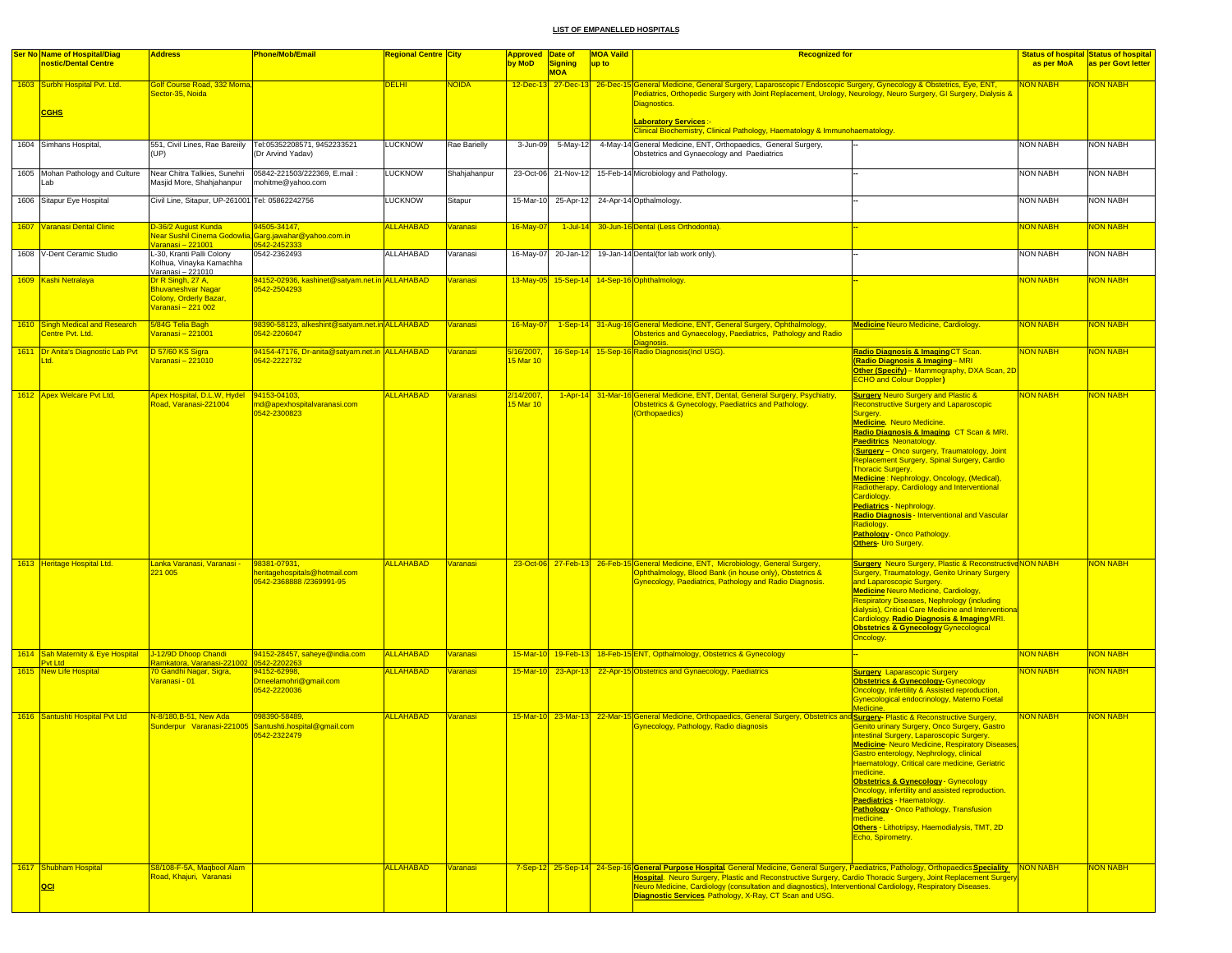| <b>Ser No Name of Hospital/Diag</b><br><b>Regional Centre City</b><br><b>Signing</b><br>nostic/Dental Centre<br>by MoD<br>up to<br><b>MOA</b><br><b>ALLAHABAD</b><br>1618 Jamuna Sewa Sadan &<br>S-15/47, Panchkoshi Road,<br><b>Varanasi</b><br><b>Research Centre</b><br><b>Behind Shivpur Police Station</b><br>Shivpur, Varanasi-221003<br>Laboratory Services:- Clinical Pathology, Haematology, Biochemistry & Microbiology,<br><b>NON NABH</b><br><b>Imaging Services:- X-ray, USG, USG Doopler.</b><br>Kalika Ranikhet, Distt-<br>Dr OPL Srivastava 9412092890,<br><b>Dehradun</b><br>Ranikhet<br>1619 MN Srivastava Hospital<br>16-May-07 29-Dec-14 28-Dec-16 General Surgery, Obstetrics and Gynaecology.<br>Almora, Ranikhet - 263645<br>Harish Chandra Singh 9412977865<br>E.Mail - drrenu23@rediffmail.com<br>Dr SN Srivastava, 9411704000, Mr<br><b>Dehradun</b><br>1620 SN Hospital and Heart Centre<br><b>Near Roadways Station</b><br>Ranikhet<br>2-Feb-07<br>$20$ -Dec-14<br>19-Dec-16 General Medicine.<br>Ramesh Chand 9411366836<br>2anikhet – 2636415<br><b>LUCKNOW</b><br>1621 Renu Jagdish Hospital<br>Takana Road, Pithoragarh<br>Dr JC Garkoti, Tele: 05964227933,<br>Pithoragarh<br>22-Dec-08<br>19-Feb-09<br>18-Feb-11 Orthopaedics and Radio Diagnosis<br>(UK)-262501<br>Mob: 9897292650<br>Dr GK Sharma, Tele: 05964225448<br>1622 Amritsar Eye Clinic<br>Naya Bazar, Dr Sharma,<br><u>LUCKNOW</u><br>Pithoragarh<br>22-Dec-08<br>18-Feb-14<br>17-Feb-16 Opthalmology<br><b>GK Sharma Bhawan,</b><br>Mob: 9897783867<br>Pithoragarh (UK) 01<br>Bhatkote Road, Pithoragarh,<br>Tele: 05964-223415, 05964225072,<br><b>LUCKNOW</b><br>Pithoragarh<br>18-Sep-07<br>General Medicine, General Surgery and Obstetrics and<br>1623 Jeevan Jyoti Hospital<br>Uttaranchal, Pithoragarh-<br>Mob-9411348439,<br>Gynaecology.<br>262501<br>Fax-05964225072<br><mark>Tele : 0135-2432215, 2430942, Mob :</mark><br>LUCKNOW<br>18-Sep-07 18-Dec-14 17-Dec-16 General Medicine, ENT, Dental, General Surgery, Opthalmology,<br>1624 Nirmal Ashram Hospital<br><b>Rishikesh</b><br>Maya Kund,<br>9837106983, Fax: 01352430142,<br>Rishikesh-249201<br>Obstetrics and Gynaecology and Paediatrics.<br>Mr. Pradeep Bakshi<br>Email: na-hospital@yahoo.com<br>9837167743<br>Mr Manoj Kr Verma, Dr DP Kar, Hosp DEHRADUN<br>1625 Nirmal Ashram Eye Institute<br>Khairi Kalyan, Near Nepali<br><b>Rishikesh</b><br>$27 - Jan - 14$ 3-Dec-14<br>2-Dec-16 General Ophthalmology.<br>Farm, Rishikesh, Distt-<br><b>Administrator, Med Director,</b><br>Specialised Services : Cataract/Glaucoma, Retinal - Medical - Vitreo - Retinal Surgery, Strabismus and<br>Non NABH<br>Dehradun-249204,<br>9756209300, 9927969988,<br><b>Uttarakhand</b><br>naei_rksh@rediffmail.com<br>Occuloplasty & Adnexa & other specialised Treatment.<br>1626 Dental Care Clinic<br>Opposite BSM College,<br>Dr Hemendra Singh,<br><b>LUCKNOW</b><br>Roorkee<br>2-Feb-07<br>10-Dec-14<br>9-Dec-16 Dental(With Oral Surgery & Prosthodontia)<br><b>Dehradun Road.</b><br><u> Tele:01332263434, 9897063437(Mob)</u><br>Roorkee- 247667<br>9997094778 |                                                                                                                                          | as per MoA<br><b>NON NABH</b> | as per Govt letter    |
|----------------------------------------------------------------------------------------------------------------------------------------------------------------------------------------------------------------------------------------------------------------------------------------------------------------------------------------------------------------------------------------------------------------------------------------------------------------------------------------------------------------------------------------------------------------------------------------------------------------------------------------------------------------------------------------------------------------------------------------------------------------------------------------------------------------------------------------------------------------------------------------------------------------------------------------------------------------------------------------------------------------------------------------------------------------------------------------------------------------------------------------------------------------------------------------------------------------------------------------------------------------------------------------------------------------------------------------------------------------------------------------------------------------------------------------------------------------------------------------------------------------------------------------------------------------------------------------------------------------------------------------------------------------------------------------------------------------------------------------------------------------------------------------------------------------------------------------------------------------------------------------------------------------------------------------------------------------------------------------------------------------------------------------------------------------------------------------------------------------------------------------------------------------------------------------------------------------------------------------------------------------------------------------------------------------------------------------------------------------------------------------------------------------------------------------------------------------------------------------------------------------------------------------------------------------------------------------------------------------------------------------------------------------------------------------------------------------------------------------------------------------------------------------------------------------------------------------------------------------------------------------------------------------------------------------------------------------------------------------------------------------------------------------------------------------------------------------------------------------------------------------|------------------------------------------------------------------------------------------------------------------------------------------|-------------------------------|-----------------------|
|                                                                                                                                                                                                                                                                                                                                                                                                                                                                                                                                                                                                                                                                                                                                                                                                                                                                                                                                                                                                                                                                                                                                                                                                                                                                                                                                                                                                                                                                                                                                                                                                                                                                                                                                                                                                                                                                                                                                                                                                                                                                                                                                                                                                                                                                                                                                                                                                                                                                                                                                                                                                                                                                                                                                                                                                                                                                                                                                                                                                                                                                                                                                        |                                                                                                                                          |                               |                       |
|                                                                                                                                                                                                                                                                                                                                                                                                                                                                                                                                                                                                                                                                                                                                                                                                                                                                                                                                                                                                                                                                                                                                                                                                                                                                                                                                                                                                                                                                                                                                                                                                                                                                                                                                                                                                                                                                                                                                                                                                                                                                                                                                                                                                                                                                                                                                                                                                                                                                                                                                                                                                                                                                                                                                                                                                                                                                                                                                                                                                                                                                                                                                        | 12-Dec-13 31-Dec-13 30-Dec-15 General Services : General Medicine, General Surgery, Obstetrics & Gynaecology, ICU & Critical Care Units. |                               | <b>NON NABH</b>       |
|                                                                                                                                                                                                                                                                                                                                                                                                                                                                                                                                                                                                                                                                                                                                                                                                                                                                                                                                                                                                                                                                                                                                                                                                                                                                                                                                                                                                                                                                                                                                                                                                                                                                                                                                                                                                                                                                                                                                                                                                                                                                                                                                                                                                                                                                                                                                                                                                                                                                                                                                                                                                                                                                                                                                                                                                                                                                                                                                                                                                                                                                                                                                        |                                                                                                                                          |                               |                       |
|                                                                                                                                                                                                                                                                                                                                                                                                                                                                                                                                                                                                                                                                                                                                                                                                                                                                                                                                                                                                                                                                                                                                                                                                                                                                                                                                                                                                                                                                                                                                                                                                                                                                                                                                                                                                                                                                                                                                                                                                                                                                                                                                                                                                                                                                                                                                                                                                                                                                                                                                                                                                                                                                                                                                                                                                                                                                                                                                                                                                                                                                                                                                        |                                                                                                                                          |                               |                       |
|                                                                                                                                                                                                                                                                                                                                                                                                                                                                                                                                                                                                                                                                                                                                                                                                                                                                                                                                                                                                                                                                                                                                                                                                                                                                                                                                                                                                                                                                                                                                                                                                                                                                                                                                                                                                                                                                                                                                                                                                                                                                                                                                                                                                                                                                                                                                                                                                                                                                                                                                                                                                                                                                                                                                                                                                                                                                                                                                                                                                                                                                                                                                        | <b>Surgery Genito Urinary, Laparascopic Surgery.</b><br><b>Obstetrics and Gynaecology Infertility and</b><br>ssisted reproduction        | NON NABH                      | <b>NON NABH</b>       |
|                                                                                                                                                                                                                                                                                                                                                                                                                                                                                                                                                                                                                                                                                                                                                                                                                                                                                                                                                                                                                                                                                                                                                                                                                                                                                                                                                                                                                                                                                                                                                                                                                                                                                                                                                                                                                                                                                                                                                                                                                                                                                                                                                                                                                                                                                                                                                                                                                                                                                                                                                                                                                                                                                                                                                                                                                                                                                                                                                                                                                                                                                                                                        |                                                                                                                                          | <b>NON NABH</b>               | <b>NON NABH</b>       |
|                                                                                                                                                                                                                                                                                                                                                                                                                                                                                                                                                                                                                                                                                                                                                                                                                                                                                                                                                                                                                                                                                                                                                                                                                                                                                                                                                                                                                                                                                                                                                                                                                                                                                                                                                                                                                                                                                                                                                                                                                                                                                                                                                                                                                                                                                                                                                                                                                                                                                                                                                                                                                                                                                                                                                                                                                                                                                                                                                                                                                                                                                                                                        |                                                                                                                                          | <b>NON NABH</b>               | <b>NON NABH</b>       |
|                                                                                                                                                                                                                                                                                                                                                                                                                                                                                                                                                                                                                                                                                                                                                                                                                                                                                                                                                                                                                                                                                                                                                                                                                                                                                                                                                                                                                                                                                                                                                                                                                                                                                                                                                                                                                                                                                                                                                                                                                                                                                                                                                                                                                                                                                                                                                                                                                                                                                                                                                                                                                                                                                                                                                                                                                                                                                                                                                                                                                                                                                                                                        |                                                                                                                                          | <b>NON NABH</b>               | <mark>NON NABH</mark> |
|                                                                                                                                                                                                                                                                                                                                                                                                                                                                                                                                                                                                                                                                                                                                                                                                                                                                                                                                                                                                                                                                                                                                                                                                                                                                                                                                                                                                                                                                                                                                                                                                                                                                                                                                                                                                                                                                                                                                                                                                                                                                                                                                                                                                                                                                                                                                                                                                                                                                                                                                                                                                                                                                                                                                                                                                                                                                                                                                                                                                                                                                                                                                        |                                                                                                                                          | <b>NON NABH</b>               | <b>NON NABH</b>       |
|                                                                                                                                                                                                                                                                                                                                                                                                                                                                                                                                                                                                                                                                                                                                                                                                                                                                                                                                                                                                                                                                                                                                                                                                                                                                                                                                                                                                                                                                                                                                                                                                                                                                                                                                                                                                                                                                                                                                                                                                                                                                                                                                                                                                                                                                                                                                                                                                                                                                                                                                                                                                                                                                                                                                                                                                                                                                                                                                                                                                                                                                                                                                        |                                                                                                                                          | <b>NON NABH</b>               | NON NABH              |
|                                                                                                                                                                                                                                                                                                                                                                                                                                                                                                                                                                                                                                                                                                                                                                                                                                                                                                                                                                                                                                                                                                                                                                                                                                                                                                                                                                                                                                                                                                                                                                                                                                                                                                                                                                                                                                                                                                                                                                                                                                                                                                                                                                                                                                                                                                                                                                                                                                                                                                                                                                                                                                                                                                                                                                                                                                                                                                                                                                                                                                                                                                                                        |                                                                                                                                          |                               |                       |
|                                                                                                                                                                                                                                                                                                                                                                                                                                                                                                                                                                                                                                                                                                                                                                                                                                                                                                                                                                                                                                                                                                                                                                                                                                                                                                                                                                                                                                                                                                                                                                                                                                                                                                                                                                                                                                                                                                                                                                                                                                                                                                                                                                                                                                                                                                                                                                                                                                                                                                                                                                                                                                                                                                                                                                                                                                                                                                                                                                                                                                                                                                                                        |                                                                                                                                          | <b>NON NABH</b>               | <b>NON NABH</b>       |
|                                                                                                                                                                                                                                                                                                                                                                                                                                                                                                                                                                                                                                                                                                                                                                                                                                                                                                                                                                                                                                                                                                                                                                                                                                                                                                                                                                                                                                                                                                                                                                                                                                                                                                                                                                                                                                                                                                                                                                                                                                                                                                                                                                                                                                                                                                                                                                                                                                                                                                                                                                                                                                                                                                                                                                                                                                                                                                                                                                                                                                                                                                                                        |                                                                                                                                          |                               |                       |
|                                                                                                                                                                                                                                                                                                                                                                                                                                                                                                                                                                                                                                                                                                                                                                                                                                                                                                                                                                                                                                                                                                                                                                                                                                                                                                                                                                                                                                                                                                                                                                                                                                                                                                                                                                                                                                                                                                                                                                                                                                                                                                                                                                                                                                                                                                                                                                                                                                                                                                                                                                                                                                                                                                                                                                                                                                                                                                                                                                                                                                                                                                                                        |                                                                                                                                          | <b>NON NABH</b>               | <b>NON NABH</b>       |
| Railway Road Roorkee-<br>Dr(Mrs) Vandana, Tele: 01332272586/<br>LUCKNOW<br>Roorkee<br>4-May-1<br>3-May-15 Obstetrics & Gynae and Radio Diagnosis<br>1627 Abhilasha Nursing Home<br>2-Feb-07<br>247667<br>01332273586, 9897079700 (Mob),<br>For in house USG only).<br>Email: csgrover@hotmail.com                                                                                                                                                                                                                                                                                                                                                                                                                                                                                                                                                                                                                                                                                                                                                                                                                                                                                                                                                                                                                                                                                                                                                                                                                                                                                                                                                                                                                                                                                                                                                                                                                                                                                                                                                                                                                                                                                                                                                                                                                                                                                                                                                                                                                                                                                                                                                                                                                                                                                                                                                                                                                                                                                                                                                                                                                                      |                                                                                                                                          | <b>NON NABH</b>               | NON NABH              |
| 1628 Abhilasha EYE Hospital<br><b>Railway Road</b><br>Dr CS Gover, Tele: 01332272586/<br><b>LUCKNOW</b><br>$18 - Dec - 14$<br>17-Dec-15 Ophthalmology.<br>2-Feb-07<br>Roorkee<br>Roorkee-247667<br>01332273586, 9897079700 (mob),<br>mail: csgrover@hotmail.com                                                                                                                                                                                                                                                                                                                                                                                                                                                                                                                                                                                                                                                                                                                                                                                                                                                                                                                                                                                                                                                                                                                                                                                                                                                                                                                                                                                                                                                                                                                                                                                                                                                                                                                                                                                                                                                                                                                                                                                                                                                                                                                                                                                                                                                                                                                                                                                                                                                                                                                                                                                                                                                                                                                                                                                                                                                                        |                                                                                                                                          | <b>NON NABH</b>               | <b>NON NABH</b>       |
| 1629 Singh Pathology Clinic<br>105-BT Ganj Roorkee,<br>Tele: 01332266001. 272001.<br><b>LUCKNOW</b><br>2-Feb-07<br>13-Mar-07<br>12-Mar-09 Pathology<br>Roorkee<br>Hardwar-247667                                                                                                                                                                                                                                                                                                                                                                                                                                                                                                                                                                                                                                                                                                                                                                                                                                                                                                                                                                                                                                                                                                                                                                                                                                                                                                                                                                                                                                                                                                                                                                                                                                                                                                                                                                                                                                                                                                                                                                                                                                                                                                                                                                                                                                                                                                                                                                                                                                                                                                                                                                                                                                                                                                                                                                                                                                                                                                                                                       |                                                                                                                                          | <b>NON NABH</b>               | <b>NON NABH</b>       |
| Near BSM College Dehradun   Dr Karan Singh, Tele: 01332273899,<br><b>LUCKNOW</b><br>1630 Dev Nursing Home<br>16-May-07<br>Roorkee<br>2-Jul-10<br>1-Jul-11 General Surgery.<br>Road, Roorkee (UA)- 247667 01332272599                                                                                                                                                                                                                                                                                                                                                                                                                                                                                                                                                                                                                                                                                                                                                                                                                                                                                                                                                                                                                                                                                                                                                                                                                                                                                                                                                                                                                                                                                                                                                                                                                                                                                                                                                                                                                                                                                                                                                                                                                                                                                                                                                                                                                                                                                                                                                                                                                                                                                                                                                                                                                                                                                                                                                                                                                                                                                                                   |                                                                                                                                          | <b>NON NABH</b>               | <b>NON NABH</b>       |
| Dr Madhulika, Tele- 01332273660, Fax LUCKNOW<br>1631 Hi Tech Pathology Lab and<br>Dehradun Road Near<br>16-May-07<br>1-Jul-10<br>30-Jun-11 Microbiology, Pathology<br>Roorkee<br><b>Ultrasound Centre</b><br>Ganeshpur Bridge, Roorkee-<br>01332271172<br>247667                                                                                                                                                                                                                                                                                                                                                                                                                                                                                                                                                                                                                                                                                                                                                                                                                                                                                                                                                                                                                                                                                                                                                                                                                                                                                                                                                                                                                                                                                                                                                                                                                                                                                                                                                                                                                                                                                                                                                                                                                                                                                                                                                                                                                                                                                                                                                                                                                                                                                                                                                                                                                                                                                                                                                                                                                                                                       |                                                                                                                                          | <b>NON NABH</b>               | <b>NON NABH</b>       |
| <b>LUCKNOW</b><br>1632 Roorkee X-Ray Ultrasound CT<br>Opposite BSM PG College,<br>Dr Ajay, Tele: 01332264749, 262196,<br>22-Dec-08<br>24-Feb-11<br>23-Feb-12 Radio diagnosis.<br>Roorkee<br>Railway Road, Roorkee (UK)- Mob-9837075169<br>Scan Centre<br>247667                                                                                                                                                                                                                                                                                                                                                                                                                                                                                                                                                                                                                                                                                                                                                                                                                                                                                                                                                                                                                                                                                                                                                                                                                                                                                                                                                                                                                                                                                                                                                                                                                                                                                                                                                                                                                                                                                                                                                                                                                                                                                                                                                                                                                                                                                                                                                                                                                                                                                                                                                                                                                                                                                                                                                                                                                                                                        | Others (Specify) - Color Doppler,<br>Mammography                                                                                         | <b>NON NABH</b>               | <b>NON NABH</b>       |
| Dr Hemant Gupta- 01332277310<br><b>LUCKNOW</b><br>$20 - Apr - 10$<br>19-Apr-10 General Surgery and Radio Diagnosis.<br>1633 Hemant Hospital<br>Malviya Chewk,<br>Roorkee<br>4-Jan-08<br>Roorkee- 247667                                                                                                                                                                                                                                                                                                                                                                                                                                                                                                                                                                                                                                                                                                                                                                                                                                                                                                                                                                                                                                                                                                                                                                                                                                                                                                                                                                                                                                                                                                                                                                                                                                                                                                                                                                                                                                                                                                                                                                                                                                                                                                                                                                                                                                                                                                                                                                                                                                                                                                                                                                                                                                                                                                                                                                                                                                                                                                                                | <b>Surgery</b> Genito Urinary and Laparoscopic<br>Surgery.<br>Radio Diagnosis & Imaging CT Scan                                          | <b>NON NABH</b>               | <b>NON NABH</b>       |
| <b>LUCKNOW</b><br>1634 Paras Nursing Home<br>Dr Shri Mohan, Tele: 01332263052,<br>18-Sep-07<br>11-Feb-1<br>10-Feb-12 Orthopaedics.<br>Opposite BSM Degree<br>Roorkee<br>College, Railway Road,<br>Mob-9897520352                                                                                                                                                                                                                                                                                                                                                                                                                                                                                                                                                                                                                                                                                                                                                                                                                                                                                                                                                                                                                                                                                                                                                                                                                                                                                                                                                                                                                                                                                                                                                                                                                                                                                                                                                                                                                                                                                                                                                                                                                                                                                                                                                                                                                                                                                                                                                                                                                                                                                                                                                                                                                                                                                                                                                                                                                                                                                                                       |                                                                                                                                          | NON NABH                      | <b>NON NABH</b>       |
| Roorkee- 267447<br>1635 Kumar Dental Clinic<br>86, Nehru Nagar, Roorkee-<br>Dr SK Kumar, Tele:01332267304, Mob LUCKNOW<br>18-Sep-07<br>11-Feb-11<br>10-Feb-12 Dental (Incl Periodontia)<br>Roorkee<br>247667<br>9897067304                                                                                                                                                                                                                                                                                                                                                                                                                                                                                                                                                                                                                                                                                                                                                                                                                                                                                                                                                                                                                                                                                                                                                                                                                                                                                                                                                                                                                                                                                                                                                                                                                                                                                                                                                                                                                                                                                                                                                                                                                                                                                                                                                                                                                                                                                                                                                                                                                                                                                                                                                                                                                                                                                                                                                                                                                                                                                                             |                                                                                                                                          | NON NABH                      | <b>NON NABH</b>       |
| 1636 Chirag Dental Lab<br>Bhurarani Rudrapur US Nagar<br><b>LUCKNOW</b><br><b>Udham Singh</b><br>15-Mar-10<br>1-May-10<br>30-Apr-12 Dental.                                                                                                                                                                                                                                                                                                                                                                                                                                                                                                                                                                                                                                                                                                                                                                                                                                                                                                                                                                                                                                                                                                                                                                                                                                                                                                                                                                                                                                                                                                                                                                                                                                                                                                                                                                                                                                                                                                                                                                                                                                                                                                                                                                                                                                                                                                                                                                                                                                                                                                                                                                                                                                                                                                                                                                                                                                                                                                                                                                                            | Others (Dental) Acralic Dental Works, Comic                                                                                              | <b>NON NABH</b>               | <b>NON NABH</b>       |
| $City - 263153$<br>Nagar(UK)                                                                                                                                                                                                                                                                                                                                                                                                                                                                                                                                                                                                                                                                                                                                                                                                                                                                                                                                                                                                                                                                                                                                                                                                                                                                                                                                                                                                                                                                                                                                                                                                                                                                                                                                                                                                                                                                                                                                                                                                                                                                                                                                                                                                                                                                                                                                                                                                                                                                                                                                                                                                                                                                                                                                                                                                                                                                                                                                                                                                                                                                                                           | Crown/Bridgs, Gold Metal Crown/Bridgs and All<br>type of Dental Works                                                                    |                               |                       |
| 1637 Jeevanrekha Hospital (A Unit Kachnalgazi, Manpur Road, Mr Ashok Chabra 9756797302, Mr. DEHRADUN<br><b>Kashipur</b><br>14-Jan-13 15-Dec-14<br>14-Dec-16 General Services<br>of Jeevan Rekha Medical Kashipur, US-Nagar-(UK) - Janak Bhandari, 8475985504, Mi                                                                                                                                                                                                                                                                                                                                                                                                                                                                                                                                                                                                                                                                                                                                                                                                                                                                                                                                                                                                                                                                                                                                                                                                                                                                                                                                                                                                                                                                                                                                                                                                                                                                                                                                                                                                                                                                                                                                                                                                                                                                                                                                                                                                                                                                                                                                                                                                                                                                                                                                                                                                                                                                                                                                                                                                                                                                       |                                                                                                                                          | <b>NON NABH</b>               | NON NABH              |
| General Medicine, General Surgery, Obstetrics & Gynaecology, Paediatrics, Orthopaedics, ICU & Critical Care Units<br>244713<br>Care Services Pvt Ltd.)<br><b>Jay</b><br><b>Uniyal</b><br>9756797306<br>ENT, Ophthalmology, Laboratory Services (Haematology, Biochemistry, Immunology & Microbiology) and Imaging<br>jrhospital@gmail.com,<br>facilities (X-ray, USG & Colour Doppler)<br><b>QCI</b>                                                                                                                                                                                                                                                                                                                                                                                                                                                                                                                                                                                                                                                                                                                                                                                                                                                                                                                                                                                                                                                                                                                                                                                                                                                                                                                                                                                                                                                                                                                                                                                                                                                                                                                                                                                                                                                                                                                                                                                                                                                                                                                                                                                                                                                                                                                                                                                                                                                                                                                                                                                                                                                                                                                                   |                                                                                                                                          |                               |                       |
| <b>Specialised Services</b><br>Cardiology (Consultation & diagnostics) Urology including Dialysis, Genito Urinary Surgery, Orthopaedic Surgery<br>including arthroscopy and Joint Replacement Surgery, Endoscopic Surgery, Neuro Medicine, Neuro Surgery,<br>Gastroenterology, Plastic & Reconstructive Surgery, Endocrinology, Vascular Surgery, Traumatology, Respiratory<br>diseases, Critical Care Medicine, Neonatology and Transfusion Medicine.                                                                                                                                                                                                                                                                                                                                                                                                                                                                                                                                                                                                                                                                                                                                                                                                                                                                                                                                                                                                                                                                                                                                                                                                                                                                                                                                                                                                                                                                                                                                                                                                                                                                                                                                                                                                                                                                                                                                                                                                                                                                                                                                                                                                                                                                                                                                                                                                                                                                                                                                                                                                                                                                                 |                                                                                                                                          |                               |                       |
| <b>DEHRADUN</b><br>27-Jan-14 16-Dec-14 15-Dec-16 General Services: General Medicine, General Surgery, Obstetrics & Gynaecology, Paediatrics, Orthopaedics, ICU NON NABH<br>1638 Chamunda<br>Hospital<br><b>&amp; Ramnagar Road, Kashipur</b><br>Kashipur                                                                                                                                                                                                                                                                                                                                                                                                                                                                                                                                                                                                                                                                                                                                                                                                                                                                                                                                                                                                                                                                                                                                                                                                                                                                                                                                                                                                                                                                                                                                                                                                                                                                                                                                                                                                                                                                                                                                                                                                                                                                                                                                                                                                                                                                                                                                                                                                                                                                                                                                                                                                                                                                                                                                                                                                                                                                               |                                                                                                                                          |                               | <b>NON NABH</b>       |
| and Critical Care Units.<br>Laparoscopic Centre<br>244713, Distt. Udham<br>Singh Nagar, Uttarakhand                                                                                                                                                                                                                                                                                                                                                                                                                                                                                                                                                                                                                                                                                                                                                                                                                                                                                                                                                                                                                                                                                                                                                                                                                                                                                                                                                                                                                                                                                                                                                                                                                                                                                                                                                                                                                                                                                                                                                                                                                                                                                                                                                                                                                                                                                                                                                                                                                                                                                                                                                                                                                                                                                                                                                                                                                                                                                                                                                                                                                                    |                                                                                                                                          |                               |                       |
| Laboratory Services: Haematology, Histopathology, Biochemistry, Microbiology, Serology and Immunology.<br><b>Non NABH</b><br><b>Imaging Services: X-ray.</b>                                                                                                                                                                                                                                                                                                                                                                                                                                                                                                                                                                                                                                                                                                                                                                                                                                                                                                                                                                                                                                                                                                                                                                                                                                                                                                                                                                                                                                                                                                                                                                                                                                                                                                                                                                                                                                                                                                                                                                                                                                                                                                                                                                                                                                                                                                                                                                                                                                                                                                                                                                                                                                                                                                                                                                                                                                                                                                                                                                           |                                                                                                                                          |                               |                       |
| Specialised Services : Urology-including Lithotripsy, Endoscopic Surgery, Gastro Intestinal Surgery, Plastic and                                                                                                                                                                                                                                                                                                                                                                                                                                                                                                                                                                                                                                                                                                                                                                                                                                                                                                                                                                                                                                                                                                                                                                                                                                                                                                                                                                                                                                                                                                                                                                                                                                                                                                                                                                                                                                                                                                                                                                                                                                                                                                                                                                                                                                                                                                                                                                                                                                                                                                                                                                                                                                                                                                                                                                                                                                                                                                                                                                                                                       |                                                                                                                                          |                               |                       |
| Reconstructive Surgery, Respiratory Diseases, Traumatology, Critical Care Medicine, Clinical Haematology and<br><b>Prosthetic Surgery.</b>                                                                                                                                                                                                                                                                                                                                                                                                                                                                                                                                                                                                                                                                                                                                                                                                                                                                                                                                                                                                                                                                                                                                                                                                                                                                                                                                                                                                                                                                                                                                                                                                                                                                                                                                                                                                                                                                                                                                                                                                                                                                                                                                                                                                                                                                                                                                                                                                                                                                                                                                                                                                                                                                                                                                                                                                                                                                                                                                                                                             |                                                                                                                                          |                               |                       |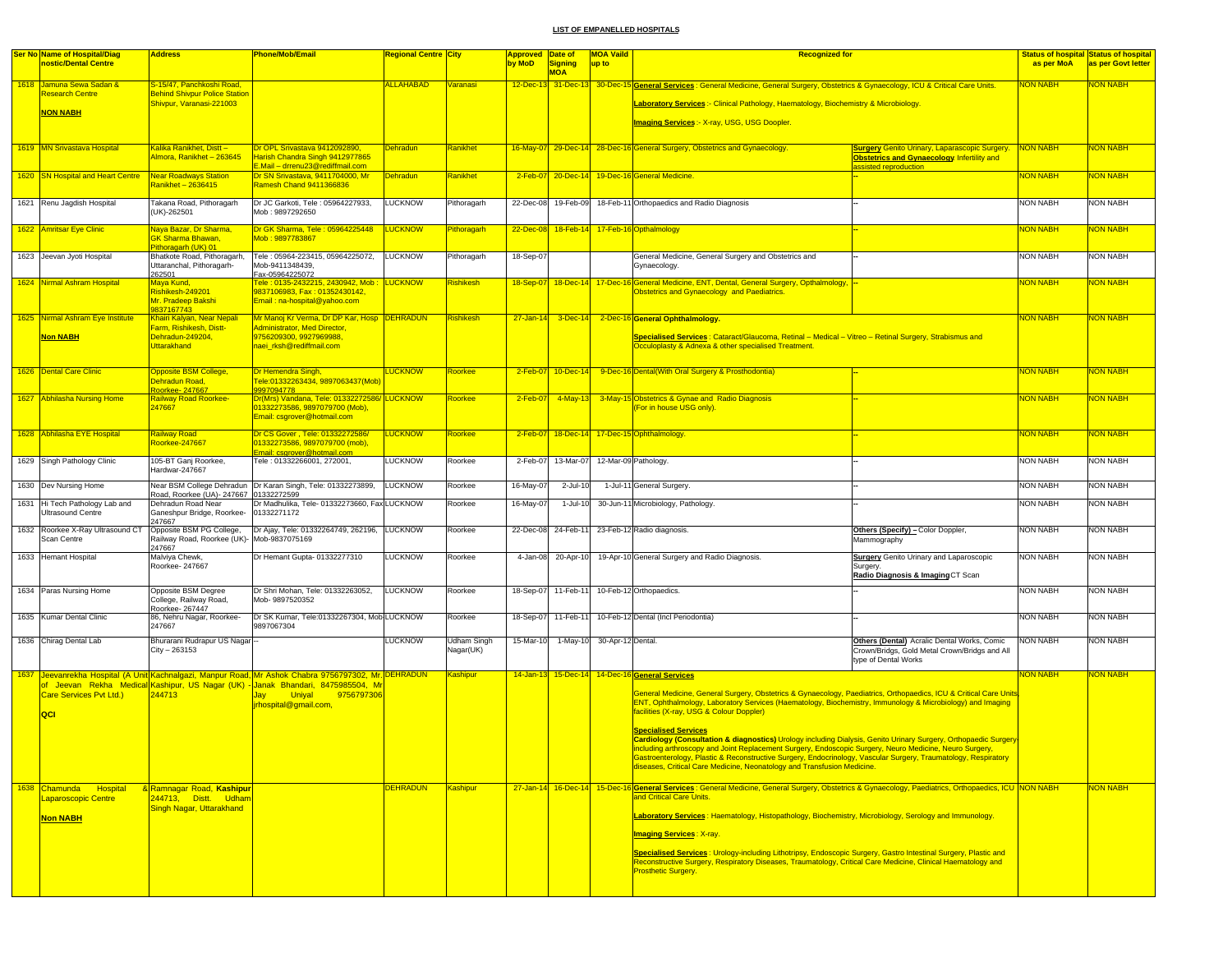| <b>Ser No Name of Hospital/Diag</b>                                                                                                     | <b>Address</b>                                                | <b>Phone/Mob/Email</b>                              | <b>Regional Centre City</b> |                | Approved Date of |                       | <b>MOA Vaild</b>            | <b>Recognized for</b>                                                                                                                                                                                                                                                                               |                                                                                                                                                                                                                                                                                                                                                                                                                                                                                                                                                                                                                                                                                                                                                                                                                                                                                                                                                                                            |                 | <b>Status of hospital Status of hospital</b> |
|-----------------------------------------------------------------------------------------------------------------------------------------|---------------------------------------------------------------|-----------------------------------------------------|-----------------------------|----------------|------------------|-----------------------|-----------------------------|-----------------------------------------------------------------------------------------------------------------------------------------------------------------------------------------------------------------------------------------------------------------------------------------------------|--------------------------------------------------------------------------------------------------------------------------------------------------------------------------------------------------------------------------------------------------------------------------------------------------------------------------------------------------------------------------------------------------------------------------------------------------------------------------------------------------------------------------------------------------------------------------------------------------------------------------------------------------------------------------------------------------------------------------------------------------------------------------------------------------------------------------------------------------------------------------------------------------------------------------------------------------------------------------------------------|-----------------|----------------------------------------------|
| nostic/Dental Centre                                                                                                                    |                                                               |                                                     |                             |                | by MoD           | Signing<br><b>MOA</b> | up to                       |                                                                                                                                                                                                                                                                                                     |                                                                                                                                                                                                                                                                                                                                                                                                                                                                                                                                                                                                                                                                                                                                                                                                                                                                                                                                                                                            | as per MoA      | as per Govt letter                           |
| 1639 Peerless Hospital & BK Roy<br>Research Centre,                                                                                     | 360, Panchasayar<br>Kolkata-94                                | nktg@peerless hospital.com                          | <b>KOLKATA</b>              | Kolkata        | 29-Oct-04        | 28-Jan-13             |                             | 27-Jan-14 General Medicine, ENT, Orthopaedics Dental, Microbiology,<br>General Surgery, Ophthalmology, Psychiatry, Anaesthesia,<br>Blood Bank, Obstetrics and Gynaecology, Paediatrics,<br>Dermatology, Pathology, Radio Diagnosis and Emergency.                                                   | <b>Surgery</b> - Neuro-Surgery, Plastic and<br>Reconstructive, Cardio Thoracic, Vascular, Genito<br>Urinary, Paediatric, Gastro Intestinal,<br>Traumatology, Joint Replacement, Spinal,<br>Prosthetic, Laparascopic, Endovascular, and<br>Geriatric Surgery.<br>Medicine - Neuro-medicine, Cardiology,<br>Respiratory Diseases, Gastro-enterology,<br>Endocrinology, Nephrology, Rheumatology,<br>Clinical Haematology, Oncology, Critical Care<br>Medicine, Interventional Cardiology and Geriatric<br>Medicine. Radiodiagnosis/ Imaging- CT Scan<br>and Interventional and Vascular Radiology.<br>Obstetrics & Gynaecology- Infertility and<br>assisted reproduction, Gynaecological<br>Endocrinology and Materno Foetal medicine.<br>Paediatrics- Neonatology, Cardiology, Neurology<br>Haematology<br>Pathology - Onco pathology, AIDS & Virology.                                                                                                                                     | <b>NON NABH</b> | <b>NON NABH</b>                              |
| 1640 The Calcutta Medical Research 7/2, Diamond, Harbour Road,<br>Institute,                                                            | Kolkata-700027                                                |                                                     | <b>KOLKATA</b>              | Kolkata        | 29-Oct-04        | 5-Mar-07              |                             | 4-Mar-08 General Medicine, ENT, Dental, Microbiology, General Surgery, Surgery- Neuro Surgery, Plastic and<br>Ophthalmology, Psychiatry, Anaesthesia<br>Obstetrics and Gynaecology, Paediatrics, Dermatology, Pathology Surgery, Traumatology, Joint Replacement,<br>Radio Diagnosis and Emergency. | Reconstructive, Paediatric Surgery, Oncology<br>Spinal, Prosthetic, and Laparascopic Surgery.<br>Medicine-Neuro medicine, Gastro enterology,<br>Endocrinology, Nephrology and<br>Oncology(Medical).<br>Radiodiagnosis/Imaging-CT Scan and MRI.<br>Paediatrics - Neonatology and Nephrology.                                                                                                                                                                                                                                                                                                                                                                                                                                                                                                                                                                                                                                                                                                | <b>NON NABH</b> | <b>NON NABH</b>                              |
| 1641 Ruby General Hospital Ltd,                                                                                                         | Kasba Golpark EM Bypass,<br>Kolkata - 107                     | bdgrubyacc@gmail.com                                | <b>KOLKATA</b>              | Kolkata        | 29-Oct-04        | 1-Jan-11              |                             | 31-Dec-11 General Medicine, ENT, Orthopaedics Dental, Microbiology,<br>General Surgery, Ophthalmology, Psychiatry, Anaesthesia<br>Obstetrics and Gynaecology, Paediatrics, Dermatology<br>Pathology, Radio Diagnosis, Emergency and Physiotherapy.                                                  | <b>Surgery</b> - Neuro Surgery, Plastic and<br>Reconstructive, Cardio Thoracic, Vascular<br>Surgery, Genito Urinary, Paediatric Surgery,<br>Oncology Surgery, Gastro Intestinal,<br>Traumatology, Joint Replacement, Spinal,<br>Laparascopic and Geriatric Surgery.<br>Medicine - Neuro medicine, Cardiology,<br>Respiratory Diseases, Gastro enterology,<br>Endocrinology, Clinical Haematology, Oncology,<br>Critical care medicine<br>Interventional Cardiology and Geriatric Medicine.<br>Radiodiagnosis/ImagingCT Scan.<br>Paediatrics - Neonatology, Cardiology,<br>Neurology, Haematology and Oncology.                                                                                                                                                                                                                                                                                                                                                                             | <b>NON NABH</b> | <b>NON NABH</b>                              |
| 1642 Medinova Diagnostic Services<br>I td                                                                                               | 1, Sarat Chatterjee Avenue<br>Kolkata - 29                    | senrituparna@rediffmail.com                         | <b>KOLKATA</b>              | Kolkata        | 29-Oct-04        | 3-Mar-14              |                             | 16-May-14 Microbiology, Pathology, and Radio Diagnosis.                                                                                                                                                                                                                                             | CT Scan, Cardiology & Gastro enterology<br>Investigation only).                                                                                                                                                                                                                                                                                                                                                                                                                                                                                                                                                                                                                                                                                                                                                                                                                                                                                                                            | <b>NON NABH</b> | <b>NON NABH</b>                              |
| 1643 Sankar Nath Dialysis Centre &<br><b>Nursing Home,</b>                                                                              | 48/41A Purna Chandra Mtra<br>Lane Kolkata-33                  | Shankarnath02@gmail.com                             | <b>KOLKATA</b>              | <b>Kolkata</b> | 19-Jul-0         | 23-Jul-14             | $22 -$ Jul-15 $-$           |                                                                                                                                                                                                                                                                                                     | <b>Medicine Dialysis only.</b>                                                                                                                                                                                                                                                                                                                                                                                                                                                                                                                                                                                                                                                                                                                                                                                                                                                                                                                                                             | NON NABH        | NON NABH                                     |
| 1644 Cancer Centre Welfare Home & Mahatma Gandhi Road<br>Research Institute<br>Saroj Gupta Cancer Centre &<br><b>Research Institute</b> | Fhakurpukur, Kolkata-700063                                   | cancerwelfare@yahoo.co.in                           | <b>KOLKATA</b>              | Kolkata        | $2-Feb-0$        | 21-Oct-14             | 20-Oct-15                   |                                                                                                                                                                                                                                                                                                     | <b>Surgery Oncology (Surgery)</b><br>Medicine Oncology (Medical), Radiotherapy.<br>Radio Diagnosis & Imaging CT Scan.<br><b>Obstetrics &amp; Gynaecology.</b> Gynecological<br>oncology.<br><b>Paediatrics Oncology</b><br><b>Pathology Onco Pathology.</b>                                                                                                                                                                                                                                                                                                                                                                                                                                                                                                                                                                                                                                                                                                                                | <b>NON NABH</b> | NON NABH                                     |
| 1645 Eastern Diagnostics & Medical<br>Centre Ltd                                                                                        | 13C, Mirza Ghalib Street<br>Kolkata - 700016.                 | Tele: 03322178080, 033-22178081,<br>9831087703(Mob) | <b>KOLKATA</b>              | Kolkata        | 14-Feb-07        | 2-Jul-10              |                             | 1-Jul-11 Microbiology, Pathology and Radio Diagnosis.                                                                                                                                                                                                                                               | Radio Diagnosis & Imaging CT Scan and MRI. NON NABH<br>Others. BMD and EEG/EMG/NCV.                                                                                                                                                                                                                                                                                                                                                                                                                                                                                                                                                                                                                                                                                                                                                                                                                                                                                                        |                 | <b>NON NABH</b>                              |
| 1646 AMRI Hospital                                                                                                                      | P4&5 CIT Scheme Block-A<br>Gariahat Road, Kolkata-<br>700029. | edrc@cal,vsnl.net.ir                                | <b>KOLKATA</b>              | Kolkata        | 16-May-07        |                       |                             | 22-Jun-09 31-Dec-09 Pathology, Radio Diagnosis.                                                                                                                                                                                                                                                     | <b>Surgery</b> Cardio Thoracic Surgery.<br>Medicine Cardiology, Interventional Cardiology.<br>Radio Diagnosis and Imaging CT Scan, MRI.                                                                                                                                                                                                                                                                                                                                                                                                                                                                                                                                                                                                                                                                                                                                                                                                                                                    | <b>NON NABH</b> | <b>NON NABH</b>                              |
| 1647 SAS Dental Care Pvt Ltd,                                                                                                           | 53 C Raja Basanta Roy Road,<br>Kolkata - 700029               |                                                     | <b>KOLKATA</b>              | Kolkata        | 16-May-07        |                       | 26-Jun-09 31-Dec-09 Dental. |                                                                                                                                                                                                                                                                                                     | Others (Specify)<br>Maxillofacial Prosthesis, Crown & Bridge Implants                                                                                                                                                                                                                                                                                                                                                                                                                                                                                                                                                                                                                                                                                                                                                                                                                                                                                                                      | <b>NON NABH</b> | <b>NON NABH</b>                              |
| 1648 Susruta Clinic & Research<br>Institute for advanced Medicine<br>Pvt Ltd,                                                           | JC-16 & 17 Sector-3 Salt Lake<br>City Kolkata - 700098.       |                                                     | <b>KOLKATA</b>              | Kolkata        | 4-Jan-08         | 10-Jun-11             |                             | 9-Jun-12 General Medicine, ENT, Orthopaedics, Dental, Microbiology,<br>General Surgery, Psychiatry, Obstetrics & Gynaecology,<br>Paediatrics, Dermatology, Pathology, Radio Diagnosis.                                                                                                              | <b>Surgery</b> Neuro Surgery, Plastic and<br>Reconstructive, Cardio Thoracic, Vascular, Genito<br>Urinary, Paediatric, Oncology (Surgery), Gastro<br>Intestinal, Traumatology, Joint Replacement,<br>Spinal, Prosthetic, Laparoscopic and<br>Endovascular Surgery.<br><b>Medicine</b> Neurology, Cardio, Respiratory<br>Diseases, Gastro enterology, Endocrinology,<br>Nephrology (incl Dialysis), Clinical Haematology,<br>Clinical Immunology, Oncology (Medical), Critical<br>Care medicine and Interventional Cardiology.<br>Radio Diagnosis and Imaging CT Scan, MRI<br>and Interventional and Vascular Radiology.<br>Obstetrics and Gynaecology Gynaecology,<br>Oncology, Infertility and assisted reproduction,<br>Gynecological Endocrinology and Materno foetal<br>medicine.<br>Paediatrics Neonatology, Cardiology, Neurology,<br>Haematology, Nephrology, and Oncology.<br>Pathology Onco Pathology, Molecular Pathology,<br>AIDS & Virology and Molecular Immuno<br>pathology. | NON NABH        | <b>NON NABH</b>                              |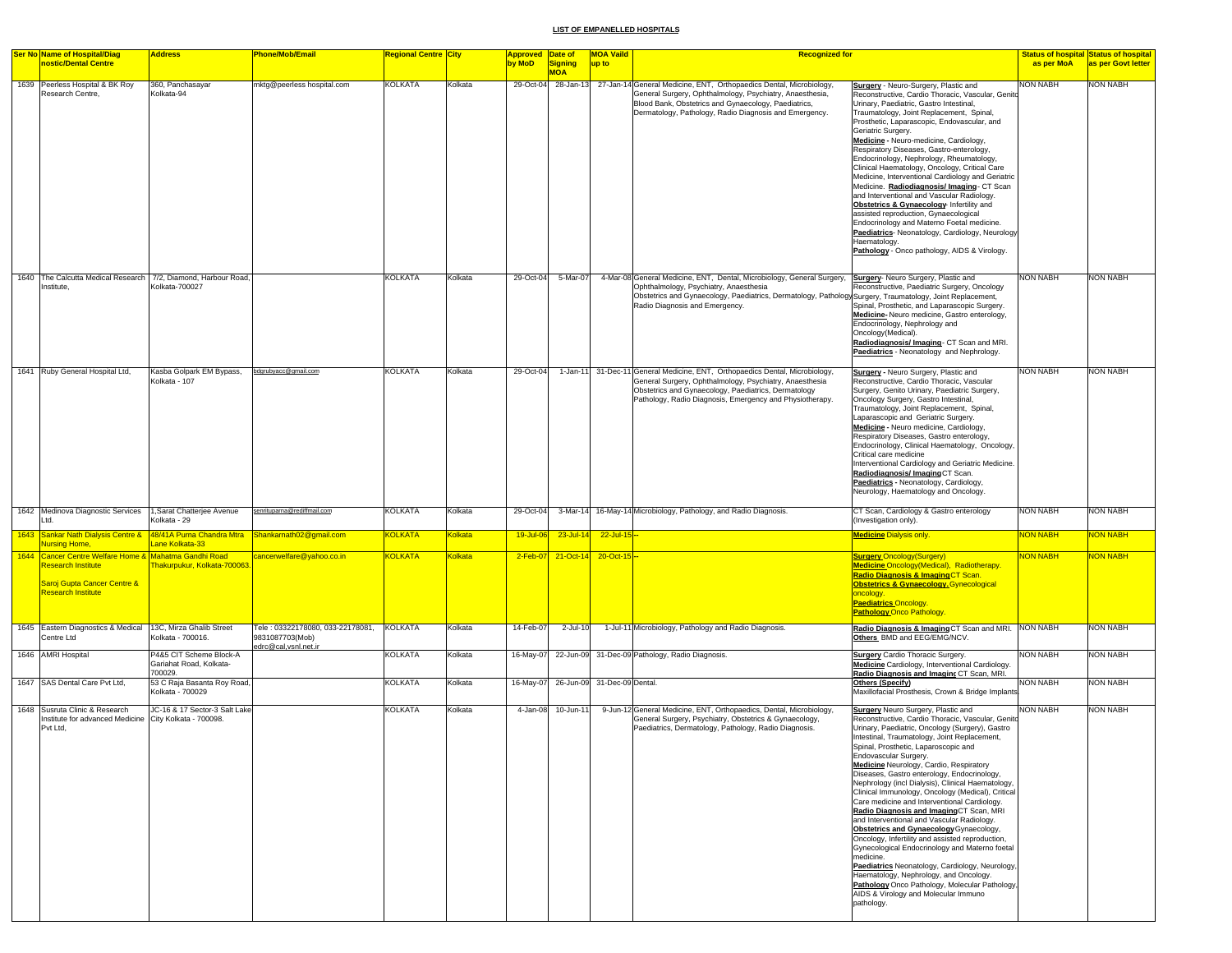| <b>Ser No Name of Hospital/Diag</b>                                                                                       | <b>Address</b>                                                                  | <b>Phone/Mob/Email</b>                                                                  | <b>Regional Centre City</b> |                 | Approved Date of        |                                          | <b>MOA Vaild</b> | <b>Recognized for</b>                                                                                                                                                                                                                                                                                                                                                                                                                                                                                                                                                                                                                                                                                                                                                                                                                                                                                                                                                                                                                                                                                                         |                                                                                                                                                               |                  | <b>Status of hospital Status of hospital</b> |
|---------------------------------------------------------------------------------------------------------------------------|---------------------------------------------------------------------------------|-----------------------------------------------------------------------------------------|-----------------------------|-----------------|-------------------------|------------------------------------------|------------------|-------------------------------------------------------------------------------------------------------------------------------------------------------------------------------------------------------------------------------------------------------------------------------------------------------------------------------------------------------------------------------------------------------------------------------------------------------------------------------------------------------------------------------------------------------------------------------------------------------------------------------------------------------------------------------------------------------------------------------------------------------------------------------------------------------------------------------------------------------------------------------------------------------------------------------------------------------------------------------------------------------------------------------------------------------------------------------------------------------------------------------|---------------------------------------------------------------------------------------------------------------------------------------------------------------|------------------|----------------------------------------------|
| nostic/Dental Centre                                                                                                      |                                                                                 |                                                                                         |                             |                 | by MoD                  | Signing<br><b>MOA</b>                    | up to            |                                                                                                                                                                                                                                                                                                                                                                                                                                                                                                                                                                                                                                                                                                                                                                                                                                                                                                                                                                                                                                                                                                                               |                                                                                                                                                               | as per MoA       | as per Govt letter                           |
| 1649  Dr Nihar Munsi Eye Foundation   1/3, Dover Place,<br>Centre for Eye Microswrgery & Kolkata-19<br><b>IOL</b> Implant |                                                                                 | nmef@vsnl.net                                                                           | <b>KOLKATA</b>              | Kolkata         |                         |                                          |                  | 29-Oct-04 17-Oct-12 16-Oct-13 Ophthalmology.                                                                                                                                                                                                                                                                                                                                                                                                                                                                                                                                                                                                                                                                                                                                                                                                                                                                                                                                                                                                                                                                                  |                                                                                                                                                               | <b>NON NABH</b>  | <b>NON NABH</b>                              |
| 1650 Belle Vue Clinic                                                                                                     | 9, Dr. U.N. Brahmachari<br>Street Kolkata-17                                    |                                                                                         | <b>KOLKATA</b>              | Kolkata         |                         | 29-Oct-04 19-Apr-09                      |                  | 18-Apr-10 Microbiology, Pathalogy and Radiodiagnosis.                                                                                                                                                                                                                                                                                                                                                                                                                                                                                                                                                                                                                                                                                                                                                                                                                                                                                                                                                                                                                                                                         | Radiodiagnosis/ Imaging- CT Scan and MRI.<br>Pathology Onco Pathology, Transplant<br>Pathology, AIDS & Virology and Transfusion<br>medicine.                  | <b>NON NABH</b>  | <b>NON NABH</b>                              |
| 1651 Susrut Eye Foundation &<br>Research Centre,                                                                          | <u>HB-36 A/1 Sector III Saltlake</u><br>City, Kolkata-700106                    | Ph-23341628, Mob-9433010970,<br>Purnimapai.22@gmail.com                                 | <b>KOLKATA</b>              | <u> Kolkata</u> |                         |                                          |                  | 3-Jun-09 26-Dec-14 25-Dec-15 Ophthalmology                                                                                                                                                                                                                                                                                                                                                                                                                                                                                                                                                                                                                                                                                                                                                                                                                                                                                                                                                                                                                                                                                    |                                                                                                                                                               | <b>NON NABH</b>  | <mark>NON NABH</mark>                        |
| 1652 Kasturi Medical Research<br>Centre (P) Ltd,                                                                          | Diamond Harbour Road 3A<br>Bus Stand Joka 24                                    | Tele-033 24676870 / 24672609 Fax No KOLKATA<br>033 24538111,                            |                             | Kolkata         |                         | 3-Jun-09 13-May-13 12-May-14 --          |                  |                                                                                                                                                                                                                                                                                                                                                                                                                                                                                                                                                                                                                                                                                                                                                                                                                                                                                                                                                                                                                                                                                                                               | <b>Medicine Nephrology.</b>                                                                                                                                   | <b>NON NABH</b>  | <b>NON NABH</b>                              |
|                                                                                                                           | Parganas(S), Kolkata-700104, Arnab.kasturi@gmail.com                            |                                                                                         |                             |                 |                         |                                          |                  |                                                                                                                                                                                                                                                                                                                                                                                                                                                                                                                                                                                                                                                                                                                                                                                                                                                                                                                                                                                                                                                                                                                               |                                                                                                                                                               |                  |                                              |
| 1653 B.M. Birla Heart Research<br>Centre (A Unit of Calcutta &                                                            | 1/1 National Library Avenue, bmbhrc@birlaheart.org<br>Colkatta - 27             |                                                                                         | <b>KOLKATA</b>              | <b>Kolkata</b>  | 5/27/2005,<br>27 Aug 13 | $6$ -Nov-13                              |                  | 5-Nov-14 Microbiology, Blood Bank, Pathology and Radio Diagnosis.                                                                                                                                                                                                                                                                                                                                                                                                                                                                                                                                                                                                                                                                                                                                                                                                                                                                                                                                                                                                                                                             | <b><u>Surgery - Vascular Surgery and Cardio Thoracic NABH</u></b><br>Suraerv                                                                                  |                  | <b>NABH</b>                                  |
| <b>Medical Research Institute)</b>                                                                                        |                                                                                 |                                                                                         |                             |                 |                         |                                          |                  | <b>Clinical Services Cardiac Anaesthesia, Cardiology,</b>                                                                                                                                                                                                                                                                                                                                                                                                                                                                                                                                                                                                                                                                                                                                                                                                                                                                                                                                                                                                                                                                     | <b>Medicine - Cardiology and Interventional</b><br>Cardiology.                                                                                                |                  |                                              |
| <mark>NABH &amp; NABL</mark>                                                                                              |                                                                                 |                                                                                         |                             |                 |                         |                                          |                  | Cardiothoracic Surgery, Endocrinology, Nuclear Medicine,<br>Paediatric Cardio Thoracic Vascular Surgery, Paediatric                                                                                                                                                                                                                                                                                                                                                                                                                                                                                                                                                                                                                                                                                                                                                                                                                                                                                                                                                                                                           | Radio Diagnosis & Imaging- Interventional and<br><b>Jascular Radiology.</b>                                                                                   |                  |                                              |
|                                                                                                                           |                                                                                 |                                                                                         |                             |                 |                         |                                          |                  | Cardiology, Radiology, Respiratory Medicine,                                                                                                                                                                                                                                                                                                                                                                                                                                                                                                                                                                                                                                                                                                                                                                                                                                                                                                                                                                                                                                                                                  | <b>Paediatrics - Cardiology</b>                                                                                                                               |                  |                                              |
|                                                                                                                           |                                                                                 |                                                                                         |                             |                 |                         |                                          |                  | Diagnostic Services 2D Echo, DSA Lab, EP, Gamma Camera,<br>Holter Monitoring, Spirometry, Tread Mill Testing, X-Ray.                                                                                                                                                                                                                                                                                                                                                                                                                                                                                                                                                                                                                                                                                                                                                                                                                                                                                                                                                                                                          |                                                                                                                                                               |                  |                                              |
|                                                                                                                           |                                                                                 |                                                                                         |                             |                 |                         |                                          |                  | <b>Laboratory Services &amp; Transfusion Services Blood Bank,</b>                                                                                                                                                                                                                                                                                                                                                                                                                                                                                                                                                                                                                                                                                                                                                                                                                                                                                                                                                                                                                                                             |                                                                                                                                                               |                  |                                              |
|                                                                                                                           |                                                                                 |                                                                                         |                             |                 |                         |                                          |                  | <b>Blood Transfusion Services, Clinical Bio Chemistry, Clinical</b><br>Microbiology & Serology, Clinical Pathology, Haematology,                                                                                                                                                                                                                                                                                                                                                                                                                                                                                                                                                                                                                                                                                                                                                                                                                                                                                                                                                                                              |                                                                                                                                                               |                  |                                              |
|                                                                                                                           |                                                                                 |                                                                                         |                             |                 |                         |                                          |                  | Molecular Biology, Immunohaematology.                                                                                                                                                                                                                                                                                                                                                                                                                                                                                                                                                                                                                                                                                                                                                                                                                                                                                                                                                                                                                                                                                         |                                                                                                                                                               |                  |                                              |
|                                                                                                                           |                                                                                 |                                                                                         |                             |                 |                         |                                          |                  | <b>Professions Allied to Medicine Physiotherapy.</b>                                                                                                                                                                                                                                                                                                                                                                                                                                                                                                                                                                                                                                                                                                                                                                                                                                                                                                                                                                                                                                                                          |                                                                                                                                                               |                  |                                              |
| 1654 Rotary Narayana Nethralaya,                                                                                          | CN-5, Sector V, Salt Lake.<br>Kolkata-700091                                    |                                                                                         | KOLKATA                     | Kolkata         | 27-May-05               | 5-Jul-09                                 |                  | 4-Jul-10 Opthalmology.                                                                                                                                                                                                                                                                                                                                                                                                                                                                                                                                                                                                                                                                                                                                                                                                                                                                                                                                                                                                                                                                                                        |                                                                                                                                                               | <b>NON NABH</b>  | <b>NON NABH</b>                              |
| 1655 Dr Lal Path Labs Pvt Ltd.                                                                                            | Harish Mukherjee Road,<br>Kolkata-700025                                        |                                                                                         | KOLKATA                     | Kolkata         | 16-May-07               | 10-Jul-09                                |                  | 9-Jul-10 Microbiology, Pathology                                                                                                                                                                                                                                                                                                                                                                                                                                                                                                                                                                                                                                                                                                                                                                                                                                                                                                                                                                                                                                                                                              | Pathology Onco Pathology, Molecular Pathology, NON NABH<br>Transplant Pathology, AIDS & Virology, Molecular<br>Immuno Pathology.                              |                  | <b>NON NABH</b>                              |
| 1656 Med Star Clinic Pvt. Ltd,                                                                                            | 39 Shakespeare, Sarani,<br>Kolkata-700017                                       |                                                                                         | <b>KOLKATA</b>              | Kolkata         |                         |                                          |                  | 27-May-05 31-Dec-09 30-Dec-10 Pathology and Radio Diagnosis.                                                                                                                                                                                                                                                                                                                                                                                                                                                                                                                                                                                                                                                                                                                                                                                                                                                                                                                                                                                                                                                                  |                                                                                                                                                               | <b>NON NABH</b>  | <b>NON NABH</b>                              |
| 1657 ECO Hospital and Diagnostics 111/1 jessore Road Barasat<br>Centre                                                    | Colkata 700124                                                                  | Ph-03325840111, 25840452 Mob<br>9830699209.                                             | <b>KOLKATA</b>              | <b>Kolkata</b>  | $22$ -Dec-08            | $29 - Jan - 15$                          |                  | 28-Jan-16 General Medicine, Microbiology, General Surgery, Obstetrics and <b>Surgery</b> - Laparoscopic Surgery.<br>Gynaecology, Pathology, Radio diagnosis (Incl USG)                                                                                                                                                                                                                                                                                                                                                                                                                                                                                                                                                                                                                                                                                                                                                                                                                                                                                                                                                        | Radio Diagnosis & Imaging- CT Scan.                                                                                                                           | <b>NON NABH</b>  | <mark>NON NABH</mark>                        |
| 1658 Apollo Gleneagles Hospital Ltd, 58 Canal Circular Road,                                                              |                                                                                 | eco_hospital@rediffmail.com<br>Ph-03323202122, 9231024868.                              | <b>KOLKATA</b>              | Kolkata         | 3/15/2010,              | $8 -$ Apr-14                             |                  | 7-Apr-15 Orthopaedics, Blood Bank (only Blood Transfusion), Pathology,                                                                                                                                                                                                                                                                                                                                                                                                                                                                                                                                                                                                                                                                                                                                                                                                                                                                                                                                                                                                                                                        | <b>Pathology - Onco pathology</b><br><b><u> Surgery – Cardio Thoracic Surgery, Vascular</u></b>                                                               | <b>Super Spl</b> | Super Spl                                    |
| <b>JCI Accreditation</b>                                                                                                  | Colkata-700054                                                                  | Swarup.srm2007@rediffmail.com                                                           |                             |                 | 27 Aug 13               |                                          |                  | Radio diagnosis.<br>Anesthesiology, Blood Bank, Cardiac Catheterization, Cardiac<br>Surgery, Cardiology, Day Hospital, Day Surgery, Dental Surgery, Cardiology<br>Dentistry, Dermatology, Dialysis – Inpatient, Dialysis – Outpatient, <mark>Radio Diagnosis &amp; Imaging –</mark> CT Scan, MRI,<br>Emergency Medicine, Endocrinology, Endoscopy,<br>Gastroenterology, Gynecology, Hematology, Histopathology, ICU<br>Cardiology, ICU Medical, ICU Neonatal, ICU Neurosurgical, ICU<br>Pediatric, ICU Surgical, Interventional Radiology, Labor and<br>Delivery, Laboratory, Maxillofacial surgery, Medical - General,<br>Nephrology, Neurology, Neurosurgery, Nuclear Medicine, Nursery<br>Obstetrical, Oncology, Ophthalmology, Organ Transplant,<br>Orthopedics, Otolaryngology, Pediatrics, Pharmacy-Inpatient,<br>Physical Therapy/Physiology, Plastic Surgery, Pulmonary<br>Medicine, Psychiatry, Psychology, Radiology, Radiation Therapy<br>Renal Medicine, Renal Surgery, Research, Respiratory Medicine,<br>Respiratory Therapy, Rheumatology, Surgical - General, Thoracio<br>Surgery, Urology, Vascular Surgery. | <b>Surgery, Joint Replacement, Laparascopic</b><br><b>Surgery</b><br>Medicine – Cardiology, Nephrology, Interventiona<br>nterventional and Vascular Radiology |                  |                                              |
| 1659 Biospeciality Assay Lab Ltd,                                                                                         | Floor (3C), Kolkata-700020,                                                     | 13, Lala Lajjpat Rai Sarani 3rd Ph-03322814588, 9331002568,<br>dipak basu@redffmail.com | <b>KOLKATA</b>              | Kolkata         |                         | 15-Mar-10 30-Apr-13 29-Apr-14 Pathology  |                  |                                                                                                                                                                                                                                                                                                                                                                                                                                                                                                                                                                                                                                                                                                                                                                                                                                                                                                                                                                                                                                                                                                                               | Radio Diagnosis & Imaging - MRI                                                                                                                               | <b>NON NABH</b>  | <b>NON NABH</b>                              |
| 1660 Suraksha Diagnostic & Eye<br>Research Pvt Ltd                                                                        | Vdham Sindh Sarani,<br>Ashrampara, (Opp LIC<br>Building), Sevoke road, Siliguri |                                                                                         | <b>KOLKATA</b>              | Kolkata         |                         |                                          |                  | 6-Aug-03 20-Dec-12 19-Dec-13 Pathology and Radio Diagnosis.                                                                                                                                                                                                                                                                                                                                                                                                                                                                                                                                                                                                                                                                                                                                                                                                                                                                                                                                                                                                                                                                   | Radio Diagnosis - CT Scan.                                                                                                                                    | <b>NABL</b>      | <b>NABL</b>                                  |
| 1661 Wockhardt Hosp & Kidney                                                                                              |                                                                                 | 111A, Rashbehari Avenue, PH No 033-24634802 Mob No                                      | <b>KOLKATA</b>              | Kolkata         |                         | 8/6/2003, 26-Mar-12 25-Mar-14 Pathology. |                  |                                                                                                                                                                                                                                                                                                                                                                                                                                                                                                                                                                                                                                                                                                                                                                                                                                                                                                                                                                                                                                                                                                                               | <b>Surgery - Genitourinary Surgery, Laparoscopic NON NABH</b>                                                                                                 |                  | NON NABH                                     |
| Institute,(Fortis Hosp & Kidney<br>Institute)                                                                             | Kolkata-29,                                                                     | 9830172173                                                                              |                             |                 | 22 Dec 08               |                                          |                  |                                                                                                                                                                                                                                                                                                                                                                                                                                                                                                                                                                                                                                                                                                                                                                                                                                                                                                                                                                                                                                                                                                                               | Surgery.<br>Medicine - Nephrology (Incl Dialysis).<br>Others (Specify) - Kidney Transplant.                                                                   |                  |                                              |
| 1662 Ramakrishna Mission Seva<br>Prathisthan                                                                              | Kolkata                                                                         |                                                                                         | KOLKATA                     | Kolkata         | 6-Aug-03                |                                          |                  | General Purpose.                                                                                                                                                                                                                                                                                                                                                                                                                                                                                                                                                                                                                                                                                                                                                                                                                                                                                                                                                                                                                                                                                                              |                                                                                                                                                               | <b>NON NABH</b>  | <b>NON NABH</b>                              |
| 1663 Disha Eye Hosptial & Research 88 (63A), Ghosh Para Road, dishaeyehospitals@gmail.com<br>Centre                       | Barrackpore, Kolkata                                                            |                                                                                         | <b>KOLKATA</b>              | Kolkata         |                         |                                          |                  | 15-Mar-10 15-May-10 14-May-12 Ophthalmology.                                                                                                                                                                                                                                                                                                                                                                                                                                                                                                                                                                                                                                                                                                                                                                                                                                                                                                                                                                                                                                                                                  |                                                                                                                                                               | <b>NON NABH</b>  | <b>NON NABH</b>                              |
| 1664 Listen,                                                                                                              | 63 Lenin Sarani, 1st First<br>Floor, Kolkata-700013                             | Ph-03322274977, 9230646777.<br>listenhad@yahoomail.com                                  | <b>KOLKATA</b>              | <b>Colkata</b>  | 31-Aug-10               |                                          |                  | 22-Mar-14 21-Mar-15 ENT(Recommended only as Dispensing centre for Hearing Aid<br>and Centre for Audiological Evaluation speech therapy)                                                                                                                                                                                                                                                                                                                                                                                                                                                                                                                                                                                                                                                                                                                                                                                                                                                                                                                                                                                       |                                                                                                                                                               | <b>NON NABH</b>  | NON NABH                                     |
| 1665 Calcutta Heart Research Centre 114-B, Sarat Bose Road,<br>(A unit of Aloka Medicare Pvt.<br>td)                      | Kolkata - 700029                                                                |                                                                                         | <b>KOLKATA</b>              | Kolkata         | 14-Jun-13               | $18 -$ Jul-13                            |                  | 17-Jul-15 Laboratory Services: Clinical Pathology, Biochemistry, Haematology & Microbiology<br>Imaging Services: USG, USG Colour Doppler & CT Scan.                                                                                                                                                                                                                                                                                                                                                                                                                                                                                                                                                                                                                                                                                                                                                                                                                                                                                                                                                                           |                                                                                                                                                               | <b>NON NABH</b>  | <b>NON NABH</b>                              |
| <b>Non NABH</b>                                                                                                           |                                                                                 |                                                                                         |                             |                 |                         |                                          |                  | Non Imaging Diagnostic Services: 2D ECHO, 2D ECHO with Colour Doppler, ECG, ABP, EEG, EMG, NCV &                                                                                                                                                                                                                                                                                                                                                                                                                                                                                                                                                                                                                                                                                                                                                                                                                                                                                                                                                                                                                              |                                                                                                                                                               |                  |                                              |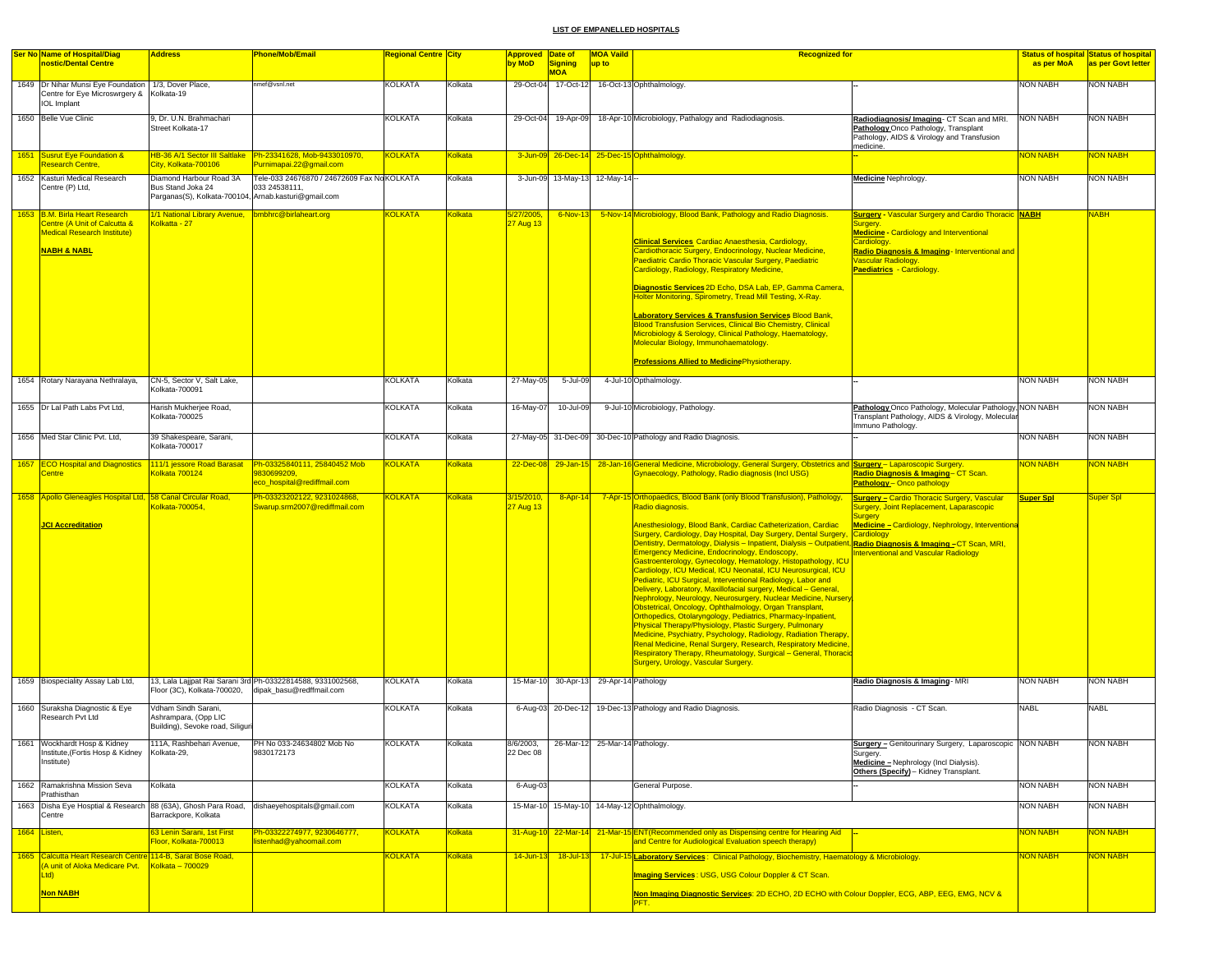|      | Ser No Name of Hospital/Diag<br>nostic/Dental Centre                                                                                         | <b>Address</b>                                                                                                          | <b>Phone/Mob/Email</b>                                   | <mark>Regional Centre │City</mark> |                             | <b>Approved Date of</b><br>by MoD |                               | <b>MOA Vaild</b><br>up to | <b>Recognized for</b>                                                                                                                                                                                                                                                                                                                                                                                                                                                                                                                                                                                                                                                                                                                                                                                                                                                                                                                                                                                                                                                                                                                                                                                                                                       |                                                                                                                                                                                                                                                           | as per MoA                  | <b>Status of hospital Status of hospital</b> |
|------|----------------------------------------------------------------------------------------------------------------------------------------------|-------------------------------------------------------------------------------------------------------------------------|----------------------------------------------------------|------------------------------------|-----------------------------|-----------------------------------|-------------------------------|---------------------------|-------------------------------------------------------------------------------------------------------------------------------------------------------------------------------------------------------------------------------------------------------------------------------------------------------------------------------------------------------------------------------------------------------------------------------------------------------------------------------------------------------------------------------------------------------------------------------------------------------------------------------------------------------------------------------------------------------------------------------------------------------------------------------------------------------------------------------------------------------------------------------------------------------------------------------------------------------------------------------------------------------------------------------------------------------------------------------------------------------------------------------------------------------------------------------------------------------------------------------------------------------------|-----------------------------------------------------------------------------------------------------------------------------------------------------------------------------------------------------------------------------------------------------------|-----------------------------|----------------------------------------------|
|      |                                                                                                                                              |                                                                                                                         |                                                          |                                    |                             |                                   | Signing<br><b>MOA</b>         |                           |                                                                                                                                                                                                                                                                                                                                                                                                                                                                                                                                                                                                                                                                                                                                                                                                                                                                                                                                                                                                                                                                                                                                                                                                                                                             |                                                                                                                                                                                                                                                           |                             | as per Govt letter                           |
| 1666 | Medica Superspeciality Hospital 127, Mukundapur, EM Bypass,<br>A unit of Medica Hospitals<br><b>Private Limited)</b> ,<br><b>NABH</b>        | Kolkata - 700099                                                                                                        |                                                          | <b>KOLKATA</b>                     | olkata                      |                                   | 12-Dec-13 27-Dec-13 26-Dec-14 |                           | Clinical Services :- Anaesthesia, Cardiac Anaesthesia, Cardiology, Cardiothoracic Surgery, Clinical Haematology, NABH<br>Dermatology and Venereology, Endocinology, General Medicine, General Surgery, Medical Gastroenterology, Medic<br>Oncology, Neonatology, Nephrology (kidney Transplant), Neuro Radiology, Neurology, Neurosurgery, Obstetrics and<br>Gynaecology, Orthopaedic Surgery, Otorhinolaryngology, Paediatric Cardio Thoracic Vascular Surgery, Paediatric<br>Cardiology, Paediatric Surgery, Paediatrics, Plastic and Reconstructive Surgery, Psychiatry, Radiology, Respiratory<br>Medicine, Surgical Gastroenterology, Surgical Oncology, Urology<br>Diagnostic Services :- 2D ECHO, CT Scanning, EEG, EMG/EP, Holter Monitoring, Mammography, MRI, DSA Lab,<br>Spirometry, Tread Mill Testing, Ultrasound, Urodynamic Studies, X-ray.<br><b>Laboratory Services &amp; Transfusion Services:-</b><br>Blood Transfusion Services, Clinical Bio Chemistry, Clinical Microbiology & Serology, Clinical Pathology,<br>Cytopathology, Haematology & Immunohaematology, Histopathology,<br><b>Professions Allied to Medicine:-</b><br>Physiotherapy.                                                                                          |                                                                                                                                                                                                                                                           |                             | <b>JABH</b>                                  |
|      | 1667 Rabindranath Tagore<br>nternational Institute of Cardiac<br>Sciences (A Unit of Narayana<br>Hrudayalaya Private Limited)<br><b>NABH</b> | 124, Mukundapur, EM Bypass,<br>Kolkata - 700099                                                                         |                                                          | KOLKATA                            | Kolkata                     | 29 Oct 04<br>6/20/2014            |                               |                           | Clinical Services :- Anaesthesia, Cardiology, Cardiothoracic Surgery, Care of the Elderly, Coronary care Unit, Day NON NABH<br>care Treatment Endoscopy & Bronchoscopy, Dialysis, Dermatology, Emergency Medicine, Ear, Nose and Throat,<br>Gastroenterology, GI Surgery, General Medicine, General Surgery, Gynaecology, Haemato-oncology, Intensive Care<br>Unit Adult, Paediatric & Neonatal, Nephrology, Neurology, Neurosurgery, Nuclear Medicine, Obstetrics,<br>Ophthalmology, Oral Surgery, Orthopaedic Surgery including Joint Replacement, Plastic Surgery, Paediatrics &<br>Neonatology, Paediatric Surgery, Preventive Health Screening Clinics, Rehabilitation, Respiratory Medicine, Surgical<br>ICU, Transplantation Services, Urology.<br>Diagnostic Services :- CT Scan, MRI, Gamma Camera, Ultrasound, X-ray, DSA Lab.<br>Laboratory Services:- Clinical Bio-chemistry, Clinical Pathology, Haematology, Clinical Microbiology & Serology,<br>Cytopathology, Blood Bank, Blood Transfusion Services.<br>Professions Allied to Medicine:- Physiotherapy, Speech Therapy.<br>Empanelled as Non NABH for:<br>Oncology (Medical) and Interventional Cardiology<br>Annexure 2 A to MOD/GOI letter No. 24(8)/03/US(WE)/D(Res) dated 29 Oct 2004 |                                                                                                                                                                                                                                                           |                             | <b>NON NABH</b>                              |
|      | 1668 Sono Scan Diagnostic Centre,                                                                                                            | BG Road, Makdumpur, Malda-                                                                                              |                                                          | <b>KOLKATA</b>                     | Malda                       | 27-May-05                         |                               |                           | pertaining to hospital is superseded.<br>4-Sep-07 31-Dec-09 Pathology and Radio Diagnosis.                                                                                                                                                                                                                                                                                                                                                                                                                                                                                                                                                                                                                                                                                                                                                                                                                                                                                                                                                                                                                                                                                                                                                                  | Radio Diagnosis - CT Scan.                                                                                                                                                                                                                                | <b>NON NABH</b>             | <b>NON NABH</b>                              |
|      |                                                                                                                                              | 732103                                                                                                                  |                                                          |                                    |                             |                                   |                               |                           |                                                                                                                                                                                                                                                                                                                                                                                                                                                                                                                                                                                                                                                                                                                                                                                                                                                                                                                                                                                                                                                                                                                                                                                                                                                             |                                                                                                                                                                                                                                                           |                             |                                              |
|      | 1669 Raiganj Jeevan Rekha<br>Diagnostic Pvt. Ltd.                                                                                            | Ukilpara, U Dinajpur,<br>Raiganj-733134                                                                                 |                                                          | <b>KOLKATA</b>                     | Raiganj                     | 27-May-05                         |                               |                           | 21-Jul-07 31-Dec-09 Pathology and Radio Diagnosis.                                                                                                                                                                                                                                                                                                                                                                                                                                                                                                                                                                                                                                                                                                                                                                                                                                                                                                                                                                                                                                                                                                                                                                                                          | Radio Diagnosis & Imaging - CT Scan.                                                                                                                                                                                                                      | <b>NON NABH</b>             | <b>NON NABH</b>                              |
|      | 1670 BBS Mediscanners                                                                                                                        | 3 Rash Behari Sarani Childrer<br>Park, Siliguri-734401                                                                  |                                                          | KOLKATA                            | Siliguri                    | 27-May-05                         | 23-Jul-05                     |                           | 22-Jul-07 Radio Diagnosis including Ultra Sound.                                                                                                                                                                                                                                                                                                                                                                                                                                                                                                                                                                                                                                                                                                                                                                                                                                                                                                                                                                                                                                                                                                                                                                                                            | Radio Diagnosis - CT Scan.                                                                                                                                                                                                                                | <b>NON NABH</b>             | <b>NON NABH</b>                              |
|      | 1671 Anandaloke Hospital &<br>Neurosciences Centre                                                                                           | 2nd Miles, Sevoke Road,<br>Siliguri - 734401                                                                            | Anandaloke_hospital@dataone.in                           | <b>KOLKATA</b>                     | Siliguri                    | 29-Oct-04                         | 8-Dec-12                      |                           | 7-Dec-13 General Medicine, Orthopaedics, Microbiology, General Surgery, Surgery-Neuro Surgery, Genito Urinary, Spinal NON NABH<br>Anaesthesia, Obstetrics and Gynaecology, Paediatrics,<br>Dermatology, Pathology, Radio Diagnosis and Emergency.                                                                                                                                                                                                                                                                                                                                                                                                                                                                                                                                                                                                                                                                                                                                                                                                                                                                                                                                                                                                           | and Laparascopic Surgery.<br>Medicine-Neuro medicine, Non invasive<br>Cardiology, Gastro-enterology and Rheumatology                                                                                                                                      |                             | <b>NON NABH</b>                              |
|      | 1672 Paramount Hospital Pvt Ltd<br>Neuro Ortho & Truma Centre)                                                                               | Mangal Pandey Road,<br>Khalpara, Siliguri - 734405                                                                      | Paramount_hospital@yahoo.com                             | <b>KOLKATA</b>                     | <b>Siliauri</b>             |                                   |                               |                           | 29-Oct-04 17-Nov-14 16-Nov-15 General Medicine, ENT, Orthopaedics, General Surgery,<br>Anaesthesia, Obstetrics and Gynaecology, Paediatrics,<br>Dermatology, Radio Diagnosis and Emergency.                                                                                                                                                                                                                                                                                                                                                                                                                                                                                                                                                                                                                                                                                                                                                                                                                                                                                                                                                                                                                                                                 | <b>Surgery-Laparascopic Surgery.</b><br>Medicine-Neuro medicine, Non invasive<br>Cardiology and Gastro enterology.<br><mark>Radiodiagnosis/ Imaging- CT Scan.</mark>                                                                                      | <b>NON NABH</b>             | <mark>NON NABH</mark>                        |
|      | 1673 Sunrise Nursing Home Pvt Ltd Udham Singh Sarani Ashram SIg-sunrise@sancharnet.in                                                        | Para, Sevok Road, Siliguri-<br>734401                                                                                   |                                                          | <b>KOLKATA</b>                     | Siliguri                    |                                   | 29-Oct-04 2-Mar-11            |                           | 1-Mar-13 General Medicine, ENT, Orthopaedics Microbiology, General<br>Surgery, Ophthalmology, Anaesthesia,<br>Obstetrics and Gynaecology, Paediatrics, Dermatology,<br>Pathology, Radio Diagnosis and Emergency.                                                                                                                                                                                                                                                                                                                                                                                                                                                                                                                                                                                                                                                                                                                                                                                                                                                                                                                                                                                                                                            | Surgery- Neuro Surgery, Plastic and<br>Reconstructive, Genito Urinary, Spinal and<br>Laparascopic Surgery<br>Medicine-Neuro medicine, Non invasive<br>Cardiology, Gastro-enterology, Endocrinology and<br>Nephrology.<br>Radiodiagnosis/ Imaging CT Scan. | <b>NON NABH</b>             | <b>NON NABH</b>                              |
|      | 1674 North Bengal Neuro Centre Pvt. Megnath Saha Sarani,<br>Ltd.                                                                             | Pradhan Nagar, Siliguri-<br>34401                                                                                       | Surendra.nathde@rediffmail.com                           | KOLKATA                            | <b>Siliguri</b>             | $27 - May - 05$                   | $9-Sep-14$                    |                           | 8-Sep-15 Orthopaedics and Radio Diagnosis.                                                                                                                                                                                                                                                                                                                                                                                                                                                                                                                                                                                                                                                                                                                                                                                                                                                                                                                                                                                                                                                                                                                                                                                                                  | Surgery - Neuro Surgery, Traumatology and<br>Spinal Surgery<br>Radio Diagnosis & Imaging- CT Scan and MRI                                                                                                                                                 | <b>NON NABH</b>             | NON NABH                                     |
|      | 1675 Suraksha Diagnostic & EYE<br>Research Pvt Ltd, Suraksha                                                                                 | Para, Sevok Road, Siliguri-<br>34401                                                                                    | Udham Singh Sarani Ashram Surendra.nathde@rediffmail.com | <b>KOLKATA</b>                     | <b>Siliguri</b>             |                                   |                               |                           | 27-May-05 27-Oct-14 26-Oct-15 Pathology and Radio Diagnosis.                                                                                                                                                                                                                                                                                                                                                                                                                                                                                                                                                                                                                                                                                                                                                                                                                                                                                                                                                                                                                                                                                                                                                                                                | Radio Diagnosis - CT Scan.                                                                                                                                                                                                                                | <b>NON NABH</b>             | NON NABH                                     |
|      | Diagnostic Pvt. Ltd.<br>1676 The Apollo Clinic                                                                                               | Bidhan Road, Siliguri - 734401 apolloflg@yahoo.com                                                                      |                                                          | <b>KOLKATA</b>                     | Siliguri                    |                                   |                               |                           | 27-May-05 28-Dec-10 27-Dec-12 Microbiology, Pathology and Radio Diagnosis.                                                                                                                                                                                                                                                                                                                                                                                                                                                                                                                                                                                                                                                                                                                                                                                                                                                                                                                                                                                                                                                                                                                                                                                  |                                                                                                                                                                                                                                                           | <b>NON NABH</b>             | NON NABH                                     |
|      | 1677 North Bengal Oncology Centre Rangapani, Near Siliguri,<br>Pvt Ltd<br>1678 Neotia Getwel Healthcare<br>Centre (A Unit of Neotia          | <sup>2</sup> S Naxal Bari, Dist-Darjeeling<br>Siliguri (WB),<br>PIN-734401<br>Uttorayon, Matigara, Siliguri -<br>734010 |                                                          | <b>COLKATA</b><br><b>KOLKATA</b>   | <b>Siliguri</b><br>Siliguri | $31 - Aug-10$<br>2-Jun-14         | $7$ -Dec-14                   | 6-Dec-15                  | General Services: General Medicine, General Surgery, Obstetrics and Gynaecology, Paediatrics, Orthopaedics,<br>Dialysis, ICU and Critical Care units, ENT and Physiotherapy.                                                                                                                                                                                                                                                                                                                                                                                                                                                                                                                                                                                                                                                                                                                                                                                                                                                                                                                                                                                                                                                                                | <b>SURGERY: Oncology, MEDICINE: Oncology,</b><br>Radiotherapy, Nuclear Medicine,<br><b>OBSTETRICS &amp; GYNAECOLOGY: Gynaecology</b><br>Oncology.<br>PAEDIATRICS: Paediatrics Oncology,<br><b>PATHOLOGY: Onco pathology.</b>                              | NON NABH<br><b>NON NABH</b> | NON NABH<br><b>NON NABH</b>                  |
|      | Healthcare Initiative Ltd),                                                                                                                  |                                                                                                                         |                                                          |                                    |                             |                                   |                               |                           | Speciality Services : Endoscopic surgery, Neuro Surgery, Neuro Medicine, Gastro-Enterology, Endocrinology,<br>Rheumatology, Respiratory Diseases and Neonatology<br>Laboratory Services: Clinical Pathology, Haematology, Biochemistry, Microbiology, and Immunology.                                                                                                                                                                                                                                                                                                                                                                                                                                                                                                                                                                                                                                                                                                                                                                                                                                                                                                                                                                                       |                                                                                                                                                                                                                                                           |                             |                                              |